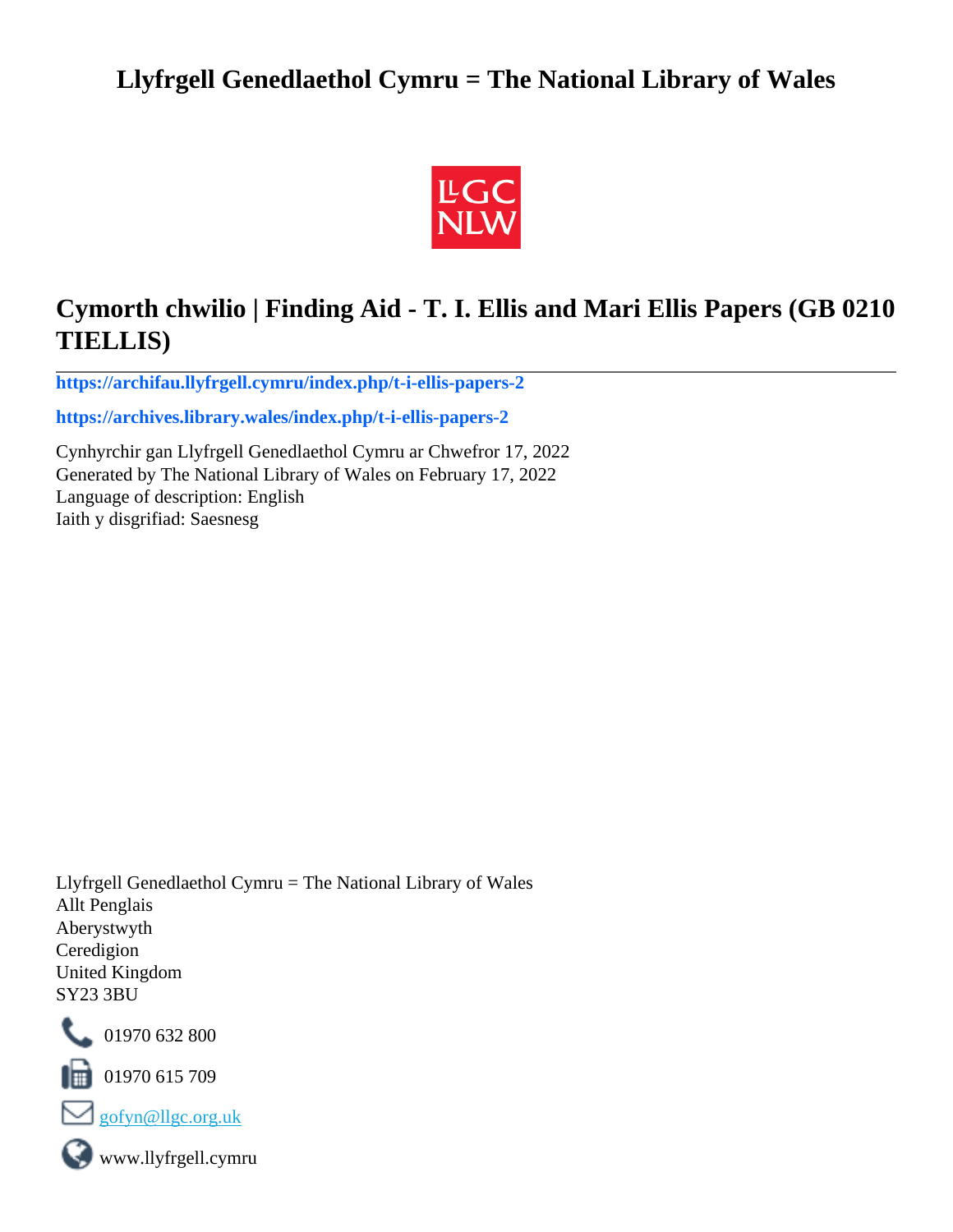## **Tabl cynnwys | Table of contents**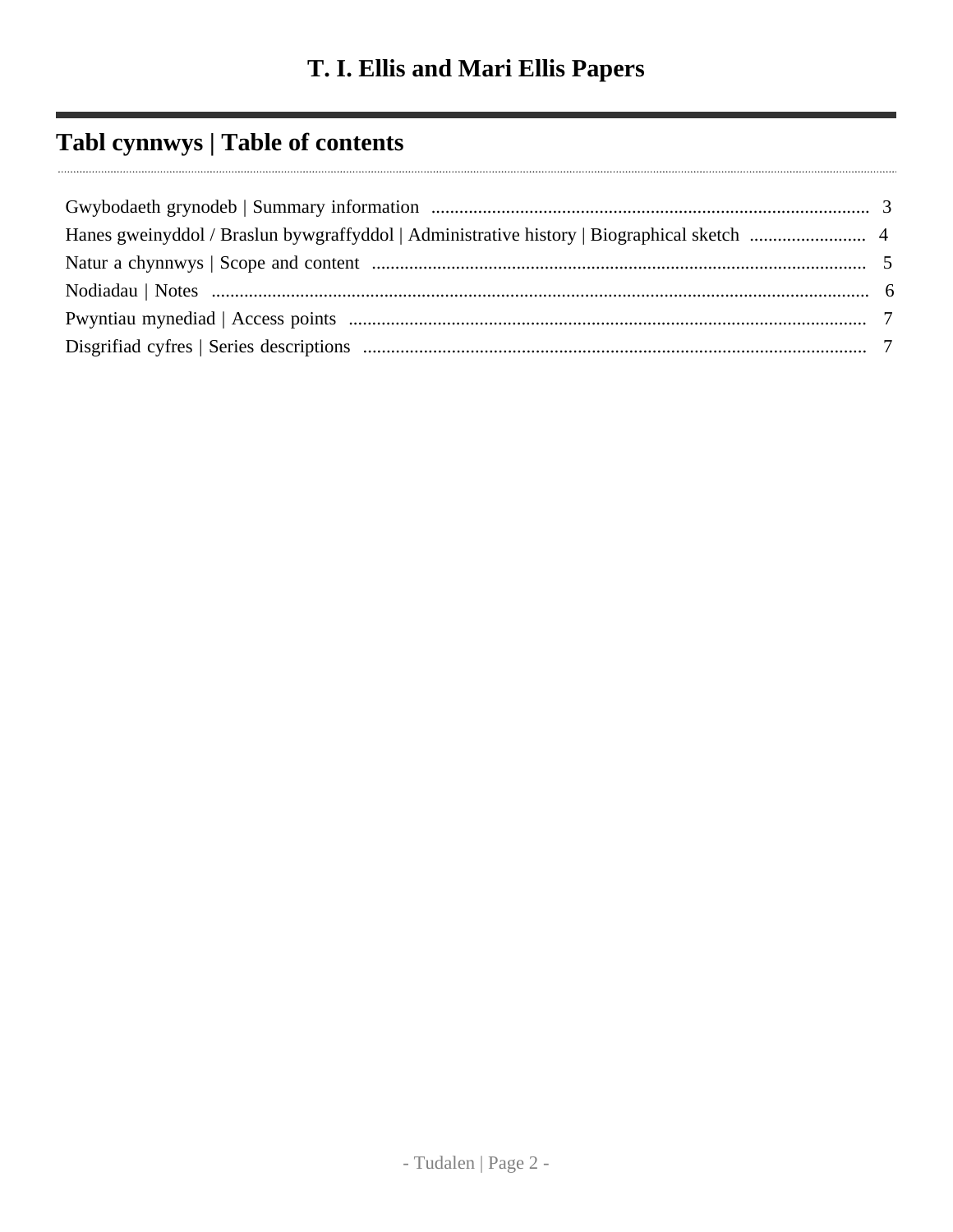$\cdots$ 

## <span id="page-2-0"></span>**Crynodeb o wybodaeth | Summary of information**

| <b>Lleoliad   Repository:</b>                                                       | Llyfrgell Genedlaethol Cymru = The National Library of Wales                                                                                                                                                                                                                                                 |  |  |
|-------------------------------------------------------------------------------------|--------------------------------------------------------------------------------------------------------------------------------------------------------------------------------------------------------------------------------------------------------------------------------------------------------------|--|--|
| <b>Teitl   Title:</b>                                                               | T. I. Ellis and Mari Ellis Papers                                                                                                                                                                                                                                                                            |  |  |
| Cod cyfeirnod  <br><b>Reference code:</b>                                           | GB 0210 TIELLIS                                                                                                                                                                                                                                                                                              |  |  |
| Virtua system control<br>number [alternative]:                                      | vtls003844138                                                                                                                                                                                                                                                                                                |  |  |
| Project identifier<br>[alternative]:                                                | <b>ANW</b>                                                                                                                                                                                                                                                                                                   |  |  |
| <b>Dyddiad</b>   Date:                                                              | 1681, 1759-2015 (dyddiad creu   date of creation)                                                                                                                                                                                                                                                            |  |  |
| Disgrifiad ffisegol  <br><b>Physical description:</b>                               | 2.177 cubic metres (143 boxes)                                                                                                                                                                                                                                                                               |  |  |
| <b>Iaith   Language:</b>                                                            | English                                                                                                                                                                                                                                                                                                      |  |  |
| <b>Iaith   Language:</b>                                                            | Welsh                                                                                                                                                                                                                                                                                                        |  |  |
| Dyddiadau creu,<br>golygu a dileu   Dates<br>of creation, revision<br>and deletion: | February 2003 and July 2018.                                                                                                                                                                                                                                                                                 |  |  |
| <b>Nodyn</b>   <b>Note</b><br>[sourcesDescription]:                                 | The following sources were used to compile this description: NLW,<br>Schedule of T. I. Ellis Papers; Dictionary of Welsh Biography,<br>1941-1970 (London, 2001); Meic Stephens, 'Mari Ellis: Writer who<br>worked for the New Wales Union and championed women's rights',<br>The Independent, 15 March 2015. |  |  |
| Nodyn   Note<br>[generalNote]:                                                      | Title based on contents of fonds.                                                                                                                                                                                                                                                                            |  |  |
| Nodyn   Note<br>[generalNote]:                                                      | Some papers predate the lifetimes of T. I. Ellis and Mari Ellis.                                                                                                                                                                                                                                             |  |  |
| Nodyn   Note<br>[generalNote]:                                                      | Papers of Mari Ellis, formerly K 1-4, have now (2018) been<br>incorporated into sub-fonds M.                                                                                                                                                                                                                 |  |  |
| Nodyn   Note<br>[generalNote]:                                                      | Previous title 'T. I. Ellis papers'.                                                                                                                                                                                                                                                                         |  |  |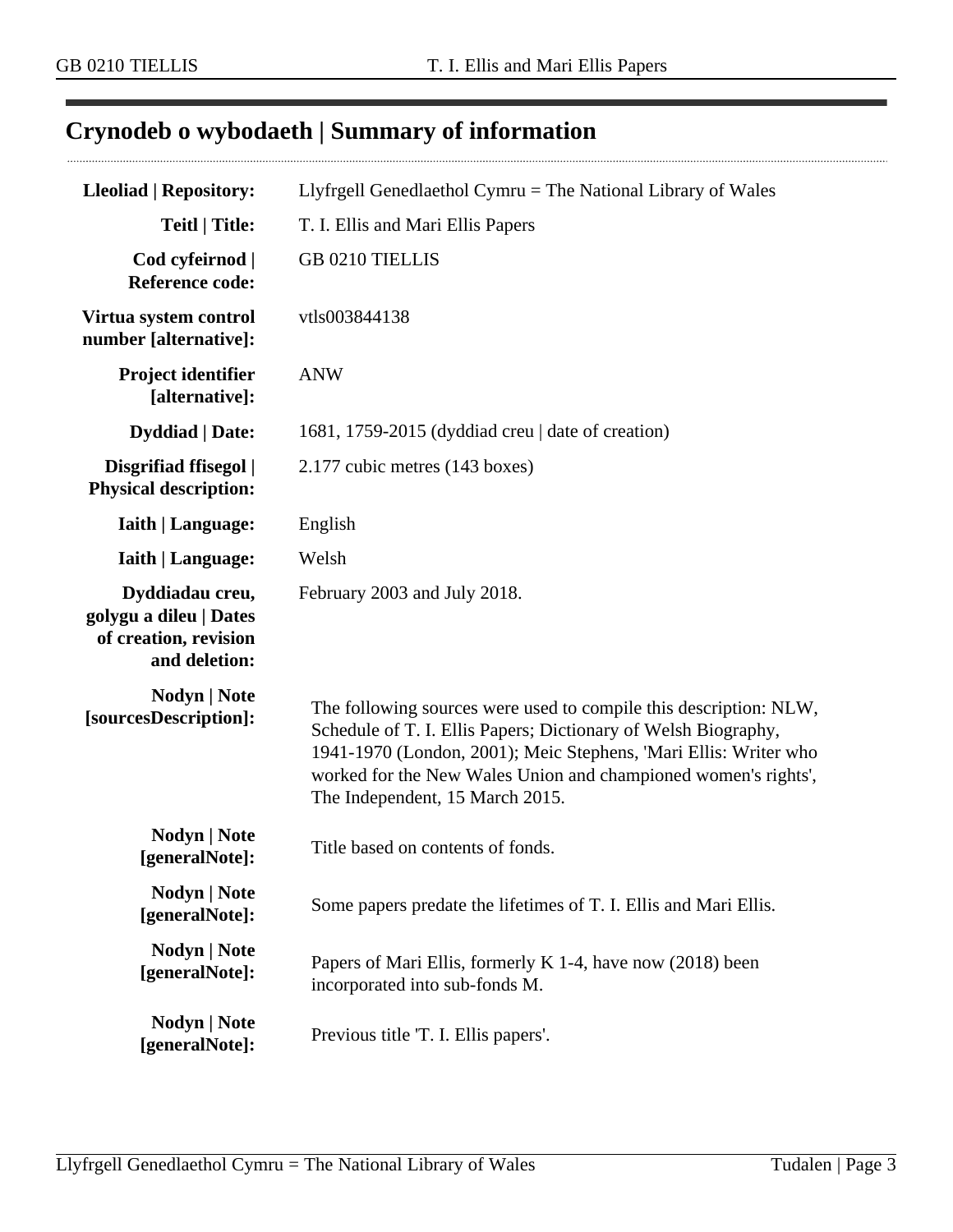## <span id="page-3-0"></span>**Hanes gweinyddol / Braslun bywgraffyddol | Administrative history | Biographical sketch**

#### **Nodyn | Note**

Thomas Iorwerth Ellis (1899-1970), was an academic, teacher and author. He was born in London on 19 December 1899. His father, Thomas Edward Ellis, MP (1859-1899) had died over eight months earlier. His mother, Annie Jane Ellis, née Davies (1873-1942), of Cwrt-mawr, Llangeitho, Cardiganshire, was a descendant of the Davies family of Aberystwyth and Cwrtmawr and the Charles family of Carmarthen. She later married the Rev. Peter Hughes Griffiths (1871-1937).

Ellis was educated at Aberystwyth Grammar School, Westminster School, University College of Wales, Aberystwyth, and Jesus College, Oxford. He was a classics master at Cardiff High School for Boys, 1924-1928, a lecturer at University College, Swansea, 1928-1930, headmaster of Rhyl County School, 1930-1940, and a lecturer in classics at Lampeter, 1940-1941, and Aberystwyth, 1941-1946. He was actively involved with the National Library of Wales and the University of Wales and served as Warden of the Guild of Graduates, 1943-1947. He received an honorary doctorate in 1967, and the OBE in 1968. T. I. Ellis was a founder of Undeb Cymru Fydd, an organization dedicated to preserving Welsh language and culture, and served as its secretary, 1941-1967. He broadcast regularly in both English and Welsh, notably on BBC Radio's Round Britain Quiz. Previously a Calvinistic Methodist, he was confirmed at St Asaph in November 1936, and became a lay reader in the Church in Wales in 1937. He became a member of both the Governing Body and the Representative Body of the Church in Wales.

Ellis edited three volumes of The Letters of T. C. Edwards (Aberystwyth, 1952-1953) and wrote The Development of Higher Education in Wales (Wrexham, 1935) and biographies of his father T. E. Ellis (2 volumes, Liverpool, 1944, 1948), his uncle J. H. Davies (Liverpool, 1963) and Sir Ellis Jones Ellis-Griffith (Llandybïe, 1969). From 1921 he travelled regularly throughout Wales in support of the Welsh Schoolboys' Camp Movement; these journeys became the genesis of his Crwydro series of books (Llandybïe, 1952-1971).

T. I .Ellis married Mary Gwendoline Headley (Mari Ellis) in April 1949 and they had two children, Marged (1950- ) and Rolant (1953- ). He died at his Aberystwyth home on 20 April 1970.

## **Hanes gweinyddol / Braslun bywgraffyddol | Administrative history | Biographical sketch**

#### **Nodyn | Note**

Mary Gwendoline Headley, writer and historian, was born 21 July 1913, the youngest of four children, in Dylife, Montgomeryshire, where her father, the Rev. R. L. Headley (1863?-1955), was vicar; her mother Margaret was from Glanogwen, Caernarvonshire. She was educated at Ysgol John Bright, Llandudno, and the University College of North Wales, Bangor (BA, 1936, and MA, 1938). She became a librarian, joining the National Library of Wales, Aberystwyth, in 1944. In 1949 she married T. I. Ellis (1899-1970) and they had two children, Marged (1950- ) and Rolant (1953- ). She worked to support her husband's work with Undeb Cymru Fydd and elsewhere, and after his death she also edited several of his books for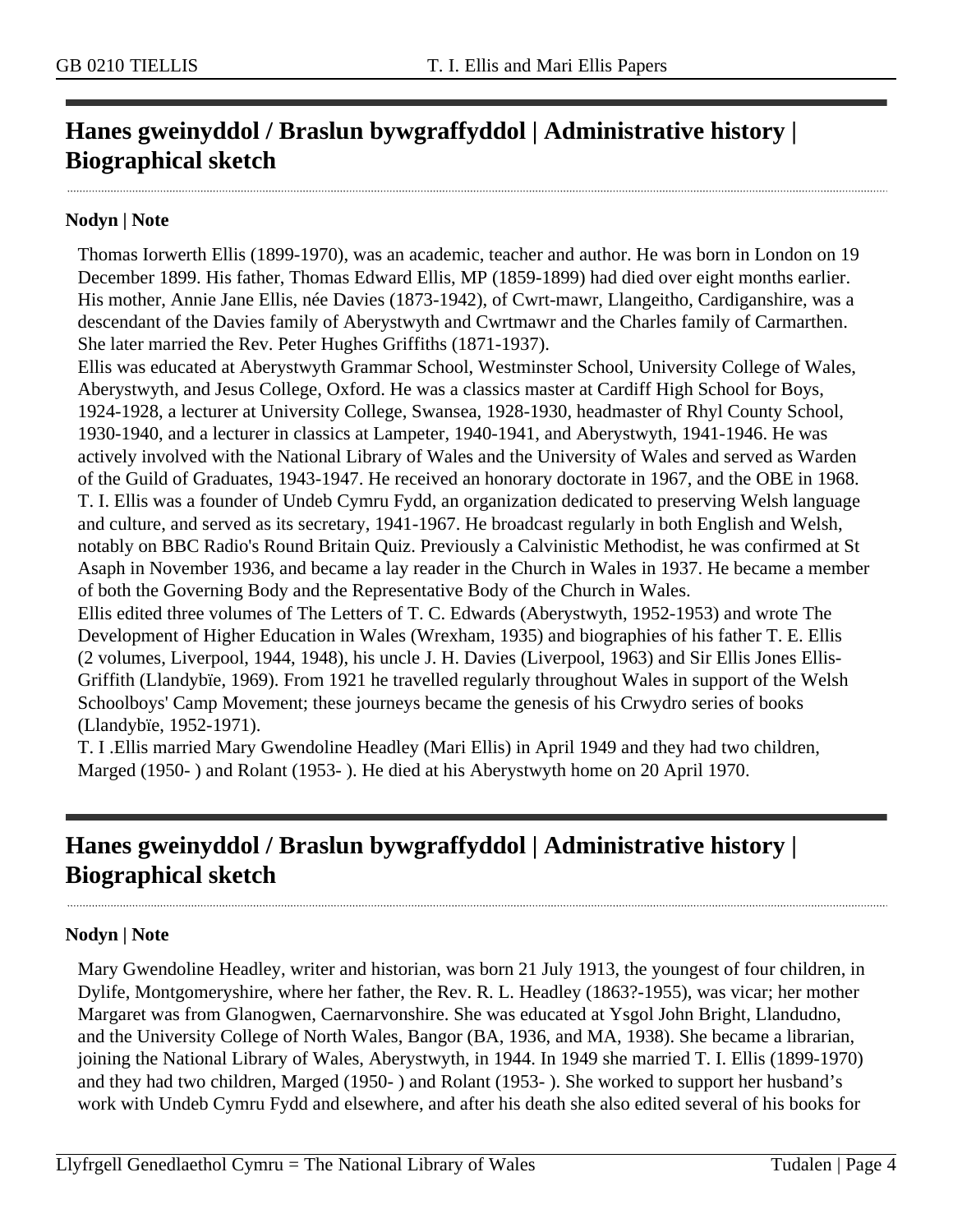publication. As a devout Anglican she was active in the Church in Wales and organisations such as the Mothers' Union. She died, in Aberystwyth, on 25 January 2015.

Mari Ellis was a very active writer and reviewer in Welsh periodicals such as Y Llan (which she briefly edited). She also edited 'Colofn y Merched' in Y Llan and the 'T# Ni' magazine published as part of Y Cymro and was secretary and later editor of Yr Angor, the papur bro for the Aberystwyth area. She edited Y Golau Gwan: Llythyrau Tom Ellis A.S. at Annie Davies (Caernarfon, 1999) and with her daughter co-wrote Eglwysi Cymru (Talybont, 1985). Under the name Mari Headley she published three novels, Awelon Darowen (Llandybïe, 1965), Beth yw'r Haf...? (Llandysul, 1974) and Ystyriwch Lili (Talybont, 1988). She researched extensively into 'Yr Hen Bersoniaid Llengar', the group of Anglican clerics supporting Welsh culture in nineteenth century Wales, and their wider circle, and published numerous academic articles. However books on the subject, and a biography of Gwallter Mechain in particular, remain unpublished.

#### **Hanes Gwarchodol | Custodial history**

Papers deposited by T. I. Ellis, May 1943 (A 15-94), October 1947 (A 1-14), January 1959 (A 95-183), 1960 (D 53-57), 1964 (A 386-398), July 1966 (A 399) and 1967 (most of D 68-77). Scripts for 'Merched yn Bennaf' deposited by Mrs Mary Ellis, October 1975 (Mân Adnau 1247, now MD 12).

## <span id="page-4-0"></span>**Natur a chynnwys | Scope and content**

Papers, 1681, 1759-2015, of T. I. Ellis, his wife Mari Ellis and their respective families. The T. I. Ellis papers consist of correspondence, 1904-1970; personal papers, 1894-1970, including his diaries, 1943-1970; papers relating to his education and career, 1900-1947; financial papers, 1926-1967; papers relating to organisations including Aberystwyth Old Students' Association, the BBC, the Guild of Graduates of the University of Wales, the University of Wales and the Welsh Schoolboys Camp Movement, 1920-1979; papers of committees and commissions with which he was involved, 1932-1968; papers relating to ecclesiastical affairs, the Church in Wales and related bodies, 1909-1991; and correspondence, drafts and notes relating to his publications, 1877-1978. The Mari Ellis papers, 1681, 1759-2015, include correspondence; diaries, 1930-2014; papers relating to her work in journalism and broadcasting, 1948-2004; and research papers, [?early 20 cent.]-[2008x2010]. Also included are papers relating to the Charles family of Carmarthen and the Davies family of Aberystwyth and Cwrtmawr, 1791-1920; and papers and correspondence relating to T. E. Ellis,

1870-1963, Mrs Annie J. Ellis (later Hughes-Griffiths), 1873-1942, the Rev. Peter Hughes-Griffiths, 1871-1940, J. H. Davies, 1883-1929, and the Headley family, [1890x1896]-[2000s].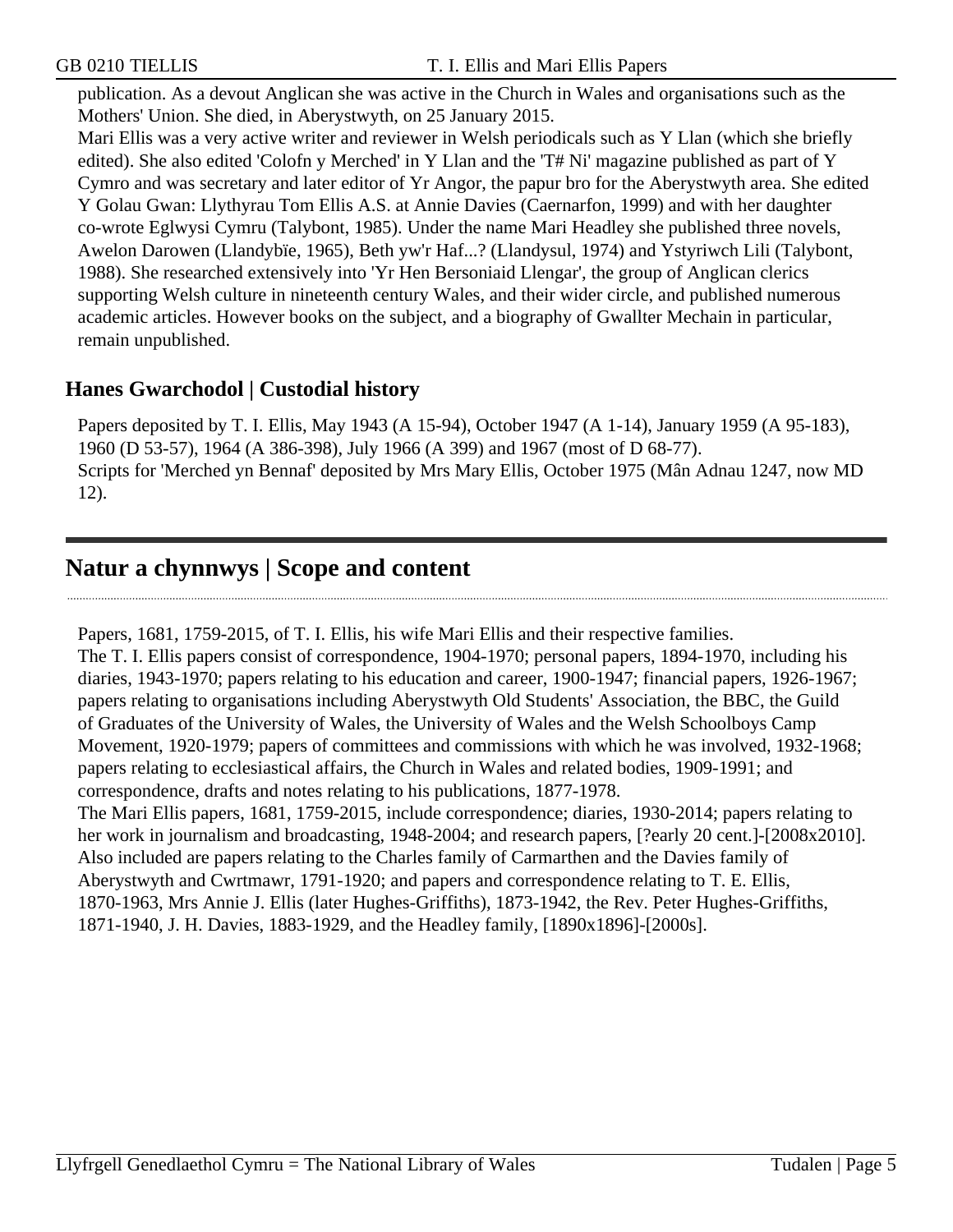### <span id="page-5-0"></span>**Nodiadau | Notes**

#### **Nodiadau teitl | Title notes**

#### **Ffynhonnell | Immediate source of acquisition**

A 400-406: T. I. Ellis; Aberystwyth; Donation; 1955. F43-54: T. I. Ellis; Aberystwyth; Donation; November 1969. TC 1/6, MC 2/1, MD 1-2, 4-5, MX 2, 9, 13-14: Mrs Mari Ellis; Aberystwyth; Donation; May 1971. Further papers, including A192, A201, parts of C31-43 and D43-52, D65-6, MC 1/1-2: Mrs Mari Ellis; Aberystwyth; Donation; July 1979. MC 3/8, MX 1, 8, 12: Mrs Mari Ellis; Aberystwyth; Donation; 1987; A1987/52. Most of sub-fonds A-[K]: Mrs Mari Ellis; Aberystwyth; Donation; 1996. Papers deposited by T. I. Ellis, 1943-1967: Mrs Mari Ellis; Converted into a donation; 1996. Most of sub-fonds T and M: Mr Rolant J. Ellis, son of Mari Ellis; Aberystwyth; Donation (with NLW MS 24126B and NLW ex 3011); August 2016; 99126189402419. MD 12 (Mân Adnau 1247): Mr Rolant J. Ellis; Aberystwyth; Converted into a donation; August 2018. MA 1/9-10: Mr Rolant J. Ellis; Aberystwyth; Donation; August 2018.

#### **Trefniant | Arrangement**

Arranged at NLW as follows: family papers; correspondence; societies, organisations and groups; the Church; commissions and committees; T. I. Ellis's research and publications; T. I. Ellis's education and career; business and financial papers; personalia; miscellanea; additional T. I. Ellis papers (2016 Donation); Mari Ellis papers.

#### **Cyfyngiadau ar fynediad | Restrictions on access**

Readers consulting modern papers in the National Library of Wales are required to abide by the conditions noted on the 'Modern papers - data protection' form issued with their readers' tickets.

#### **Amodau rheoli defnydd | Conditions governing use**

Usual copyright laws apply.

#### **Rhestrau cymorth | Finding aids**

A hard copy of the 1996 catalogue, under the title 'T. I. Ellis Papers', is available at the National Library of Wales.

A95-183 are described in more detail in A Schedule of Charles and Davies Family Correspondence (1959).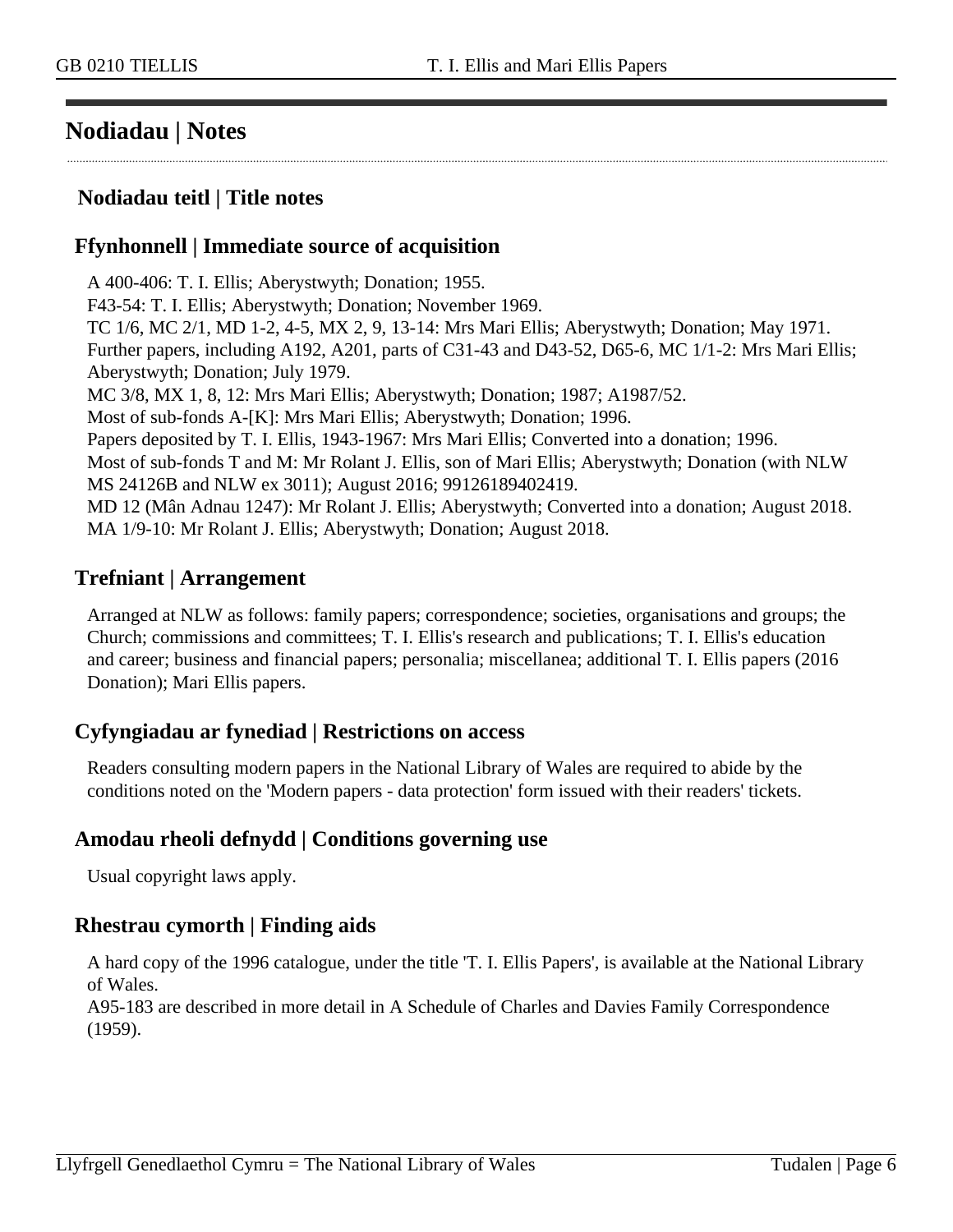#### **Disgrifiadau deunydd | Related material**

Further papers are NLW, T. I. Ellis Collection of Davies Family Deeds and Documents. See also NLW, Papurau Undeb Cymru Fydd.

Printed material donated with the archive in 2016, including a collection of books, pamphlets and ephemera concerning individual churches and cathedrals in Wales and further afield, has been transferred to the NLW printed books collection, July 2018.

#### **Ychwanegiadau | Accruals**

Accruals are not expected.

#### **Nodiadau eraill | Other notes**

• **Dynodwr sefydliad | Institution identifier**: Llyfrgell Genedlaethol Cymru = The National Library of Wales

#### <span id="page-6-0"></span>**Pwyntiau mynediad | Access points**

- Ellis, T. I. (Thomas Iorwerth), 1899-1970 -- Archives (pwnc) | (subject)
- Aberystwyth (Wales) (pwnc) | (subject)

#### <span id="page-6-1"></span>**Disgrifiad cyfres | Series descriptions**

|                                                  | Is-fonds   Subfonds A. vtls005518003 ISYSARCHB29: Family papers, etc. |                                                                             |                                               |  |
|--------------------------------------------------|-----------------------------------------------------------------------|-----------------------------------------------------------------------------|-----------------------------------------------|--|
|                                                  | $Dyddiad   Date: 1791-[1963] (dyddiad creu)   (date of creation)$     |                                                                             |                                               |  |
|                                                  | Lleoliad ffisegol   Physical location: ARCH/MSS (GB0210)              |                                                                             |                                               |  |
| Nodyn   Note [generalNote]:                      |                                                                       |                                                                             |                                               |  |
| Preferred citation: A.                           |                                                                       |                                                                             |                                               |  |
|                                                  |                                                                       |                                                                             |                                               |  |
|                                                  | Disgrifiadau deunydd   Related material:                              |                                                                             |                                               |  |
| See also TA.                                     |                                                                       |                                                                             |                                               |  |
| <b>FFeil</b> / rhestr eitemau   File / item list |                                                                       |                                                                             |                                               |  |
| Cod cyfeirnod<br>Reference code                  | Teitl   Title                                                         | Dyddiadau   Dates                                                           | Disgrifiad ffisegol   Physical<br>description |  |
| papers,                                          |                                                                       | Sub-sub-fonds A 1-183. vtls005518004 ISYSARCHB29: Davies and Charles family |                                               |  |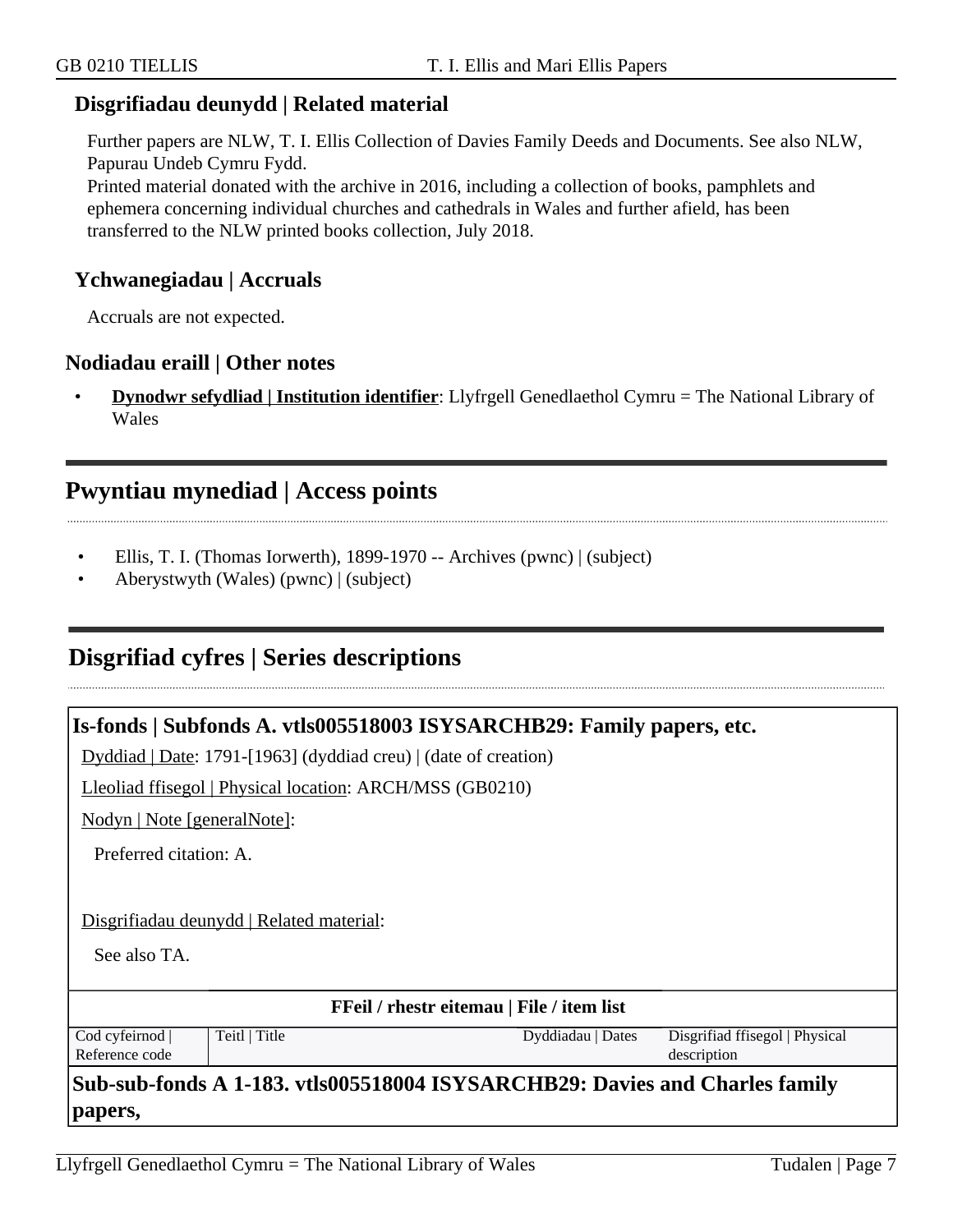Crëwr | Creator: Davies family, of Cwrt-mawrCharles family, of Carmarthen

Dyddiad | Date: 1791-1920. (dyddiad creu) | (date of creation)

Lleoliad ffisegol | Physical location: ARCH/MSS (GB0210)

Nodyn | Note [generalNote]:

Preferred citation: A 1-183.

Pwyntiau mynediad | Access points:

- Davies family, of Cwrt-mawr -- Archives
- Charles family, of Carmarthen -- Archives

#### **Cyfres | Series A 1-14. vtls005518005 ISYSARCHB29: Davies and Charles correspondence**

Dyddiad | Date: 1796-1890. (dyddiad creu) | (date of creation)

Lleoliad ffisegol | Physical location: ARCH/MSS (GB0210)

Nodyn | Note [generalNote]:

Preferred citation: A 1-14.

| FFeil / rhestr eitemau   File / item list |                                                                       |                   |                                |
|-------------------------------------------|-----------------------------------------------------------------------|-------------------|--------------------------------|
| Cod cyfeirnod                             | Teitl   Title                                                         | Dyddiadau   Dates | Disgrifiad ffisegol   Physical |
| Reference code                            |                                                                       |                   | description                    |
| A1. vtls005518006                         | File - Letter from Thomas Charles, Bala to                            | 1796, Feb. 17.    |                                |
| <b>ISYSARCHB29</b>                        | Rev. Mr Richards, 'Llanymowddwy',                                     |                   |                                |
|                                           | Natur a chynnwys / Scope and content:                                 |                   |                                |
|                                           | Letter from Thomas Charles, Bala to Rev. Mr Richards, 'Llanymowddwy'. |                   |                                |
|                                           | Nodyn   Note [generalNote]:                                           |                   |                                |
|                                           | Preferred citation: A1.                                               |                   |                                |
|                                           | Lleoliad ffisegol   Physical location:                                |                   |                                |
|                                           | ARCH/MSS (GB0210)                                                     |                   |                                |
| A2. vtls005518007                         | File - Letter from Theophilus Jones,                                  | 1811, Oct. 24.    |                                |
| ISYSARCHB29                               | <b>Brecon toRev. James Donne, Oswestry,</b>                           |                   |                                |
|                                           | Nodyn   Note [generalNote]:                                           |                   |                                |
|                                           | Preferred citation: A2.                                               |                   |                                |
|                                           | Lleoliad ffisegol   Physical location:                                |                   |                                |
|                                           | ARCH/MSS (GB0210)                                                     |                   |                                |
| A3. vtls005518008                         | File - Letter from Rowland Hill, Wotton to                            | 1817, July 4.     |                                |
| <b>ISYSARCHB29</b>                        | Rev. D. Charles, Carmarthen,                                          |                   |                                |
|                                           | Nodyn   Note [generalNote]:                                           |                   |                                |
|                                           | Preferred citation: A3.                                               |                   |                                |
|                                           | Lleoliad ffisegol   Physical location:                                |                   |                                |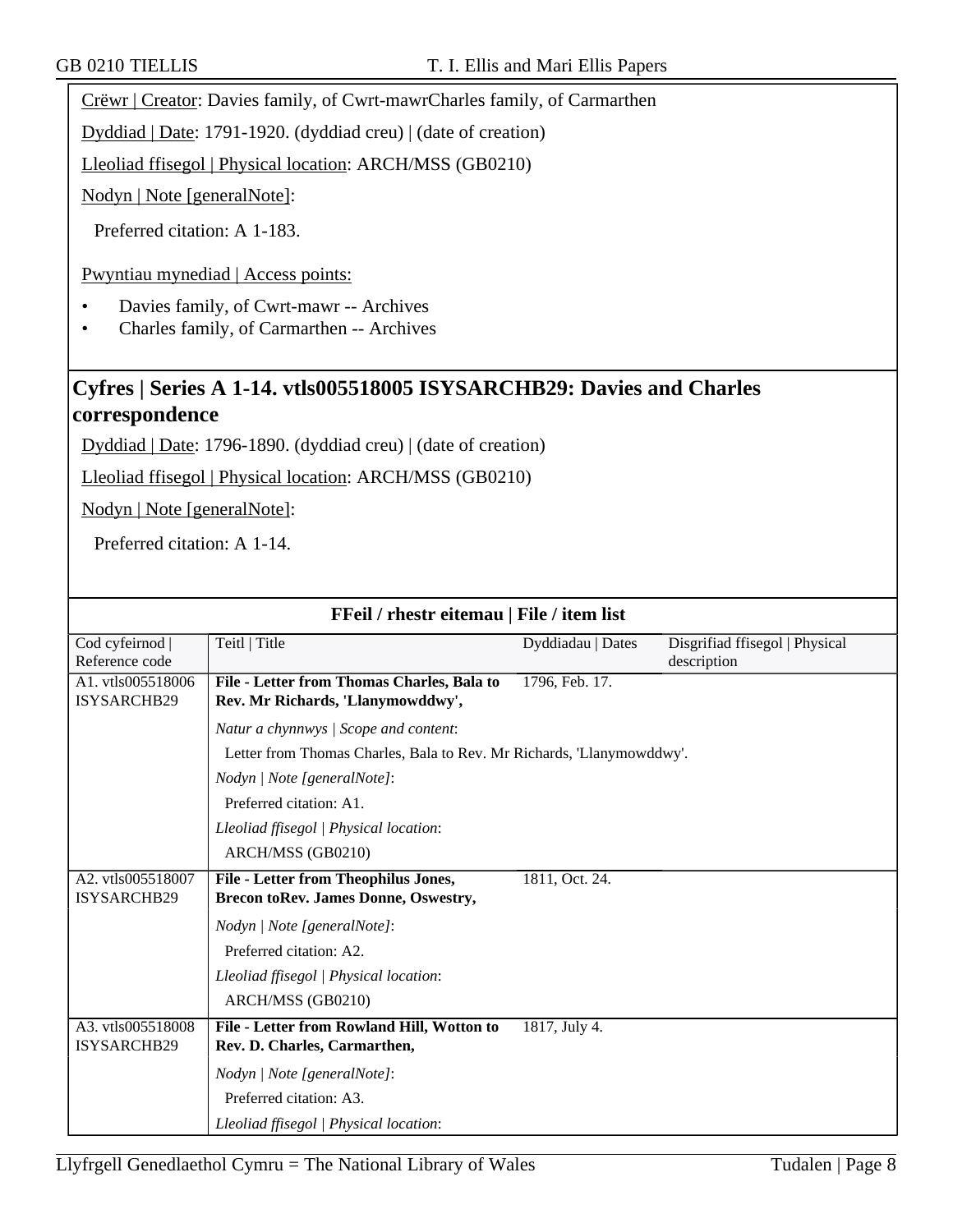|                                  | ARCH/MSS (GB0210)                                                                     |                                                                                                |
|----------------------------------|---------------------------------------------------------------------------------------|------------------------------------------------------------------------------------------------|
| A4. vtls005518009                | <b>File - Letter from Thomas Jones to David</b>                                       | 1819, June 22.                                                                                 |
| ISYSARCHB29                      | Davies, Junior, Carnachen-wen near<br>Fishguard, Pembrokeshire,                       |                                                                                                |
|                                  |                                                                                       |                                                                                                |
|                                  | Nodyn   Note [generalNote]:<br>Preferred citation: A4.                                |                                                                                                |
|                                  | Lleoliad ffisegol   Physical location:                                                |                                                                                                |
|                                  | ARCH/MSS (GB0210)                                                                     |                                                                                                |
| A5. vtls005518010                | File - Letter from Lewis Edwards, Bala to                                             | 1842, March 13.                                                                                |
| ISYSARCHB29                      | Rev. Edward Jones, Aberystwyth,                                                       |                                                                                                |
|                                  | Nodyn   Note [generalNote]:                                                           |                                                                                                |
|                                  | Preferred citation: A5.                                                               |                                                                                                |
|                                  | Lleoliad ffisegol   Physical location:                                                |                                                                                                |
|                                  | ARCH/MSS (GB0210)                                                                     |                                                                                                |
| A6. vtls005518011                | File - Letter from D. Charles Davies, 13                                              | [c. 1872].                                                                                     |
| ISYSARCHB29                      | Saint George's Square, London N.W. to                                                 |                                                                                                |
|                                  | Thomas Lewis [Bangor],                                                                |                                                                                                |
|                                  | Natur a chynnwys / Scope and content:                                                 |                                                                                                |
|                                  |                                                                                       | Letter from D. Charles Davies, 13 Saint George's Square, London N.W. to Thomas Lewis [Bangor]. |
|                                  | Nodyn   Note [generalNote]:                                                           |                                                                                                |
|                                  | Preferred citation: A6.                                                               |                                                                                                |
|                                  | Lleoliad ffisegol   Physical location:                                                |                                                                                                |
|                                  | ARCH/MSS (GB0210)                                                                     |                                                                                                |
| A7. vtls005518012<br>ISYSARCHB29 | File - Letter from William Stewart, Clerk<br>of Senate, Glasgow University to Rev. D. | 1876, April 20.                                                                                |
|                                  | C. Davies, MA, Jewin Crescent Chapel,                                                 |                                                                                                |
|                                  | London,                                                                               |                                                                                                |
|                                  | Nodyn   Note [generalNote]:                                                           |                                                                                                |
|                                  | Preferred citation: A7.                                                               |                                                                                                |
|                                  | Lleoliad ffisegol   Physical location:                                                |                                                                                                |
|                                  | ARCH/MSS (GB0210)                                                                     |                                                                                                |
| A8. vtls005518013<br>ISYSARCHB29 | File - Letter from D. C. Davies to William<br>Stewart. Written in reply to letter A7, | [1876, April].                                                                                 |
|                                  | Nodyn   Note [generalNote]:                                                           |                                                                                                |
|                                  | Preferred citation: A8.                                                               |                                                                                                |
|                                  | Lleoliad ffisegol   Physical location:                                                |                                                                                                |
|                                  | ARCH/MSS (GB0210)                                                                     |                                                                                                |
| A9. vtls005518014                | File - Letter from Owen Thomas, 46                                                    | 1877, April 23.                                                                                |
| ISYSARCHB29                      | <b>Catharine Street, Liverpool to Robert J.</b>                                       |                                                                                                |
|                                  | Davies, esq,                                                                          |                                                                                                |
|                                  | Nodyn   Note [generalNote]:                                                           |                                                                                                |
|                                  | Preferred citation: A9.                                                               |                                                                                                |
|                                  | Lleoliad ffisegol   Physical location:                                                |                                                                                                |
|                                  | ARCH/MSS (GB0210)                                                                     |                                                                                                |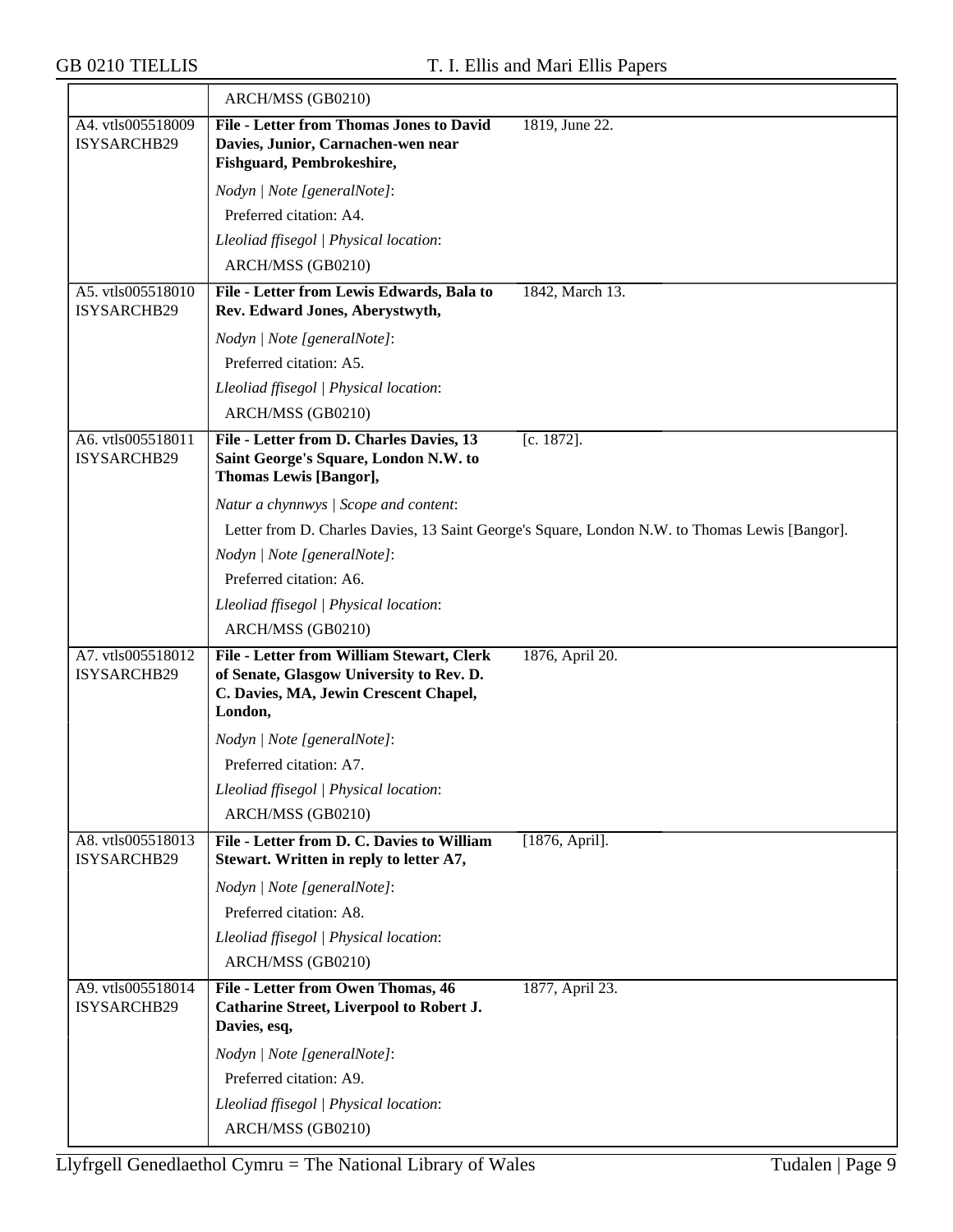| A10.          | File - Letter from D[avid] C[harles],                                         | 1879, Nov. 21. |
|---------------|-------------------------------------------------------------------------------|----------------|
| vtls005518015 | Swarthdale to Ulverston [R. J. Davies],                                       |                |
| ISYSARCHB29   |                                                                               |                |
|               | Nodyn   Note [generalNote]:                                                   |                |
|               | Preferred citation: A10.                                                      |                |
|               | Lleoliad ffisegol   Physical location:                                        |                |
|               | ARCH/MSS (GB0210)                                                             |                |
| A11.          | File - Letter from D. Charles Davies,                                         | 1890, July 5.  |
| vtls005518016 | Bron Hwfa, Upper Bangor to 'My dear                                           |                |
| ISYSARCHB29   | Brother ',                                                                    |                |
|               | Natur a chynnwys / Scope and content:                                         |                |
|               | Letter from D. Charles Davies, Bron Hwfa, Upper Bangor to 'My dear Brother '. |                |
|               | Nodyn   Note [generalNote]:                                                   |                |
|               | Preferred citation: A11.                                                      |                |
|               | Lleoliad ffisegol   Physical location:                                        |                |
|               | ARCH/MSS (GB0210)                                                             |                |
| A12.          | File - A pocket account book recording                                        | 1831-1838.     |
| vtls005518017 | details of collections [?at the Tabernacle                                    |                |
| ISYSARCHB29   | <b>Calvinistic Methodist Church,</b>                                          |                |
|               | Aberystwyth],                                                                 |                |
|               | Nodyn   Note [generalNote]:                                                   |                |
|               | Preferred citation: A12.                                                      |                |
|               | Lleoliad ffisegol   Physical location:                                        |                |
|               | ARCH/MSS (GB0210)                                                             |                |
| A13.          | File - An incomplete dissertation on                                          | [19 cent.].    |
| vtls005518018 | 'Undeb yr enaid a'r corph', undated,                                          |                |
| ISYSARCHB29   |                                                                               |                |
|               | Natur a chynnwys / Scope and content:                                         |                |
|               | An incomplete dissertation on 'Undeb yr enaid a'r corph', undated.            |                |
|               | Nodyn   Note [generalNote]:                                                   |                |
|               | Preferred citation: A13.                                                      |                |
|               | Lleoliad ffisegol   Physical location:                                        |                |
|               | ARCH/MSS (GB0210)                                                             |                |
| A14.          | File - Queries relating to the biography of                                   | $[19$ cent.].  |
| vtls005518019 | David Charles, Carmarthen,                                                    |                |
| ISYSARCHB29   |                                                                               |                |
|               | Nodyn   Note [generalNote]:                                                   |                |
|               | Preferred citation: A14.                                                      |                |
|               | Lleoliad ffisegol   Physical location:                                        |                |
|               | ARCH/MSS (GB0210)                                                             |                |
| A 15.         | File - Probate of the will of Mary Williams                                   | 1817-1823.     |
| vtls005518021 | of Gelly lydnais                                                              |                |
| ISYSARCHB29   |                                                                               |                |
|               | Natur a chynnwys / Scope and content:                                         |                |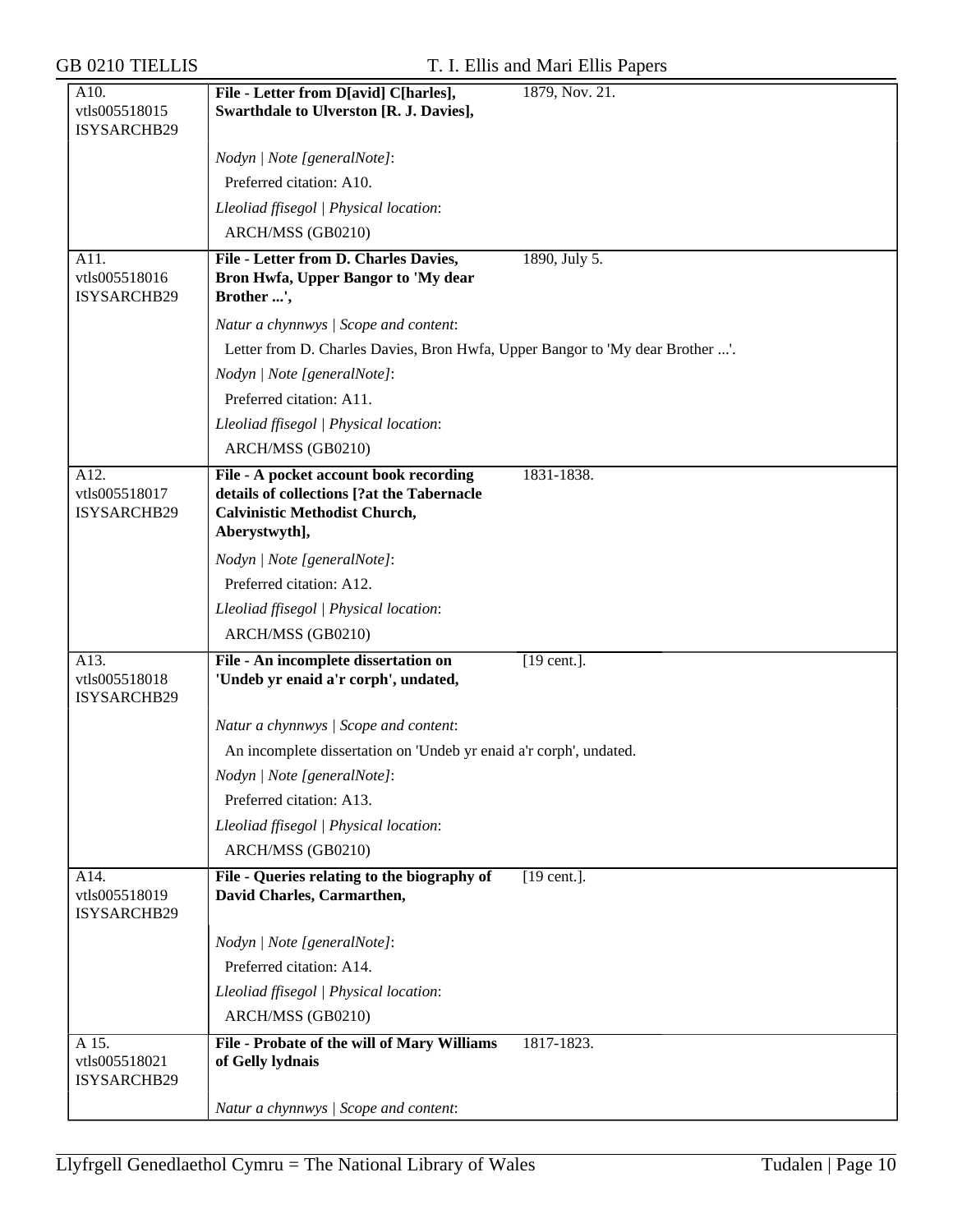|                                                  | Probate (granted 14 June 1823) of the will (dated 1 May 1817) of Mary Williams of Gelly lydnais, p.<br>Llandyfaelog, Carmarthenshier, widow.                                                                                                                                                                                                                                                                                                                                                                                                                                                                                                                                                                                                                                                                                                                                                                                                                                                                                                                                                                                                                                                                                                                                                                                                                                                                                                                                                                                                                                                                                                              |
|--------------------------------------------------|-----------------------------------------------------------------------------------------------------------------------------------------------------------------------------------------------------------------------------------------------------------------------------------------------------------------------------------------------------------------------------------------------------------------------------------------------------------------------------------------------------------------------------------------------------------------------------------------------------------------------------------------------------------------------------------------------------------------------------------------------------------------------------------------------------------------------------------------------------------------------------------------------------------------------------------------------------------------------------------------------------------------------------------------------------------------------------------------------------------------------------------------------------------------------------------------------------------------------------------------------------------------------------------------------------------------------------------------------------------------------------------------------------------------------------------------------------------------------------------------------------------------------------------------------------------------------------------------------------------------------------------------------------------|
|                                                  | Nodyn   Note [generalNote]:                                                                                                                                                                                                                                                                                                                                                                                                                                                                                                                                                                                                                                                                                                                                                                                                                                                                                                                                                                                                                                                                                                                                                                                                                                                                                                                                                                                                                                                                                                                                                                                                                               |
|                                                  | Preferred citation: A15.                                                                                                                                                                                                                                                                                                                                                                                                                                                                                                                                                                                                                                                                                                                                                                                                                                                                                                                                                                                                                                                                                                                                                                                                                                                                                                                                                                                                                                                                                                                                                                                                                                  |
|                                                  | Lleoliad ffisegol   Physical location:                                                                                                                                                                                                                                                                                                                                                                                                                                                                                                                                                                                                                                                                                                                                                                                                                                                                                                                                                                                                                                                                                                                                                                                                                                                                                                                                                                                                                                                                                                                                                                                                                    |
|                                                  | ARCH/MSS (GB0210)                                                                                                                                                                                                                                                                                                                                                                                                                                                                                                                                                                                                                                                                                                                                                                                                                                                                                                                                                                                                                                                                                                                                                                                                                                                                                                                                                                                                                                                                                                                                                                                                                                         |
| A 16-93.                                         | <b>File - Davies family of Carnarchen-</b><br>1804-1836.                                                                                                                                                                                                                                                                                                                                                                                                                                                                                                                                                                                                                                                                                                                                                                                                                                                                                                                                                                                                                                                                                                                                                                                                                                                                                                                                                                                                                                                                                                                                                                                                  |
| vtls005518022<br>ISYSARCHB29                     | wen, Aberystwyth and Cardigan, and<br><b>Jones family of Denbigh and Mold</b><br>correspondence                                                                                                                                                                                                                                                                                                                                                                                                                                                                                                                                                                                                                                                                                                                                                                                                                                                                                                                                                                                                                                                                                                                                                                                                                                                                                                                                                                                                                                                                                                                                                           |
|                                                  | Natur a chynnwys / Scope and content:                                                                                                                                                                                                                                                                                                                                                                                                                                                                                                                                                                                                                                                                                                                                                                                                                                                                                                                                                                                                                                                                                                                                                                                                                                                                                                                                                                                                                                                                                                                                                                                                                     |
|                                                  | Correspondence of the Davies family of Carnarchen-wen, near Fishguard, and of Aberystwyth and<br>Cardigan, and of the Jones family of Denbigh and Mold, relating mainly to business affairs and legal<br>matters.                                                                                                                                                                                                                                                                                                                                                                                                                                                                                                                                                                                                                                                                                                                                                                                                                                                                                                                                                                                                                                                                                                                                                                                                                                                                                                                                                                                                                                         |
|                                                  | Nodyn   Note [generalNote]:                                                                                                                                                                                                                                                                                                                                                                                                                                                                                                                                                                                                                                                                                                                                                                                                                                                                                                                                                                                                                                                                                                                                                                                                                                                                                                                                                                                                                                                                                                                                                                                                                               |
|                                                  | Preferred citation: A 16-93.                                                                                                                                                                                                                                                                                                                                                                                                                                                                                                                                                                                                                                                                                                                                                                                                                                                                                                                                                                                                                                                                                                                                                                                                                                                                                                                                                                                                                                                                                                                                                                                                                              |
|                                                  | Lleoliad ffisegol   Physical location:                                                                                                                                                                                                                                                                                                                                                                                                                                                                                                                                                                                                                                                                                                                                                                                                                                                                                                                                                                                                                                                                                                                                                                                                                                                                                                                                                                                                                                                                                                                                                                                                                    |
|                                                  | ARCH/MSS (GB0210)                                                                                                                                                                                                                                                                                                                                                                                                                                                                                                                                                                                                                                                                                                                                                                                                                                                                                                                                                                                                                                                                                                                                                                                                                                                                                                                                                                                                                                                                                                                                                                                                                                         |
| A 94.                                            | File - Sir J. Herbert Lewis letter to J. H.<br>1920, Jan. 13.<br>1 item.                                                                                                                                                                                                                                                                                                                                                                                                                                                                                                                                                                                                                                                                                                                                                                                                                                                                                                                                                                                                                                                                                                                                                                                                                                                                                                                                                                                                                                                                                                                                                                                  |
| vtls005518023<br>ISYSARCHB29                     | Davies returning A16-93                                                                                                                                                                                                                                                                                                                                                                                                                                                                                                                                                                                                                                                                                                                                                                                                                                                                                                                                                                                                                                                                                                                                                                                                                                                                                                                                                                                                                                                                                                                                                                                                                                   |
|                                                  | Natur a chynnwys / Scope and content:                                                                                                                                                                                                                                                                                                                                                                                                                                                                                                                                                                                                                                                                                                                                                                                                                                                                                                                                                                                                                                                                                                                                                                                                                                                                                                                                                                                                                                                                                                                                                                                                                     |
|                                                  | A letter from Sir J. Herbert Lewis to J. H. Davies returning the correspondence as in A16-93 which he<br>had acquired on loan.                                                                                                                                                                                                                                                                                                                                                                                                                                                                                                                                                                                                                                                                                                                                                                                                                                                                                                                                                                                                                                                                                                                                                                                                                                                                                                                                                                                                                                                                                                                            |
|                                                  | Nodyn   Note [generalNote]:                                                                                                                                                                                                                                                                                                                                                                                                                                                                                                                                                                                                                                                                                                                                                                                                                                                                                                                                                                                                                                                                                                                                                                                                                                                                                                                                                                                                                                                                                                                                                                                                                               |
|                                                  | Preferred citation: A94.                                                                                                                                                                                                                                                                                                                                                                                                                                                                                                                                                                                                                                                                                                                                                                                                                                                                                                                                                                                                                                                                                                                                                                                                                                                                                                                                                                                                                                                                                                                                                                                                                                  |
|                                                  | Lleoliad ffisegol   Physical location:                                                                                                                                                                                                                                                                                                                                                                                                                                                                                                                                                                                                                                                                                                                                                                                                                                                                                                                                                                                                                                                                                                                                                                                                                                                                                                                                                                                                                                                                                                                                                                                                                    |
|                                                  | ARCH/MSS (GB0210)                                                                                                                                                                                                                                                                                                                                                                                                                                                                                                                                                                                                                                                                                                                                                                                                                                                                                                                                                                                                                                                                                                                                                                                                                                                                                                                                                                                                                                                                                                                                                                                                                                         |
| A 95-183.<br>vtls005518024<br><b>ISYSARCHB29</b> | File - Charles family of Carmarthen and<br>1791-1889<br>Davies family of Aberystwyth and Cwrt-<br>mawr letters and papers                                                                                                                                                                                                                                                                                                                                                                                                                                                                                                                                                                                                                                                                                                                                                                                                                                                                                                                                                                                                                                                                                                                                                                                                                                                                                                                                                                                                                                                                                                                                 |
|                                                  | Natur a chynnwys / Scope and content:                                                                                                                                                                                                                                                                                                                                                                                                                                                                                                                                                                                                                                                                                                                                                                                                                                                                                                                                                                                                                                                                                                                                                                                                                                                                                                                                                                                                                                                                                                                                                                                                                     |
|                                                  | A group of letters and papers, relating mainly to the Charles family of Carmarthen and the Davies<br>family of Aberystwyth and Cwrt-mawr. The documents in this group have been described in detail<br>by Miss R. F. Roberts in 'A Schedule of Charles and Davies Family Correspondence' (1959) and<br>should be read in conjunction with the letters contained in NLW MSS 10549-50C (see also NLW MS<br>12894E). The correspondents include: Lady Barnham, Fairy Hill, Gower, 1818-1820 (A95-97); W. H.<br>Bruce, Llangeitho, [?April 1864] (A98); David Charles the elder, Carmarthen, 1791-1828 (A99-106);<br>David Charles the younger, Carmarthen, 1826-1838 (A107-111); D. R. Charles, Seaforth, 1871 (A112);<br>Sarah Charles, Bala, 1831 (A113); Alice Lloyd Davies, Bala, 1823 (A114); David Davies, Junior,<br>Carnachen-wen, afterwards of Castle Green, Cardigan, 1823-1843 (A115-119; A115 also includes a<br>letter, 15 October 1823, from Richard Worthington, 'at Church Lane', to David Davies, Junior); David<br>Charles Davies, London and Trefecca, 1859-1889 (A120-131); Eliza Davies, Aberystwyth, 1872 (A132);<br>Robert Davies, Aberystwyth, 1837-1839 and [n.d.] (A133-136; A135 also contains a letter from Eliza<br>Davies to David Charles Davies); Sarah [?Davies], Carmarthen, 1825 (A137); Lewis Edwards, Bala,<br>1841 (A138); R[ichar]d Evans, Worcester, 1836 (A139); Mary Fletcher, Albert Street, 1846 (A140);<br>John Foulkes, Machynlleth, 1825 (A141); Lydia Foulkes, Machynlleth, 1824 (A142); Mary Foulkes,<br>Machynlleth, 1815 (A143); H. Hughes, Liverpool, 1842 (A144); Charles Jackson, British and Foreign |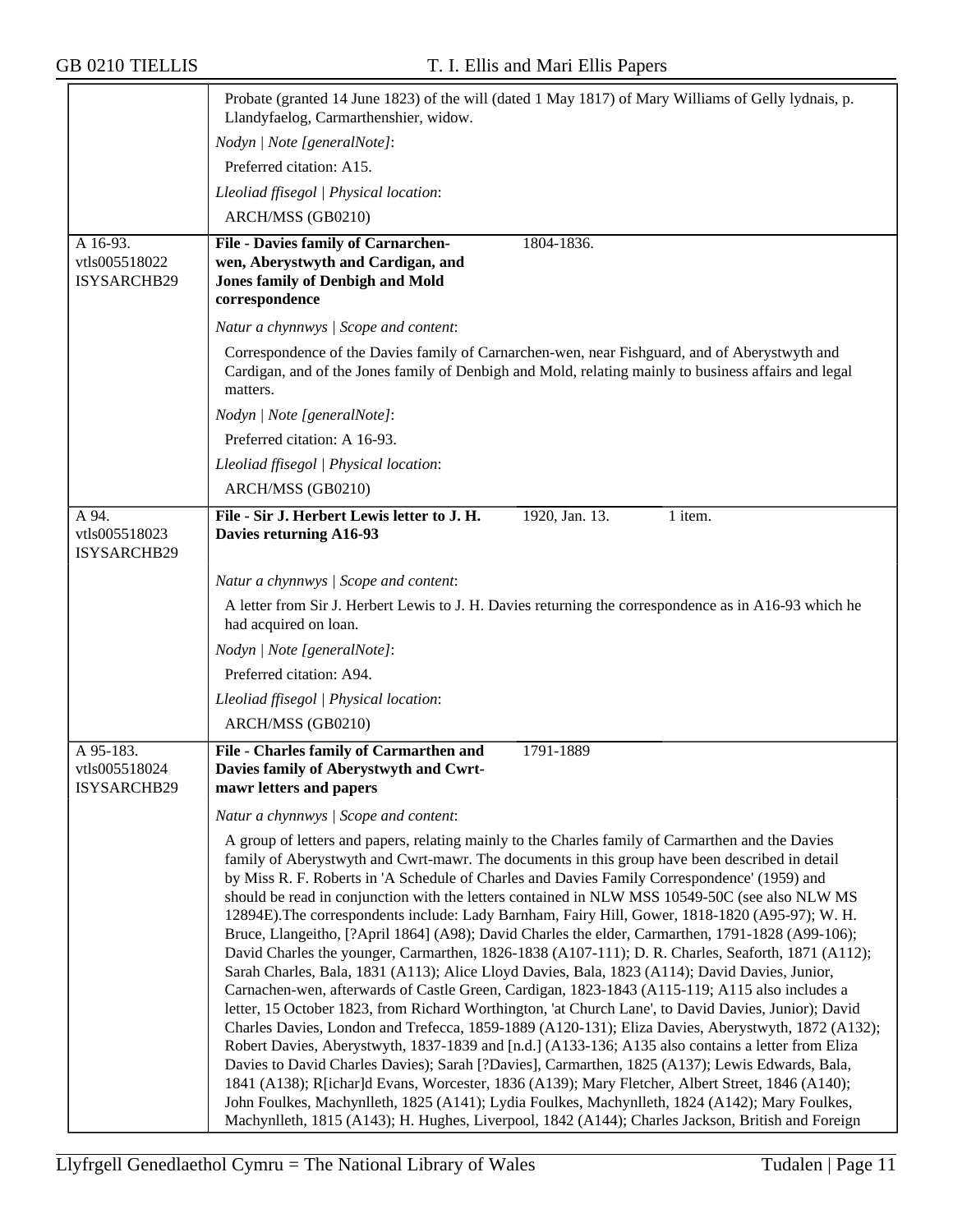Bible Society, London, 1871 (A145); Lydia Jones, Machynlleth, 1841 (A147); W[illia]m Morris, Cefen, Merthyr Tydvil, 1831 (A148); E. Needham, 1824 (A149); J. Phillips, Haverfordwest, 1823 (A150); Colonel Pryse, Peithyll and London, [?1870] and [n.d.] (A151-152); Margaret Reed, St Thomas's Square, Hackney, 1850 (A153); Henry Richard, Tregaron, [n.d.] (A154-155); David Roberts, Liverpool, 1854 (A156); F. R. Roberts, Aberystwyth, 1870 (A157); John Roberts, Liverpool, 1851 (A158); D. Saunders, Bryngolwg, Swansea, 1877 (A159); Jos[ia]h Tarn, Spa Fields, London, 1814 (A160); Griffith Thomas, Aberystwyth, 1870 (A161); Harriet Vale, Ryde, Isle of Wight, [n.d.] (A162-165); Evan Watkin [of Moelcerni], Totteridge and From, 1823-1824 (A166-167); and T. E. Williams, Aberystwyth, 1880 (A168). There are also miscellaneous papers, including an account of the estate of Robert Davies, [Aberystwyth] (d. 1841) (A181), a printed list of subscriptions towards the erection of a new County Hall in Aberystwyth, 1841 (A171), and a bill of cost to the Rev. D. C. Davies, 1851-1852, in the matter of the purchase of Cwrtmawr (A182). Two of the letters written by David Charles (1762-1834), Carmarthen, are to Miss S. Phillips, Haverfordwest, whom he afterwards married (A99-100), and two others, one of which has been published by Dr D. E. Jenkins, are addressed to his brother [Thomas Charles] (A102 and 104). Most of the other letters are addressed to Robert Davies, Aberystwyth, Mrs Robert Davies [née Eliza Charles], and their son Robert Joseph Davies, Cwrtmawr. The David Charles Davies letters appear to have belonged to a larger series used by the Rev. E. Wynne Parry in the preparation of Cofiant a Phregethau y diweddar Barch. David Charles Davies, MA (Wrexham, 1896).

*Nodyn | Note [generalNote]*:

Preferred citation: A95-183.

*Lleoliad ffisegol | Physical location*:

ARCH/MSS (GB0210)

#### **Sub-sub-fonds A184-200. vtls005518025 ISYSARCHB29: Thomas Edward Ellis papers**

Crëwr | Creator: Ellis, Thomas Edward, 1859-1899

Dyddiad | Date: [c. 1881]-1963 (dyddiad creu) | (date of creation)

Lleoliad ffisegol | Physical location: ARCH/MSS (GB0210)

Nodyn | Note [generalNote]:

Preferred citation: A 184-200.

Pwyntiau mynediad | Access points:

• Ellis, Thomas Edward, 1859-1899 -- Archives. (pwnc) | (subject)

Disgrifiadau deunydd | Related material:

See also TAB and NLW, Thomas Edward Ellis Papers.

| FFeil / rhestr eitemau   File / item list |                                                                                                                                                                                                                     |                   |                                |
|-------------------------------------------|---------------------------------------------------------------------------------------------------------------------------------------------------------------------------------------------------------------------|-------------------|--------------------------------|
| Cod cyfeirnod                             | Teitl   Title                                                                                                                                                                                                       | Dyddiadau   Dates | Disgrifiad ffisegol   Physical |
| Reference code                            |                                                                                                                                                                                                                     |                   | description                    |
| A184-191.                                 | File - Notebooks kept by Thomas Edward                                                                                                                                                                              | [c. 1881]         | 8 volumes.                     |
| vtls005518026                             | Ellis while a student at New College,                                                                                                                                                                               |                   |                                |
| ISYSARCHB29                               | Oxford                                                                                                                                                                                                              |                   |                                |
|                                           | Natur a chynnwys / Scope and content:<br>Notebooks kept by Thomas Edward Ellis while a student at New College, Oxford, containing Latin notes<br>$(A184-7)$ ; Greek notes $(A188-9)$ ; and rough notes $(A190-1)$ . |                   |                                |
|                                           | Nodyn / Note [generalNote]:                                                                                                                                                                                         |                   |                                |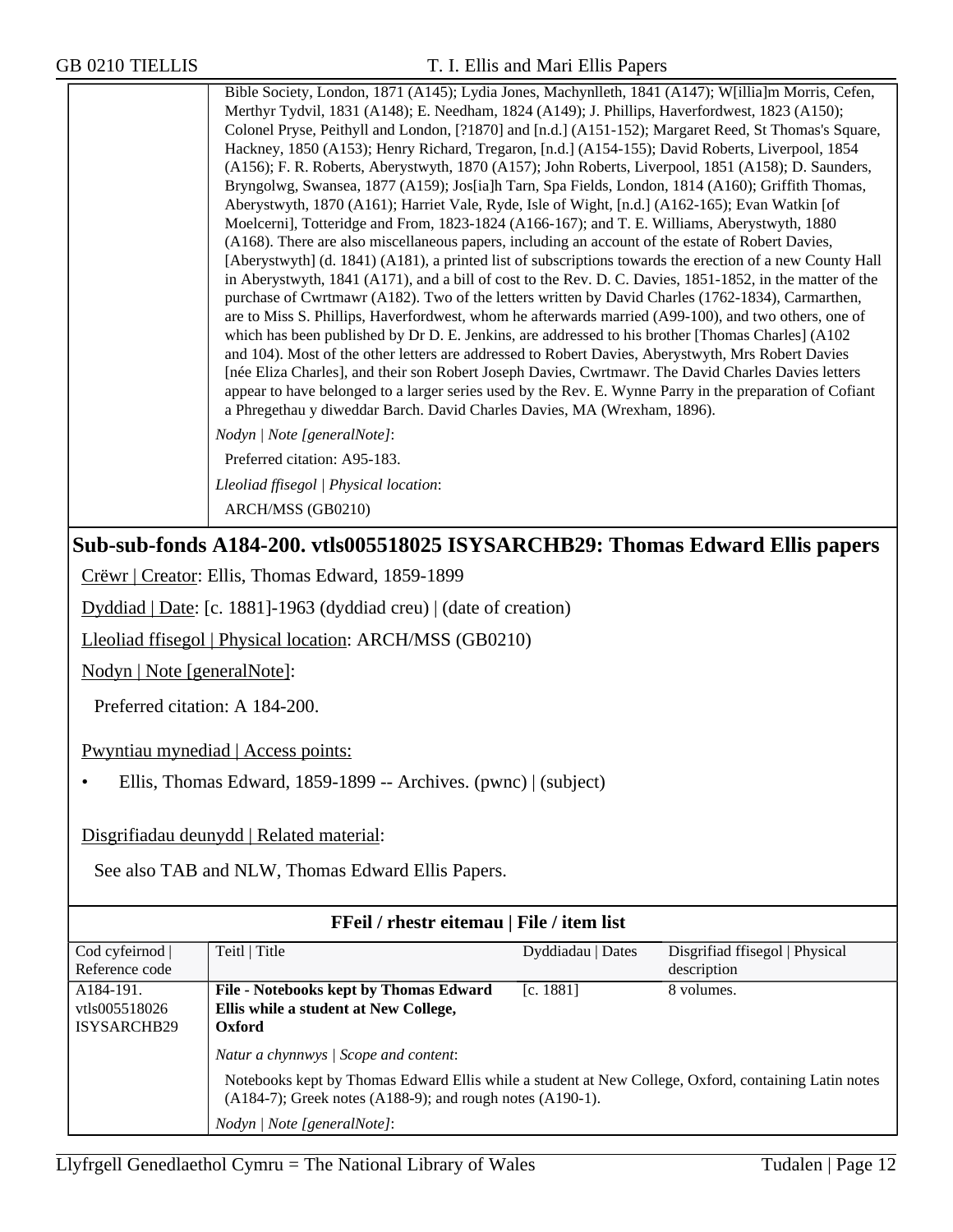|                                           | Preferred citation: A 184-191.                                                                                                                                                                                                                                                                                                                                                                                                                                                                   |                   |                                               |
|-------------------------------------------|--------------------------------------------------------------------------------------------------------------------------------------------------------------------------------------------------------------------------------------------------------------------------------------------------------------------------------------------------------------------------------------------------------------------------------------------------------------------------------------------------|-------------------|-----------------------------------------------|
|                                           | Lleoliad ffisegol   Physical location:                                                                                                                                                                                                                                                                                                                                                                                                                                                           |                   |                                               |
|                                           | ARCH/MSS (GB0210)                                                                                                                                                                                                                                                                                                                                                                                                                                                                                |                   |                                               |
| A192.<br>vtls005518027<br>ISYSARCHB29     | <b>File - The Welsh Press</b>                                                                                                                                                                                                                                                                                                                                                                                                                                                                    | 1884-1886         |                                               |
|                                           | Natur a chynnwys / Scope and content:                                                                                                                                                                                                                                                                                                                                                                                                                                                            |                   |                                               |
|                                           | Volume of press cuttings of columns entitled 'The Welsh Press' from the South Wales Daily News,<br>1884-6, written by Thomas Edward Ellis under the nom de plume 'Cuneglas'.                                                                                                                                                                                                                                                                                                                     |                   |                                               |
|                                           | Nodyn   Note [generalNote]:                                                                                                                                                                                                                                                                                                                                                                                                                                                                      |                   |                                               |
|                                           | Preferred citation: A192.                                                                                                                                                                                                                                                                                                                                                                                                                                                                        |                   |                                               |
|                                           | Lleoliad ffisegol   Physical location:                                                                                                                                                                                                                                                                                                                                                                                                                                                           |                   |                                               |
|                                           | ARCH/MSS (GB0210)                                                                                                                                                                                                                                                                                                                                                                                                                                                                                |                   |                                               |
| A192a.<br>vtls005518028<br>ISYSARCHB29    | <b>File - Letters of Professor Sir Henry Jones</b><br>to Thomas Edward Ellis, &c.                                                                                                                                                                                                                                                                                                                                                                                                                | 1889-1894         |                                               |
|                                           | Natur a chynnwys / Scope and content:                                                                                                                                                                                                                                                                                                                                                                                                                                                            |                   |                                               |
|                                           | Letters, 1892 and undated, from Professor Sir Henry Jones to Thomas Edward Ellis, together with a<br>letter, 22 October 1892, from John R. Williams, Bottwnog, Pwllheli to Henry Jones, a copy of Bottwnog<br>Grammar School, Lleyn: A Plea for its retention as an Intermediate School under the Intermediate and<br>Technical Education Act (Wales) 1889, and a proposal, 6 March 1894, by John R. Williams to finance<br>'agricultural instructions & experiments' at Bottwnog County School. |                   |                                               |
|                                           | Nodyn   Note [generalNote]:                                                                                                                                                                                                                                                                                                                                                                                                                                                                      |                   |                                               |
|                                           | Preferred citation: A192a.                                                                                                                                                                                                                                                                                                                                                                                                                                                                       |                   |                                               |
|                                           | Lleoliad ffisegol   Physical location:                                                                                                                                                                                                                                                                                                                                                                                                                                                           |                   |                                               |
|                                           | ARCH/MSS (GB0210)                                                                                                                                                                                                                                                                                                                                                                                                                                                                                |                   |                                               |
|                                           | Cyfres   Series A193. vtls005518029 ISYSARCHB29: Miscellaneous letters                                                                                                                                                                                                                                                                                                                                                                                                                           |                   |                                               |
|                                           | Dyddiad   Date: 1887-1898 (dyddiad creu)   (date of creation)                                                                                                                                                                                                                                                                                                                                                                                                                                    |                   |                                               |
|                                           | Natur a chynnwys   Scope and content:                                                                                                                                                                                                                                                                                                                                                                                                                                                            |                   |                                               |
| Miscellaneous letters:.                   |                                                                                                                                                                                                                                                                                                                                                                                                                                                                                                  |                   |                                               |
|                                           | Lleoliad ffisegol   Physical location: ARCH/MSS (GB0210)                                                                                                                                                                                                                                                                                                                                                                                                                                         |                   |                                               |
| Nodyn   Note [generalNote]:               |                                                                                                                                                                                                                                                                                                                                                                                                                                                                                                  |                   |                                               |
| Preferred citation: A193.                 |                                                                                                                                                                                                                                                                                                                                                                                                                                                                                                  |                   |                                               |
| FFeil / rhestr eitemau   File / item list |                                                                                                                                                                                                                                                                                                                                                                                                                                                                                                  |                   |                                               |
|                                           | Teitl   Title                                                                                                                                                                                                                                                                                                                                                                                                                                                                                    | Dyddiadau   Dates |                                               |
| Cod cyfeirnod  <br>Reference code         |                                                                                                                                                                                                                                                                                                                                                                                                                                                                                                  |                   | Disgrifiad ffisegol   Physical<br>description |
| A193/1.                                   | File - Thomas Edward Ellis to [], 26                                                                                                                                                                                                                                                                                                                                                                                                                                                             | 1886-1887.        |                                               |
| vtls005518030<br>ISYSARCHB29              | March 1887, accompanied by an envelope<br>post-marked 2 December 1886 and<br>addressed, in ,                                                                                                                                                                                                                                                                                                                                                                                                     |                   |                                               |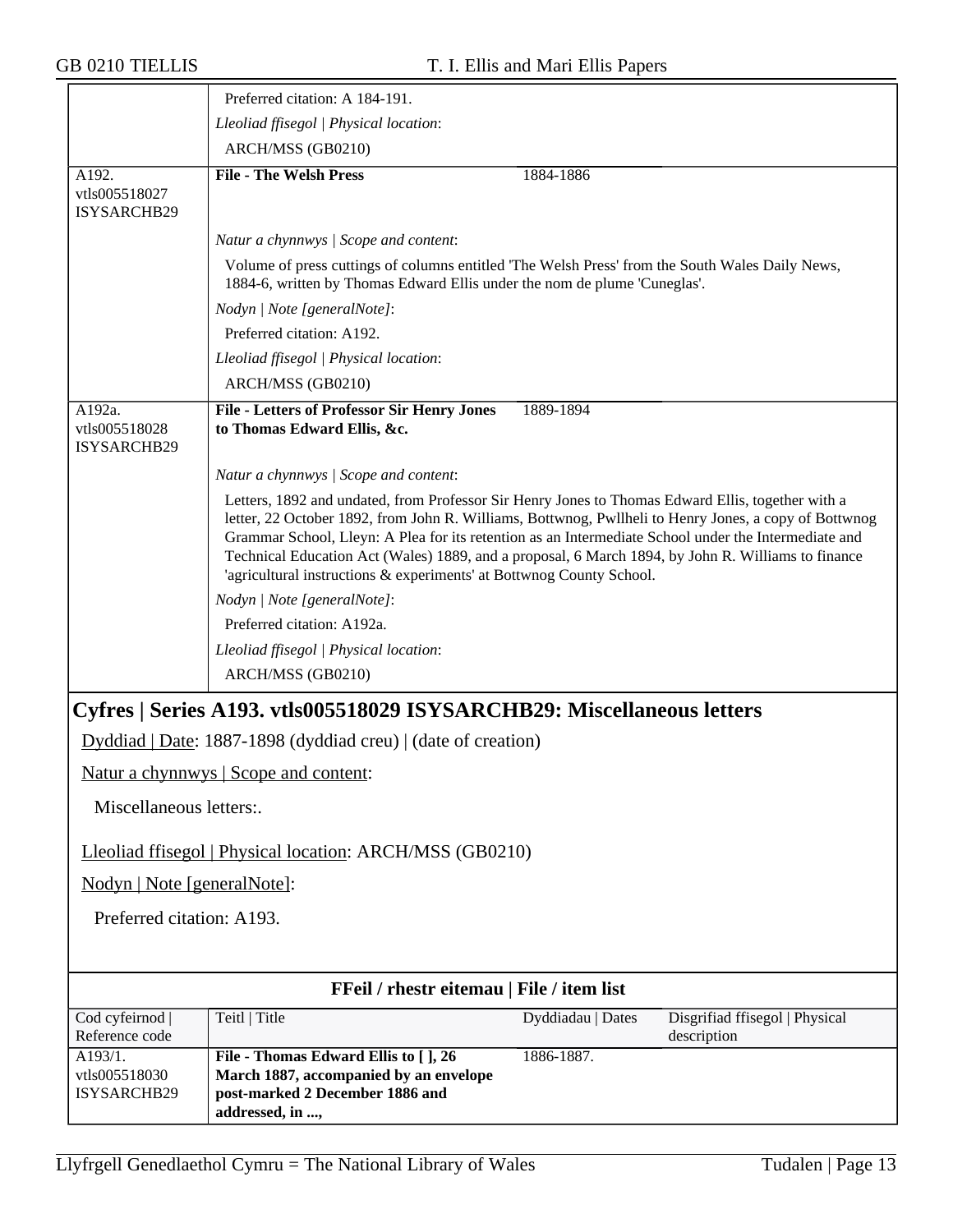|                                         | Natur a chynnwys / Scope and content:                                                                                                                                         |
|-----------------------------------------|-------------------------------------------------------------------------------------------------------------------------------------------------------------------------------|
|                                         | Thomas Edward Ellis to [], 26 March 1887, accompanied by an envelope post-marked 2 December 1886<br>and addressed, in Thomas Edward Ellis's hand, to D. Ivor Jones of Corris. |
|                                         | Nodyn   Note [generalNote]:                                                                                                                                                   |
|                                         | Preferred citation: A193/1.                                                                                                                                                   |
|                                         | Lleoliad ffisegol   Physical location:                                                                                                                                        |
|                                         | ARCH/MSS (GB0210)                                                                                                                                                             |
| A193/2.<br>vtls005518031<br>ISYSARCHB29 | File - Mary Martin Leake, Secretary of the<br>1891.<br>Women's Liberal Federation, Westminster,<br>to Thomas Edward Ellis, 4 July 1891,<br>marked 'Private and ,              |
|                                         | Natur a chynnwys / Scope and content:                                                                                                                                         |
|                                         | Mary Martin Leake, Secretary of the Women's Liberal Federation, Westminster, to Thomas Edward Ellis,<br>4 July 1891, marked 'Private and Confidential'.                       |
|                                         | Nodyn   Note [generalNote]:                                                                                                                                                   |
|                                         | Preferred citation: A193/2.                                                                                                                                                   |
|                                         | Lleoliad ffisegol   Physical location:                                                                                                                                        |
|                                         | ARCH/MSS (GB0210)                                                                                                                                                             |
| A193/3.<br>vtls005518032<br>ISYSARCHB29 | File - N.M.L., Wellington, New Zealand, to<br>1893.<br>Thomas Edward Ellis, 14 June,                                                                                          |
|                                         | Natur a chynnwys / Scope and content:                                                                                                                                         |
|                                         | N.M.L., Wellington, New Zealand, to Thomas Edward Ellis, 14 June 1893.                                                                                                        |
|                                         | Nodyn   Note [generalNote]:                                                                                                                                                   |
|                                         | Preferred citation: A193/3.                                                                                                                                                   |
|                                         | Lleoliad ffisegol   Physical location:                                                                                                                                        |
|                                         | ARCH/MSS (GB0210)                                                                                                                                                             |
| A193/4.<br>vtls005518033<br>ISYSARCHB29 | File - Ellis Jones Ellis-Griffith, Bangor,<br>1894.<br>to Thomas Edward Ellis, 9 October 1894.<br>Telegram,                                                                   |
|                                         | Nodyn   Note [generalNote]:                                                                                                                                                   |
|                                         | Preferred citation: A193/4.                                                                                                                                                   |
|                                         | Lleoliad ffisegol   Physical location:                                                                                                                                        |
|                                         | ARCH/MSS (GB0210)                                                                                                                                                             |
| A193/5.<br>vtls005518034<br>ISYSARCHB29 | File - Rob[ert A Hudson], 13 Dean's Yard,<br>1898.<br><b>Westminster, to Thomas Edward Ellis, 16</b><br>February,                                                             |
|                                         | Natur a chynnwys / Scope and content:                                                                                                                                         |
|                                         | Rob[ert A Hudson], 13 Dean's Yard, Westminster, to Thomas Edward Ellis, 16 February 1898.                                                                                     |
|                                         | Nodyn   Note [generalNote]:                                                                                                                                                   |
|                                         | Preferred citation: A193/5.                                                                                                                                                   |
|                                         | Lleoliad ffisegol   Physical location:                                                                                                                                        |
|                                         | ARCH/MSS (GB0210)                                                                                                                                                             |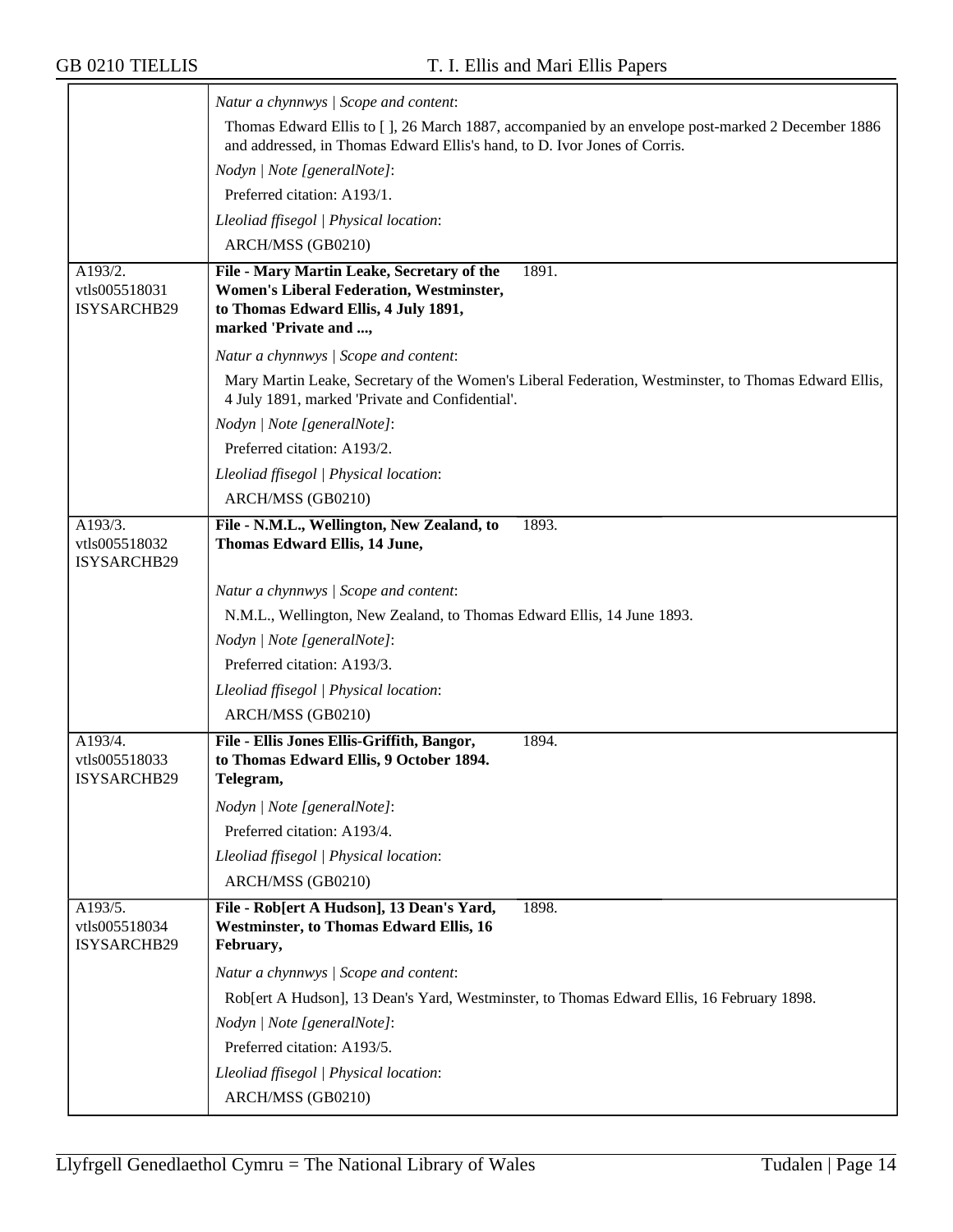| Press cutting, undated, 'Bound for South Africa', publishing an extract of a letter written by Thomas<br>Edward Ellis giving an account of his voyage to South Africa and Madagascar. |
|---------------------------------------------------------------------------------------------------------------------------------------------------------------------------------------|
|                                                                                                                                                                                       |
|                                                                                                                                                                                       |
|                                                                                                                                                                                       |
|                                                                                                                                                                                       |
|                                                                                                                                                                                       |

#### **Cyfres | Series A194. vtls005518036 ISYSARCHB29: Letters and papers relating to Thomas Edward Ellis**

Dyddiad | Date: 1892-1936 (dyddiad creu) | (date of creation)

Disgrifiad ffisegol | Physical description: 10 items.

Lleoliad ffisegol | Physical location: ARCH/MSS (GB0210)

Nodyn | Note [generalNote]:

Preferred citation: A194.

| FFeil / rhestr eitemau   File / item list      |                                                                                                                  |                   |                                               |
|------------------------------------------------|------------------------------------------------------------------------------------------------------------------|-------------------|-----------------------------------------------|
| Cod cyfeirnod  <br>Reference code              | Teitl   Title                                                                                                    | Dyddiadau   Dates | Disgrifiad ffisegol   Physical<br>description |
| A194/1.<br>vtls005518037<br>ISYSARCHB29        | File - Letter, 17 March 1892, from Robert<br>Jones, Redhill, Surrey, to Thomas Edward<br>Ellis,                  | 1892.             |                                               |
|                                                | Nodyn   Note [generalNote]:                                                                                      |                   |                                               |
|                                                | Preferred citation: A194/1.                                                                                      |                   |                                               |
|                                                | Lleoliad ffisegol   Physical location:                                                                           |                   |                                               |
|                                                | ARCH/MSS (GB0210)                                                                                                |                   |                                               |
| A194/2.<br>vtls005518038<br>ISYSARCHB29        | File - Letter, 10 July 1896, from William<br>George, Barmouth Urban District Council,<br>to Thomas Edward Ellis, | 1896.             |                                               |
|                                                | Nodyn   Note [generalNote]:                                                                                      |                   |                                               |
|                                                | Preferred citation: A194/2.                                                                                      |                   |                                               |
|                                                | Lleoliad ffisegol   Physical location:                                                                           |                   |                                               |
|                                                | ARCH/MSS (GB0210)                                                                                                |                   |                                               |
| A194/3.<br>vtls005518039<br><b>ISYSARCHB29</b> | File - Letter, 22 July 1897, from Benjamin<br>Hughes, St Asaph, to Thomas Edward<br>Ellis,                       | 1897.             |                                               |
|                                                | Nodyn   Note [generalNote]:                                                                                      |                   |                                               |
|                                                | Preferred citation: A194/3.                                                                                      |                   |                                               |
|                                                | Lleoliad ffisegol   Physical location:                                                                           |                   |                                               |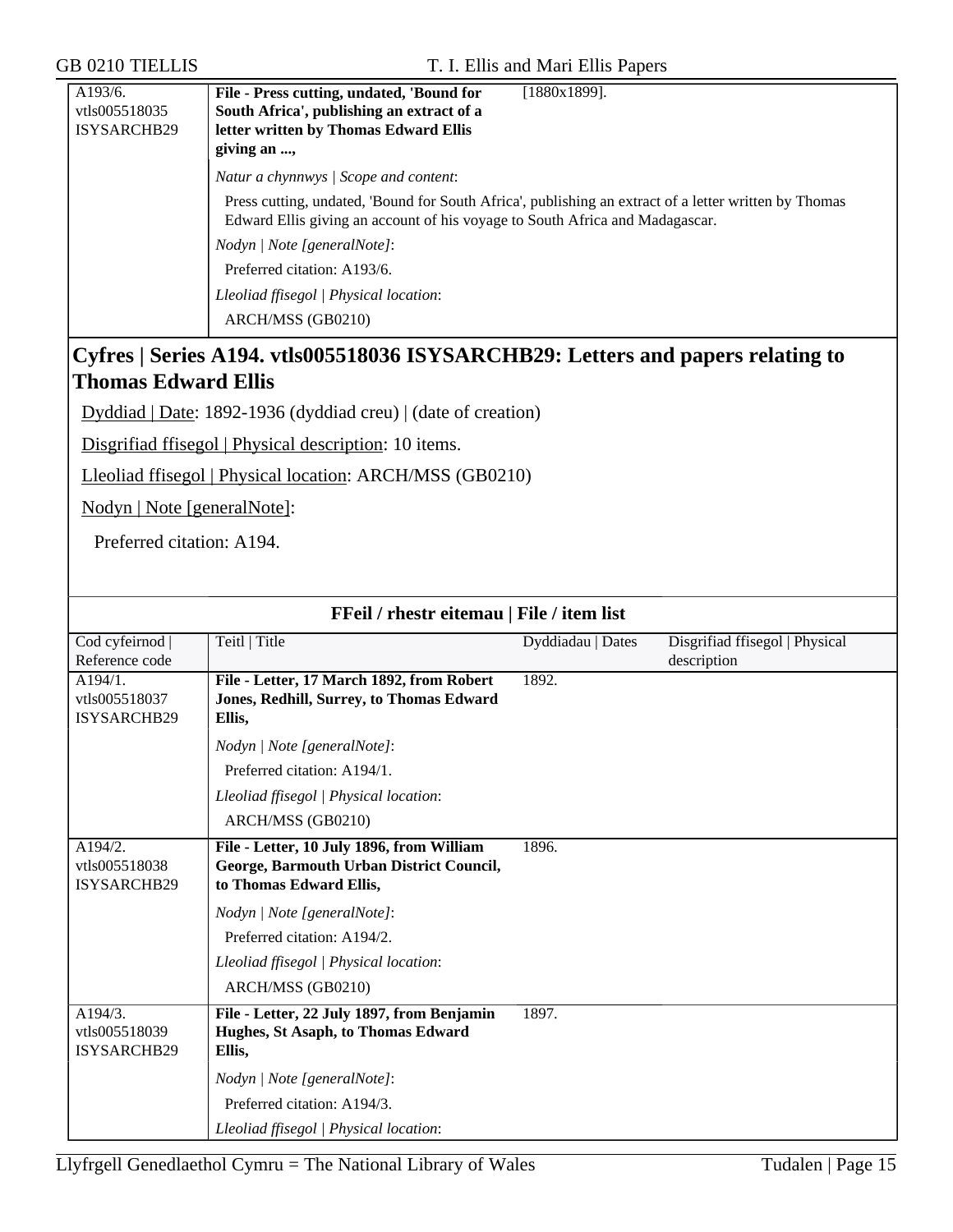|                                                | ARCH/MSS (GB0210)                                                                                                                                                                    |
|------------------------------------------------|--------------------------------------------------------------------------------------------------------------------------------------------------------------------------------------|
| A194/4.<br>vtls005518040<br><b>ISYSARCHB29</b> | File - Letter, 30 October [ ], from Sir John<br>[1890x1899?].<br>Williams, bart, Aberystwyth, to Thomas<br><b>Edward Ellis,</b>                                                      |
|                                                | Nodyn   Note [generalNote]:                                                                                                                                                          |
|                                                | Preferred citation: A194/4.                                                                                                                                                          |
|                                                | Lleoliad ffisegol   Physical location:                                                                                                                                               |
|                                                | ARCH/MSS (GB0210)                                                                                                                                                                    |
| A194/5.<br>vtls005518041<br>ISYSARCHB29        | 1898.<br>File - Programme of a reception, 13 April<br>1898, of the Guild of Graduates of the<br>University of Wales and the Old ,                                                    |
|                                                | Natur a chynnwys / Scope and content:                                                                                                                                                |
|                                                | Programme of a reception, 13 April 1898, of the Guild of Graduates of the University of Wales and the<br>Old Students' Association of the UCW, Aberystwyth, at the UCW, Aberystwyth. |
|                                                | Nodyn   Note [generalNote]:                                                                                                                                                          |
|                                                | Preferred citation: A194/5.                                                                                                                                                          |
|                                                | Lleoliad ffisegol   Physical location:                                                                                                                                               |
|                                                | ARCH/MSS (GB0210)                                                                                                                                                                    |
| A194/6.<br>vtls005518042<br>ISYSARCHB29        | 1899.<br>File - Fragment of telegram, 7 April 1899,<br>expressing sympathy on Thomas Edward<br>Ellis's death,                                                                        |
|                                                | Natur a chynnwys / Scope and content:                                                                                                                                                |
|                                                | Fragment of telegram, 7 April 1899, expressing sympathy on Thomas Edward Ellis's death.                                                                                              |
|                                                | Nodyn   Note [generalNote]:                                                                                                                                                          |
|                                                | Preferred citation: A194/6.                                                                                                                                                          |
|                                                | Lleoliad ffisegol   Physical location:                                                                                                                                               |
|                                                | ARCH/MSS (GB0210)                                                                                                                                                                    |
| A194/7.<br>vtls005518043<br><b>ISYSARCHB29</b> | File - Ticket of admission to the unveiling<br>1903.<br>of the T. E. Ellis Statute by Rt Hon. John<br>Morley, MP, 7 October .                                                        |
|                                                | Natur a chynnwys / Scope and content:                                                                                                                                                |
|                                                | Ticket of admission to the unveiling of the T. E. Ellis Statute by Rt Hon. John Morley, MP, 7 October<br>1903.                                                                       |
|                                                | Nodyn   Note [generalNote]:                                                                                                                                                          |
|                                                | Preferred citation: A194/7.                                                                                                                                                          |
|                                                | Lleoliad ffisegol   Physical location:                                                                                                                                               |
|                                                | ARCH/MSS (GB0210)                                                                                                                                                                    |
| A194/8.<br>vtls005518044<br>ISYSARCHB29        | File - Programme of the unveiling as in<br>1903.<br>A194/7,                                                                                                                          |
|                                                | Nodyn   Note [generalNote]:                                                                                                                                                          |
|                                                | Preferred citation: A194/8.                                                                                                                                                          |
|                                                | Lleoliad ffisegol   Physical location:                                                                                                                                               |
|                                                | ARCH/MSS (GB0210)                                                                                                                                                                    |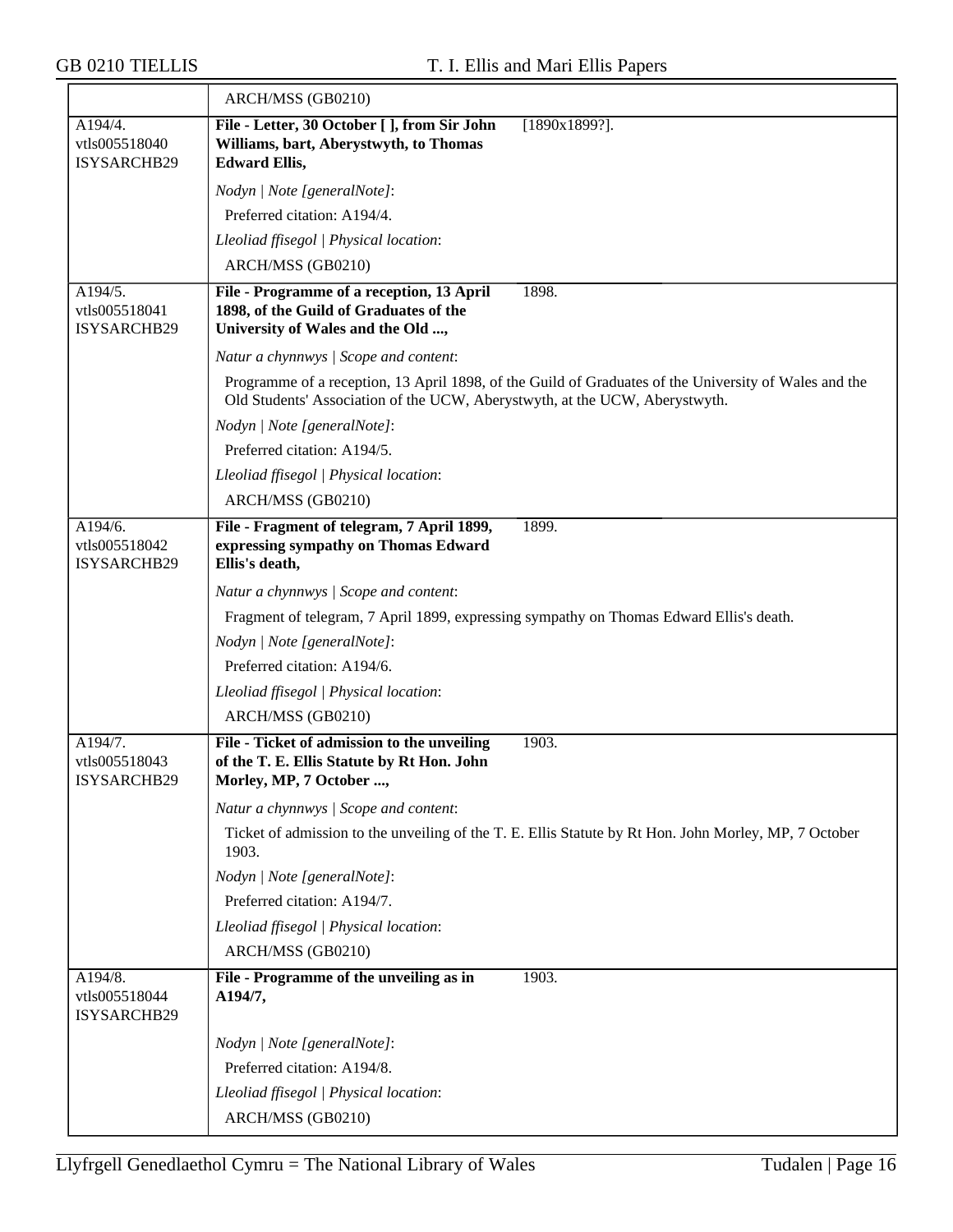| A194/9.                                  | File - Letter, 24 November 1909, from D.                                                                                                             | 1909.                                                                                                  |
|------------------------------------------|------------------------------------------------------------------------------------------------------------------------------------------------------|--------------------------------------------------------------------------------------------------------|
| vtls005518045                            | Ifor Jones, Corris, to Mrs Thomas Edward                                                                                                             |                                                                                                        |
| ISYSARCHB29                              | Ellis,                                                                                                                                               |                                                                                                        |
|                                          | Nodyn   Note [generalNote]:                                                                                                                          |                                                                                                        |
|                                          | Preferred citation: A194/9.                                                                                                                          |                                                                                                        |
|                                          | Lleoliad ffisegol   Physical location:                                                                                                               |                                                                                                        |
|                                          | ARCH/MSS (GB0210)                                                                                                                                    |                                                                                                        |
| A194/10.<br>vtls005518046<br>ISYSARCHB29 | File - Typescript reminiscences of Thomas<br>Edward Ellis, 31 October 1936, by M. E.<br>Sadler of Old Headington, Oxford,                            | 1936.                                                                                                  |
|                                          | Nodyn   Note [generalNote]:                                                                                                                          |                                                                                                        |
|                                          | Preferred citation: A194/10.                                                                                                                         |                                                                                                        |
|                                          | Lleoliad ffisegol   Physical location:                                                                                                               |                                                                                                        |
|                                          | ARCH/MSS (GB0210)                                                                                                                                    |                                                                                                        |
| A195.<br>vtls005518047<br>ISYSARCHB29    | File - Correspondence and papers relating<br>to Thomas Edward Ellis assembled by T. I.<br><b>Ellis</b>                                               | 1892-1963<br>31 items.                                                                                 |
|                                          | Natur a chynnwys / Scope and content:                                                                                                                |                                                                                                        |
|                                          | T. I. Ellis.                                                                                                                                         | A file of correspondence and papers relating to Thomas Edward Ellis, 1892-1963, assembled by his son   |
|                                          | Nodyn   Note [generalNote]:                                                                                                                          |                                                                                                        |
|                                          | Preferred citation: A195.                                                                                                                            |                                                                                                        |
|                                          | Lleoliad ffisegol   Physical location:                                                                                                               |                                                                                                        |
|                                          | ARCH/MSS (GB0210)                                                                                                                                    |                                                                                                        |
| A195/1.<br>vtls005518048<br>ISYSARCHB29  | Item - Letter, 6 January 1892, from W.<br>Lewis Jones, National Liberal Club, to<br><b>Thomas Edward Ellis,</b>                                      | 1892.                                                                                                  |
|                                          | Nodyn   Note [generalNote]:                                                                                                                          |                                                                                                        |
|                                          | Preferred citation: A195/1.                                                                                                                          |                                                                                                        |
|                                          | Lleoliad ffisegol   Physical location:                                                                                                               |                                                                                                        |
|                                          | ARCH/MSS (GB0210)                                                                                                                                    |                                                                                                        |
| A195/2.<br>vtls005518049<br>ISYSARCHB29  | Item - Letter, 18 April 1892, from Sir<br>John T. Brunner, Northwich, to Thomas<br><b>Edward Ellis, congratulating him on his</b><br>acceptance of , | 1892.                                                                                                  |
|                                          | Natur a chynnwys / Scope and content:                                                                                                                |                                                                                                        |
|                                          | on his acceptance of the Junior Whipship.                                                                                                            | Letter, 18 April 1892, from Sir John T. Brunner, Northwich, to Thomas Edward Ellis, congratulating him |
|                                          | Nodyn   Note [generalNote]:                                                                                                                          |                                                                                                        |
|                                          | Preferred citation: A195/2.                                                                                                                          |                                                                                                        |
|                                          | Lleoliad ffisegol   Physical location:                                                                                                               |                                                                                                        |
|                                          | ARCH/MSS (GB0210)                                                                                                                                    |                                                                                                        |
| A195/3.                                  | Item - Letter, 20 August 1892, from [ ]                                                                                                              | 1892.                                                                                                  |
| vtls005518050                            | William Perks, Chislehurst, to Thomas                                                                                                                |                                                                                                        |
| ISYSARCHB29                              | <b>Edward Ellis,</b>                                                                                                                                 |                                                                                                        |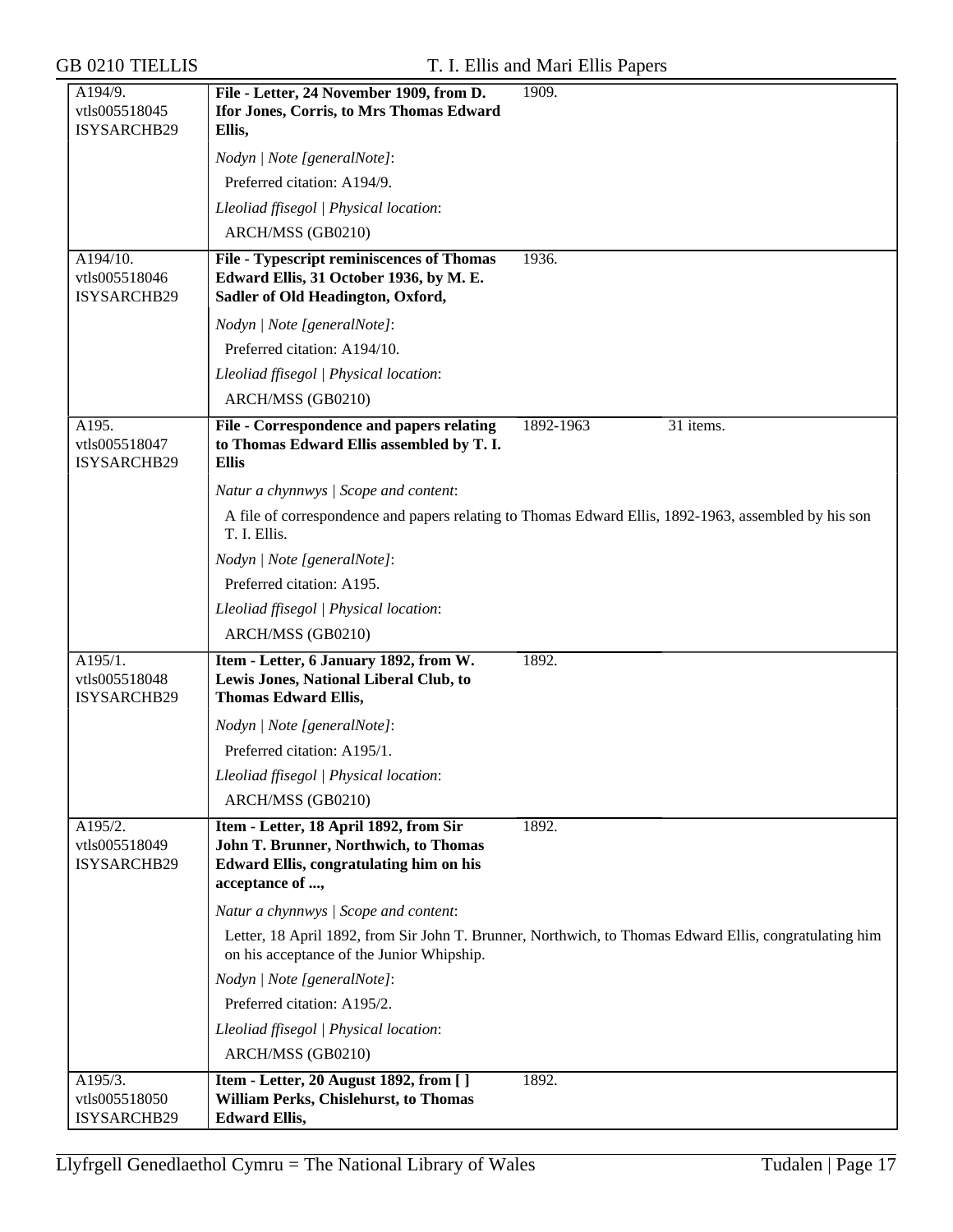|                                         | Nodyn   Note [generalNote]:                                                                                                                                            |
|-----------------------------------------|------------------------------------------------------------------------------------------------------------------------------------------------------------------------|
|                                         | Preferred citation: A195/3.                                                                                                                                            |
|                                         | Lleoliad ffisegol   Physical location:                                                                                                                                 |
|                                         | ARCH/MSS (GB0210)                                                                                                                                                      |
| A195/4.                                 | 1892.<br>Item - Resolution of a meeting of the Joint                                                                                                                   |
| vtls005518051                           | <b>Education Committee for the County</b>                                                                                                                              |
| ISYSARCHB29                             | of Merioneth held at Bala, 2 September<br>1892 ,                                                                                                                       |
|                                         | Nodyn   Note [generalNote]:                                                                                                                                            |
|                                         | Preferred citation: A195/4.                                                                                                                                            |
|                                         | Lleoliad ffisegol   Physical location:                                                                                                                                 |
|                                         | ARCH/MSS (GB0210)                                                                                                                                                      |
| A195/5.                                 | Item - Letter, 6 December 1892, from D. R.<br>1892.                                                                                                                    |
| vtls005518052                           | Fearon, Charity Commission, Whitehall, to                                                                                                                              |
| ISYSARCHB29                             | Thomas Edward Ellis, informing him of his                                                                                                                              |
|                                         | appointment ,                                                                                                                                                          |
|                                         | Natur a chynnwys / Scope and content:                                                                                                                                  |
|                                         | Letter, 6 December 1892, from D. R. Fearon, Charity Commission, Whitehall, to Thomas Edward Ellis,<br>informing him of his appointment as Fourth Charity Commissioner. |
|                                         | Nodyn   Note [generalNote]:                                                                                                                                            |
|                                         | Preferred citation: A195/5.                                                                                                                                            |
|                                         | Lleoliad ffisegol   Physical location:                                                                                                                                 |
|                                         | ARCH/MSS (GB0210)                                                                                                                                                      |
| A195/6.                                 | Item - Letter, 10 February 1893, from D.<br>1893.                                                                                                                      |
| vtls005518053<br>ISYSARCHB29            | Silvan Evans, Llanwrin, Machynlleth, to<br><b>Thomas Edward Ellis,</b>                                                                                                 |
|                                         | Nodyn   Note [generalNote]:                                                                                                                                            |
|                                         | Preferred citation: A195/6.                                                                                                                                            |
|                                         | Lleoliad ffisegol   Physical location:                                                                                                                                 |
|                                         | ARCH/MSS (GB0210)                                                                                                                                                      |
| A195/7.                                 | Item - Letter, 29 May 1893, from J.<br>1893.                                                                                                                           |
| vtls005518054<br>ISYSARCHB29            | Owen, St David's College, Lampeter, to<br>Thomas Edward Ellis, marked 'Private &                                                                                       |
|                                         | Confidential',                                                                                                                                                         |
|                                         | Natur a chynnwys / Scope and content:                                                                                                                                  |
|                                         | Letter, 29 May 1893, from J. Owen, St David's College, Lampeter, to Thomas Edward Ellis, marked<br>'Private & Confidential'.                                           |
|                                         | Nodyn   Note [generalNote]:                                                                                                                                            |
|                                         | Preferred citation: A195/7.                                                                                                                                            |
|                                         | Lleoliad ffisegol   Physical location:                                                                                                                                 |
|                                         | ARCH/MSS (GB0210)                                                                                                                                                      |
| A195/8.<br>vtls005518055<br>ISYSARCHB29 | 1893.<br><b>Item - Envelope addressed to Thomas</b><br><b>Edward Ellis and post-marked 'Cardiff, 16</b><br>June 1893',                                                 |
|                                         | Natur a chynnwys / Scope and content:                                                                                                                                  |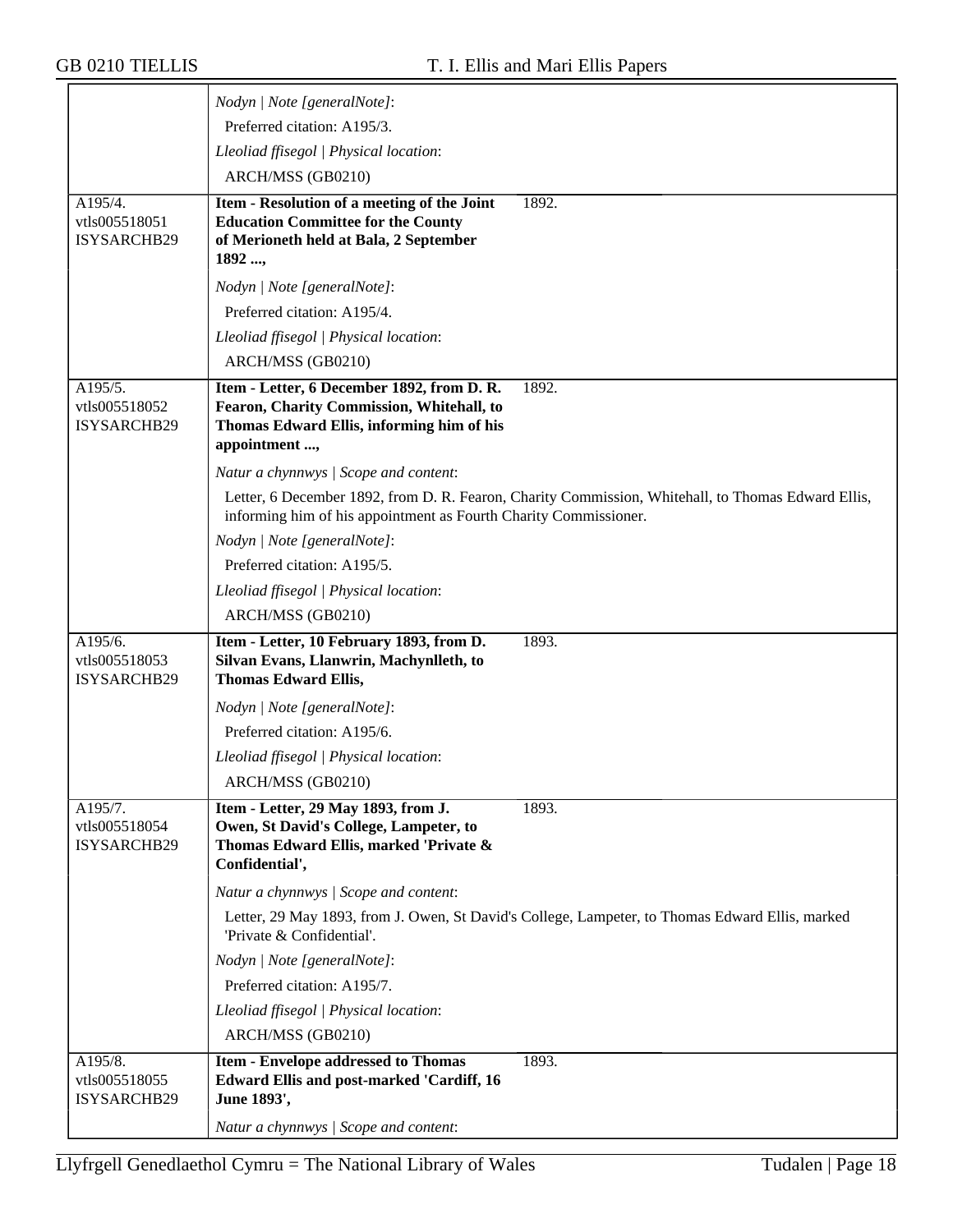|                                             | Envelope addressed to Thomas Edward Ellis and post-marked 'Cardiff, 16 June 1893'.                                                                   |                                                                                                      |  |
|---------------------------------------------|------------------------------------------------------------------------------------------------------------------------------------------------------|------------------------------------------------------------------------------------------------------|--|
|                                             | Nodyn   Note [generalNote]:                                                                                                                          |                                                                                                      |  |
|                                             | Preferred citation: A195/8.                                                                                                                          |                                                                                                      |  |
|                                             | Lleoliad ffisegol   Physical location:                                                                                                               |                                                                                                      |  |
|                                             | ARCH/MSS (GB0210)                                                                                                                                    |                                                                                                      |  |
| A195/9.                                     | Item - Letter, 14 April 1894, from A.                                                                                                                | 1894.                                                                                                |  |
| vtls005518056<br>ISYSARCHB29                | S. Walsh, Bideford Mansions, to Miss<br>Winifred A. Ellis, Cynlas,                                                                                   |                                                                                                      |  |
|                                             | Nodyn   Note [generalNote]:                                                                                                                          |                                                                                                      |  |
|                                             | Preferred citation: A195/9.                                                                                                                          |                                                                                                      |  |
|                                             | Lleoliad ffisegol   Physical location:                                                                                                               |                                                                                                      |  |
|                                             | ARCH/MSS (GB0210)                                                                                                                                    |                                                                                                      |  |
| A195/10.<br>vtls005518057<br>ISYSARCHB29    | Item - Letter, 15 July 1895, from J. Walter<br>Jones, Ystradgynlais, to Thomas Edward<br>Ellis,                                                      | 1895.                                                                                                |  |
|                                             | Nodyn   Note [generalNote]:                                                                                                                          |                                                                                                      |  |
|                                             | Preferred citation: A195/10.                                                                                                                         |                                                                                                      |  |
|                                             | Lleoliad ffisegol   Physical location:                                                                                                               |                                                                                                      |  |
|                                             | ARCH/MSS (GB0210)                                                                                                                                    |                                                                                                      |  |
| A195/11-15.<br>vtls005518058<br>ISYSARCHB29 | Item - Telegrams, July 1895-July 1898,                                                                                                               | 1895-1898.                                                                                           |  |
|                                             | Nodyn   Note [generalNote]:                                                                                                                          |                                                                                                      |  |
|                                             | Preferred citation: A195/11-15.                                                                                                                      |                                                                                                      |  |
|                                             | Lleoliad ffisegol   Physical location:                                                                                                               |                                                                                                      |  |
|                                             | ARCH/MSS (GB0210)                                                                                                                                    |                                                                                                      |  |
| A195/16.<br>vtls005518059<br>ISYSARCHB29    | Item - 'Report of the Committee appointed<br>to draw out Report on Examiners' Report<br>and consider the question of Scholarships.'<br>The meeting , | 1897.                                                                                                |  |
|                                             | Natur a chynnwys / Scope and content:                                                                                                                |                                                                                                      |  |
|                                             | of Scholarships.' The meeting was held at Bala on 6 January 1897.                                                                                    | 'Report of the Committee appointed to draw out Report on Examiners' Report and consider the question |  |
|                                             | Nodyn   Note [generalNote]:                                                                                                                          |                                                                                                      |  |
|                                             | Preferred citation: A195/16.                                                                                                                         |                                                                                                      |  |
|                                             | Lleoliad ffisegol   Physical location:                                                                                                               |                                                                                                      |  |
|                                             | ARCH/MSS (GB0210)                                                                                                                                    |                                                                                                      |  |
| A195/17.<br>vtls005518060<br>ISYSARCHB29    | Item - Letter, 17 July 1897, from T. C. Fry,<br><b>Berkhamsted School, to Thomas Edward</b><br>Ellis,                                                | 1897.                                                                                                |  |
|                                             | Nodyn   Note [generalNote]:                                                                                                                          |                                                                                                      |  |
|                                             | Preferred citation: A195/17.                                                                                                                         |                                                                                                      |  |
|                                             | Lleoliad ffisegol   Physical location:                                                                                                               |                                                                                                      |  |
|                                             | ARCH/MSS (GB0210)                                                                                                                                    |                                                                                                      |  |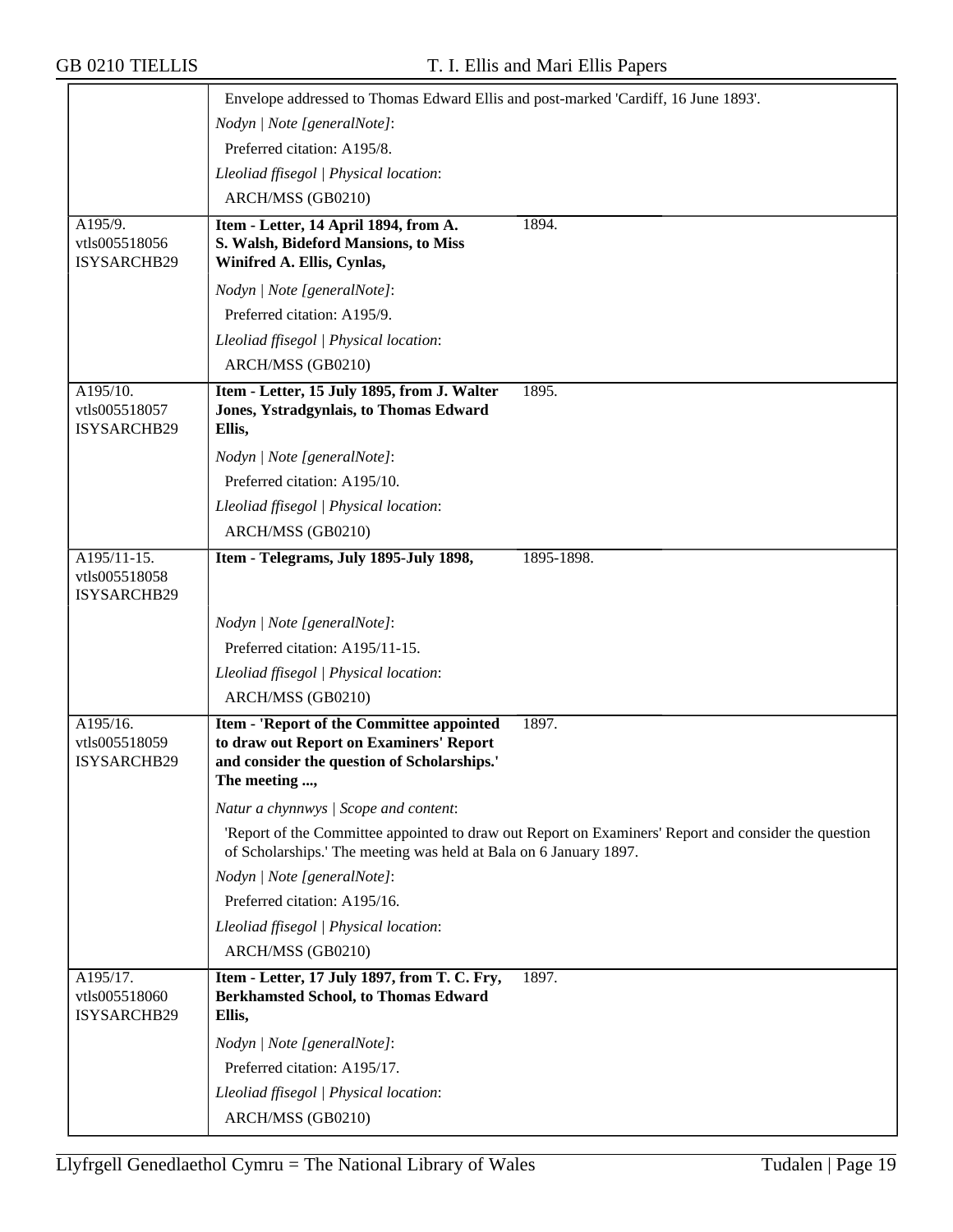| A195/18-19.<br>vtls005518061             | 1897.<br>Item - Letters, 26 July and 4 August 1897,<br>from Rev. David Jones, The Vicarage,                                                                         |
|------------------------------------------|---------------------------------------------------------------------------------------------------------------------------------------------------------------------|
| ISYSARCHB29                              | Penmaen-mawr, to Thomas Edward Ellis<br>marked 'Private' ,                                                                                                          |
|                                          | Natur a chynnwys / Scope and content:                                                                                                                               |
|                                          | Letters, 26 July and 4 August 1897, from Rev. David Jones, The Vicarage, Penmaen-mawr, to Thomas<br>Edward Ellis marked 'Private'.                                  |
|                                          | Nodyn   Note [generalNote]:                                                                                                                                         |
|                                          | Preferred citation: A195/18-19.                                                                                                                                     |
|                                          | Lleoliad ffisegol   Physical location:                                                                                                                              |
|                                          | ARCH/MSS (GB0210)                                                                                                                                                   |
| A195/20.<br>vtls005518062<br>ISYSARCHB29 | Item - Letter, 15 June 1898, from Morien<br>1898.<br>[], Treforest, to Thomas Edward Ellis,                                                                         |
|                                          | Nodyn   Note [generalNote]:                                                                                                                                         |
|                                          | Preferred citation: A195/20.                                                                                                                                        |
|                                          | Lleoliad ffisegol   Physical location:                                                                                                                              |
|                                          | ARCH/MSS (GB0210)                                                                                                                                                   |
| A195/21.<br>vtls005518063                | Item - Typescript report, 'The British<br>1899.<br>Colonies in Patagonia', 14 February,                                                                             |
| ISYSARCHB29                              |                                                                                                                                                                     |
|                                          | Natur a chynnwys / Scope and content:                                                                                                                               |
|                                          | Typescript report, 'The British Colonies in Patagonia', 14 February 1899.                                                                                           |
|                                          | Nodyn   Note [generalNote]:                                                                                                                                         |
|                                          | Preferred citation: A195/21.                                                                                                                                        |
|                                          | Lleoliad ffisegol   Physical location:                                                                                                                              |
|                                          | ARCH/MSS (GB0210)                                                                                                                                                   |
| A195/22.<br>vtls005518064<br>ISYSARCHB29 | Item - Letter, 15 February 1899, from<br>1899.<br>Thomas Edward Ellis to [D. R.] Fearon,                                                                            |
|                                          |                                                                                                                                                                     |
|                                          | Nodyn   Note [generalNote]:<br>Preferred citation: A195/22.                                                                                                         |
|                                          |                                                                                                                                                                     |
|                                          | Lleoliad ffisegol   Physical location:<br>ARCH/MSS (GB0210)                                                                                                         |
|                                          |                                                                                                                                                                     |
| A195/23.<br>vtls005518065<br>ISYSARCHB29 | Item - Letter, 21 December 1906, from<br>1906.<br>Thomas Fisher Unwin, 1 Adelphi Terrace,<br>to John Clement, Llanelly, relating to a<br>proposal for ,             |
|                                          | Natur a chynnwys / Scope and content:                                                                                                                               |
|                                          | Letter, 21 December 1906, from Thomas Fisher Unwin, 1 Adelphi Terrace, to John Clement, Llanelly,<br>relating to a proposal for a biography of Thomas Edward Ellis. |
|                                          | Nodyn   Note [generalNote]:                                                                                                                                         |
|                                          | Preferred citation: A195/23.                                                                                                                                        |
|                                          | Lleoliad ffisegol   Physical location:                                                                                                                              |
|                                          | ARCH/MSS (GB0210)                                                                                                                                                   |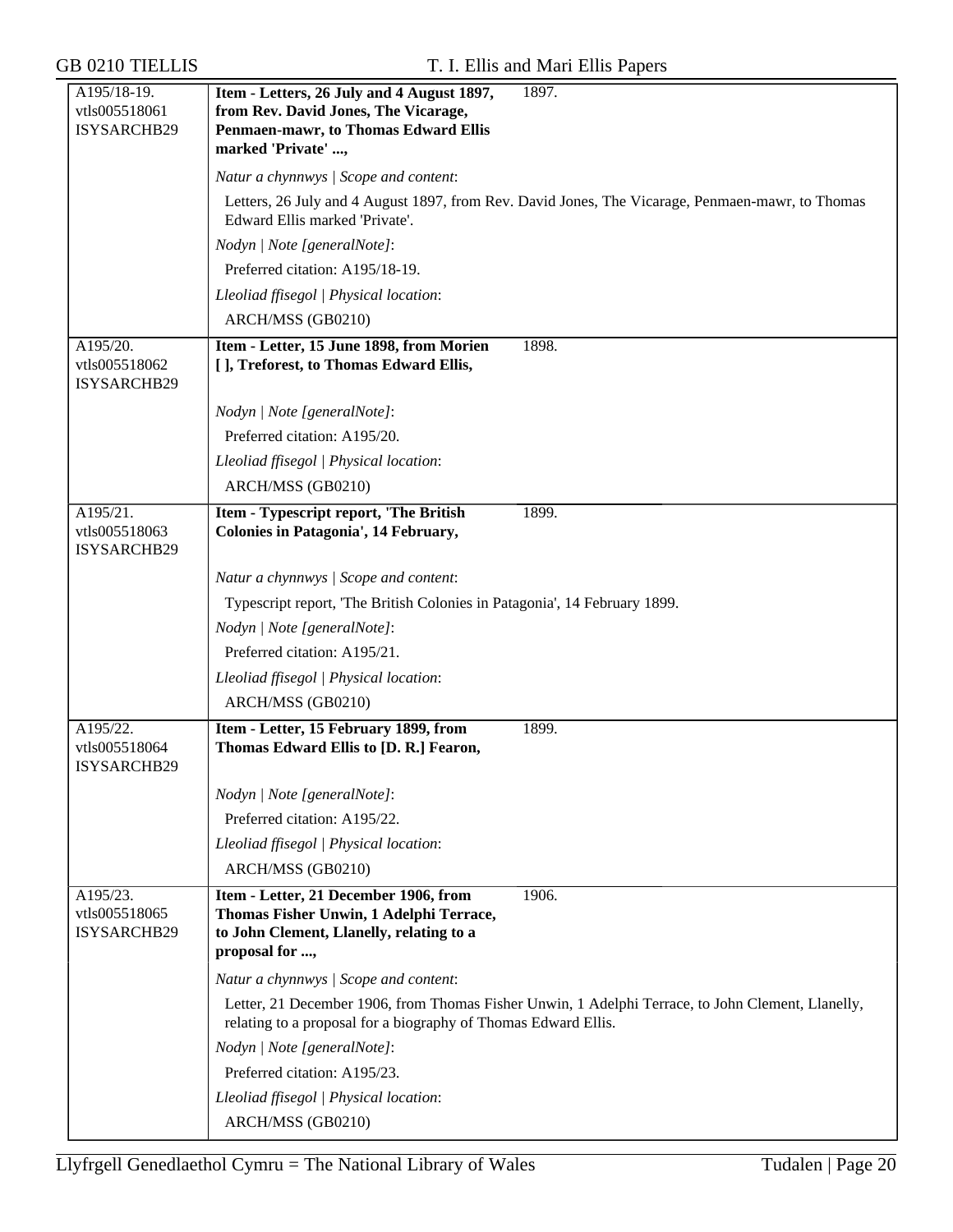| A195/24.<br>vtls005518066                | Item - Press cutting, 22 September 1921,<br>1921.<br>containing an article by William Watkin                                                                                                                                                                                                                                              |  |  |
|------------------------------------------|-------------------------------------------------------------------------------------------------------------------------------------------------------------------------------------------------------------------------------------------------------------------------------------------------------------------------------------------|--|--|
| ISYSARCHB29                              | Davies on 'A Visit to Austria',                                                                                                                                                                                                                                                                                                           |  |  |
|                                          | Natur a chynnwys / Scope and content:                                                                                                                                                                                                                                                                                                     |  |  |
|                                          | Press cutting, 22 September 1921, containing an article by William Watkin Davies on 'A Visit to Austria'.                                                                                                                                                                                                                                 |  |  |
|                                          | Nodyn   Note [generalNote]:                                                                                                                                                                                                                                                                                                               |  |  |
|                                          | Preferred citation: A195/24.                                                                                                                                                                                                                                                                                                              |  |  |
|                                          | Lleoliad ffisegol   Physical location:                                                                                                                                                                                                                                                                                                    |  |  |
|                                          | ARCH/MSS (GB0210)                                                                                                                                                                                                                                                                                                                         |  |  |
| A195/25.<br>vtls005518067<br>ISYSARCHB29 | Item - Letter, 12 October 1921, from<br>1921.<br>Gertrude Turberville, 161 Stapleton Hall<br>Road, to T. I. Ellis,                                                                                                                                                                                                                        |  |  |
|                                          | Nodyn   Note [generalNote]:                                                                                                                                                                                                                                                                                                               |  |  |
|                                          | Preferred citation: A195/25.                                                                                                                                                                                                                                                                                                              |  |  |
|                                          | Lleoliad ffisegol   Physical location:                                                                                                                                                                                                                                                                                                    |  |  |
|                                          | ARCH/MSS (GB0210)                                                                                                                                                                                                                                                                                                                         |  |  |
| A195/26.<br>vtls005518068<br>ISYSARCHB29 | Item - Letter, 20 May 1924, from B. P.<br>1924.<br>Jones, Castleton, Cardiff, to Principal J. H.<br>Davies relating to the convention of ,                                                                                                                                                                                                |  |  |
|                                          | Natur a chynnwys / Scope and content:                                                                                                                                                                                                                                                                                                     |  |  |
|                                          | Letter, 20 May 1924, from B. P. Jones, Castleton, Cardiff, to Principal J. H. Davies relating to the<br>convention of a 'Grant Fete at Castleton in aid of the Young Men's Friendly Society's New Institute on<br>31 May when a memorial stone was to be unveiled to Thomas Edward Ellis, founder of the Young Men's<br>Friendly Society. |  |  |
|                                          | Nodyn   Note [generalNote]:                                                                                                                                                                                                                                                                                                               |  |  |
|                                          | Preferred citation: A195/26.                                                                                                                                                                                                                                                                                                              |  |  |
|                                          | Lleoliad ffisegol   Physical location:                                                                                                                                                                                                                                                                                                    |  |  |
|                                          | ARCH/MSS (GB0210)                                                                                                                                                                                                                                                                                                                         |  |  |
| A195/27.<br>vtls005518069<br>ISYSARCHB29 | Item - Letter, 1 January 1931, from Sir<br>1931.<br>William Ll. Davies, NLW, to Annie J.<br>Hughes-Griffiths relating to an article in<br>the ,                                                                                                                                                                                           |  |  |
|                                          | Natur a chynnwys / Scope and content:                                                                                                                                                                                                                                                                                                     |  |  |
|                                          | Letter, 1 January 1931, from Sir William Ll. Davies, NLW, to Annie J. Hughes-Griffiths relating to an<br>article in the Western Mail, 31 December 1930, 'Tom Ellis as Tutor. His Village Club at Castleton'.                                                                                                                              |  |  |
|                                          | Nodyn   Note [generalNote]:                                                                                                                                                                                                                                                                                                               |  |  |
|                                          | Preferred citation: A195/27.                                                                                                                                                                                                                                                                                                              |  |  |
|                                          | Lleoliad ffisegol   Physical location:                                                                                                                                                                                                                                                                                                    |  |  |
|                                          | ARCH/MSS (GB0210)                                                                                                                                                                                                                                                                                                                         |  |  |
| A195/28.<br>vtls005518070<br>ISYSARCHB29 | Item - Letter, 12 June 1934, from John<br>1934.<br><b>Jones, secretary of Cyngor Dosbarth</b><br>Deudraeth, Penrhyndeudraeth, to T. I.<br>Ellis, relating to the ,                                                                                                                                                                        |  |  |
|                                          | Natur a chynnwys / Scope and content:                                                                                                                                                                                                                                                                                                     |  |  |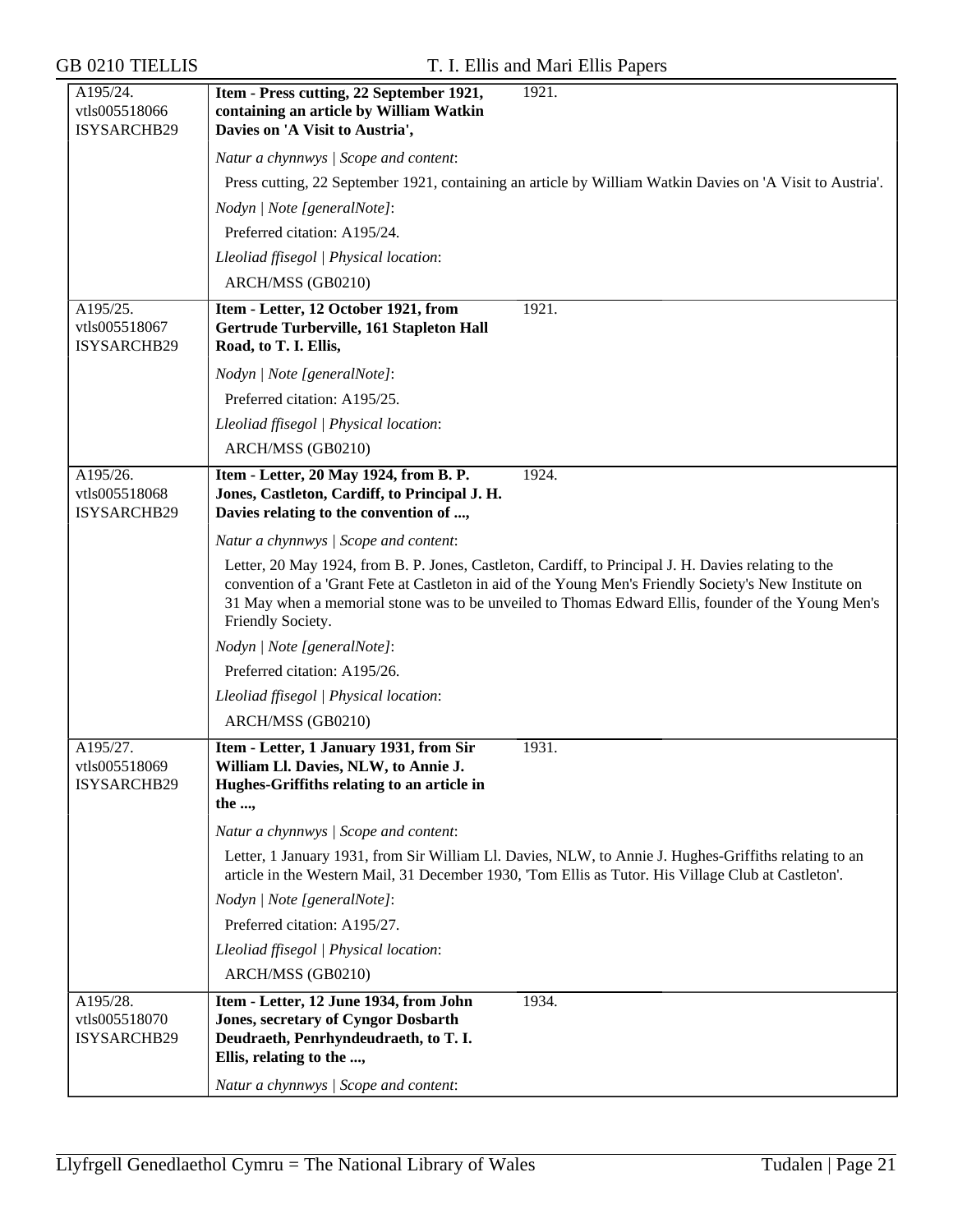|                                                 | Letter, 12 June 1934, from John Jones, secretary of Cyngor Dosbarth Deudraeth, Penrhyndeudraeth, to T.<br>I. Ellis, relating to the deposit at the NLW of an album of papers including letters from Thomas Edward<br>Ellis.                                                                                                          |  |  |
|-------------------------------------------------|--------------------------------------------------------------------------------------------------------------------------------------------------------------------------------------------------------------------------------------------------------------------------------------------------------------------------------------|--|--|
|                                                 | Nodyn   Note [generalNote]:                                                                                                                                                                                                                                                                                                          |  |  |
|                                                 | Preferred citation: A195/28.                                                                                                                                                                                                                                                                                                         |  |  |
|                                                 | Lleoliad ffisegol   Physical location:                                                                                                                                                                                                                                                                                               |  |  |
|                                                 | ARCH/MSS (GB0210)                                                                                                                                                                                                                                                                                                                    |  |  |
| A195/29.<br>vtls005518071<br>ISYSARCHB29        | 1942.<br>Item - Letter, 3 July 1942, from John<br>Clement, Llanelly, to T. I. Ellis discussing<br>the preparation of (and enclosing papers<br>relating ,                                                                                                                                                                             |  |  |
|                                                 | Natur a chynnwys / Scope and content:                                                                                                                                                                                                                                                                                                |  |  |
|                                                 | Letter, 3 July 1942, from John Clement, Llanelly, to T. I. Ellis discussing the preparation of (and<br>enclosing papers relating to) a proposed biography of Thomas Edward Ellis.                                                                                                                                                    |  |  |
|                                                 | Nodyn   Note [generalNote]:                                                                                                                                                                                                                                                                                                          |  |  |
|                                                 | Preferred citation: A195/29.                                                                                                                                                                                                                                                                                                         |  |  |
|                                                 | Lleoliad ffisegol   Physical location:                                                                                                                                                                                                                                                                                               |  |  |
|                                                 | ARCH/MSS (GB0210)                                                                                                                                                                                                                                                                                                                    |  |  |
| A195/30.<br>vtls005518072<br>ISYSARCHB29        | Item - Letter from Roy Jones, Old Colwyn,<br>[1963, Nov. 28].<br>to T. I. Ellis enclosing a cutting from the<br>same day's Liverpool Daily Post ,                                                                                                                                                                                    |  |  |
|                                                 | Natur a chynnwys / Scope and content:                                                                                                                                                                                                                                                                                                |  |  |
|                                                 | Letter from Roy Jones, Old Colwyn, to T. I. Ellis enclosing a cutting from the same day's Liverpool<br>Daily Post containing a note by Roy Jones on a mansion house known as 'Gwylfa' near Denbigh and<br>Pentrefoelas, the name suggested by Thomas Edward Ellis, a government colleague of Lord Devonport,<br>the mansion's owner. |  |  |
|                                                 | Nodyn   Note [generalNote]:                                                                                                                                                                                                                                                                                                          |  |  |
|                                                 | Preferred citation: A195/30.                                                                                                                                                                                                                                                                                                         |  |  |
|                                                 | Lleoliad ffisegol   Physical location:                                                                                                                                                                                                                                                                                               |  |  |
|                                                 | ARCH/MSS (GB0210)                                                                                                                                                                                                                                                                                                                    |  |  |
| A195/31.<br>vtls005518073<br><b>ISYSARCHB29</b> | <b>Item - Miscellanea relating to Thomas</b><br>$[1880x1926?]$ .<br><b>Edward Ellis including undated notes from</b><br>J. H. Davies, Cwrt-mawr, notes in the hand<br>of Thomas ,                                                                                                                                                    |  |  |
|                                                 | Natur a chynnwys / Scope and content:                                                                                                                                                                                                                                                                                                |  |  |
|                                                 | Miscellanea relating to Thomas Edward Ellis including undated notes from J. H. Davies, Cwrt-mawr,<br>notes in the hand of Thomas Edward Ellis, and press cuttings.                                                                                                                                                                   |  |  |
|                                                 | Nodyn   Note [generalNote]:                                                                                                                                                                                                                                                                                                          |  |  |
|                                                 | Preferred citation: A195/31.                                                                                                                                                                                                                                                                                                         |  |  |
|                                                 | Lleoliad ffisegol   Physical location:                                                                                                                                                                                                                                                                                               |  |  |
|                                                 | ARCH/MSS (GB0210)                                                                                                                                                                                                                                                                                                                    |  |  |
| A196.<br>vtls005518075<br>ISYSARCHB29           | File - Press cutting from Baner ac Amserau<br>1899.<br>Cymru, 15 April 1899, paying tribute to<br>the late Thomas Edward Ellis,                                                                                                                                                                                                      |  |  |
|                                                 | Nodyn   Note [generalNote]:                                                                                                                                                                                                                                                                                                          |  |  |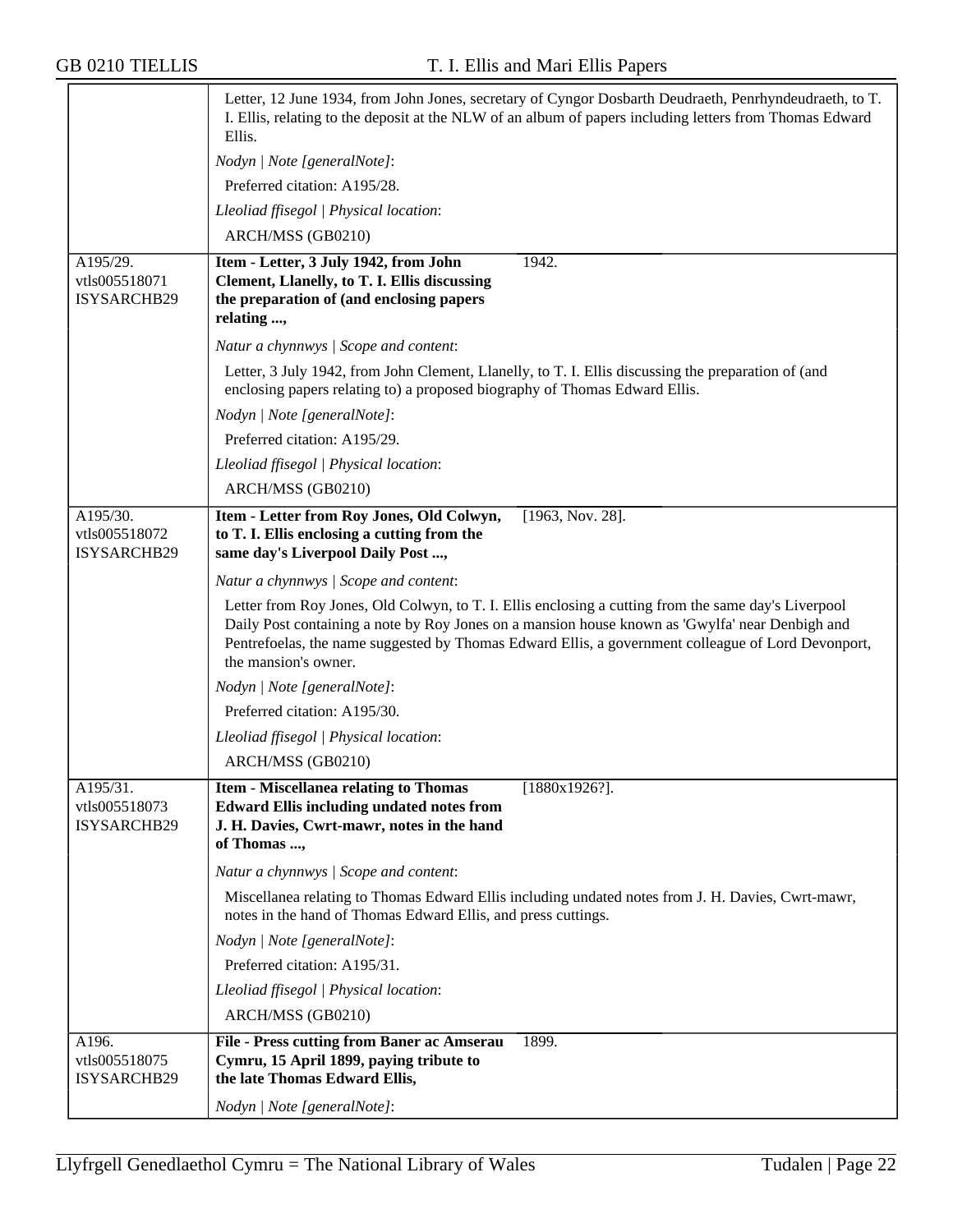≂

|                                       | Preferred citation: A196.                                                                                                                                                                                                                                                                                            |  |  |
|---------------------------------------|----------------------------------------------------------------------------------------------------------------------------------------------------------------------------------------------------------------------------------------------------------------------------------------------------------------------|--|--|
|                                       | Lleoliad ffisegol   Physical location:                                                                                                                                                                                                                                                                               |  |  |
|                                       | ARCH/MSS (GB0210)                                                                                                                                                                                                                                                                                                    |  |  |
| A197.<br>vtls005518076<br>ISYSARCHB29 | File - Press cuttings of reviews and notices<br>1912-1939<br>of Speeches and Addresses by the late<br>Thomas E. Ellis, MP                                                                                                                                                                                            |  |  |
|                                       | Natur a chynnwys / Scope and content:                                                                                                                                                                                                                                                                                |  |  |
|                                       | Press cuttings of reviews and notices of Speeches and Addresses by the late Thomas E. Ellis, MP<br>(Wrexham: Hughes and Son, 1912), together with a letter, 13 December 1939, from Hughes and Son to<br>Annie J. Hughes-Griffiths seeking permission to destroy remaining stocks of the book.                        |  |  |
|                                       | Nodyn   Note [generalNote]:                                                                                                                                                                                                                                                                                          |  |  |
|                                       | Preferred citation: A197.                                                                                                                                                                                                                                                                                            |  |  |
|                                       | Lleoliad ffisegol   Physical location:                                                                                                                                                                                                                                                                               |  |  |
|                                       | ARCH/MSS (GB0210)                                                                                                                                                                                                                                                                                                    |  |  |
| A198.<br>vtls005518077<br>ISYSARCHB29 | File - Correspondence re. E. Morgan<br>1923-1947<br>Humphreys's proposed biography of<br><b>Thomas Edward Ellis</b>                                                                                                                                                                                                  |  |  |
|                                       | Natur a chynnwys / Scope and content:                                                                                                                                                                                                                                                                                |  |  |
|                                       | Correspondence, 1923-47, relating to a proposed biography of Thomas Edward Ellis by E. Morgan<br>Humphreys. The correspondents include Richard Humphrey Davies, 1930-1, A. J. Hughes-Griffiths,<br>1931, E. Morgan Humphreys, 1929-47, R. T. Jenkins, 1930, Ruth, Lady Lewis, 1929, and Sir Wyn P.<br>Wheldon, 1934. |  |  |
|                                       | Nodyn   Note [generalNote]:                                                                                                                                                                                                                                                                                          |  |  |
|                                       | Preferred citation: A198.                                                                                                                                                                                                                                                                                            |  |  |
|                                       | Lleoliad ffisegol   Physical location:                                                                                                                                                                                                                                                                               |  |  |
|                                       | ARCH/MSS (GB0210)                                                                                                                                                                                                                                                                                                    |  |  |
| A199.<br>vtls005518078<br>ISYSARCHB29 | File - Notes by T. I. Ellis re. his father<br>[1920x1947]<br><b>Thomas Edward Ellis</b>                                                                                                                                                                                                                              |  |  |
|                                       | Natur a chynnwys / Scope and content:                                                                                                                                                                                                                                                                                |  |  |
|                                       | Notes by T. I. Ellis, mainly transcripts of newspaper columns and articles relating to his father Thomas<br>Edward Ellis, together with quotations from manuscript sources and printed works.                                                                                                                        |  |  |
|                                       | Nodyn   Note [generalNote]:                                                                                                                                                                                                                                                                                          |  |  |
|                                       | Preferred citation: A199.                                                                                                                                                                                                                                                                                            |  |  |
|                                       | Lleoliad ffisegol   Physical location:                                                                                                                                                                                                                                                                               |  |  |
|                                       | ARCH/MSS (GB0210)                                                                                                                                                                                                                                                                                                    |  |  |
| A200.<br>vtls005518079<br>ISYSARCHB29 | File - File of miscellaneous papers<br>$[c. 1943]$ .<br>assembled by T. I. Ellis                                                                                                                                                                                                                                     |  |  |
|                                       | Natur a chynnwys / Scope and content:                                                                                                                                                                                                                                                                                |  |  |
|                                       | A file of miscellaneous papers assembled by T. I. Ellis presumably with a view to preparing a biography<br>of his father, Thomas Edward Ellis. The papers include a letter, 30 December 1943, from Professor W. J.<br>Gruffydd to T. I. Ellis.                                                                       |  |  |
|                                       | Nodyn   Note [generalNote]:                                                                                                                                                                                                                                                                                          |  |  |
|                                       | Preferred citation: A200.                                                                                                                                                                                                                                                                                            |  |  |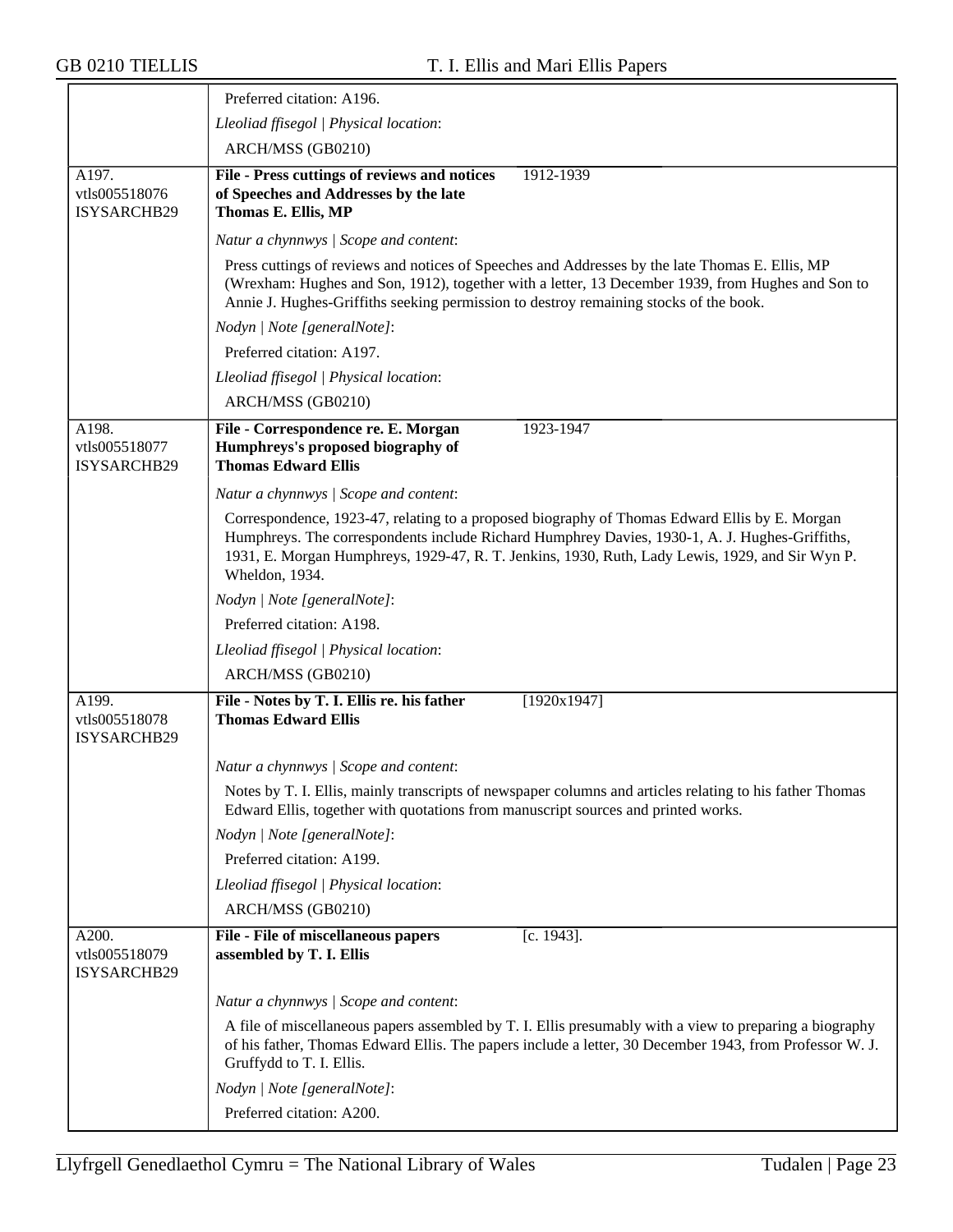|                                              | Lleoliad ffisegol   Physical location:<br>ARCH/MSS (GB0210)                                                                                                                                                                                                                                                                                                                                                                 |  |  |  |
|----------------------------------------------|-----------------------------------------------------------------------------------------------------------------------------------------------------------------------------------------------------------------------------------------------------------------------------------------------------------------------------------------------------------------------------------------------------------------------------|--|--|--|
| A201.<br>vtls005518081<br><b>ISYSARCHB29</b> | File - Lloyd George & George letter book,                                                                                                                                                                                                                                                                                                                                                                                   |  |  |  |
|                                              | Natur a chynnwys   Scope and content:                                                                                                                                                                                                                                                                                                                                                                                       |  |  |  |
|                                              | Bound letter book containing copies of letters despatched by the firm of solicitors Lloyd George &<br>George, October 1891-July 1898. Many are business letters, but a significant number are of political<br>or general interest. Especially important is a series of letters relating to the Liberal campaign in the<br>Caernarfon Boroughs in the general election of July 1892. Several are written by D. Lloyd George. |  |  |  |
|                                              | Nodyn / Note [generalNote]:                                                                                                                                                                                                                                                                                                                                                                                                 |  |  |  |
|                                              | Preferred citation: A201.                                                                                                                                                                                                                                                                                                                                                                                                   |  |  |  |
|                                              | Lleoliad ffisegol   Physical location:<br>ARCH/MSS (GB0210)                                                                                                                                                                                                                                                                                                                                                                 |  |  |  |

#### **Sub-sub-fonds A 202-385. vtls005518082 ISYSARCHB29: Mrs Annie J. Ellis, later Hughes-Griffiths**

Crëwr | Creator: Ellis, Annie J. (Annie Jane), 1873-1942

Dyddiad | Date: 1873-1942 (dyddiad creu) | (date of creation)

Lleoliad ffisegol | Physical location: ARCH/MSS (GB0210)

Nodyn | Note [generalNote]:

Preferred citation: A 202-385.

Disgrifiadau deunydd | Related material:

See also TAA.

| FFeil / rhestr eitemau   File / item list                                                  |                                                                                |                   |                                |  |
|--------------------------------------------------------------------------------------------|--------------------------------------------------------------------------------|-------------------|--------------------------------|--|
| Cod cyfeirnod                                                                              | Teitl   Title                                                                  | Dyddiadau   Dates | Disgrifiad ffisegol   Physical |  |
| Reference code                                                                             |                                                                                |                   | description                    |  |
|                                                                                            | Sub-sub-sub-fonds A202-353. vtls005518083 ISYSARCHB29: Letters to Mrs Annie J. |                   |                                |  |
| Ellis, later Hughes-Griffiths,                                                             |                                                                                |                   |                                |  |
|                                                                                            | Dyddiad   Date: 1873-1942 (dyddiad creu)   (date of creation)                  |                   |                                |  |
|                                                                                            | Lleoliad ffisegol   Physical location: ARCH/MSS (GB0210)                       |                   |                                |  |
| <u>Nodyn   Note [generalNote]</u> :                                                        |                                                                                |                   |                                |  |
| Preferred citation: A202-353.                                                              |                                                                                |                   |                                |  |
| <b>Pwyntiau mynediad</b>   Access points:                                                  |                                                                                |                   |                                |  |
| Ellis, Annie J. (Annie Jane), 1873-1942 -- Correspondence. (pwnc)   (subject)<br>$\bullet$ |                                                                                |                   |                                |  |
|                                                                                            |                                                                                |                   |                                |  |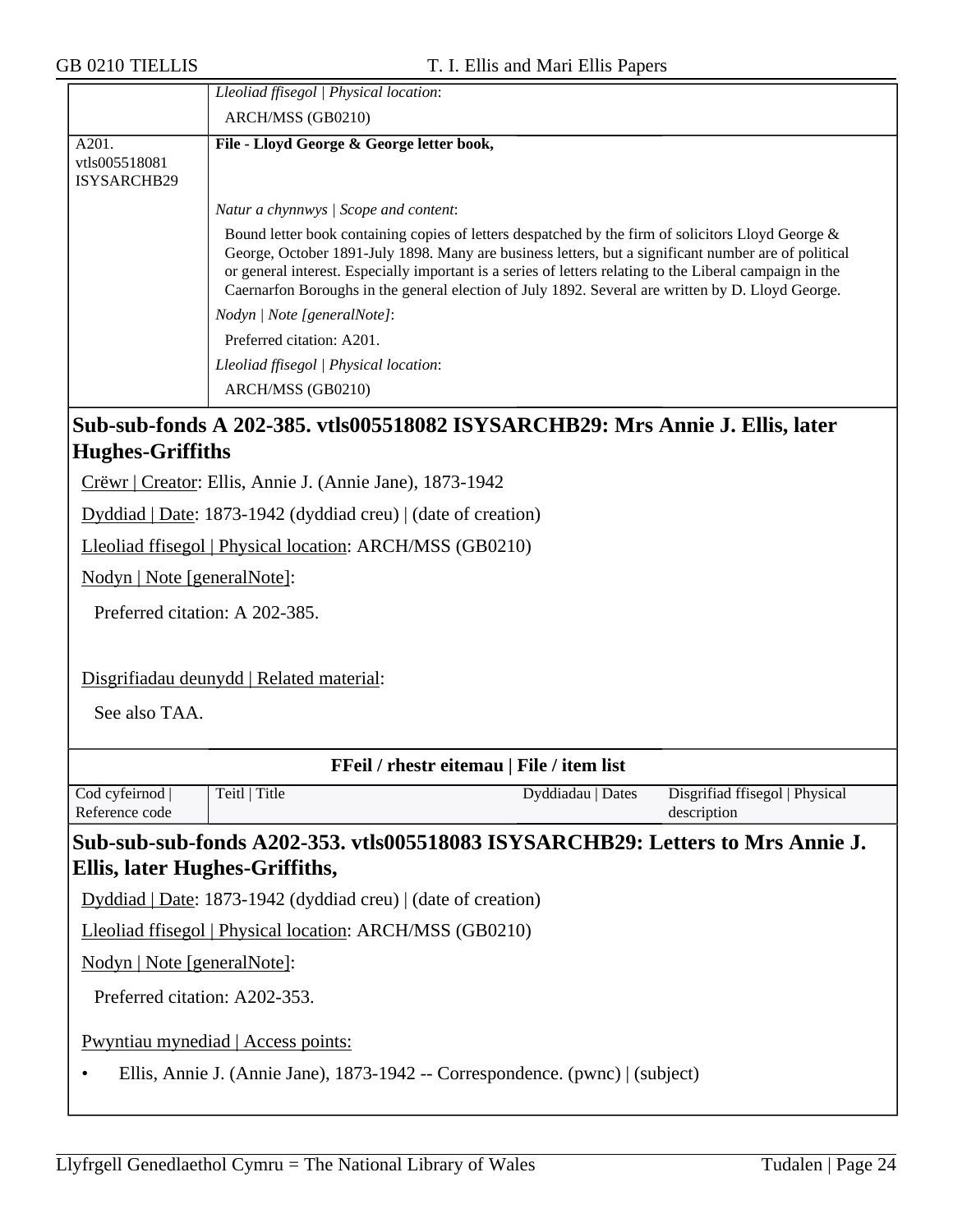|                                           | Cyfres   Series A202-282. vtls005518084 ISYSARCHB29: Letters to Mrs Annie J. Ellis,<br>later Hughes-Griffiths, correspondents A-H |                   |                                               |
|-------------------------------------------|-----------------------------------------------------------------------------------------------------------------------------------|-------------------|-----------------------------------------------|
|                                           | Dyddiad   Date: 1897-1942. (dyddiad creu)   (date of creation)                                                                    |                   |                                               |
|                                           |                                                                                                                                   |                   |                                               |
|                                           | Lleoliad ffisegol   Physical location: ARCH/MSS (GB0210)                                                                          |                   |                                               |
| Nodyn   Note [generalNote]:               |                                                                                                                                   |                   |                                               |
|                                           | Preferred citation: A202-282.                                                                                                     |                   |                                               |
|                                           |                                                                                                                                   |                   |                                               |
|                                           | FFeil / rhestr eitemau   File / item list                                                                                         |                   |                                               |
| Cod cyfeirnod<br>Reference code           | Teitl   Title                                                                                                                     | Dyddiadau   Dates | Disgrifiad ffisegol   Physical<br>description |
| A202.<br>vtls005518085                    | File - Richard I. Aaron, Swansea,                                                                                                 | 1932.             |                                               |
| ISYSARCHB29                               |                                                                                                                                   |                   |                                               |
|                                           | Nodyn   Note [generalNote]:                                                                                                       |                   |                                               |
|                                           | Preferred citation: A202.                                                                                                         |                   |                                               |
|                                           | Lleoliad ffisegol   Physical location:                                                                                            |                   |                                               |
|                                           | ARCH/MSS (GB0210)                                                                                                                 |                   |                                               |
| A203.<br>vtls005518086<br>ISYSARCHB29     | File - A. H. D. Acland, 85 Onslow Square,<br>London S.W.7,                                                                        | 1924.             |                                               |
|                                           | Nodyn   Note [generalNote]:                                                                                                       |                   |                                               |
|                                           | Preferred citation: A203.                                                                                                         |                   |                                               |
|                                           | Lleoliad ffisegol   Physical location:                                                                                            |                   |                                               |
|                                           | ARCH/MSS (GB0210)                                                                                                                 |                   |                                               |
| $A204-5.$<br>vtls005518087<br>ISYSARCHB29 | File - Alice S. Acland, Scarborough and<br>Vevey,                                                                                 | 1897-1898.        |                                               |
|                                           | Nodyn   Note [generalNote]:                                                                                                       |                   |                                               |
|                                           | Preferred citation: A204-5.                                                                                                       |                   |                                               |
|                                           | Lleoliad ffisegol   Physical location:                                                                                            |                   |                                               |
|                                           | ARCH/MSS (GB0210)                                                                                                                 |                   |                                               |
| A206.<br>vtls005518088<br>ISYSARCHB29     | File - Sir John Ballinger, Sherborne House,<br>Aberystwyth,                                                                       | 1913.             |                                               |
|                                           | Nodyn   Note [generalNote]:                                                                                                       |                   |                                               |
|                                           | Preferred citation: A206.                                                                                                         |                   |                                               |
|                                           | Lleoliad ffisegol   Physical location:                                                                                            |                   |                                               |
|                                           | ARCH/MSS (GB0210)                                                                                                                 |                   |                                               |
| A207.<br>vtls005518089<br>ISYSARCHB29     | File - Tom Beynon, Penparcau,<br>Aberystwyth,                                                                                     | 1934.             |                                               |
|                                           | Nodyn   Note [generalNote]:                                                                                                       |                   |                                               |

٦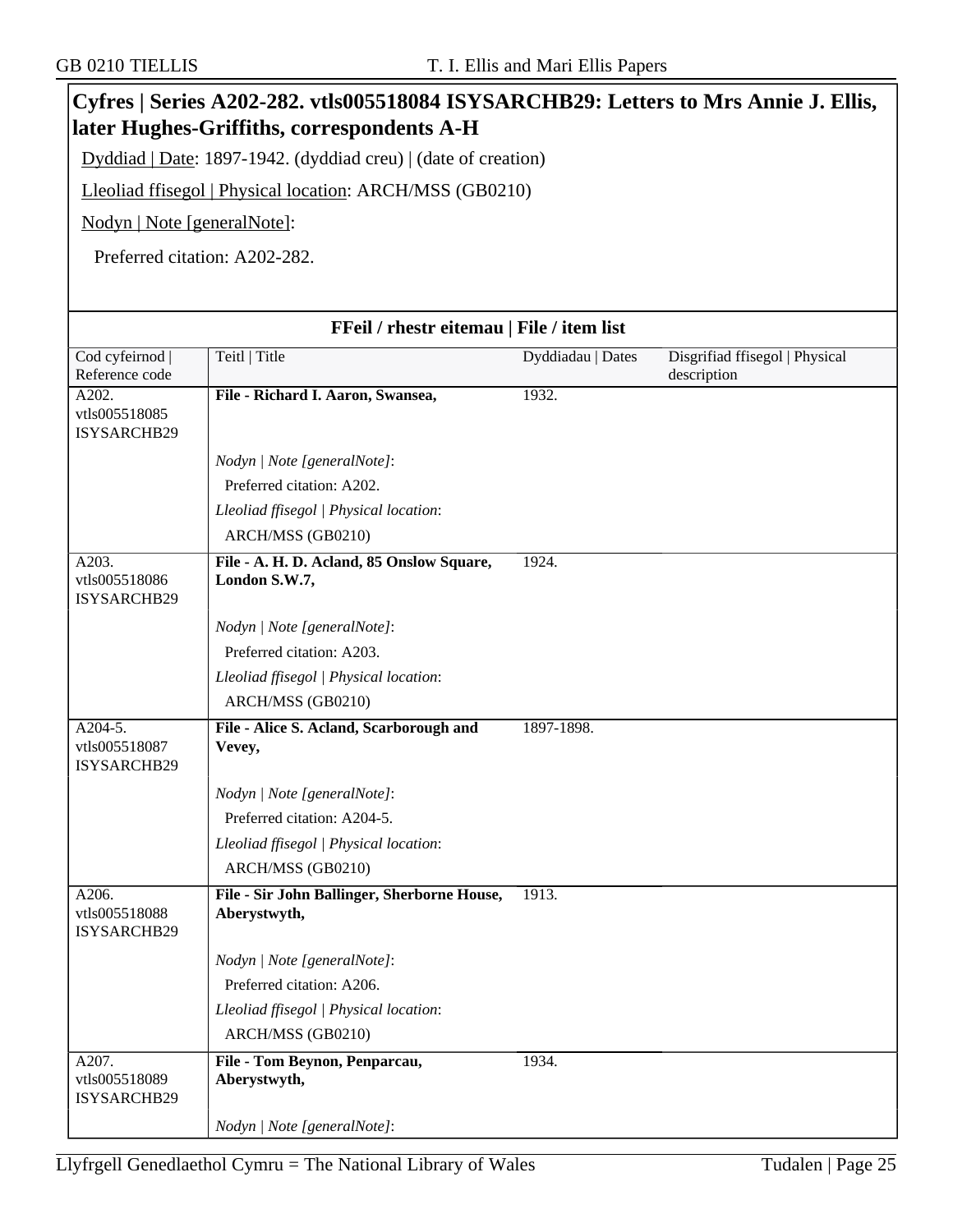|                                            | Preferred citation: A207.                                                       |                  |
|--------------------------------------------|---------------------------------------------------------------------------------|------------------|
|                                            | Lleoliad ffisegol   Physical location:                                          |                  |
|                                            | ARCH/MSS (GB0210)                                                               |                  |
| A208.<br>vtls005518090<br>ISYSARCHB29      | File - Captain Geoffrey Crawshay,<br>Llanfair Court, Abergavenny,               | 1929.            |
|                                            | Nodyn   Note [generalNote]:                                                     |                  |
|                                            | Preferred citation: A208.                                                       |                  |
|                                            | Lleoliad ffisegol   Physical location:                                          |                  |
|                                            | ARCH/MSS (GB0210)                                                               |                  |
| A209.<br>vtls005518091<br>ISYSARCHB29      | File - Lady Clwyd (Hannah R. Roberts),<br>Bryngwenallt, Abergele,               | $[1899x1940?]$ . |
|                                            | Nodyn   Note [generalNote]:                                                     |                  |
|                                            | Preferred citation: A209.                                                       |                  |
|                                            | Lleoliad ffisegol   Physical location:                                          |                  |
|                                            | ARCH/MSS (GB0210)                                                               |                  |
| $A210-13.$<br>vtls005518092<br>ISYSARCHB29 | File - D. R. Daniel, Westminster,                                               | 1909-1919.       |
|                                            | Nodyn   Note [generalNote]:                                                     |                  |
|                                            | Preferred citation: A210-13.                                                    |                  |
|                                            | Lleoliad ffisegol   Physical location:                                          |                  |
|                                            | ARCH/MSS (GB0210)                                                               |                  |
| A214.<br>vtls005518093<br>ISYSARCHB29      | File - Clara Novello Davies, 10 Great<br>Stanhope Street, Park Lane, London W1, | 1934.            |
|                                            | Nodyn   Note [generalNote]:                                                     |                  |
|                                            | Preferred citation: A214.                                                       |                  |
|                                            | Lleoliad ffisegol   Physical location:                                          |                  |
|                                            | ARCH/MSS (GB0210)                                                               |                  |
| A215.<br>vtls005518094<br>ISYSARCHB29      | File - Mrs D. Charles Davies, Upper<br>Bangor,                                  | 1914.            |
|                                            | Nodyn   Note [generalNote]:                                                     |                  |
|                                            | Preferred citation: A215.                                                       |                  |
|                                            | Lleoliad ffisegol   Physical location:                                          |                  |
|                                            | ARCH/MSS (GB0210)                                                               |                  |
| A216.<br>vtls005518095<br>ISYSARCHB29      | File - Miss Daisy Davies, Plâs Dinam,<br>Llandinam,                             | 1913.            |
|                                            | Natur a chynnwys / Scope and content:                                           |                  |
|                                            | Miss Daisy Davies, Plâs Dinam, Llandinam.                                       |                  |
|                                            | Nodyn   Note [generalNote]:                                                     |                  |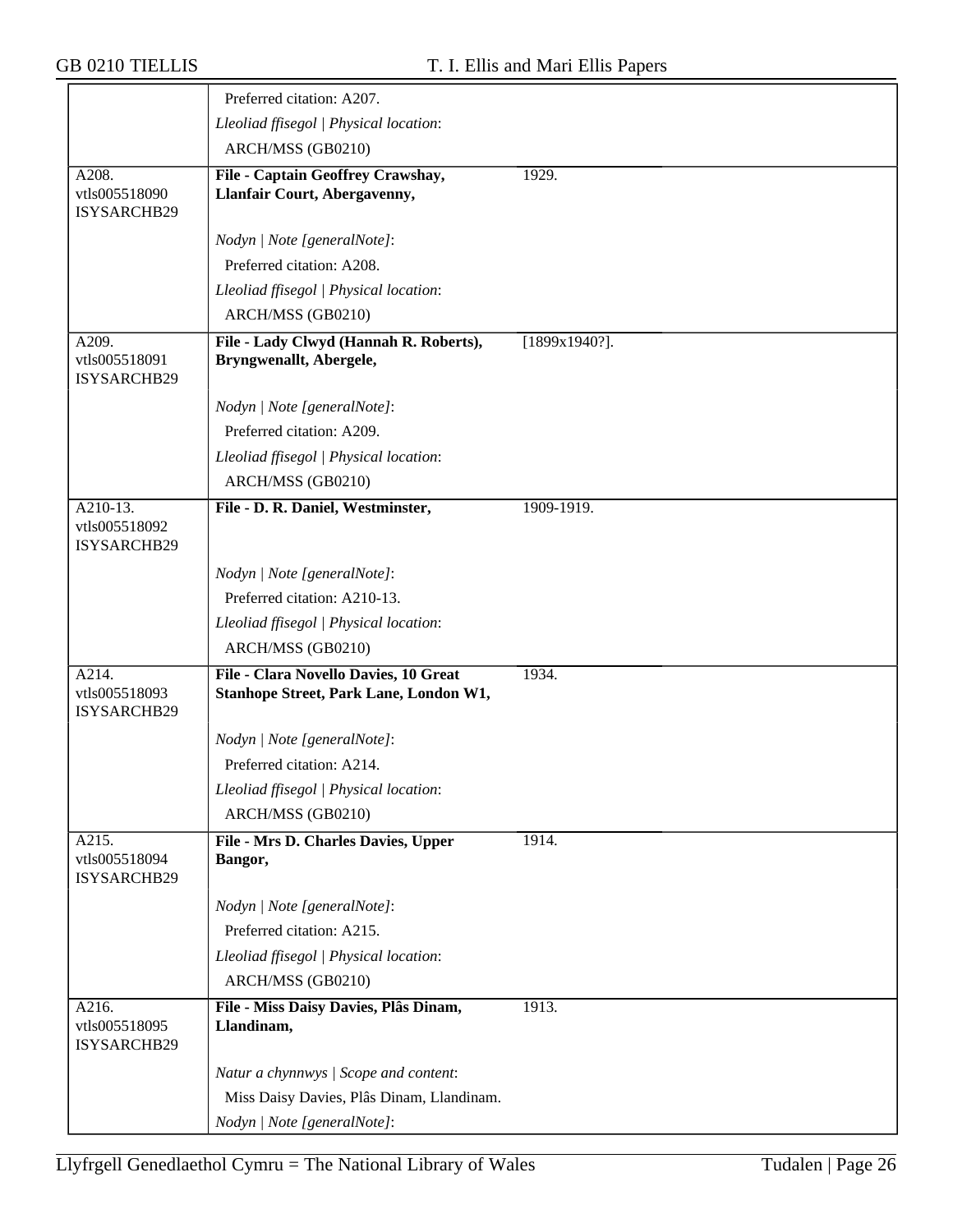|                                          | Preferred citation: A216.                                                                                                                        |            |
|------------------------------------------|--------------------------------------------------------------------------------------------------------------------------------------------------|------------|
|                                          | Lleoliad ffisegol   Physical location:                                                                                                           |            |
|                                          | ARCH/MSS (GB0210)                                                                                                                                |            |
| A217-18.<br>vtls005518096<br>ISYSARCHB29 | File - David Davies, the first Baron Davies<br>of Llandinam, Plâs Dinam, Llandinam,                                                              | 1941-1942. |
|                                          | Natur a chynnwys / Scope and content:                                                                                                            |            |
|                                          | David Davies, the first Baron Davies of Llandinam, Plâs Dinam, Llandinam.                                                                        |            |
|                                          | Nodyn   Note [generalNote]:                                                                                                                      |            |
|                                          | Preferred citation: A217-18.                                                                                                                     |            |
|                                          | Lleoliad ffisegol   Physical location:                                                                                                           |            |
|                                          | ARCH/MSS (GB0210)                                                                                                                                |            |
| A219-24.<br>vtls005518097<br>ISYSARCHB29 | File - George M. Ll. Davies, Pen<br>Rock, near Llanwrda; Maes-yr-haf<br><b>Educational Settlement, Trealaw,</b><br>Rhondda; Winscombe, Somerset, | 1919-1940. |
|                                          | Nodyn   Note [generalNote]:                                                                                                                      |            |
|                                          | Preferred citation: A219-24.                                                                                                                     |            |
|                                          | Lleoliad ffisegol   Physical location:                                                                                                           |            |
|                                          | ARCH/MSS (GB0210)                                                                                                                                |            |
| A225-30.<br>vtls005518098<br>ISYSARCHB29 | File - Rev. Gwilym Davies, Welsh National<br><b>Council of the League of Nations Union,</b>                                                      | 1925-1931. |
|                                          | Nodyn   Note [generalNote]:                                                                                                                      |            |
|                                          | Preferred citation: A225-30.                                                                                                                     |            |
|                                          | Lleoliad ffisegol   Physical location:                                                                                                           |            |
|                                          | ARCH/MSS (GB0210)                                                                                                                                |            |
| A231.<br>vtls005518099<br>ISYSARCHB29    | File - Professor H. Walford Davies, Music<br>House, Aberystwyth,                                                                                 | 1921.      |
|                                          | Nodyn   Note [generalNote]:                                                                                                                      |            |
|                                          | Preferred citation: A231.                                                                                                                        |            |
|                                          | Lleoliad ffisegol   Physical location:                                                                                                           |            |
|                                          | ARCH/MSS (GB0210)                                                                                                                                |            |
| A232.<br>vtls005518100<br>ISYSARCHB29    | File - J. Glyn Davies, Denbigh,                                                                                                                  | 1931?.     |
|                                          | Nodyn   Note [generalNote]:                                                                                                                      |            |
|                                          | Preferred citation: A232.                                                                                                                        |            |
|                                          | Lleoliad ffisegol   Physical location:                                                                                                           |            |
|                                          | ARCH/MSS (GB0210)                                                                                                                                |            |
| A233.<br>vtls005518101<br>ISYSARCHB29    | File - Principal J. H. Davies, UCW,<br>Aberystwyth,                                                                                              | 1926.      |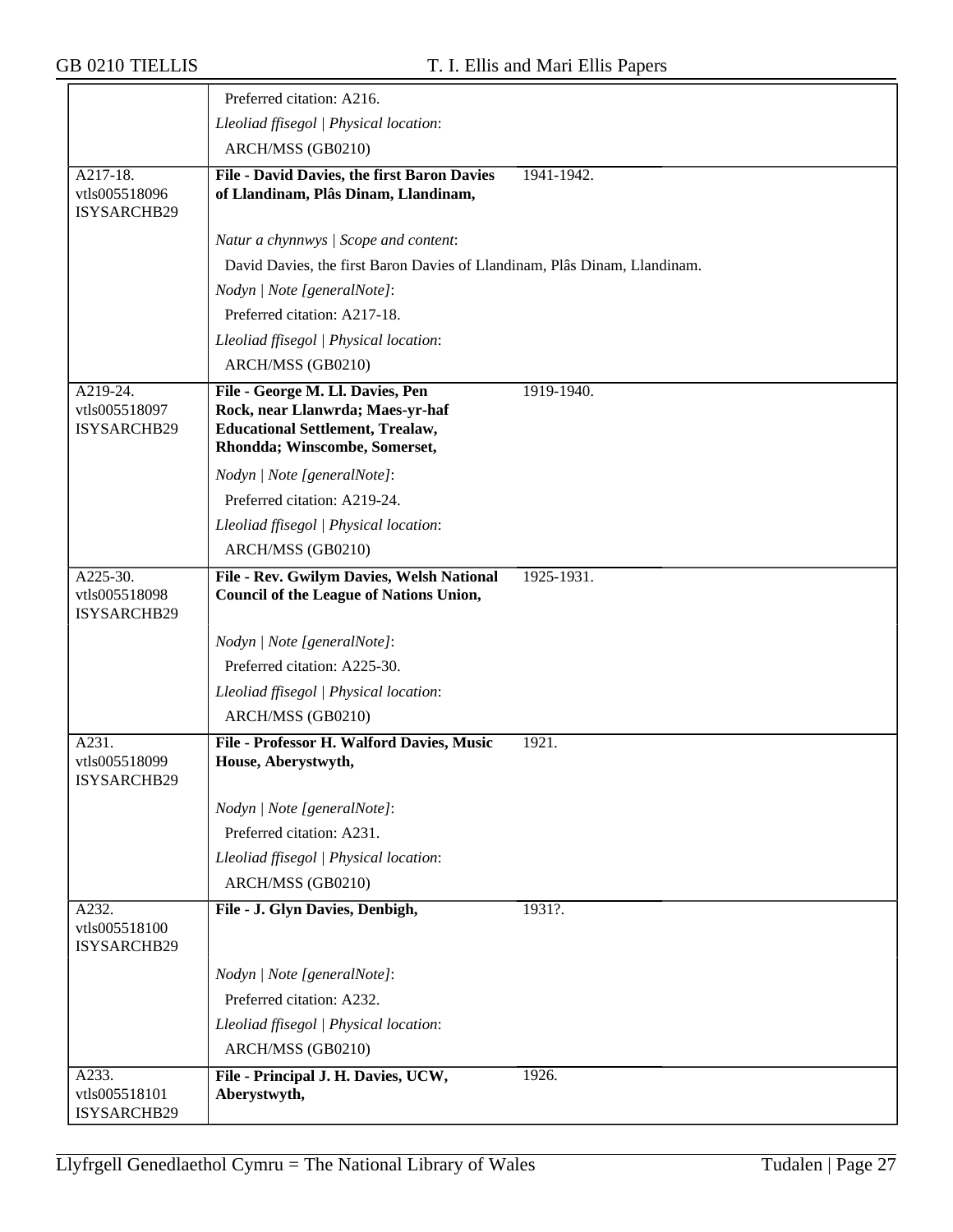|                              | Nodyn   Note [generalNote]:                               |            |
|------------------------------|-----------------------------------------------------------|------------|
|                              | Preferred citation: A233.                                 |            |
|                              | Lleoliad ffisegol   Physical location:                    |            |
|                              | ARCH/MSS (GB0210)                                         |            |
| A234.                        | File - Mrs Jano Clement Davies, Latymer                   | 1913.      |
| vtls005518102                | <b>Secondary School, Edmonton. (Also</b>                  |            |
| ISYSARCHB29                  | includes a note in the hand of E. Clement<br>Davies),     |            |
|                              | Nodyn   Note [generalNote]:                               |            |
|                              | Preferred citation: A234.                                 |            |
|                              | Lleoliad ffisegol   Physical location:                    |            |
|                              | ARCH/MSS (GB0210)                                         |            |
| A235.                        | <b>File - Richard Humphrey Davies,</b>                    | 1931.      |
| vtls005518103                | Cilrhedyn, Bangor,                                        |            |
| ISYSARCHB29                  |                                                           |            |
|                              | Nodyn   Note [generalNote]:                               |            |
|                              | Preferred citation: A235.                                 |            |
|                              | Lleoliad ffisegol   Physical location:                    |            |
|                              | ARCH/MSS (GB0210)                                         |            |
| A236-7.                      | File - John Duncan, Cardiff,                              | 1909-1912. |
| vtls005518104<br>ISYSARCHB29 |                                                           |            |
|                              | Nodyn   Note [generalNote]:                               |            |
|                              | Preferred citation: A236-7.                               |            |
|                              | Lleoliad ffisegol   Physical location:                    |            |
|                              | ARCH/MSS (GB0210)                                         |            |
| A238.                        | File - J. Hugh Edwards, House of                          | 1912.      |
| vtls005518105<br>ISYSARCHB29 | Commons. (Enclosed with A237),                            |            |
|                              | Nodyn   Note [generalNote]:                               |            |
|                              | Preferred citation: A238.                                 |            |
|                              | Lleoliad ffisegol   Physical location:                    |            |
|                              | ARCH/MSS (GB0210)                                         |            |
| A239-41.                     | File - Professor Edward Edwards,                          | 1926-1933. |
| vtls005518106<br>ISYSARCHB29 | Aberystwyth,                                              |            |
|                              | Nodyn   Note [generalNote]:                               |            |
|                              | Preferred citation: A239-41.                              |            |
|                              | Lleoliad ffisegol   Physical location:                    |            |
|                              | ARCH/MSS (GB0210)                                         |            |
| A242-3.                      | File - Owen M. Edwards, Board of                          | 1913-1916. |
| vtls005518107<br>ISYSARCHB29 | <b>Education, Whitehall; Neuadd Wen,</b><br>Llanuwchllyn, |            |
|                              | Nodyn   Note [generalNote]:                               |            |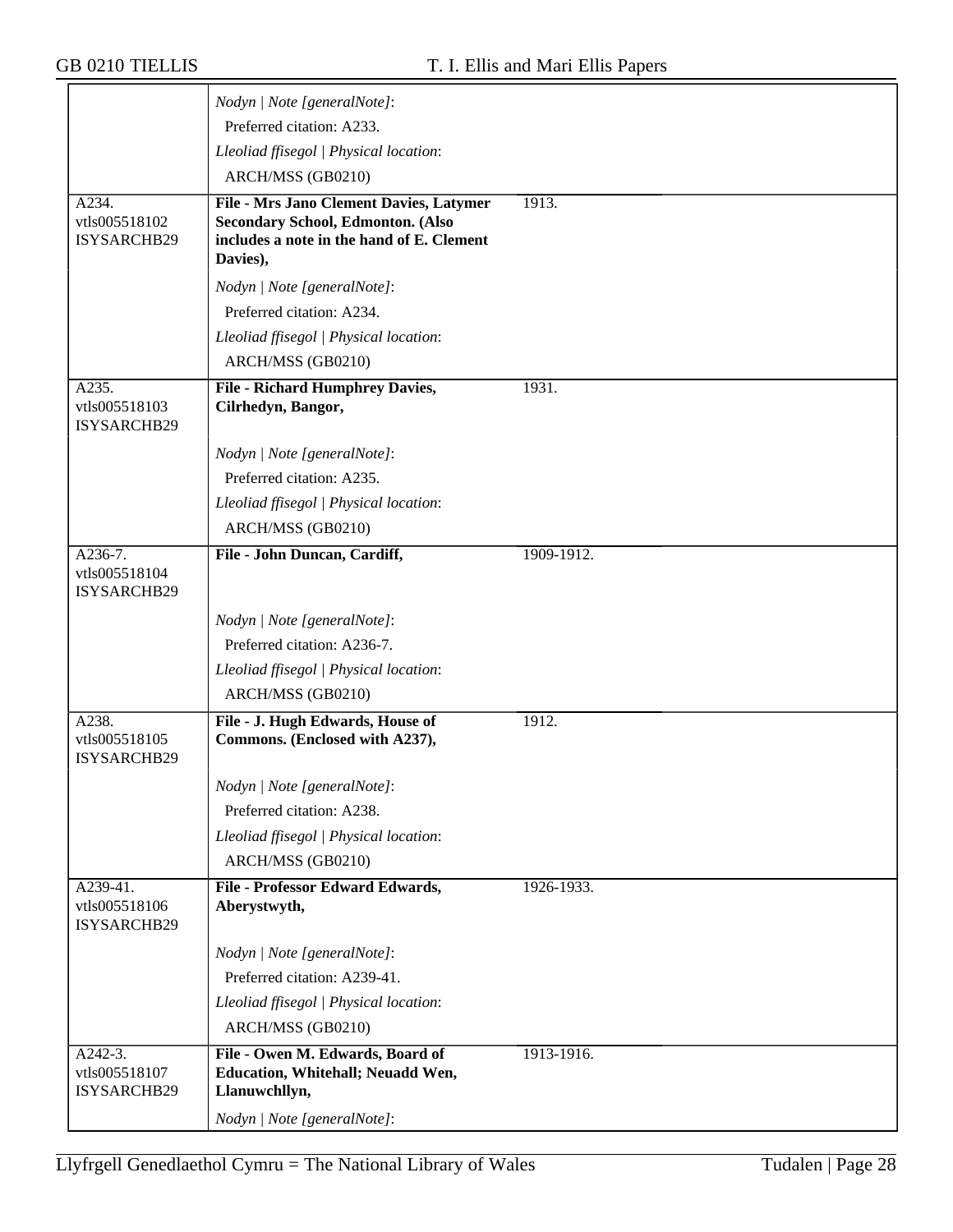|                                           | Preferred citation: A242-3.                                                                                                   |            |
|-------------------------------------------|-------------------------------------------------------------------------------------------------------------------------------|------------|
|                                           | Lleoliad ffisegol   Physical location:                                                                                        |            |
|                                           | ARCH/MSS (GB0210)                                                                                                             |            |
| A244.<br>vtls005518108<br>ISYSARCHB29     | File - Captain Ernest Evans, Vaendre<br>House, Cardiff,                                                                       | 1913.      |
|                                           | Nodyn   Note [generalNote]:                                                                                                   |            |
|                                           | Preferred citation: A244.                                                                                                     |            |
|                                           | Lleoliad ffisegol   Physical location:                                                                                        |            |
|                                           | ARCH/MSS (GB0210)                                                                                                             |            |
| A245-8.<br>vtls005518109<br>ISYSARCHB29   | File - Sir E. Vincent Evans, The<br>Honourable Society of Cymmrodorion, 64<br><b>Chancery Lane, London W.C.2,</b>             | 1909-1933. |
|                                           | Nodyn   Note [generalNote]:                                                                                                   |            |
|                                           | Preferred citation: A245-8.                                                                                                   |            |
|                                           | Lleoliad ffisegol   Physical location:                                                                                        |            |
|                                           | ARCH/MSS (GB0210)                                                                                                             |            |
| A249.<br>vtls005518110<br>ISYSARCHB29     | File - Herbert A. Evans, Llangeitho,                                                                                          | 1926.      |
|                                           | Nodyn   Note [generalNote]:                                                                                                   |            |
|                                           | Preferred citation: A249.                                                                                                     |            |
|                                           | Lleoliad ffisegol   Physical location:                                                                                        |            |
|                                           | ARCH/MSS (GB0210)                                                                                                             |            |
| A250.<br>vtls005518111<br>ISYSARCHB29     | File - Ivor Foster, 12 Addison Road,<br><b>Bedford Park, London,</b>                                                          | 1916.      |
|                                           | Nodyn   Note [generalNote]:                                                                                                   |            |
|                                           | Preferred citation: A250.                                                                                                     |            |
|                                           | Lleoliad ffisegol   Physical location:                                                                                        |            |
|                                           | ARCH/MSS (GB0210)                                                                                                             |            |
| $A251-2.$<br>vtls005518112<br>ISYSARCHB29 | File - R. L. Gapper and R. H. Williams,<br>Hon. Secretaries of the Rugby and District<br>Welsh Society, 13 Park Road, Rugby , | 1927.      |
|                                           | Nodyn   Note [generalNote]:                                                                                                   |            |
|                                           | Preferred citation: A251-2.                                                                                                   |            |
|                                           | Lleoliad ffisegol   Physical location:                                                                                        |            |
|                                           | ARCH/MSS (GB0210)                                                                                                             |            |
| A253.<br>vtls005518113<br>ISYSARCHB29     | File - D. Lloyd George, 10 Downing Street,<br>Whitehall,                                                                      | 1917.      |
|                                           | Nodyn   Note [generalNote]:                                                                                                   |            |
|                                           | Preferred citation: A253.                                                                                                     |            |
|                                           | Lleoliad ffisegol   Physical location:                                                                                        |            |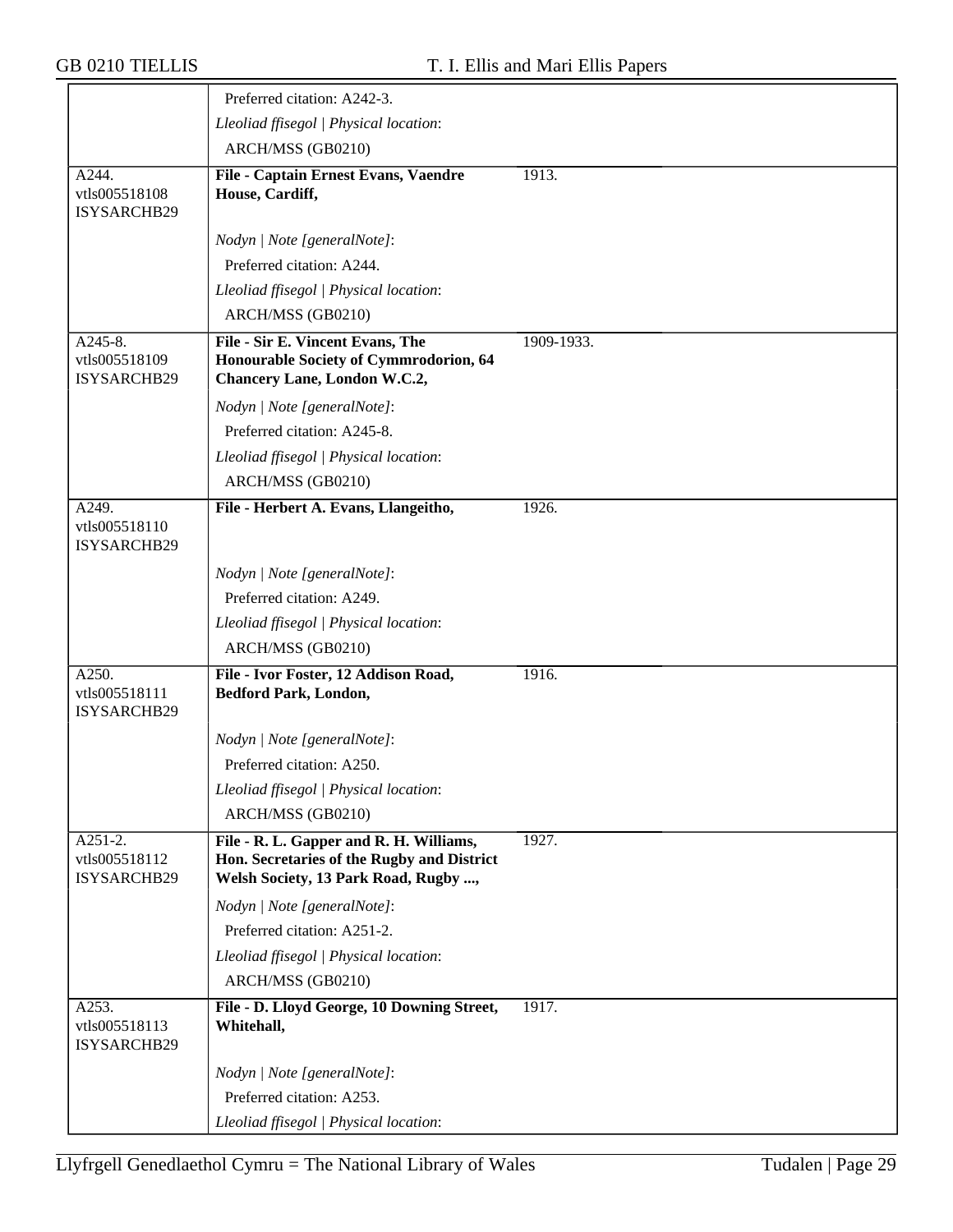|                                           | ARCH/MSS (GB0210)                                                                                         |                                                                                     |
|-------------------------------------------|-----------------------------------------------------------------------------------------------------------|-------------------------------------------------------------------------------------|
| A254-75.<br>vtls005518114<br>ISYSARCHB29  | File - Dame Margaret Lloyd George,<br>Brynawelon, Criccieth,                                              | 1918-1938.                                                                          |
|                                           | Nodyn   Note [generalNote]:                                                                               |                                                                                     |
|                                           | Preferred citation: A254-75.                                                                              |                                                                                     |
|                                           | Lleoliad ffisegol   Physical location:                                                                    |                                                                                     |
|                                           | ARCH/MSS (GB0210)                                                                                         |                                                                                     |
| $A276-8.$<br>vtls005518115<br>ISYSARCHB29 | File - Olwen Lloyd George (Lady Olwen<br>Carey Evans), 10 Downing Street, 150<br>Ducane Road, London W12, | 1917-1937.                                                                          |
|                                           | Nodyn   Note [generalNote]:                                                                               |                                                                                     |
|                                           | Preferred citation: A276-8.                                                                               |                                                                                     |
|                                           | Lleoliad ffisegol   Physical location:                                                                    |                                                                                     |
|                                           | ARCH/MSS (GB0210)                                                                                         |                                                                                     |
| A279.<br>vtls005518116<br>ISYSARCHB29     | File - Bishop C. A. H. Green, Bangor,                                                                     | 1934.                                                                               |
|                                           | Nodyn   Note [generalNote]:                                                                               |                                                                                     |
|                                           | Preferred citation: A279.                                                                                 |                                                                                     |
|                                           | Lleoliad ffisegol   Physical location:                                                                    |                                                                                     |
|                                           | ARCH/MSS (GB0210)                                                                                         |                                                                                     |
| A280-1.<br>vtls005518117<br>ISYSARCHB29   | File - Harry K. Hudson, St George's Hill,<br>Weybridge,                                                   | 1940-1941.                                                                          |
|                                           | Natur a chynnwys / Scope and content:                                                                     |                                                                                     |
|                                           | Harry K. Hudson, St George's Hill, Weybridge.                                                             |                                                                                     |
|                                           | Nodyn   Note [generalNote]:                                                                               |                                                                                     |
|                                           | Preferred citation: A280-1.                                                                               |                                                                                     |
|                                           | Lleoliad ffisegol   Physical location:                                                                    |                                                                                     |
|                                           | ARCH/MSS (GB0210)                                                                                         |                                                                                     |
| A282.<br>vtls005518118<br>ISYSARCHB29     | File - Robert A. Hudson, Lapworth, near<br>Birmingham,                                                    | 1899.                                                                               |
|                                           | Nodyn   Note [generalNote]:                                                                               |                                                                                     |
|                                           | Preferred citation: A282.                                                                                 |                                                                                     |
|                                           | Lleoliad ffisegol   Physical location:                                                                    |                                                                                     |
|                                           | ARCH/MSS (GB0210)                                                                                         |                                                                                     |
|                                           | later Hughes-Griffiths, correspondents J-Y                                                                | Cyfres   Series A283-348. vtls005518119 ISYSARCHB29: Letters to Mrs Annie J. Ellis, |

Dyddiad | Date: 1901-1942. (dyddiad creu) | (date of creation)

Lleoliad ffisegol | Physical location: ARCH/MSS (GB0210)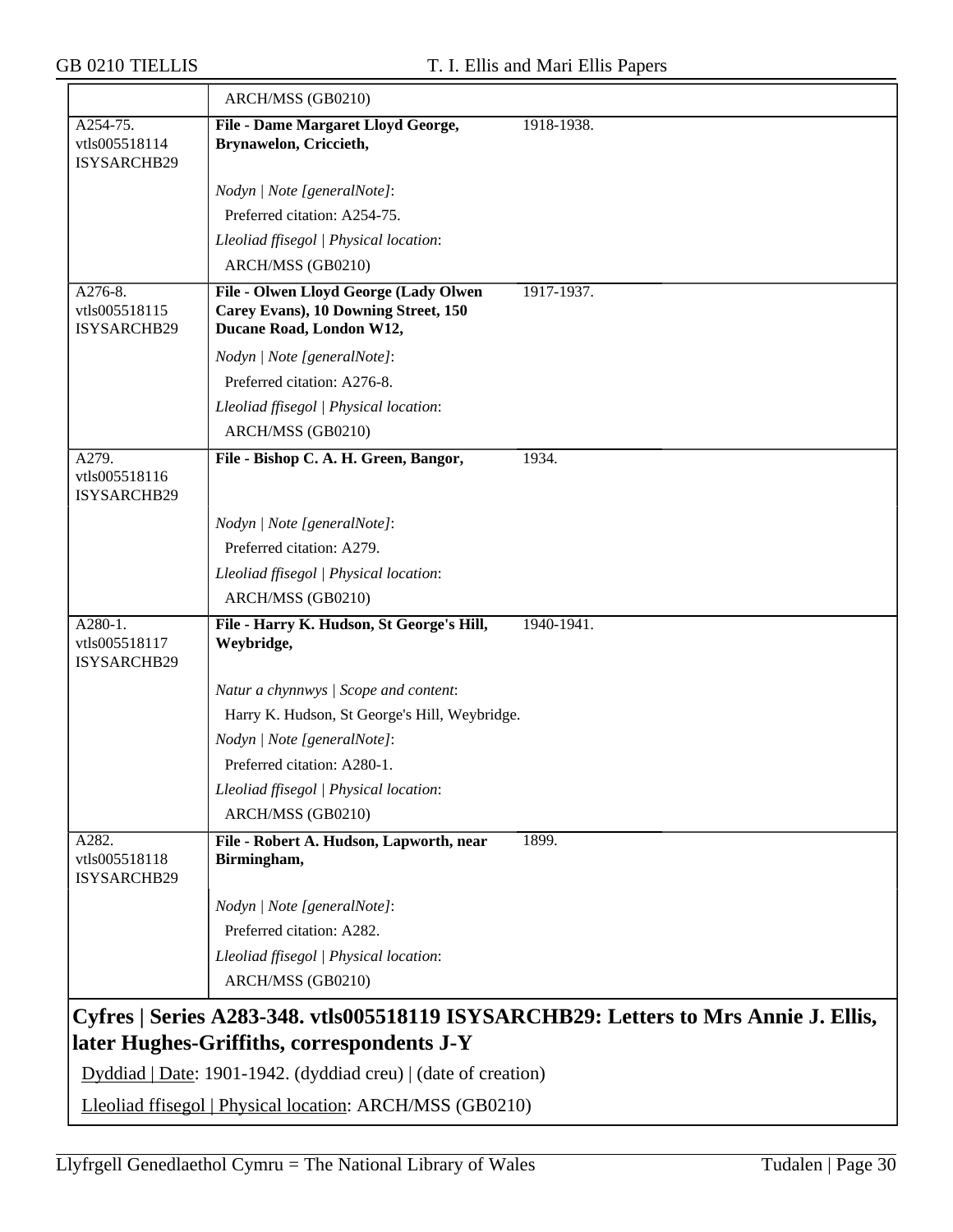#### Nodyn | Note [generalNote]:

Preferred citation: A283-348.

| FFeil / rhestr eitemau   File / item list |                                                                               |                   |                                               |  |
|-------------------------------------------|-------------------------------------------------------------------------------|-------------------|-----------------------------------------------|--|
| Cod cyfeirnod  <br>Reference code         | Teitl   Title                                                                 | Dyddiadau   Dates | Disgrifiad ffisegol   Physical<br>description |  |
| A283-4.<br>vtls005518120<br>ISYSARCHB29   | File - W. Goscombe John, 24 Greville<br>Road, St John's Road,                 | 1922-1930.        |                                               |  |
|                                           | Natur a chynnwys / Scope and content:                                         |                   |                                               |  |
|                                           | W. Goscombe John, 24 Greville Road, St John's Road.                           |                   |                                               |  |
|                                           | Nodyn   Note [generalNote]:                                                   |                   |                                               |  |
|                                           | Preferred citation: A283-4.                                                   |                   |                                               |  |
|                                           | Lleoliad ffisegol   Physical location:                                        |                   |                                               |  |
|                                           | ARCH/MSS (GB0210)                                                             |                   |                                               |  |
| A285-6.<br>vtls005518121<br>ISYSARCHB29   | File - C. Brynner Jones, Aberystwyth; 2<br>Whitehall Court, London S.W.1,     | 1929-1932.        |                                               |  |
|                                           | Nodyn   Note [generalNote]:                                                   |                   |                                               |  |
|                                           | Preferred citation: A285-6.                                                   |                   |                                               |  |
|                                           | Lleoliad ffisegol   Physical location:                                        |                   |                                               |  |
|                                           | ARCH/MSS (GB0210)                                                             |                   |                                               |  |
| A287.<br>vtls005518122<br>ISYSARCHB29     | File - C. Hartwell Jones, Nutfield Rectory,<br>Redhill,                       | 1936.             |                                               |  |
|                                           | Nodyn   Note [generalNote]:                                                   |                   |                                               |  |
|                                           | Preferred citation: A287.                                                     |                   |                                               |  |
|                                           | Lleoliad ffisegol   Physical location:                                        |                   |                                               |  |
|                                           | ARCH/MSS (GB0210)                                                             |                   |                                               |  |
| A288.<br>vtls005518123<br>ISYSARCHB29     | File - Dilys Glynne Jones, Glyndyl, Bangor,                                   | 1913.             |                                               |  |
|                                           | Nodyn   Note [generalNote]:                                                   |                   |                                               |  |
|                                           | Preferred citation: A288.                                                     |                   |                                               |  |
|                                           | Lleoliad ffisegol   Physical location:                                        |                   |                                               |  |
|                                           | ARCH/MSS (GB0210)                                                             |                   |                                               |  |
| A289.<br>vtls005518124<br>ISYSARCHB29     | File - Letter from Annie J. Hughes-<br>Griffiths to Major Edgar Jones, Barry, | 1933.             |                                               |  |
|                                           | Nodyn   Note [generalNote]:                                                   |                   |                                               |  |
|                                           | Preferred citation: A289.                                                     |                   |                                               |  |
|                                           | Lleoliad ffisegol   Physical location:                                        |                   |                                               |  |
|                                           | ARCH/MSS (GB0210)                                                             |                   |                                               |  |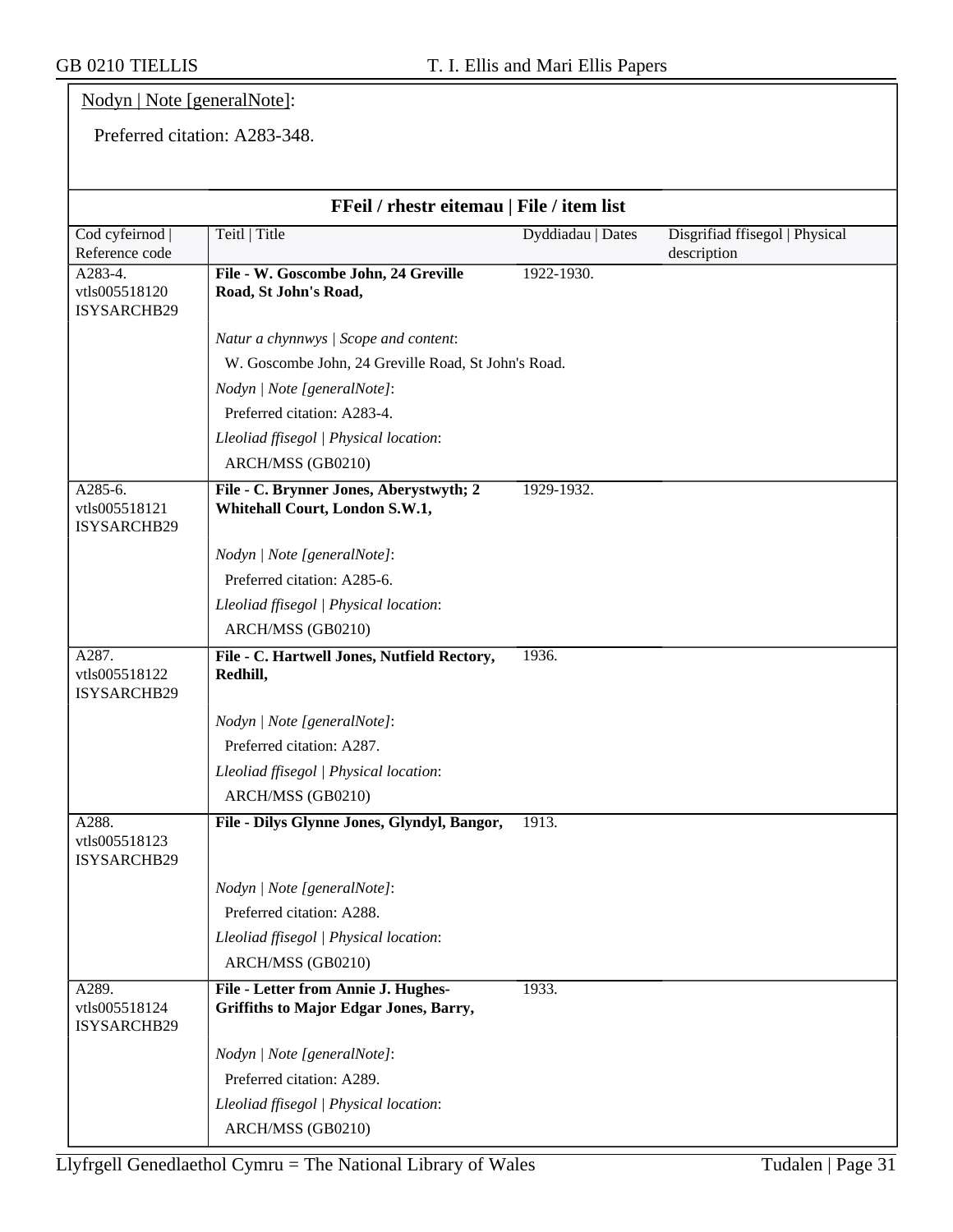|  |  | <b>GB 0210 TIELLIS</b> |
|--|--|------------------------|
|--|--|------------------------|

#### T. I. Ellis and Mari Ellis Papers

| A290-3.                               | File - Major Edgar Jones, Barry,                                                      | 1933-1942.                                                                                       |
|---------------------------------------|---------------------------------------------------------------------------------------|--------------------------------------------------------------------------------------------------|
| vtls005518125                         |                                                                                       |                                                                                                  |
| ISYSARCHB29                           |                                                                                       |                                                                                                  |
|                                       | Nodyn   Note [generalNote]:                                                           |                                                                                                  |
|                                       | Preferred citation: A290-3.                                                           |                                                                                                  |
|                                       | Lleoliad ffisegol   Physical location:                                                |                                                                                                  |
|                                       | ARCH/MSS (GB0210)                                                                     |                                                                                                  |
| A294-6.                               | File - H. Francis Jones, Bangor,                                                      | 1932-1933.                                                                                       |
| vtls005518126<br>ISYSARCHB29          |                                                                                       |                                                                                                  |
|                                       | Nodyn   Note [generalNote]:                                                           |                                                                                                  |
|                                       | Preferred citation: A294-6.                                                           |                                                                                                  |
|                                       | Lleoliad ffisegol   Physical location:                                                |                                                                                                  |
|                                       | ARCH/MSS (GB0210)                                                                     |                                                                                                  |
| A297.                                 | File - Professor T. Gwynn Jones, Bow                                                  | 1929.                                                                                            |
| vtls005518127<br>ISYSARCHB29          | Street,                                                                               |                                                                                                  |
|                                       | Nodyn   Note [generalNote]:                                                           |                                                                                                  |
|                                       | Preferred citation: A297.                                                             |                                                                                                  |
|                                       | Lleoliad ffisegol   Physical location:                                                |                                                                                                  |
|                                       | ARCH/MSS (GB0210)                                                                     |                                                                                                  |
| A298.                                 | File - Dr Thomas Jones, CH, The Pilgrim                                               | 1936.                                                                                            |
| vtls005518128<br>ISYSARCHB29          | Trust, 10 York Buildings, Adelphi, London<br>W.C.2,                                   |                                                                                                  |
|                                       | Nodyn   Note [generalNote]:                                                           |                                                                                                  |
|                                       | Preferred citation: A298.                                                             |                                                                                                  |
|                                       | Lleoliad ffisegol   Physical location:                                                |                                                                                                  |
|                                       | ARCH/MSS (GB0210)                                                                     |                                                                                                  |
| A299.                                 | File - L. D. Jones ('Llew Tegid'),                                                    | 1913.                                                                                            |
| vtls005518129<br>ISYSARCHB29          | <b>Permanent Buildings Fund, University</b><br><b>College of North Wales, Bangor,</b> |                                                                                                  |
|                                       | Natur a chynnwys / Scope and content:                                                 |                                                                                                  |
|                                       |                                                                                       | L. D. Jones ('Llew Tegid'), Permanent Buildings Fund, University College of North Wales, Bangor. |
|                                       | Nodyn   Note [generalNote]:                                                           |                                                                                                  |
|                                       | Preferred citation: A299.                                                             |                                                                                                  |
|                                       | Lleoliad ffisegol   Physical location:                                                |                                                                                                  |
|                                       | ARCH/MSS (GB0210)                                                                     |                                                                                                  |
| A300.<br>vtls005518130<br>ISYSARCHB29 | File - Sir John Herbert Lewis, Plas<br>Penucha, Caerwys,                              | 1930.                                                                                            |
|                                       | Nodyn   Note [generalNote]:                                                           |                                                                                                  |
|                                       | Preferred citation: A300.                                                             |                                                                                                  |
|                                       | Lleoliad ffisegol   Physical location:                                                |                                                                                                  |
|                                       | ARCH/MSS (GB0210)                                                                     |                                                                                                  |
|                                       |                                                                                       |                                                                                                  |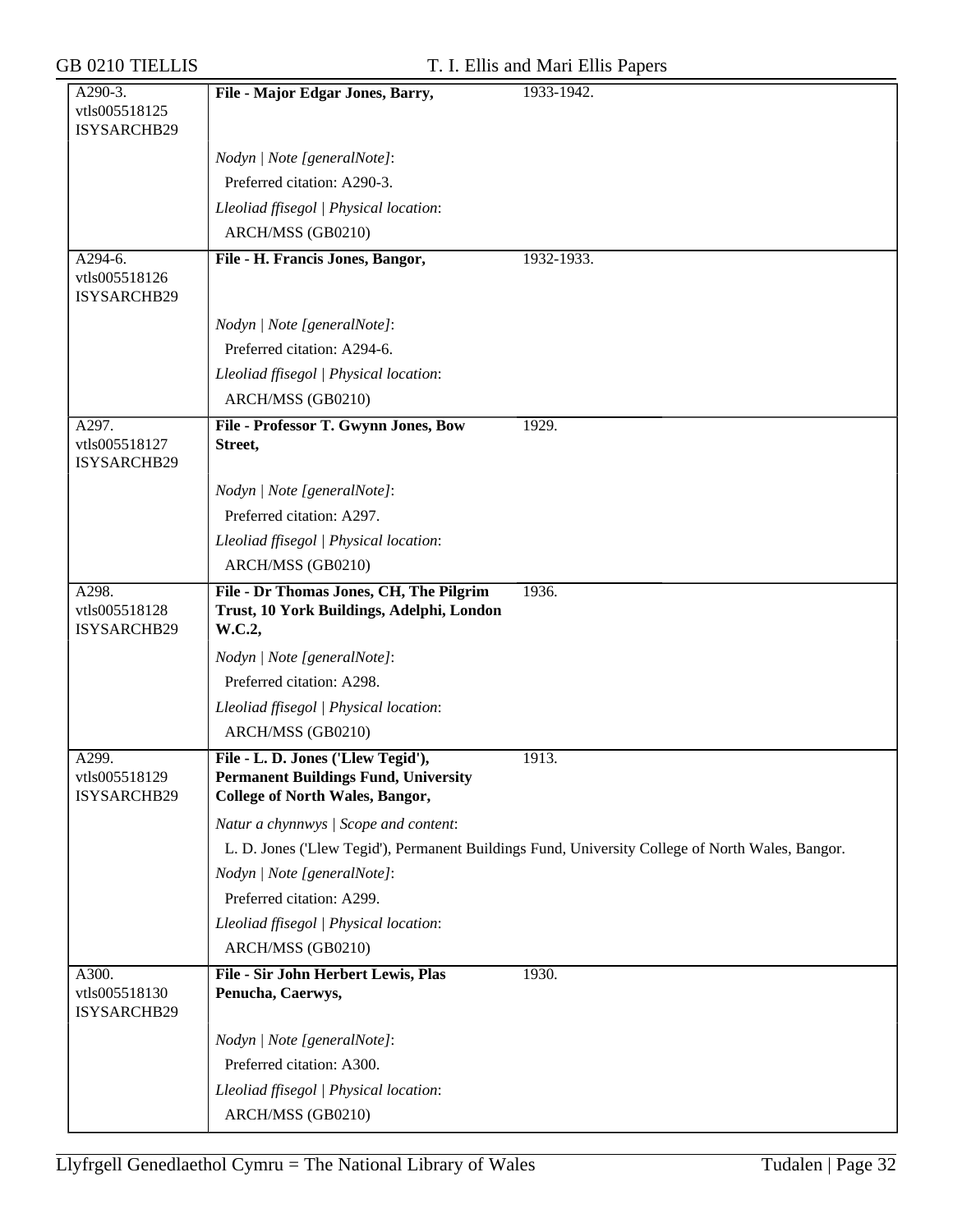| A301-2.       | File - Ruth, Lady Lewis, Plas Penucha,   | 1911-1926. |
|---------------|------------------------------------------|------------|
| vtls005518131 | Caerwys,                                 |            |
| ISYSARCHB29   |                                          |            |
|               | Nodyn   Note [generalNote]:              |            |
|               | Preferred citation: A301-2.              |            |
|               | Lleoliad ffisegol   Physical location:   |            |
|               | ARCH/MSS (GB0210)                        |            |
| A303-12.      | File - John Owen, Bishop of St Davids,   | 1925.      |
| vtls005518132 | Abergwili,                               |            |
| ISYSARCHB29   |                                          |            |
|               | Nodyn   Note [generalNote]:              |            |
|               | Preferred citation: A303-12.             |            |
|               | Lleoliad ffisegol   Physical location:   |            |
|               | ARCH/MSS (GB0210)                        |            |
| A313.         | File - Letter from Annie J. Hughes-      | 1925.      |
| vtls005518133 | Griffiths to Bishop John Owen of St      |            |
| ISYSARCHB29   | Davids,                                  |            |
|               | Nodyn   Note [generalNote]:              |            |
|               | Preferred citation: A313.                |            |
|               | Lleoliad ffisegol   Physical location:   |            |
|               | ARCH/MSS (GB0210)                        |            |
| A314.         | File - Sir David Hughes Parry, New       | 1927.      |
| vtls005518134 | Malden,                                  |            |
| ISYSARCHB29   |                                          |            |
|               | Nodyn   Note [generalNote]:              |            |
|               | Preferred citation: A314.                |            |
|               | Lleoliad ffisegol   Physical location:   |            |
|               | ARCH/MSS (GB0210)                        |            |
| A315.         | File - Madonna Rowley, Handforth,        | 1933.      |
| vtls005518135 |                                          |            |
| ISYSARCHB29   |                                          |            |
|               | Nodyn   Note [generalNote]:              |            |
|               | Preferred citation: A315.                |            |
|               | Lleoliad ffisegol   Physical location:   |            |
|               | ARCH/MSS (GB0210)                        |            |
| A316.         | File - Catherine Rendel, Cannes,         | 1901.      |
| vtls005518136 |                                          |            |
| ISYSARCHB29   |                                          |            |
|               | Nodyn   Note [generalNote]:              |            |
|               | Preferred citation: A316.                |            |
|               | Lleoliad ffisegol   Physical location:   |            |
|               | ARCH/MSS (GB0210)                        |            |
| A317-18.      | File - Ernest Rhys, 48 West Heath Drive, | 1925-1930. |
| vtls005518137 | London N.W.11,                           |            |
| ISYSARCHB29   |                                          |            |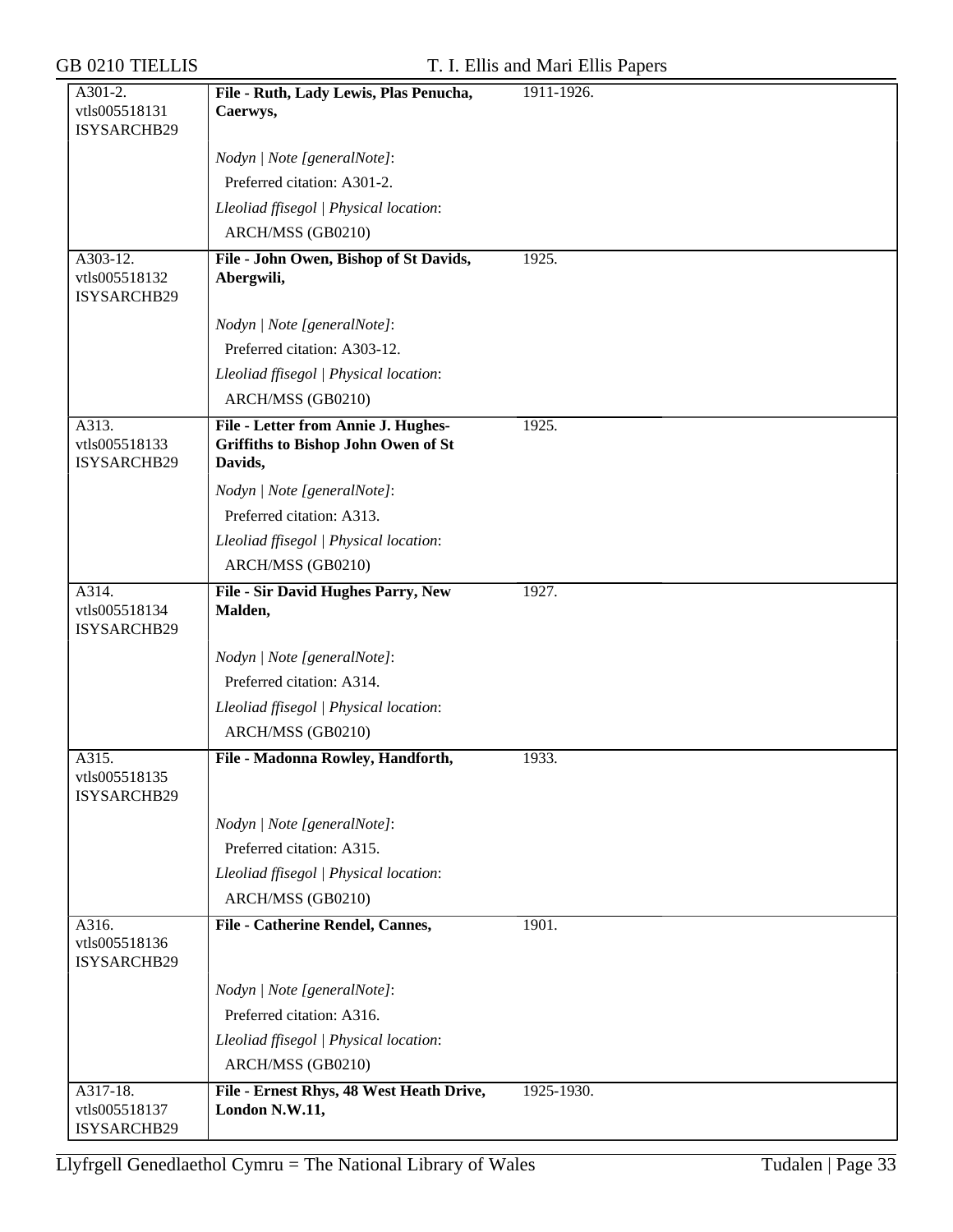|                                         | Nodyn   Note [generalNote]:                                                                  |            |
|-----------------------------------------|----------------------------------------------------------------------------------------------|------------|
|                                         | Preferred citation: A317-18.                                                                 |            |
|                                         | Lleoliad ffisegol   Physical location:                                                       |            |
|                                         | ARCH/MSS (GB0210)                                                                            |            |
| A319.                                   | <b>File - Principal Thomas Francis Roberts,</b>                                              | 1916.      |
| vtls005518138                           | UCW, Aberystwyth,                                                                            |            |
| ISYSARCHB29                             |                                                                                              |            |
|                                         | Nodyn   Note [generalNote]:                                                                  |            |
|                                         | Preferred citation: A319.                                                                    |            |
|                                         | Lleoliad ffisegol   Physical location:                                                       |            |
|                                         | ARCH/MSS (GB0210)                                                                            |            |
| A320.                                   | File - Frances L. Stevenson, Churt, Surrey,                                                  | 1935.      |
| vtls005518139<br>ISYSARCHB29            |                                                                                              |            |
|                                         | Nodyn   Note [generalNote]:                                                                  |            |
|                                         | Preferred citation: A320.                                                                    |            |
|                                         | Lleoliad ffisegol   Physical location:                                                       |            |
|                                         | ARCH/MSS (GB0210)                                                                            |            |
| A321-2.                                 | File - William Sutherland, 10 Downing                                                        | 1917-1918. |
| vtls005518140<br>ISYSARCHB29            | Street,                                                                                      |            |
|                                         | Nodyn   Note [generalNote]:                                                                  |            |
|                                         | Preferred citation: A321-2.                                                                  |            |
|                                         | Lleoliad ffisegol   Physical location:                                                       |            |
|                                         | ARCH/MSS (GB0210)                                                                            |            |
| A323-5.<br>vtls005518141<br>ISYSARCHB29 | File - Rev. John Thickens, Presbyterian<br>Church of Wales, Willesden Lane, London<br>N.W.2, | 1941.      |
|                                         | Nodyn   Note [generalNote]:                                                                  |            |
|                                         | Preferred citation: A323-5.                                                                  |            |
|                                         | Lleoliad ffisegol   Physical location:                                                       |            |
|                                         | ARCH/MSS (GB0210)                                                                            |            |
| A326-8.                                 | File - Sir Daniel Lleufer Thomas,                                                            | 1930-1931. |
| vtls005518142<br>ISYSARCHB29            | Whitchurch,                                                                                  |            |
|                                         | Nodyn   Note [generalNote]:                                                                  |            |
|                                         | Preferred citation: A326-8.                                                                  |            |
|                                         | Lleoliad ffisegol   Physical location:                                                       |            |
|                                         | ARCH/MSS (GB0210)                                                                            |            |
| A329.<br>vtls005518143<br>ISYSARCHB29   | File - Baron Tweedmouth, Brook House,<br>Park Lane, London W1,                               | 1904.      |
|                                         | Nodyn   Note [generalNote]:                                                                  |            |
|                                         | Preferred citation: A329.                                                                    |            |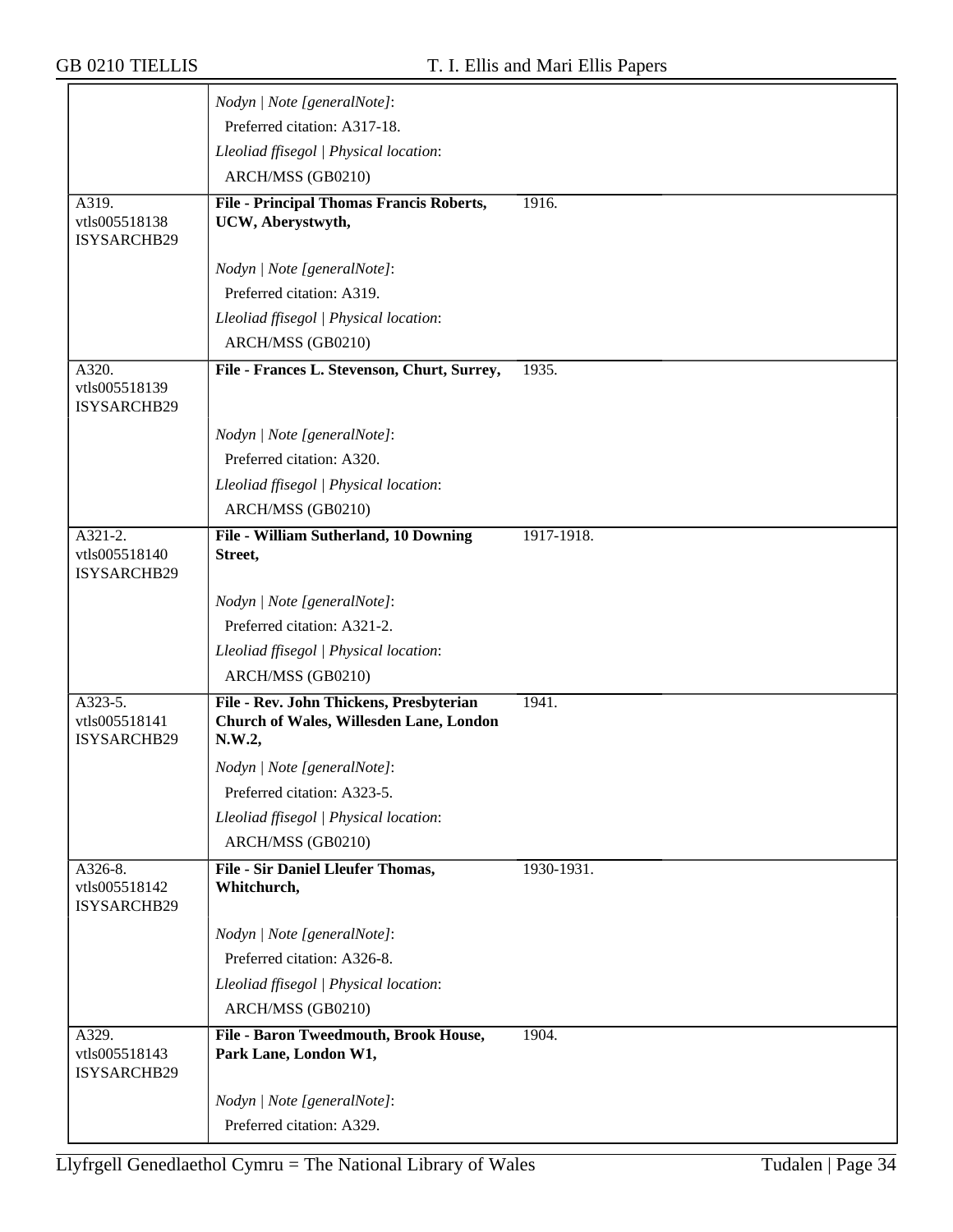|                                       | Lleoliad ffisegol   Physical location:                     |            |
|---------------------------------------|------------------------------------------------------------|------------|
|                                       | ARCH/MSS (GB0210)                                          |            |
| A330.                                 | File - Herbert M. Vaughan, Tenby.                          |            |
| vtls005518144<br>ISYSARCHB29          |                                                            |            |
|                                       |                                                            |            |
|                                       | Nodyn   Note [generalNote]:                                |            |
|                                       | Preferred citation: A330.                                  |            |
|                                       | Lleoliad ffisegol   Physical location:                     |            |
|                                       | ARCH/MSS (GB0210)                                          |            |
| A331.<br>vtls005518145<br>ISYSARCHB29 | File - H. Cernyw Williams, Corwen,                         | 1909.      |
|                                       | Nodyn   Note [generalNote]:                                |            |
|                                       | Preferred citation: A331.                                  |            |
|                                       | Lleoliad ffisegol   Physical location:                     |            |
|                                       | ARCH/MSS (GB0210)                                          |            |
| A332.<br>vtls005518146<br>ISYSARCHB29 | File - J. Lloyd Williams, Aberystwyth,                     | 1927.      |
|                                       | Nodyn   Note [generalNote]:                                |            |
|                                       | Preferred citation: A332.                                  |            |
|                                       | Lleoliad ffisegol   Physical location:                     |            |
|                                       | ARCH/MSS (GB0210)                                          |            |
| A333.<br>vtls005518147<br>ISYSARCHB29 | File - Rev. John Williams, 'Brynsiencyn',<br>Llanfair P.G, | 1913.      |
|                                       | Natur a chynnwys / Scope and content:                      |            |
|                                       | Rev. John Williams, 'Brynsiencyn', Llanfair P.G.           |            |
|                                       | Nodyn   Note [generalNote]:                                |            |
|                                       | Preferred citation: A333.                                  |            |
|                                       | Lleoliad ffisegol   Physical location:                     |            |
|                                       | ARCH/MSS (GB0210)                                          |            |
| A334-47.                              | File - Sir John Williams, bart, Plâs                       | 1908-1925. |
| vtls005518148<br>ISYSARCHB29          | Llanstephan,                                               |            |
|                                       | Natur a chynnwys / Scope and content:                      |            |
|                                       | Sir John Williams, bart, Plâs Llanstephan.                 |            |
|                                       | Nodyn   Note [generalNote]:                                |            |
|                                       | Preferred citation: A334-47.                               |            |
|                                       | Lleoliad ffisegol   Physical location:                     |            |
|                                       | ARCH/MSS (GB0210)                                          |            |
| A348.<br>vtls005518149                | File - C. Hilton Young, Ministry of Health,<br>Whitehall,  | 1934.      |
| ISYSARCHB29                           |                                                            |            |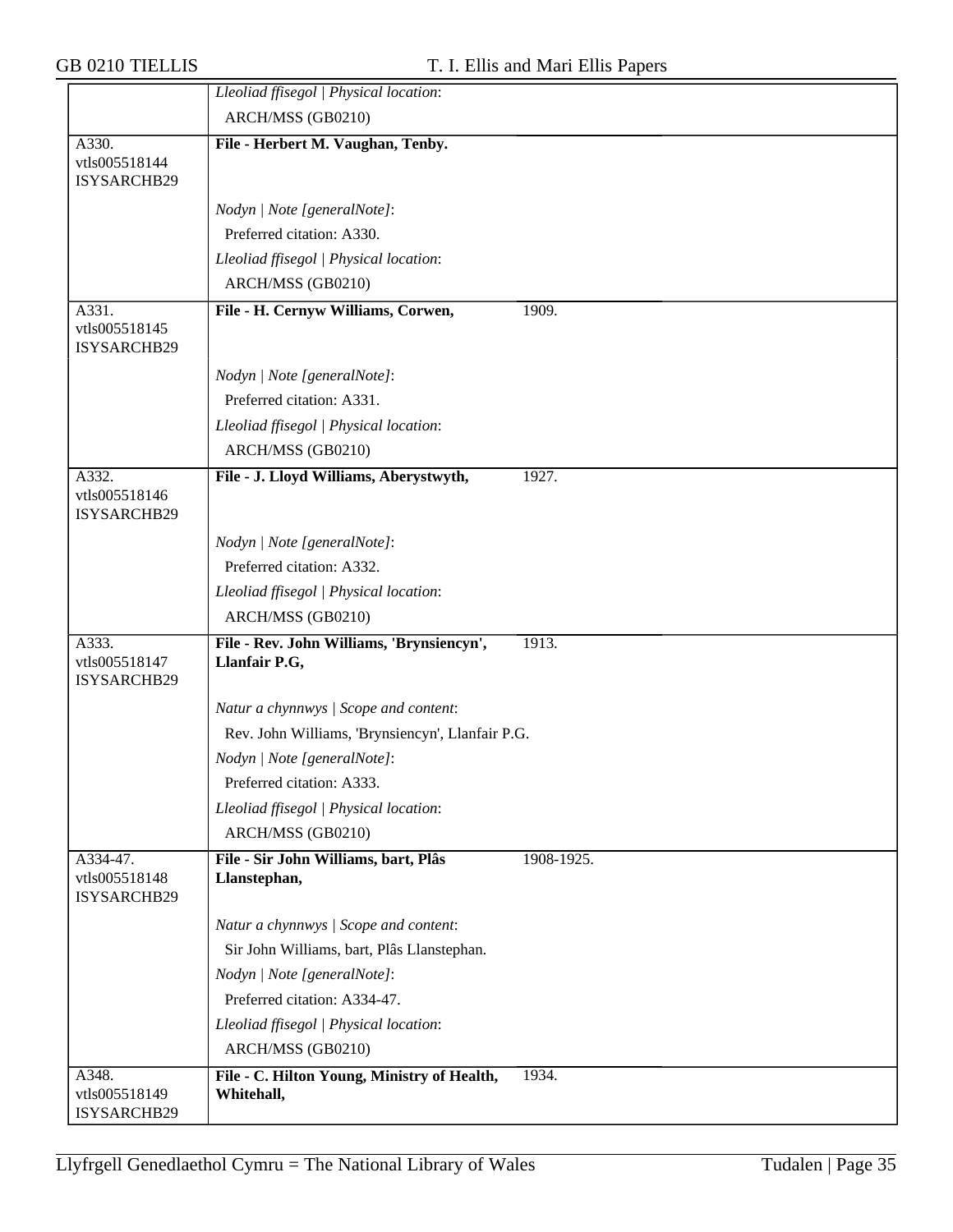*Nodyn | Note [generalNote]*: Preferred citation: A348. *Lleoliad ffisegol | Physical location*: ARCH/MSS (GB0210)

#### **Cyfres | Series A349-353. vtls005518150 ISYSARCHB29: Mrs Annie J. Ellis, later Hughes-Griffiths, general and family correspondence,**

Dyddiad | Date: 1873-1942. (dyddiad creu) | (date of creation)

Lleoliad ffisegol | Physical location: ARCH/MSS (GB0210)

Nodyn | Note [generalNote]:

Preferred citation: A349-353.

| FFeil / rhestr eitemau   File / item list    |                                                                                                                                                                                                                                                                                                                                                                                                                                                                                                                                                                                                                                                                                                                                                                                                                  |                   |                                               |  |
|----------------------------------------------|------------------------------------------------------------------------------------------------------------------------------------------------------------------------------------------------------------------------------------------------------------------------------------------------------------------------------------------------------------------------------------------------------------------------------------------------------------------------------------------------------------------------------------------------------------------------------------------------------------------------------------------------------------------------------------------------------------------------------------------------------------------------------------------------------------------|-------------------|-----------------------------------------------|--|
| Cod cyfeirnod  <br>Reference code            | Teitl   Title                                                                                                                                                                                                                                                                                                                                                                                                                                                                                                                                                                                                                                                                                                                                                                                                    | Dyddiadau   Dates | Disgrifiad ffisegol   Physical<br>description |  |
| A349.<br>vtls005518151<br>ISYSARCHB29        | File - General and family correspondence,<br>1898-1938 and undated, addressed to<br>Annie J. Ellis, later Annie J. Hughes-<br>Griffiths, together with a small ,                                                                                                                                                                                                                                                                                                                                                                                                                                                                                                                                                                                                                                                 | 1873-1938.        |                                               |  |
|                                              | Natur a chynnwys / Scope and content:                                                                                                                                                                                                                                                                                                                                                                                                                                                                                                                                                                                                                                                                                                                                                                            |                   |                                               |  |
|                                              | General and family correspondence, 1898-1938 and undated, addressed to Annie J. Ellis, later Annie J.<br>Hughes-Griffiths, together with a small group of stray family letters, 1873-1911.<br>Nodyn   Note [generalNote]:<br>Preferred citation: A349.                                                                                                                                                                                                                                                                                                                                                                                                                                                                                                                                                           |                   |                                               |  |
|                                              |                                                                                                                                                                                                                                                                                                                                                                                                                                                                                                                                                                                                                                                                                                                                                                                                                  |                   |                                               |  |
|                                              |                                                                                                                                                                                                                                                                                                                                                                                                                                                                                                                                                                                                                                                                                                                                                                                                                  |                   |                                               |  |
|                                              | Lleoliad ffisegol   Physical location:                                                                                                                                                                                                                                                                                                                                                                                                                                                                                                                                                                                                                                                                                                                                                                           |                   |                                               |  |
|                                              | ARCH/MSS (GB0210)                                                                                                                                                                                                                                                                                                                                                                                                                                                                                                                                                                                                                                                                                                                                                                                                |                   |                                               |  |
| A350.<br>vtls005518152<br><b>ISYSARCHB29</b> | 1901-1942.<br>File - Official correspondence to Annie<br>J. Ellis, later Annie J. Hughes-Griffiths,<br>1901-42, including many letters from the<br><b>National Library of Wales ,</b>                                                                                                                                                                                                                                                                                                                                                                                                                                                                                                                                                                                                                            |                   |                                               |  |
|                                              | Natur a chynnwys / Scope and content:                                                                                                                                                                                                                                                                                                                                                                                                                                                                                                                                                                                                                                                                                                                                                                            |                   |                                               |  |
|                                              | Official correspondence to Annie J. Ellis, later Annie J. Hughes-Griffiths, 1901-42, including many<br>letters from the National Library of Wales, the University College of Wales, Aberystwyth and various<br>government departments. The correspondents include Sir Ifan ab Owen Edwards, 1941, Aneirin ap<br>Talfan (Aneirin Talfan Davies), 1941, Sir John Ballinger, 1929, Principal J. H. Davies, 1919, Sir William<br>Llewelyn Davies, 1927-40, Professor Edward Edwards, 1926, Sir Evan Vincent Evans, 1933 and<br>undated, Principal Ifor Leslie Evans, 1934-40 and undated, Arthur Greenwood, Ministry of Health, 1931,<br>Sir Maurice Hankey, 1932, C. Brynner Jones, 1933-4, Sir Henry Stuart Jones, undated, Principal J. F.<br>Rees, 1942, and Sir John L. C. Cecil-Williams, 1939-40 and undated. |                   |                                               |  |
|                                              | Nodyn   Note [generalNote]:                                                                                                                                                                                                                                                                                                                                                                                                                                                                                                                                                                                                                                                                                                                                                                                      |                   |                                               |  |
|                                              | Preferred citation: A350.                                                                                                                                                                                                                                                                                                                                                                                                                                                                                                                                                                                                                                                                                                                                                                                        |                   |                                               |  |
|                                              | Lleoliad ffisegol   Physical location:                                                                                                                                                                                                                                                                                                                                                                                                                                                                                                                                                                                                                                                                                                                                                                           |                   |                                               |  |
|                                              | ARCH/MSS (GB0210)                                                                                                                                                                                                                                                                                                                                                                                                                                                                                                                                                                                                                                                                                                                                                                                                |                   |                                               |  |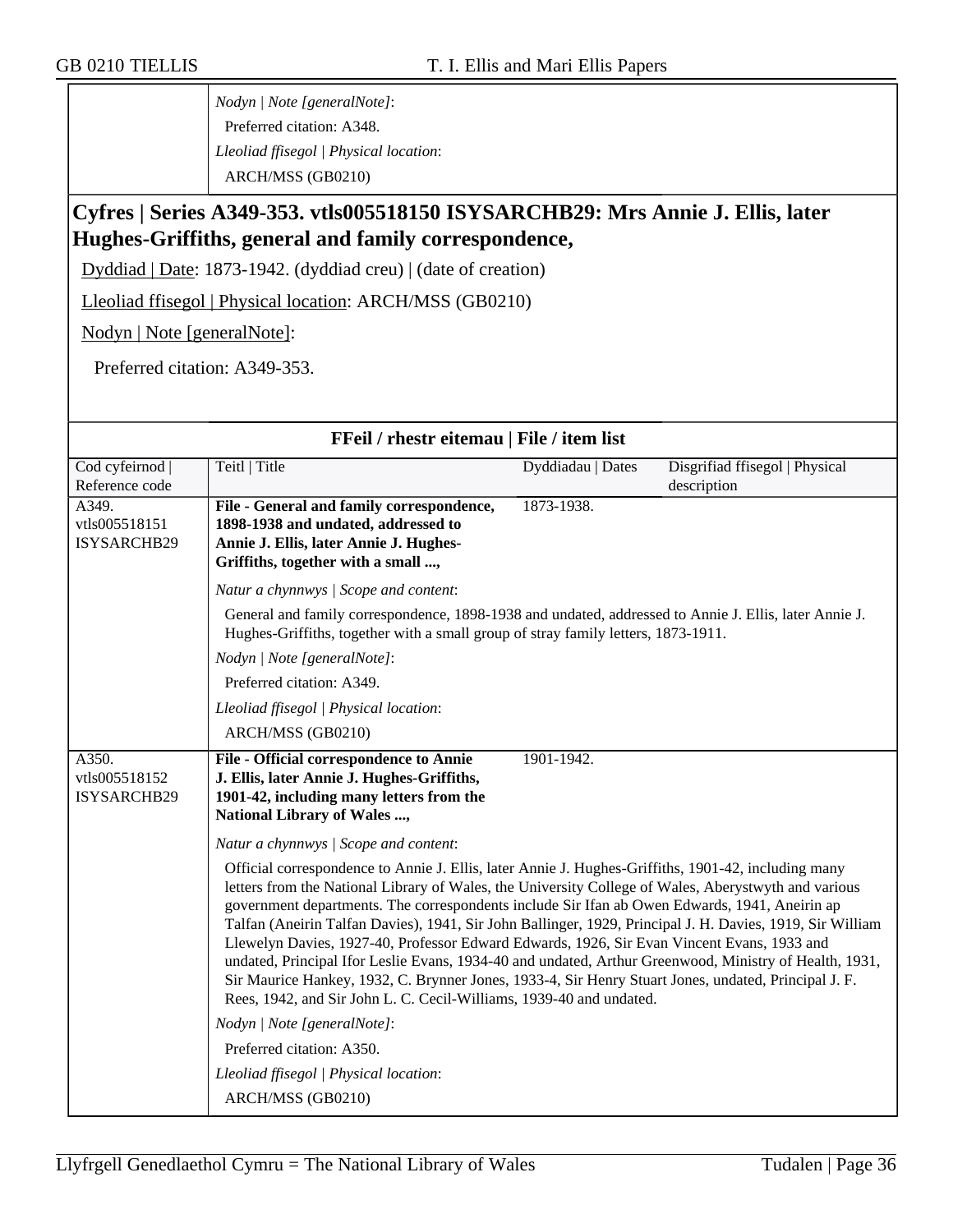| A351.<br>vtls005518153<br>ISYSARCHB29               | File - Letters to Annie J. Ellis, later Annie<br>J. Hughes-Griffiths, from friends and<br>acquaintances, 1906-29, | 1906-1929.        |                                               |
|-----------------------------------------------------|-------------------------------------------------------------------------------------------------------------------|-------------------|-----------------------------------------------|
|                                                     | Nodyn   Note [generalNote]:                                                                                       |                   |                                               |
|                                                     | Preferred citation: A351.                                                                                         |                   |                                               |
|                                                     | Lleoliad ffisegol   Physical location:                                                                            |                   |                                               |
|                                                     | ARCH/MSS (GB0210)                                                                                                 |                   |                                               |
| $\overline{A352}$ .<br>vtls005518154<br>ISYSARCHB29 | File - Letters to Annie J. Ellis, later Annie<br>J. Hughes-Griffiths, from friends and<br>acquaintances, 1930-42, | 1930-1942.        |                                               |
|                                                     | Nodyn   Note [generalNote]:                                                                                       |                   |                                               |
|                                                     | Preferred citation: A352.                                                                                         |                   |                                               |
|                                                     | Lleoliad ffisegol   Physical location:                                                                            |                   |                                               |
|                                                     | ARCH/MSS (GB0210)                                                                                                 |                   |                                               |
| A353.<br>vtls005518155<br>ISYSARCHB29               | File - Sympathy letters on the death of<br>Annie J. Hughes-Griffiths in October,                                  | 1942.             |                                               |
|                                                     | Natur a chynnwys / Scope and content:                                                                             |                   |                                               |
|                                                     | Sympathy letters on the death of Annie J. Hughes-Griffiths in October 1942.                                       |                   |                                               |
|                                                     | Nodyn   Note [generalNote]:                                                                                       |                   |                                               |
|                                                     | Preferred citation: A353.                                                                                         |                   |                                               |
|                                                     | Lleoliad ffisegol   Physical location:                                                                            |                   |                                               |
|                                                     | ARCH/MSS (GB0210)                                                                                                 |                   |                                               |
|                                                     | Cyfres   Series A 354-356. vtls005518158 ISYSARCHB29: 'Welsh Girls in London',                                    |                   |                                               |
|                                                     | Dyddiad   Date: [c. 1921]-1940. (dyddiad creu)   (date of creation)                                               |                   |                                               |
|                                                     | Natur a chynnwys   Scope and content:                                                                             |                   |                                               |
| 'Welsh Girls in London'.                            |                                                                                                                   |                   |                                               |
|                                                     | Lleoliad ffisegol   Physical location: ARCH/MSS (GB0210)                                                          |                   |                                               |
| Nodyn   Note [generalNote]:                         |                                                                                                                   |                   |                                               |
|                                                     | Preferred citation: A 354-356.                                                                                    |                   |                                               |
|                                                     |                                                                                                                   |                   |                                               |
|                                                     | FFeil / rhestr eitemau   File / item list                                                                         |                   |                                               |
| Cod cyfeirnod  <br>Reference code                   | Teitl   Title                                                                                                     | Dyddiadau   Dates | Disgrifiad ffisegol   Physical<br>description |
| A354.                                               | File - 'Welsh Girls in London'.                                                                                   | $[c.1921]-1932.$  |                                               |
| vtls005518159<br>ISYSARCHB29                        | Correspondence, circular letters,<br>memoranda, bills and receipts relating to                                    |                   |                                               |
|                                                     | the work of the Central Committee on ,                                                                            |                   |                                               |
|                                                     | Natur a chynnwys / Scope and content:                                                                             |                   |                                               |
|                                                     | 'Welsh Girls in London'. Correspondence, circular letters, memoranda, bills and receipts relating to the          |                   |                                               |
|                                                     | work of the Central Committee on Women's Training and Employment, the London Welsh Friendly Aid                   |                   |                                               |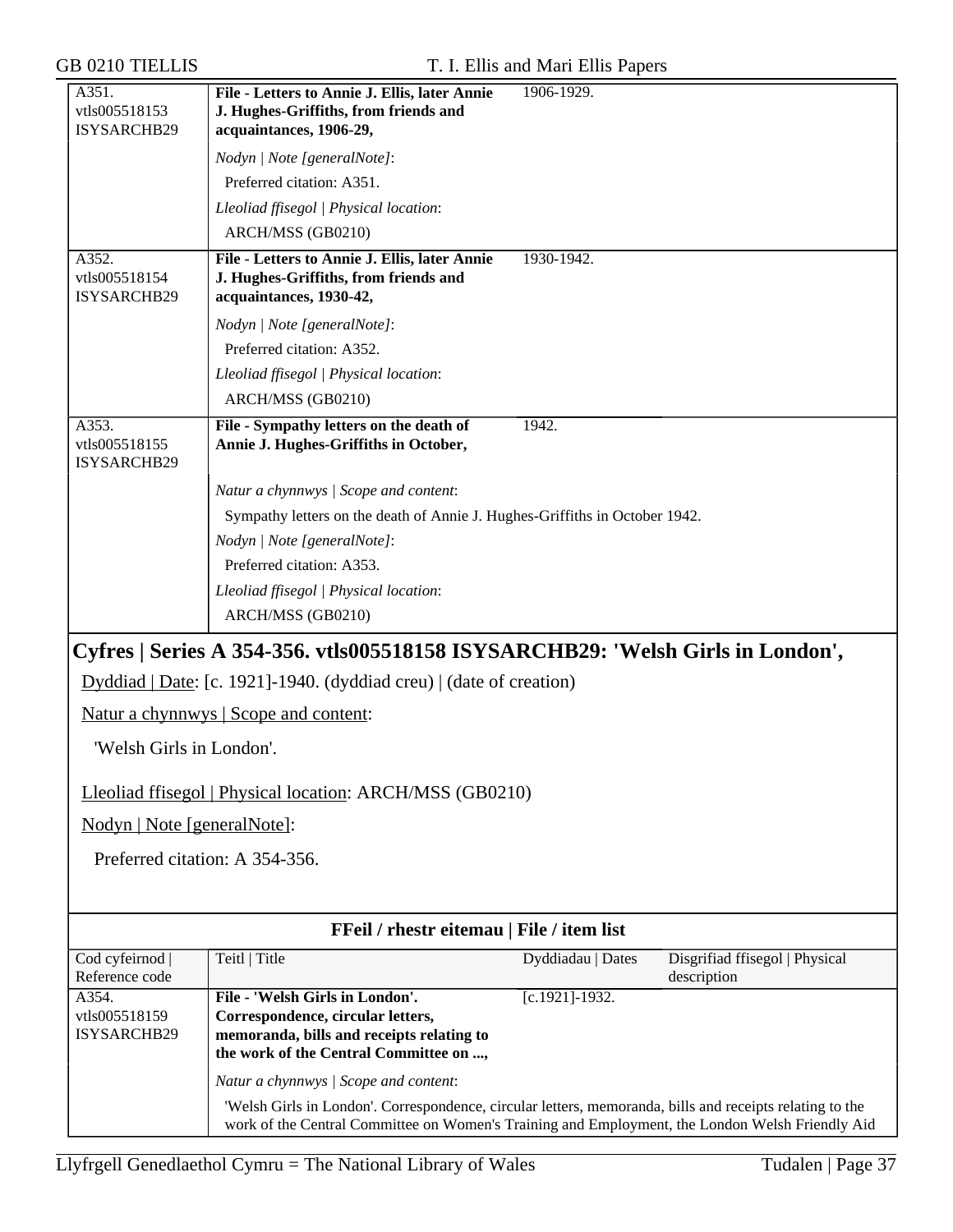|                                       | Society for Girls, the National Council of Women in Great Britain and similar associations and groups.<br>The papers relate to the experiences, welfare and problems of girls who had moved to London to secure<br>employment. The correspondents include Amabel Williams-Ellis, Dame Margaret Lloyd George and<br>Percy E. Watkins. |                   |                                               |
|---------------------------------------|--------------------------------------------------------------------------------------------------------------------------------------------------------------------------------------------------------------------------------------------------------------------------------------------------------------------------------------|-------------------|-----------------------------------------------|
|                                       | Nodyn   Note [generalNote]:                                                                                                                                                                                                                                                                                                          |                   |                                               |
|                                       | Preferred citation: A354.                                                                                                                                                                                                                                                                                                            |                   |                                               |
|                                       | Lleoliad ffisegol   Physical location:                                                                                                                                                                                                                                                                                               |                   |                                               |
|                                       | ARCH/MSS (GB0210)                                                                                                                                                                                                                                                                                                                    |                   |                                               |
| A355.<br>vtls005518160<br>ISYSARCHB29 | File - 'Welsh Girls in London',                                                                                                                                                                                                                                                                                                      | 1928-1940.        |                                               |
|                                       | Natur a chynnwys / Scope and content:                                                                                                                                                                                                                                                                                                |                   |                                               |
|                                       | 'Welsh Girls in London'. Correspondence and papers as in A354. The correspondents include J. R.<br>Clynes, Home Secretary, and Dame Margaret Lloyd George.                                                                                                                                                                           |                   |                                               |
|                                       | Nodyn   Note [generalNote]:                                                                                                                                                                                                                                                                                                          |                   |                                               |
|                                       | Preferred citation: A355.                                                                                                                                                                                                                                                                                                            |                   |                                               |
|                                       | Lleoliad ffisegol   Physical location:                                                                                                                                                                                                                                                                                               |                   |                                               |
|                                       | ARCH/MSS (GB0210)                                                                                                                                                                                                                                                                                                                    |                   |                                               |
| A356.<br>vtls005518161<br>ISYSARCHB29 | File - 'Welsh Girls in London'.<br>Miscellaneous financial records,                                                                                                                                                                                                                                                                  | $[c.1921-1938]$ . |                                               |
|                                       | Natur a chynnwys / Scope and content:                                                                                                                                                                                                                                                                                                |                   |                                               |
|                                       | 'Welsh Girls in London'. Miscellaneous financial records.                                                                                                                                                                                                                                                                            |                   |                                               |
|                                       | Nodyn   Note [generalNote]:                                                                                                                                                                                                                                                                                                          |                   |                                               |
|                                       | Preferred citation: A356.                                                                                                                                                                                                                                                                                                            |                   |                                               |
|                                       | Lleoliad ffisegol   Physical location:                                                                                                                                                                                                                                                                                               |                   |                                               |
|                                       | ARCH/MSS (GB0210)                                                                                                                                                                                                                                                                                                                    |                   |                                               |
|                                       | Cyfres   Series A 357-361. vtls005518162 ISYSARCHB29: League of Nations Union,                                                                                                                                                                                                                                                       |                   |                                               |
|                                       | $Dyddiad   Date: [c.1921] - 1940. (dyddiad creu)   (date of creation)$                                                                                                                                                                                                                                                               |                   |                                               |
|                                       | Lleoliad ffisegol   Physical location: ARCH/MSS (GB0210)                                                                                                                                                                                                                                                                             |                   |                                               |
| Nodyn   Note [generalNote]:           |                                                                                                                                                                                                                                                                                                                                      |                   |                                               |
| Preferred citation: A 357-361.        |                                                                                                                                                                                                                                                                                                                                      |                   |                                               |
|                                       |                                                                                                                                                                                                                                                                                                                                      |                   |                                               |
|                                       | FFeil / rhestr eitemau   File / item list                                                                                                                                                                                                                                                                                            |                   |                                               |
| Cod cyfeirnod  <br>Reference code     | Teitl   Title                                                                                                                                                                                                                                                                                                                        | Dyddiadau   Dates | Disgrifiad ffisegol   Physical<br>description |
| A357.                                 | File - League of Nations Union, 1923-34:                                                                                                                                                                                                                                                                                             | 1923-1934.        |                                               |
| vtls005518163<br>ISYSARCHB29          | papers and correspondence relating to<br>its activities, mainly its Welsh National                                                                                                                                                                                                                                                   |                   |                                               |
|                                       | Council which Mrs AHJ-G ,                                                                                                                                                                                                                                                                                                            |                   |                                               |
|                                       | Natur a chynnwys / Scope and content:                                                                                                                                                                                                                                                                                                |                   |                                               |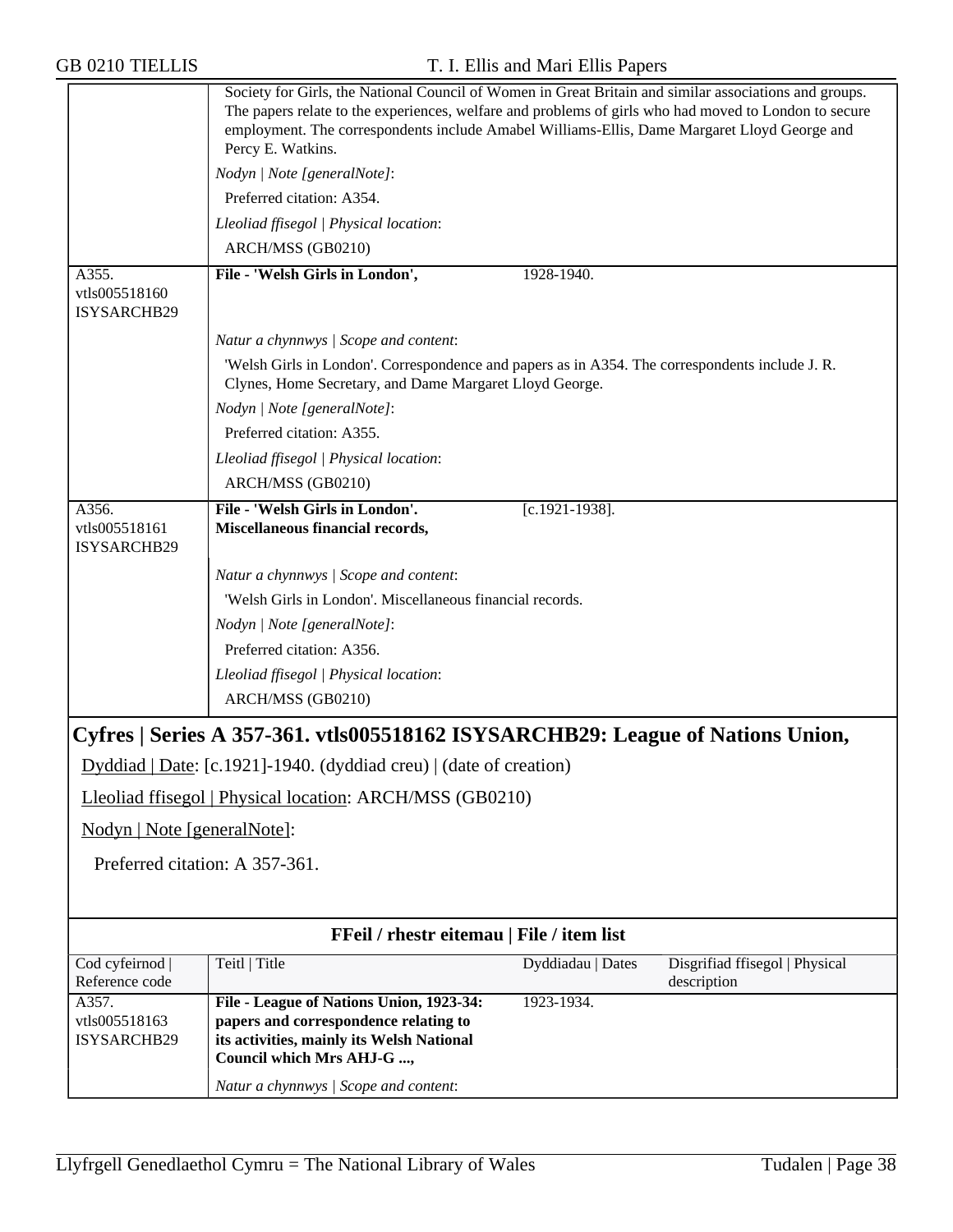|                                              | League of Nations Union, 1923-34: papers and correspondence relating to its activities, mainly its Welsh<br>National Council which Mrs AHJ-G served as President. The papers include a substantial group of letters<br>from the Rev. Gwilym Davies, the Council's honorary director.                                                                                            |
|----------------------------------------------|---------------------------------------------------------------------------------------------------------------------------------------------------------------------------------------------------------------------------------------------------------------------------------------------------------------------------------------------------------------------------------|
|                                              | Nodyn   Note [generalNote]:                                                                                                                                                                                                                                                                                                                                                     |
|                                              | Preferred citation: A357.                                                                                                                                                                                                                                                                                                                                                       |
|                                              | Lleoliad ffisegol   Physical location:                                                                                                                                                                                                                                                                                                                                          |
|                                              | ARCH/MSS (GB0210)                                                                                                                                                                                                                                                                                                                                                               |
| A358.<br>vtls005518164<br>ISYSARCHB29        | File - League of Nations Union, 1924-5:<br>1924-1926.<br>notes for speeches by Annie J. Hughes-<br>Griffiths, together with a letter, 27 August<br>1924, from ,                                                                                                                                                                                                                 |
|                                              | Natur a chynnwys / Scope and content:                                                                                                                                                                                                                                                                                                                                           |
|                                              | League of Nations Union, 1924-5: notes for speeches by Annie J. Hughes-Griffiths, together with a letter,<br>27 August 1924, from Ruth Morgan, third vice-president of the National League of Women Voters,<br>to Annie J. Hughes-Griffiths, and the text of her 1926 New Year Message as President of the Welsh<br>National Council of the League of Nations Union.            |
|                                              | Nodyn   Note [generalNote]:                                                                                                                                                                                                                                                                                                                                                     |
|                                              | Preferred citation: A358.                                                                                                                                                                                                                                                                                                                                                       |
|                                              | Lleoliad ffisegol   Physical location:                                                                                                                                                                                                                                                                                                                                          |
|                                              | ARCH/MSS (GB0210)                                                                                                                                                                                                                                                                                                                                                               |
| A359.<br>vtls005518165<br><b>ISYSARCHB29</b> | File - Press cuttings, 1924, many from<br>1924.<br>Y Drych, relating to the Women's Peace<br>Memorial. Annie J. Hughes-Griffiths was a<br>member of ,                                                                                                                                                                                                                           |
|                                              | Natur a chynnwys / Scope and content:                                                                                                                                                                                                                                                                                                                                           |
|                                              | Press cuttings, 1924, many from Y Drych, relating to the Women's Peace Memorial. Annie J. Hughes-<br>Griffiths was a member of a deputation from the 'women of Wales and of Monmouthshire to the women<br>of the United States of America' pleading the cause of world peace.                                                                                                   |
|                                              | Nodyn   Note [generalNote]:                                                                                                                                                                                                                                                                                                                                                     |
|                                              | Preferred citation: A359.                                                                                                                                                                                                                                                                                                                                                       |
|                                              | Lleoliad ffisegol   Physical location:                                                                                                                                                                                                                                                                                                                                          |
|                                              | ARCH/MSS (GB0210)                                                                                                                                                                                                                                                                                                                                                               |
| A360.<br>vtls005518166<br>ISYSARCHB29        | File - Correspondence and papers, c.<br>1921-1940.<br>1921-40, mainly 1924-5, and relating to<br>the Women's Peace Memorial as in A359,<br>including several letters ,                                                                                                                                                                                                          |
|                                              | Natur a chynnwys / Scope and content:                                                                                                                                                                                                                                                                                                                                           |
|                                              | Correspondence and papers, c. 1921-40, mainly 1924-5, and relating to the Women's Peace Memorial<br>as in A359, including several letters from the Rev. Gwilym Davies and one from David Davies, the first<br>Baron Davies of Llandinam. Most of the papers concern Annie J. Hughes-Griffiths's visit to the USA and<br>the activities of the League of Nations Union in Wales. |
|                                              | Nodyn   Note [generalNote]:                                                                                                                                                                                                                                                                                                                                                     |
|                                              | Preferred citation: A360.                                                                                                                                                                                                                                                                                                                                                       |
|                                              | Lleoliad ffisegol   Physical location:                                                                                                                                                                                                                                                                                                                                          |
|                                              | ARCH/MSS (GB0210)                                                                                                                                                                                                                                                                                                                                                               |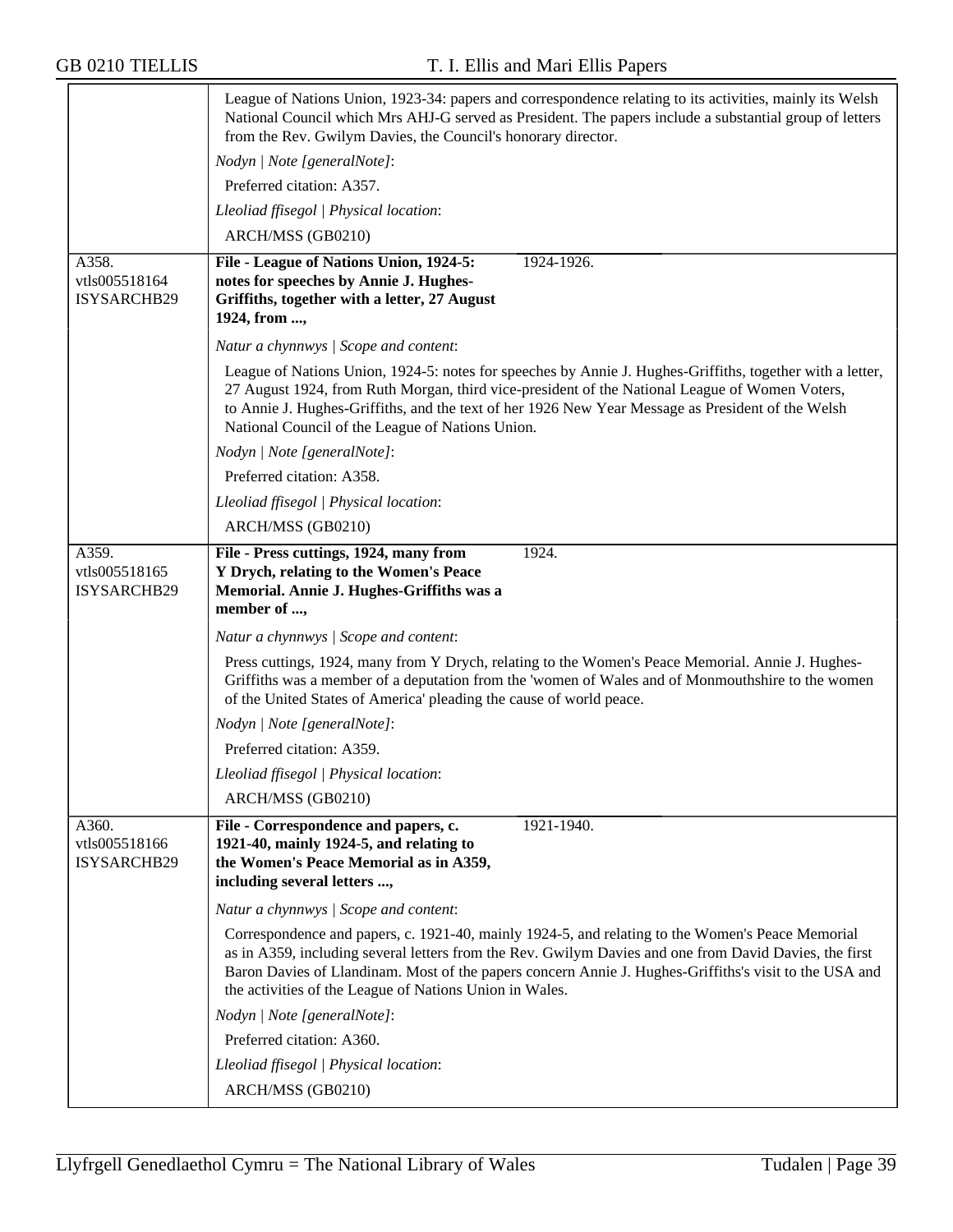| A361.         | File - Correspondence and papers, 1923-4,<br>1923-1924.                                                                                        |
|---------------|------------------------------------------------------------------------------------------------------------------------------------------------|
| vtls005518167 | relating mainly to the Women's Peace                                                                                                           |
| ISYSARCHB29   | Memorial as in A359, including letters                                                                                                         |
|               | from the Rev. Gwilym ,                                                                                                                         |
|               | Natur a chynnwys / Scope and content:                                                                                                          |
|               | Correspondence and papers, 1923-4, relating mainly to the Women's Peace Memorial as in A359,<br>including letters from the Rev. Gwilym Davies. |
|               | Nodyn / Note [generalNote]:                                                                                                                    |
|               | Preferred citation: A361.                                                                                                                      |
|               | Lleoliad ffisegol   Physical location:                                                                                                         |
|               | ARCH/MSS (GB0210)                                                                                                                              |

# **Cyfres | Series A 362-363. vtls005518168 ISYSARCHB29: Housing etc,**

Dyddiad | Date: 1928-1937. (dyddiad creu) | (date of creation)

Lleoliad ffisegol | Physical location: ARCH/MSS (GB0210)

Nodyn | Note [generalNote]:

Preferred citation: A 362-363.

| FFeil / rhestr eitemau   File / item list    |                                                                                                                                                                                                                   |                   |                                               |
|----------------------------------------------|-------------------------------------------------------------------------------------------------------------------------------------------------------------------------------------------------------------------|-------------------|-----------------------------------------------|
| Cod cyfeirnod  <br>Reference code            | Teitl   Title                                                                                                                                                                                                     | Dyddiadau   Dates | Disgrifiad ffisegol   Physical<br>description |
| A362.<br>vtls005518169<br>ISYSARCHB29        | File - Correspondence and papers relating<br>to education and housing, mainly in<br>London, including letters from D. Cunllo<br>Davies and Sir William ,                                                          | 1928-1933.        |                                               |
|                                              | Natur a chynnwys / Scope and content:<br>Correspondence and papers relating to education and housing, mainly in London, including letters from<br>D. Cunllo Davies and Sir William Joynson Hicks, Home Secretary. |                   |                                               |
|                                              | Nodyn   Note [generalNote]:<br>Preferred citation: A362.                                                                                                                                                          |                   |                                               |
|                                              | Lleoliad ffisegol   Physical location:<br>ARCH/MSS (GB0210)                                                                                                                                                       |                   |                                               |
| A363.<br>vtls005518170<br><b>ISYSARCHB29</b> | <b>File - Correspondence and papers</b><br>concerning Annie J. Hughes-Griffiths's<br>membership of the Rural Housing<br><b>Advisory Committee, including a letter</b><br>from L. J ,                              | 1931-1937.        |                                               |
|                                              | Natur a chynnwys / Scope and content:<br>Correspondence and papers concerning Annie J. Hughes-Griffiths's membership of the Rural Housing                                                                         |                   |                                               |
|                                              | Advisory Committee, including a letter from L. J. Burdon Evans.                                                                                                                                                   |                   |                                               |
|                                              | Nodyn   Note [generalNote]:<br>Preferred citation: A363.                                                                                                                                                          |                   |                                               |
|                                              | Lleoliad ffisegol   Physical location:                                                                                                                                                                            |                   |                                               |
|                                              | ARCH/MSS (GB0210)                                                                                                                                                                                                 |                   |                                               |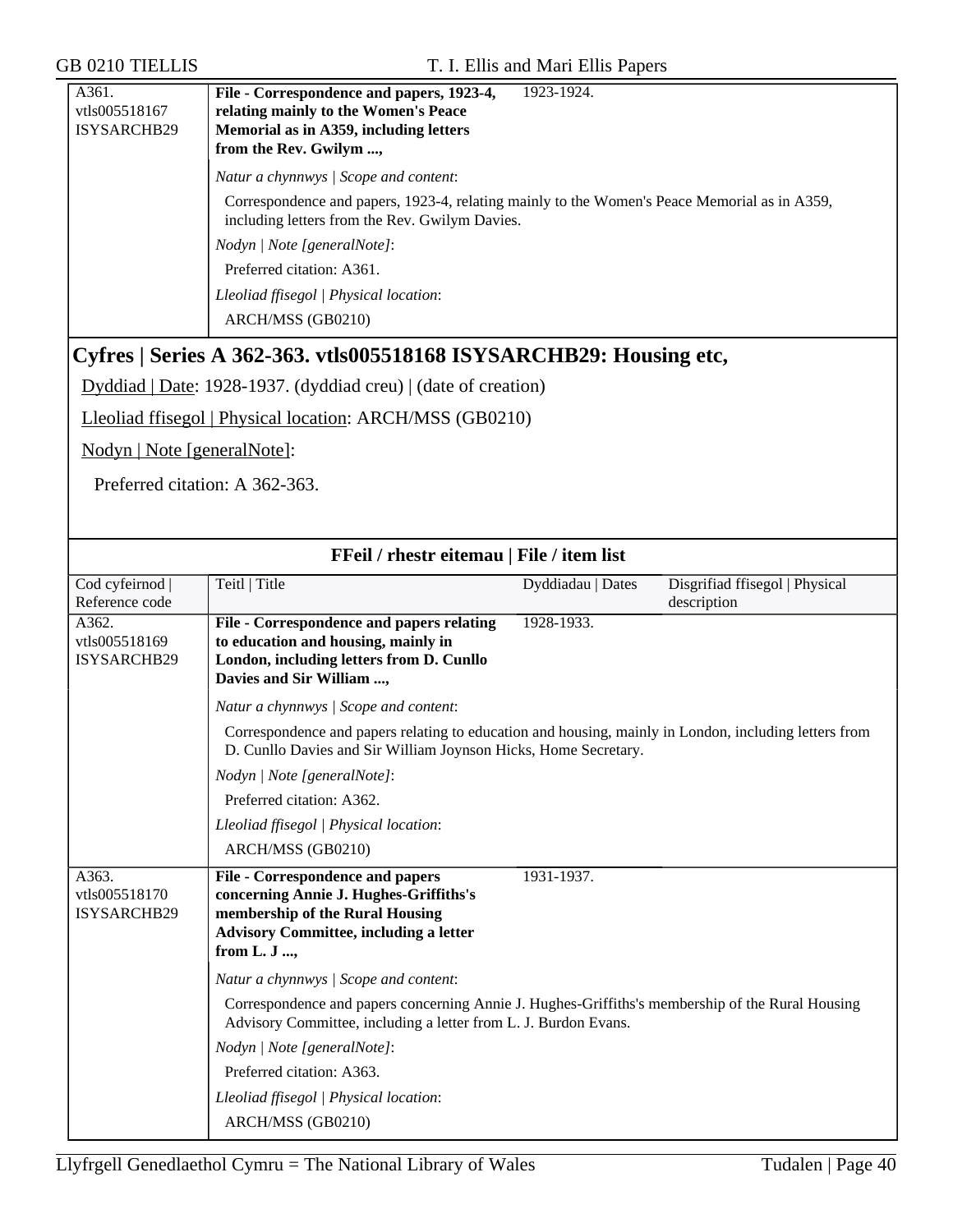|                                                                |                                                                                                                                                                                              | Cyfres   Series A 364-369. vtls005518171 ISYSARCHB29: Financial and business |                                               |  |
|----------------------------------------------------------------|----------------------------------------------------------------------------------------------------------------------------------------------------------------------------------------------|------------------------------------------------------------------------------|-----------------------------------------------|--|
| papers,                                                        |                                                                                                                                                                                              |                                                                              |                                               |  |
| Dyddiad   Date: 1916-1941. (dyddiad creu)   (date of creation) |                                                                                                                                                                                              |                                                                              |                                               |  |
|                                                                | Lleoliad ffisegol   Physical location: ARCH/MSS (GB0210)                                                                                                                                     |                                                                              |                                               |  |
| Nodyn   Note [generalNote]:                                    |                                                                                                                                                                                              |                                                                              |                                               |  |
|                                                                | Preferred citation: A 364-369.                                                                                                                                                               |                                                                              |                                               |  |
|                                                                |                                                                                                                                                                                              |                                                                              |                                               |  |
|                                                                |                                                                                                                                                                                              |                                                                              |                                               |  |
|                                                                | FFeil / rhestr eitemau   File / item list                                                                                                                                                    |                                                                              |                                               |  |
| Cod cyfeirnod  <br>Reference code                              | Teitl   Title                                                                                                                                                                                | Dyddiadau   Dates                                                            | Disgrifiad ffisegol   Physical<br>description |  |
| A364.                                                          | File - Correspondence, 1916, relating to                                                                                                                                                     | 1916-1937.                                                                   |                                               |  |
| vtls005518172<br>ISYSARCHB29                                   | Annie J. Ellis's renting of 42 West Heath<br>Drive, Golders Green, London N.W.11,                                                                                                            |                                                                              |                                               |  |
|                                                                | together with a ,                                                                                                                                                                            |                                                                              |                                               |  |
|                                                                | Natur a chynnwys / Scope and content:                                                                                                                                                        |                                                                              |                                               |  |
|                                                                | Correspondence, 1916, relating to Annie J. Ellis's renting of 42 West Heath Drive, Golders Green,                                                                                            |                                                                              |                                               |  |
|                                                                | London N.W.11, together with a letter, 1937, from Harris & Co., Golders Green, to Annie J. Hughes-<br>Griffiths discussing the renting of the same property to Mr Max Kahn.                  |                                                                              |                                               |  |
|                                                                | Nodyn   Note [generalNote]:                                                                                                                                                                  |                                                                              |                                               |  |
|                                                                | Preferred citation: A364.                                                                                                                                                                    |                                                                              |                                               |  |
|                                                                | Lleoliad ffisegol   Physical location:                                                                                                                                                       |                                                                              |                                               |  |
|                                                                | ARCH/MSS (GB0210)                                                                                                                                                                            |                                                                              |                                               |  |
| A365.<br>vtls005518173<br>ISYSARCHB29                          | File - Accounts, 1922, in the estate of Jane<br>Ellis of Cuneglas, Bala, deceased,                                                                                                           | 1922.                                                                        |                                               |  |
|                                                                | Nodyn   Note [generalNote]:                                                                                                                                                                  |                                                                              |                                               |  |
|                                                                | Preferred citation: A365.                                                                                                                                                                    |                                                                              |                                               |  |
|                                                                | Lleoliad ffisegol   Physical location:                                                                                                                                                       |                                                                              |                                               |  |
|                                                                | ARCH/MSS (GB0210)                                                                                                                                                                            |                                                                              |                                               |  |
| A366.<br>vtls005518174<br>ISYSARCHB29                          | File - Correspondence and papers, 1924<br>and 1938-40, relating to the preparation of<br>Annie J. Hughes-Griffiths's will, together<br>with a bill, 1947 ,                                   | 1924-1947.                                                                   |                                               |  |
|                                                                | Natur a chynnwys / Scope and content:                                                                                                                                                        |                                                                              |                                               |  |
|                                                                | Correspondence and papers, 1924 and 1938-40, relating to the preparation of Annie J. Hughes-Griffiths's<br>will, together with a bill, 1947, in connection with drafting T. I. Ellis's will. |                                                                              |                                               |  |
|                                                                | Nodyn   Note [generalNote]:                                                                                                                                                                  |                                                                              |                                               |  |
|                                                                | Preferred citation: A366.                                                                                                                                                                    |                                                                              |                                               |  |
|                                                                | Lleoliad ffisegol   Physical location:                                                                                                                                                       |                                                                              |                                               |  |
|                                                                | ARCH/MSS (GB0210)                                                                                                                                                                            |                                                                              |                                               |  |
| A367.<br>vtls005518175<br>ISYSARCHB29                          | File - Correspondence and papers,<br>1927, concerning the presentation of a                                                                                                                  | 1927.                                                                        |                                               |  |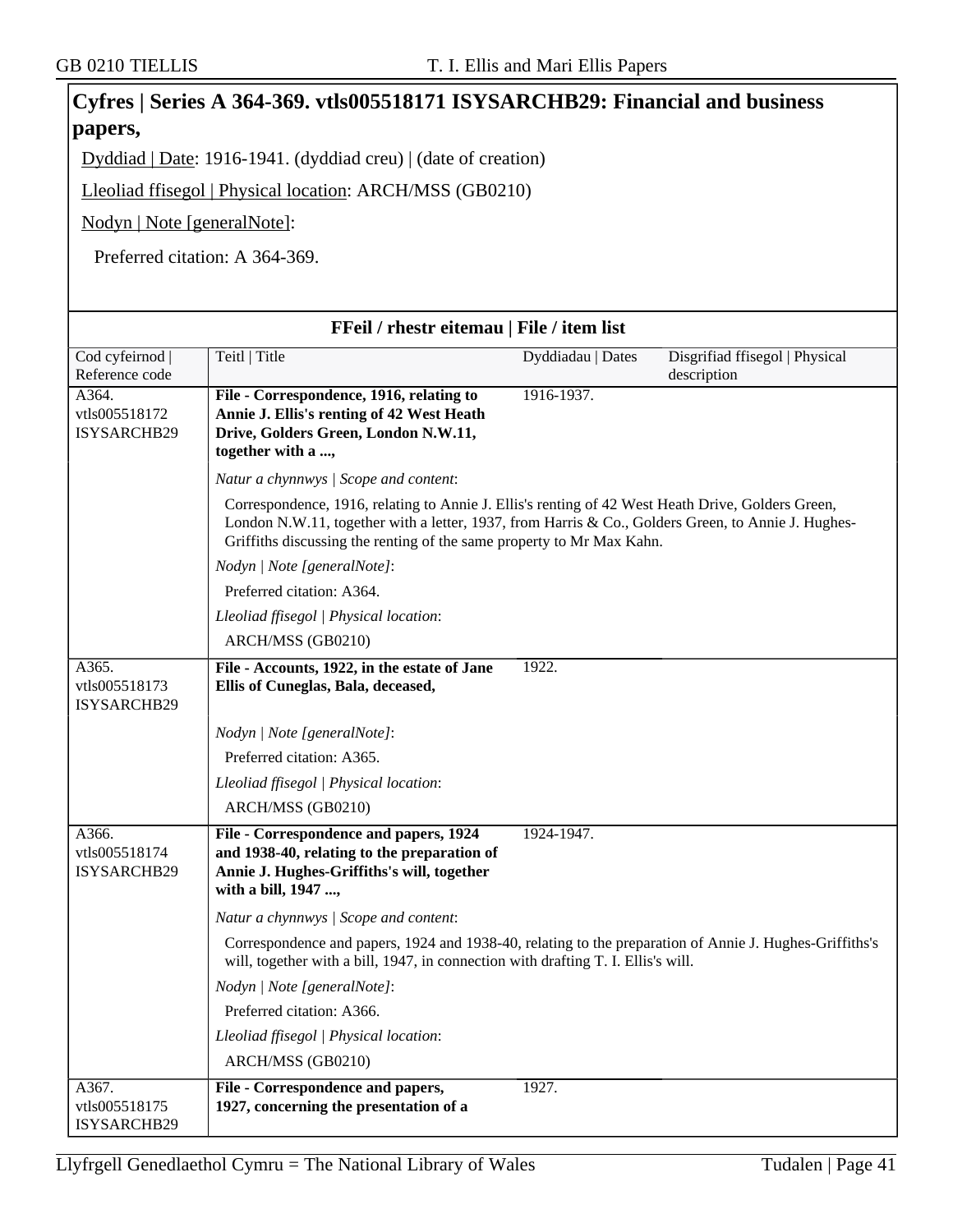|                                                          | testimonial to Dr Mary Davies, including<br>six letters from Sir E ,                                                                                                                                                                                                                                 |  |
|----------------------------------------------------------|------------------------------------------------------------------------------------------------------------------------------------------------------------------------------------------------------------------------------------------------------------------------------------------------------|--|
|                                                          | Natur a chynnwys / Scope and content:                                                                                                                                                                                                                                                                |  |
|                                                          | Correspondence and papers, 1927, concerning the presentation of a testimonial to Dr Mary Davies,<br>including six letters from Sir E. Vincent Evans and a draft letter in the hand of Sir John Herbert Lewis<br>appealing for contributions to the testimonial, together with a list of subscribers. |  |
|                                                          | Nodyn   Note [generalNote]:                                                                                                                                                                                                                                                                          |  |
|                                                          | Preferred citation: A367.                                                                                                                                                                                                                                                                            |  |
|                                                          | Lleoliad ffisegol   Physical location:                                                                                                                                                                                                                                                               |  |
|                                                          | ARCH/MSS (GB0210)                                                                                                                                                                                                                                                                                    |  |
| A368.<br>vtls005518176<br>ISYSARCHB29                    | File - Correspondence and papers, 1938-40,<br>1938-1940.<br>relating to the tenancy of 4 Laura Place,<br>Aberystwyth,                                                                                                                                                                                |  |
|                                                          | Nodyn   Note [generalNote]:                                                                                                                                                                                                                                                                          |  |
|                                                          | Preferred citation: A368.                                                                                                                                                                                                                                                                            |  |
|                                                          | Lleoliad ffisegol   Physical location:                                                                                                                                                                                                                                                               |  |
|                                                          | ARCH/MSS (GB0210)                                                                                                                                                                                                                                                                                    |  |
| A369.<br>vtls005518177<br>ISYSARCHB29                    | File - Correspondence, 1941, concerning<br>1941.<br>Mrs S. E. Daniel, widow of D. R. Daniel,                                                                                                                                                                                                         |  |
|                                                          | Nodyn   Note [generalNote]:                                                                                                                                                                                                                                                                          |  |
|                                                          | Preferred citation: A369.                                                                                                                                                                                                                                                                            |  |
|                                                          | Lleoliad ffisegol   Physical location:                                                                                                                                                                                                                                                               |  |
|                                                          | ARCH/MSS (GB0210)                                                                                                                                                                                                                                                                                    |  |
|                                                          | Cyfres   Series A 370-385. vtls005518178 ISYSARCHB29: Miscellanea, including<br>notebooks, press cuttings, notes for speeches and addresses,                                                                                                                                                         |  |
|                                                          | Dyddiad   Date: 1890-1937. (dyddiad creu)   (date of creation)                                                                                                                                                                                                                                       |  |
| Lleoliad ffisegol   Physical location: ARCH/MSS (GB0210) |                                                                                                                                                                                                                                                                                                      |  |
| Nodyn   Note [generalNote]:                              |                                                                                                                                                                                                                                                                                                      |  |
|                                                          |                                                                                                                                                                                                                                                                                                      |  |
| Preferred citation: A 370-385.                           |                                                                                                                                                                                                                                                                                                      |  |
|                                                          |                                                                                                                                                                                                                                                                                                      |  |
|                                                          | FFeil / rhestr eitemau   File / item list                                                                                                                                                                                                                                                            |  |
| Cod cyfeirnod  <br>Reference code                        | Teitl   Title<br>Disgrifiad ffisegol   Physical<br>Dyddiadau   Dates<br>description                                                                                                                                                                                                                  |  |
| A370.<br>vtls005518179<br>ISYSARCHB29                    | File - Commonplace Book of Annie J.<br>Davies, Cwrt-mawr.                                                                                                                                                                                                                                            |  |
|                                                          | Nodyn   Note [generalNote]:                                                                                                                                                                                                                                                                          |  |
|                                                          | Preferred citation: A370.                                                                                                                                                                                                                                                                            |  |
|                                                          | Lleoliad ffisegol   Physical location:                                                                                                                                                                                                                                                               |  |
|                                                          | ARCH/MSS (GB0210)                                                                                                                                                                                                                                                                                    |  |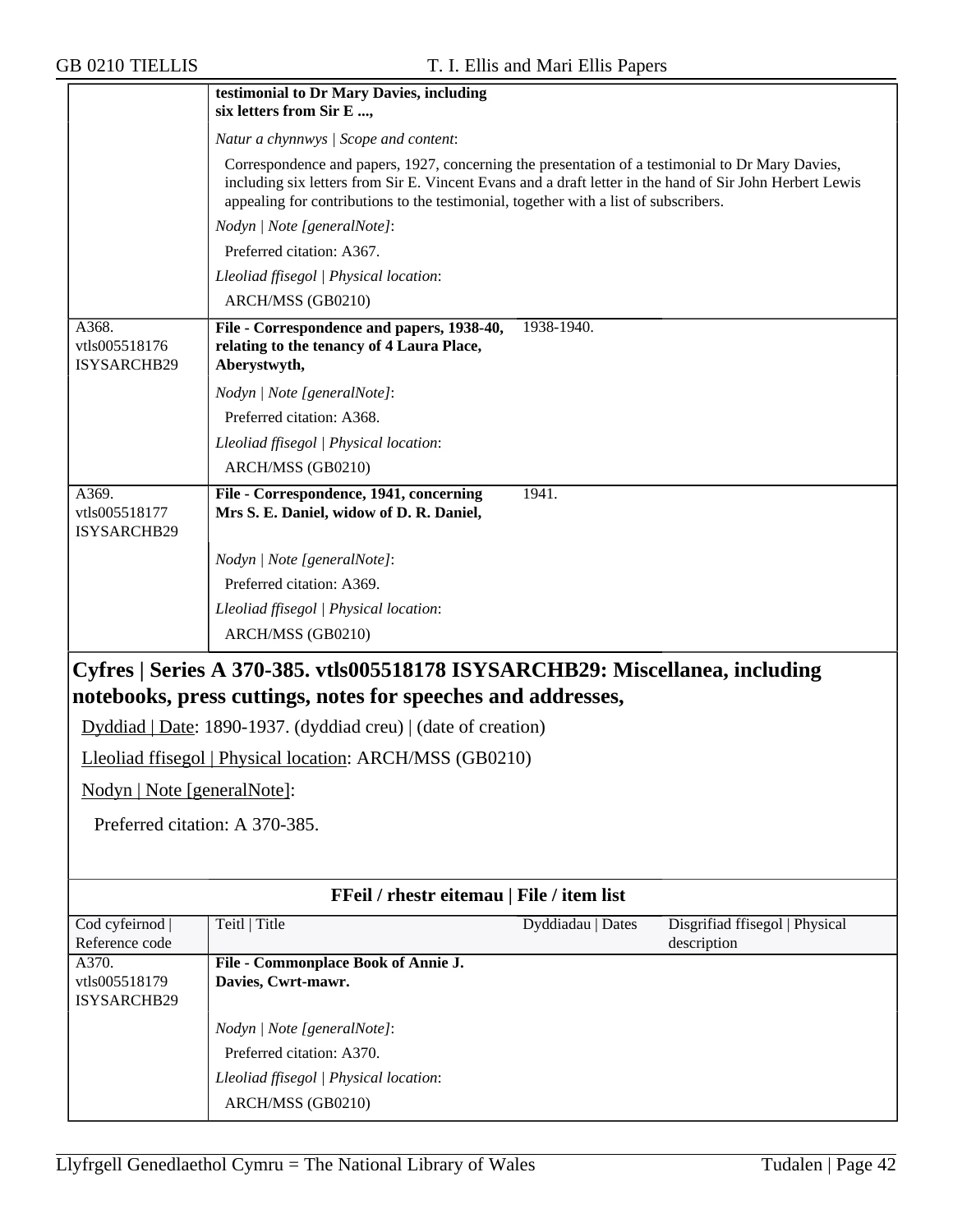| A371-8.<br>vtls005518180              | File - Notebooks kept by Annie J. Hughes-                                                                                                  |
|---------------------------------------|--------------------------------------------------------------------------------------------------------------------------------------------|
| ISYSARCHB29                           | Griffiths relating to life in London.                                                                                                      |
|                                       | Nodyn   Note [generalNote]:                                                                                                                |
|                                       | Preferred citation: A371-8.                                                                                                                |
|                                       | Lleoliad ffisegol   Physical location:                                                                                                     |
|                                       | ARCH/MSS (GB0210)                                                                                                                          |
| A379.                                 | 1921.<br>File - Notebook containing an inventory                                                                                           |
| vtls005518181<br>ISYSARCHB29          | of the contents of Cwm, Aberystwyth, in<br>March,                                                                                          |
|                                       | Natur a chynnwys / Scope and content:                                                                                                      |
|                                       | Notebook containing an inventory of the contents of Cwm, Aberystwyth, in March 1921.                                                       |
|                                       | Nodyn   Note [generalNote]:                                                                                                                |
|                                       | Preferred citation: A379.                                                                                                                  |
|                                       | Lleoliad ffisegol   Physical location:                                                                                                     |
|                                       | ARCH/MSS (GB0210)                                                                                                                          |
| A380.<br>vtls005518182<br>ISYSARCHB29 | File - Collecting book of the Charing Cross<br>Welsh chapel Belgian Refugee Fund. Annie<br>J. Ellis served as collector.                   |
|                                       | Nodyn   Note [generalNote]:                                                                                                                |
|                                       | Preferred citation: A380.                                                                                                                  |
|                                       | Lleoliad ffisegol   Physical location:                                                                                                     |
|                                       | ARCH/MSS (GB0210)                                                                                                                          |
| A381.<br>vtls005518183<br>ISYSARCHB29 | File - Pocket notebook containing rough<br>1890.<br>accounts in the hand of Annie J. Ellis and<br>bearing the note, 'Father from Annie & , |
|                                       | Natur a chynnwys / Scope and content:                                                                                                      |
|                                       | Pocket notebook containing rough accounts in the hand of Annie J. Ellis and bearing the note, 'Father<br>from Annie & Lillie Xmas 1890'.   |
|                                       | Nodyn   Note [generalNote]:                                                                                                                |
|                                       | Preferred citation: A381.                                                                                                                  |
|                                       | Lleoliad ffisegol   Physical location:                                                                                                     |
|                                       | ARCH/MSS (GB0210)                                                                                                                          |
| A382.<br>vtls005518184<br>ISYSARCHB29 | <b>File - Miscellaneous press cuttings</b><br>[c. 1906]-1912                                                                               |
|                                       | Nodyn   Note [generalNote]:                                                                                                                |
|                                       | Preferred citation: A382.                                                                                                                  |
|                                       | Lleoliad ffisegol   Physical location:                                                                                                     |
|                                       | ARCH/MSS (GB0210)                                                                                                                          |
| A383.                                 | File - Tickets of admission, programmes of<br>1911-1937.                                                                                   |
| vtls005518185<br>ISYSARCHB29          | events and dinners, and correspondence, c.<br>1911-37, together with draft speech notes<br>in the hand ,                                   |
|                                       | Natur a chynnwys / Scope and content:                                                                                                      |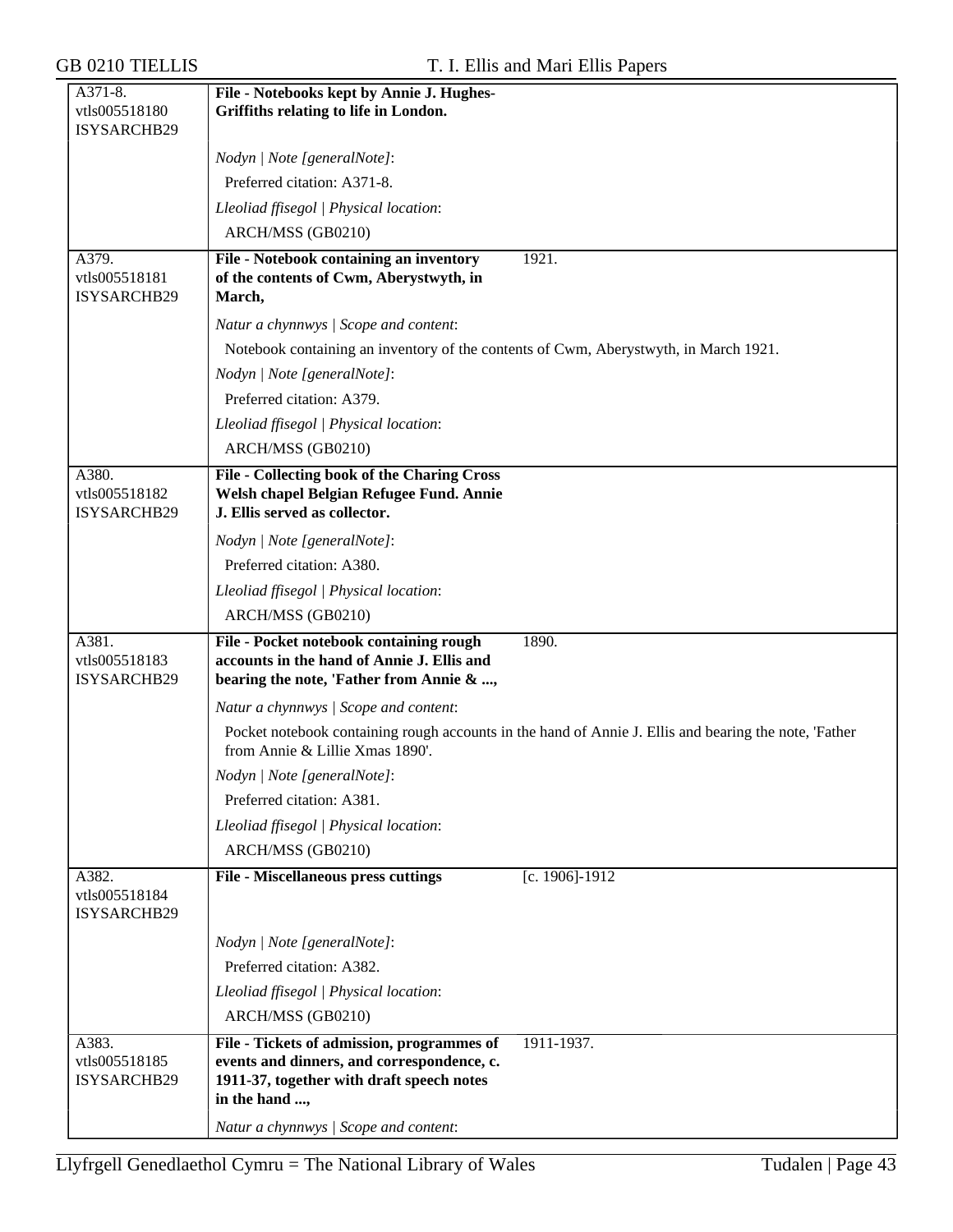|                                       | Tickets of admission, programmes of events and dinners, and correspondence, c. 1911-37, together with<br>draft speech notes in the hand of Annie J. Hughes-Griffiths. |
|---------------------------------------|-----------------------------------------------------------------------------------------------------------------------------------------------------------------------|
|                                       | Nodyn   Note [generalNote]:                                                                                                                                           |
|                                       | Preferred citation: A383.                                                                                                                                             |
|                                       | Lleoliad ffisegol   Physical location:                                                                                                                                |
|                                       | ARCH/MSS (GB0210)                                                                                                                                                     |
| A384.<br>vtls005518186<br>ISYSARCHB29 | File - Notes for speeches and addresses in<br>the hand of Annie J. Hughes-Griffiths.                                                                                  |
|                                       | Nodyn   Note [generalNote]:                                                                                                                                           |
|                                       | Preferred citation: A384.                                                                                                                                             |
|                                       | Lleoliad ffisegol   Physical location:                                                                                                                                |
|                                       | ARCH/MSS (GB0210)                                                                                                                                                     |
| A385.<br>vtls005518187<br>ISYSARCHB29 | File - Miscellanea, contents unspecified.                                                                                                                             |
|                                       | Nodyn   Note [generalNote]:                                                                                                                                           |
|                                       | Preferred citation: A385.                                                                                                                                             |
|                                       | Lleoliad ffisegol   Physical location:                                                                                                                                |
|                                       | ARCH/MSS (GB0210)                                                                                                                                                     |
|                                       | Sub-sub-fonds A 386-406. vtls005518188 ISYSARCHB29: Rev. Peter Hughes Griffiths,                                                                                      |
|                                       | Crëwr   Creator: Griffiths, Peter Hughes, 1871-1937                                                                                                                   |
|                                       | $Dyddiad   Date: 1871-1940. (dyddiad creu)   (date of creation)$                                                                                                      |
|                                       | Lleoliad ffisegol   Physical location: ARCH/MSS (GB0210)                                                                                                              |
| Nodyn   Note [generalNote]:           |                                                                                                                                                                       |
| Preferred citation: A 386-406.        |                                                                                                                                                                       |
|                                       | Pwyntiau mynediad   Access points:                                                                                                                                    |
|                                       | Griffiths, Peter Hughes, 1871-1937 -- Archives (pwnc)   (subject)                                                                                                     |
| <b>Hughes Griffiths,</b>              | Cyfres   Series A386-399. vtls005518189 ISYSARCHB29: Personal papers of Rev. Peter                                                                                    |
|                                       | $Dyddiad   Date: 1871-1937. (dyddiad creu)   (date of creation)$                                                                                                      |
|                                       | Lleoliad ffisegol   Physical location: ARCH/MSS (GB0210)                                                                                                              |
| Nodyn   Note [generalNote]:           |                                                                                                                                                                       |
| Preferred citation: A386-399.         |                                                                                                                                                                       |
|                                       |                                                                                                                                                                       |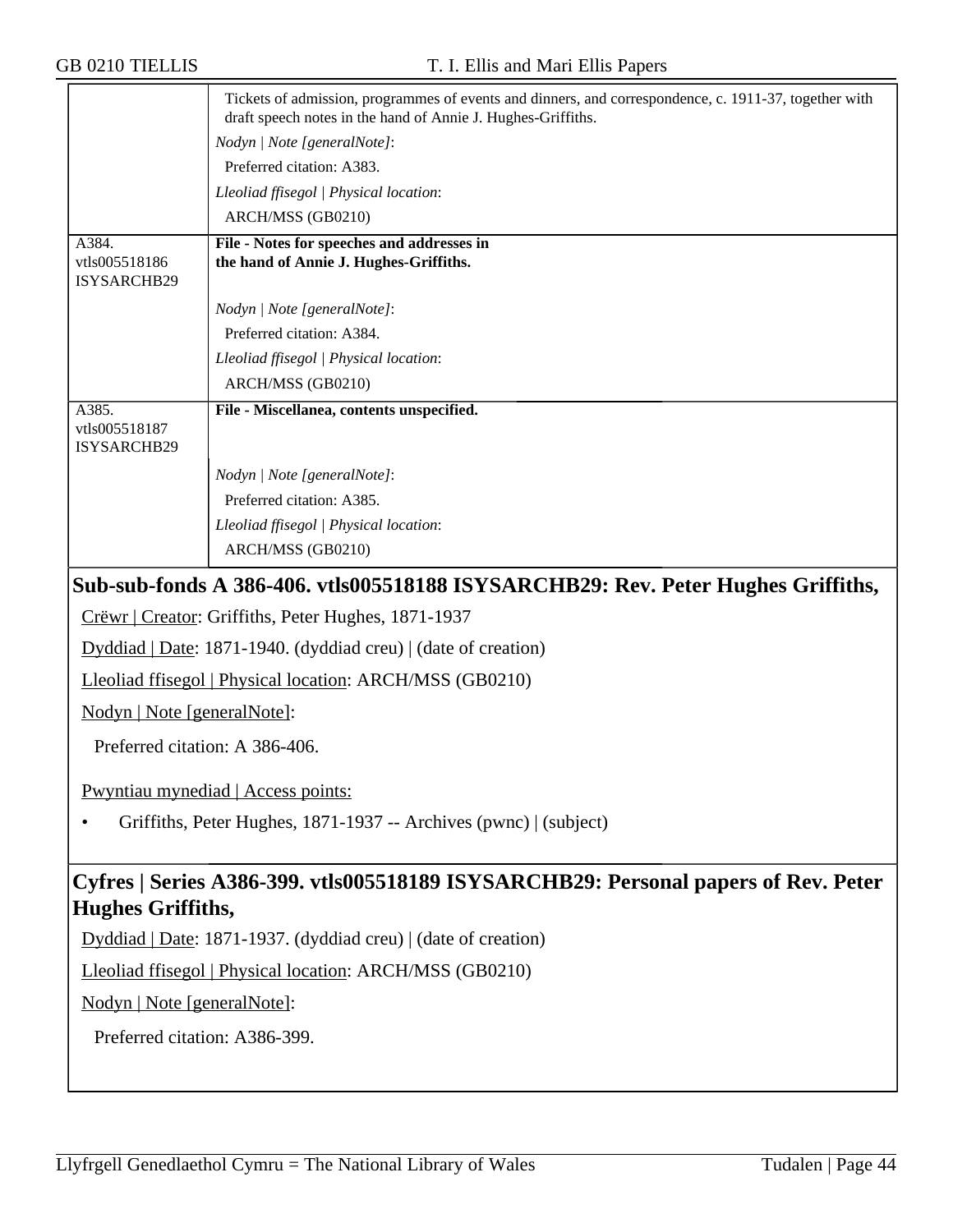|                                       | FFeil / rhestr eitemau   File / item list                                                                                                                                                                                                                                                                                                                                                                                                                                                                                                                           |                   |                                               |
|---------------------------------------|---------------------------------------------------------------------------------------------------------------------------------------------------------------------------------------------------------------------------------------------------------------------------------------------------------------------------------------------------------------------------------------------------------------------------------------------------------------------------------------------------------------------------------------------------------------------|-------------------|-----------------------------------------------|
| Cod cyfeirnod  <br>Reference code     | Teitl   Title                                                                                                                                                                                                                                                                                                                                                                                                                                                                                                                                                       | Dyddiadau   Dates | Disgrifiad ffisegol   Physical<br>description |
| A386.<br>vtls005518190<br>ISYSARCHB29 | File - Certified copy of the birth certificate<br>of Peter Hughes Griffiths, born at<br>Ffynnonynid, Saint Ishmael on 6 August,                                                                                                                                                                                                                                                                                                                                                                                                                                     | 1871.             |                                               |
|                                       | Natur a chynnwys / Scope and content:                                                                                                                                                                                                                                                                                                                                                                                                                                                                                                                               |                   |                                               |
|                                       | Certified copy of the birth certificate of Peter Hughes Griffiths, born at Ffynnonynid, Saint Ishmael on 6<br>August 1871.                                                                                                                                                                                                                                                                                                                                                                                                                                          |                   |                                               |
|                                       | Nodyn   Note [generalNote]:                                                                                                                                                                                                                                                                                                                                                                                                                                                                                                                                         |                   |                                               |
|                                       | Preferred citation: A386.                                                                                                                                                                                                                                                                                                                                                                                                                                                                                                                                           |                   |                                               |
|                                       | Lleoliad ffisegol   Physical location:                                                                                                                                                                                                                                                                                                                                                                                                                                                                                                                              |                   |                                               |
|                                       | ARCH/MSS (GB0210)                                                                                                                                                                                                                                                                                                                                                                                                                                                                                                                                                   |                   |                                               |
| A387.<br>vtls005518191<br>ISYSARCHB29 | <b>File - General correspondence to Peter</b><br>Hughes Griffiths, 1905-36. The original<br>alphabetical arrangement has been<br>retained. The correspondents include Ivor<br>Bowen, 1919 ,                                                                                                                                                                                                                                                                                                                                                                         | 1905-1936.        |                                               |
|                                       | Natur a chynnwys / Scope and content:                                                                                                                                                                                                                                                                                                                                                                                                                                                                                                                               |                   |                                               |
|                                       | General correspondence to Peter Hughes Griffiths, 1905-36. The original alphabetical arrangement has<br>been retained. The correspondents include Ivor Bowen, 1919, William Brace, MP, 1918, Lord Hugh<br>Cecil, 1917, George M. Ll. Davies, 1928-9 and undated, Sir Owen M. Edwards, 1915, Sir E. Vincent<br>Evans, 1922, Dame Margaret Lloyd George, 1907-32, Sir John Herbert Lewis, 1918, Gilbert Murray,<br>1922, Sir John Herbert Roberts, Lord Clwyd, 1928, W. Llewelyn Williams, 1915-20 and undated, and<br>'Watcyn Wyn' [Watkin Hezeciah Williams], 1905. |                   |                                               |
|                                       | Nodyn   Note [generalNote]:                                                                                                                                                                                                                                                                                                                                                                                                                                                                                                                                         |                   |                                               |
|                                       | Preferred citation: A387.                                                                                                                                                                                                                                                                                                                                                                                                                                                                                                                                           |                   |                                               |
|                                       | Lleoliad ffisegol   Physical location:                                                                                                                                                                                                                                                                                                                                                                                                                                                                                                                              |                   |                                               |
|                                       | ARCH/MSS (GB0210)                                                                                                                                                                                                                                                                                                                                                                                                                                                                                                                                                   |                   |                                               |
| A388.<br>vtls005518192<br>ISYSARCHB29 | <b>File - Notebooks kept by Peter Hughes</b><br>Griffiths, c. 1908-10, and containing<br>mainly notes taken from sermons which he<br>had heard,                                                                                                                                                                                                                                                                                                                                                                                                                     | 1908-1910.        |                                               |
|                                       | Nodyn   Note [generalNote]:                                                                                                                                                                                                                                                                                                                                                                                                                                                                                                                                         |                   |                                               |
|                                       | Preferred citation: A388.                                                                                                                                                                                                                                                                                                                                                                                                                                                                                                                                           |                   |                                               |
|                                       | Lleoliad ffisegol   Physical location:                                                                                                                                                                                                                                                                                                                                                                                                                                                                                                                              |                   |                                               |
|                                       | ARCH/MSS (GB0210)                                                                                                                                                                                                                                                                                                                                                                                                                                                                                                                                                   |                   |                                               |
| A389.<br>vtls005518193<br>ISYSARCHB29 | File - Carbon copies of correspondence,<br>June-October 1917, and some original<br>letters, August-November 1917, relating<br>to Stafford Thomas of Porthmadog who,<br>as ,                                                                                                                                                                                                                                                                                                                                                                                         | 1917.             |                                               |
|                                       | Natur a chynnwys / Scope and content:                                                                                                                                                                                                                                                                                                                                                                                                                                                                                                                               |                   |                                               |
|                                       | Carbon copies of correspondence, June-October 1917, and some original letters, August-November 1917,<br>relating to Stafford Thomas of Porthmadog who, as a conscientious objector, underwent a sentence of<br>hard labour at Wormwood Scrubs, and was later transferred to Racecourse Camp, Redcar, Yorkshire.                                                                                                                                                                                                                                                     |                   |                                               |
|                                       | Nodyn   Note [generalNote]:                                                                                                                                                                                                                                                                                                                                                                                                                                                                                                                                         |                   |                                               |

#### **FFeil / rhestr eitemau | File / item list**

٦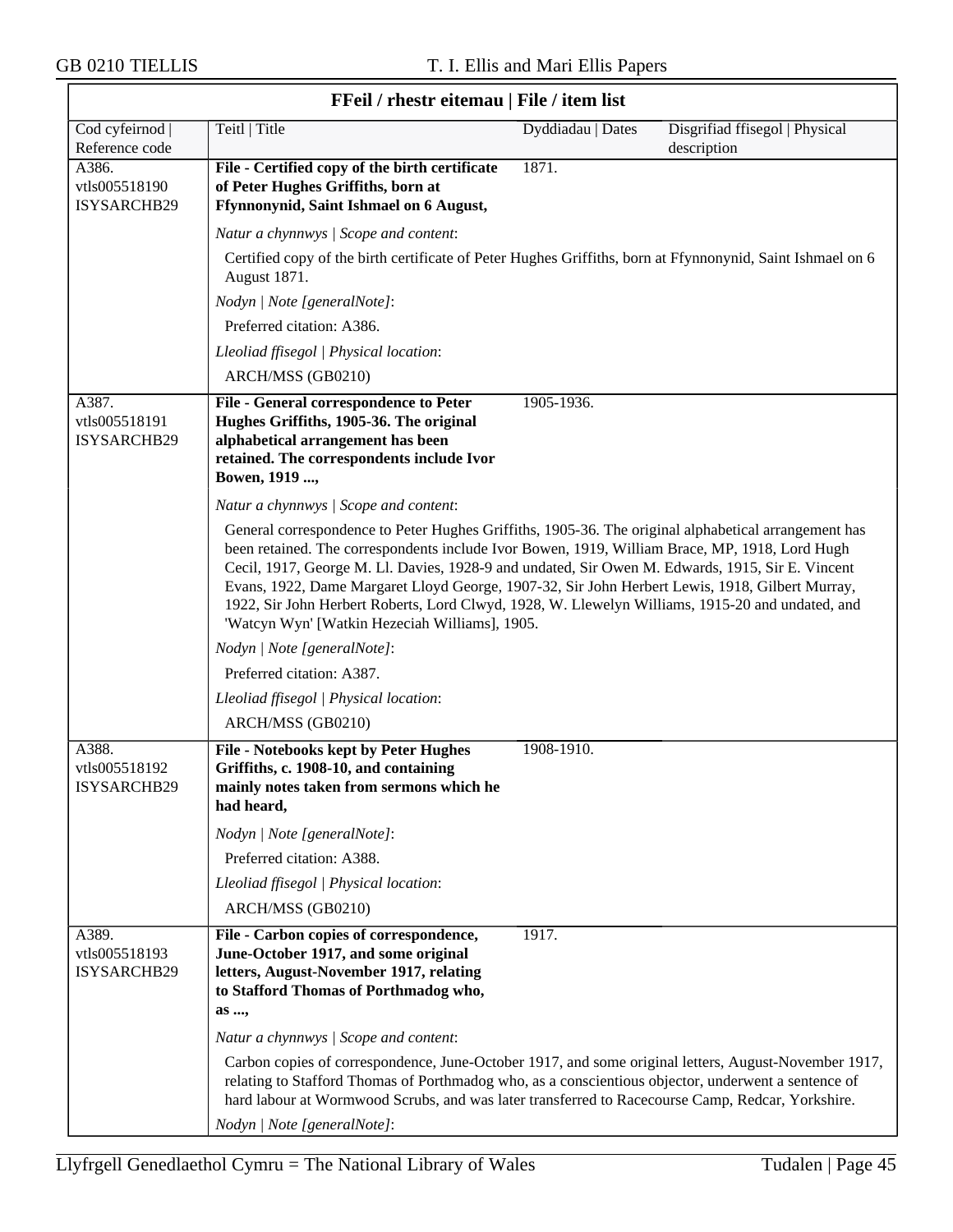|                                       | Preferred citation: A389.                                                                                                                                                                          |
|---------------------------------------|----------------------------------------------------------------------------------------------------------------------------------------------------------------------------------------------------|
|                                       | Lleoliad ffisegol   Physical location:                                                                                                                                                             |
|                                       | ARCH/MSS (GB0210)                                                                                                                                                                                  |
| A390.<br>vtls005518194<br>ISYSARCHB29 | 1919.<br>File - A scribbling diary containing notes<br>by Peter Hughes Griffiths of his visit<br>to South Africa in 1919 together with<br>memoranda ,                                              |
|                                       | Natur a chynnwys / Scope and content:                                                                                                                                                              |
|                                       | A scribbling diary containing notes by Peter Hughes Griffiths of his visit to South Africa in 1919 together<br>with memoranda on the visit and related press cuttings.                             |
|                                       | Nodyn   Note [generalNote]:                                                                                                                                                                        |
|                                       | Preferred citation: A390.                                                                                                                                                                          |
|                                       | Lleoliad ffisegol   Physical location:                                                                                                                                                             |
|                                       | ARCH/MSS (GB0210)                                                                                                                                                                                  |
| A391.<br>vtls005518195<br>ISYSARCHB29 | <b>File - Letters from Peter Hughes Griffiths</b><br>1924-1936<br>to Annie J. Hughes-Griffiths                                                                                                     |
|                                       | Crëwr   Creator:                                                                                                                                                                                   |
|                                       | Griffiths, Peter Hughes, 1871-1937                                                                                                                                                                 |
|                                       | Nodyn   Note [generalNote]:                                                                                                                                                                        |
|                                       | Preferred citation: A391.                                                                                                                                                                          |
|                                       | Lleoliad ffisegol   Physical location:                                                                                                                                                             |
|                                       | ARCH/MSS (GB0210)                                                                                                                                                                                  |
| A392.<br>vtls005518196<br>ISYSARCHB29 | File - Correspondence, June-November<br>1928.<br>1928, concerning the Rev. Tom Nefyn<br>Williams and the Nantgaredig Calvinistic<br>Methodist Association, including a letter<br>from Sir ,        |
|                                       | Natur a chynnwys / Scope and content:                                                                                                                                                              |
|                                       | Correspondence, June-November 1928, concerning the Rev. Tom Nefyn Williams and the Nantgaredig<br>Calvinistic Methodist Association, including a letter from Sir John Herbert Lewis, Plas Penucha. |
|                                       | Nodyn   Note [generalNote]:                                                                                                                                                                        |
|                                       | Preferred citation: A392.                                                                                                                                                                          |
|                                       | Lleoliad ffisegol   Physical location:                                                                                                                                                             |
|                                       | ARCH/MSS (GB0210)                                                                                                                                                                                  |
| A393.<br>vtls005518197<br>ISYSARCHB29 | File - Notes for addresses and talks by<br>1920-1936.<br>Peter Hughes Griffiths, c. 1920-36,                                                                                                       |
|                                       | Nodyn   Note [generalNote]:                                                                                                                                                                        |
|                                       | Preferred citation: A393.                                                                                                                                                                          |
|                                       | Lleoliad ffisegol   Physical location:                                                                                                                                                             |
|                                       | ARCH/MSS (GB0210)                                                                                                                                                                                  |
| A394.                                 | File - Welsh sermon notes, c. 1920-36,<br>1920-1936.                                                                                                                                               |
| vtls005518198<br>ISYSARCHB29          |                                                                                                                                                                                                    |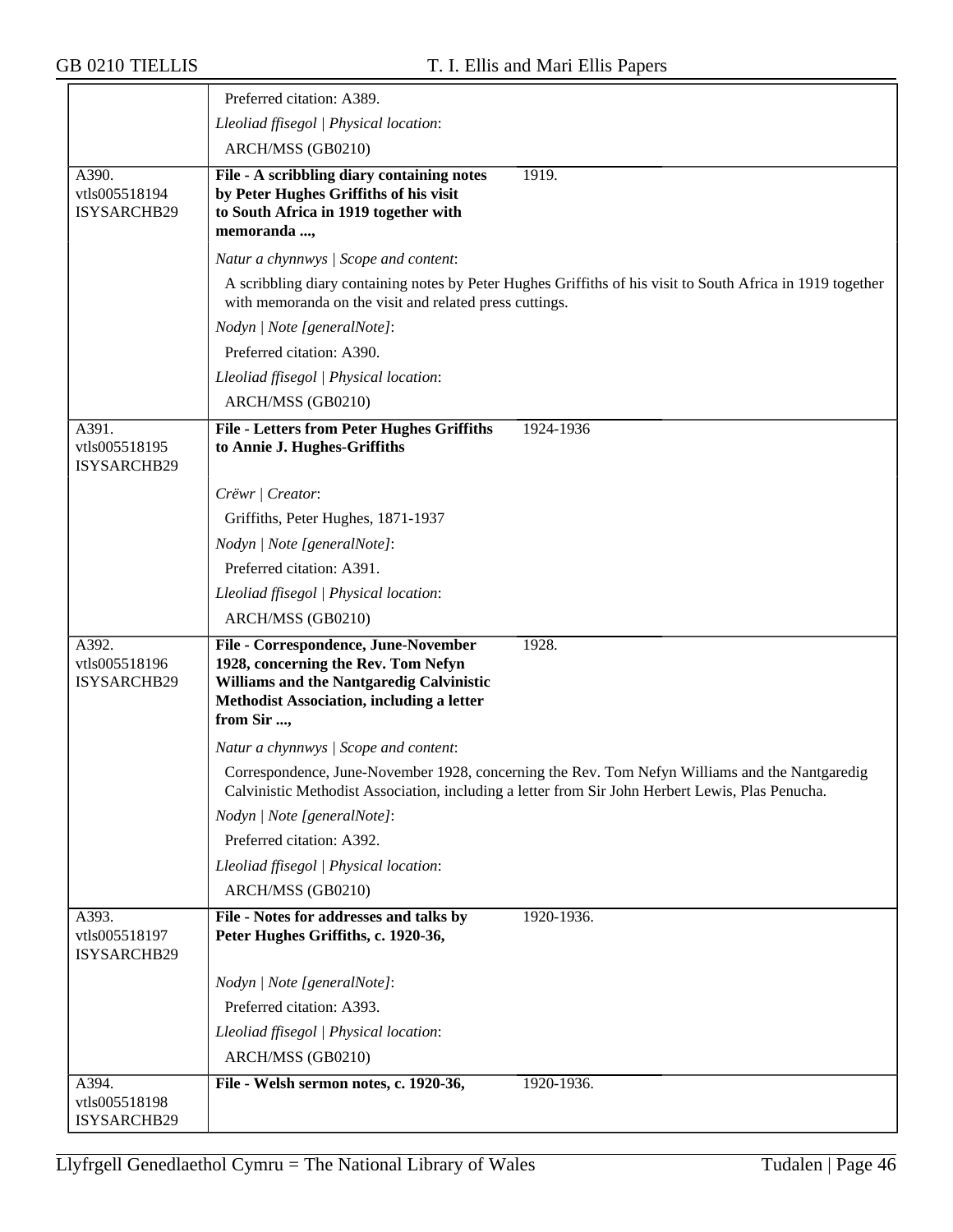|                                       | Nodyn   Note [generalNote]:                                                                                                                                                                                                                                                                                                                 |
|---------------------------------------|---------------------------------------------------------------------------------------------------------------------------------------------------------------------------------------------------------------------------------------------------------------------------------------------------------------------------------------------|
|                                       | Preferred citation: A394.                                                                                                                                                                                                                                                                                                                   |
|                                       | Lleoliad ffisegol   Physical location:                                                                                                                                                                                                                                                                                                      |
|                                       | ARCH/MSS (GB0210)                                                                                                                                                                                                                                                                                                                           |
| A395.                                 | File - English sermon notes,<br>$[1920x1936?]$ .                                                                                                                                                                                                                                                                                            |
| vtls005518199                         |                                                                                                                                                                                                                                                                                                                                             |
| ISYSARCHB29                           |                                                                                                                                                                                                                                                                                                                                             |
|                                       | Nodyn   Note [generalNote]:                                                                                                                                                                                                                                                                                                                 |
|                                       | Preferred citation: A395.                                                                                                                                                                                                                                                                                                                   |
|                                       | Lleoliad ffisegol   Physical location:                                                                                                                                                                                                                                                                                                      |
|                                       | ARCH/MSS (GB0210)                                                                                                                                                                                                                                                                                                                           |
| A396.                                 | File - Miscellaneous notes,<br>[pre-1937].                                                                                                                                                                                                                                                                                                  |
| vtls005518200<br>ISYSARCHB29          |                                                                                                                                                                                                                                                                                                                                             |
|                                       |                                                                                                                                                                                                                                                                                                                                             |
|                                       | Nodyn   Note [generalNote]:                                                                                                                                                                                                                                                                                                                 |
|                                       | Preferred citation: A396.                                                                                                                                                                                                                                                                                                                   |
|                                       | Lleoliad ffisegol   Physical location:                                                                                                                                                                                                                                                                                                      |
|                                       | ARCH/MSS (GB0210)                                                                                                                                                                                                                                                                                                                           |
| A397.<br>vtls005518201<br>ISYSARCHB29 | $[pre-1937]$ .<br>File - Miscellaneous press cuttings and<br>notes,                                                                                                                                                                                                                                                                         |
|                                       | Nodyn   Note [generalNote]:                                                                                                                                                                                                                                                                                                                 |
|                                       | Preferred citation: A397.                                                                                                                                                                                                                                                                                                                   |
|                                       | Lleoliad ffisegol   Physical location:                                                                                                                                                                                                                                                                                                      |
|                                       | ARCH/MSS (GB0210)                                                                                                                                                                                                                                                                                                                           |
| A398.                                 | <b>File - Papers relating to Peter Hughes</b><br>1937.                                                                                                                                                                                                                                                                                      |
| vtls005518202<br><b>ISYSARCHB29</b>   | Griffiths's death in January 1937 including<br>a transcript of his will, telegrams and                                                                                                                                                                                                                                                      |
|                                       | letters of ,                                                                                                                                                                                                                                                                                                                                |
|                                       | Natur a chynnwys / Scope and content:                                                                                                                                                                                                                                                                                                       |
|                                       | Papers relating to Peter Hughes Griffiths's death in January 1937 including a transcript of his will,<br>telegrams and letters of sympathy received, the text of the addresses at his memorial service at Charing<br>Cross Road Church, a list of persons to whom acknowledgement cards were sent, and documents relating<br>to his estate. |
|                                       | Nodyn   Note [generalNote]:                                                                                                                                                                                                                                                                                                                 |
|                                       | Preferred citation: A398.                                                                                                                                                                                                                                                                                                                   |
|                                       | Lleoliad ffisegol   Physical location:                                                                                                                                                                                                                                                                                                      |
|                                       | ARCH/MSS (GB0210)                                                                                                                                                                                                                                                                                                                           |
| A399.<br>vtls005518203<br>ISYSARCHB29 | <b>File - Additional Peter Hughes Griffiths</b><br>$[20 \text{ cent.}, \text{first } \frac{1}{2}]$<br>papers (1966 deposit)                                                                                                                                                                                                                 |
|                                       | Natur a chynnwys / Scope and content:                                                                                                                                                                                                                                                                                                       |
|                                       | An additional group of papers concerning Peter Hughes Griffiths comprising miscellaneous notebooks<br>and press cuttings.                                                                                                                                                                                                                   |
|                                       | Nodyn   Note [generalNote]:                                                                                                                                                                                                                                                                                                                 |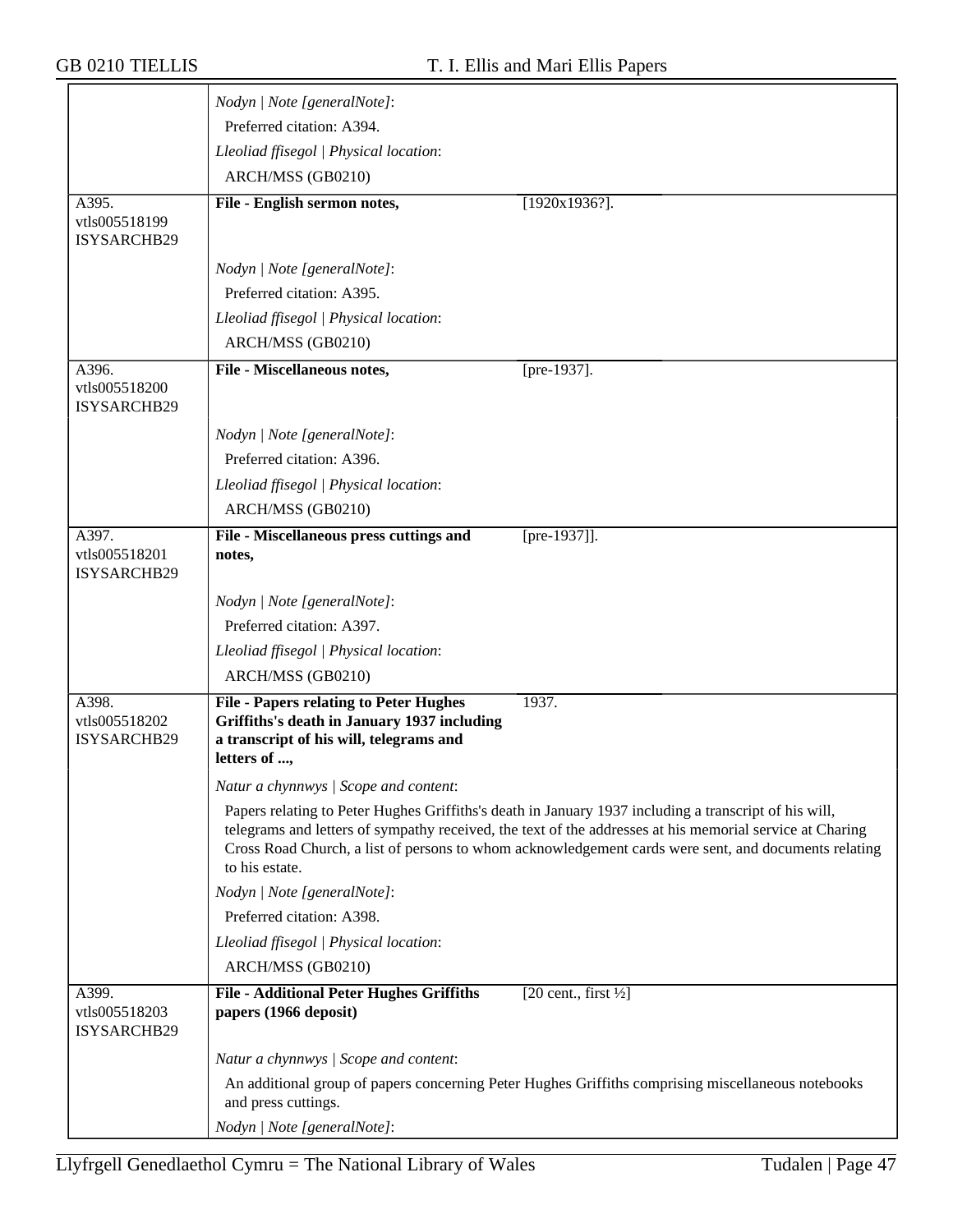Preferred citation: A399. *Lleoliad ffisegol | Physical location*: ARCH/MSS (GB0210)

# **Cyfres | Series A 400-406. vtls005518204 ISYSARCHB29: 'Cofiant W. E. Prytherch'**

Dyddiad | Date: 1923-1940. (dyddiad creu) | (date of creation)

Natur a chynnwys | Scope and content:

'Cofiant W. E. Prytherch'. Correspondence and notes relating to the preparation of Peter Hughes Griffiths', 'Cofiant W. E. Prytherch' (Caernarfon, 1937).

Lleoliad ffisegol | Physical location: ARCH/MSS (GB0210)

Nodyn | Note [generalNote]:

Preferred citation: A 400-406.

| FFeil / rhestr eitemau   File / item list    |                                                                                                                                                                                                                                                                                  |                   |                                               |
|----------------------------------------------|----------------------------------------------------------------------------------------------------------------------------------------------------------------------------------------------------------------------------------------------------------------------------------|-------------------|-----------------------------------------------|
| Cod cyfeirnod  <br>Reference code            | Teitl   Title                                                                                                                                                                                                                                                                    | Dyddiadau   Dates | Disgrifiad ffisegol   Physical<br>description |
| A400.<br>vtls005518205<br>ISYSARCHB29        | File - Letters from W. E. Prytherch,                                                                                                                                                                                                                                             | 1923-1931.        |                                               |
|                                              | Nodyn   Note [generalNote]:                                                                                                                                                                                                                                                      |                   |                                               |
|                                              | Preferred citation: A400.                                                                                                                                                                                                                                                        |                   |                                               |
|                                              | Lleoliad ffisegol   Physical location:                                                                                                                                                                                                                                           |                   |                                               |
|                                              | ARCH/MSS (GB0210)                                                                                                                                                                                                                                                                |                   |                                               |
| A401.<br>vtls005518206<br><b>ISYSARCHB29</b> | <b>File - Letters to Peter Hughes Griffiths</b><br>relating mainly to his research on W.<br>E. Prytherch and the preparation of the<br>biography ,                                                                                                                               | 1932-1936.        |                                               |
|                                              | Natur a chynnwys / Scope and content:                                                                                                                                                                                                                                            |                   |                                               |
|                                              | Letters to Peter Hughes Griffiths relating mainly to his research on W. E. Prytherch and the preparation<br>of the biography. The correspondents include D. Lloyd George, Professor E. A. Lewis, Sir John Herbert<br>Lewis and Rev. W. Nantlais Williams, 1932-1936 and undated. |                   |                                               |
|                                              | Nodyn   Note [generalNote]:                                                                                                                                                                                                                                                      |                   |                                               |
|                                              | Preferred citation: A401.                                                                                                                                                                                                                                                        |                   |                                               |
|                                              | Lleoliad ffisegol   Physical location:                                                                                                                                                                                                                                           |                   |                                               |
|                                              | ARCH/MSS (GB0210)                                                                                                                                                                                                                                                                |                   |                                               |
| A402.<br>vtls005518207<br>ISYSARCHB29        | File - Letters to Mrs Annie J. Hughes-<br>Griffiths, including a letter, 1933, from Sir<br>William Ll. Davies, Librarian of NLW,<br>1933-1940 and ,                                                                                                                              | 1933-1940.        |                                               |
|                                              | Natur a chynnwys / Scope and content:                                                                                                                                                                                                                                            |                   |                                               |
|                                              | Letters to Mrs Annie J. Hughes-Griffiths, including a letter, 1933, from Sir William Ll. Davies, Librarian<br>of NLW, 1933-1940 and undated.                                                                                                                                     |                   |                                               |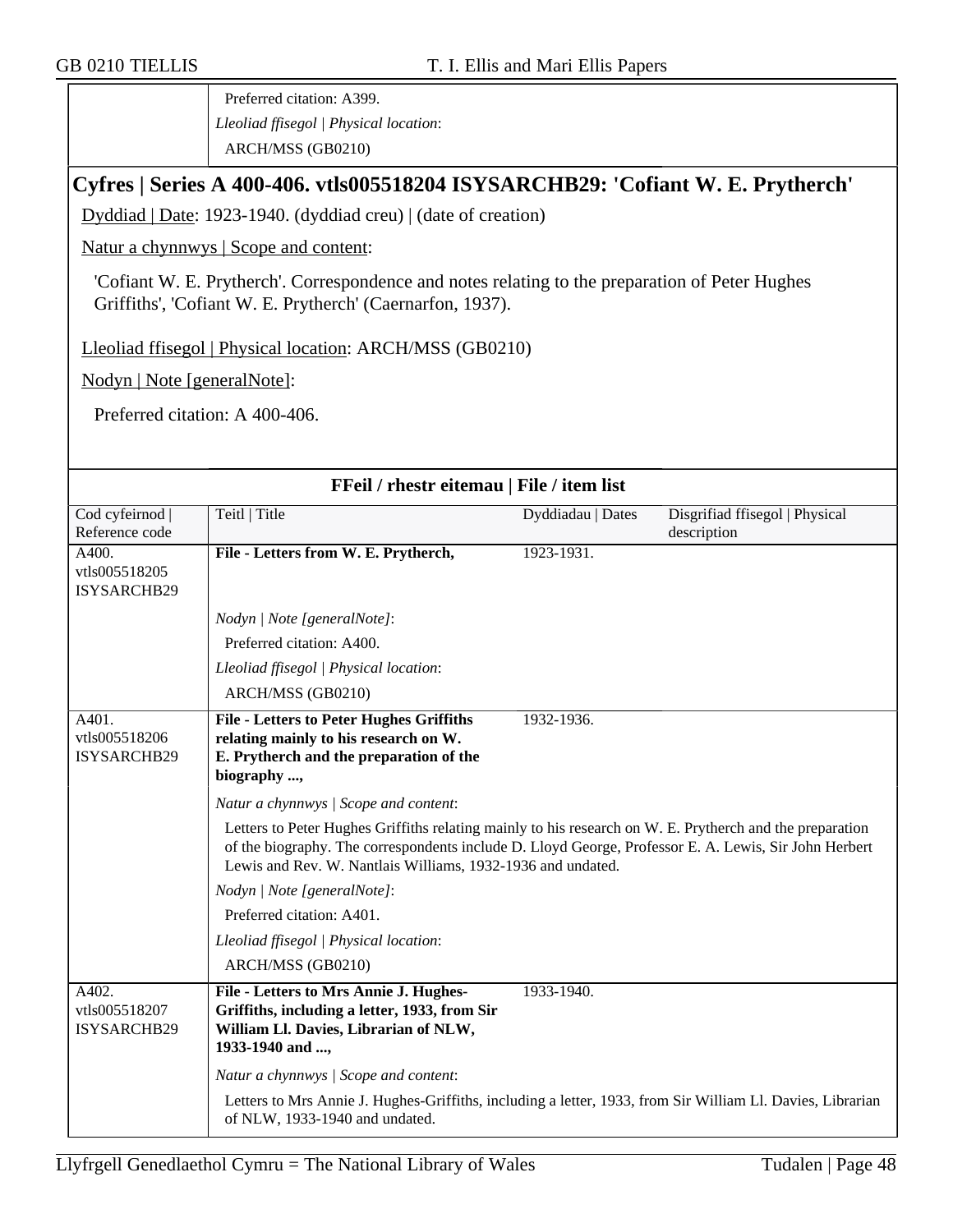|                                       | Nodyn   Note [generalNote]:                                                                                                                             |                                                                                                           |
|---------------------------------------|---------------------------------------------------------------------------------------------------------------------------------------------------------|-----------------------------------------------------------------------------------------------------------|
|                                       | Preferred citation: A402.                                                                                                                               |                                                                                                           |
|                                       | Lleoliad ffisegol   Physical location:                                                                                                                  |                                                                                                           |
|                                       | ARCH/MSS (GB0210)                                                                                                                                       |                                                                                                           |
| A403.                                 | File - Letters from W. E. Prytherch to Mrs                                                                                                              | 1928-1931.                                                                                                |
| vtls005518208<br>ISYSARCHB29          | Henry Prytherch,                                                                                                                                        |                                                                                                           |
|                                       | Nodyn   Note [generalNote]:                                                                                                                             |                                                                                                           |
|                                       | Preferred citation: A403.                                                                                                                               |                                                                                                           |
|                                       | Lleoliad ffisegol   Physical location:                                                                                                                  |                                                                                                           |
|                                       | ARCH/MSS (GB0210)                                                                                                                                       |                                                                                                           |
| A404.<br>vtls005518209<br>ISYSARCHB29 | File - Notes in the hand of Peter Hughes<br>Griffiths on W. E. Prytherch,                                                                               | [pre-1937].                                                                                               |
|                                       | Nodyn   Note [generalNote]:                                                                                                                             |                                                                                                           |
|                                       | Preferred citation: A404.                                                                                                                               |                                                                                                           |
|                                       | Lleoliad ffisegol   Physical location:                                                                                                                  |                                                                                                           |
|                                       | ARCH/MSS (GB0210)                                                                                                                                       |                                                                                                           |
| A405.<br>vtls005518210<br>ISYSARCHB29 | File - Miscellaneous notes,                                                                                                                             | [pre-1937].                                                                                               |
|                                       | Nodyn   Note [generalNote]:                                                                                                                             |                                                                                                           |
|                                       | Preferred citation: A405.                                                                                                                               |                                                                                                           |
|                                       | Lleoliad ffisegol   Physical location:                                                                                                                  |                                                                                                           |
|                                       | ARCH/MSS (GB0210)                                                                                                                                       |                                                                                                           |
| A406.<br>vtls005518211<br>ISYSARCHB29 | File - Printed items, mainly press cuttings,<br>1931-2, containing tributes to W. E.<br>Prytherch and reminiscences of his life and<br>work, together , | 1931-1932.                                                                                                |
|                                       | Natur a chynnwys / Scope and content:                                                                                                                   |                                                                                                           |
|                                       | his life and work, together with a copy of his memorial service card, October 1931.                                                                     | Printed items, mainly press cuttings, 1931-2, containing tributes to W. E. Prytherch and reminiscences of |
|                                       | Nodyn   Note [generalNote]:                                                                                                                             |                                                                                                           |
|                                       | Preferred citation: A406.                                                                                                                               |                                                                                                           |
|                                       | Lleoliad ffisegol   Physical location:                                                                                                                  |                                                                                                           |
|                                       | ARCH/MSS (GB0210)                                                                                                                                       |                                                                                                           |
|                                       | Is-fonds   Subfonds B. vtls005518212 ISYSARCHB29: Correspondence                                                                                        |                                                                                                           |
|                                       | Dyddiad   Date: 1916-1970 (dyddiad creu)   (date of creation)                                                                                           |                                                                                                           |
|                                       | <u>Natur a chynnwys</u>   Scope and content:                                                                                                            |                                                                                                           |
|                                       |                                                                                                                                                         |                                                                                                           |

General correspondence addressed to Dr T. I. Ellis, interspersed in a few cases with carbon copies of his replies. The letters reflect the wide range of T. I. Ellis's professional activities and leisure interests.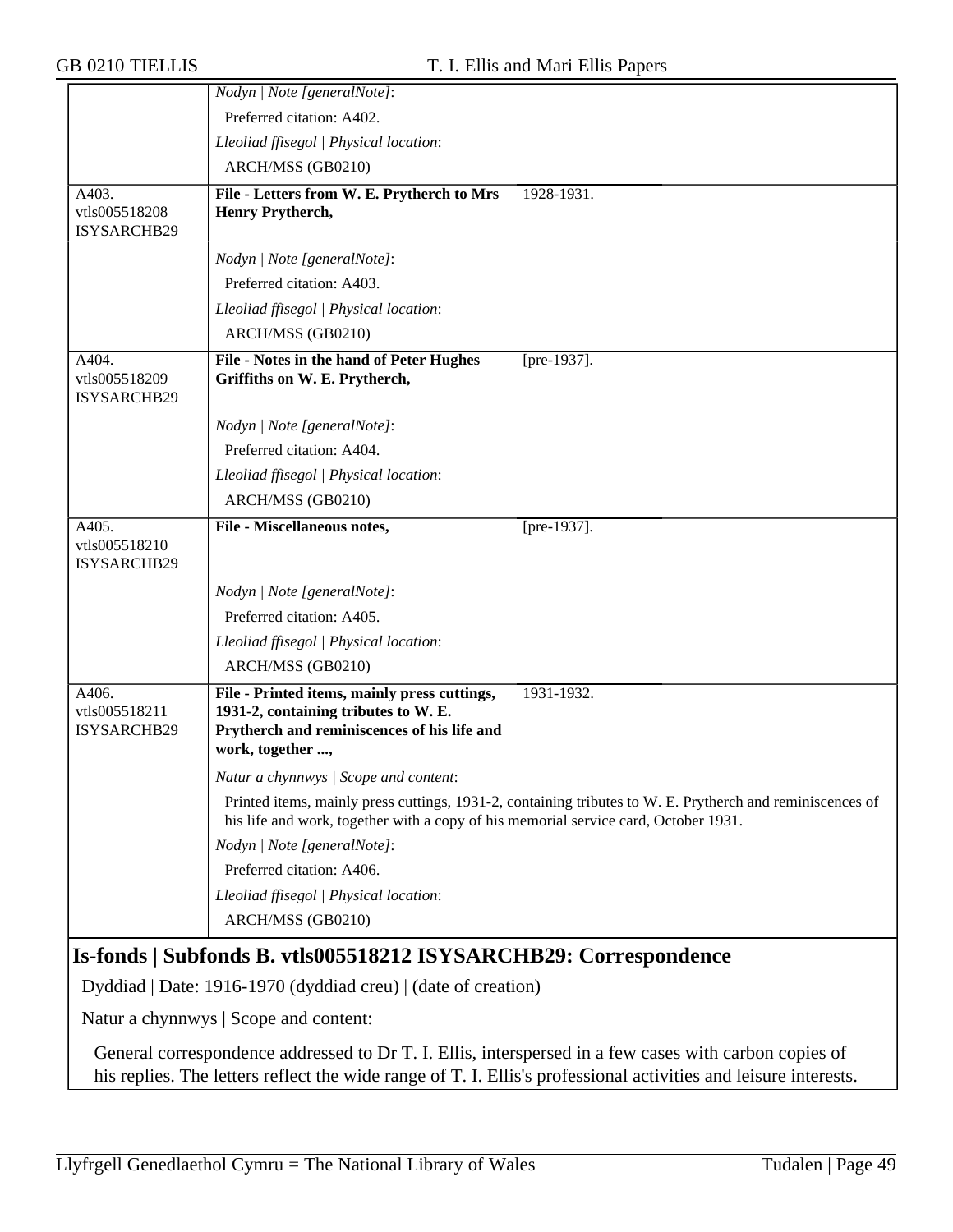NB. Several letters from Sir Ben Bowen Thomas, Professor R. T. Jenkins and Professor Sir Idris Ll. Foster are to be found in the General Correspondence B1-3919.

Lleoliad ffisegol | Physical location: ARCH/MSS (GB0210)

Nodyn | Note [generalNote]:

Preferred citation: B.

### Disgrifiadau deunydd | Related material:

See also TB.

## **Cyfres | Series B1-3919. vtls005518213 ISYSARCHB29: General correspondence files,**

Dyddiad | Date: 1916-1970. (dyddiad creu) | (date of creation)

Lleoliad ffisegol | Physical location: ARCH/MSS (GB0210)

Nodyn | Note [generalNote]:

Preferred citation: B1-3919.

|                                                  | FFeil / rhestr eitemau   File / item list                                                                                                                                                                                                                                                                                                                                                                                                                  |                   |                                |
|--------------------------------------------------|------------------------------------------------------------------------------------------------------------------------------------------------------------------------------------------------------------------------------------------------------------------------------------------------------------------------------------------------------------------------------------------------------------------------------------------------------------|-------------------|--------------------------------|
| Cod cyfeirnod                                    | Teitl   Title                                                                                                                                                                                                                                                                                                                                                                                                                                              | Dyddiadau   Dates | Disgrifiad ffisegol   Physical |
| Reference code                                   |                                                                                                                                                                                                                                                                                                                                                                                                                                                            |                   | description                    |
| B1-118.<br>vtls005518214<br>ISYSARCHB29          | File - The correspondents include,                                                                                                                                                                                                                                                                                                                                                                                                                         | 1916-1925.        |                                |
|                                                  | Natur a chynnwys / Scope and content:                                                                                                                                                                                                                                                                                                                                                                                                                      |                   |                                |
|                                                  | The correspondents include: Sir Ifan ab Owen Edwards (B55).<br>>lorse Iorwerth C. Peate (B4).<br>>Sir Sir<br>Ben Bowen Thomas (B12, 31).                                                                                                                                                                                                                                                                                                                   |                   |                                |
|                                                  | Nodyn   Note [generalNote]:                                                                                                                                                                                                                                                                                                                                                                                                                                |                   |                                |
|                                                  | Preferred citation: B1-118.                                                                                                                                                                                                                                                                                                                                                                                                                                |                   |                                |
|                                                  | Lleoliad ffisegol   Physical location:                                                                                                                                                                                                                                                                                                                                                                                                                     |                   |                                |
|                                                  | ARCH/MSS (GB0210)                                                                                                                                                                                                                                                                                                                                                                                                                                          |                   |                                |
| B119-272.<br>vtls005518215<br><b>ISYSARCHB29</b> | File - The correspondents include,                                                                                                                                                                                                                                                                                                                                                                                                                         | 1926-1927.        |                                |
|                                                  | Natur a chynnwys / Scope and content:                                                                                                                                                                                                                                                                                                                                                                                                                      |                   |                                |
|                                                  | The correspondents include: Bodfan Anwyl (B182, 259). < br>>br>. Cassie Davies (B160, 205, 262,<br>265).<br>. Rev. Gwilym Davies (B162-3, 167, 186).<br>><br>. Professor Edward Edwards, Aberystwyth<br>(B197).<br>. Professor H. J. Fleure (B252).<br>. Professor R. T. Jenkins (B173).<br>. Dora Herbert<br>Jones (B172, 192).<br>. Sir Percy E. Watkins (B266).<br>><br>. Dame Olive Wheeler (B247).<br>. D. J.<br>Williams, Fishguard (B159, 244).<br> |                   |                                |
|                                                  | Nodyn   Note [generalNote]:                                                                                                                                                                                                                                                                                                                                                                                                                                |                   |                                |
|                                                  | Preferred citation: B119-272.                                                                                                                                                                                                                                                                                                                                                                                                                              |                   |                                |
|                                                  | Lleoliad ffisegol   Physical location:                                                                                                                                                                                                                                                                                                                                                                                                                     |                   |                                |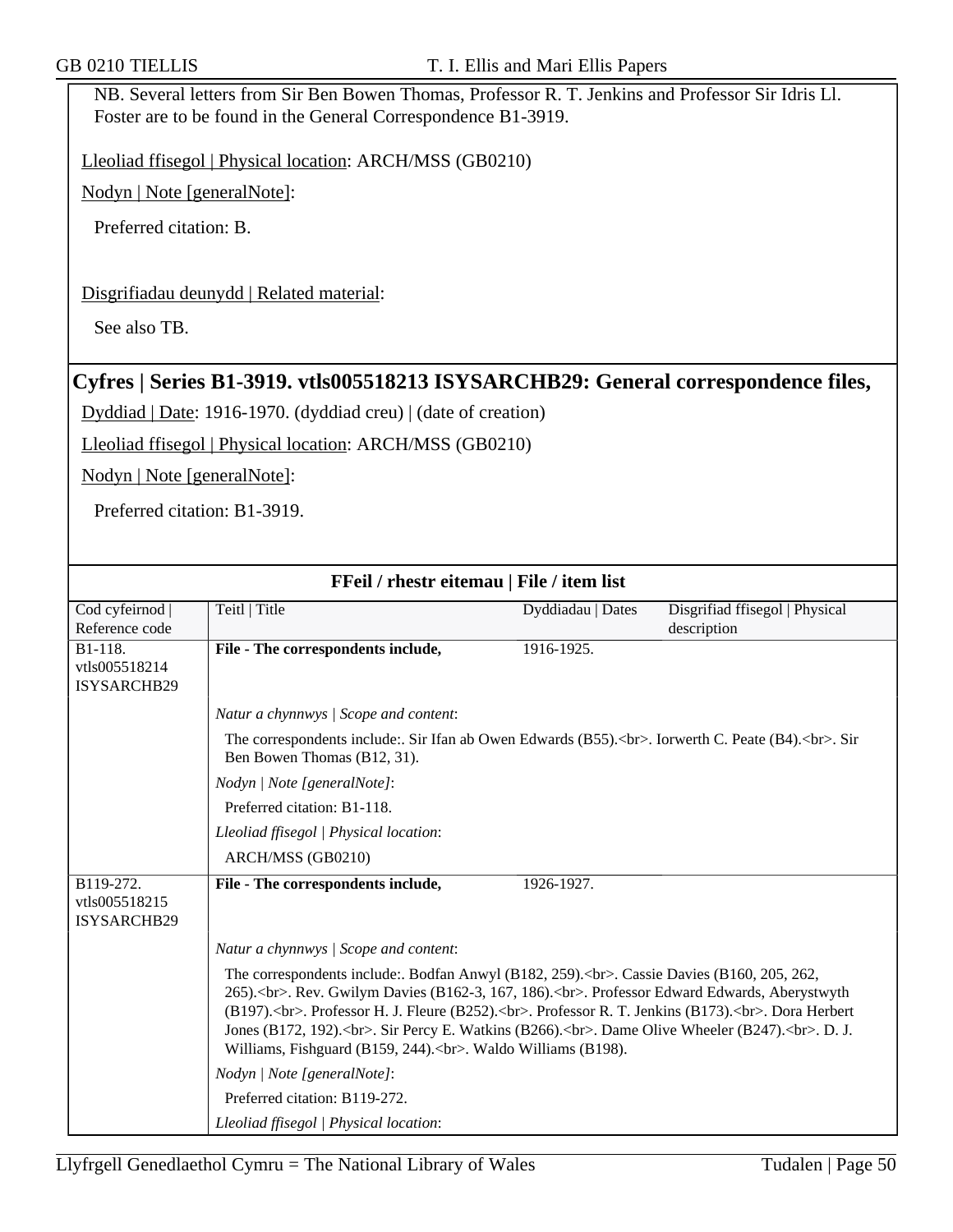$\overline{\phantom{a}}$ 

|                                           | ARCH/MSS (GB0210)                                                                                                                                                                                                                                                                                                                                                                                                                                                                                                                                                                    |
|-------------------------------------------|--------------------------------------------------------------------------------------------------------------------------------------------------------------------------------------------------------------------------------------------------------------------------------------------------------------------------------------------------------------------------------------------------------------------------------------------------------------------------------------------------------------------------------------------------------------------------------------|
| B273-366.<br>vtls005518216<br>ISYSARCHB29 | File - The correspondents include,<br>1928-1929.                                                                                                                                                                                                                                                                                                                                                                                                                                                                                                                                     |
|                                           | Natur a chynnwys / Scope and content:                                                                                                                                                                                                                                                                                                                                                                                                                                                                                                                                                |
|                                           | The correspondents include: Sir Ifan ab Owen Edwards (B306).<br>>br>. Bodfan Anwyl (B352).<br>. Sir<br>John Ballinger (B364).<br>> cbr>. David Davies, the first Baron Davies of Llandinam (B335).<br>> cbr>. George<br>M. Ll. Davies (B273-4).<br>>>br>. Rev. Gwilym Davies (B293, 305).<br>>br>. Professor Edward Edwards,<br>Aberystwyth (B310).<br>. Dora Herbert Jones (B280, 357, 360-1).<br>. Major Edgar Jones, Barry<br>(B289).<br>. T. I. Jeffreys-Jones (B353).<br>. Sir John Herbert Lewis (B349).<br>. Dame Olive<br>Wheeler (B339).                                    |
|                                           | Nodyn   Note [generalNote]:                                                                                                                                                                                                                                                                                                                                                                                                                                                                                                                                                          |
|                                           | Preferred citation: B273-366.                                                                                                                                                                                                                                                                                                                                                                                                                                                                                                                                                        |
|                                           | Lleoliad ffisegol   Physical location:                                                                                                                                                                                                                                                                                                                                                                                                                                                                                                                                               |
|                                           | ARCH/MSS (GB0210)                                                                                                                                                                                                                                                                                                                                                                                                                                                                                                                                                                    |
| B367-492.<br>vtls005518217<br>ISYSARCHB29 | File - The correspondents include,<br>1930.                                                                                                                                                                                                                                                                                                                                                                                                                                                                                                                                          |
|                                           | Natur a chynnwys / Scope and content:                                                                                                                                                                                                                                                                                                                                                                                                                                                                                                                                                |
|                                           | The correspondents include: Professor Richard I. Aaron (B386).<br>. Sir Ifan ab Owen Edwards<br>(B368-9, 385, 447). < br>. Professor R. L. Archer (B470, 477). < br>. Rev. Gwilym Davies (B486). < br>. br>.<br>Sir William Ll. Davies (B474).<br>>>br>. Principal D. Emrys Evans (B399).<br>>br>. Sydney Herbert<br>(B425).<br>. Professor R. T. Jenkins (B459).<br>. Dora Herbert Jones (B426, 439).<br>. Sir Henry<br>Stuart Jones (B375, 377, 379).<br>. Kitty Lewis [Idwal Jones] (B374).<br>. Sir Ben Bowen Thomas<br>(B450, 452).<br>. Sir Percy E. Watkins (B406, 421, 442). |
|                                           | Nodyn   Note [generalNote]:                                                                                                                                                                                                                                                                                                                                                                                                                                                                                                                                                          |
|                                           | Preferred citation: B367-492.                                                                                                                                                                                                                                                                                                                                                                                                                                                                                                                                                        |
|                                           | Lleoliad ffisegol   Physical location:                                                                                                                                                                                                                                                                                                                                                                                                                                                                                                                                               |
|                                           | ARCH/MSS (GB0210)                                                                                                                                                                                                                                                                                                                                                                                                                                                                                                                                                                    |
| B493-745.<br>vtls005518218<br>ISYSARCHB29 | 1931.<br>File - The correspondents include,                                                                                                                                                                                                                                                                                                                                                                                                                                                                                                                                          |
|                                           | Natur a chynnwys / Scope and content:                                                                                                                                                                                                                                                                                                                                                                                                                                                                                                                                                |
|                                           | The correspondents include: Professor Richard I. Aaron (B513, 591, 716).<br>>br>. Lady Clwyd (Hannah<br>R. Roberts) (B550).< br>. John Davies, Workers' Education Association (B508, 514).< br>>br>. Professor<br>R. T. Jenkins (B521, 700).<br>. Dora Herbert Jones (B503).<br>. Major Edgar Jones, Barry (B570,<br>586).<br>> cbr>. Dr Thomas Jones CH (B620-1).<br>. Sir Ben Bowen Thomas (B512).<br>. Dame Olive<br>Wheeler (B495).                                                                                                                                              |
|                                           | Nodyn   Note [generalNote]:                                                                                                                                                                                                                                                                                                                                                                                                                                                                                                                                                          |
|                                           | Preferred citation: B493-745.                                                                                                                                                                                                                                                                                                                                                                                                                                                                                                                                                        |
|                                           | Lleoliad ffisegol   Physical location:                                                                                                                                                                                                                                                                                                                                                                                                                                                                                                                                               |
|                                           | ARCH/MSS (GB0210)                                                                                                                                                                                                                                                                                                                                                                                                                                                                                                                                                                    |
| B746-902.<br>vtls005518219<br>ISYSARCHB29 | File - The correspondents include,<br>1932-1933.<br>Natur a chynnwys / Scope and content:                                                                                                                                                                                                                                                                                                                                                                                                                                                                                            |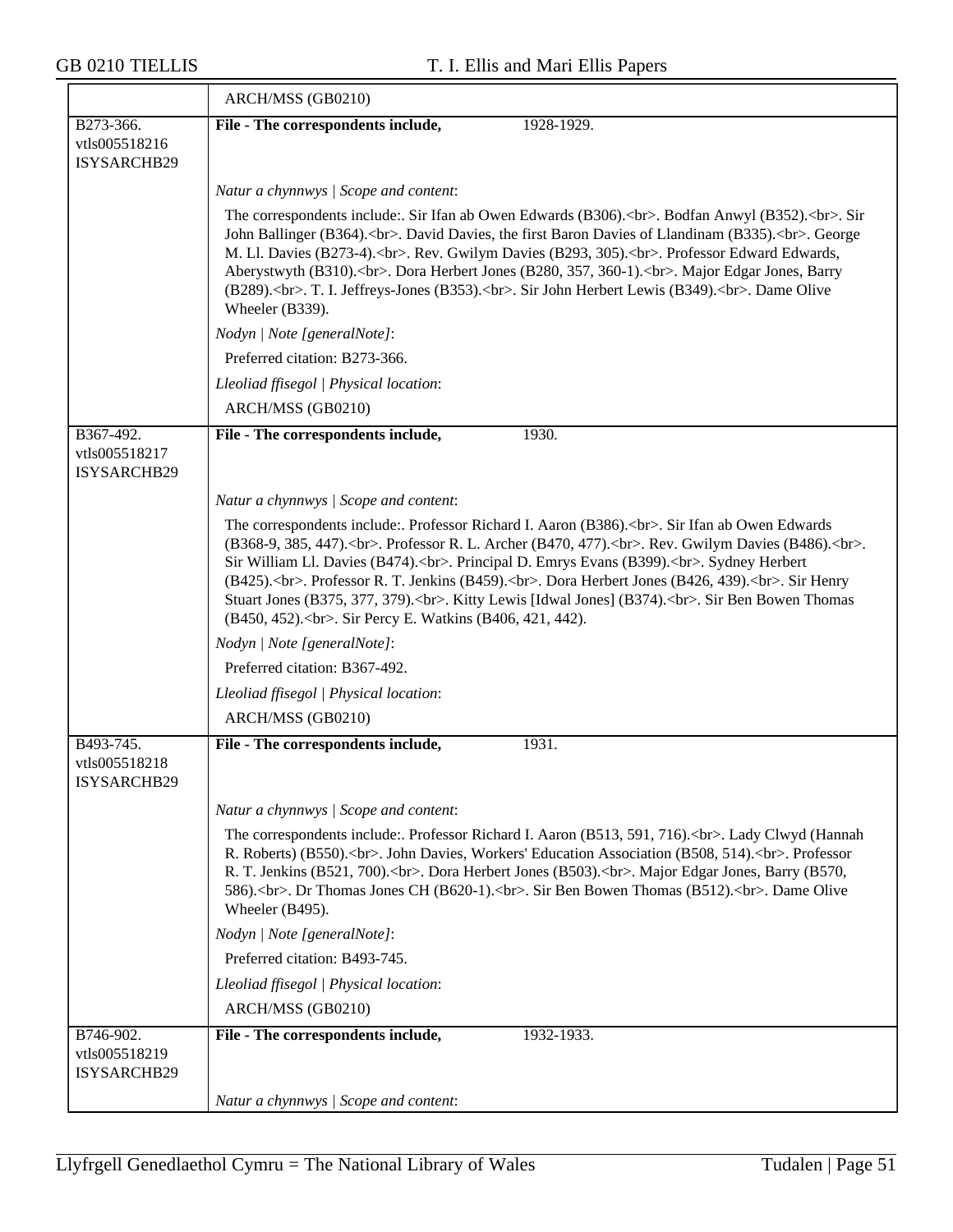|                                             | The correspondents include: Professor Richard I. Aaron (B748, 752, 828, 831). < br>>br>. Professor R. L.<br>Archer (B893).<br>. Sir William Ll. Davies (B781, 790, 819, 826, 853).<br>. Sir E. Vincent Evans<br>(B798, 800, 809). < br>>br>. Dora Herbert Jones (B873). < br> >br>. Major Edgar Jones, Barry (B825, 829, 832,<br>863-4). < br>. Sir Henry Stuart Jones (B793). < br> >>. Professor Idwal Jones (B818). < br> >>. Kitty Idwal Jones<br>(B838).<br>. Dr Thomas Jones CH (B806).<br>. Sir John Herbert Lewis (B841).<br>.<br>Iorwerth C. Peate<br>(B827).<br>. Principal J. F. Rees (B896).<br> |
|---------------------------------------------|--------------------------------------------------------------------------------------------------------------------------------------------------------------------------------------------------------------------------------------------------------------------------------------------------------------------------------------------------------------------------------------------------------------------------------------------------------------------------------------------------------------------------------------------------------------------------------------------------------------|
|                                             | Nodyn   Note [generalNote]:                                                                                                                                                                                                                                                                                                                                                                                                                                                                                                                                                                                  |
|                                             | Preferred citation: B746-902.                                                                                                                                                                                                                                                                                                                                                                                                                                                                                                                                                                                |
|                                             | Lleoliad ffisegol   Physical location:                                                                                                                                                                                                                                                                                                                                                                                                                                                                                                                                                                       |
|                                             | ARCH/MSS (GB0210)                                                                                                                                                                                                                                                                                                                                                                                                                                                                                                                                                                                            |
| B903-1035.                                  | 1934.<br>File - The correspondents include,                                                                                                                                                                                                                                                                                                                                                                                                                                                                                                                                                                  |
| vtls005518220<br>ISYSARCHB29                |                                                                                                                                                                                                                                                                                                                                                                                                                                                                                                                                                                                                              |
|                                             | Natur a chynnwys / Scope and content:                                                                                                                                                                                                                                                                                                                                                                                                                                                                                                                                                                        |
|                                             | The correspondents include: Professor R. L. Archer (B1001).<br>> cherence M. L. Davies (B903, 939,<br>1032-4).<br>. Sir E. Vincent Evans (B909, 930).<br>. Rev. Peter Hughes Griffiths (B982, 1028).<br>.<br>Professor R. T. Jenkins (B953).<br>> . Major Edgar Jones, Barry (B918-9, 925, 927).<br>> . Professor<br>Henry Lewis (B946).<br>cbr>. Sir John Edward Lloyd (B958).<br>>>br>. Bishop Glyn Simon (B976).<br>. Sir<br>                                                                                                                                                                             |
|                                             | Nodyn   Note [generalNote]:                                                                                                                                                                                                                                                                                                                                                                                                                                                                                                                                                                                  |
|                                             | Preferred citation: B903-1035.                                                                                                                                                                                                                                                                                                                                                                                                                                                                                                                                                                               |
|                                             | Lleoliad ffisegol   Physical location:                                                                                                                                                                                                                                                                                                                                                                                                                                                                                                                                                                       |
|                                             | ARCH/MSS (GB0210)                                                                                                                                                                                                                                                                                                                                                                                                                                                                                                                                                                                            |
| B1036-1173.<br>vtls005518221<br>ISYSARCHB29 | 1935-1936.<br>File - The correspondents include,                                                                                                                                                                                                                                                                                                                                                                                                                                                                                                                                                             |
|                                             | Natur a chynnwys / Scope and content:                                                                                                                                                                                                                                                                                                                                                                                                                                                                                                                                                                        |
|                                             | The correspondents include: Professor R. L. Archer (B1168).<br>>>br>. C. H. Fines-Clifton (B1144).<br>.<br>Lady Clwyd (Hannah R. Roberts) (B1072).<br>> . R. Humphrey Davies (B1166).<br>. Sir William Ll.<br>Davies (B1061, 1148). < br>>br>. W. J. Burdan-Evans (B1054-5). < br>>br>. Professor H. J. Fleure (B1065-6,<br>1071).<br>. E. Morgan Humphreys (B1139-30, 1150).<br>. Major Edgar Jones, Barry (B1075,<br>1132).< br>. Sir Rhys Hopkin Morris (B1149).                                                                                                                                          |
|                                             | Nodyn   Note [generalNote]:                                                                                                                                                                                                                                                                                                                                                                                                                                                                                                                                                                                  |
|                                             | Preferred citation: B1036-1173.                                                                                                                                                                                                                                                                                                                                                                                                                                                                                                                                                                              |
|                                             | Lleoliad ffisegol   Physical location:                                                                                                                                                                                                                                                                                                                                                                                                                                                                                                                                                                       |
|                                             | ARCH/MSS (GB0210)                                                                                                                                                                                                                                                                                                                                                                                                                                                                                                                                                                                            |
| B1174-1297.<br>vtls005518222<br>ISYSARCHB29 | File - The correspondents include,<br>1937-1938.                                                                                                                                                                                                                                                                                                                                                                                                                                                                                                                                                             |
|                                             | Natur a chynnwys / Scope and content:                                                                                                                                                                                                                                                                                                                                                                                                                                                                                                                                                                        |
|                                             | The correspondents include: Professor Richard I. Aaron (B1215, 1280). < br>>fr>. Sir Ifan ab Owen Edwards<br>(B1184).<br>cbr>. Rev. Gwilym Davies (B1272).<br>. Sir William Ll. Davies (B1250).<br>. Sir J. Goronwy<br>                                                                                                                                                                                                                                                                                                                                                                                      |
|                                             | Nodyn   Note [generalNote]:                                                                                                                                                                                                                                                                                                                                                                                                                                                                                                                                                                                  |
|                                             | Preferred citation: B1174-1297.                                                                                                                                                                                                                                                                                                                                                                                                                                                                                                                                                                              |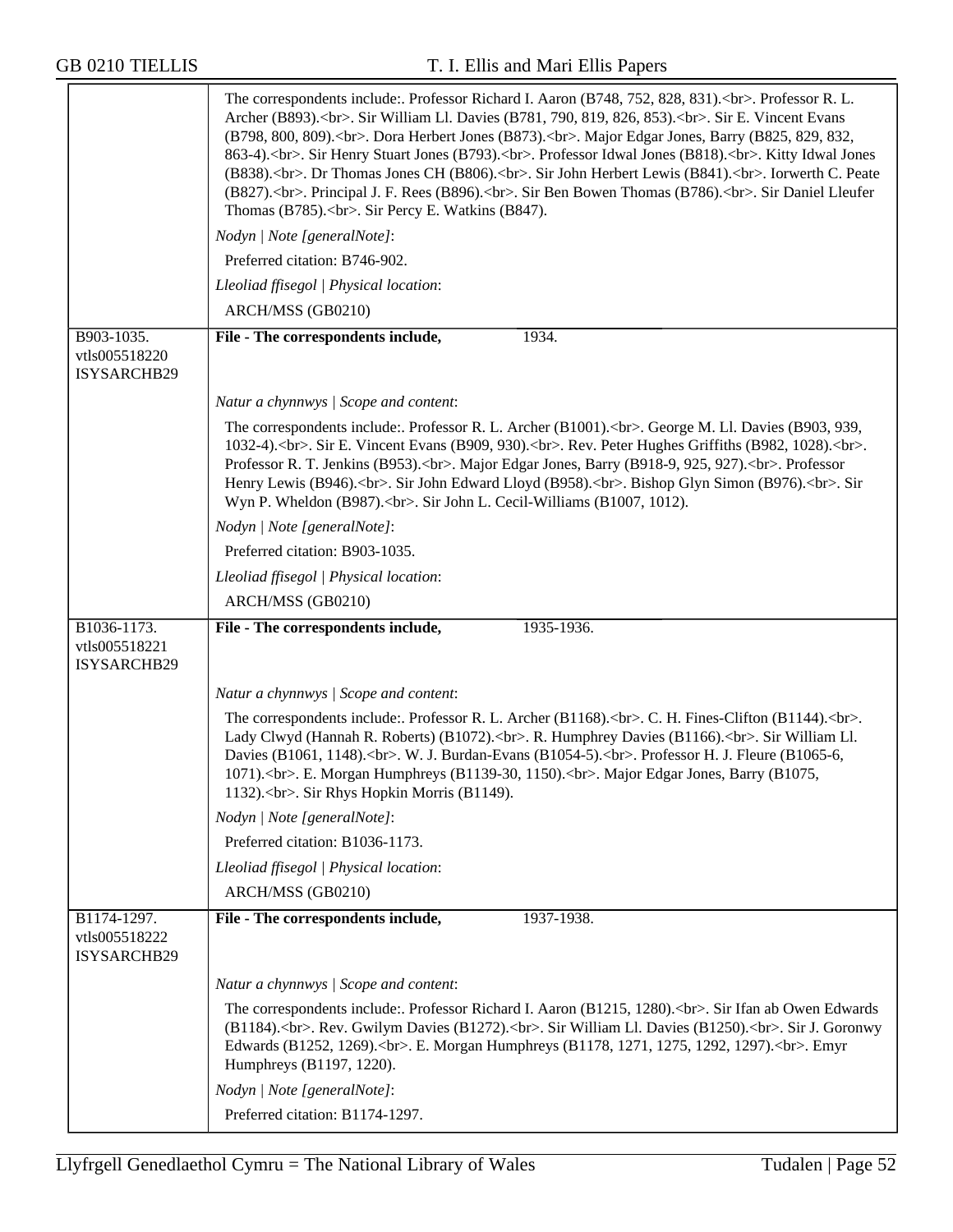|                                             | Lleoliad ffisegol   Physical location:                                                                                                                                                                                                                                                                                                                                                                                                       |
|---------------------------------------------|----------------------------------------------------------------------------------------------------------------------------------------------------------------------------------------------------------------------------------------------------------------------------------------------------------------------------------------------------------------------------------------------------------------------------------------------|
|                                             | ARCH/MSS (GB0210)                                                                                                                                                                                                                                                                                                                                                                                                                            |
| B1298-1502.<br>vtls005518223<br>ISYSARCHB29 | 1939-1940.<br>File - The correspondents include,                                                                                                                                                                                                                                                                                                                                                                                             |
|                                             | Natur a chynnwys / Scope and content:                                                                                                                                                                                                                                                                                                                                                                                                        |
|                                             | The correspondents include:. Professor Richard I. Aaron (B1494).<br>br>. Sir Ifan ab Owen Edwards<br>(B1323, 1385, 1451).<br>. Principal H. K. Archdall (B1474, 1496).<br>                                                                                                                                                                                                                                                                   |
|                                             | Nodyn   Note [generalNote]:                                                                                                                                                                                                                                                                                                                                                                                                                  |
|                                             | Preferred citation: B1298-1502.                                                                                                                                                                                                                                                                                                                                                                                                              |
|                                             | Lleoliad ffisegol   Physical location:                                                                                                                                                                                                                                                                                                                                                                                                       |
|                                             | ARCH/MSS (GB0210)                                                                                                                                                                                                                                                                                                                                                                                                                            |
| B1503-1761.<br>vtls005518224<br>ISYSARCHB29 | File - The correspondents include,<br>1941-1945.                                                                                                                                                                                                                                                                                                                                                                                             |
|                                             | Natur a chynnwys / Scope and content:                                                                                                                                                                                                                                                                                                                                                                                                        |
|                                             | The correspondents include:. Sir Ifan ab Owen Edwards (B1696).<br>br>. Principal H. K. Archdall<br>(B1537, 1722).<br>. W. Ambrose Bebb (B1590).<br>. Professor E. G. Bowen (B1574, 1729).<br>.<br>-<br>David Davies, the first Baron Davies of Llandinam (B1577-9, 1583, 1600).<br>>br>. E. Tegla Davies<br>                                                                                                                                 |
|                                             | Nodyn   Note [generalNote]:                                                                                                                                                                                                                                                                                                                                                                                                                  |
|                                             | Preferred citation: B1503-1761.                                                                                                                                                                                                                                                                                                                                                                                                              |
|                                             | Lleoliad ffisegol   Physical location:                                                                                                                                                                                                                                                                                                                                                                                                       |
|                                             | ARCH/MSS (GB0210)                                                                                                                                                                                                                                                                                                                                                                                                                            |
| B1762-1956.<br>vtls005518225<br>ISYSARCHB29 | File - The correspondents include,<br>1946-1947.                                                                                                                                                                                                                                                                                                                                                                                             |
|                                             | Natur a chynnwys / Scope and content:                                                                                                                                                                                                                                                                                                                                                                                                        |
|                                             | The correspondents include:. Sir Ifan ab Owen Edwards (B1909).<br>. Sir Alun Oldfield-Davies<br>(B1827).<br>. Cassie Davies (B1859).<br>>>br>. Professor J. Gwyn Griffiths (B1936, 1940, 1949).<br>.<br>Major Edgar Jones, Barry (B1791, 1946).<br>> cbr>. Gwilym R. Jones (B1786).<br>cbr>. Rev. Moelwyn Merchant<br>(B1840, 1879, 1895, 1900).<br>. Elwyn Roberts (B1913).<br>. Kate Roberts (B1854).<br>. J. Roberts<br>Williams (B1942). |
|                                             | Nodyn   Note [generalNote]:                                                                                                                                                                                                                                                                                                                                                                                                                  |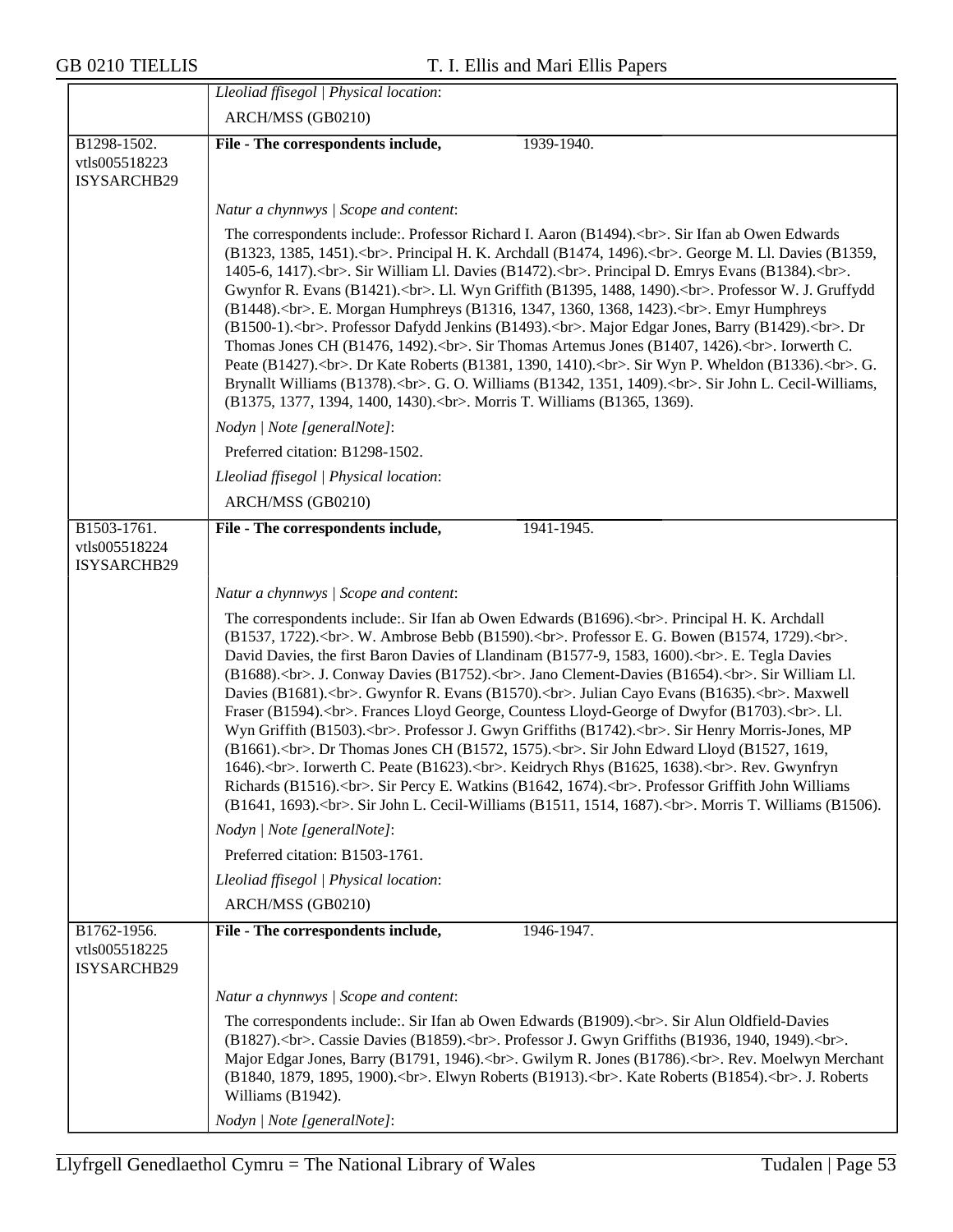$\overline{\phantom{a}}$ 

|                                                    | Preferred citation: B1762-1956.                                                                                                                                                                                                                                                                                                                                                       |  |
|----------------------------------------------------|---------------------------------------------------------------------------------------------------------------------------------------------------------------------------------------------------------------------------------------------------------------------------------------------------------------------------------------------------------------------------------------|--|
|                                                    | Lleoliad ffisegol   Physical location:                                                                                                                                                                                                                                                                                                                                                |  |
|                                                    | ARCH/MSS (GB0210)                                                                                                                                                                                                                                                                                                                                                                     |  |
| B1957-2239.<br>vtls005518226<br>ISYSARCHB29        | File - The correspondents include,<br>1948-1950.                                                                                                                                                                                                                                                                                                                                      |  |
|                                                    | Natur a chynnwys / Scope and content:                                                                                                                                                                                                                                                                                                                                                 |  |
|                                                    | The correspondents include: E. Roderic Bowen, MP (B2054). < br>>br>. Rev. D. Jacob Davies (B2010). < br>>br>.<br>Rev. W. T. Pennar Davies (B2050, 2144).<br>>>br>. Sir William Ll. Davies (B1992, 2134, 2197).<br>.<br>Gwynfor R. Evans (B2044).<br>><br>. Frances Lloyd George, Countess Lloyd-George of Dwyfor<br>(B2053, 2058).<br>. Ll. Wyn Griffith (B2127, 2222).<br>           |  |
|                                                    | Nodyn   Note [generalNote]:                                                                                                                                                                                                                                                                                                                                                           |  |
|                                                    | Preferred citation: B1957-2239.                                                                                                                                                                                                                                                                                                                                                       |  |
|                                                    | Lleoliad ffisegol   Physical location:                                                                                                                                                                                                                                                                                                                                                |  |
|                                                    | ARCH/MSS (GB0210)                                                                                                                                                                                                                                                                                                                                                                     |  |
| B2240-598.<br>vtls005518227<br>ISYSARCHB29         | File - The correspondents include,<br>1951-1954.                                                                                                                                                                                                                                                                                                                                      |  |
|                                                    | Natur a chynnwys / Scope and content:                                                                                                                                                                                                                                                                                                                                                 |  |
|                                                    | The correspondents include: Sir Ifan ab Owen Edwards (B2460).<br>>>br>. Sir H. Idris Bell (B2281).<br>.<br>Sir Alun Talfan Davies (B2397).<br>>>br>. Dr Elwyn Davies (B2440).<br>>>br>. Rev. W. T. Pennar Davies<br>(B2319).<br>. Dr Huw T. Edwards (B2464).<br>. Thomas Charles Edwards, Ampleforth (B2346).<br>.<br>.<br>Gwynfor R. Evans (B2582).<br>. Maxwell Fraser (B2386).<br> |  |
|                                                    | Nodyn   Note [generalNote]:                                                                                                                                                                                                                                                                                                                                                           |  |
|                                                    | Preferred citation: B2240-598.                                                                                                                                                                                                                                                                                                                                                        |  |
|                                                    | Lleoliad ffisegol   Physical location:                                                                                                                                                                                                                                                                                                                                                |  |
|                                                    | ARCH/MSS (GB0210)                                                                                                                                                                                                                                                                                                                                                                     |  |
| B2599-2849.<br>vtls005518228<br><b>ISYSARCHB29</b> | File - The correspondents include,<br>1955-1956.                                                                                                                                                                                                                                                                                                                                      |  |
|                                                    | Natur a chynnwys / Scope and content:                                                                                                                                                                                                                                                                                                                                                 |  |
|                                                    | The correspondents include: Sir Harold Idris Bell (B2735).<br>>>br>. Professor E. G. Bowen (B2731).<br>.<br>Dr Elwyn Davies (B2745, 2785, 2802).<br>>br>. Ryan Davies (B2697).<br>. Alun R. Edwards<br>(B2781).<br>. Thomas Charles Edwards, Ampleforth (B2658, 2684).<br>>>br>. Islwyn Ffowc Elis                                                                                    |  |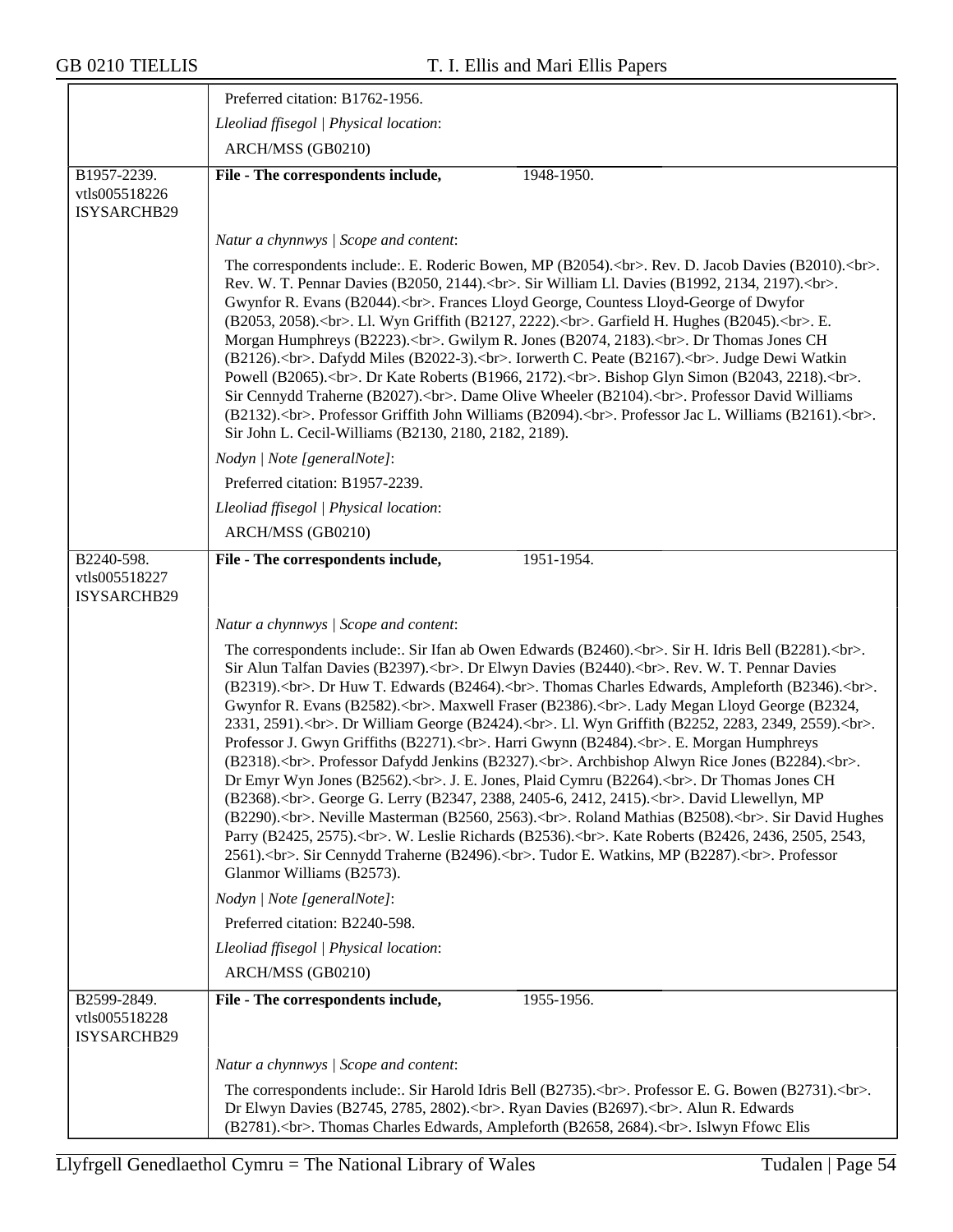|                                             | (B2652).<br>. C. J. O. Evans (B2642).<br>. Lady Megan Lloyd George (B2633, 2662).<br>. R. E.<br>Griffith (B2621).<br>. Ll. Wyn Griffith (B2713, 2744).<br>. Moses Griffith (B2711, 2804).<br>.<br>Professor J. Gwyn Griffiths (B2632).<br>> cbr>. Harri Gwynn (B2667, 2695, 2751, 2757).<br>. Sir George F.<br>Hamer (B2661).<br>. Cyril Hughes, Urdd Gobaith Cymru (B2643).<br>. Cyril O. Jones (B2841).<br>.<br>cbr>.<br>Dr Emyr Wyn Jones (B2609, 2715).<br>.<br>                                                                                                                                                                                                                                                                                                                                                                      |
|---------------------------------------------|-------------------------------------------------------------------------------------------------------------------------------------------------------------------------------------------------------------------------------------------------------------------------------------------------------------------------------------------------------------------------------------------------------------------------------------------------------------------------------------------------------------------------------------------------------------------------------------------------------------------------------------------------------------------------------------------------------------------------------------------------------------------------------------------------------------------------------------------|
|                                             | Nodyn   Note [generalNote]:                                                                                                                                                                                                                                                                                                                                                                                                                                                                                                                                                                                                                                                                                                                                                                                                               |
|                                             | Preferred citation: B2599-2849.                                                                                                                                                                                                                                                                                                                                                                                                                                                                                                                                                                                                                                                                                                                                                                                                           |
|                                             | Lleoliad ffisegol   Physical location:                                                                                                                                                                                                                                                                                                                                                                                                                                                                                                                                                                                                                                                                                                                                                                                                    |
|                                             | ARCH/MSS (GB0210)                                                                                                                                                                                                                                                                                                                                                                                                                                                                                                                                                                                                                                                                                                                                                                                                                         |
| B2850-3028.<br>vtls005518229<br>ISYSARCHB29 | File - The correspondents include,<br>1957.                                                                                                                                                                                                                                                                                                                                                                                                                                                                                                                                                                                                                                                                                                                                                                                               |
|                                             | Natur a chynnwys / Scope and content:                                                                                                                                                                                                                                                                                                                                                                                                                                                                                                                                                                                                                                                                                                                                                                                                     |
|                                             | The correspondents include: J. Alban Davies (B2943, 3022).<br>>br>. Rev. W. T. Pennar Davies<br>(B2980).<br>. J. E. Daniel (B3021).<br>. Margaret S. Davies, Gregynog (B3025).<br>. Ll. Wyn Griffith<br>(B2968, 2993).<br>. Sydney Herbert (B2916, 2946).<br>. Mathonwy Hughes (B2855).<br>. Carwyn<br>James (B2936).<br>. Gwilym R. Jones (B2962, 2995, 3001, 3015).<br>. Professor R. Tudur Jones<br>(B2994).<br>. Sir Thomas Parry (B2972).<br>. O. M. Roberts (B2922, 2971).<br>. J. Beverley Smith<br>(B2954).<br>. D. J. Williams, Fishguard (B2960).<br>. Sir John L. Cecil-Williams (B2886, 2895, 2903,<br>2925).                                                                                                                                                                                                                 |
|                                             | Nodyn   Note [generalNote]:                                                                                                                                                                                                                                                                                                                                                                                                                                                                                                                                                                                                                                                                                                                                                                                                               |
|                                             | Preferred citation: B2850-3028.                                                                                                                                                                                                                                                                                                                                                                                                                                                                                                                                                                                                                                                                                                                                                                                                           |
|                                             | Lleoliad ffisegol   Physical location:                                                                                                                                                                                                                                                                                                                                                                                                                                                                                                                                                                                                                                                                                                                                                                                                    |
|                                             | ARCH/MSS (GB0210)                                                                                                                                                                                                                                                                                                                                                                                                                                                                                                                                                                                                                                                                                                                                                                                                                         |
| B3028-258.<br>vtls005518230<br>ISYSARCHB29  | File - The correspondents include,<br>1958-1959.                                                                                                                                                                                                                                                                                                                                                                                                                                                                                                                                                                                                                                                                                                                                                                                          |
|                                             | Natur a chynnwys / Scope and content:                                                                                                                                                                                                                                                                                                                                                                                                                                                                                                                                                                                                                                                                                                                                                                                                     |
|                                             | The correspondents include: Glyn Ashton (B3203).<br>>br>. Henry Brooke, MP (B3251).<br>>br>. J. E.<br>Daniel (B3032, 3104).<br>. Sir Alun Talfan Davies (B3140).<br>. Cassie Davies (B3049-50).<br>. Dr<br>Elwyn Davies (B3110).<br>. J. Alban Davies (B3030).<br>. Rev. W. T. Pennar Davies (B3239).<br>.<br>Desmond Donnelly, MP (B3237).<br>> . Thomas Charles Edwards, Ampleforth (B3078).<br>. Ll. Wyn<br>Griffith (B3153, 3157, 3189, 3191, 3198, 3209, 3241).<br>. R. E. Griffith (B3061).<br>. Dr E. D. Jones<br>(B3215, 3234).<br>> Frank Price Jones (B3166).<br>. John Gwilym Jones, Parc Nest (B3087).<br>. Gr><br>Kitty Idwal Jones (B3090-1, 3168, 3248, 3253).<br>. John W Morris, Lord Morris of Borth-y-Gest<br>(B3151).<br>cbr>. Professor Ian Parrott (B3038).<br>. Dr Brynley F. Roberts (B3231).<br>. Goronwy O.<br> |
|                                             | Nodyn   Note [generalNote]:                                                                                                                                                                                                                                                                                                                                                                                                                                                                                                                                                                                                                                                                                                                                                                                                               |
|                                             | Preferred citation: B3028-258.                                                                                                                                                                                                                                                                                                                                                                                                                                                                                                                                                                                                                                                                                                                                                                                                            |
|                                             | Lleoliad ffisegol   Physical location:                                                                                                                                                                                                                                                                                                                                                                                                                                                                                                                                                                                                                                                                                                                                                                                                    |
|                                             | ARCH/MSS (GB0210)                                                                                                                                                                                                                                                                                                                                                                                                                                                                                                                                                                                                                                                                                                                                                                                                                         |
| B3259-467.<br>vtls005518231<br>ISYSARCHB29  | File - The correspondents include,<br>1960-1961.                                                                                                                                                                                                                                                                                                                                                                                                                                                                                                                                                                                                                                                                                                                                                                                          |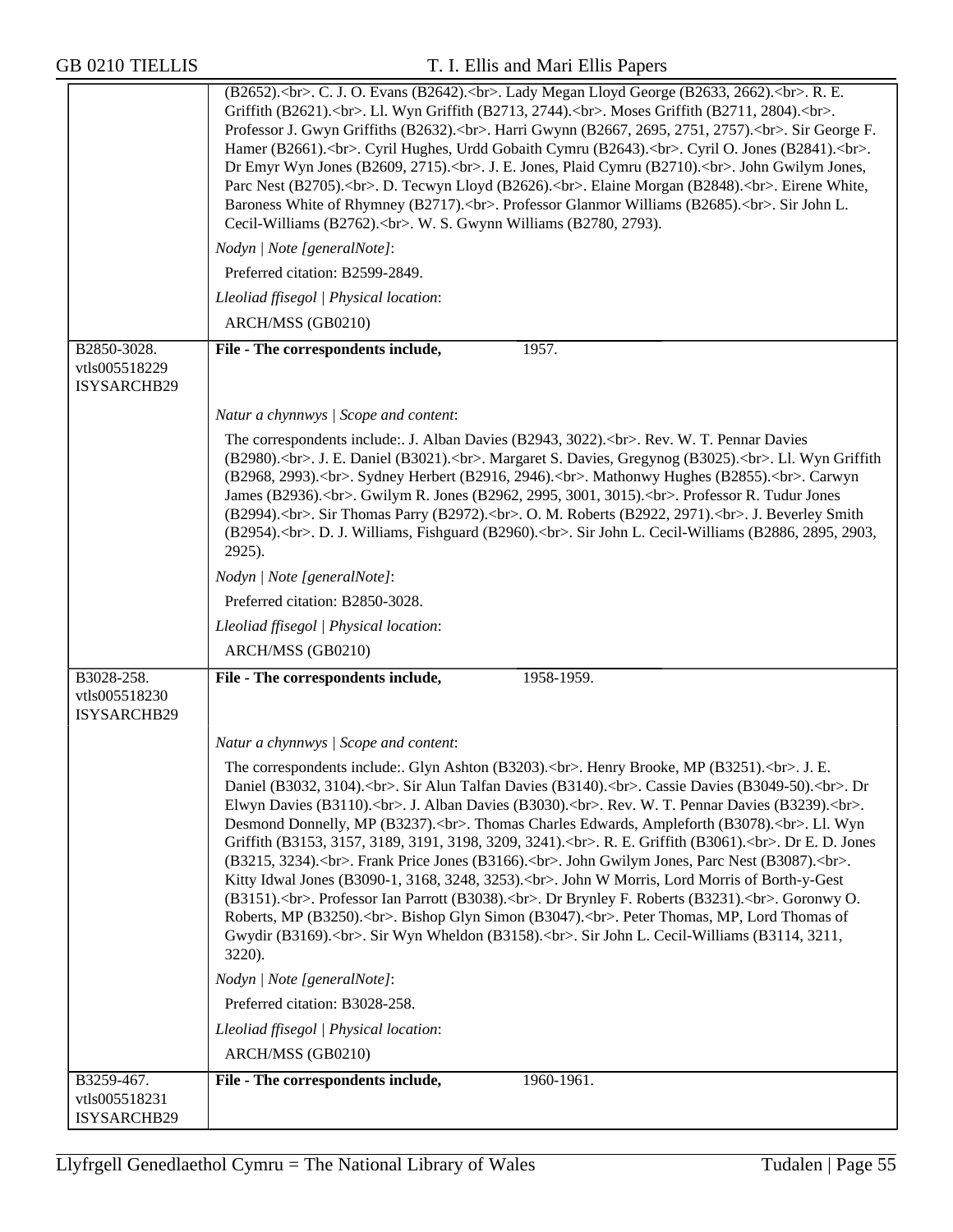|                                            | Natur a chynnwys / Scope and content:                                                                                                                                                                                                                                                                                                                                                                                                                                                                                                                                                                                                                                                                                                                                                                                                                                                                                                                                                                                                                                                                                                                                                                                                                                                                                                                 |  |
|--------------------------------------------|-------------------------------------------------------------------------------------------------------------------------------------------------------------------------------------------------------------------------------------------------------------------------------------------------------------------------------------------------------------------------------------------------------------------------------------------------------------------------------------------------------------------------------------------------------------------------------------------------------------------------------------------------------------------------------------------------------------------------------------------------------------------------------------------------------------------------------------------------------------------------------------------------------------------------------------------------------------------------------------------------------------------------------------------------------------------------------------------------------------------------------------------------------------------------------------------------------------------------------------------------------------------------------------------------------------------------------------------------------|--|
|                                            | The correspondents include: Glyn Ashton (B3321).<br>>br>. Lord Brecon (B3263).<br>>br>. Henry Brooke<br>(B3406, 3462).<br>. Professor Alun Davies (B3404).<br>. Gwilym Prys Davies (B3313).<br>. Jano<br>Clement-Davies (B3293).<br>. Professor R. Rees Davies (B3351, 3372).<br>. W. Beynon Davies<br>(B3362).<br>. Rev. W. T. Pennar Davies (B3363).<br>. Sir David L. Evans (B3297).<br>. Professor Sir<br>Idris Ll. Foster (B3276).<br>cbr>. Blaise Gillie (B3290).<br>. Ll. Wyn Griffith (B3259, 3271, 3291, 3303,<br>3387, 3408). < br>. James Griffiths, MP (B3444). < br>. Llewellyn Heycock (B3300). < br>. Frank Price<br>                                                                                                                                                                                                                                                                                                                                                                                                                                                                                                                                                                                                                                                                                                                  |  |
|                                            | Nodyn   Note [generalNote]:                                                                                                                                                                                                                                                                                                                                                                                                                                                                                                                                                                                                                                                                                                                                                                                                                                                                                                                                                                                                                                                                                                                                                                                                                                                                                                                           |  |
|                                            | Preferred citation: B3259-467.                                                                                                                                                                                                                                                                                                                                                                                                                                                                                                                                                                                                                                                                                                                                                                                                                                                                                                                                                                                                                                                                                                                                                                                                                                                                                                                        |  |
|                                            | Lleoliad ffisegol   Physical location:                                                                                                                                                                                                                                                                                                                                                                                                                                                                                                                                                                                                                                                                                                                                                                                                                                                                                                                                                                                                                                                                                                                                                                                                                                                                                                                |  |
|                                            | ARCH/MSS (GB0210)                                                                                                                                                                                                                                                                                                                                                                                                                                                                                                                                                                                                                                                                                                                                                                                                                                                                                                                                                                                                                                                                                                                                                                                                                                                                                                                                     |  |
| B3468-640.<br>vtls005518232<br>ISYSARCHB29 | 1962-1963.<br>File - The correspondents include,                                                                                                                                                                                                                                                                                                                                                                                                                                                                                                                                                                                                                                                                                                                                                                                                                                                                                                                                                                                                                                                                                                                                                                                                                                                                                                      |  |
|                                            | Natur a chynnwys / Scope and content:                                                                                                                                                                                                                                                                                                                                                                                                                                                                                                                                                                                                                                                                                                                                                                                                                                                                                                                                                                                                                                                                                                                                                                                                                                                                                                                 |  |
|                                            | The correspondents include: Henry Brooke (B3639).<br>>cbr>. Professor Alun Davies (B3545).<br>. Sir<br>Alun Talfan Davies (B3544).<br>. Dr Elwyn Davies B3599, 3623).<br>. Rev. W. T. Pennar Davies<br>(B3490, 3496, 3628).<br>. Maxwell Fraser (B3567).<br>. Ll. Wyn Griffith (B3494, 3509, 3512, 3514,<br>3520, 3529, 3553, 3582, 3622).<br>. Dr Deian Hopkin (B3531).<br>. Loti Rees Hughes (B3517).<br>.<br>Robert Rhodes James (B3602).<br>. Frank Price Jones (B3537).<br>. Kitty Idwal Jones (B3611).<br>.<br>Gerald Morgan (B3610).<br>. Professor Kenneth O. Morgan (B3472).<br>. John W. Morris, Lord<br>Morris of Borth-y-Gest (B3538).<br>. Sir Thomas Parry (B3506).<br>. Mati Rees (B3508).<br>. Kate<br>Roberts (B3543).<br>. Sir Cennydd Traherne (B3632).<br>. Dafydd Williams, Plaid Cymru (B3507,<br>3516, 3530, 3536, 3560).< br>. Sir John L. Cecil-Williams (B3573).                                                                                                                                                                                                                                                                                                                                                                                                                                                            |  |
|                                            | Nodyn   Note [generalNote]:                                                                                                                                                                                                                                                                                                                                                                                                                                                                                                                                                                                                                                                                                                                                                                                                                                                                                                                                                                                                                                                                                                                                                                                                                                                                                                                           |  |
|                                            | Preferred citation: B3468-640.                                                                                                                                                                                                                                                                                                                                                                                                                                                                                                                                                                                                                                                                                                                                                                                                                                                                                                                                                                                                                                                                                                                                                                                                                                                                                                                        |  |
|                                            | Lleoliad ffisegol   Physical location:                                                                                                                                                                                                                                                                                                                                                                                                                                                                                                                                                                                                                                                                                                                                                                                                                                                                                                                                                                                                                                                                                                                                                                                                                                                                                                                |  |
|                                            | ARCH/MSS (GB0210)                                                                                                                                                                                                                                                                                                                                                                                                                                                                                                                                                                                                                                                                                                                                                                                                                                                                                                                                                                                                                                                                                                                                                                                                                                                                                                                                     |  |
| B3641-919.<br>vtls005518233<br>ISYSARCHB29 | File - The correspondents include,<br>1964-1970.                                                                                                                                                                                                                                                                                                                                                                                                                                                                                                                                                                                                                                                                                                                                                                                                                                                                                                                                                                                                                                                                                                                                                                                                                                                                                                      |  |
|                                            | Natur a chynnwys / Scope and content:                                                                                                                                                                                                                                                                                                                                                                                                                                                                                                                                                                                                                                                                                                                                                                                                                                                                                                                                                                                                                                                                                                                                                                                                                                                                                                                 |  |
|                                            | The correspondents include: Roderic Bowen, MP (B3775).<br>>br>. Henry Brooke (B3768).<br>>br>. Professor<br>Alun Davies (B3710, 3842). Sir Alun Talfan Davies (B3854).<br>. Aneirin Talfan Davies (B3745).<br>.<br>Dr Elwyn Davies (B3688, 3692, 3742, 3828).<br>> cbr>. Gwilym Prys Davies (B3648, 3733, 3772-3,<br>3856).<br>. Ifor Davies, MP (B3674, 3798).<br>. Jenkin Alban Davies (B3840).<br>. Jennie Eirian<br>Davies (B3813).<br>. Thomas Charles Edwards, Ampleforth (B3652, 3684, 3815, 3824).<br>. Professor<br>D. Simon Evans (B3814).<br>. Gwynfor R. Evans (B3817, 3829, 3839).<br>. Lady Olwen Carey<br>Evans (B3706).<br>> cbr>. Dingle Foot, MP (B3803).<br>cbr>. Professor Idris Ll. Foster (B3881, 3887).<br>cbr>.<br>Lady Megan Lloyd Geroge (B3679).<br>. Ll. Wyn Griffith (B3656, 3661, 3683, 3726).<br>. Emlyn<br>Hooson, MP, Lord Hooson (B3783).<br>. Cledwyn Hughes, Lord Cledwyn of Penrhos (B3678, 3738,<br>3774).<br>. Glyn Tegai Hughes (B3909).<br>. Ben G. Jones (B3698, 3781, 3860, 3902).<br>. E.<br>D Jones (B3730, 3750).<br>> cbr>. Elwyn Jones, MP, Lord Elwyn-Jones (B3762).<br>> cbr>. Dr Emyr Wyn<br>Jones (B3841, 3843).<br>. Principal Frank Llewellyn-Jones (B3790).<br>. Frank Price Jones (B3727,<br>3867).<br>. Gwilym R. Jones (B3869).<br>. Kitty Idwal Jones (B3714, 3722, 3852).<br>. D. Elystan |  |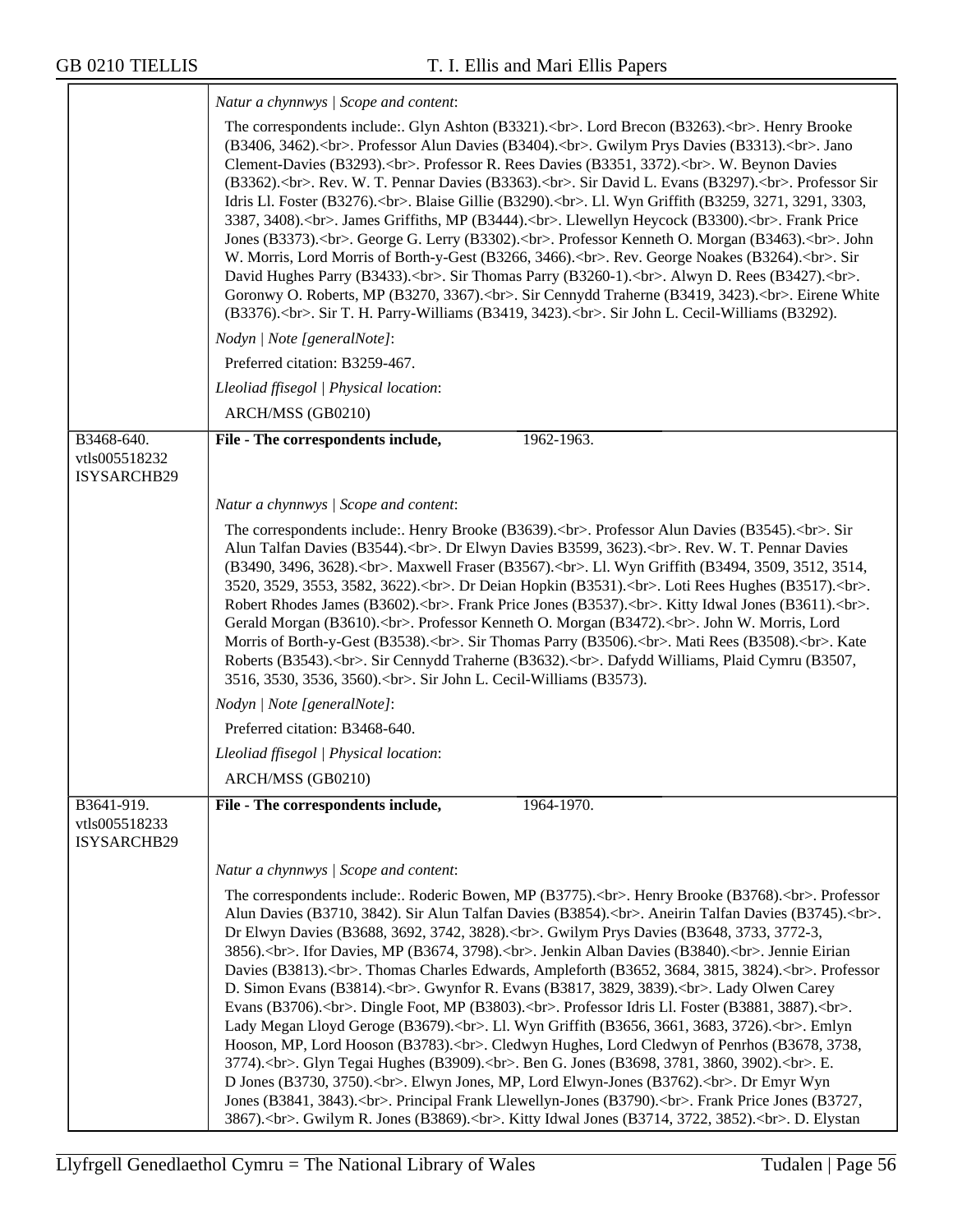| <b>GB 0210 TIELLIS</b>                 |                                                                                                                                                                                                                                                                                                                                                                                                                                                                                                                                                                                                                                                                                                                                                                                                                                                         | T. I. Ellis and Mari Ellis Papers |                                               |
|----------------------------------------|---------------------------------------------------------------------------------------------------------------------------------------------------------------------------------------------------------------------------------------------------------------------------------------------------------------------------------------------------------------------------------------------------------------------------------------------------------------------------------------------------------------------------------------------------------------------------------------------------------------------------------------------------------------------------------------------------------------------------------------------------------------------------------------------------------------------------------------------------------|-----------------------------------|-----------------------------------------------|
|                                        | Morgan, MP (B3796, 3802).<br>. Gerald Morgan (B3825).<br>. Professor Kenneth O. Morgan (B3680,<br>3724, 3791).<br>. John Morris, MP (B3691, 3801).<br>. Eluned E. Owen (B3644).<br>. Sir David<br>Hughes Parry (B3804).<br>. Mati Rees (B3857).<br>. Elwyn Roberts (B3819, 3910).<br>. Emrys O.<br>Roberts, MP (B3670).<br>. Goronwy O. Roberts (B3649, 3654, 3682, 3703, 3707, 3716, 3725).<br>>br>.<br>Roy Saer (B3786).<br>. Edward Short, MP (B3744).<br>. George Thomas, Viscount Tonypandy<br>(B3676, 3778, 3792).<br>>>br>. Peter Thomas, Lord Thomas of Gwydir (B3658).<br>>br>. R. S. Thomas<br>(B3816).<br>. Sir Cennydd Traherne (B3653, 3799).<br>. David Gibson Watt (B3818).<br>>>br>. Eirene<br>White, Baroness White of Rhymney (B3673, 3793).<br>>cbr>. Professor Jac L. Williams (B3821).<br>. Sir<br>John L. Cecil-Williams (B3662). |                                   |                                               |
|                                        | Nodyn   Note [generalNote]:                                                                                                                                                                                                                                                                                                                                                                                                                                                                                                                                                                                                                                                                                                                                                                                                                             |                                   |                                               |
|                                        | Preferred citation: B3641-919.                                                                                                                                                                                                                                                                                                                                                                                                                                                                                                                                                                                                                                                                                                                                                                                                                          |                                   |                                               |
|                                        | Lleoliad ffisegol   Physical location:                                                                                                                                                                                                                                                                                                                                                                                                                                                                                                                                                                                                                                                                                                                                                                                                                  |                                   |                                               |
|                                        | ARCH/MSS (GB0210)                                                                                                                                                                                                                                                                                                                                                                                                                                                                                                                                                                                                                                                                                                                                                                                                                                       |                                   |                                               |
| B3920.<br>vtls005518235<br>ISYSARCHB29 | File - Carbon copies of letters, 1929-66,<br>written by T. I. Ellis,                                                                                                                                                                                                                                                                                                                                                                                                                                                                                                                                                                                                                                                                                                                                                                                    | 1929-1966.                        |                                               |
|                                        | Nodyn   Note [generalNote]:                                                                                                                                                                                                                                                                                                                                                                                                                                                                                                                                                                                                                                                                                                                                                                                                                             |                                   |                                               |
|                                        | Preferred citation: B3920.                                                                                                                                                                                                                                                                                                                                                                                                                                                                                                                                                                                                                                                                                                                                                                                                                              |                                   |                                               |
|                                        | Lleoliad ffisegol   Physical location:                                                                                                                                                                                                                                                                                                                                                                                                                                                                                                                                                                                                                                                                                                                                                                                                                  |                                   |                                               |
|                                        | ARCH/MSS (GB0210)                                                                                                                                                                                                                                                                                                                                                                                                                                                                                                                                                                                                                                                                                                                                                                                                                                       |                                   |                                               |
| correspondent or subject,              | Cyfres   Series B3921-3949. vtls005518236 ISYSARCHB29: Letters filed by individual<br>Dyddiad   Date: 1923-1970. (dyddiad creu)   (date of creation)                                                                                                                                                                                                                                                                                                                                                                                                                                                                                                                                                                                                                                                                                                    |                                   |                                               |
|                                        |                                                                                                                                                                                                                                                                                                                                                                                                                                                                                                                                                                                                                                                                                                                                                                                                                                                         |                                   |                                               |
|                                        | Lleoliad ffisegol   Physical location: ARCH/MSS (GB0210)                                                                                                                                                                                                                                                                                                                                                                                                                                                                                                                                                                                                                                                                                                                                                                                                |                                   |                                               |
| Nodyn   Note [generalNote]:            |                                                                                                                                                                                                                                                                                                                                                                                                                                                                                                                                                                                                                                                                                                                                                                                                                                                         |                                   |                                               |
|                                        | Preferred citation: B3921-3949.                                                                                                                                                                                                                                                                                                                                                                                                                                                                                                                                                                                                                                                                                                                                                                                                                         |                                   |                                               |
|                                        |                                                                                                                                                                                                                                                                                                                                                                                                                                                                                                                                                                                                                                                                                                                                                                                                                                                         |                                   |                                               |
|                                        | FFeil / rhestr eitemau   File / item list                                                                                                                                                                                                                                                                                                                                                                                                                                                                                                                                                                                                                                                                                                                                                                                                               |                                   |                                               |
| Cod cyfeirnod<br>Reference code        | Teitl   Title                                                                                                                                                                                                                                                                                                                                                                                                                                                                                                                                                                                                                                                                                                                                                                                                                                           | Dyddiadau   Dates                 | Disgrifiad ffisegol   Physical<br>description |
| B3921.                                 | File - Letters, 1923-65 and undated, from                                                                                                                                                                                                                                                                                                                                                                                                                                                                                                                                                                                                                                                                                                                                                                                                               | 1923-1965                         |                                               |
| vtls005518237<br>ISYSARCHB29           | Sir Ben Bowen Thomas to T. I. Ellis,                                                                                                                                                                                                                                                                                                                                                                                                                                                                                                                                                                                                                                                                                                                                                                                                                    |                                   |                                               |
|                                        | Nodyn   Note [generalNote]:                                                                                                                                                                                                                                                                                                                                                                                                                                                                                                                                                                                                                                                                                                                                                                                                                             |                                   |                                               |
|                                        | Preferred citation: B3921.                                                                                                                                                                                                                                                                                                                                                                                                                                                                                                                                                                                                                                                                                                                                                                                                                              |                                   |                                               |
|                                        | Lleoliad ffisegol   Physical location:                                                                                                                                                                                                                                                                                                                                                                                                                                                                                                                                                                                                                                                                                                                                                                                                                  |                                   |                                               |
|                                        | ARCH/MSS (GB0210)                                                                                                                                                                                                                                                                                                                                                                                                                                                                                                                                                                                                                                                                                                                                                                                                                                       |                                   |                                               |
| B3922.<br>vtls005518238                | File - Letters of R. T. Jenkins to T. I. Ellis                                                                                                                                                                                                                                                                                                                                                                                                                                                                                                                                                                                                                                                                                                                                                                                                          | 1931-1969                         |                                               |

ISYSARCHB29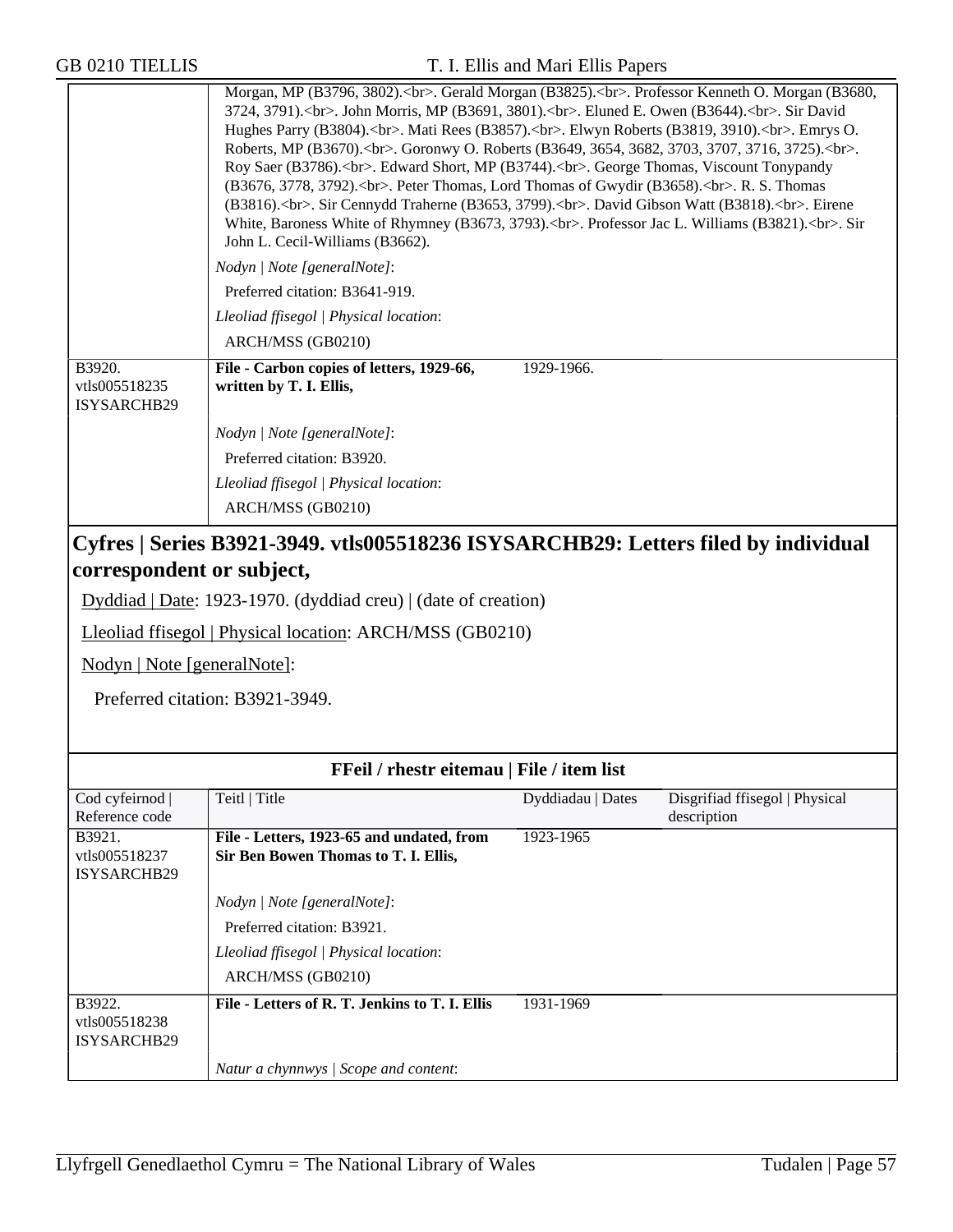|                                        | Letters, 1931-1961 and [n.d.], from Professor R. T. Jenkins to T. I. Ellis, together with letters, 4 October<br>1962 and December 1969, from Mrs Myfanwy Jenkins to T. I. Ellis, the latter thanking him for his<br>sympathy on R. T. Jenkins's death. |
|----------------------------------------|--------------------------------------------------------------------------------------------------------------------------------------------------------------------------------------------------------------------------------------------------------|
|                                        | Nodyn   Note [generalNote]:                                                                                                                                                                                                                            |
|                                        | Preferred citation: B3922.                                                                                                                                                                                                                             |
|                                        | Lleoliad ffisegol   Physical location:                                                                                                                                                                                                                 |
|                                        | ARCH/MSS (GB0210)                                                                                                                                                                                                                                      |
| B3923.<br>vtls005518239<br>ISYSARCHB29 | File - Letters, 1936-70 and undated, from<br>1936-1970.<br>Frank Thomas to T. I. Ellis,                                                                                                                                                                |
|                                        | Nodyn   Note [generalNote]:                                                                                                                                                                                                                            |
|                                        | Preferred citation: B3923.                                                                                                                                                                                                                             |
|                                        | Lleoliad ffisegol   Physical location:                                                                                                                                                                                                                 |
|                                        | ARCH/MSS (GB0210)                                                                                                                                                                                                                                      |
| B3924.<br>vtls005518240<br>ISYSARCHB29 | File - Letters, 1949-65, from Professor Sir<br>1949-1965<br>Idris Ll. Foster to T. I. Ellis,                                                                                                                                                           |
|                                        | Nodyn   Note [generalNote]:                                                                                                                                                                                                                            |
|                                        | Preferred citation: B3924.                                                                                                                                                                                                                             |
|                                        | Lleoliad ffisegol   Physical location:                                                                                                                                                                                                                 |
|                                        | ARCH/MSS (GB0210)                                                                                                                                                                                                                                      |
| B3925.<br>vtls005518241<br>ISYSARCHB29 | File - Four letters, 1950-1 and undated,<br>1950-1951.<br>from Bedwyr Lewis Jones to T. I. Ellis,<br>together with an undated letter from<br>Percy ,                                                                                                   |
|                                        | Natur a chynnwys / Scope and content:                                                                                                                                                                                                                  |
|                                        | Four letters, 1950-1 and undated, from Bedwyr Lewis Jones to T. I. Ellis, together with an undated letter<br>from Percy Ogwen Jones, Bedwyr Lewis Jones's father, to T. I. Ellis.                                                                      |
|                                        | Nodyn   Note [generalNote]:                                                                                                                                                                                                                            |
|                                        | Preferred citation: B3925.                                                                                                                                                                                                                             |
|                                        | Lleoliad ffisegol   Physical location:                                                                                                                                                                                                                 |
|                                        | ARCH/MSS (GB0210)                                                                                                                                                                                                                                      |
| B3926.<br>vtls005518242<br>ISYSARCHB29 | 1968.<br>File - Letters, 1968, from John Grigg to T.<br>I. Ellis, relating to the former's research on<br>David Lloyd George,                                                                                                                          |
|                                        | Natur a chynnwys / Scope and content:                                                                                                                                                                                                                  |
|                                        | Letters, 1968, from John Grigg to T. I. Ellis, relating to the former's research on David Lloyd George.                                                                                                                                                |
|                                        | Nodyn   Note [generalNote]:                                                                                                                                                                                                                            |
|                                        | Preferred citation: B3926.                                                                                                                                                                                                                             |
|                                        | Lleoliad ffisegol   Physical location:                                                                                                                                                                                                                 |
|                                        | ARCH/MSS (GB0210)                                                                                                                                                                                                                                      |
| B3927.                                 | File - File of letters, 1964, to T. I. Ellis<br>1960-1964.                                                                                                                                                                                             |
| vtls005518243<br>ISYSARCHB29           | written in response to the publication<br>of John Humphreys Davies (1871-1925)<br>(Lerpwl,                                                                                                                                                             |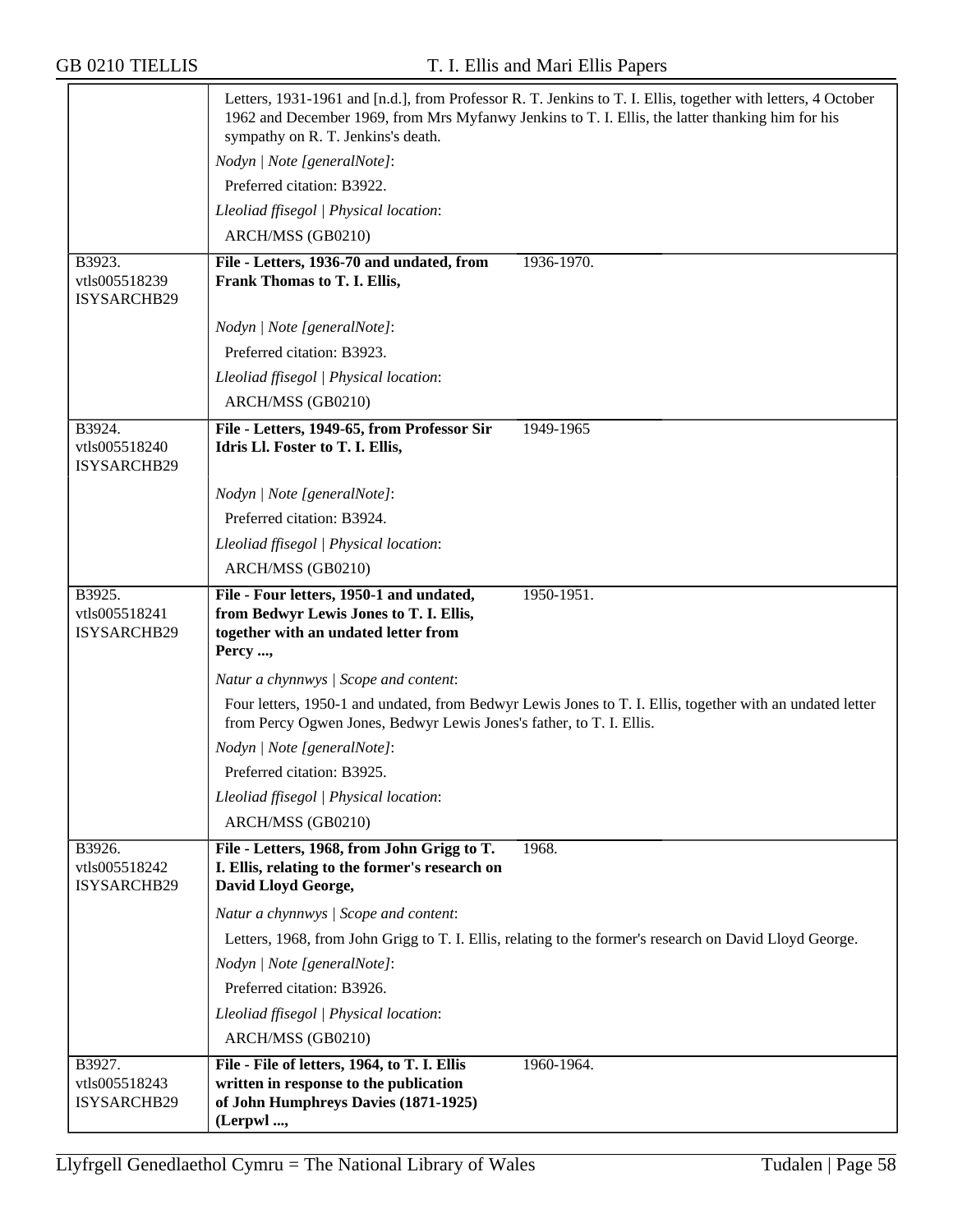|                                           | Natur a chynnwys / Scope and content:                                                                                                                                                                                                                                                                                                                                                                                                                                                                                                 |
|-------------------------------------------|---------------------------------------------------------------------------------------------------------------------------------------------------------------------------------------------------------------------------------------------------------------------------------------------------------------------------------------------------------------------------------------------------------------------------------------------------------------------------------------------------------------------------------------|
|                                           | File of letters, 1964, to T. I. Ellis written in response to the publication of John Humphreys Davies<br>(1871-1925) (Lerpwl, 1963). The correspondents are Thomas Charles Edwards (Ampleforth), Moses<br>Griffith, Sir David Hughes Parry, Emrys O. Roberts and the Rev. Gomer M. Roberts. There is also a<br>further letter, 28 August 1960, from Sir Thomas Parry to T. I. Ellis.                                                                                                                                                  |
|                                           | Nodyn   Note [generalNote]:                                                                                                                                                                                                                                                                                                                                                                                                                                                                                                           |
|                                           | Preferred citation: B3927.                                                                                                                                                                                                                                                                                                                                                                                                                                                                                                            |
|                                           | Lleoliad ffisegol   Physical location:                                                                                                                                                                                                                                                                                                                                                                                                                                                                                                |
|                                           | ARCH/MSS (GB0210)                                                                                                                                                                                                                                                                                                                                                                                                                                                                                                                     |
| B3928-34.<br>vtls005518244<br>ISYSARCHB29 | File - File of letters, 1941-57, primarily of<br>1941-1957.<br>literary interest. The correspondents are<br>Professor Sir Idris Foster, 1957 (B3934),<br>Professor W. J ,                                                                                                                                                                                                                                                                                                                                                             |
|                                           | Natur a chynnwys / Scope and content:                                                                                                                                                                                                                                                                                                                                                                                                                                                                                                 |
|                                           | File of letters, 1941-57, primarily of literary interest. The correspondents are Professor Sir Idris Foster,<br>1957 (B3934), Professor W. J. Gruffydd (B3928), Rev. Canon Enoch Jones, 1955 (B3932), Bob Owen,<br>Croesor, 1955 (B3930) and Professor Sir Ifor Williams, 1941 (B3929).                                                                                                                                                                                                                                               |
|                                           | Nodyn   Note [generalNote]:                                                                                                                                                                                                                                                                                                                                                                                                                                                                                                           |
|                                           | Preferred citation: B3928-34.                                                                                                                                                                                                                                                                                                                                                                                                                                                                                                         |
|                                           | Lleoliad ffisegol   Physical location:                                                                                                                                                                                                                                                                                                                                                                                                                                                                                                |
|                                           | ARCH/MSS (GB0210)                                                                                                                                                                                                                                                                                                                                                                                                                                                                                                                     |
| B3935.                                    | File - A letter, 13 December 1961, from<br>1937-1962.                                                                                                                                                                                                                                                                                                                                                                                                                                                                                 |
| vtls005518245<br>ISYSARCHB29              | <b>Saunders Lewis to T. I. Ellis requesting</b><br>information on the National Petition on<br>the ,                                                                                                                                                                                                                                                                                                                                                                                                                                   |
|                                           | Natur a chynnwys / Scope and content:                                                                                                                                                                                                                                                                                                                                                                                                                                                                                                 |
|                                           | A letter, 13 December 1961, from Saunders Lewis to T. I. Ellis requesting information on the National                                                                                                                                                                                                                                                                                                                                                                                                                                 |
|                                           | Petition on the Legal Status of the Welsh Language, 1937-41, and the resultant Welsh Courts Act of<br>1942, material required in writing his 1962 radio broadcast Tynged yr Iaith. The letter is accompanied<br>by manuscript and typescript notes by T. I. Ellis on the 1937-9 campaign, a typescript copy of a note,<br>4 December 1940, by W. J. Gruffydd on the need to grant T. I. Ellis an additional petrol allowance to<br>facilitate the work of the campaign, and a note of thanks, 1 January 1962, from SL to T. I. Ellis. |
|                                           | Nodyn   Note [generalNote]:                                                                                                                                                                                                                                                                                                                                                                                                                                                                                                           |
|                                           | Preferred citation: B3935.                                                                                                                                                                                                                                                                                                                                                                                                                                                                                                            |
|                                           | Lleoliad ffisegol   Physical location:<br>ARCH/MSS (GB0210)                                                                                                                                                                                                                                                                                                                                                                                                                                                                           |
| B3936.<br>vtls005518246<br>ISYSARCHB29    | File - Letters, 1942-7, to T. I. Ellis from<br>1942-1947.<br>servicemen while on active service in<br>various countries,                                                                                                                                                                                                                                                                                                                                                                                                              |
|                                           | Nodyn   Note [generalNote]:                                                                                                                                                                                                                                                                                                                                                                                                                                                                                                           |
|                                           | Preferred citation: B3936.                                                                                                                                                                                                                                                                                                                                                                                                                                                                                                            |
|                                           | Lleoliad ffisegol   Physical location:                                                                                                                                                                                                                                                                                                                                                                                                                                                                                                |
|                                           | ARCH/MSS (GB0210)                                                                                                                                                                                                                                                                                                                                                                                                                                                                                                                     |
| B3937.                                    | File - Letters, 1945-7, to T. I. Ellis from<br>1945-1947.                                                                                                                                                                                                                                                                                                                                                                                                                                                                             |
| vtls005518247<br>ISYSARCHB29              | servicemen and ex-servicemen,                                                                                                                                                                                                                                                                                                                                                                                                                                                                                                         |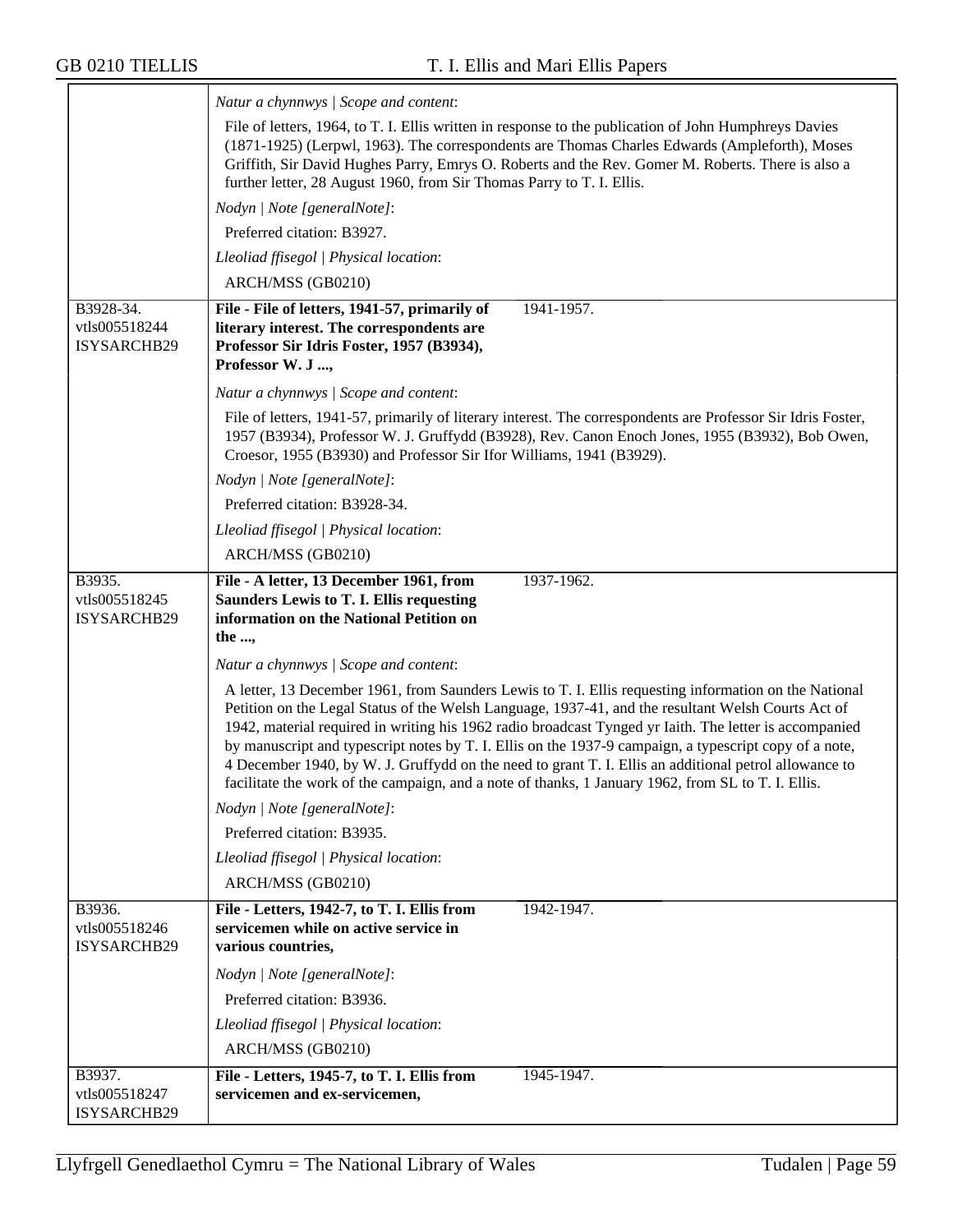|                                               | Nodyn   Note [generalNote]:                                                                                                                                                                                                                                            |
|-----------------------------------------------|------------------------------------------------------------------------------------------------------------------------------------------------------------------------------------------------------------------------------------------------------------------------|
|                                               | Preferred citation: B3937.                                                                                                                                                                                                                                             |
|                                               | Lleoliad ffisegol   Physical location:                                                                                                                                                                                                                                 |
|                                               | ARCH/MSS (GB0210)                                                                                                                                                                                                                                                      |
| B3938.                                        | 1947.<br>File - Letters, 1947, from Gwynne [ ],                                                                                                                                                                                                                        |
| vtls005518248                                 | Wrexham and Rhosllanerchrugog, to T. I.                                                                                                                                                                                                                                |
| ISYSARCHB29                                   | Ellis,                                                                                                                                                                                                                                                                 |
|                                               | Nodyn   Note [generalNote]:                                                                                                                                                                                                                                            |
|                                               | Preferred citation: B3938.                                                                                                                                                                                                                                             |
|                                               | Lleoliad ffisegol   Physical location:                                                                                                                                                                                                                                 |
|                                               | ARCH/MSS (GB0210)                                                                                                                                                                                                                                                      |
| B3939.<br>vtls005518249<br>ISYSARCHB29        | File - Letters, 1947-9, from Glyn Roberts,<br>1947-1949.<br>Carmel, to T. I. Ellis,                                                                                                                                                                                    |
|                                               | Nodyn   Note [generalNote]:                                                                                                                                                                                                                                            |
|                                               | Preferred citation: B3939.                                                                                                                                                                                                                                             |
|                                               | Lleoliad ffisegol   Physical location:                                                                                                                                                                                                                                 |
|                                               | ARCH/MSS (GB0210)                                                                                                                                                                                                                                                      |
| B3940.<br>vtls005518250<br><b>ISYSARCHB29</b> | File - Letters, 1947-50, from Robyn Lewis,<br>1947-1950.<br>Nefyn, Pwllheli, to T. I. Ellis, together<br>with four letters, 1947 and undated, from<br>Mrs ,                                                                                                            |
|                                               | Natur a chynnwys / Scope and content:                                                                                                                                                                                                                                  |
|                                               | Letters, 1947-50, from Robyn Lewis, Nefyn, Pwllheli, to T. I. Ellis, together with four letters, 1947<br>and undated, from Mrs E. M. Lewis (R.L.'S mother) to T. I. Ellis, and a stray letter, 22 June 1947, from<br>Ceridwen Gruffydd, Rhos, Wrexham, to T. I. Ellis. |
|                                               | Nodyn   Note [generalNote]:                                                                                                                                                                                                                                            |
|                                               | Preferred citation: B3940.                                                                                                                                                                                                                                             |
|                                               | Lleoliad ffisegol   Physical location:                                                                                                                                                                                                                                 |
|                                               | ARCH/MSS (GB0210)                                                                                                                                                                                                                                                      |
| B3941.<br>vtls005518251<br>ISYSARCHB29        | File - Letters, 1947-66, from Morien<br>1947-1966.<br>Phillips, Wrexham, to T. I. Ellis,                                                                                                                                                                               |
|                                               | Nodyn   Note [generalNote]:                                                                                                                                                                                                                                            |
|                                               | Preferred citation: B3941.                                                                                                                                                                                                                                             |
|                                               | Lleoliad ffisegol   Physical location:                                                                                                                                                                                                                                 |
|                                               | ARCH/MSS (GB0210)                                                                                                                                                                                                                                                      |
| B3942.<br>vtls005518252<br>ISYSARCHB29        | File - Letters, 1948-62 and undated, from<br>1948-1962.<br>Owain Wyn Davies, Garndolbenmaen, to<br>T. I. Ellis,                                                                                                                                                        |
|                                               | Nodyn   Note [generalNote]:                                                                                                                                                                                                                                            |
|                                               | Preferred citation: B3942.                                                                                                                                                                                                                                             |
|                                               | Lleoliad ffisegol   Physical location:                                                                                                                                                                                                                                 |
|                                               | ARCH/MSS (GB0210)                                                                                                                                                                                                                                                      |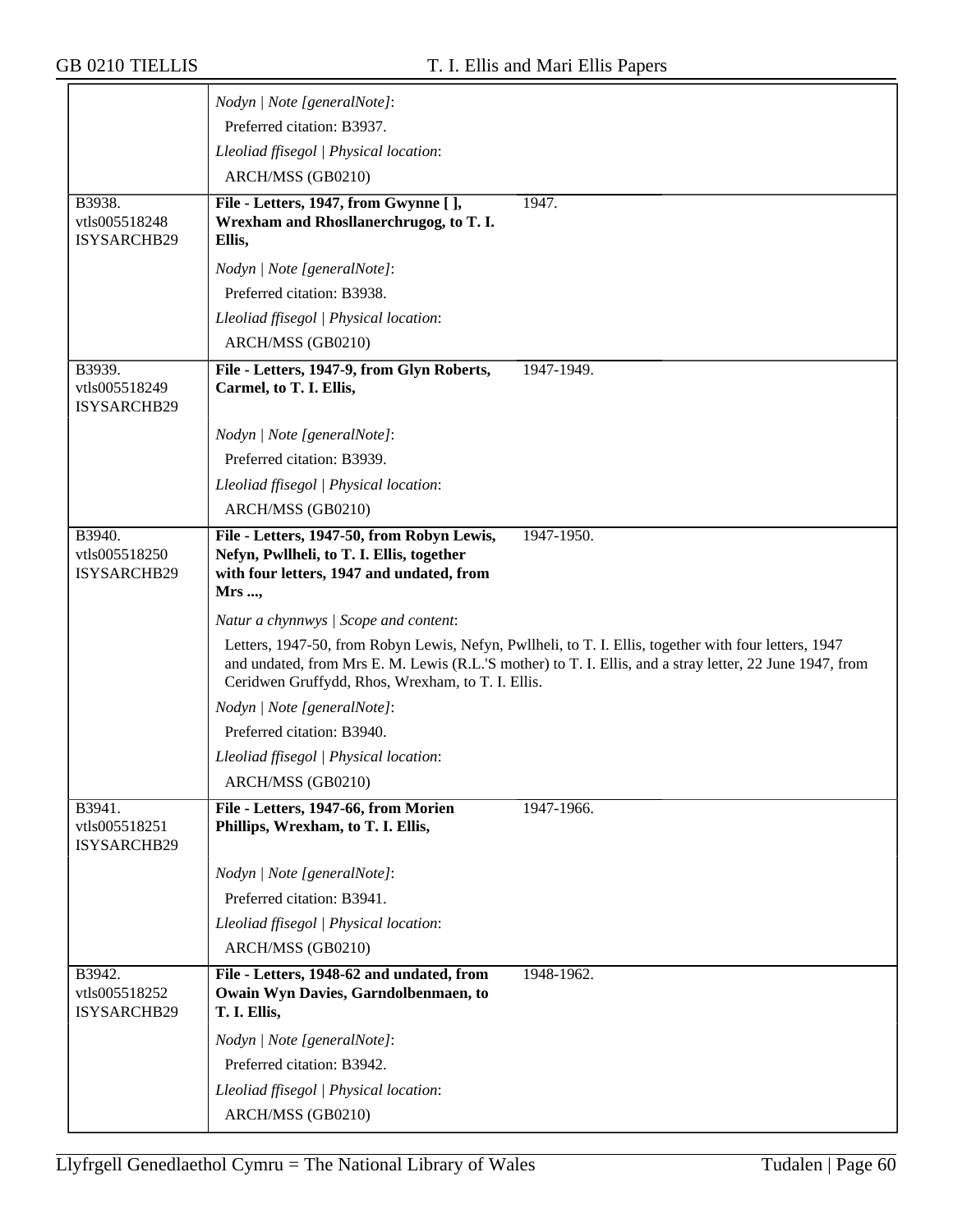| B3943.                                        | File - Letters, 1948-50 and undated, from<br>1948-1950.                                                                                                                                                                                                                                                                                                  |  |  |  |
|-----------------------------------------------|----------------------------------------------------------------------------------------------------------------------------------------------------------------------------------------------------------------------------------------------------------------------------------------------------------------------------------------------------------|--|--|--|
| vtls005518253                                 | Gwilym Owen, Llannerch-y-medd, to T. I.                                                                                                                                                                                                                                                                                                                  |  |  |  |
| ISYSARCHB29                                   | Ellis, together with a letter, 12 May 1949,                                                                                                                                                                                                                                                                                                              |  |  |  |
|                                               | from ,                                                                                                                                                                                                                                                                                                                                                   |  |  |  |
|                                               | Natur a chynnwys / Scope and content:                                                                                                                                                                                                                                                                                                                    |  |  |  |
|                                               | Letters, 1948-50 and undated, from Gwilym Owen, Llannerch-y-medd, to T. I. Ellis, together with a<br>letter, 12 May 1949, from F. S. Fisher, Llangefni, to T. I. Ellis, giving his opinion of G.O. and other<br>youths.                                                                                                                                  |  |  |  |
|                                               | Nodyn   Note [generalNote]:                                                                                                                                                                                                                                                                                                                              |  |  |  |
|                                               | Preferred citation: B3943.                                                                                                                                                                                                                                                                                                                               |  |  |  |
|                                               | Lleoliad ffisegol   Physical location:                                                                                                                                                                                                                                                                                                                   |  |  |  |
|                                               | ARCH/MSS (GB0210)                                                                                                                                                                                                                                                                                                                                        |  |  |  |
| B3944.<br>vtls005518254<br>ISYSARCHB29        | File - Letters congratulating T. I. Ellis<br>1930.<br>on his appointment to the headship of<br>Rhyl County School in 1930, together with<br>related ,                                                                                                                                                                                                    |  |  |  |
|                                               | Natur a chynnwys / Scope and content:                                                                                                                                                                                                                                                                                                                    |  |  |  |
|                                               | Letters congratulating T. I. Ellis on his appointment to the headship of Rhyl County School in 1930,<br>together with related papers, and letters and financial papers concerning the proposed purchase of a<br>property at Rhyl. There is also a small group of letters, 1930, from Mrs Annie J. Hughes-Griffiths, T. I.<br>Ellis's mother, to her son. |  |  |  |
|                                               | Nodyn   Note [generalNote]:                                                                                                                                                                                                                                                                                                                              |  |  |  |
|                                               | Preferred citation: B3944.                                                                                                                                                                                                                                                                                                                               |  |  |  |
|                                               | Lleoliad ffisegol   Physical location:                                                                                                                                                                                                                                                                                                                   |  |  |  |
|                                               | ARCH/MSS (GB0210)                                                                                                                                                                                                                                                                                                                                        |  |  |  |
| B3945.<br>vtls005518255<br><b>ISYSARCHB29</b> | File - Correspondence, notes and papers,<br>1942-1959.<br>1942-59, relating to extra-mural classes<br>given by T. I. Ellis under the auspices of<br>the Department,                                                                                                                                                                                      |  |  |  |
|                                               | Natur a chynnwys / Scope and content:                                                                                                                                                                                                                                                                                                                    |  |  |  |
|                                               | Correspondence, notes and papers, 1942-59, relating to extra-mural classes given by T. I. Ellis under the<br>auspices of the Department of Extra Mural Studies of the University College of Wales, Aberystwyth. The<br>correspondence includes several letters, 1942, from Sir Ifan ab Owen Edwards.                                                     |  |  |  |
|                                               | Nodyn   Note [generalNote]:                                                                                                                                                                                                                                                                                                                              |  |  |  |
|                                               | Preferred citation: B3945.                                                                                                                                                                                                                                                                                                                               |  |  |  |
|                                               | Lleoliad ffisegol   Physical location:                                                                                                                                                                                                                                                                                                                   |  |  |  |
|                                               | ARCH/MSS (GB0210)                                                                                                                                                                                                                                                                                                                                        |  |  |  |
| B3946.<br>vtls005518256<br>ISYSARCHB29        | File - Correspondence and papers, 1952-68,<br>1952-1968.<br>concerning invitations to T. I. Ellis to<br>deliver lectures and attend various<br>functions and meetings,                                                                                                                                                                                   |  |  |  |
|                                               | Nodyn   Note [generalNote]:                                                                                                                                                                                                                                                                                                                              |  |  |  |
|                                               | Preferred citation: B3946.                                                                                                                                                                                                                                                                                                                               |  |  |  |
|                                               | Lleoliad ffisegol   Physical location:                                                                                                                                                                                                                                                                                                                   |  |  |  |
|                                               | ARCH/MSS (GB0210)                                                                                                                                                                                                                                                                                                                                        |  |  |  |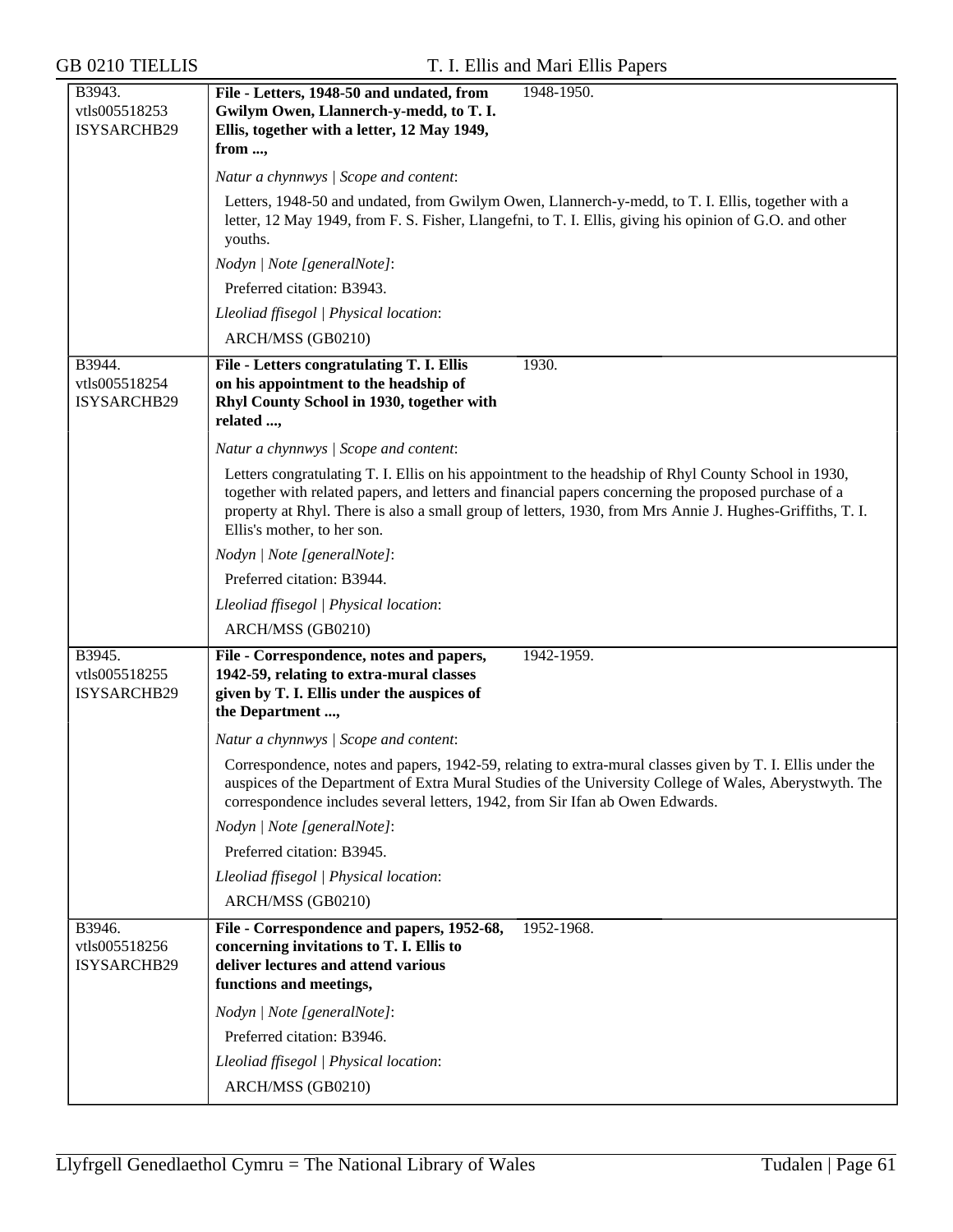| <b>GB 0210 TIELLIS</b>                 | T. I. Ellis and Mari Ellis Papers                                                                                                                |
|----------------------------------------|--------------------------------------------------------------------------------------------------------------------------------------------------|
| B3947.<br>vtls005518257<br>ISYSARCHB29 | File - Letters, January-April 1957, relating<br>1957.<br>to T. I. Ellis's purchase of a new car,                                                 |
|                                        | Natur a chynnwys / Scope and content:                                                                                                            |
|                                        | Letters, January-April 1957, relating to T. I. Ellis's purchase of a new car.                                                                    |
|                                        | Nodyn   Note [generalNote]:                                                                                                                      |
|                                        | Preferred citation: B3947.                                                                                                                       |
|                                        | Lleoliad ffisegol   Physical location:                                                                                                           |
|                                        | ARCH/MSS (GB0210)                                                                                                                                |
| B3948.<br>vtls005518258<br>ISYSARCHB29 | File - Congratulatory letters, 1967-8, to T.<br>1967-1968.<br>I. Ellis on the award of the L.L.D. degree<br>honoris causa by the University of , |
|                                        | Natur a chynnwys / Scope and content:                                                                                                            |
|                                        | Congratulatory letters, 1967-8, to T. I. Ellis on the award of the L.L.D. degree honoris causa by the<br>University of Wales.                    |
|                                        | Nodyn   Note [generalNote]:                                                                                                                      |
|                                        | Preferred citation: B3948.                                                                                                                       |
|                                        | Lleoliad ffisegol   Physical location:                                                                                                           |
|                                        | ARCH/MSS (GB0210)                                                                                                                                |
| B3949.<br>vtls005518259<br>ISYSARCHB29 | File - Congratulatory letters and messages,<br>1968.<br>January 1968, to T. I. Ellis on the award of<br>the C.B.E. in the New Years ,            |
|                                        | Natur a chynnwys / Scope and content:                                                                                                            |
|                                        | Congratulatory letters and messages, January 1968, to T. I. Ellis on the award of the C.B.E. in the New<br>Years Honours List.                   |
|                                        | Nodyn   Note [generalNote]:                                                                                                                      |
|                                        | Preferred citation: B3949.                                                                                                                       |
|                                        | Lleoliad ffisegol   Physical location:                                                                                                           |
|                                        | ARCH/MSS (GB0210)                                                                                                                                |
| etc.                                   | Is-fonds   Subfonds C. vtls005518260 ISYSARCHB29: Societies, organisations, groups,                                                              |
|                                        | $1!$ $1!$ $\mathbb{R}$ $(1000.1070.111.11)$ $(111.11.11)$ $(111.11.11)$                                                                          |

Dyddiad | Date: 1920-1979 (dyddiad creu) | (date of creation)

Lleoliad ffisegol | Physical location: ARCH/MSS (GB0210)

Nodyn | Note [generalNote]:

Preferred citation: C.

Pwyntiau mynediad | Access points:

- Broadcasting -- Wales (pwnc) | (subject)
- Education, Higher -- Wales (pwnc) | (subject)
- Television broadcasting -- Wales (pwnc) | (subject)
- Youth -- Wales -- Societies and clubs (pwnc) | (subject)
- Universities and colleges -- Wales (pwnc) | (subject)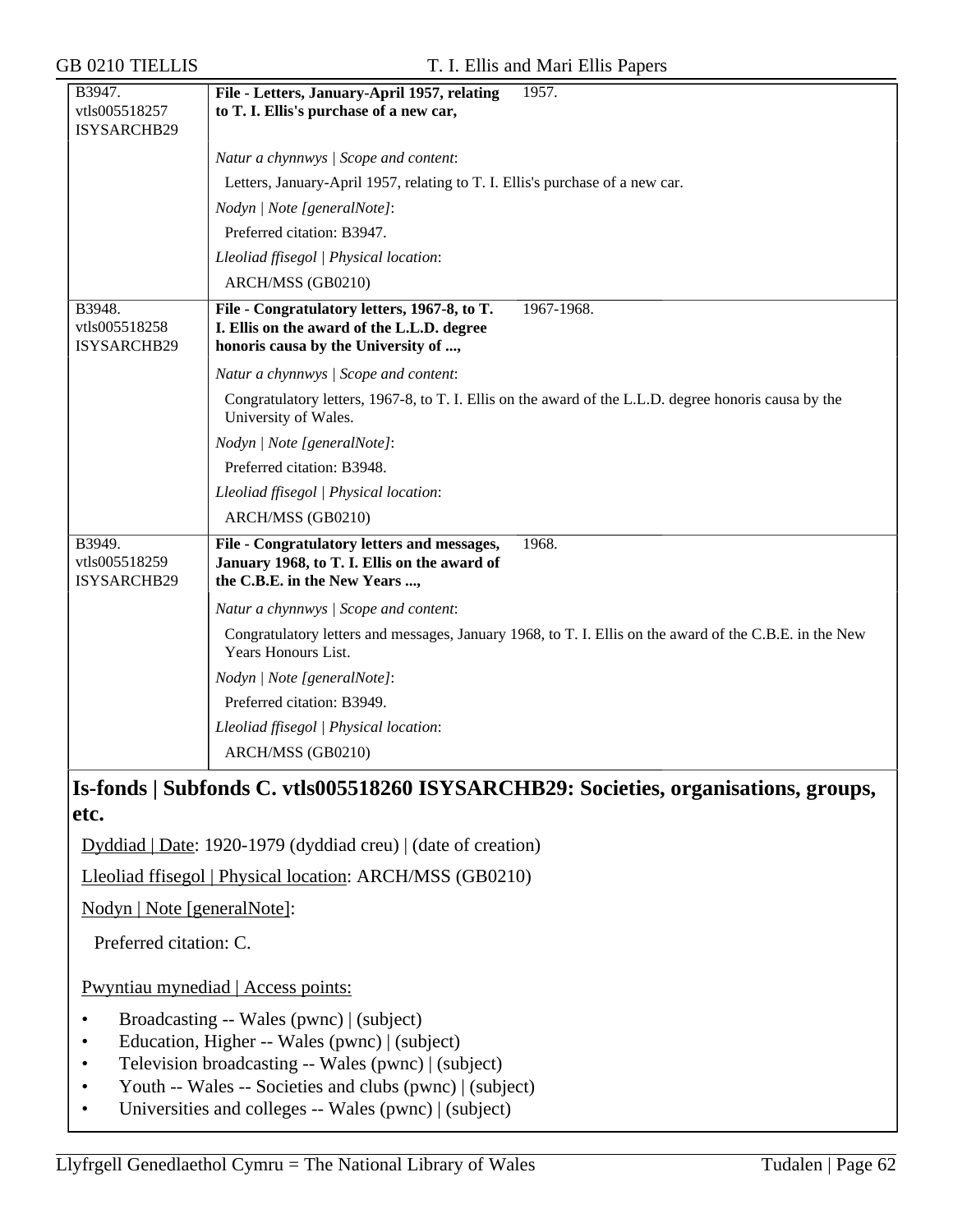### Disgrifiadau deunydd | Related material:

See also TC.

# **Cyfres | Series C 1-4. vtls005518261 ISYSARCHB29: Aberystwyth Old Students' Association,**

Dyddiad | Date: 1921-1970. (dyddiad creu) | (date of creation)

Natur a chynnwys | Scope and content:

Aberystwyth Old Students' Association.

Lleoliad ffisegol | Physical location: ARCH/MSS (GB0210)

Nodyn | Note [generalNote]:

Preferred citation: C 1-4.

| FFeil / rhestr eitemau   File / item list |                                                                                                                                     |                   |                                |  |
|-------------------------------------------|-------------------------------------------------------------------------------------------------------------------------------------|-------------------|--------------------------------|--|
| Cod cyfeirnod                             | Teitl   Title                                                                                                                       | Dyddiadau   Dates | Disgrifiad ffisegol   Physical |  |
| Reference code                            |                                                                                                                                     |                   | description                    |  |
| C1. vtls005518262                         | File - Correspondence and papers, many                                                                                              | 1921-1936.        |                                |  |
| ISYSARCHB29                               | deriving from the activities of the Cardiff<br>branch of the Aberystwyth Old Students'                                              |                   |                                |  |
|                                           | Association,                                                                                                                        |                   |                                |  |
|                                           | Natur a chynnwys / Scope and content:                                                                                               |                   |                                |  |
|                                           | Correspondence and papers, many deriving from the activities of the Cardiff branch of the Aberystwyth<br>Old Students' Association. |                   |                                |  |
|                                           | Nodyn   Note [generalNote]:                                                                                                         |                   |                                |  |
|                                           | Preferred citation: C1.                                                                                                             |                   |                                |  |
|                                           | Lleoliad ffisegol   Physical location:                                                                                              |                   |                                |  |
|                                           | ARCH/MSS (GB0210)                                                                                                                   |                   |                                |  |
| C2. vtls005518263<br><b>ISYSARCHB29</b>   | File - Correspondence, papers and<br>publications,                                                                                  | 1932-1970.        |                                |  |
|                                           | Nodyn   Note [generalNote]:                                                                                                         |                   |                                |  |
|                                           | Preferred citation: C2.                                                                                                             |                   |                                |  |
|                                           | Lleoliad ffisegol   Physical location:                                                                                              |                   |                                |  |
|                                           | ARCH/MSS (GB0210)                                                                                                                   |                   |                                |  |
| C3. vtls005518264                         | File - Correspondence and papers,                                                                                                   | 1933-1937.        |                                |  |
| ISYSARCHB29                               | relating mainly to the UCW, Aberystwyth                                                                                             |                   |                                |  |
|                                           | <b>Old Students' Association New College</b><br>Building Appeal. Some papers relate to ,                                            |                   |                                |  |
|                                           | Natur a chynnwys / Scope and content:                                                                                               |                   |                                |  |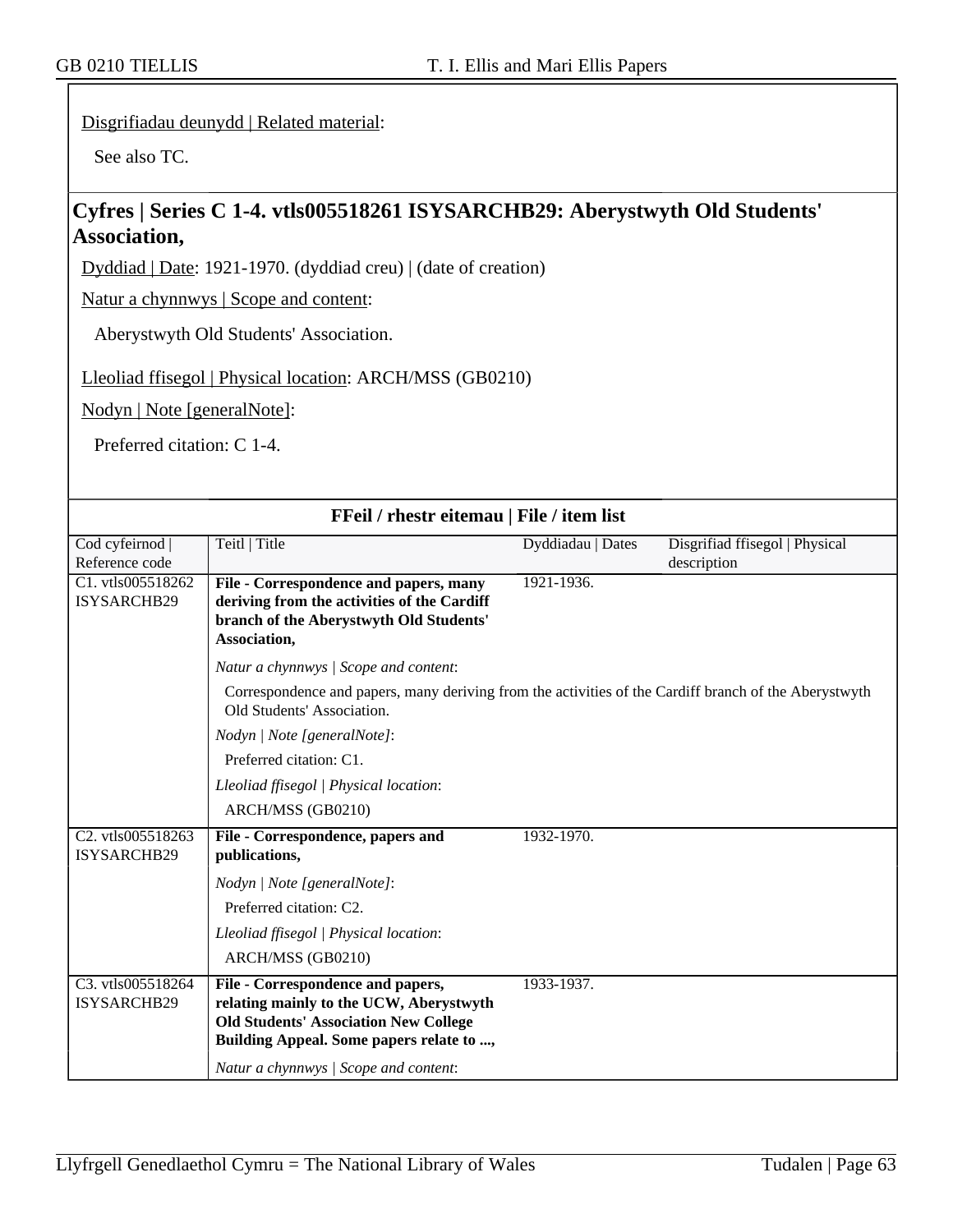|                                           | Correspondence and papers, relating mainly to the UCW, Aberystwyth Old Students' Association New<br>College Building Appeal. Some papers relate to the late Principal J. H. Davies Memorial Plaque and to<br>branches of the Old Students' Association in north-east Wales. |  |  |  |
|-------------------------------------------|-----------------------------------------------------------------------------------------------------------------------------------------------------------------------------------------------------------------------------------------------------------------------------|--|--|--|
|                                           | Nodyn   Note [generalNote]:                                                                                                                                                                                                                                                 |  |  |  |
|                                           | Preferred citation: C3.                                                                                                                                                                                                                                                     |  |  |  |
|                                           | Lleoliad ffisegol   Physical location:                                                                                                                                                                                                                                      |  |  |  |
|                                           | ARCH/MSS (GB0210)                                                                                                                                                                                                                                                           |  |  |  |
| C4. vtls005518265                         | 1926-1967.<br>File - Duplicate group of circulars, minutes                                                                                                                                                                                                                  |  |  |  |
| ISYSARCHB29                               | of meetings, publications, including some<br>papers relating to the University College of<br>Wales, Aberystwyth, and ,                                                                                                                                                      |  |  |  |
|                                           | Natur a chynnwys / Scope and content:                                                                                                                                                                                                                                       |  |  |  |
|                                           | Duplicate group of circulars, minutes of meetings, publications, including some papers relating to the<br>University College of Wales, Aberystwyth, and to the Guild of Graduates of the University of Wales.                                                               |  |  |  |
|                                           | Nodyn   Note [generalNote]:                                                                                                                                                                                                                                                 |  |  |  |
|                                           | Preferred citation: C4.                                                                                                                                                                                                                                                     |  |  |  |
|                                           | Lleoliad ffisegol   Physical location:                                                                                                                                                                                                                                      |  |  |  |
|                                           | ARCH/MSS (GB0210)                                                                                                                                                                                                                                                           |  |  |  |
| C5. vtls005518267                         | <b>File - Board of Celtic Studies.</b><br>1954-1961.                                                                                                                                                                                                                        |  |  |  |
| ISYSARCHB29                               | Correspondence and papers, 1954-61,<br>mainly circulars, some concerning the                                                                                                                                                                                                |  |  |  |
|                                           | administration of the Thomas Edward Ellis                                                                                                                                                                                                                                   |  |  |  |
|                                           | Memorial ,                                                                                                                                                                                                                                                                  |  |  |  |
|                                           | Natur a chynnwys   Scope and content:                                                                                                                                                                                                                                       |  |  |  |
|                                           | Board of Celtic Studies. Correspondence and papers, 1954-61, mainly circulars, some concerning the<br>administration of the Thomas Edward Ellis Memorial Fund.                                                                                                              |  |  |  |
|                                           | Nodyn   Note [generalNote]:                                                                                                                                                                                                                                                 |  |  |  |
|                                           | Preferred citation: C5.                                                                                                                                                                                                                                                     |  |  |  |
|                                           | Lleoliad ffisegol   Physical location:                                                                                                                                                                                                                                      |  |  |  |
|                                           | ARCH/MSS (GB0210)                                                                                                                                                                                                                                                           |  |  |  |
|                                           | Cyfres   Series C 6-26. vtls005518268 ISYSARCHB29: British Broadcasting                                                                                                                                                                                                     |  |  |  |
| Corporation (BBC),                        |                                                                                                                                                                                                                                                                             |  |  |  |
|                                           | Dyddiad   Date: 1935-1970. (dyddiad creu)   (date of creation)                                                                                                                                                                                                              |  |  |  |
|                                           | Lleoliad ffisegol   Physical location: ARCH/MSS (GB0210)                                                                                                                                                                                                                    |  |  |  |
| Nodyn   Note [generalNote]:               |                                                                                                                                                                                                                                                                             |  |  |  |
| Preferred citation: C 6-26.               |                                                                                                                                                                                                                                                                             |  |  |  |
| Pwyntiau mynediad   Access points:        |                                                                                                                                                                                                                                                                             |  |  |  |
| <b>British Broadcasting Corporation</b>   |                                                                                                                                                                                                                                                                             |  |  |  |
| FFeil / rhestr eitemau   File / item list |                                                                                                                                                                                                                                                                             |  |  |  |
| Cod cyfeirnod                             | Teitl   Title<br>Dyddiadau   Dates<br>Disgrifiad ffisegol   Physical                                                                                                                                                                                                        |  |  |  |
| Reference code                            | description                                                                                                                                                                                                                                                                 |  |  |  |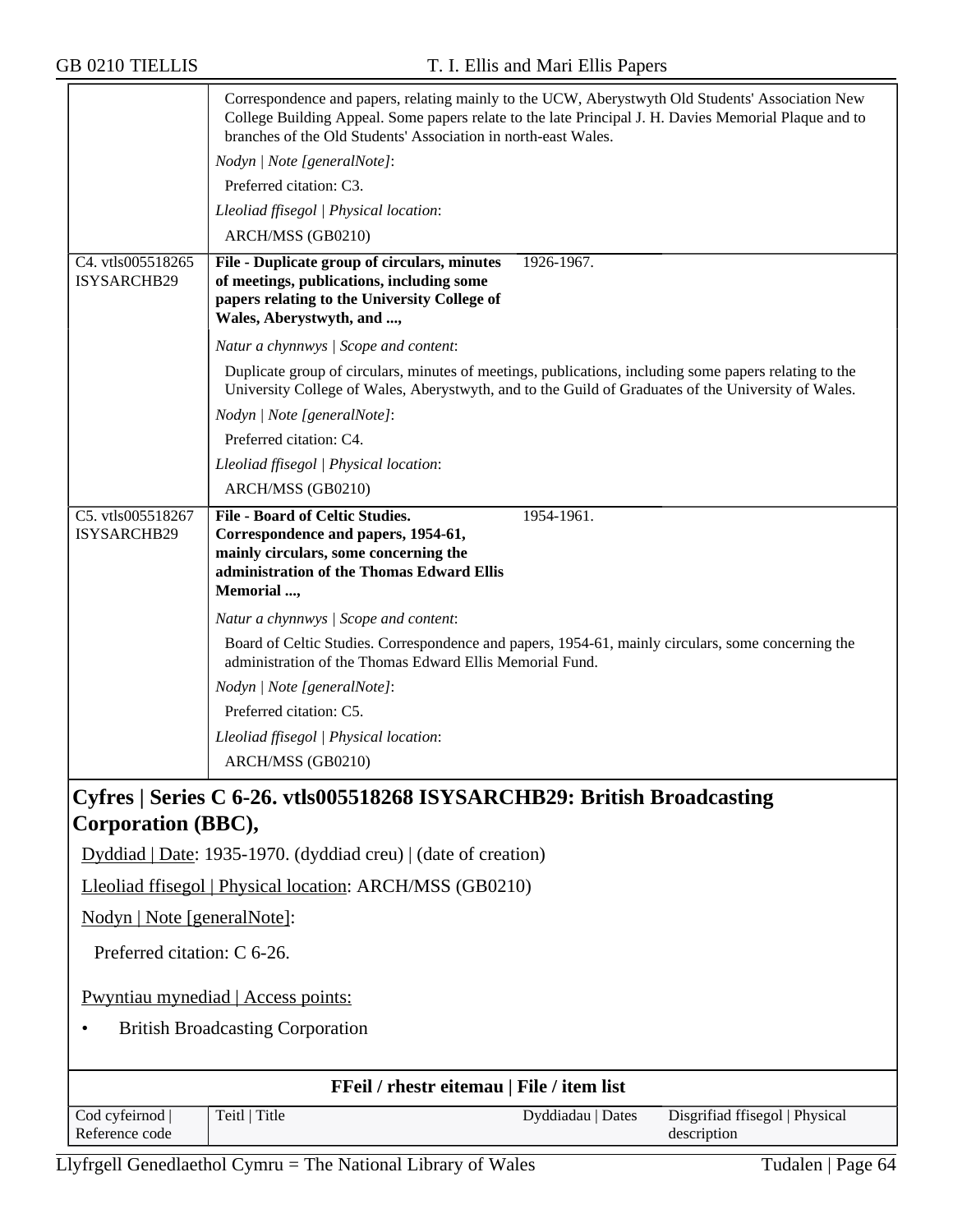| C6. vtls005518269  | File - Correspondence, 1935-66, relating<br>1935-1966.                                                                                                                                               |  |  |  |  |
|--------------------|------------------------------------------------------------------------------------------------------------------------------------------------------------------------------------------------------|--|--|--|--|
| ISYSARCHB29        | to T. I. Ellis's work for the BBC, including                                                                                                                                                         |  |  |  |  |
|                    | letters from E. R. Appleton, Sir Alun                                                                                                                                                                |  |  |  |  |
|                    | <b>Oldfield-Davies ,</b>                                                                                                                                                                             |  |  |  |  |
|                    | Natur a chynnwys / Scope and content:                                                                                                                                                                |  |  |  |  |
|                    | Correspondence, 1935-66, relating to T. I. Ellis's work for the BBC, including letters from E. R.                                                                                                    |  |  |  |  |
|                    | Appleton, Sir Alun Oldfield-Davies, Aneirin Talfan Davies, Hywel Davies, Nan Davies, T. Glynne                                                                                                       |  |  |  |  |
|                    | Davies, Harri Gwynn, T. Rowland Hughes, Sir Rhys Hopkin Morris, Alun Llywelyn-Williams and Alun                                                                                                      |  |  |  |  |
|                    | Williams.<br>Nodyn   Note [generalNote]:                                                                                                                                                             |  |  |  |  |
|                    | Preferred citation: C6.                                                                                                                                                                              |  |  |  |  |
|                    |                                                                                                                                                                                                      |  |  |  |  |
|                    | Lleoliad ffisegol   Physical location:                                                                                                                                                               |  |  |  |  |
|                    | ARCH/MSS (GB0210)                                                                                                                                                                                    |  |  |  |  |
| C7. vtls005518270  | File - Correspondence, 1940-69, between T.<br>1940-1969.                                                                                                                                             |  |  |  |  |
| ISYSARCHB29        | I. Ellis and members of staff of the BBC,                                                                                                                                                            |  |  |  |  |
|                    | including letters from Sir Alun Oldfield-<br>Davies, Aneirin ,                                                                                                                                       |  |  |  |  |
|                    |                                                                                                                                                                                                      |  |  |  |  |
|                    | Natur a chynnwys / Scope and content:                                                                                                                                                                |  |  |  |  |
|                    | Correspondence, 1940-69, between T. I. Ellis and members of staff of the BBC, including letters from Sir<br>Alun Oldfield-Davies, Aneirin Talfan Davies, Nan Davies, Gwyn Erfyl and Dyfnallt Morgan. |  |  |  |  |
|                    | Nodyn   Note [generalNote]:                                                                                                                                                                          |  |  |  |  |
|                    | Preferred citation: C7.                                                                                                                                                                              |  |  |  |  |
|                    | Lleoliad ffisegol   Physical location:                                                                                                                                                               |  |  |  |  |
|                    | ARCH/MSS (GB0210)                                                                                                                                                                                    |  |  |  |  |
| C8. vtls005518271  | File - BBC correspondence, 1941-56, some<br>1941-1956.                                                                                                                                               |  |  |  |  |
| ISYSARCHB29        | letters concerning 'Round Britain Quiz'.                                                                                                                                                             |  |  |  |  |
|                    | The correspondents include Sir Alun                                                                                                                                                                  |  |  |  |  |
|                    | <b>Oldfield-Davies and Nan Davies,</b>                                                                                                                                                               |  |  |  |  |
|                    | Natur a chynnwys / Scope and content:                                                                                                                                                                |  |  |  |  |
|                    | BBC correspondence, 1941-56, some letters concerning 'Round Britain Quiz'. The correspondents<br>include Sir Alun Oldfield-Davies and Nan Davies.                                                    |  |  |  |  |
|                    | Nodyn   Note [generalNote]:                                                                                                                                                                          |  |  |  |  |
|                    | Preferred citation: C8.                                                                                                                                                                              |  |  |  |  |
|                    | Lleoliad ffisegol   Physical location:                                                                                                                                                               |  |  |  |  |
|                    | ARCH/MSS (GB0210)                                                                                                                                                                                    |  |  |  |  |
| C9. vtls005518272  | File - BBC scripts, 1946-66, some prepared<br>1946-1966.                                                                                                                                             |  |  |  |  |
| ISYSARCHB29        | or edited by T. I. Ellis, including quizzes in<br>which T. I. Ellis participated,                                                                                                                    |  |  |  |  |
|                    | Nodyn   Note [generalNote]:                                                                                                                                                                          |  |  |  |  |
|                    | Preferred citation: C9.                                                                                                                                                                              |  |  |  |  |
|                    | Lleoliad ffisegol   Physical location:                                                                                                                                                               |  |  |  |  |
|                    | ARCH/MSS (GB0210)                                                                                                                                                                                    |  |  |  |  |
| $\overline{C10}$ . | File - BBC scripts, undated.                                                                                                                                                                         |  |  |  |  |
| vtls005518273      |                                                                                                                                                                                                      |  |  |  |  |
| ISYSARCHB29        |                                                                                                                                                                                                      |  |  |  |  |
|                    | Nodyn   Note [generalNote]:                                                                                                                                                                          |  |  |  |  |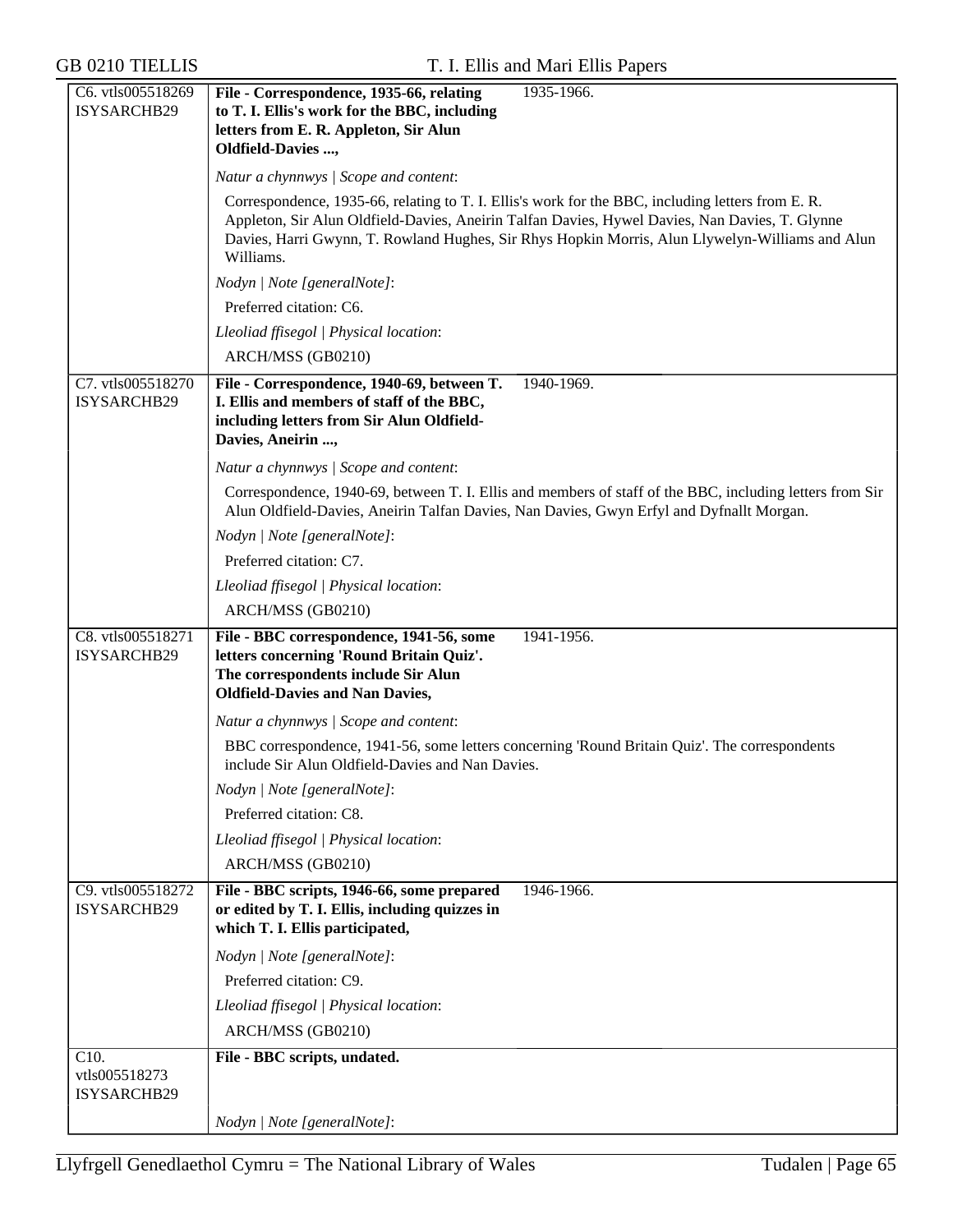≂

|                                                    | Preferred citation: C10.                                                                                                                                                                                                                                    |
|----------------------------------------------------|-------------------------------------------------------------------------------------------------------------------------------------------------------------------------------------------------------------------------------------------------------------|
|                                                    | Lleoliad ffisegol   Physical location:                                                                                                                                                                                                                      |
|                                                    | ARCH/MSS (GB0210)                                                                                                                                                                                                                                           |
| C <sub>11</sub> .                                  | File - Correspondence and papers,<br>1946-1947.                                                                                                                                                                                                             |
| vtls005518274                                      | 1946-7, relating to 'Ym Mhob Pen',                                                                                                                                                                                                                          |
| ISYSARCHB29                                        | including the script in T. I. Ellis's hand of a                                                                                                                                                                                                             |
|                                                    | programme,                                                                                                                                                                                                                                                  |
|                                                    | Natur a chynnwys / Scope and content:                                                                                                                                                                                                                       |
|                                                    | Correspondence and papers, 1946-7, relating to 'Ym Mhob Pen', including the script in T. I. Ellis's hand<br>of a programme to be recorded at Carmarthen, 9 January 1947, and letters from schoolchildren giving<br>their impressions of their native areas. |
|                                                    | Nodyn   Note [generalNote]:                                                                                                                                                                                                                                 |
|                                                    | Preferred citation: C11.                                                                                                                                                                                                                                    |
|                                                    | Lleoliad ffisegol   Physical location:                                                                                                                                                                                                                      |
|                                                    | ARCH/MSS (GB0210)                                                                                                                                                                                                                                           |
| C <sub>12</sub> .                                  | File - A draft, in T. I. Ellis's hand, of a<br>1948.                                                                                                                                                                                                        |
| vtls005518275<br>ISYSARCHB29                       | programme on Thomas Edward Ellis to be<br>broadcast on 14 December ,                                                                                                                                                                                        |
|                                                    | Natur a chynnwys / Scope and content:                                                                                                                                                                                                                       |
|                                                    | A draft, in T. I. Ellis's hand, of a programme on Thomas Edward Ellis to be broadcast on 14 December<br>1948, together with a letter, 23 November 1948, from Elwyn Evans, BBC Cardiff, to T. I. Ellis<br>concerning the broadcast.                          |
|                                                    | Nodyn   Note [generalNote]:                                                                                                                                                                                                                                 |
|                                                    | Preferred citation: C12.                                                                                                                                                                                                                                    |
|                                                    | Lleoliad ffisegol   Physical location:                                                                                                                                                                                                                      |
|                                                    | ARCH/MSS (GB0210)                                                                                                                                                                                                                                           |
| $\overline{C13}$ .<br>vtls005518276<br>ISYSARCHB29 | File - Correspondence, 1949-56, mainly<br>1949-1956.<br>between Nan Davies and T. I. Ellis, relating<br>to the latter's work for the BBC,                                                                                                                   |
|                                                    | Natur a chynnwys / Scope and content:                                                                                                                                                                                                                       |
|                                                    | Correspondence, 1949-56, mainly between Nan Davies and T. I. Ellis, relating to the latter's work for the<br>BBC.                                                                                                                                           |
|                                                    | Nodyn   Note [generalNote]:                                                                                                                                                                                                                                 |
|                                                    | Preferred citation: C13.                                                                                                                                                                                                                                    |
|                                                    | Lleoliad ffisegol   Physical location:                                                                                                                                                                                                                      |
|                                                    | ARCH/MSS (GB0210)                                                                                                                                                                                                                                           |
| C14.                                               | File - Correspondence and papers, July-<br>1950.                                                                                                                                                                                                            |
| vtls005518277<br>ISYSARCHB29                       | August 1950, concerning a programme on<br>Plas Rhiwaedog, Llanfor, Merionethshire,<br>to be broadcast in a series by ,                                                                                                                                      |
|                                                    | Natur a chynnwys / Scope and content:                                                                                                                                                                                                                       |
|                                                    | Correspondence and papers, July-August 1950, concerning a programme on Plas Rhiwaedog, Llanfor,<br>Merionethshire, to be broadcast in a series by T. I. Ellis on 'Old Welsh Houses and their Present Uses'.                                                 |
|                                                    | Nodyn   Note [generalNote]:                                                                                                                                                                                                                                 |
|                                                    | Preferred citation: C14.                                                                                                                                                                                                                                    |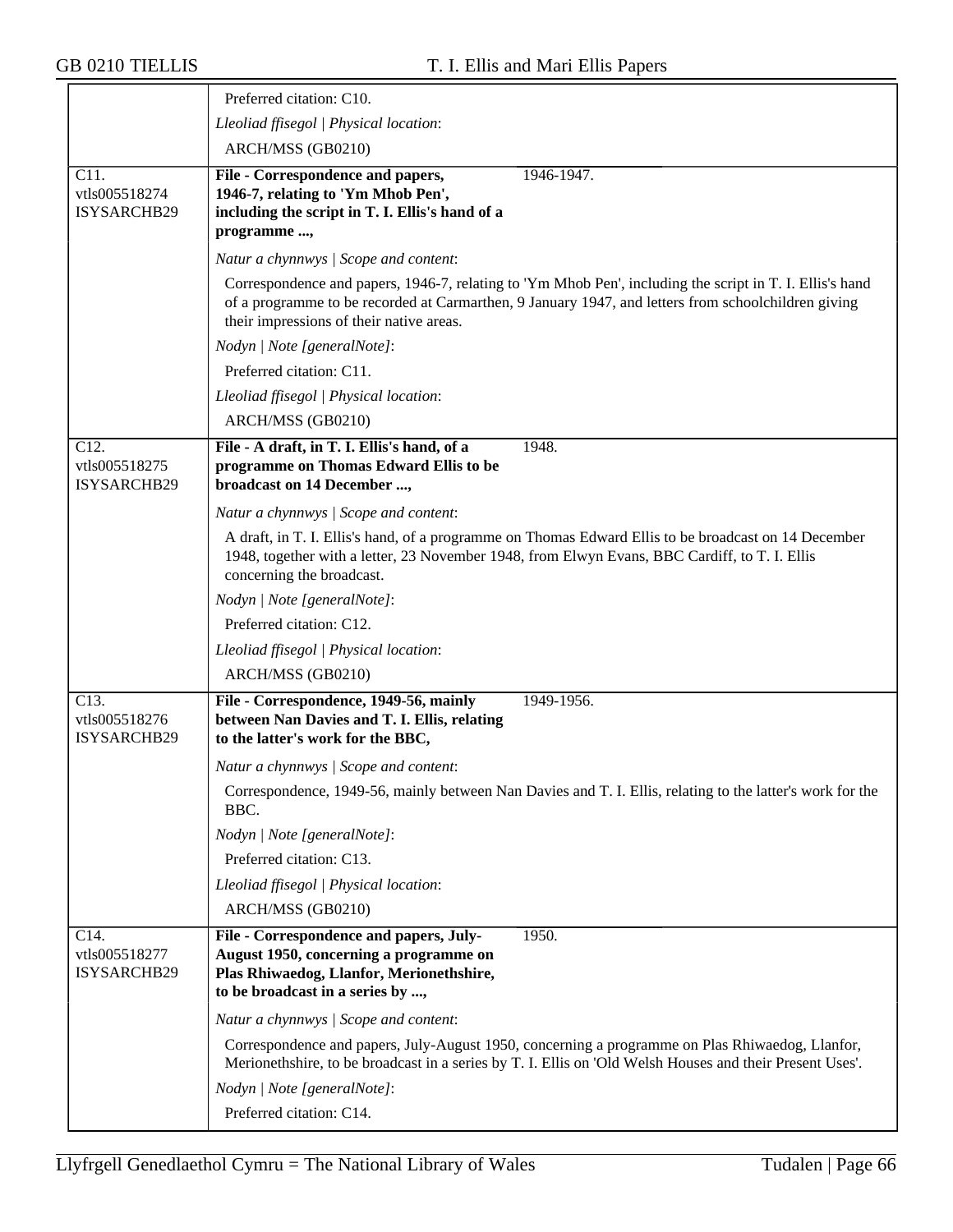|                                                    | Lleoliad ffisegol   Physical location:                                                                                                                                                                                                                                                     |  |  |  |  |
|----------------------------------------------------|--------------------------------------------------------------------------------------------------------------------------------------------------------------------------------------------------------------------------------------------------------------------------------------------|--|--|--|--|
|                                                    | ARCH/MSS (GB0210)                                                                                                                                                                                                                                                                          |  |  |  |  |
| C15.<br>vtls005518278<br>ISYSARCHB29               | File - Correspondence and papers, 1954-5,<br>1954-1955.<br>relating to a quiz programme 'Dwy Ochr y<br><b>Wlad'. The correspondents include Aneirin</b><br>Talfan Davies and ,                                                                                                             |  |  |  |  |
|                                                    | Natur a chynnwys / Scope and content:                                                                                                                                                                                                                                                      |  |  |  |  |
|                                                    | Correspondence and papers, 1954-5, relating to a quiz programme 'Dwy Ochr y Wlad'. The<br>correspondents include Aneirin Talfan Davies and Nan Davies.                                                                                                                                     |  |  |  |  |
|                                                    | Nodyn   Note [generalNote]:                                                                                                                                                                                                                                                                |  |  |  |  |
|                                                    | Preferred citation: C15.                                                                                                                                                                                                                                                                   |  |  |  |  |
|                                                    | Lleoliad ffisegol   Physical location:                                                                                                                                                                                                                                                     |  |  |  |  |
|                                                    | ARCH/MSS (GB0210)                                                                                                                                                                                                                                                                          |  |  |  |  |
| C16.<br>vtls005518279<br>ISYSARCHB29               | File - Typescript questions for 'Dwy Ochr<br>1955.<br>y Wlad' to be recorded at Swansea on 6<br>November 1955 and Cardiff on 12 ,                                                                                                                                                          |  |  |  |  |
|                                                    | Natur a chynnwys / Scope and content:                                                                                                                                                                                                                                                      |  |  |  |  |
|                                                    | Typescript questions for 'Dwy Ochr y Wlad' to be recorded at Swansea on 6 November 1955 and Cardiff<br>on 12 November 1955.                                                                                                                                                                |  |  |  |  |
|                                                    | Nodyn   Note [generalNote]:                                                                                                                                                                                                                                                                |  |  |  |  |
|                                                    | Preferred citation: C16.                                                                                                                                                                                                                                                                   |  |  |  |  |
|                                                    | Lleoliad ffisegol   Physical location:                                                                                                                                                                                                                                                     |  |  |  |  |
|                                                    | ARCH/MSS (GB0210)                                                                                                                                                                                                                                                                          |  |  |  |  |
| $\overline{C17}$ .<br>vtls005518280<br>ISYSARCHB29 | File - Questions for 'Round Britain Quiz',<br>1956-1958.<br>1956-8,                                                                                                                                                                                                                        |  |  |  |  |
|                                                    | Natur a chynnwys / Scope and content:                                                                                                                                                                                                                                                      |  |  |  |  |
|                                                    | Questions for 'Round Britain Quiz', 1956-8.                                                                                                                                                                                                                                                |  |  |  |  |
|                                                    | Nodyn   Note [generalNote]:                                                                                                                                                                                                                                                                |  |  |  |  |
|                                                    | Preferred citation: C17.                                                                                                                                                                                                                                                                   |  |  |  |  |
|                                                    | Lleoliad ffisegol   Physical location:                                                                                                                                                                                                                                                     |  |  |  |  |
|                                                    | ARCH/MSS (GB0210)                                                                                                                                                                                                                                                                          |  |  |  |  |
| C18.<br>vtls005518281<br>ISYSARCHB29               | File - Correspondence, January-July 1957,<br>1957.<br>relating to T. I. Ellis's involvement in<br>'Round Britain Quiz' and 'Siroedd Ein<br>Gwlad', together with the ,                                                                                                                     |  |  |  |  |
|                                                    | Natur a chynnwys / Scope and content:                                                                                                                                                                                                                                                      |  |  |  |  |
|                                                    | Correspondence, January-July 1957, relating to T. I. Ellis's involvement in 'Round Britain Quiz' and<br>'Siroedd Ein Gwlad', together with the text of a feature programme on Sir John Williams and of the<br>programmes on Denbighshire and Flintshire in the 'Siroedd Ein Gwlad' series. |  |  |  |  |
|                                                    | Nodyn   Note [generalNote]:                                                                                                                                                                                                                                                                |  |  |  |  |
|                                                    | Preferred citation: C18.                                                                                                                                                                                                                                                                   |  |  |  |  |
|                                                    | Lleoliad ffisegol   Physical location:                                                                                                                                                                                                                                                     |  |  |  |  |
|                                                    | ARCH/MSS (GB0210)                                                                                                                                                                                                                                                                          |  |  |  |  |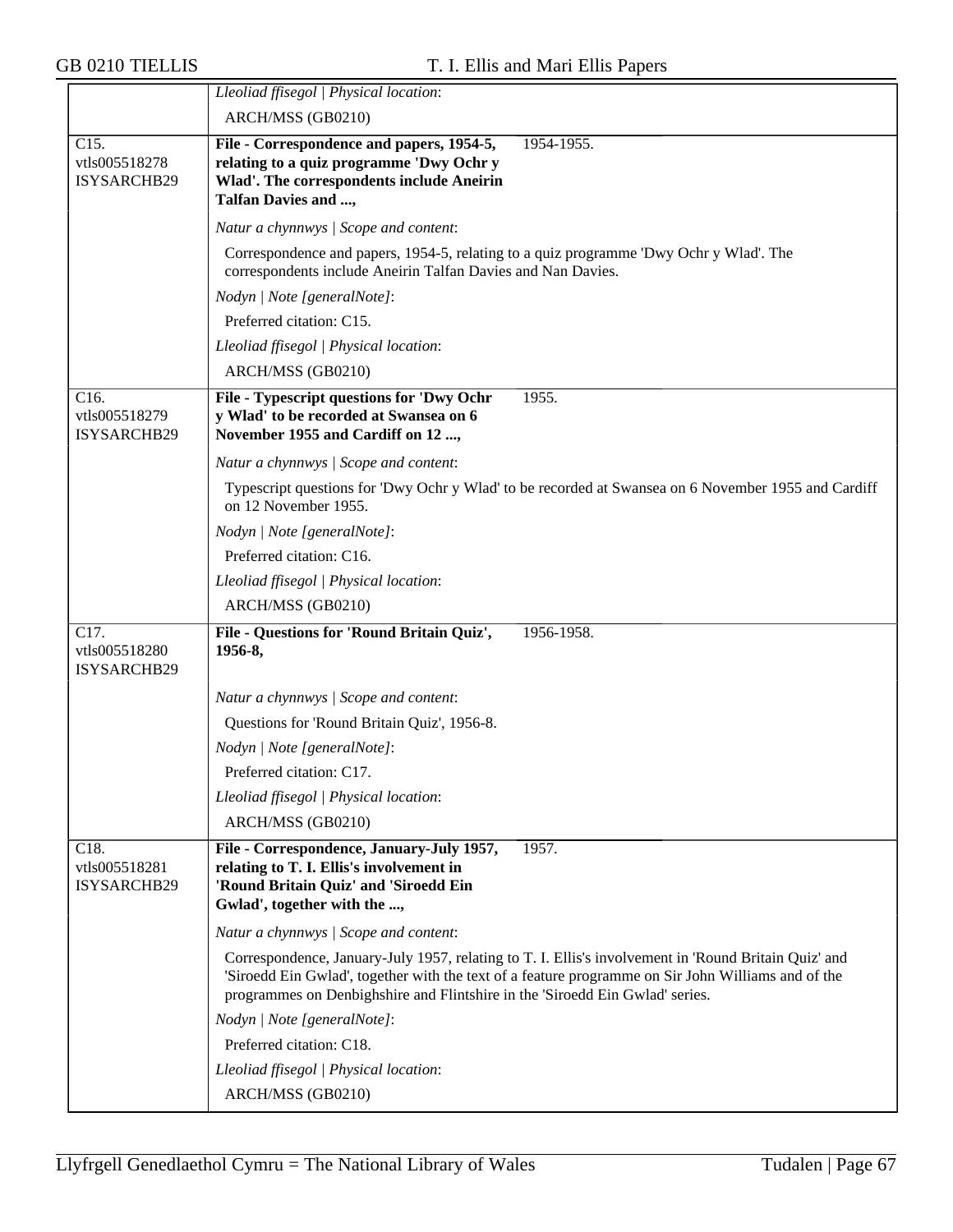| Llwyfan' programme to be recorded<br>vtls005518282<br>ISYSARCHB29<br>at Ysgol y Sarnau, Llandderfel, on 24                                                                                    |
|-----------------------------------------------------------------------------------------------------------------------------------------------------------------------------------------------|
|                                                                                                                                                                                               |
|                                                                                                                                                                                               |
| September 1958,                                                                                                                                                                               |
| Natur a chynnwys / Scope and content:                                                                                                                                                         |
| Typescript text of a 'Dewch i'r Llwyfan' programme to be recorded at Ysgol y Sarnau, Llandderfel, on 24<br>September 1958, together with related papers.                                      |
|                                                                                                                                                                                               |
| Nodyn   Note [generalNote]:                                                                                                                                                                   |
| Preferred citation: C19.                                                                                                                                                                      |
| Lleoliad ffisegol   Physical location:                                                                                                                                                        |
| ARCH/MSS (GB0210)                                                                                                                                                                             |
| C <sub>20</sub> .<br>1958-1960.<br>File - Correspondence, 1958-60, relating to<br>vtls005518283<br>'Am y Gore',<br>ISYSARCHB29                                                                |
| Natur a chynnwys / Scope and content:                                                                                                                                                         |
| Correspondence, 1958-60, relating to 'Am y Gore'.                                                                                                                                             |
| Nodyn   Note [generalNote]:                                                                                                                                                                   |
| Preferred citation: C20.                                                                                                                                                                      |
| Lleoliad ffisegol   Physical location:                                                                                                                                                        |
| ARCH/MSS (GB0210)                                                                                                                                                                             |
| $\overline{C21}$ .<br>File - Correspondence and lists of<br>1958-1964.<br>vtls005518284<br>questions, 1958-64, relating to 'Round<br>Britain Quiz', including letters from Ll.<br>ISYSARCHB29 |
| Wyn Griffith, 1958-9,                                                                                                                                                                         |
| Natur a chynnwys / Scope and content:                                                                                                                                                         |
| Correspondence and lists of questions, 1958-64, relating to 'Round Britain Quiz', including letters from<br>Ll. Wyn Griffith, 1958-9.                                                         |
| Nodyn   Note [generalNote]:                                                                                                                                                                   |
| Preferred citation: C21.                                                                                                                                                                      |
| Lleoliad ffisegol   Physical location:                                                                                                                                                        |
| ARCH/MSS (GB0210)                                                                                                                                                                             |
| C <sub>22</sub> .<br>File - Correspondence and lists of<br>1960-1961.                                                                                                                         |
| questions, 1960-1, relating to 'Am y Gore',<br>vtls005518285<br>ISYSARCHB29                                                                                                                   |
| Natur a chynnwys / Scope and content:                                                                                                                                                         |
| Correspondence and lists of questions, 1960-1, relating to 'Am y Gore'.                                                                                                                       |
| Nodyn   Note [generalNote]:                                                                                                                                                                   |
| Preferred citation: C22.                                                                                                                                                                      |
| Lleoliad ffisegol   Physical location:                                                                                                                                                        |
| ARCH/MSS (GB0210)                                                                                                                                                                             |
| $\overline{C23}$ .<br>File - Correspondence and papers, May-<br>1963.                                                                                                                         |
| June 1963, concerning T. I. Ellis's work for<br>vtls005518286                                                                                                                                 |
| the BBC, including letters from John Ellis<br>ISYSARCHB29<br>Williams,                                                                                                                        |
| Natur a chynnwys / Scope and content:                                                                                                                                                         |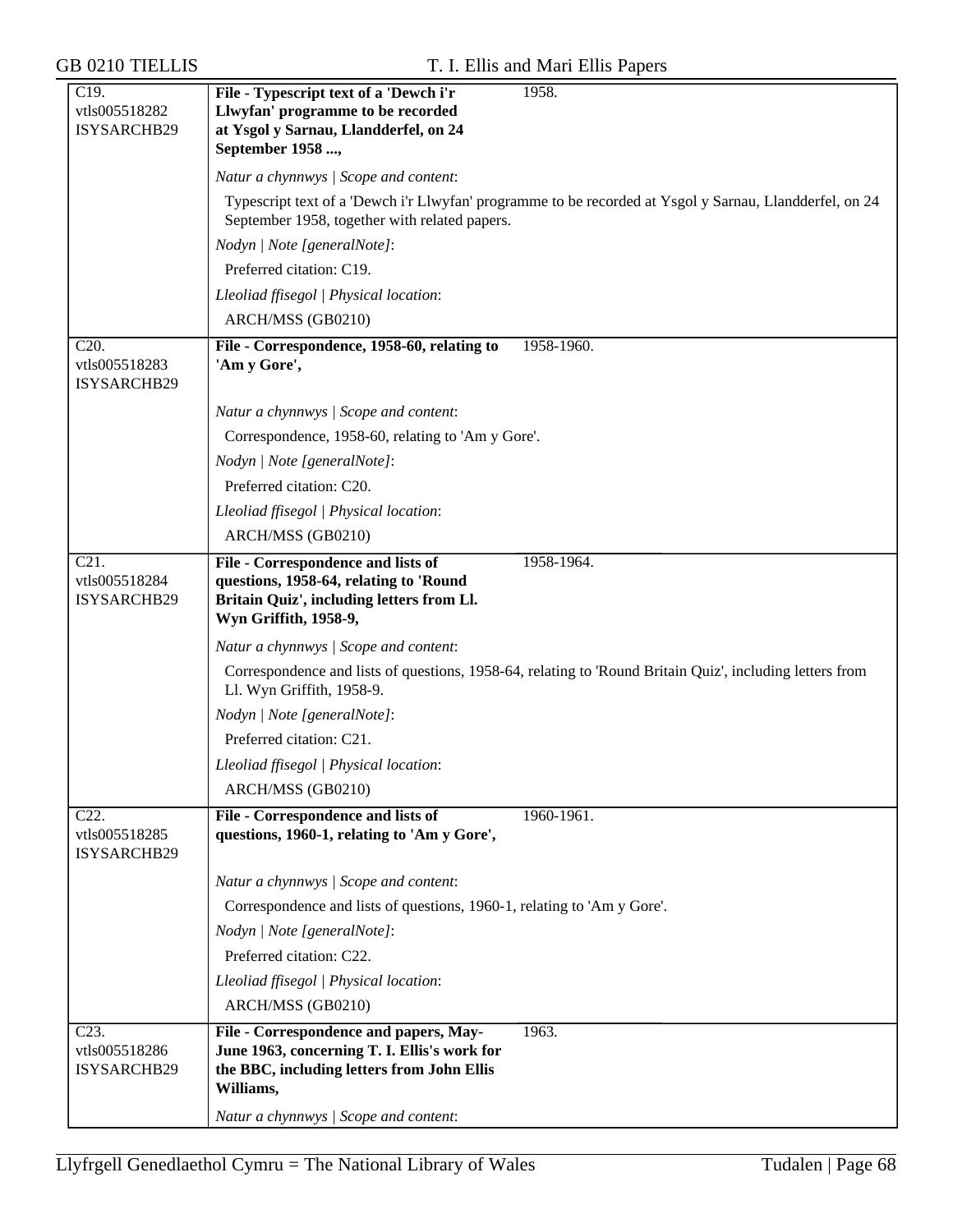|                                                          | Correspondence and papers, May-June 1963, concerning T. I. Ellis's work for the BBC, including letters<br>from John Ellis Williams.            |  |  |
|----------------------------------------------------------|------------------------------------------------------------------------------------------------------------------------------------------------|--|--|
|                                                          | Nodyn   Note [generalNote]:                                                                                                                    |  |  |
|                                                          | Preferred citation: C23.                                                                                                                       |  |  |
|                                                          | Lleoliad ffisegol   Physical location:                                                                                                         |  |  |
|                                                          | ARCH/MSS (GB0210)                                                                                                                              |  |  |
| C24.<br>vtls005518287<br>ISYSARCHB29                     | File - Correspondence, April 1969-January<br>1969-1970.<br>1970, mainly between T. I. Ellis and Dr<br>Meredydd Evans relating to 'Bob yn Dri', |  |  |
|                                                          | Natur a chynnwys / Scope and content:                                                                                                          |  |  |
|                                                          | Correspondence, April 1969-January 1970, mainly between T. I. Ellis and Dr Meredydd Evans relating to<br>'Bob yn Dri'.                         |  |  |
|                                                          | Nodyn   Note [generalNote]:                                                                                                                    |  |  |
|                                                          | Preferred citation: C24.                                                                                                                       |  |  |
|                                                          | Lleoliad ffisegol   Physical location:                                                                                                         |  |  |
|                                                          | ARCH/MSS (GB0210)                                                                                                                              |  |  |
| C25.<br>vtls005518288<br>ISYSARCHB29                     | File - Notes made in preparation for the<br>'Aberystwyth Town Magazine', including<br>notes by Dr E. D. Jones on the National<br>Library       |  |  |
|                                                          | Natur a chynnwys / Scope and content:                                                                                                          |  |  |
|                                                          | Notes made in preparation for the 'Aberystwyth Town Magazine', including notes by Dr E. D. Jones on<br>the National Library of Wales.          |  |  |
|                                                          | Nodyn   Note [generalNote]:                                                                                                                    |  |  |
|                                                          | Preferred citation: C25.                                                                                                                       |  |  |
|                                                          | Lleoliad ffisegol   Physical location:                                                                                                         |  |  |
|                                                          | ARCH/MSS (GB0210)                                                                                                                              |  |  |
| C <sub>26</sub> .<br>vtls005518289<br>ISYSARCHB29        | File - Rough notes in the hand of T. I. Ellis.                                                                                                 |  |  |
|                                                          | Nodyn   Note [generalNote]:                                                                                                                    |  |  |
|                                                          | Preferred citation: C26.                                                                                                                       |  |  |
|                                                          | Lleoliad ffisegol   Physical location:                                                                                                         |  |  |
|                                                          | ARCH/MSS (GB0210)                                                                                                                              |  |  |
|                                                          | Cyfres   Series C 27-28. vtls005518290 ISYSARCHB29: Central Welsh Board,                                                                       |  |  |
|                                                          | Dyddiad   Date: 1927-1946. (dyddiad creu)   (date of creation)                                                                                 |  |  |
| Lleoliad ffisegol   Physical location: ARCH/MSS (GB0210) |                                                                                                                                                |  |  |
| Nodyn   Note [generalNote]:                              |                                                                                                                                                |  |  |
| Preferred citation: C 27-28.                             |                                                                                                                                                |  |  |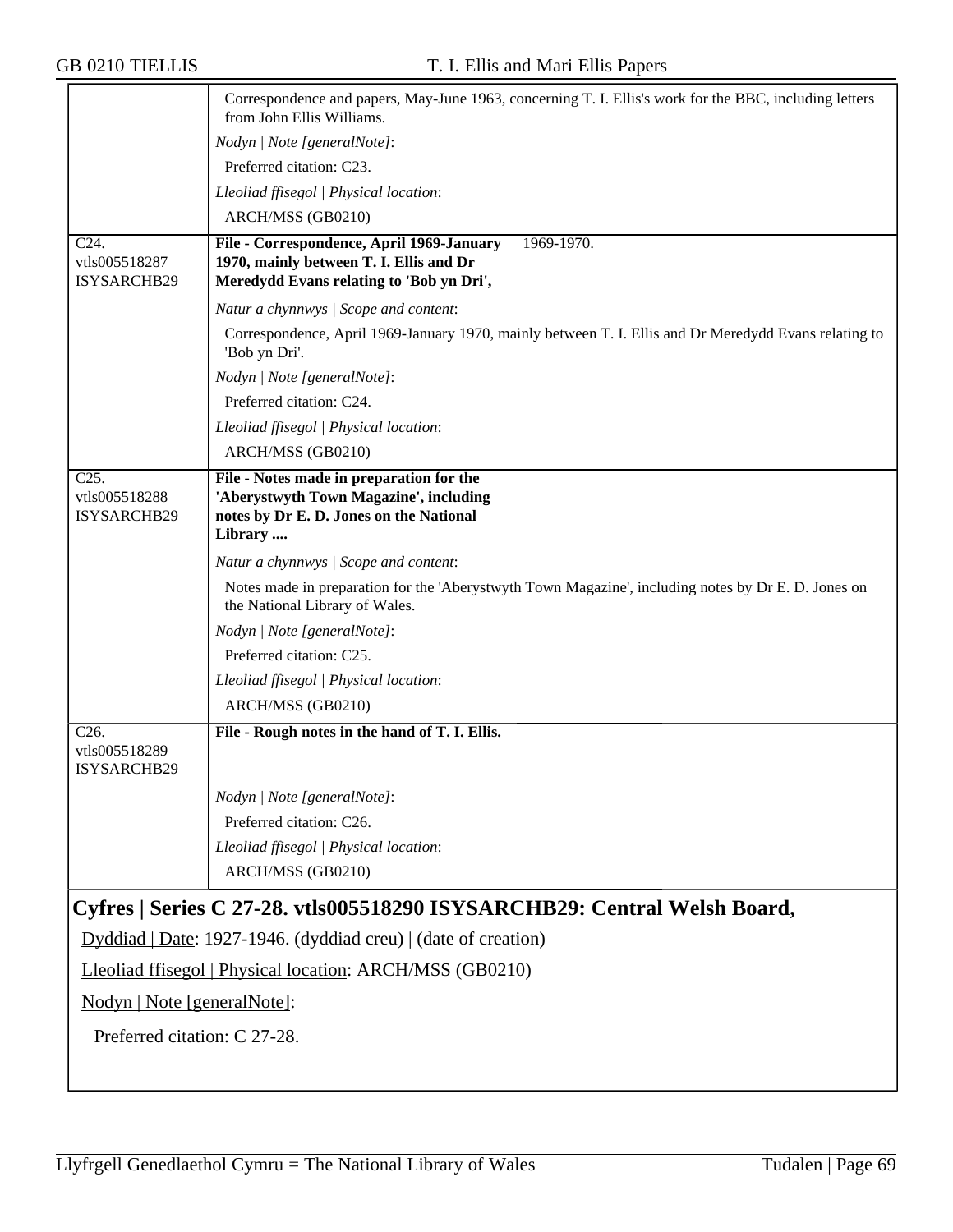$\overline{\Gamma}$ 

| <b>FFell</b> / Filestr eitemau   File / Item ilst |                                                                                                                                                                                                                                                                                                      |                   |                                               |  |
|---------------------------------------------------|------------------------------------------------------------------------------------------------------------------------------------------------------------------------------------------------------------------------------------------------------------------------------------------------------|-------------------|-----------------------------------------------|--|
| Cod cyfeirnod<br>Reference code                   | Teitl   Title                                                                                                                                                                                                                                                                                        | Dyddiadau   Dates | Disgrifiad ffisegol   Physical<br>description |  |
| C <sub>27</sub> .<br>vtls005518291<br>ISYSARCHB29 | File - Correspondence, memoranda,<br>reports and minutes of meetings, 1927-46,<br>relating to the work of the Central Welsh<br>Board,                                                                                                                                                                | 1927-1946.        |                                               |  |
|                                                   | Nodyn   Note [generalNote]:                                                                                                                                                                                                                                                                          |                   |                                               |  |
|                                                   | Preferred citation: C27.                                                                                                                                                                                                                                                                             |                   |                                               |  |
|                                                   | Lleoliad ffisegol   Physical location:                                                                                                                                                                                                                                                               |                   |                                               |  |
|                                                   | ARCH/MSS (GB0210)                                                                                                                                                                                                                                                                                    |                   |                                               |  |
| C28.<br>vtls005518292<br>ISYSARCHB29              | File - Correspondence, papers and notes<br>in the hand of T. I. Ellis concerning his<br>position as assistant examiner in Latin<br>for ,                                                                                                                                                             | 1929.             |                                               |  |
|                                                   | Natur a chynnwys / Scope and content:                                                                                                                                                                                                                                                                |                   |                                               |  |
|                                                   | Correspondence, papers and notes in the hand of T. I. Ellis concerning his position as assistant examiner<br>in Latin for the 1929 School Certificate Examination under the C.W.B.                                                                                                                   |                   |                                               |  |
|                                                   | Nodyn   Note [generalNote]:                                                                                                                                                                                                                                                                          |                   |                                               |  |
|                                                   | Preferred citation: C28.                                                                                                                                                                                                                                                                             |                   |                                               |  |
|                                                   | Lleoliad ffisegol   Physical location:                                                                                                                                                                                                                                                               |                   |                                               |  |
|                                                   | ARCH/MSS (GB0210)                                                                                                                                                                                                                                                                                    |                   |                                               |  |
| C <sub>29</sub> .<br>vtls005518294<br>ISYSARCHB29 | File - Cymdeithas Llyfrau Ceredigion.<br>Book tokens (and related papers) issued by<br><b>Cymdeithas Llyfrau Ceredigion,</b>                                                                                                                                                                         | 1952-1960.        |                                               |  |
|                                                   | Nodyn   Note [generalNote]:                                                                                                                                                                                                                                                                          |                   |                                               |  |
|                                                   | Preferred citation: C29.                                                                                                                                                                                                                                                                             |                   |                                               |  |
|                                                   | Lleoliad ffisegol   Physical location:                                                                                                                                                                                                                                                               |                   |                                               |  |
|                                                   | ARCH/MSS (GB0210)                                                                                                                                                                                                                                                                                    |                   |                                               |  |
| C30.<br>vtls005518295<br>ISYSARCHB29              | File - Dafydd ap Gwilym Society, Oxford<br>University                                                                                                                                                                                                                                                | 1923-1961.        |                                               |  |
|                                                   | Natur a chynnwys / Scope and content:                                                                                                                                                                                                                                                                |                   |                                               |  |
|                                                   | Dafydd ap Gwilym Society, Oxford University. A notebook containing (in the hand of T. I. Ellis) a list of<br>members and their addresses of Cymdeithas Dafydd ap Gwilym, 1886-1924, together with printed items<br>deriving from events organized by the Society, 1923-61, and notes by T. I. Ellis. |                   |                                               |  |
|                                                   | Nodyn   Note [generalNote]:                                                                                                                                                                                                                                                                          |                   |                                               |  |
|                                                   | Preferred citation: C30.                                                                                                                                                                                                                                                                             |                   |                                               |  |
|                                                   | Lleoliad ffisegol   Physical location:                                                                                                                                                                                                                                                               |                   |                                               |  |
|                                                   | ARCH/MSS (GB0210)                                                                                                                                                                                                                                                                                    |                   |                                               |  |
|                                                   | Cyfres   Series C 31-43. vtls005518296 ISYSARCHB29: Urdd Graddedigion Prifysgol<br>Cymru / Guild of Graduates of the University of Wales,                                                                                                                                                            |                   |                                               |  |
|                                                   | Dyddiad   Date: 1924-1969. (dyddiad creu)   (date of creation)                                                                                                                                                                                                                                       |                   |                                               |  |
|                                                   | Lleoliad ffisegol   Physical location: ARCH/MSS (GB0210)                                                                                                                                                                                                                                             |                   |                                               |  |

# **FFeil / rhestr eitemau | File / item list**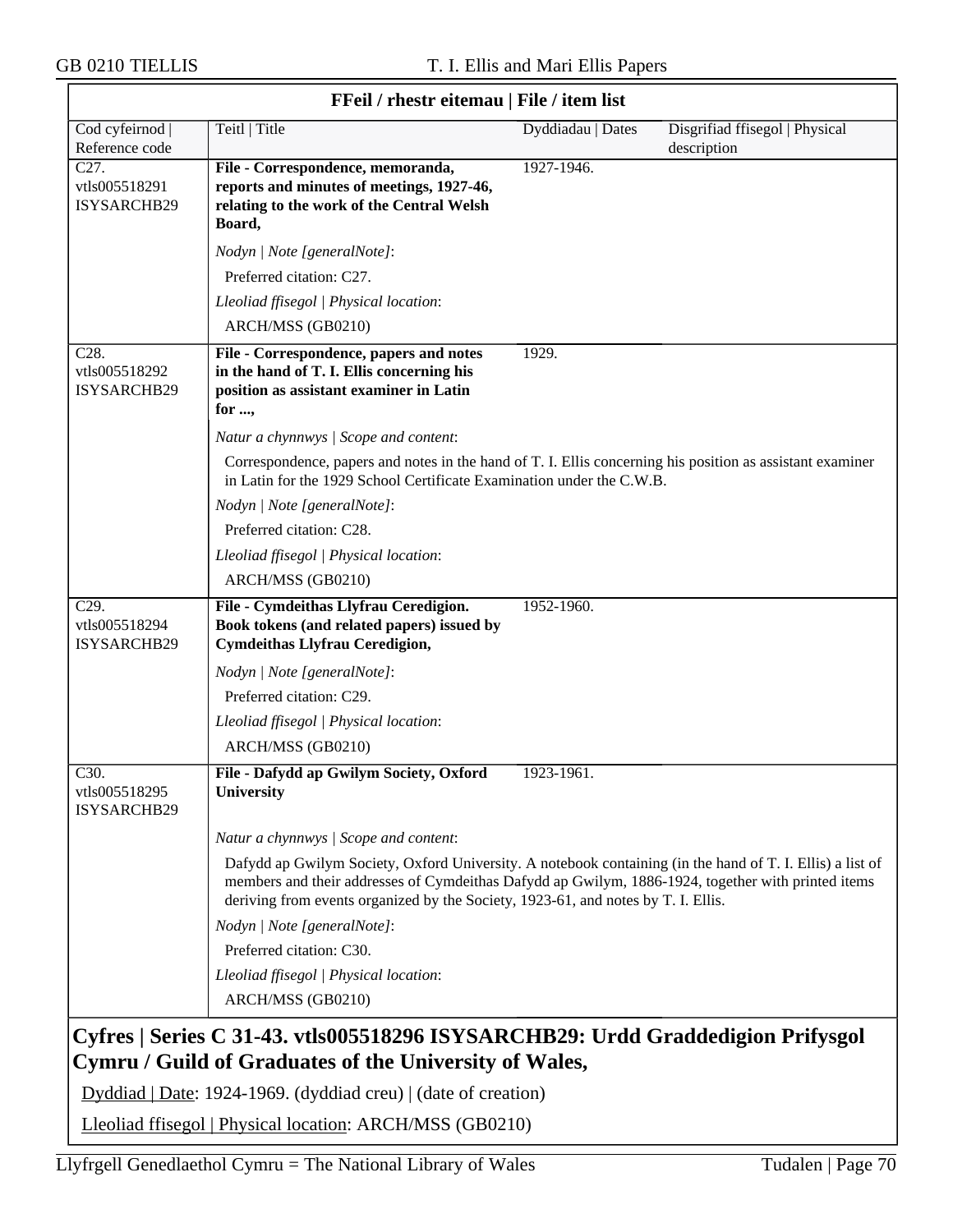Nodyn | Note [generalNote]:

Preferred citation: C 31-43.

Pwyntiau mynediad | Access points:

# • University of Wales. Guild of Graduates

| FFeil / rhestr eitemau   File / item list   |                                                                                                                                                                                                                                                                                                                                                                                                                                                                                                                                                                                                                                                                                                                              |                   |                                               |  |
|---------------------------------------------|------------------------------------------------------------------------------------------------------------------------------------------------------------------------------------------------------------------------------------------------------------------------------------------------------------------------------------------------------------------------------------------------------------------------------------------------------------------------------------------------------------------------------------------------------------------------------------------------------------------------------------------------------------------------------------------------------------------------------|-------------------|-----------------------------------------------|--|
| Cod cyfeirnod  <br>Reference code           | Teitl   Title                                                                                                                                                                                                                                                                                                                                                                                                                                                                                                                                                                                                                                                                                                                | Dyddiadau   Dates | Disgrifiad ffisegol   Physical<br>description |  |
| C31.<br>vtls005518297<br>ISYSARCHB29        | File - Correspondence, mainly personal,<br>some circular, including letters from<br>Professor Richard I. Aaron, Professor E.<br>G. Bowen, Professor Alun Davies, Dr,                                                                                                                                                                                                                                                                                                                                                                                                                                                                                                                                                         | 1924-1969.        |                                               |  |
|                                             | Natur a chynnwys / Scope and content:                                                                                                                                                                                                                                                                                                                                                                                                                                                                                                                                                                                                                                                                                        |                   |                                               |  |
|                                             | Correspondence, mainly personal, some circular, including letters from Professor Richard I. Aaron,<br>Professor E. G. Bowen, Professor Alun Davies, Dr Elwyn Davies, Rev. W. T. Pennar Davies and Dame<br>Olive Wheeler.                                                                                                                                                                                                                                                                                                                                                                                                                                                                                                     |                   |                                               |  |
|                                             | Nodyn   Note [generalNote]:                                                                                                                                                                                                                                                                                                                                                                                                                                                                                                                                                                                                                                                                                                  |                   |                                               |  |
|                                             | Preferred citation: C31.                                                                                                                                                                                                                                                                                                                                                                                                                                                                                                                                                                                                                                                                                                     |                   |                                               |  |
|                                             | Lleoliad ffisegol   Physical location:                                                                                                                                                                                                                                                                                                                                                                                                                                                                                                                                                                                                                                                                                       |                   |                                               |  |
|                                             | ARCH/MSS (GB0210)                                                                                                                                                                                                                                                                                                                                                                                                                                                                                                                                                                                                                                                                                                            |                   |                                               |  |
| C32.<br>vtls005518298<br><b>ISYSARCHB29</b> | File - Official papers, including notices,<br>minutes of meetings and printed circular<br>letters,                                                                                                                                                                                                                                                                                                                                                                                                                                                                                                                                                                                                                           | 1926-1962.        |                                               |  |
|                                             | Nodyn   Note [generalNote]:                                                                                                                                                                                                                                                                                                                                                                                                                                                                                                                                                                                                                                                                                                  |                   |                                               |  |
|                                             | Preferred citation: C32.                                                                                                                                                                                                                                                                                                                                                                                                                                                                                                                                                                                                                                                                                                     |                   |                                               |  |
|                                             | Lleoliad ffisegol   Physical location:                                                                                                                                                                                                                                                                                                                                                                                                                                                                                                                                                                                                                                                                                       |                   |                                               |  |
|                                             | ARCH/MSS (GB0210)                                                                                                                                                                                                                                                                                                                                                                                                                                                                                                                                                                                                                                                                                                            |                   |                                               |  |
| C33.<br>vtls005518299<br>ISYSARCHB29        | File - Correspondence and papers relating<br>to the work of the Education Section of<br>the Guild of Graduates, including a large<br>number ,<br>Natur a chynnwys / Scope and content:<br>Correspondence and papers relating to the work of the Education Section of the Guild of Graduates,<br>including a large number of minutes of meetings and letters from Professor R. L. Archer, Jenkin James,<br>R. T. Jenkins, Dr Gwenan Jones, Professor Idwal Jones, Professor T. Gwynn Jones, Professor Henry<br>Lewis, Sir John Edward Lloyd, Dr Thomas Richards and Dame Olive Wheeler, 1930-1939 (mainly<br>1930-1932).<br>Nodyn   Note [generalNote]:<br>Preferred citation: C33.<br>Lleoliad ffisegol   Physical location: | 1930-1939.        |                                               |  |
|                                             | ARCH/MSS (GB0210)                                                                                                                                                                                                                                                                                                                                                                                                                                                                                                                                                                                                                                                                                                            |                   |                                               |  |
|                                             |                                                                                                                                                                                                                                                                                                                                                                                                                                                                                                                                                                                                                                                                                                                              |                   |                                               |  |
| C34.<br>vtls005518300<br>ISYSARCHB29        | File - Correspondence and papers, relating<br>mainly to the North East Wales branch of                                                                                                                                                                                                                                                                                                                                                                                                                                                                                                                                                                                                                                       | 1930-1939.        |                                               |  |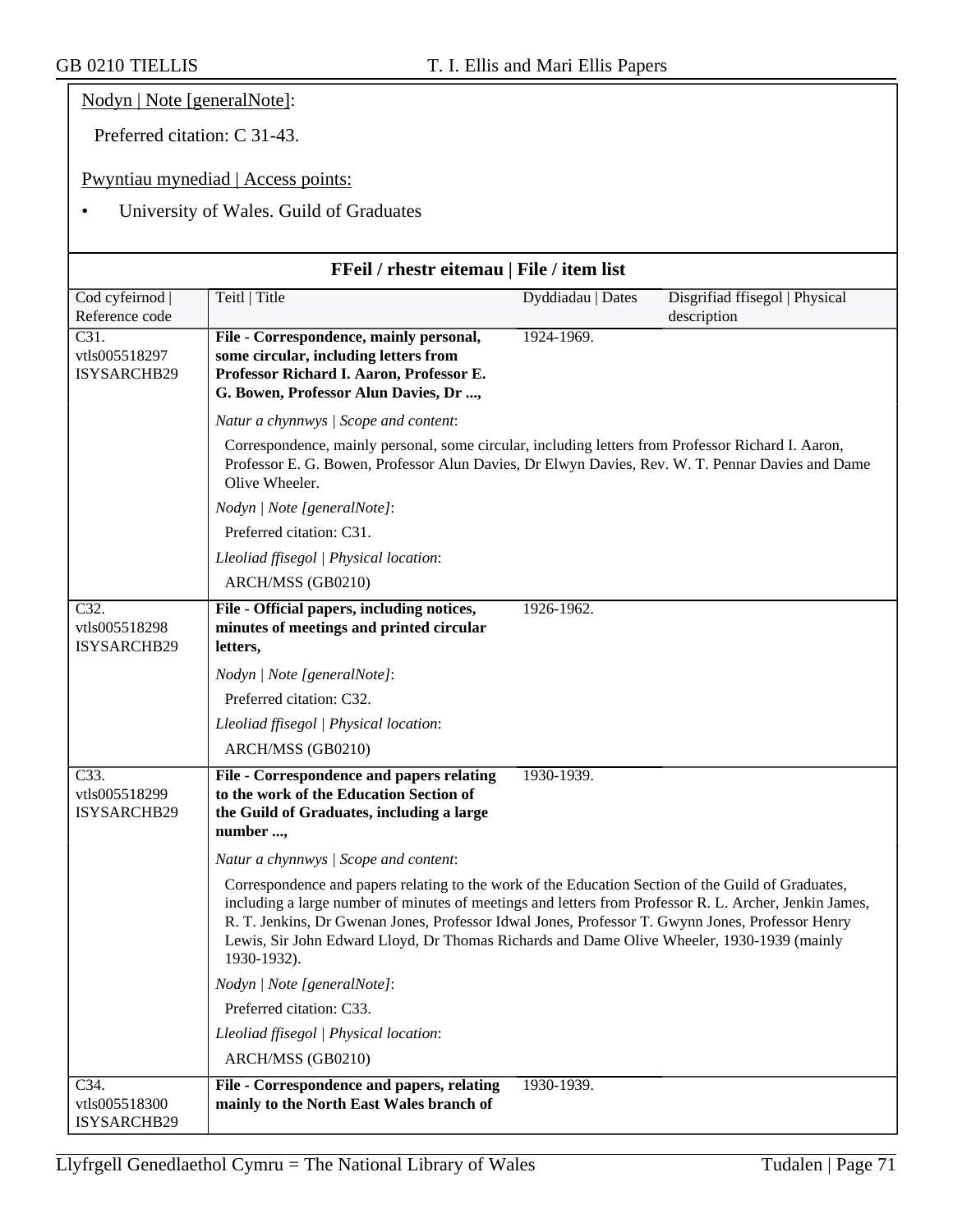|                                      | the Guild of Graduates, including letters                                                                                                                                                                                                                                                                                                                                                                   |
|--------------------------------------|-------------------------------------------------------------------------------------------------------------------------------------------------------------------------------------------------------------------------------------------------------------------------------------------------------------------------------------------------------------------------------------------------------------|
|                                      | from R ,                                                                                                                                                                                                                                                                                                                                                                                                    |
|                                      | Natur a chynnwys / Scope and content:                                                                                                                                                                                                                                                                                                                                                                       |
|                                      | Correspondence and papers, relating mainly to the North East Wales branch of the Guild of Graduates,<br>including letters from R. Humphrey Davies, Lady Megan Lloyd George and E. Morgan Humphreys.                                                                                                                                                                                                         |
|                                      | Nodyn   Note [generalNote]:                                                                                                                                                                                                                                                                                                                                                                                 |
|                                      | Preferred citation: C34.                                                                                                                                                                                                                                                                                                                                                                                    |
|                                      | Lleoliad ffisegol   Physical location:                                                                                                                                                                                                                                                                                                                                                                      |
|                                      | ARCH/MSS (GB0210)                                                                                                                                                                                                                                                                                                                                                                                           |
| C35.<br>vtls005518301<br>ISYSARCHB29 | <b>File - Records of the North East Wales</b><br>1930-1944.<br>branch of the Guild of Graduates,<br>including financial accounts, minutes, lists<br>of members and ,                                                                                                                                                                                                                                        |
|                                      | Natur a chynnwys / Scope and content:                                                                                                                                                                                                                                                                                                                                                                       |
|                                      | Records of the North East Wales branch of the Guild of Graduates, including financial accounts, minutes,<br>lists of members and correspondence, including letters from Mrs Jano Clement Davies, Clough Williams-<br>Ellis, Principal Ifor Leslie Evans, Professor H. J. Fleure, Sir Cyril Fox, Jenkin James, R. T. Jenkins, Fred<br>Llewellyn Jones, MP, Professor Henry Lewis and Sir Rhys Hopkin Morris. |
|                                      | Nodyn   Note [generalNote]:                                                                                                                                                                                                                                                                                                                                                                                 |
|                                      | Preferred citation: C35.                                                                                                                                                                                                                                                                                                                                                                                    |
|                                      | Lleoliad ffisegol   Physical location:                                                                                                                                                                                                                                                                                                                                                                      |
|                                      | ARCH/MSS (GB0210)                                                                                                                                                                                                                                                                                                                                                                                           |
| C36.<br>vtls005518302<br>ISYSARCHB29 | File - Printed items, 1930-66, comprising<br>1930-1966.<br><b>Annual Reports, minutes of General</b><br><b>Meetings and Standing Committees,</b><br>notices and reports,                                                                                                                                                                                                                                    |
|                                      | Nodyn   Note [generalNote]:                                                                                                                                                                                                                                                                                                                                                                                 |
|                                      | Preferred citation: C36.                                                                                                                                                                                                                                                                                                                                                                                    |
|                                      | Lleoliad ffisegol   Physical location:                                                                                                                                                                                                                                                                                                                                                                      |
|                                      | ARCH/MSS (GB0210)                                                                                                                                                                                                                                                                                                                                                                                           |
| C37.<br>vtls005518303<br>ISYSARCHB29 | File - Correspondence and papers, 1931-56,<br>1931-1956.<br>including letters from Professor Richard I.<br>Aaron, Professor H. J. Fleure, E. Morgan<br>Humphreys, Edmund D ,                                                                                                                                                                                                                                |
|                                      | Natur a chynnwys / Scope and content:                                                                                                                                                                                                                                                                                                                                                                       |
|                                      | Correspondence and papers, 1931-56, including letters from Professor Richard I. Aaron, Professor H. J.<br>Fleure, E. Morgan Humphreys, Edmund D. Jones, Bangor, Major Edgar Jones, Barry, J. Morgan Jones,<br>Coleg Bala Bangor, Herbert Morgan and the Rev. D. Francis Roberts.                                                                                                                            |
|                                      | Nodyn   Note [generalNote]:                                                                                                                                                                                                                                                                                                                                                                                 |
|                                      | Preferred citation: C37.                                                                                                                                                                                                                                                                                                                                                                                    |
|                                      | Lleoliad ffisegol   Physical location:                                                                                                                                                                                                                                                                                                                                                                      |
|                                      | ARCH/MSS (GB0210)                                                                                                                                                                                                                                                                                                                                                                                           |
| C38.<br>vtls005518304<br>ISYSARCHB29 | File - Correspondence and papers, 1932-61,<br>1932-1961.<br>mainly relating to the Bangor branch of<br>the Guild,                                                                                                                                                                                                                                                                                           |
|                                      | Nodyn   Note [generalNote]:                                                                                                                                                                                                                                                                                                                                                                                 |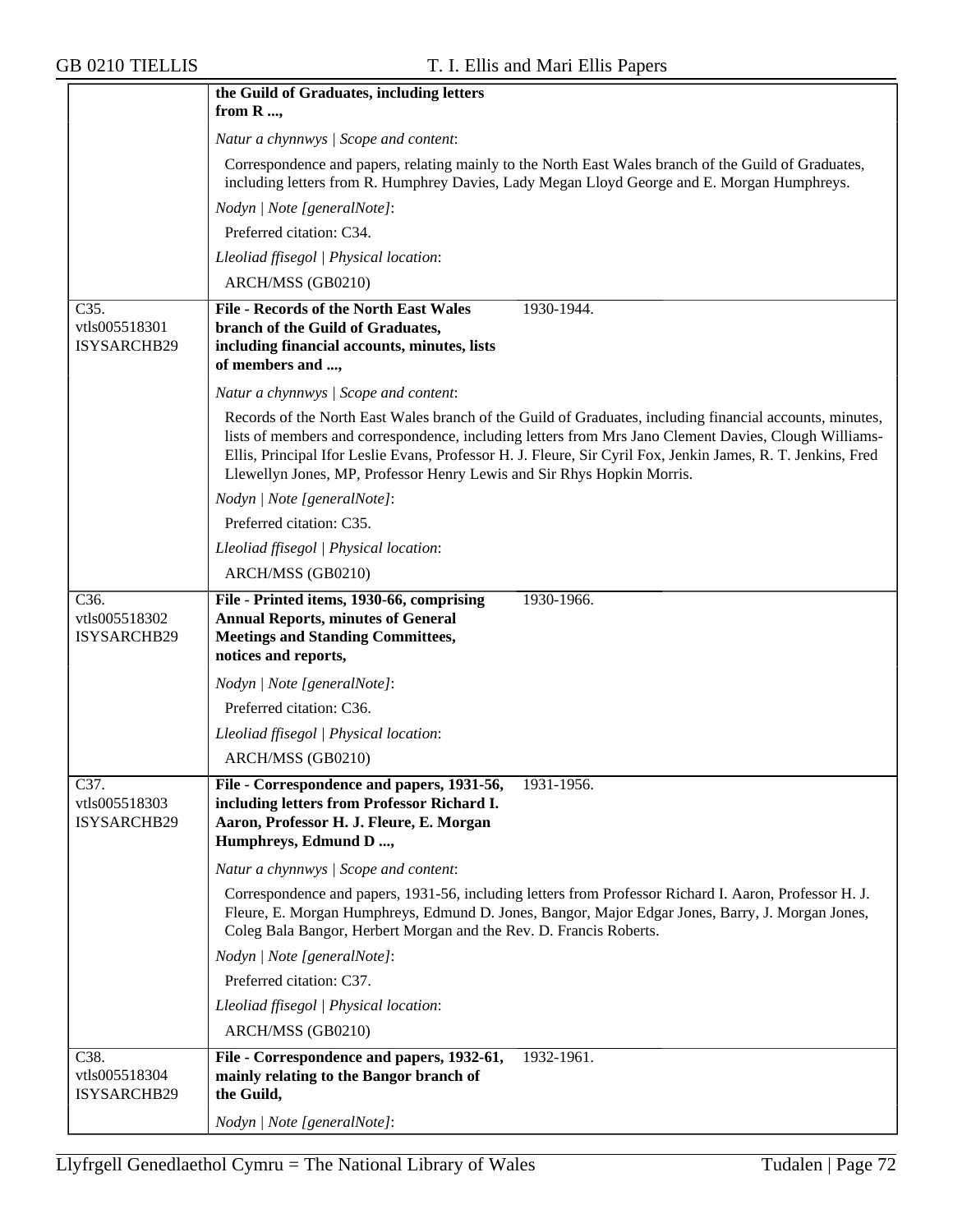|                                                   | Preferred citation: C38.                                                                                                                                                                                                              |
|---------------------------------------------------|---------------------------------------------------------------------------------------------------------------------------------------------------------------------------------------------------------------------------------------|
|                                                   | Lleoliad ffisegol   Physical location:                                                                                                                                                                                                |
|                                                   | ARCH/MSS (GB0210)                                                                                                                                                                                                                     |
| C39.<br>vtls005518305<br>ISYSARCHB29              | File - Correspondence and papers, 1936-7,<br>1936-1937.<br>concerning the work of the Education<br>Section of the Guild,                                                                                                              |
|                                                   | Nodyn   Note [generalNote]:                                                                                                                                                                                                           |
|                                                   | Preferred citation: C39.                                                                                                                                                                                                              |
|                                                   | Lleoliad ffisegol   Physical location:                                                                                                                                                                                                |
|                                                   | ARCH/MSS (GB0210)                                                                                                                                                                                                                     |
| C40.<br>vtls005518306<br>ISYSARCHB29              | File - Correspondence and papers, 1942-4,<br>1942-1947.<br>together with an account book, 1943-7.<br>Among the correspondents are R.T.<br>Jenkins, J. E. Jones ,                                                                      |
|                                                   | Natur a chynnwys / Scope and content:                                                                                                                                                                                                 |
|                                                   | Correspondence and papers, 1942-4, together with an account book, 1943-7. Among the correspondents<br>are R. T. Jenkins, J. E. Jones, Plaid Cymru, and D. J. Williams, Fishguard.                                                     |
|                                                   | Nodyn   Note [generalNote]:                                                                                                                                                                                                           |
|                                                   | Preferred citation: C40.                                                                                                                                                                                                              |
|                                                   | Lleoliad ffisegol   Physical location:                                                                                                                                                                                                |
|                                                   | ARCH/MSS (GB0210)                                                                                                                                                                                                                     |
| C41.<br>vtls005518307<br>ISYSARCHB29              | <b>File - Election address of J. Saunders</b><br>1943.<br>Lewis to the electors of the University of<br>Wales,                                                                                                                        |
|                                                   | Natur a chynnwys / Scope and content:                                                                                                                                                                                                 |
|                                                   | Election address of J. Saunders Lewis to the electors of the University of Wales, 1943.                                                                                                                                               |
|                                                   | Nodyn   Note [generalNote]:                                                                                                                                                                                                           |
|                                                   | Preferred citation: C41.                                                                                                                                                                                                              |
|                                                   | Lleoliad ffisegol   Physical location:                                                                                                                                                                                                |
|                                                   | ARCH/MSS (GB0210)                                                                                                                                                                                                                     |
| C42.<br>vtls005518308<br>ISYSARCHB29              | File - Correspondence and papers,<br>1944-1950.<br>1944-50, including letters from Sir Alun<br>Talfan Davies, Professor W. J. Gruffydd,<br>Professor Ernest Hughes, R. T ,                                                            |
|                                                   | Natur a chynnwys / Scope and content:                                                                                                                                                                                                 |
|                                                   | Correspondence and papers, 1944-50, including letters from Sir Alun Talfan Davies, Professor W. J.<br>Gruffydd, Professor Ernest Hughes, R. T. Jenkins, Professor T. Gwynn Jones, Professor Thomas Jones<br>and Dr Iorwerth C. Peate. |
|                                                   | Nodyn   Note [generalNote]:                                                                                                                                                                                                           |
|                                                   | Preferred citation: C42.                                                                                                                                                                                                              |
|                                                   | Lleoliad ffisegol   Physical location:                                                                                                                                                                                                |
|                                                   | ARCH/MSS (GB0210)                                                                                                                                                                                                                     |
| C <sub>43</sub> .<br>vtls005518309<br>ISYSARCHB29 | File - A copy of Prifysgol Newydd i Gymru<br>1945.<br>(1945), together with a typescript copy                                                                                                                                         |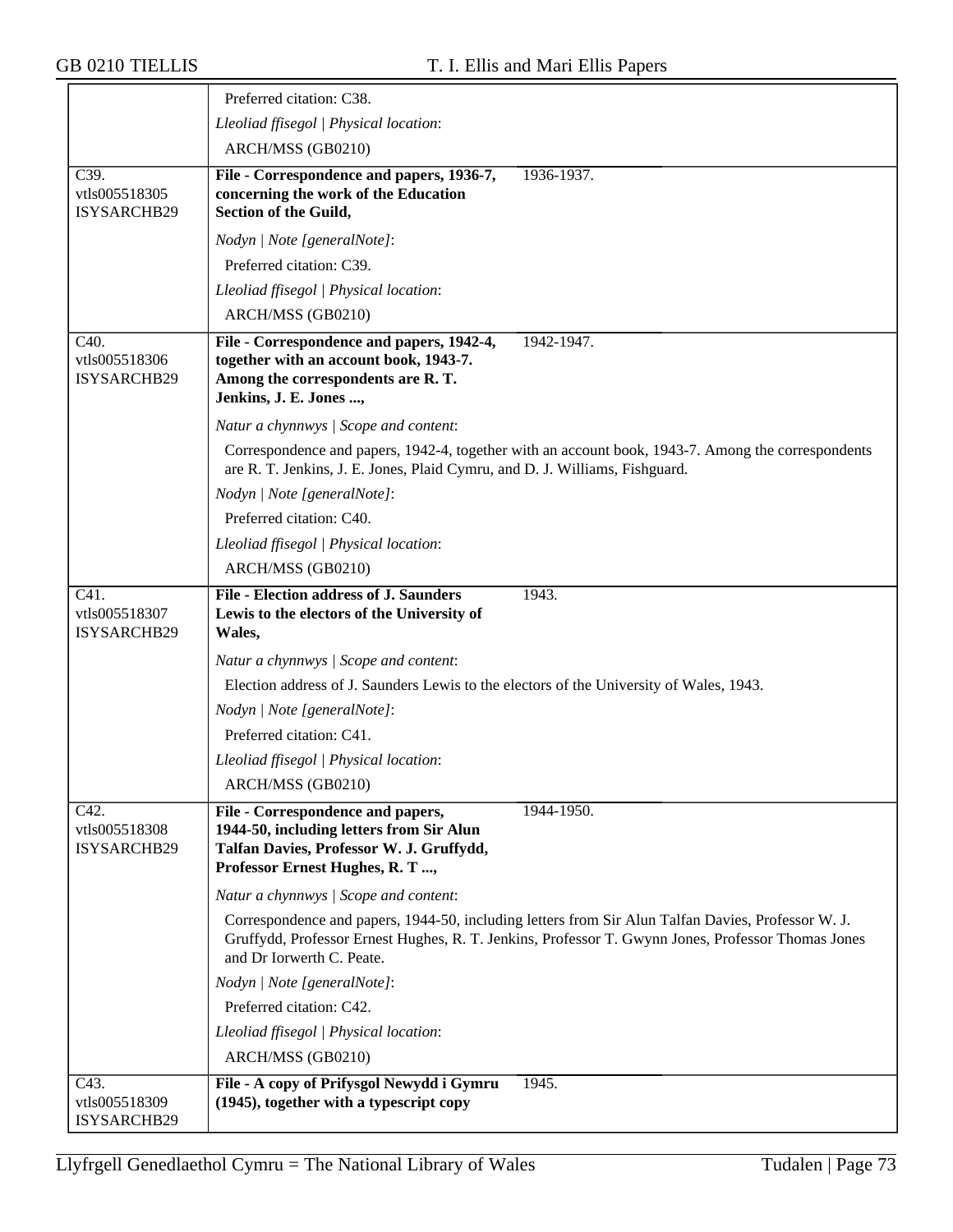|                                      | of the work and related correspondence<br>and $,$                                                                                                       |  |  |  |  |
|--------------------------------------|---------------------------------------------------------------------------------------------------------------------------------------------------------|--|--|--|--|
|                                      | Natur a chynnwys / Scope and content:                                                                                                                   |  |  |  |  |
|                                      | A copy of Prifysgol Newydd i Gymru (1945), together with a typescript copy of the work and related<br>correspondence and papers. See also file no. C66. |  |  |  |  |
|                                      | Nodyn   Note [generalNote]:                                                                                                                             |  |  |  |  |
|                                      | Preferred citation: C43.                                                                                                                                |  |  |  |  |
|                                      | Lleoliad ffisegol   Physical location:                                                                                                                  |  |  |  |  |
|                                      | ARCH/MSS (GB0210)                                                                                                                                       |  |  |  |  |
| C44.<br>vtls005518311<br>ISYSARCHB29 | <b>File - National Assistance Board.</b><br>1943-1966.<br>Correspondence, papers and printed items,                                                     |  |  |  |  |
|                                      | Nodyn   Note [generalNote]:                                                                                                                             |  |  |  |  |
|                                      | Preferred citation: C44.                                                                                                                                |  |  |  |  |
|                                      | Lleoliad ffisegol   Physical location:                                                                                                                  |  |  |  |  |
|                                      | ARCH/MSS (GB0210)                                                                                                                                       |  |  |  |  |

### **Cyfres | Series C 45-46. vtls005518312 ISYSARCHB29: National Library of Wales,**

Dyddiad | Date: 1926-1966. (dyddiad creu) | (date of creation)

Lleoliad ffisegol | Physical location: ARCH/MSS (GB0210)

Nodyn | Note [generalNote]:

Preferred citation: C 45-46.

| FFeil / rhestr eitemau   File / item list                                        |                                                                                                                        |                   |                                               |
|----------------------------------------------------------------------------------|------------------------------------------------------------------------------------------------------------------------|-------------------|-----------------------------------------------|
| Cod cyfeirnod  <br>Reference code                                                | Teitl   Title                                                                                                          | Dyddiadau   Dates | Disgrifiad ffisegol   Physical<br>description |
| C45.<br>vtls005518313<br>ISYSARCHB29                                             | File - Correspondence and papers,<br>including letters from Sir John Ballinger<br>and Sir William Ll. Davies,          | 1926-1966.        |                                               |
|                                                                                  | Nodyn   Note [generalNote]:<br>Preferred citation: C45.<br>Lleoliad ffisegol   Physical location:<br>ARCH/MSS (GB0210) |                   |                                               |
| C <sub>46</sub> .<br>vtls005518314<br><b>ISYSARCHB29</b>                         | File - Minutes of meetings, reports etc,                                                                               | 1958-1961.        |                                               |
|                                                                                  | Nodyn   Note [generalNote]:                                                                                            |                   |                                               |
|                                                                                  | Preferred citation: C46.                                                                                               |                   |                                               |
|                                                                                  | Lleoliad ffisegol   Physical location:<br>ARCH/MSS (GB0210)                                                            |                   |                                               |
| Cyfres   Series C 47-54. vtls005518315 ISYSARCHB29: 'Old Bangorians': Bangor Old |                                                                                                                        |                   |                                               |

**Students Association: Aberystwyth branch,**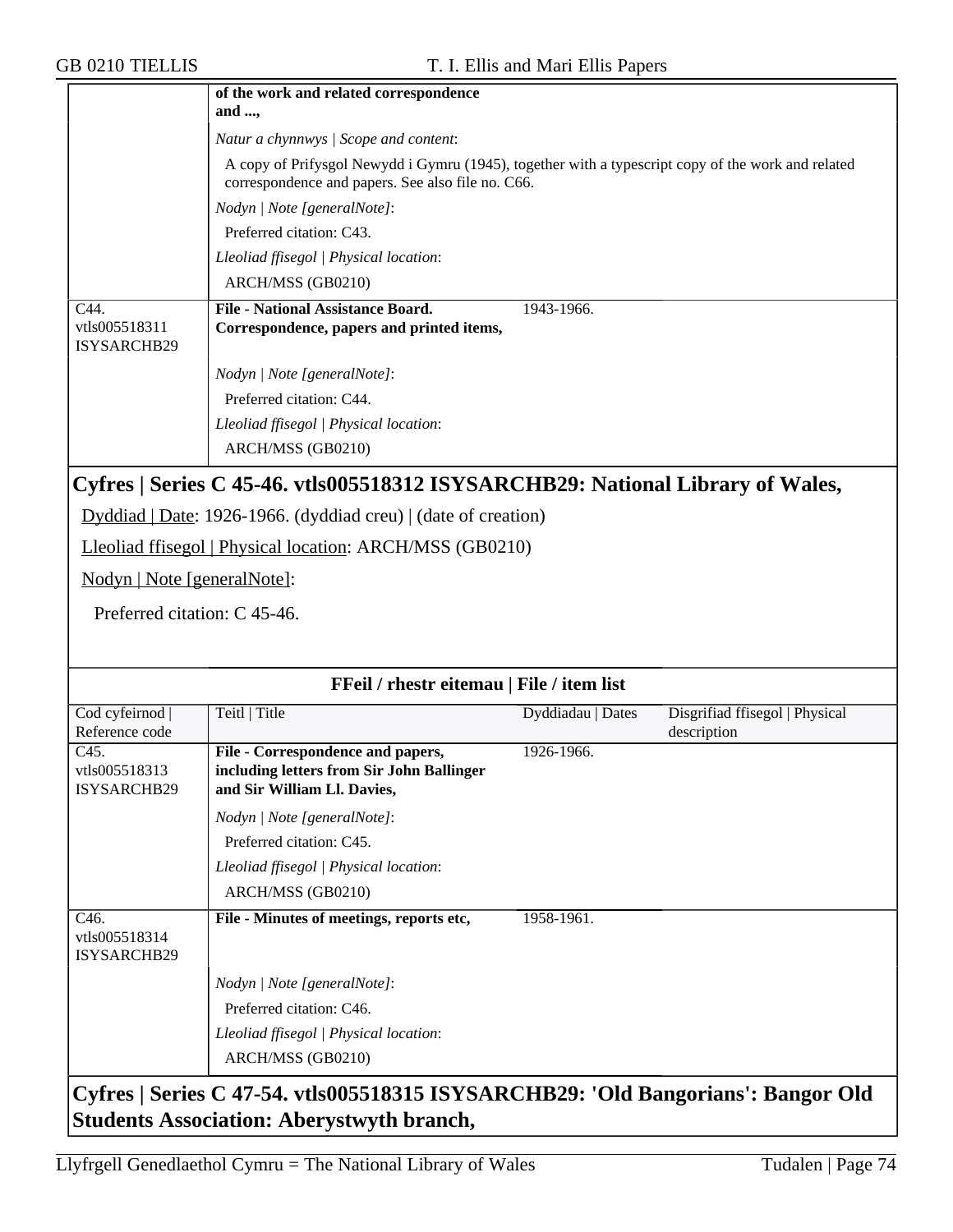Dyddiad | Date: 1928-1969. (dyddiad creu) | (date of creation)

Natur a chynnwys | Scope and content:

'Old Bangorians': Bangor Old Students Association: Aberystwyth branch.

Lleoliad ffisegol | Physical location: ARCH/MSS (GB0210)

Nodyn | Note [generalNote]:

Preferred citation: C 47-54.

| FFeil / rhestr eitemau   File / item list                 |                                                                                                                                                                                   |                   |                                               |  |
|-----------------------------------------------------------|-----------------------------------------------------------------------------------------------------------------------------------------------------------------------------------|-------------------|-----------------------------------------------|--|
| Cod cyfeirnod<br>Reference code                           | Teitl   Title                                                                                                                                                                     | Dyddiadau   Dates | Disgrifiad ffisegol   Physical<br>description |  |
| $\overline{C47}$ .<br>vtls005518316<br>ISYSARCHB29        | File - Minute book of the Aberystwyth<br>branch of the Bangor Old Students'<br>Association, 1928-37, including lists of<br>members,                                               | 1928-1937.        |                                               |  |
|                                                           | Natur a chynnwys / Scope and content:                                                                                                                                             |                   |                                               |  |
|                                                           | Minute book of the Aberystwyth branch of the Bangor Old Students' Association, 1928-37, including<br>lists of members.                                                            |                   |                                               |  |
|                                                           | Nodyn   Note [generalNote]:                                                                                                                                                       |                   |                                               |  |
|                                                           | Preferred citation: C47.                                                                                                                                                          |                   |                                               |  |
|                                                           | Lleoliad ffisegol   Physical location:                                                                                                                                            |                   |                                               |  |
|                                                           | ARCH/MSS (GB0210)                                                                                                                                                                 |                   |                                               |  |
| $\overline{C48}$ .<br>vtls005518317<br><b>ISYSARCHB29</b> | File - Minute book of the Aberystwyth<br>branch of the Bangor Old Students'<br>Association, 1937-46, including lists of<br>members, and loose sheets ,                            | 1937-1967.        |                                               |  |
|                                                           | Natur a chynnwys / Scope and content:                                                                                                                                             |                   |                                               |  |
|                                                           | Minute book of the Aberystwyth branch of the Bangor Old Students' Association, 1937-46, including<br>lists of members, and loose sheets containing minutes, 1960-7. See also C52. |                   |                                               |  |
|                                                           | Nodyn   Note [generalNote]:                                                                                                                                                       |                   |                                               |  |
|                                                           | Preferred citation: C48.                                                                                                                                                          |                   |                                               |  |
|                                                           | Lleoliad ffisegol   Physical location:                                                                                                                                            |                   |                                               |  |
|                                                           | ARCH/MSS (GB0210)                                                                                                                                                                 |                   |                                               |  |
| $C49-51.$<br>vtls005518318<br><b>ISYSARCHB29</b>          | File - Account books,                                                                                                                                                             | 1941-1968.        |                                               |  |
|                                                           | Nodyn   Note [generalNote]:                                                                                                                                                       |                   |                                               |  |
|                                                           | Preferred citation: C49-51.                                                                                                                                                       |                   |                                               |  |
|                                                           | Lleoliad ffisegol   Physical location:                                                                                                                                            |                   |                                               |  |
|                                                           | ARCH/MSS (GB0210)                                                                                                                                                                 |                   |                                               |  |
| C52.<br>vtls005518319<br><b>ISYSARCHB29</b>               | File - A file of correspondence and papers,<br>1947-69, including letters from Professor                                                                                          | 1947-1969.        |                                               |  |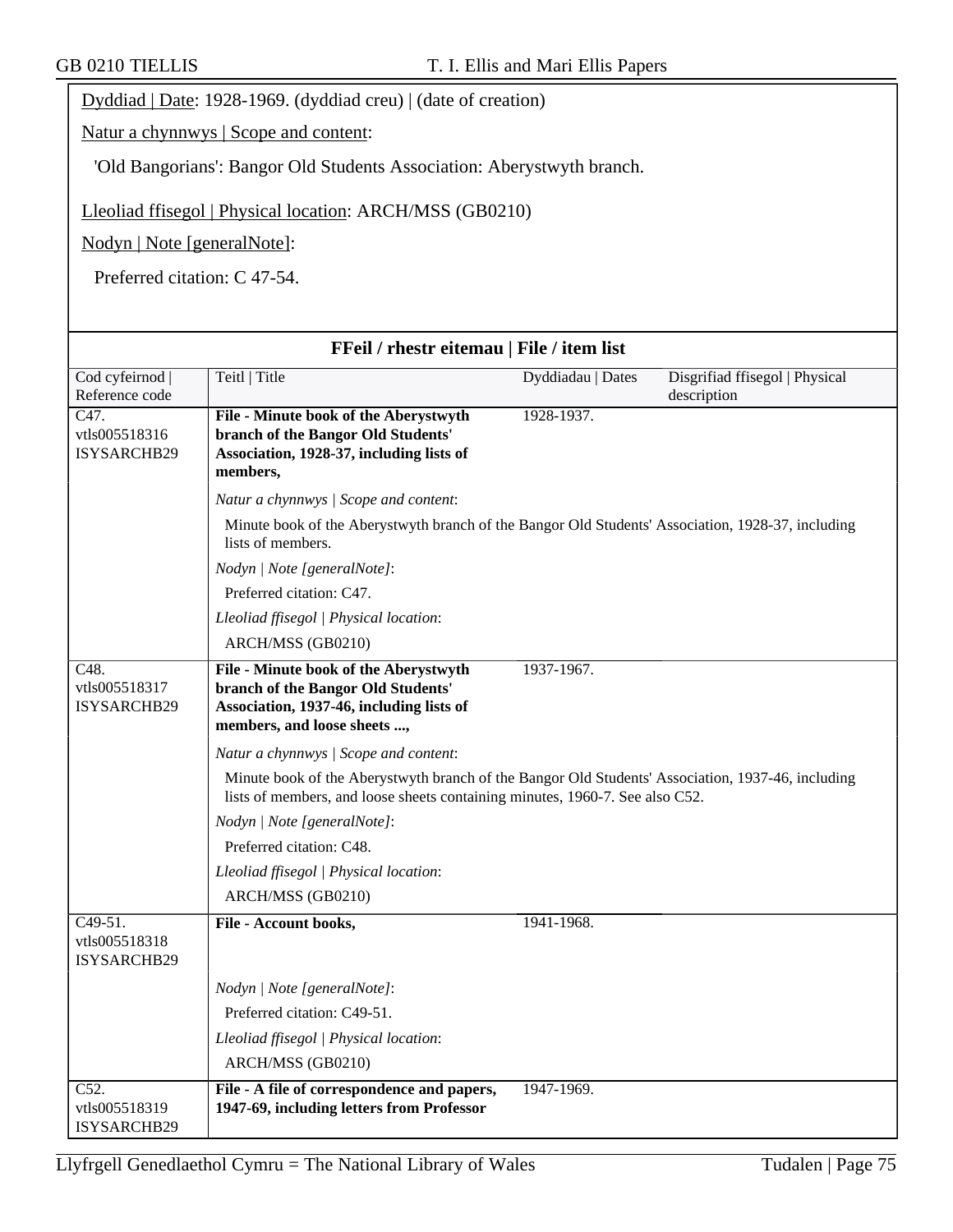|                                                    | A. H. Dodd, Principal Sir D. Emrys Evans,                                                                                                                                                                                                                                                                                                                                                                                                                                   |  |  |  |  |
|----------------------------------------------------|-----------------------------------------------------------------------------------------------------------------------------------------------------------------------------------------------------------------------------------------------------------------------------------------------------------------------------------------------------------------------------------------------------------------------------------------------------------------------------|--|--|--|--|
|                                                    | Professor ,                                                                                                                                                                                                                                                                                                                                                                                                                                                                 |  |  |  |  |
|                                                    | Natur a chynnwys / Scope and content:                                                                                                                                                                                                                                                                                                                                                                                                                                       |  |  |  |  |
|                                                    | A file of correspondence and papers, 1947-69, including letters from Professor A. H. Dodd, Principal<br>Sir D. Emrys Evans, Professor R. L. Gapper, Professor R. Geraint Gruffydd, Professor R. T. Jenkins,<br>Sir Thomas Parry, Megan Jones Pierce, Alun Llywelyn-Williams and Sir Ifor Williams. There is also a<br>minute book, 1947-59, containing lists of members, and a notebook, January 1952, listing the names and<br>addresses of members and associate members. |  |  |  |  |
|                                                    | Nodyn   Note [generalNote]:                                                                                                                                                                                                                                                                                                                                                                                                                                                 |  |  |  |  |
|                                                    | Preferred citation: C52.                                                                                                                                                                                                                                                                                                                                                                                                                                                    |  |  |  |  |
|                                                    | Lleoliad ffisegol   Physical location:                                                                                                                                                                                                                                                                                                                                                                                                                                      |  |  |  |  |
|                                                    | ARCH/MSS (GB0210)                                                                                                                                                                                                                                                                                                                                                                                                                                                           |  |  |  |  |
| C53.                                               | File - Circular noticess, etc,<br>1948-1968.                                                                                                                                                                                                                                                                                                                                                                                                                                |  |  |  |  |
| vtls005518320<br>ISYSARCHB29                       |                                                                                                                                                                                                                                                                                                                                                                                                                                                                             |  |  |  |  |
|                                                    | Nodyn   Note [generalNote]:                                                                                                                                                                                                                                                                                                                                                                                                                                                 |  |  |  |  |
|                                                    | Preferred citation: C53.                                                                                                                                                                                                                                                                                                                                                                                                                                                    |  |  |  |  |
|                                                    | Lleoliad ffisegol   Physical location:                                                                                                                                                                                                                                                                                                                                                                                                                                      |  |  |  |  |
|                                                    | ARCH/MSS (GB0210)                                                                                                                                                                                                                                                                                                                                                                                                                                                           |  |  |  |  |
| C54.<br>vtls005518321<br>ISYSARCHB29               | File - Reports etc,<br>1953-1960.                                                                                                                                                                                                                                                                                                                                                                                                                                           |  |  |  |  |
|                                                    | Nodyn   Note [generalNote]:                                                                                                                                                                                                                                                                                                                                                                                                                                                 |  |  |  |  |
|                                                    | Preferred citation: C54.                                                                                                                                                                                                                                                                                                                                                                                                                                                    |  |  |  |  |
|                                                    | Lleoliad ffisegol   Physical location:                                                                                                                                                                                                                                                                                                                                                                                                                                      |  |  |  |  |
|                                                    | ARCH/MSS (GB0210)                                                                                                                                                                                                                                                                                                                                                                                                                                                           |  |  |  |  |
| $\overline{C55}$ .<br>vtls005518323<br>ISYSARCHB29 | File - OSCU Social Study. A notebook<br>1921.<br>containing details of activities at the<br>various Oxford colleges and associated<br>papers,                                                                                                                                                                                                                                                                                                                               |  |  |  |  |
|                                                    | Nodyn   Note [generalNote]:                                                                                                                                                                                                                                                                                                                                                                                                                                                 |  |  |  |  |
|                                                    | Preferred citation: C55.                                                                                                                                                                                                                                                                                                                                                                                                                                                    |  |  |  |  |
|                                                    | Lleoliad ffisegol   Physical location:                                                                                                                                                                                                                                                                                                                                                                                                                                      |  |  |  |  |
|                                                    | ARCH/MSS (GB0210)                                                                                                                                                                                                                                                                                                                                                                                                                                                           |  |  |  |  |
| C56.<br>vtls005518324<br><b>ISYSARCHB29</b>        | File - Oxford Society. Correspondence and<br>1932-1939.<br>papers, some relating to the North Wales<br>branch of the Oxford Society and including<br>an exercise ,                                                                                                                                                                                                                                                                                                          |  |  |  |  |
|                                                    | Natur a chynnwys / Scope and content:                                                                                                                                                                                                                                                                                                                                                                                                                                       |  |  |  |  |
|                                                    | Oxford Society. Correspondence and papers, some relating to the North Wales branch of the Oxford<br>Society and including an exercise book kept by T. I. Ellis and noting outgoing mail from October 1935.                                                                                                                                                                                                                                                                  |  |  |  |  |
|                                                    | Nodyn   Note [generalNote]:                                                                                                                                                                                                                                                                                                                                                                                                                                                 |  |  |  |  |
|                                                    | Preferred citation: C56.                                                                                                                                                                                                                                                                                                                                                                                                                                                    |  |  |  |  |
|                                                    | Lleoliad ffisegol   Physical location:                                                                                                                                                                                                                                                                                                                                                                                                                                      |  |  |  |  |
|                                                    | ARCH/MSS (GB0210)                                                                                                                                                                                                                                                                                                                                                                                                                                                           |  |  |  |  |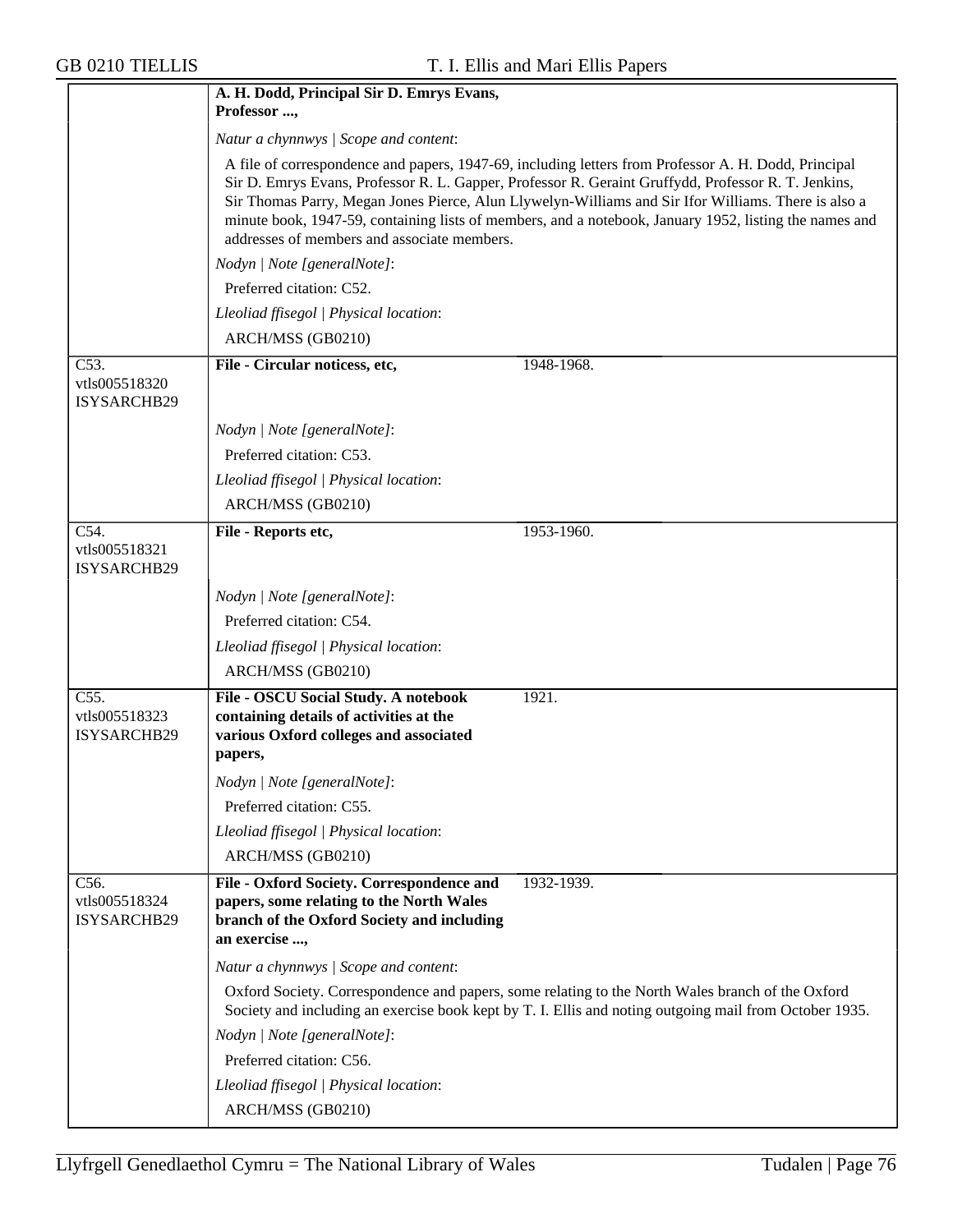| C57.               | File - Plaid Cymru. Pamphlets, printed<br>1967-1979.                                                                                                               |
|--------------------|--------------------------------------------------------------------------------------------------------------------------------------------------------------------|
| vtls005518325      | and typescript items, mainly Plaid Cymru                                                                                                                           |
| <b>ISYSARCHB29</b> | publications, together with a small number                                                                                                                         |
|                    | of undated leaflets from ,                                                                                                                                         |
|                    | Natur a chynnwys / Scope and content:                                                                                                                              |
|                    | Plaid Cymru. Pamphlets, printed and typescript items, mainly Plaid Cymru publications, together with a<br>small number of undated leaflets from an earlier period. |
|                    | Nodyn / Note [generalNote]:                                                                                                                                        |
|                    | Preferred citation: C57.                                                                                                                                           |
|                    | Lleoliad ffisegol   Physical location:                                                                                                                             |
|                    | ARCH/MSS (GB0210)                                                                                                                                                  |

# **Cyfres | Series C 58-63. vtls005518326 ISYSARCHB29: Television Wales and the West (T.W.W.); Wales (West and North) Television Ltd,**

Dyddiad | Date: 1958-1963. (dyddiad creu) | (date of creation)

Lleoliad ffisegol | Physical location: ARCH/MSS (GB0210)

Nodyn | Note [generalNote]:

Preferred citation: C 58-63.

Pwyntiau mynediad | Access points:

• Wales West and North Television Ltd.

| FFeil / rhestr eitemau   File / item list                                                             |                   |                                                                                                                                                                         |  |  |
|-------------------------------------------------------------------------------------------------------|-------------------|-------------------------------------------------------------------------------------------------------------------------------------------------------------------------|--|--|
| Teitl   Title                                                                                         | Dyddiadau   Dates | Disgrifiad ffisegol   Physical                                                                                                                                          |  |  |
|                                                                                                       |                   | description                                                                                                                                                             |  |  |
| <b>File - Minutes of the Board of Directors</b>                                                       | 1958-1963.        |                                                                                                                                                                         |  |  |
| of Television Wales and the West and                                                                  |                   |                                                                                                                                                                         |  |  |
| of various committees, circular letters,                                                              |                   |                                                                                                                                                                         |  |  |
|                                                                                                       |                   |                                                                                                                                                                         |  |  |
| Natur a chynnwys / Scope and content:                                                                 |                   |                                                                                                                                                                         |  |  |
|                                                                                                       |                   |                                                                                                                                                                         |  |  |
| Nodyn   Note [generalNote]:                                                                           |                   |                                                                                                                                                                         |  |  |
| Preferred citation: C58.                                                                              |                   |                                                                                                                                                                         |  |  |
| Lleoliad ffisegol   Physical location:                                                                |                   |                                                                                                                                                                         |  |  |
| ARCH/MSS (GB0210)                                                                                     |                   |                                                                                                                                                                         |  |  |
| File - Correspondence, 1960-3, relating<br>mainly to Wales (West and North)<br><b>Television Ltd,</b> | 1960-1963.        |                                                                                                                                                                         |  |  |
| Nodyn   Note [generalNote]:                                                                           |                   |                                                                                                                                                                         |  |  |
| Preferred citation: C59.                                                                              |                   |                                                                                                                                                                         |  |  |
| Lleoliad ffisegol   Physical location:                                                                |                   |                                                                                                                                                                         |  |  |
| ARCH/MSS (GB0210)                                                                                     |                   |                                                                                                                                                                         |  |  |
|                                                                                                       | memoranda and ,   | Minutes of the Board of Directors of Television Wales and the West and of various committees, circular<br>letters, memoranda and reports, and legal contracts, 1958-63. |  |  |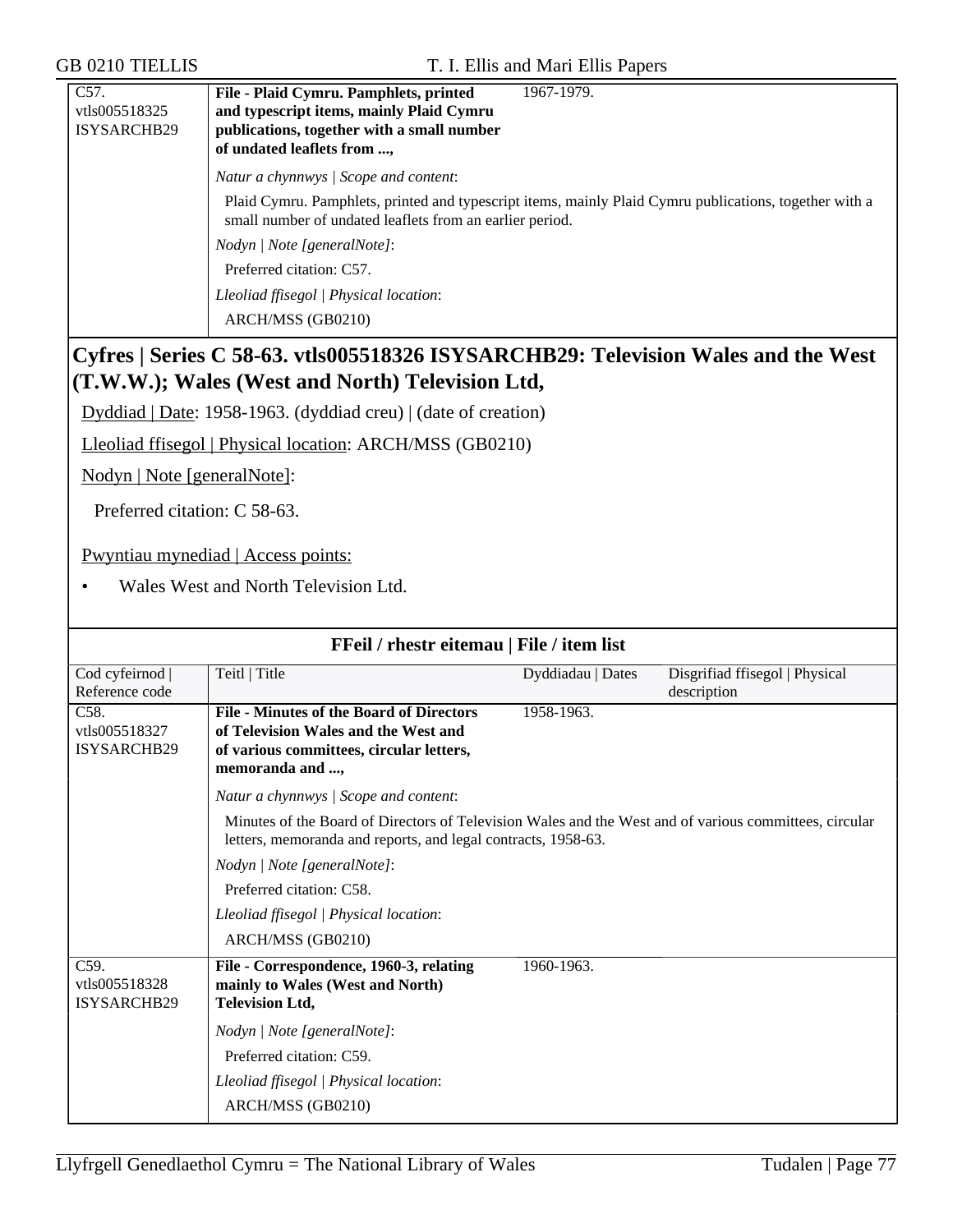| Disgrifiad ffisegol   Physical |
|--------------------------------|
|                                |
|                                |
|                                |

Llyfrgell Genedlaethol Cymru = The National Library of Wales Tudalen | Page 78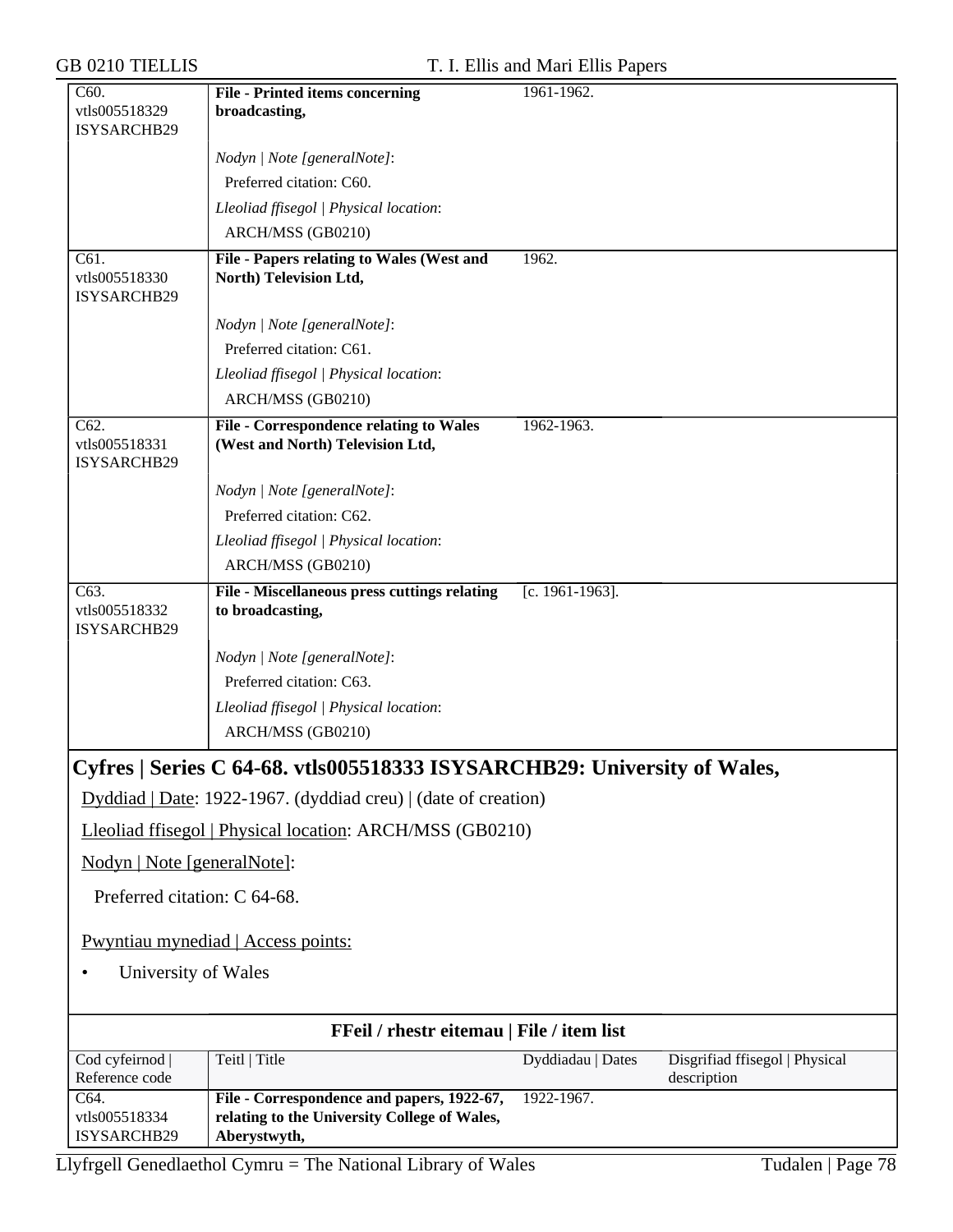|                                             | Nodyn   Note [generalNote]:                                                                                                                                                                                                                                             |
|---------------------------------------------|-------------------------------------------------------------------------------------------------------------------------------------------------------------------------------------------------------------------------------------------------------------------------|
|                                             | Preferred citation: C64.                                                                                                                                                                                                                                                |
|                                             | Lleoliad ffisegol   Physical location:                                                                                                                                                                                                                                  |
|                                             | ARCH/MSS (GB0210)                                                                                                                                                                                                                                                       |
| C65.                                        | File - Miscellaneous typescripts, 1929-67,<br>1929-1967.                                                                                                                                                                                                                |
| vtls005518335<br>ISYSARCHB29                | concerning the University of Wales,<br>some to the University College of Wales,<br>Aberystwyth, and its committees, or ,                                                                                                                                                |
|                                             | Natur a chynnwys / Scope and content:                                                                                                                                                                                                                                   |
|                                             | Miscellaneous typescripts, 1929-67, concerning the University of Wales, some to the University College<br>of Wales, Aberystwyth, and its committees, or to the Guild of Graduates of the University of Wales.                                                           |
|                                             | Nodyn   Note [generalNote]:                                                                                                                                                                                                                                             |
|                                             | Preferred citation: C65.                                                                                                                                                                                                                                                |
|                                             | Lleoliad ffisegol   Physical location:                                                                                                                                                                                                                                  |
|                                             | ARCH/MSS (GB0210)                                                                                                                                                                                                                                                       |
| C66.                                        | File - UCW, Aberystwyth, Council papers,<br>1959-1960.                                                                                                                                                                                                                  |
| vtls005518336<br>ISYSARCHB29                |                                                                                                                                                                                                                                                                         |
|                                             | Nodyn   Note [generalNote]:                                                                                                                                                                                                                                             |
|                                             | Preferred citation: C66.                                                                                                                                                                                                                                                |
|                                             | Lleoliad ffisegol   Physical location:                                                                                                                                                                                                                                  |
|                                             | ARCH/MSS (GB0210)                                                                                                                                                                                                                                                       |
|                                             |                                                                                                                                                                                                                                                                         |
| $\overline{C67}$ .                          | File - Printed and typescript items relating<br>1960-1962.                                                                                                                                                                                                              |
| vtls005518337                               | to the University of Wales,                                                                                                                                                                                                                                             |
| ISYSARCHB29                                 |                                                                                                                                                                                                                                                                         |
|                                             | Nodyn   Note [generalNote]:                                                                                                                                                                                                                                             |
|                                             | Preferred citation: C67.                                                                                                                                                                                                                                                |
|                                             | Lleoliad ffisegol   Physical location:                                                                                                                                                                                                                                  |
|                                             | ARCH/MSS (GB0210)                                                                                                                                                                                                                                                       |
| C68.<br>vtls005518338<br><b>ISYSARCHB29</b> | File - UCW Aberystwyth, Council and<br>1960-1964.<br>committee papers,                                                                                                                                                                                                  |
|                                             | Nodyn   Note [generalNote]:                                                                                                                                                                                                                                             |
|                                             | Preferred citation: C68.                                                                                                                                                                                                                                                |
|                                             |                                                                                                                                                                                                                                                                         |
|                                             | Lleoliad ffisegol   Physical location:<br>ARCH/MSS (GB0210)                                                                                                                                                                                                             |
|                                             |                                                                                                                                                                                                                                                                         |
| C69.<br>vtls005518340<br>ISYSARCHB29        | File - Urdd Gobaith Cymru. Committee<br>1941-1947.<br>papers relating to Urdd Gobaith Cymru,<br>including copies of Annual Reports, issues<br>of Young Wales, memoranda ,                                                                                               |
|                                             | Natur a chynnwys / Scope and content:                                                                                                                                                                                                                                   |
|                                             | Urdd Gobaith Cymru. Committee papers relating to Urdd Gobaith Cymru, including copies of Annual<br>Reports, issues of Young Wales, memoranda, accounts, agenda and minutes of committees and sub-<br>committees. Some papers relate to the Welsh School at Aberystwyth. |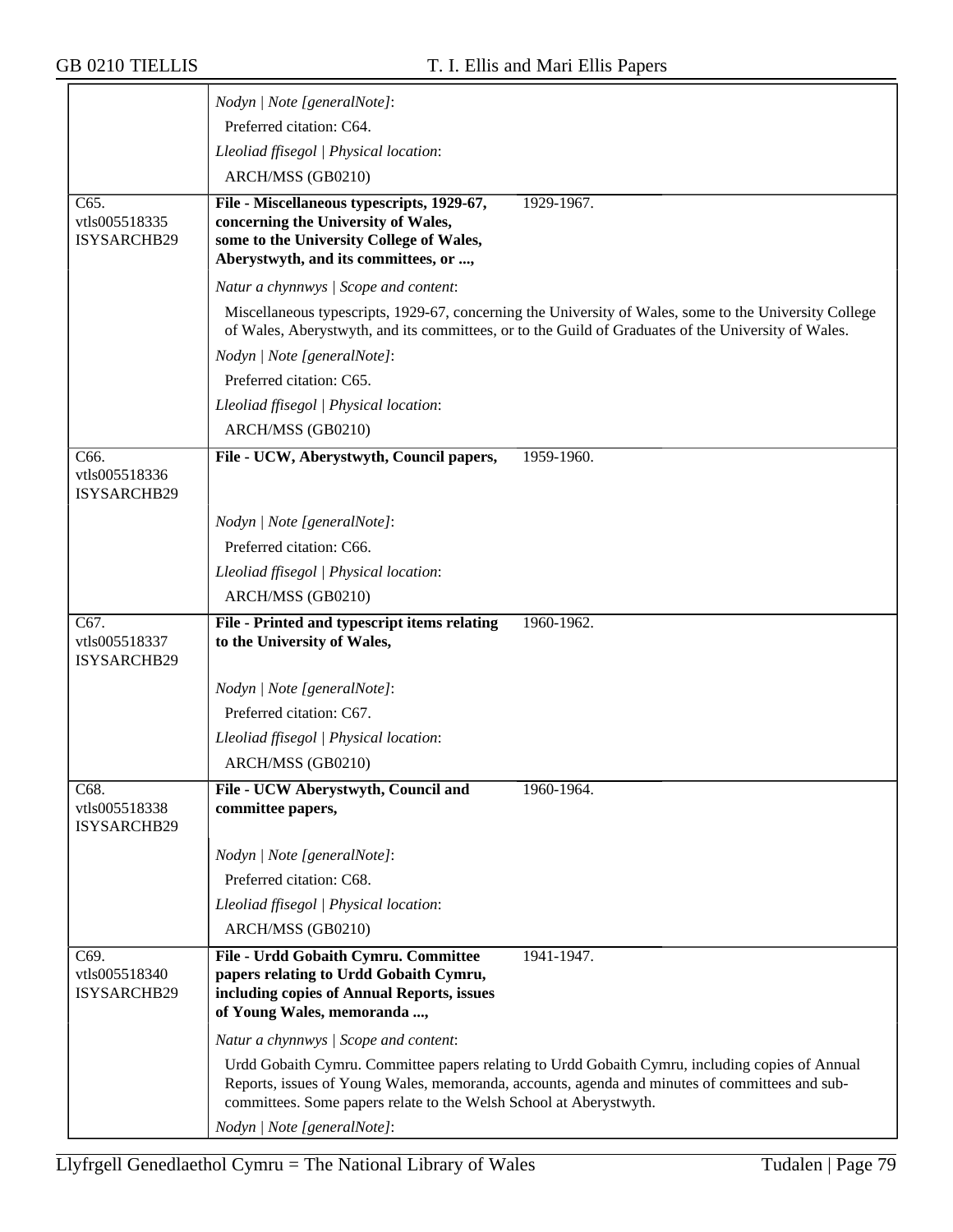|                                                    | Preferred citation: C69.                                                                                                                                                                                          |
|----------------------------------------------------|-------------------------------------------------------------------------------------------------------------------------------------------------------------------------------------------------------------------|
|                                                    | Lleoliad ffisegol   Physical location:                                                                                                                                                                            |
|                                                    | ARCH/MSS (GB0210)                                                                                                                                                                                                 |
| $\overline{C70}$ .<br>vtls005518341<br>ISYSARCHB29 | File - Urdd y Deyrnas. Papers relating<br>1923-1946.<br>to Urdd y Deyrnas, including minutes<br>of committees, circular and personal<br>correspondence, leaflets, pamphlets and ,                                 |
|                                                    | Natur a chynnwys / Scope and content:                                                                                                                                                                             |
|                                                    | Urdd y Deyrnas. Papers relating to Urdd y Deyrnas, including minutes of committees, circular and<br>personal correspondence, leaflets, pamphlets and newsletters.                                                 |
|                                                    | Nodyn   Note [generalNote]:                                                                                                                                                                                       |
|                                                    | Preferred citation: C70.                                                                                                                                                                                          |
|                                                    | Lleoliad ffisegol   Physical location:                                                                                                                                                                            |
|                                                    | ARCH/MSS (GB0210)                                                                                                                                                                                                 |
| C71.<br>vtls005518342<br>ISYSARCHB29               | 1954-1978.<br>File - Welsh National Opera.<br><b>Correspondence and papers concerning</b><br>the Welsh National Opera Co. Ltd,<br>amongst them agenda and minutes of<br>meetings ,                                |
|                                                    | Natur a chynnwys / Scope and content:                                                                                                                                                                             |
|                                                    | Welsh National Opera. Correspondence and papers concerning the Welsh National Opera Co. Ltd,<br>amongst them agenda and minutes of meetings, statements of accounts, notices and leaflets.                        |
|                                                    | Nodyn   Note [generalNote]:                                                                                                                                                                                       |
|                                                    | Preferred citation: C71.                                                                                                                                                                                          |
|                                                    | Lleoliad ffisegol   Physical location:                                                                                                                                                                            |
|                                                    | ARCH/MSS (GB0210)                                                                                                                                                                                                 |
| C72.<br>vtls005518343<br>ISYSARCHB29               | <b>File - Welsh Secondary Schools</b><br>1930-1964.<br><b>Association. Correspondence and papers</b><br>relating to the Welsh Secondary Schools<br><b>Association, including minutes of Council</b><br>and half , |
|                                                    | Natur a chynnwys / Scope and content:                                                                                                                                                                             |
|                                                    | Welsh Secondary Schools Association. Correspondence and papers relating to the Welsh Secondary<br>Schools Association, including minutes of Council and half yearly meetings, reports and memoranda.              |
|                                                    | Nodyn   Note [generalNote]:                                                                                                                                                                                       |
|                                                    | Preferred citation: C72.                                                                                                                                                                                          |
|                                                    | Lleoliad ffisegol   Physical location:                                                                                                                                                                            |
|                                                    | ARCH/MSS (GB0210)                                                                                                                                                                                                 |
| Services,                                          | Cyfres   Series C 73-74. vtls005518344 ISYSARCHB29: Welsh School of Social<br>Dyddiad   Date: 1922-1936. (dyddiad creu)   (date of creation)                                                                      |

Lleoliad ffisegol | Physical location: ARCH/MSS (GB0210)

Nodyn | Note [generalNote]: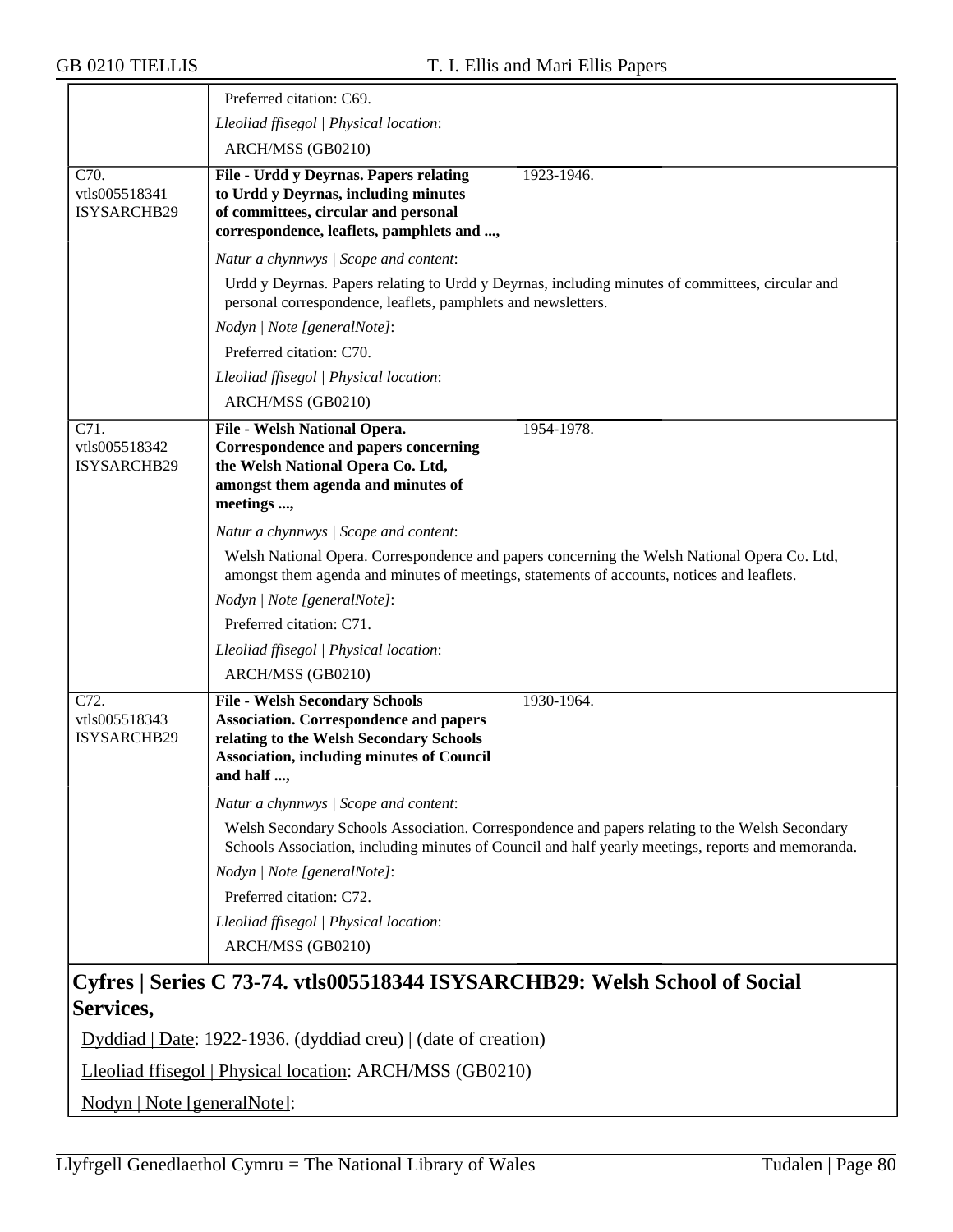Preferred citation: C 73-74.

| FFeil / rhestr eitemau   File / item list          |                                                                                                                                                                                                                                                                                                                                                                                                                                                                                                                                                             |                   |                                               |
|----------------------------------------------------|-------------------------------------------------------------------------------------------------------------------------------------------------------------------------------------------------------------------------------------------------------------------------------------------------------------------------------------------------------------------------------------------------------------------------------------------------------------------------------------------------------------------------------------------------------------|-------------------|-----------------------------------------------|
| Cod cyfeirnod  <br>Reference code                  | Teitl   Title                                                                                                                                                                                                                                                                                                                                                                                                                                                                                                                                               | Dyddiadau   Dates | Disgrifiad ffisegol   Physical<br>description |
| $\overline{C73}$ .<br>vtls005518345<br>ISYSARCHB29 | File - Papers, including agenda and<br>minutes of meetings, balance sheets,<br>circular letters and posters,                                                                                                                                                                                                                                                                                                                                                                                                                                                | 1922-1929.        |                                               |
|                                                    | Nodyn   Note [generalNote]:<br>Preferred citation: C73.<br>Lleoliad ffisegol   Physical location:<br>ARCH/MSS (GB0210)                                                                                                                                                                                                                                                                                                                                                                                                                                      |                   |                                               |
| C74.<br>vtls005518346<br>ISYSARCHB29               | File - Correspondence and papers<br>concerning the Welsh School of Social<br>Services, including minutes of meetings,<br>memoranda, publications, reports and<br>accounts. The ,                                                                                                                                                                                                                                                                                                                                                                            | 1927-1936.        |                                               |
|                                                    | Natur a chynnwys / Scope and content:<br>Correspondence and papers concerning the Welsh School of Social Services, including minutes of<br>meetings, memoranda, publications, reports and accounts. The correspondents include Professor Richard<br>I. Aaron, Sir Ifan ab Owen Edwards, Rev. Gwilym Davies, Archbishop A. G. Edwards, Principal Sir D.<br>Emrys Evans, Captain Ernest Evans, Professor Idwal Jones, Professor T. Gwynn Jones, Herbert Morgan,<br>Sir Rhys Hopkin Morris, Sir Ben Bowen Thomas, Sir Percy E. Watkins and Dame Olive Wheeler. |                   |                                               |
|                                                    | Nodyn   Note [generalNote]:<br>Preferred citation: C74.                                                                                                                                                                                                                                                                                                                                                                                                                                                                                                     |                   |                                               |
|                                                    | Lleoliad ffisegol   Physical location:                                                                                                                                                                                                                                                                                                                                                                                                                                                                                                                      |                   |                                               |
|                                                    | ARCH/MSS (GB0210)                                                                                                                                                                                                                                                                                                                                                                                                                                                                                                                                           |                   |                                               |
|                                                    | Cyfros   Sorios C 75-100 ytls005518347 ISVSA DCHR20, Wolsh Schoolhovs Comp                                                                                                                                                                                                                                                                                                                                                                                                                                                                                  |                   |                                               |

#### **Cyfres | Series C 75-100. vtls005518347 ISYSARCHB29: Welsh Schoolboys Camp Movement,**

Dyddiad | Date: 1920-1965. (dyddiad creu) | (date of creation)

Lleoliad ffisegol | Physical location: ARCH/MSS (GB0210)

Nodyn | Note [generalNote]:

Preferred citation: C 75-100.

Pwyntiau mynediad | Access points:

• Welsh Schoolboys Camp Movement

Disgrifiadau deunydd | Related material:

See also TC3/5.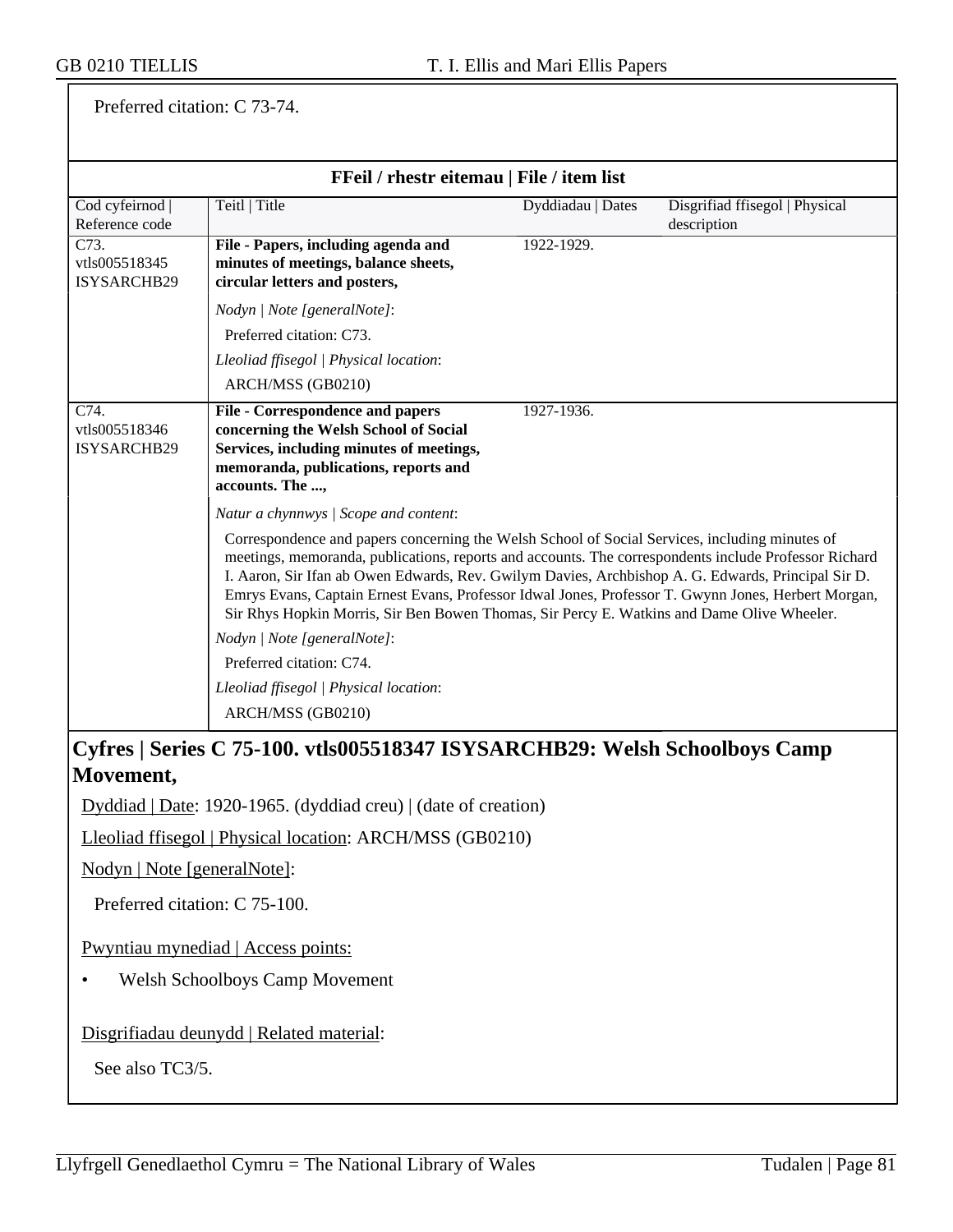$\overline{\phantom{a}}$ 

| FFeil / rhestr eitemau   File / item list |                                                                                                                                                                                                         |                   |                                               |  |
|-------------------------------------------|---------------------------------------------------------------------------------------------------------------------------------------------------------------------------------------------------------|-------------------|-----------------------------------------------|--|
| Cod cyfeirnod  <br>Reference code         | Teitl   Title                                                                                                                                                                                           | Dyddiadau   Dates | Disgrifiad ffisegol   Physical<br>description |  |
| C75.<br>vtls005518348<br>ISYSARCHB29      | File - General correspondence and papers,<br>1920, many undated,                                                                                                                                        | 1920.             |                                               |  |
|                                           | Nodyn   Note [generalNote]:                                                                                                                                                                             |                   |                                               |  |
|                                           | Preferred citation: C75.                                                                                                                                                                                |                   |                                               |  |
|                                           | Lleoliad ffisegol   Physical location:                                                                                                                                                                  |                   |                                               |  |
|                                           | ARCH/MSS (GB0210)                                                                                                                                                                                       |                   |                                               |  |
| C76.<br>vtls005518349<br>ISYSARCHB29      | File - General correspondence and papers,<br>1930-7, including letters from Professor<br>Richard I. Aaron, Dora Herbert Jones,<br>Professor Lily Newton, Dr Iorwerth ,                                  | 1930-1937.        |                                               |  |
|                                           | Natur a chynnwys / Scope and content:                                                                                                                                                                   |                   |                                               |  |
|                                           | General correspondence and papers, 1930-7, including letters from Professor Richard I. Aaron, Dora<br>Herbert Jones, Professor Lily Newton, Dr Iorwerth C. Peate, Emrys Pride and Sir Ben Bowen Thomas. |                   |                                               |  |
|                                           | Nodyn   Note [generalNote]:                                                                                                                                                                             |                   |                                               |  |
|                                           | Preferred citation: C76.                                                                                                                                                                                |                   |                                               |  |
|                                           | Lleoliad ffisegol   Physical location:                                                                                                                                                                  |                   |                                               |  |
|                                           | ARCH/MSS (GB0210)                                                                                                                                                                                       |                   |                                               |  |
| C77.<br>vtls005518350<br>ISYSARCHB29      | File - General correspondence and papers,                                                                                                                                                               | 1938.             |                                               |  |
|                                           | Nodyn   Note [generalNote]:                                                                                                                                                                             |                   |                                               |  |
|                                           | Preferred citation: C77.                                                                                                                                                                                |                   |                                               |  |
|                                           | Lleoliad ffisegol   Physical location:                                                                                                                                                                  |                   |                                               |  |
|                                           | ARCH/MSS (GB0210)                                                                                                                                                                                       |                   |                                               |  |
| C78.<br>vtls005518351<br>ISYSARCHB29      | File - General correspondence and papers,                                                                                                                                                               | 1941-1965.        |                                               |  |
|                                           | Nodyn   Note [generalNote]:                                                                                                                                                                             |                   |                                               |  |
|                                           | Preferred citation: C78.                                                                                                                                                                                |                   |                                               |  |
|                                           | Lleoliad ffisegol   Physical location:                                                                                                                                                                  |                   |                                               |  |
|                                           | ARCH/MSS (GB0210)                                                                                                                                                                                       |                   |                                               |  |
| C79.<br>vtls005518352<br>ISYSARCHB29      | <b>File - Correspondence labelled 'Letters</b><br>from Cardiff boys',                                                                                                                                   | 1923-1935.        |                                               |  |
|                                           | Natur a chynnwys / Scope and content:                                                                                                                                                                   |                   |                                               |  |
|                                           | Correspondence labelled 'Letters from Cardiff boys'.                                                                                                                                                    |                   |                                               |  |
|                                           | Nodyn   Note [generalNote]:                                                                                                                                                                             |                   |                                               |  |
|                                           | Preferred citation: C79.                                                                                                                                                                                |                   |                                               |  |
|                                           | Lleoliad ffisegol   Physical location:                                                                                                                                                                  |                   |                                               |  |
|                                           | ARCH/MSS (GB0210)                                                                                                                                                                                       |                   |                                               |  |

# **FFeil / rhestr eitemau | File / item list**

٦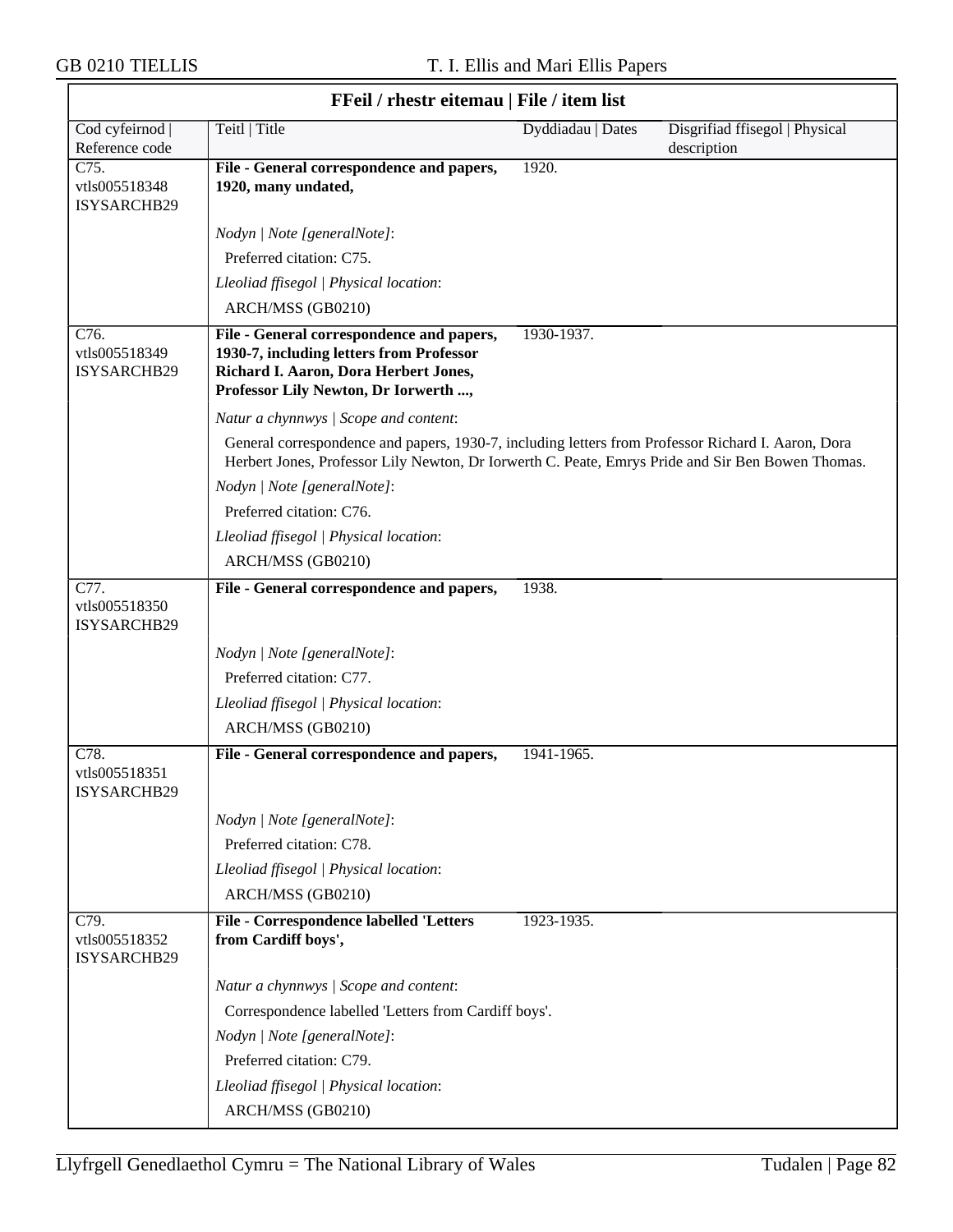| C80.<br>vtls005518353                | File - Miscellaneous papers, 1924-58,<br>including details of camps held, bills and                                                                                  | 1924-1958.                                                                                           |
|--------------------------------------|----------------------------------------------------------------------------------------------------------------------------------------------------------------------|------------------------------------------------------------------------------------------------------|
| ISYSARCHB29                          | receipts, reports, memoranda, brochures<br>and press cuttings,                                                                                                       |                                                                                                      |
|                                      | Nodyn   Note [generalNote]:                                                                                                                                          |                                                                                                      |
|                                      | Preferred citation: C80.                                                                                                                                             |                                                                                                      |
|                                      | Lleoliad ffisegol   Physical location:                                                                                                                               |                                                                                                      |
|                                      | ARCH/MSS (GB0210)                                                                                                                                                    |                                                                                                      |
| C81.<br>vtls005518354<br>ISYSARCHB29 | File - Correspondence, 1925-57, relating<br>to the administration of various camps,<br>including letters from George M. Ll.<br>Davies and Emrys Pride,               | 1925-1957.                                                                                           |
|                                      | Nodyn   Note [generalNote]:                                                                                                                                          |                                                                                                      |
|                                      | Preferred citation: C81.                                                                                                                                             |                                                                                                      |
|                                      | Lleoliad ffisegol   Physical location:                                                                                                                               |                                                                                                      |
|                                      | ARCH/MSS (GB0210)                                                                                                                                                    |                                                                                                      |
| C82.<br>vtls005518355<br>ISYSARCHB29 | <b>File - Letters mainly concerning</b><br>arrangements for attendance at camps,                                                                                     | 1926-1961.                                                                                           |
|                                      | Nodyn   Note [generalNote]:                                                                                                                                          |                                                                                                      |
|                                      | Preferred citation: C82.                                                                                                                                             |                                                                                                      |
|                                      | Lleoliad ffisegol   Physical location:                                                                                                                               |                                                                                                      |
|                                      | ARCH/MSS (GB0210)                                                                                                                                                    |                                                                                                      |
| C83.<br>vtls005518356<br>ISYSARCHB29 | File - Correspondence and papers, 1926-33,<br>relating to the international work of the<br><b>Welsh Schoolboys' Camp Movement. Some</b><br>papers concern the work , | 1926-1933.                                                                                           |
|                                      | Natur a chynnwys / Scope and content:                                                                                                                                |                                                                                                      |
|                                      | Movement. Some papers concern the work of the Fellowship of Reconciliation and the League of<br>Nations Union.                                                       | Correspondence and papers, 1926-33, relating to the international work of the Welsh Schoolboys' Camp |
|                                      | Nodyn   Note [generalNote]:                                                                                                                                          |                                                                                                      |
|                                      | Preferred citation: C83.                                                                                                                                             |                                                                                                      |
|                                      | Lleoliad ffisegol   Physical location:                                                                                                                               |                                                                                                      |
|                                      | ARCH/MSS (GB0210)                                                                                                                                                    |                                                                                                      |
| C84.<br>vtls005518357<br>ISYSARCHB29 | File - Correspondence and papers, 1933-4,<br>mainly concerning a boys' camp at<br>Manorbier, Pembrokeshire,                                                          | 1933-1934.                                                                                           |
|                                      | Natur a chynnwys / Scope and content:                                                                                                                                |                                                                                                      |
|                                      | Correspondence and papers, 1933-4, mainly concerning a boys' camp at Manorbier, Pembrokeshire.                                                                       |                                                                                                      |
|                                      | Nodyn   Note [generalNote]:                                                                                                                                          |                                                                                                      |
|                                      | Preferred citation: C84.                                                                                                                                             |                                                                                                      |
|                                      | Lleoliad ffisegol   Physical location:                                                                                                                               |                                                                                                      |
|                                      | ARCH/MSS (GB0210)                                                                                                                                                    |                                                                                                      |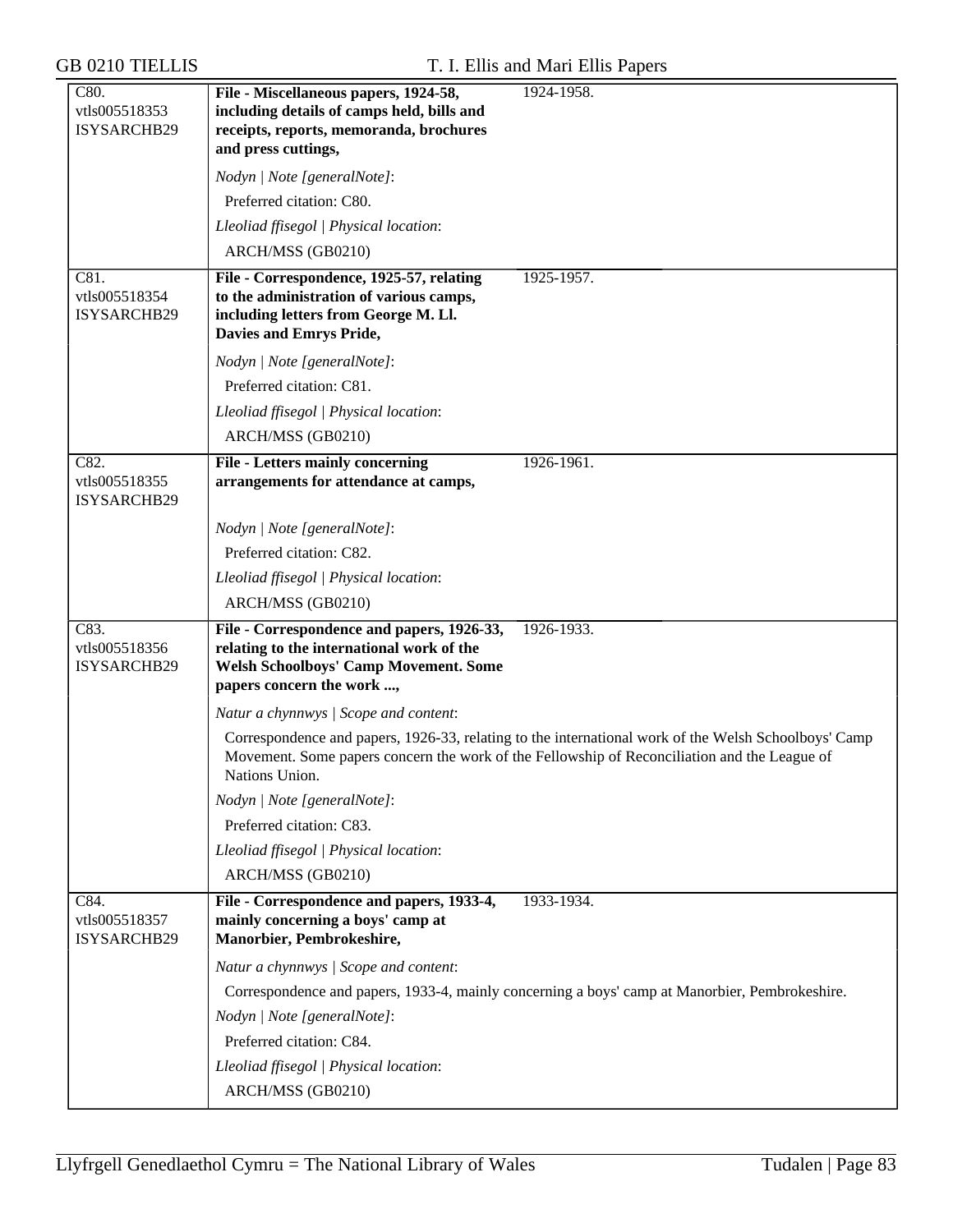| C85.                                 | File - Miscellaneous papers relating to a                                                  | 1934.      |
|--------------------------------------|--------------------------------------------------------------------------------------------|------------|
| vtls005518358                        | camp at Harlech,                                                                           |            |
| ISYSARCHB29                          |                                                                                            |            |
|                                      | Nodyn   Note [generalNote]:                                                                |            |
|                                      | Preferred citation: C85.                                                                   |            |
|                                      | Lleoliad ffisegol   Physical location:                                                     |            |
|                                      | ARCH/MSS (GB0210)                                                                          |            |
| C86.<br>vtls005518359<br>ISYSARCHB29 | File - Letters, making arrangements for<br>various camps,                                  | 1934-1939. |
|                                      | Nodyn   Note [generalNote]:                                                                |            |
|                                      | Preferred citation: C86.                                                                   |            |
|                                      | Lleoliad ffisegol   Physical location:                                                     |            |
|                                      | ARCH/MSS (GB0210)                                                                          |            |
| C87.                                 | File - Financial correspondence and papers                                                 | 1936.      |
| vtls005518360<br>ISYSARCHB29         | concerning a camp at Capel Bangor,                                                         |            |
|                                      | Nodyn   Note [generalNote]:                                                                |            |
|                                      | Preferred citation: C87.                                                                   |            |
|                                      | Lleoliad ffisegol   Physical location:                                                     |            |
|                                      | ARCH/MSS (GB0210)                                                                          |            |
| C88.<br>vtls005518361<br>ISYSARCHB29 | File - Miscellaneous typescripts relating to<br>international camps and study conferences, | 1936.      |
|                                      | Nodyn   Note [generalNote]:                                                                |            |
|                                      | Preferred citation: C88.                                                                   |            |
|                                      | Lleoliad ffisegol   Physical location:                                                     |            |
|                                      | ARCH/MSS (GB0210)                                                                          |            |
| C89.                                 | <b>File - Correspondence and papers</b>                                                    | 1937.      |
| vtls005518362<br>ISYSARCHB29         | concerning the Welsh Schoolboys Camp<br><b>Movement Appeal Fund,</b>                       |            |
|                                      | Nodyn   Note [generalNote]:                                                                |            |
|                                      | Preferred citation: C89.                                                                   |            |
|                                      | Lleoliad ffisegol   Physical location:                                                     |            |
|                                      | ARCH/MSS (GB0210)                                                                          |            |
| C90.<br>vtls005518363<br>ISYSARCHB29 | File - Audited statements of accounts,                                                     | 1937-1938. |
|                                      | Nodyn   Note [generalNote]:                                                                |            |
|                                      | Preferred citation: C90.                                                                   |            |
|                                      | Lleoliad ffisegol   Physical location:                                                     |            |
|                                      | ARCH/MSS (GB0210)                                                                          |            |
| C91.<br>vtls005518364                | File - Correspondence, 1937-8, mainly<br>carbon copies of letters from T. I. Ellis,        | 1937-1938. |
| ISYSARCHB29                          | mostly relating to finance,                                                                |            |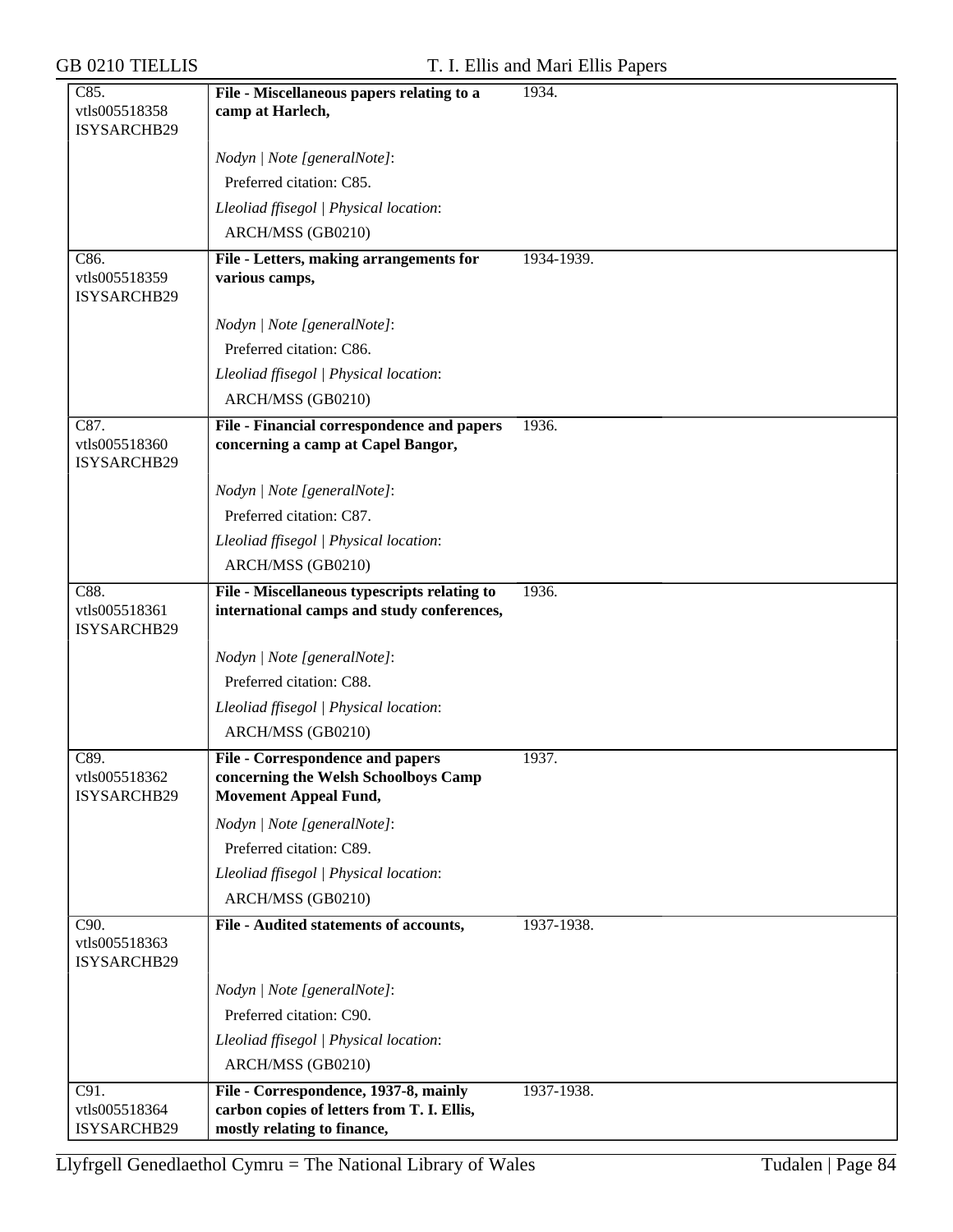|                                                    | Nodyn   Note [generalNote]:                                                                                                                                                                                                                              |
|----------------------------------------------------|----------------------------------------------------------------------------------------------------------------------------------------------------------------------------------------------------------------------------------------------------------|
|                                                    | Preferred citation: C91.                                                                                                                                                                                                                                 |
|                                                    | Lleoliad ffisegol   Physical location:                                                                                                                                                                                                                   |
|                                                    | ARCH/MSS (GB0210)                                                                                                                                                                                                                                        |
| C92.                                               | File - Bills, receipts, accounts, financial<br>1938.                                                                                                                                                                                                     |
| vtls005518365<br>ISYSARCHB29                       | correspondence etc,                                                                                                                                                                                                                                      |
|                                                    | Nodyn   Note [generalNote]:                                                                                                                                                                                                                              |
|                                                    | Preferred citation: C92.                                                                                                                                                                                                                                 |
|                                                    | Lleoliad ffisegol   Physical location:                                                                                                                                                                                                                   |
|                                                    | ARCH/MSS (GB0210)                                                                                                                                                                                                                                        |
| $\overline{C93}$ .<br>vtls005518366<br>ISYSARCHB29 | File - Miscellanea, 1922-62, including<br>1922-1962.<br>a copy of Mudiad Gwersyll i Fechgyn<br><b>Cymru: The Welsh Schoolboys' Camp</b><br>Movement (1922), and a press ,                                                                                |
|                                                    |                                                                                                                                                                                                                                                          |
|                                                    | Natur a chynnwys / Scope and content:                                                                                                                                                                                                                    |
|                                                    | Miscellanea, 1922-62, including a copy of Mudiad Gwersyll i Fechgyn Cymru: The Welsh Schoolboys'<br>Camp Movement (1922), and a press cutting of an article by T. I. Ellis 'Boyhood Outdoor Friendships'<br>published in the Western Mail, 1 March 1961. |
|                                                    | Nodyn   Note [generalNote]:                                                                                                                                                                                                                              |
|                                                    | Preferred citation: C93.                                                                                                                                                                                                                                 |
|                                                    | Lleoliad ffisegol   Physical location:                                                                                                                                                                                                                   |
|                                                    | ARCH/MSS (GB0210)                                                                                                                                                                                                                                        |
| C94-5.<br>vtls005518367<br>ISYSARCHB29             | File - Pocket notebooks with entries by T.<br>1925-1926.<br>I. Ellis,                                                                                                                                                                                    |
|                                                    | Nodyn   Note [generalNote]:                                                                                                                                                                                                                              |
|                                                    | Preferred citation: C94-5.                                                                                                                                                                                                                               |
|                                                    | Lleoliad ffisegol   Physical location:                                                                                                                                                                                                                   |
|                                                    | ARCH/MSS (GB0210)                                                                                                                                                                                                                                        |
| C96.                                               | File - Camp lists,<br>1927-1939.                                                                                                                                                                                                                         |
| vtls005518368<br>ISYSARCHB29                       |                                                                                                                                                                                                                                                          |
|                                                    | Nodyn   Note [generalNote]:                                                                                                                                                                                                                              |
|                                                    |                                                                                                                                                                                                                                                          |
|                                                    | Preferred citation: C96.                                                                                                                                                                                                                                 |
|                                                    | Lleoliad ffisegol   Physical location:                                                                                                                                                                                                                   |
|                                                    | ARCH/MSS (GB0210)                                                                                                                                                                                                                                        |
| C97-8.<br>vtls005518369<br>ISYSARCHB29             | File - Account books.                                                                                                                                                                                                                                    |
|                                                    | Nodyn   Note [generalNote]:                                                                                                                                                                                                                              |
|                                                    | Preferred citation: C97-8.                                                                                                                                                                                                                               |
|                                                    | Lleoliad ffisegol   Physical location:                                                                                                                                                                                                                   |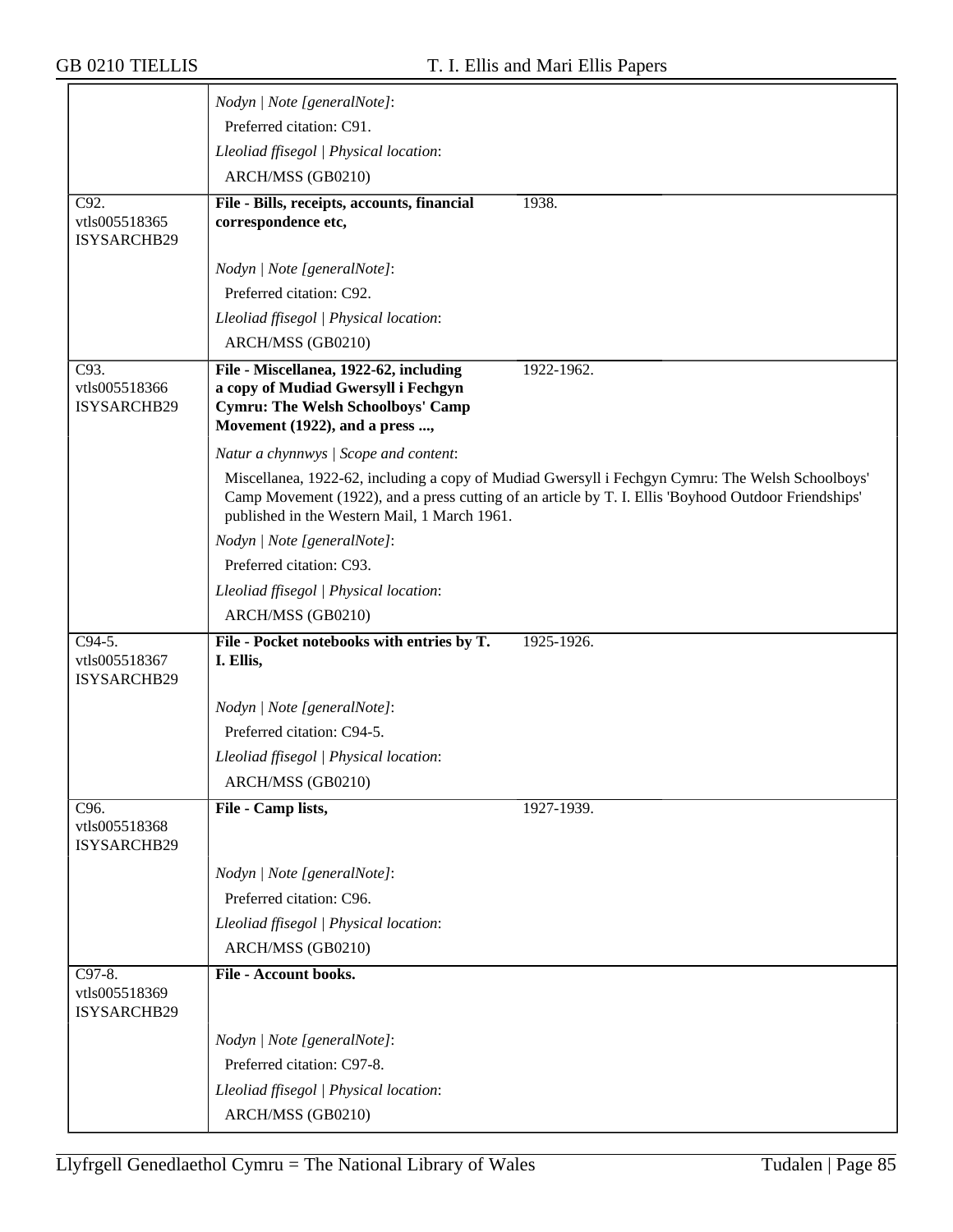| <b>GB 0210 TIELLIS</b>                | T. I. Ellis and Mari Ellis Papers                                                                                                                                                                                                                                                                                                                                                     |
|---------------------------------------|---------------------------------------------------------------------------------------------------------------------------------------------------------------------------------------------------------------------------------------------------------------------------------------------------------------------------------------------------------------------------------------|
| C99.<br>vtls005518370<br>ISYSARCHB29  | 1926.<br>File - Album of negative photographs,<br>June-August,                                                                                                                                                                                                                                                                                                                        |
|                                       | Natur a chynnwys / Scope and content:                                                                                                                                                                                                                                                                                                                                                 |
|                                       | Album of negative photographs, June-August 1926.                                                                                                                                                                                                                                                                                                                                      |
|                                       | Nodyn   Note [generalNote]:                                                                                                                                                                                                                                                                                                                                                           |
|                                       | Preferred citation: C99.                                                                                                                                                                                                                                                                                                                                                              |
|                                       | Lleoliad ffisegol   Physical location:                                                                                                                                                                                                                                                                                                                                                |
|                                       | ARCH/MSS (GB0210)                                                                                                                                                                                                                                                                                                                                                                     |
| C100.<br>vtls005518371<br>ISYSARCHB29 | File - Photograph of 'Schoolboys Clubs<br>1933.<br>(Edinburgh Section) Camp Cowden 1933',                                                                                                                                                                                                                                                                                             |
|                                       | Natur a chynnwys / Scope and content:                                                                                                                                                                                                                                                                                                                                                 |
|                                       | Photograph of 'Schoolboys Clubs (Edinburgh Section) Camp Cowden 1933'.                                                                                                                                                                                                                                                                                                                |
|                                       | Nodyn   Note [generalNote]:                                                                                                                                                                                                                                                                                                                                                           |
|                                       | Preferred citation: C100.                                                                                                                                                                                                                                                                                                                                                             |
|                                       | Lleoliad ffisegol   Physical location:                                                                                                                                                                                                                                                                                                                                                |
|                                       | ARCH/MSS (GB0210)                                                                                                                                                                                                                                                                                                                                                                     |
| C101.<br>vtls005518373<br>ISYSARCHB29 | File - Workers' Education Association.<br>1925-1965.<br>Correspondence relating to the work of the<br><b>Workers' Education Association, mainly its</b><br>Welsh District, North Wales District ,                                                                                                                                                                                     |
|                                       | Natur a chynnwys / Scope and content:                                                                                                                                                                                                                                                                                                                                                 |
|                                       | Workers' Education Association. Correspondence relating to the work of the Workers' Education<br>Association, mainly its Welsh District, North Wales District and Coleg Harlech. The correspondents<br>include John Davies (Workers' Education Association), Mrs Mary Silyn Roberts and Sir Ben Bowen<br>Thomas. A small group of papers, 1932, concerns the League of Nations Union. |
|                                       | Nodyn   Note [generalNote]:                                                                                                                                                                                                                                                                                                                                                           |
|                                       | Preferred citation: C101.                                                                                                                                                                                                                                                                                                                                                             |
|                                       | Lleoliad ffisegol   Physical location:<br>ARCH/MSS (GB0210)                                                                                                                                                                                                                                                                                                                           |
|                                       |                                                                                                                                                                                                                                                                                                                                                                                       |
|                                       | Is-fonds   Subfonds D. vtls005518374 ISYSARCHB29: The Church                                                                                                                                                                                                                                                                                                                          |
|                                       | Dyddiad   Date: 1909-1991. (dyddiad creu)   (date of creation)                                                                                                                                                                                                                                                                                                                        |
|                                       | Lleoliad ffisegol   Physical location: ARCH/MSS (GB0210)                                                                                                                                                                                                                                                                                                                              |
| Nodyn   Note [generalNote]:           |                                                                                                                                                                                                                                                                                                                                                                                       |
| Preferred citation: D.                |                                                                                                                                                                                                                                                                                                                                                                                       |
|                                       | Pwyntiau mynediad   Access points:                                                                                                                                                                                                                                                                                                                                                    |
| Church in Wales                       |                                                                                                                                                                                                                                                                                                                                                                                       |
|                                       | Disgrifiadau deunydd   Related material:                                                                                                                                                                                                                                                                                                                                              |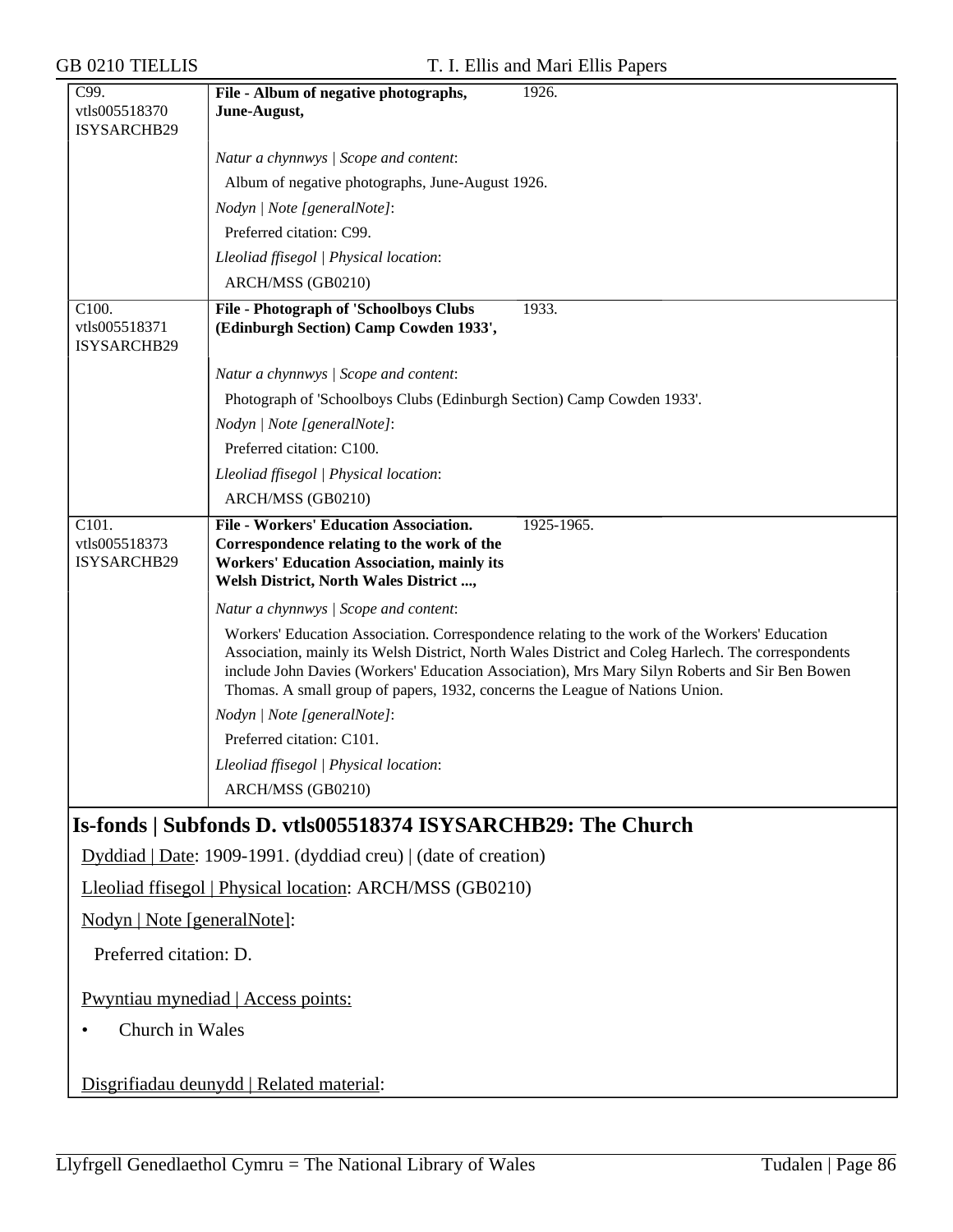See also TD.

# **Cyfres | Series D 1-19. vtls005518375 ISYSARCHB29: General correspondence and papers relating to the Church,**

Dyddiad | Date: 1929-1970. (dyddiad creu) | (date of creation)

Lleoliad ffisegol | Physical location: ARCH/MSS (GB0210)

Nodyn | Note [generalNote]:

Preferred citation: D 1-19.

| FFeil / rhestr eitemau   File / item list |                                                                                                                                                                                                                                                                                                                                        |                   |                                |  |
|-------------------------------------------|----------------------------------------------------------------------------------------------------------------------------------------------------------------------------------------------------------------------------------------------------------------------------------------------------------------------------------------|-------------------|--------------------------------|--|
| Cod cyfeirnod                             | Teitl   Title                                                                                                                                                                                                                                                                                                                          | Dyddiadau   Dates | Disgrifiad ffisegol   Physical |  |
| Reference code                            |                                                                                                                                                                                                                                                                                                                                        |                   | description                    |  |
| D1. vtls005518376<br><b>ISYSARCHB29</b>   | File - T. I. Ellis's general correspondence,<br>1929-70, on ecclesiastical affairs, church                                                                                                                                                                                                                                             | 1929-1970.        |                                |  |
|                                           | committees, etc The correspondents                                                                                                                                                                                                                                                                                                     |                   |                                |  |
|                                           | include Principal H. K. Archdall, Sir ,                                                                                                                                                                                                                                                                                                |                   |                                |  |
|                                           | Natur a chynnwys / Scope and content:                                                                                                                                                                                                                                                                                                  |                   |                                |  |
|                                           | T. I. Ellis's general correspondence, 1929-70, on ecclesiastical affairs, church committees, etc The<br>correspondents include Principal H. K. Archdall, Sir Alun Oldfield-Davies, Rev. W. Moelwyn Merchant,<br>Rev. Gwilym Owen, David Prosser, the Western Mail, Rev. Gwynfryn Richards, Bishop Glyn Simon and<br>Rev. Henry Thomas. |                   |                                |  |
|                                           | Nodyn   Note [generalNote]:                                                                                                                                                                                                                                                                                                            |                   |                                |  |
|                                           | Preferred citation: D1.                                                                                                                                                                                                                                                                                                                |                   |                                |  |
|                                           | Lleoliad ffisegol   Physical location:                                                                                                                                                                                                                                                                                                 |                   |                                |  |
|                                           | ARCH/MSS (GB0210)                                                                                                                                                                                                                                                                                                                      |                   |                                |  |
| D2. vtls005518377<br>ISYSARCHB29          | File - Letters from W. T. Havard, Bishop<br>of St Asaph, to T. I. Ellis,                                                                                                                                                                                                                                                               | 1934-1947.        |                                |  |
|                                           | Nodyn   Note [generalNote]:                                                                                                                                                                                                                                                                                                            |                   |                                |  |
|                                           | Preferred citation: D2.                                                                                                                                                                                                                                                                                                                |                   |                                |  |
|                                           | Lleoliad ffisegol   Physical location:                                                                                                                                                                                                                                                                                                 |                   |                                |  |
|                                           | ARCH/MSS (GB0210)                                                                                                                                                                                                                                                                                                                      |                   |                                |  |
| D3. vtls005518378<br>ISYSARCHB29          | File - Correspondence and papers, 1937-9,<br>relating mainly to T. I. Ellis's work as a lay<br>reader in the diocese of St ,                                                                                                                                                                                                           | 1937-1939.        |                                |  |
|                                           | Natur a chynnwys / Scope and content:                                                                                                                                                                                                                                                                                                  |                   |                                |  |
|                                           | Correspondence and papers, 1937-9, relating mainly to T. I. Ellis's work as a lay reader in the diocese of<br>St Asaph and to lectures and talks which he gave within the diocese, together with a copy of his Diocesan<br>Reader's Commission, 2 September 1937.                                                                      |                   |                                |  |
|                                           | Nodyn   Note [generalNote]:                                                                                                                                                                                                                                                                                                            |                   |                                |  |
|                                           | Preferred citation: D3.                                                                                                                                                                                                                                                                                                                |                   |                                |  |
|                                           | Lleoliad ffisegol   Physical location:                                                                                                                                                                                                                                                                                                 |                   |                                |  |
|                                           | ARCH/MSS (GB0210)                                                                                                                                                                                                                                                                                                                      |                   |                                |  |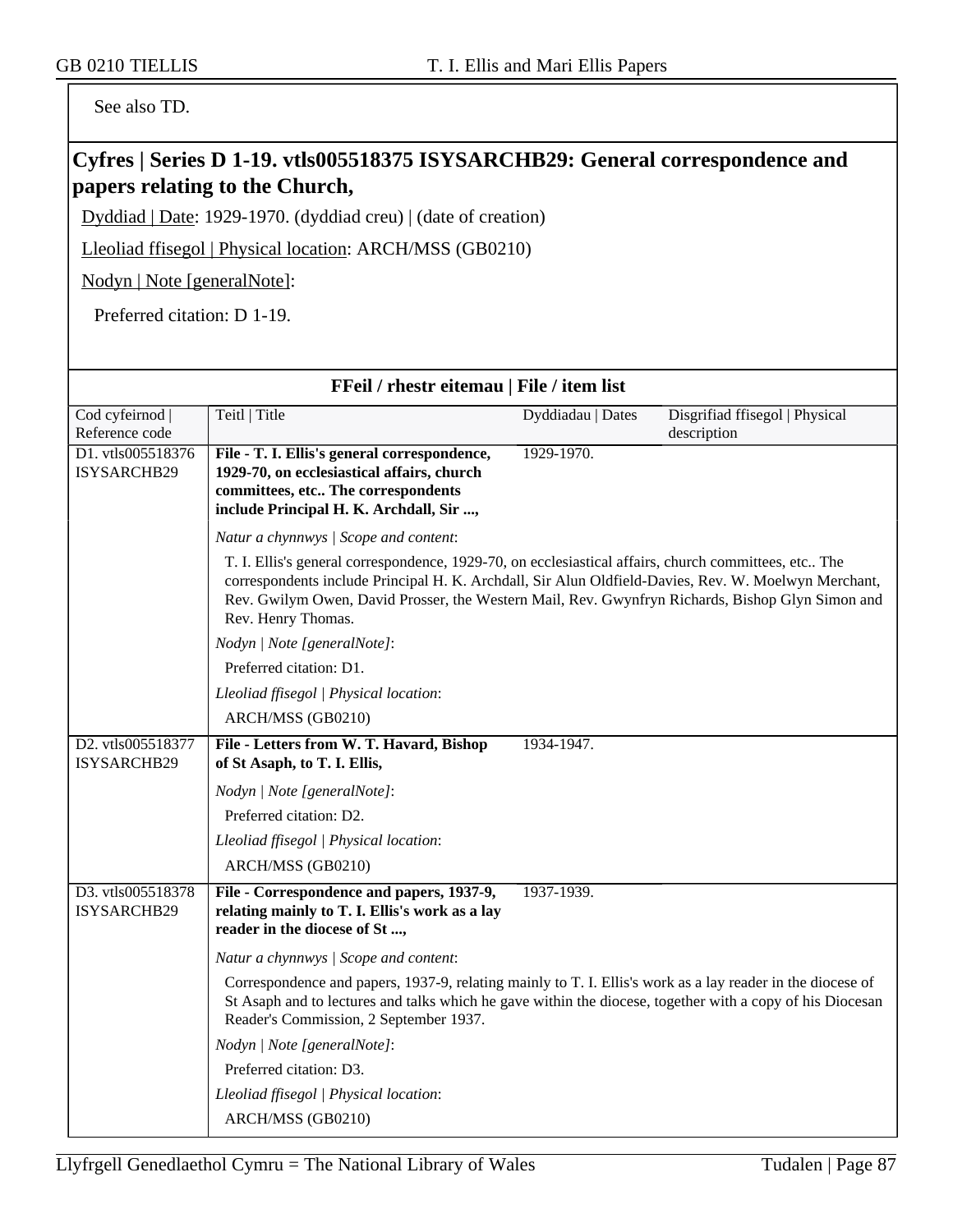| D4. vtls005518379<br>ISYSARCHB29 | File - Correspondence and papers, 1939-69,<br>concerning the administration of the                                           | 1939-1969.                                                                                          |
|----------------------------------|------------------------------------------------------------------------------------------------------------------------------|-----------------------------------------------------------------------------------------------------|
|                                  | <b>Church</b> in Wales,                                                                                                      |                                                                                                     |
|                                  | Nodyn   Note [generalNote]:                                                                                                  |                                                                                                     |
|                                  | Preferred citation: D4.                                                                                                      |                                                                                                     |
|                                  | Lleoliad ffisegol   Physical location:                                                                                       |                                                                                                     |
|                                  | ARCH/MSS (GB0210)                                                                                                            |                                                                                                     |
| D5. vtls005518380                | File - Correspondence and papers, 1940-1,                                                                                    | 1940-1941.                                                                                          |
| ISYSARCHB29                      | relating to St David's College, Lampeter,                                                                                    |                                                                                                     |
|                                  | when T. I. Ellis was a member of staff,<br>including ,                                                                       |                                                                                                     |
|                                  | Natur a chynnwys / Scope and content:                                                                                        |                                                                                                     |
|                                  |                                                                                                                              | Correspondence and papers, 1940-1, relating to St David's College, Lampeter, when T. I. Ellis was a |
|                                  | member of staff, including letters from Principal H. K. Archdall.                                                            |                                                                                                     |
|                                  | Nodyn   Note [generalNote]:                                                                                                  |                                                                                                     |
|                                  | Preferred citation: D5.                                                                                                      |                                                                                                     |
|                                  | Lleoliad ffisegol   Physical location:                                                                                       |                                                                                                     |
|                                  | ARCH/MSS (GB0210)                                                                                                            |                                                                                                     |
| D6. vtls005518381                | File - Letters from Gwilym O. Williams,                                                                                      | 1940-1970.                                                                                          |
| ISYSARCHB29                      | Bishop of Bangor, to T. I. Ellis,                                                                                            |                                                                                                     |
|                                  | Nodyn   Note [generalNote]:                                                                                                  |                                                                                                     |
|                                  | Preferred citation: D6.                                                                                                      |                                                                                                     |
|                                  | Lleoliad ffisegol   Physical location:                                                                                       |                                                                                                     |
|                                  | ARCH/MSS (GB0210)                                                                                                            |                                                                                                     |
| D7. vtls005518382<br>ISYSARCHB29 | <b>File - Letters from George Noakes, Bishop</b><br>of St Davids, to T. I. Ellis,                                            | 1944-1964.                                                                                          |
|                                  | Nodyn   Note [generalNote]:                                                                                                  |                                                                                                     |
|                                  | Preferred citation: D7.                                                                                                      |                                                                                                     |
|                                  | Lleoliad ffisegol   Physical location:                                                                                       |                                                                                                     |
|                                  | ARCH/MSS (GB0210)                                                                                                            |                                                                                                     |
| D8. vtls005518383                | File - Correspondence and papers, 1943-61,                                                                                   | 1943-1961.                                                                                          |
| ISYSARCHB29                      | discussing the publications of the Church<br>in Wales including Y Llan. See also D12,                                        |                                                                                                     |
|                                  | Nodyn   Note [generalNote]:                                                                                                  |                                                                                                     |
|                                  | Preferred citation: D8.                                                                                                      |                                                                                                     |
|                                  | Lleoliad ffisegol   Physical location:                                                                                       |                                                                                                     |
|                                  | ARCH/MSS (GB0210)                                                                                                            |                                                                                                     |
| D9. vtls005518384<br>ISYSARCHB29 | File - Letters, 1944-57, from Rev. E. O.<br>T. (Ewart) Lewis, Haverfordwest, and<br>Llanblethian, Cowbridge, to T. I. Ellis, | 1944-1957.                                                                                          |
|                                  | Nodyn   Note [generalNote]:                                                                                                  |                                                                                                     |
|                                  | Preferred citation: D9.                                                                                                      |                                                                                                     |
|                                  | Lleoliad ffisegol   Physical location:                                                                                       |                                                                                                     |
|                                  | ARCH/MSS (GB0210)                                                                                                            |                                                                                                     |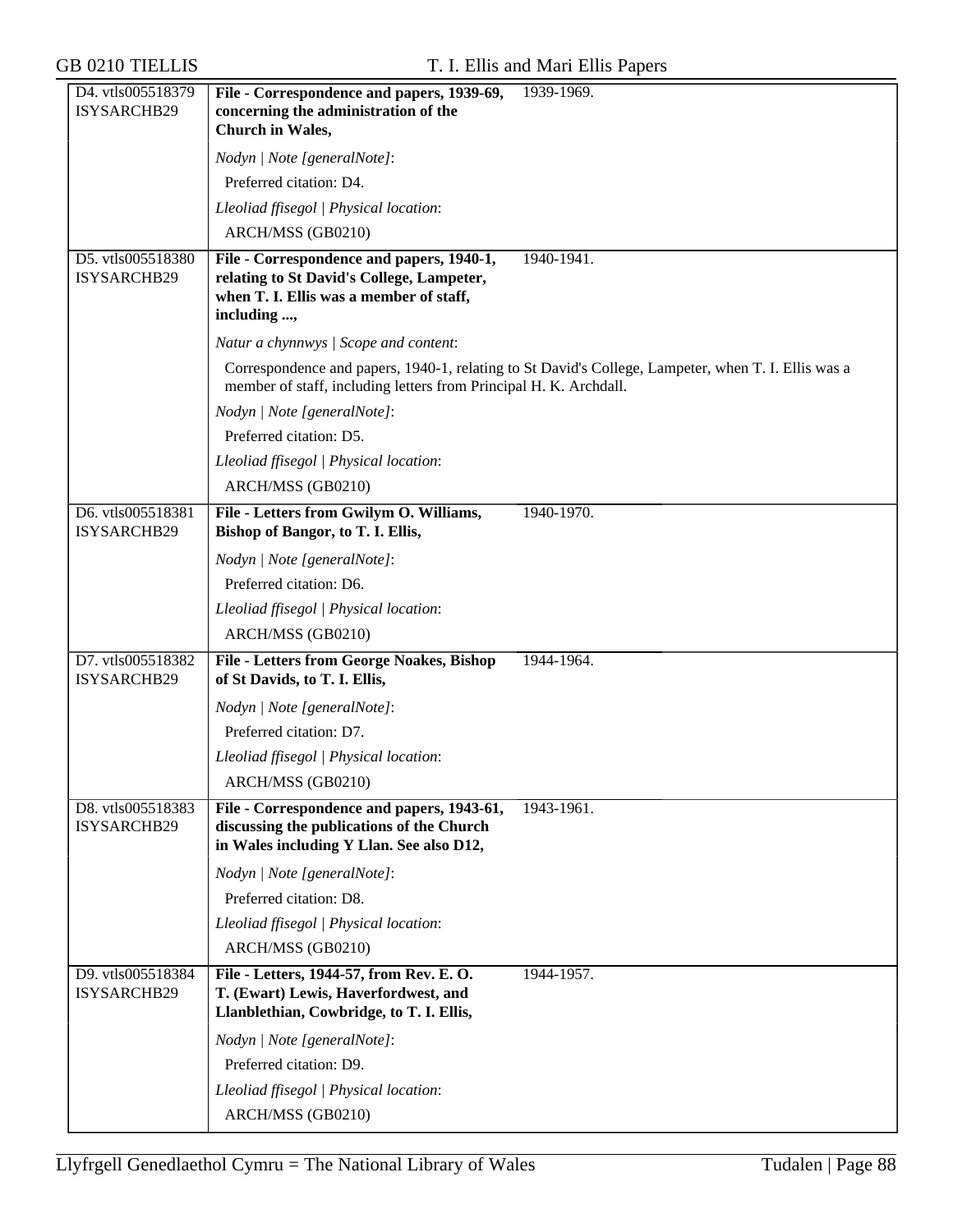| D10.                         | File - Correspondence and papers relating                                                                              | 1944-1961.                                                                                          |
|------------------------------|------------------------------------------------------------------------------------------------------------------------|-----------------------------------------------------------------------------------------------------|
| vtls005518385                | to the training of ordinands,                                                                                          |                                                                                                     |
| ISYSARCHB29                  |                                                                                                                        |                                                                                                     |
|                              | Nodyn   Note [generalNote]:                                                                                            |                                                                                                     |
|                              | Preferred citation: D10.                                                                                               |                                                                                                     |
|                              | Lleoliad ffisegol   Physical location:                                                                                 |                                                                                                     |
|                              | ARCH/MSS (GB0210)                                                                                                      |                                                                                                     |
| D11.                         | File - Letters, from Rev. Canon E.                                                                                     | 1944-1970.                                                                                          |
| vtls005518386<br>ISYSARCHB29 | Orwig Evans, Bodedern, Bodorgan, and<br>Llanfairpwll, to T. I. Ellis,                                                  |                                                                                                     |
|                              | Nodyn   Note [generalNote]:                                                                                            |                                                                                                     |
|                              | Preferred citation: D11.                                                                                               |                                                                                                     |
|                              | Lleoliad ffisegol   Physical location:                                                                                 |                                                                                                     |
|                              | ARCH/MSS (GB0210)                                                                                                      |                                                                                                     |
| D <sub>12</sub> .            | File - Correspondence mainly concerning                                                                                | 1945-1961.                                                                                          |
| vtls005518387<br>ISYSARCHB29 | publication of Y Llan. See also D8,                                                                                    |                                                                                                     |
|                              | Nodyn   Note [generalNote]:                                                                                            |                                                                                                     |
|                              | Preferred citation: D12.                                                                                               |                                                                                                     |
|                              | Lleoliad ffisegol   Physical location:                                                                                 |                                                                                                     |
|                              | ARCH/MSS (GB0210)                                                                                                      |                                                                                                     |
| D13.                         | File - Letters from John Charles, Dean of                                                                              | 1945-1969.                                                                                          |
| vtls005518388<br>ISYSARCHB29 | St Asaph, to T. I. Ellis,                                                                                              |                                                                                                     |
|                              | Nodyn   Note [generalNote]:                                                                                            |                                                                                                     |
|                              | Preferred citation: D13.                                                                                               |                                                                                                     |
|                              | Lleoliad ffisegol   Physical location:                                                                                 |                                                                                                     |
|                              | ARCH/MSS (GB0210)                                                                                                      |                                                                                                     |
| D <sub>14</sub> .            | File - Correspondence between T. I. Ellis                                                                              | 1946-1956.                                                                                          |
| vtls005518389<br>ISYSARCHB29 | and Archbishop John Morgan,                                                                                            |                                                                                                     |
|                              | Nodyn   Note [generalNote]:                                                                                            |                                                                                                     |
|                              | Preferred citation: D14.                                                                                               |                                                                                                     |
|                              | Lleoliad ffisegol   Physical location:                                                                                 |                                                                                                     |
|                              | ARCH/MSS (GB0210)                                                                                                      |                                                                                                     |
| D15.                         | File - A small group of correspondence,                                                                                | 1947-1951.                                                                                          |
| vtls005518390<br>ISYSARCHB29 | 1947-51, between T. I. Ellis and<br><b>Archbishop John Morgan concerning</b><br>translations of scripts and speeches , |                                                                                                     |
|                              | Natur a chynnwys / Scope and content:                                                                                  |                                                                                                     |
|                              |                                                                                                                        | A small group of correspondence, 1947-51, between T. I. Ellis and Archbishop John Morgan concerning |
|                              | translations.                                                                                                          | translations of scripts and speeches by the former, together with a few typescript and manuscript   |
|                              | Nodyn   Note [generalNote]:                                                                                            |                                                                                                     |
|                              | Preferred citation: D15.                                                                                               |                                                                                                     |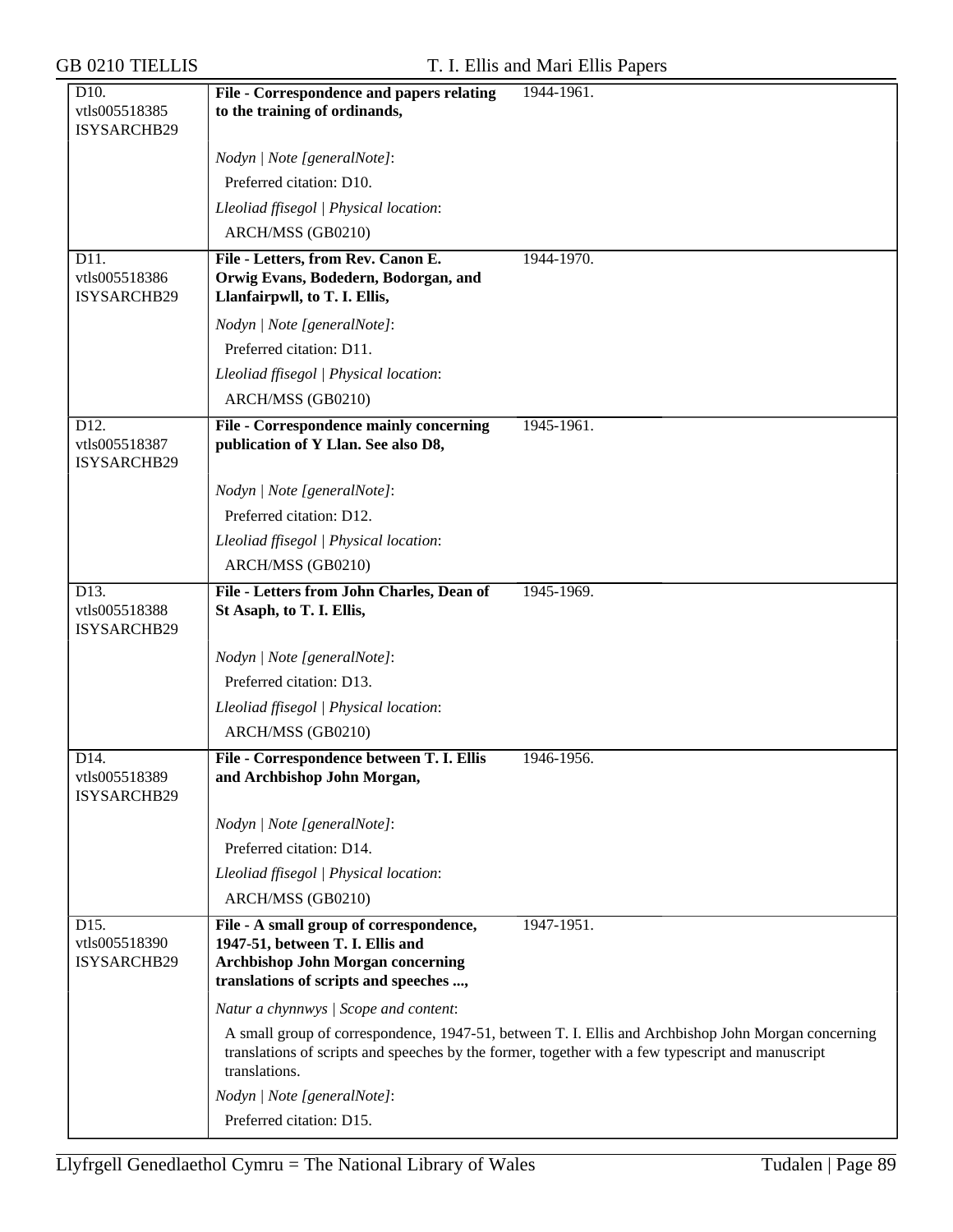|                                                   | Lleoliad ffisegol   Physical location:                                                                                                                                         |                                                                                                                                                                                         |
|---------------------------------------------------|--------------------------------------------------------------------------------------------------------------------------------------------------------------------------------|-----------------------------------------------------------------------------------------------------------------------------------------------------------------------------------------|
|                                                   | ARCH/MSS (GB0210)                                                                                                                                                              |                                                                                                                                                                                         |
| D16.                                              | File - Correspondence between T. I. Ellis                                                                                                                                      | 1950-1954.                                                                                                                                                                              |
| vtls005518391<br>ISYSARCHB29                      | and Archbishop John Morgan,                                                                                                                                                    |                                                                                                                                                                                         |
|                                                   | Nodyn   Note [generalNote]:                                                                                                                                                    |                                                                                                                                                                                         |
|                                                   | Preferred citation: D16.                                                                                                                                                       |                                                                                                                                                                                         |
|                                                   | Lleoliad ffisegol   Physical location:                                                                                                                                         |                                                                                                                                                                                         |
|                                                   | ARCH/MSS (GB0210)                                                                                                                                                              |                                                                                                                                                                                         |
| D <sub>17</sub> .<br>vtls005518392<br>ISYSARCHB29 | File - Correspondence between T. I. Ellis<br>and J. C. Jones, Bishop of Bangor,                                                                                                | 1948-1956.                                                                                                                                                                              |
|                                                   | Nodyn   Note [generalNote]:                                                                                                                                                    |                                                                                                                                                                                         |
|                                                   | Preferred citation: D17.                                                                                                                                                       |                                                                                                                                                                                         |
|                                                   | Lleoliad ffisegol   Physical location:                                                                                                                                         |                                                                                                                                                                                         |
|                                                   | ARCH/MSS (GB0210)                                                                                                                                                              |                                                                                                                                                                                         |
| D18.<br>vtls005518393<br>ISYSARCHB29              | File - Correspondence relating mainly to<br>the Welsh Church Press Co. Ltd and to<br>publishing,                                                                               | 1952-1960.                                                                                                                                                                              |
|                                                   | Nodyn   Note [generalNote]:                                                                                                                                                    |                                                                                                                                                                                         |
|                                                   | Preferred citation: D18.                                                                                                                                                       |                                                                                                                                                                                         |
|                                                   | Lleoliad ffisegol   Physical location:                                                                                                                                         |                                                                                                                                                                                         |
|                                                   | ARCH/MSS (GB0210)                                                                                                                                                              |                                                                                                                                                                                         |
| D19.<br>vtls005518394<br>ISYSARCHB29              | File - General correspondence, 1960-9,<br>relating to the administration of the<br><b>Church in Wales. The correspondents</b><br>include Ll. Wyn Griffith, Elystan<br>Morgan , | 1960-1969.                                                                                                                                                                              |
|                                                   | Natur a chynnwys / Scope and content:                                                                                                                                          |                                                                                                                                                                                         |
|                                                   |                                                                                                                                                                                | General correspondence, 1960-9, relating to the administration of the Church in Wales. The<br>correspondents include Ll. Wyn Griffith, Elystan Morgan and Principal J. R. Lloyd Thomas. |
|                                                   | Nodyn   Note [generalNote]:                                                                                                                                                    |                                                                                                                                                                                         |
|                                                   | Preferred citation: D19.                                                                                                                                                       |                                                                                                                                                                                         |
|                                                   | Lleoliad ffisegol   Physical location:                                                                                                                                         |                                                                                                                                                                                         |
|                                                   | ARCH/MSS (GB0210)                                                                                                                                                              |                                                                                                                                                                                         |
|                                                   | Cyfres   Series D 20-29. vtls005518395 ISYSARCHB29: Typescript and printed                                                                                                     |                                                                                                                                                                                         |
| material,                                         |                                                                                                                                                                                |                                                                                                                                                                                         |

Dyddiad | Date: 1909-1991. (dyddiad creu) | (date of creation)

Lleoliad ffisegol | Physical location: ARCH/MSS (GB0210)

Nodyn | Note [generalNote]:

Preferred citation: D 20-29.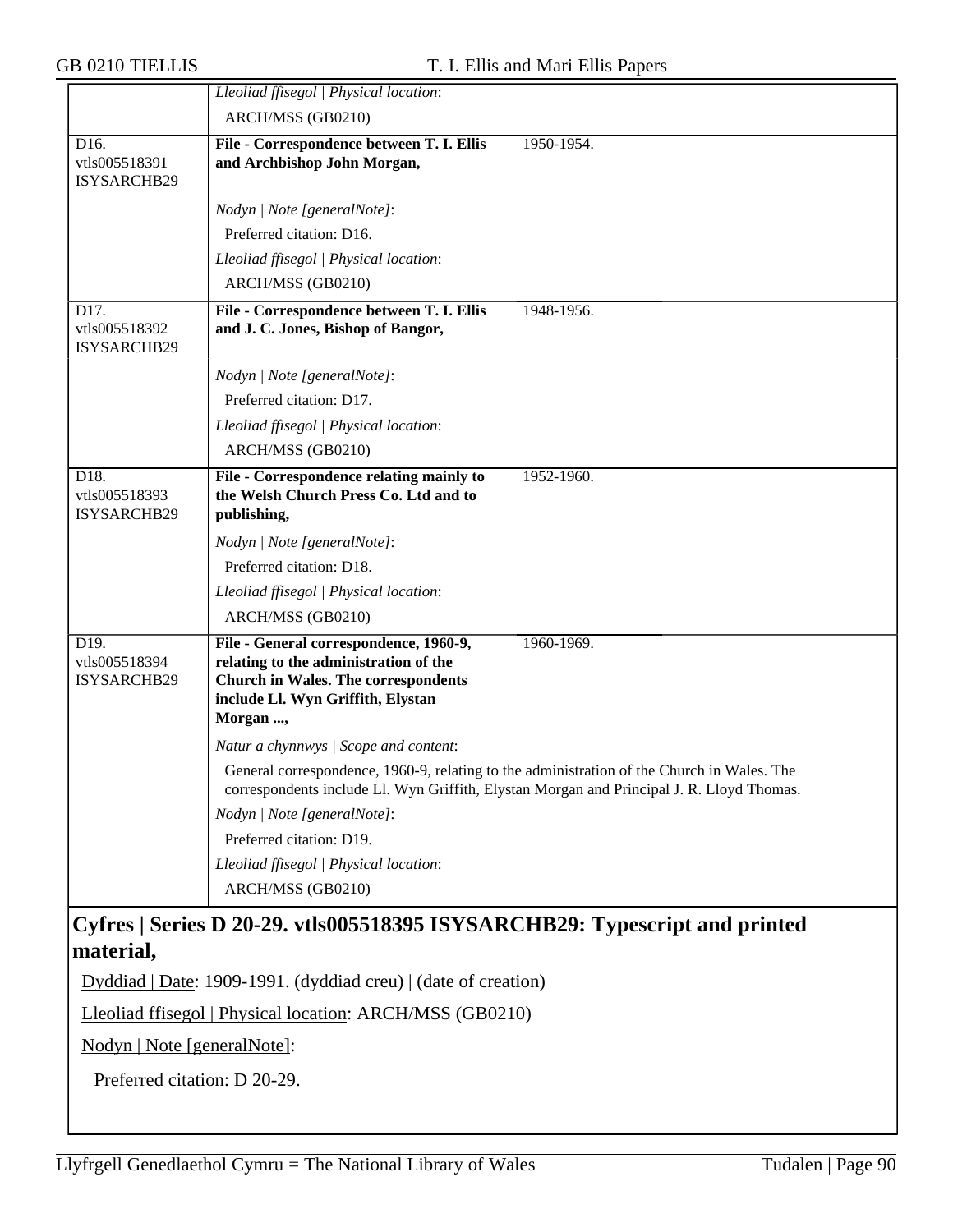$\overline{\phantom{a}}$ 

#### GB 0210 TIELLIS T. I. Ellis and Mari Ellis Papers

|                                                   | <b>FFell</b> / <b>rnestr</b> eitemau   <b>FIIE</b> / Item IIst                                                                                                                   |                   |                                               |
|---------------------------------------------------|----------------------------------------------------------------------------------------------------------------------------------------------------------------------------------|-------------------|-----------------------------------------------|
| Cod cyfeirnod<br>Reference code                   | Teitl   Title                                                                                                                                                                    | Dyddiadau   Dates | Disgrifiad ffisegol   Physical<br>description |
| D <sub>20</sub> .<br>vtls005518396<br>ISYSARCHB29 | File - Miscellaneous items of ecclesiastical<br>interest, 1909-67 and undated,                                                                                                   | 1909-1967.        |                                               |
|                                                   | Nodyn   Note [generalNote]:                                                                                                                                                      |                   |                                               |
|                                                   | Preferred citation: D20.                                                                                                                                                         |                   |                                               |
|                                                   | Lleoliad ffisegol   Physical location:                                                                                                                                           |                   |                                               |
|                                                   | ARCH/MSS (GB0210)                                                                                                                                                                |                   |                                               |
| D21.<br>vtls005518397<br>ISYSARCHB29              | File - Leaflets, pamphlets, reports,<br>invitations and programmes of events,<br>memorial service cards relating to the<br>Church in Wales,                                      | 1926-1965.        |                                               |
|                                                   | Nodyn   Note [generalNote]:                                                                                                                                                      |                   |                                               |
|                                                   | Preferred citation: D21.                                                                                                                                                         |                   |                                               |
|                                                   | Lleoliad ffisegol   Physical location:                                                                                                                                           |                   |                                               |
|                                                   | ARCH/MSS (GB0210)                                                                                                                                                                |                   |                                               |
| D22.<br>vtls005518398<br>ISYSARCHB29              | <b>File - Orders of Service at the Consecration</b><br>of several Bishops in the Welsh dioceses,                                                                                 | 1939-1958.        |                                               |
|                                                   | Nodyn   Note [generalNote]:                                                                                                                                                      |                   |                                               |
|                                                   | Preferred citation: D22.                                                                                                                                                         |                   |                                               |
|                                                   | Lleoliad ffisegol   Physical location:                                                                                                                                           |                   |                                               |
|                                                   | ARCH/MSS (GB0210)                                                                                                                                                                |                   |                                               |
| D23.<br>vtls005518399<br>ISYSARCHB29              | File - Orders of Service,                                                                                                                                                        | 1939-1963.        |                                               |
|                                                   | Nodyn   Note [generalNote]:                                                                                                                                                      |                   |                                               |
|                                                   | Preferred citation: D23.                                                                                                                                                         |                   |                                               |
|                                                   | Lleoliad ffisegol   Physical location:                                                                                                                                           |                   |                                               |
|                                                   | ARCH/MSS (GB0210)                                                                                                                                                                |                   |                                               |
| D24.<br>vtls005518400<br>ISYSARCHB29              | <b>File - St Davids Diocesan Council and</b><br>Board of Finance, 1942-68: programmes<br>and minutes of meetings, Reports and<br>Accounts, etc,                                  | 1942-1968.        |                                               |
|                                                   | Nodyn   Note [generalNote]:                                                                                                                                                      |                   |                                               |
|                                                   | Preferred citation: D24.                                                                                                                                                         |                   |                                               |
|                                                   | Lleoliad ffisegol   Physical location:                                                                                                                                           |                   |                                               |
|                                                   | ARCH/MSS (GB0210)                                                                                                                                                                |                   |                                               |
| D25.<br>vtls005518401<br>ISYSARCHB29              | File - Typescript circulars, 1943-66,<br>relating to the work of the Governing Body<br>of the Church in Wales, the Church in<br>Wales ,<br>Natur a chynnwys / Scope and content: | 1943-1966.        |                                               |
|                                                   |                                                                                                                                                                                  |                   |                                               |

# **FFeil / rhestr eitemau | File / item list**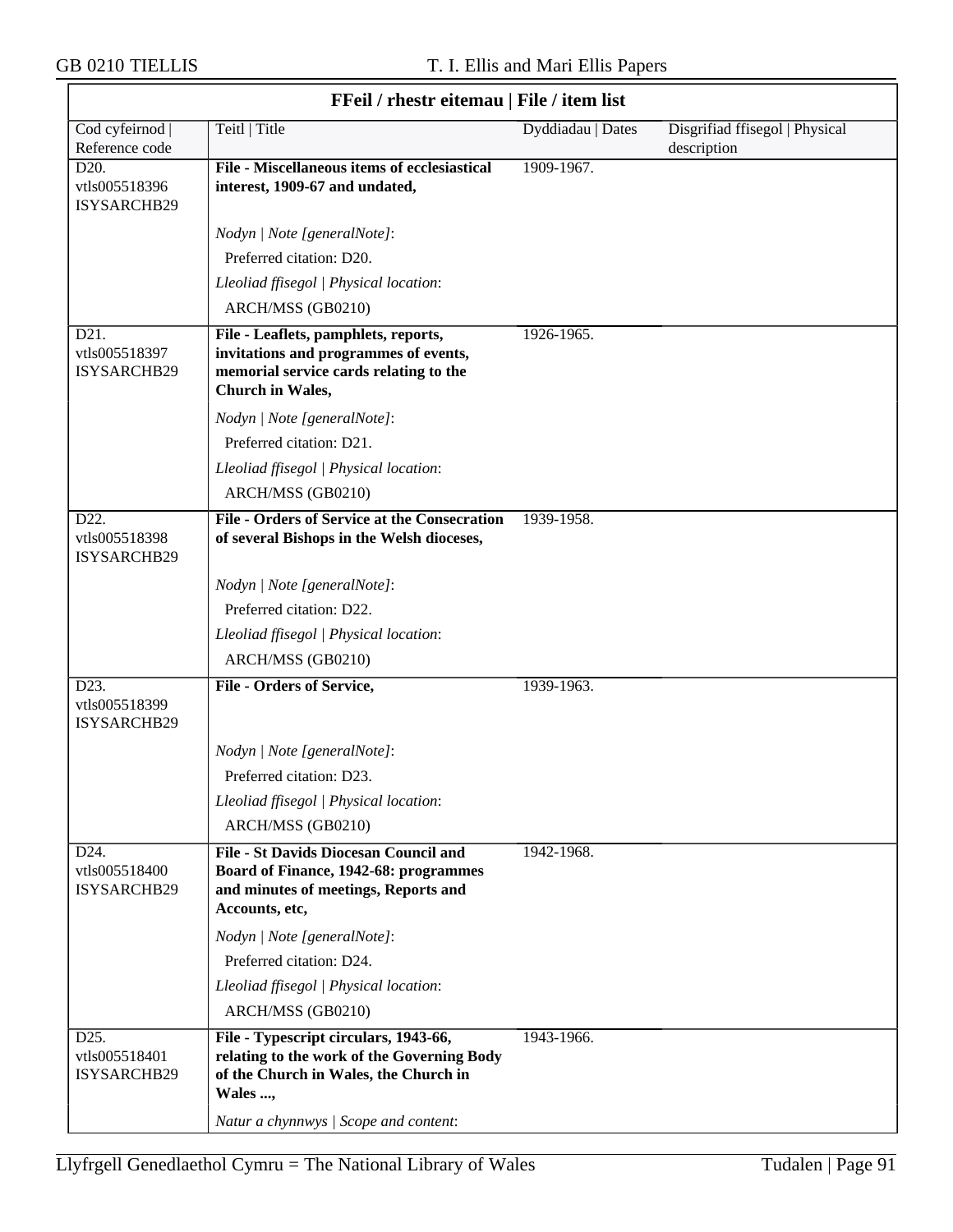|                                     | Typescript circulars, 1943-66, relating to the work of the Governing Body of the Church in Wales, the<br>Church in Wales Provincial Council for Education, and Church in Wales Publications. |  |  |
|-------------------------------------|----------------------------------------------------------------------------------------------------------------------------------------------------------------------------------------------|--|--|
|                                     | Nodyn   Note [generalNote]:                                                                                                                                                                  |  |  |
|                                     | Preferred citation: D25.                                                                                                                                                                     |  |  |
|                                     | Lleoliad ffisegol   Physical location:                                                                                                                                                       |  |  |
|                                     | ARCH/MSS (GB0210)                                                                                                                                                                            |  |  |
| D <sub>26</sub> .                   | 1947-1969.<br>File - Typescript circulars, 1947-69,                                                                                                                                          |  |  |
| vtls005518402                       | concerning the work of St Davids diocese:                                                                                                                                                    |  |  |
| ISYSARCHB29                         | <b>Youth Council, Honorary Readers'</b><br><b>Association, Board of Finance, Diocesan</b>                                                                                                    |  |  |
|                                     | Conference ,                                                                                                                                                                                 |  |  |
|                                     | Natur a chynnwys / Scope and content:                                                                                                                                                        |  |  |
|                                     | Typescript circulars, 1947-69, concerning the work of St Davids diocese: Youth Council, Honorary<br>Readers' Association, Board of Finance, Diocesan Conference, and Parsonage Board.        |  |  |
|                                     | Nodyn   Note [generalNote]:                                                                                                                                                                  |  |  |
|                                     | Preferred citation: D26.                                                                                                                                                                     |  |  |
|                                     | Lleoliad ffisegol   Physical location:                                                                                                                                                       |  |  |
|                                     | ARCH/MSS (GB0210)                                                                                                                                                                            |  |  |
| D27.                                | File - Annual Report of the Parish of St<br>1948-1961.                                                                                                                                       |  |  |
| vtls005518403                       | Michael and All Angels, Aberystwyth,                                                                                                                                                         |  |  |
| ISYSARCHB29                         | for the year ended 31 December 1948;<br>together ,                                                                                                                                           |  |  |
|                                     | Natur a chynnwys / Scope and content:                                                                                                                                                        |  |  |
|                                     | Annual Report of the Parish of St Michael and All Angels, Aberystwyth, for the year ended 31 December                                                                                        |  |  |
|                                     | 1948; together with the Parish Magazine of the Parish of Harlech with Llanfair-juxta-Harlech for<br>September 1961.                                                                          |  |  |
|                                     | Nodyn   Note [generalNote]:                                                                                                                                                                  |  |  |
|                                     | Preferred citation: D27.                                                                                                                                                                     |  |  |
|                                     | Lleoliad ffisegol   Physical location:                                                                                                                                                       |  |  |
|                                     | ARCH/MSS (GB0210)                                                                                                                                                                            |  |  |
| D <sub>28</sub> .                   | File - Miscellaneous leaflets, reports,<br>1961-1991.                                                                                                                                        |  |  |
| vtls005518404<br><b>ISYSARCHB29</b> | circulars, etc., 1961-91, relating to the<br>Church in Wales,                                                                                                                                |  |  |
|                                     | Nodyn   Note [generalNote]:                                                                                                                                                                  |  |  |
|                                     | Preferred citation: D28.                                                                                                                                                                     |  |  |
|                                     | Lleoliad ffisegol   Physical location:                                                                                                                                                       |  |  |
|                                     | ARCH/MSS (GB0210)                                                                                                                                                                            |  |  |
| D29.                                | File - Correspondence and papers, 1968-70,<br>1968-1970.                                                                                                                                     |  |  |
| vtls005518405<br>ISYSARCHB29        | relating to the Bill for Revision of Part                                                                                                                                                    |  |  |
|                                     | of the Book of Common Prayer (Baptism<br>and $,$                                                                                                                                             |  |  |
|                                     | Natur a chynnwys / Scope and content:                                                                                                                                                        |  |  |
|                                     | Correspondence and papers, 1968-70, relating to the Bill for Revision of Part of the Book of Common                                                                                          |  |  |
|                                     | Prayer (Baptism and Confirmation).                                                                                                                                                           |  |  |
|                                     | Nodyn   Note [generalNote]:                                                                                                                                                                  |  |  |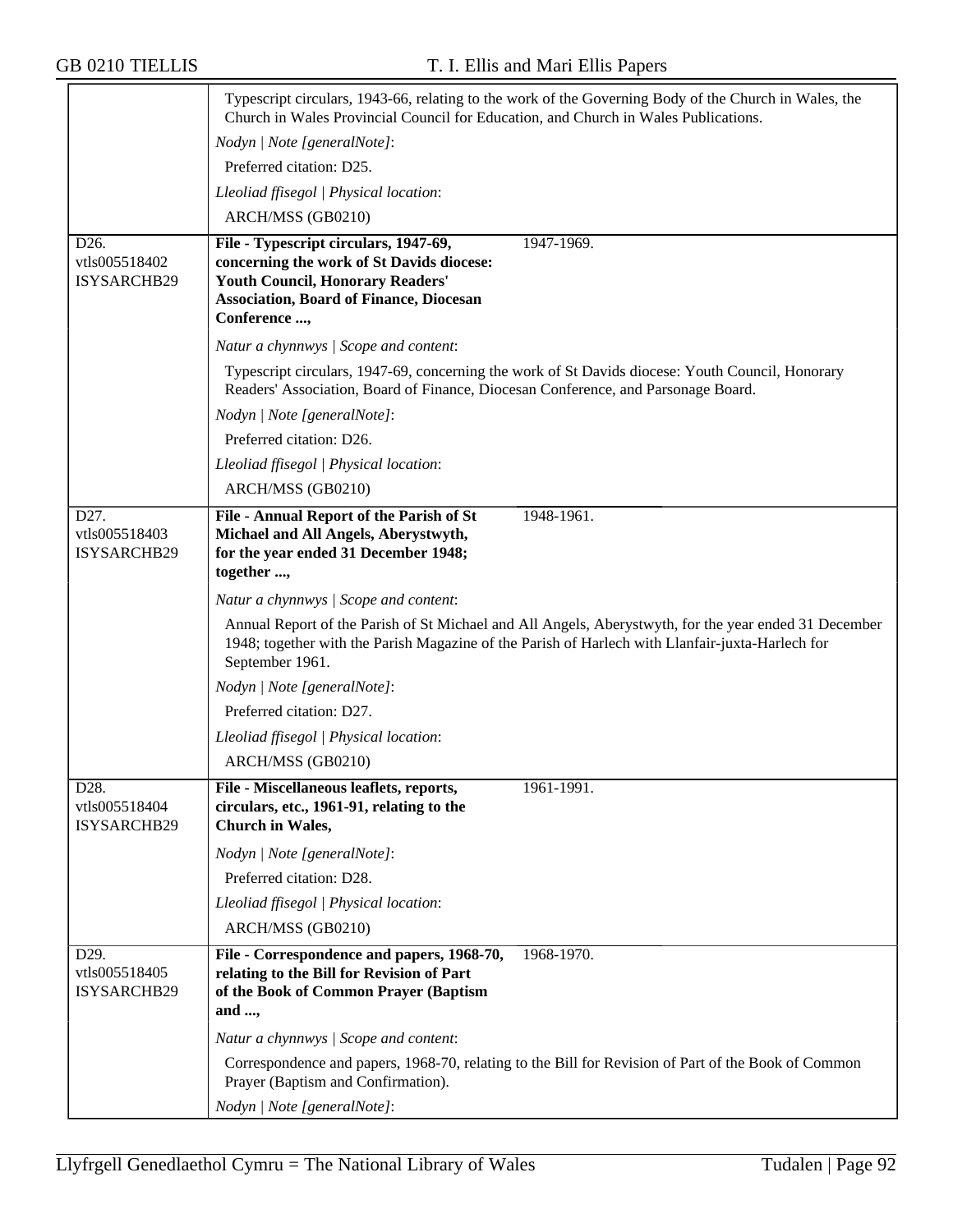Preferred citation: D29. *Lleoliad ffisegol | Physical location*: ARCH/MSS (GB0210)

## **Cyfres | Series D 30-31. vtls005518406 ISYSARCHB29: Governing Body of the Church in Wales,**

Dyddiad | Date: 1940-1982. (dyddiad creu) | (date of creation)

Lleoliad ffisegol | Physical location: ARCH/MSS (GB0210)

Nodyn | Note [generalNote]:

Preferred citation: D 30-31.

| FFeil / rhestr eitemau   File / item list                                                              |                                     |                                                                                                                                                             |  |  |
|--------------------------------------------------------------------------------------------------------|-------------------------------------|-------------------------------------------------------------------------------------------------------------------------------------------------------------|--|--|
| Teitl   Title                                                                                          | Dyddiadau   Dates                   | Disgrifiad ffisegol   Physical                                                                                                                              |  |  |
|                                                                                                        |                                     | description                                                                                                                                                 |  |  |
|                                                                                                        | 1940-1982.                          |                                                                                                                                                             |  |  |
|                                                                                                        |                                     |                                                                                                                                                             |  |  |
|                                                                                                        |                                     |                                                                                                                                                             |  |  |
| Nodyn   Note [generalNote]:                                                                            |                                     |                                                                                                                                                             |  |  |
| Preferred citation: D30.                                                                               |                                     |                                                                                                                                                             |  |  |
| Lleoliad ffisegol   Physical location:                                                                 |                                     |                                                                                                                                                             |  |  |
| ARCH/MSS (GB0210)                                                                                      |                                     |                                                                                                                                                             |  |  |
| File - Printed items, including minutes of<br>meetings, President's Addresses, Annual<br>Reports, etc, | 1950-1972.                          |                                                                                                                                                             |  |  |
| Natur a chynnwys / Scope and content:                                                                  |                                     |                                                                                                                                                             |  |  |
|                                                                                                        |                                     |                                                                                                                                                             |  |  |
| Nodyn   Note [generalNote]:                                                                            |                                     |                                                                                                                                                             |  |  |
| Preferred citation: D31.                                                                               |                                     |                                                                                                                                                             |  |  |
| Lleoliad ffisegol   Physical location:                                                                 |                                     |                                                                                                                                                             |  |  |
| ARCH/MSS (GB0210)                                                                                      |                                     |                                                                                                                                                             |  |  |
| Cyfres   Series D 32-35. vtls005518409 ISYSARCHB29: Representative Body of the                         |                                     |                                                                                                                                                             |  |  |
| <b>Church in Wales,</b>                                                                                |                                     |                                                                                                                                                             |  |  |
|                                                                                                        |                                     |                                                                                                                                                             |  |  |
| Lleoliad ffisegol   Physical location: ARCH/MSS (GB0210)                                               |                                     |                                                                                                                                                             |  |  |
|                                                                                                        | File - Miscellaneous printed items, | Printed items, including minutes of meetings, President's Addresses, Annual Reports, etc.<br>Dyddiad   Date: 1945-1972. (dyddiad creu)   (date of creation) |  |  |

Nodyn | Note [generalNote]:

Preferred citation: D 32-35.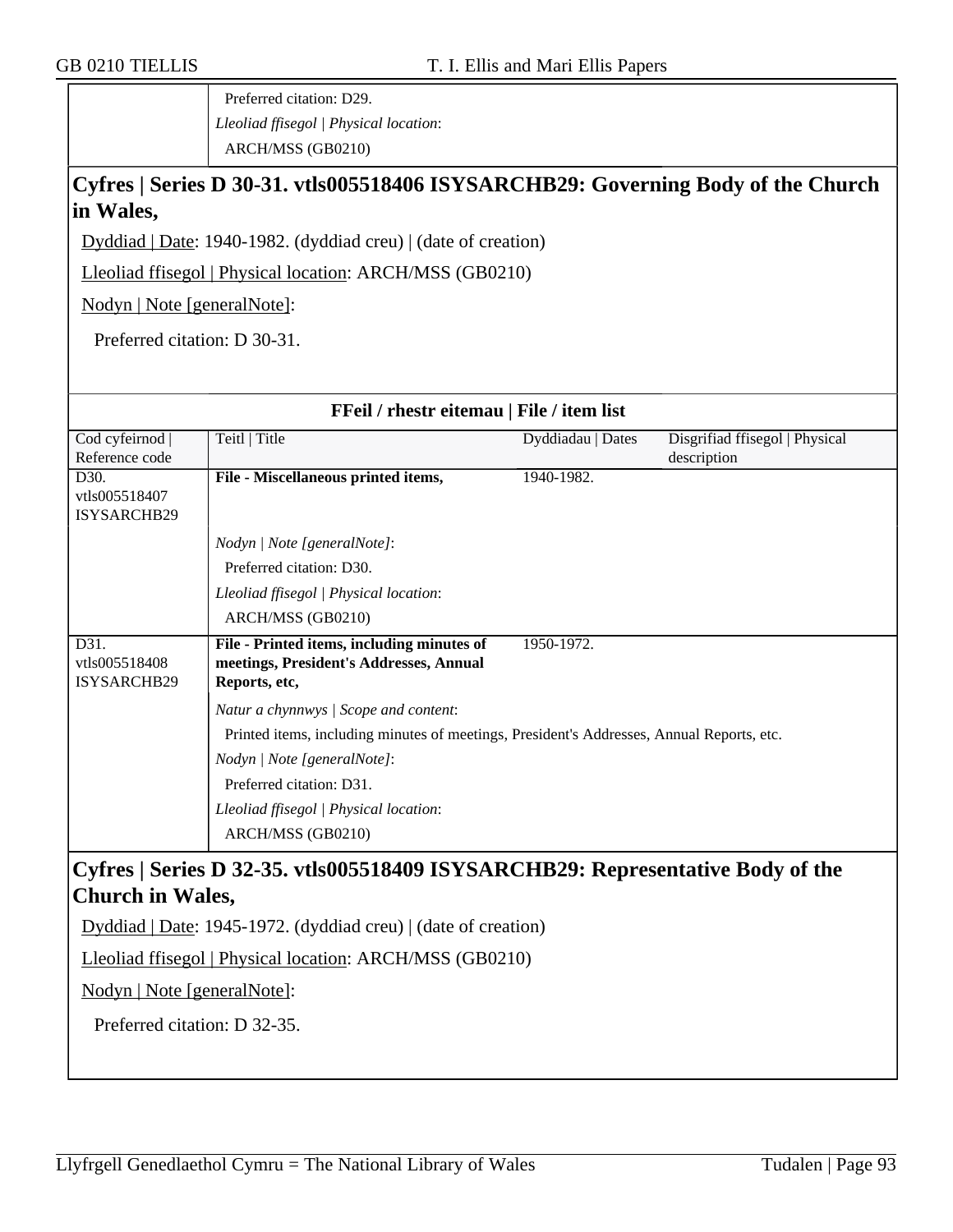$\overline{\phantom{0}}$ 

| FFeil / rhestr eitemau   File / item list |                                                                                                                                                                                                                                                                                                                                                                                                                                                                                                                                                                                                     |                   |                                               |  |
|-------------------------------------------|-----------------------------------------------------------------------------------------------------------------------------------------------------------------------------------------------------------------------------------------------------------------------------------------------------------------------------------------------------------------------------------------------------------------------------------------------------------------------------------------------------------------------------------------------------------------------------------------------------|-------------------|-----------------------------------------------|--|
| Cod cyfeirnod  <br>Reference code         | Teitl   Title                                                                                                                                                                                                                                                                                                                                                                                                                                                                                                                                                                                       | Dyddiadau   Dates | Disgrifiad ffisegol   Physical<br>description |  |
| D32.<br>vtls005518410<br>ISYSARCHB29      | <b>File - Reports of Committees,</b>                                                                                                                                                                                                                                                                                                                                                                                                                                                                                                                                                                | 1945-1957.        |                                               |  |
|                                           | Nodyn   Note [generalNote]:                                                                                                                                                                                                                                                                                                                                                                                                                                                                                                                                                                         |                   |                                               |  |
|                                           | Preferred citation: D32.                                                                                                                                                                                                                                                                                                                                                                                                                                                                                                                                                                            |                   |                                               |  |
|                                           | Lleoliad ffisegol   Physical location:                                                                                                                                                                                                                                                                                                                                                                                                                                                                                                                                                              |                   |                                               |  |
|                                           | ARCH/MSS (GB0210)                                                                                                                                                                                                                                                                                                                                                                                                                                                                                                                                                                                   |                   |                                               |  |
| D33.<br>vtls005518411<br>ISYSARCHB29      | <b>File - Minutes and Reports,</b>                                                                                                                                                                                                                                                                                                                                                                                                                                                                                                                                                                  | 1961-1972.        |                                               |  |
|                                           | Nodyn   Note [generalNote]:                                                                                                                                                                                                                                                                                                                                                                                                                                                                                                                                                                         |                   |                                               |  |
|                                           | Preferred citation: D33.                                                                                                                                                                                                                                                                                                                                                                                                                                                                                                                                                                            |                   |                                               |  |
|                                           | Lleoliad ffisegol   Physical location:                                                                                                                                                                                                                                                                                                                                                                                                                                                                                                                                                              |                   |                                               |  |
|                                           | ARCH/MSS (GB0210)                                                                                                                                                                                                                                                                                                                                                                                                                                                                                                                                                                                   |                   |                                               |  |
| D34.<br>vtls005518412<br>ISYSARCHB29      | <b>File - Income and Expenditure Account</b><br>Balance Sheets, 1946-64, together with<br>related financial papers,                                                                                                                                                                                                                                                                                                                                                                                                                                                                                 | 1946-1964.        |                                               |  |
|                                           | Nodyn   Note [generalNote]:                                                                                                                                                                                                                                                                                                                                                                                                                                                                                                                                                                         |                   |                                               |  |
|                                           | Preferred citation: D34.                                                                                                                                                                                                                                                                                                                                                                                                                                                                                                                                                                            |                   |                                               |  |
|                                           | Lleoliad ffisegol   Physical location:                                                                                                                                                                                                                                                                                                                                                                                                                                                                                                                                                              |                   |                                               |  |
|                                           | ARCH/MSS (GB0210)                                                                                                                                                                                                                                                                                                                                                                                                                                                                                                                                                                                   |                   |                                               |  |
| D35.<br>vtls005518413<br>ISYSARCHB29      | File - Miscellaneous correspondence and<br>papers, 1947-72, many of financial interest<br>including material on the Archbishop's<br>Commission, 1947; the Laymen's<br><b>Commission</b> , 1954 ,                                                                                                                                                                                                                                                                                                                                                                                                    | 1947-1972.        |                                               |  |
|                                           | Natur a chynnwys / Scope and content:                                                                                                                                                                                                                                                                                                                                                                                                                                                                                                                                                               |                   |                                               |  |
|                                           | Miscellaneous correspondence and papers, 1947-72, many of financial interest including material on<br>the Archbishop's Commission, 1947; the Laymen's Commission, 1954; Pensions Committee; General<br>Purposes Committee - properties in and adjoining the Close at St David's, report of conference with<br>Diocesan Dilapidations Officials; Parochial Parsonage House Funds; Purchases and sales of Parsonage<br>Houses; Regulations for the Administration of Churchyards; Public. Relations and Information;<br>Insurance Survey of Church Properties by the Ecclesiastical Insurance Office. |                   |                                               |  |
|                                           | Nodyn   Note [generalNote]:                                                                                                                                                                                                                                                                                                                                                                                                                                                                                                                                                                         |                   |                                               |  |
|                                           | Preferred citation: D35.                                                                                                                                                                                                                                                                                                                                                                                                                                                                                                                                                                            |                   |                                               |  |
|                                           | Lleoliad ffisegol   Physical location:                                                                                                                                                                                                                                                                                                                                                                                                                                                                                                                                                              |                   |                                               |  |
|                                           | ARCH/MSS (GB0210)                                                                                                                                                                                                                                                                                                                                                                                                                                                                                                                                                                                   |                   |                                               |  |
| D36.<br>vtls005518415<br>ISYSARCHB29      | File - The Widows, Orphans and<br>Dependants Society of the Church in<br>Wales,                                                                                                                                                                                                                                                                                                                                                                                                                                                                                                                     | 1952-1956.        |                                               |  |
|                                           | Natur a chynnwys / Scope and content:                                                                                                                                                                                                                                                                                                                                                                                                                                                                                                                                                               |                   |                                               |  |
|                                           | Reports of the Council and Balance Sheets.                                                                                                                                                                                                                                                                                                                                                                                                                                                                                                                                                          |                   |                                               |  |
|                                           | Nodyn   Note [generalNote]:                                                                                                                                                                                                                                                                                                                                                                                                                                                                                                                                                                         |                   |                                               |  |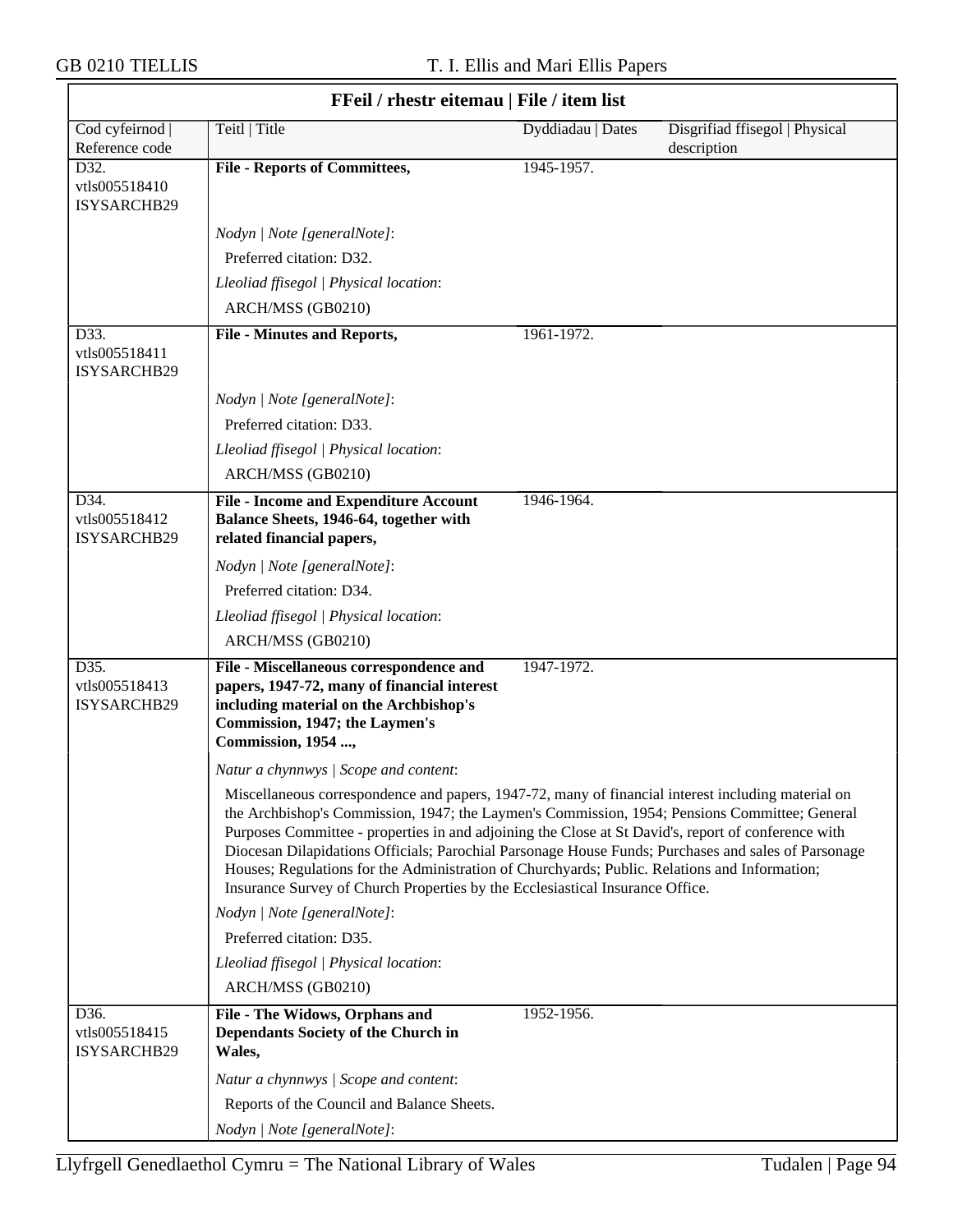| Preferred citation: D36.                                                                                                                                                                                                                 |
|------------------------------------------------------------------------------------------------------------------------------------------------------------------------------------------------------------------------------------------|
| Lleoliad ffisegol   Physical location:                                                                                                                                                                                                   |
| ARCH/MSS (GB0210)                                                                                                                                                                                                                        |
| File - 'Highlights',<br>1972-1991.                                                                                                                                                                                                       |
| Natur a chynnwys / Scope and content:<br>'Highlights'. Issues of Highlights, published by the Church in Wales.<br>Nodyn / Note [generalNote]:<br>Preferred citation: D37.<br>Lleoliad ffisegol   Physical location:<br>ARCH/MSS (GB0210) |
|                                                                                                                                                                                                                                          |

## **Cyfres | Series D38-39. vtls005518417 ISYSARCHB29: Anglican - Methodist Unity,**

Dyddiad | Date: 1961-1968. (dyddiad creu) | (date of creation)

Lleoliad ffisegol | Physical location: ARCH/MSS (GB0210)

Nodyn | Note [generalNote]:

Preferred citation: D38-39.

| FFeil / rhestr eitemau   File / item list   |                                                                                                                                                                                                       |                   |                                |
|---------------------------------------------|-------------------------------------------------------------------------------------------------------------------------------------------------------------------------------------------------------|-------------------|--------------------------------|
| Cod cyfeirnod                               | Teitl   Title                                                                                                                                                                                         | Dyddiadau   Dates | Disgrifiad ffisegol   Physical |
| Reference code                              |                                                                                                                                                                                                       |                   | description                    |
| D <sub>38</sub> .                           | File - Typescripts and printed items,                                                                                                                                                                 | 1961-1967.        |                                |
| vtls005518418                               | 1961-7, relating mainly to negotiations                                                                                                                                                               |                   |                                |
| <b>ISYSARCHB29</b>                          | between the Anglican and Methodist                                                                                                                                                                    |                   |                                |
|                                             | Churches, including agenda and minutes                                                                                                                                                                |                   |                                |
|                                             | of ,                                                                                                                                                                                                  |                   |                                |
|                                             | Natur a chynnwys / Scope and content:                                                                                                                                                                 |                   |                                |
|                                             | Typescripts and printed items, 1961-7, relating mainly to negotiations between the Anglican and<br>Methodist Churches, including agenda and minutes of the Negotiating Committee.                     |                   |                                |
|                                             | Nodyn   Note [generalNote]:                                                                                                                                                                           |                   |                                |
|                                             | Preferred citation: D38.                                                                                                                                                                              |                   |                                |
|                                             | Lleoliad ffisegol   Physical location:                                                                                                                                                                |                   |                                |
|                                             | ARCH/MSS (GB0210)                                                                                                                                                                                     |                   |                                |
| D39.<br>vtls005518419<br><b>ISYSARCHB29</b> | File - Correspondence and papers,<br>1962-8, concerning Anglican-Methodist<br>conversations, many relating to discussions<br>on Anglican-Methodist unity in Wales<br>including deliberations on the , | 1962-1968.        |                                |
|                                             | Natur a chynnwys / Scope and content:                                                                                                                                                                 |                   |                                |
|                                             | Correspondence and papers, 1962-8, concerning Anglican-Methodist conversations, many relating to<br>discussions on Anglican-Methodist unity in Wales including deliberations on the Welsh language.   |                   |                                |
|                                             | Nodyn   Note [generalNote]:                                                                                                                                                                           |                   |                                |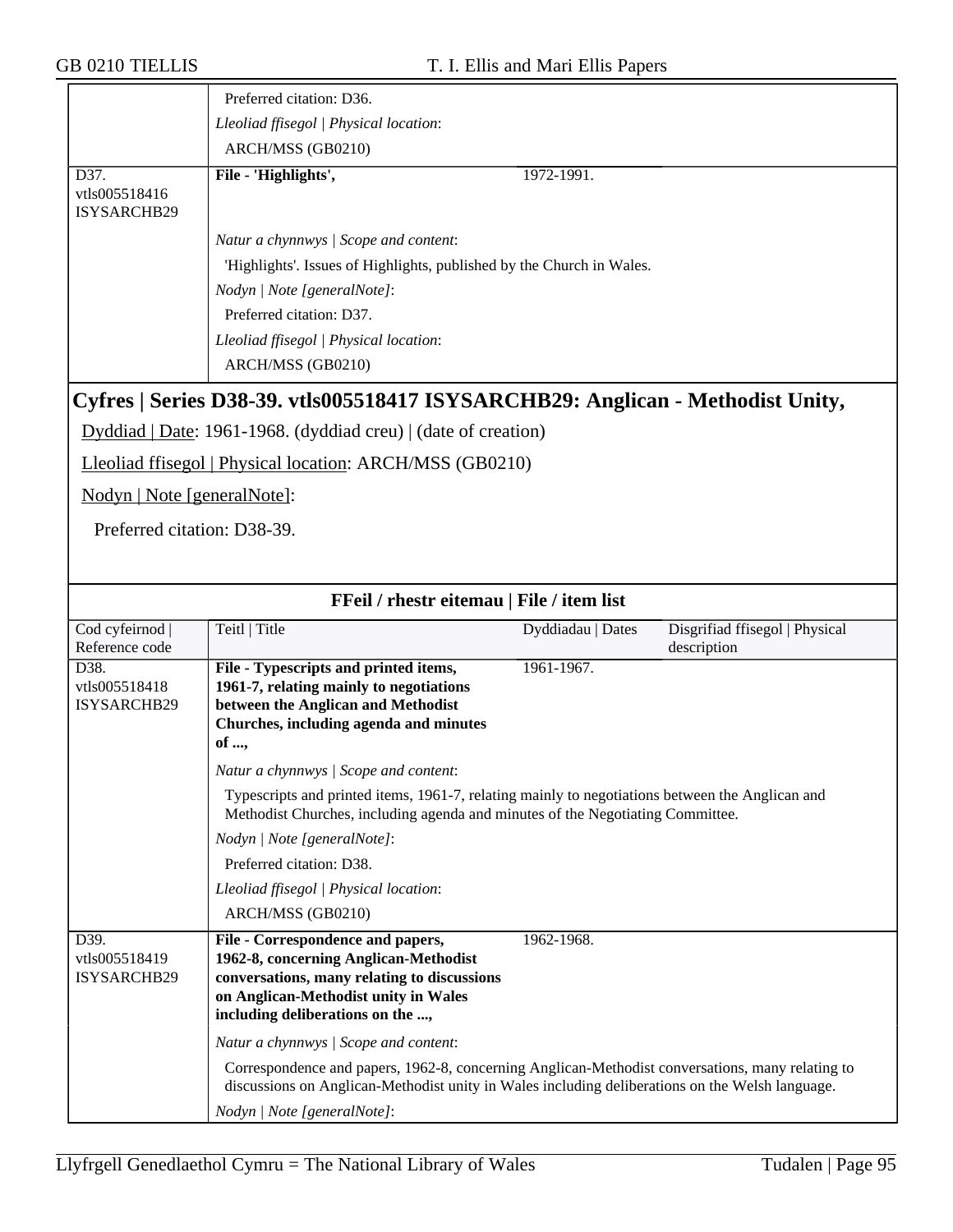|                                         | Preferred citation: D39.                                                                                                                                                                                                                                                                                      |                   |                                               |
|-----------------------------------------|---------------------------------------------------------------------------------------------------------------------------------------------------------------------------------------------------------------------------------------------------------------------------------------------------------------|-------------------|-----------------------------------------------|
|                                         | Lleoliad ffisegol   Physical location:                                                                                                                                                                                                                                                                        |                   |                                               |
|                                         | ARCH/MSS (GB0210)                                                                                                                                                                                                                                                                                             |                   |                                               |
| D40.                                    | <b>File - Archbishop's Commission</b>                                                                                                                                                                                                                                                                         | 1972-1977         |                                               |
| vtls005518421<br>ISYSARCHB29            |                                                                                                                                                                                                                                                                                                               |                   |                                               |
|                                         | Natur a chynnwys / Scope and content:                                                                                                                                                                                                                                                                         |                   |                                               |
|                                         | Papers deriving from the work of the Archbishop's Commission on the Boundaries and Structure of the<br>Church in Wales.                                                                                                                                                                                       |                   |                                               |
|                                         | Nodyn   Note [generalNote]:                                                                                                                                                                                                                                                                                   |                   |                                               |
|                                         | Preferred citation: D40.                                                                                                                                                                                                                                                                                      |                   |                                               |
|                                         | Lleoliad ffisegol   Physical location:                                                                                                                                                                                                                                                                        |                   |                                               |
|                                         | ARCH/MSS (GB0210)                                                                                                                                                                                                                                                                                             |                   |                                               |
| D41-42.<br>vtls005518422<br>ISYSARCHB29 | <b>File - British Council of Churches:</b><br>Christian Aid. Papers and correspondence,<br>including Board minutes, reports<br>on projects and Balance Sheets and<br>Accounts ,                                                                                                                               | 1962-1966.        |                                               |
|                                         | Nodyn   Note [generalNote]:                                                                                                                                                                                                                                                                                   |                   |                                               |
|                                         | Preferred citation: D41-42.                                                                                                                                                                                                                                                                                   |                   |                                               |
|                                         | Lleoliad ffisegol   Physical location:                                                                                                                                                                                                                                                                        |                   |                                               |
|                                         | ARCH/MSS (GB0210)                                                                                                                                                                                                                                                                                             |                   |                                               |
|                                         | Cyfres   Series D 43-52. vtls005518423 ISYSARCHB29: Institute of Christian<br>Education at Home and Overseas (I.C.E.). Files of correspondence and papers,                                                                                                                                                    |                   |                                               |
|                                         | Dyddiad   Date: 1929-1966. (dyddiad creu)   (date of creation)                                                                                                                                                                                                                                                |                   |                                               |
|                                         | Lleoliad ffisegol   Physical location: ARCH/MSS (GB0210)                                                                                                                                                                                                                                                      |                   |                                               |
| Nodyn   Note [generalNote]:             |                                                                                                                                                                                                                                                                                                               |                   |                                               |
| Preferred citation: D 43-52.            |                                                                                                                                                                                                                                                                                                               |                   |                                               |
|                                         |                                                                                                                                                                                                                                                                                                               |                   |                                               |
|                                         |                                                                                                                                                                                                                                                                                                               |                   |                                               |
|                                         | FFeil / rhestr eitemau   File / item list                                                                                                                                                                                                                                                                     |                   |                                               |
| Cod cyfeirnod<br>Reference code         | Teitl   Title                                                                                                                                                                                                                                                                                                 | Dyddiadau   Dates | Disgrifiad ffisegol   Physical<br>description |
| D43.<br>vtls005518424<br>ISYSARCHB29    | File - General correspondence and papers,<br>some relating to the World Alliance for<br><b>Promoting International Friendship</b><br>through the Churches, the Council of ,                                                                                                                                   | 1929-1966.        |                                               |
|                                         | Natur a chynnwys / Scope and content:                                                                                                                                                                                                                                                                         |                   |                                               |
|                                         | General correspondence and papers, some relating to the World Alliance for Promoting International<br>Friendship through the Churches, the Council of Churches for Wales (Cyngor Eglwysi Cymru),<br>Cymdeithas Addysg Grefyddol yng Nghymru and the Welsh Council of the Institute of Christian<br>Education. |                   |                                               |
|                                         | Nodyn   Note [generalNote]:                                                                                                                                                                                                                                                                                   |                   |                                               |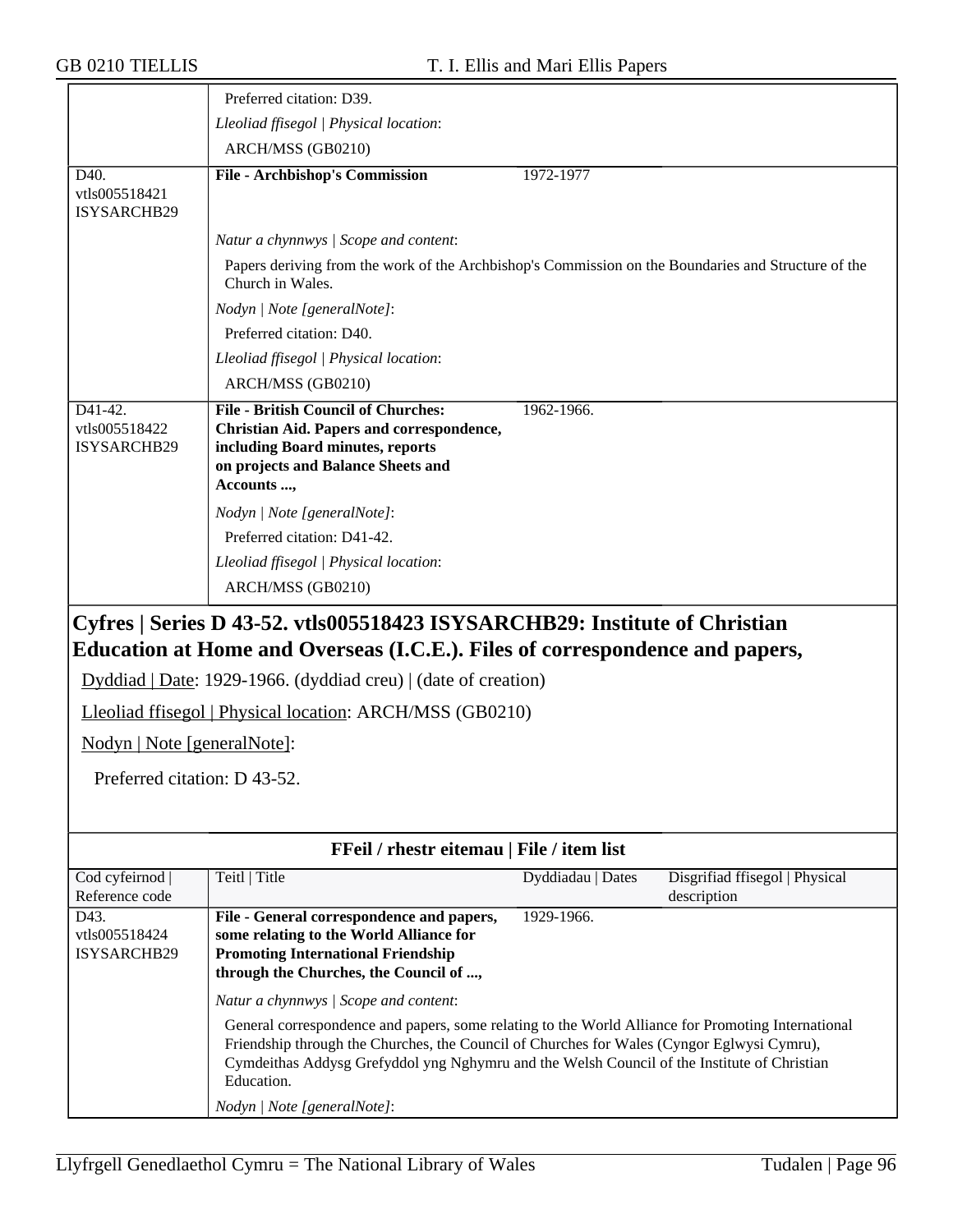|                                                          | Preferred citation: D43.                                                                                                                                        |                                                                                                         |
|----------------------------------------------------------|-----------------------------------------------------------------------------------------------------------------------------------------------------------------|---------------------------------------------------------------------------------------------------------|
|                                                          | Lleoliad ffisegol   Physical location:                                                                                                                          |                                                                                                         |
|                                                          | ARCH/MSS (GB0210)                                                                                                                                               |                                                                                                         |
| D44.<br>vtls005518425<br><b>ISYSARCHB29</b>              | File - Correspondence and papers mainly<br>concerning the work of the Institute<br>of Christian Education in schools and<br>colleges. Some relate to ,          | 1930-1939.                                                                                              |
|                                                          | Natur a chynnwys / Scope and content:                                                                                                                           |                                                                                                         |
|                                                          | and colleges. Some relate to the work of the Christian Auxiliary Movement.                                                                                      | Correspondence and papers mainly concerning the work of the Institute of Christian Education in schools |
|                                                          | Nodyn   Note [generalNote]:                                                                                                                                     |                                                                                                         |
|                                                          | Preferred citation: D44.                                                                                                                                        |                                                                                                         |
|                                                          | Lleoliad ffisegol   Physical location:                                                                                                                          |                                                                                                         |
|                                                          | ARCH/MSS (GB0210)                                                                                                                                               |                                                                                                         |
| D45.<br>vtls005518426<br><b>ISYSARCHB29</b>              | File - Correspondence and papers deriving<br>from the activities of the Welsh Society of<br>the Institute of Christian Education,                               | 1936-1963.                                                                                              |
|                                                          | Nodyn   Note [generalNote]:                                                                                                                                     |                                                                                                         |
|                                                          | Preferred citation: D45.                                                                                                                                        |                                                                                                         |
|                                                          | Lleoliad ffisegol   Physical location:                                                                                                                          |                                                                                                         |
|                                                          | ARCH/MSS (GB0210)                                                                                                                                               |                                                                                                         |
| D <sub>46</sub> .<br>vtls005518427<br><b>ISYSARCHB29</b> | <b>File - Correspondence and papers</b><br>accumulated by T. I. Ellis as a member of<br>the Council of the Institute of Christian<br>Education ,                | 1936-1964.                                                                                              |
|                                                          | Natur a chynnwys / Scope and content:                                                                                                                           |                                                                                                         |
|                                                          | Christian Education, mainly relating to conferences, meetings and standing committees.                                                                          | Correspondence and papers accumulated by T. I. Ellis as a member of the Council of the Institute of     |
|                                                          | Nodyn   Note [generalNote]:                                                                                                                                     |                                                                                                         |
|                                                          | Preferred citation: D46.                                                                                                                                        |                                                                                                         |
|                                                          | Lleoliad ffisegol   Physical location:                                                                                                                          |                                                                                                         |
|                                                          | ARCH/MSS (GB0210)                                                                                                                                               |                                                                                                         |
| D47.<br>vtls005518428<br>ISYSARCHB29                     | <b>File - Correspondence and papers</b><br>concerning the work of the Study and<br><b>Research Committee of the Institute of</b><br><b>Christian Education,</b> | 1939-1944.                                                                                              |
|                                                          | Nodyn   Note [generalNote]:                                                                                                                                     |                                                                                                         |
|                                                          | Preferred citation: D47.                                                                                                                                        |                                                                                                         |
|                                                          | Lleoliad ffisegol   Physical location:                                                                                                                          |                                                                                                         |
|                                                          | ARCH/MSS (GB0210)                                                                                                                                               |                                                                                                         |
| $D\overline{48}$ .<br>vtls005518429<br>ISYSARCHB29       | File - Correspondence and papers<br>concerning the work of the Literary<br><b>Committee of the Welsh Society of the</b><br>Institute of Christian Education ,   | 1943-1946.                                                                                              |
|                                                          | Nodyn   Note [generalNote]:                                                                                                                                     |                                                                                                         |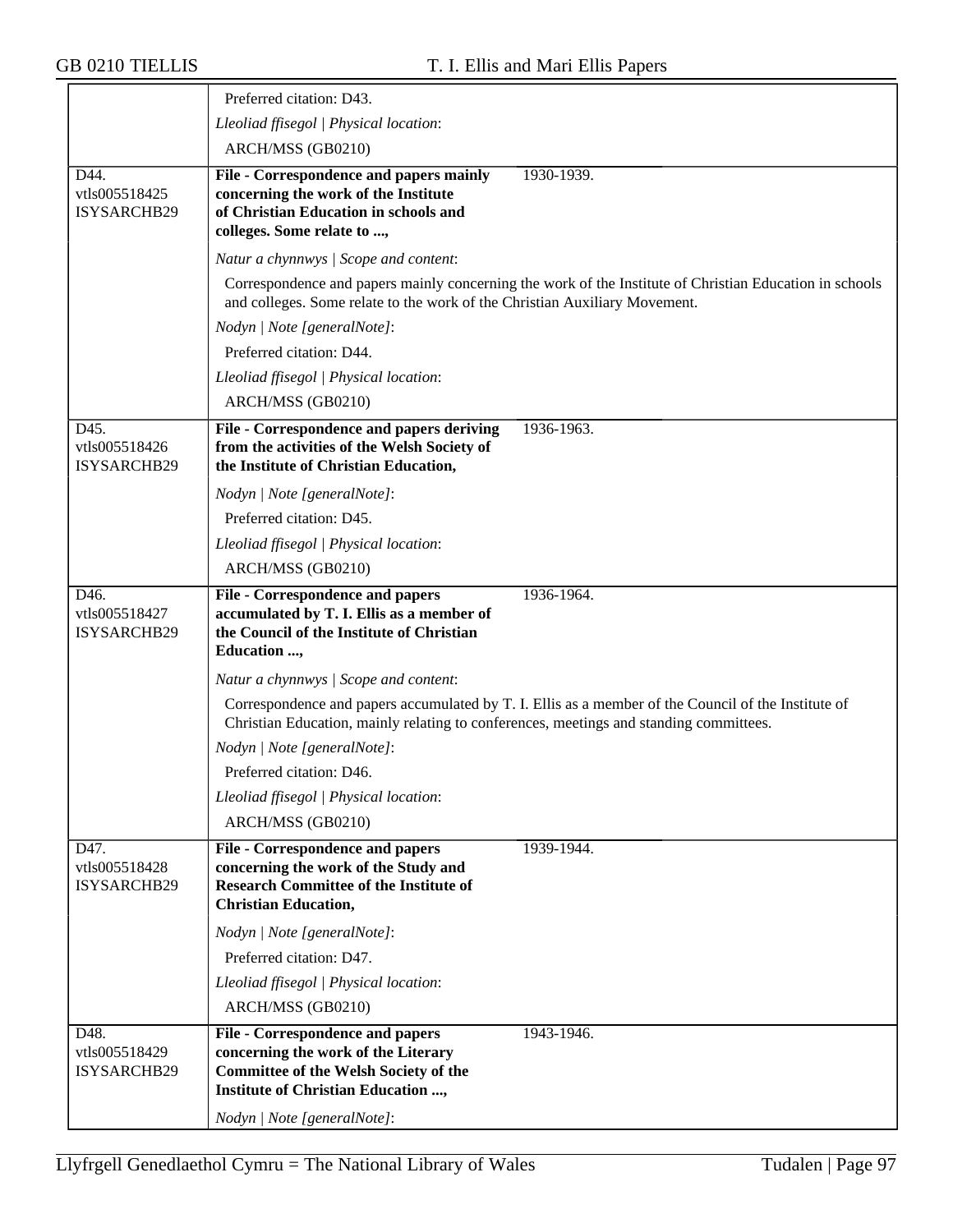|                                      | Preferred citation: D48.                                                                                                         |                                                                                |
|--------------------------------------|----------------------------------------------------------------------------------------------------------------------------------|--------------------------------------------------------------------------------|
|                                      | Lleoliad ffisegol   Physical location:                                                                                           |                                                                                |
|                                      | ARCH/MSS (GB0210)                                                                                                                |                                                                                |
| D49.<br>vtls005518430<br>ISYSARCHB29 | File - Council and administrative papers,                                                                                        | 1943-1966.                                                                     |
|                                      | Nodyn   Note [generalNote]:                                                                                                      |                                                                                |
|                                      | Preferred citation: D49.                                                                                                         |                                                                                |
|                                      | Lleoliad ffisegol   Physical location:                                                                                           |                                                                                |
|                                      | ARCH/MSS (GB0210)                                                                                                                |                                                                                |
| D50.<br>vtls005518431<br>ISYSARCHB29 | <b>File - Minutes of Council and executive</b><br>committee,                                                                     | 1959-1964.                                                                     |
|                                      | Nodyn   Note [generalNote]:                                                                                                      |                                                                                |
|                                      | Preferred citation: D50.                                                                                                         |                                                                                |
|                                      | Lleoliad ffisegol   Physical location:                                                                                           |                                                                                |
|                                      | ARCH/MSS (GB0210)                                                                                                                |                                                                                |
| D51.<br>vtls005518432<br>ISYSARCHB29 | File - Correspondence and papers relating<br>to the work of the Welsh Society of the<br><b>Institute of Christian Education,</b> | 1960-1964.                                                                     |
|                                      | Nodyn   Note [generalNote]:                                                                                                      |                                                                                |
|                                      | Preferred citation: D51.                                                                                                         |                                                                                |
|                                      | Lleoliad ffisegol   Physical location:                                                                                           |                                                                                |
|                                      | ARCH/MSS (GB0210)                                                                                                                |                                                                                |
| D52.<br>vtls005518433<br>ISYSARCHB29 | File - Book list, undated.                                                                                                       |                                                                                |
|                                      | Nodyn   Note [generalNote]:                                                                                                      |                                                                                |
|                                      | Preferred citation: D52.                                                                                                         |                                                                                |
|                                      | Lleoliad ffisegol   Physical location:                                                                                           |                                                                                |
|                                      | ARCH/MSS (GB0210)                                                                                                                |                                                                                |
| the Church in Wales,                 |                                                                                                                                  | Cyfres   Series D 53-57. vtls005518434 ISYSARCHB29: Publications Commission of |
|                                      | Dyddiad   Date: 1949-1951. (dyddiad creu)   (date of creation)                                                                   |                                                                                |
|                                      | Lleoliad ffisegol   Physical location: ARCH/MSS (GB0210)                                                                         |                                                                                |
| Nodyn   Note [generalNote]:          |                                                                                                                                  |                                                                                |
| Preferred citation: D 53-57.         |                                                                                                                                  |                                                                                |
|                                      |                                                                                                                                  |                                                                                |
|                                      | FFeil / rhestr eitemau   File / item list                                                                                        |                                                                                |
| Cod cyfeirnod<br>Reference code      | Teitl   Title                                                                                                                    | Dyddiadau   Dates<br>Disgrifiad ffisegol   Physical<br>description             |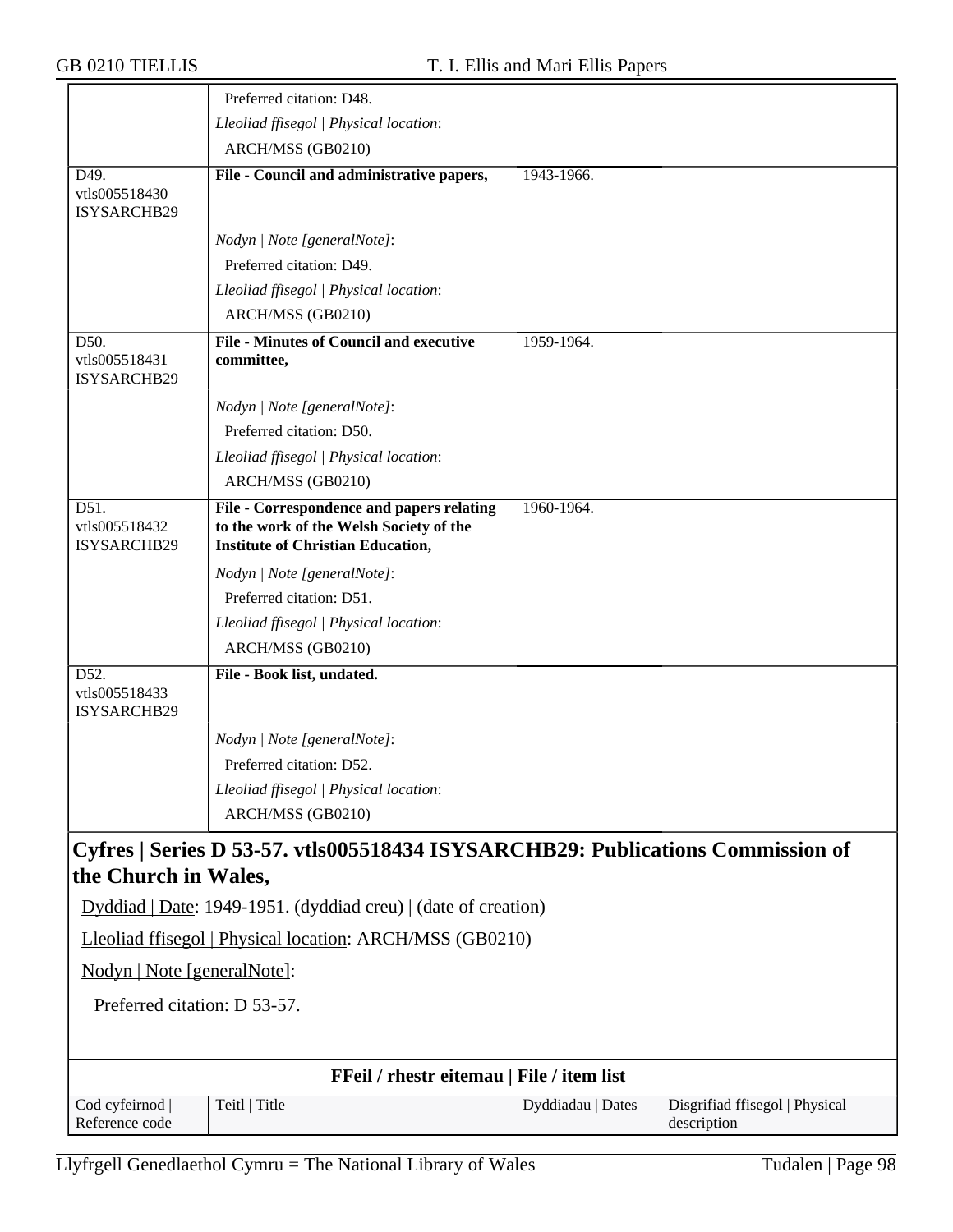| D53.<br>vtls005518435<br>ISYSARCHB29 | File - Correspondence, 1949-51, to and<br>from T. I. Ellis as the secretary of the<br><b>Publications Commission. The Bishop of</b><br>Monmouth served , | 1949-1951.                                                                                                                                                                                                 |  |  |
|--------------------------------------|----------------------------------------------------------------------------------------------------------------------------------------------------------|------------------------------------------------------------------------------------------------------------------------------------------------------------------------------------------------------------|--|--|
|                                      | Natur a chynnwys / Scope and content:                                                                                                                    |                                                                                                                                                                                                            |  |  |
|                                      | Lerry, Wrexham.                                                                                                                                          | Correspondence, 1949-51, to and from T. I. Ellis as the secretary of the Publications Commission. The<br>Bishop of Monmouth served as the chairman of the Commission. The correspondents include George G. |  |  |
|                                      | Nodyn   Note [generalNote]:                                                                                                                              |                                                                                                                                                                                                            |  |  |
|                                      | Preferred citation: D53.                                                                                                                                 |                                                                                                                                                                                                            |  |  |
|                                      | Lleoliad ffisegol   Physical location:                                                                                                                   |                                                                                                                                                                                                            |  |  |
|                                      | ARCH/MSS (GB0210)                                                                                                                                        |                                                                                                                                                                                                            |  |  |
| D54.<br>vtls005518436<br>ISYSARCHB29 | File - Letters, 1949-51, from the Governing<br>Body, the Representative Body and the<br>Provincial Youth Council of the Church in<br>Wales,              | 1949-1951.                                                                                                                                                                                                 |  |  |
|                                      | Nodyn   Note [generalNote]:                                                                                                                              |                                                                                                                                                                                                            |  |  |
|                                      | Preferred citation: D54.                                                                                                                                 |                                                                                                                                                                                                            |  |  |
|                                      | Lleoliad ffisegol   Physical location:                                                                                                                   |                                                                                                                                                                                                            |  |  |
|                                      | ARCH/MSS (GB0210)                                                                                                                                        |                                                                                                                                                                                                            |  |  |
| D55.<br>vtls005518437<br>ISYSARCHB29 | File - Memoranda, statements, minutes of<br>meetings, 1949-51,                                                                                           | 1949-1951.                                                                                                                                                                                                 |  |  |
|                                      | Nodyn   Note [generalNote]:                                                                                                                              |                                                                                                                                                                                                            |  |  |
|                                      | Preferred citation: D55.                                                                                                                                 |                                                                                                                                                                                                            |  |  |
|                                      | Lleoliad ffisegol   Physical location:                                                                                                                   |                                                                                                                                                                                                            |  |  |
|                                      | ARCH/MSS (GB0210)                                                                                                                                        |                                                                                                                                                                                                            |  |  |
| D56.<br>vtls005518438<br>ISYSARCHB29 | File - Cash book noting T. I. Ellis's<br>secretarial expenses, 1949-51,                                                                                  | 1949-1951.                                                                                                                                                                                                 |  |  |
|                                      | Natur a chynnwys / Scope and content:                                                                                                                    |                                                                                                                                                                                                            |  |  |
|                                      | Cash book noting T. I. Ellis's secretarial expenses, 1949-51.                                                                                            |                                                                                                                                                                                                            |  |  |
|                                      | Nodyn   Note [generalNote]:                                                                                                                              |                                                                                                                                                                                                            |  |  |
|                                      | Preferred citation: D56.                                                                                                                                 |                                                                                                                                                                                                            |  |  |
|                                      | Lleoliad ffisegol   Physical location:                                                                                                                   |                                                                                                                                                                                                            |  |  |
|                                      | ARCH/MSS (GB0210)                                                                                                                                        |                                                                                                                                                                                                            |  |  |
| D57.<br>vtls005518439<br>ISYSARCHB29 | File - Miscellaneous pamphlets,                                                                                                                          | $[c.1950?]$ .                                                                                                                                                                                              |  |  |
|                                      | Nodyn   Note [generalNote]:                                                                                                                              |                                                                                                                                                                                                            |  |  |
|                                      | Preferred citation: D57.                                                                                                                                 |                                                                                                                                                                                                            |  |  |
|                                      | Lleoliad ffisegol   Physical location:                                                                                                                   |                                                                                                                                                                                                            |  |  |
|                                      | ARCH/MSS (GB0210)                                                                                                                                        |                                                                                                                                                                                                            |  |  |
|                                      |                                                                                                                                                          | Cyfres   Series D 58-67. vtls005518440 ISYSARCHB29: Student Christian Movement,                                                                                                                            |  |  |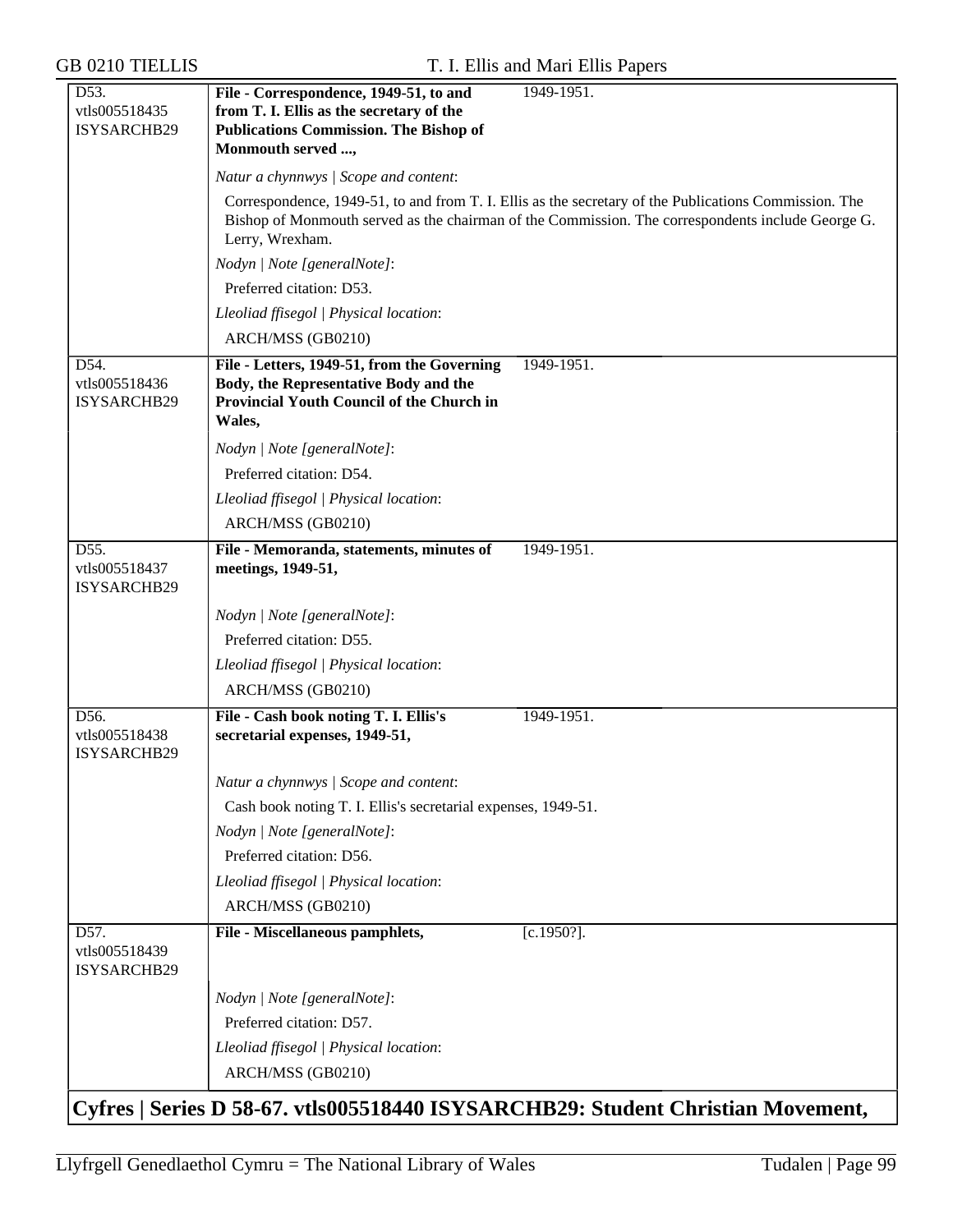| JD VZIV IILLEID                           |                                                                                               | 1, 1, Ellis and Mail Ellis I apels |                         |
|-------------------------------------------|-----------------------------------------------------------------------------------------------|------------------------------------|-------------------------|
|                                           | Dyddiad   Date: 1922-1965. (dyddiad creu)   (date of creation)                                |                                    |                         |
|                                           | Lleoliad ffisegol   Physical location: ARCH/MSS (GB0210)                                      |                                    |                         |
| Nodyn   Note [generalNote]:               |                                                                                               |                                    |                         |
| Preferred citation: D 58-67.              |                                                                                               |                                    |                         |
|                                           | Pwyntiau mynediad   Access points:<br>Student Christian movement of Great Britain and Ireland |                                    |                         |
| FFeil / rhestr eitemau   File / item list |                                                                                               |                                    |                         |
| Cod cyfeirnod                             | Teitl   Title                                                                                 | Dyddiadau   Dates                  | Disgrifiad ffisegol   F |

| Cod cyfeirnod  <br>Reference code           | Teitl   Title                                                                                                                                                                      | Dyddiadau   Dates        | Disgrifiad ffisegol   Physical<br>description |
|---------------------------------------------|------------------------------------------------------------------------------------------------------------------------------------------------------------------------------------|--------------------------|-----------------------------------------------|
| D58.<br>vtls005518441<br>ISYSARCHB29        | <b>File - Student Christian Movement of</b><br><b>Great Britain and Ireland, General</b><br><b>Committee</b>                                                                       | 1922-1925.               |                                               |
|                                             | Natur a chynnwys / Scope and content:                                                                                                                                              |                          |                                               |
|                                             | Correspondence, papers and notes, 1922-5, relating to the work of the Student Christian Movement of<br>Great Britain and Ireland, mainly the proceedings of its General Committee. |                          |                                               |
|                                             | Nodyn   Note [generalNote]:                                                                                                                                                        |                          |                                               |
|                                             | Preferred citation: D58.                                                                                                                                                           |                          |                                               |
|                                             | Lleoliad ffisegol   Physical location:                                                                                                                                             |                          |                                               |
|                                             | ARCH/MSS (GB0210)                                                                                                                                                                  |                          |                                               |
| D59.<br>vtls005518442<br><b>ISYSARCHB29</b> | File - Correspondence, papers and notes<br>concerning mainly the activities of the<br><b>Welsh Council of the Student Christian</b><br><b>Movement</b>                             | 1923-1924.               |                                               |
|                                             | Nodyn   Note [generalNote]:                                                                                                                                                        |                          |                                               |
|                                             | Preferred citation: D59.                                                                                                                                                           |                          |                                               |
|                                             | Lleoliad ffisegol   Physical location:                                                                                                                                             |                          |                                               |
|                                             | ARCH/MSS (GB0210)                                                                                                                                                                  |                          |                                               |
| D60.<br>vtls005518443<br>ISYSARCHB29        | File - Booklets and pamphlets relating<br>to the work of the Student Christian<br><b>Movement</b>                                                                                  | 1923-1950 and<br>undated |                                               |
|                                             | Nodyn   Note [generalNote]:                                                                                                                                                        |                          |                                               |
|                                             | Preferred citation: D60.                                                                                                                                                           |                          |                                               |
|                                             | Lleoliad ffisegol   Physical location:                                                                                                                                             |                          |                                               |
|                                             | ARCH/MSS (GB0210)                                                                                                                                                                  |                          |                                               |
| D61.<br>vtls005518444<br>ISYSARCHB29        | File - Correspondence, papers and printed<br>items concerning the administration of the<br><b>Student Christian Movement</b>                                                       | 1923-1965.               |                                               |
|                                             | Nodyn   Note [generalNote]:                                                                                                                                                        |                          |                                               |
|                                             | Preferred citation: D61.                                                                                                                                                           |                          |                                               |
|                                             | Lleoliad ffisegol   Physical location:                                                                                                                                             |                          |                                               |
|                                             | ARCH/MSS (GB0210)                                                                                                                                                                  |                          |                                               |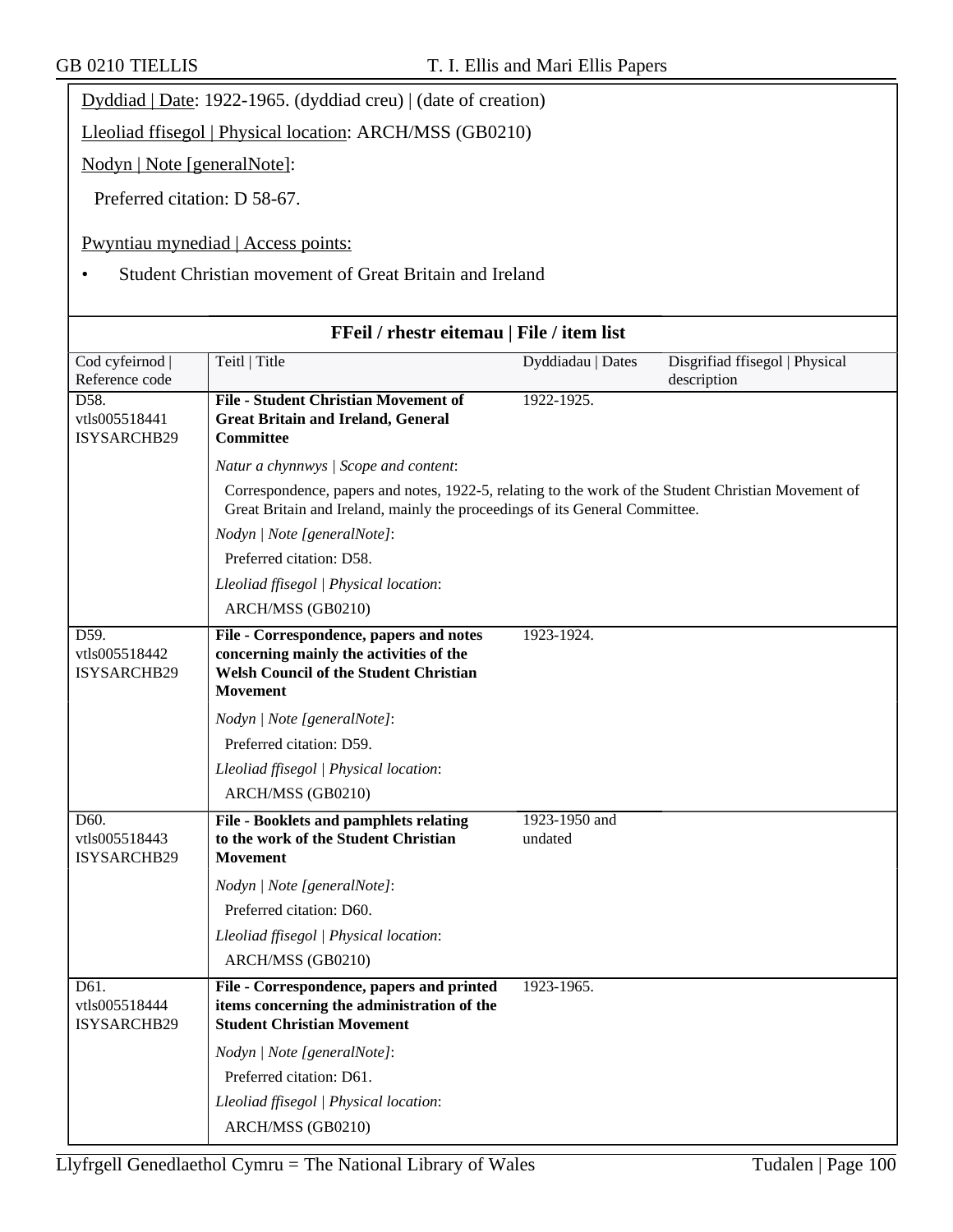| D <sub>62</sub> .                    | File - Printed items and typescripts                                               | 1927-1953.                                                                                           |
|--------------------------------------|------------------------------------------------------------------------------------|------------------------------------------------------------------------------------------------------|
| vtls005518445                        |                                                                                    |                                                                                                      |
| ISYSARCHB29                          |                                                                                    |                                                                                                      |
|                                      | Nodyn   Note [generalNote]:                                                        |                                                                                                      |
|                                      | Preferred citation: D62.                                                           |                                                                                                      |
|                                      | Lleoliad ffisegol   Physical location:                                             |                                                                                                      |
|                                      | ARCH/MSS (GB0210)                                                                  |                                                                                                      |
| D63.                                 | File - Correspondence and papers relating                                          | 1927-1957.                                                                                           |
| vtls005518446<br>ISYSARCHB29         | to the Auxiliary Movement, primarily its<br>educational work                       |                                                                                                      |
|                                      | Nodyn   Note [generalNote]:                                                        |                                                                                                      |
|                                      | Preferred citation: D63.                                                           |                                                                                                      |
|                                      | Lleoliad ffisegol   Physical location:                                             |                                                                                                      |
|                                      |                                                                                    |                                                                                                      |
|                                      | ARCH/MSS (GB0210)                                                                  |                                                                                                      |
| D64.<br>vtls005518447                | File - Correspondence and papers mainly<br>concerning the Schools' Section and the | 1930-1959.                                                                                           |
| ISYSARCHB29                          | <b>Schools' Advisory Council of the Student</b>                                    |                                                                                                      |
|                                      | <b>Christian Movement</b>                                                          |                                                                                                      |
|                                      | Natur a chynnwys / Scope and content:                                              |                                                                                                      |
|                                      | Council of the Student Christian Movement.                                         | Correspondence and papers, 1930-59, mainly concerning the Schools' Section and the Schools' Advisory |
|                                      | Nodyn   Note [generalNote]:                                                        |                                                                                                      |
|                                      | Preferred citation: D64.                                                           |                                                                                                      |
|                                      | Lleoliad ffisegol   Physical location:                                             |                                                                                                      |
|                                      | ARCH/MSS (GB0210)                                                                  |                                                                                                      |
| D65-6.                               | File - Correspondence and papers relating                                          | 1959-1965                                                                                            |
| vtls005518448                        | to the work of the Student Christian                                               |                                                                                                      |
| ISYSARCHB29                          | <b>Movement in Welsh schools</b>                                                   |                                                                                                      |
|                                      | Nodyn   Note [generalNote]:                                                        |                                                                                                      |
|                                      | Preferred citation: D65-6.                                                         |                                                                                                      |
|                                      | Lleoliad ffisegol   Physical location:                                             |                                                                                                      |
|                                      | ARCH/MSS (GB0210)                                                                  |                                                                                                      |
| D67.<br>vtls005518449<br>ISYSARCHB29 | File - Miscellaneous papers, many undated.                                         |                                                                                                      |
|                                      | Nodyn   Note [generalNote]:                                                        |                                                                                                      |
|                                      | Preferred citation: D67.                                                           |                                                                                                      |
|                                      |                                                                                    |                                                                                                      |
|                                      | Lleoliad ffisegol   Physical location:                                             |                                                                                                      |
|                                      | ARCH/MSS (GB0210)                                                                  |                                                                                                      |
| (Cyngor Eglwysi Cymru)               |                                                                                    | Cyfres   Series D 68-77. vtls005518450 ISYSARCHB29: Welsh Council of Churches                        |
|                                      | Dyddiad   Date: 1940-1966. (dyddiad creu)   (date of creation)                     |                                                                                                      |
|                                      |                                                                                    |                                                                                                      |
|                                      | Lleoliad ffisegol   Physical location: ARCH/MSS (GB0210)                           |                                                                                                      |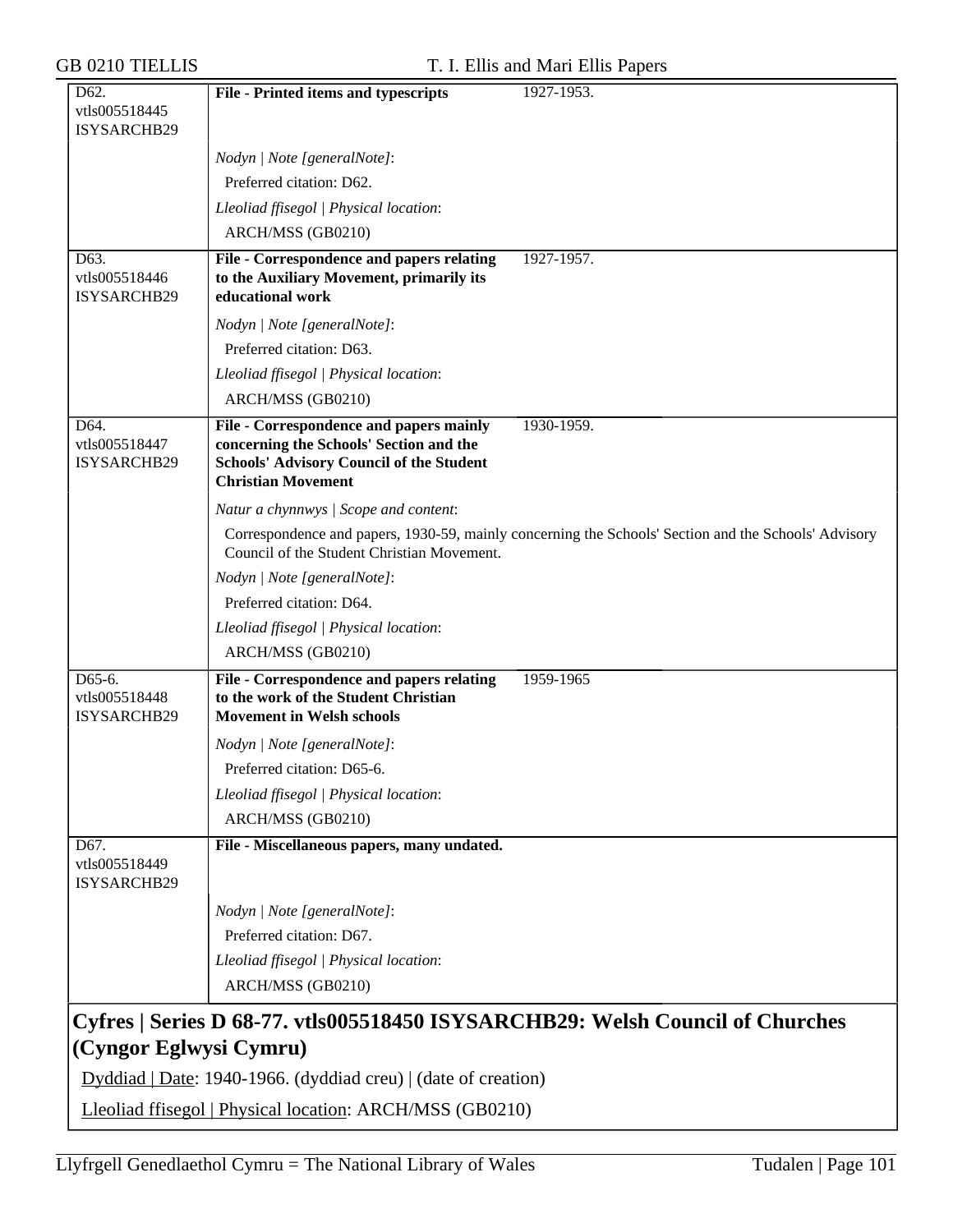#### Nodyn | Note [generalNote]:

Preferred citation: D 68-77.

Nodyn | Note [generalNote]:

TIE was the Council's Treasurer, 1962-1966.

Pwyntiau mynediad | Access points:

• Council of Churches for Wales

Ffynhonnell | Immediate source of acquisition:

Most of the papers were deposited by T. I. Ellis in 1967 (see NLW Annual Report, 1966-1967, p. 54).

| FFeil / rhestr eitemau   File / item list          |                                                                              |                   |                                               |
|----------------------------------------------------|------------------------------------------------------------------------------|-------------------|-----------------------------------------------|
| Cod cyfeirnod<br>Reference code                    | Teitl   Title                                                                | Dyddiadau   Dates | Disgrifiad ffisegol   Physical<br>description |
| D68.<br>vtls005518451<br>ISYSARCHB29               | File - General correspondence,                                               | 1940-1965.        |                                               |
|                                                    | Nodyn   Note [generalNote]:                                                  |                   |                                               |
|                                                    | Preferred citation: D68.                                                     |                   |                                               |
|                                                    | Lleoliad ffisegol   Physical location:                                       |                   |                                               |
|                                                    | ARCH/MSS (GB0210)                                                            |                   |                                               |
| D69.<br>vtls005518452<br>ISYSARCHB29               | File - Cash book,                                                            | 1956-1966.        |                                               |
|                                                    | Nodyn   Note [generalNote]:                                                  |                   |                                               |
|                                                    | Preferred citation: D69.                                                     |                   |                                               |
|                                                    | Lleoliad ffisegol   Physical location:                                       |                   |                                               |
|                                                    | ARCH/MSS (GB0210)                                                            |                   |                                               |
| D70.<br>vtls005518453<br>ISYSARCHB29               | File - Financial records including bills and<br>receipts,                    | 1957-1960.        |                                               |
|                                                    | Nodyn   Note [generalNote]:                                                  |                   |                                               |
|                                                    | Preferred citation: D70.                                                     |                   |                                               |
|                                                    | Lleoliad ffisegol   Physical location:                                       |                   |                                               |
|                                                    | ARCH/MSS (GB0210)                                                            |                   |                                               |
| $\overline{D71}$ .<br>vtls005518454<br>ISYSARCHB29 | File - Memoranda, agenda and minutes of<br>meetings, circulars and leaflets, | 1958-1962.        |                                               |
|                                                    | Nodyn   Note [generalNote]:                                                  |                   |                                               |
|                                                    | Preferred citation: D71.                                                     |                   |                                               |
|                                                    | Lleoliad ffisegol   Physical location:                                       |                   |                                               |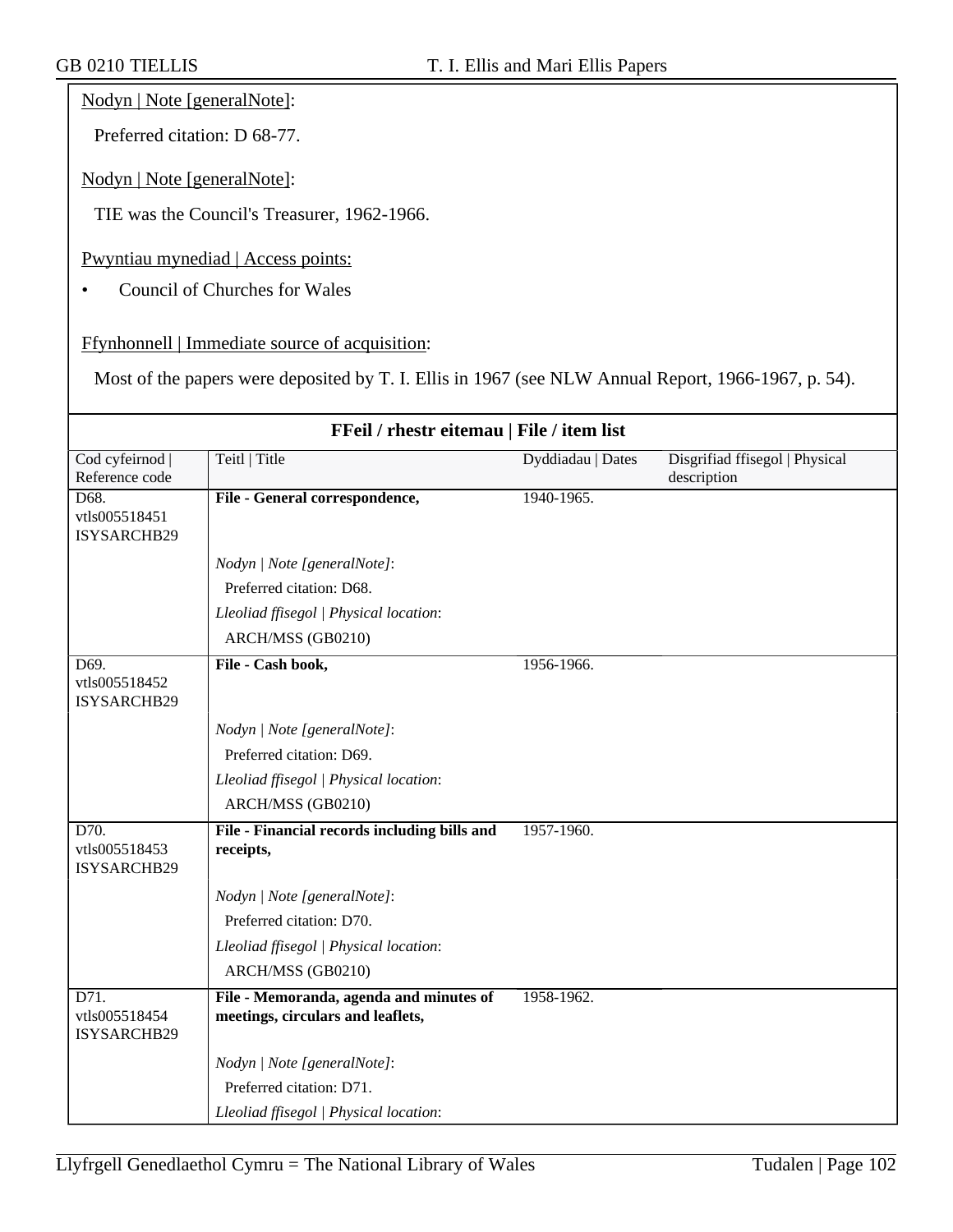|                                      | ARCH/MSS (GB0210)                                                                               |            |
|--------------------------------------|-------------------------------------------------------------------------------------------------|------------|
| D72.<br>vtls005518455<br>ISYSARCHB29 | <b>File - Balance sheets and financial</b><br>statements,                                       | 1958-1965. |
|                                      | Nodyn   Note [generalNote]:                                                                     |            |
|                                      | Preferred citation: D72.                                                                        |            |
|                                      | Lleoliad ffisegol   Physical location:                                                          |            |
|                                      | ARCH/MSS (GB0210)                                                                               |            |
| D73.<br>vtls005518456<br>ISYSARCHB29 | File - Bills, receipts and financial<br>correspondence,                                         | 1962-1964. |
|                                      | Nodyn   Note [generalNote]:                                                                     |            |
|                                      | Preferred citation: D73.                                                                        |            |
|                                      | Lleoliad ffisegol   Physical location:                                                          |            |
|                                      | ARCH/MSS (GB0210)                                                                               |            |
| D74.<br>vtls005518457<br>ISYSARCHB29 | File - Correspondence between T. I. Ellis<br>and the British Council of Churches                | 1962-1964. |
|                                      | Nodyn   Note [generalNote]:                                                                     |            |
|                                      | Preferred citation: D74.                                                                        |            |
|                                      | Lleoliad ffisegol   Physical location:                                                          |            |
|                                      | ARCH/MSS (GB0210)                                                                               |            |
| D75.<br>vtls005518458<br>ISYSARCHB29 | <b>File - Executive Committee and Council</b><br>papers, and related correspondence,<br>1962-5, | 1962-1965. |
|                                      | Nodyn   Note [generalNote]:                                                                     |            |
|                                      | Preferred citation: D75.                                                                        |            |
|                                      | Lleoliad ffisegol   Physical location:                                                          |            |
|                                      | ARCH/MSS (GB0210)                                                                               |            |
| D76.<br>vtls005518459<br>ISYSARCHB29 | File - Memoranda and reports, and related<br>correspondence, 1962-6,                            | 1962-1966. |
|                                      | Nodyn   Note [generalNote]:                                                                     |            |
|                                      | Preferred citation: D76.                                                                        |            |
|                                      | Lleoliad ffisegol   Physical location:                                                          |            |
|                                      | ARCH/MSS (GB0210)                                                                               |            |
| D77.<br>vtls005518460<br>ISYSARCHB29 | File - Financial correspondence, 1965-6,                                                        | 1965-1966. |
|                                      | Nodyn   Note [generalNote]:                                                                     |            |
|                                      | Preferred citation: D77.                                                                        |            |
|                                      | Lleoliad ffisegol   Physical location:                                                          |            |
|                                      | ARCH/MSS (GB0210)                                                                               |            |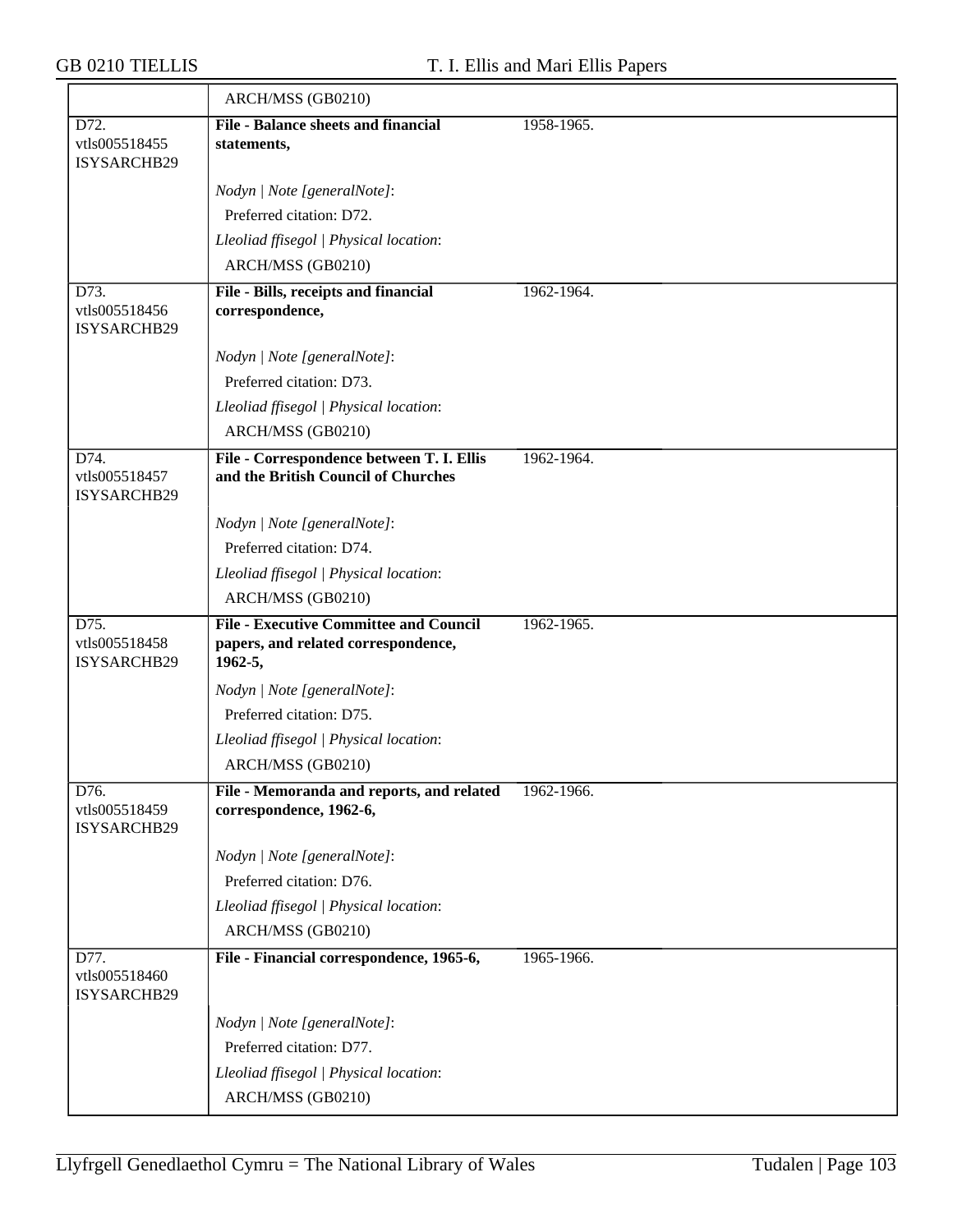## **Is-fonds | Subfonds E. vtls005518461 ISYSARCHB29: Commissions and committees**

Dyddiad | Date: 1932-1968. (dyddiad creu) | (date of creation)

Lleoliad ffisegol | Physical location: ARCH/MSS (GB0210)

Nodyn | Note [generalNote]:

Preferred citation: E.

Pwyntiau mynediad | Access points:

• University of Wales

# **Cyfres | Series E 1-11. vtls005518462 ISYSARCHB29: Committee on Public Libraries in England and Wales (Roberts Committee),**

Dyddiad | Date: 1932-1968. (dyddiad creu) | (date of creation)

Lleoliad ffisegol | Physical location: ARCH/MSS (GB0210)

Nodyn | Note [generalNote]:

Preferred citation: E 1-11.

| FFeil / rhestr eitemau   File / item list |                                                                                                                                                                                                                                                                                                                                           |                   |                                |
|-------------------------------------------|-------------------------------------------------------------------------------------------------------------------------------------------------------------------------------------------------------------------------------------------------------------------------------------------------------------------------------------------|-------------------|--------------------------------|
| Cod cyfeirnod                             | Teitl   Title                                                                                                                                                                                                                                                                                                                             | Dyddiadau   Dates | Disgrifiad ffisegol   Physical |
| Reference code                            |                                                                                                                                                                                                                                                                                                                                           |                   | description                    |
| E1. vtls005518463                         | File - General correspondence and                                                                                                                                                                                                                                                                                                         | 1932-1968.        |                                |
| ISYSARCHB29                               | papers, 1932-68, relating to books and                                                                                                                                                                                                                                                                                                    |                   |                                |
|                                           | librarianship in Wales, including material                                                                                                                                                                                                                                                                                                |                   |                                |
|                                           | on the National Library of Wales ,                                                                                                                                                                                                                                                                                                        |                   |                                |
|                                           | Natur a chynnwys / Scope and content:                                                                                                                                                                                                                                                                                                     |                   |                                |
|                                           | General correspondence and papers, 1932-68, relating to books and librarianship in Wales, including<br>material on the National Library of Wales, Cymdeithas Llyfrau Ceredigion, the Regional Libraries<br>Scheme for Wales and Monmouthshire, the Library Association and its County Libraries' Section, the<br>Welsh Books Council etc. |                   |                                |
|                                           | Nodyn / Note [generalNote]:                                                                                                                                                                                                                                                                                                               |                   |                                |
|                                           | Preferred citation: E1.                                                                                                                                                                                                                                                                                                                   |                   |                                |
|                                           | Lleoliad ffisegol   Physical location:                                                                                                                                                                                                                                                                                                    |                   |                                |
|                                           | ARCH/MSS (GB0210)                                                                                                                                                                                                                                                                                                                         |                   |                                |
|                                           |                                                                                                                                                                                                                                                                                                                                           |                   |                                |

# **Is-gyfres | Subseries E2-11. vtls005518464 ISYSARCHB29: Papers, 1957-8, relating to the Committee on Public Libraries in England and Wales (the Roberts Committee) deposited by T. I ...,**

Dyddiad | Date: 1957-1958. (dyddiad creu) | (date of creation)

Natur a chynnwys | Scope and content:

Papers, 1957-8, relating to the Committee on Public Libraries in England and Wales (the Roberts Committee) deposited by T. I. Ellis in January 1959 (see Annual Report, 1958-1959, p. 53). This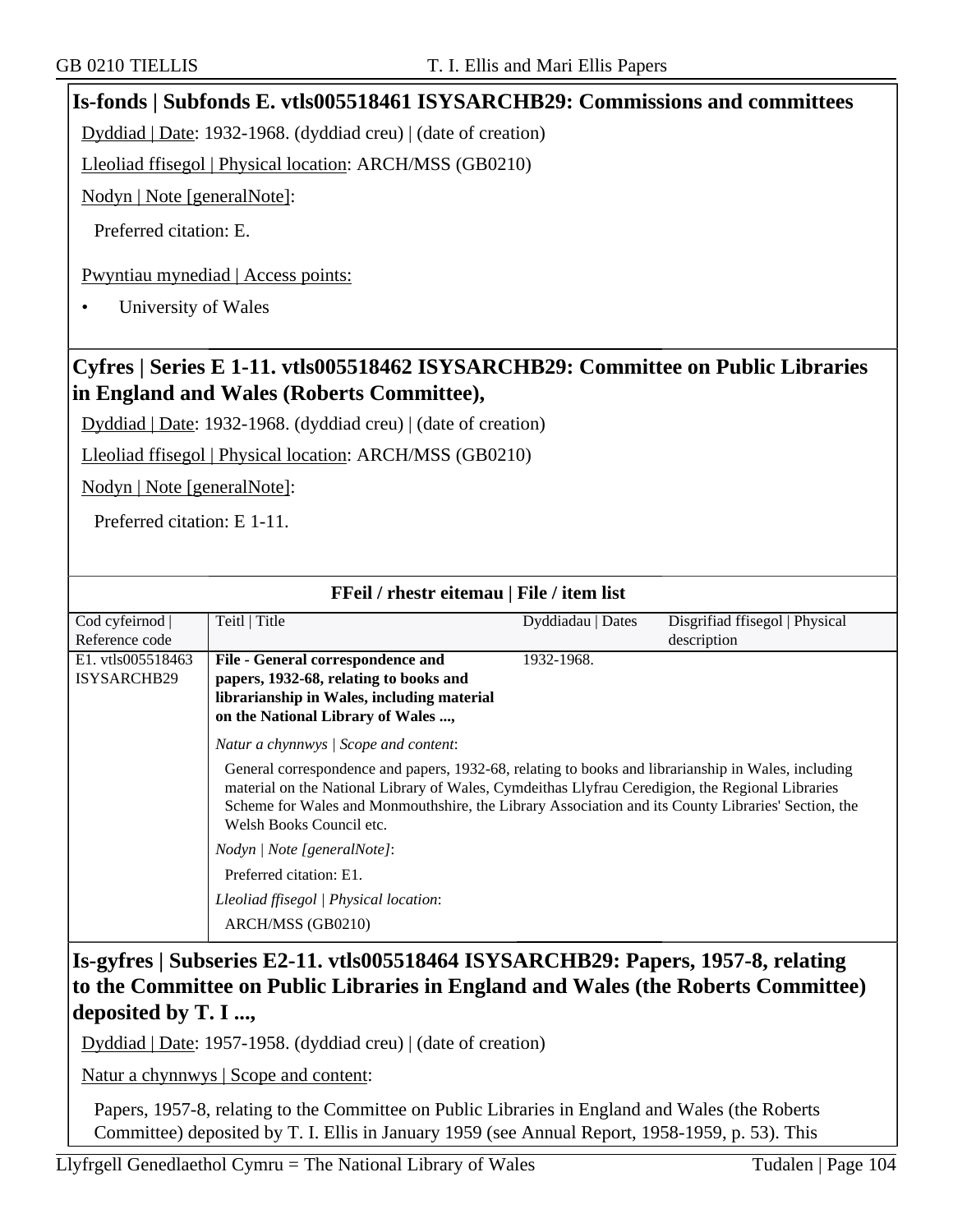Committee, of which Mr Ellis was a member, was appointed by the Minister of Education in September 1957 to consider the structure of the public library service in England and Wales. The papers include Agenda, Minutes, General Papers, Evidence, Correspondence, and drafts of the Report. The ninth meeting of the Committee was held at Aberystwyth on 28 March 1958, to hear oral evidence about the public library service in Wales. Some of the written evidence submitted also relates to Wales (e.g. E9/57, 12/57, 15/57, 18/57, 37/57, 39/58 (in print), 57/58, 58/58, 59/58, 60/58 and 62/58).

Lleoliad ffisegol | Physical location: ARCH/MSS (GB0210)

Nodyn | Note [generalNote]:

Preferred citation: E2-11.

| FFeil / rhestr eitemau   File / item list |                                                                                                                                                                                                         |                   |                                               |  |  |
|-------------------------------------------|---------------------------------------------------------------------------------------------------------------------------------------------------------------------------------------------------------|-------------------|-----------------------------------------------|--|--|
| Cod cyfeirnod<br>Reference code           | Teitl   Title                                                                                                                                                                                           | Dyddiadau   Dates | Disgrifiad ffisegol   Physical<br>description |  |  |
| E2. vtls005518465<br>ISYSARCHB29          | File - Correspondence, 1957-8, to and from<br>T. I. Ellis, relating to his membership of<br>the Roberts Committee, together with a<br>typescript ,                                                      | 1957-1958.        |                                               |  |  |
|                                           | Natur a chynnwys / Scope and content:                                                                                                                                                                   |                   |                                               |  |  |
|                                           | Correspondence, 1957-8, to and from T. I. Ellis, relating to his membership of the Roberts Committee,<br>together with a typescript draft of Chapter 7 of the report entitled, 'The Position in Wales'. |                   |                                               |  |  |
|                                           | Nodyn   Note [generalNote]:                                                                                                                                                                             |                   |                                               |  |  |
|                                           | Preferred citation: E2.                                                                                                                                                                                 |                   |                                               |  |  |
|                                           | Lleoliad ffisegol   Physical location:                                                                                                                                                                  |                   |                                               |  |  |
|                                           | ARCH/MSS (GB0210)                                                                                                                                                                                       |                   |                                               |  |  |
| E3. vtls005518466<br>ISYSARCHB29          | File - General administrative papers (ref.<br>$nos = 1/57 - 5/57, 6/58 - 13/58,$                                                                                                                        | [c. 1957-1958].   |                                               |  |  |
|                                           | Nodyn   Note [generalNote]:                                                                                                                                                                             |                   |                                               |  |  |
|                                           | Preferred citation: E3.                                                                                                                                                                                 |                   |                                               |  |  |
|                                           | Lleoliad ffisegol   Physical location:                                                                                                                                                                  |                   |                                               |  |  |
|                                           | ARCH/MSS (GB0210)                                                                                                                                                                                       |                   |                                               |  |  |
| E4. vtls005518467<br>ISYSARCHB29          | File - Agenda of meetings, October 1957-<br>October 1958, (ref. nos = 1/57-3/57,<br>4/58-18/58), together with chapters 1 and 3<br>of the draft ,                                                       | 1957-1958.        |                                               |  |  |
|                                           | Natur a chynnwys / Scope and content:                                                                                                                                                                   |                   |                                               |  |  |
|                                           | Agenda of meetings, October 1957-October 1958, (ref. nos = $1/57-3/57$ , $4/58-18/58$ ), together with<br>chapters 1 and 3 of the draft report.                                                         |                   |                                               |  |  |
|                                           | Nodyn   Note [generalNote]:                                                                                                                                                                             |                   |                                               |  |  |
|                                           | Preferred citation: E4.                                                                                                                                                                                 |                   |                                               |  |  |
|                                           | Lleoliad ffisegol   Physical location:                                                                                                                                                                  |                   |                                               |  |  |
|                                           | ARCH/MSS (GB0210)                                                                                                                                                                                       |                   |                                               |  |  |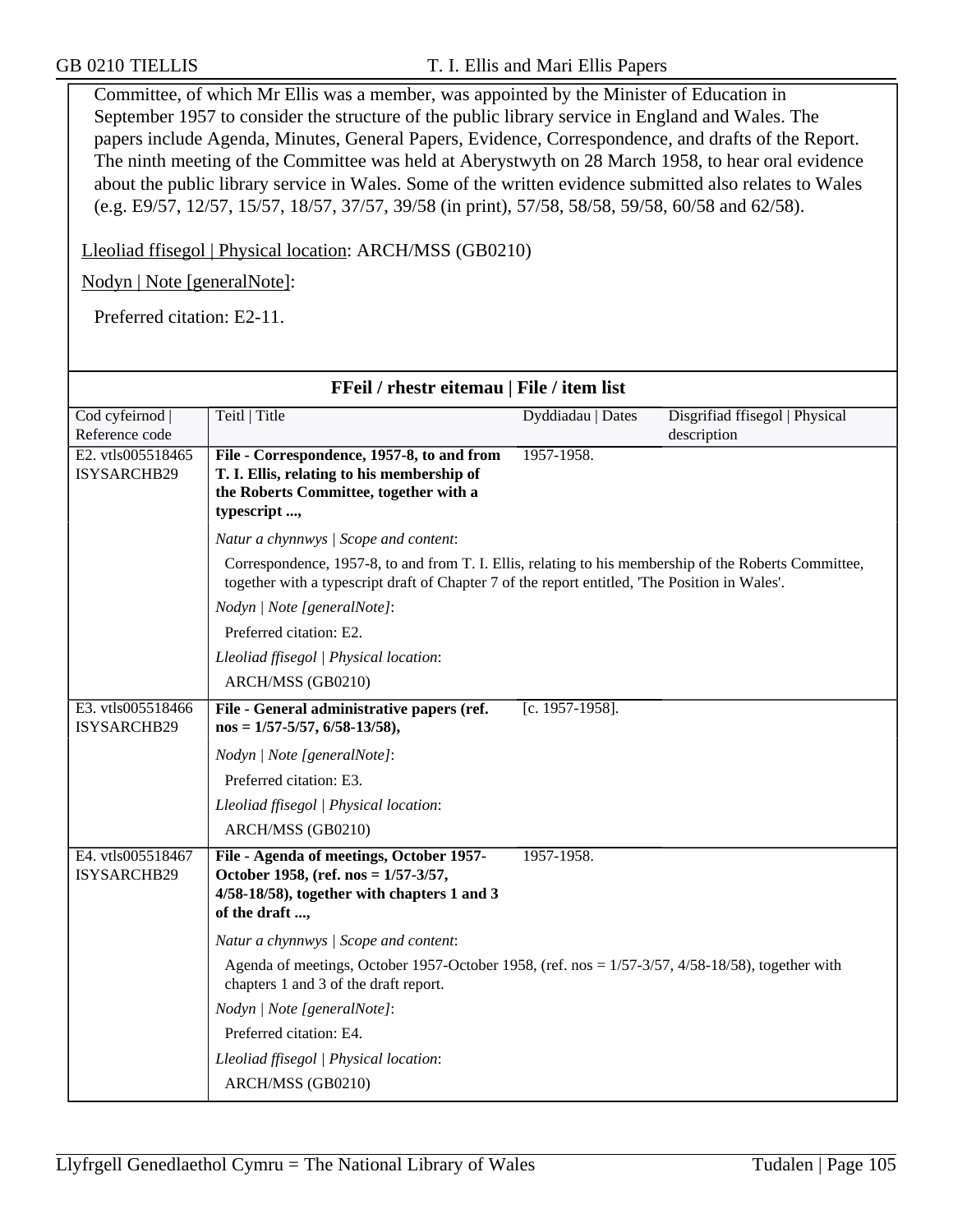| E5. vtls005518468<br>ISYSARCHB29 | File - Minutes of meetings, October 1957-<br>1957-1958.<br>December 1958 (ref. nos = 1/57-3/57,                                                                                                                                                                                                                                       |
|----------------------------------|---------------------------------------------------------------------------------------------------------------------------------------------------------------------------------------------------------------------------------------------------------------------------------------------------------------------------------------|
|                                  | 4/58-17/58 and 20/58),                                                                                                                                                                                                                                                                                                                |
|                                  | Nodyn   Note [generalNote]:                                                                                                                                                                                                                                                                                                           |
|                                  | Preferred citation: E5.                                                                                                                                                                                                                                                                                                               |
|                                  | Lleoliad ffisegol   Physical location:                                                                                                                                                                                                                                                                                                |
|                                  | ARCH/MSS (GB0210)                                                                                                                                                                                                                                                                                                                     |
| E6. vtls005518469<br>ISYSARCHB29 | File - Evidence presented to the Committee<br>$[1957-1958]$ .<br>$(ref. nos = E1/57-33/57),$                                                                                                                                                                                                                                          |
|                                  | Nodyn   Note [generalNote]:                                                                                                                                                                                                                                                                                                           |
|                                  | Preferred citation: E6.                                                                                                                                                                                                                                                                                                               |
|                                  | Lleoliad ffisegol   Physical location:                                                                                                                                                                                                                                                                                                |
|                                  | ARCH/MSS (GB0210)                                                                                                                                                                                                                                                                                                                     |
| E7. vtls005518470                | File - The second draft of chapters 1-4 of<br>$[1957-1958]$ .                                                                                                                                                                                                                                                                         |
| ISYSARCHB29                      | the report, together with the first draft of<br>chapters 5-8,                                                                                                                                                                                                                                                                         |
|                                  | Nodyn   Note [generalNote]:                                                                                                                                                                                                                                                                                                           |
|                                  | Preferred citation: E7.                                                                                                                                                                                                                                                                                                               |
|                                  | Lleoliad ffisegol   Physical location:                                                                                                                                                                                                                                                                                                |
|                                  | ARCH/MSS (GB0210)                                                                                                                                                                                                                                                                                                                     |
| E8. vtls005518471                | File - Minutes of the eighteenth meeting of<br>1958.                                                                                                                                                                                                                                                                                  |
| ISYSARCHB29                      | the Committee, 7 November 1958 (ref. no.<br>$= 18/58$ , the agenda of the nineteenth ,                                                                                                                                                                                                                                                |
|                                  | Natur a chynnwys / Scope and content:                                                                                                                                                                                                                                                                                                 |
|                                  | Minutes of the eighteenth meeting of the Committee, 7 November 1958 (ref. no. $= 18/58$ ), the agenda<br>of the nineteenth meeting, 26 November 1958 (ref. no. = 19/58), together with a third draft of the final<br>report.                                                                                                          |
|                                  | Nodyn   Note [generalNote]:                                                                                                                                                                                                                                                                                                           |
|                                  | Preferred citation: E8.                                                                                                                                                                                                                                                                                                               |
|                                  | Lleoliad ffisegol   Physical location:                                                                                                                                                                                                                                                                                                |
|                                  | ARCH/MSS (GB0210)                                                                                                                                                                                                                                                                                                                     |
| E9. vtls005518472<br>ISYSARCHB29 | 1958.<br>File - Minutes of the nineteenth meeting of<br>the Committee, 26 November 1958 (ref. no.<br>$= 19/58$ , the agenda of the twentieth ,                                                                                                                                                                                        |
|                                  | Natur a chynnwys / Scope and content:                                                                                                                                                                                                                                                                                                 |
|                                  | Minutes of the nineteenth meeting of the Committee, 26 November 1958 (ref. no. = 19/58), the<br>agenda of the twentieth meeting, 11 December 1958 (ref. no. $= 20/58$ ), together with a summary of<br>its recommendations, and the final draft of the report, 'The Structure of the Public Library Service in<br>England and Wales'. |
|                                  | Nodyn   Note [generalNote]:                                                                                                                                                                                                                                                                                                           |
|                                  | Preferred citation: E9.                                                                                                                                                                                                                                                                                                               |
|                                  | Lleoliad ffisegol   Physical location:                                                                                                                                                                                                                                                                                                |
|                                  | ARCH/MSS (GB0210)                                                                                                                                                                                                                                                                                                                     |
| E10.<br>vtls005518473            | <b>File - Evidence presented to the Committee</b><br>$[1957-1958]$ .<br>$(ref. nos = E34/58-71/58),$                                                                                                                                                                                                                                  |
| ISYSARCHB29                      |                                                                                                                                                                                                                                                                                                                                       |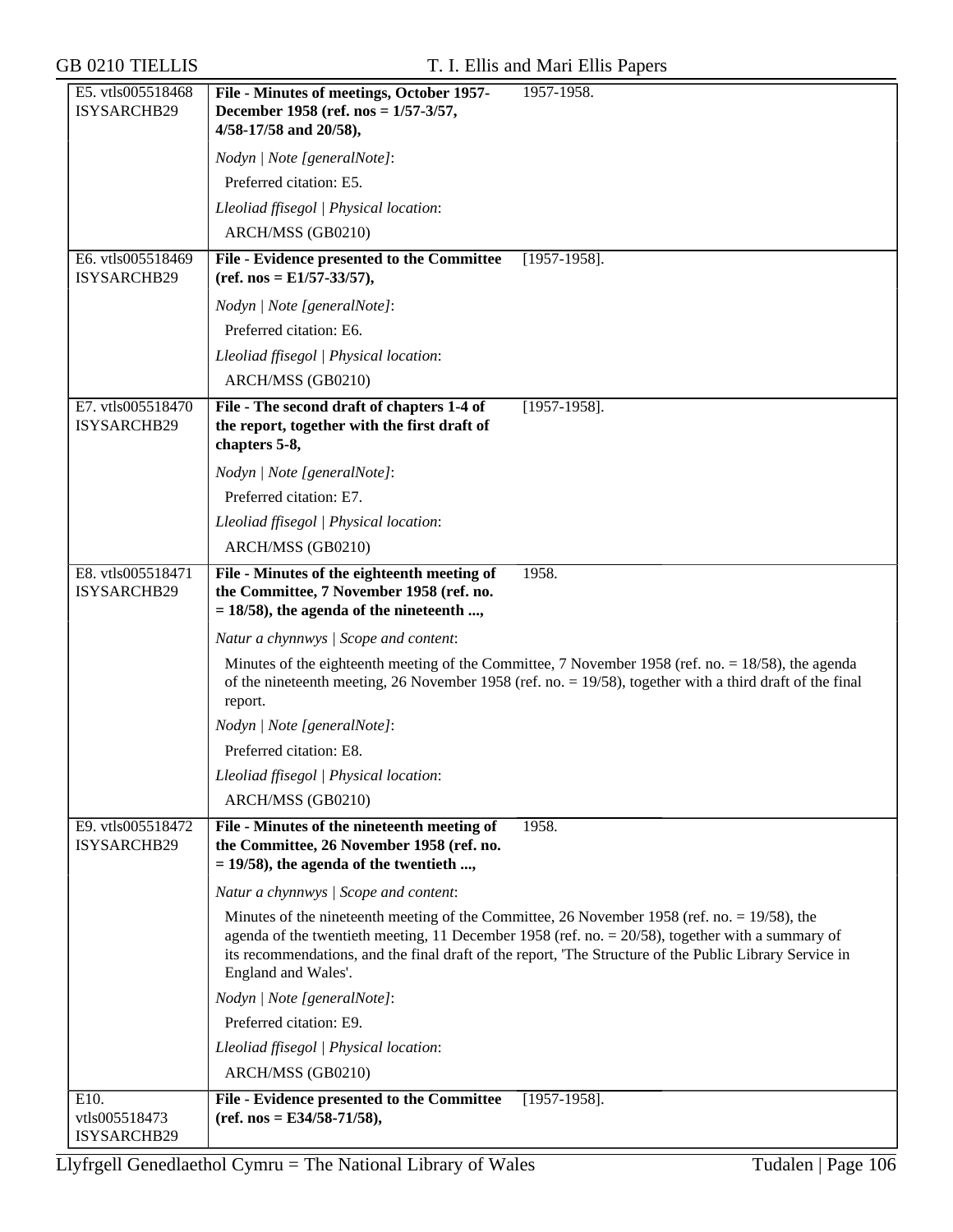|                                   | Nodyn   Note [generalNote]:                                                                               |                   |                                               |
|-----------------------------------|-----------------------------------------------------------------------------------------------------------|-------------------|-----------------------------------------------|
|                                   | Preferred citation: E10.                                                                                  |                   |                                               |
|                                   | Lleoliad ffisegol   Physical location:                                                                    |                   |                                               |
|                                   | ARCH/MSS (GB0210)                                                                                         |                   |                                               |
| E11.                              | File - Miscellaneous papers,                                                                              | $[1957-1958]$ .   |                                               |
| vtls005518474                     |                                                                                                           |                   |                                               |
| ISYSARCHB29                       |                                                                                                           |                   |                                               |
|                                   | Nodyn   Note [generalNote]:                                                                               |                   |                                               |
|                                   | Preferred citation: E11.                                                                                  |                   |                                               |
|                                   | Lleoliad ffisegol   Physical location:                                                                    |                   |                                               |
|                                   | ARCH/MSS (GB0210)                                                                                         |                   |                                               |
| E12.                              | <b>File - University of Wales Television</b>                                                              | 1958-1961.        |                                               |
| vtls005518476<br>ISYSARCHB29      | <b>Committee. Correspondence and papers</b><br>relating to the work of the University                     |                   |                                               |
|                                   | <b>Committee on Television, including</b>                                                                 |                   |                                               |
|                                   | letters ,                                                                                                 |                   |                                               |
|                                   | Natur a chynnwys / Scope and content:                                                                     |                   |                                               |
|                                   | University of Wales Television Committee. Correspondence and papers relating to the work of the           |                   |                                               |
|                                   | University Committee on Television, including letters from Dr Elwyn Davies and Professor T. J.<br>Morgan. |                   |                                               |
|                                   | Nodyn   Note [generalNote]:                                                                               |                   |                                               |
|                                   | Preferred citation: E12.                                                                                  |                   |                                               |
|                                   | Lleoliad ffisegol   Physical location:                                                                    |                   |                                               |
|                                   | ARCH/MSS (GB0210)                                                                                         |                   |                                               |
|                                   | Cyfres   Series E 13-23. vtls005518477 ISYSARCHB29: University of Wales                                   |                   |                                               |
| Commission,                       |                                                                                                           |                   |                                               |
|                                   | Dyddiad   Date: 1961-1964. (dyddiad creu)   (date of creation)                                            |                   |                                               |
|                                   | Lleoliad ffisegol   Physical location: ARCH/MSS (GB0210)                                                  |                   |                                               |
| Nodyn   Note [generalNote]:       |                                                                                                           |                   |                                               |
|                                   |                                                                                                           |                   |                                               |
| Preferred citation: E 13-23.      |                                                                                                           |                   |                                               |
|                                   |                                                                                                           |                   |                                               |
|                                   |                                                                                                           |                   |                                               |
|                                   | FFeil / rhestr eitemau   File / item list                                                                 |                   |                                               |
| Cod cyfeirnod  <br>Reference code | Teitl   Title                                                                                             | Dyddiadau   Dates | Disgrifiad ffisegol   Physical<br>description |
| E13.                              | File - Memoranda, agenda and minutes of                                                                   | 1961-1962.        |                                               |
| vtls005518478<br>ISYSARCHB29      | meetings of the Commission, statements<br>made and reports, 1961-2,                                       |                   |                                               |
|                                   | Nodyn   Note [generalNote]:                                                                               |                   |                                               |
|                                   | Preferred citation: E13.                                                                                  |                   |                                               |
|                                   | Lleoliad ffisegol   Physical location:                                                                    |                   |                                               |
|                                   |                                                                                                           |                   |                                               |

ARCH/MSS (GB0210)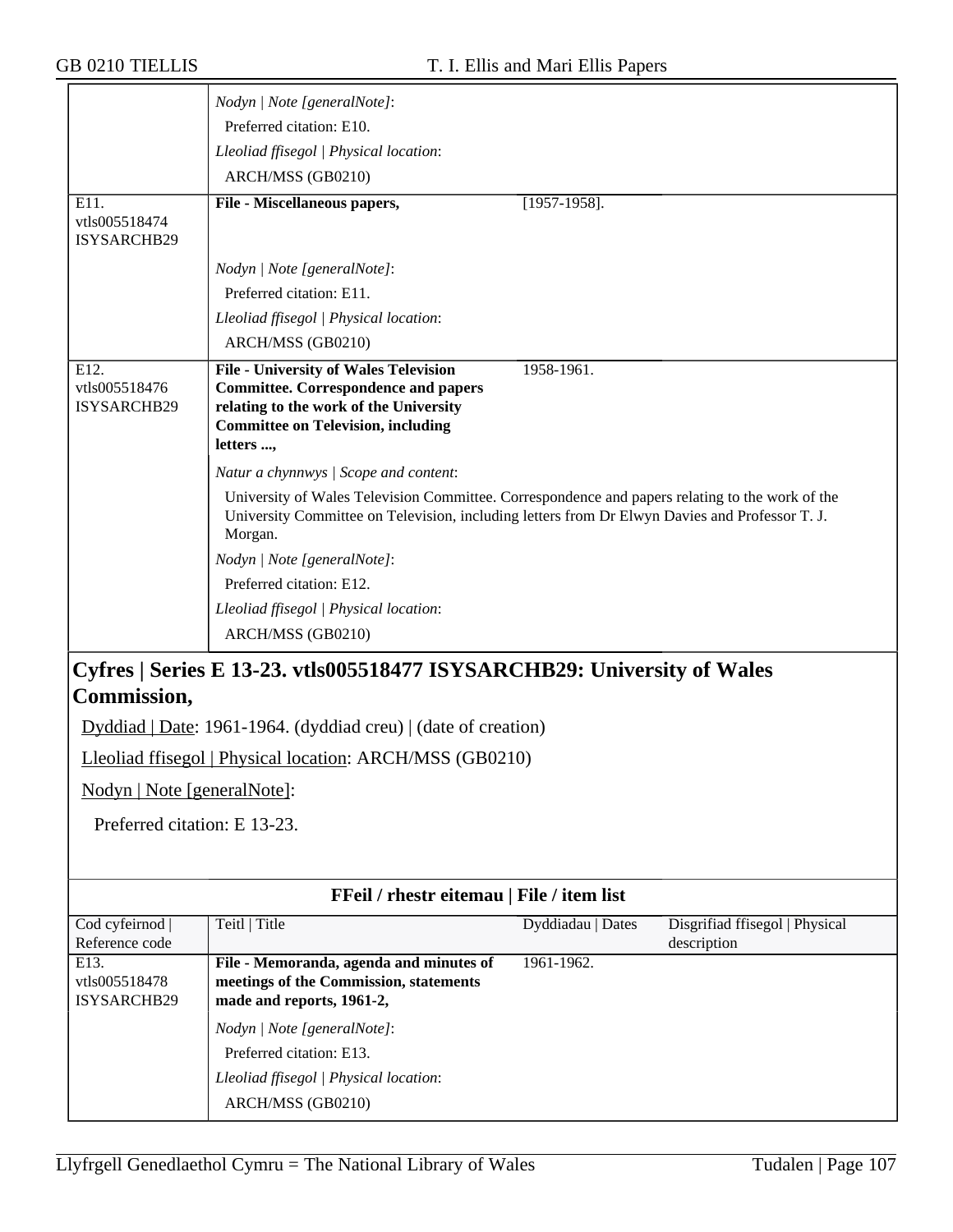| E14.<br>vtls005518479<br>ISYSARCHB29        | 1961-1963.<br>File - Correspondence and papers, 1961-3,<br>relating to the contribution of the Friends<br>of the University of Wales (Caredigion<br>Prifysgol Cymru),                                                 |  |  |
|---------------------------------------------|-----------------------------------------------------------------------------------------------------------------------------------------------------------------------------------------------------------------------|--|--|
|                                             | Nodyn   Note [generalNote]:                                                                                                                                                                                           |  |  |
|                                             | Preferred citation: E14.                                                                                                                                                                                              |  |  |
|                                             | Lleoliad ffisegol   Physical location:                                                                                                                                                                                |  |  |
|                                             | ARCH/MSS (GB0210)                                                                                                                                                                                                     |  |  |
| E15.<br>vtls005518480<br>ISYSARCHB29        | 1961-1963.<br>File - Memoranda and submissions to<br>the Commission, 1961-3, including from<br><b>Undeb Cymru Fydd, Councillor Emrys</b><br>Pride, Professor Arthur Beacham, the<br>Caerphilly ,                      |  |  |
|                                             | Natur a chynnwys / Scope and content:                                                                                                                                                                                 |  |  |
|                                             | Memoranda and submissions to the Commission, 1961-3, including from Undeb Cymru Fydd, Councillor<br>Emrys Pride, Professor Arthur Beacham, the Caerphilly Urban District Council, and Councillor A. B.<br>Matthewson. |  |  |
|                                             | Nodyn   Note [generalNote]:                                                                                                                                                                                           |  |  |
|                                             | Preferred citation: E15.                                                                                                                                                                                              |  |  |
|                                             | Lleoliad ffisegol   Physical location:                                                                                                                                                                                |  |  |
|                                             | ARCH/MSS (GB0210)                                                                                                                                                                                                     |  |  |
| E16.<br>vtls005518481<br>ISYSARCHB29        | File - Agenda and minutes of meetings,<br>1961-1963.<br>1961-3, together with the submission of the<br>Honourable Society of Cymmrodorion,                                                                            |  |  |
|                                             | Nodyn   Note [generalNote]:                                                                                                                                                                                           |  |  |
|                                             | Preferred citation: E16.                                                                                                                                                                                              |  |  |
|                                             | Lleoliad ffisegol   Physical location:                                                                                                                                                                                |  |  |
|                                             | ARCH/MSS (GB0210)                                                                                                                                                                                                     |  |  |
| E17.<br>vtls005518482<br><b>ISYSARCHB29</b> | File - 'Some comments by the Secretary<br>1962.<br>of Council on the Evidence submitted to<br>the University Commission', July 1962,<br>together with a ,                                                             |  |  |
|                                             | Natur a chynnwys / Scope and content:                                                                                                                                                                                 |  |  |
|                                             | 'Some comments by the Secretary of Council on the Evidence submitted to the University Commission',<br>July 1962, together with a Memorandum by the Secretary.                                                        |  |  |
|                                             | Nodyn   Note [generalNote]:                                                                                                                                                                                           |  |  |
|                                             | Preferred citation: E17.                                                                                                                                                                                              |  |  |
|                                             | Lleoliad ffisegol   Physical location:                                                                                                                                                                                |  |  |
|                                             | ARCH/MSS (GB0210)                                                                                                                                                                                                     |  |  |
| E18.<br>vtls005518483<br>ISYSARCHB29        | File - Printed minutes of meetings of<br>1962-1963.<br>the Commission, 12 December 1962, 20<br>February 1963 and 22 March 1963,                                                                                       |  |  |
|                                             | Nodyn   Note [generalNote]:                                                                                                                                                                                           |  |  |
|                                             | Preferred citation: E18.                                                                                                                                                                                              |  |  |
|                                             | Lleoliad ffisegol   Physical location:                                                                                                                                                                                |  |  |
|                                             | ARCH/MSS (GB0210)                                                                                                                                                                                                     |  |  |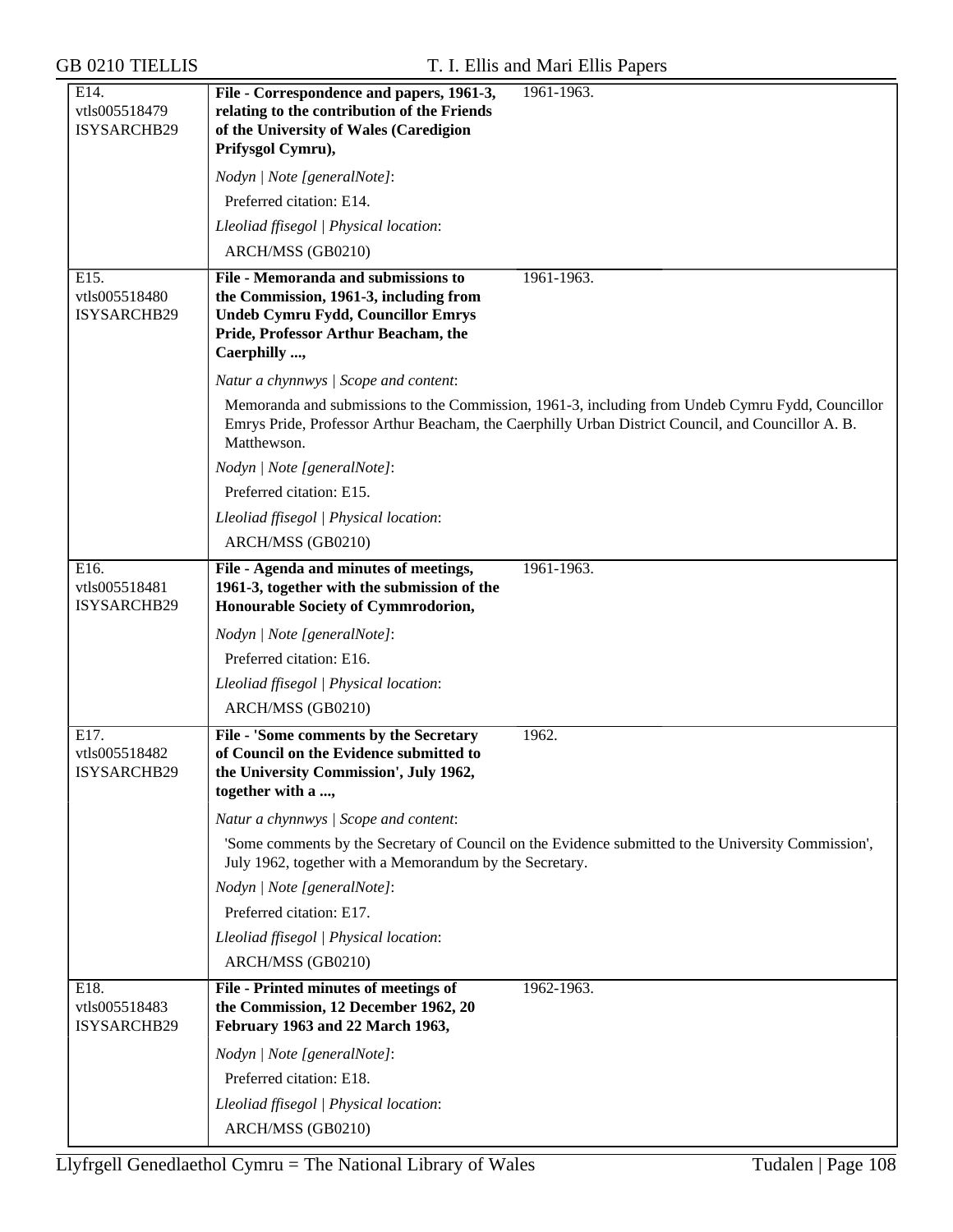| E19.<br>vtls005518484<br>ISYSARCHB29 | File - Typescript minutes of a meeting of<br>the Commission, 18 April 1963, together<br>with a draft of the final report,               | 1963.                                                                                                     |
|--------------------------------------|-----------------------------------------------------------------------------------------------------------------------------------------|-----------------------------------------------------------------------------------------------------------|
|                                      | Nodyn   Note [generalNote]:                                                                                                             |                                                                                                           |
|                                      | Preferred citation: E19.                                                                                                                |                                                                                                           |
|                                      | Lleoliad ffisegol   Physical location:                                                                                                  |                                                                                                           |
|                                      | ARCH/MSS (GB0210)                                                                                                                       |                                                                                                           |
| E20.<br>vtls005518485<br>ISYSARCHB29 | File - Press cuttings, 1963-4, concerning the<br><b>University Commission,</b>                                                          | 1963-1964.                                                                                                |
|                                      | Nodyn   Note [generalNote]:                                                                                                             |                                                                                                           |
|                                      | Preferred citation: E20.                                                                                                                |                                                                                                           |
|                                      | Lleoliad ffisegol   Physical location:                                                                                                  |                                                                                                           |
|                                      | ARCH/MSS (GB0210)                                                                                                                       |                                                                                                           |
| E21.<br>vtls005518486<br>ISYSARCHB29 | File - Draft final report of the Commission,<br>together with a letter, 5 October 1962,<br>from Professor D. W. Trevor Jenkins<br>and , | 1962-1963.                                                                                                |
|                                      | Natur a chynnwys / Scope and content:                                                                                                   |                                                                                                           |
|                                      | Jenkins and letters, 8 January-18 November 1963, from Alwyn D. Rees.                                                                    | Draft final report of the Commission, together with a letter, 5 October 1962, from Professor D. W. Trevor |
|                                      | Nodyn   Note [generalNote]:                                                                                                             |                                                                                                           |
|                                      | Preferred citation: E21.                                                                                                                |                                                                                                           |
|                                      | Lleoliad ffisegol   Physical location:                                                                                                  |                                                                                                           |
|                                      | ARCH/MSS (GB0210)                                                                                                                       |                                                                                                           |
| E22.<br>vtls005518487<br>ISYSARCHB29 | File - T. I. Ellis's translation into Welsh of<br>the report in favour of retaining a federal<br><b>University of Wales,</b>            | [c. 1963?].                                                                                               |
|                                      | Natur a chynnwys / Scope and content:                                                                                                   |                                                                                                           |
|                                      |                                                                                                                                         | T. I. Ellis's translation into Welsh of the report in favour of retaining a federal University of Wales.  |
|                                      | Nodyn   Note [generalNote]:                                                                                                             |                                                                                                           |
|                                      | Preferred citation: E22.                                                                                                                |                                                                                                           |
|                                      | Lleoliad ffisegol   Physical location:                                                                                                  |                                                                                                           |
|                                      | ARCH/MSS (GB0210)                                                                                                                       |                                                                                                           |
| E23.<br>vtls005518488<br>ISYSARCHB29 | File - Typescript draft of E22,                                                                                                         | [c. 1963?].                                                                                               |
|                                      | Nodyn   Note [generalNote]:                                                                                                             |                                                                                                           |
|                                      | Preferred citation: E23.                                                                                                                |                                                                                                           |
|                                      | Lleoliad ffisegol   Physical location:                                                                                                  |                                                                                                           |
|                                      | ARCH/MSS (GB0210)                                                                                                                       |                                                                                                           |
|                                      | Cyfres   Series E 24-26. vtls005518489 ISYSARCHB29: University of Wales,<br><b>Aberystwyth, Council Charter Committee,</b>              |                                                                                                           |

Dyddiad | Date: 1966-1968. (dyddiad creu) | (date of creation)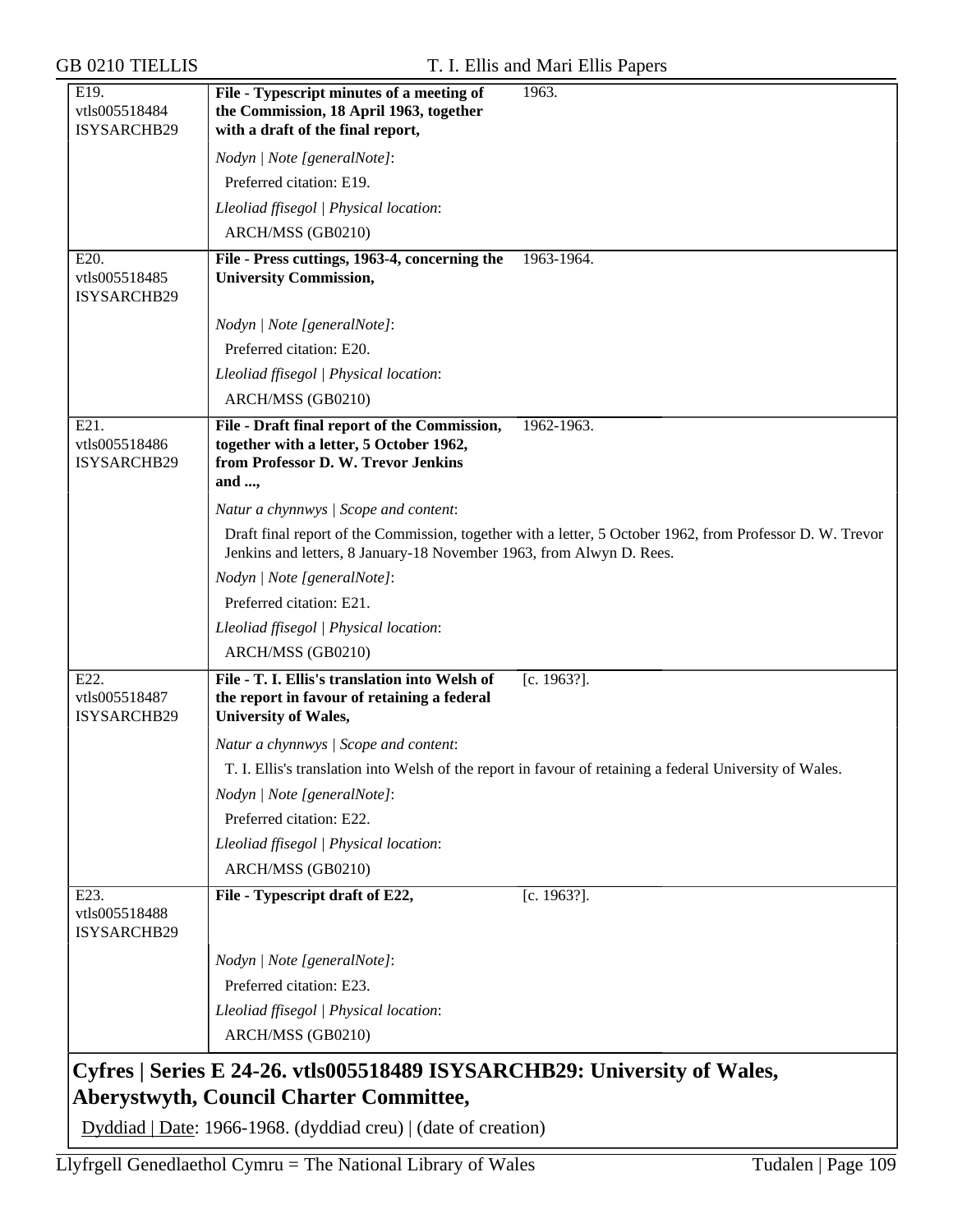|                                                                         | Lleoliad ffisegol   Physical location: ARCH/MSS (GB0210)                                                                                                               |                   |                                               |  |
|-------------------------------------------------------------------------|------------------------------------------------------------------------------------------------------------------------------------------------------------------------|-------------------|-----------------------------------------------|--|
|                                                                         | Nodyn   Note [generalNote]:                                                                                                                                            |                   |                                               |  |
|                                                                         | Preferred citation: E 24-26.                                                                                                                                           |                   |                                               |  |
|                                                                         |                                                                                                                                                                        |                   |                                               |  |
|                                                                         | FFeil / rhestr eitemau   File / item list                                                                                                                              |                   |                                               |  |
| Cod cyfeirnod<br>Reference code                                         | Teitl   Title                                                                                                                                                          | Dyddiadau   Dates | Disgrifiad ffisegol   Physical<br>description |  |
| E24.<br>vtls005518490<br>ISYSARCHB29                                    | File - Agenda and minutes of Council and<br><b>Senate Charter Committees,</b>                                                                                          | 1966-1968.        |                                               |  |
|                                                                         | Nodyn   Note [generalNote]:                                                                                                                                            |                   |                                               |  |
|                                                                         | Preferred citation: E24.                                                                                                                                               |                   |                                               |  |
|                                                                         | Lleoliad ffisegol   Physical location:                                                                                                                                 |                   |                                               |  |
|                                                                         | ARCH/MSS (GB0210)                                                                                                                                                      |                   |                                               |  |
| E25.<br>vtls005518491<br>ISYSARCHB29                                    | File - Correspondence and papers relating<br>to the revision of the Supplemental<br><b>Charter and Statutes of the University of</b><br>Wales,                         | 1966-1968.        |                                               |  |
|                                                                         | Nodyn   Note [generalNote]:                                                                                                                                            |                   |                                               |  |
|                                                                         | Preferred citation: E25.                                                                                                                                               |                   |                                               |  |
|                                                                         | Lleoliad ffisegol   Physical location:                                                                                                                                 |                   |                                               |  |
|                                                                         | ARCH/MSS (GB0210)                                                                                                                                                      |                   |                                               |  |
| E26.<br>vtls005518492<br>ISYSARCHB29                                    | File - Correspondence and papers<br>concerning the proceedings of the<br><b>University Statutes Committee and the</b><br><b>Council and Senate Charter Committees,</b> | 1966-1968.        |                                               |  |
|                                                                         | Nodyn   Note [generalNote]:                                                                                                                                            |                   |                                               |  |
|                                                                         | Preferred citation: E26.                                                                                                                                               |                   |                                               |  |
|                                                                         | Lleoliad ffisegol   Physical location:<br>ARCH/MSS (GB0210)                                                                                                            |                   |                                               |  |
|                                                                         | Is-fonds   Subfonds F. vtls005518493 ISYSARCHB29: Research and publications                                                                                            |                   |                                               |  |
|                                                                         | $Dyddiad   Date: 1877-1969 (dyddiad creu)   (date of creation)$                                                                                                        |                   |                                               |  |
| Natur a chynnwys   Scope and content:                                   |                                                                                                                                                                        |                   |                                               |  |
| Papers, 1877-1969, relating to T. I. Ellis's research and publications. |                                                                                                                                                                        |                   |                                               |  |
| Lleoliad ffisegol   Physical location: ARCH/MSS (GB0210)                |                                                                                                                                                                        |                   |                                               |  |
| Nodyn   Note [generalNote]:                                             |                                                                                                                                                                        |                   |                                               |  |
| Preferred citation: F.                                                  |                                                                                                                                                                        |                   |                                               |  |
|                                                                         | Disgrifiadau deunydd   Related material:                                                                                                                               |                   |                                               |  |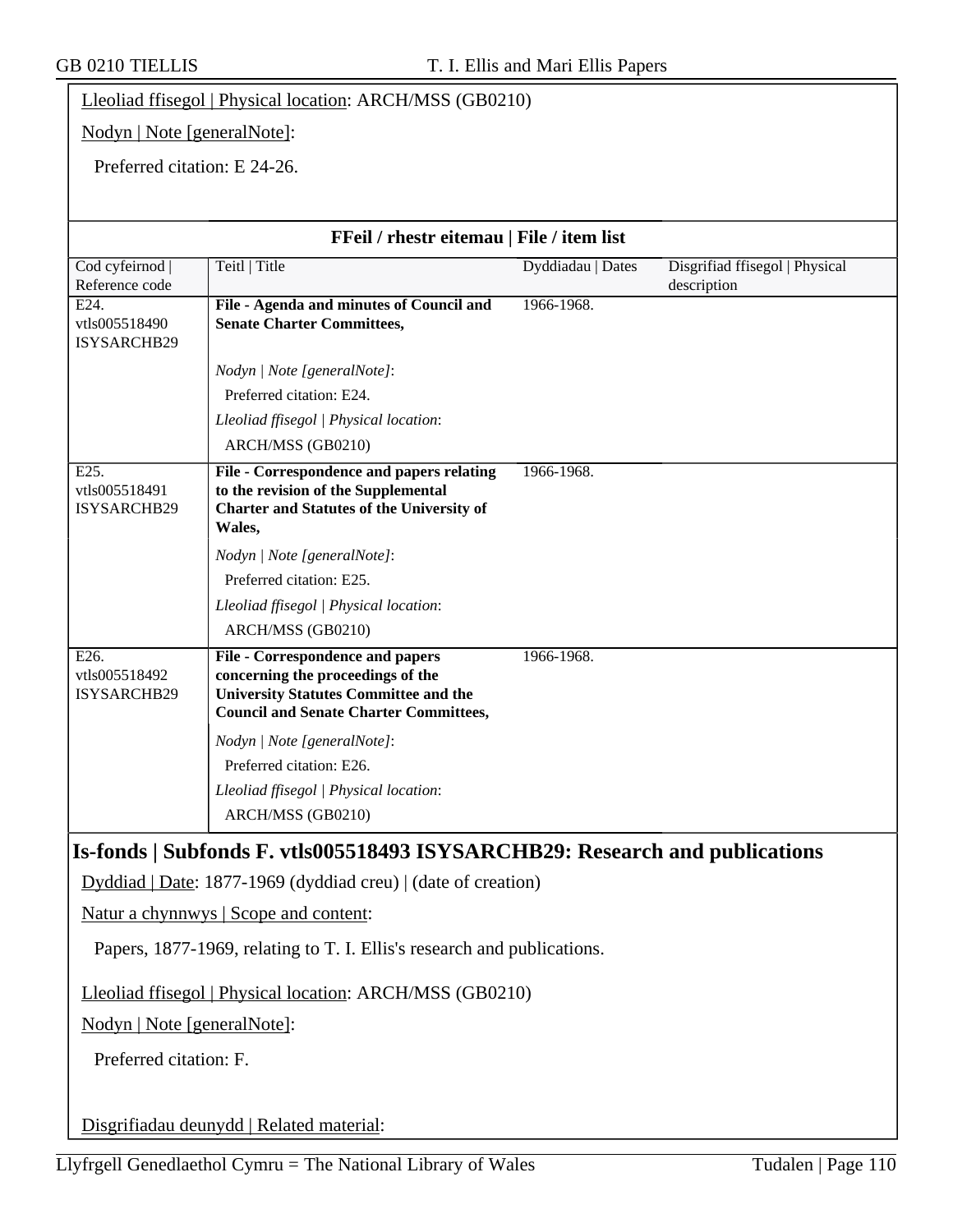See also TF.

### **Cyfres | Series F 1-12. vtls005518494 ISYSARCHB29: 'The development of higher education in Wales' (1935),**

Dyddiad | Date: 1877-1935. (dyddiad creu) | (date of creation)

Natur a chynnwys | Scope and content:

'The development of higher education in Wales' (1935).

Lleoliad ffisegol | Physical location: ARCH/MSS (GB0210)

Nodyn | Note [generalNote]:

Preferred citation: F 1-12.

| FFeil / rhestr eitemau   File / item list |                                                                         |                   |                                |
|-------------------------------------------|-------------------------------------------------------------------------|-------------------|--------------------------------|
| Cod cyfeirnod  <br>Reference code         | Teitl   Title                                                           | Dyddiadau   Dates | Disgrifiad ffisegol   Physical |
| F1. vtls005518495                         | File - Printed items on the history of                                  | 1877-1917.        | description                    |
| ISYSARCHB29                               | education, 1877-1917, assembled by T. I.                                |                   |                                |
|                                           | Ellis,                                                                  |                   |                                |
|                                           | Nodyn   Note [generalNote]:                                             |                   |                                |
|                                           | Preferred citation: F1.                                                 |                   |                                |
|                                           | Lleoliad ffisegol   Physical location:                                  |                   |                                |
|                                           | ARCH/MSS (GB0210)                                                       |                   |                                |
| F2. vtls005518496                         | File - Miscellaneous notes by T. I. Ellis on                            |                   |                                |
| ISYSARCHB29                               | the history of education.                                               |                   |                                |
|                                           | Nodyn   Note [generalNote]:                                             |                   |                                |
|                                           | Preferred citation: F2.                                                 |                   |                                |
|                                           | Lleoliad ffisegol   Physical location:                                  |                   |                                |
|                                           | ARCH/MSS (GB0210)                                                       |                   |                                |
| $F3-10.$                                  | File - Notebook containing a draft of The                               | $[1935]$ .        |                                |
| vtls005518497<br>ISYSARCHB29              | <b>Development of Higher Education in Wales</b><br>(1935),              |                   |                                |
|                                           | Nodyn   Note [generalNote]:                                             |                   |                                |
|                                           | Preferred citation: F3-10.                                              |                   |                                |
|                                           | Lleoliad ffisegol   Physical location:                                  |                   |                                |
|                                           | ARCH/MSS (GB0210)                                                       |                   |                                |
| F11.<br>vtls005518498<br>ISYSARCHB29      | File - Draft of The Development of Higher<br>Education in Wales (1935), | $[1935]$ .        |                                |
|                                           | Nodyn   Note [generalNote]:                                             |                   |                                |
|                                           | Preferred citation: F11.                                                |                   |                                |
|                                           | Lleoliad ffisegol   Physical location:                                  |                   |                                |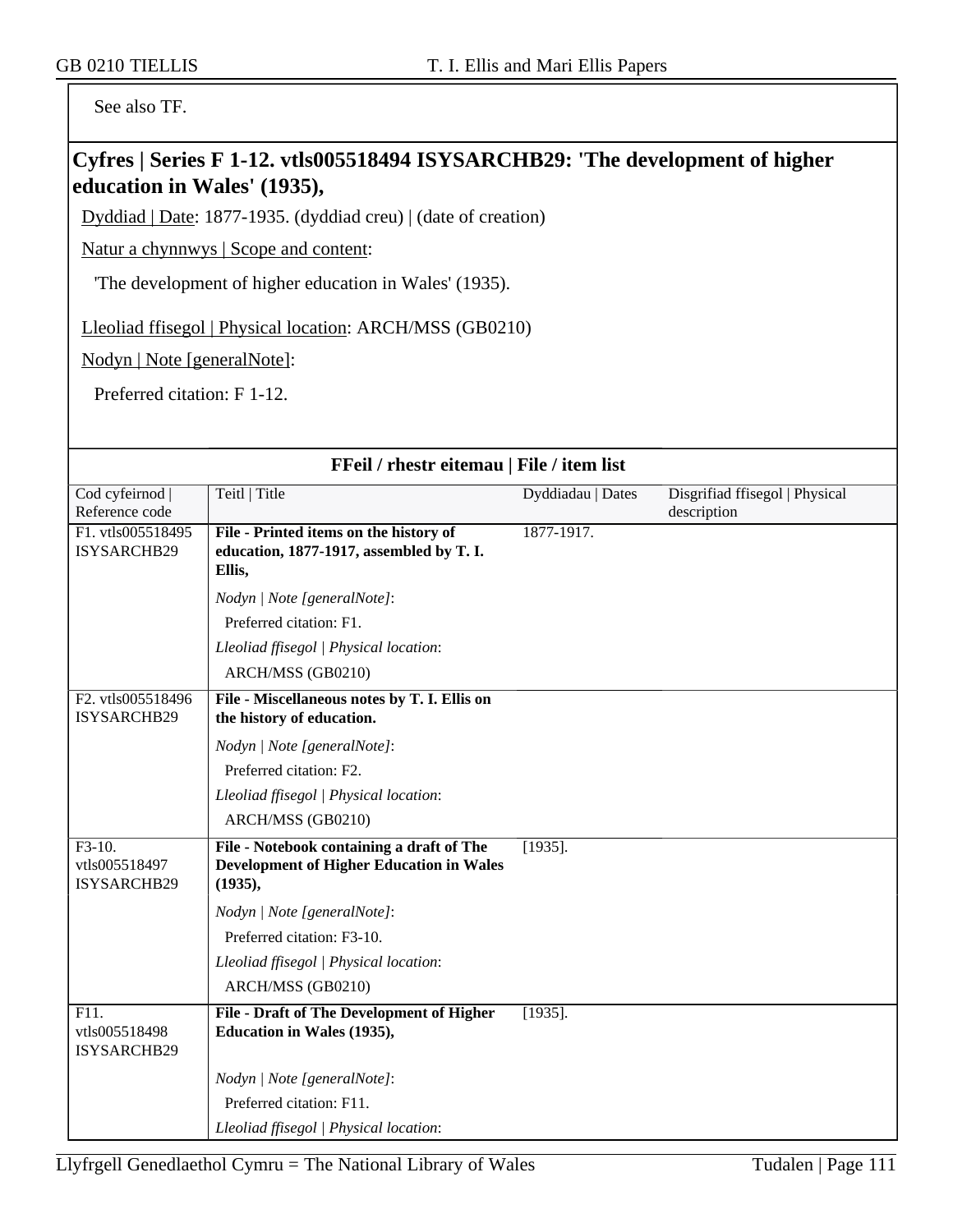|                                                                                  | ARCH/MSS (GB0210)                                                                                                                                                                                                                                                                                                                                                                                                                                     |                   |                                               |
|----------------------------------------------------------------------------------|-------------------------------------------------------------------------------------------------------------------------------------------------------------------------------------------------------------------------------------------------------------------------------------------------------------------------------------------------------------------------------------------------------------------------------------------------------|-------------------|-----------------------------------------------|
| F12.<br>vtls005518499<br>ISYSARCHB29                                             | File - Typescript and manuscript drafts<br>of articles by T. I. Ellis on the history of<br>education.                                                                                                                                                                                                                                                                                                                                                 |                   |                                               |
|                                                                                  | Nodyn   Note [generalNote]:                                                                                                                                                                                                                                                                                                                                                                                                                           |                   |                                               |
|                                                                                  | Preferred citation: F12.                                                                                                                                                                                                                                                                                                                                                                                                                              |                   |                                               |
|                                                                                  | Lleoliad ffisegol   Physical location:                                                                                                                                                                                                                                                                                                                                                                                                                |                   |                                               |
|                                                                                  | ARCH/MSS (GB0210)                                                                                                                                                                                                                                                                                                                                                                                                                                     |                   |                                               |
| F13.<br>vtls005518501<br>ISYSARCHB29                                             | File - Blind guides? (1942)                                                                                                                                                                                                                                                                                                                                                                                                                           | 1942-1943         |                                               |
|                                                                                  | Natur a chynnwys / Scope and content:                                                                                                                                                                                                                                                                                                                                                                                                                 |                   |                                               |
|                                                                                  | Manuscript of Blind Guides? (1942) in the hand of T. I. Ellis and published under the nom de plume<br>Timothy Stone', together with a copy of an agreement, 16 November 1943, between T. I. Ellis and E.<br>Prosser Rhys, Gwasg Aberystwyth, concerning the publication of the work.<br>Nodyn   Note [generalNote]:                                                                                                                                   |                   |                                               |
|                                                                                  | Preferred citation: F13.                                                                                                                                                                                                                                                                                                                                                                                                                              |                   |                                               |
|                                                                                  | Lleoliad ffisegol   Physical location:                                                                                                                                                                                                                                                                                                                                                                                                                |                   |                                               |
|                                                                                  | ARCH/MSS (GB0210)                                                                                                                                                                                                                                                                                                                                                                                                                                     |                   |                                               |
| 'Crwydro' series.<br>Nodyn   Note [generalNote]:<br>Preferred citation: F 14-27. | Dyddiad   Date: 1944-1965. (dyddiad creu)   (date of creation)<br>Natur a chynnwys   Scope and content:<br>Lleoliad ffisegol   Physical location: ARCH/MSS (GB0210)                                                                                                                                                                                                                                                                                   |                   |                                               |
|                                                                                  | FFeil / rhestr eitemau   File / item list                                                                                                                                                                                                                                                                                                                                                                                                             |                   |                                               |
| Cod cyfeirnod  <br>Reference code                                                | Teitl   Title                                                                                                                                                                                                                                                                                                                                                                                                                                         | Dyddiadau   Dates | Disgrifiad ffisegol   Physical<br>description |
| F14.<br>vtls005518503<br><b>ISYSARCHB29</b>                                      | File - Correspondence, 1944-65, mainly<br>between T. I. Ellis and various publishers<br>and relating primarily to the publication of<br>the volumes in ,                                                                                                                                                                                                                                                                                              | 1944-1965.        |                                               |
|                                                                                  | Natur a chynnwys / Scope and content:                                                                                                                                                                                                                                                                                                                                                                                                                 |                   |                                               |
|                                                                                  | Correspondence, 1944-65, mainly between T. I. Ellis and various publishers and relating primarily to<br>the publication of the volumes in the Crwydro series. A few of the early letters concern Cofiant T. E.<br>Ellis (1944 and 1948), and some of the later relate to contributions by T. I. Ellis to various journals<br>and periodicals. The correspondents include Sir Alun Talfan Davies, Aneirin Talfan Davies and Emlyn<br>Evans, Gwasg Gee. |                   |                                               |
|                                                                                  | Nodyn   Note [generalNote]:                                                                                                                                                                                                                                                                                                                                                                                                                           |                   |                                               |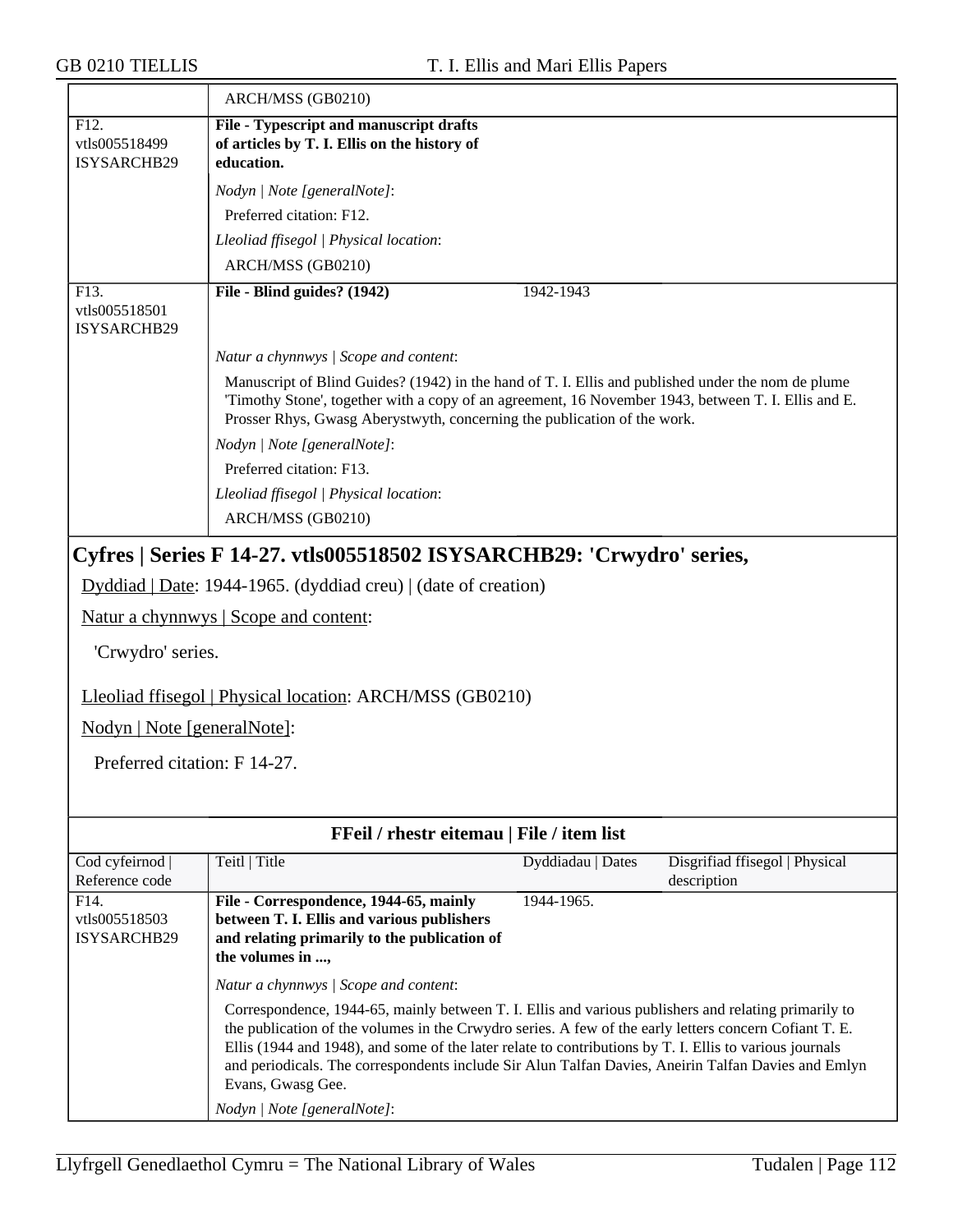Preferred citation: F14. *Lleoliad ffisegol | Physical location*: ARCH/MSS (GB0210)

#### **Is-gyfres | Subseries F 15-16. vtls005518504 ISYSARCHB29: Crwydro Ceredigion,**

Dyddiad | Date: 1949-1953. (dyddiad creu) | (date of creation)

Lleoliad ffisegol | Physical location: ARCH/MSS (GB0210)

Nodyn | Note [generalNote]:

Preferred citation: F 15-16.

| FFeil / rhestr eitemau   File / item list          |                                                                                                                                                                                       |                   |                                               |
|----------------------------------------------------|---------------------------------------------------------------------------------------------------------------------------------------------------------------------------------------|-------------------|-----------------------------------------------|
| Cod cyfeirnod  <br>Reference code                  | Teitl   Title                                                                                                                                                                         | Dyddiadau   Dates | Disgrifiad ffisegol   Physical<br>description |
| $\overline{F15}$ .<br>vtls005518505<br>ISYSARCHB29 | File - Correspondence and notes relating<br>to the preparation and publication of<br>Crwydro Ceredigion (1952), together with<br>a draft of the index ,                               | 1949-1953.        |                                               |
|                                                    | Natur a chynnwys / Scope and content:                                                                                                                                                 |                   |                                               |
|                                                    | Correspondence and notes relating to the preparation and publication of Crwydro Ceredigion (1952),<br>together with a draft of the index and an offprint of pp. 17-48.                |                   |                                               |
|                                                    | Nodyn   Note [generalNote]:                                                                                                                                                           |                   |                                               |
|                                                    | Preferred citation: F15.                                                                                                                                                              |                   |                                               |
|                                                    | Lleoliad ffisegol   Physical location:                                                                                                                                                |                   |                                               |
|                                                    | ARCH/MSS (GB0210)                                                                                                                                                                     |                   |                                               |
| F16.<br>vtls005518506<br>ISYSARCHB29               | <b>File - Page proofs of Crwydro</b><br>Ceredigion (1952), together with related<br>correspondence,                                                                                   | $[1952]$ .        |                                               |
|                                                    | Nodyn   Note [generalNote]:                                                                                                                                                           |                   |                                               |
|                                                    | Preferred citation: F16.                                                                                                                                                              |                   |                                               |
|                                                    | Lleoliad ffisegol   Physical location:                                                                                                                                                |                   |                                               |
|                                                    | ARCH/MSS (GB0210)                                                                                                                                                                     |                   |                                               |
| $\overline{F17}$ .<br>vtls005518508<br>ISYSARCHB29 | File - Correspondence, 1950-4, relating to<br>the publication of Crwydro Meirionnydd,<br>together with preparatory notes, a draft of<br>the index and manuscript ,                    | 1950-1954.        |                                               |
|                                                    | Natur a chynnwys / Scope and content:                                                                                                                                                 |                   |                                               |
|                                                    | Correspondence, 1950-4, relating to the publication of Crwydro Meirionnydd, together with preparatory<br>notes, a draft of the index and manuscript and typescript texts of the work. |                   |                                               |
|                                                    | Nodyn   Note [generalNote]:                                                                                                                                                           |                   |                                               |
|                                                    | Preferred citation: F17.                                                                                                                                                              |                   |                                               |
|                                                    | Lleoliad ffisegol   Physical location:                                                                                                                                                |                   |                                               |
|                                                    | ARCH/MSS (GB0210)                                                                                                                                                                     |                   |                                               |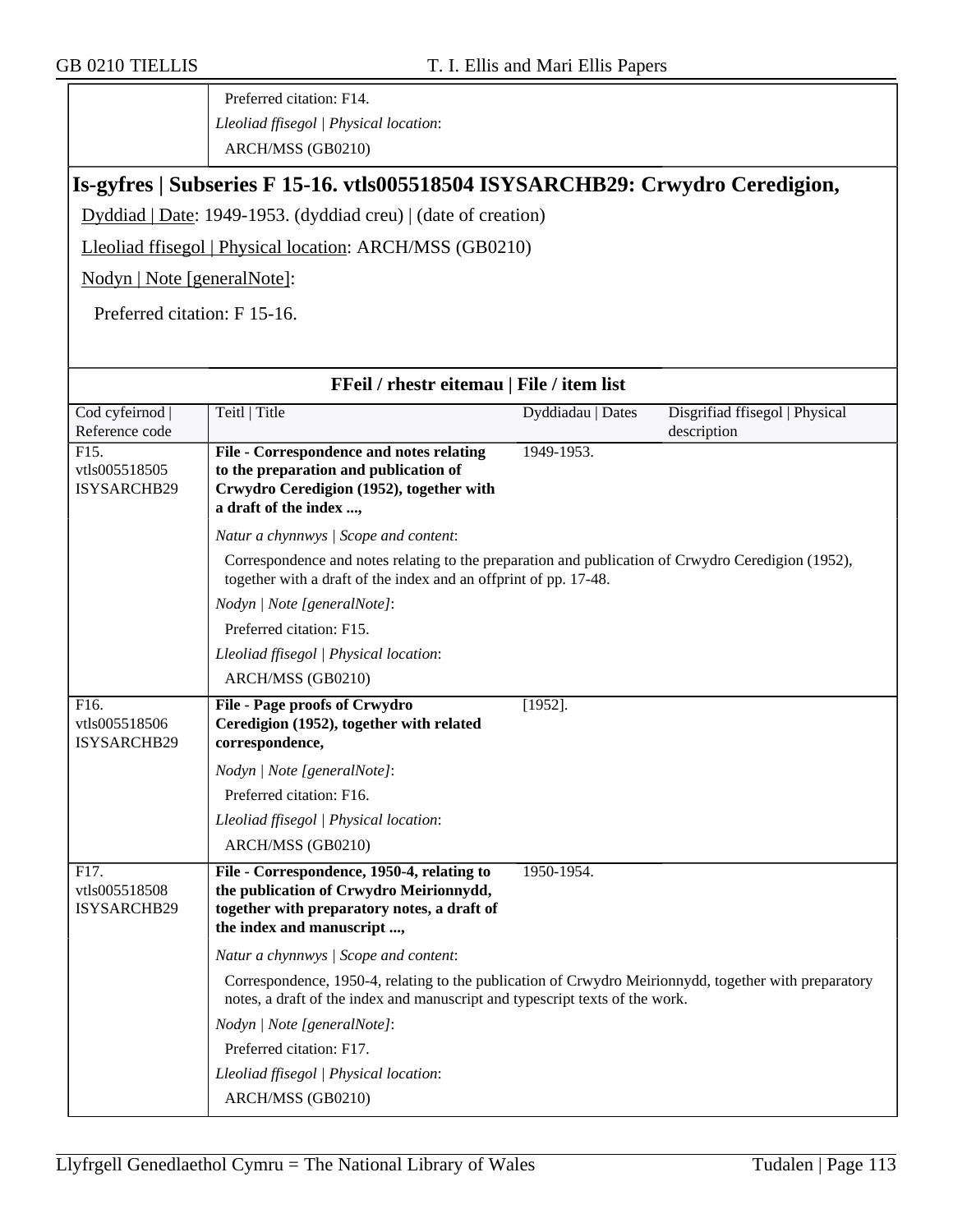### **Is-gyfres | Subseries F 18-20. vtls005518509 ISYSARCHB29: Crwydro Maldwyn,** Dyddiad | Date: 1955-1957. (dyddiad creu) | (date of creation)

Lleoliad ffisegol | Physical location: ARCH/MSS (GB0210)

Nodyn | Note [generalNote]:

Preferred citation: F 18-20.

| FFeil / rhestr eitemau   File / item list         |                                                                                                                      |                   |                                |
|---------------------------------------------------|----------------------------------------------------------------------------------------------------------------------|-------------------|--------------------------------|
| Cod cyfeirnod                                     | Teitl   Title                                                                                                        | Dyddiadau   Dates | Disgrifiad ffisegol   Physical |
| Reference code                                    |                                                                                                                      |                   | description                    |
| F18.<br>vtls005518510                             | File - Correspondence, 1955-7, concerning<br>the preparation of Crwydro Maldwyn                                      | 1955-1957.        |                                |
| ISYSARCHB29                                       | (1957), together with notes and a                                                                                    |                   |                                |
|                                                   | manuscript draft of the text,                                                                                        |                   |                                |
|                                                   | Nodyn   Note [generalNote]:                                                                                          |                   |                                |
|                                                   | Preferred citation: F18.                                                                                             |                   |                                |
|                                                   | Lleoliad ffisegol   Physical location:                                                                               |                   |                                |
|                                                   | ARCH/MSS (GB0210)                                                                                                    |                   |                                |
| F19.<br>vtls005518511<br>ISYSARCHB29              | File - Page proofs of Crwydro Maldwyn<br>(1957),                                                                     | $[1957]$ .        |                                |
|                                                   | Nodyn   Note [generalNote]:                                                                                          |                   |                                |
|                                                   | Preferred citation: F19.                                                                                             |                   |                                |
|                                                   | Lleoliad ffisegol   Physical location:                                                                               |                   |                                |
|                                                   | ARCH/MSS (GB0210)                                                                                                    |                   |                                |
| F <sub>20</sub> .<br>vtls005518512<br>ISYSARCHB29 | File - Correspondence, 1957, relating to the<br>publication of Crwydro Maldwyn and its<br>passage through the press, | 1957.             |                                |
|                                                   | Nodyn   Note [generalNote]:                                                                                          |                   |                                |
|                                                   | Preferred citation: F20.                                                                                             |                   |                                |
|                                                   | Lleoliad ffisegol   Physical location:                                                                               |                   |                                |
|                                                   | ARCH/MSS (GB0210)                                                                                                    |                   |                                |
|                                                   | Is-gyfres   Subseries F 21-22. vtls005518513 ISYSARCHB29: Crwydro Mynwy,                                             |                   |                                |
|                                                   | Dyddiad   Date: 1957-1958. (dyddiad creu)   (date of creation)                                                       |                   |                                |
|                                                   | Lleoliad ffisegol   Physical location: ARCH/MSS (GB0210)                                                             |                   |                                |
| Nodyn   Note [generalNote]:                       |                                                                                                                      |                   |                                |
| Preferred citation: F 21-22.                      |                                                                                                                      |                   |                                |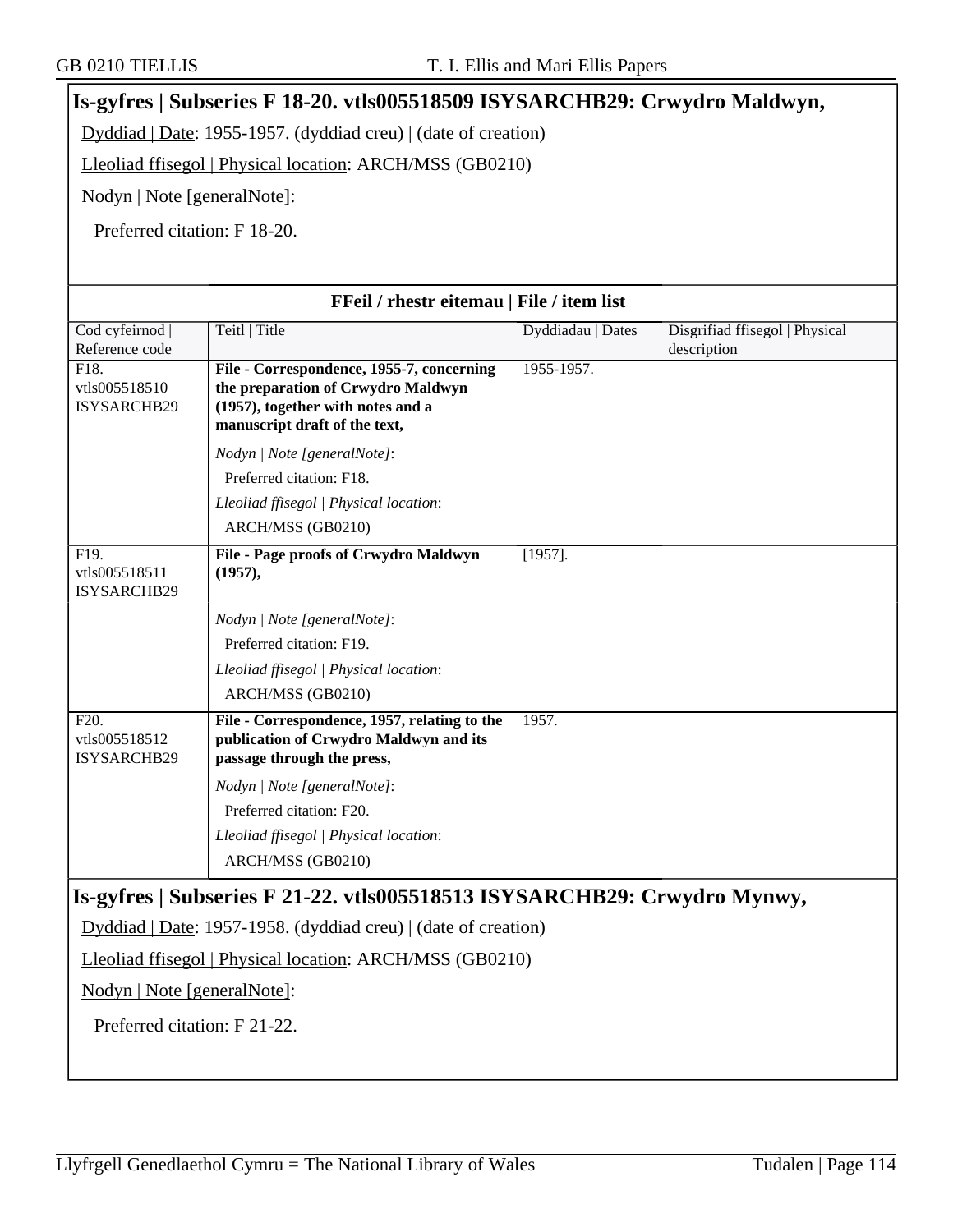| FFeil / rhestr eitemau   File / item list         |                                                                                                                                                   |                   |                                               |
|---------------------------------------------------|---------------------------------------------------------------------------------------------------------------------------------------------------|-------------------|-----------------------------------------------|
| Cod cyfeirnod  <br>Reference code                 | Teitl   Title                                                                                                                                     | Dyddiadau   Dates | Disgrifiad ffisegol   Physical<br>description |
| F21.<br>vtls005518514<br>ISYSARCHB29              | <b>File - Manuscript of Crwydro Mynwy</b><br>(1958),                                                                                              | $[1958]$ .        |                                               |
|                                                   | Nodyn   Note [generalNote]:                                                                                                                       |                   |                                               |
|                                                   | Preferred citation: F21.                                                                                                                          |                   |                                               |
|                                                   | Lleoliad ffisegol   Physical location:                                                                                                            |                   |                                               |
|                                                   | ARCH/MSS (GB0210)                                                                                                                                 |                   |                                               |
| F <sub>22</sub> .<br>vtls005518515<br>ISYSARCHB29 | File - Correspondence and papers, 1957-8,<br>concerning the publication of Crwydro<br>Mynwy (1958),                                               | 1957-1958.        |                                               |
|                                                   | Nodyn   Note [generalNote]:                                                                                                                       |                   |                                               |
|                                                   | Preferred citation: F22.                                                                                                                          |                   |                                               |
|                                                   | Lleoliad ffisegol   Physical location:                                                                                                            |                   |                                               |
|                                                   | ARCH/MSS (GB0210)                                                                                                                                 |                   |                                               |
|                                                   | Is-gyfres   Subseries F 23-25. vtls005518516 ISYSARCHB29: Crwydro Sir y Fflint,<br>Dyddiad   Date: 1959. (dyddiad creu)   (date of creation)      |                   |                                               |
|                                                   | Lleoliad ffisegol   Physical location: ARCH/MSS (GB0210)                                                                                          |                   |                                               |
| Nodyn   Note [generalNote]:                       |                                                                                                                                                   |                   |                                               |
| Preferred citation: F 23-25.                      |                                                                                                                                                   |                   |                                               |
|                                                   | FFeil / rhestr eitemau   File / item list                                                                                                         |                   |                                               |
| Cod cyfeirnod  <br>Reference code                 | Teitl   Title                                                                                                                                     | Dyddiadau   Dates | Disgrifiad ffisegol   Physical<br>description |
| F <sub>23</sub> .<br>vtls005518517<br>ISYSARCHB29 | <b>File - Miscellaneous papers relating to</b><br>Crwydro Sir y Fflint (1959), including<br>copies of the photographs published in the<br>volume, | $[1959]$ .        |                                               |
|                                                   | Nodyn   Note [generalNote]:                                                                                                                       |                   |                                               |
|                                                   | Preferred citation: F23.                                                                                                                          |                   |                                               |
|                                                   | Lleoliad ffisegol   Physical location:                                                                                                            |                   |                                               |
|                                                   | ARCH/MSS (GB0210)                                                                                                                                 |                   |                                               |
| F24.<br>vtls005518518<br>ISYSARCHB29              | File - Galley proofs of Crwydro Sir y Fflint<br>(1959),                                                                                           | $[1959]$ .        |                                               |
|                                                   | Nodyn   Note [generalNote]:                                                                                                                       |                   |                                               |

Preferred citation: F24.

ARCH/MSS (GB0210)

*Lleoliad ffisegol | Physical location*: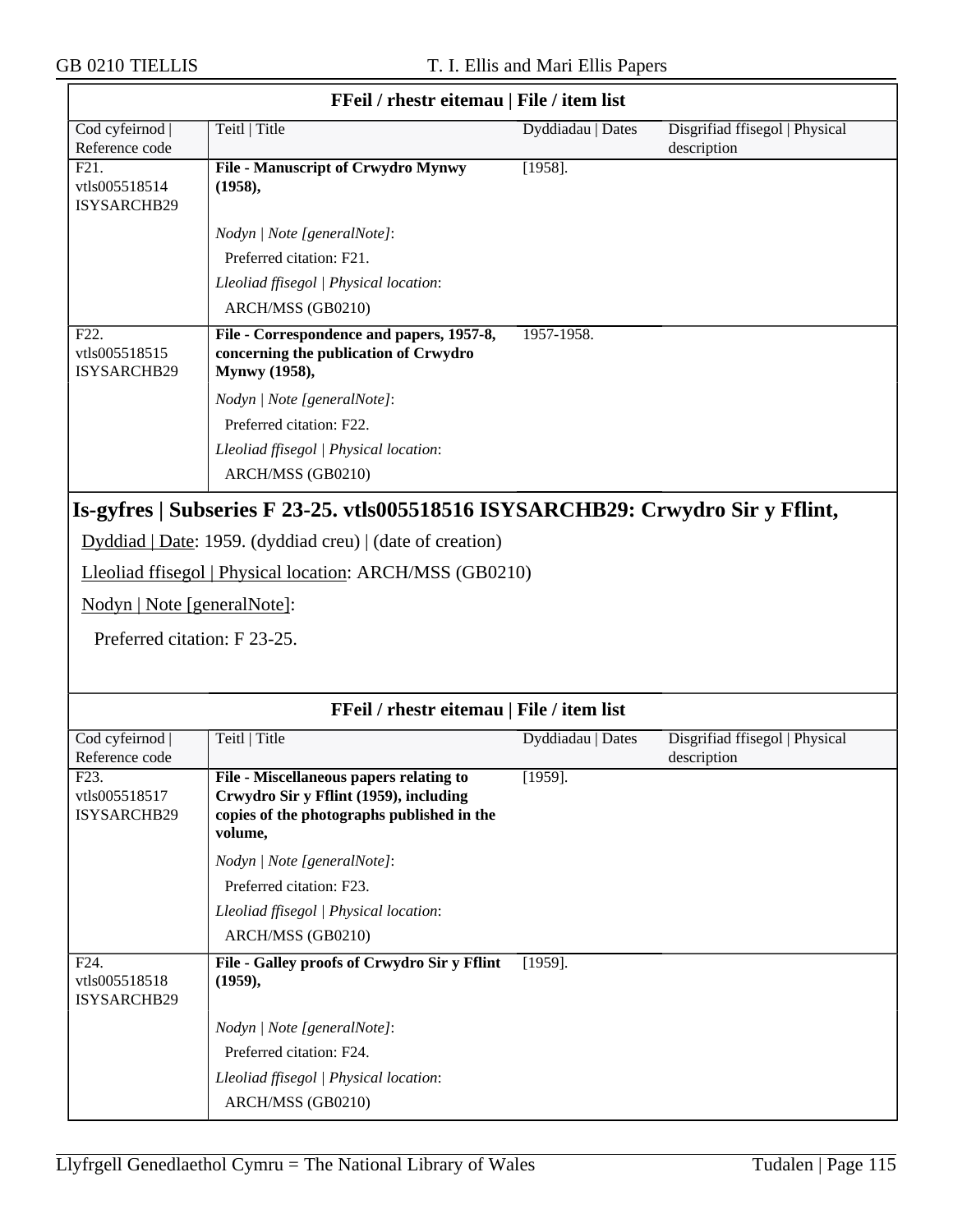| F <sub>25</sub> .<br>vtls005518519<br>ISYSARCHB29 | File - Notebook kept by T. I. Ellis<br>recording details of the researching,<br>writing and publication of Crwydro Sir y<br>Fflint (1959) , | $\overline{1959}$ . |                                               |
|---------------------------------------------------|---------------------------------------------------------------------------------------------------------------------------------------------|---------------------|-----------------------------------------------|
|                                                   | Nodyn   Note [generalNote]:                                                                                                                 |                     |                                               |
|                                                   | Preferred citation: F25.                                                                                                                    |                     |                                               |
|                                                   | Lleoliad ffisegol   Physical location:                                                                                                      |                     |                                               |
|                                                   | ARCH/MSS (GB0210)                                                                                                                           |                     |                                               |
| F <sub>26</sub> .                                 | File - Correspondence, 1952-9, between                                                                                                      | 1952-1959.          |                                               |
| vtls005518521<br>ISYSARCHB29                      | T. I. Ellis and publishers concerning the<br>publication and printing of the volumes in<br>the Crwydro series ,                             |                     |                                               |
|                                                   | Nodyn   Note [generalNote]:                                                                                                                 |                     |                                               |
|                                                   | Preferred citation: F26.                                                                                                                    |                     |                                               |
|                                                   | Lleoliad ffisegol   Physical location:                                                                                                      |                     |                                               |
|                                                   | ARCH/MSS (GB0210)                                                                                                                           |                     |                                               |
| F <sub>27</sub> .<br>vtls005518522<br>ISYSARCHB29 | File - Royalty statements from Llyfrau'r<br>Dryw, 1957-9,                                                                                   | 1957-1959.          |                                               |
|                                                   | Natur a chynnwys / Scope and content:                                                                                                       |                     |                                               |
|                                                   | Royalty statements from Llyfrau'r Dryw, 1957-9.                                                                                             |                     |                                               |
|                                                   | Nodyn   Note [generalNote]:                                                                                                                 |                     |                                               |
|                                                   | Preferred citation: F27.                                                                                                                    |                     |                                               |
|                                                   | Lleoliad ffisegol   Physical location:                                                                                                      |                     |                                               |
|                                                   | ARCH/MSS (GB0210)                                                                                                                           |                     |                                               |
|                                                   | Cyfres   Series F 28-42. vtls005518523 ISYSARCHB29: John Humphreys Davies (1963)                                                            |                     |                                               |
|                                                   | Dyddiad   Date: 1893-1963. (dyddiad creu)   (date of creation)                                                                              |                     |                                               |
|                                                   | Lleoliad ffisegol   Physical location: ARCH/MSS (GB0210)                                                                                    |                     |                                               |
| Nodyn   Note [generalNote]:                       |                                                                                                                                             |                     |                                               |
| Preferred citation: F 28-42.                      |                                                                                                                                             |                     |                                               |
|                                                   |                                                                                                                                             |                     |                                               |
|                                                   | Disgrifiadau deunydd   Related material:                                                                                                    |                     |                                               |
|                                                   | See file B3927 for letters written to T. I. Ellis in response to the publication of the biography.                                          |                     |                                               |
|                                                   | FFeil / rhestr eitemau   File / item list                                                                                                   |                     |                                               |
| Cod cyfeirnod<br>Reference code                   | Teitl   Title                                                                                                                               | Dyddiadau   Dates   | Disgrifiad ffisegol   Physical<br>description |
| F <sub>28</sub> .                                 | File - Account book kept by John                                                                                                            | 1893-1894.          |                                               |
| vtls005518524<br>ISYSARCHB29                      | Humphreys Davies as treasurer of the<br><b>General Assembly of the Calvinistic</b>                                                          |                     |                                               |
|                                                   | Methodist connection containing entries ,                                                                                                   |                     |                                               |

*Natur a chynnwys | Scope and content*: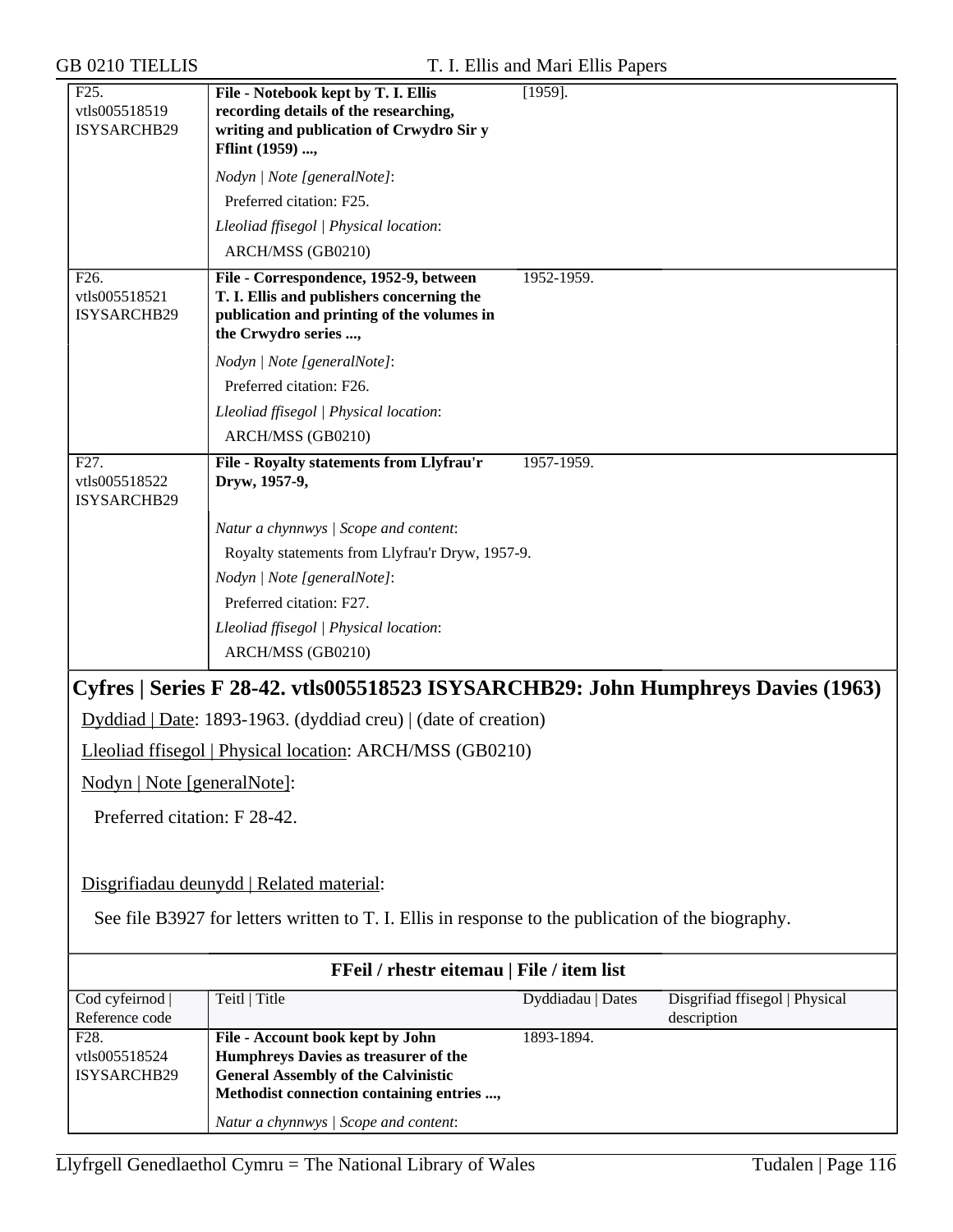|                                             | Methodist connection containing entries for 1893-4.                                                                                                   | Account book kept by John Humphreys Davies as treasurer of the General Assembly of the Calvinistic                                                                                                                                                                                                                                                                                                                                                                                                            |
|---------------------------------------------|-------------------------------------------------------------------------------------------------------------------------------------------------------|---------------------------------------------------------------------------------------------------------------------------------------------------------------------------------------------------------------------------------------------------------------------------------------------------------------------------------------------------------------------------------------------------------------------------------------------------------------------------------------------------------------|
|                                             | Nodyn   Note [generalNote]:                                                                                                                           |                                                                                                                                                                                                                                                                                                                                                                                                                                                                                                               |
|                                             | Preferred citation: F28.                                                                                                                              |                                                                                                                                                                                                                                                                                                                                                                                                                                                                                                               |
|                                             | Lleoliad ffisegol   Physical location:                                                                                                                |                                                                                                                                                                                                                                                                                                                                                                                                                                                                                                               |
|                                             | ARCH/MSS (GB0210)                                                                                                                                     |                                                                                                                                                                                                                                                                                                                                                                                                                                                                                                               |
| F29.                                        | File - Correspondence and papers relating                                                                                                             | 1897-1899.                                                                                                                                                                                                                                                                                                                                                                                                                                                                                                    |
| vtls005518525<br>ISYSARCHB29                | to the work of the Guild of Graduates<br>of the University of Wales, mainly the<br>publishing ,                                                       |                                                                                                                                                                                                                                                                                                                                                                                                                                                                                                               |
|                                             |                                                                                                                                                       |                                                                                                                                                                                                                                                                                                                                                                                                                                                                                                               |
|                                             | Natur a chynnwys / Scope and content:                                                                                                                 |                                                                                                                                                                                                                                                                                                                                                                                                                                                                                                               |
|                                             | Francis Roberts, Walter Spurrell and D. Lleufer Thomas.                                                                                               | Correspondence and papers relating to the work of the Guild of Graduates of the University of Wales,<br>mainly the publishing work of its Literature Section. The correspondents include Sir Edward Anwyl,<br>Charles Ashton, John Humphreys Davies, Richard Humphrey Davies, Sir Owen M. Edwards, Thomas<br>Edward Ellis, J. Gwenogvryn Evans, Samuel T. Evans, Isaac Foulkes, W. Lewis Jones, H. Elvet Lewis,<br>Sir John Edward Lloyd, John Hobson Matthews, Eluned Morgan, Thomas Powel, Principal Thomas |
|                                             | Nodyn   Note [generalNote]:                                                                                                                           |                                                                                                                                                                                                                                                                                                                                                                                                                                                                                                               |
|                                             | Preferred citation: F29.                                                                                                                              |                                                                                                                                                                                                                                                                                                                                                                                                                                                                                                               |
|                                             | Lleoliad ffisegol   Physical location:                                                                                                                |                                                                                                                                                                                                                                                                                                                                                                                                                                                                                                               |
|                                             | ARCH/MSS (GB0210)                                                                                                                                     |                                                                                                                                                                                                                                                                                                                                                                                                                                                                                                               |
| F30.<br>vtls005518526<br>ISYSARCHB29        | File - Leaflets circulated by the Literature<br>Section of the Guild of Graduates of the<br><b>University of Wales,</b>                               | 1896-1897.                                                                                                                                                                                                                                                                                                                                                                                                                                                                                                    |
|                                             | Nodyn   Note [generalNote]:                                                                                                                           |                                                                                                                                                                                                                                                                                                                                                                                                                                                                                                               |
|                                             | Preferred citation: F30.                                                                                                                              |                                                                                                                                                                                                                                                                                                                                                                                                                                                                                                               |
|                                             | Lleoliad ffisegol   Physical location:                                                                                                                |                                                                                                                                                                                                                                                                                                                                                                                                                                                                                                               |
|                                             | ARCH/MSS (GB0210)                                                                                                                                     |                                                                                                                                                                                                                                                                                                                                                                                                                                                                                                               |
| F31.<br>vtls005518527<br><b>ISYSARCHB29</b> | File - Copies of circulars prepared by Sir<br>John Edward Lloyd for the Literature<br>Section of the Guild of Graduates,                              | 1896-1897.                                                                                                                                                                                                                                                                                                                                                                                                                                                                                                    |
|                                             | Nodyn   Note [generalNote]:                                                                                                                           |                                                                                                                                                                                                                                                                                                                                                                                                                                                                                                               |
|                                             | Preferred citation: F31.                                                                                                                              |                                                                                                                                                                                                                                                                                                                                                                                                                                                                                                               |
|                                             | Lleoliad ffisegol   Physical location:                                                                                                                |                                                                                                                                                                                                                                                                                                                                                                                                                                                                                                               |
|                                             | ARCH/MSS (GB0210)                                                                                                                                     |                                                                                                                                                                                                                                                                                                                                                                                                                                                                                                               |
| F32.<br>vtls005518528<br>ISYSARCHB29        | File - Reports and returns on the work<br>of the Literature Section of the Guild of<br>Graduates of the University of Wales ,                         | 1896-1897.                                                                                                                                                                                                                                                                                                                                                                                                                                                                                                    |
|                                             | Nodyn   Note [generalNote]:                                                                                                                           |                                                                                                                                                                                                                                                                                                                                                                                                                                                                                                               |
|                                             | Preferred citation: F32.                                                                                                                              |                                                                                                                                                                                                                                                                                                                                                                                                                                                                                                               |
|                                             | Lleoliad ffisegol   Physical location:                                                                                                                |                                                                                                                                                                                                                                                                                                                                                                                                                                                                                                               |
|                                             | ARCH/MSS (GB0210)                                                                                                                                     |                                                                                                                                                                                                                                                                                                                                                                                                                                                                                                               |
| F33.<br>vtls005518529<br>ISYSARCHB29        | File - Correspondence relating to the work<br>of the Guild of Graduates of the University<br>of Wales. The correspondents include<br>Charles Ashton , | 1896, Nov.-1897,<br>April.                                                                                                                                                                                                                                                                                                                                                                                                                                                                                    |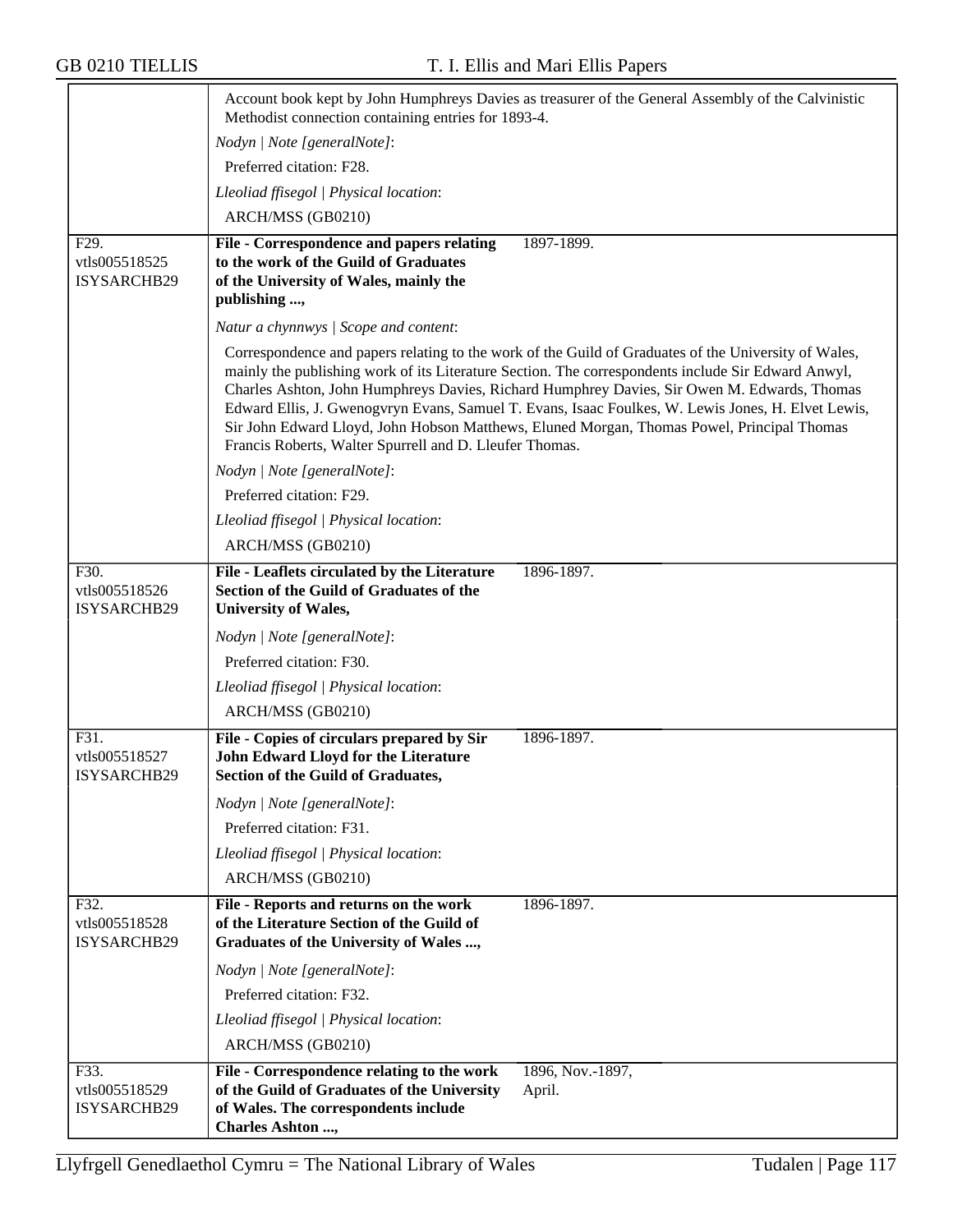|                              | Natur a chynnwys / Scope and content:                                                                                                          |
|------------------------------|------------------------------------------------------------------------------------------------------------------------------------------------|
|                              | Correspondence relating to the work of the Guild of Graduates of the University of Wales. The                                                  |
|                              | correspondents include Charles Ashton, Sir John Ballinger, J. H. Davies, J. Gwenogvryn Evans,<br>Professor Thomas Powel and D. Lleufer Thomas. |
|                              | Nodyn   Note [generalNote]:                                                                                                                    |
|                              | Preferred citation: F33.                                                                                                                       |
|                              | Lleoliad ffisegol   Physical location:                                                                                                         |
|                              | ARCH/MSS (GB0210)                                                                                                                              |
| F34.                         | File - Circulars produced by the Guild of<br>1897-1898.                                                                                        |
| vtls005518530<br>ISYSARCHB29 | Graduates of the University of Wales, some<br>printed and some in the hand of ,                                                                |
|                              | Natur a chynnwys / Scope and content:                                                                                                          |
|                              | Circulars produced by the Guild of Graduates of the University of Wales, some printed and some in the<br>hand of Sir John Edward Lloyd.        |
|                              | Nodyn   Note [generalNote]:                                                                                                                    |
|                              | Preferred citation: F34.                                                                                                                       |
|                              | Lleoliad ffisegol   Physical location:                                                                                                         |
|                              | ARCH/MSS (GB0210)                                                                                                                              |
| F35.                         | File - Envelope marked 'Southall'.                                                                                                             |
| vtls005518531<br>ISYSARCHB29 |                                                                                                                                                |
|                              | Natur a chynnwys / Scope and content:                                                                                                          |
|                              | Envelope marked 'Southall'.                                                                                                                    |
|                              | Nodyn   Note [generalNote]:                                                                                                                    |
|                              | Preferred citation: F35.                                                                                                                       |
|                              | Lleoliad ffisegol   Physical location:                                                                                                         |
|                              | ARCH/MSS (GB0210)                                                                                                                              |
| F36.                         | <b>File - Transactions of the Guild of</b><br>1896-1922.                                                                                       |
| vtls005518532<br>ISYSARCHB29 | Graduates of the University of Wales, with                                                                                                     |
|                              | related papers, 1896, 1909-1922,                                                                                                               |
|                              | Nodyn   Note [generalNote]:                                                                                                                    |
|                              | Preferred citation: F36.                                                                                                                       |
|                              | Lleoliad ffisegol   Physical location:                                                                                                         |
|                              | ARCH/MSS (GB0210)                                                                                                                              |
| F37.<br>vtls005518533        | <b>File - Correspondence including letters</b><br>1897-1918.<br>from J. Spinther James and S. M. Powell,                                       |
| ISYSARCHB29                  | Tregaron,                                                                                                                                      |
|                              | Nodyn   Note [generalNote]:                                                                                                                    |
|                              | Preferred citation: F37.                                                                                                                       |
|                              | Lleoliad ffisegol   Physical location:                                                                                                         |
|                              | ARCH/MSS (GB0210)                                                                                                                              |
| F38.                         | File - Invitation cards, etc,<br>1906-1913.                                                                                                    |
| vtls005518534<br>ISYSARCHB29 |                                                                                                                                                |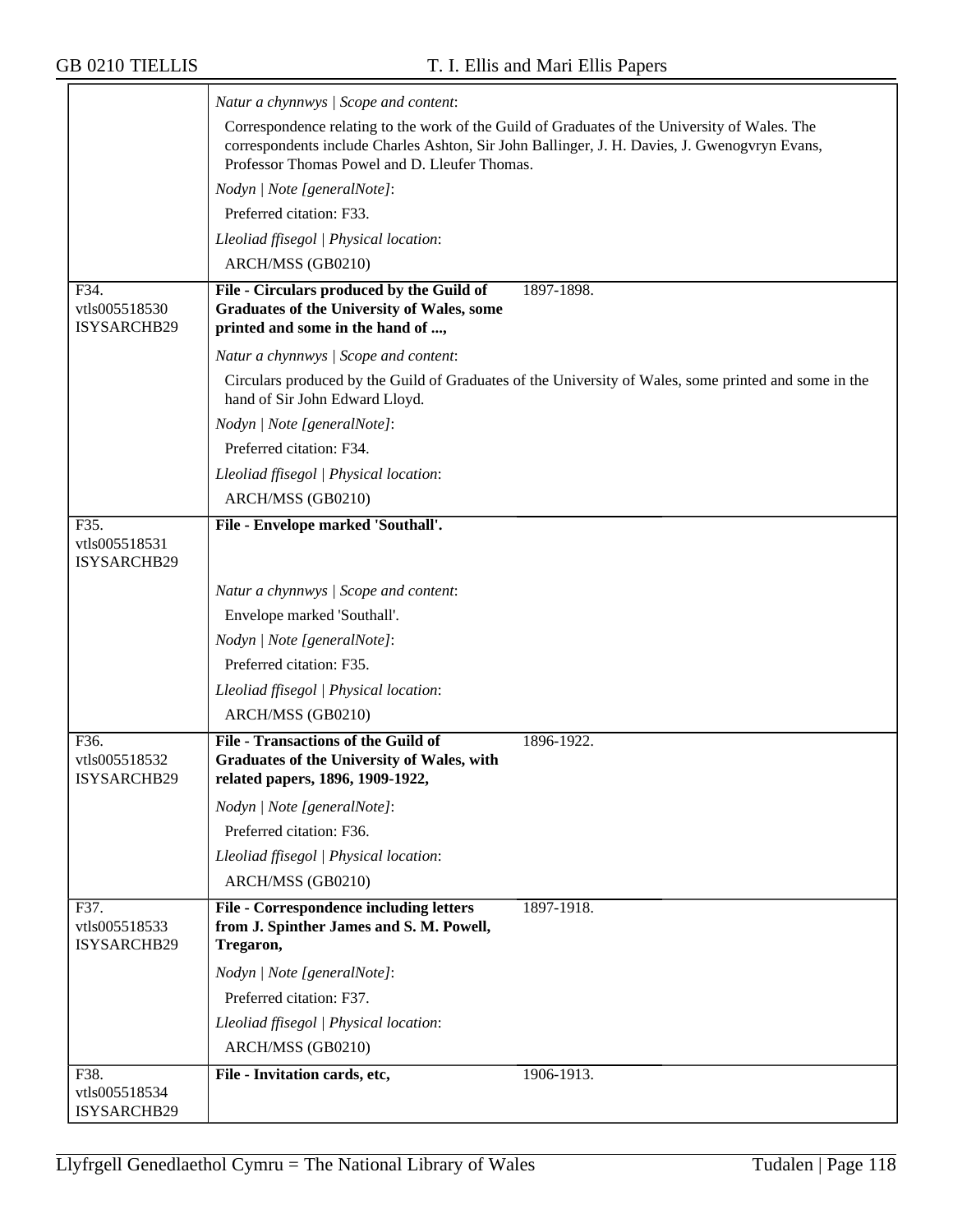|                                      | Nodyn   Note [generalNote]:                                                                                                                                                                                                                      |
|--------------------------------------|--------------------------------------------------------------------------------------------------------------------------------------------------------------------------------------------------------------------------------------------------|
|                                      | Preferred citation: F38.                                                                                                                                                                                                                         |
|                                      | Lleoliad ffisegol   Physical location:                                                                                                                                                                                                           |
|                                      | ARCH/MSS (GB0210)                                                                                                                                                                                                                                |
| F39.                                 | 1922-1927.                                                                                                                                                                                                                                       |
| vtls005518535                        | File - Correspondence and papers relating<br>to John Humphreys Davies's death and                                                                                                                                                                |
| ISYSARCHB29                          | estate, including a copy of his memorial                                                                                                                                                                                                         |
|                                      | service card, letters ,                                                                                                                                                                                                                          |
|                                      | Natur a chynnwys / Scope and content:                                                                                                                                                                                                            |
|                                      | Correspondence and papers relating to John Humphreys Davies's death and estate, including a copy of<br>his memorial service card, letters from Vice-Principal Edward Edwards and notes for a tribute at John<br>Humphreys Davies's funeral.      |
|                                      | Nodyn   Note [generalNote]:                                                                                                                                                                                                                      |
|                                      | Preferred citation: F39.                                                                                                                                                                                                                         |
|                                      | Lleoliad ffisegol   Physical location:                                                                                                                                                                                                           |
|                                      | ARCH/MSS (GB0210)                                                                                                                                                                                                                                |
| F40.                                 | File - Correspondence and estate papers<br>1926-1929.                                                                                                                                                                                            |
| vtls005518536<br>ISYSARCHB29         | relating to the Cwmcynfelyn estate,                                                                                                                                                                                                              |
|                                      | Nodyn   Note [generalNote]:                                                                                                                                                                                                                      |
|                                      | Preferred citation: F40.                                                                                                                                                                                                                         |
|                                      | Lleoliad ffisegol   Physical location:                                                                                                                                                                                                           |
|                                      | ARCH/MSS (GB0210)                                                                                                                                                                                                                                |
| F41.<br>vtls005518537<br>ISYSARCHB29 | File - Manuscript of T. I. Ellis, John<br>$[1963]$ .<br>Humphreys Davies (Lerpwl, 1963),                                                                                                                                                         |
|                                      | Nodyn   Note [generalNote]:                                                                                                                                                                                                                      |
|                                      | Preferred citation: F41.                                                                                                                                                                                                                         |
|                                      | Lleoliad ffisegol   Physical location:                                                                                                                                                                                                           |
|                                      | ARCH/MSS (GB0210)                                                                                                                                                                                                                                |
| F42.                                 | File - Miscellaneous papers relating to<br>1894-1926.                                                                                                                                                                                            |
| vtls005518538                        | John Humphreys Davies assembled by T. I.                                                                                                                                                                                                         |
| <b>ISYSARCHB29</b>                   | Ellis including a group of letters, 1906-25,<br>from Professor ,                                                                                                                                                                                 |
|                                      |                                                                                                                                                                                                                                                  |
|                                      | Natur a chynnwys / Scope and content:                                                                                                                                                                                                            |
|                                      | Miscellaneous papers relating to John Humphreys Davies assembled by T. I. Ellis including a group of<br>letters, 1906-25, from Professor Edward Edwards to John Humphreys Davies; miscellaneous letters,<br>1894-1926, press cuttings and notes. |
|                                      | Nodyn   Note [generalNote]:                                                                                                                                                                                                                      |
|                                      | Preferred citation: F42.                                                                                                                                                                                                                         |
|                                      | Lleoliad ffisegol   Physical location:                                                                                                                                                                                                           |
|                                      | ARCH/MSS (GB0210)                                                                                                                                                                                                                                |
|                                      |                                                                                                                                                                                                                                                  |
|                                      | Cyfres   Series F 43-54. vtls005518539 ISYSARCHB29: Cofiant Ellis Jones Griffith                                                                                                                                                                 |

# **(1969),**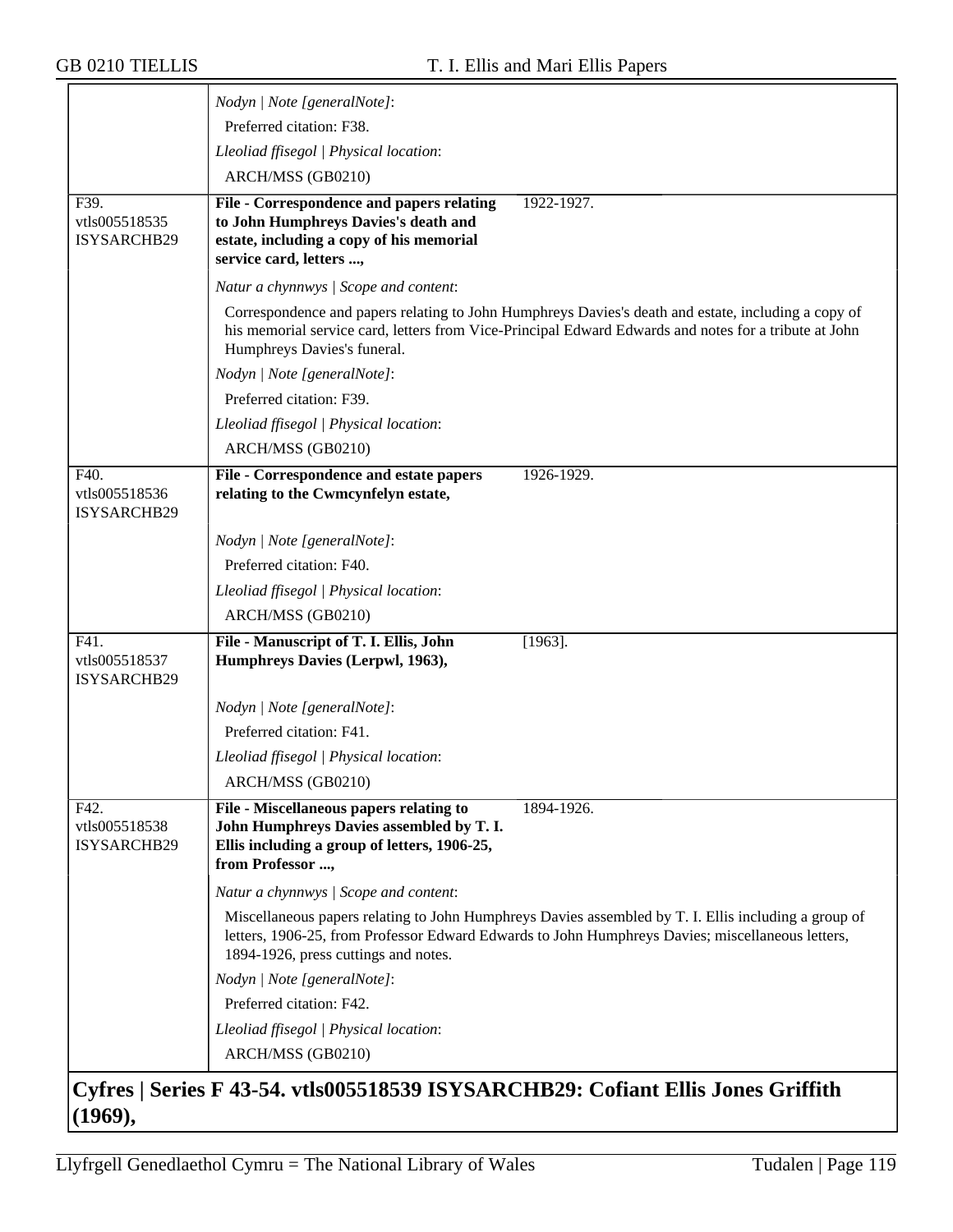Dyddiad | Date: 1891-1969. (dyddiad creu) | (date of creation)

Lleoliad ffisegol | Physical location: ARCH/MSS (GB0210)

Nodyn | Note [generalNote]:

Preferred citation: F 43-54.

#### Ffynhonnell | Immediate source of acquisition:

Donated by T. I. Ellis, 1969.

| FFeil / rhestr eitemau   File / item list |                                                                                                                                                    |                   |                                               |
|-------------------------------------------|----------------------------------------------------------------------------------------------------------------------------------------------------|-------------------|-----------------------------------------------|
| Cod cyfeirnod  <br>Reference code         | Teitl   Title                                                                                                                                      | Dyddiadau   Dates | Disgrifiad ffisegol   Physical<br>description |
| F43.<br>vtls005518540<br>ISYSARCHB29      | <b>File - Scrapbook of press cuttings</b><br>recording the death of Ellis Jones Ellis-<br>Griffith in 1926 and paying tribute to his<br>life and , | 1926.             |                                               |
|                                           | Natur a chynnwys / Scope and content:                                                                                                              |                   |                                               |
|                                           | Scrapbook of press cuttings recording the death of Ellis Jones Ellis-Griffith in 1926 and paying tribute to<br>his life and work.                  |                   |                                               |
|                                           | Nodyn   Note [generalNote]:                                                                                                                        |                   |                                               |
|                                           | Preferred citation: F43.                                                                                                                           |                   |                                               |
|                                           | Lleoliad ffisegol   Physical location:                                                                                                             |                   |                                               |
|                                           | ARCH/MSS (GB0210)                                                                                                                                  |                   |                                               |
| F44-5.<br>vtls005518541<br>ISYSARCHB29    | <b>File - Typescript of Cofiant Ellis Jones</b><br>Griffith (1969),                                                                                | $[1969]$ .        |                                               |
|                                           | Nodyn   Note [generalNote]:                                                                                                                        |                   |                                               |
|                                           | Preferred citation: F44-5.                                                                                                                         |                   |                                               |
|                                           | Lleoliad ffisegol   Physical location:                                                                                                             |                   |                                               |
|                                           | ARCH/MSS (GB0210)                                                                                                                                  |                   |                                               |
| F46.<br>vtls005518542<br>ISYSARCHB29      | <b>File - Manuscript of Cofiant Ellis Jones</b><br>Griffith (1969),                                                                                | $[1969]$ .        |                                               |
|                                           | Nodyn   Note [generalNote]:                                                                                                                        |                   |                                               |
|                                           | Preferred citation: F46.                                                                                                                           |                   |                                               |
|                                           | Lleoliad ffisegol   Physical location:                                                                                                             |                   |                                               |
|                                           | ARCH/MSS (GB0210)                                                                                                                                  |                   |                                               |
| F47.<br>vtls005518543<br>ISYSARCHB29      | File - Drafts of chapters 5, 6 and 7 of<br><b>Cofiant Ellis Jones Griffith,</b>                                                                    | $[1969]$ .        |                                               |
|                                           | Nodyn   Note [generalNote]:                                                                                                                        |                   |                                               |
|                                           | Preferred citation: F47.                                                                                                                           |                   |                                               |
|                                           | Lleoliad ffisegol   Physical location:                                                                                                             |                   |                                               |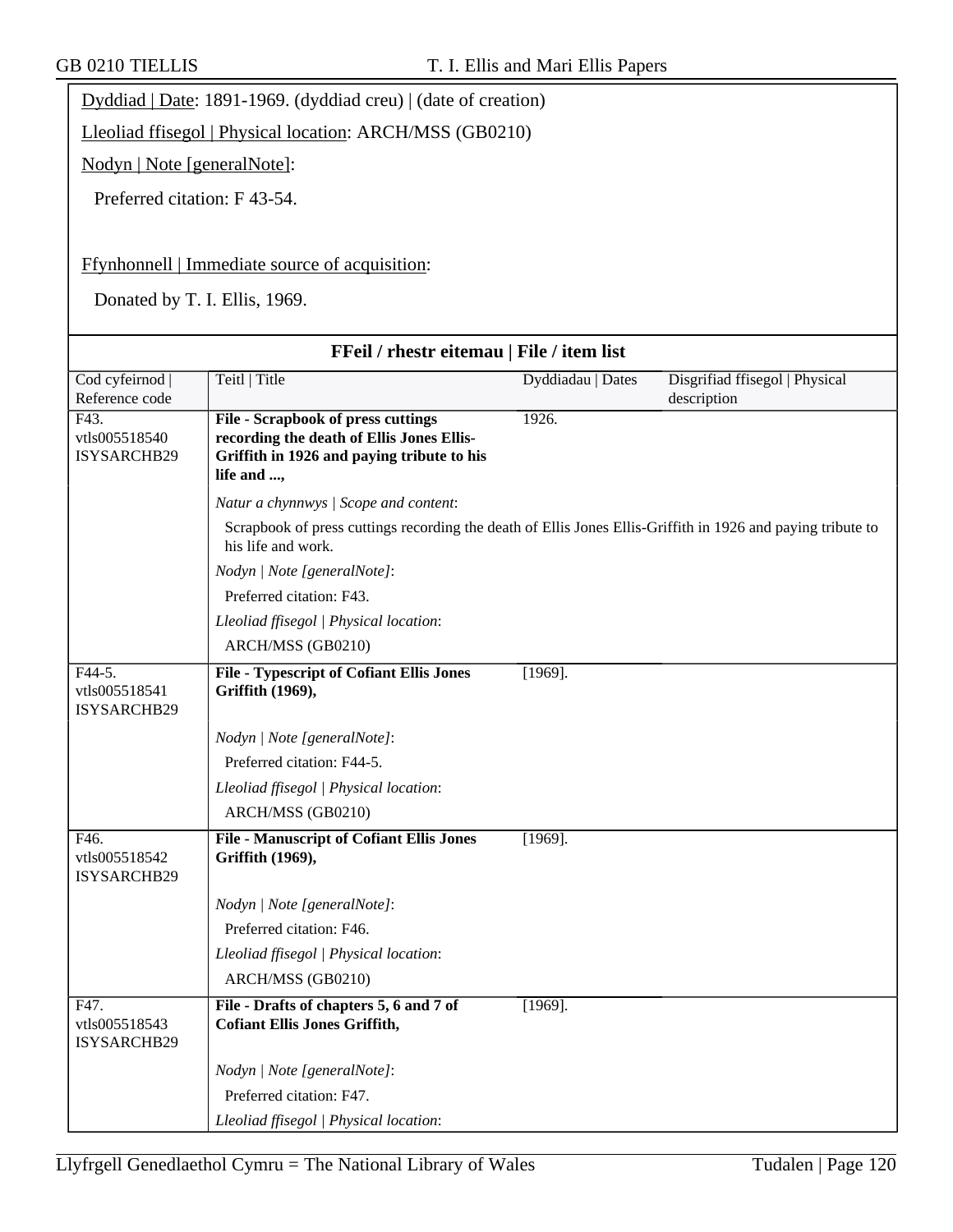|                                      | ARCH/MSS (GB0210)                                                                                                                                                                                                               |
|--------------------------------------|---------------------------------------------------------------------------------------------------------------------------------------------------------------------------------------------------------------------------------|
| F48.<br>vtls005518544<br>ISYSARCHB29 | File - Miscellaneous research notes and<br>$[1969]$ .<br>papers assembled by T. I. Ellis including<br>transcripts of correspondence and<br>documents at the National Library ,                                                  |
|                                      | Natur a chynnwys / Scope and content:                                                                                                                                                                                           |
|                                      | Miscellaneous research notes and papers assembled by T. I. Ellis including transcripts of correspondence<br>and documents at the National Library of Wales and the Library of the University College of North<br>Wales, Bangor. |
|                                      | Nodyn   Note [generalNote]:                                                                                                                                                                                                     |
|                                      | Preferred citation: F48.                                                                                                                                                                                                        |
|                                      | Lleoliad ffisegol   Physical location:                                                                                                                                                                                          |
|                                      | ARCH/MSS (GB0210)                                                                                                                                                                                                               |
| F49.<br>vtls005518545<br>ISYSARCHB29 | File - Miscellaneous correspondence,<br>$[1969]$ .<br>papers, notes and press cuttings assembled<br>by T. I. Ellis when researching Cofiant<br>Ellis Jones Griffith,                                                            |
|                                      | Nodyn   Note [generalNote]:                                                                                                                                                                                                     |
|                                      | Preferred citation: F49.                                                                                                                                                                                                        |
|                                      | Lleoliad ffisegol   Physical location:                                                                                                                                                                                          |
|                                      | ARCH/MSS (GB0210)                                                                                                                                                                                                               |
| F50.<br>vtls005518546<br>ISYSARCHB29 | File - Miscellaneous correspondence,<br>1919-1926.<br>papers and press cuttings assembled by<br>T. I. Ellis including two letters, 1919 and<br>1926, from Ellis Jones ,                                                         |
|                                      | Natur a chynnwys / Scope and content:                                                                                                                                                                                           |
|                                      | Miscellaneous correspondence, papers and press cuttings assembled by T. I. Ellis including two letters,<br>1919 and 1926, from Ellis Jones Ellis-Griffith.                                                                      |
|                                      | Nodyn   Note [generalNote]:                                                                                                                                                                                                     |
|                                      | Preferred citation: F50.                                                                                                                                                                                                        |
|                                      | Lleoliad ffisegol   Physical location:                                                                                                                                                                                          |
|                                      | ARCH/MSS (GB0210)                                                                                                                                                                                                               |
| F51.<br>vtls005518547<br>ISYSARCHB29 | <b>File - Photographs of Ellis Jones Ellis-</b><br>Griffith's family.                                                                                                                                                           |
|                                      | Natur a chynnwys / Scope and content:                                                                                                                                                                                           |
|                                      | Photographs of Ellis Jones Ellis-Griffith's family.                                                                                                                                                                             |
|                                      | Nodyn   Note [generalNote]:                                                                                                                                                                                                     |
|                                      | Preferred citation: F51.                                                                                                                                                                                                        |
|                                      | Lleoliad ffisegol   Physical location:                                                                                                                                                                                          |
|                                      | ARCH/MSS (GB0210)                                                                                                                                                                                                               |
| F52.<br>vtls005518548<br>ISYSARCHB29 | <b>File - Press cuttings relating to Ellis Jones</b><br>Ellis-Griffith.                                                                                                                                                         |
|                                      | Nodyn   Note [generalNote]:                                                                                                                                                                                                     |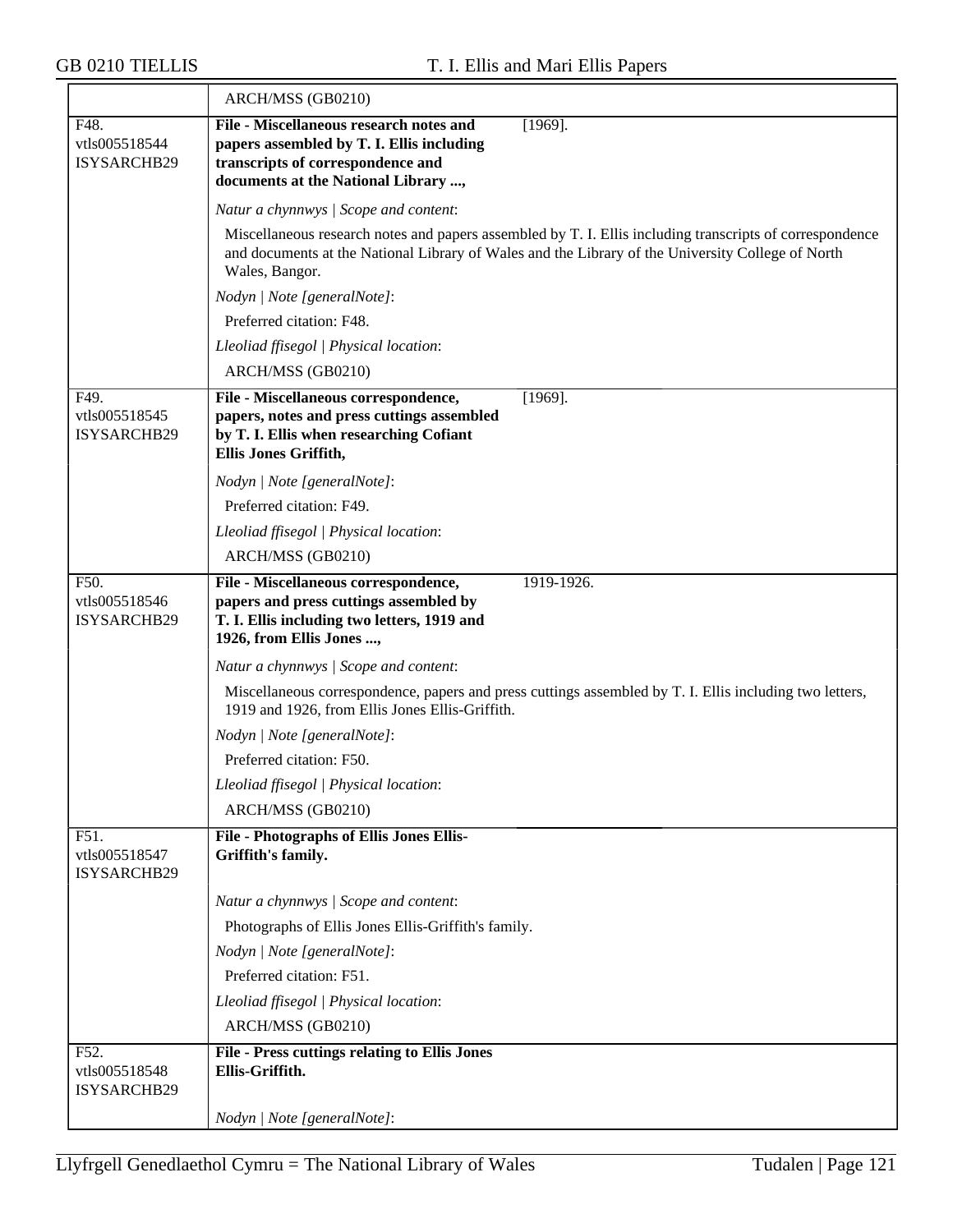|                                      | Preferred citation: F52.                                                                                                                                                                                                                                                                                            |
|--------------------------------------|---------------------------------------------------------------------------------------------------------------------------------------------------------------------------------------------------------------------------------------------------------------------------------------------------------------------|
|                                      | Lleoliad ffisegol   Physical location:                                                                                                                                                                                                                                                                              |
|                                      | ARCH/MSS (GB0210)                                                                                                                                                                                                                                                                                                   |
| F53.<br>vtls005518549<br>ISYSARCHB29 | 1891.<br>File - Typescript transcripts of columns<br>from Yr Herald Gymraeg, 21 April 1891,<br>and the North Wales Chronicle, 25 April<br>1891, relating ,                                                                                                                                                          |
|                                      | Natur a chynnwys / Scope and content:                                                                                                                                                                                                                                                                               |
|                                      | Typescript transcripts of columns from Yr Herald Gymraeg, 21 April 1891, and the North Wales<br>Chronicle, 25 April 1891, relating to the Llyslew case.                                                                                                                                                             |
|                                      | Nodyn   Note [generalNote]:                                                                                                                                                                                                                                                                                         |
|                                      | Preferred citation: F53.                                                                                                                                                                                                                                                                                            |
|                                      | Lleoliad ffisegol   Physical location:                                                                                                                                                                                                                                                                              |
|                                      | ARCH/MSS (GB0210)                                                                                                                                                                                                                                                                                                   |
| F54.<br>vtls005518550<br>ISYSARCHB29 | 1949-1961.<br>File - Letters to Mrs Mary Gwilym Davies,<br>1949-60, including a substantial number<br>from E. Morgan Humphreys relating to<br>Ellis Jones Ellis-Griffith ,                                                                                                                                          |
|                                      | Natur a chynnwys / Scope and content:                                                                                                                                                                                                                                                                               |
|                                      | Letters to Mrs Mary Gwilym Davies, 1949-60, including a substantial number from E. Morgan<br>Humphreys relating to Ellis Jones Ellis-Griffith, his papers and the preparation of a biography. There are<br>also two letters, 1961, from Ll. Wyn Griffith, and other letters relating to Ellis Jones Ellis-Griffith. |
|                                      | Nodyn   Note [generalNote]:                                                                                                                                                                                                                                                                                         |
|                                      | Preferred citation: F54.                                                                                                                                                                                                                                                                                            |
|                                      | Lleoliad ffisegol   Physical location:                                                                                                                                                                                                                                                                              |
|                                      | ARCH/MSS (GB0210)                                                                                                                                                                                                                                                                                                   |
|                                      | Is-fonds   Subfonds G. vtls005518553 ISYSARCHB29: Education and career                                                                                                                                                                                                                                              |
|                                      | Dyddiad   Date: 1900-1947 (dyddiad creu)   (date of creation)                                                                                                                                                                                                                                                       |
|                                      | Natur a chynnwys   Scope and content:                                                                                                                                                                                                                                                                               |
|                                      |                                                                                                                                                                                                                                                                                                                     |
|                                      | Papers, 1900-1947, relating to T. I. Ellis's education and career.                                                                                                                                                                                                                                                  |
|                                      | Lleoliad ffisegol   Physical location: ARCH/MSS (GB0210)                                                                                                                                                                                                                                                            |
| Nodyn   Note [generalNote]:          |                                                                                                                                                                                                                                                                                                                     |
| Preferred citation: G.               |                                                                                                                                                                                                                                                                                                                     |
|                                      | Disgrifiadau deunydd   Related material:                                                                                                                                                                                                                                                                            |
| See also TG.                         |                                                                                                                                                                                                                                                                                                                     |
|                                      | FFeil / rhestr eitemau   File / item list                                                                                                                                                                                                                                                                           |
| Cod cyfeirnod<br>Reference code      | Teitl   Title<br>Dyddiadau   Dates<br>Disgrifiad ffisegol   Physical<br>description                                                                                                                                                                                                                                 |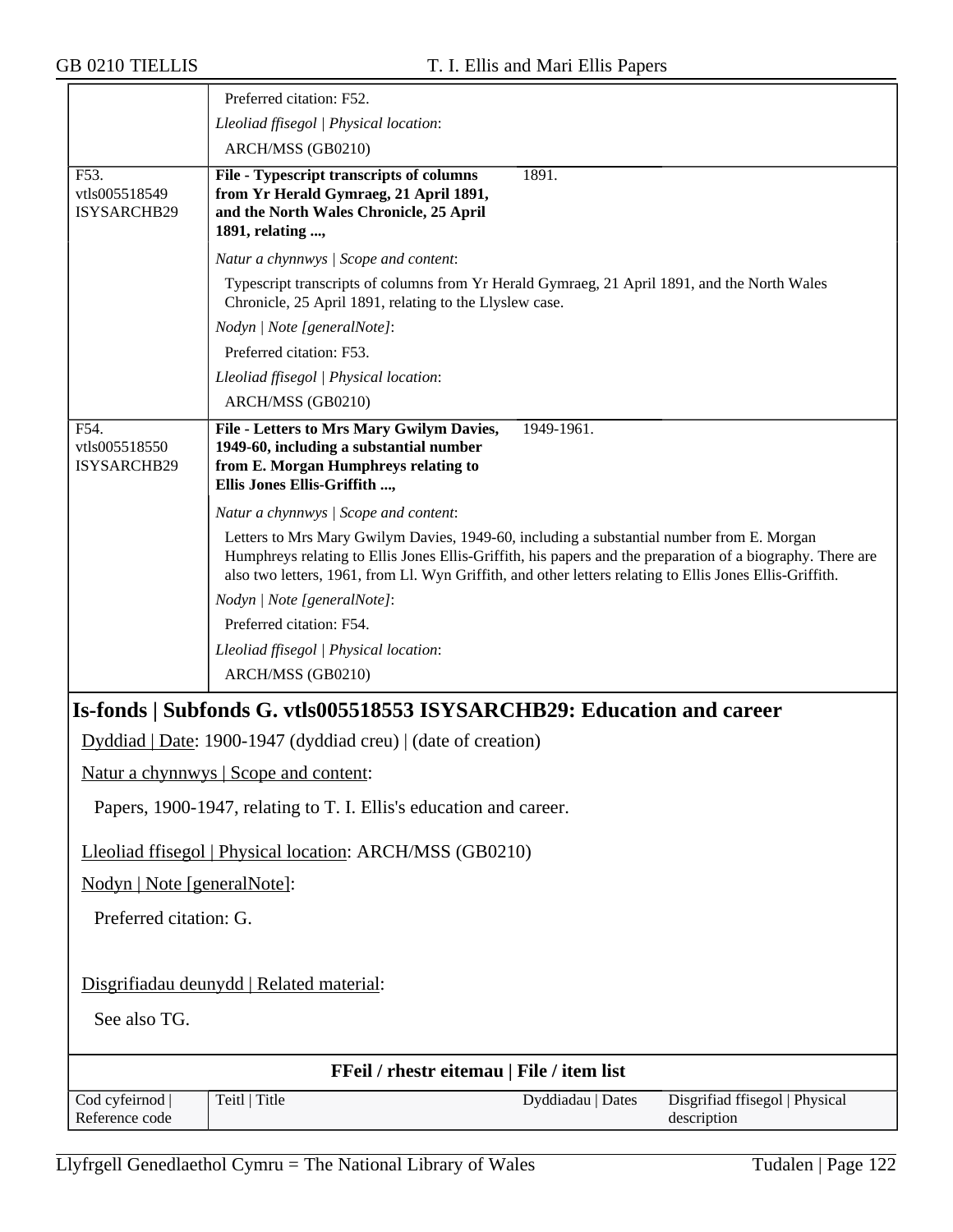| G1. vtls005518554<br>ISYSARCHB29      | File - File of papers, 1900-20, relating<br>1900-1920.<br>to T. I. Ellis's education and early life,<br>including school reports, examination<br>papers, correspondence, copies ,                                            |
|---------------------------------------|------------------------------------------------------------------------------------------------------------------------------------------------------------------------------------------------------------------------------|
|                                       | Natur a chynnwys / Scope and content:                                                                                                                                                                                        |
|                                       | File of papers, 1900-20, relating to T. I. Ellis's education and early life, including school reports,<br>examination papers, correspondence, copies of The Orley Farm Magazine, and certificates.                           |
|                                       | Nodyn   Note [generalNote]:                                                                                                                                                                                                  |
|                                       | Preferred citation: G1.                                                                                                                                                                                                      |
|                                       | Lleoliad ffisegol   Physical location:                                                                                                                                                                                       |
|                                       | ARCH/MSS (GB0210)                                                                                                                                                                                                            |
| G2. vtls005518555<br>ISYSARCHB29      | File - Papers, c. 1909-13, concerning T. I.<br>[c. 1909]-1913.<br><b>Ellis's period at Orley Farm preparatory</b><br>school, Harrow, including examination<br>papers, programmes of events ,                                 |
|                                       | Natur a chynnwys / Scope and content:                                                                                                                                                                                        |
|                                       | Papers, c. 1909-13, concerning T. I. Ellis's period at Orley Farm preparatory school, Harrow, including<br>examination papers, programmes of events, letters and telegrams, and T. I. Ellis's schoolboy's diary for<br>1913. |
|                                       | Nodyn   Note [generalNote]:                                                                                                                                                                                                  |
|                                       | Preferred citation: G2.                                                                                                                                                                                                      |
|                                       | Lleoliad ffisegol   Physical location:                                                                                                                                                                                       |
|                                       | ARCH/MSS (GB0210)                                                                                                                                                                                                            |
| G3. vtls005518556<br>ISYSARCHB29      | File - Exercise book marked, 'T. I. Ellis.<br>1912.<br>Form 1A, Locker 2. Sept.: 24th 1912', and<br>containing notes on Latin, Greek and ,                                                                                   |
|                                       | Natur a chynnwys / Scope and content:                                                                                                                                                                                        |
|                                       | Exercise book marked, T. I. Ellis. Form 1A, Locker 2. Sept.: 24th 1912', and containing notes on Latin,<br>Greek and ancient history.                                                                                        |
|                                       | Nodyn   Note [generalNote]:                                                                                                                                                                                                  |
|                                       | Preferred citation: G3.                                                                                                                                                                                                      |
|                                       | Lleoliad ffisegol   Physical location:                                                                                                                                                                                       |
|                                       | ARCH/MSS (GB0210)                                                                                                                                                                                                            |
| G4-5.<br>vtls005518557<br>ISYSARCHB29 | File - Exercise books containing philosophy<br>1917-1918.<br>notes taken by T. I. Ellis while a student<br>at the University College of Wales,<br>Aberystwyth ,                                                              |
|                                       | Natur a chynnwys / Scope and content:                                                                                                                                                                                        |
|                                       | Exercise books containing philosophy notes taken by T. I. Ellis while a student at the University College<br>of Wales, Aberystwyth, in 1917-18.                                                                              |
|                                       | Nodyn   Note [generalNote]:                                                                                                                                                                                                  |
|                                       | Preferred citation: G4-5.                                                                                                                                                                                                    |
|                                       | Lleoliad ffisegol   Physical location:                                                                                                                                                                                       |
|                                       | ARCH/MSS (GB0210)                                                                                                                                                                                                            |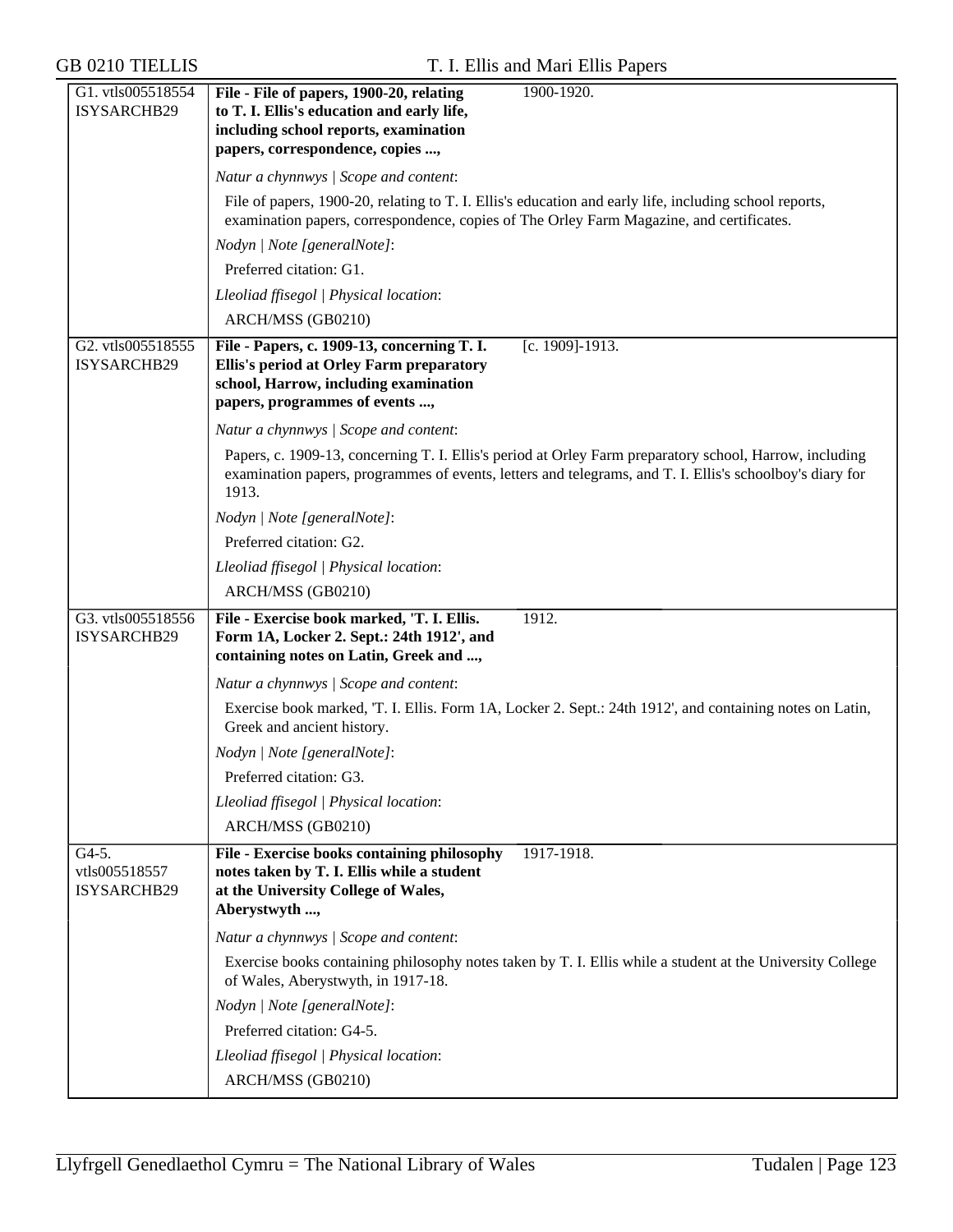| G6-13.<br>vtls005518558<br>ISYSARCHB29 | File - Notebooks kept by T. I. Ellis while a<br>$[c. 1918]$ .<br>student at the University College of Wales,<br>Aberystwyth, containing notes on Latin ,        |
|----------------------------------------|-----------------------------------------------------------------------------------------------------------------------------------------------------------------|
|                                        | Natur a chynnwys / Scope and content:                                                                                                                           |
|                                        | Notebooks kept by T. I. Ellis while a student at the University College of Wales, Aberystwyth,<br>containing notes on Latin, Greek and ancient history.         |
|                                        | Nodyn   Note [generalNote]:                                                                                                                                     |
|                                        | Preferred citation: G6-13.                                                                                                                                      |
|                                        | Lleoliad ffisegol   Physical location:                                                                                                                          |
|                                        | ARCH/MSS (GB0210)                                                                                                                                               |
| G14.<br>vtls005518559<br>ISYSARCHB29   | File - Exercise book containing T. I. Ellis's<br>[c. 1922-1923].<br>ancient history essays, c. 1922-3, written<br>while a student at Jesus College, Oxford,     |
|                                        | Natur a chynnwys / Scope and content:                                                                                                                           |
|                                        | Exercise book containing T. I. Ellis's ancient history essays, c. 1922-3, written while a student at Jesus<br>College, Oxford.                                  |
|                                        | Nodyn   Note [generalNote]:                                                                                                                                     |
|                                        | Preferred citation: G14.                                                                                                                                        |
|                                        | Lleoliad ffisegol   Physical location:                                                                                                                          |
|                                        | ARCH/MSS (GB0210)                                                                                                                                               |
| G15.<br>vtls005518560<br>ISYSARCHB29   | File - Exercise book containing T. I. Ellis's<br>[c. 1922-1923].<br>philosophy essays, c. 1922-3, written while<br>a student at Jesus College, Oxford,          |
|                                        | Natur a chynnwys / Scope and content:                                                                                                                           |
|                                        | Exercise book containing T. I. Ellis's philosophy essays, c. 1922-3, written while a student at Jesus<br>College, Oxford.                                       |
|                                        | Nodyn   Note [generalNote]:                                                                                                                                     |
|                                        | Preferred citation: G15.                                                                                                                                        |
|                                        | Lleoliad ffisegol   Physical location:                                                                                                                          |
|                                        | ARCH/MSS (GB0210)                                                                                                                                               |
| G16.<br>vtls005518561<br>ISYSARCHB29   | File - T. I. Ellis's Teacher's Certificate of<br>1924.<br>Proficiency in the Theory and Practice of<br><b>Education awarded by the University of</b><br>Wales , |
|                                        | Natur a chynnwys / Scope and content:                                                                                                                           |
|                                        | T. I. Ellis's Teacher's Certificate of Proficiency in the Theory and Practice of Education awarded by the<br>University of Wales, 16 July 1924.                 |
|                                        | Nodyn   Note [generalNote]:                                                                                                                                     |
|                                        | Preferred citation: G16.                                                                                                                                        |
|                                        | Lleoliad ffisegol   Physical location:                                                                                                                          |
|                                        | ARCH/MSS (GB0210)                                                                                                                                               |
| G17.<br>vtls005518562<br>ISYSARCHB29   | File - Correspondence and papers, 1924-8,<br>1924-1928.<br>deriving from T. I. Ellis's work as Classics<br>Master at the Cardiff High School for<br>Boys ,      |
|                                        | Natur a chynnwys / Scope and content:                                                                                                                           |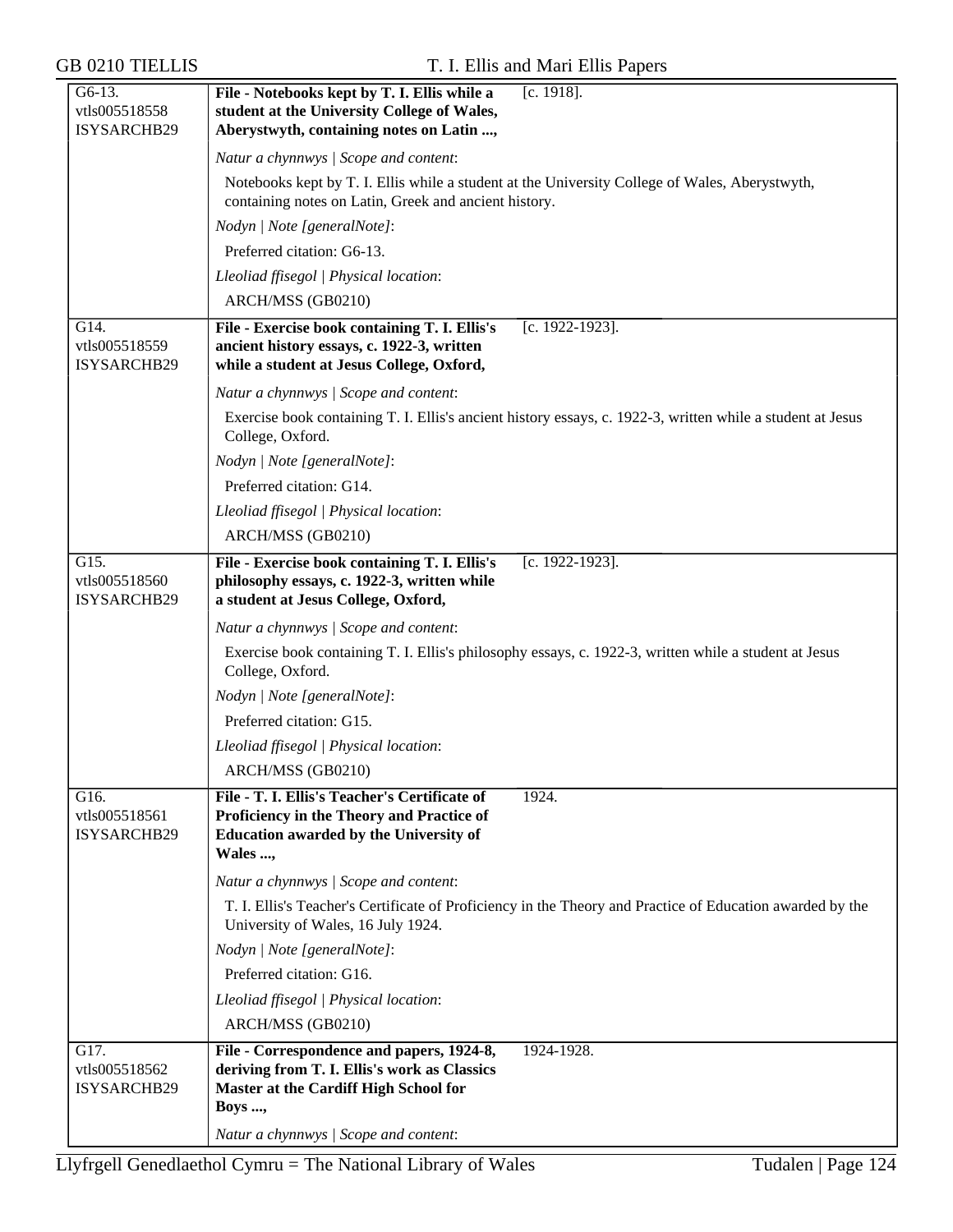|                                      | Correspondence and papers, 1924-8, deriving from T. I. Ellis's work as Classics Master at the Cardiff<br>High School for Boys.                                               |
|--------------------------------------|------------------------------------------------------------------------------------------------------------------------------------------------------------------------------|
|                                      | Nodyn   Note [generalNote]:                                                                                                                                                  |
|                                      | Preferred citation: G17.                                                                                                                                                     |
|                                      | Lleoliad ffisegol   Physical location:                                                                                                                                       |
|                                      | ARCH/MSS (GB0210)                                                                                                                                                            |
| G18.                                 | File - T. I. Ellis's mark books while<br>$[1924-1928]$ .                                                                                                                     |
| vtls005518563<br>ISYSARCHB29         | <b>Classics Master at the Cardiff High School</b><br>for Boys,                                                                                                               |
|                                      | Natur a chynnwys / Scope and content:                                                                                                                                        |
|                                      | T. I. Ellis's mark books while Classics Master at the Cardiff High School for Boys.                                                                                          |
|                                      | Nodyn   Note [generalNote]:                                                                                                                                                  |
|                                      | Preferred citation: G18.                                                                                                                                                     |
|                                      | Lleoliad ffisegol   Physical location:                                                                                                                                       |
|                                      | ARCH/MSS (GB0210)                                                                                                                                                            |
| G19.                                 | File - T. I. Ellis's references, testimonials,<br>1924-1947.                                                                                                                 |
| vtls005518564<br>ISYSARCHB29         | applications for posts, and related<br>correspondence, 1924-47,                                                                                                              |
|                                      | Natur a chynnwys / Scope and content:                                                                                                                                        |
|                                      | T. I. Ellis's references, testimonials, applications for posts, and related correspondence, 1924-47.                                                                         |
|                                      | Nodyn   Note [generalNote]:                                                                                                                                                  |
|                                      | Preferred citation: G19.                                                                                                                                                     |
|                                      | Lleoliad ffisegol   Physical location:                                                                                                                                       |
|                                      | ARCH/MSS (GB0210)                                                                                                                                                            |
| G20.<br>vtls005518565                | $[1930x1940]$ .<br>File - Notebooks deriving from T.I. Ellis's<br>period as headmaster of Rhyl County                                                                        |
| ISYSARCHB29                          | School in the 1930s,                                                                                                                                                         |
|                                      | Natur a chynnwys / Scope and content:                                                                                                                                        |
|                                      | Notebooks deriving from T.I. Ellis's period as headmaster of Rhyl County School in the 1930s.                                                                                |
|                                      | Nodyn   Note [generalNote]:                                                                                                                                                  |
|                                      | Preferred citation: G20.                                                                                                                                                     |
|                                      | Lleoliad ffisegol   Physical location:                                                                                                                                       |
|                                      | ARCH/MSS (GB0210)                                                                                                                                                            |
| G21.<br>vtls005518566<br>ISYSARCHB29 | File - Correspondence, 1939-40, relating to<br>1939-1940.<br>T. I. Ellis's applications for posts, including<br>letters from Principal Ifor Leslie Evans<br>and Sir Thomas , |
|                                      | Natur a chynnwys / Scope and content:                                                                                                                                        |
|                                      | Correspondence, 1939-40, relating to T. I. Ellis's applications for posts, including letters from Principal<br>Ifor Leslie Evans and Sir Thomas Artemus Jones.               |
|                                      | Nodyn   Note [generalNote]:                                                                                                                                                  |
|                                      | Preferred citation: G21.                                                                                                                                                     |
|                                      | Lleoliad ffisegol   Physical location:                                                                                                                                       |
|                                      | ARCH/MSS (GB0210)                                                                                                                                                            |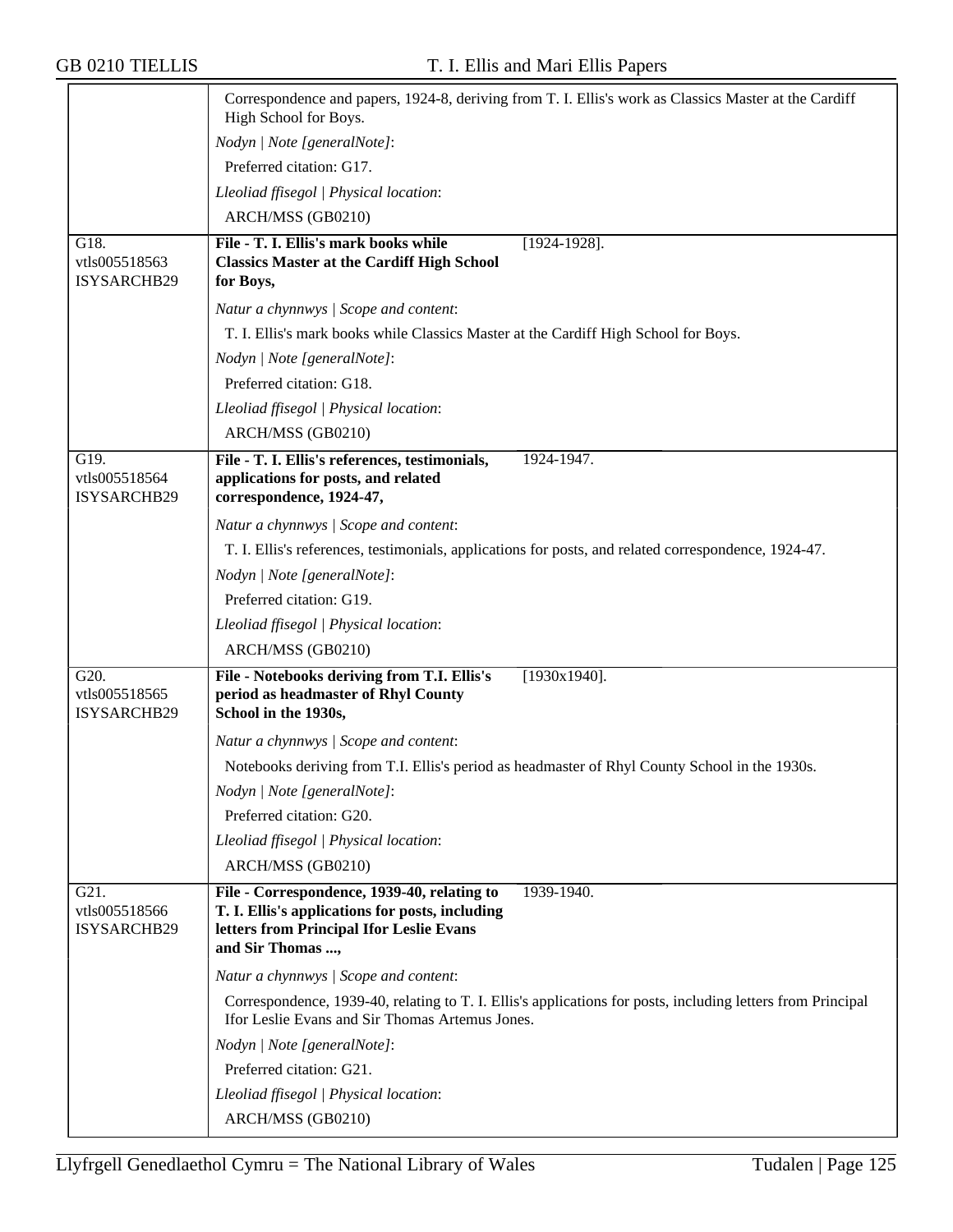**Is-fonds | Subfonds H. vtls005518567 ISYSARCHB29: Business and financial papers**

|                                                                                   | Dyddiad   Date: 1926-1962 (dyddiad creu)   (date of creation)                                                                                    |                   |                                               |  |
|-----------------------------------------------------------------------------------|--------------------------------------------------------------------------------------------------------------------------------------------------|-------------------|-----------------------------------------------|--|
| Lleoliad ffisegol   Physical location: ARCH/MSS (GB0210)                          |                                                                                                                                                  |                   |                                               |  |
| Nodyn   Note [generalNote]:                                                       |                                                                                                                                                  |                   |                                               |  |
|                                                                                   |                                                                                                                                                  |                   |                                               |  |
| Preferred citation: H.                                                            |                                                                                                                                                  |                   |                                               |  |
|                                                                                   | Pwyntiau mynediad   Access points:                                                                                                               |                   |                                               |  |
| Ellis, T. I. (Thomas Iorwerth), 1899-1970 -- Finance, Personal (pwnc)   (subject) |                                                                                                                                                  |                   |                                               |  |
|                                                                                   |                                                                                                                                                  |                   |                                               |  |
|                                                                                   | Disgrifiadau deunydd   Related material:                                                                                                         |                   |                                               |  |
|                                                                                   |                                                                                                                                                  |                   |                                               |  |
| See also TH.                                                                      |                                                                                                                                                  |                   |                                               |  |
|                                                                                   |                                                                                                                                                  |                   |                                               |  |
|                                                                                   | FFeil / rhestr eitemau   File / item list                                                                                                        |                   |                                               |  |
| Cod cyfeirnod<br>Reference code                                                   | Teitl   Title                                                                                                                                    | Dyddiadau   Dates | Disgrifiad ffisegol   Physical<br>description |  |
| H1. vtls005518568                                                                 | File - Correspondence and papers, 1930-5,                                                                                                        | 1930-1935.        |                                               |  |
| ISYSARCHB29                                                                       | relating to the renting of 7-15 South Hill<br>Road, Liverpool,                                                                                   |                   |                                               |  |
|                                                                                   |                                                                                                                                                  |                   |                                               |  |
|                                                                                   | Nodyn   Note [generalNote]:<br>Preferred citation: H1.                                                                                           |                   |                                               |  |
|                                                                                   |                                                                                                                                                  |                   |                                               |  |
|                                                                                   | Lleoliad ffisegol   Physical location:                                                                                                           |                   |                                               |  |
| H2. vtls005518569                                                                 | ARCH/MSS (GB0210)                                                                                                                                |                   |                                               |  |
| ISYSARCHB29                                                                       | File - T. I. Ellis's business correspondence,<br>1930-42,                                                                                        | 1930-1942.        |                                               |  |
|                                                                                   | Natur a chynnwys / Scope and content:                                                                                                            |                   |                                               |  |
|                                                                                   | T. I. Ellis's business correspondence, 1930-42.                                                                                                  |                   |                                               |  |
|                                                                                   | Nodyn   Note [generalNote]:                                                                                                                      |                   |                                               |  |
|                                                                                   | Preferred citation: H2.                                                                                                                          |                   |                                               |  |
|                                                                                   | Lleoliad ffisegol   Physical location:                                                                                                           |                   |                                               |  |
|                                                                                   | ARCH/MSS (GB0210)                                                                                                                                |                   |                                               |  |
| H3. vtls005518570<br>ISYSARCHB29                                                  | File - Correspondence and papers, 1940-5,<br>concerning the sale of 'Cynlas', Rhyl,                                                              | 1940-1945.        |                                               |  |
|                                                                                   | Natur a chynnwys / Scope and content:                                                                                                            |                   |                                               |  |
|                                                                                   | Correspondence and papers, 1940-5, concerning the sale of 'Cynlas', Rhyl.                                                                        |                   |                                               |  |
|                                                                                   | Nodyn   Note [generalNote]:                                                                                                                      |                   |                                               |  |
|                                                                                   | Preferred citation: H3.                                                                                                                          |                   |                                               |  |
|                                                                                   | Lleoliad ffisegol   Physical location:                                                                                                           |                   |                                               |  |
|                                                                                   | ARCH/MSS (GB0210)                                                                                                                                |                   |                                               |  |
| H4. vtls005518571<br>ISYSARCHB29                                                  | File - Miscellaneous bills and receipts,<br>1926-58, many relating to the purchase<br>of books and journals, subscriptions to<br>societies, etc, | 1926-1958.        |                                               |  |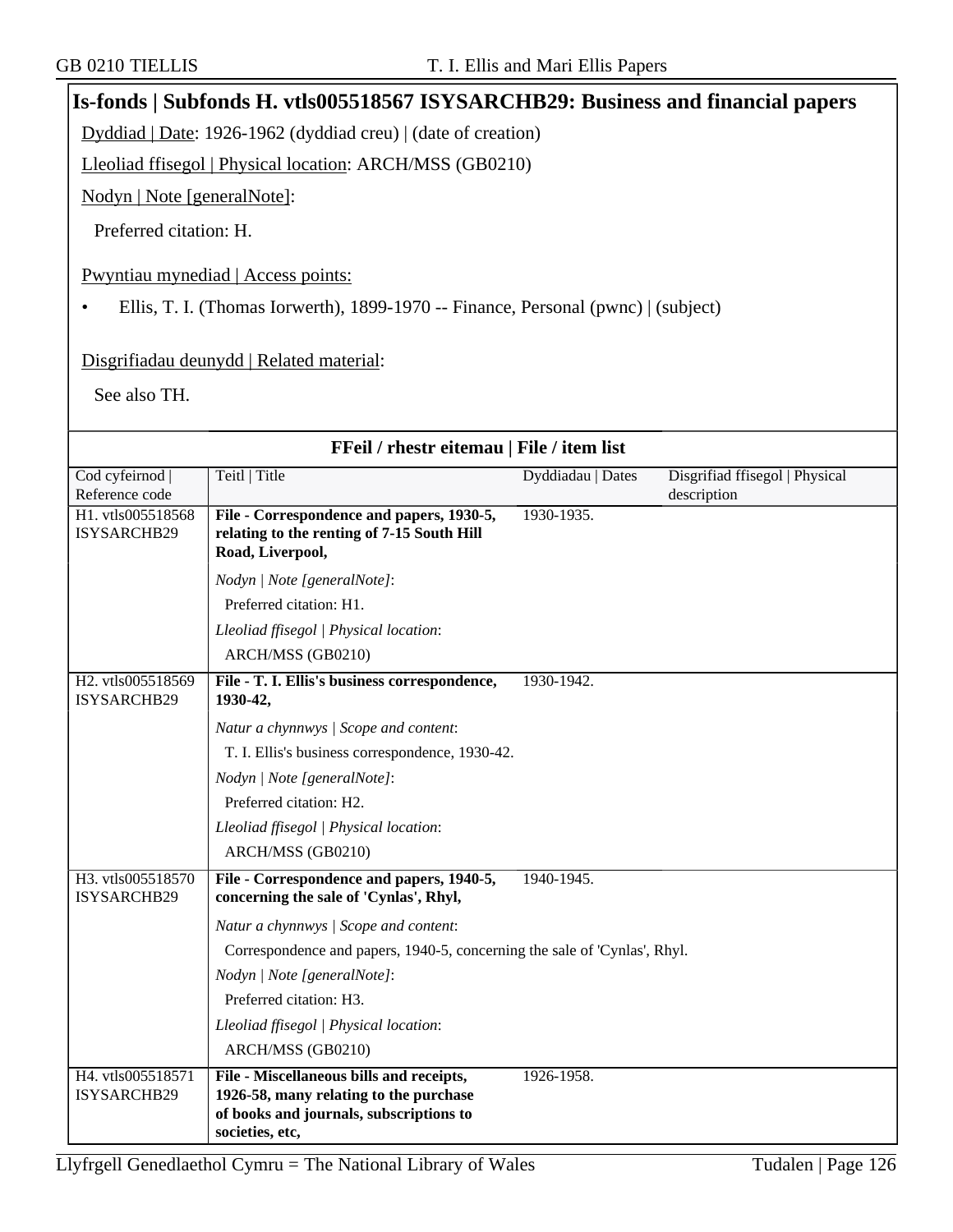|                                  | Nodyn   Note [generalNote]:                                                     |            |
|----------------------------------|---------------------------------------------------------------------------------|------------|
|                                  | Preferred citation: H4.                                                         |            |
|                                  | Lleoliad ffisegol   Physical location:                                          |            |
|                                  | ARCH/MSS (GB0210)                                                               |            |
| H5. vtls005518572                | File - Miscellaneous bills and receipts,                                        | 1938-1962. |
| ISYSARCHB29                      |                                                                                 |            |
|                                  | Nodyn   Note [generalNote]:                                                     |            |
|                                  | Preferred citation: H5.                                                         |            |
|                                  | Lleoliad ffisegol   Physical location:                                          |            |
|                                  | ARCH/MSS (GB0210)                                                               |            |
| H6. vtls005518573<br>ISYSARCHB29 | File - Correspondence and papers relating<br>to T. I. Ellis's petrol allowance, | 1940-1943. |
|                                  | Natur a chynnwys / Scope and content:                                           |            |
|                                  | Correspondence and papers relating to T. I. Ellis's petrol allowance.           |            |
|                                  | Nodyn   Note [generalNote]:                                                     |            |
|                                  | Preferred citation: H6.                                                         |            |
|                                  | Lleoliad ffisegol   Physical location:                                          |            |
|                                  | ARCH/MSS (GB0210)                                                               |            |
| H7. vtls005518574                | File - Bills, receipts and financial                                            | 1940-1949. |
| ISYSARCHB29                      | correspondence,                                                                 |            |
|                                  | Nodyn   Note [generalNote]:                                                     |            |
|                                  | Preferred citation: H7.                                                         |            |
|                                  | Lleoliad ffisegol   Physical location:                                          |            |
|                                  | ARCH/MSS (GB0210)                                                               |            |
| H8. vtls005518575<br>ISYSARCHB29 | File - Bills, receipts and financial<br>correspondence,                         | 1952-1959. |
|                                  | Nodyn   Note [generalNote]:                                                     |            |
|                                  | Preferred citation: H8.                                                         |            |
|                                  | Lleoliad ffisegol   Physical location:                                          |            |
|                                  | ARCH/MSS (GB0210)                                                               |            |
| H9. vtls005518576<br>ISYSARCHB29 | File - Bills, receipts and financial<br>correspondence,                         | 1954-1955. |
|                                  | Nodyn   Note [generalNote]:                                                     |            |
|                                  | Preferred citation: H9.                                                         |            |
|                                  | Lleoliad ffisegol   Physical location:                                          |            |
|                                  | ARCH/MSS (GB0210)                                                               |            |
|                                  | Is-fonds   Subfonds I. vtls005518577 ISYSARCHB29: Personalia                    |            |
|                                  | Dyddiad   Date: 1894-1966. (dyddiad creu)   (date of creation)                  |            |
|                                  | Lleoliad ffisegol   Physical location: ARCH/MSS (GB0210)                        |            |
| Nodyn   Note [generalNote]:      |                                                                                 |            |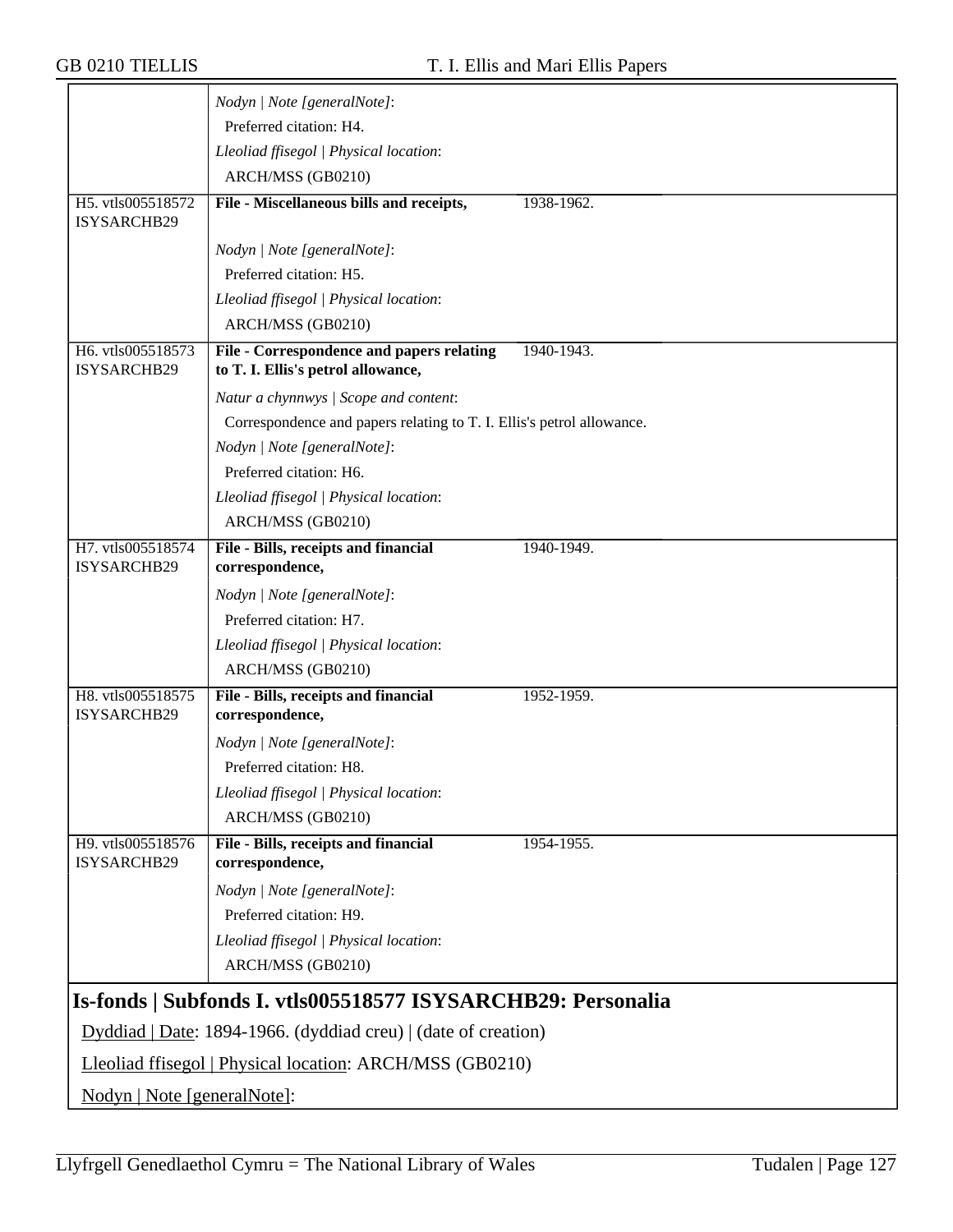Preferred citation: I.

Disgrifiadau deunydd | Related material:

For other personalia, including journals, 1943-1970, see TI.

#### **Cyfres | Series I1-11. vtls005518578 ISYSARCHB29: T. I. Ellis's pocket diaries, 1918-41, containing mainly brief notes of appointments and engagements and general notes,**

Dyddiad | Date: 1918-1941. (dyddiad creu) | (date of creation)

Natur a chynnwys | Scope and content:

T. I. Ellis's pocket diaries, 1918-41, containing mainly brief notes of appointments and engagements and general notes.

Lleoliad ffisegol | Physical location: ARCH/MSS (GB0210)

Nodyn | Note [generalNote]:

Preferred citation: I1-11.

Disgrifiadau deunydd | Related material:

See also TI 1 and MB 1/40.

| FFeil / rhestr eitemau   File / item list |                                        |                   |                                               |
|-------------------------------------------|----------------------------------------|-------------------|-----------------------------------------------|
| Cod cyfeirnod<br>Reference code           | Teitl   Title                          | Dyddiadau   Dates | Disgrifiad ffisegol   Physical<br>description |
| I1. vtls005518579<br>ISYSARCHB29          | File - Diary,                          | 1918.             |                                               |
|                                           | Nodyn   Note [generalNote]:            |                   |                                               |
|                                           | Preferred citation: I1.                |                   |                                               |
|                                           | Lleoliad ffisegol   Physical location: |                   |                                               |
|                                           | ARCH/MSS (GB0210)                      |                   |                                               |
| I2. vtls005518580<br>ISYSARCHB29          | File - Diary,                          | 1921.             |                                               |
|                                           | Nodyn   Note [generalNote]:            |                   |                                               |
|                                           | Preferred citation: I2.                |                   |                                               |
|                                           | Lleoliad ffisegol   Physical location: |                   |                                               |
|                                           | ARCH/MSS (GB0210)                      |                   |                                               |
| I3. vtls005518581<br>ISYSARCHB29          | File - Diary,                          | 1925.             |                                               |
|                                           | Nodyn   Note [generalNote]:            |                   |                                               |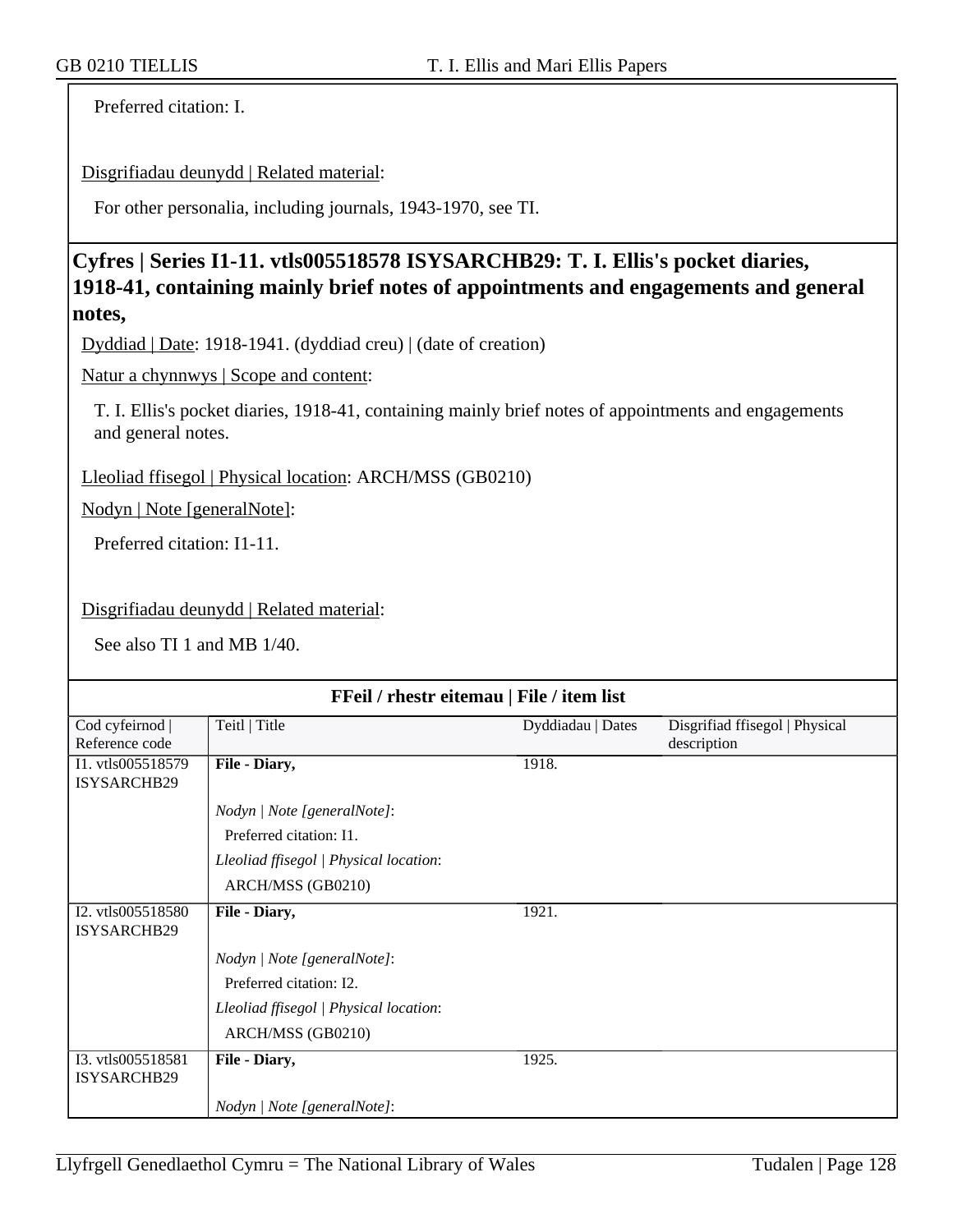|                                         | Preferred citation: I3.                |       |
|-----------------------------------------|----------------------------------------|-------|
|                                         | Lleoliad ffisegol   Physical location: |       |
|                                         | ARCH/MSS (GB0210)                      |       |
| I4. vtls005518582<br>ISYSARCHB29        | File - Diary,                          | 1926. |
|                                         | Nodyn   Note [generalNote]:            |       |
|                                         | Preferred citation: I4.                |       |
|                                         | Lleoliad ffisegol   Physical location: |       |
|                                         | ARCH/MSS (GB0210)                      |       |
| I5. vtls005518583<br>ISYSARCHB29        | File - Diary,                          | 1927. |
|                                         | Nodyn   Note [generalNote]:            |       |
|                                         | Preferred citation: I5.                |       |
|                                         | Lleoliad ffisegol   Physical location: |       |
|                                         | ARCH/MSS (GB0210)                      |       |
| I6. vtls005518584<br>ISYSARCHB29        | File - Diary,                          | 1928. |
|                                         | Nodyn   Note [generalNote]:            |       |
|                                         | Preferred citation: I6.                |       |
|                                         | Lleoliad ffisegol   Physical location: |       |
|                                         | ARCH/MSS (GB0210)                      |       |
| I7. vtls005518585                       | File - Diary,                          | 1929. |
| ISYSARCHB29                             |                                        |       |
|                                         | Nodyn   Note [generalNote]:            |       |
|                                         | Preferred citation: I7.                |       |
|                                         | Lleoliad ffisegol   Physical location: |       |
|                                         | ARCH/MSS (GB0210)                      |       |
| I8. vtls005518586<br><b>ISYSARCHB29</b> | File - Diary,                          | 1930. |
|                                         | Nodyn   Note [generalNote]:            |       |
|                                         | Preferred citation: I8.                |       |
|                                         | Lleoliad ffisegol   Physical location: |       |
|                                         | ARCH/MSS (GB0210)                      |       |
| I9. vtls005518587<br>ISYSARCHB29        | File - Diary,                          | 1932. |
|                                         | Nodyn   Note [generalNote]:            |       |
|                                         | Preferred citation: I9.                |       |
|                                         | Lleoliad ffisegol   Physical location: |       |
|                                         | ARCH/MSS (GB0210)                      |       |
| I10.                                    | File - Diary,                          | 1934. |
| vtls005518588<br>ISYSARCHB29            |                                        |       |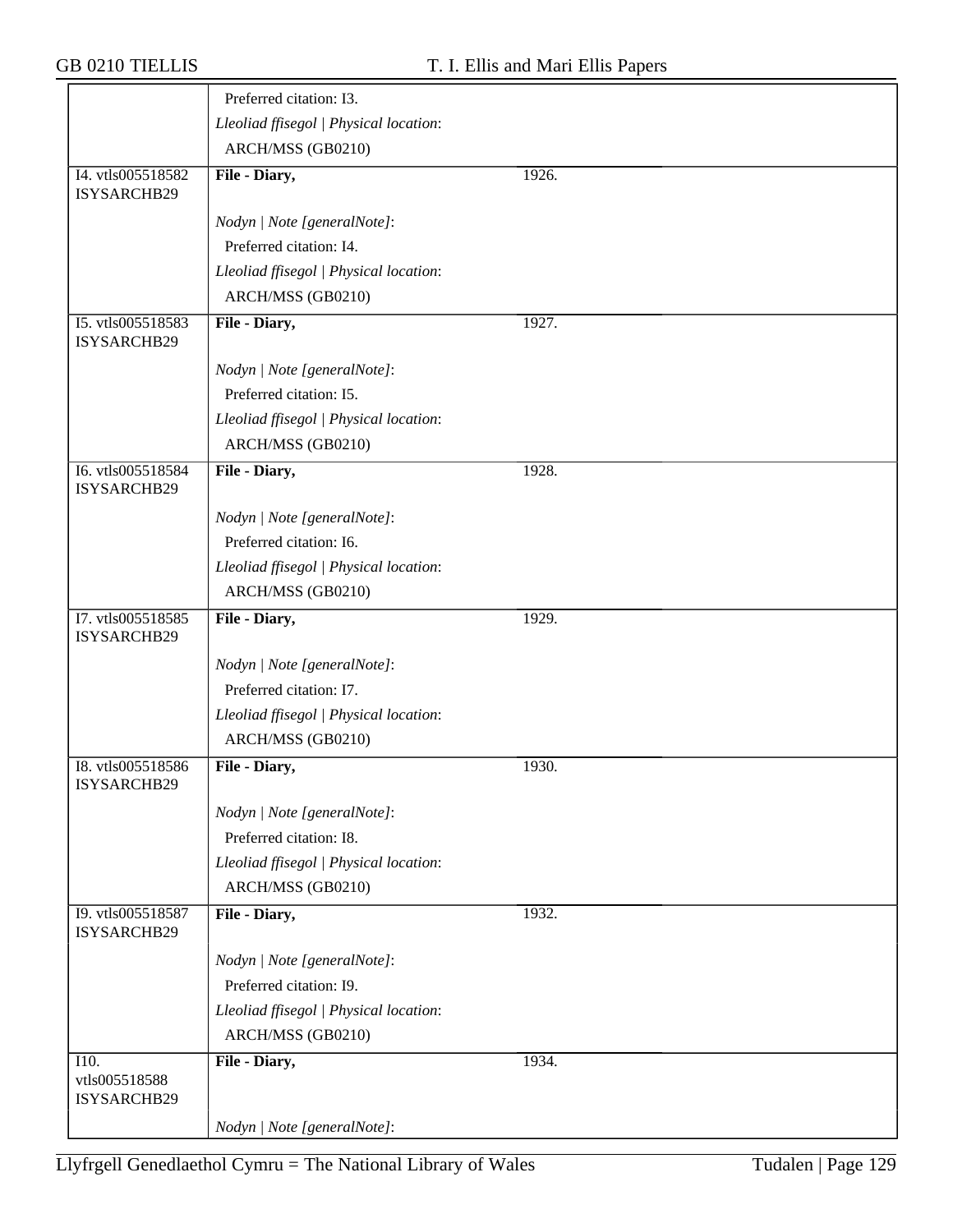|                                                    | Preferred citation: I10.                                                                                                                                                                                                                                                                                                                                                                                                                                                                                                                                                     |                   |                                               |
|----------------------------------------------------|------------------------------------------------------------------------------------------------------------------------------------------------------------------------------------------------------------------------------------------------------------------------------------------------------------------------------------------------------------------------------------------------------------------------------------------------------------------------------------------------------------------------------------------------------------------------------|-------------------|-----------------------------------------------|
|                                                    | Lleoliad ffisegol   Physical location:                                                                                                                                                                                                                                                                                                                                                                                                                                                                                                                                       |                   |                                               |
|                                                    | ARCH/MSS (GB0210)                                                                                                                                                                                                                                                                                                                                                                                                                                                                                                                                                            |                   |                                               |
| I11.<br>vtls005518589<br>ISYSARCHB29               | File - Diary,                                                                                                                                                                                                                                                                                                                                                                                                                                                                                                                                                                | 1941.             |                                               |
|                                                    | Nodyn   Note [generalNote]:                                                                                                                                                                                                                                                                                                                                                                                                                                                                                                                                                  |                   |                                               |
|                                                    | Preferred citation: I11.                                                                                                                                                                                                                                                                                                                                                                                                                                                                                                                                                     |                   |                                               |
|                                                    | Lleoliad ffisegol   Physical location:                                                                                                                                                                                                                                                                                                                                                                                                                                                                                                                                       |                   |                                               |
|                                                    | ARCH/MSS (GB0210)                                                                                                                                                                                                                                                                                                                                                                                                                                                                                                                                                            |                   |                                               |
|                                                    | Cyfres   Series I12-131. vtls005518590 ISYSARCHB29: Correspondence and papers,                                                                                                                                                                                                                                                                                                                                                                                                                                                                                               |                   |                                               |
|                                                    | Dyddiad   Date: 1894-1966. (dyddiad creu)   (date of creation)                                                                                                                                                                                                                                                                                                                                                                                                                                                                                                               |                   |                                               |
|                                                    | Lleoliad ffisegol   Physical location: ARCH/MSS (GB0210)                                                                                                                                                                                                                                                                                                                                                                                                                                                                                                                     |                   |                                               |
| Nodyn   Note [generalNote]:                        |                                                                                                                                                                                                                                                                                                                                                                                                                                                                                                                                                                              |                   |                                               |
| Preferred citation: I12-131.                       |                                                                                                                                                                                                                                                                                                                                                                                                                                                                                                                                                                              |                   |                                               |
|                                                    |                                                                                                                                                                                                                                                                                                                                                                                                                                                                                                                                                                              |                   |                                               |
|                                                    | FFeil / rhestr eitemau   File / item list                                                                                                                                                                                                                                                                                                                                                                                                                                                                                                                                    |                   |                                               |
| Cod cyfeirnod<br>Reference code                    | Teitl   Title                                                                                                                                                                                                                                                                                                                                                                                                                                                                                                                                                                | Dyddiadau   Dates | Disgrifiad ffisegol   Physical<br>description |
| $\overline{112}$ .<br>vtls005518591<br>ISYSARCHB29 | File - Correspondence and papers,<br>1918-58, mainly letters to T. I. Ellis from<br>newspapers and journals in relation to<br>articles and columns ,                                                                                                                                                                                                                                                                                                                                                                                                                         | 1918-1958.        |                                               |
|                                                    | Natur a chynnwys / Scope and content:                                                                                                                                                                                                                                                                                                                                                                                                                                                                                                                                        |                   |                                               |
|                                                    | Correspondence and papers, 1918-58, mainly letters to T. I. Ellis from newspapers and journals in<br>relation to articles and columns written by him or lectures given by him, together with notes for talks<br>and lectures, drafts of articles, etc The correspondents include Sir Ifan ab Owen Edwards, Aneirin<br>Talfan Davies, D. Miall Edwards, Einion W. Evans, Edward James (London editor of the Western Mail),<br>Gwilym R. Jones, Percy Ogwen Jones and J. D. Lewis, Gomer Press.                                                                                |                   |                                               |
|                                                    | Nodyn   Note [generalNote]:                                                                                                                                                                                                                                                                                                                                                                                                                                                                                                                                                  |                   |                                               |
|                                                    | Preferred citation: I12.                                                                                                                                                                                                                                                                                                                                                                                                                                                                                                                                                     |                   |                                               |
|                                                    | Lleoliad ffisegol   Physical location:                                                                                                                                                                                                                                                                                                                                                                                                                                                                                                                                       |                   |                                               |
|                                                    | ARCH/MSS (GB0210)                                                                                                                                                                                                                                                                                                                                                                                                                                                                                                                                                            |                   |                                               |
| I13.<br>vtls005518592<br>ISYSARCHB29               | File - Correspondence and papers,<br>1924-61, concerning various aspects of T.<br>I. Ellis's career and research including the<br>registration of his MA ,                                                                                                                                                                                                                                                                                                                                                                                                                   | 1924-1961.        |                                               |
|                                                    | Natur a chynnwys / Scope and content:                                                                                                                                                                                                                                                                                                                                                                                                                                                                                                                                        |                   |                                               |
|                                                    | Correspondence and papers, 1924-61, concerning various aspects of T. I. Ellis's career and research<br>including the registration of his MA thesis, his membership of the Classical Association and his<br>investigations into the history of education in Flintshire and in Wales. The correspondence includes a<br>lengthy letter, 25 March 1931, from Sir John Herbert Lewis, Plas Penucha, to T. I. Ellis outlining the<br>sources which he might employ to research the history of education in Flintshire. There is also a letter,<br>1935, from W. S. Gwynn Williams. |                   |                                               |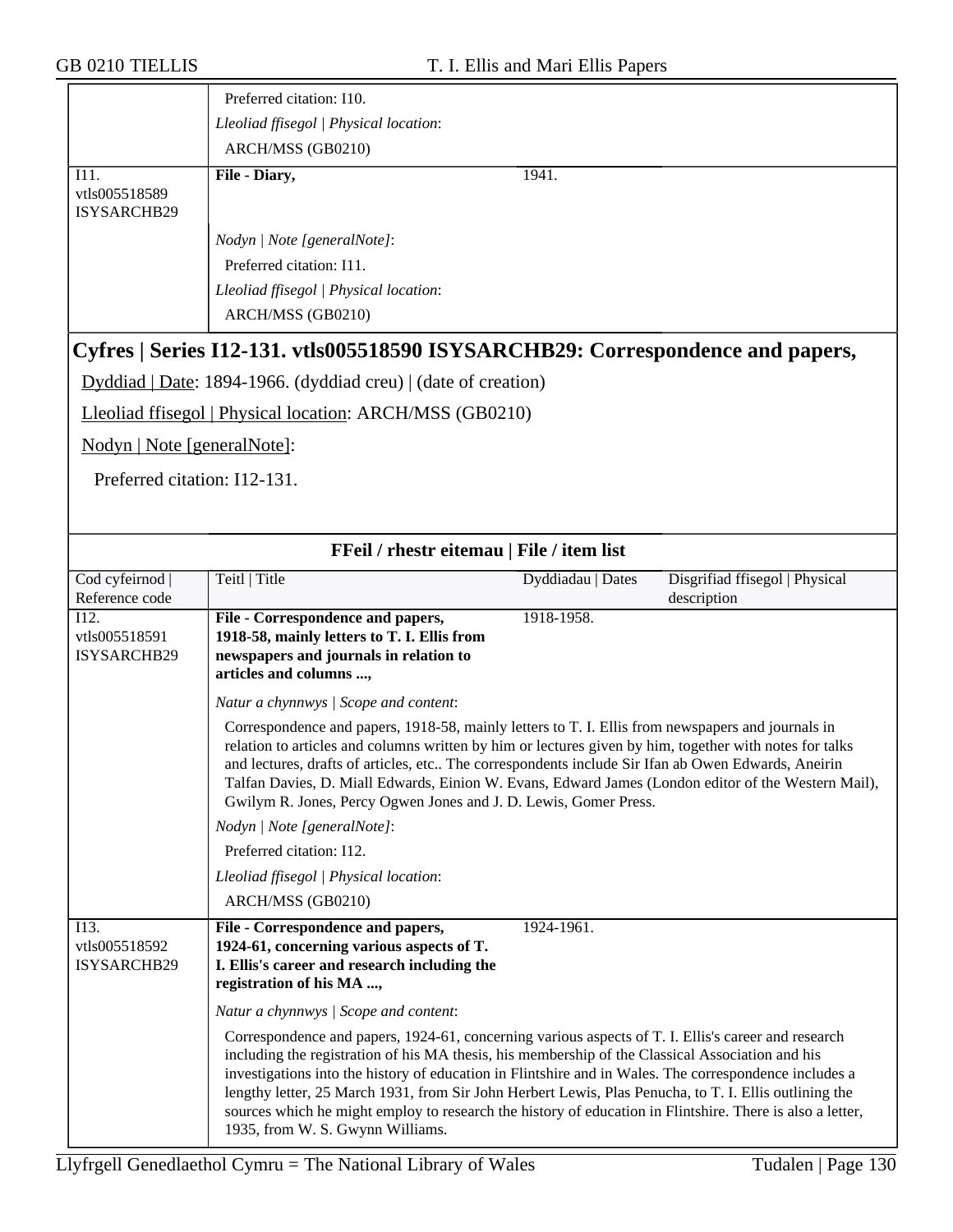|                                      | Nodyn   Note [generalNote]:                                                                                                                                                                                                                                                                                                                      |
|--------------------------------------|--------------------------------------------------------------------------------------------------------------------------------------------------------------------------------------------------------------------------------------------------------------------------------------------------------------------------------------------------|
|                                      | Preferred citation: I13.                                                                                                                                                                                                                                                                                                                         |
|                                      | Lleoliad ffisegol   Physical location:                                                                                                                                                                                                                                                                                                           |
|                                      | ARCH/MSS (GB0210)                                                                                                                                                                                                                                                                                                                                |
| I14.<br>vtls005518593<br>ISYSARCHB29 | File - Correspondence and papers, 1926-61,<br>1926-1961.<br>relating to T. I. Ellis's articles, publications<br>and lectures, scripts and broadcasts,<br>together with drafts of ,                                                                                                                                                               |
|                                      | Natur a chynnwys / Scope and content:                                                                                                                                                                                                                                                                                                            |
|                                      | Correspondence and papers, 1926-61, relating to T. I. Ellis's articles, publications and lectures, scripts<br>and broadcasts, together with drafts of articles, notes for talks, etc The correspondents include Sir Ifan<br>ab Owen Edwards, Hywel Davies, BBC, D. Miall Edwards, Sam Jones, BBC, Dr Thomas Jones CH, and<br>Morris T. Williams. |
|                                      | Nodyn   Note [generalNote]:                                                                                                                                                                                                                                                                                                                      |
|                                      | Preferred citation: I14.                                                                                                                                                                                                                                                                                                                         |
|                                      | Lleoliad ffisegol   Physical location:                                                                                                                                                                                                                                                                                                           |
|                                      | ARCH/MSS (GB0210)                                                                                                                                                                                                                                                                                                                                |
| I15.<br>vtls005518594<br>ISYSARCHB29 | File - Miscellaneous notes, press cuttings<br>1937-1941.<br>and leaflets, 1937-41, together with a letter,<br>8 June 1937, from Foyle's Welsh Company<br>Ltd to ,                                                                                                                                                                                |
|                                      | Natur a chynnwys / Scope and content:                                                                                                                                                                                                                                                                                                            |
|                                      | Miscellaneous notes, press cuttings and leaflets, 1937-41, together with a letter, 8 June 1937, from<br>Foyle's Welsh Company Ltd to T. I. Ellis, relating to the publication of W. Hughes Jones, Wales Drops<br>the Pilots.                                                                                                                     |
|                                      | Nodyn   Note [generalNote]:                                                                                                                                                                                                                                                                                                                      |
|                                      | Preferred citation: I15.                                                                                                                                                                                                                                                                                                                         |
|                                      | Lleoliad ffisegol   Physical location:                                                                                                                                                                                                                                                                                                           |
|                                      | ARCH/MSS (GB0210)                                                                                                                                                                                                                                                                                                                                |
| I16.<br>vtls005518595<br>ISYSARCHB29 | File - Correspondence and papers<br>1931.<br>concerning the unveiling of the Owain<br>Glyn Dr memorial at Glyndyfrdwy on 5<br>September,                                                                                                                                                                                                         |
|                                      | Natur a chynnwys / Scope and content:                                                                                                                                                                                                                                                                                                            |
|                                      | Correspondence and papers concerning the unveiling of the Owain Glyn Dr memorial at Glyndyfrdwy on<br>5 September 1931.                                                                                                                                                                                                                          |
|                                      | Nodyn   Note [generalNote]:                                                                                                                                                                                                                                                                                                                      |
|                                      | Preferred citation: I16.                                                                                                                                                                                                                                                                                                                         |
|                                      | Lleoliad ffisegol   Physical location:                                                                                                                                                                                                                                                                                                           |
|                                      | ARCH/MSS (GB0210)                                                                                                                                                                                                                                                                                                                                |
| I17.<br>vtls005518596<br>ISYSARCHB29 | File - Letters, 1931-9, from Hughes and<br>1931-1939.<br>Son, Publishers, Wrexham, to T. I. Ellis,<br>relating to articles prepared by T. I.<br>Ellis ,<br>Natur a chynnwys / Scope and content:                                                                                                                                                 |
|                                      |                                                                                                                                                                                                                                                                                                                                                  |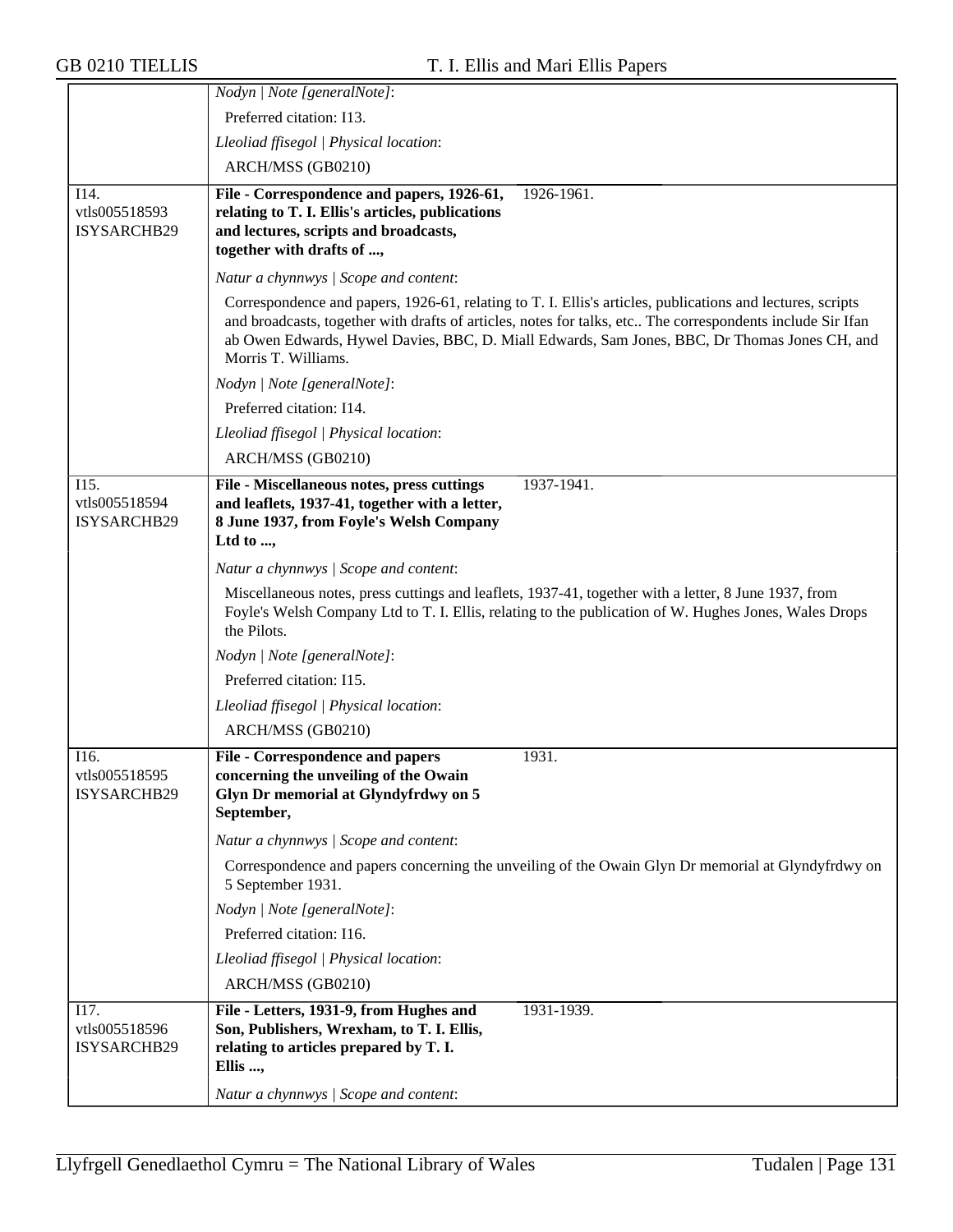|                                             | Letters, 1931-9, from Hughes and Son, Publishers, Wrexham, to T. I. Ellis, relating to articles prepared<br>by T. I. Ellis for publication in various journals and to the sales of The Development of Higher Education<br>in Wales. |
|---------------------------------------------|-------------------------------------------------------------------------------------------------------------------------------------------------------------------------------------------------------------------------------------|
|                                             | Nodyn   Note [generalNote]:                                                                                                                                                                                                         |
|                                             | Preferred citation: I17.                                                                                                                                                                                                            |
|                                             | Lleoliad ffisegol   Physical location:                                                                                                                                                                                              |
|                                             | ARCH/MSS (GB0210)                                                                                                                                                                                                                   |
| I18.<br>vtls005518597<br>ISYSARCHB29        | 1936-1965.<br>File - Correspondence, 1936-65, discussing<br>broadcasting, notably T. I. Ellis's work<br>for Granada TV Network Ltd and<br><b>Independent Television for South Wales ,</b>                                           |
|                                             | Natur a chynnwys / Scope and content:                                                                                                                                                                                               |
|                                             | Correspondence, 1936-65, discussing broadcasting, notably T. I. Ellis's work for Granada TV Network<br>Ltd and Independent Television for South Wales and the West of England (T.W.W. Ltd).                                         |
|                                             | Nodyn   Note [generalNote]:                                                                                                                                                                                                         |
|                                             | Preferred citation: I18.                                                                                                                                                                                                            |
|                                             | Lleoliad ffisegol   Physical location:                                                                                                                                                                                              |
|                                             | ARCH/MSS (GB0210)                                                                                                                                                                                                                   |
| I19.<br>vtls005518598<br><b>ISYSARCHB29</b> | File - Letters, 1938-61, to T. I. Ellis,<br>1938-1961.<br>requesting articles and scripts for<br>publication, together with drafts of articles.<br>The correspondents include ,                                                     |
|                                             | Natur a chynnwys / Scope and content:                                                                                                                                                                                               |
|                                             | Letters, 1938-61, to T. I. Ellis, requesting articles and scripts for publication, together with drafts of<br>articles. The correspondents include R. E. Griffith, Mathonwy Hughes and Gwilym R. Jones.                             |
|                                             | Nodyn   Note [generalNote]:                                                                                                                                                                                                         |
|                                             | Preferred citation: I19.                                                                                                                                                                                                            |
|                                             | Lleoliad ffisegol   Physical location:                                                                                                                                                                                              |
|                                             | ARCH/MSS (GB0210)                                                                                                                                                                                                                   |
| I20.<br>vtls005518599<br>ISYSARCHB29        | File - File of notes, 1939-61, for talks and<br>1894-1961.<br>lectures by T. I. Ellis. The file also includes<br>a letter, 6 March ,                                                                                                |
|                                             | Natur a chynnwys / Scope and content:                                                                                                                                                                                               |
|                                             | File of notes, 1939-61, for talks and lectures by T. I. Ellis. The file also includes a letter, 6 March 1894,<br>from W. S. Caine to Thomas Edward Ellis, and two notes, 1923 and 1928, penned by Sir John Herbert<br>Lewis.        |
|                                             | Nodyn   Note [generalNote]:                                                                                                                                                                                                         |
|                                             | Preferred citation: I20.                                                                                                                                                                                                            |
|                                             | Lleoliad ffisegol   Physical location:                                                                                                                                                                                              |
|                                             | ARCH/MSS (GB0210)                                                                                                                                                                                                                   |
| I21.<br>vtls005518600<br>ISYSARCHB29        | File - Correspondence and papers, 1943-5,<br>1943-1945.<br>concerning T. I. Ellis's term of office as<br><b>High Sheriff of Cardiganshire, including</b><br>the text of ,                                                           |
|                                             | Natur a chynnwys / Scope and content:                                                                                                                                                                                               |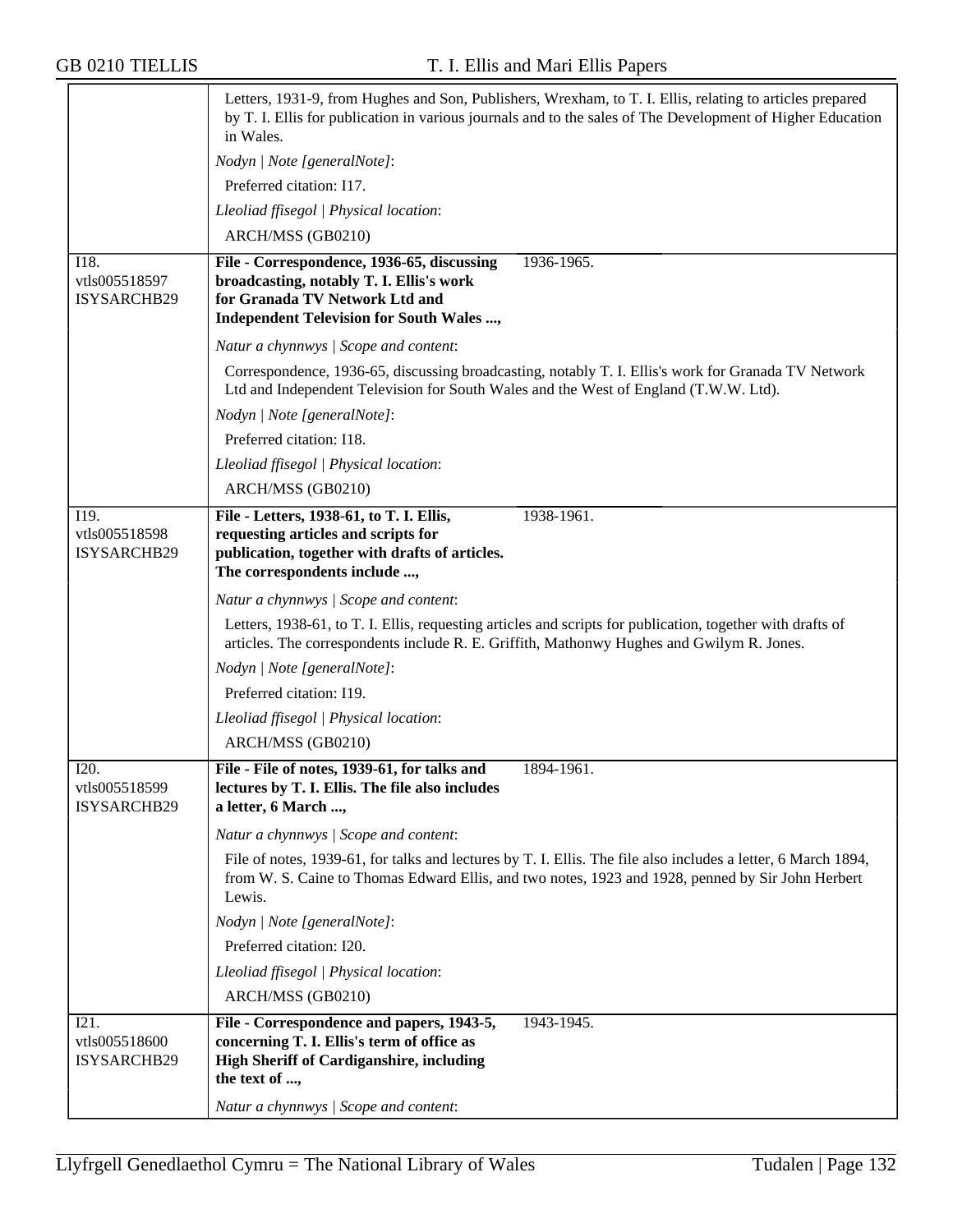|                                             | Correspondence and papers, 1943-5, concerning T. I. Ellis's term of office as High Sheriff of<br>Cardiganshire, including the text of the Sheriff's Declaration under the Sheriff's Act 1887. |                                                                                                                                                                                                                |
|---------------------------------------------|-----------------------------------------------------------------------------------------------------------------------------------------------------------------------------------------------|----------------------------------------------------------------------------------------------------------------------------------------------------------------------------------------------------------------|
|                                             | Nodyn   Note [generalNote]:                                                                                                                                                                   |                                                                                                                                                                                                                |
|                                             | Preferred citation: I21.                                                                                                                                                                      |                                                                                                                                                                                                                |
|                                             | Lleoliad ffisegol   Physical location:                                                                                                                                                        |                                                                                                                                                                                                                |
|                                             | ARCH/MSS (GB0210)                                                                                                                                                                             |                                                                                                                                                                                                                |
| I22.<br>vtls005518601<br>ISYSARCHB29        | <b>File - Correspondence and papers relating</b><br>to 'Ymgyrch Crefydd a Bywyd Dyffryn<br>Nantlle' during May,                                                                               | 1945.                                                                                                                                                                                                          |
|                                             | Natur a chynnwys / Scope and content:                                                                                                                                                         |                                                                                                                                                                                                                |
|                                             |                                                                                                                                                                                               | Correspondence and papers relating to 'Ymgyrch Crefydd a Bywyd Dyffryn Nantlle' during May 1945.                                                                                                               |
|                                             | Nodyn   Note [generalNote]:                                                                                                                                                                   |                                                                                                                                                                                                                |
|                                             | Preferred citation: I22.                                                                                                                                                                      |                                                                                                                                                                                                                |
|                                             | Lleoliad ffisegol   Physical location:                                                                                                                                                        |                                                                                                                                                                                                                |
|                                             | ARCH/MSS (GB0210)                                                                                                                                                                             |                                                                                                                                                                                                                |
| I23.<br>vtls005518602<br>ISYSARCHB29        | File - Correspondence, 1947-51, and<br>notes relating to T. I. Ellis's work for<br>Y Bywgraffiadur Cymreig hyd 1940<br>(Llundain, 1953), including letters ,                                  | 1947-[1953].                                                                                                                                                                                                   |
|                                             | Natur a chynnwys / Scope and content:                                                                                                                                                         |                                                                                                                                                                                                                |
|                                             | drafts of entries.                                                                                                                                                                            | Correspondence, 1947-51, and notes relating to T. I. Ellis's work for Y Bywgraffiadur Cymreig hyd 1940<br>(Llundain, 1953), including letters from R. T. Jenkins, research notes and manuscript and typescript |
|                                             | Nodyn   Note [generalNote]:                                                                                                                                                                   |                                                                                                                                                                                                                |
|                                             | Preferred citation: I23.                                                                                                                                                                      |                                                                                                                                                                                                                |
|                                             | Lleoliad ffisegol   Physical location:                                                                                                                                                        |                                                                                                                                                                                                                |
|                                             | ARCH/MSS (GB0210)                                                                                                                                                                             |                                                                                                                                                                                                                |
| I24.<br>vtls005518603<br><b>ISYSARCHB29</b> | <b>File - Papers concerning Ysgol Gymraeg</b><br>Aberystwyth,                                                                                                                                 | 1949-1950.                                                                                                                                                                                                     |
|                                             | Nodyn   Note [generalNote]:                                                                                                                                                                   |                                                                                                                                                                                                                |
|                                             | Preferred citation: I24.                                                                                                                                                                      |                                                                                                                                                                                                                |
|                                             | Lleoliad ffisegol   Physical location:                                                                                                                                                        |                                                                                                                                                                                                                |
|                                             | ARCH/MSS (GB0210)                                                                                                                                                                             |                                                                                                                                                                                                                |
| I25.                                        | File - File of manuscript and typescript                                                                                                                                                      | [c. 1949-1966].                                                                                                                                                                                                |
| vtls005518604<br>ISYSARCHB29                | drafts and related notes of articles, lectures<br>and talks, reviews etc,                                                                                                                     |                                                                                                                                                                                                                |
|                                             | Nodyn   Note [generalNote]:                                                                                                                                                                   |                                                                                                                                                                                                                |
|                                             | Preferred citation: I25.                                                                                                                                                                      |                                                                                                                                                                                                                |
|                                             | Lleoliad ffisegol   Physical location:                                                                                                                                                        |                                                                                                                                                                                                                |
|                                             | ARCH/MSS (GB0210)                                                                                                                                                                             |                                                                                                                                                                                                                |
| I26.                                        | File - Correspondence relating to the                                                                                                                                                         | 1954-1956.                                                                                                                                                                                                     |
| vtls005518605<br>ISYSARCHB29                | publication of Ym Mêr Fy Esgyrn,                                                                                                                                                              |                                                                                                                                                                                                                |
|                                             | Natur a chynnwys / Scope and content:                                                                                                                                                         |                                                                                                                                                                                                                |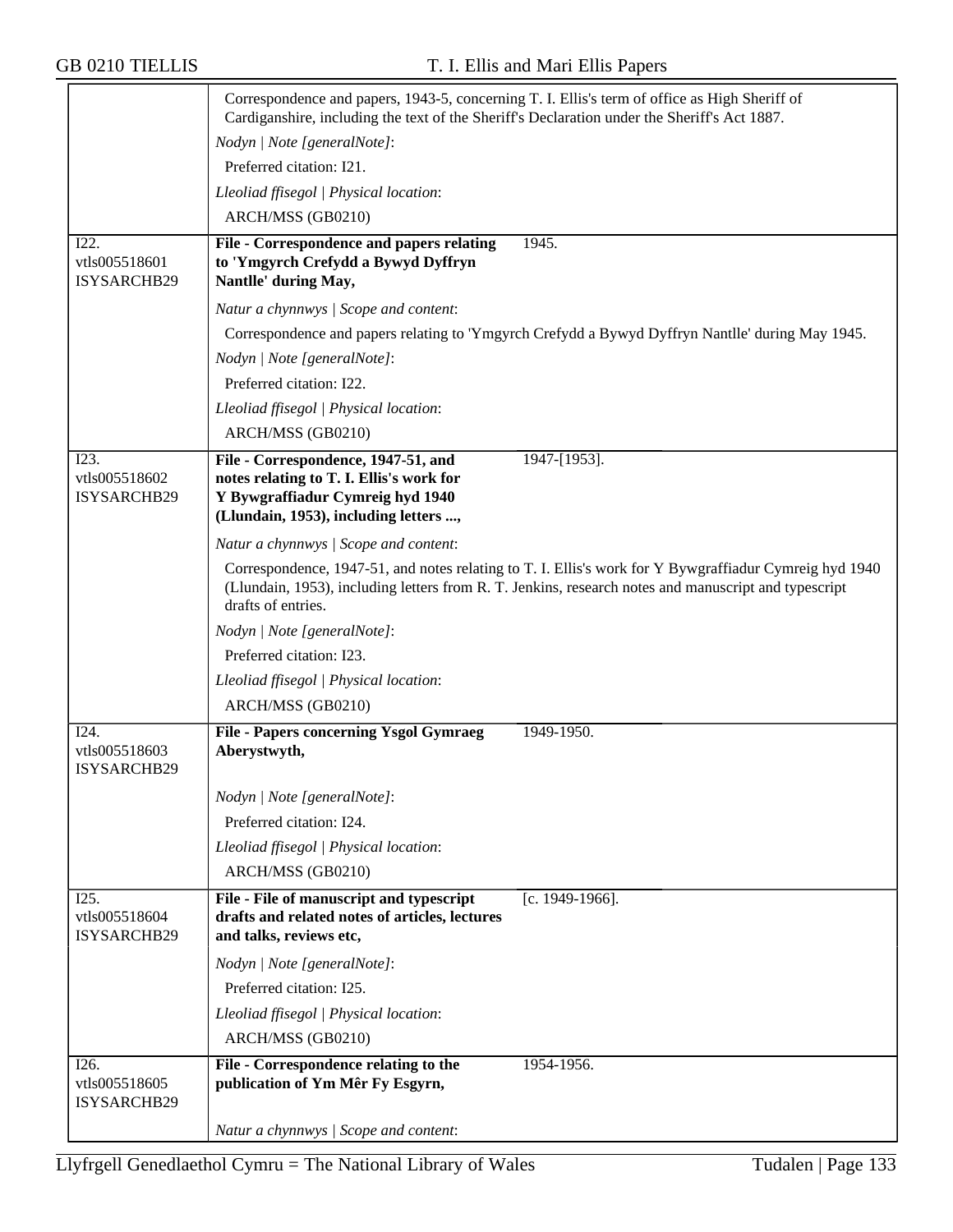|                                      | Correspondence relating to the publication of Ym Mêr Fy Esgyrn.                                            |
|--------------------------------------|------------------------------------------------------------------------------------------------------------|
|                                      | Nodyn   Note [generalNote]:                                                                                |
|                                      | Preferred citation: I26.                                                                                   |
|                                      | Lleoliad ffisegol   Physical location:                                                                     |
|                                      | ARCH/MSS (GB0210)                                                                                          |
| I27.                                 | File - Correspondence and papers<br>$[c. 1964]$ .                                                          |
| vtls005518606<br>ISYSARCHB29         | concerning Laura Evans-Williams<br>$(1883-1944),$                                                          |
|                                      |                                                                                                            |
|                                      | Nodyn   Note [generalNote]:<br>Preferred citation: I27.                                                    |
|                                      | Lleoliad ffisegol   Physical location:                                                                     |
|                                      | ARCH/MSS (GB0210)                                                                                          |
| I28.                                 | File - Exercise book containing a                                                                          |
| vtls005518607                        | manuscript draft of 'Problemau Addysg                                                                      |
| ISYSARCHB29                          | Ganolradd yng Nghymru' by T. I. Ellis.                                                                     |
|                                      | Natur a chynnwys / Scope and content:                                                                      |
|                                      | Exercise book containing a manuscript draft of 'Problemau Addysg Ganolradd yng Nghymru' by T. I.<br>Ellis. |
|                                      | Nodyn   Note [generalNote]:                                                                                |
|                                      | Preferred citation: I28.                                                                                   |
|                                      | Lleoliad ffisegol   Physical location:                                                                     |
|                                      | ARCH/MSS (GB0210)                                                                                          |
|                                      |                                                                                                            |
| I29.                                 | File - Exercise book containing notes by T.                                                                |
| vtls005518608                        | I. Ellis for broadcasting on Church history.                                                               |
| ISYSARCHB29                          |                                                                                                            |
|                                      | Nodyn   Note [generalNote]:                                                                                |
|                                      | Preferred citation: I29.                                                                                   |
|                                      | Lleoliad ffisegol   Physical location:                                                                     |
|                                      | ARCH/MSS (GB0210)                                                                                          |
| I30.<br>vtls005518609                | File - Typescript and manuscript texts of<br>radio broadcast by T. I. Ellis.                               |
| ISYSARCHB29                          |                                                                                                            |
|                                      | Nodyn   Note [generalNote]:                                                                                |
|                                      | Preferred citation: I30.                                                                                   |
|                                      | Lleoliad ffisegol   Physical location:                                                                     |
|                                      | ARCH/MSS (GB0210)                                                                                          |
| I31.<br>vtls005518610<br>ISYSARCHB29 | File - Incomplete notes by T. I. Ellis of his<br>translation into Welsh of Plato's Defence.                |
|                                      | Natur a chynnwys / Scope and content:                                                                      |
|                                      | Incomplete notes by T. I. Ellis of his translation into Welsh of Plato's Defence.                          |
|                                      | Nodyn   Note [generalNote]:                                                                                |
|                                      | Preferred citation: I31.                                                                                   |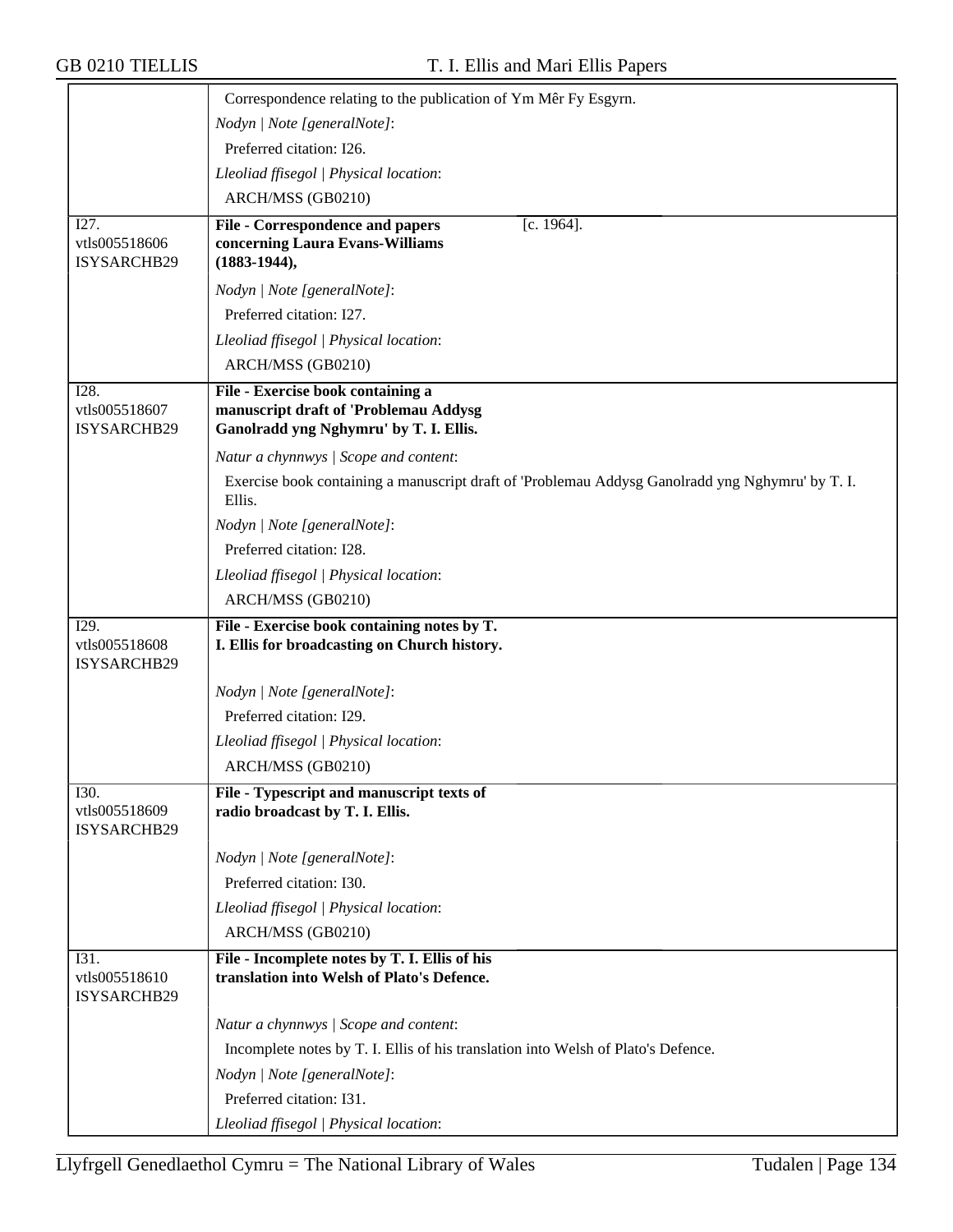ARCH/MSS (GB0210) **Is-fonds | Subfonds J. vtls005518613 ISYSARCHB29: Miscellanea** Dyddiad | Date: 1821-1968 (dyddiad creu) | (date of creation) Lleoliad ffisegol | Physical location: ARCH/MSS (GB0210) Nodyn | Note [generalNote]: Preferred citation: J. Disgrifiadau deunydd | Related material: See also TJ. **FFeil / rhestr eitemau | File / item list** Cod cyfeirnod | Reference code Teitl | Title Dyddiadau | Dates Disgrifiad ffisegol | Physical description J1. vtls005518614 ISYSARCHB29 **File - The Daily Journal or Gentleman's, Merchant's and Tradesman's Complete Annual Accompt-Book for the Pocket or Desk for the year of ...,** 1821-1823. *Natur a chynnwys | Scope and content*: The Daily Journal or Gentleman's, Merchant's and Tradesman's Complete Annual Accompt-Book for the Pocket or Desk for the year of our Lord 1821, bearing notes of biblical texts used for sermons, 1822-3. *Nodyn | Note [generalNote]*: Preferred citation: J1. *Lleoliad ffisegol | Physical location*: ARCH/MSS (GB0210) J2. vtls005518615 ISYSARCHB29 **File - Notebook bearing notes of financial transactions, 1841-71, viz details of Poor Law and Church Rate receipts and property and income ...,** 1841-1871. *Natur a chynnwys | Scope and content*: Notebook bearing notes of financial transactions, 1841-71, viz details of Poor Law and Church Rate receipts and property and income, tax assessments, and of wages paid to servants. The reverse of the notebook contains mainly details of treatments prescribed for various ailments. *Nodyn | Note [generalNote]*: Preferred citation: J2. *Lleoliad ffisegol | Physical location*: ARCH/MSS (GB0210) J3. vtls005518616 ISYSARCHB29 **File - Notes of sermons delivered at 'Sassiwn Carnarfon 1911',** 1911. *Natur a chynnwys | Scope and content*: Notes of sermons delivered at 'Sassiwn Carnarfon 1911'. *Nodyn | Note [generalNote]*: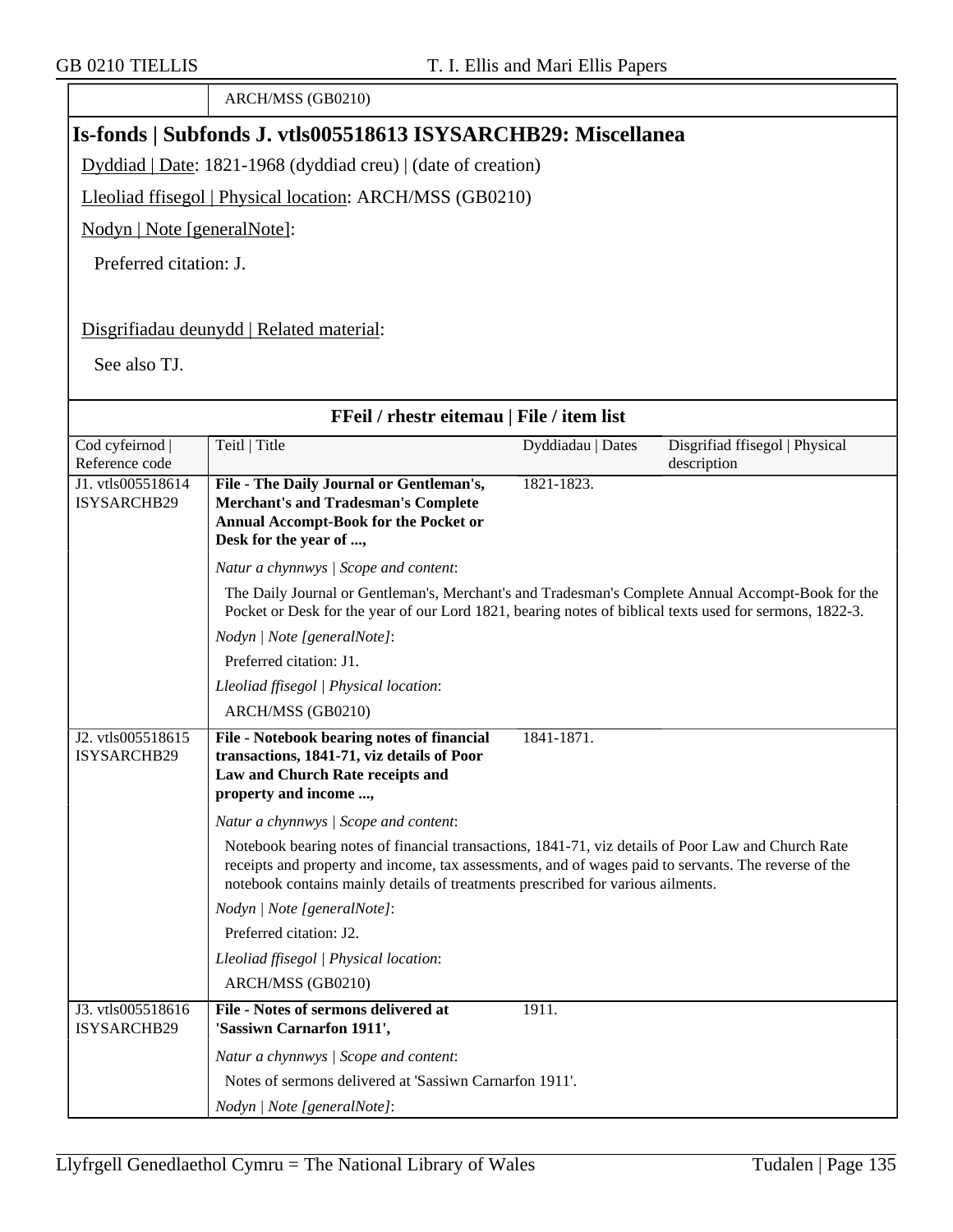|                                  | Preferred citation: J3.                                                                                                                                                                              |
|----------------------------------|------------------------------------------------------------------------------------------------------------------------------------------------------------------------------------------------------|
|                                  | Lleoliad ffisegol   Physical location:                                                                                                                                                               |
|                                  | ARCH/MSS (GB0210)                                                                                                                                                                                    |
| J4. vtls005518617                | 1911.<br>File - Printed items relating to the                                                                                                                                                        |
| ISYSARCHB29                      | <b>Investiture of Edward, Prince of Wales,</b>                                                                                                                                                       |
|                                  | at Caernarfon Castle on 13 July 1911,                                                                                                                                                                |
|                                  | comprising an ,                                                                                                                                                                                      |
|                                  | Natur a chynnwys / Scope and content:                                                                                                                                                                |
|                                  | Printed items relating to the Investiture of Edward, Prince of Wales, at Caernarfon Castle on 13 July<br>1911, comprising an invitation, a ticket of admission and regulations as to street traffic. |
|                                  | Nodyn   Note [generalNote]:                                                                                                                                                                          |
|                                  | Preferred citation: J4.                                                                                                                                                                              |
|                                  | Lleoliad ffisegol   Physical location:                                                                                                                                                               |
|                                  | ARCH/MSS (GB0210)                                                                                                                                                                                    |
| J5. vtls005518618                | File - Y Blwyddiadur Gynulleidfaol 1914,<br>1914.                                                                                                                                                    |
| ISYSARCHB29                      | blank,                                                                                                                                                                                               |
|                                  | Nodyn   Note [generalNote]:                                                                                                                                                                          |
|                                  | Preferred citation: J5.                                                                                                                                                                              |
|                                  | Lleoliad ffisegol   Physical location:                                                                                                                                                               |
|                                  | ARCH/MSS (GB0210)                                                                                                                                                                                    |
| J6. vtls005518619                | 1911-1963.<br>File - Invitation cards, tickets of admission                                                                                                                                          |
| ISYSARCHB29                      | to events, etc., 1911-63,                                                                                                                                                                            |
|                                  | Nodyn   Note [generalNote]:                                                                                                                                                                          |
|                                  | Preferred citation: J6.                                                                                                                                                                              |
|                                  | Lleoliad ffisegol   Physical location:                                                                                                                                                               |
|                                  | ARCH/MSS (GB0210)                                                                                                                                                                                    |
| J7. vtls005518620<br>ISYSARCHB29 | File - Programmes of events, membership<br>1914-1962.<br>cards, etc., 1914-62,                                                                                                                       |
|                                  | Nodyn   Note [generalNote]:                                                                                                                                                                          |
|                                  | Preferred citation: J7.                                                                                                                                                                              |
|                                  | Lleoliad ffisegol   Physical location:                                                                                                                                                               |
|                                  | ARCH/MSS (GB0210)                                                                                                                                                                                    |
| J8. vtls005518621                | [c. 1915]-1965.<br>File - Miscellaneous printed and typescript                                                                                                                                       |
| ISYSARCHB29                      | items, c. 1915-65, including copies of the                                                                                                                                                           |
|                                  | order of service at the marriage of T. I ,                                                                                                                                                           |
|                                  | Natur a chynnwys / Scope and content:                                                                                                                                                                |
|                                  | Miscellaneous printed and typescript items, c. 1915-65, including copies of the order of service at the<br>marriage of T. I. Ellis and Mary Headley at Llanbadarn Fawr church, 20 April 1949.        |
|                                  | Nodyn   Note [generalNote]:                                                                                                                                                                          |
|                                  | Preferred citation: J8.                                                                                                                                                                              |
|                                  | Lleoliad ffisegol   Physical location:                                                                                                                                                               |
|                                  | ARCH/MSS (GB0210)                                                                                                                                                                                    |
| J9. vtls005518622                | 1923-1962.<br>File - Programmes of plays, concerts,                                                                                                                                                  |
| ISYSARCHB29                      | operas, etc,                                                                                                                                                                                         |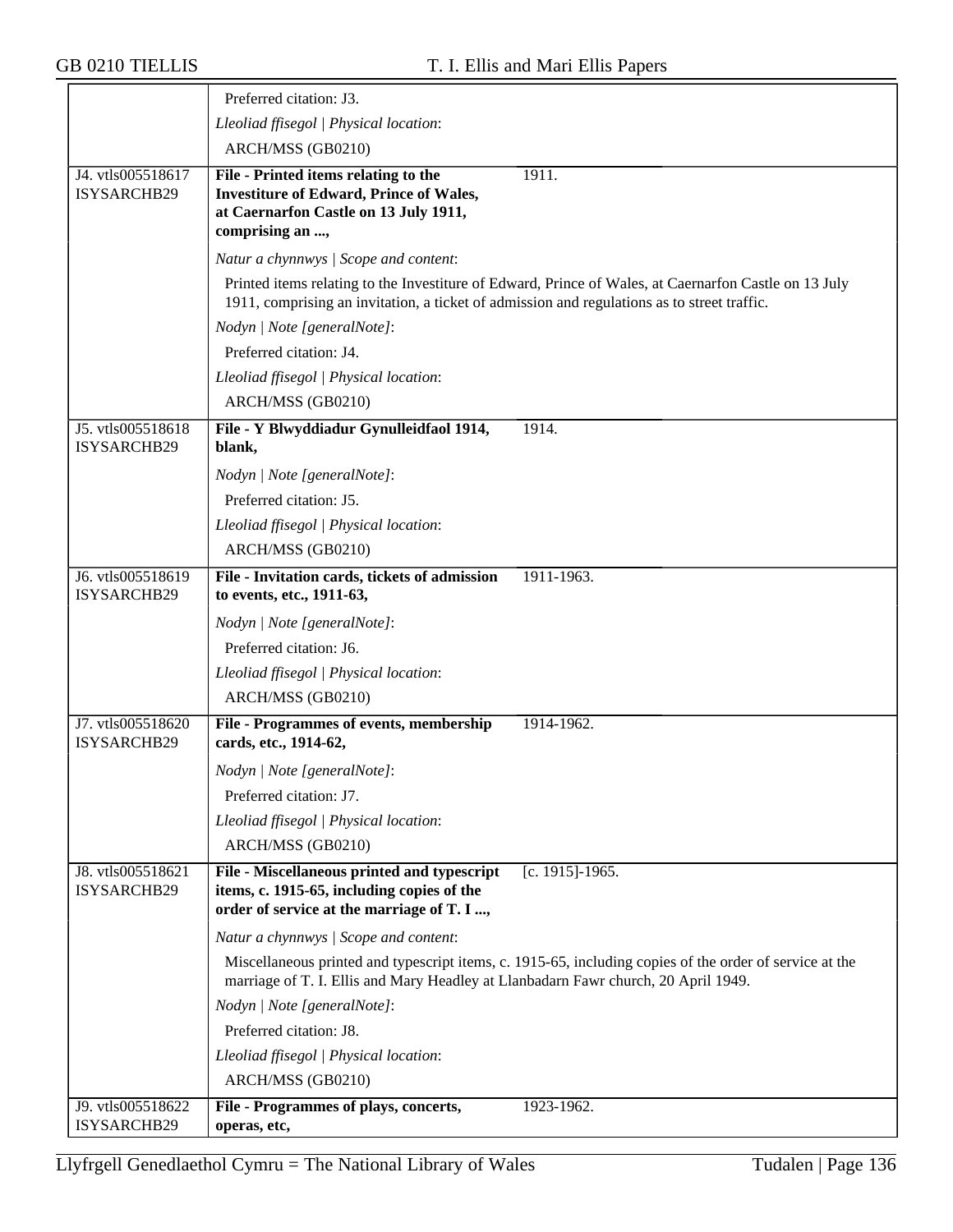|                                      | Nodyn   Note [generalNote]:                                                  |
|--------------------------------------|------------------------------------------------------------------------------|
|                                      | Preferred citation: J9.                                                      |
|                                      | Lleoliad ffisegol   Physical location:                                       |
|                                      | ARCH/MSS (GB0210)                                                            |
| J10.                                 | File - Printed miscellanea,<br>1929-1938.                                    |
| vtls005518623<br>ISYSARCHB29         |                                                                              |
|                                      | Nodyn   Note [generalNote]:                                                  |
|                                      | Preferred citation: J10.                                                     |
|                                      | Lleoliad ffisegol   Physical location:                                       |
|                                      | ARCH/MSS (GB0210)                                                            |
| J11.                                 | File - Miscellaneous press cuttings.                                         |
| vtls005518624                        |                                                                              |
| ISYSARCHB29                          |                                                                              |
|                                      | Nodyn   Note [generalNote]:                                                  |
|                                      | Preferred citation: J11.                                                     |
|                                      | Lleoliad ffisegol   Physical location:                                       |
|                                      | ARCH/MSS (GB0210)                                                            |
| J12.<br>vtls005518625<br>ISYSARCHB29 | File - Press cuttings relating to the<br>1968.<br>Caerphilly by-election of, |
|                                      | Natur a chynnwys / Scope and content:                                        |
|                                      | Press cuttings relating to the Caerphilly by-election of 1968.               |
|                                      | Nodyn   Note [generalNote]:                                                  |
|                                      | Preferred citation: J12.                                                     |
|                                      | Lleoliad ffisegol   Physical location:                                       |
|                                      | ARCH/MSS (GB0210)                                                            |
| J13.                                 | File - Miscellaneous typescripts, c. 1929-63,<br>[c. 1929-1963].             |
| vtls005518626<br>ISYSARCHB29         |                                                                              |
|                                      | Nodyn   Note [generalNote]:                                                  |
|                                      | Preferred citation: J13.                                                     |
|                                      | Lleoliad ffisegol   Physical location:                                       |
|                                      | ARCH/MSS (GB0210)                                                            |
| J14.<br>vtls005518627<br>ISYSARCHB29 | File - Miscellaneous manuscript notes,<br>some in the hand of T. I. Ellis.   |
|                                      | Nodyn   Note [generalNote]:                                                  |
|                                      | Preferred citation: J14.                                                     |
|                                      | Lleoliad ffisegol   Physical location:                                       |
|                                      | ARCH/MSS (GB0210)                                                            |
|                                      | Is-fonds   Subfonds T: Additional T. I. Ellis papers (2016 Donation)         |

Dyddiad | Date: [?1834]-1993 (mostly [?1834]-1978) (dyddiad creu) | (date of creation)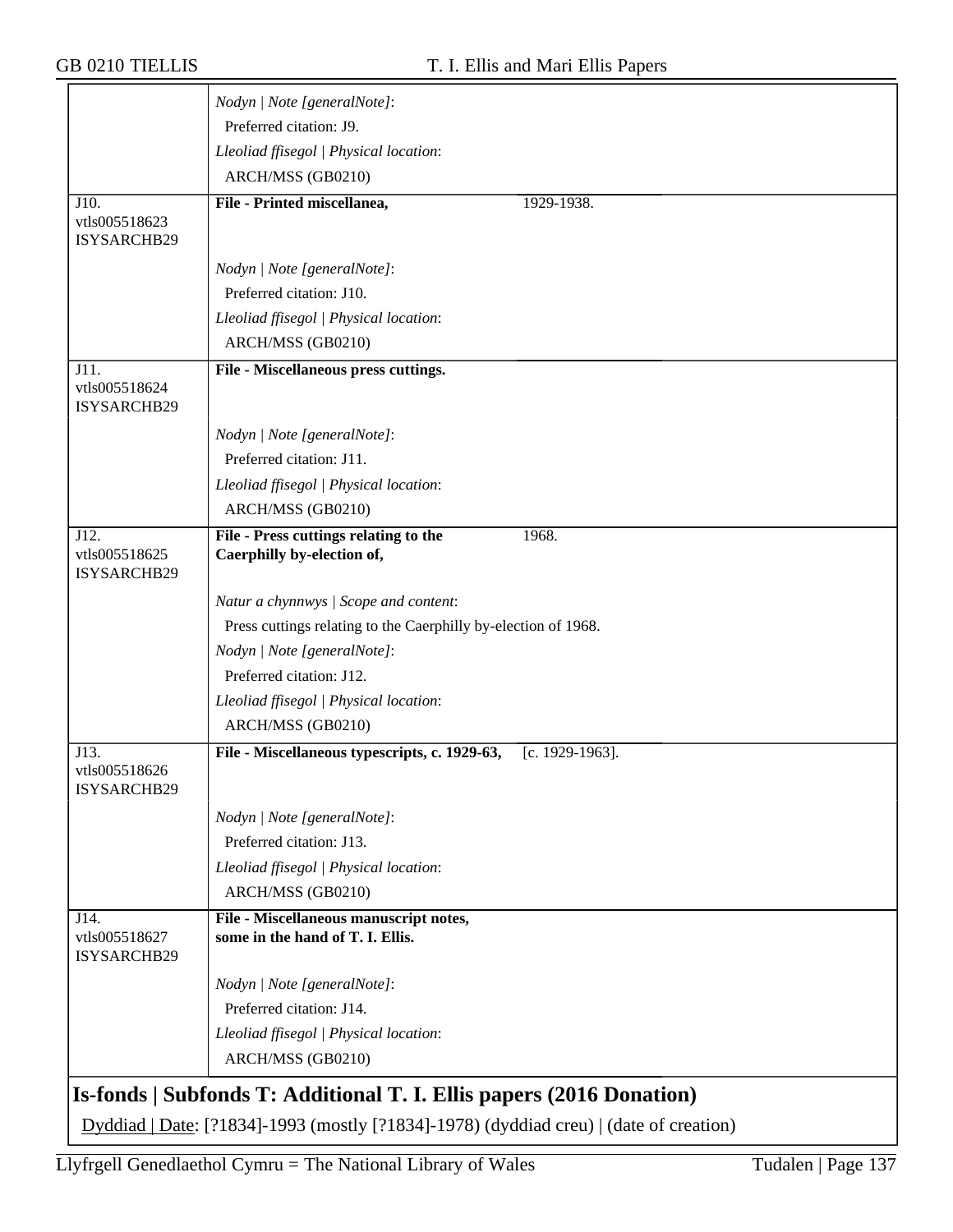| Disgrifiad ffisegol   Physical description: 8 large boxes, 18 small boxes. |  |  |
|----------------------------------------------------------------------------|--|--|
|                                                                            |  |  |

Iaith y deunydd | Language of the material:

English

Welsh

Nodyn | Note [generalNote]:

Title based on contents.

Nodyn | Note [generalNote]:

Files whose contents are Welsh have been given titles in Welsh.

#### Trefniant | Arrangement:

The sub-fonds has been subdivided to correspond to the order of sub-fonds A-D, F-J (omitting E, there being no additional relevant papers), as follows: family papers; correspondence; societies, organisations, groups, etc.; the Church; research and publications; education and teaching; business and financial papers; personal papers; miscellanea.

|                                                    | FFeil / rhestr eitemau   File / item list |                                                                                                                                                                                                                                                                                                                                                                                                                                                                              |
|----------------------------------------------------|-------------------------------------------|------------------------------------------------------------------------------------------------------------------------------------------------------------------------------------------------------------------------------------------------------------------------------------------------------------------------------------------------------------------------------------------------------------------------------------------------------------------------------|
| Teitl   Title                                      | Dyddiadau   Dates                         | Disgrifiad ffisegol   Physical<br>description                                                                                                                                                                                                                                                                                                                                                                                                                                |
|                                                    |                                           |                                                                                                                                                                                                                                                                                                                                                                                                                                                                              |
|                                                    |                                           |                                                                                                                                                                                                                                                                                                                                                                                                                                                                              |
| Natur a chynnwys   Scope and content:              |                                           |                                                                                                                                                                                                                                                                                                                                                                                                                                                                              |
|                                                    |                                           |                                                                                                                                                                                                                                                                                                                                                                                                                                                                              |
|                                                    |                                           |                                                                                                                                                                                                                                                                                                                                                                                                                                                                              |
| <u>Iaith y deunydd   Language of the material:</u> |                                           |                                                                                                                                                                                                                                                                                                                                                                                                                                                                              |
|                                                    |                                           |                                                                                                                                                                                                                                                                                                                                                                                                                                                                              |
|                                                    |                                           |                                                                                                                                                                                                                                                                                                                                                                                                                                                                              |
| Nodyn   Note [generalNote]:                        |                                           |                                                                                                                                                                                                                                                                                                                                                                                                                                                                              |
| Title based on contents.                           |                                           |                                                                                                                                                                                                                                                                                                                                                                                                                                                                              |
|                                                    |                                           |                                                                                                                                                                                                                                                                                                                                                                                                                                                                              |
| Trefniant   Arrangement:                           |                                           |                                                                                                                                                                                                                                                                                                                                                                                                                                                                              |
|                                                    |                                           |                                                                                                                                                                                                                                                                                                                                                                                                                                                                              |
|                                                    |                                           | <b>Sub-sub-fonds TA: Family papers</b><br>$Dyddiad   Date: [?1834] - [1964] (dyddiad creu)   (date of creation)$<br>Papers, 1868-[1964], relating mostly to T. I. Ellis's parents, Annie J. Ellis and T. E. Ellis, and to his<br>uncle J. H. Davies, together with some other family papers.<br>Disgrifiad ffisegol   Physical description: 6 small boxes, 2 large boxes.<br>Arranged at NLW as follows: Annie J. Hughes-Griffiths; Thomas Edward Ellis; J. H. Davies; other |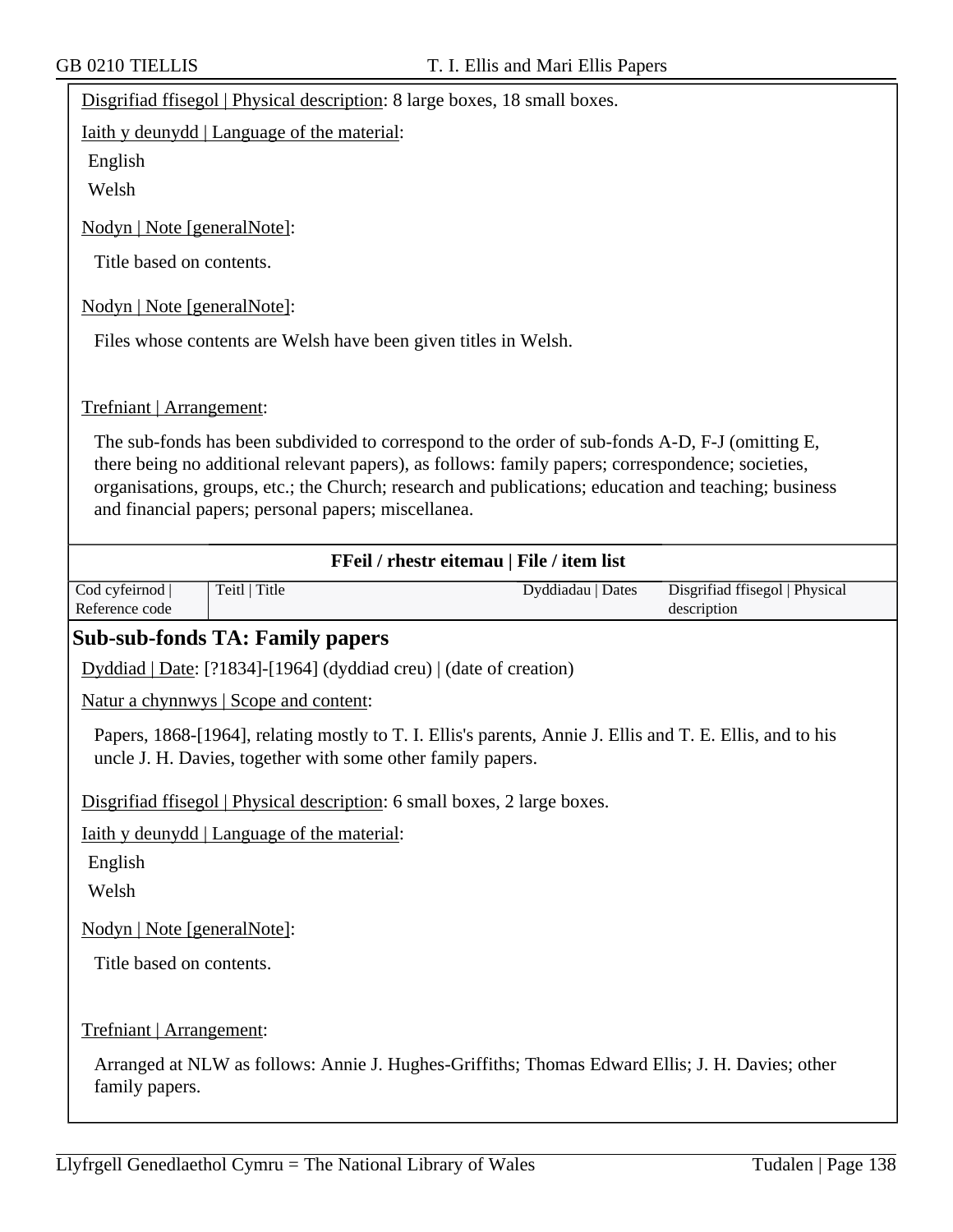|                                   | FFeil / rhestr eitemau   File / item list                                                                                                                                                                                                                                 |                   |                                               |  |  |
|-----------------------------------|---------------------------------------------------------------------------------------------------------------------------------------------------------------------------------------------------------------------------------------------------------------------------|-------------------|-----------------------------------------------|--|--|
| Cod cyfeirnod  <br>Reference code | Teitl   Title                                                                                                                                                                                                                                                             | Dyddiadau   Dates | Disgrifiad ffisegol   Physical<br>description |  |  |
|                                   | Sub-sub-sub-fonds TAA: Annie J. Hughes-Griffiths                                                                                                                                                                                                                          |                   |                                               |  |  |
|                                   | Crëwr   Creator: Ellis, Annie J. (Annie Jane), 1873-1942                                                                                                                                                                                                                  |                   |                                               |  |  |
|                                   | Dyddiad   Date: 1892-1942 (dyddiad creu)   (date of creation)                                                                                                                                                                                                             |                   |                                               |  |  |
|                                   | Natur a chynnwys   Scope and content:                                                                                                                                                                                                                                     |                   |                                               |  |  |
|                                   | Papers, 1892-1942, of Annie J. Hughes-Griffiths (née Davies, other married name Ellis), including<br>letters to her from her first husband Thomas Edward Ellis, 1897-1898, her son Thomas Iorwerth Ellis,<br>1907-1942, and others; diaries, 1909-1939; and other papers. |                   |                                               |  |  |
|                                   | Disgrifiad ffisegol   Physical description: 5 small boxes, 1 large box.                                                                                                                                                                                                   |                   |                                               |  |  |
|                                   | Iaith y deunydd   Language of the material:                                                                                                                                                                                                                               |                   |                                               |  |  |
| English                           |                                                                                                                                                                                                                                                                           |                   |                                               |  |  |
| Welsh                             |                                                                                                                                                                                                                                                                           |                   |                                               |  |  |
| Nodyn   Note [generalNote]:       |                                                                                                                                                                                                                                                                           |                   |                                               |  |  |
| Title based on contents.          |                                                                                                                                                                                                                                                                           |                   |                                               |  |  |
|                                   | Pwyntiau mynediad   Access points:                                                                                                                                                                                                                                        |                   |                                               |  |  |
|                                   | Ellis, Annie J. (Annie Jane), 1873-1942 -- Archives (pwnc)   (subject)                                                                                                                                                                                                    |                   |                                               |  |  |
| Trefniant   Arrangement:          |                                                                                                                                                                                                                                                                           |                   |                                               |  |  |
|                                   | Arranged at NLW as follows: correspondence; other papers.                                                                                                                                                                                                                 |                   |                                               |  |  |
|                                   | Disgrifiadau deunydd   Related material:                                                                                                                                                                                                                                  |                   |                                               |  |  |
| See also A202-385.                |                                                                                                                                                                                                                                                                           |                   |                                               |  |  |
|                                   | <b>Cyfres   Series TAA1: Correspondence</b>                                                                                                                                                                                                                               |                   |                                               |  |  |
|                                   | Dyddiad   Date: 1897-1942 (dyddiad creu)   (date of creation)                                                                                                                                                                                                             |                   |                                               |  |  |
|                                   | Disgrifiad ffisegol   Physical description: 5 small boxes, 1 envelope, 1 bundle, 1 folder.                                                                                                                                                                                |                   |                                               |  |  |
|                                   | Pwyntiau mynediad   Access points:                                                                                                                                                                                                                                        |                   |                                               |  |  |
|                                   | Ellis, Annie J. (Annie Jane), 1873-1942 -- Correspondence. (pwnc)   (subject)                                                                                                                                                                                             |                   |                                               |  |  |
|                                   | FFeil / rhestr eitemau   File / item list                                                                                                                                                                                                                                 |                   |                                               |  |  |
| Cod cyfeirnod<br>Reference code   | Teitl   Title                                                                                                                                                                                                                                                             | Dyddiadau   Dates | Disgrifiad ffisegol   Physical<br>description |  |  |
| TAA1/1                            | File - Llythyrau Thomas Edward Ellis                                                                                                                                                                                                                                      | 1897-1898         | 1 small box.                                  |  |  |
|                                   | Crëwr   Creator:                                                                                                                                                                                                                                                          |                   |                                               |  |  |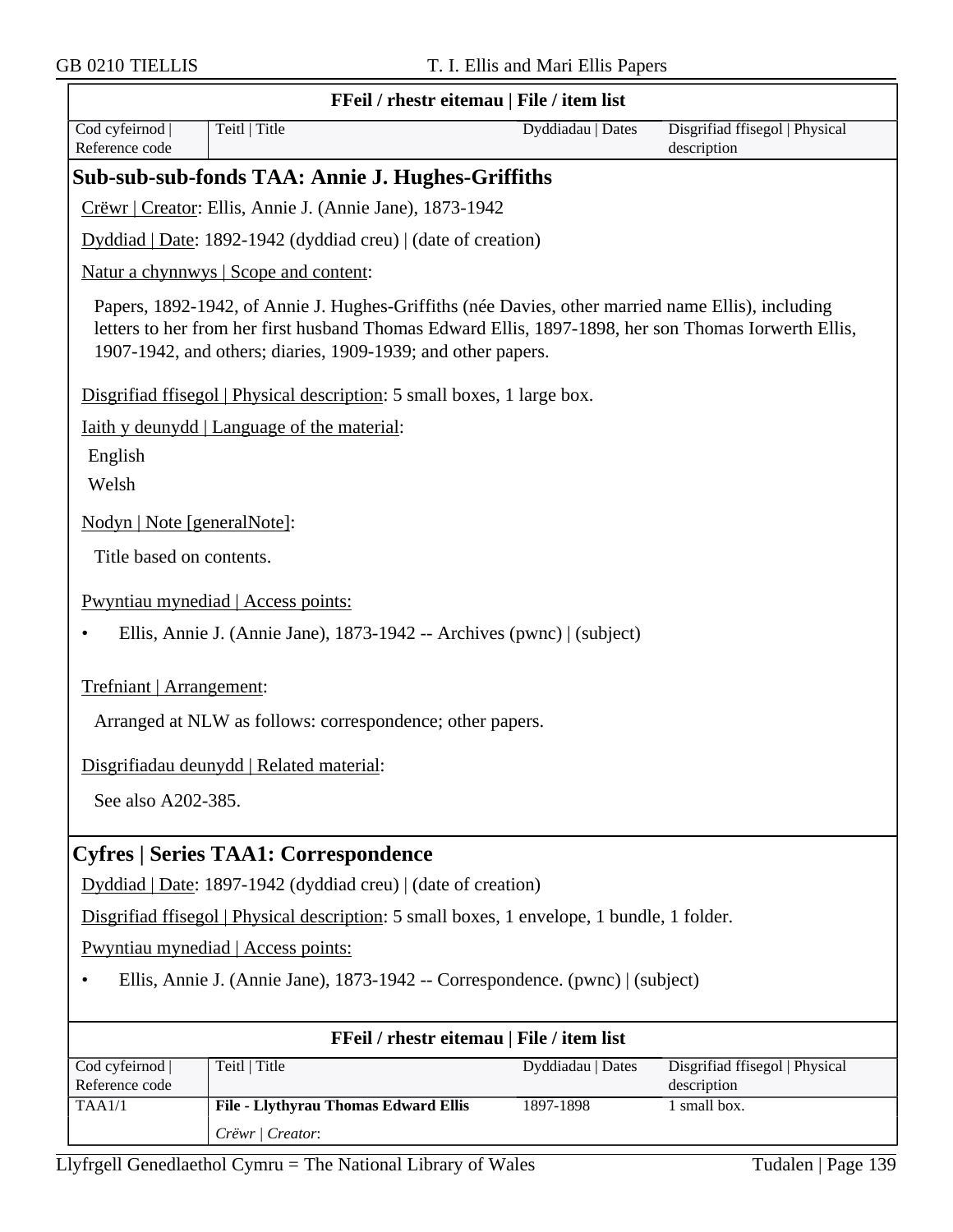|               | Ellis, Thomas Edward, 1859-1899                                                                                                        |                                                                                                                                                  |              |  |  |  |
|---------------|----------------------------------------------------------------------------------------------------------------------------------------|--------------------------------------------------------------------------------------------------------------------------------------------------|--------------|--|--|--|
|               | Natur a chynnwys / Scope and content:                                                                                                  |                                                                                                                                                  |              |  |  |  |
|               | Over two hundred letters, January 1897-December 1898, from Thomas Edward Ellis to his fiancee, and<br>later wife, Annie J. Davies.     |                                                                                                                                                  |              |  |  |  |
|               | Nodyn   Note [generalNote]:                                                                                                            |                                                                                                                                                  |              |  |  |  |
|               | Title based on contents.                                                                                                               |                                                                                                                                                  |              |  |  |  |
|               | Lleoliad ffisegol   Physical location:                                                                                                 |                                                                                                                                                  |              |  |  |  |
|               | ARCH/MSS (GB0210)                                                                                                                      |                                                                                                                                                  |              |  |  |  |
| <b>TAA1/2</b> | File - T. I. Ellis letters                                                                                                             | 1907-1918                                                                                                                                        | 1 small box. |  |  |  |
|               | Natur a chynnwys / Scope and content:                                                                                                  |                                                                                                                                                  |              |  |  |  |
|               | Some four hundred and eighty letters, 1907-1918, from Thomas Iorwerth Ellis to his mother, Annie J.<br>Ellis (later Hughes-Griffiths). |                                                                                                                                                  |              |  |  |  |
|               | Nodyn   Note [generalNote]:                                                                                                            |                                                                                                                                                  |              |  |  |  |
|               | Title based on contents.                                                                                                               |                                                                                                                                                  |              |  |  |  |
|               | Nodyn   Note [generalNote]:                                                                                                            |                                                                                                                                                  |              |  |  |  |
|               | Some dates surmised on the basis of internal evidence.                                                                                 |                                                                                                                                                  |              |  |  |  |
|               | Lleoliad ffisegol   Physical location:                                                                                                 |                                                                                                                                                  |              |  |  |  |
|               | ARCH/MSS (GB0210)                                                                                                                      |                                                                                                                                                  |              |  |  |  |
| TAAI/3        | File - T. I. Ellis letters                                                                                                             | 1919-1927                                                                                                                                        | 1 small box. |  |  |  |
|               |                                                                                                                                        |                                                                                                                                                  |              |  |  |  |
|               |                                                                                                                                        | Natur a chynnwys / Scope and content:<br>Some five hundred and forty letters and postcards, 1919-1927, from Thomas Iorwerth Ellis to his mother, |              |  |  |  |
|               | Annie J. Hughes-Griffiths.                                                                                                             |                                                                                                                                                  |              |  |  |  |
|               | Nodyn   Note [generalNote]:                                                                                                            |                                                                                                                                                  |              |  |  |  |
|               | Title based on contents.                                                                                                               |                                                                                                                                                  |              |  |  |  |
|               | Nodyn   Note [generalNote]:                                                                                                            |                                                                                                                                                  |              |  |  |  |
|               | Some dates surmised on the basis of internal evidence.                                                                                 |                                                                                                                                                  |              |  |  |  |
|               | Lleoliad ffisegol   Physical location:                                                                                                 |                                                                                                                                                  |              |  |  |  |
|               | ARCH/MSS (GB0210)                                                                                                                      |                                                                                                                                                  |              |  |  |  |
| <b>TAA1/4</b> | File - T. I. Ellis letters                                                                                                             | 1928-1932                                                                                                                                        | I small box. |  |  |  |
|               | Natur a chynnwys / Scope and content:                                                                                                  |                                                                                                                                                  |              |  |  |  |
|               | Some five hundred and thirty letters and postcards, 1928-1932, from Thomas Iorwerth Ellis to his<br>mother, Annie J. Hughes-Griffiths. |                                                                                                                                                  |              |  |  |  |
|               | Nodyn   Note [generalNote]:                                                                                                            |                                                                                                                                                  |              |  |  |  |
|               | Title based on contents.                                                                                                               |                                                                                                                                                  |              |  |  |  |
|               | Nodyn   Note [generalNote]:                                                                                                            |                                                                                                                                                  |              |  |  |  |
|               | Some dates surmised on the basis of internal evidence.                                                                                 |                                                                                                                                                  |              |  |  |  |
|               | Lleoliad ffisegol   Physical location:                                                                                                 |                                                                                                                                                  |              |  |  |  |
|               | ARCH/MSS (GB0210)                                                                                                                      |                                                                                                                                                  |              |  |  |  |
| TAAI/5        | File - T. I. Ellis letters                                                                                                             | 1933-1942                                                                                                                                        | 1 small box. |  |  |  |
|               | Natur a chynnwys / Scope and content:                                                                                                  |                                                                                                                                                  |              |  |  |  |
|               | Ellis to his mother, Annie J. Hughes-Griffiths.                                                                                        | Some four hundred and seventy letters and postcards, 1933-1942 and undated, from Thomas Iorwerth                                                 |              |  |  |  |
|               | Nodyn   Note [generalNote]:                                                                                                            |                                                                                                                                                  |              |  |  |  |
|               |                                                                                                                                        |                                                                                                                                                  |              |  |  |  |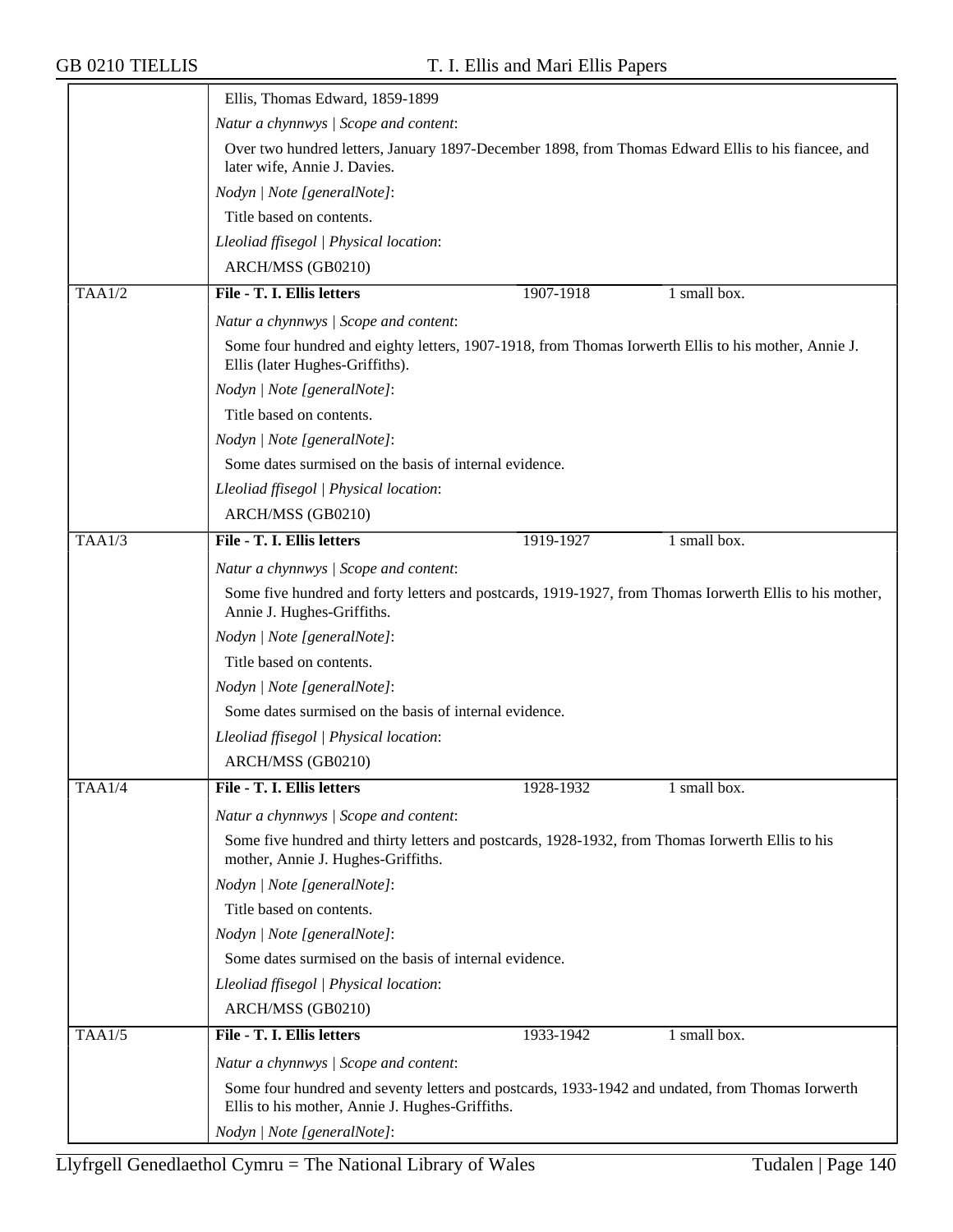|               | Title based on contents.                                                                                                                                                                         |                                                                                                                                                                                                                                                                                                                                                                                                                                                                                                                                                                                                                                                      |             |  |  |
|---------------|--------------------------------------------------------------------------------------------------------------------------------------------------------------------------------------------------|------------------------------------------------------------------------------------------------------------------------------------------------------------------------------------------------------------------------------------------------------------------------------------------------------------------------------------------------------------------------------------------------------------------------------------------------------------------------------------------------------------------------------------------------------------------------------------------------------------------------------------------------------|-------------|--|--|
|               | Nodyn   Note [generalNote]:                                                                                                                                                                      |                                                                                                                                                                                                                                                                                                                                                                                                                                                                                                                                                                                                                                                      |             |  |  |
|               |                                                                                                                                                                                                  | Some dates surmised on the basis of internal evidence.                                                                                                                                                                                                                                                                                                                                                                                                                                                                                                                                                                                               |             |  |  |
|               | Lleoliad ffisegol   Physical location:                                                                                                                                                           |                                                                                                                                                                                                                                                                                                                                                                                                                                                                                                                                                                                                                                                      |             |  |  |
|               | ARCH/MSS (GB0210)                                                                                                                                                                                |                                                                                                                                                                                                                                                                                                                                                                                                                                                                                                                                                                                                                                                      |             |  |  |
| TAA1/6        | <b>File - Frances Davies letters</b>                                                                                                                                                             | 1905-1917                                                                                                                                                                                                                                                                                                                                                                                                                                                                                                                                                                                                                                            | 1 envelope. |  |  |
|               | Crëwr   Creator:                                                                                                                                                                                 |                                                                                                                                                                                                                                                                                                                                                                                                                                                                                                                                                                                                                                                      |             |  |  |
|               | Davies, Frances, 1836-1918                                                                                                                                                                       |                                                                                                                                                                                                                                                                                                                                                                                                                                                                                                                                                                                                                                                      |             |  |  |
|               | Natur a chynnwys / Scope and content:                                                                                                                                                            |                                                                                                                                                                                                                                                                                                                                                                                                                                                                                                                                                                                                                                                      |             |  |  |
|               | Forty-five letters, 1909-1917, from Frances Davies, to her daughter Annie J. Ellis; together with one<br>letter from Frances to T. I. Ellis, 1905, and one from him to his grandmother, [?1905]. |                                                                                                                                                                                                                                                                                                                                                                                                                                                                                                                                                                                                                                                      |             |  |  |
|               | Nodyn   Note [generalNote]:                                                                                                                                                                      |                                                                                                                                                                                                                                                                                                                                                                                                                                                                                                                                                                                                                                                      |             |  |  |
|               | Title based on contents.                                                                                                                                                                         |                                                                                                                                                                                                                                                                                                                                                                                                                                                                                                                                                                                                                                                      |             |  |  |
|               | Lleoliad ffisegol   Physical location:                                                                                                                                                           |                                                                                                                                                                                                                                                                                                                                                                                                                                                                                                                                                                                                                                                      |             |  |  |
|               | ARCH/MSS (GB0210)                                                                                                                                                                                |                                                                                                                                                                                                                                                                                                                                                                                                                                                                                                                                                                                                                                                      |             |  |  |
| TAA1/7        | File - J. H. Davies letters                                                                                                                                                                      | 1905-1925                                                                                                                                                                                                                                                                                                                                                                                                                                                                                                                                                                                                                                            | 1 bundle.   |  |  |
|               | Crëwr   Creator:                                                                                                                                                                                 |                                                                                                                                                                                                                                                                                                                                                                                                                                                                                                                                                                                                                                                      |             |  |  |
|               | Davies, J. H. (John Humphreys), 1871-1926                                                                                                                                                        |                                                                                                                                                                                                                                                                                                                                                                                                                                                                                                                                                                                                                                                      |             |  |  |
|               | Natur a chynnwys / Scope and content:                                                                                                                                                            |                                                                                                                                                                                                                                                                                                                                                                                                                                                                                                                                                                                                                                                      |             |  |  |
|               | Some seventy letters, 1905-1925 and undated, from J. H. Davies to his sister Annie.                                                                                                              |                                                                                                                                                                                                                                                                                                                                                                                                                                                                                                                                                                                                                                                      |             |  |  |
|               | Nodyn   Note [generalNote]:                                                                                                                                                                      |                                                                                                                                                                                                                                                                                                                                                                                                                                                                                                                                                                                                                                                      |             |  |  |
|               | Title based on contents.                                                                                                                                                                         |                                                                                                                                                                                                                                                                                                                                                                                                                                                                                                                                                                                                                                                      |             |  |  |
|               | Lleoliad ffisegol   Physical location:                                                                                                                                                           |                                                                                                                                                                                                                                                                                                                                                                                                                                                                                                                                                                                                                                                      |             |  |  |
|               | ARCH/MSS (GB0210)                                                                                                                                                                                |                                                                                                                                                                                                                                                                                                                                                                                                                                                                                                                                                                                                                                                      |             |  |  |
| <b>TAA1/8</b> | File - General correspondence                                                                                                                                                                    | 1898-1940                                                                                                                                                                                                                                                                                                                                                                                                                                                                                                                                                                                                                                            | 1 folder.   |  |  |
|               |                                                                                                                                                                                                  |                                                                                                                                                                                                                                                                                                                                                                                                                                                                                                                                                                                                                                                      |             |  |  |
|               | Crëwr / Creator:                                                                                                                                                                                 |                                                                                                                                                                                                                                                                                                                                                                                                                                                                                                                                                                                                                                                      |             |  |  |
|               |                                                                                                                                                                                                  | Davids, Caroline A. F. Rhys (Caroline Augusta Foley Rhys), 1857-1942 Evans, Vincent, Sir,<br>1851-1934Jones, T. Gwynn (Thomas Gwynn), 1871-1949Lewis, J. Herbert (John Herbert), Sir,<br>1858-1933Lloyd George, Margaret, 1866-1941 Williams, W. Llewelyn (William Llewelyn),<br>1867-1922Rendel, Stuart Rendel, Baron, 1834-1913Williams, John, 1840-1926Williams, J. Lloyd (John<br>Lloyd), 1854-1945Davies, Mary, 1855-1930Lloyd George, David, 1863-1945                                                                                                                                                                                         |             |  |  |
|               | Natur a chynnwys / Scope and content:                                                                                                                                                            |                                                                                                                                                                                                                                                                                                                                                                                                                                                                                                                                                                                                                                                      |             |  |  |
|               | Annie Ellis).                                                                                                                                                                                    | Some ninety-eight letters, postcards and telegrams, 1898-1940, addressed to Annie J. Davies (later Ellis,<br>later Hughes-Griffiths). The correspondents include [E.] Vincent Evans, T. Gwynn Jones (3), J. Herbert<br>Lewis (3), David Lloyd George, Margaret Lloyd George, Lord Rendel (6), C. A. F. Rhys Davids (2), W.<br>Llewelyn Williams and [Sir] John Williams (2). Also included are some six miscellaneous family letters;<br>together with a letter, 25 February 1911, from J. Lloyd Williams to Mrs Mary Davies (Mair Mynorydd)<br>concerning the work of the Welsh Folksong Society (presumably passed on by Mary Davies to her friend |             |  |  |
|               | Nodyn   Note [generalNote]:                                                                                                                                                                      |                                                                                                                                                                                                                                                                                                                                                                                                                                                                                                                                                                                                                                                      |             |  |  |
|               | Title based on contents.                                                                                                                                                                         |                                                                                                                                                                                                                                                                                                                                                                                                                                                                                                                                                                                                                                                      |             |  |  |
|               | Lleoliad ffisegol   Physical location:                                                                                                                                                           |                                                                                                                                                                                                                                                                                                                                                                                                                                                                                                                                                                                                                                                      |             |  |  |
|               | ARCH/MSS (GB0210)                                                                                                                                                                                |                                                                                                                                                                                                                                                                                                                                                                                                                                                                                                                                                                                                                                                      |             |  |  |

## Llyfrgell Genedlaethol Cymru = The National Library of Wales Tudalen | Page 141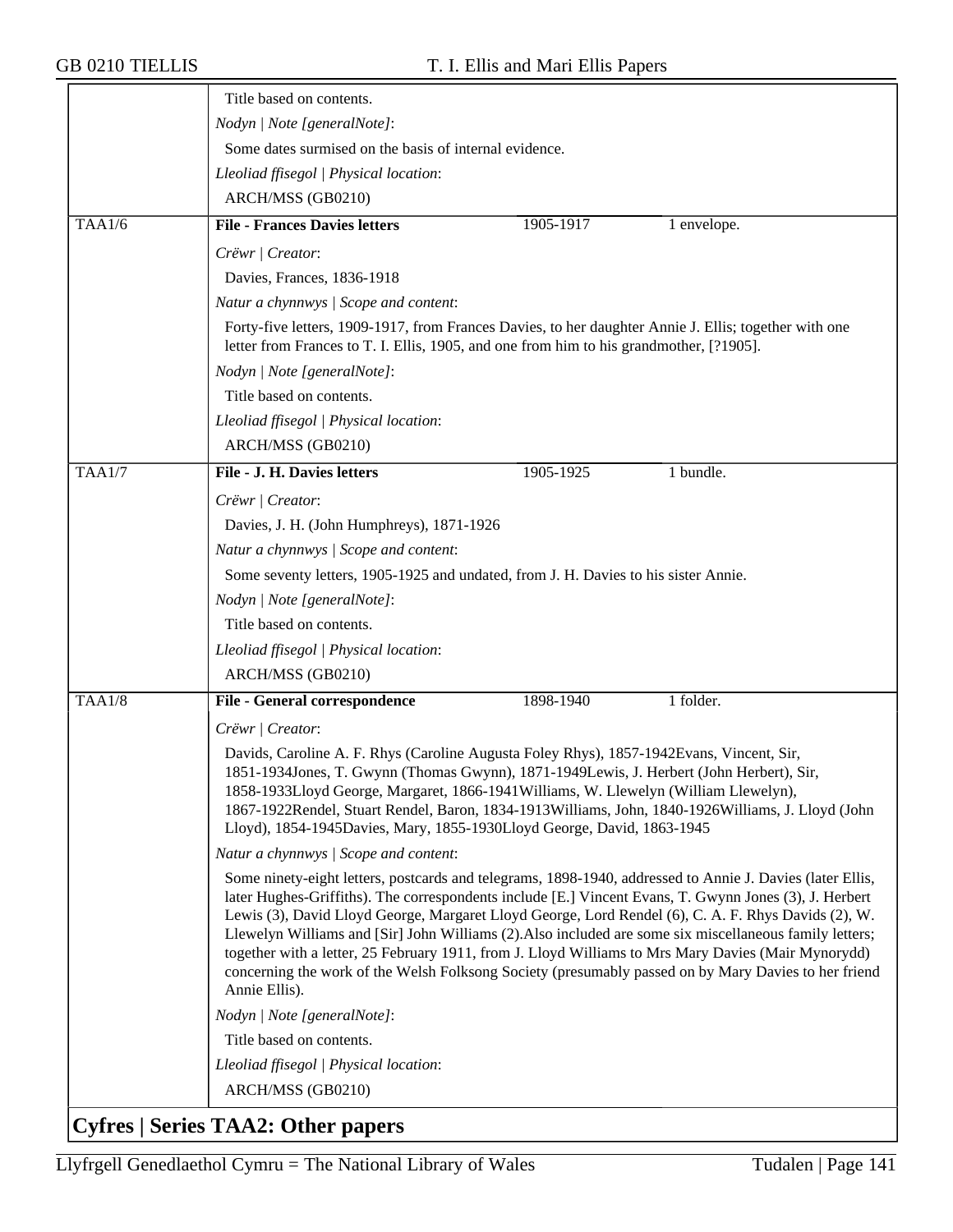|                                 | $Dyddiad   Date: 1892-[1940x1942] (dyddiad creu)   (date of creation)$                                                                                                                                                                                                                                                                               |                          |                                               |  |  |  |
|---------------------------------|------------------------------------------------------------------------------------------------------------------------------------------------------------------------------------------------------------------------------------------------------------------------------------------------------------------------------------------------------|--------------------------|-----------------------------------------------|--|--|--|
|                                 | Disgrifiad ffisegol   Physical description: 13 volumes, 6 envelopes, 1 folder.                                                                                                                                                                                                                                                                       |                          |                                               |  |  |  |
|                                 | FFeil / rhestr eitemau   File / item list                                                                                                                                                                                                                                                                                                            |                          |                                               |  |  |  |
| Cod cyfeirnod<br>Reference code | Teitl   Title                                                                                                                                                                                                                                                                                                                                        | Dyddiadau   Dates        | Disgrifiad ffisegol   Physical<br>description |  |  |  |
| TAA2/1                          | <b>File - Diaries</b>                                                                                                                                                                                                                                                                                                                                | 1909-1939 (with<br>gaps) | 8 volumes.                                    |  |  |  |
|                                 | Natur a chynnwys / Scope and content:                                                                                                                                                                                                                                                                                                                |                          |                                               |  |  |  |
|                                 | Eight diaries, 1909, 1920, 1921, 1922, 1930, 1937, 1938, 1939, of Annie J. Ellis (later Hughes-Griffiths)                                                                                                                                                                                                                                            |                          |                                               |  |  |  |
|                                 | Nodyn   Note [generalNote]:                                                                                                                                                                                                                                                                                                                          |                          |                                               |  |  |  |
|                                 | Title based on contents.                                                                                                                                                                                                                                                                                                                             |                          |                                               |  |  |  |
|                                 | Lleoliad ffisegol   Physical location:                                                                                                                                                                                                                                                                                                               |                          |                                               |  |  |  |
|                                 | ARCH/MSS (GB0210)                                                                                                                                                                                                                                                                                                                                    |                          |                                               |  |  |  |
| <b>TAA2/2</b>                   | File - American journal                                                                                                                                                                                                                                                                                                                              | 1924                     | 1 volume.                                     |  |  |  |
|                                 | Natur a chynnwys / Scope and content:                                                                                                                                                                                                                                                                                                                |                          |                                               |  |  |  |
|                                 | Journal, February-March 1924, of Annie J. Hughes-Griffiths, recording her trip to America as part of<br>the Welsh Women's Peace Memorial, including the outward and return voyages. The journal contains<br>references to Leila Mégane, including the part played by Hughes-Griffiths in Megane's wedding to T.<br>Osborne Roberts on 21 March 1924. |                          |                                               |  |  |  |
|                                 | Nodyn   Note [generalNote]:                                                                                                                                                                                                                                                                                                                          |                          |                                               |  |  |  |
|                                 | 'Annie J. Hughes-Griffiths, SS Cedric, Liverpool-New York, Feb. 2 1924' (inside front cover)                                                                                                                                                                                                                                                         |                          |                                               |  |  |  |
|                                 | Nodyn   Note [generalNote]:                                                                                                                                                                                                                                                                                                                          |                          |                                               |  |  |  |
|                                 | Title based on contents.                                                                                                                                                                                                                                                                                                                             |                          |                                               |  |  |  |
|                                 | Lleoliad ffisegol   Physical location:                                                                                                                                                                                                                                                                                                               |                          |                                               |  |  |  |
|                                 | ARCH/MSS (GB0210)                                                                                                                                                                                                                                                                                                                                    |                          |                                               |  |  |  |
| TAA2/3                          | <b>File - Account book</b>                                                                                                                                                                                                                                                                                                                           | 1907-1916                | 1 volume.                                     |  |  |  |
|                                 | Natur a chynnwys / Scope and content:                                                                                                                                                                                                                                                                                                                |                          |                                               |  |  |  |
|                                 | A volume containing miscellaneous accounts, 1907-1916, of Annie J. Ellis.                                                                                                                                                                                                                                                                            |                          |                                               |  |  |  |
|                                 | Nodyn   Note [generalNote]:                                                                                                                                                                                                                                                                                                                          |                          |                                               |  |  |  |
|                                 | Title based on contents.                                                                                                                                                                                                                                                                                                                             |                          |                                               |  |  |  |
|                                 | Lleoliad ffisegol   Physical location:                                                                                                                                                                                                                                                                                                               |                          |                                               |  |  |  |
|                                 | ARCH/MSS (GB0210)                                                                                                                                                                                                                                                                                                                                    |                          |                                               |  |  |  |
| <b>TAA2/4</b>                   | <b>File - Address books</b>                                                                                                                                                                                                                                                                                                                          | [1898x1942]              | 3 volumes.                                    |  |  |  |
|                                 | Natur a chynnwys / Scope and content:                                                                                                                                                                                                                                                                                                                |                          |                                               |  |  |  |
|                                 | Three address books, [1898x1942], of Annie J. Ellis (later Hughes-Griffiths), one of which was also used<br>to record various memoranda.                                                                                                                                                                                                             |                          |                                               |  |  |  |
|                                 | Nodyn   Note [generalNote]:                                                                                                                                                                                                                                                                                                                          |                          |                                               |  |  |  |
|                                 | Title based on contents.                                                                                                                                                                                                                                                                                                                             |                          |                                               |  |  |  |
|                                 | Lleoliad ffisegol   Physical location:                                                                                                                                                                                                                                                                                                               |                          |                                               |  |  |  |
|                                 | ARCH/MSS (GB0210)                                                                                                                                                                                                                                                                                                                                    |                          |                                               |  |  |  |
| TAA2/5                          | <b>File - Official documents</b>                                                                                                                                                                                                                                                                                                                     | 1903-1937                | 1 envelope.                                   |  |  |  |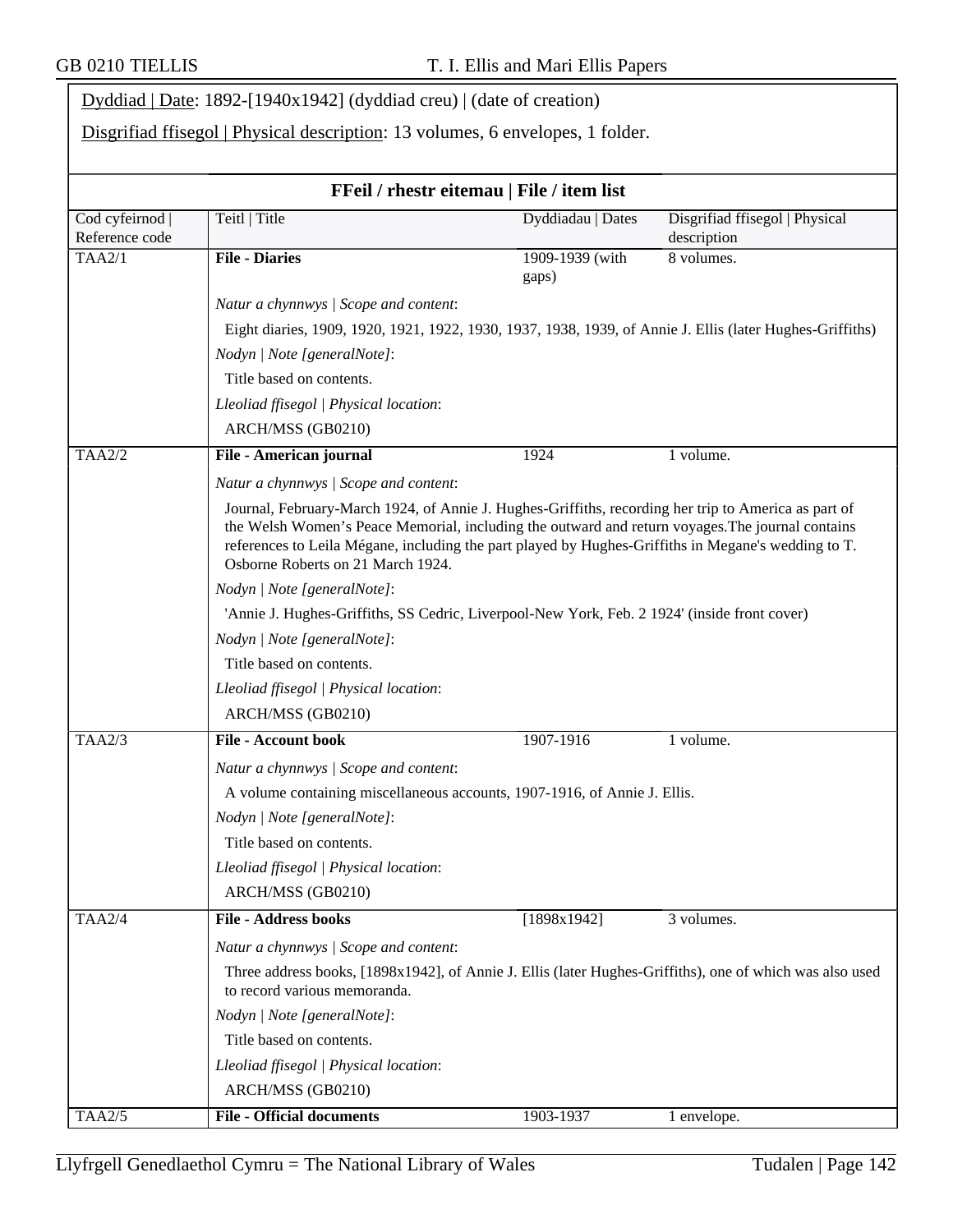|                | Natur a chynnwys / Scope and content:                                                                                                                                                                                                                                                                                                                                                                                        |                  |             |
|----------------|------------------------------------------------------------------------------------------------------------------------------------------------------------------------------------------------------------------------------------------------------------------------------------------------------------------------------------------------------------------------------------------------------------------------------|------------------|-------------|
|                | Official documents, 1903-1937, relating to Annie J. Hughes-Griffiths, including her certificate of<br>marriage to Peter Hughes-Griffiths, 24 October 1916; her will, 1924, with codicil, 1932; and her<br>passport, 1937. Also present is a document relating to the estate of T. E. Ellis, 1903.                                                                                                                            |                  |             |
|                | Nodyn   Note [generalNote]:                                                                                                                                                                                                                                                                                                                                                                                                  |                  |             |
|                | Title based on contents.                                                                                                                                                                                                                                                                                                                                                                                                     |                  |             |
|                | Lleoliad ffisegol   Physical location:                                                                                                                                                                                                                                                                                                                                                                                       |                  |             |
|                | ARCH/MSS (GB0210)                                                                                                                                                                                                                                                                                                                                                                                                            |                  |             |
| <b>TAA2/6</b>  | <b>File - Papers</b>                                                                                                                                                                                                                                                                                                                                                                                                         | 1903-1929        | 1 folder.   |
|                | Natur a chynnwys / Scope and content:                                                                                                                                                                                                                                                                                                                                                                                        |                  |             |
|                | Papers and printed matter, 1903-1929, relating to societies and bodies to which Annie J. Hughes-Griffiths<br>was a member. They comprise annual reports of the Welsh Folk-song Society as well as manuscripts and<br>a notebook entitled 'Folk Songs', 1906-1919; the Liberal Social Council annual report, 1903; and minutes<br>and reports, 1928-1929, relating to the Committee on the Social Welfare of Girls in London. |                  |             |
|                | Nodyn   Note [generalNote]:                                                                                                                                                                                                                                                                                                                                                                                                  |                  |             |
|                | Title based on contents.                                                                                                                                                                                                                                                                                                                                                                                                     |                  |             |
|                | Lleoliad ffisegol   Physical location:                                                                                                                                                                                                                                                                                                                                                                                       |                  |             |
|                | ARCH/MSS (GB0210)                                                                                                                                                                                                                                                                                                                                                                                                            |                  |             |
| TAA2/7         | <b>File - Ieuan Gwynedd</b>                                                                                                                                                                                                                                                                                                                                                                                                  | [early 20 cent.] | 19 ff.      |
|                | Natur a chynnwys / Scope and content:                                                                                                                                                                                                                                                                                                                                                                                        |                  |             |
|                | A manuscript speech, [early 20 cent.], on the subject of 'Ieuan Gwynedd' in the hand of Annie J. Ellis.                                                                                                                                                                                                                                                                                                                      |                  |             |
|                | Nodyn   Note [generalNote]:                                                                                                                                                                                                                                                                                                                                                                                                  |                  |             |
|                | Original title.                                                                                                                                                                                                                                                                                                                                                                                                              |                  |             |
|                | Lleoliad ffisegol   Physical location:                                                                                                                                                                                                                                                                                                                                                                                       |                  |             |
|                | ARCH/MSS (GB0210)                                                                                                                                                                                                                                                                                                                                                                                                            |                  |             |
| <b>TAA2/8</b>  | <b>File - Sir John Williams tribute</b>                                                                                                                                                                                                                                                                                                                                                                                      | [1940]           | 2 ff.       |
|                | Natur a chynnwys / Scope and content:                                                                                                                                                                                                                                                                                                                                                                                        |                  |             |
|                | A typescript tribute to Sir John Williams by Annie J. Hughes-Griffiths, [1940], to commemorate the<br>centenary of his birth.                                                                                                                                                                                                                                                                                                |                  |             |
|                | Nodyn   Note [generalNote]:                                                                                                                                                                                                                                                                                                                                                                                                  |                  |             |
|                | Title based on contents.                                                                                                                                                                                                                                                                                                                                                                                                     |                  |             |
|                | Lleoliad ffisegol   Physical location:                                                                                                                                                                                                                                                                                                                                                                                       |                  |             |
|                | ARCH/MSS (GB0210)                                                                                                                                                                                                                                                                                                                                                                                                            |                  |             |
| <b>TAA2/9</b>  | <b>File - Newspaper cuttings</b>                                                                                                                                                                                                                                                                                                                                                                                             | 1898, 1924-1937  | 1 envelope. |
|                | Natur a chynnwys / Scope and content:                                                                                                                                                                                                                                                                                                                                                                                        |                  |             |
|                | Newspaper cuttings, 1898, 1924-1937, relating mainly to Annie Hughes-Griffiths activities, together with<br>a few concerning T. I. Ellis.                                                                                                                                                                                                                                                                                    |                  |             |
|                | Nodyn   Note [generalNote]:                                                                                                                                                                                                                                                                                                                                                                                                  |                  |             |
|                | Title based on contents.                                                                                                                                                                                                                                                                                                                                                                                                     |                  |             |
|                | Lleoliad ffisegol   Physical location:                                                                                                                                                                                                                                                                                                                                                                                       |                  |             |
|                | ARCH/MSS (GB0210)                                                                                                                                                                                                                                                                                                                                                                                                            |                  |             |
| <b>TAA2/10</b> | <b>File - Miscellaneous papers</b>                                                                                                                                                                                                                                                                                                                                                                                           | 1892-1939        | 1 envelope. |
|                | Natur a chynnwys / Scope and content:                                                                                                                                                                                                                                                                                                                                                                                        |                  |             |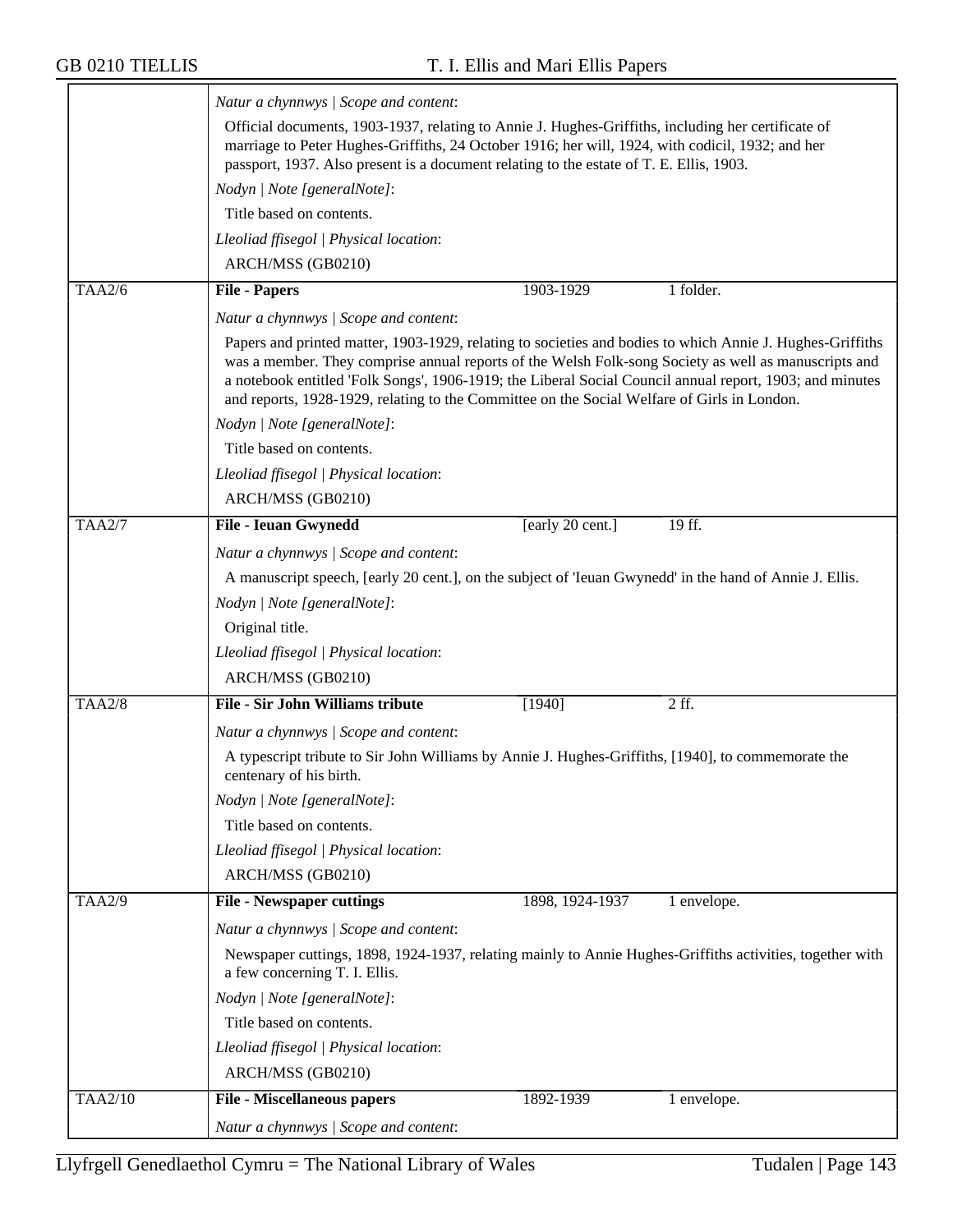|                                 | Miscellaneous papers of Annie Hughes-Griffiths, 1892-1939, consisting mainly of notes and ephemera                                                                                                                                                |
|---------------------------------|---------------------------------------------------------------------------------------------------------------------------------------------------------------------------------------------------------------------------------------------------|
|                                 | Nodyn   Note [generalNote]:                                                                                                                                                                                                                       |
|                                 | Title based on contents.                                                                                                                                                                                                                          |
|                                 | Lleoliad ffisegol   Physical location:                                                                                                                                                                                                            |
|                                 | ARCH/MSS (GB0210)                                                                                                                                                                                                                                 |
| TAA2/11                         | <b>File - Family photographs</b><br>$[20 \text{ cent.}, \text{first } \frac{1}{4}]$<br>1 envelope.                                                                                                                                                |
|                                 | Natur a chynnwys / Scope and content:                                                                                                                                                                                                             |
|                                 | Several dozen photographs, mostly [20 cent., first ¼], the subjects including Annie Hughes-Griffiths,<br>T. I. Ellis, Peter Hughes-Griffiths, family members and others. Some of the photographs have been<br>annotated by Mari Ellis and others. |
|                                 | Nodyn   Note [generalNote]:                                                                                                                                                                                                                       |
|                                 | Title based on contents.                                                                                                                                                                                                                          |
|                                 | Lleoliad ffisegol   Physical location:                                                                                                                                                                                                            |
|                                 | ARCH/MSS (GB0210)                                                                                                                                                                                                                                 |
|                                 | <b>Sub-sub-sub-fonds TAB: Thomas Edward Ellis</b>                                                                                                                                                                                                 |
|                                 |                                                                                                                                                                                                                                                   |
|                                 | Crëwr   Creator: Ellis, Thomas Edward, 1859-1899                                                                                                                                                                                                  |
|                                 | Dyddiad   Date: 1870-1930 (mostly [early 1880s]-1899) (dyddiad creu)   (date of creation)                                                                                                                                                         |
|                                 | <u>Natur a chynnwys</u>   Scope and content:                                                                                                                                                                                                      |
|                                 | Papers, 1870-1930 (mostly [early 1880s]-1899), of or relating to Thomas Edward Ellis.                                                                                                                                                             |
|                                 | Disgrifiad ffisegol   Physical description: 1 large box.                                                                                                                                                                                          |
|                                 | <u>Iaith y deunydd   Language of the material:</u>                                                                                                                                                                                                |
| English                         |                                                                                                                                                                                                                                                   |
| Welsh                           |                                                                                                                                                                                                                                                   |
|                                 |                                                                                                                                                                                                                                                   |
| Nodyn   Note [generalNote]:     |                                                                                                                                                                                                                                                   |
| Title based on contents.        |                                                                                                                                                                                                                                                   |
|                                 | Pwyntiau mynediad   Access points:                                                                                                                                                                                                                |
|                                 | Ellis, Thomas Edward, 1859-1899 -- Archives. (pwnc)   (subject)                                                                                                                                                                                   |
| Trefniant   Arrangement:        |                                                                                                                                                                                                                                                   |
|                                 |                                                                                                                                                                                                                                                   |
|                                 | Arranged broadly chronologically at NLW.                                                                                                                                                                                                          |
|                                 | Disgrifiadau deunydd   Related material:                                                                                                                                                                                                          |
|                                 | See also A184-200 and NLW, Thomas Edward Ellis Papers.                                                                                                                                                                                            |
|                                 | FFeil / rhestr eitemau   File / item list                                                                                                                                                                                                         |
| Cod cyfeirnod<br>Reference code | Disgrifiad ffisegol   Physical<br>Teitl   Title<br>Dyddiadau   Dates<br>description                                                                                                                                                               |

Llyfrgell Genedlaethol Cymru = The National Library of Wales Tudalen | Page 144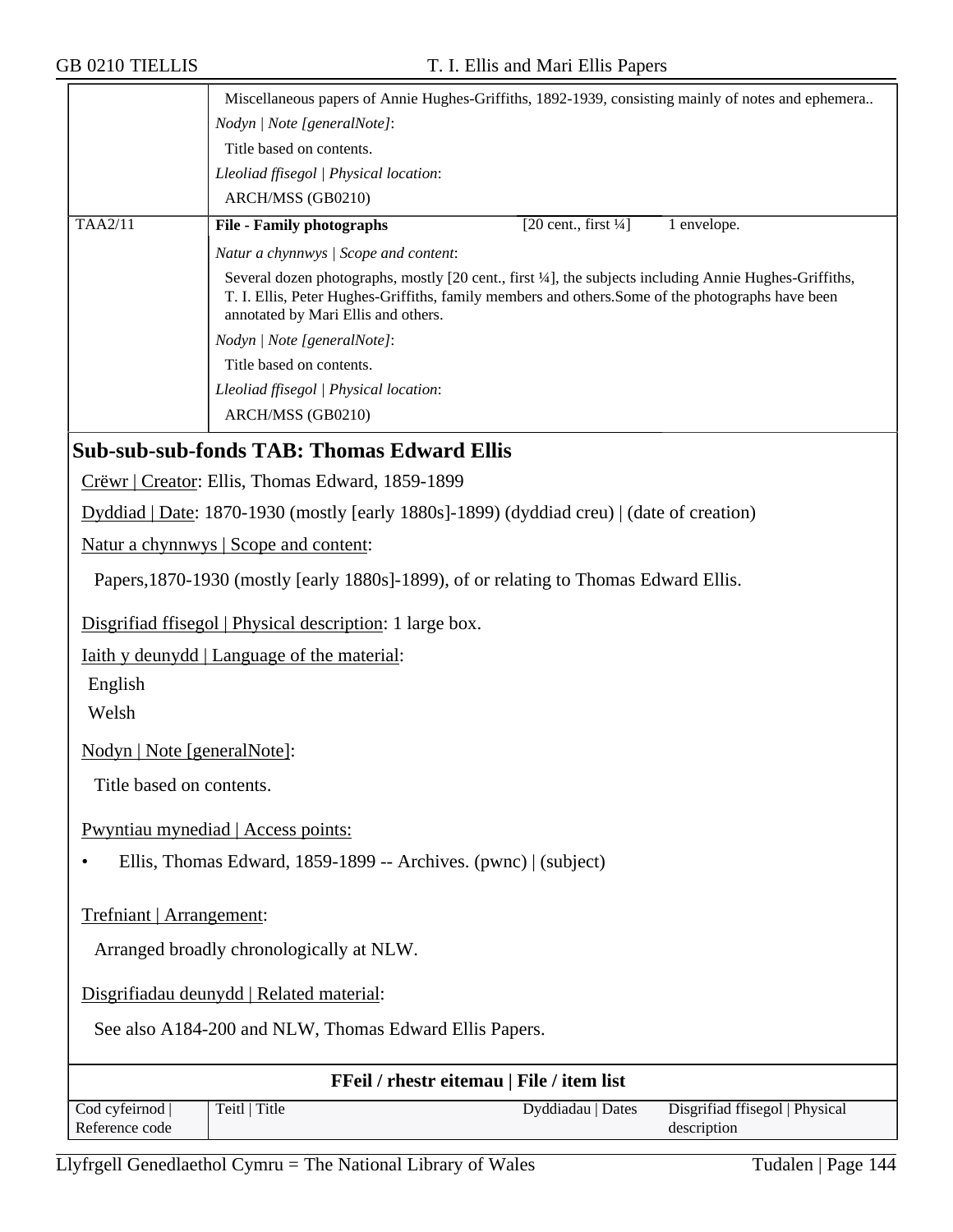| TAB1             | <b>File - Notes, Quotations, References</b>                                                                                                                                                                                                                                                                                                     | [early $1880s$ ] | 1 volume.   |  |  |
|------------------|-------------------------------------------------------------------------------------------------------------------------------------------------------------------------------------------------------------------------------------------------------------------------------------------------------------------------------------------------|------------------|-------------|--|--|
|                  | Natur a chynnwys / Scope and content:                                                                                                                                                                                                                                                                                                           |                  |             |  |  |
|                  | Notebook, [early 1880s], of T. E. Ellis while a student at New College, Oxford, containing notes,<br>quotations and references                                                                                                                                                                                                                  |                  |             |  |  |
|                  | Nodyn   Note [generalNote]:                                                                                                                                                                                                                                                                                                                     |                  |             |  |  |
|                  | Original title (front flyleaf).                                                                                                                                                                                                                                                                                                                 |                  |             |  |  |
|                  | Lleoliad ffisegol   Physical location:                                                                                                                                                                                                                                                                                                          |                  |             |  |  |
|                  | ARCH/MSS (GB0210)                                                                                                                                                                                                                                                                                                                               |                  |             |  |  |
| TAB <sub>2</sub> | File - Queen Victoria Golden Jubilee                                                                                                                                                                                                                                                                                                            | 1887             | 1 f.        |  |  |
|                  | Natur a chynnwys / Scope and content:                                                                                                                                                                                                                                                                                                           |                  |             |  |  |
|                  | Invitation, [1887], of T. E. Ellis to attend a 'Special Service at St. Margaret's, Westminster, on Sunday,<br>May 22nd 1887, to commemorate the 50th year of the reign of Her Majesty Queen Victoria'.                                                                                                                                          |                  |             |  |  |
|                  | Nodyn   Note [generalNote]:                                                                                                                                                                                                                                                                                                                     |                  |             |  |  |
|                  | Title based on contents.                                                                                                                                                                                                                                                                                                                        |                  |             |  |  |
|                  | Lleoliad ffisegol   Physical location:                                                                                                                                                                                                                                                                                                          |                  |             |  |  |
|                  | ARCH/MSS (GB0210)                                                                                                                                                                                                                                                                                                                               |                  |             |  |  |
| TAB3             | <b>File - Lismore Times</b>                                                                                                                                                                                                                                                                                                                     | 1891             | 1 envelope. |  |  |
|                  | Natur a chynnwys / Scope and content:                                                                                                                                                                                                                                                                                                           |                  |             |  |  |
|                  | A copy, 1891, of the 'Lismore Times', a newspaper produced on board the Lismore Castle, in which T. E.                                                                                                                                                                                                                                          |                  |             |  |  |
|                  | Ellis sailed from South Africa to London, April-May 1891.                                                                                                                                                                                                                                                                                       |                  |             |  |  |
|                  | Nodyn   Note [generalNote]:                                                                                                                                                                                                                                                                                                                     |                  |             |  |  |
|                  | Original title.                                                                                                                                                                                                                                                                                                                                 |                  |             |  |  |
|                  | Lleoliad ffisegol   Physical location:                                                                                                                                                                                                                                                                                                          |                  |             |  |  |
|                  | ARCH/MSS (GB0210)                                                                                                                                                                                                                                                                                                                               |                  |             |  |  |
| TAB4             | File - Correspondence re. Welsh Ordnance                                                                                                                                                                                                                                                                                                        | 1892             | 1 envelope. |  |  |
|                  | <b>Survey maps</b>                                                                                                                                                                                                                                                                                                                              |                  |             |  |  |
|                  | Crëwr   Creator:                                                                                                                                                                                                                                                                                                                                |                  |             |  |  |
|                  | Evans, J. Gwenogvryn (John Gwenogvryn), 1852-1930 Evans, D. Silvan (Daniel Silvan),<br>1818-1903Lloyd, John Edward, Sir, 1861-1947Phillimore, Egerton, 1856-1937Williams, G. J. (Griffith<br>John), 1854-1933                                                                                                                                   |                  |             |  |  |
|                  | Natur a chynnwys / Scope and content:                                                                                                                                                                                                                                                                                                           |                  |             |  |  |
|                  | Eleven letters, May 1892, to T. E. Ellis, MP, concerning the accuracy of Welsh place names on Ordnance<br>Survey maps and the submission of evidence to the Departmental Committee on the Ordnance Survey.<br>The correspondents include J. Gwenogfryn Evans, D. Silvan Evans, John Edward Lloyd (2), Egerton<br>Phillimore and G. J. Williams. |                  |             |  |  |
|                  | Nodyn   Note [generalNote]:                                                                                                                                                                                                                                                                                                                     |                  |             |  |  |
|                  | Original title.                                                                                                                                                                                                                                                                                                                                 |                  |             |  |  |
|                  | Lleoliad ffisegol   Physical location:                                                                                                                                                                                                                                                                                                          |                  |             |  |  |
|                  | ARCH/MSS (GB0210)                                                                                                                                                                                                                                                                                                                               |                  |             |  |  |
| TAB5             | <b>File - Parliamentary bills</b>                                                                                                                                                                                                                                                                                                               | 1894-1897        | 1 bundle.   |  |  |
|                  | Natur a chynnwys / Scope and content:                                                                                                                                                                                                                                                                                                           |                  |             |  |  |
|                  | Four Parliamentary bills and draft bills, 1894-1897, three of which relate to Church Disestablishment in<br>Wales.                                                                                                                                                                                                                              |                  |             |  |  |
|                  | Nodyn   Note [generalNote]:                                                                                                                                                                                                                                                                                                                     |                  |             |  |  |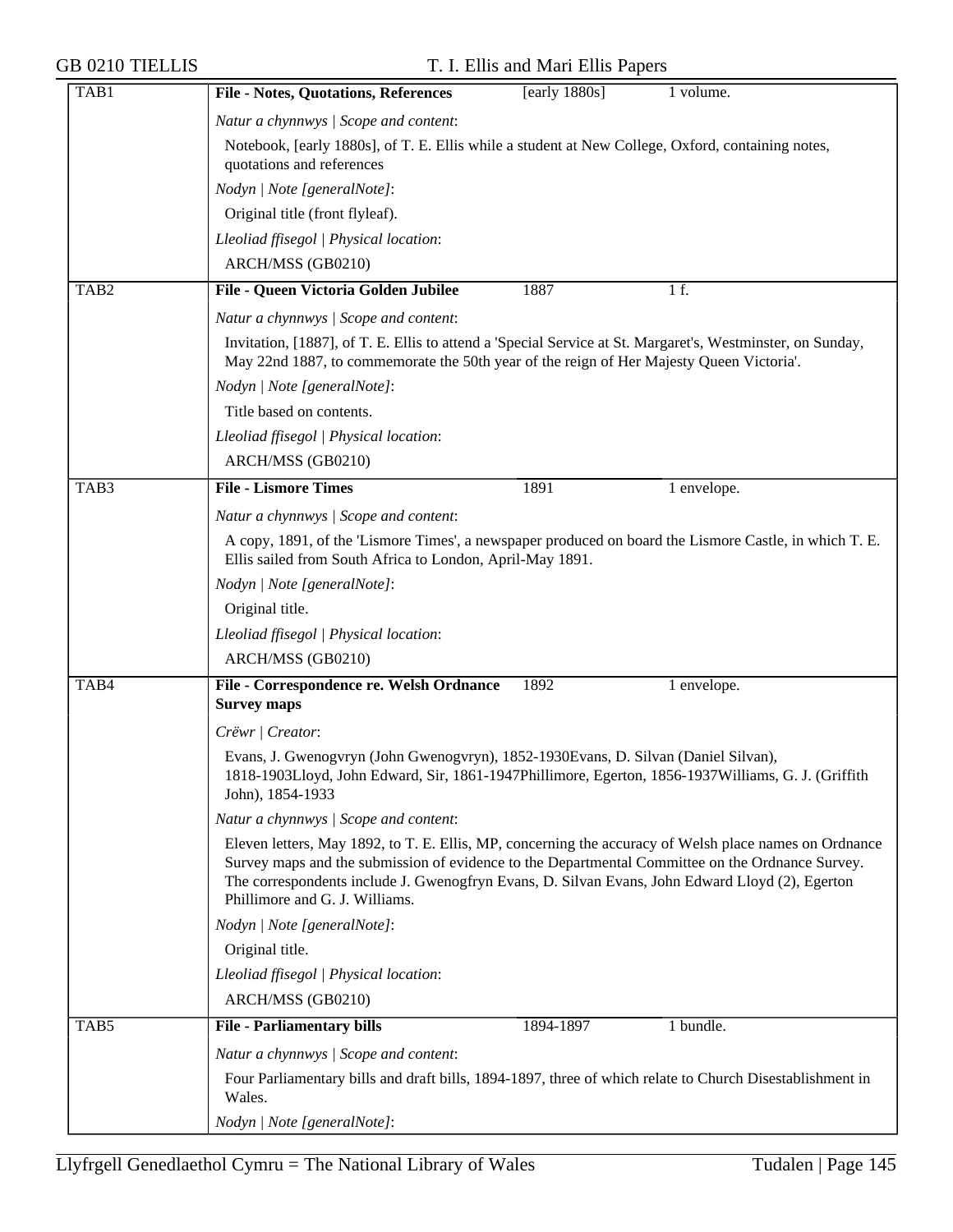|                  | Title based on contents.                                                                                                                                                                                                                                                                                                                                                                                                         |                             |                   |
|------------------|----------------------------------------------------------------------------------------------------------------------------------------------------------------------------------------------------------------------------------------------------------------------------------------------------------------------------------------------------------------------------------------------------------------------------------|-----------------------------|-------------------|
|                  | Lleoliad ffisegol   Physical location:                                                                                                                                                                                                                                                                                                                                                                                           |                             |                   |
|                  | ARCH/MSS (GB0210)                                                                                                                                                                                                                                                                                                                                                                                                                |                             |                   |
| TAB <sub>6</sub> | File - Printed matter re. education and<br>land reform                                                                                                                                                                                                                                                                                                                                                                           | 1896                        | 1 envelope.       |
|                  | Natur a chynnwys / Scope and content:                                                                                                                                                                                                                                                                                                                                                                                            |                             |                   |
|                  | Printed booklets and ephemera, mostly dated 1896, relating to education in North Wales, the Land Law<br>Reform Association, the National Liberal Association, Merionethshire Joint Education Committee, &c.                                                                                                                                                                                                                      |                             |                   |
|                  | Nodyn   Note [generalNote]:                                                                                                                                                                                                                                                                                                                                                                                                      |                             |                   |
|                  | Title based on contents.                                                                                                                                                                                                                                                                                                                                                                                                         |                             |                   |
|                  | Lleoliad ffisegol   Physical location:                                                                                                                                                                                                                                                                                                                                                                                           |                             |                   |
|                  | ARCH/MSS (GB0210)                                                                                                                                                                                                                                                                                                                                                                                                                |                             |                   |
| TAB7             | File - Miscellaneous correspondence                                                                                                                                                                                                                                                                                                                                                                                              | 1896-1899                   | 1 envelope.       |
|                  | Crëwr   Creator:                                                                                                                                                                                                                                                                                                                                                                                                                 |                             |                   |
|                  | Owen, Isambard, Sir, 1850-1927                                                                                                                                                                                                                                                                                                                                                                                                   |                             |                   |
|                  | Natur a chynnwys / Scope and content:                                                                                                                                                                                                                                                                                                                                                                                            |                             |                   |
|                  | Five letters, 1896-1899, addressed to Thomas Edward Ellis, including two, 1896-1897, from Isambard<br>Owen.                                                                                                                                                                                                                                                                                                                      |                             |                   |
|                  | Nodyn   Note [generalNote]:                                                                                                                                                                                                                                                                                                                                                                                                      |                             |                   |
|                  | Title based on contents.                                                                                                                                                                                                                                                                                                                                                                                                         |                             |                   |
|                  | Lleoliad ffisegol   Physical location:                                                                                                                                                                                                                                                                                                                                                                                           |                             |                   |
|                  | ARCH/MSS (GB0210)                                                                                                                                                                                                                                                                                                                                                                                                                |                             |                   |
| TAB <sub>8</sub> | File - Notes, &c.                                                                                                                                                                                                                                                                                                                                                                                                                | $[1890s]$                   | 1 envelope.       |
|                  | Natur a chynnwys / Scope and content:                                                                                                                                                                                                                                                                                                                                                                                            |                             |                   |
|                  | Notes in the hand of T. E. Ellis, together with miscellaneous documents and ephemera, [1890s].                                                                                                                                                                                                                                                                                                                                   |                             |                   |
|                  | Nodyn   Note [generalNote]:                                                                                                                                                                                                                                                                                                                                                                                                      |                             |                   |
|                  | Title based on contents.                                                                                                                                                                                                                                                                                                                                                                                                         |                             |                   |
|                  | Lleoliad ffisegol   Physical location:                                                                                                                                                                                                                                                                                                                                                                                           |                             |                   |
|                  | ARCH/MSS (GB0210)                                                                                                                                                                                                                                                                                                                                                                                                                |                             |                   |
| TAB9             | File - T. E. Ellis's death                                                                                                                                                                                                                                                                                                                                                                                                       | 1899                        | 1 envelope.       |
|                  | Natur a chynnwys / Scope and content:                                                                                                                                                                                                                                                                                                                                                                                            |                             |                   |
|                  | Three items, 1899, relating to the death of T. E. Ellis and its aftermath, comprising the telegram sent<br>by [Sir John] Brunner to [J. H.] Davies, informing him of Ellis's death, 5 April 1899; the order of<br>service used by Sir William Harcourt, MP, at the memorial service held at the Church of St Margaret,<br>Westminster, 11 April 1899; and a leaf from a printed book containing 'Emyn coffa Mr T. E. Ellis, AS'. |                             |                   |
|                  | Nodyn   Note [generalNote]:                                                                                                                                                                                                                                                                                                                                                                                                      |                             |                   |
|                  | Title based on contents.                                                                                                                                                                                                                                                                                                                                                                                                         |                             |                   |
|                  | Lleoliad ffisegol   Physical location:                                                                                                                                                                                                                                                                                                                                                                                           |                             |                   |
|                  | ARCH/MSS (GB0210)                                                                                                                                                                                                                                                                                                                                                                                                                |                             |                   |
| TAB10            | <b>File - Newspaper cuttings</b>                                                                                                                                                                                                                                                                                                                                                                                                 | 1870-1930 (mainly<br>1890s) | 3 folders (9 cm.) |
|                  | Natur a chynnwys / Scope and content:                                                                                                                                                                                                                                                                                                                                                                                            |                             |                   |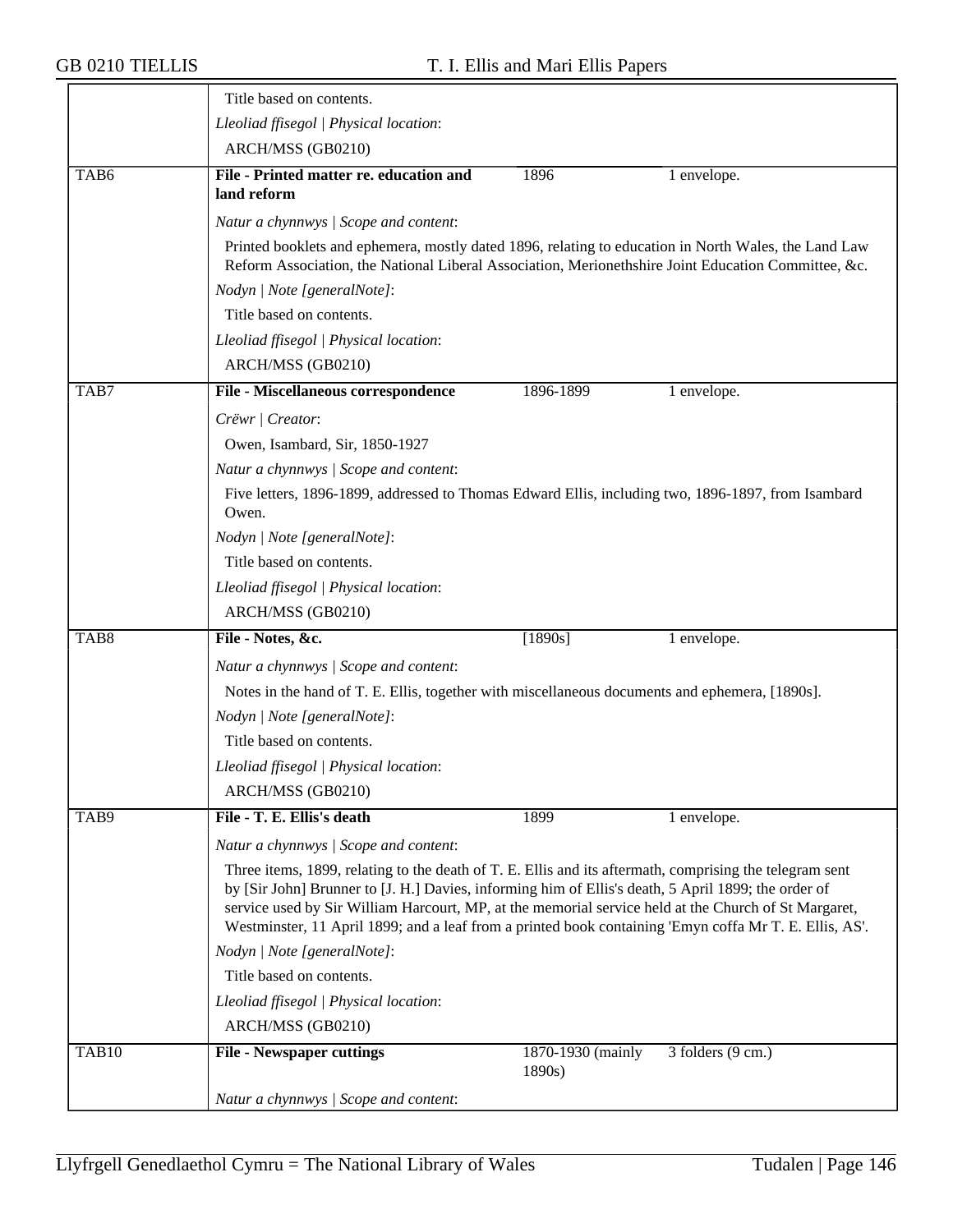| <b>GB 0210 TIELLIS</b>      | T. I. Ellis and Mari Ellis Papers                                                                                                                                                                                                                                                                                                |
|-----------------------------|----------------------------------------------------------------------------------------------------------------------------------------------------------------------------------------------------------------------------------------------------------------------------------------------------------------------------------|
|                             | A large number of press cuttings, 1870-1930 (mainly 1890s), mostly relating to the career of T. E. Ellis,<br>his wedding to Annie J. Davies and his death and its aftermath. Many of the cuttings appear to have been<br>collected by Ellis himself, some of these being supplied by the Romeike & Curtice press cutting agency. |
|                             | Nodyn   Note [generalNote]:                                                                                                                                                                                                                                                                                                      |
|                             | Title based on contents.                                                                                                                                                                                                                                                                                                         |
|                             | Lleoliad ffisegol   Physical location:                                                                                                                                                                                                                                                                                           |
|                             | ARCH/MSS (GB0210)                                                                                                                                                                                                                                                                                                                |
| TAB11                       | <b>File - Newspapers</b><br>1887-1899 (mostly<br>1 bundle $(4 \text{ cm.})$<br>1899)                                                                                                                                                                                                                                             |
|                             | Natur a chynnwys / Scope and content:                                                                                                                                                                                                                                                                                            |
|                             | Copies of some twenty-six newspapers, periodicals and other publications, 1887-1899, the majority of<br>which concern the death and funeral of T. E. Ellis in 1899. The publications include Punch, Y Seren, Celt<br>Llundain, The Westminster Gazette and South Wales Daily News.                                               |
|                             | Nodyn   Note [generalNote]:                                                                                                                                                                                                                                                                                                      |
|                             | Title based on contents.                                                                                                                                                                                                                                                                                                         |
|                             | Lleoliad ffisegol   Physical location:                                                                                                                                                                                                                                                                                           |
|                             | ARCH/MSS (GB0210)                                                                                                                                                                                                                                                                                                                |
|                             | <b>Sub-sub-sub-fonds TAC: John Humphreys Davies</b>                                                                                                                                                                                                                                                                              |
|                             | Crëwr   Creator: Davies, J. H. (John Humphreys), 1871-1926                                                                                                                                                                                                                                                                       |
|                             | Dyddiad   Date: 1883-1929 (dyddiad creu)   (date of creation)                                                                                                                                                                                                                                                                    |
|                             | Natur a chynnwys   Scope and content:                                                                                                                                                                                                                                                                                            |
|                             | Papers of J. H. Davies, 1883-1929, including correspondence, diaries, writings, notes and cuttings.                                                                                                                                                                                                                              |
|                             | Disgrifiad ffisegol   Physical description: 8 envelopes, 1 bundle.                                                                                                                                                                                                                                                               |
|                             | Iaith y deunydd   Language of the material:                                                                                                                                                                                                                                                                                      |
| English                     |                                                                                                                                                                                                                                                                                                                                  |
| French                      |                                                                                                                                                                                                                                                                                                                                  |
| Welsh                       |                                                                                                                                                                                                                                                                                                                                  |
| Nodyn   Note [generalNote]: |                                                                                                                                                                                                                                                                                                                                  |
| Title based on contents.    |                                                                                                                                                                                                                                                                                                                                  |
|                             | Pwyntiau mynediad   Access points:                                                                                                                                                                                                                                                                                               |
|                             | Davies, J. H. (John Humphreys), 1871-1926 -- Archives. (pwnc)   (subject)                                                                                                                                                                                                                                                        |
|                             | Disgrifiadau deunydd   Related material:                                                                                                                                                                                                                                                                                         |
|                             | See also NLW, J. H. Davies, Cwrt Mawr, Papers.                                                                                                                                                                                                                                                                                   |
|                             | FFeil / rhestr eitemau   File / item list                                                                                                                                                                                                                                                                                        |
| Cod cyfeirnod               | Teitl   Title<br>Disgrifiad ffisegol   Physical<br>Dyddiadau   Dates                                                                                                                                                                                                                                                             |
| Reference code              | description                                                                                                                                                                                                                                                                                                                      |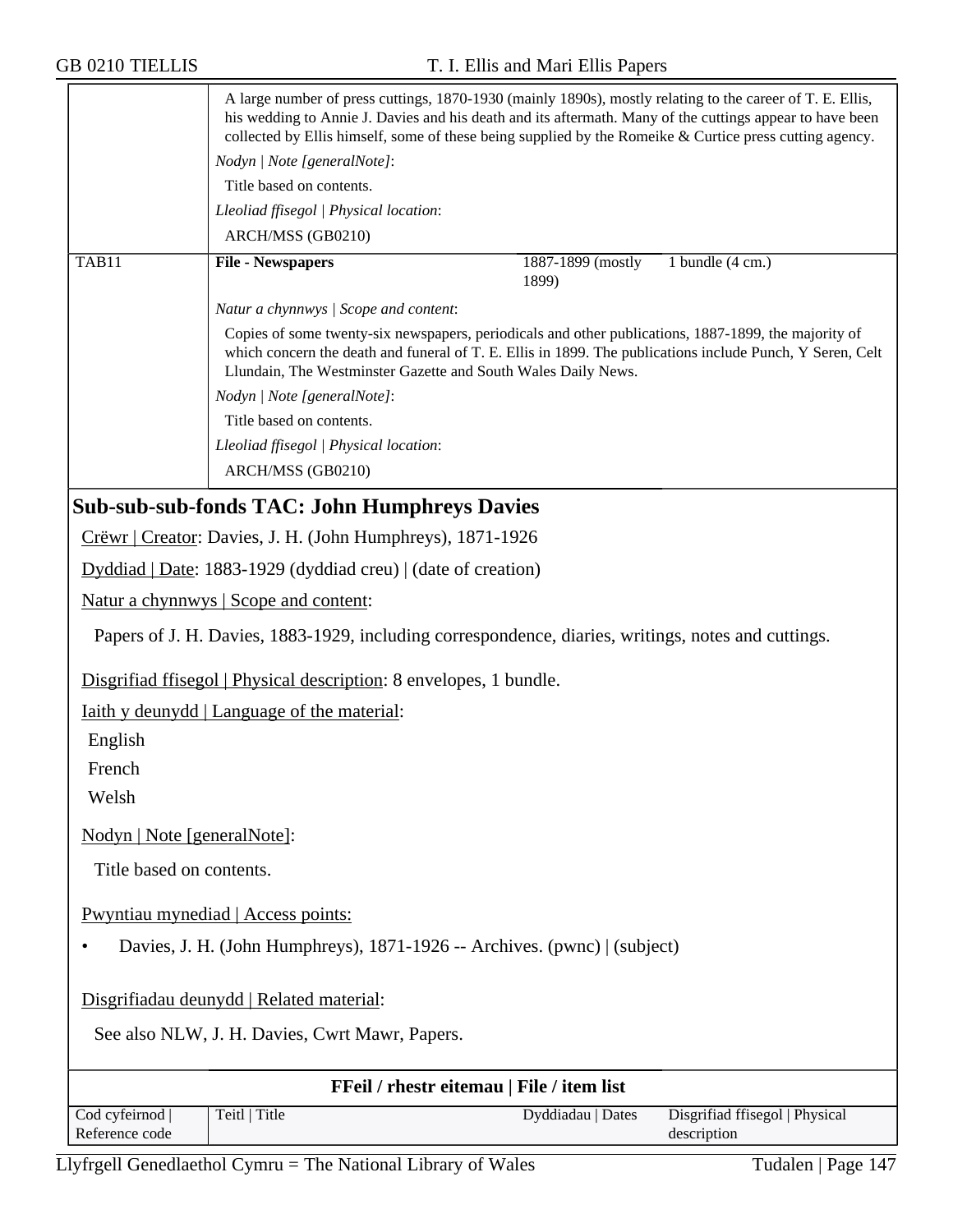| TAC1             | <b>File - Frances Davies letters</b><br>1883-1889<br>23 items.                                                                                                                                                                                                                                                                                                                                                                                                                                                   |
|------------------|------------------------------------------------------------------------------------------------------------------------------------------------------------------------------------------------------------------------------------------------------------------------------------------------------------------------------------------------------------------------------------------------------------------------------------------------------------------------------------------------------------------|
|                  | Crëwr   Creator:                                                                                                                                                                                                                                                                                                                                                                                                                                                                                                 |
|                  | Davies, Frances, 1836-1918Davies, R. J. (Robert Joseph), 1839-1892                                                                                                                                                                                                                                                                                                                                                                                                                                               |
|                  | Natur a chynnwys / Scope and content:                                                                                                                                                                                                                                                                                                                                                                                                                                                                            |
|                  | Twenty-one letters, 1885-1889, from F[rances] Davies, Cwrtmawr, to her son J. H. Davies, together with<br>one each from JHD to his mother and father, 1883.                                                                                                                                                                                                                                                                                                                                                      |
|                  | Nodyn   Note [generalNote]:                                                                                                                                                                                                                                                                                                                                                                                                                                                                                      |
|                  | Title based on contents.                                                                                                                                                                                                                                                                                                                                                                                                                                                                                         |
|                  | Lleoliad ffisegol   Physical location:                                                                                                                                                                                                                                                                                                                                                                                                                                                                           |
|                  | ARCH/MSS (GB0210)                                                                                                                                                                                                                                                                                                                                                                                                                                                                                                |
| TAC <sub>2</sub> | <b>File - Family letters</b><br>$\overline{[?1891]}.1925$<br>18 items.                                                                                                                                                                                                                                                                                                                                                                                                                                           |
|                  | Crëwr   Creator:                                                                                                                                                                                                                                                                                                                                                                                                                                                                                                 |
|                  | Davies, David Charles, 1866-1928 Ellis, Thomas Edward, 1859-1899 Ellis, Annie J. (Annie Jane),<br>1873-1942Davies, Mary Elizabeth, 1869-1918Hughes, Lily, 1876-1939                                                                                                                                                                                                                                                                                                                                              |
|                  | Natur a chynnwys / Scope and content:                                                                                                                                                                                                                                                                                                                                                                                                                                                                            |
|                  | Eighteen letters, [?1891]-1925, to J. H. Davies from family members, comprising one letter from his<br>brother D. C. Davies, Chicago, [?1891]; one from his future brother-in-law T. E. Ellis, 1 August 1897;<br>six from his sister Annie, 1902-1925; eight from his nephew Tom I. Ellis, 1918-1925; and one each from<br>his sisters Mary, 23 November 1918, and Lily, 25 November 1918.                                                                                                                       |
|                  | Nodyn   Note [generalNote]:                                                                                                                                                                                                                                                                                                                                                                                                                                                                                      |
|                  | Title based on contents.                                                                                                                                                                                                                                                                                                                                                                                                                                                                                         |
|                  | Lleoliad ffisegol   Physical location:                                                                                                                                                                                                                                                                                                                                                                                                                                                                           |
|                  | ARCH/MSS (GB0210)                                                                                                                                                                                                                                                                                                                                                                                                                                                                                                |
| TAC <sub>3</sub> | 35 items.<br><b>File - General correspondence</b><br>1890-1926                                                                                                                                                                                                                                                                                                                                                                                                                                                   |
|                  | Crëwr   Creator:                                                                                                                                                                                                                                                                                                                                                                                                                                                                                                 |
|                  | Roberts, Robert Davies, 1851-1911 Williams, John, 1840-1926 Morris-Jones, John, 1864-1929 Phillips, D.<br>Rhys (David Rhys), 1862-1952Anwyl, J. Bodfan (John Bodfan), 1875-1949Protheroe, Daniel, 1866-1934                                                                                                                                                                                                                                                                                                      |
|                  | Natur a chynnwys / Scope and content:                                                                                                                                                                                                                                                                                                                                                                                                                                                                            |
|                  | Some thirty-one letters, 1890-1926, to J. H. Davies, both personal and professional, from various<br>correspondents including R. D. Roberts, 1902 (enclosing a letter, 31 December 1828, from David Davies,<br>Bristol, to his aunt, Miss Jane Davies, Machynlleth), [Sir] J[ohn] W[illiams], 1904, [Sir] John Morris-<br>Jones, 1918, 1922, D. Rhys Phillips, 1919 (2), the Rev. J. Bodvan Anwyl, 1922, and Daniel Protheroe,<br>1926. Also included are four carbon copy letters from J. H. Davies, 1925-1926. |
|                  | Nodyn   Note [generalNote]:                                                                                                                                                                                                                                                                                                                                                                                                                                                                                      |
|                  | Title based on contents.                                                                                                                                                                                                                                                                                                                                                                                                                                                                                         |
|                  | Lleoliad ffisegol   Physical location:                                                                                                                                                                                                                                                                                                                                                                                                                                                                           |
|                  | ARCH/MSS (GB0210)                                                                                                                                                                                                                                                                                                                                                                                                                                                                                                |
| TAC4             | <b>File - Diaries and other volumes</b><br>1885-1922<br>1 envelope.                                                                                                                                                                                                                                                                                                                                                                                                                                              |
|                  | Natur a chynnwys / Scope and content:                                                                                                                                                                                                                                                                                                                                                                                                                                                                            |
|                  | Six bound volumes belonging to J. H. Davies, comprising an account book, 1885; a memorandum book,<br>[?late 1880s]; pocket diaries for 1914, 1918 and 1922 (sporadic entries only); and the covers only of a<br>diary, with a telegram, receipts and other minor papers of Davies's inserted, [c. 1918-1919].                                                                                                                                                                                                    |
|                  | Nodyn   Note [generalNote]:                                                                                                                                                                                                                                                                                                                                                                                                                                                                                      |
|                  | Title based on contents.                                                                                                                                                                                                                                                                                                                                                                                                                                                                                         |
|                  | Lleoliad ffisegol   Physical location:                                                                                                                                                                                                                                                                                                                                                                                                                                                                           |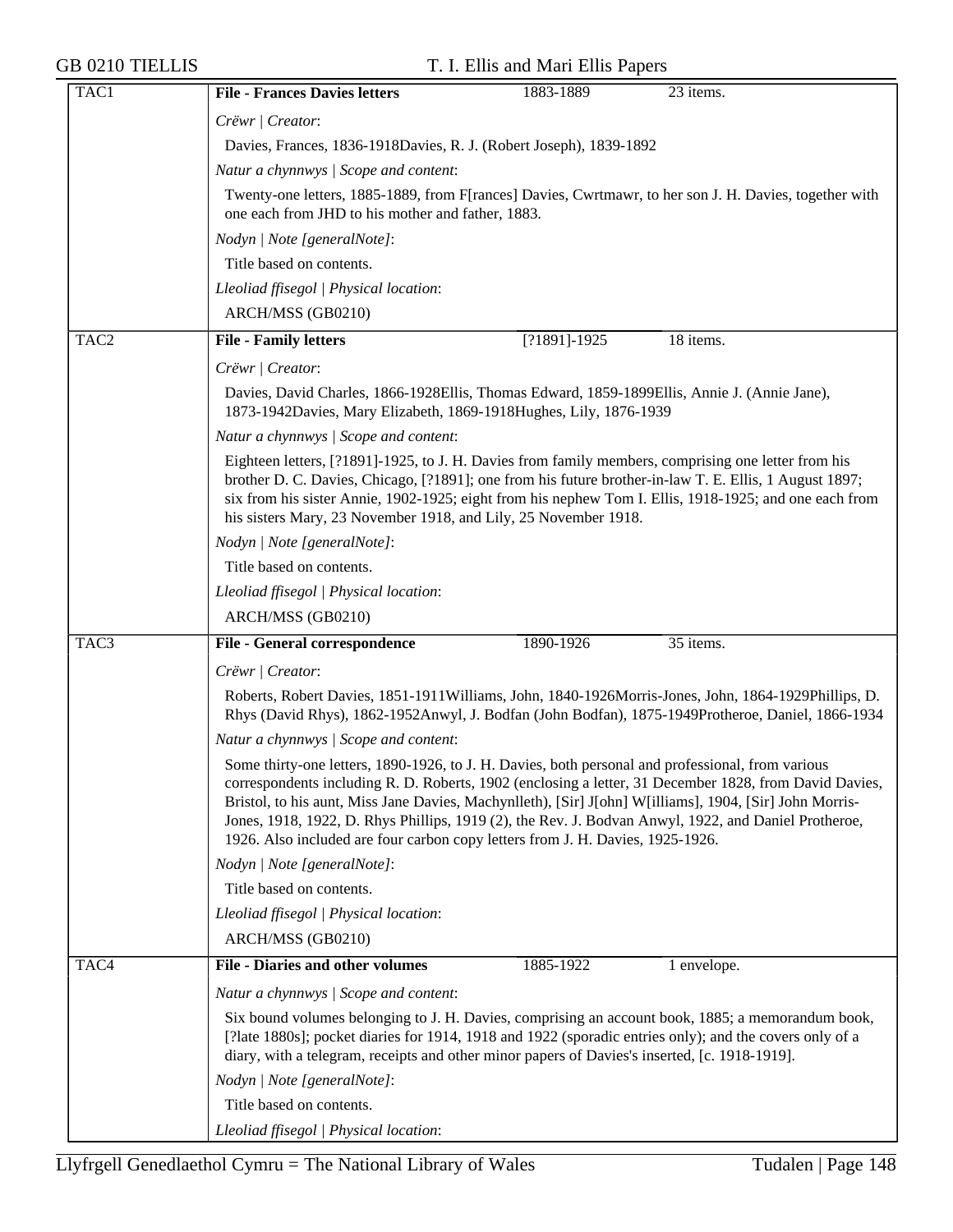≂

|                  | ARCH/MSS (GB0210)                                                                                                                                                                                                                                                                                                                                                                                                                                    |                                                 |             |
|------------------|------------------------------------------------------------------------------------------------------------------------------------------------------------------------------------------------------------------------------------------------------------------------------------------------------------------------------------------------------------------------------------------------------------------------------------------------------|-------------------------------------------------|-------------|
| TAC <sub>5</sub> | <b>File - Miscellaneous papers</b>                                                                                                                                                                                                                                                                                                                                                                                                                   | 1889-1922                                       | 1 envelope. |
|                  | Natur a chynnwys / Scope and content:                                                                                                                                                                                                                                                                                                                                                                                                                |                                                 |             |
|                  | Miscellaneous papers, cuttings and printed ephemera, 1889-1922, of J. H. Davies, including receipts,<br>1889, from the Cambrian News Printing Works, Aberystwyth (probably relating to JHD's role as<br>treasurer of the College magazine); an 1899 cheque book (counterfoils only); his 1915 National<br>Registration Act certificate; and a booklet to celebrate the bicentenary of Peter Williams, 1922.                                          |                                                 |             |
|                  | Nodyn   Note [generalNote]:                                                                                                                                                                                                                                                                                                                                                                                                                          |                                                 |             |
|                  | Title based on contents.                                                                                                                                                                                                                                                                                                                                                                                                                             |                                                 |             |
|                  | Lleoliad ffisegol   Physical location:                                                                                                                                                                                                                                                                                                                                                                                                               |                                                 |             |
|                  | ARCH/MSS (GB0210)                                                                                                                                                                                                                                                                                                                                                                                                                                    |                                                 |             |
| TAC <sub>6</sub> | File - Ysgrifau a nodiadau                                                                                                                                                                                                                                                                                                                                                                                                                           | $[20 \text{ cent.}, \text{first } \frac{1}{4}]$ | 1 envelope. |
|                  | Natur a chynnwys / Scope and content:                                                                                                                                                                                                                                                                                                                                                                                                                |                                                 |             |
|                  | Various writings, in Welsh and English (some incomplete), and miscellaneous notes mostly in the hand<br>of J. H. Davies.                                                                                                                                                                                                                                                                                                                             |                                                 |             |
|                  | Nodyn   Note [generalNote]:                                                                                                                                                                                                                                                                                                                                                                                                                          |                                                 |             |
|                  | Title based on contents.                                                                                                                                                                                                                                                                                                                                                                                                                             |                                                 |             |
|                  | Lleoliad ffisegol   Physical location:                                                                                                                                                                                                                                                                                                                                                                                                               |                                                 |             |
|                  | ARCH/MSS (GB0210)                                                                                                                                                                                                                                                                                                                                                                                                                                    |                                                 |             |
| TAC7             | File - J. H. Davies's death                                                                                                                                                                                                                                                                                                                                                                                                                          | 1926                                            | 1 envelope. |
|                  | Natur a chynnwys / Scope and content:                                                                                                                                                                                                                                                                                                                                                                                                                |                                                 |             |
|                  | Papers, 1926, relating to the death of J. H. Davies, including a typescript copy of Vice-Principal E.<br>Edwards's speech at JHD's funeral, 13 August 1926; an order of service for his memorial service on 10<br>October 1926; a copy of the resolution passed by the Council of the University College of Wales, 22<br>October 1926; and a catalogue for the sale of furniture from JHD's homes at Cwm and Cwrtmawr, held<br>on 1-2 November 1926. |                                                 |             |
|                  | Nodyn   Note [generalNote]:                                                                                                                                                                                                                                                                                                                                                                                                                          |                                                 |             |
|                  | Title based on contents.                                                                                                                                                                                                                                                                                                                                                                                                                             |                                                 |             |
|                  | Lleoliad ffisegol   Physical location:                                                                                                                                                                                                                                                                                                                                                                                                               |                                                 |             |
|                  | ARCH/MSS (GB0210)                                                                                                                                                                                                                                                                                                                                                                                                                                    |                                                 |             |
| TAC <sub>8</sub> | <b>File - Newspaper cuttings</b>                                                                                                                                                                                                                                                                                                                                                                                                                     | 1926                                            | 1 envelope. |
|                  | Natur a chynnwys / Scope and content:                                                                                                                                                                                                                                                                                                                                                                                                                |                                                 |             |
|                  | Cuttings, 1925-1926, concerning J. H. Davies, mostly relating to his death in August 1926, including<br>tributes and obituaries.                                                                                                                                                                                                                                                                                                                     |                                                 |             |
|                  | Nodyn   Note [generalNote]:                                                                                                                                                                                                                                                                                                                                                                                                                          |                                                 |             |
|                  | Title based on contents.                                                                                                                                                                                                                                                                                                                                                                                                                             |                                                 |             |
|                  | Lleoliad ffisegol   Physical location:                                                                                                                                                                                                                                                                                                                                                                                                               |                                                 |             |
|                  | ARCH/MSS (GB0210)                                                                                                                                                                                                                                                                                                                                                                                                                                    |                                                 |             |
| TAC <sub>9</sub> | File - J. H. Davies's estate                                                                                                                                                                                                                                                                                                                                                                                                                         | 1929                                            | 1 bundle.   |
|                  | Natur a chynnwys / Scope and content:                                                                                                                                                                                                                                                                                                                                                                                                                |                                                 |             |
|                  | Papers and deeds, 1929, of T. I. Ellis, as J. H. Davies's executor, relating to a dispute with the National<br>Library of Wales concerning the disposal of his library and papers.                                                                                                                                                                                                                                                                   |                                                 |             |
|                  | Nodyn   Note [generalNote]:                                                                                                                                                                                                                                                                                                                                                                                                                          |                                                 |             |
|                  | Title based on contents.                                                                                                                                                                                                                                                                                                                                                                                                                             |                                                 |             |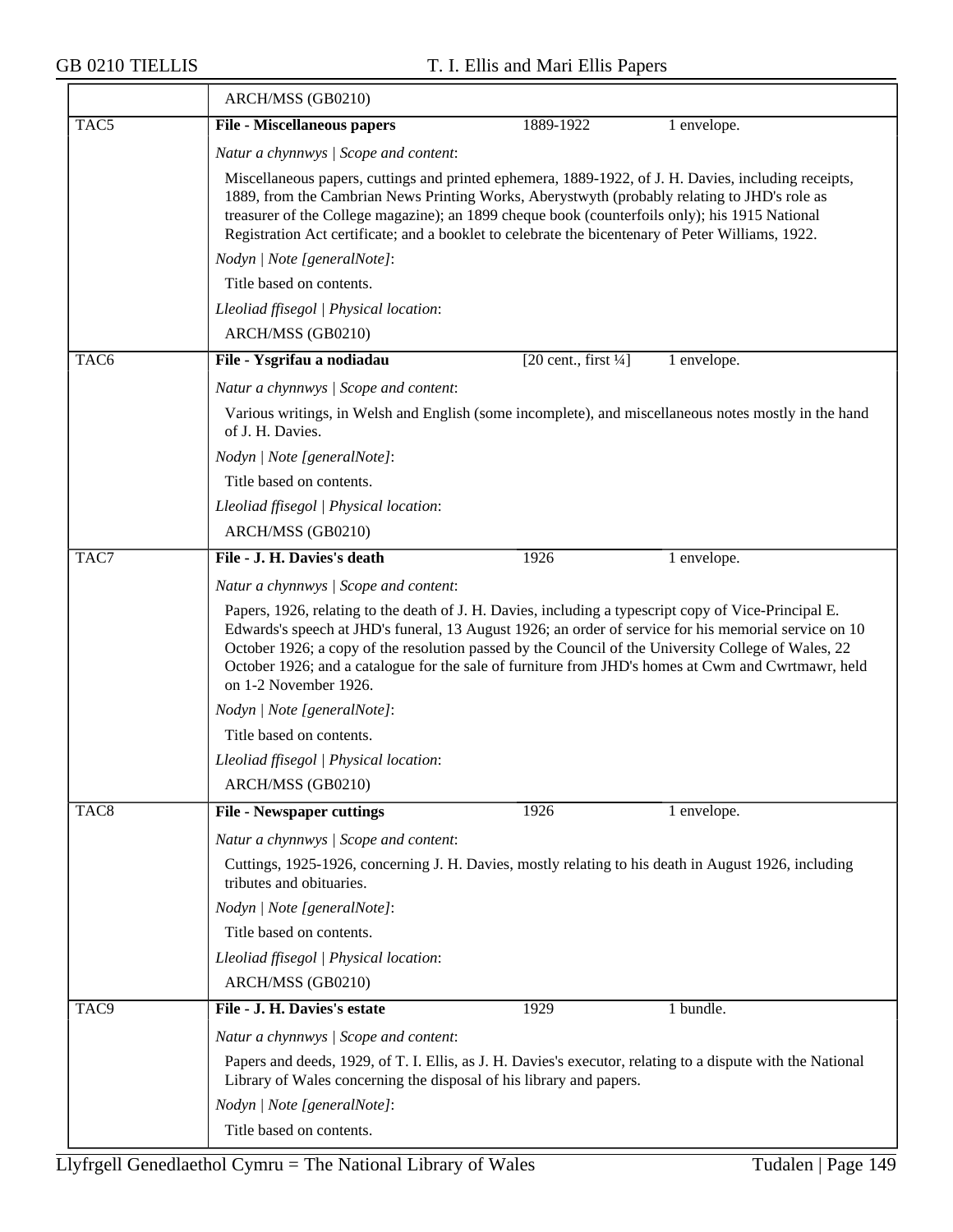*Lleoliad ffisegol | Physical location*: ARCH/MSS (GB0210)

## **Sub-sub-sub-fonds TAD: Other family papers**

Crëwr | Creator: Davies family, of Cwrt-mawr

Dyddiad | Date: [?1834]-[1964] (dyddiad creu) | (date of creation)

Natur a chynnwys | Scope and content:

Papers of the Davies family of Cwrtmawr (and occasionally the Ellis family of Cynlas), 1868-[1964].

Disgrifiad ffisegol | Physical description: 2 volumes, 7 envelopes.

Iaith y deunydd | Language of the material:

English

Welsh

Nodyn | Note [generalNote]:

Title based on contents.

Pwyntiau mynediad | Access points:

• Davies family, of Cwrt-mawr -- Archives

| FFeil / rhestr eitemau   File / item list |                                                                                                                                                                                                                                                                                                                                                                                                                                                                                                                                                                                                                                               |                   |                                               |
|-------------------------------------------|-----------------------------------------------------------------------------------------------------------------------------------------------------------------------------------------------------------------------------------------------------------------------------------------------------------------------------------------------------------------------------------------------------------------------------------------------------------------------------------------------------------------------------------------------------------------------------------------------------------------------------------------------|-------------------|-----------------------------------------------|
| Cod cyfeirnod<br>Reference code           | Teitl   Title                                                                                                                                                                                                                                                                                                                                                                                                                                                                                                                                                                                                                                 | Dyddiadau   Dates | Disgrifiad ffisegol   Physical<br>description |
| TAD <sub>1</sub>                          | File - Tribute to the Rev. David Charles                                                                                                                                                                                                                                                                                                                                                                                                                                                                                                                                                                                                      | [?1834]           | 2 ff.                                         |
|                                           | Natur a chynnwys / Scope and content:                                                                                                                                                                                                                                                                                                                                                                                                                                                                                                                                                                                                         |                   |                                               |
|                                           | A manuscript tribute, [?1834] (watermark 1834), to the Rev. David Charles (1762-1834) by one of his six<br>children (unidentified). David Charles was the great-great-grandfather of T. I. Ellis.                                                                                                                                                                                                                                                                                                                                                                                                                                             |                   |                                               |
|                                           | Nodyn   Note [generalNote]:                                                                                                                                                                                                                                                                                                                                                                                                                                                                                                                                                                                                                   |                   |                                               |
|                                           | Title based on contents.                                                                                                                                                                                                                                                                                                                                                                                                                                                                                                                                                                                                                      |                   |                                               |
|                                           | Lleoliad ffisegol   Physical location:                                                                                                                                                                                                                                                                                                                                                                                                                                                                                                                                                                                                        |                   |                                               |
|                                           | ARCH/MSS (GB0210)                                                                                                                                                                                                                                                                                                                                                                                                                                                                                                                                                                                                                             |                   |                                               |
| TAD <sub>2</sub>                          | File - Family correspondence and papers                                                                                                                                                                                                                                                                                                                                                                                                                                                                                                                                                                                                       | 1868-1928         | 1 envelope.                                   |
|                                           | Crëwr   Creator:                                                                                                                                                                                                                                                                                                                                                                                                                                                                                                                                                                                                                              |                   |                                               |
|                                           | Davies, Eliza (née Charles)Davies, R. J. (Robert Joseph), 1839-1892Davies, Frances, 1836-1918Davies,<br>David Charles, 1866-1928Davies, Mary Elizabeth, 1869-1918Edwards, Thomas Charles, 1837-1900                                                                                                                                                                                                                                                                                                                                                                                                                                           |                   |                                               |
|                                           | Natur a chynnwys / Scope and content:                                                                                                                                                                                                                                                                                                                                                                                                                                                                                                                                                                                                         |                   |                                               |
|                                           | Some nineteen letters, 1868-1899, sent to members of the Davies family of Cwrtmawr, mainly from<br>other family members. They include five letters from Eliza Davies (1798-1876) to her son R. J. Davies,<br>1868-1874, and two to her daughter-in-law Frances Davies, 1869; one letter, together with an empty<br>envelope, from D. C. Davies, Chicago, to his mother Frances Davies, 1890, 1893; and a letter from R. J.<br>Davies to his daughter Mary Elizabeth Davies on her 21st birthday, [1890]. A letter from T. C. Edwards,<br>1881, is presumably intended for R. J. Davies. Also included are miscellaneous items relating to the |                   |                                               |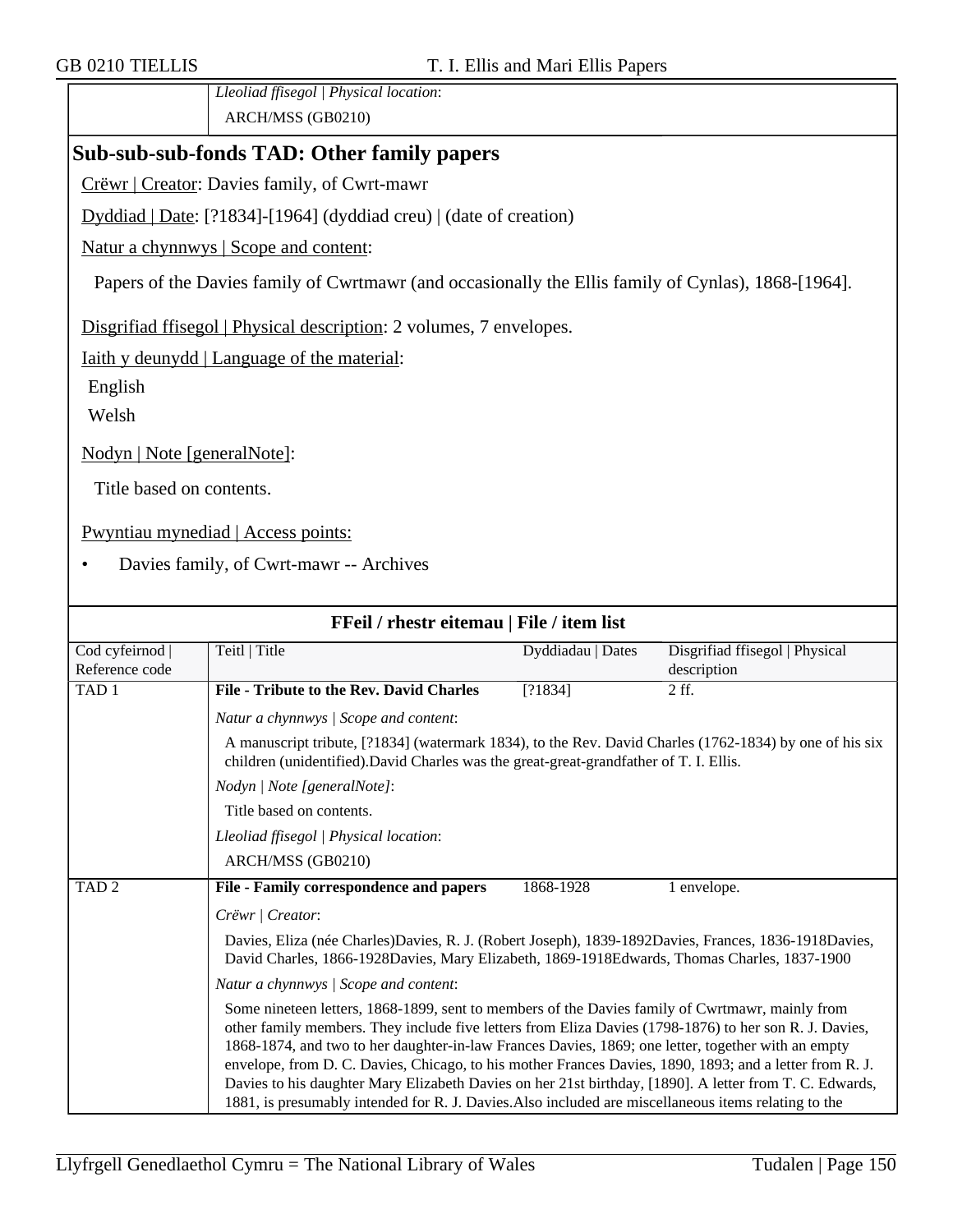|                  | Davies family (and the Ellis family), 1887-1928, including two press cuttings, a photograph, and the title<br>page of R. J. Davies's copy of the Bible.     |              |             |  |  |
|------------------|-------------------------------------------------------------------------------------------------------------------------------------------------------------|--------------|-------------|--|--|
|                  | Nodyn   Note [generalNote]:                                                                                                                                 |              |             |  |  |
|                  | Title based on contents.                                                                                                                                    |              |             |  |  |
|                  |                                                                                                                                                             |              |             |  |  |
|                  | Lleoliad ffisegol   Physical location:                                                                                                                      |              |             |  |  |
|                  | ARCH/MSS (GB0210)                                                                                                                                           |              |             |  |  |
| TAD <sub>3</sub> | File - D. C. Davies school reports                                                                                                                          | 1881         | 7 ff.       |  |  |
|                  | Natur a chynnwys / Scope and content:                                                                                                                       |              |             |  |  |
|                  | School reports, 1881, of David Charles Davies whilst a student at University College School, London.                                                        |              |             |  |  |
|                  | Nodyn   Note [generalNote]:                                                                                                                                 |              |             |  |  |
|                  | Title based on contents.                                                                                                                                    |              |             |  |  |
|                  | Lleoliad ffisegol   Physical location:                                                                                                                      |              |             |  |  |
|                  | ARCH/MSS (GB0210)                                                                                                                                           |              |             |  |  |
| TAD <sub>4</sub> | File - R. J. Davies diary                                                                                                                                   | 1886-1896    | 1 volume.   |  |  |
|                  | Crëwr   Creator:                                                                                                                                            |              |             |  |  |
|                  | Davies, R. J. (Robert Joseph), 1839-1892                                                                                                                    |              |             |  |  |
|                  | Natur a chynnwys / Scope and content:                                                                                                                       |              |             |  |  |
|                  | A Diary of Sundays for 20 Years, 1886-1906 (Treherbert, [1886]) ostensibly used by R. J. Davies of                                                          |              |             |  |  |
|                  | Cwrt Mawr to record [?preachers]; the diary however continues to be used until 1896, after Davies's<br>death in 1892.                                       |              |             |  |  |
|                  | Nodyn   Note [generalNote]:                                                                                                                                 |              |             |  |  |
|                  | Title based on contents.                                                                                                                                    |              |             |  |  |
|                  | Lleoliad ffisegol   Physical location:                                                                                                                      |              |             |  |  |
|                  | ARCH/MSS (GB0210)                                                                                                                                           |              |             |  |  |
| TAD <sub>5</sub> | <b>File - Newspaper cuttings</b>                                                                                                                            | 1889-[1890s] | 1 volume.   |  |  |
|                  | Natur a chynnwys / Scope and content:                                                                                                                       |              |             |  |  |
|                  | A notebook containing pasted in newspaper cuttings, 1889-[1890s], relating mainly to Aberystwyth.                                                           |              |             |  |  |
|                  | Nodyn   Note [generalNote]:                                                                                                                                 |              |             |  |  |
|                  | Title based on contents.                                                                                                                                    |              |             |  |  |
|                  | Lleoliad ffisegol   Physical location:                                                                                                                      |              |             |  |  |
|                  | ARCH/MSS (GB0210)                                                                                                                                           |              |             |  |  |
| TAD <sub>6</sub> | File - In memoriam cards                                                                                                                                    | $[1870s]$    | 1 envelope. |  |  |
|                  | Natur a chynnwys / Scope and content:                                                                                                                       |              |             |  |  |
|                  |                                                                                                                                                             |              |             |  |  |
|                  | In memoriam cards and similar items, mostly [1870s], commemorating individuals from all over Wales<br>but predominantly from Aberystwyth and Cardiganshire. |              |             |  |  |
|                  | Nodyn   Note [generalNote]:                                                                                                                                 |              |             |  |  |
|                  | Title based on contents.                                                                                                                                    |              |             |  |  |
|                  | Lleoliad ffisegol   Physical location:                                                                                                                      |              |             |  |  |
|                  | ARCH/MSS (GB0210)                                                                                                                                           |              |             |  |  |
| TAD <sub>7</sub> | File - Recipe book                                                                                                                                          | 1901         | 1 volume.   |  |  |
|                  |                                                                                                                                                             |              |             |  |  |
|                  | Crëwr   Creator:                                                                                                                                            |              |             |  |  |
|                  | Jones-Davies, Winnie, 1870-1959                                                                                                                             |              |             |  |  |
|                  | Natur a chynnwys / Scope and content:                                                                                                                       |              |             |  |  |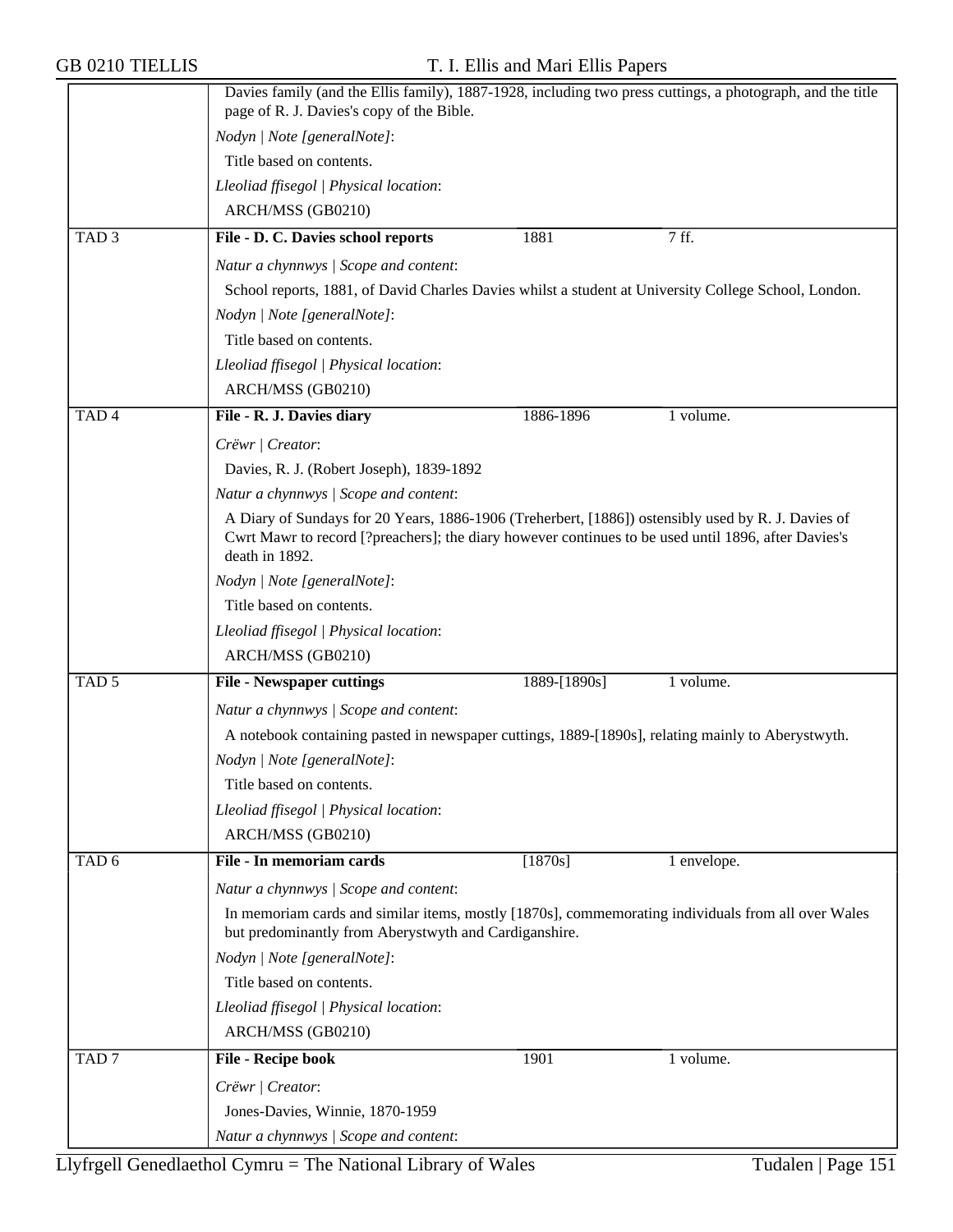|                                                                                                                                                                                                                                                                                         | A notebook, begun 1901, in the hand of Winnie Ellis (later Davies-Jones, younger sister of T. E. Ellis),<br>containing recipes apparently recorded during cookery lectures in Harlech.                                                                                                                                                                                                                                                                                                        |  |  |
|-----------------------------------------------------------------------------------------------------------------------------------------------------------------------------------------------------------------------------------------------------------------------------------------|-----------------------------------------------------------------------------------------------------------------------------------------------------------------------------------------------------------------------------------------------------------------------------------------------------------------------------------------------------------------------------------------------------------------------------------------------------------------------------------------------|--|--|
|                                                                                                                                                                                                                                                                                         | Nodyn   Note [generalNote]:                                                                                                                                                                                                                                                                                                                                                                                                                                                                   |  |  |
|                                                                                                                                                                                                                                                                                         | Title based on contents.                                                                                                                                                                                                                                                                                                                                                                                                                                                                      |  |  |
|                                                                                                                                                                                                                                                                                         | Lleoliad ffisegol   Physical location:                                                                                                                                                                                                                                                                                                                                                                                                                                                        |  |  |
|                                                                                                                                                                                                                                                                                         | ARCH/MSS (GB0210)                                                                                                                                                                                                                                                                                                                                                                                                                                                                             |  |  |
| TAD <sub>8</sub>                                                                                                                                                                                                                                                                        | File - Y Teithiadur Cyfansawdd<br>1924, [1964]<br>1 envelope.                                                                                                                                                                                                                                                                                                                                                                                                                                 |  |  |
|                                                                                                                                                                                                                                                                                         | Crëwr   Creator:                                                                                                                                                                                                                                                                                                                                                                                                                                                                              |  |  |
|                                                                                                                                                                                                                                                                                         | Davies, J. H. (John Humphreys), 1871-1926Ellis, Annie J. (Annie Jane), 1873-1942Morgan, Herbert,<br>1875-1946                                                                                                                                                                                                                                                                                                                                                                                 |  |  |
|                                                                                                                                                                                                                                                                                         | Natur a chynnwys / Scope and content:                                                                                                                                                                                                                                                                                                                                                                                                                                                         |  |  |
|                                                                                                                                                                                                                                                                                         | A composite tour journal, in English, compiled, 1924, by T. I Ellis, J. H. Davies, Annie J. Hughes-<br>Griffiths and Herbert Morgan while on a three week tour on the Continent (32 ff.). Also included is one<br>leaf of an article by T. I. Ellis entitled 'Teithiadur Cyfansawdd (V)' reproducing parts of the journal in<br>translation, and another manuscript article, 'Deugain mlynedd yn ôl' by T. I. Ellis, [1964], reflecting on<br>the forty years elapsed since the trip (9 ff.). |  |  |
|                                                                                                                                                                                                                                                                                         | Nodyn   Note [generalNote]:                                                                                                                                                                                                                                                                                                                                                                                                                                                                   |  |  |
|                                                                                                                                                                                                                                                                                         | Title based on contents.                                                                                                                                                                                                                                                                                                                                                                                                                                                                      |  |  |
|                                                                                                                                                                                                                                                                                         | Lleoliad ffisegol   Physical location:                                                                                                                                                                                                                                                                                                                                                                                                                                                        |  |  |
|                                                                                                                                                                                                                                                                                         | ARCH/MSS (GB0210)                                                                                                                                                                                                                                                                                                                                                                                                                                                                             |  |  |
| TAD <sub>9</sub>                                                                                                                                                                                                                                                                        | 1926-1948<br><b>File - Newspaper cuttings</b><br>1 envelope.                                                                                                                                                                                                                                                                                                                                                                                                                                  |  |  |
|                                                                                                                                                                                                                                                                                         | Natur a chynnwys / Scope and content:                                                                                                                                                                                                                                                                                                                                                                                                                                                         |  |  |
|                                                                                                                                                                                                                                                                                         | Six miscellaneous press cuttings, 1926-1948, relating to various of T. I. Ellis's relatives.                                                                                                                                                                                                                                                                                                                                                                                                  |  |  |
|                                                                                                                                                                                                                                                                                         | Nodyn   Note [generalNote]:                                                                                                                                                                                                                                                                                                                                                                                                                                                                   |  |  |
|                                                                                                                                                                                                                                                                                         | Title based on contents.                                                                                                                                                                                                                                                                                                                                                                                                                                                                      |  |  |
|                                                                                                                                                                                                                                                                                         | Lleoliad ffisegol   Physical location:                                                                                                                                                                                                                                                                                                                                                                                                                                                        |  |  |
|                                                                                                                                                                                                                                                                                         | ARCH/MSS (GB0210)                                                                                                                                                                                                                                                                                                                                                                                                                                                                             |  |  |
|                                                                                                                                                                                                                                                                                         | <b>Sub-sub-fonds TB: Correspondence</b>                                                                                                                                                                                                                                                                                                                                                                                                                                                       |  |  |
|                                                                                                                                                                                                                                                                                         | Dyddiad   Date: 1904-1993 (mostly 1904-1970) (dyddiad creu)   (date of creation)                                                                                                                                                                                                                                                                                                                                                                                                              |  |  |
|                                                                                                                                                                                                                                                                                         | Natur a chynnwys   Scope and content:                                                                                                                                                                                                                                                                                                                                                                                                                                                         |  |  |
| Correspondence of T. I. Ellis, 1904-1970, comprising letters from his mother, Annie J. Hughes<br>Griffiths, his wife, Mari Ellis, and other correspondents, together with a few letters and copy letters<br>from T. I. Ellis. Some six letters, 1951-1993, are addressed to Mari Ellis. |                                                                                                                                                                                                                                                                                                                                                                                                                                                                                               |  |  |
|                                                                                                                                                                                                                                                                                         | Disgrifiad ffisegol   Physical description: 3 small boxes, 1 folder, 9 envelopes.                                                                                                                                                                                                                                                                                                                                                                                                             |  |  |
|                                                                                                                                                                                                                                                                                         | <u>Iaith y deunydd</u>   Language of the material:                                                                                                                                                                                                                                                                                                                                                                                                                                            |  |  |
| English                                                                                                                                                                                                                                                                                 |                                                                                                                                                                                                                                                                                                                                                                                                                                                                                               |  |  |
| Welsh                                                                                                                                                                                                                                                                                   |                                                                                                                                                                                                                                                                                                                                                                                                                                                                                               |  |  |
|                                                                                                                                                                                                                                                                                         |                                                                                                                                                                                                                                                                                                                                                                                                                                                                                               |  |  |

Nodyn | Note [generalNote]:

Title based on contents.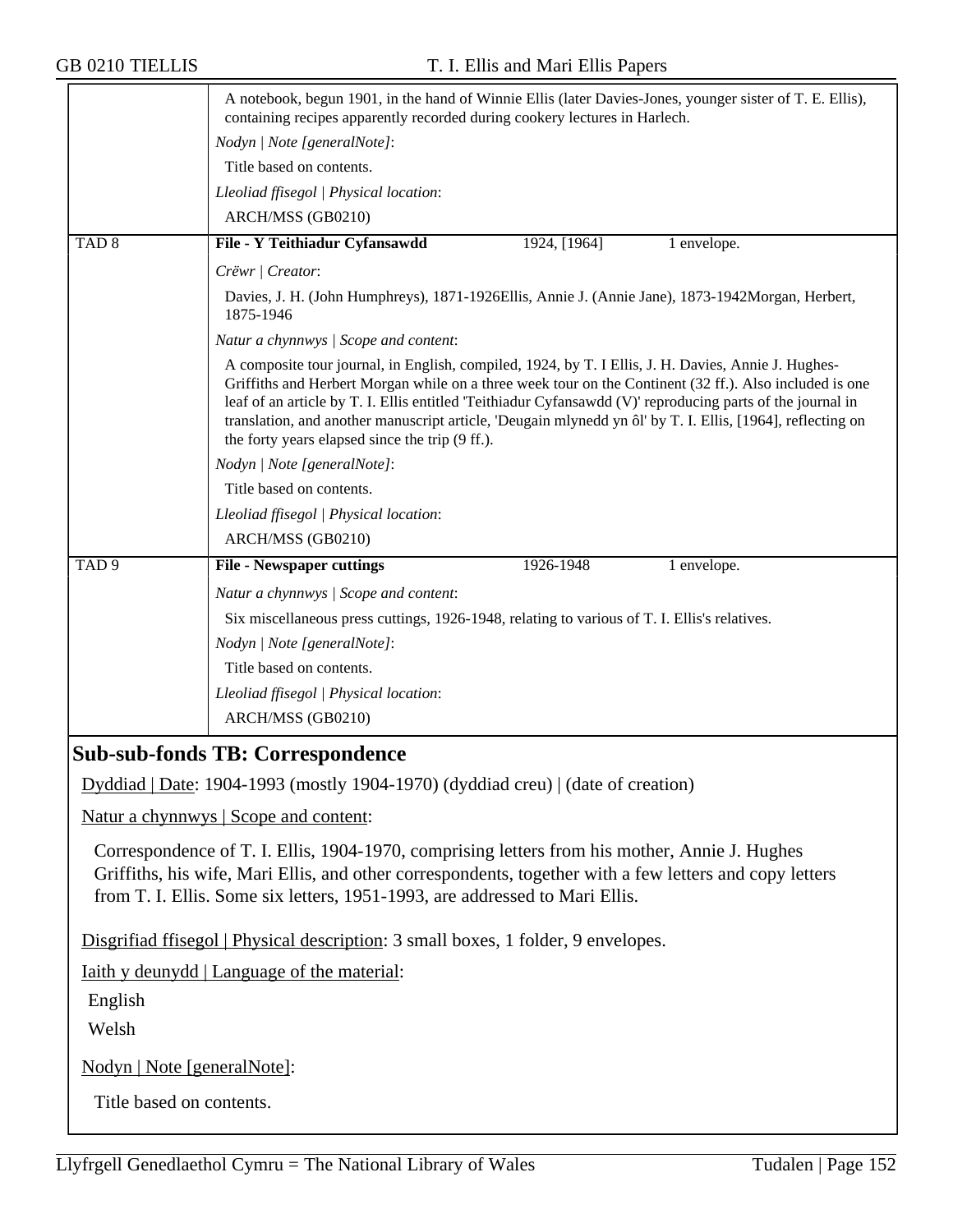Pwyntiau mynediad | Access points:

• Ellis, T. I. (Thomas Iorwerth), 1899-1970 -- Correspondence (pwnc) | (subject)

Trefniant | Arrangement:

Arranged at NLW as follows: Annie J. Hughes Griffiths letters to TIE; Mari Ellis letters to TIE; other letters to TIE; letters to W. Llewelyn Jones from TIE; Bedwyr Lewis Jones letters.

|                 | FFeil / rhestr eitemau   File / item list                                                                                                                  |                                 |                                |  |
|-----------------|------------------------------------------------------------------------------------------------------------------------------------------------------------|---------------------------------|--------------------------------|--|
| Cod cyfeirnod   | Teitl   Title                                                                                                                                              | Dyddiadau   Dates               | Disgrifiad ffisegol   Physical |  |
| Reference code  |                                                                                                                                                            |                                 | description                    |  |
| TB1             | File - Annie J. Hughes-Griffiths letters (1)                                                                                                               | 1911-1933 (mainly<br>1924-1933) | 1 small box.                   |  |
|                 | Crëwr   Creator:                                                                                                                                           |                                 |                                |  |
|                 | Ellis, Annie J. (Annie Jane), 1873-1942                                                                                                                    |                                 |                                |  |
|                 | Natur a chynnwys / Scope and content:                                                                                                                      |                                 |                                |  |
|                 | Some five hundred and fifty letters, 1911, 1916, 1918, 1924-1933, from Annie J. Ellis (later Hughes-<br>Griffiths) to her son T. I. Ellis.                 |                                 |                                |  |
|                 | Nodyn   Note [generalNote]:                                                                                                                                |                                 |                                |  |
|                 | Title based on contents.                                                                                                                                   |                                 |                                |  |
|                 | Lleoliad ffisegol   Physical location:                                                                                                                     |                                 |                                |  |
|                 | ARCH/MSS (GB0210)                                                                                                                                          |                                 |                                |  |
| TB <sub>2</sub> | File - Annie J. Hughes-Griffiths letters (2)                                                                                                               | 1934-1942 (mostly<br>1934-1937) | 1 small box.                   |  |
|                 | Crëwr   Creator:                                                                                                                                           |                                 |                                |  |
|                 | Ellis, Annie J. (Annie Jane), 1873-1942                                                                                                                    |                                 |                                |  |
|                 | Natur a chynnwys / Scope and content:                                                                                                                      |                                 |                                |  |
|                 | Some three hundred letters, 1934-1942 and undated, from Annie J. Hughes-Griffiths to her son T. I. Ellis.                                                  |                                 |                                |  |
|                 | Nodyn   Note [generalNote]:                                                                                                                                |                                 |                                |  |
|                 | Title based on contents.                                                                                                                                   |                                 |                                |  |
|                 | Lleoliad ffisegol   Physical location:                                                                                                                     |                                 |                                |  |
|                 | ARCH/MSS (GB0210)                                                                                                                                          |                                 |                                |  |
| TB <sub>3</sub> | File - Llythyrau Mari Ellis                                                                                                                                | 1948-1969                       | 1 small box.                   |  |
|                 | Crëwr   Creator:                                                                                                                                           |                                 |                                |  |
|                 | Ellis, Mari, 1913-2015                                                                                                                                     |                                 |                                |  |
|                 | Natur a chynnwys / Scope and content:                                                                                                                      |                                 |                                |  |
|                 | Some eight hundred and fifty letters, 1948-1969, from Mari Ellis to her husband T. I. Ellis, along with a<br>few sent by their children Marged and Rolant. |                                 |                                |  |
|                 | Nodyn   Note [generalNote]:                                                                                                                                |                                 |                                |  |
|                 | Title based on contents.                                                                                                                                   |                                 |                                |  |
|                 | Lleoliad ffisegol   Physical location:                                                                                                                     |                                 |                                |  |
|                 | ARCH/MSS (GB0210)                                                                                                                                          |                                 |                                |  |
| TB4             | <b>File - Family letters</b>                                                                                                                               | 1904-1965                       | 1 envelope.                    |  |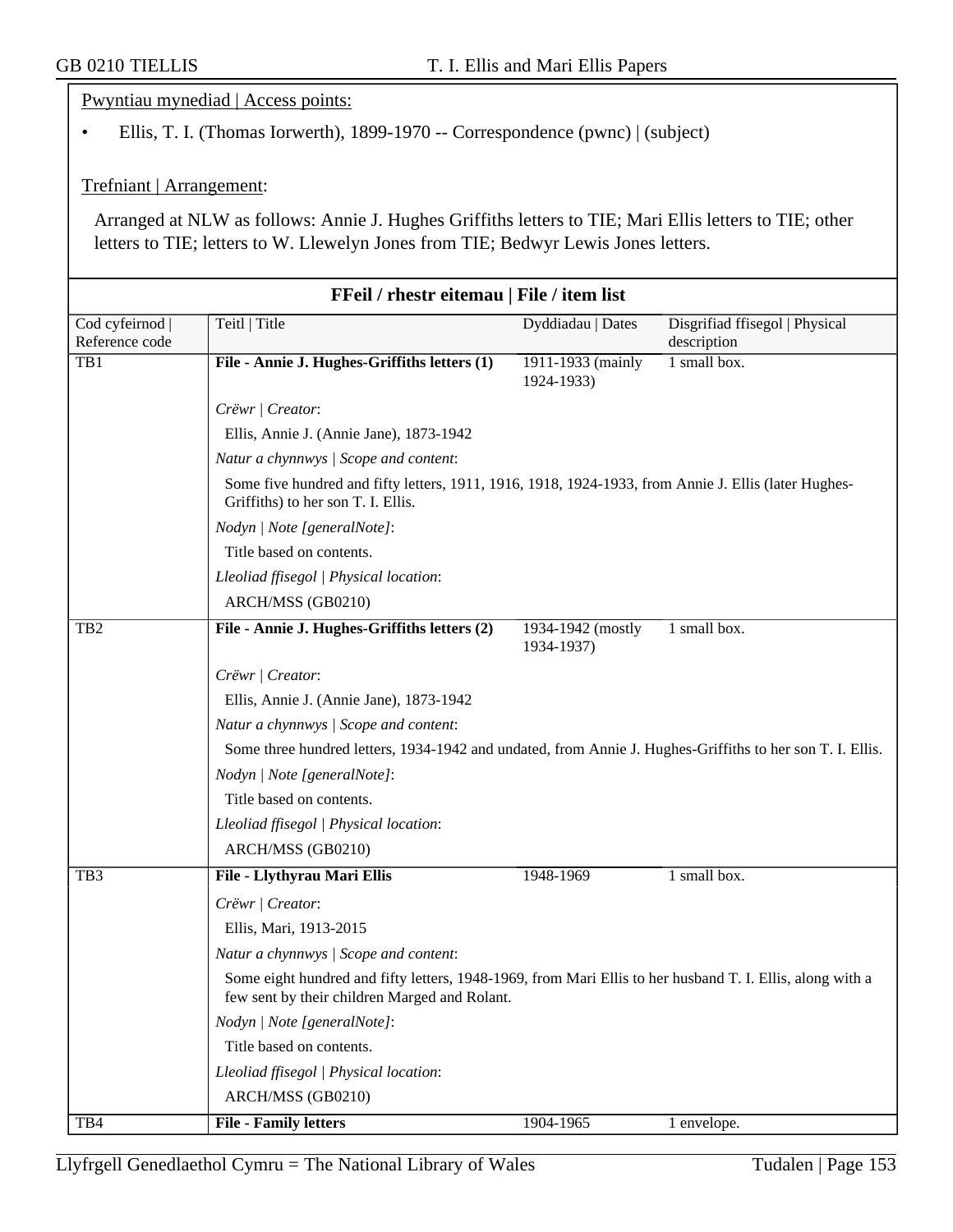≂

|                 | Crëwr   Creator:                                                                                                                                                                                                                                                                                                                                                                                                                                                                                                                                                                               |
|-----------------|------------------------------------------------------------------------------------------------------------------------------------------------------------------------------------------------------------------------------------------------------------------------------------------------------------------------------------------------------------------------------------------------------------------------------------------------------------------------------------------------------------------------------------------------------------------------------------------------|
|                 | Ellis, Thomas, 1825-1912Davies, J. H. (John Humphreys), 1871-1926Hughes, Lily, 1876-1939Jones-<br>Davies, Winnie, 1870-1959                                                                                                                                                                                                                                                                                                                                                                                                                                                                    |
|                 | Natur a chynnwys / Scope and content:                                                                                                                                                                                                                                                                                                                                                                                                                                                                                                                                                          |
|                 | Some forty-three letters, 1904-1965, to T. I. Ellis from family members, including his grandfather<br>Thomas Ellis, Cynlas, 1904; his uncle J. H. Davies, 1915-1918 (3); his aunt Lily, [?1925]-1932 and<br>undated (14); and his Auntie Winnie, 1940-1958 (17, some addressed to Mari Ellis).                                                                                                                                                                                                                                                                                                 |
|                 | Nodyn   Note [generalNote]:                                                                                                                                                                                                                                                                                                                                                                                                                                                                                                                                                                    |
|                 | Title based on contents.                                                                                                                                                                                                                                                                                                                                                                                                                                                                                                                                                                       |
|                 | Lleoliad ffisegol   Physical location:                                                                                                                                                                                                                                                                                                                                                                                                                                                                                                                                                         |
|                 | ARCH/MSS (GB0210)                                                                                                                                                                                                                                                                                                                                                                                                                                                                                                                                                                              |
| TB <sub>5</sub> | 1 folder.<br>1910-1970<br><b>File - General correspondence</b>                                                                                                                                                                                                                                                                                                                                                                                                                                                                                                                                 |
|                 | Crëwr   Creator:                                                                                                                                                                                                                                                                                                                                                                                                                                                                                                                                                                               |
|                 | Ballinger, John, 1860-1933 Evans, George Eyre, 1857-1939 Rhys, Prosser. Davies, David Davies,<br>Baron, 1880-1944 Williams, G. J. (Griffith John) Parry, Thomas, 1904-1985 Elwyn-Jones, Frederick<br>Elwyn-Jones, Baron, 1909-1989Smith, J. BeverleyDavies, George M. Ll. (George Maitland Lloyd),<br>1880-1949Simon, Glyn, 1903-1972Brooke, Henry, 1903-Edwards, Ifan ab Owen, 1895-1970Daniel,<br>Goronwy H. (Goronwy Hopcyn), 1914-2003 Foster, Idris, 1911-1984                                                                                                                            |
|                 | Natur a chynnwys / Scope and content:                                                                                                                                                                                                                                                                                                                                                                                                                                                                                                                                                          |
|                 | Some one hundred and two letters, 1910-1970, mostly addressed to T. I. Ellis from various<br>correspondents, including Sir John Ballinger, 1926, George Eyre Evans, 1927, George [M. Ll. Davies],<br>1929, E. Prosser Rhys, 1937, [Baron] Davies, Llandinam, 1944, G. J. Williams, 1944 (3), G[lyn]<br>S[imon], 1957, 1968, Henry Brooke, 1959, 1962, T[homas] P[arry], 1961, Ifan [ab Owen Edwards],<br>1964, [Sir] Elwyn [Jones], Attorney General, 1966, [J.] Beverley [Smith], 1966, Idris Foster, 1967 (2),<br>and Goronwy Daniel, 1969. Also included are a few copy letters from Ellis. |
|                 | Nodyn   Note [generalNote]:                                                                                                                                                                                                                                                                                                                                                                                                                                                                                                                                                                    |
|                 | Title based on contents.                                                                                                                                                                                                                                                                                                                                                                                                                                                                                                                                                                       |
|                 | Lleoliad ffisegol   Physical location:                                                                                                                                                                                                                                                                                                                                                                                                                                                                                                                                                         |
|                 | ARCH/MSS (GB0210)                                                                                                                                                                                                                                                                                                                                                                                                                                                                                                                                                                              |
| TB <sub>6</sub> | <b>File - Letters and papers</b><br>1929<br>1 envelope.                                                                                                                                                                                                                                                                                                                                                                                                                                                                                                                                        |
|                 | Natur a chynnwys / Scope and content:                                                                                                                                                                                                                                                                                                                                                                                                                                                                                                                                                          |
|                 | Miscellaneous papers of T. I .Ellis, 1929, including some fourteen letters, from Kitty [Idwal Jones] (2),<br>Vincent Evans, H. Stuart Jones (2), W. A. Lewis (2), Ben [Bowen Thomas] and Dora [Herbert Jones]<br>amongst others; together with various printed ephemera.                                                                                                                                                                                                                                                                                                                       |
|                 | Nodyn   Note [generalNote]:                                                                                                                                                                                                                                                                                                                                                                                                                                                                                                                                                                    |
|                 | Title based on contents.                                                                                                                                                                                                                                                                                                                                                                                                                                                                                                                                                                       |
|                 | Lleoliad ffisegol   Physical location:                                                                                                                                                                                                                                                                                                                                                                                                                                                                                                                                                         |
|                 | ARCH/MSS (GB0210)                                                                                                                                                                                                                                                                                                                                                                                                                                                                                                                                                                              |
| TB7             | <b>File - Neville Masterman</b><br>1961-1970<br>1 envelope.                                                                                                                                                                                                                                                                                                                                                                                                                                                                                                                                    |
|                 | Crëwr   Creator:                                                                                                                                                                                                                                                                                                                                                                                                                                                                                                                                                                               |
|                 | Masterman, Neville                                                                                                                                                                                                                                                                                                                                                                                                                                                                                                                                                                             |
|                 | Natur a chynnwys / Scope and content:                                                                                                                                                                                                                                                                                                                                                                                                                                                                                                                                                          |
|                 | Correspondence of Neville Masterman, Swansea, with T. I. Ellis, 1961-1970, concerning Masterman's<br>biography, The Forerunner: The Dilemmas of Tom Ellis, 1859-1899 (Llandybïe, 1972).                                                                                                                                                                                                                                                                                                                                                                                                        |
|                 | Nodyn   Note [generalNote]:                                                                                                                                                                                                                                                                                                                                                                                                                                                                                                                                                                    |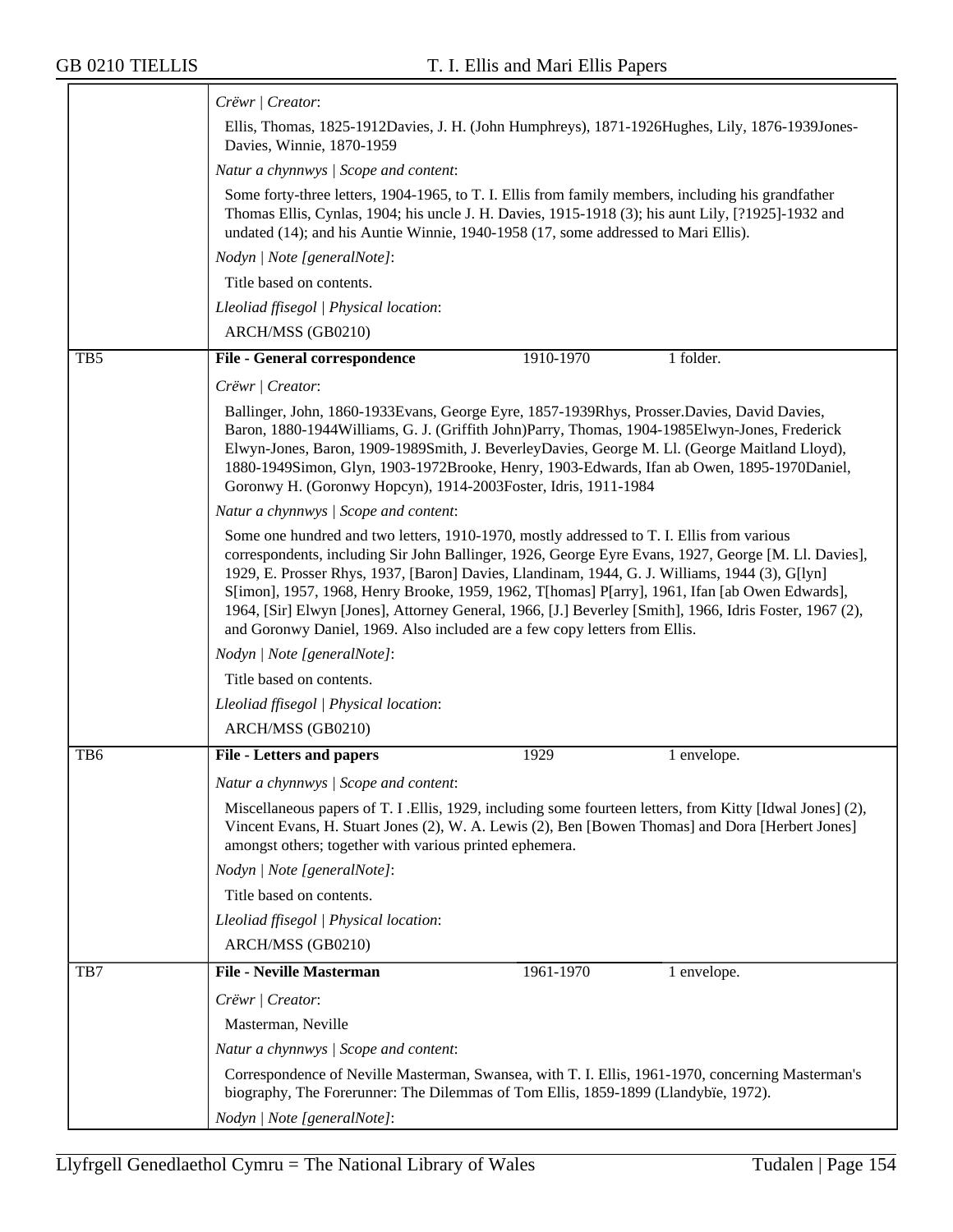|                 | Title based on contents.                                                                                                                                                                                                                                                                                                                                                    |  |  |  |  |
|-----------------|-----------------------------------------------------------------------------------------------------------------------------------------------------------------------------------------------------------------------------------------------------------------------------------------------------------------------------------------------------------------------------|--|--|--|--|
|                 | Lleoliad ffisegol   Physical location:                                                                                                                                                                                                                                                                                                                                      |  |  |  |  |
|                 | ARCH/MSS (GB0210)                                                                                                                                                                                                                                                                                                                                                           |  |  |  |  |
| TB <sub>8</sub> | File - Llythyrau ar ôl salwch T. I. Ellis<br>1966-1967<br>1 envelope.                                                                                                                                                                                                                                                                                                       |  |  |  |  |
|                 | Crëwr   Creator:                                                                                                                                                                                                                                                                                                                                                            |  |  |  |  |
|                 | Edwards, Ifan ab Owen, 1895-1970Richards, J. R. (John Richards), 1901-1990Morgan, Kenneth<br>O.Noakes, George, 1924-2008.                                                                                                                                                                                                                                                   |  |  |  |  |
|                 | Natur a chynnwys / Scope and content:                                                                                                                                                                                                                                                                                                                                       |  |  |  |  |
|                 | Letters, 1966-1967, to T. I. Ellis following his illness, mainly from well wishers. The correspondents<br>include Ifan ab Owen Edwards, John Richards, Bishop of St Davids, Kenneth [O.] Morgan and George<br>Noakes. Also included are several typescript copy letters of Ellis's replies.                                                                                 |  |  |  |  |
|                 | Nodyn   Note [generalNote]:                                                                                                                                                                                                                                                                                                                                                 |  |  |  |  |
|                 | Title based on contents.                                                                                                                                                                                                                                                                                                                                                    |  |  |  |  |
|                 | Lleoliad ffisegol   Physical location:                                                                                                                                                                                                                                                                                                                                      |  |  |  |  |
|                 | ARCH/MSS (GB0210)                                                                                                                                                                                                                                                                                                                                                           |  |  |  |  |
| TB9             | File - Gohebiaeth gydag Aelodau Seneddol<br>1967-1968<br>1 envelope.                                                                                                                                                                                                                                                                                                        |  |  |  |  |
|                 | Crëwr   Creator:                                                                                                                                                                                                                                                                                                                                                            |  |  |  |  |
|                 | Morgan, Elystan, Baron of Aberteifi, 1932-Cledwyn of Penrhos, Cledwyn Hughes, Baron,<br>1916-2001Ewing, WinnieEvans, Gwynfor                                                                                                                                                                                                                                                |  |  |  |  |
|                 | Natur a chynnwys / Scope and content:                                                                                                                                                                                                                                                                                                                                       |  |  |  |  |
|                 | Letters, 1967-1968, to T. I. Ellis from, mostly Welsh, Members of Parliament. The correspondents<br>include Gwynfor Evans, Elystan Morgan, Cledwyn Hughes and Winifred Ewing. Also included are<br>several typescript copy letters of Ellis's replies.                                                                                                                      |  |  |  |  |
|                 | Nodyn   Note [generalNote]:                                                                                                                                                                                                                                                                                                                                                 |  |  |  |  |
|                 | Title based on contents.                                                                                                                                                                                                                                                                                                                                                    |  |  |  |  |
|                 | Lleoliad ffisegol   Physical location:                                                                                                                                                                                                                                                                                                                                      |  |  |  |  |
|                 | ARCH/MSS (GB0210)                                                                                                                                                                                                                                                                                                                                                           |  |  |  |  |
| <b>TB10</b>     | <b>File - Gohebiaeth</b><br>1969-1970<br>1 envelope.                                                                                                                                                                                                                                                                                                                        |  |  |  |  |
|                 | Natur a chynnwys / Scope and content:                                                                                                                                                                                                                                                                                                                                       |  |  |  |  |
|                 | Correspondence of T. I. Ellis, 1969-1970, concerning various matters including his lecture on the history<br>of the University of Wales Guild of Graduates and his participation in Foreign and Commonwealth press<br>tours of Wales.                                                                                                                                       |  |  |  |  |
|                 | Nodyn   Note [generalNote]:                                                                                                                                                                                                                                                                                                                                                 |  |  |  |  |
|                 | Title based on contents.                                                                                                                                                                                                                                                                                                                                                    |  |  |  |  |
|                 | Lleoliad ffisegol   Physical location:                                                                                                                                                                                                                                                                                                                                      |  |  |  |  |
|                 | ARCH/MSS (GB0210)                                                                                                                                                                                                                                                                                                                                                           |  |  |  |  |
| <b>TB11</b>     | File - Gohebiaeth<br>1970<br>1 envelope.                                                                                                                                                                                                                                                                                                                                    |  |  |  |  |
|                 | Crëwr   Creator:                                                                                                                                                                                                                                                                                                                                                            |  |  |  |  |
|                 | Lloyd, D. Tecwyn (David Tecwyn)                                                                                                                                                                                                                                                                                                                                             |  |  |  |  |
|                 | Natur a chynnwys / Scope and content:                                                                                                                                                                                                                                                                                                                                       |  |  |  |  |
|                 | Correspondence of T. I. Ellis, April 1970, mainly concerning a resolution of the Governing Body of the<br>Church in Wales on the revised spelling of parish names. Also included is a carbon copy of his letter to<br>D. Tecwyn Lloyd, 19 April 1970, his last letter, written on the day before his death, and the beginning of<br>an unfinished article on R. T. Jenkins. |  |  |  |  |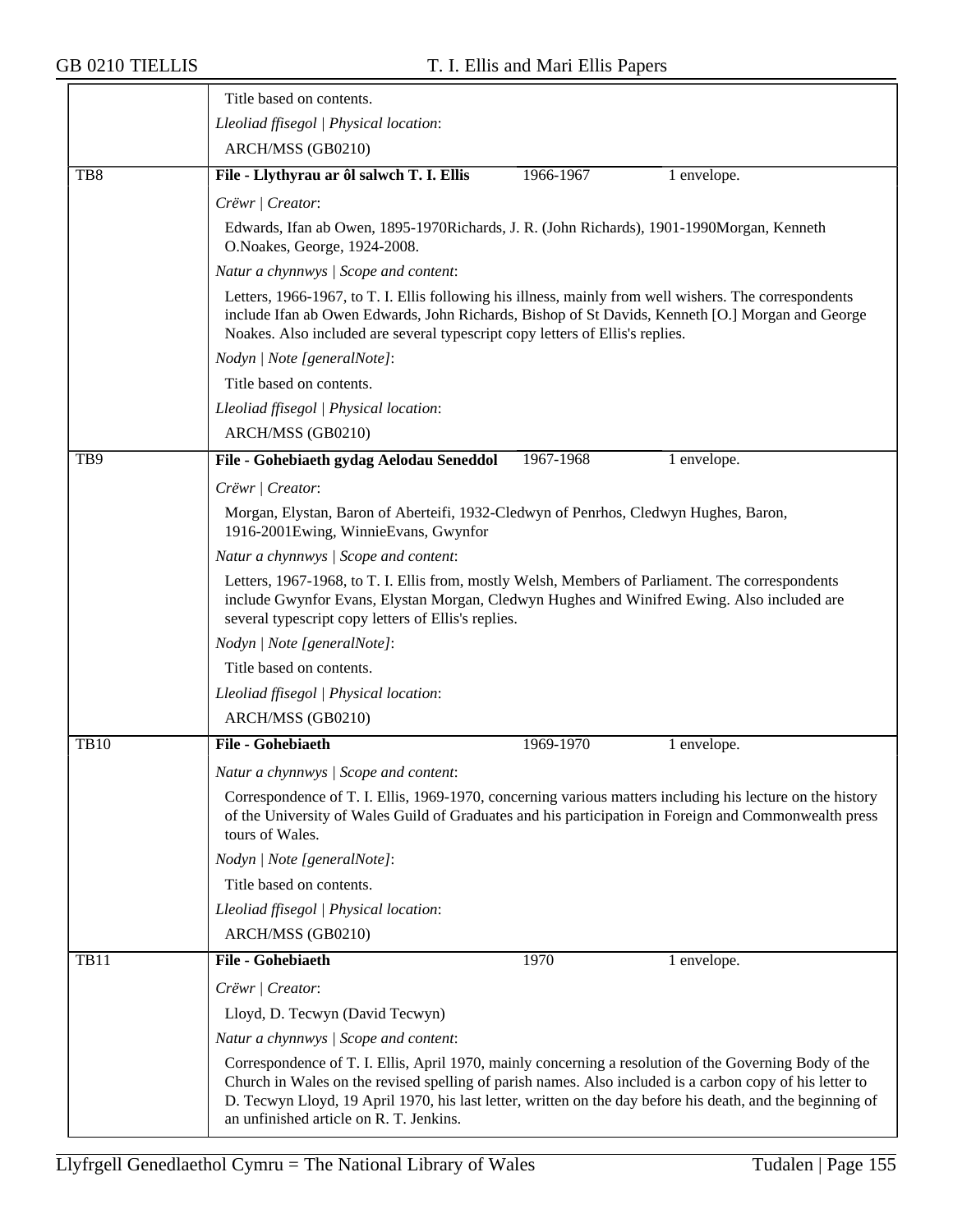|                             | Title based on contents.<br>Lleoliad ffisegol   Physical location:                                                                                                                                                                                                                                                                                  |
|-----------------------------|-----------------------------------------------------------------------------------------------------------------------------------------------------------------------------------------------------------------------------------------------------------------------------------------------------------------------------------------------------|
|                             |                                                                                                                                                                                                                                                                                                                                                     |
|                             |                                                                                                                                                                                                                                                                                                                                                     |
|                             | ARCH/MSS (GB0210)                                                                                                                                                                                                                                                                                                                                   |
| <b>TB12</b>                 | File - Llythyrau at W. Llewelyn Jones<br>1958-1959<br>1 envelope.                                                                                                                                                                                                                                                                                   |
|                             | Crëwr   Creator:                                                                                                                                                                                                                                                                                                                                    |
|                             | Jones, W. Llewelyn (William Llewelyn), 1919-                                                                                                                                                                                                                                                                                                        |
|                             | Natur a chynnwys / Scope and content:                                                                                                                                                                                                                                                                                                               |
|                             | Ten letters, 1958-1959, from T. I. Ellis to the Rev. W. Llewelyn Jones, Holywell, concerning<br>photographs relating to his father T. E. Ellis and their copyright, possibly in relation to the annotated<br>filmstrips on aspects of Welsh life and culture produced by Jones. Also included is a group of<br>photographs relating to T. E. Ellis. |
|                             | Nodyn   Note [generalNote]:                                                                                                                                                                                                                                                                                                                         |
|                             | Title based on contents.                                                                                                                                                                                                                                                                                                                            |
|                             | Lleoliad ffisegol   Physical location:                                                                                                                                                                                                                                                                                                              |
|                             | ARCH/MSS (GB0210)                                                                                                                                                                                                                                                                                                                                   |
| <b>TB13</b>                 | File - Llythyrau Bedwyr Lewis Jones<br>1950-1993<br>1 envelope.                                                                                                                                                                                                                                                                                     |
|                             | Crëwr   Creator:                                                                                                                                                                                                                                                                                                                                    |
|                             | Jones, Bedwyr Lewis                                                                                                                                                                                                                                                                                                                                 |
|                             | Natur a chynnwys / Scope and content:                                                                                                                                                                                                                                                                                                               |
|                             | Twenty-four letters and cards, 1950-1951, from Bedwyr Lewis Jones to T. I. Ellis, together with four to<br>Mari Ellis, 1951-1984. Also included are two letters to ME relating to the memorial fund for Jones, 1993,<br>and a letter to her from Jones's daughter Eleri Bedwyr, 1993.                                                               |
|                             | Nodyn   Note [generalNote]:                                                                                                                                                                                                                                                                                                                         |
|                             | Title based on contents.                                                                                                                                                                                                                                                                                                                            |
|                             | Lleoliad ffisegol   Physical location:                                                                                                                                                                                                                                                                                                              |
|                             | ARCH/MSS (GB0210)                                                                                                                                                                                                                                                                                                                                   |
|                             | Sub-sub-fonds TC: Societies, organisations, groups, etc.                                                                                                                                                                                                                                                                                            |
|                             | Dyddiad   Date: [1920s]-1969 (dyddiad creu)   (date of creation)                                                                                                                                                                                                                                                                                    |
|                             | Disgrifiad ffisegol   Physical description: 13 envelopes, 1 folder, 1 small box.                                                                                                                                                                                                                                                                    |
|                             | <u>Iaith y deunydd   Language of the material:</u>                                                                                                                                                                                                                                                                                                  |
| English                     |                                                                                                                                                                                                                                                                                                                                                     |
|                             |                                                                                                                                                                                                                                                                                                                                                     |
| Welsh                       |                                                                                                                                                                                                                                                                                                                                                     |
| Nodyn   Note [generalNote]: |                                                                                                                                                                                                                                                                                                                                                     |
| Title based on contents.    |                                                                                                                                                                                                                                                                                                                                                     |
| Trefniant   Arrangement:    |                                                                                                                                                                                                                                                                                                                                                     |
| Wales; other organisations. | Arranged at NLW into three series: British Broadcasting Corporation (BBC); National Library of                                                                                                                                                                                                                                                      |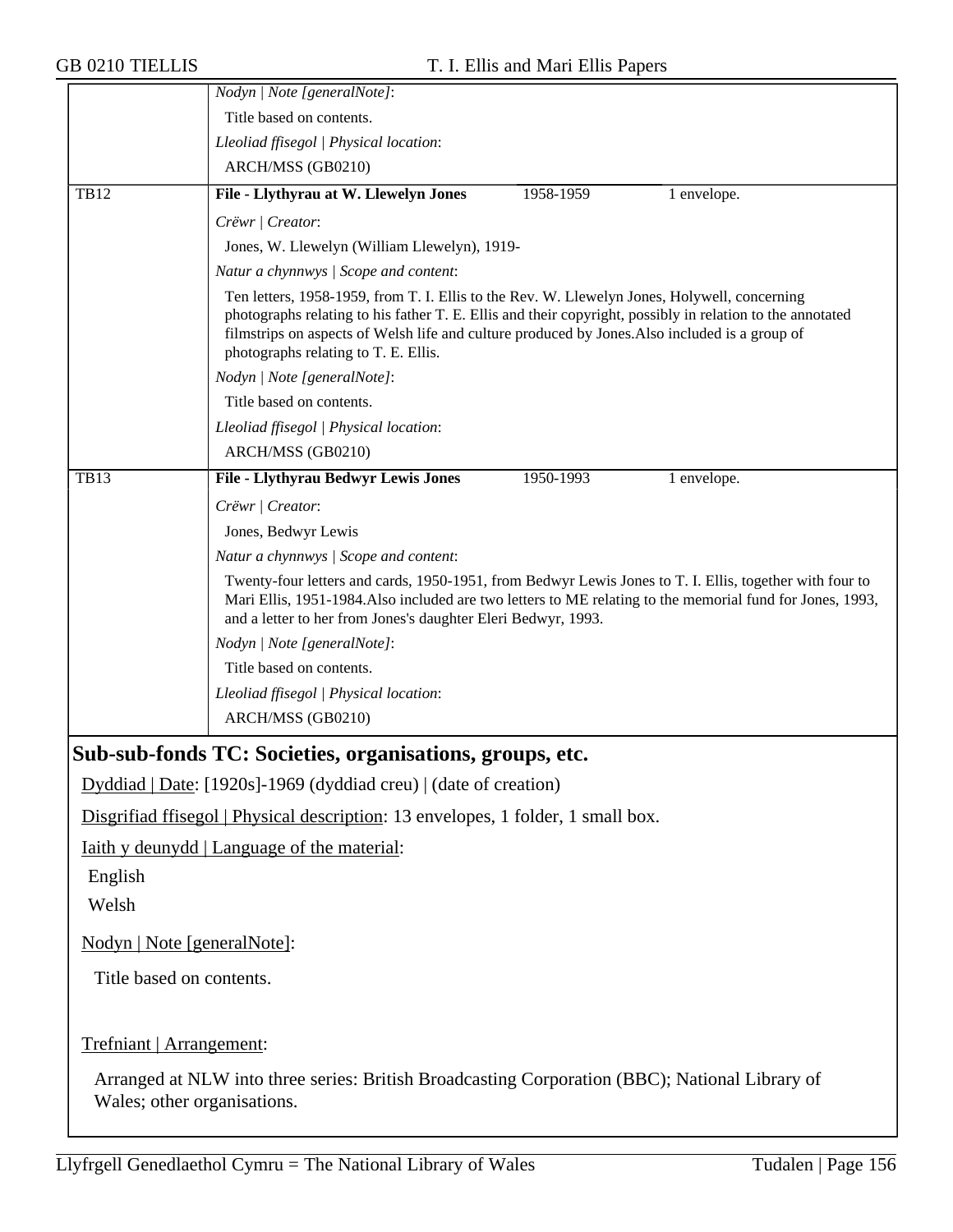## **Cyfres | Series TC1: British Broadcasting Corporation (BBC)**

Crëwr | Creator: British Broadcasting Corporation

Dyddiad | Date: 1937-1965 (dyddiad creu) | (date of creation)

Natur a chynnwys | Scope and content:

Scripts, correspondence and notes, 1938-1965, for radio programmes mostly involving T. I. Ellis.

Disgrifiad ffisegol | Physical description: 1 folder, 5 envelopes.

Iaith y deunydd | Language of the material:

English

Welsh

Nodyn | Note [generalNote]:

Title based on contents.

Pwyntiau mynediad | Access points:

• Radio programs -- Wales (pwnc) | (subject)

Trefniant | Arrangement:

Arranged broadly chronologically at NLW.

Disgrifiadau deunydd | Related material:

See also C6-26.

| FFeil / rhestr eitemau   File / item list |                                                                                                                                                                                                                   |                   |                                |  |
|-------------------------------------------|-------------------------------------------------------------------------------------------------------------------------------------------------------------------------------------------------------------------|-------------------|--------------------------------|--|
| Cod cyfeirnod                             | Teitl   Title                                                                                                                                                                                                     | Dyddiadau   Dates | Disgrifiad ffisegol   Physical |  |
| Reference code                            |                                                                                                                                                                                                                   |                   | description                    |  |
| TC1/1                                     | <b>File - Radio scripts</b>                                                                                                                                                                                       | 1937-1938         | 1 envelope.                    |  |
|                                           | Crëwr   Creator:                                                                                                                                                                                                  |                   |                                |  |
|                                           | Burton, Philip, 1904-Williams, David, 1900-1978                                                                                                                                                                   |                   |                                |  |
|                                           | Natur a chynnwys / Scope and content:<br>Scripts for two BBC programmes: 'Margam Abbey' by P. H. Burton, 1937, and an edition of 'Makers of<br>Modern Wales' by David Williams on the subject of Thomas E. Ellis. |                   |                                |  |
|                                           |                                                                                                                                                                                                                   |                   |                                |  |
|                                           | Nodyn   Note [generalNote]:                                                                                                                                                                                       |                   |                                |  |
|                                           | Title based on contents.                                                                                                                                                                                          |                   |                                |  |
|                                           | Nodyn   Note [generalNote]:                                                                                                                                                                                       |                   |                                |  |
|                                           | The 'Margam Abbey' script was supplied to Ellis by T. Rowland Hughes (see his letter, 13 September<br>1938, in TC1/2).                                                                                            |                   |                                |  |
|                                           | Lleoliad ffisegol   Physical location:                                                                                                                                                                            |                   |                                |  |
|                                           | ARCH/MSS (GB0210)                                                                                                                                                                                                 |                   |                                |  |
| TC1/2                                     | File - Gohebiaeth gyda T. Rowland Hughes                                                                                                                                                                          | 1938-1939         | 1 envelope.                    |  |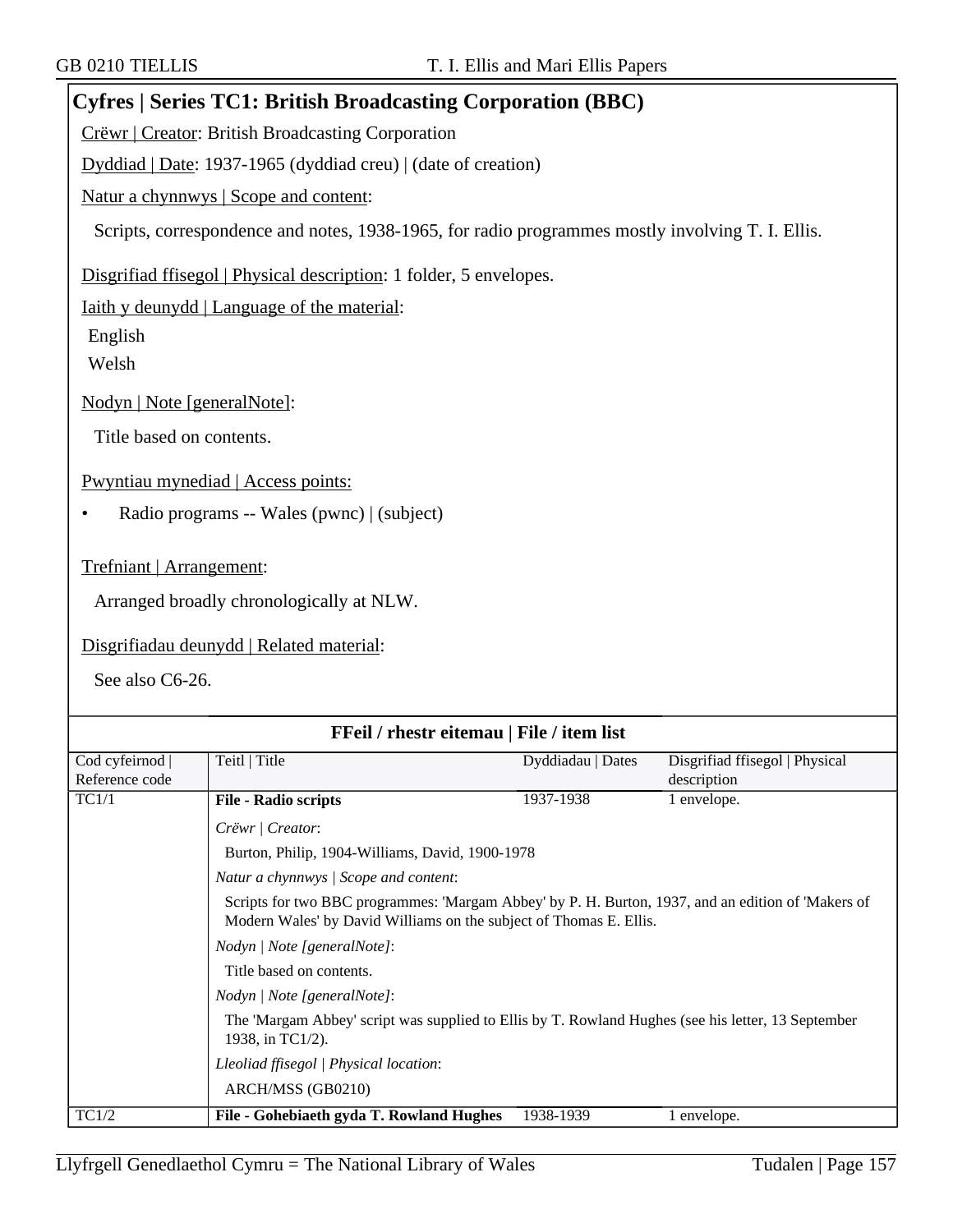|       | Crëwr   Creator:                                                                                                                                                                                                                                                                                                                                                                                                                                                                                                                                                                                                                                                                                                                                                                                |
|-------|-------------------------------------------------------------------------------------------------------------------------------------------------------------------------------------------------------------------------------------------------------------------------------------------------------------------------------------------------------------------------------------------------------------------------------------------------------------------------------------------------------------------------------------------------------------------------------------------------------------------------------------------------------------------------------------------------------------------------------------------------------------------------------------------------|
|       | Hughes, Thomas RowlandBurton, Philip, 1904-                                                                                                                                                                                                                                                                                                                                                                                                                                                                                                                                                                                                                                                                                                                                                     |
|       | Natur a chynnwys / Scope and content:                                                                                                                                                                                                                                                                                                                                                                                                                                                                                                                                                                                                                                                                                                                                                           |
|       | Some seven letters, 1938-1939, to T. I. Ellis from T. Rowland Hughes, BBC Cardiff, concerning a<br>potential programme on intermediate education in Wales to be written by Ellis. Also included is a letter<br>from P. H. Burton, 23 January 1939; and notes in the hand of T. I. Ellis.                                                                                                                                                                                                                                                                                                                                                                                                                                                                                                        |
|       | Nodyn   Note [generalNote]:                                                                                                                                                                                                                                                                                                                                                                                                                                                                                                                                                                                                                                                                                                                                                                     |
|       | Title based on contents.                                                                                                                                                                                                                                                                                                                                                                                                                                                                                                                                                                                                                                                                                                                                                                        |
|       | Lleoliad ffisegol   Physical location:                                                                                                                                                                                                                                                                                                                                                                                                                                                                                                                                                                                                                                                                                                                                                          |
|       | ARCH/MSS (GB0210)                                                                                                                                                                                                                                                                                                                                                                                                                                                                                                                                                                                                                                                                                                                                                                               |
| TC1/3 | File - Sgriptiau radio<br>$[1942] - 1965$<br>1 envelope.                                                                                                                                                                                                                                                                                                                                                                                                                                                                                                                                                                                                                                                                                                                                        |
|       | Natur a chynnwys / Scope and content:                                                                                                                                                                                                                                                                                                                                                                                                                                                                                                                                                                                                                                                                                                                                                           |
|       | Scripts, [1942]-1965, for nineteen radio talks, all in Welsh, by T. I. Ellis. They comprise 'Hen Wynebau,<br>Hen Atgofion, Undeb Llawen', [1942], 'Two Generations', 1948, 'Trem yn ôl', 1950, 'Dau Eisteddfodwr<br>o Feirion', 1951, 'Teulu Darowen' (manuscript and typescript copies), 1952, 'O Ffrainc i Lannau<br>Mawddach', 1952, 'Daniel Silvan Evans, 1953, 'Mair Mynorydd' (2 copies), 1955, 'Siroedd ein Gwlad<br>- Meirionnydd', 1957, 'T. E. Ellis ac addysg Cymru', 1959, 'Trem' (3 editions), 1960-1961, 'Argraff',<br>1965, 'Comisiwn y Tir', 1965, 'Hatchlands', [c. 1960], 'Pigion o hen ddyddiadur', [?1965], and 'Iddewes<br>ym Mrycheiniog', [?1965]. Also included is some correspondence with the BBC, 1947-1965, including a<br>letter from Aneirin Talfan Davies, 1953. |
|       | Nodyn   Note [generalNote]:                                                                                                                                                                                                                                                                                                                                                                                                                                                                                                                                                                                                                                                                                                                                                                     |
|       | Title based on contents.                                                                                                                                                                                                                                                                                                                                                                                                                                                                                                                                                                                                                                                                                                                                                                        |
|       | Lleoliad ffisegol   Physical location:                                                                                                                                                                                                                                                                                                                                                                                                                                                                                                                                                                                                                                                                                                                                                          |
|       | ARCH/MSS (GB0210)                                                                                                                                                                                                                                                                                                                                                                                                                                                                                                                                                                                                                                                                                                                                                                               |
| TC1/4 | File - Tom Ellis - Rhaglen ar gyfer<br>1 envelope $(26$ ff.)<br>1959                                                                                                                                                                                                                                                                                                                                                                                                                                                                                                                                                                                                                                                                                                                            |
|       | canmlwyddiant ei eni                                                                                                                                                                                                                                                                                                                                                                                                                                                                                                                                                                                                                                                                                                                                                                            |
|       | Crëwr   Creator:                                                                                                                                                                                                                                                                                                                                                                                                                                                                                                                                                                                                                                                                                                                                                                                |
|       | Jones, Frank Price, 1920-1975                                                                                                                                                                                                                                                                                                                                                                                                                                                                                                                                                                                                                                                                                                                                                                   |
|       | Natur a chynnwys / Scope and content:                                                                                                                                                                                                                                                                                                                                                                                                                                                                                                                                                                                                                                                                                                                                                           |
|       | A copy of the script for 'Tom Ellis - Rhaglen ar gyfer canmlwyddiant ei eni' by Frank Price Jones,<br>transmitted 16 February 1959, which featured a contribution from T. I. Ellis. Also included is<br>correspondence relating to the programme.                                                                                                                                                                                                                                                                                                                                                                                                                                                                                                                                               |
|       | Nodyn   Note [generalNote]:                                                                                                                                                                                                                                                                                                                                                                                                                                                                                                                                                                                                                                                                                                                                                                     |
|       | Title based on contents.                                                                                                                                                                                                                                                                                                                                                                                                                                                                                                                                                                                                                                                                                                                                                                        |
|       | Lleoliad ffisegol   Physical location:                                                                                                                                                                                                                                                                                                                                                                                                                                                                                                                                                                                                                                                                                                                                                          |
|       | ARCH/MSS (GB0210)                                                                                                                                                                                                                                                                                                                                                                                                                                                                                                                                                                                                                                                                                                                                                                               |
| TC1/5 | 1 folder.<br>File - Am y gore<br>1958-1965                                                                                                                                                                                                                                                                                                                                                                                                                                                                                                                                                                                                                                                                                                                                                      |
|       | Natur a chynnwys / Scope and content:                                                                                                                                                                                                                                                                                                                                                                                                                                                                                                                                                                                                                                                                                                                                                           |
|       | Scripts, notes and correspondence, 1958-1965, relating to the schools quiz show written and hosted by T.<br>I. Ellis. The file includes material relating to editions transmitted April-July 1958, May 1960, June-July<br>1961 and 1965.                                                                                                                                                                                                                                                                                                                                                                                                                                                                                                                                                        |
|       | Nodyn   Note [generalNote]:                                                                                                                                                                                                                                                                                                                                                                                                                                                                                                                                                                                                                                                                                                                                                                     |
|       | Title based on contents.                                                                                                                                                                                                                                                                                                                                                                                                                                                                                                                                                                                                                                                                                                                                                                        |
|       | Lleoliad ffisegol   Physical location:                                                                                                                                                                                                                                                                                                                                                                                                                                                                                                                                                                                                                                                                                                                                                          |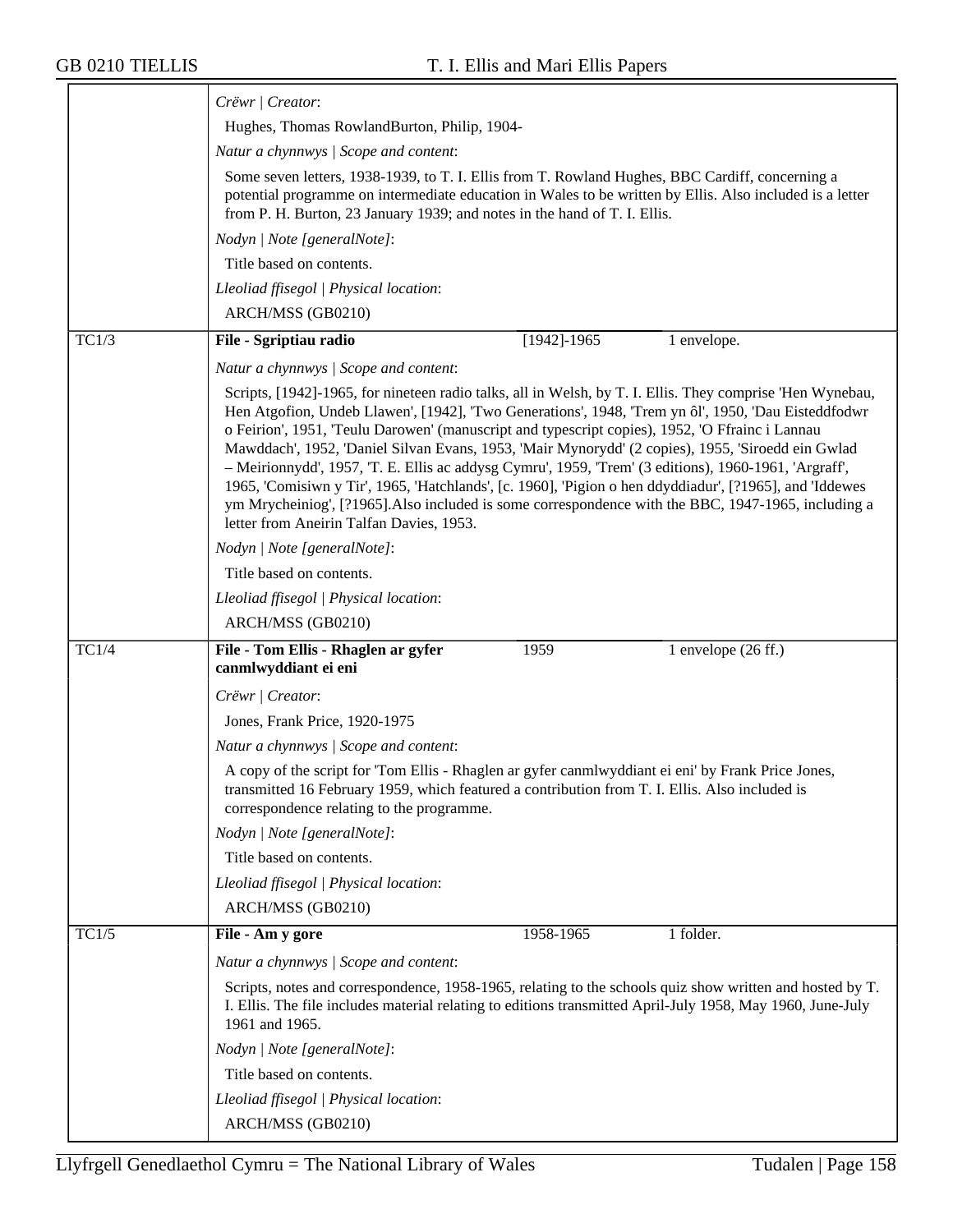| <b>GB 0210 TIELLIS</b>          |                                                                                                                                                                                                                                                                                           | T. I. Ellis and Mari Ellis Papers |                                               |
|---------------------------------|-------------------------------------------------------------------------------------------------------------------------------------------------------------------------------------------------------------------------------------------------------------------------------------------|-----------------------------------|-----------------------------------------------|
| TC1/6                           | File - Llanfair-juxta-Harlech appeal                                                                                                                                                                                                                                                      | 1965                              | 1 envelope.                                   |
|                                 | Natur a chynnwys / Scope and content:                                                                                                                                                                                                                                                     |                                   |                                               |
|                                 | Letters in response to a radio appeal by T. I. Ellis on the Week's Good Cause, 4 April 1965, on behalf<br>of St Mary's Church, Llanfair-juxta-Harlech, Merioneth, asking for donations to repair the fabric of the<br>church and to erect a tablet to the memory of Ellis Wynne, Lasynys. |                                   |                                               |
|                                 | Nodyn   Note [generalNote]:                                                                                                                                                                                                                                                               |                                   |                                               |
|                                 | Title based on contents.                                                                                                                                                                                                                                                                  |                                   |                                               |
|                                 | Lleoliad ffisegol   Physical location:<br>ARCH/MSS (GB0210)                                                                                                                                                                                                                               |                                   |                                               |
|                                 | <b>Cyfres   Series TC2: National Library of Wales</b>                                                                                                                                                                                                                                     |                                   |                                               |
|                                 | Dyddiad   Date: 1927-1969 (dyddiad creu)   (date of creation)                                                                                                                                                                                                                             |                                   |                                               |
|                                 | Natur a chynnwys   Scope and content:                                                                                                                                                                                                                                                     |                                   |                                               |
|                                 | Papers of T. I. Ellis and his mother, 1927-1969, relating to the National Library of Wales.                                                                                                                                                                                               |                                   |                                               |
|                                 | Disgrifiad ffisegol   Physical description: 4 envelopes.                                                                                                                                                                                                                                  |                                   |                                               |
|                                 | Iaith y deunydd   Language of the material:                                                                                                                                                                                                                                               |                                   |                                               |
| English                         |                                                                                                                                                                                                                                                                                           |                                   |                                               |
| Welsh                           |                                                                                                                                                                                                                                                                                           |                                   |                                               |
| Nodyn   Note [generalNote]:     |                                                                                                                                                                                                                                                                                           |                                   |                                               |
| Title based on contents.        |                                                                                                                                                                                                                                                                                           |                                   |                                               |
|                                 |                                                                                                                                                                                                                                                                                           |                                   |                                               |
| Trefniant   Arrangement:        |                                                                                                                                                                                                                                                                                           |                                   |                                               |
|                                 | Arranged broadly chronologically at NLW.                                                                                                                                                                                                                                                  |                                   |                                               |
|                                 | Disgrifiadau deunydd   Related material:                                                                                                                                                                                                                                                  |                                   |                                               |
| See also C45-46.                |                                                                                                                                                                                                                                                                                           |                                   |                                               |
|                                 |                                                                                                                                                                                                                                                                                           |                                   |                                               |
|                                 | FFeil / rhestr eitemau   File / item list                                                                                                                                                                                                                                                 |                                   |                                               |
| Cod cyfeirnod<br>Reference code | Teitl   Title                                                                                                                                                                                                                                                                             | Dyddiadau   Dates                 | Disgrifiad ffisegol   Physical<br>description |
| TC2/1                           | File - Cydnabyddiaeth am roddion i'r<br><b>Llyfrgell</b>                                                                                                                                                                                                                                  | 1927-1969                         | 1 envelope.                                   |
|                                 | Natur a chynnwys / Scope and content:                                                                                                                                                                                                                                                     |                                   |                                               |
|                                 | Letters, 1927-1969, from the National Library of Wales to Annie Hughes-Griffiths and T. I. Ellis,                                                                                                                                                                                         |                                   |                                               |
|                                 | acknowledging the donation of manuscripts, papers and books.                                                                                                                                                                                                                              |                                   |                                               |
|                                 | Nodyn   Note [generalNote]:<br>Title based on contents.                                                                                                                                                                                                                                   |                                   |                                               |
|                                 | Lleoliad ffisegol   Physical location:                                                                                                                                                                                                                                                    |                                   |                                               |
|                                 | ARCH/MSS (GB0210)                                                                                                                                                                                                                                                                         |                                   |                                               |
|                                 |                                                                                                                                                                                                                                                                                           |                                   |                                               |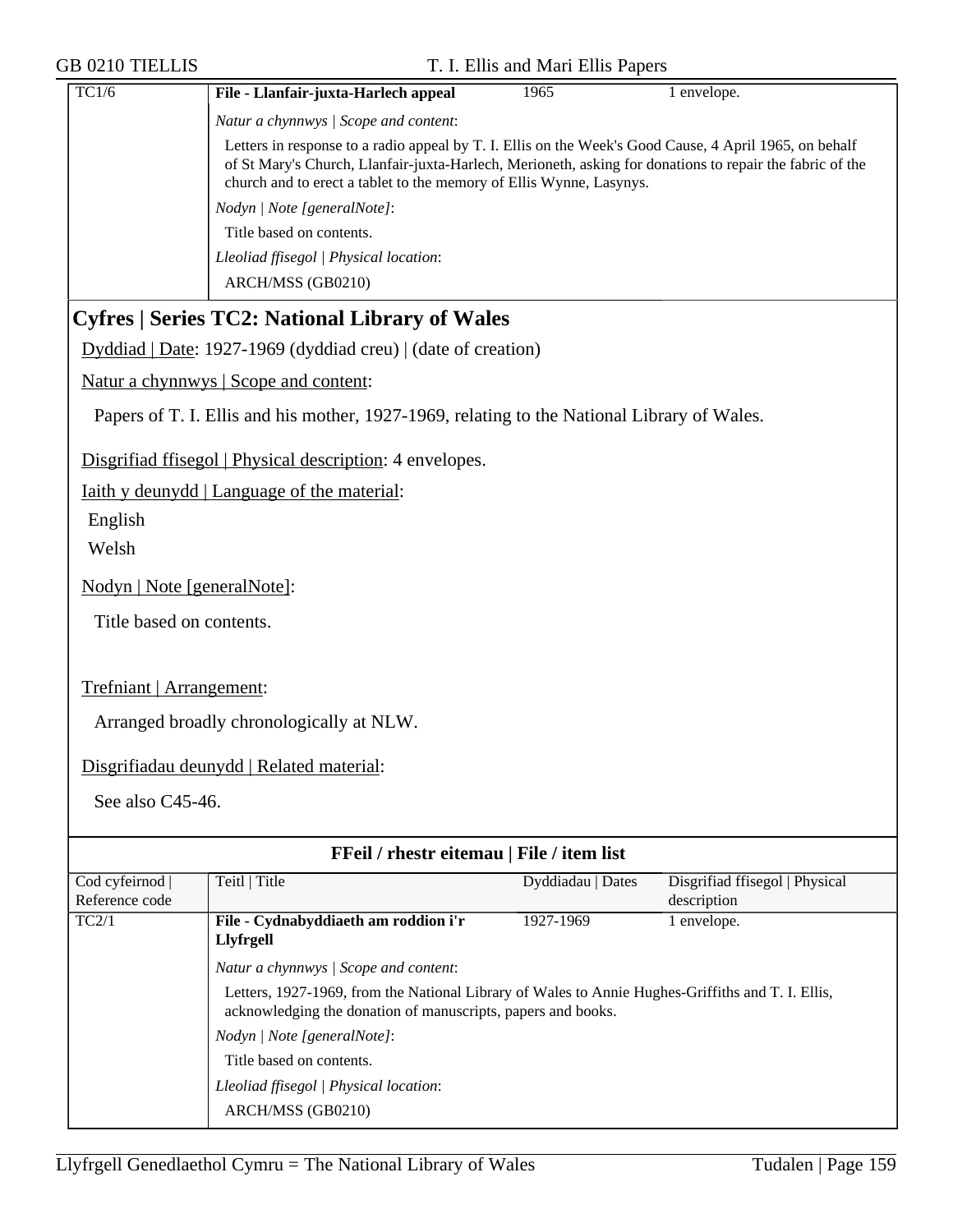| TC2/2                       | File - D. R. Daniel papers                                                                                                                                                                                                                                                                                                                                     | 1938       | 1 envelope. |
|-----------------------------|----------------------------------------------------------------------------------------------------------------------------------------------------------------------------------------------------------------------------------------------------------------------------------------------------------------------------------------------------------------|------------|-------------|
|                             | Natur a chynnwys / Scope and content:                                                                                                                                                                                                                                                                                                                          |            |             |
|                             | A small group of correspondence, June 1938, relating to the Library's purchase of the D. R. Daniel<br>papers.                                                                                                                                                                                                                                                  |            |             |
|                             | Nodyn   Note [generalNote]:                                                                                                                                                                                                                                                                                                                                    |            |             |
|                             | Title based on contents.                                                                                                                                                                                                                                                                                                                                       |            |             |
|                             | Lleoliad ffisegol   Physical location:                                                                                                                                                                                                                                                                                                                         |            |             |
|                             | ARCH/MSS (GB0210)                                                                                                                                                                                                                                                                                                                                              |            |             |
| TC2/3                       | File - Royal visit                                                                                                                                                                                                                                                                                                                                             | 1955, 1969 | 1 envelope. |
|                             | Natur a chynnwys / Scope and content:                                                                                                                                                                                                                                                                                                                          |            |             |
|                             | Invitations, an order of proceedings, press cuttings and other items of T. I., Mari and Marged Ellis,<br>1955, relating to the visit of the Queen and Prince Philip to Aberystwyth on 8 August 1955 to open the<br>completed National Library of Wales building. Also included is an itinerary for the Prince of Wales's visit<br>to Merioneth on 2 July 1969. |            |             |
|                             | Nodyn   Note [generalNote]:                                                                                                                                                                                                                                                                                                                                    |            |             |
|                             | Title based on contents.                                                                                                                                                                                                                                                                                                                                       |            |             |
|                             | Lleoliad ffisegol   Physical location:                                                                                                                                                                                                                                                                                                                         |            |             |
|                             | ARCH/MSS (GB0210)                                                                                                                                                                                                                                                                                                                                              |            |             |
| TC2/4                       | File - Librarian job applications                                                                                                                                                                                                                                                                                                                              | 1958-1968  | 1 envelope. |
|                             | Natur a chynnwys / Scope and content:                                                                                                                                                                                                                                                                                                                          |            |             |
|                             | Copies of the applications of Evan David Jones, 1958, D. Myrddin Lloyd, 1958, and David Jenkins,<br>1968, for the post of Librarian of the National Library of Wales.                                                                                                                                                                                          |            |             |
|                             | Nodyn   Note [generalNote]:                                                                                                                                                                                                                                                                                                                                    |            |             |
|                             | Title based on contents.                                                                                                                                                                                                                                                                                                                                       |            |             |
|                             | Lleoliad ffisegol   Physical location:                                                                                                                                                                                                                                                                                                                         |            |             |
|                             | ARCH/MSS (GB0210)                                                                                                                                                                                                                                                                                                                                              |            |             |
|                             | <b>Cyfres   Series TC3: Other organisations</b>                                                                                                                                                                                                                                                                                                                |            |             |
|                             | Dyddiad   Date: [1920s]-1969 (dyddiad creu)   (date of creation)                                                                                                                                                                                                                                                                                               |            |             |
|                             | Disgrifiad ffisegol   Physical description: 4 envelopes, 1 small box.                                                                                                                                                                                                                                                                                          |            |             |
|                             | <u>Iaith y deunydd   Language of the material:</u>                                                                                                                                                                                                                                                                                                             |            |             |
| English                     |                                                                                                                                                                                                                                                                                                                                                                |            |             |
| Welsh                       |                                                                                                                                                                                                                                                                                                                                                                |            |             |
|                             |                                                                                                                                                                                                                                                                                                                                                                |            |             |
| Nodyn   Note [generalNote]: |                                                                                                                                                                                                                                                                                                                                                                |            |             |
| Title based on contents.    |                                                                                                                                                                                                                                                                                                                                                                |            |             |
|                             |                                                                                                                                                                                                                                                                                                                                                                |            |             |
| Trefniant   Arrangement:    |                                                                                                                                                                                                                                                                                                                                                                |            |             |
|                             | Arranged broadly chronologically at NLW.                                                                                                                                                                                                                                                                                                                       |            |             |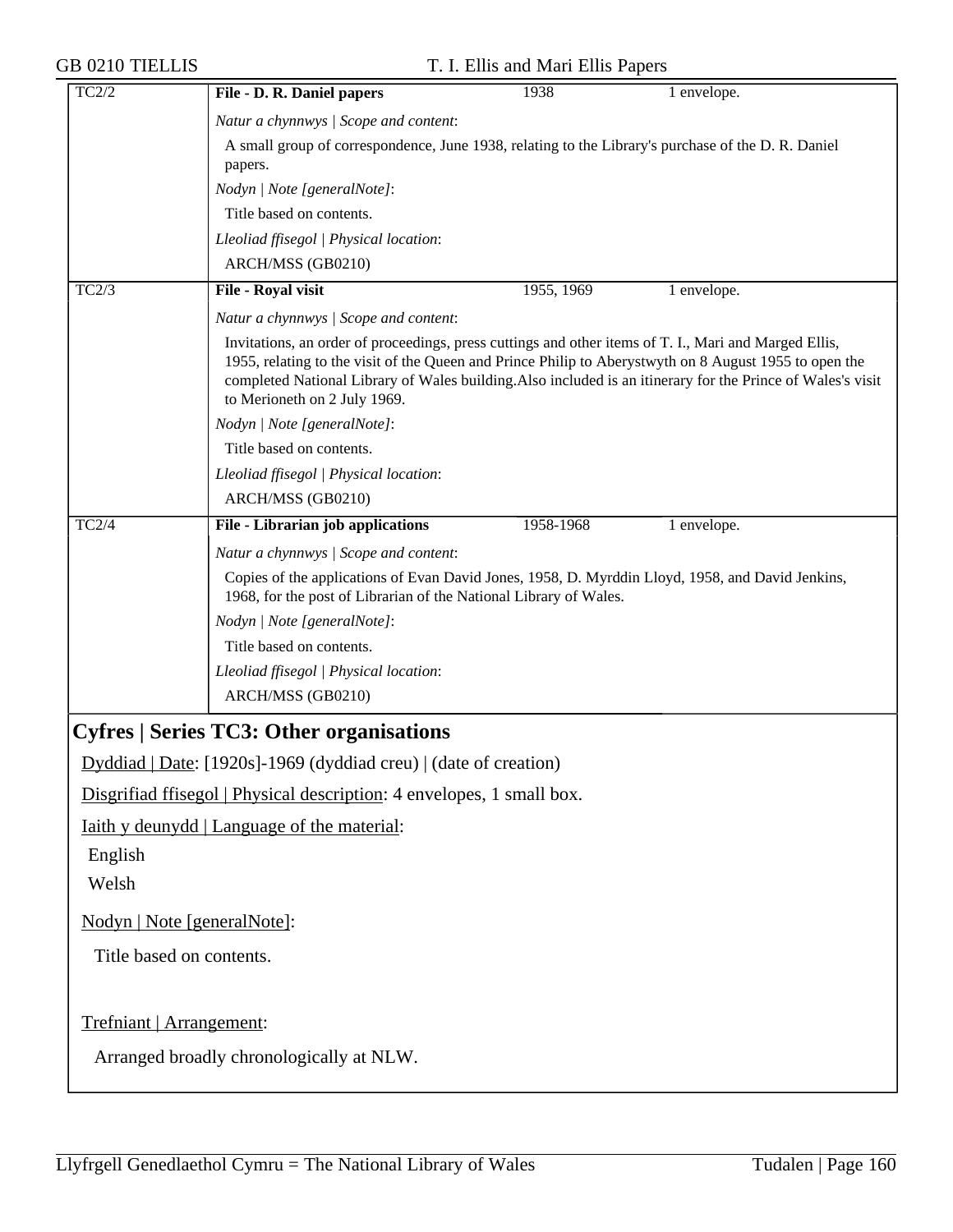$\overline{\phantom{0}}$ 

|                                 | FFeil / rhestr eitemau   File / item list                                                                                                                                                             |                                                                                                                                                                                                                                                                                                                                                                                                                                       |                                               |  |
|---------------------------------|-------------------------------------------------------------------------------------------------------------------------------------------------------------------------------------------------------|---------------------------------------------------------------------------------------------------------------------------------------------------------------------------------------------------------------------------------------------------------------------------------------------------------------------------------------------------------------------------------------------------------------------------------------|-----------------------------------------------|--|
| Cod cyfeirnod<br>Reference code | Teitl   Title                                                                                                                                                                                         | Dyddiadau   Dates                                                                                                                                                                                                                                                                                                                                                                                                                     | Disgrifiad ffisegol   Physical<br>description |  |
| TC3/1                           | File - University of Wales Guild of<br><b>Graduates</b>                                                                                                                                               | 1936-1969                                                                                                                                                                                                                                                                                                                                                                                                                             | 1 envelope.                                   |  |
|                                 | Crëwr   Creator:                                                                                                                                                                                      |                                                                                                                                                                                                                                                                                                                                                                                                                                       |                                               |  |
|                                 | University of Wales. Guild of Graduates                                                                                                                                                               |                                                                                                                                                                                                                                                                                                                                                                                                                                       |                                               |  |
|                                 | Natur a chynnwys / Scope and content:                                                                                                                                                                 |                                                                                                                                                                                                                                                                                                                                                                                                                                       |                                               |  |
|                                 | 1969.                                                                                                                                                                                                 | Items relating to the University of Wales Guild of Graduates, including a draft 'Memorandum on the<br>Education Section of the Guild' by T. I. Ellis, 1936, a Guild newsletter, 1958, a corrected typescript of<br>an [?address] entitled 'The early days of the Guild' by TIE, [1964], examples of blank stationery, and a<br>printed copy of the lecture 'The Guild of Graduates 1894-1969', delivered by TIE at Gregynog, 11 April |                                               |  |
|                                 | Nodyn   Note [generalNote]:                                                                                                                                                                           |                                                                                                                                                                                                                                                                                                                                                                                                                                       |                                               |  |
|                                 | Title based on contents.                                                                                                                                                                              |                                                                                                                                                                                                                                                                                                                                                                                                                                       |                                               |  |
|                                 | Lleoliad ffisegol   Physical location:                                                                                                                                                                |                                                                                                                                                                                                                                                                                                                                                                                                                                       |                                               |  |
|                                 | ARCH/MSS (GB0210)                                                                                                                                                                                     |                                                                                                                                                                                                                                                                                                                                                                                                                                       |                                               |  |
| TC3/2                           | File - Nodiadau ar gyfarfodydd                                                                                                                                                                        | 1943-1944                                                                                                                                                                                                                                                                                                                                                                                                                             | 1 volume.                                     |  |
|                                 | Natur a chynnwys / Scope and content:                                                                                                                                                                 |                                                                                                                                                                                                                                                                                                                                                                                                                                       |                                               |  |
|                                 | Notebook of T. I. Ellis containing notes, June 1943-April 1944, on meetings relating to the Guild of<br>Graduates, Central Welsh Board, eisteddfod, etc., and Diocesan Conferences.                   |                                                                                                                                                                                                                                                                                                                                                                                                                                       |                                               |  |
|                                 | Nodyn   Note [generalNote]:                                                                                                                                                                           |                                                                                                                                                                                                                                                                                                                                                                                                                                       |                                               |  |
|                                 | Title based on contents.                                                                                                                                                                              |                                                                                                                                                                                                                                                                                                                                                                                                                                       |                                               |  |
|                                 | Lleoliad ffisegol   Physical location:                                                                                                                                                                |                                                                                                                                                                                                                                                                                                                                                                                                                                       |                                               |  |
|                                 | ARCH/MSS (GB0210)                                                                                                                                                                                     |                                                                                                                                                                                                                                                                                                                                                                                                                                       |                                               |  |
| TC3/3                           | File - Radio E#ireann                                                                                                                                                                                 | 1954-1955                                                                                                                                                                                                                                                                                                                                                                                                                             | 1 envelope.                                   |  |
|                                 | Crëwr   Creator:                                                                                                                                                                                      |                                                                                                                                                                                                                                                                                                                                                                                                                                       |                                               |  |
|                                 | Radio E#ireannÓ Coileáin, C.                                                                                                                                                                          |                                                                                                                                                                                                                                                                                                                                                                                                                                       |                                               |  |
|                                 | Natur a chynnwys / Scope and content:                                                                                                                                                                 |                                                                                                                                                                                                                                                                                                                                                                                                                                       |                                               |  |
|                                 | Typescript copies, 1954-1955, of T. I. Ellis's weekly 'Welsh News-letters', broadcast on Radio E#ireann.<br>Also included is correspondence with C. O Coileáin, Irish News Officer at Radio E#ireann. |                                                                                                                                                                                                                                                                                                                                                                                                                                       |                                               |  |
|                                 | Nodyn   Note [generalNote]:                                                                                                                                                                           |                                                                                                                                                                                                                                                                                                                                                                                                                                       |                                               |  |
|                                 | Title based on contents.                                                                                                                                                                              |                                                                                                                                                                                                                                                                                                                                                                                                                                       |                                               |  |
|                                 | Lleoliad ffisegol   Physical location:                                                                                                                                                                |                                                                                                                                                                                                                                                                                                                                                                                                                                       |                                               |  |
|                                 | ARCH/MSS (GB0210)                                                                                                                                                                                     |                                                                                                                                                                                                                                                                                                                                                                                                                                       |                                               |  |
| TC3/4                           | File - Welsh Society of the Institute of<br><b>Christian Education</b>                                                                                                                                | 1959                                                                                                                                                                                                                                                                                                                                                                                                                                  | 1 envelope.                                   |  |
|                                 | Natur a chynnwys / Scope and content:                                                                                                                                                                 |                                                                                                                                                                                                                                                                                                                                                                                                                                       |                                               |  |
|                                 | Minutes of a council meeting of Welsh Society of the Institute of Christian Education, held on 29 August<br>1958, and related correspondence, 1959.                                                   |                                                                                                                                                                                                                                                                                                                                                                                                                                       |                                               |  |
|                                 | Nodyn   Note [generalNote]:                                                                                                                                                                           |                                                                                                                                                                                                                                                                                                                                                                                                                                       |                                               |  |
|                                 | Title based on contents.                                                                                                                                                                              |                                                                                                                                                                                                                                                                                                                                                                                                                                       |                                               |  |
|                                 | Lleoliad ffisegol   Physical location:                                                                                                                                                                |                                                                                                                                                                                                                                                                                                                                                                                                                                       |                                               |  |
|                                 | ARCH/MSS (GB0210)                                                                                                                                                                                     |                                                                                                                                                                                                                                                                                                                                                                                                                                       |                                               |  |

٦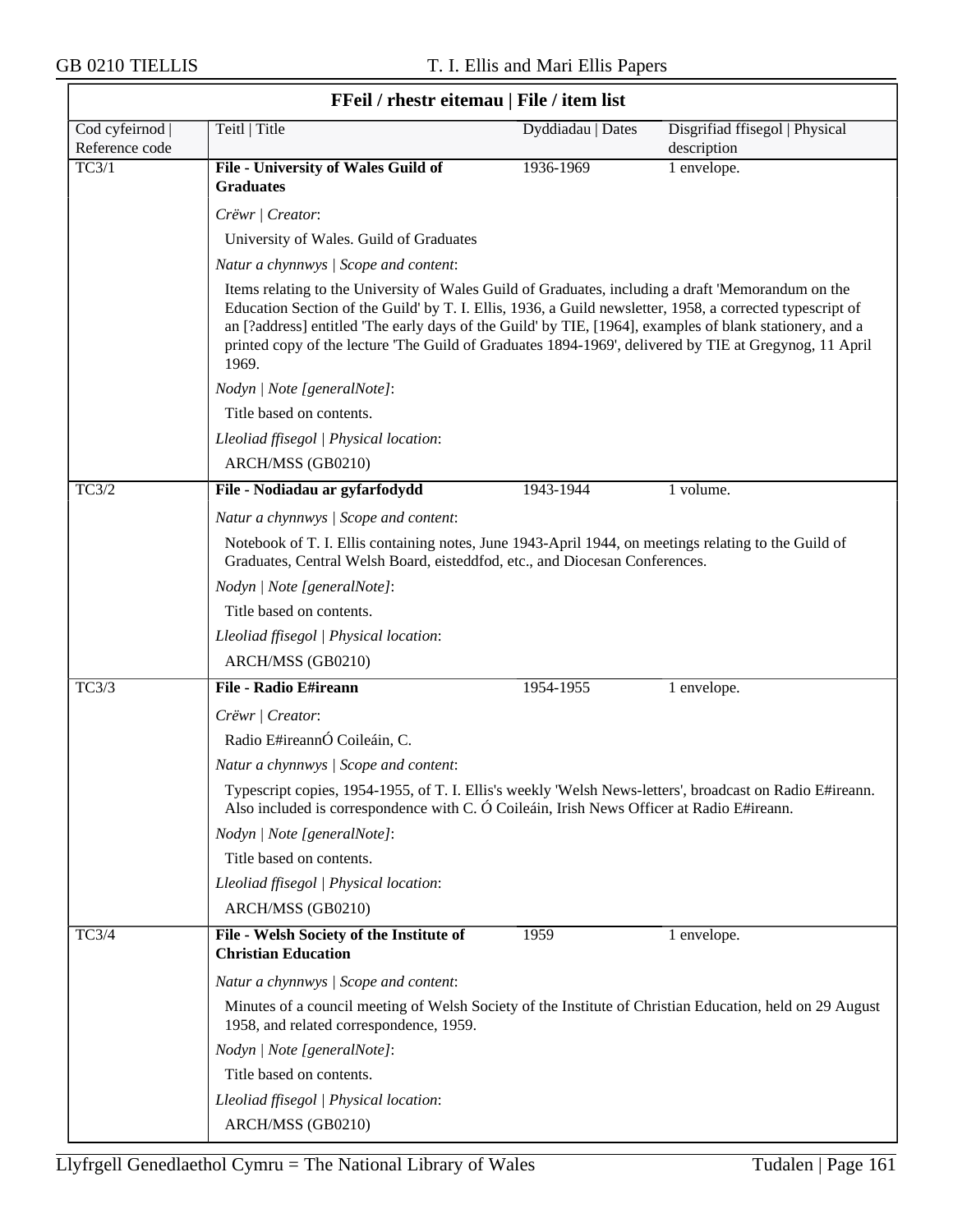| <b>GB 0210 TIELLIS</b>                                                              |                                                                                                                                                                                                                                                                                                                                                                                                                 | T. I. Ellis and Mari Ellis Papers         |                                               |  |
|-------------------------------------------------------------------------------------|-----------------------------------------------------------------------------------------------------------------------------------------------------------------------------------------------------------------------------------------------------------------------------------------------------------------------------------------------------------------------------------------------------------------|-------------------------------------------|-----------------------------------------------|--|
| TC3/5                                                                               | <b>File - Miscellaneous papers</b>                                                                                                                                                                                                                                                                                                                                                                              | $[?1945] - 1967$                          | 1 envelope.                                   |  |
|                                                                                     | Natur a chynnwys / Scope and content:                                                                                                                                                                                                                                                                                                                                                                           |                                           |                                               |  |
|                                                                                     | Miscellaneous papers of T. I. Ellis, 1950-1967, relating to various organisations including Undeb Cymru<br>Fydd and the University of Wales and examples of blank headed notepaper.                                                                                                                                                                                                                             |                                           |                                               |  |
|                                                                                     | Nodyn   Note [generalNote]:                                                                                                                                                                                                                                                                                                                                                                                     |                                           |                                               |  |
|                                                                                     | Title based on contents.                                                                                                                                                                                                                                                                                                                                                                                        |                                           |                                               |  |
|                                                                                     | Lleoliad ffisegol   Physical location:                                                                                                                                                                                                                                                                                                                                                                          |                                           |                                               |  |
|                                                                                     | ARCH/MSS (GB0210)                                                                                                                                                                                                                                                                                                                                                                                               |                                           |                                               |  |
| TC3/6                                                                               | <b>File - Welsh Schoolboys Camp Movement</b><br>photographs                                                                                                                                                                                                                                                                                                                                                     | $[1920s]$ , 1960                          | 1 small box.                                  |  |
|                                                                                     | Natur a chynnwys / Scope and content:                                                                                                                                                                                                                                                                                                                                                                           |                                           |                                               |  |
|                                                                                     | Photographs, [1920s], of T. I. Ellis relating to the Welsh Schoolboys Camp Movement (WSCM). They<br>comprise a photograph album ('Camp 1927-8' in pencil inside front cover); loose photographs, mainly<br>group shots, now in two bundles, [1920s]; and a framed group photograph, including TIE, [1920s]. Also<br>included is a letter, 12 January 1961, to TIE from Paul Stacey, Honorary Secretary of WSCM. |                                           |                                               |  |
|                                                                                     | Nodyn   Note [generalNote]:                                                                                                                                                                                                                                                                                                                                                                                     |                                           |                                               |  |
|                                                                                     | Title based on contents.                                                                                                                                                                                                                                                                                                                                                                                        |                                           |                                               |  |
|                                                                                     | Lleoliad ffisegol   Physical location:                                                                                                                                                                                                                                                                                                                                                                          |                                           |                                               |  |
|                                                                                     | ARCH/MSS (GB0210)                                                                                                                                                                                                                                                                                                                                                                                               |                                           |                                               |  |
| English<br>Welsh<br><u>Nodyn   Note [generalNote]</u> :<br>Title based on contents. | Disgrifiad ffisegol   Physical description: 1 envelope.<br><u>Iaith y deunydd   Language of the material:</u>                                                                                                                                                                                                                                                                                                   |                                           |                                               |  |
|                                                                                     |                                                                                                                                                                                                                                                                                                                                                                                                                 | FFeil / rhestr eitemau   File / item list |                                               |  |
| Cod cyfeirnod<br>Reference code                                                     | Teitl   Title                                                                                                                                                                                                                                                                                                                                                                                                   | Dyddiadau   Dates                         | Disgrifiad ffisegol   Physical<br>description |  |
| TD1                                                                                 | <b>File - Anerchiad Glyn Cambrensis</b>                                                                                                                                                                                                                                                                                                                                                                         | 1968                                      | 1 envelope.                                   |  |
|                                                                                     | Crëwr   Creator:                                                                                                                                                                                                                                                                                                                                                                                                |                                           |                                               |  |
|                                                                                     | Simon, Glyn, 1903-1972                                                                                                                                                                                                                                                                                                                                                                                          |                                           |                                               |  |
|                                                                                     | Natur a chynnwys / Scope and content:                                                                                                                                                                                                                                                                                                                                                                           |                                           |                                               |  |
|                                                                                     | A copy of an address on 'Wales, the Welsh language and the Church' delivered by Glyn Simon,<br>Archbishop of Wales, on 25 September 1968, together with a few related items.                                                                                                                                                                                                                                    |                                           |                                               |  |
|                                                                                     | Nodyn   Note [generalNote]:                                                                                                                                                                                                                                                                                                                                                                                     |                                           |                                               |  |
|                                                                                     | Title based on contents.                                                                                                                                                                                                                                                                                                                                                                                        |                                           |                                               |  |
|                                                                                     | Lleoliad ffisegol   Physical location:                                                                                                                                                                                                                                                                                                                                                                          |                                           |                                               |  |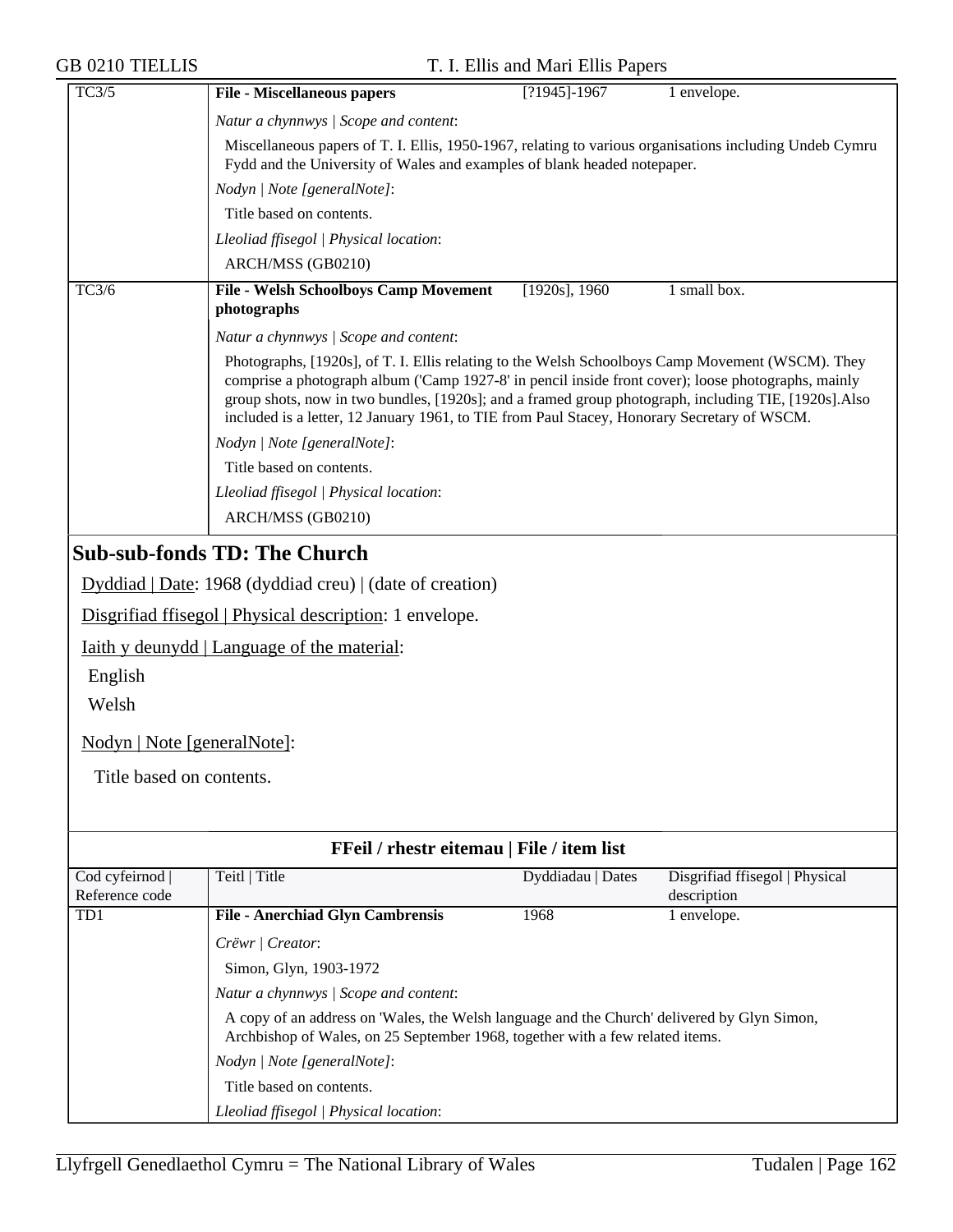ARCH/MSS (GB0210)

# **Sub-sub-fonds TF: Research and publications**

Dyddiad | Date: [20 cent., first ¼]-1978 (dyddiad creu) | (date of creation)

Natur a chynnwys | Scope and content:

Papers, [20 cent., first ¼]-1978, relating to T. I. Ellis's books, articles, lectures, addresses and other research.

Disgrifiad ffisegol | Physical description: 3 large boxes, 4 folders, 7 envelopes, 2 volumes.

Iaith y deunydd | Language of the material:

English

Welsh

Nodyn | Note [generalNote]:

Title based on contents.

Trefniant | Arrangement:

Arranged at NLW into thirteen series.

Disgrifiadau deunydd | Related material:

See also F.

# **Cyfres | Series TF1: Education in Wales**

Dyddiad | Date: 1924-1940 (dyddiad creu) | (date of creation)

Natur a chynnwys | Scope and content:

Papers of T. I. Ellis, 1924-1940, relating to education in Wales, including reviews of his The Development of Higher Education in Wales (Wrexham, 1935).

Disgrifiad ffisegol | Physical description: 3 envelopes, 1 bundle.

Iaith y deunydd | Language of the material:

English

Welsh

Nodyn | Note [generalNote]:

Title based on contents.

Pwyntiau mynediad | Access points:

• Education -- Wales (pwnc) | (subject)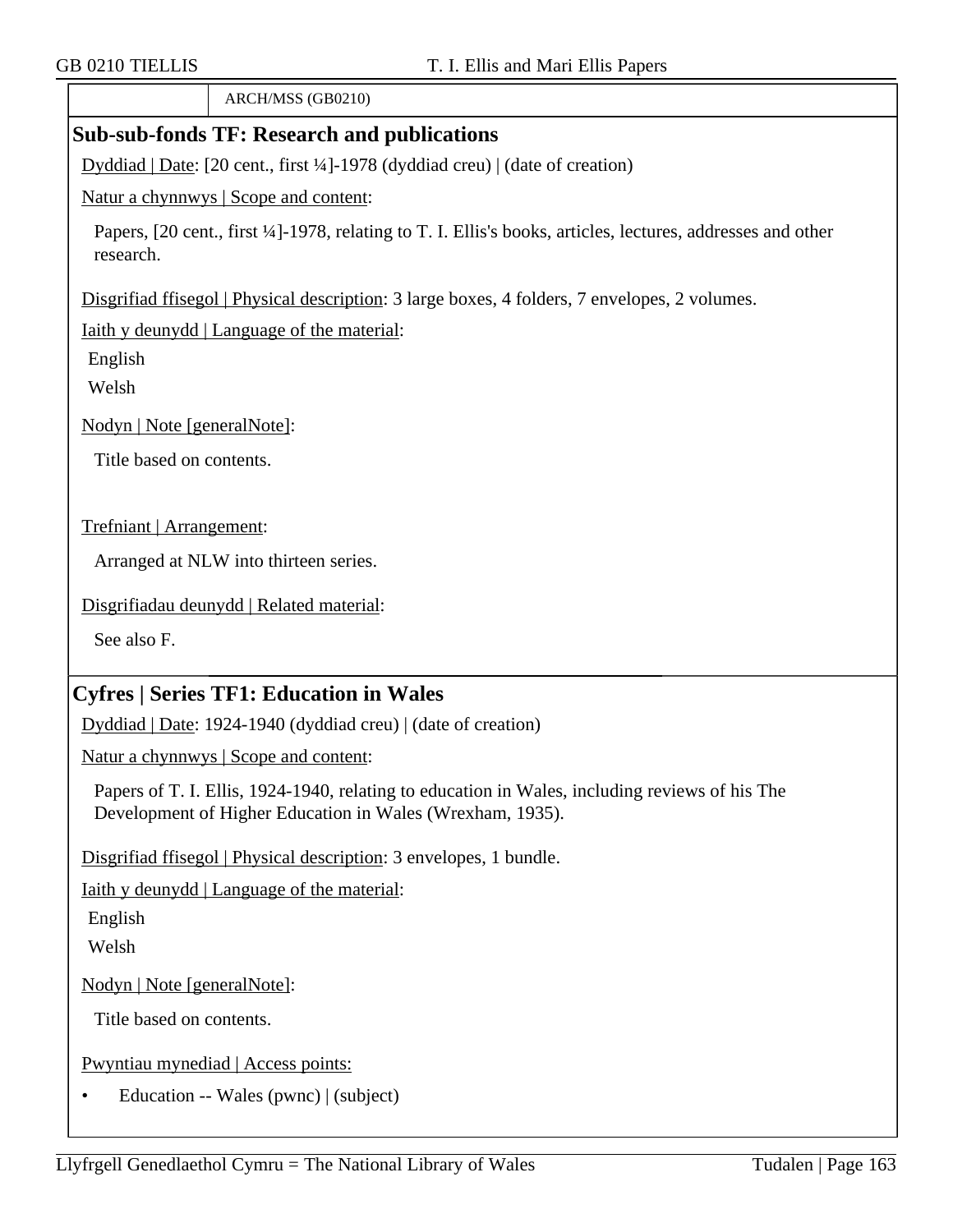## Trefniant | Arrangement:

Arranged broadly chronologically at NLW.

## Disgrifiadau deunydd | Related material:

See also F1-12.

|                                 | FFeil / rhestr eitemau   File / item list                                                                                                                                                                                                                                                                                                                     |                   |                                               |
|---------------------------------|---------------------------------------------------------------------------------------------------------------------------------------------------------------------------------------------------------------------------------------------------------------------------------------------------------------------------------------------------------------|-------------------|-----------------------------------------------|
| Cod cyfeirnod<br>Reference code | Teitl   Title                                                                                                                                                                                                                                                                                                                                                 | Dyddiadau   Dates | Disgrifiad ffisegol   Physical<br>description |
| TF1/1                           | <b>File - Press cuttings</b>                                                                                                                                                                                                                                                                                                                                  | 1924-1935         | 1 envelope.                                   |
|                                 | Natur a chynnwys / Scope and content:                                                                                                                                                                                                                                                                                                                         |                   |                                               |
|                                 | A group of press cuttings, 1924-1935 and undated, mainly concerning education in Wales.                                                                                                                                                                                                                                                                       |                   |                                               |
|                                 | Nodyn   Note [generalNote]:                                                                                                                                                                                                                                                                                                                                   |                   |                                               |
|                                 | Title based on contents.                                                                                                                                                                                                                                                                                                                                      |                   |                                               |
|                                 | Nodyn   Note [generalNote]:                                                                                                                                                                                                                                                                                                                                   |                   |                                               |
|                                 | Formerly secured with a bulldog clip.                                                                                                                                                                                                                                                                                                                         |                   |                                               |
|                                 | Lleoliad ffisegol   Physical location:                                                                                                                                                                                                                                                                                                                        |                   |                                               |
|                                 | ARCH/MSS (GB0210)                                                                                                                                                                                                                                                                                                                                             |                   |                                               |
| TF1/2                           | File - The development of higher education<br>in Wales                                                                                                                                                                                                                                                                                                        | 1935              | 1 envelope.                                   |
|                                 | Natur a chynnwys / Scope and content:                                                                                                                                                                                                                                                                                                                         |                   |                                               |
|                                 | Press cuttings and typescript transcripts, 1935, containing reviews of T. I. Ellis, The Development of<br>Higher Education in Wales (Wrexham, 1935)                                                                                                                                                                                                           |                   |                                               |
|                                 | Nodyn   Note [generalNote]:                                                                                                                                                                                                                                                                                                                                   |                   |                                               |
|                                 | Title based on contents.                                                                                                                                                                                                                                                                                                                                      |                   |                                               |
|                                 | Lleoliad ffisegol   Physical location:                                                                                                                                                                                                                                                                                                                        |                   |                                               |
|                                 | ARCH/MSS (GB0210)                                                                                                                                                                                                                                                                                                                                             |                   |                                               |
| TF1/3                           | <b>File - Notebooks</b>                                                                                                                                                                                                                                                                                                                                       | 1939-1940         | 6 volumes.                                    |
|                                 | Natur a chynnwys / Scope and content:                                                                                                                                                                                                                                                                                                                         |                   |                                               |
|                                 | Six school exercise books containing T. I. Ellis's notes, 1938-1939, on education in Wales. They<br>comprise: (i-ii) notes and drafts for a work entitled 'Addysg yng Nghymru', 1938-1939; (iii) notes on<br>'Addysg yng Nghymru'r Dyfodol' (see TF1/4); (iv) 'General Education Data', 1938-1939; (v) 'Education<br>Notes'; and (vi) 'General Notes, [1940]. |                   |                                               |
|                                 | Nodyn   Note [generalNote]:                                                                                                                                                                                                                                                                                                                                   |                   |                                               |
|                                 | Title based on contents.                                                                                                                                                                                                                                                                                                                                      |                   |                                               |
|                                 | Lleoliad ffisegol   Physical location:                                                                                                                                                                                                                                                                                                                        |                   |                                               |
|                                 | ARCH/MSS (GB0210)                                                                                                                                                                                                                                                                                                                                             |                   |                                               |
| TF1/4                           | File - Addysg yng Nghymru'r dyfodol                                                                                                                                                                                                                                                                                                                           | 1940              | 1 volume.                                     |
|                                 | Natur a chynnwys / Scope and content:                                                                                                                                                                                                                                                                                                                         |                   |                                               |
|                                 | An essay entitled 'Addysg yng Nghymru'r Dyfodol', dated June 1940, in the hand of T. I. Ellis, entered by<br>him for competition at the 1940 National Eisteddfod under the pseudonym 'Gwarallt'.                                                                                                                                                              |                   |                                               |
|                                 | Nodyn   Note [generalNote]:                                                                                                                                                                                                                                                                                                                                   |                   |                                               |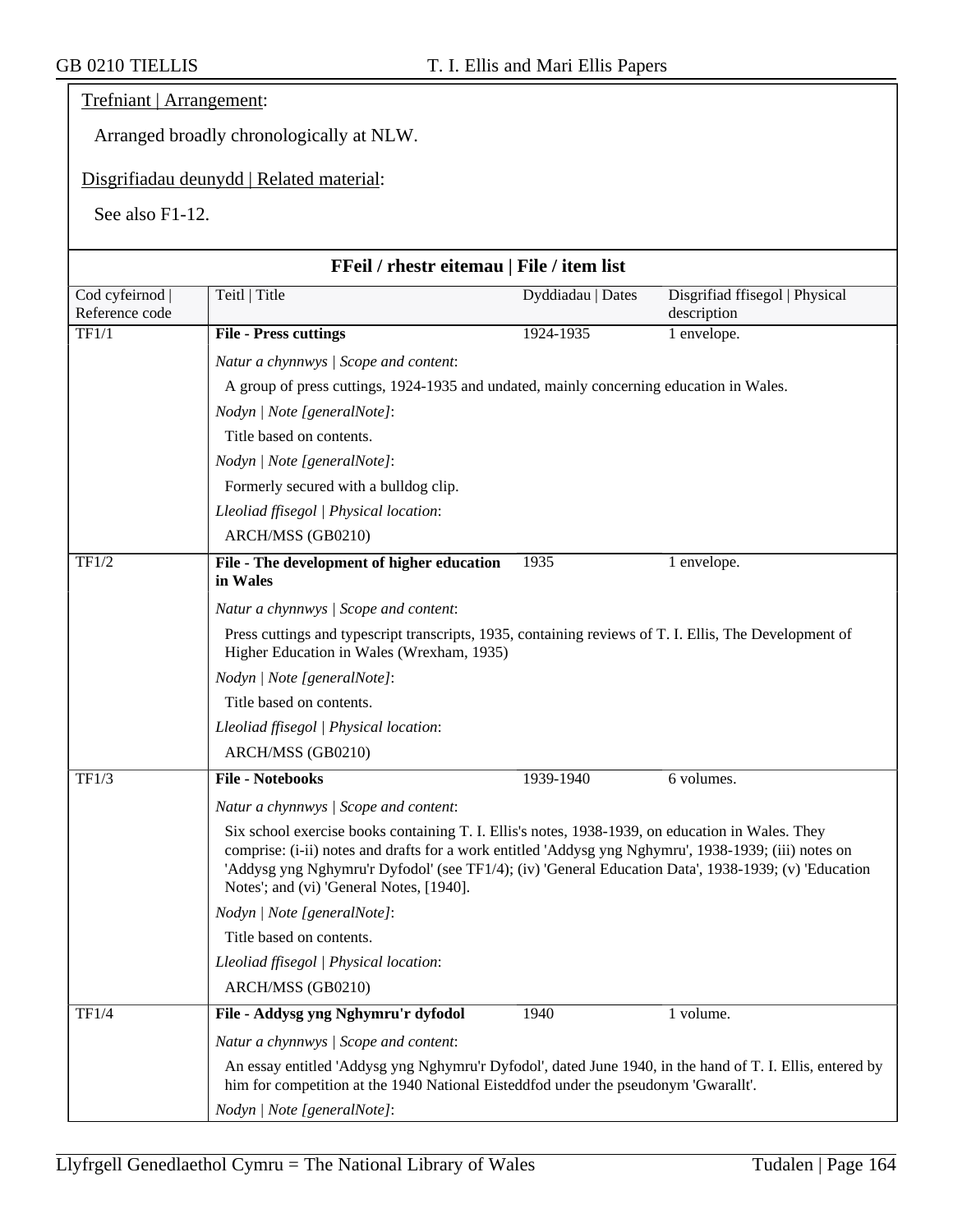Title based on contents. *Lleoliad ffisegol | Physical location*: ARCH/MSS (GB0210)

# **Cyfres | Series TF2: Thomas Edward Ellis: Cofiant**

Dyddiad | Date: 1944-1945 (dyddiad creu) | (date of creation)

Disgrifiad ffisegol | Physical description: 1 envelope.

Iaith y deunydd | Language of the material:

Welsh

English

Nodyn | Note [generalNote]:

Title based on contents.

| FFeil / rhestr eitemau   File / item list |                                                                                                                   |                                                                                                                                                                                                                                                                                                                        |                                |  |
|-------------------------------------------|-------------------------------------------------------------------------------------------------------------------|------------------------------------------------------------------------------------------------------------------------------------------------------------------------------------------------------------------------------------------------------------------------------------------------------------------------|--------------------------------|--|
| Cod cyfeirnod                             | Teitl   Title                                                                                                     | Dyddiadau   Dates                                                                                                                                                                                                                                                                                                      | Disgrifiad ffisegol   Physical |  |
| Reference code                            |                                                                                                                   |                                                                                                                                                                                                                                                                                                                        | description                    |  |
| TF2/1                                     | File - Gohebiaeth ynglyn â chofiant TEE                                                                           | 1944-1945                                                                                                                                                                                                                                                                                                              | 1 envelope.                    |  |
|                                           | Crëwr   Creator:                                                                                                  |                                                                                                                                                                                                                                                                                                                        |                                |  |
|                                           | Hugh Evans and Sons (Firm : Liverpool, England) Jones, Thomas, 1870-1955 Jenkins, R. T. (Robert<br>Thomas), 1881- |                                                                                                                                                                                                                                                                                                                        |                                |  |
|                                           | Natur a chynnwys / Scope and content:                                                                             |                                                                                                                                                                                                                                                                                                                        |                                |  |
|                                           | [Jenkins].                                                                                                        | Correspondence, 1944-1945, relating to the first volume of T. I. Ellis, Thomas Edward Ellis: Cofiant<br>(Liverpool, 1944), comprising twelve letters from the publishers Hugh Evans & Sons, Ltd., with a further<br>nine letters relating to the biography from various senders, including Thomas Jones, CH, and R. T. |                                |  |
|                                           | Nodyn / Note [generalNote]:                                                                                       |                                                                                                                                                                                                                                                                                                                        |                                |  |
|                                           | Title based on contents.                                                                                          |                                                                                                                                                                                                                                                                                                                        |                                |  |
|                                           | Lleoliad ffisegol   Physical location:                                                                            |                                                                                                                                                                                                                                                                                                                        |                                |  |
|                                           | ARCH/MSS (GB0210)                                                                                                 |                                                                                                                                                                                                                                                                                                                        |                                |  |
|                                           | Cyfros   Sarias TF3, Cyfros Crwydro                                                                               |                                                                                                                                                                                                                                                                                                                        |                                |  |

**Cyfres | Series TF3: Cyfres Crwydro**

Dyddiad | Date: 1942-1972 (dyddiad creu) | (date of creation)

Natur a chynnwys | Scope and content:

Manuscripts, papers and photographs, 1942-1972, relating to volumes by T. I. Ellis in the Crwydro series.

Disgrifiad ffisegol | Physical description: 6 envelopes, 2 folders, 1 roll.

Iaith y deunydd | Language of the material:

Welsh

English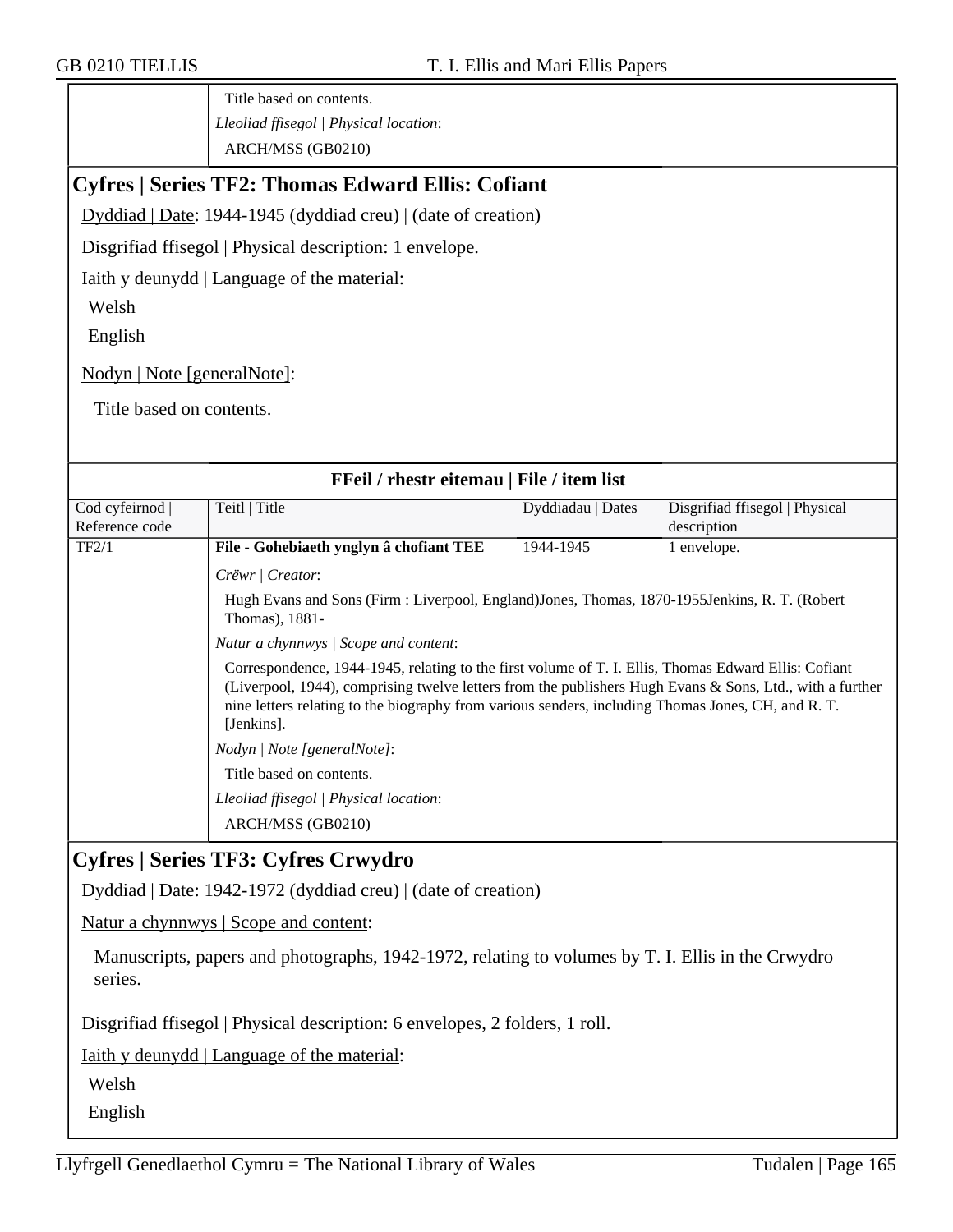Nodyn | Note [generalNote]:

Title based on contents.

## Trefniant | Arrangement:

Arranged broadly chronologically at NLW.

## Disgrifiadau deunydd | Related material:

See also F14-27.

| FFeil / rhestr eitemau   File / item list |                                                                                                                                                                                                                                                                                                                                                               |                   |                                |  |
|-------------------------------------------|---------------------------------------------------------------------------------------------------------------------------------------------------------------------------------------------------------------------------------------------------------------------------------------------------------------------------------------------------------------|-------------------|--------------------------------|--|
| Cod cyfeirnod                             | Teitl   Title                                                                                                                                                                                                                                                                                                                                                 | Dyddiadau   Dates | Disgrifiad ffisegol   Physical |  |
| Reference code                            |                                                                                                                                                                                                                                                                                                                                                               |                   | description                    |  |
| TF3/1                                     | <b>File - Crwydro Ceredigion</b>                                                                                                                                                                                                                                                                                                                              | 1942-1950         | 1 folder.                      |  |
|                                           | Crëwr   Creator:                                                                                                                                                                                                                                                                                                                                              |                   |                                |  |
|                                           | Davies, Alun Talfan, 1913-2000                                                                                                                                                                                                                                                                                                                                |                   |                                |  |
|                                           | Natur a chynnwys / Scope and content:                                                                                                                                                                                                                                                                                                                         |                   |                                |  |
|                                           | Papers, 1942-1950, relating to T. I. Ellis, Crwydro Ceredigion (Llandybïe, 1952), including the<br>original manuscript of the book, [1950]; a typescript of the first chapter, [?1950]; various notes and<br>supplementary material, 1942-1947; photographs; and correspondence with the publishers and printers,<br>1948-1950, including Alun Talfan Davies. |                   |                                |  |
|                                           | Nodyn   Note [generalNote]:                                                                                                                                                                                                                                                                                                                                   |                   |                                |  |
|                                           | Title based on contents.                                                                                                                                                                                                                                                                                                                                      |                   |                                |  |
|                                           | Lleoliad ffisegol   Physical location:                                                                                                                                                                                                                                                                                                                        |                   |                                |  |
|                                           | ARCH/MSS (GB0210)                                                                                                                                                                                                                                                                                                                                             |                   |                                |  |
| TF3/2                                     | <b>File - Photographs of Cardiganshire</b>                                                                                                                                                                                                                                                                                                                    | [c. 1950]         | 1 roll.                        |  |
|                                           | Natur a chynnwys / Scope and content:                                                                                                                                                                                                                                                                                                                         |                   |                                |  |
|                                           | Five large sheets containing photographs of Cardiganshire [?for Crwydro Ceredigion].                                                                                                                                                                                                                                                                          |                   |                                |  |
|                                           | Nodyn   Note [generalNote]:                                                                                                                                                                                                                                                                                                                                   |                   |                                |  |
|                                           | Title based on contents.                                                                                                                                                                                                                                                                                                                                      |                   |                                |  |
|                                           | Lleoliad ffisegol   Physical location:                                                                                                                                                                                                                                                                                                                        |                   |                                |  |
|                                           | ARCH/MSS (GB0210)                                                                                                                                                                                                                                                                                                                                             |                   |                                |  |
| TF3/3                                     | File - Gohebiaeth gyda Llyfrau'r Dryw                                                                                                                                                                                                                                                                                                                         | 1953-1958         | 1 envelope.                    |  |
|                                           | Crëwr   Creator:                                                                                                                                                                                                                                                                                                                                              |                   |                                |  |
|                                           | Davies, Alun Talfan, 1913-2000Evans, Emlyn, 1923-                                                                                                                                                                                                                                                                                                             |                   |                                |  |
|                                           | Natur a chynnwys / Scope and content:                                                                                                                                                                                                                                                                                                                         |                   |                                |  |
|                                           | Correspondence, 1953-1958, of T. I. Ellis mostly with Alun Talfan Davies and Emlyn Evans of Llyfrau'r<br>Dryw concerning various volumes in the Crwydro series.                                                                                                                                                                                               |                   |                                |  |
|                                           | Nodyn   Note [generalNote]:                                                                                                                                                                                                                                                                                                                                   |                   |                                |  |
|                                           | Title based on contents.                                                                                                                                                                                                                                                                                                                                      |                   |                                |  |
|                                           | Lleoliad ffisegol   Physical location:                                                                                                                                                                                                                                                                                                                        |                   |                                |  |
|                                           | ARCH/MSS (GB0210)                                                                                                                                                                                                                                                                                                                                             |                   |                                |  |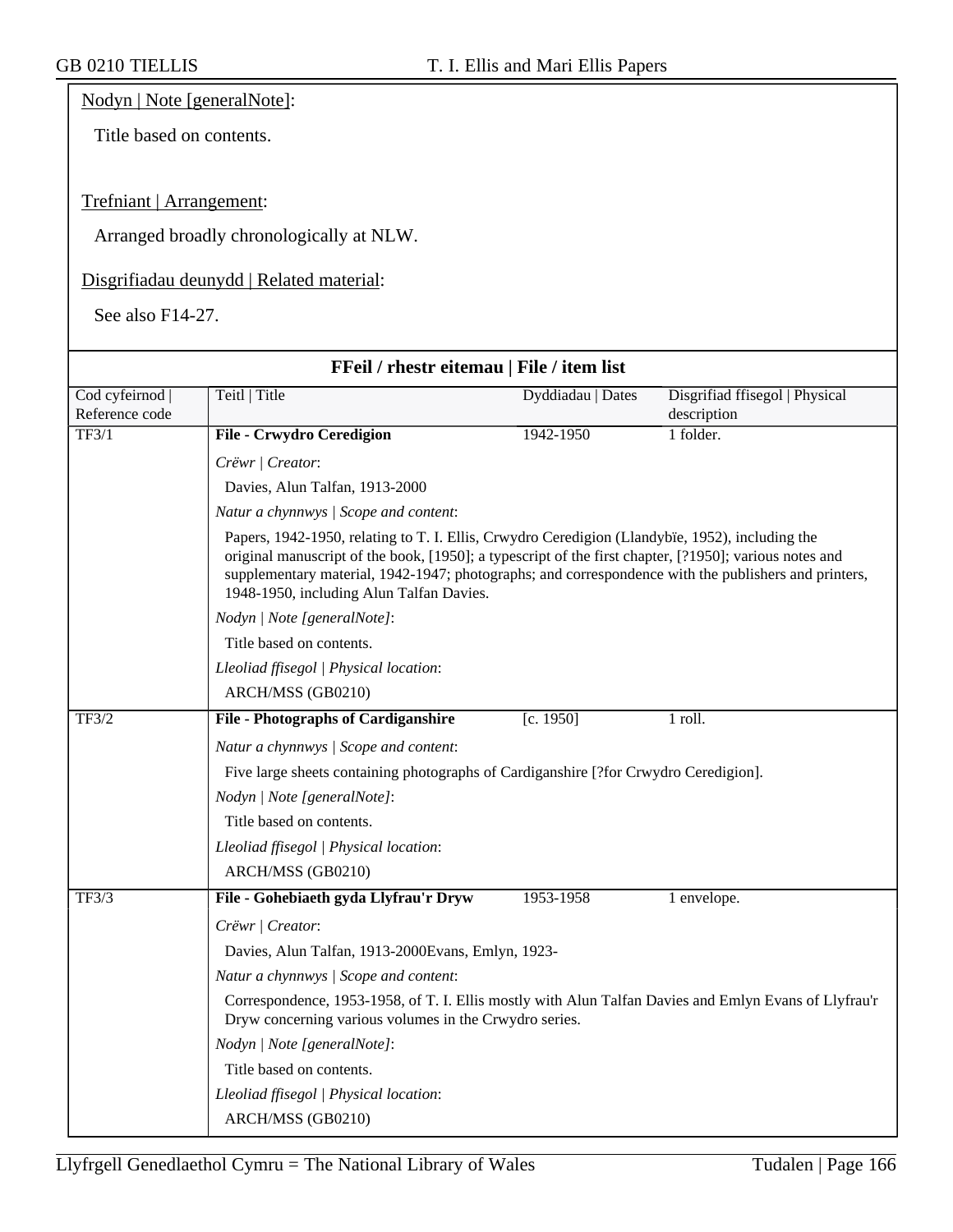| <b>TF3/4</b> | File - Adolygiadau Crwydro Meirionnydd                                                                                                                         | 1954-1955                                                                                                                                                                                                                                                                   | 1 envelope.                                      |  |  |  |
|--------------|----------------------------------------------------------------------------------------------------------------------------------------------------------------|-----------------------------------------------------------------------------------------------------------------------------------------------------------------------------------------------------------------------------------------------------------------------------|--------------------------------------------------|--|--|--|
|              | Crëwr   Creator:                                                                                                                                               |                                                                                                                                                                                                                                                                             |                                                  |  |  |  |
|              | Lloyd, D. Tecwyn (David Tecwyn)Lloyd, O. M. (Owen Morgan), 1910-1980                                                                                           |                                                                                                                                                                                                                                                                             |                                                  |  |  |  |
|              | Natur a chynnwys / Scope and content:                                                                                                                          | Press cuttings, 1955, of reviews of T. I. Ellis, Crwydro Meirionnydd (Llandybïe, 1954); together with<br>four letters, 1954-1955, concerning the book, from O. M. Lloyd, D. Tecwyn Lloyd and others; and a<br>copy of the script of D. Tecwyn Lloyd's radio review, [1955]. |                                                  |  |  |  |
|              |                                                                                                                                                                |                                                                                                                                                                                                                                                                             |                                                  |  |  |  |
|              | Nodyn   Note [generalNote]:                                                                                                                                    |                                                                                                                                                                                                                                                                             |                                                  |  |  |  |
|              | Title based on contents.                                                                                                                                       |                                                                                                                                                                                                                                                                             |                                                  |  |  |  |
|              | Lleoliad ffisegol   Physical location:                                                                                                                         |                                                                                                                                                                                                                                                                             |                                                  |  |  |  |
|              | ARCH/MSS (GB0210)                                                                                                                                              |                                                                                                                                                                                                                                                                             |                                                  |  |  |  |
| TF3/5        | File - Montgomeryshire photographs                                                                                                                             | [?1957]                                                                                                                                                                                                                                                                     | 1 folder.                                        |  |  |  |
|              | Natur a chynnwys / Scope and content:                                                                                                                          |                                                                                                                                                                                                                                                                             |                                                  |  |  |  |
|              | Photographs, [?1957], of Montgomeryshire relating to T. I. Ellis, Crwydro Maldwyn (Llandybïe, 1957)                                                            |                                                                                                                                                                                                                                                                             |                                                  |  |  |  |
|              | Nodyn   Note [generalNote]:                                                                                                                                    |                                                                                                                                                                                                                                                                             |                                                  |  |  |  |
|              | Title based on contents.                                                                                                                                       |                                                                                                                                                                                                                                                                             |                                                  |  |  |  |
|              | Lleoliad ffisegol   Physical location:                                                                                                                         |                                                                                                                                                                                                                                                                             |                                                  |  |  |  |
|              | ARCH/MSS (GB0210)                                                                                                                                              |                                                                                                                                                                                                                                                                             |                                                  |  |  |  |
| TF3/6        | <b>File - Photographs</b>                                                                                                                                      | $[1952]$ - $[1959]$                                                                                                                                                                                                                                                         | 1 envelope.                                      |  |  |  |
|              | Natur a chynnwys / Scope and content:                                                                                                                          |                                                                                                                                                                                                                                                                             |                                                  |  |  |  |
|              |                                                                                                                                                                | Some ninety photographs, as well as proof sheets, [1952]-[1959], relating to the Ceredigion, Flintshire,<br>Monmouthshire and Montgomeryshire volumes in the Crwydro series. The Ceredigion photographs are<br>mostly by T. Ifor Rees, with some by R. Cecil Hughes.        |                                                  |  |  |  |
|              | Nodyn   Note [generalNote]:                                                                                                                                    |                                                                                                                                                                                                                                                                             |                                                  |  |  |  |
|              | Title based on contents.                                                                                                                                       |                                                                                                                                                                                                                                                                             |                                                  |  |  |  |
|              | Lleoliad ffisegol   Physical location:                                                                                                                         |                                                                                                                                                                                                                                                                             |                                                  |  |  |  |
|              | ARCH/MSS (GB0210)                                                                                                                                              |                                                                                                                                                                                                                                                                             |                                                  |  |  |  |
| <b>TF3/7</b> | File - Crwydro Sir y Fflint                                                                                                                                    | 1957                                                                                                                                                                                                                                                                        | 107 ff. (foliated 1-103; text on<br>rectos only) |  |  |  |
|              | Natur a chynnwys / Scope and content:                                                                                                                          |                                                                                                                                                                                                                                                                             |                                                  |  |  |  |
|              | The manuscript, 1957, for T. I. Ellis, Crwydro Sir y Fflint (Llandybïe, 1959).                                                                                 |                                                                                                                                                                                                                                                                             |                                                  |  |  |  |
|              | Nodyn   Note [generalNote]:                                                                                                                                    |                                                                                                                                                                                                                                                                             |                                                  |  |  |  |
|              | Title based on contents.                                                                                                                                       |                                                                                                                                                                                                                                                                             |                                                  |  |  |  |
|              | Lleoliad ffisegol   Physical location:                                                                                                                         |                                                                                                                                                                                                                                                                             |                                                  |  |  |  |
|              | ARCH/MSS (GB0210)                                                                                                                                              |                                                                                                                                                                                                                                                                             |                                                  |  |  |  |
| <b>TF3/8</b> | File - Ffotograffau Crwydro Llundain                                                                                                                           | [?1971]                                                                                                                                                                                                                                                                     | 1 envelope.                                      |  |  |  |
|              | Natur a chynnwys / Scope and content:                                                                                                                          |                                                                                                                                                                                                                                                                             |                                                  |  |  |  |
|              | Photographs, negatives, slides and contact strips, [?1971], accumulated by Mari Ellis while preparing her<br>late husband's Crwydro Llundain (Llandybïe, 1971) |                                                                                                                                                                                                                                                                             |                                                  |  |  |  |
|              | Nodyn   Note [generalNote]:                                                                                                                                    |                                                                                                                                                                                                                                                                             |                                                  |  |  |  |
|              | Title based on contents.                                                                                                                                       |                                                                                                                                                                                                                                                                             |                                                  |  |  |  |
|              | Lleoliad ffisegol   Physical location:                                                                                                                         |                                                                                                                                                                                                                                                                             |                                                  |  |  |  |
|              | ARCH/MSS (GB0210)                                                                                                                                              |                                                                                                                                                                                                                                                                             |                                                  |  |  |  |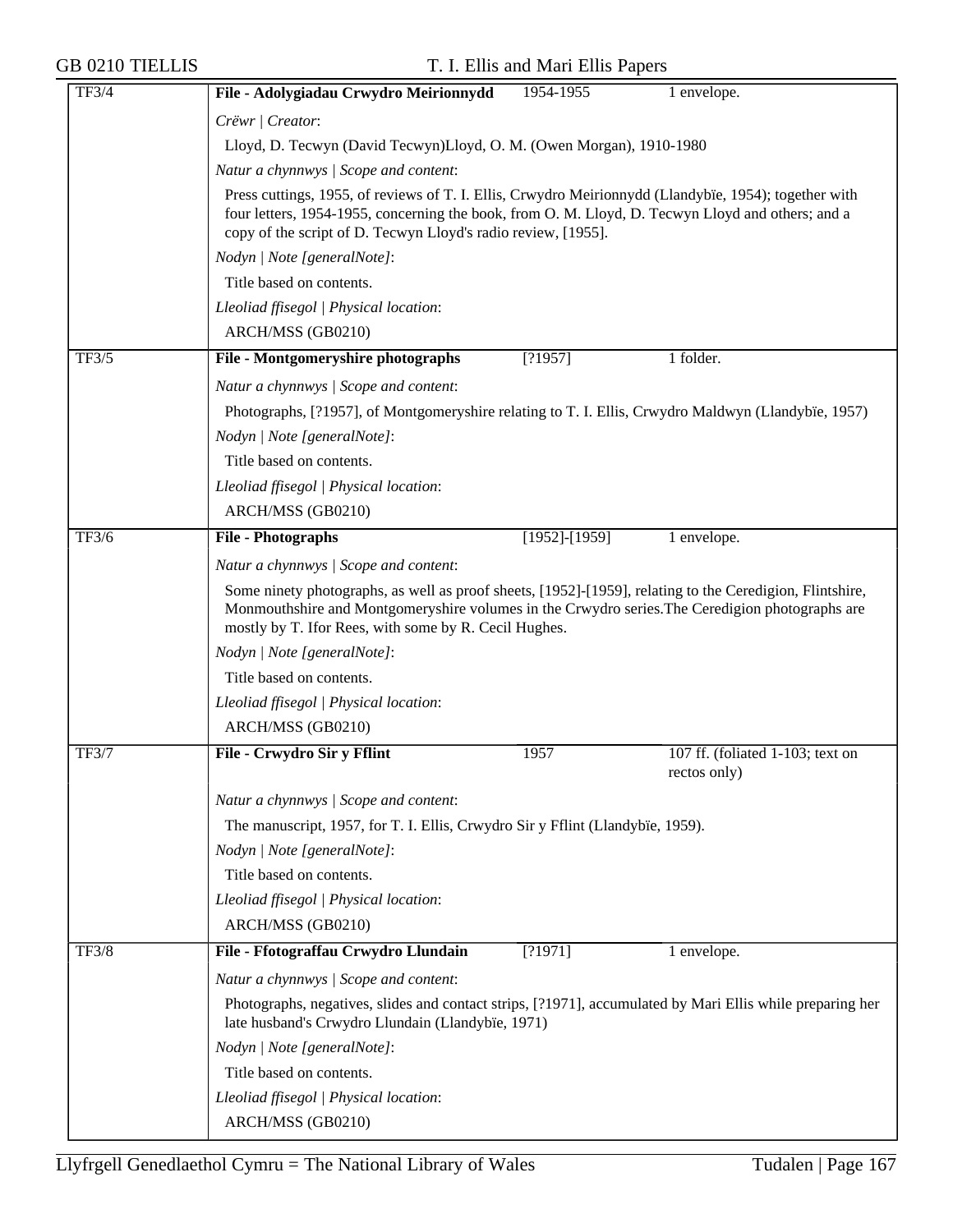| <b>GB 0210 TIELLIS</b>      |                                                                                                                                                                         | T. I. Ellis and Mari Ellis Papers |                                |
|-----------------------------|-------------------------------------------------------------------------------------------------------------------------------------------------------------------------|-----------------------------------|--------------------------------|
| <b>TF3/9</b>                | File - Adolygiadau Crwydro Llundain                                                                                                                                     | 1971-1972                         | 1 envelope.                    |
|                             | Natur a chynnwys / Scope and content:                                                                                                                                   |                                   |                                |
|                             | Cuttings, 1971-1972, of reviews of T. I. Ellis, Crwydro Llundain (Llandybïe, 1971), as well as a few<br>reviews of Neville Masterman, The Forerunner (Llandybïe, 1972). |                                   |                                |
|                             | Nodyn   Note [generalNote]:                                                                                                                                             |                                   |                                |
|                             | Title based on contents.                                                                                                                                                |                                   |                                |
|                             | Lleoliad ffisegol   Physical location:                                                                                                                                  |                                   |                                |
|                             | ARCH/MSS (GB0210)                                                                                                                                                       |                                   |                                |
|                             | Cyfres   Series TF4: Ym mer fy esgyrn                                                                                                                                   |                                   |                                |
|                             | Dyddiad   Date: 1955 (dyddiad creu)   (date of creation)                                                                                                                |                                   |                                |
|                             | Disgrifiad ffisegol   Physical description: 1 envelope.                                                                                                                 |                                   |                                |
|                             | <u>Iaith y deunydd</u>   Language of the material:                                                                                                                      |                                   |                                |
| Welsh                       |                                                                                                                                                                         |                                   |                                |
| English                     |                                                                                                                                                                         |                                   |                                |
|                             |                                                                                                                                                                         |                                   |                                |
|                             | FFeil / rhestr eitemau   File / item list                                                                                                                               |                                   |                                |
| Cod cyfeirnod               | Teitl   Title                                                                                                                                                           | Dyddiadau   Dates                 | Disgrifiad ffisegol   Physical |
| Reference code              |                                                                                                                                                                         |                                   | description                    |
| TF4/1                       | File - Adolygiadau                                                                                                                                                      | 1955                              | 1 envelope.                    |
|                             | Natur a chynnwys / Scope and content:                                                                                                                                   |                                   |                                |
|                             | Reviews, 1955, of T. I. Ellis, Ym Mer Fy Esgyrn (Liverpool, 1955), including a copy of the script of<br>Dafydd Jenkins's radio review.                                  |                                   |                                |
|                             | Nodyn   Note [generalNote]:                                                                                                                                             |                                   |                                |
|                             | Title based on contents.                                                                                                                                                |                                   |                                |
|                             | Lleoliad ffisegol   Physical location:                                                                                                                                  |                                   |                                |
|                             | ARCH/MSS (GB0210)                                                                                                                                                       |                                   |                                |
|                             | Cyfres   Series TF5: John Humphreys Davies (1871-1926)                                                                                                                  |                                   |                                |
|                             | Dyddiad   Date: [20 cent., first $\frac{1}{4}$ ], 1959-1964 (dyddiad creu)   (date of creation)                                                                         |                                   |                                |
|                             | Natur a chynnwys   Scope and content:                                                                                                                                   |                                   |                                |
|                             | Papers, 1959-1964, and photographs, [20 cent., first ¼], [?1963], relating to T. I. Ellis's biography of                                                                |                                   |                                |
|                             | his uncle, John Humphreys Davies (1871-1926) (Liverpool, 1963).                                                                                                         |                                   |                                |
|                             |                                                                                                                                                                         |                                   |                                |
|                             | Disgrifiad ffisegol   Physical description: 6 envelopes.                                                                                                                |                                   |                                |
|                             | <b>Iaith y deunydd</b>   Language of the material:                                                                                                                      |                                   |                                |
| Welsh                       |                                                                                                                                                                         |                                   |                                |
| English                     |                                                                                                                                                                         |                                   |                                |
| Nodyn   Note [generalNote]: |                                                                                                                                                                         |                                   |                                |
| Title based on contents.    |                                                                                                                                                                         |                                   |                                |
|                             |                                                                                                                                                                         |                                   |                                |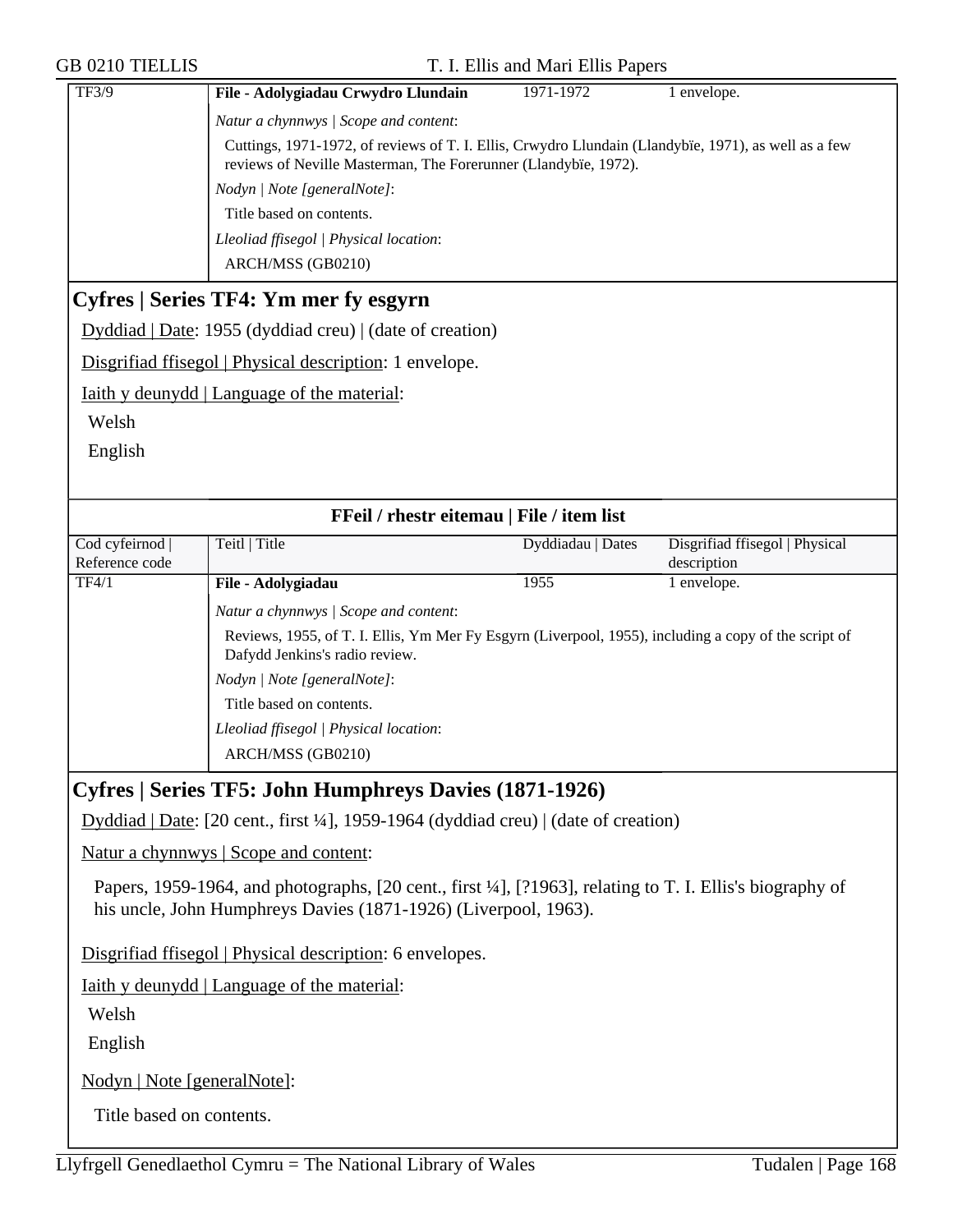Pwyntiau mynediad | Access points:

• Davies, J. H. (John Humphreys), 1871-1926 (pwnc) | (subject)

## Trefniant | Arrangement:

Arranged broadly chronologically at NLW.

## Disgrifiadau deunydd | Related material:

See also F28-42.

| FFeil / rhestr eitemau   File / item list |                                                                                                                                                                                                                                                                                                                                                                                                     |                   |                                |  |  |
|-------------------------------------------|-----------------------------------------------------------------------------------------------------------------------------------------------------------------------------------------------------------------------------------------------------------------------------------------------------------------------------------------------------------------------------------------------------|-------------------|--------------------------------|--|--|
| Cod cyfeirnod                             | Teitl   Title                                                                                                                                                                                                                                                                                                                                                                                       | Dyddiadau   Dates | Disgrifiad ffisegol   Physical |  |  |
| Reference code                            |                                                                                                                                                                                                                                                                                                                                                                                                     |                   | description                    |  |  |
| TF5/1                                     | File - Gohebiaeth                                                                                                                                                                                                                                                                                                                                                                                   | 1959-1964         | 1 envelope,                    |  |  |
|                                           | Crëwr / Creator:                                                                                                                                                                                                                                                                                                                                                                                    |                   |                                |  |  |
|                                           | Hugh Evans and Sons (Firm : Liverpool, England) Gwasg y Brython (Firm : Liverpool,<br>England)Cymdeithas Lyfrau CeredigionPeate, Iorwerth Cyfeiliog, 1901-1982                                                                                                                                                                                                                                      |                   |                                |  |  |
|                                           | Natur a chynnwys / Scope and content:                                                                                                                                                                                                                                                                                                                                                               |                   |                                |  |  |
|                                           | Correspondence, 1959-1964, of T. I. Ellis with the publishers Hugh Evans & Sons [Gwasg y Brython],<br>Liverpool, and with Cymdeithas Lyfrau Ceredigion, mainly concerning the publication of John<br>Humphreys Davies (1871-1926) (Liverpool, 1963). Also included are miscellaneous other letters<br>concerning the biography, including one from Iorwerth Peate, 1964, with a list of corrigenda. |                   |                                |  |  |
|                                           | Nodyn   Note [generalNote]:                                                                                                                                                                                                                                                                                                                                                                         |                   |                                |  |  |
|                                           | Title based on contents.                                                                                                                                                                                                                                                                                                                                                                            |                   |                                |  |  |
|                                           | Lleoliad ffisegol   Physical location:                                                                                                                                                                                                                                                                                                                                                              |                   |                                |  |  |
|                                           | ARCH/MSS (GB0210)                                                                                                                                                                                                                                                                                                                                                                                   |                   |                                |  |  |
| TF5/2                                     | File - Notes $(1)$                                                                                                                                                                                                                                                                                                                                                                                  | [early $1960s$ ]  | 1 envelope.                    |  |  |
|                                           | Natur a chynnwys / Scope and content:                                                                                                                                                                                                                                                                                                                                                               |                   |                                |  |  |
|                                           | Notes, [early 1960s], in the hand of T. I. Ellis concerning J. H. Davies's work on bodies such as the<br>Central Welsh Board, Cardiganshire County Council and Cardiganshire Education Committee, together<br>with related printed items and a draft Davies family tree.                                                                                                                            |                   |                                |  |  |
|                                           | Nodyn   Note [generalNote]:                                                                                                                                                                                                                                                                                                                                                                         |                   |                                |  |  |
|                                           | Title based on contents.                                                                                                                                                                                                                                                                                                                                                                            |                   |                                |  |  |
|                                           | Lleoliad ffisegol   Physical location:                                                                                                                                                                                                                                                                                                                                                              |                   |                                |  |  |
|                                           | ARCH/MSS (GB0210)                                                                                                                                                                                                                                                                                                                                                                                   |                   |                                |  |  |
| TF5/3                                     | File - Notes (2)                                                                                                                                                                                                                                                                                                                                                                                    | [early $1960s$ ]  | 1 envelope.                    |  |  |
|                                           | Natur a chynnwys / Scope and content:                                                                                                                                                                                                                                                                                                                                                               |                   |                                |  |  |
|                                           | Miscellaneous notes of T. I. Ellis on J. H. Davies, [early 1960s], including a list of J. H. Davies's letters<br>on books and book collecting.                                                                                                                                                                                                                                                      |                   |                                |  |  |
|                                           | Nodyn   Note [generalNote]:                                                                                                                                                                                                                                                                                                                                                                         |                   |                                |  |  |
|                                           | Title based on contents.                                                                                                                                                                                                                                                                                                                                                                            |                   |                                |  |  |
|                                           | Lleoliad ffisegol   Physical location:                                                                                                                                                                                                                                                                                                                                                              |                   |                                |  |  |
|                                           | ARCH/MSS (GB0210)                                                                                                                                                                                                                                                                                                                                                                                   |                   |                                |  |  |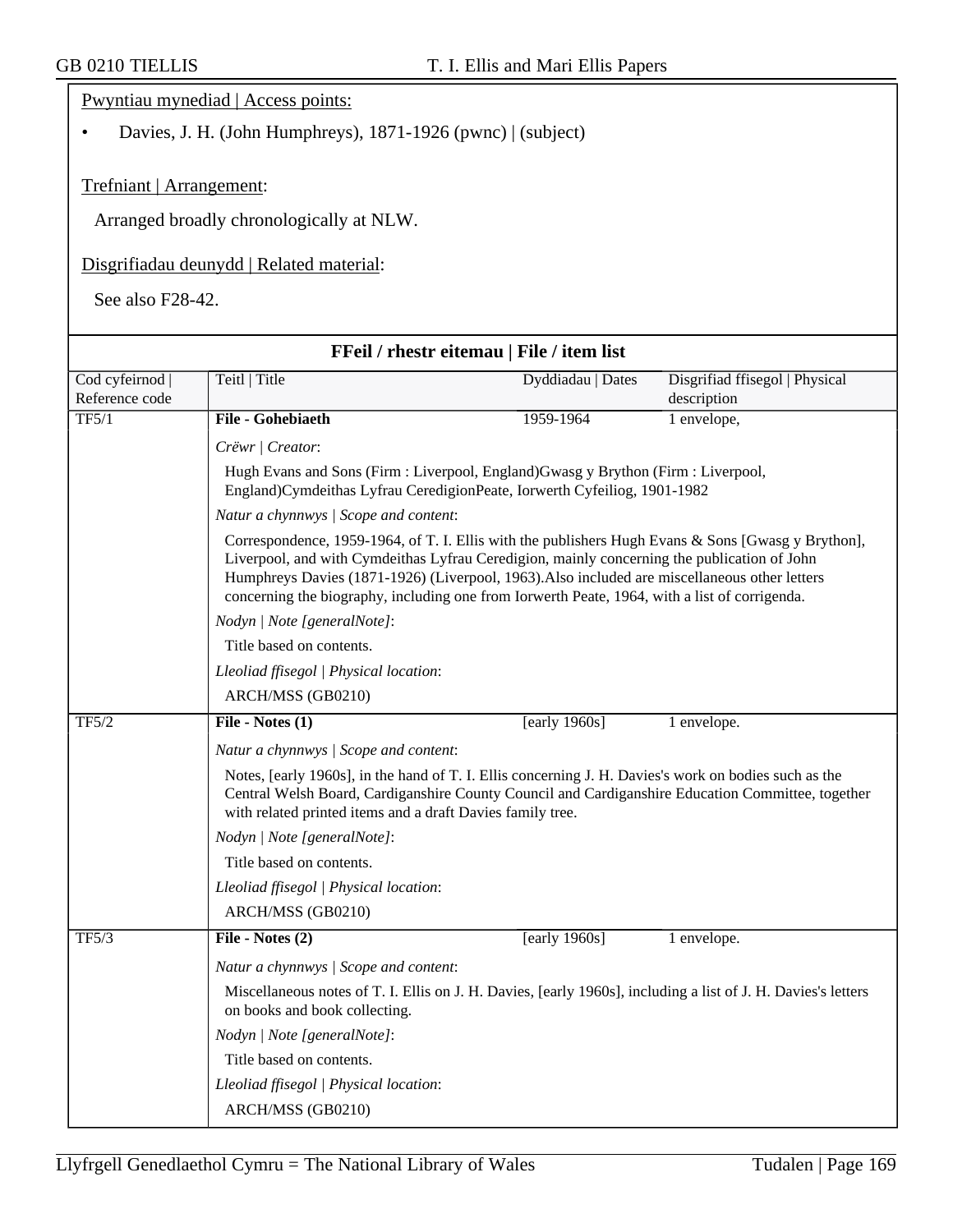|  | <b>GB 0210 TIELLIS</b> |
|--|------------------------|
|  |                        |

| <b>TF5/4</b>                                                    | File - Ffotograffau                                                                                                                                                                                                                                                                                                              | $[20$ cent., first $\frac{1}{4}$ ,<br>[?1963] | 1 envelope.                    |
|-----------------------------------------------------------------|----------------------------------------------------------------------------------------------------------------------------------------------------------------------------------------------------------------------------------------------------------------------------------------------------------------------------------|-----------------------------------------------|--------------------------------|
|                                                                 | Natur a chynnwys / Scope and content:                                                                                                                                                                                                                                                                                            |                                               |                                |
|                                                                 | Photographs of J. H. Davies and of Cwrtmawr and Cwm, etc., collected together in preparation for the<br>biography. They include original photographs, [20 cent., first 1/4], as well as a few taken specifically for<br>the biography, [?1963]. Also included is a framed photograph of JHD, his brother David and David's wife. |                                               |                                |
|                                                                 | Nodyn   Note [generalNote]:                                                                                                                                                                                                                                                                                                      |                                               |                                |
|                                                                 | Title based on contents.                                                                                                                                                                                                                                                                                                         |                                               |                                |
|                                                                 | Lleoliad ffisegol   Physical location:                                                                                                                                                                                                                                                                                           |                                               |                                |
|                                                                 | ARCH/MSS (GB0210)                                                                                                                                                                                                                                                                                                                |                                               |                                |
| TF5/5                                                           | File - Proflenni                                                                                                                                                                                                                                                                                                                 | 1963                                          | 1 envelope.                    |
|                                                                 | Natur a chynnwys / Scope and content:                                                                                                                                                                                                                                                                                            |                                               |                                |
|                                                                 | Corrected proofs, 1963, for parts of T. I. Ellis, John Humphreys Davies (1871-1926) (Liverpool, 1963),<br>including the early chapters, notes, plates and genealogical tables.                                                                                                                                                   |                                               |                                |
|                                                                 | Nodyn   Note [generalNote]:                                                                                                                                                                                                                                                                                                      |                                               |                                |
|                                                                 | Title based on contents.                                                                                                                                                                                                                                                                                                         |                                               |                                |
|                                                                 | Lleoliad ffisegol   Physical location:                                                                                                                                                                                                                                                                                           |                                               |                                |
|                                                                 | ARCH/MSS (GB0210)                                                                                                                                                                                                                                                                                                                |                                               |                                |
| TF5/6                                                           | File - Adolygiadau                                                                                                                                                                                                                                                                                                               | 1964                                          | 1 envelope.                    |
|                                                                 | Natur a chynnwys / Scope and content:                                                                                                                                                                                                                                                                                            |                                               |                                |
|                                                                 | Cuttings, 1964, of reviews of John Humphreys Davies (1871-1926) (Liverpool, 1963), together with a<br>few letters of congratulation.                                                                                                                                                                                             |                                               |                                |
|                                                                 | Nodyn   Note [generalNote]:                                                                                                                                                                                                                                                                                                      |                                               |                                |
|                                                                 | Title based on contents.                                                                                                                                                                                                                                                                                                         |                                               |                                |
|                                                                 | Lleoliad ffisegol   Physical location:                                                                                                                                                                                                                                                                                           |                                               |                                |
|                                                                 | ARCH/MSS (GB0210)                                                                                                                                                                                                                                                                                                                |                                               |                                |
|                                                                 | <b>Cyfres   Series TF6: Premier and Chief Whip</b>                                                                                                                                                                                                                                                                               |                                               |                                |
| $Dyddiad   Date: 1964-1965 (dyddiad creu)   (date of creation)$ |                                                                                                                                                                                                                                                                                                                                  |                                               |                                |
|                                                                 | Disgrifiad ffisegol   Physical description: 1 envelope.                                                                                                                                                                                                                                                                          |                                               |                                |
|                                                                 | <u>Iaith y deunydd</u>   Language of the material:                                                                                                                                                                                                                                                                               |                                               |                                |
| English                                                         |                                                                                                                                                                                                                                                                                                                                  |                                               |                                |
| Nodyn   Note [generalNote]:                                     |                                                                                                                                                                                                                                                                                                                                  |                                               |                                |
| Title based on contents.                                        |                                                                                                                                                                                                                                                                                                                                  |                                               |                                |
|                                                                 |                                                                                                                                                                                                                                                                                                                                  |                                               |                                |
|                                                                 | FFeil / rhestr eitemau   File / item list                                                                                                                                                                                                                                                                                        |                                               |                                |
| Cod cyfeirnod                                                   | Teitl   Title                                                                                                                                                                                                                                                                                                                    | Dyddiadau   Dates                             | Disgrifiad ffisegol   Physical |
| Reference code                                                  |                                                                                                                                                                                                                                                                                                                                  |                                               | description                    |
| TF6/1                                                           | <b>File - Premier and Chief Whip</b>                                                                                                                                                                                                                                                                                             | 1964-1965                                     | 1 envelope.                    |
|                                                                 | Natur a chynnwys / Scope and content:                                                                                                                                                                                                                                                                                            |                                               |                                |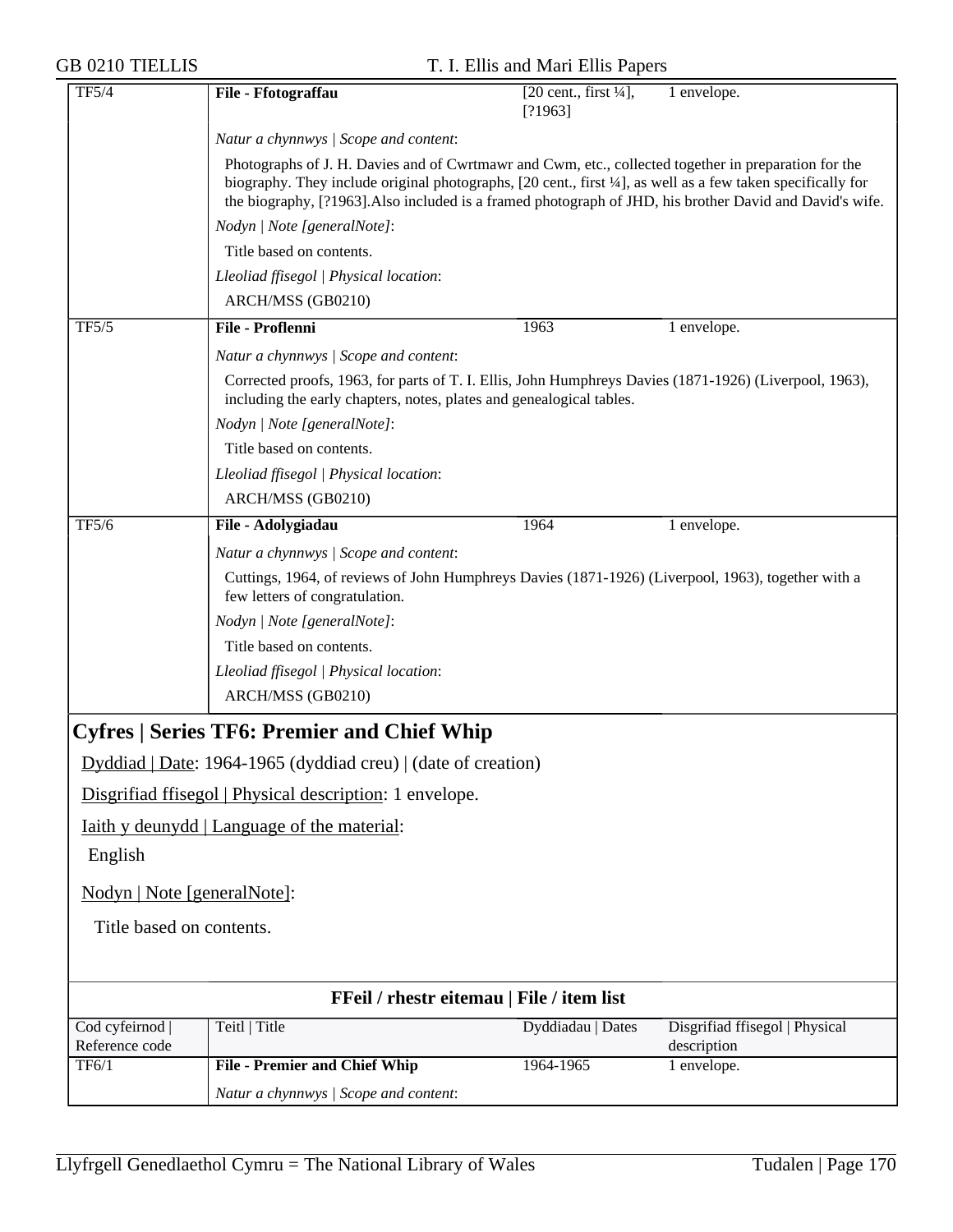Manuscript and typescript, [1964], of T. I. Ellis's lecture to the Cymmrodorion 'Premier and Chief Whip', concerning the letters of Lord Rosebery, as Prime Minister, to his Chief Whip, T. E. Ellis. The lecture was subsequently published in Transactions of the Honourable Society of Cymmrodorion (1965), 46-58. Also included is correspondence, 1964, with Barclay's Bank and other interested parties concerning the Rosebery letters, and correspondence, late 1964, concerning the Cymmrodorion lecture.

*Nodyn | Note [generalNote]*:

Title based on contents.

*Lleoliad ffisegol | Physical location*: ARCH/MSS (GB0210)

# **Cyfres | Series TF7: Dilyn llwybrau**

Dyddiad | Date: 1954-1967 (dyddiad creu) | (date of creation)

Natur a chynnwys | Scope and content:

Papers of T. I. Ellis, 1954-1955, 1962-1967, relating to his collection of travel essays Dilyn Llwybrau (Llandybïe, 1967).

Disgrifiad ffisegol | Physical description: 3 envelopes, 1 folder.

Iaith y deunydd | Language of the material:

Welsh

English

Nodyn | Note [generalNote]:

Title based on contents.

Pwyntiau mynediad | Access points:

- Wales -- Description and travel (pwnc) | (subject)
- Europe -- Description and travel -- 20th century. (pwnc) | (subject)

### Trefniant | Arrangement:

Arranged broadly chronologically at NLW.

| FFeil / rhestr eitemau   File / item list |                                                                                                                                                                                                                                                                                                               |                   |                                |
|-------------------------------------------|---------------------------------------------------------------------------------------------------------------------------------------------------------------------------------------------------------------------------------------------------------------------------------------------------------------|-------------------|--------------------------------|
| Cod cyfeirnod                             | Teitl   Title                                                                                                                                                                                                                                                                                                 | Dyddiadau   Dates | Disgrifiad ffisegol   Physical |
| Reference code                            |                                                                                                                                                                                                                                                                                                               |                   | description                    |
| TF7/1                                     | File - Ysgrifau'r Golofn Gymraeg                                                                                                                                                                                                                                                                              | 1954-1955         | 1 envelope.                    |
|                                           | Natur a chynnwys / Scope and content:<br>Cuttings of some five articles, 1954-1955, from T. I. Ellis's 'Y Golofn Gymraeg' in the Western Mail, to<br>be included in Dilyn Llwybrau.<br>Nodyn / Note [generalNote]:<br>Title based on contents.<br>Lleoliad ffisegol   Physical location:<br>ARCH/MSS (GB0210) |                   |                                |
|                                           |                                                                                                                                                                                                                                                                                                               |                   |                                |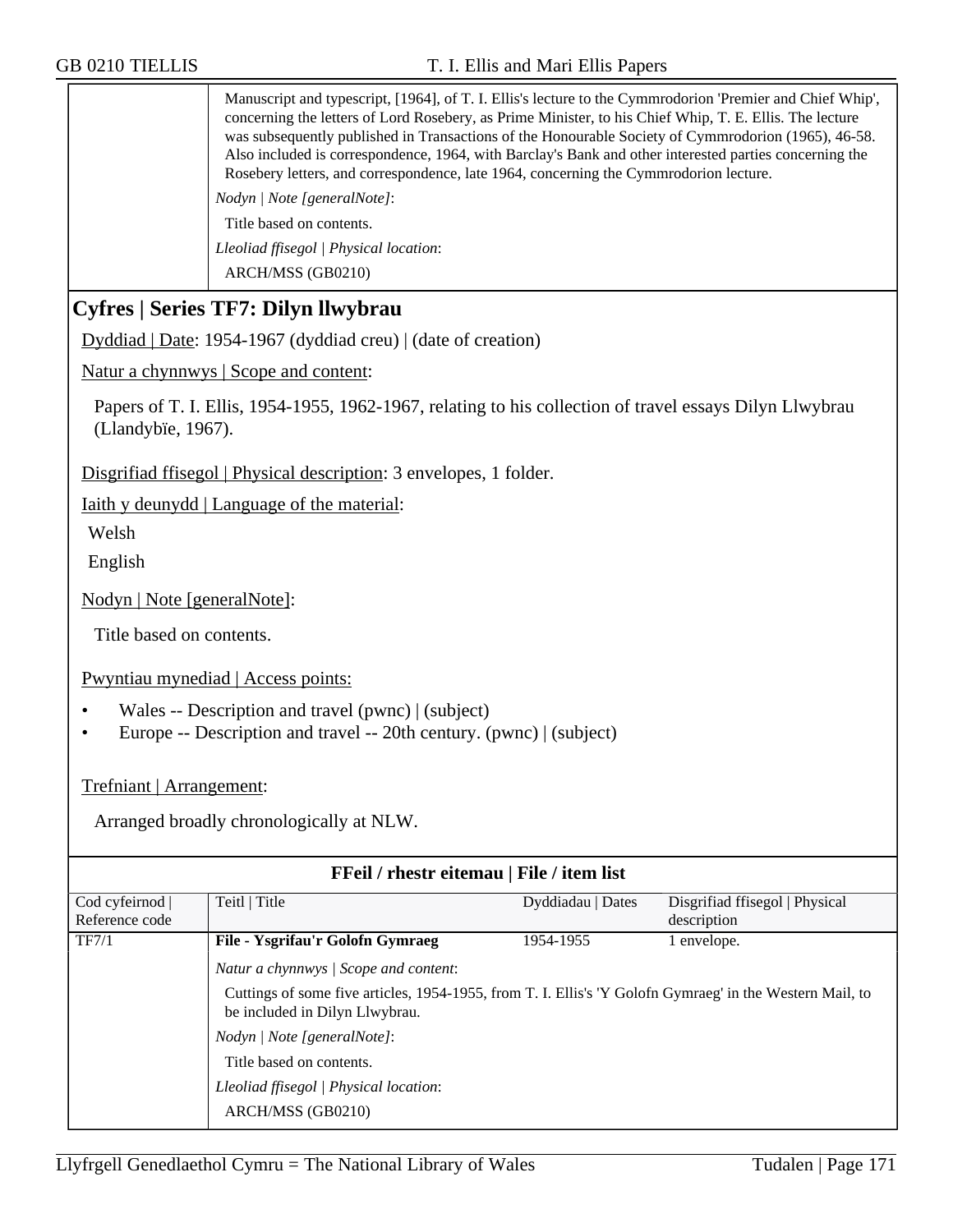|  |  | <b>GB 0210 TIELLIS</b> |
|--|--|------------------------|
|--|--|------------------------|

| TF7/2                       | File - Gohebiaeth                                                                                                            | 1962-1967 (mostly<br>1967) | 1 envelope. |
|-----------------------------|------------------------------------------------------------------------------------------------------------------------------|----------------------------|-------------|
|                             | Natur a chynnwys / Scope and content:                                                                                        |                            |             |
|                             | Correspondence, 1962, 1965-1967, of T. I. Ellis with Llyfrau'r Dryw, Alun Talfan Davies, etc.,<br>concerning Dilyn Llwybrau. |                            |             |
|                             | Nodyn   Note [generalNote]:                                                                                                  |                            |             |
|                             | Title based on contents.                                                                                                     |                            |             |
|                             | Lleoliad ffisegol   Physical location:                                                                                       |                            |             |
|                             | ARCH/MSS (GB0210)                                                                                                            |                            |             |
| TF7/3                       | File - Teipysgrifau                                                                                                          | [1967]                     | 1 folder.   |
|                             | Natur a chynnwys / Scope and content:                                                                                        |                            |             |
|                             | Typescript copies, [1967], of the various articles to be included in Dilyn Llwybrau.                                         |                            |             |
|                             | Nodyn   Note [generalNote]:                                                                                                  |                            |             |
|                             | Title based on contents.                                                                                                     |                            |             |
|                             | Lleoliad ffisegol   Physical location:                                                                                       |                            |             |
|                             | ARCH/MSS (GB0210)                                                                                                            |                            |             |
| <b>TF7/4</b>                | File - Awgrymiadau am luniau                                                                                                 | [1967]                     | 1 envelope. |
|                             | Natur a chynnwys / Scope and content:                                                                                        |                            |             |
|                             | Notes, [1967], partly in the hand of T. I. Ellis, concerning suggestions for photographs for Dilyn<br>Llwybrau.              |                            |             |
|                             | Nodyn   Note [generalNote]:                                                                                                  |                            |             |
|                             | Title based on contents.                                                                                                     |                            |             |
|                             | Lleoliad ffisegol   Physical location:                                                                                       |                            |             |
|                             | ARCH/MSS (GB0210)                                                                                                            |                            |             |
|                             | <b>Cyfres   Series TF8: Ellis Jones Griffith</b>                                                                             |                            |             |
|                             | Dyddiad   Date: [?mid 1960s]-1970 (dyddiad creu)   (date of creation)                                                        |                            |             |
|                             | Natur a chynnwys   Scope and content:                                                                                        |                            |             |
|                             | Papers, [?mid 1960s]-1970, relating to T. I. Ellis's biography, Ellis Jones Griffith (Llandybïe, 1969),                      |                            |             |
|                             | comprising notes and correspondence.                                                                                         |                            |             |
|                             | Disgrifiad ffisegol   Physical description: 1 folder, 1 envelope.                                                            |                            |             |
|                             | <u>Iaith y deunydd</u>   Language of the material:                                                                           |                            |             |
| Welsh                       |                                                                                                                              |                            |             |
| English                     |                                                                                                                              |                            |             |
|                             |                                                                                                                              |                            |             |
| Nodyn   Note [generalNote]: |                                                                                                                              |                            |             |
| Title based on contents.    |                                                                                                                              |                            |             |
|                             | Pwyntiau mynediad   Access points:                                                                                           |                            |             |
|                             | Ellis-Griffith, Ellis Jones, 1860-1926 (pwnc)   (subject)                                                                    |                            |             |
|                             |                                                                                                                              |                            |             |
|                             |                                                                                                                              |                            |             |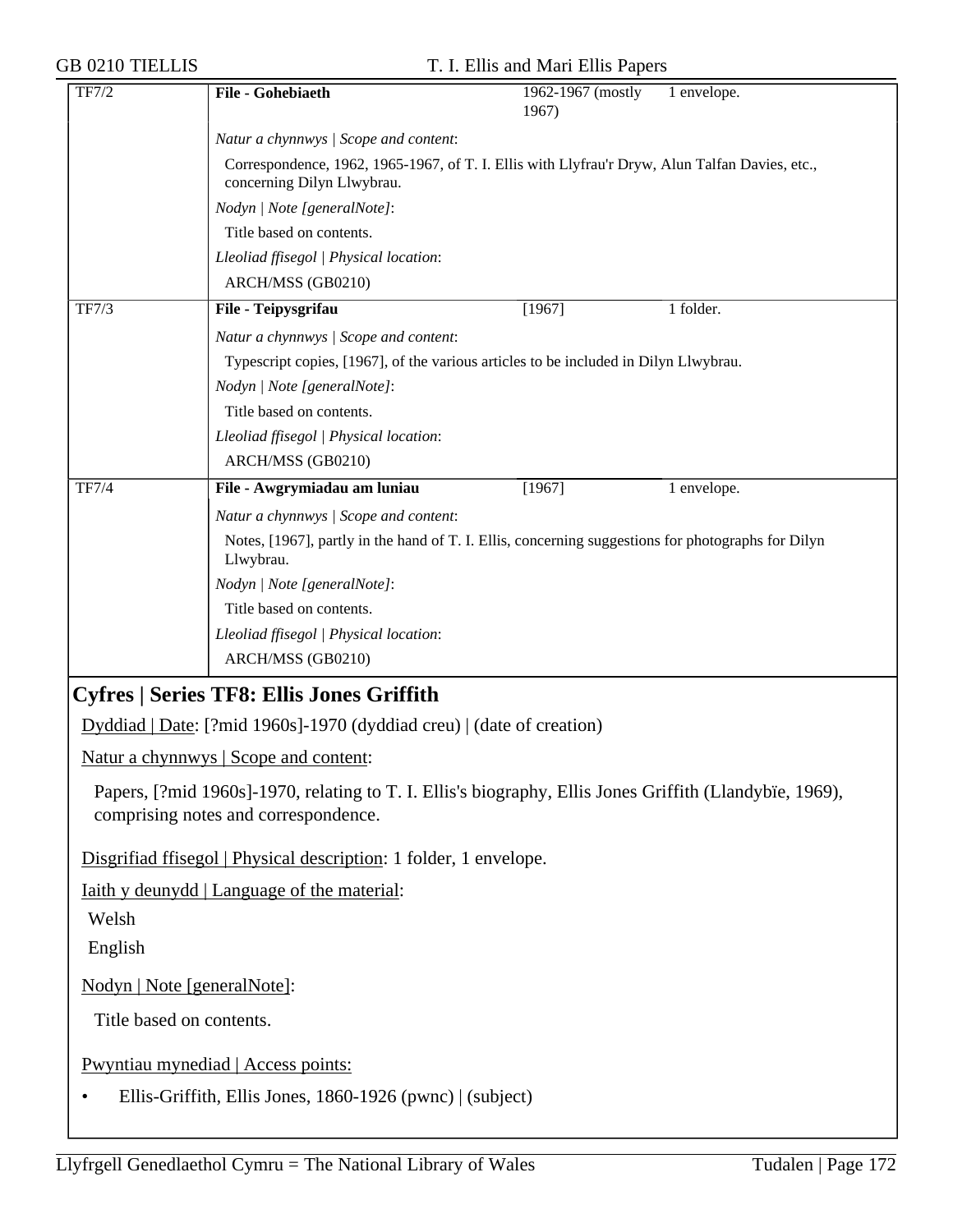# Disgrifiadau deunydd | Related material:

## See also F43-54.

|                                   | FFeil / rhestr eitemau   File / item list                                                                                                                                                                                                                           |                         |                                               |  |
|-----------------------------------|---------------------------------------------------------------------------------------------------------------------------------------------------------------------------------------------------------------------------------------------------------------------|-------------------------|-----------------------------------------------|--|
| Cod cyfeirnod  <br>Reference code | Teitl   Title                                                                                                                                                                                                                                                       | Dyddiadau   Dates       | Disgrifiad ffisegol   Physical<br>description |  |
| TF8/1                             | File - Nodiadau ac atgofion                                                                                                                                                                                                                                         | [?mid 1960s]-<br>[1969] | 1 folder.                                     |  |
|                                   | Natur a chynnwys / Scope and content:                                                                                                                                                                                                                               |                         |                                               |  |
|                                   | Research notes, [?mid 1960s]-[1969], of T. I. Ellis for his biography of Ellis Jones Griffith, including<br>transcripts of Griffith's correspondence. Also included are photocopies of reminiscences of Griffiths by [?<br>his cousin] Mrs Mary Davies (née Ellis). |                         |                                               |  |
|                                   | Nodyn   Note [generalNote]:                                                                                                                                                                                                                                         |                         |                                               |  |
|                                   | Title based on contents.                                                                                                                                                                                                                                            |                         |                                               |  |
|                                   | Lleoliad ffisegol   Physical location:                                                                                                                                                                                                                              |                         |                                               |  |
|                                   | ARCH/MSS (GB0210)                                                                                                                                                                                                                                                   |                         |                                               |  |
| <b>TF8/2</b>                      | <b>File - Gohebiaeth</b>                                                                                                                                                                                                                                            | 1964-1970               | 1 envelope.                                   |  |
|                                   | Crëwr   Creator:                                                                                                                                                                                                                                                    |                         |                                               |  |
|                                   | Davies, Alun Talfan, 1913-2000Cledwyn of Penrhos, Cledwyn Hughes, Baron, 1916-2001Thomas,<br>George, 1909-1997                                                                                                                                                      |                         |                                               |  |
|                                   | Natur a chynnwys / Scope and content:                                                                                                                                                                                                                               |                         |                                               |  |
|                                   | Correspondence, 1964-1970, of T. I. Ellis concerning the biography, in particular with the publisher Alun<br>Talfan Davies of Llyfrau'r Dryw. There are also letters from Members of Parliament including Cledwyn<br>Hughes and George Thomas.                      |                         |                                               |  |
|                                   | Nodyn   Note [generalNote]:                                                                                                                                                                                                                                         |                         |                                               |  |
|                                   | Title based on contents.                                                                                                                                                                                                                                            |                         |                                               |  |
|                                   | Lleoliad ffisegol   Physical location:                                                                                                                                                                                                                              |                         |                                               |  |
|                                   | ARCH/MSS (GB0210)                                                                                                                                                                                                                                                   |                         |                                               |  |
|                                   | <b>Cyfres   Series TF9: Ateb parod</b>                                                                                                                                                                                                                              |                         |                                               |  |
|                                   | $Dyddiad   Date: 1969-1971 (dyddiad creu)   (date of creation)$                                                                                                                                                                                                     |                         |                                               |  |
|                                   | Disgrifiad ffisegol   Physical description: 1 folder.                                                                                                                                                                                                               |                         |                                               |  |
|                                   | <u>Iaith y deunydd</u>   Language of the material:                                                                                                                                                                                                                  |                         |                                               |  |
| Welsh                             |                                                                                                                                                                                                                                                                     |                         |                                               |  |
| Nodyn   Note [generalNote]:       |                                                                                                                                                                                                                                                                     |                         |                                               |  |
| Title based on contents.          |                                                                                                                                                                                                                                                                     |                         |                                               |  |
|                                   |                                                                                                                                                                                                                                                                     |                         |                                               |  |
|                                   | FFeil / rhestr eitemau   File / item list                                                                                                                                                                                                                           |                         |                                               |  |
| Cod cyfeirnod                     | Teitl   Title                                                                                                                                                                                                                                                       | Dyddiadau   Dates       | Disgrifiad ffisegol   Physical                |  |
| Reference code                    |                                                                                                                                                                                                                                                                     |                         | description                                   |  |
| <b>TF9/1</b>                      | File - Ateb parod                                                                                                                                                                                                                                                   | 1969-1971               | 1 folder.                                     |  |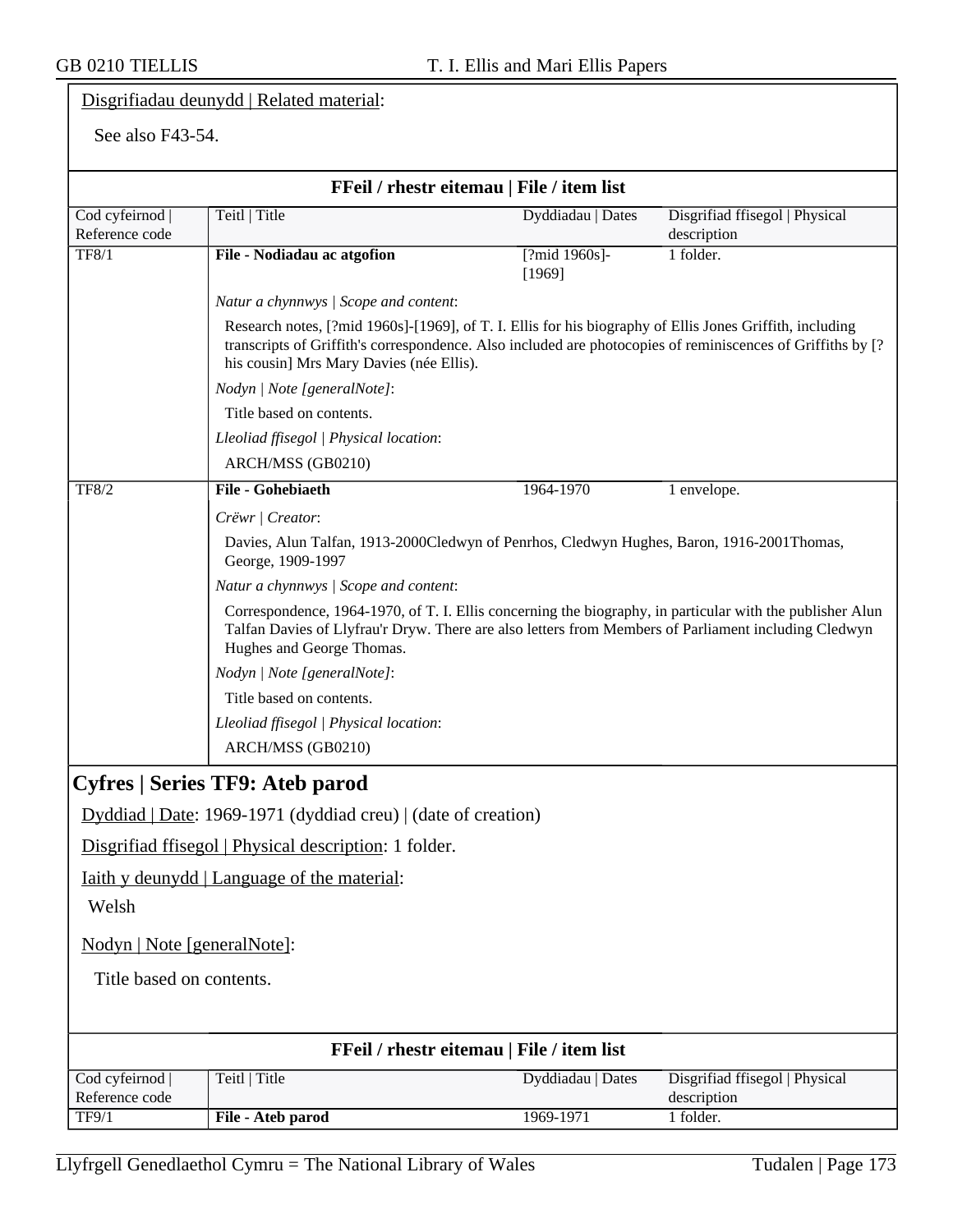*Natur a chynnwys | Scope and content*:

Papers, 1969-1971, relating to T. I. Ellis's posthumous volume of quiz questions, Ateb Parod: Cwis Siroedd Cymru (Llandybïe, 1971), which was based on questions written for the BBC television series Bob yn Dri (1969).The file includes correspondence of T. I. Ellis, and later Mari Ellis, with the publishers Llyfrau'r Dryw and Gwasg Gomer, 1969-1971; various sets of questions for Bob yn Dri, mainly arranged by county, 1969; notes in the hand of TIE; and press cuttings relating to both the series and the book, 1969, 1971.

*Nodyn | Note [generalNote]*:

Title based on contents.

*Lleoliad ffisegol | Physical location*:

ARCH/MSS (GB0210)

# **Cyfres | Series TF10: The road in Wales**

Dyddiad | Date: 1939-1975 (dyddiad creu) | (date of creation)

Natur a chynnwys | Scope and content:

Papers, 1939-1975, relating to 'The Road in Wales', T. I. Ellis's translation into English of R. T. Jenkins, Y Ffordd yng Nghymru (Wrexham, 1933). The translation is unpublished.

Disgrifiad ffisegol | Physical description: 2 envelopes.

Iaith y deunydd | Language of the material:

English

Welsh

Nodyn | Note [generalNote]:

Title based on contents.

Pwyntiau mynediad | Access points:

• Roads -- Wales (pwnc) | (subject)

| FFeil / rhestr eitemau   File / item list |                                                                                                                           |                   |                                |
|-------------------------------------------|---------------------------------------------------------------------------------------------------------------------------|-------------------|--------------------------------|
| Cod cyfeirnod                             | Teitl   Title                                                                                                             | Dyddiadau   Dates | Disgrifiad ffisegol   Physical |
| Reference code                            |                                                                                                                           |                   | description                    |
| TF10/1                                    | <b>File - Manuscript</b>                                                                                                  | 1939-1943         | 1 envelope (c. $172$ ff.)      |
|                                           | Natur a chynnwys / Scope and content:                                                                                     |                   |                                |
|                                           | Five exercise books and a sheaf of loose sheets containing the original manuscript, 1939-1943, of 'The<br>Road in Wales'. |                   |                                |
|                                           | Nodyn   Note [generalNote]:                                                                                               |                   |                                |
|                                           | Title based on contents.                                                                                                  |                   |                                |
|                                           | Lleoliad ffisegol   Physical location:                                                                                    |                   |                                |
|                                           | ARCH/MSS (GB0210)                                                                                                         |                   |                                |
| TF10/2                                    | <b>File - Correspondence</b>                                                                                              | 1942-1975 (mostly | 1 envelope.                    |
|                                           |                                                                                                                           | 1969-1970)        |                                |
|                                           | Natur a chynnwys / Scope and content:                                                                                     |                   |                                |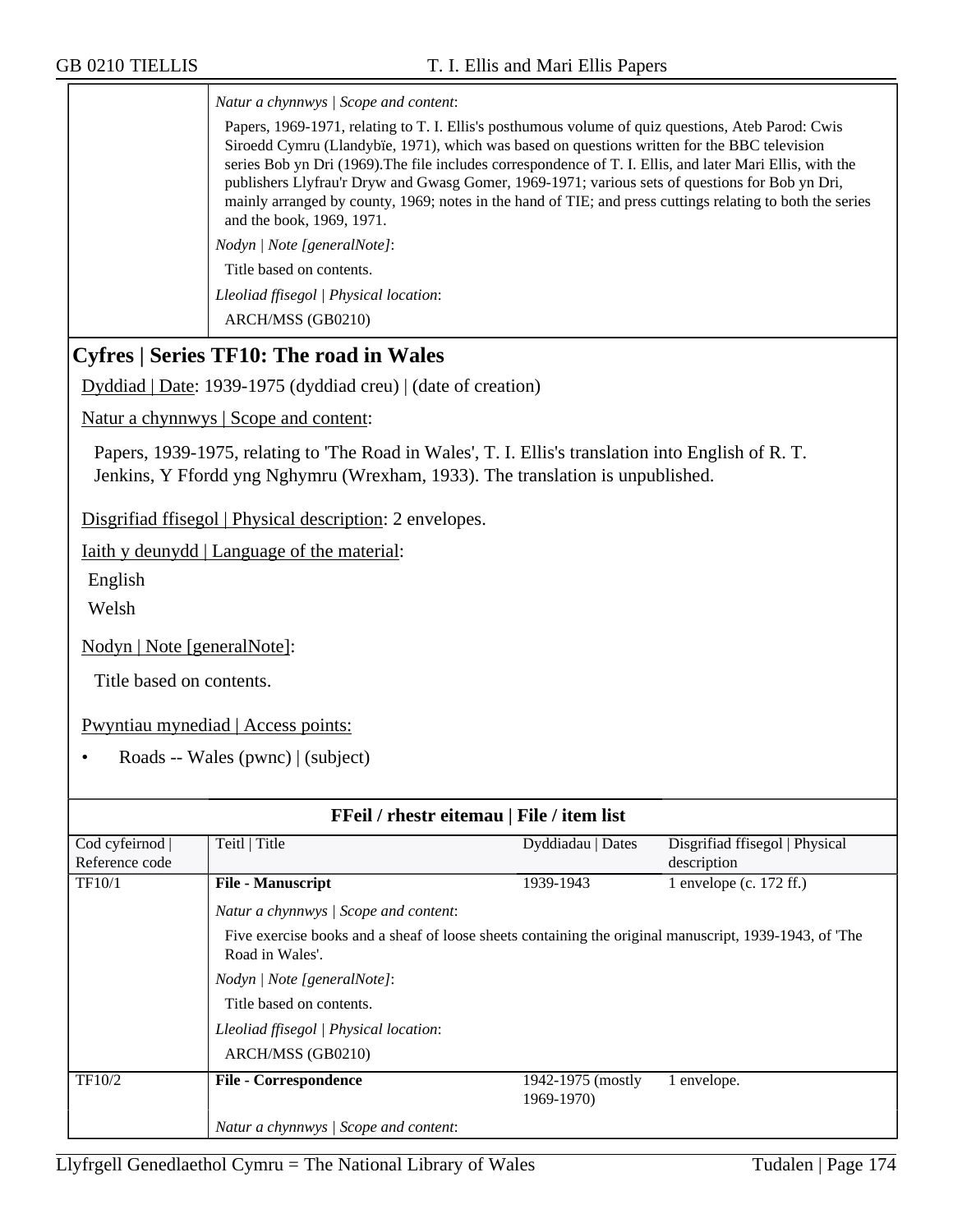Correspondence, 1942-1975, relating to 'The Road in Wales', comprising correspondence of T. I. Ellis with potential publishers, 1969-1970, a rejection letter sent to Mari Ellis, 1975, and a letter to TIE from R. T. Jenkins, 1942. *Nodyn | Note [generalNote]*: Title based on contents. *Lleoliad ffisegol | Physical location*: ARCH/MSS (GB0210)

# **Cyfres | Series TF11: Newspaper and magazine articles**

Dyddiad | Date: 1926-1970 (dyddiad creu) | (date of creation)

Natur a chynnwys | Scope and content:

Manuscript and typescript drafts and cuttings, 1926-1970, mostly of newspaper and magazine articles by T. I. Ellis, together with some related correspondence.

Disgrifiad ffisegol | Physical description: 1 large box.

Iaith y deunydd | Language of the material:

English

Welsh

Nodyn | Note [generalNote]:

Title based on contents.

Trefniant | Arrangement:

Arranged broadly chronologically at NLW.

| FFeil / rhestr eitemau   File / item list |                                                                                                                                                                                                                                                                                                                             |                   |                                |
|-------------------------------------------|-----------------------------------------------------------------------------------------------------------------------------------------------------------------------------------------------------------------------------------------------------------------------------------------------------------------------------|-------------------|--------------------------------|
| Cod cyfeirnod                             | Teitl   Title                                                                                                                                                                                                                                                                                                               | Dyddiadau   Dates | Disgrifiad ffisegol   Physical |
| Reference code                            |                                                                                                                                                                                                                                                                                                                             |                   | description                    |
| <b>TF11/1</b>                             | File - Torion o'r Llan a'r Cymro                                                                                                                                                                                                                                                                                            | 1926-1970         | 1 envelope.                    |
|                                           | Natur a chynnwys / Scope and content:                                                                                                                                                                                                                                                                                       |                   |                                |
|                                           | Cuttings of articles, mostly by T. I. Ellis, 1926-1927, [1950s]-1970, including 'Colofn y Merched' in Y<br>Llan and 'Ty Ni' in Y Cymro, amongst others.                                                                                                                                                                     |                   |                                |
|                                           | Nodyn   Note [generalNote]:                                                                                                                                                                                                                                                                                                 |                   |                                |
|                                           | Title based on contents.                                                                                                                                                                                                                                                                                                    |                   |                                |
|                                           | Lleoliad ffisegol   Physical location:                                                                                                                                                                                                                                                                                      |                   |                                |
|                                           | ARCH/MSS (GB0210)                                                                                                                                                                                                                                                                                                           |                   |                                |
| TF11/2                                    | File - Ysgrifau ac adolygiadau                                                                                                                                                                                                                                                                                              | 1940, 1949-1959   | 1 envelope.                    |
|                                           | Natur a chynnwys / Scope and content:                                                                                                                                                                                                                                                                                       |                   |                                |
|                                           | Articles, reviews, correspondence, addresses, etc., by T. I. Ellis, 1949-1959, including Welsh travel<br>articles; radio talks on travel, with related correspondence; book reviews; addresses concerning Thomas<br>Edward Ellis's centenary, [1959]; and some correspondence with publishers. Also included are manuscript |                   |                                |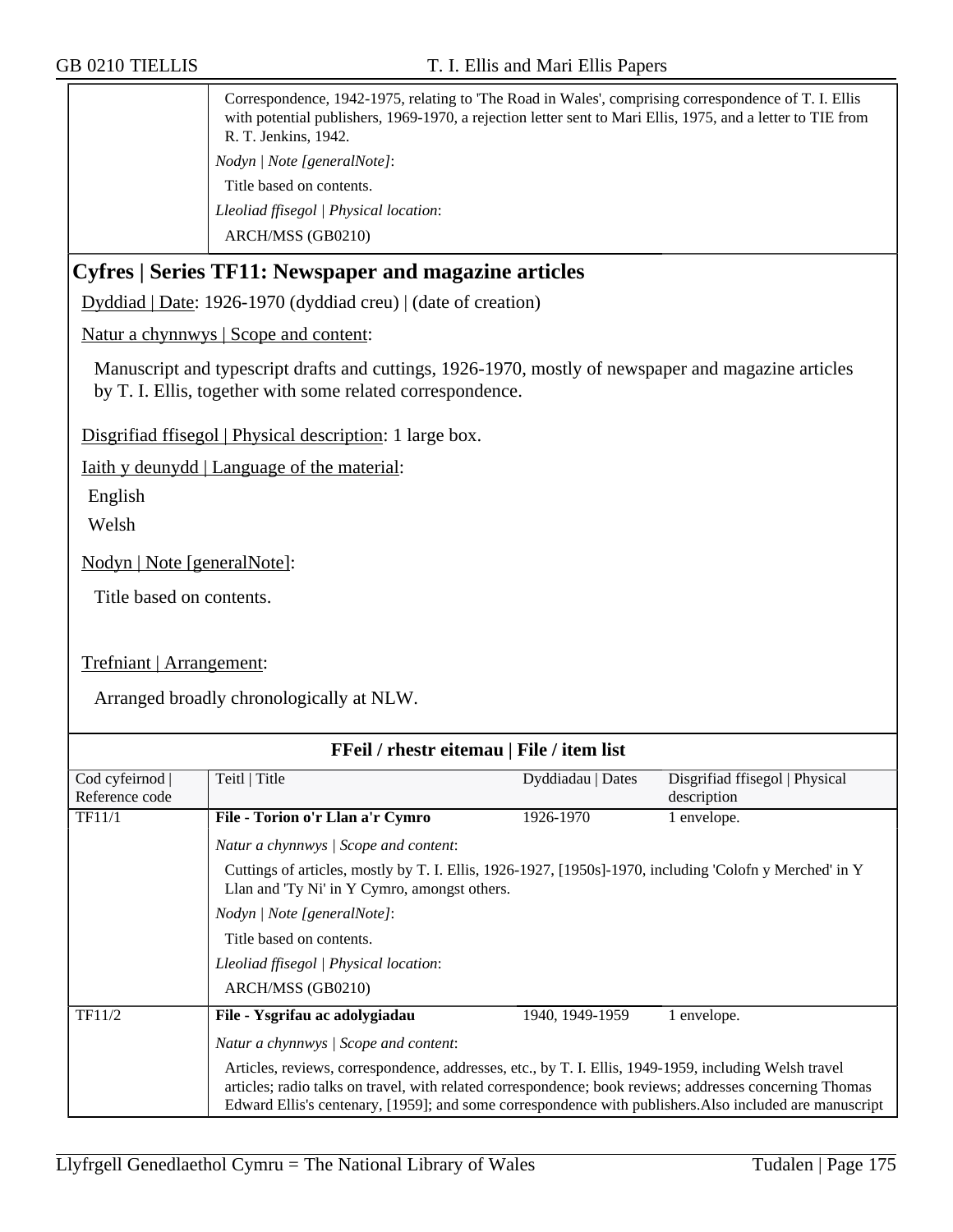|        | translations, 1940, by TIE of three poems by Walter de la Mare, submitted for competition at that year's<br>National Eisteddfod.                                                                                                                                                                                  |  |  |  |
|--------|-------------------------------------------------------------------------------------------------------------------------------------------------------------------------------------------------------------------------------------------------------------------------------------------------------------------|--|--|--|
|        | Nodyn   Note [generalNote]:                                                                                                                                                                                                                                                                                       |  |  |  |
|        | Title based on contents.                                                                                                                                                                                                                                                                                          |  |  |  |
|        | Lleoliad ffisegol   Physical location:                                                                                                                                                                                                                                                                            |  |  |  |
|        | ARCH/MSS (GB0210)                                                                                                                                                                                                                                                                                                 |  |  |  |
|        |                                                                                                                                                                                                                                                                                                                   |  |  |  |
| TF11/3 | File - Dyddiadau ysgrifau yn y Llan a'r<br>1944-1945<br>1 envelope.<br>Faner                                                                                                                                                                                                                                      |  |  |  |
|        | Natur a chynnwys / Scope and content:                                                                                                                                                                                                                                                                             |  |  |  |
|        | Lists, in the hand of T. I .Ellis, of his contributions to Y Llan and Y Faner, 1942-1945.                                                                                                                                                                                                                         |  |  |  |
|        | Nodyn   Note [generalNote]:                                                                                                                                                                                                                                                                                       |  |  |  |
|        | Title based on contents.                                                                                                                                                                                                                                                                                          |  |  |  |
|        | Lleoliad ffisegol   Physical location:                                                                                                                                                                                                                                                                            |  |  |  |
|        | ARCH/MSS (GB0210)                                                                                                                                                                                                                                                                                                 |  |  |  |
| TF11/4 | File - Ysgrifau amrywiol<br>$1948 - [1960s]$<br>1 folder.                                                                                                                                                                                                                                                         |  |  |  |
|        | Natur a chynnwys / Scope and content:                                                                                                                                                                                                                                                                             |  |  |  |
|        | Typescripts of various articles and talks by T. I. Ellis, 1948-[1960s], including a piece for the<br>Radio Times, 1957; and the text of an address by TIE at the Annual Conference of the Wales and<br>Monmouthshire Branch of the Library Association, 1959, to be published in the Conference's<br>Proceedings. |  |  |  |
|        | Nodyn   Note [generalNote]:                                                                                                                                                                                                                                                                                       |  |  |  |
|        | Title based on contents.                                                                                                                                                                                                                                                                                          |  |  |  |
|        | Lleoliad ffisegol   Physical location:                                                                                                                                                                                                                                                                            |  |  |  |
|        | ARCH/MSS (GB0210)                                                                                                                                                                                                                                                                                                 |  |  |  |
| TF11/5 | File - Mân ysgrifau<br>1949-1957<br>1 envelope.                                                                                                                                                                                                                                                                   |  |  |  |
|        | Natur a chynnwys / Scope and content:                                                                                                                                                                                                                                                                             |  |  |  |
|        | Manuscript and typescript articles by T. I. Ellis, 1949-1957 and undated, for a variety of publications<br>including the Western Mail's Welsh column. Also included is some related correspondence with the<br>Western Mail, 1954-1956, and with the Meath and District Association of Bookmen, 1958-1959.        |  |  |  |
|        | Nodyn   Note [generalNote]:                                                                                                                                                                                                                                                                                       |  |  |  |
|        | Title based on contents.                                                                                                                                                                                                                                                                                          |  |  |  |
|        | Lleoliad ffisegol   Physical location:                                                                                                                                                                                                                                                                            |  |  |  |
|        | ARCH/MSS (GB0210)                                                                                                                                                                                                                                                                                                 |  |  |  |
| TF11/6 | File - Ysgrifau ac anerchiadau<br>$[1950s]$ - $[1960s]$<br>1 envelope.                                                                                                                                                                                                                                            |  |  |  |
|        | Natur a chynnwys / Scope and content:                                                                                                                                                                                                                                                                             |  |  |  |
|        | Manuscript and typescript articles, and possibly some addresses, mostly by T. I. Ellis, [1950s]-[1960s].                                                                                                                                                                                                          |  |  |  |
|        | Nodyn   Note [generalNote]:                                                                                                                                                                                                                                                                                       |  |  |  |
|        | Title based on contents.                                                                                                                                                                                                                                                                                          |  |  |  |
|        | Lleoliad ffisegol   Physical location:                                                                                                                                                                                                                                                                            |  |  |  |
|        | ARCH/MSS (GB0210)                                                                                                                                                                                                                                                                                                 |  |  |  |
| TF11/7 | File - Ysgrifau<br>$[1950s]$ - $[1960s]$<br>1 envelope.                                                                                                                                                                                                                                                           |  |  |  |
|        |                                                                                                                                                                                                                                                                                                                   |  |  |  |
|        | Natur a chynnwys / Scope and content:                                                                                                                                                                                                                                                                             |  |  |  |
|        | Articles, mostly typescript, by T. I. Ellis, [1950s]-[1960s], for a variety of publications, together with<br>some related correspondence. Also included are cuttings of a controversial series of articles on 'The Welsh                                                                                         |  |  |  |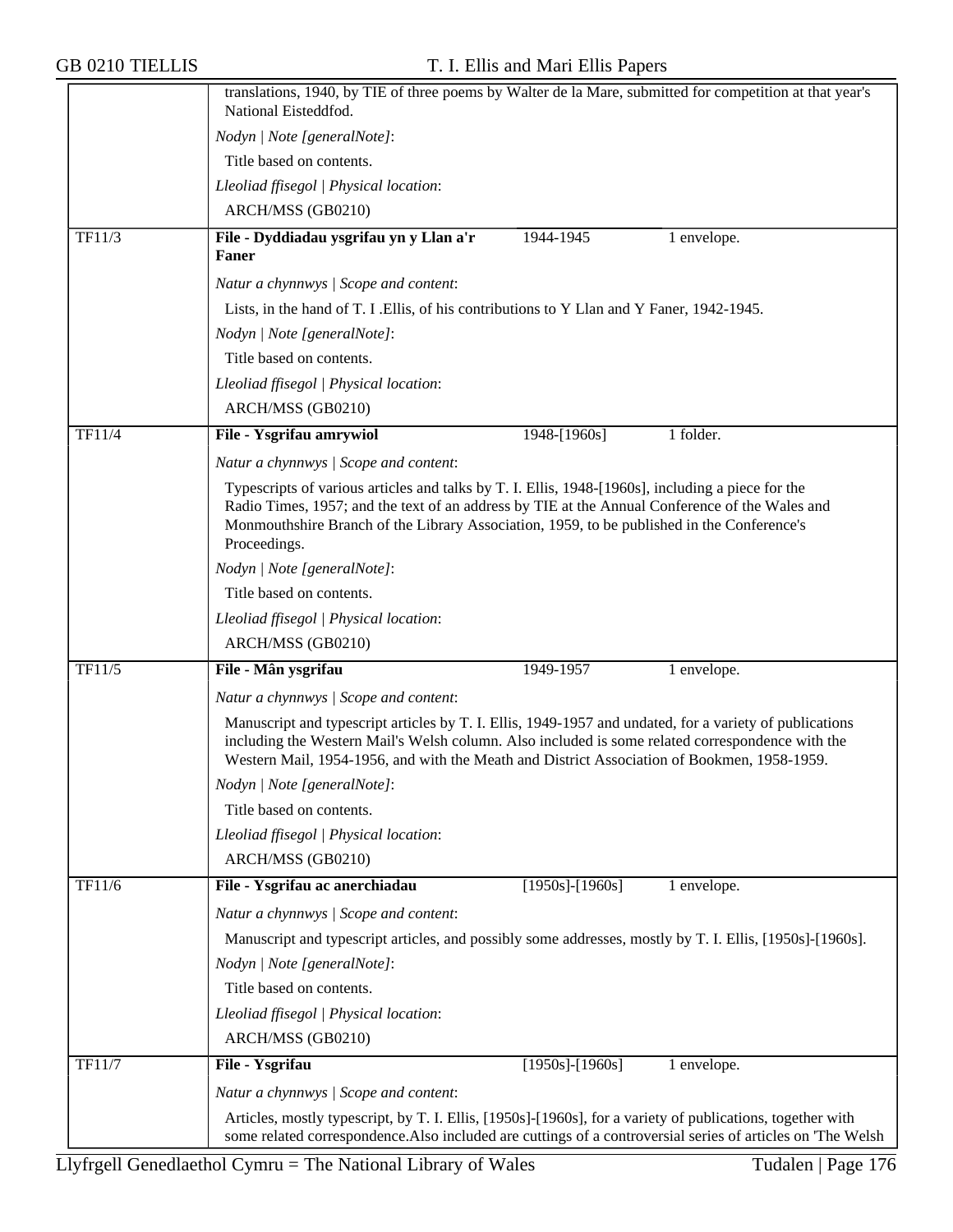|                                                                                                                                  | way of life' from the Western Mail, 1952, together with the typescript of TIE's rebuttal, also printed in the<br>Western Mail, and a letter of support from Gwynfor Evans, 13 January 1953.                                                                        |           |             |
|----------------------------------------------------------------------------------------------------------------------------------|--------------------------------------------------------------------------------------------------------------------------------------------------------------------------------------------------------------------------------------------------------------------|-----------|-------------|
|                                                                                                                                  | Nodyn   Note [generalNote]:                                                                                                                                                                                                                                        |           |             |
|                                                                                                                                  | Title based on contents.                                                                                                                                                                                                                                           |           |             |
|                                                                                                                                  | Lleoliad ffisegol   Physical location:                                                                                                                                                                                                                             |           |             |
|                                                                                                                                  | ARCH/MSS (GB0210)                                                                                                                                                                                                                                                  |           |             |
| TF11/8                                                                                                                           | File - Ysgrifau i'r Cymro a'r Haul                                                                                                                                                                                                                                 | 1957-1960 | 1 envelope. |
|                                                                                                                                  | Natur a chynnwys / Scope and content:                                                                                                                                                                                                                              |           |             |
|                                                                                                                                  | Typescript, and a few manuscript, articles, 1957-1960, mostly consisting of articles for Y Cymro, 1957,<br>and 'Nodion chwarterol' for Yr Haul, 1958-1960.                                                                                                         |           |             |
|                                                                                                                                  | Nodyn   Note [generalNote]:                                                                                                                                                                                                                                        |           |             |
|                                                                                                                                  | Title based on contents.                                                                                                                                                                                                                                           |           |             |
|                                                                                                                                  | Lleoliad ffisegol   Physical location:                                                                                                                                                                                                                             |           |             |
|                                                                                                                                  | ARCH/MSS (GB0210)                                                                                                                                                                                                                                                  |           |             |
| TF11/9                                                                                                                           | File - David Charles, Caerfyrddin                                                                                                                                                                                                                                  | 1962      | 1 envelope. |
|                                                                                                                                  | Natur a chynnwys / Scope and content:                                                                                                                                                                                                                              |           |             |
|                                                                                                                                  | A typescript article, [1962], by T. I. Ellis concerning the bicentenary of David Charles, Carmarthen,<br>together with brief notes on Charles, his wife Sarah and her father Samuel Levi Phillips. Also included is<br>a letter from Ifan [ab Owen Edwards], 1962. |           |             |
|                                                                                                                                  | Nodyn   Note [generalNote]:                                                                                                                                                                                                                                        |           |             |
|                                                                                                                                  | Title based on contents.                                                                                                                                                                                                                                           |           |             |
|                                                                                                                                  | Lleoliad ffisegol   Physical location:                                                                                                                                                                                                                             |           |             |
|                                                                                                                                  | ARCH/MSS (GB0210)                                                                                                                                                                                                                                                  |           |             |
| TF11/10                                                                                                                          | File - Ysgrifau                                                                                                                                                                                                                                                    | 1969-1970 | 1 envelope. |
|                                                                                                                                  | Natur a chynnwys / Scope and content:                                                                                                                                                                                                                              |           |             |
|                                                                                                                                  | Typescript articles, July 1969-April 1970, by T. I. Ellis, for a variety of publications They include three<br>sets of 'Gorchestion', being quiz questions for the magazine BYW.                                                                                   |           |             |
|                                                                                                                                  | Nodyn   Note [generalNote]:                                                                                                                                                                                                                                        |           |             |
|                                                                                                                                  | Title based on contents.                                                                                                                                                                                                                                           |           |             |
|                                                                                                                                  | Lleoliad ffisegol   Physical location:                                                                                                                                                                                                                             |           |             |
|                                                                                                                                  | ARCH/MSS (GB0210)                                                                                                                                                                                                                                                  |           |             |
|                                                                                                                                  | Cyfres   Series TF12: Lectures, addresses, &c.                                                                                                                                                                                                                     |           |             |
|                                                                                                                                  | Dyddiad   Date: [c. 1930]-1973 (dyddiad creu)   (date of creation)                                                                                                                                                                                                 |           |             |
|                                                                                                                                  | Natur a chynnwys   Scope and content:                                                                                                                                                                                                                              |           |             |
| Drafts, notes, correspondence and other papers, [c. 1930]-1973, relating to lectures and addresses<br>delivered by T. I . Ellis. |                                                                                                                                                                                                                                                                    |           |             |

Disgrifiad ffisegol | Physical description: 7 envelopes, 3 folders.

Iaith y deunydd | Language of the material:

English

Welsh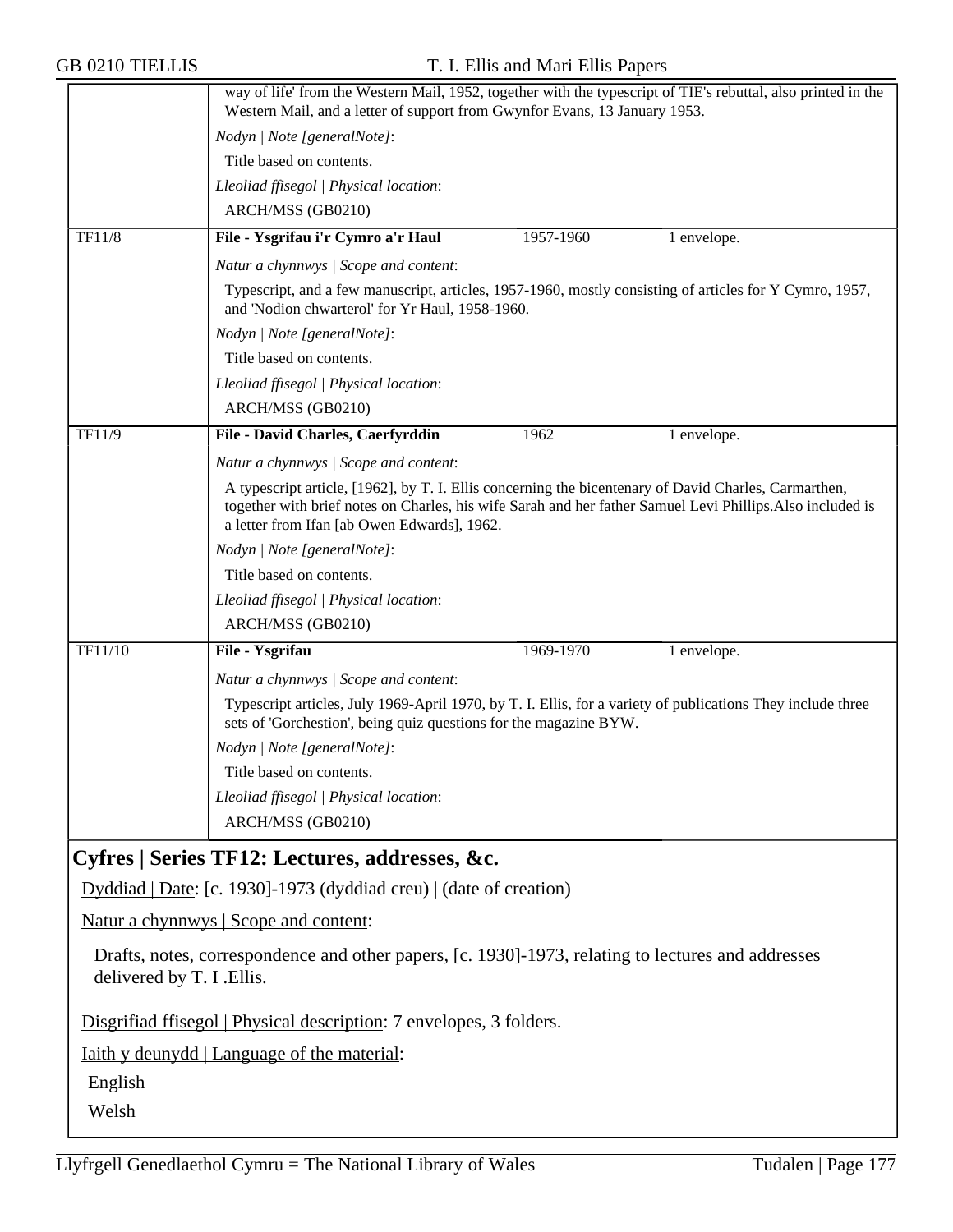## Nodyn | Note [generalNote]:

Title based on contents.

## Trefniant | Arrangement:

Arranged broadly chronologically at NLW.

|                                 | FFeil / rhestr eitemau   File / item list                                                                                                                                                                     |                     |                                               |
|---------------------------------|---------------------------------------------------------------------------------------------------------------------------------------------------------------------------------------------------------------|---------------------|-----------------------------------------------|
| Cod cyfeirnod<br>Reference code | Teitl   Title                                                                                                                                                                                                 | Dyddiadau   Dates   | Disgrifiad ffisegol   Physical<br>description |
| TF12/1                          | <b>File - Lecture engagements</b>                                                                                                                                                                             | [c. 1930]-[c. 1956] | 1 folder.                                     |
|                                 | Natur a chynnwys / Scope and content:                                                                                                                                                                         |                     |                                               |
|                                 | Notes, correspondence, texts, etc., [c. 1930]-[c. 1956], relating to lectures, addresses and other of T. I.<br>Ellis's public engagements.                                                                    |                     |                                               |
|                                 | Nodyn   Note [generalNote]:                                                                                                                                                                                   |                     |                                               |
|                                 | Title based on contents.                                                                                                                                                                                      |                     |                                               |
|                                 | Lleoliad ffisegol   Physical location:                                                                                                                                                                        |                     |                                               |
|                                 | ARCH/MSS (GB0210)                                                                                                                                                                                             |                     |                                               |
| TF12/2                          | File - Undeb Cymru Fydd                                                                                                                                                                                       | 1942-1965           | 1 envelope.                                   |
|                                 | Natur a chynnwys / Scope and content:                                                                                                                                                                         |                     |                                               |
|                                 | Miscellaneous notes, 1942-1965, in the hand of T. I. Ellis, for various talks on Undeb Cymru Fydd.                                                                                                            |                     |                                               |
|                                 | Nodyn   Note [generalNote]:                                                                                                                                                                                   |                     |                                               |
|                                 | Title based on contents.                                                                                                                                                                                      |                     |                                               |
|                                 | Lleoliad ffisegol   Physical location:                                                                                                                                                                        |                     |                                               |
|                                 | ARCH/MSS (GB0210)                                                                                                                                                                                             |                     |                                               |
| TF12/3                          | <b>File - University of London lectures</b>                                                                                                                                                                   | 1951-1954           | 1 folder.                                     |
|                                 | Natur a chynnwys / Scope and content:                                                                                                                                                                         |                     |                                               |
|                                 | Correspondence, timetables, prospectuses and a few lecture notes, 1951-1954, for T. I. Ellis's lectures on<br>Wales as part of summer vacation courses for foreign students held by the University of London. |                     |                                               |
|                                 | Nodyn   Note [generalNote]:                                                                                                                                                                                   |                     |                                               |
|                                 | Title based on contents.                                                                                                                                                                                      |                     |                                               |
|                                 | Lleoliad ffisegol   Physical location:                                                                                                                                                                        |                     |                                               |
|                                 | ARCH/MSS (GB0210)                                                                                                                                                                                             |                     |                                               |
| TF12/4                          | <b>File - Travellers in Wales</b>                                                                                                                                                                             | 1952                | $i$ , 28 ff. (1 envelope)                     |
|                                 | Natur a chynnwys / Scope and content:                                                                                                                                                                         |                     |                                               |
|                                 | Uncorrected typescript lecture on the subject of 'Travellers in Wales', given by T. I. Ellis to an unknown<br>society in April 1952.                                                                          |                     |                                               |
|                                 | Nodyn   Note [generalNote]:                                                                                                                                                                                   |                     |                                               |
|                                 | Title based on contents.                                                                                                                                                                                      |                     |                                               |
|                                 | Lleoliad ffisegol   Physical location:                                                                                                                                                                        |                     |                                               |
|                                 | ARCH/MSS (GB0210)                                                                                                                                                                                             |                     |                                               |
| TF12/5                          | <b>File - Yr Etholedigion</b>                                                                                                                                                                                 | 1964                | 27 ff. (1 envelope).                          |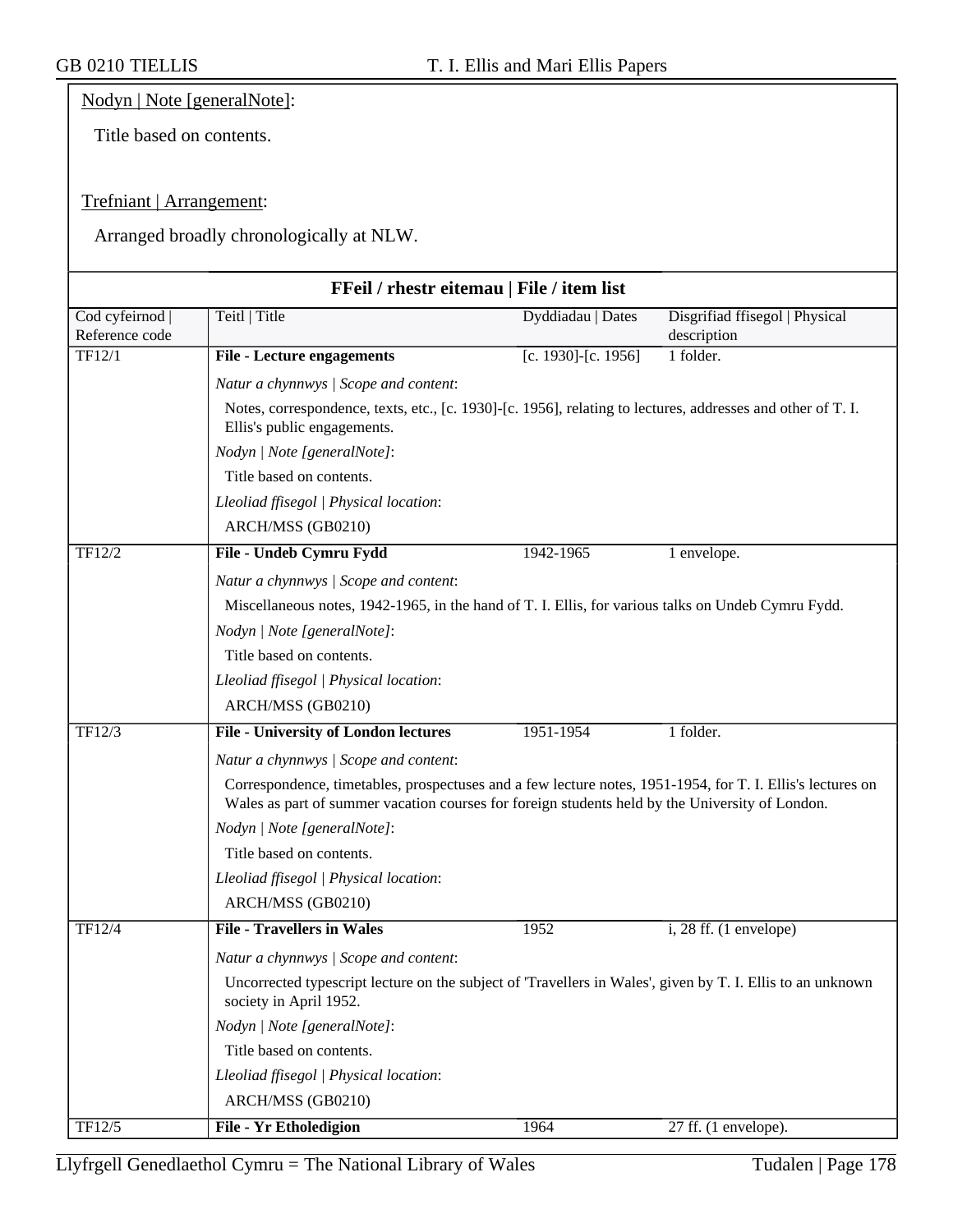|        | Natur a chynnwys / Scope and content:                                                                                                                                                                                                                                                                                                                                                                                           |  |  |  |
|--------|---------------------------------------------------------------------------------------------------------------------------------------------------------------------------------------------------------------------------------------------------------------------------------------------------------------------------------------------------------------------------------------------------------------------------------|--|--|--|
|        | A manuscript address, in Welsh, February 1964, by T. I. Ellis, on Welsh politicians and politics in the<br>previous century; it was delivered at a meeting of Cymdeithas y Bedol, 6 March 1964.                                                                                                                                                                                                                                 |  |  |  |
|        | Nodyn   Note [generalNote]:                                                                                                                                                                                                                                                                                                                                                                                                     |  |  |  |
|        | Title based on contents.                                                                                                                                                                                                                                                                                                                                                                                                        |  |  |  |
|        | Lleoliad ffisegol   Physical location:                                                                                                                                                                                                                                                                                                                                                                                          |  |  |  |
|        | ARCH/MSS (GB0210)                                                                                                                                                                                                                                                                                                                                                                                                               |  |  |  |
| TF12/6 | File - Undod Anglicanaidd-Methodistaidd<br>[c. 1965]<br>1 folder.                                                                                                                                                                                                                                                                                                                                                               |  |  |  |
|        | Natur a chynnwys / Scope and content:                                                                                                                                                                                                                                                                                                                                                                                           |  |  |  |
|        | Papers, [c. 1965], relating to lecture(s) by T. I. Ellis for the Department of Extra-Mural Studies of<br>UCW, Aberystwyth, on the subject of Anglicanism and Methodism in Wales and attempts at greater<br>interdenominational cooperation. Also included is related printed matter and routine correspondence.                                                                                                                 |  |  |  |
|        | Nodyn   Note [generalNote]:                                                                                                                                                                                                                                                                                                                                                                                                     |  |  |  |
|        | Title based on contents.                                                                                                                                                                                                                                                                                                                                                                                                        |  |  |  |
|        | Lleoliad ffisegol   Physical location:                                                                                                                                                                                                                                                                                                                                                                                          |  |  |  |
|        | ARCH/MSS (GB0210)                                                                                                                                                                                                                                                                                                                                                                                                               |  |  |  |
| TF12/7 | <b>File - Gohebiaeth</b><br>1 folder.<br>1966-1968                                                                                                                                                                                                                                                                                                                                                                              |  |  |  |
|        | Natur a chynnwys / Scope and content:                                                                                                                                                                                                                                                                                                                                                                                           |  |  |  |
|        | Correspondence, 1966-1968, of T. I. Ellis, mostly concerning lecture engagements, etc., together with                                                                                                                                                                                                                                                                                                                           |  |  |  |
|        | some notes.                                                                                                                                                                                                                                                                                                                                                                                                                     |  |  |  |
|        | Nodyn   Note [generalNote]:                                                                                                                                                                                                                                                                                                                                                                                                     |  |  |  |
|        | Title based on contents.                                                                                                                                                                                                                                                                                                                                                                                                        |  |  |  |
|        | Lleoliad ffisegol   Physical location:                                                                                                                                                                                                                                                                                                                                                                                          |  |  |  |
|        | ARCH/MSS (GB0210)                                                                                                                                                                                                                                                                                                                                                                                                               |  |  |  |
| TF12/8 | File - Radnorshire at the turn of the<br>1970<br>1 envelope.<br>century                                                                                                                                                                                                                                                                                                                                                         |  |  |  |
|        | Natur a chynnwys / Scope and content:                                                                                                                                                                                                                                                                                                                                                                                           |  |  |  |
|        | A typescript copy of a talk entitled 'Radnorshire at the turn of the century' given by T. I. Ellis, 13 March<br>1970, to the Radnorshire Society at Preseigne. Also included are his notes for the talk and some related<br>correspondence.                                                                                                                                                                                     |  |  |  |
|        | Nodyn   Note [generalNote]:                                                                                                                                                                                                                                                                                                                                                                                                     |  |  |  |
|        | Title based on contents.                                                                                                                                                                                                                                                                                                                                                                                                        |  |  |  |
|        | Lleoliad ffisegol   Physical location:                                                                                                                                                                                                                                                                                                                                                                                          |  |  |  |
|        | ARCH/MSS (GB0210)                                                                                                                                                                                                                                                                                                                                                                                                               |  |  |  |
| TF12/9 | [?late 1960s]-1973<br><b>File - These hundred years</b><br>1 envelope.                                                                                                                                                                                                                                                                                                                                                          |  |  |  |
|        | Crëwr   Creator:                                                                                                                                                                                                                                                                                                                                                                                                                |  |  |  |
|        | Ellis, Mari, 1913-2015                                                                                                                                                                                                                                                                                                                                                                                                          |  |  |  |
|        | Natur a chynnwys / Scope and content:                                                                                                                                                                                                                                                                                                                                                                                           |  |  |  |
|        | A series of six manuscript lectures, [?late 1960s], by T. I. Ellis on aspects of the recent history of the<br>Anglican Church in Wales (96 pp.). Also included is a translation into Welsh, [1973], of the fifth lecture,<br>by his widow Mari Ellis, for publication (see T. I. Ellis, 'Yr Eglwys yng Nghymru rhwng y ddau Ryfel<br>Byd', Diwinyddiaeth, 24 (1973), 29-38), as well as some related correspondence, 1972-1973. |  |  |  |
|        | Nodyn   Note [generalNote]:                                                                                                                                                                                                                                                                                                                                                                                                     |  |  |  |
|        | Title based on contents.                                                                                                                                                                                                                                                                                                                                                                                                        |  |  |  |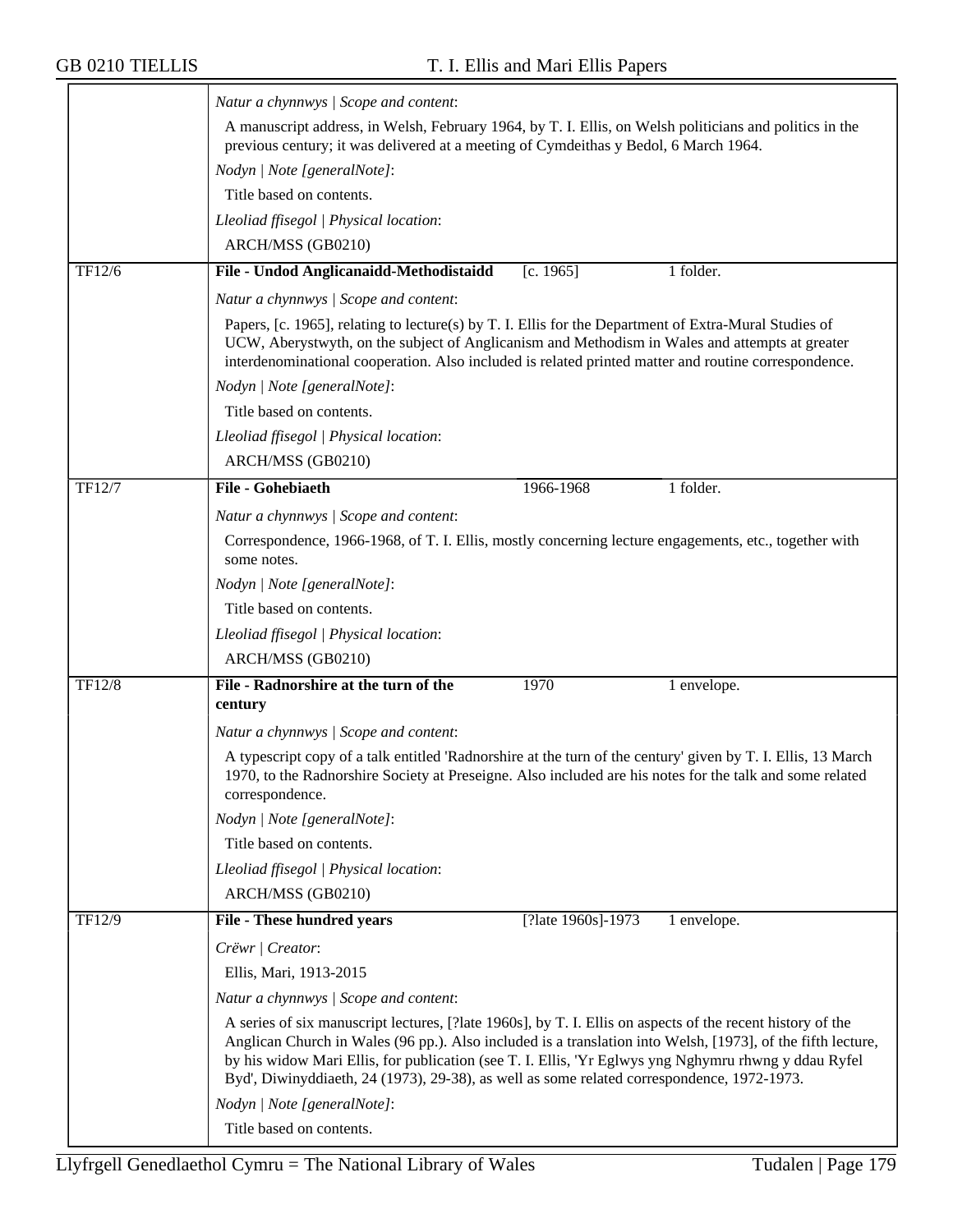|                                                                               | Lleoliad ffisegol   Physical location:                                                                                                                                                                                                                                                                          |                       |                                |
|-------------------------------------------------------------------------------|-----------------------------------------------------------------------------------------------------------------------------------------------------------------------------------------------------------------------------------------------------------------------------------------------------------------|-----------------------|--------------------------------|
|                                                                               | ARCH/MSS (GB0210)                                                                                                                                                                                                                                                                                               |                       |                                |
| TF12/10                                                                       | <b>File - Amrywiol</b>                                                                                                                                                                                                                                                                                          | [?mid 20 cent.]       | 1 envelope.                    |
|                                                                               | Natur a chynnwys / Scope and content:                                                                                                                                                                                                                                                                           |                       |                                |
|                                                                               | Manuscript addresses, [?mid 20 cent.], in Welsh, by T. I. Ellis on the subjects of 'Alawon Gwerin                                                                                                                                                                                                               |                       |                                |
|                                                                               | Cymru' (incomplete) and on Christian missions.                                                                                                                                                                                                                                                                  |                       |                                |
|                                                                               | Nodyn   Note [generalNote]:                                                                                                                                                                                                                                                                                     |                       |                                |
|                                                                               | Title based on contents.<br>Lleoliad ffisegol   Physical location:                                                                                                                                                                                                                                              |                       |                                |
|                                                                               | ARCH/MSS (GB0210)                                                                                                                                                                                                                                                                                               |                       |                                |
|                                                                               |                                                                                                                                                                                                                                                                                                                 |                       |                                |
| <b>Cyfres   Series TF13: Other papers</b>                                     |                                                                                                                                                                                                                                                                                                                 |                       |                                |
| Dyddiad   Date: 1913-1978 (dyddiad creu)   (date of creation)                 |                                                                                                                                                                                                                                                                                                                 |                       |                                |
| Disgrifiad ffisegol   Physical description: 2 volumes, 3 envelopes, 1 folder. |                                                                                                                                                                                                                                                                                                                 |                       |                                |
| Iaith y deunydd   Language of the material:                                   |                                                                                                                                                                                                                                                                                                                 |                       |                                |
| English                                                                       |                                                                                                                                                                                                                                                                                                                 |                       |                                |
| Welsh                                                                         |                                                                                                                                                                                                                                                                                                                 |                       |                                |
|                                                                               |                                                                                                                                                                                                                                                                                                                 |                       |                                |
| Nodyn   Note [generalNote]:                                                   |                                                                                                                                                                                                                                                                                                                 |                       |                                |
| Title based on contents.                                                      |                                                                                                                                                                                                                                                                                                                 |                       |                                |
|                                                                               |                                                                                                                                                                                                                                                                                                                 |                       |                                |
| Trefniant   Arrangement:                                                      |                                                                                                                                                                                                                                                                                                                 |                       |                                |
| Arranged broadly chronologically at NLW.                                      |                                                                                                                                                                                                                                                                                                                 |                       |                                |
|                                                                               |                                                                                                                                                                                                                                                                                                                 |                       |                                |
| FFeil / rhestr eitemau   File / item list                                     |                                                                                                                                                                                                                                                                                                                 |                       |                                |
| Cod cyfeirnod                                                                 | Teitl   Title                                                                                                                                                                                                                                                                                                   | Dyddiadau   Dates     | Disgrifiad ffisegol   Physical |
| Reference code                                                                |                                                                                                                                                                                                                                                                                                                 |                       | description                    |
| TF13/1                                                                        | <b>File - Gwyl yr Orsedd Gocos</b>                                                                                                                                                                                                                                                                              | 1913-[1960s]          | 1 envelope.                    |
|                                                                               | Natur a chynnwys / Scope and content:                                                                                                                                                                                                                                                                           |                       |                                |
|                                                                               | Papers, 1913-[1960s], relating to social events among the London Welsh, namely 'Gwyl yr Orsedd<br>Gocos' with took place in 1909, and to the 'Ciniaw Cylch Cyfrin y Meini' and the 'Eisteddfod Deuluaidd a<br>Seneddol', both in 1913. The papers include original menus and copies of articles by T. I. Ellis. |                       |                                |
|                                                                               | Nodyn   Note [generalNote]:                                                                                                                                                                                                                                                                                     |                       |                                |
|                                                                               | Title based on contents.                                                                                                                                                                                                                                                                                        |                       |                                |
|                                                                               | Lleoliad ffisegol   Physical location:                                                                                                                                                                                                                                                                          |                       |                                |
|                                                                               | ARCH/MSS (GB0210)                                                                                                                                                                                                                                                                                               |                       |                                |
| TF13/2                                                                        | <b>File - Miscellaneous notes</b>                                                                                                                                                                                                                                                                               | $[1920s]$ - $[1930s]$ | 1 envelope.                    |
|                                                                               | Natur a chynnwys / Scope and content:                                                                                                                                                                                                                                                                           |                       |                                |
|                                                                               | Miscellaneous notes and other writings, mainly in the hand of T. I. Ellis.                                                                                                                                                                                                                                      |                       |                                |
|                                                                               | Nodyn   Note [generalNote]:                                                                                                                                                                                                                                                                                     |                       |                                |
|                                                                               | Title based on contents.                                                                                                                                                                                                                                                                                        |                       |                                |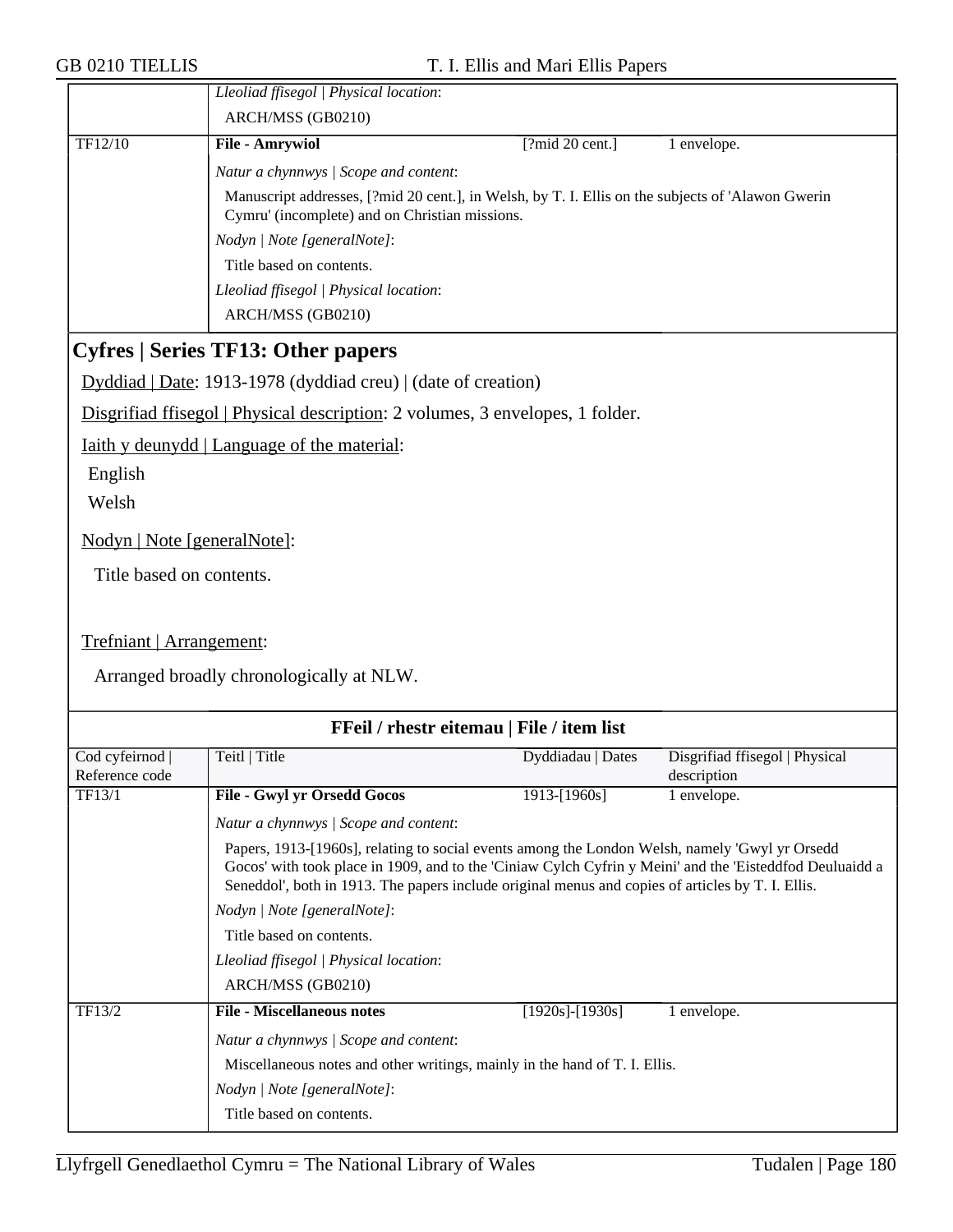|        | Lleoliad ffisegol   Physical location:                                                                                                                                                                                                                                                |                         |                              |  |
|--------|---------------------------------------------------------------------------------------------------------------------------------------------------------------------------------------------------------------------------------------------------------------------------------------|-------------------------|------------------------------|--|
|        | ARCH/MSS (GB0210)                                                                                                                                                                                                                                                                     |                         |                              |  |
| TF13/3 | File - Llythyrau Tonn                                                                                                                                                                                                                                                                 | [?1950s]                | 2 volumes.                   |  |
|        | Crëwr   Creator:                                                                                                                                                                                                                                                                      |                         |                              |  |
|        | Ellis, Mari, 1913-2015                                                                                                                                                                                                                                                                |                         |                              |  |
|        | Natur a chynnwys / Scope and content:                                                                                                                                                                                                                                                 |                         |                              |  |
|        | Two notebooks, [?1950s], containing transcripts by T. I. Ellis of letters in the Tonn Manuscripts at<br>Cardiff City Library. The second volume also contains transcripts by Mari Ellis from manuscripts at the<br>National Library of Wales.                                         |                         |                              |  |
|        | Nodyn   Note [generalNote]:                                                                                                                                                                                                                                                           |                         |                              |  |
|        | Original title.                                                                                                                                                                                                                                                                       |                         |                              |  |
|        | Lleoliad ffisegol   Physical location:                                                                                                                                                                                                                                                |                         |                              |  |
|        | ARCH/MSS (GB0210)                                                                                                                                                                                                                                                                     |                         |                              |  |
| TF13/4 | <b>File - Offprints</b>                                                                                                                                                                                                                                                               | 1959, 1964              | 1 envelope.                  |  |
|        | Natur a chynnwys / Scope and content:                                                                                                                                                                                                                                                 |                         |                              |  |
|        | Offprints of two articles by T. I. Ellis: 'T. E. Ellis: Letters from South Africa, 1890', reprinted from the<br>National Library of Wales Journal, 11.2 (Winter 1959), 167-171, and 'Humphreys and Davies' reprinted<br>from ibid., 13.3 (Summer 1964), 296-299.                      |                         |                              |  |
|        | Nodyn   Note [generalNote]:                                                                                                                                                                                                                                                           |                         |                              |  |
|        | Title based on contents.                                                                                                                                                                                                                                                              |                         |                              |  |
|        | Lleoliad ffisegol   Physical location:                                                                                                                                                                                                                                                |                         |                              |  |
|        | ARCH/MSS (GB0210)                                                                                                                                                                                                                                                                     |                         |                              |  |
| TF13/5 | File - Llyfrau'r Dryw royalty payments                                                                                                                                                                                                                                                | 1951-1952,<br>1969-1978 | 1 folder $(0.5 \text{ cm.})$ |  |
|        | Crëwr   Creator:                                                                                                                                                                                                                                                                      |                         |                              |  |
|        | Christopher Davies (Firm)                                                                                                                                                                                                                                                             |                         |                              |  |
|        | Natur a chynnwys / Scope and content:                                                                                                                                                                                                                                                 |                         |                              |  |
|        | Records of royalty payments from Christopher Davies (Publishers) Ltd., publishers of Llyfrau'r<br>Dryw, to T. I. Ellis, 1969-1970, and to Mari Ellis as his executor, 1972-1978. A few items of earlier<br>correspondence with publishers and printers, 1951-1952, are also included. |                         |                              |  |
|        | Nodyn   Note [generalNote]:                                                                                                                                                                                                                                                           |                         |                              |  |
|        | Title based on contents.                                                                                                                                                                                                                                                              |                         |                              |  |
|        | Lleoliad ffisegol   Physical location:                                                                                                                                                                                                                                                |                         |                              |  |
|        | ARCH/MSS (GB0210)                                                                                                                                                                                                                                                                     |                         |                              |  |
|        | <b>Sub-sub-fonds TG: Education and teaching</b>                                                                                                                                                                                                                                       |                         |                              |  |

Dyddiad | Date: [20 cent., first ¼]-1931 (dyddiad creu) | (date of creation)

Natur a chynnwys | Scope and content:

Papers, [20 cent., first ¼]-1931, relating to T. I. Ellis's school and university education as well as papers relating to his own career as a lecturer and school headmaster.

Disgrifiad ffisegol | Physical description: 7 envelopes, 1 volume.

Iaith y deunydd | Language of the material: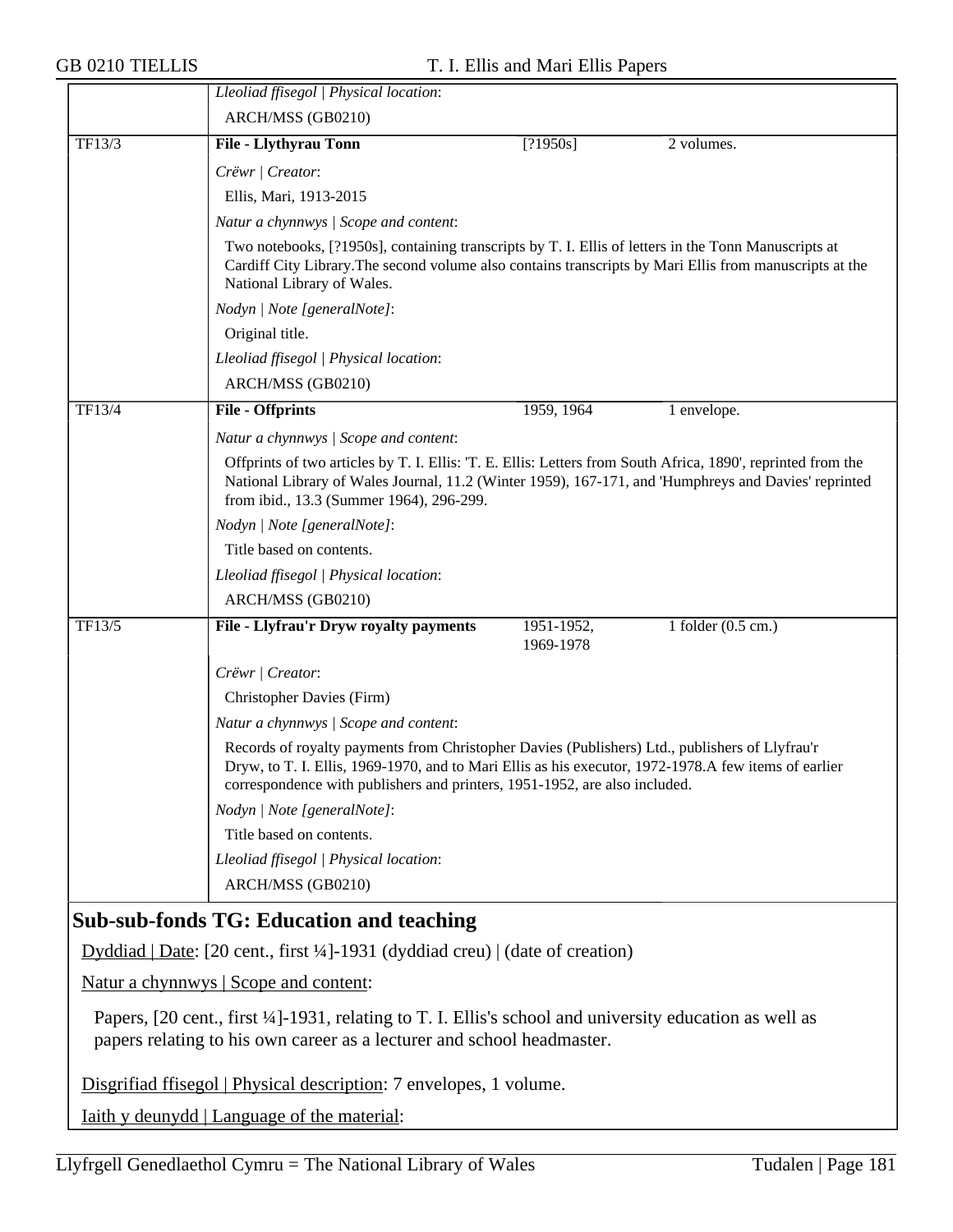| english |
|---------|
|---------|

Greek

Latin

Welsh

Nodyn | Note [generalNote]:

Title based on contents.

Pwyntiau mynediad | Access points:

• Ellis, T. I. (Thomas Iorwerth), 1899-1970 -- Career in teaching (pwnc) | (subject)

Trefniant | Arrangement:

Arranged broadly chronologically at NLW.

Disgrifiadau deunydd | Related material:

See also G.

| FFeil / rhestr eitemau   File / item list |                                                                                                                                                                                                                                                    |                   |                                               |  |  |  |
|-------------------------------------------|----------------------------------------------------------------------------------------------------------------------------------------------------------------------------------------------------------------------------------------------------|-------------------|-----------------------------------------------|--|--|--|
| Cod cyfeirnod<br>Reference code           | Teitl   Title                                                                                                                                                                                                                                      | Dyddiadau   Dates | Disgrifiad ffisegol   Physical<br>description |  |  |  |
| TG1                                       | <b>File - Westminster School</b>                                                                                                                                                                                                                   | 1913-1914         | 1 envelope.                                   |  |  |  |
|                                           | Crëwr   Creator:                                                                                                                                                                                                                                   |                   |                                               |  |  |  |
|                                           | Westminster School (London, England)                                                                                                                                                                                                               |                   |                                               |  |  |  |
|                                           | Natur a chynnwys / Scope and content:                                                                                                                                                                                                              |                   |                                               |  |  |  |
|                                           | School reports, 1913-1914, of T. I. Ellis as a student at Westminster School, London.                                                                                                                                                              |                   |                                               |  |  |  |
|                                           | Nodyn   Note [generalNote]:                                                                                                                                                                                                                        |                   |                                               |  |  |  |
|                                           | Title based on contents.                                                                                                                                                                                                                           |                   |                                               |  |  |  |
|                                           | Lleoliad ffisegol   Physical location:                                                                                                                                                                                                             |                   |                                               |  |  |  |
|                                           | ARCH/MSS (GB0210)                                                                                                                                                                                                                                  |                   |                                               |  |  |  |
| TG <sub>2</sub>                           | File - Jesus College, Oxford                                                                                                                                                                                                                       | 1920-1928         | 1 envelope.                                   |  |  |  |
|                                           | Natur a chynnwys / Scope and content:                                                                                                                                                                                                              |                   |                                               |  |  |  |
|                                           | Miscellaneous items, 1920-1923, relating to T. I. Ellis's time as a student at Oxford, including documents<br>relating to his matriculation in October 1920, bills, 1920-1921, and various ephemera relating to societies<br>and clubs, 1920-1923. |                   |                                               |  |  |  |
|                                           | Nodyn   Note [generalNote]:                                                                                                                                                                                                                        |                   |                                               |  |  |  |
|                                           | Title based on contents.                                                                                                                                                                                                                           |                   |                                               |  |  |  |
|                                           | Lleoliad ffisegol   Physical location:                                                                                                                                                                                                             |                   |                                               |  |  |  |
|                                           | ARCH/MSS (GB0210)                                                                                                                                                                                                                                  |                   |                                               |  |  |  |
| TG3                                       | <b>File - Notes on Euripides and Aristotle</b>                                                                                                                                                                                                     | [?1920s]          | 1 volume.                                     |  |  |  |
|                                           | Natur a chynnwys / Scope and content:                                                                                                                                                                                                              |                   |                                               |  |  |  |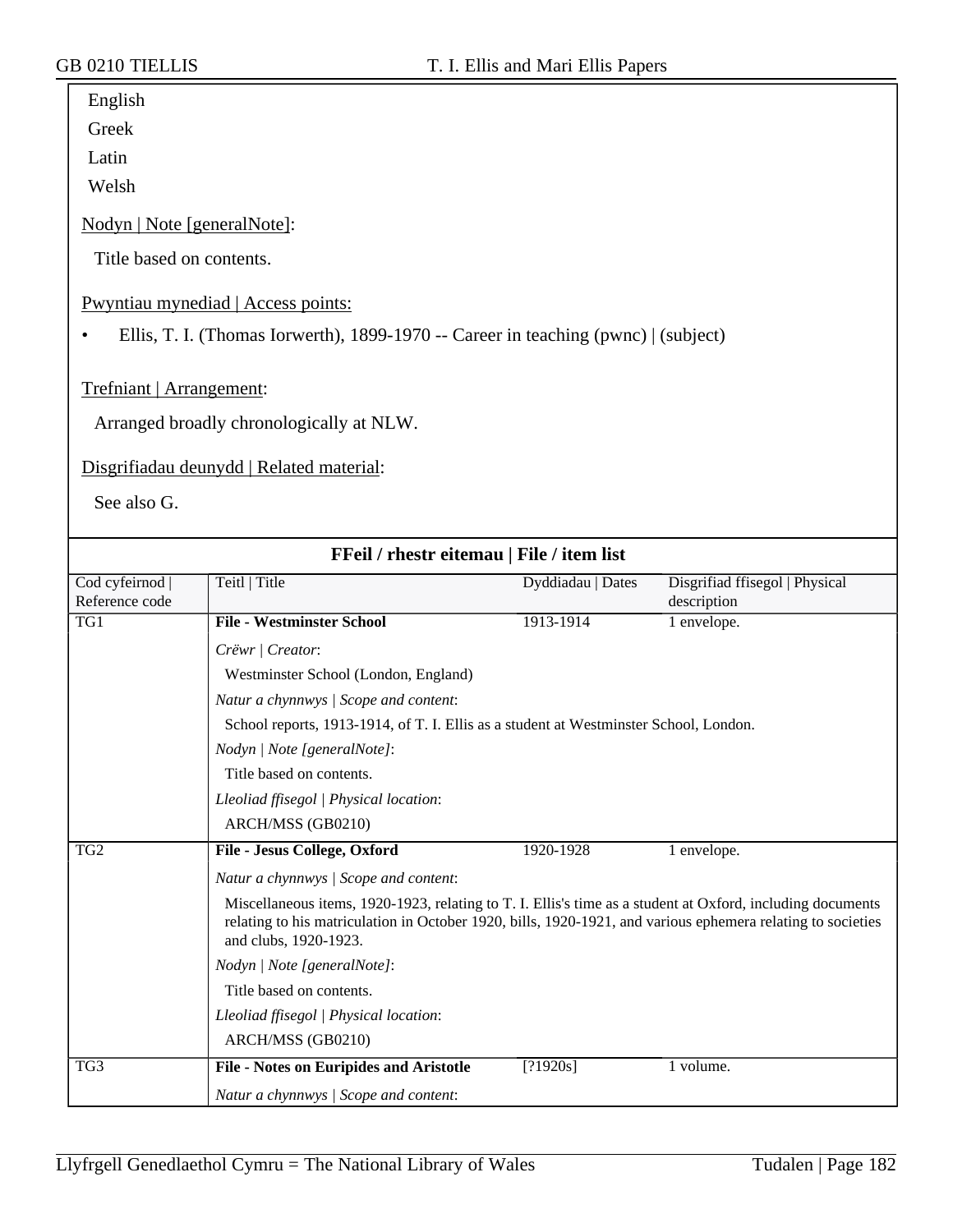$\overline{\phantom{a}}$ 

|     | Arte Poetica.                                                                                                                                                                                             |                                                 | Notebook of T. I. Ellis, [?1920s], containing notes on Euripides's Bacchae and Medea and Aristotle's De |
|-----|-----------------------------------------------------------------------------------------------------------------------------------------------------------------------------------------------------------|-------------------------------------------------|---------------------------------------------------------------------------------------------------------|
|     | Nodyn   Note [generalNote]:                                                                                                                                                                               |                                                 |                                                                                                         |
|     | Title based on contents.                                                                                                                                                                                  |                                                 |                                                                                                         |
|     | Lleoliad ffisegol   Physical location:                                                                                                                                                                    |                                                 |                                                                                                         |
|     | ARCH/MSS (GB0210)                                                                                                                                                                                         |                                                 |                                                                                                         |
| TG4 | <b>File - Certificates</b>                                                                                                                                                                                | [?1924], 1928                                   | 2 items (1 envelope)                                                                                    |
|     | Natur a chynnwys / Scope and content:                                                                                                                                                                     |                                                 |                                                                                                         |
|     | T. I. Ellis's University College of Wales, Aberystwyth, degree certificate, [?1924], and Royal Society of<br>Teachers registration certificate, 1928.                                                     |                                                 |                                                                                                         |
|     | Nodyn   Note [generalNote]:                                                                                                                                                                               |                                                 |                                                                                                         |
|     | Title based on contents.                                                                                                                                                                                  |                                                 |                                                                                                         |
|     | Lleoliad ffisegol   Physical location:                                                                                                                                                                    |                                                 |                                                                                                         |
|     | ARCH/MSS (GB0210)                                                                                                                                                                                         |                                                 |                                                                                                         |
| TG5 | <b>File - Greek and Latin lectures</b>                                                                                                                                                                    | 1928-1929                                       | 1 envelope.                                                                                             |
|     | Natur a chynnwys / Scope and content:                                                                                                                                                                     |                                                 |                                                                                                         |
|     | Manuscript notes for lectures on Greek and Latin and Roman history given by T. I. Ellis at University                                                                                                     |                                                 |                                                                                                         |
|     | College of Swansea, 1928-1929, together with a few exam papers, 1928-1929.                                                                                                                                |                                                 |                                                                                                         |
|     | Nodyn   Note [generalNote]:                                                                                                                                                                               |                                                 |                                                                                                         |
|     | Title based on contents.                                                                                                                                                                                  |                                                 |                                                                                                         |
|     | Lleoliad ffisegol   Physical location:                                                                                                                                                                    |                                                 |                                                                                                         |
|     | ARCH/MSS (GB0210)                                                                                                                                                                                         |                                                 |                                                                                                         |
| TG6 | File - Exam papers                                                                                                                                                                                        | 1917-1930                                       | 1 envelope.                                                                                             |
|     | Natur a chynnwys / Scope and content:                                                                                                                                                                     |                                                 |                                                                                                         |
|     | School and university examination papers, 1907-1930, covering a variety of subjects, in particular<br>English, Welsh, Greek and Latin. The papers mainly originate with University of Wales, Aberystwyth, |                                                 |                                                                                                         |
|     | probably collected by T. I. Ellis in connection with his own training and teaching.                                                                                                                       |                                                 | University College of Swansea, the Central Welsh Board and Flintshire County Schools and were           |
|     | Nodyn   Note [generalNote]:                                                                                                                                                                               |                                                 |                                                                                                         |
|     | Title based on contents.                                                                                                                                                                                  |                                                 |                                                                                                         |
|     | Lleoliad ffisegol   Physical location:                                                                                                                                                                    |                                                 |                                                                                                         |
|     | ARCH/MSS (GB0210)                                                                                                                                                                                         |                                                 |                                                                                                         |
| TG7 | <b>File - School recitations</b>                                                                                                                                                                          | $[20 \text{ cent.}, \text{first } \frac{1}{4}]$ | 1 envelope.                                                                                             |
|     |                                                                                                                                                                                                           |                                                 |                                                                                                         |
|     | Natur a chynnwys / Scope and content:<br>Sample copies, [20 cent., first 1/4], of printed Welsh literature for Welsh educational purposes, mainly<br>published by J. E. Southall, Newport.                |                                                 |                                                                                                         |
|     | Nodyn   Note [generalNote]:                                                                                                                                                                               |                                                 |                                                                                                         |
|     | Title based on contents.                                                                                                                                                                                  |                                                 |                                                                                                         |
|     | Lleoliad ffisegol   Physical location:                                                                                                                                                                    |                                                 |                                                                                                         |
|     | ARCH/MSS (GB0210)                                                                                                                                                                                         |                                                 |                                                                                                         |
| TG8 | <b>File - Rhyl County School cuttings</b>                                                                                                                                                                 | 1930-1931                                       | 2 items (1 envelope)                                                                                    |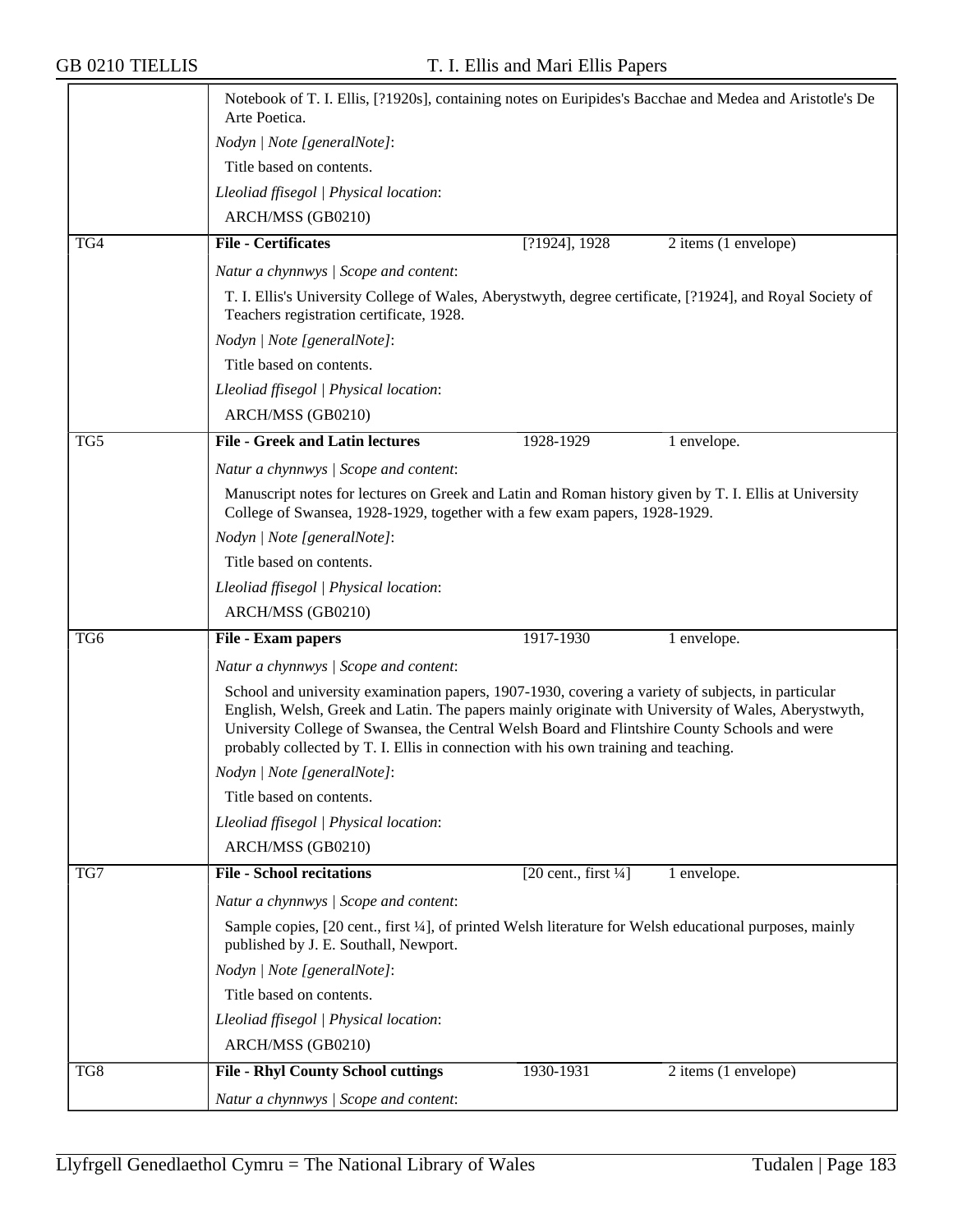Two newspaper cuttings, 1930-1931, relating to T. I. Ellis's appointment as headmaster of Rhyl County School. *Nodyn | Note [generalNote]*: Title based on contents. *Lleoliad ffisegol | Physical location*: ARCH/MSS (GB0210)

## **Sub-sub-fonds TH: Business and financial papers**

Dyddiad | Date: 1935-1967 (dyddiad creu) | (date of creation)

Natur a chynnwys | Scope and content:

Account books and miscellaneous financial papers of T. I. Ellis, 1935-1967.

Disgrifiad ffisegol | Physical description: 5 volumes, 1 envelope.

Iaith y deunydd | Language of the material:

English

Welsh

Nodyn | Note [generalNote]:

Title based on contents.

Pwyntiau mynediad | Access points:

• Ellis, T. I. (Thomas Iorwerth), 1899-1970 -- Finance, Personal (pwnc) | (subject)

#### Trefniant | Arrangement:

Arranged broadly chronologically at NLW.

Disgrifiadau deunydd | Related material:

See also H.

| FFeil / rhestr eitemau   File / item list |                                                                                                                        |                   |                                |
|-------------------------------------------|------------------------------------------------------------------------------------------------------------------------|-------------------|--------------------------------|
| Cod cyfeirnod                             | Teitl   Title                                                                                                          | Dyddiadau   Dates | Disgrifiad ffisegol   Physical |
| Reference code                            |                                                                                                                        |                   | description                    |
| TH <sub>1</sub>                           | File - T. I. Ellis and Nellie Savage account                                                                           | 1939-1940         | 1 volume.                      |
|                                           | book                                                                                                                   |                   |                                |
|                                           | Natur a chynnwys   Scope and content:                                                                                  |                   |                                |
|                                           | Account book of T. I. Ellis, Rhyl, and Miss Nellie Savage, Newmarket, with the National Provincial<br>Bank, 1939-1940. |                   |                                |
|                                           | Nodyn   Note [generalNote]:                                                                                            |                   |                                |
|                                           | Title based on contents.                                                                                               |                   |                                |
|                                           | Lleoliad ffisegol   Physical location:                                                                                 |                   |                                |
|                                           | ARCH/MSS (GB0210)                                                                                                      |                   |                                |
| TH <sub>2</sub>                           | <b>File - Household accounts</b>                                                                                       | 1945-1949         | 1 volume.                      |

Llyfrgell Genedlaethol Cymru = The National Library of Wales Tudalen | Page  $184$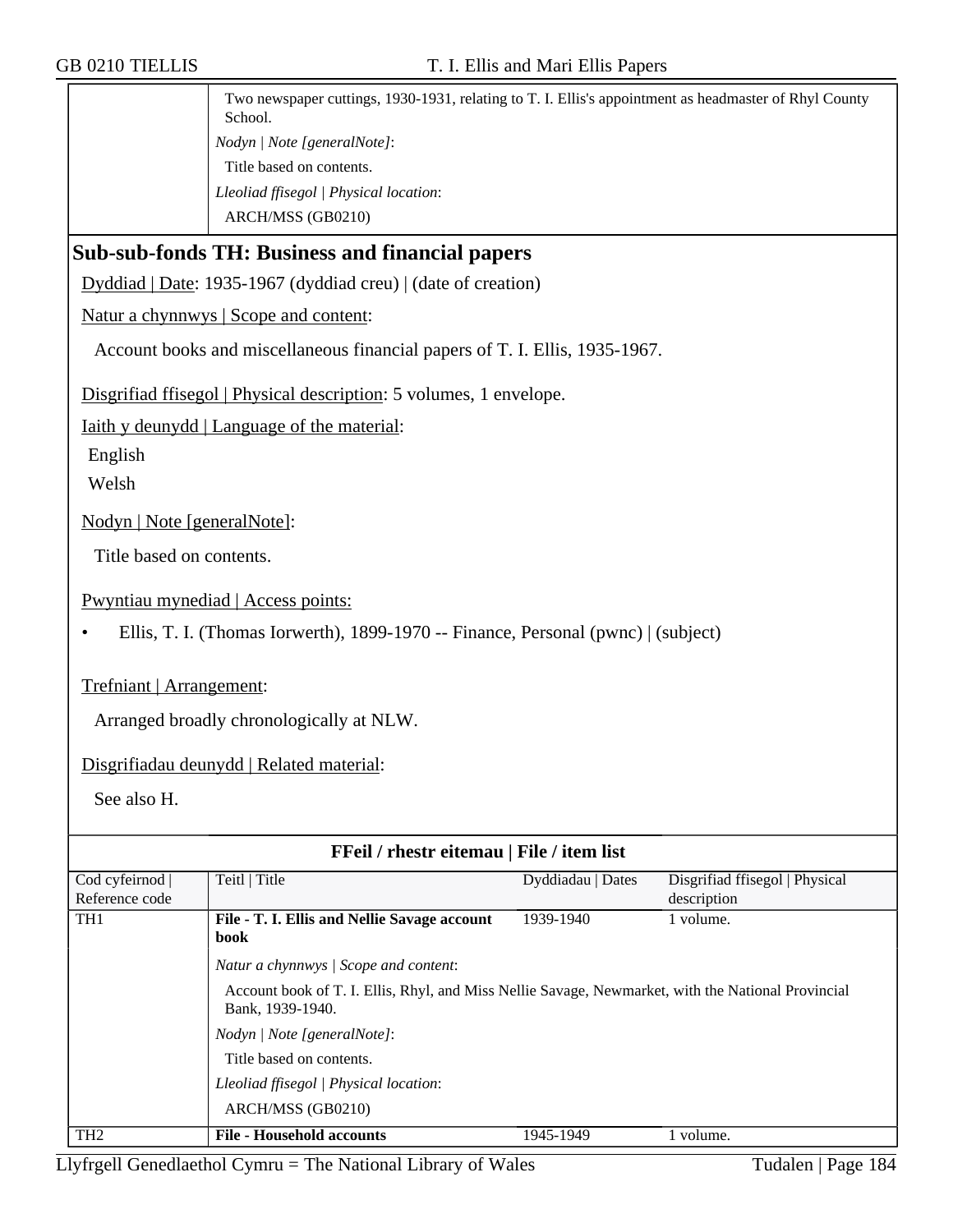|                             | Natur a chynnwys / Scope and content:                                                                                                |           |                     |
|-----------------------------|--------------------------------------------------------------------------------------------------------------------------------------|-----------|---------------------|
|                             | Account book recording household accounts of T. I. Ellis, 1945-1949.                                                                 |           |                     |
|                             | Nodyn   Note [generalNote]:                                                                                                          |           |                     |
|                             | Title based on contents.                                                                                                             |           |                     |
|                             | Lleoliad ffisegol   Physical location:                                                                                               |           |                     |
|                             | ARCH/MSS (GB0210)                                                                                                                    |           |                     |
| TH <sub>3</sub>             | <b>File - Personal accounts</b>                                                                                                      | 1953-1967 | 3 volumes.          |
|                             | Natur a chynnwys / Scope and content:                                                                                                |           |                     |
|                             | Three account books recording personal accounts of T. I. Ellis, 1953-1957 (TH3/1), 1958-1962 (TH3/2)<br>and 1962-1967 (TH3/3).       |           |                     |
|                             | Nodyn   Note [generalNote]:                                                                                                          |           |                     |
|                             | Title based on contents.                                                                                                             |           |                     |
|                             | Lleoliad ffisegol   Physical location:                                                                                               |           |                     |
|                             | ARCH/MSS (GB0210)                                                                                                                    |           |                     |
| TH <sub>4</sub>             | File - Miscellaneous financial papers                                                                                                | 1935-1960 | 21 ff. (1 envelope) |
|                             | Natur a chynnwys / Scope and content:                                                                                                |           |                     |
|                             | Miscellaneous financial papers of T. I. Ellis, 1935-1960, including loose sheets containing his personal<br>accounts, 1952 (13 ff.). |           |                     |
|                             | Nodyn   Note [generalNote]:                                                                                                          |           |                     |
|                             | Title based on contents.                                                                                                             |           |                     |
|                             | Lleoliad ffisegol   Physical location:                                                                                               |           |                     |
|                             | ARCH/MSS (GB0210)                                                                                                                    |           |                     |
|                             | <b>Sub-sub-fonds TI: Personal papers</b>                                                                                             |           |                     |
|                             | Dyddiad   Date: 1900-1970 (dyddiad creu)   (date of creation)                                                                        |           |                     |
|                             | Natur a chynnwys   Scope and content:                                                                                                |           |                     |
|                             | Diaries, photographs and other personal papers of T. I. Ellis, 1900-1970.                                                            |           |                     |
|                             | Disgrifiad ffisegol   Physical description: 8 small boxes.                                                                           |           |                     |
|                             | <u>Iaith y deunydd</u>   Language of the material:                                                                                   |           |                     |
| English                     |                                                                                                                                      |           |                     |
| Welsh                       |                                                                                                                                      |           |                     |
| Nodyn   Note [generalNote]: |                                                                                                                                      |           |                     |
| Title based on contents.    |                                                                                                                                      |           |                     |
|                             |                                                                                                                                      |           |                     |
| Trefniant   Arrangement:    |                                                                                                                                      |           |                     |
|                             | Arranged at NLW into three groups: diaries; other papers; photographs.                                                               |           |                     |
|                             | Disgrifiadau deunydd   Related material:                                                                                             |           |                     |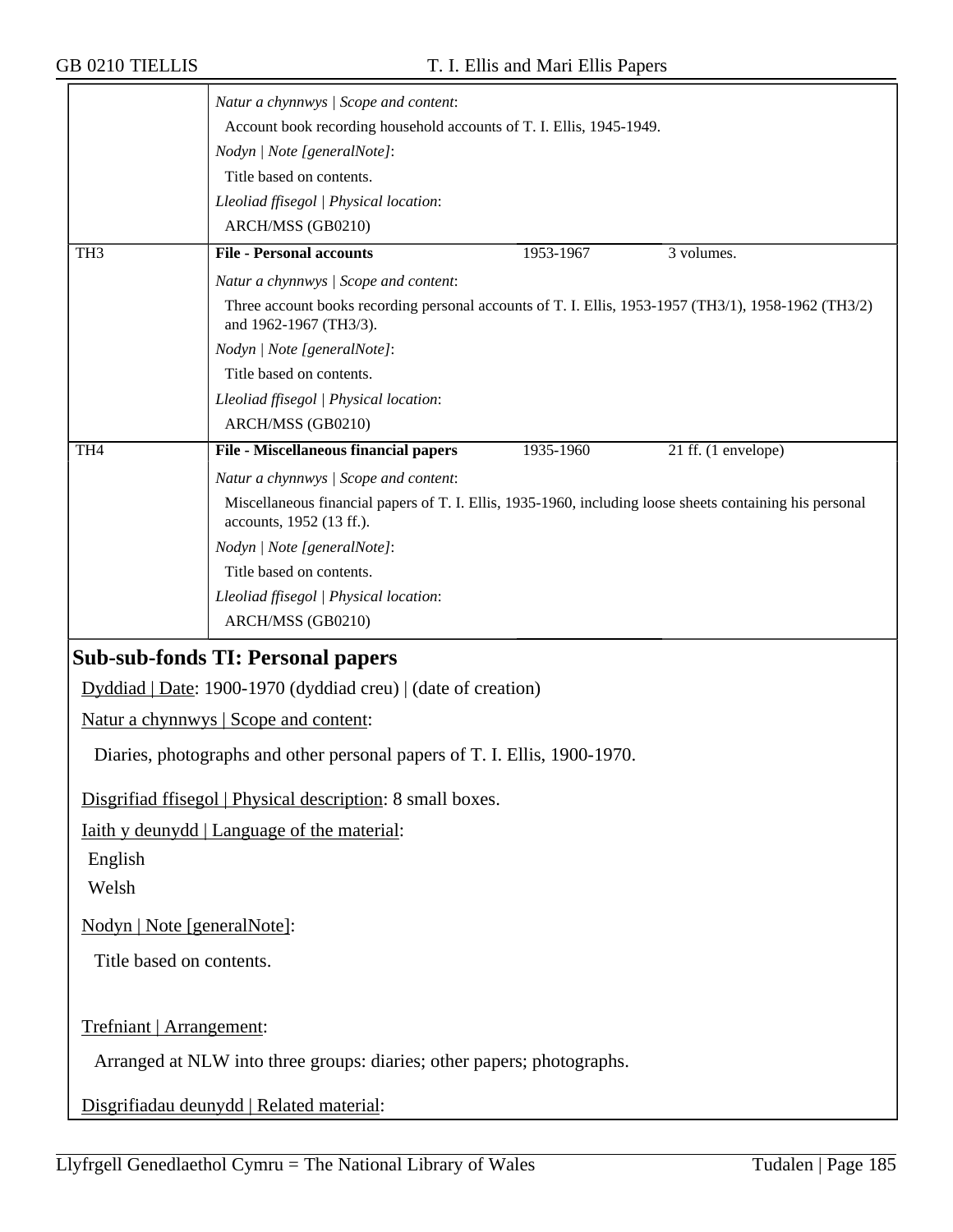See also sub-fonds I.

#### **Cyfres | Series TI 1: Diaries**

Dyddiad | Date: 1928-1970 (mostly 1943-1970) (dyddiad creu) | (date of creation)

Natur a chynnwys | Scope and content:

Diaries of T. I. Ellis, 1943-1970, together with a few fragments, 1928, 1938. Some of the diaries contain miscellaneous loose insertions, including notes, ephemera and a few items of correspondence.

Disgrifiad ffisegol | Physical description: 85 volumes, 3 envelopes (6 small boxes)

Iaith y deunydd | Language of the material:

English

Welsh

Nodyn | Note [generalNote]:

Title based on contents.

Pwyntiau mynediad | Access points:

• Ellis, T. I. (Thomas Iorwerth), 1899-1970 -- Diaries (pwnc) | (subject)

Trefniant | Arrangement:

Arranged chronologically at NLW.

Disgrifiadau deunydd | Related material:

See also I 1-11 and MB 1/40.

| FFeil / rhestr eitemau   File / item list |                                                                                                                     |                   |                                |
|-------------------------------------------|---------------------------------------------------------------------------------------------------------------------|-------------------|--------------------------------|
| Cod cyfeirnod                             | Teitl   Title                                                                                                       | Dyddiadau   Dates | Disgrifiad ffisegol   Physical |
| Reference code                            |                                                                                                                     |                   | description                    |
| $TI$ $1/1$                                | <b>File - Diary fragments</b>                                                                                       | 1928, 1938        | 1 envelope.                    |
|                                           | Natur a chynnwys / Scope and content:                                                                               |                   |                                |
|                                           | Diary entries of T. I. Ellis, 6 and 14 May 1928 and 1-7 January 1938, written on headed notepaper and<br>postcards. |                   |                                |
|                                           | <i>Nodyn</i>   <i>Note</i> [general <i>Note</i> ]:                                                                  |                   |                                |
|                                           | Title based on contents                                                                                             |                   |                                |
|                                           | Lleoliad ffisegol   Physical location:                                                                              |                   |                                |
|                                           | ARCH/MSS (GB0210)                                                                                                   |                   |                                |
| $TI$ $1/2$                                | File - Dyddiadur                                                                                                    | 1943, Ionawr-Mai  | 1 envelope.                    |
|                                           | Natur a chynnwys / Scope and content:                                                                               |                   |                                |
|                                           | Loose leaves (foliated 1-117) containing T. I. Ellis's diary for 1 January-7 May 1943.                              |                   |                                |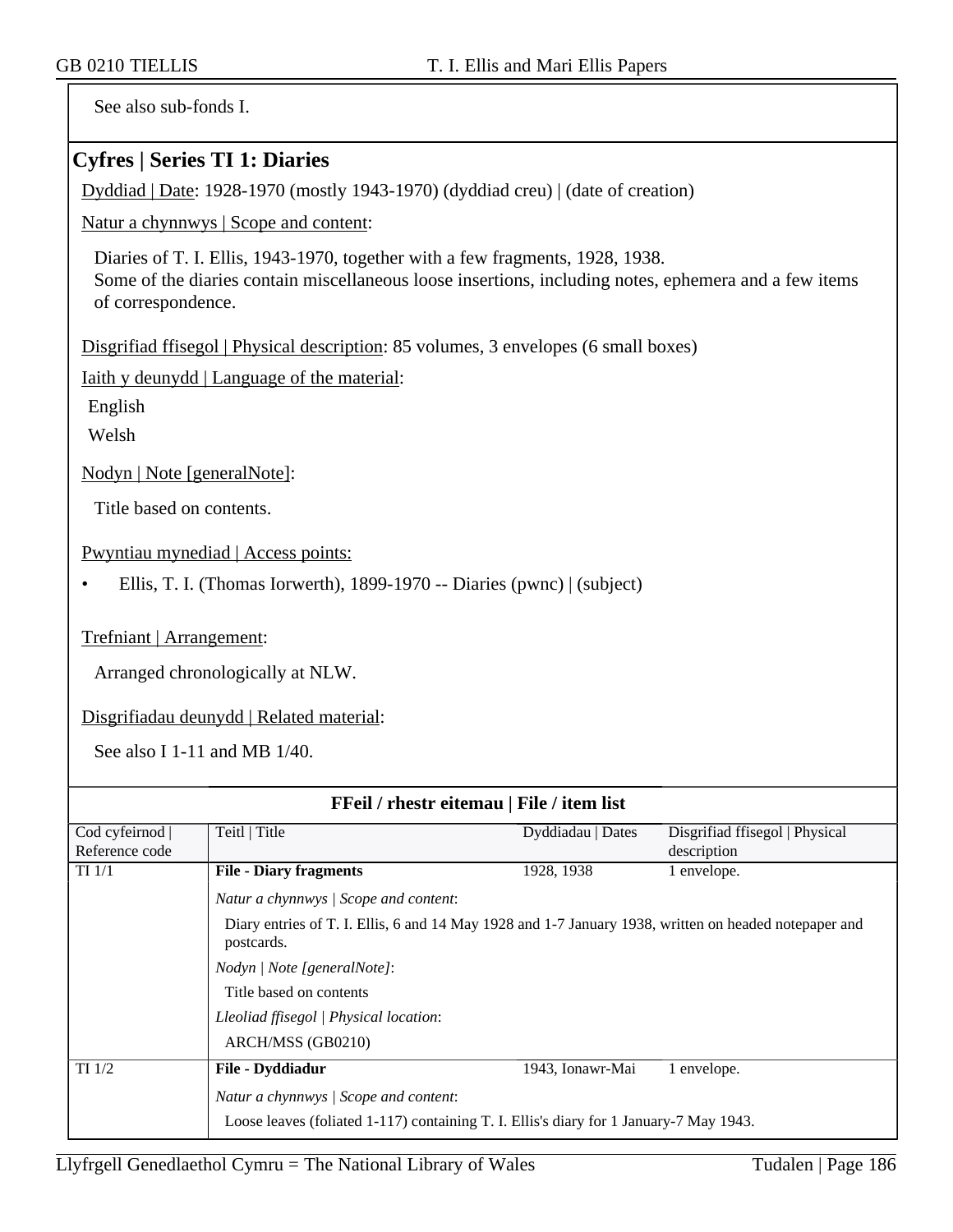|            | Nodyn   Note [generalNote]:                                                                |                         |                               |
|------------|--------------------------------------------------------------------------------------------|-------------------------|-------------------------------|
|            | Title based on contents                                                                    |                         |                               |
|            | Lleoliad ffisegol   Physical location:                                                     |                         |                               |
|            | ARCH/MSS (GB0210)                                                                          |                         |                               |
| $TI$ $1/3$ | File - Dyddiaduron                                                                         | 1943, Mai-Rhagfyr       | 14 volumes (foliated 118-365) |
|            | Natur a chynnwys / Scope and content:                                                      |                         |                               |
|            | Fourteen exercise books containing T. I. Ellis's diary entries for 8 May-31 December 1943. |                         |                               |
|            | Nodyn   Note [generalNote]:                                                                |                         |                               |
|            | Title based on contents                                                                    |                         |                               |
|            | Lleoliad ffisegol   Physical location:                                                     |                         |                               |
|            | ARCH/MSS (GB0210)                                                                          |                         |                               |
| TI 1/4     | File - Dyddiadur                                                                           | 1944, Ionawr-<br>Mawrth | 1 volume (foliated 1-91).     |
|            | Natur a chynnwys / Scope and content:                                                      |                         |                               |
|            | T. I. Ellis's diary for 1 January-27 March 1944.                                           |                         |                               |
|            | Nodyn   Note [generalNote]:                                                                |                         |                               |
|            | Title based on contents                                                                    |                         |                               |
|            | Lleoliad ffisegol   Physical location:                                                     |                         |                               |
|            | ARCH/MSS (GB0210)                                                                          |                         |                               |
| $TI$ $1/5$ | File - Dyddiadur                                                                           | 1944, Mawrth-Medi       | 1 volume (foliated 92-164)    |
|            | Natur a chynnwys / Scope and content:                                                      |                         |                               |
|            | T. I. Ellis's diary for 28 March-14 September 1944.                                        |                         |                               |
|            | Nodyn   Note [generalNote]:                                                                |                         |                               |
|            | Title based on contents.                                                                   |                         |                               |
|            | Lleoliad ffisegol   Physical location:                                                     |                         |                               |
|            | ARCH/MSS (GB0210)                                                                          |                         |                               |
| TI 1/6     | File - Dyddiadur                                                                           | 1944, Medi-             | 1 volume (foliated 165-232)   |
|            |                                                                                            | Rhagfyr                 |                               |
|            | Natur a chynnwys / Scope and content:                                                      |                         |                               |
|            | T. I. Ellis's diary for 15 September-31 December 1944.                                     |                         |                               |
|            | Nodyn   Note [generalNote]:                                                                |                         |                               |
|            | Title based on contents.                                                                   |                         |                               |
|            | Lleoliad ffisegol   Physical location:                                                     |                         |                               |
|            | ARCH/MSS (GB0210)                                                                          |                         |                               |
| TI 1/7     | File - Dyddiadur                                                                           | 1945, Ionawr-           | 1 volume (foliated 1-77)      |
|            |                                                                                            | Mehefin                 |                               |
|            | Natur a chynnwys / Scope and content:                                                      |                         |                               |
|            | T. I. Ellis's diary for 1 January-23 June 1945.                                            |                         |                               |
|            | Nodyn   Note [generalNote]:                                                                |                         |                               |
|            | Title based on contents.                                                                   |                         |                               |
|            | Lleoliad ffisegol   Physical location:                                                     |                         |                               |
|            | ARCH/MSS (GB0210)                                                                          |                         |                               |
|            |                                                                                            |                         |                               |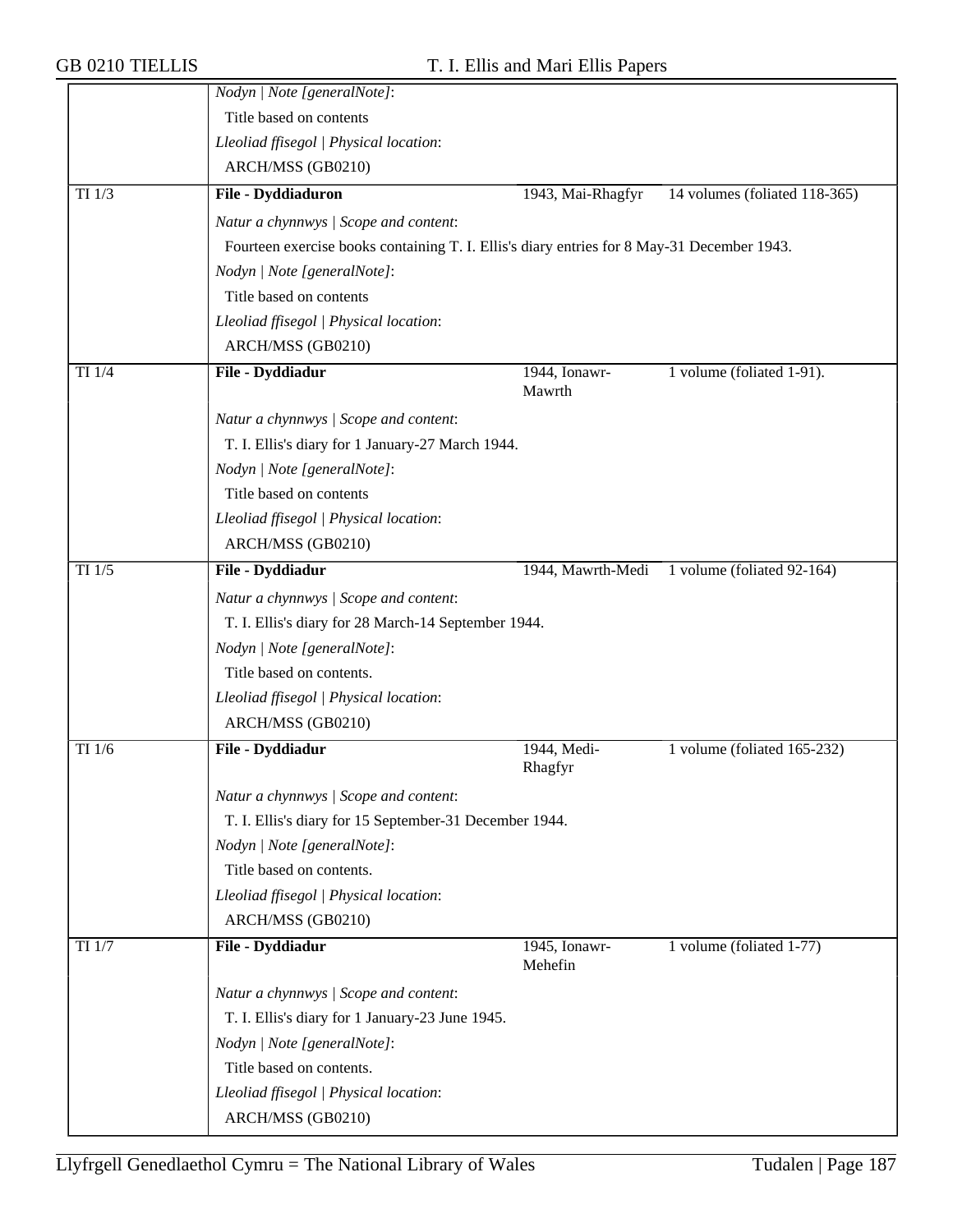| $TI$ $1/8$ | File - Dyddiaduron                                                                                                                                                                                                                                                                                                                                           | 1945, Mehefin-<br>Rhagfyr   | 4 volumes (foliated 78-180) |  |
|------------|--------------------------------------------------------------------------------------------------------------------------------------------------------------------------------------------------------------------------------------------------------------------------------------------------------------------------------------------------------------|-----------------------------|-----------------------------|--|
|            | Natur a chynnwys / Scope and content:                                                                                                                                                                                                                                                                                                                        |                             |                             |  |
|            | Four exercise books containing T. I. Ellis's diary entries for 24 June-31 December 1945.                                                                                                                                                                                                                                                                     |                             |                             |  |
|            | Nodyn   Note [generalNote]:                                                                                                                                                                                                                                                                                                                                  |                             |                             |  |
|            | Title based on contents.                                                                                                                                                                                                                                                                                                                                     |                             |                             |  |
|            | Lleoliad ffisegol   Physical location:                                                                                                                                                                                                                                                                                                                       |                             |                             |  |
|            | ARCH/MSS (GB0210)                                                                                                                                                                                                                                                                                                                                            |                             |                             |  |
| TI 1/9     | File - Dyddiadur                                                                                                                                                                                                                                                                                                                                             | 1946, Ionawr-<br>Gorffennaf | 1 volume (foliated 1-83)    |  |
|            | Natur a chynnwys / Scope and content:                                                                                                                                                                                                                                                                                                                        |                             |                             |  |
|            | T. I. Ellis's diary for 1 January-31 July 1946.                                                                                                                                                                                                                                                                                                              |                             |                             |  |
|            | Nodyn   Note [generalNote]:                                                                                                                                                                                                                                                                                                                                  |                             |                             |  |
|            | Title based on contents.                                                                                                                                                                                                                                                                                                                                     |                             |                             |  |
|            | Lleoliad ffisegol   Physical location:                                                                                                                                                                                                                                                                                                                       |                             |                             |  |
|            | ARCH/MSS (GB0210)                                                                                                                                                                                                                                                                                                                                            |                             |                             |  |
| TI 1/10    | File - Dyddiaduron                                                                                                                                                                                                                                                                                                                                           | 1946, Awst-1947,<br>Mai     | 3 volumes (foliated 1-114)  |  |
|            | Natur a chynnwys / Scope and content:                                                                                                                                                                                                                                                                                                                        |                             |                             |  |
|            | One notebook and two exercise books containing T. I. Ellis's diaries for 1 August 1946-1 May 1947.<br>These three volume were submitted by him for competition at the 1947 National Eisteddfod (competition<br>No. 33) under the pseudonym 'Penweddig'.<br>Nodyn   Note [generalNote]:<br>Title based on contents.<br>Lleoliad ffisegol   Physical location: |                             |                             |  |
|            | ARCH/MSS (GB0210)                                                                                                                                                                                                                                                                                                                                            |                             |                             |  |
| TI 1/11    | File - Dyddiadur                                                                                                                                                                                                                                                                                                                                             | 1947, Mai-Mehefin           | 1 volume (foliated 1-17)    |  |
|            | Natur a chynnwys / Scope and content:<br>Exercise book containing T. I. Ellis's diary for 2 May-3 June 1947.<br>Nodyn   Note [generalNote]:<br>Title based on contents.<br>Lleoliad ffisegol   Physical location:<br>ARCH/MSS (GB0210)                                                                                                                       |                             |                             |  |
| TI 1/12    | File - Dyddiadur                                                                                                                                                                                                                                                                                                                                             | 1947, Mehefin-<br>Hydref    | 1 volume (foliated 18-86)   |  |
|            | Natur a chynnwys / Scope and content:                                                                                                                                                                                                                                                                                                                        |                             |                             |  |
|            | Notebook containing T. I. Ellis's diary for 3 June-23 October 1947.                                                                                                                                                                                                                                                                                          |                             |                             |  |
|            | Nodyn   Note [generalNote]:                                                                                                                                                                                                                                                                                                                                  |                             |                             |  |
|            | Title based on contents.                                                                                                                                                                                                                                                                                                                                     |                             |                             |  |
|            | Lleoliad ffisegol   Physical location:                                                                                                                                                                                                                                                                                                                       |                             |                             |  |
|            | ARCH/MSS (GB0210)                                                                                                                                                                                                                                                                                                                                            |                             |                             |  |
| TI 1/13    | File - Dyddiaduron                                                                                                                                                                                                                                                                                                                                           | 1947, Hydref-<br>Rhagfyr    | 2 volumes (foliated 87-125) |  |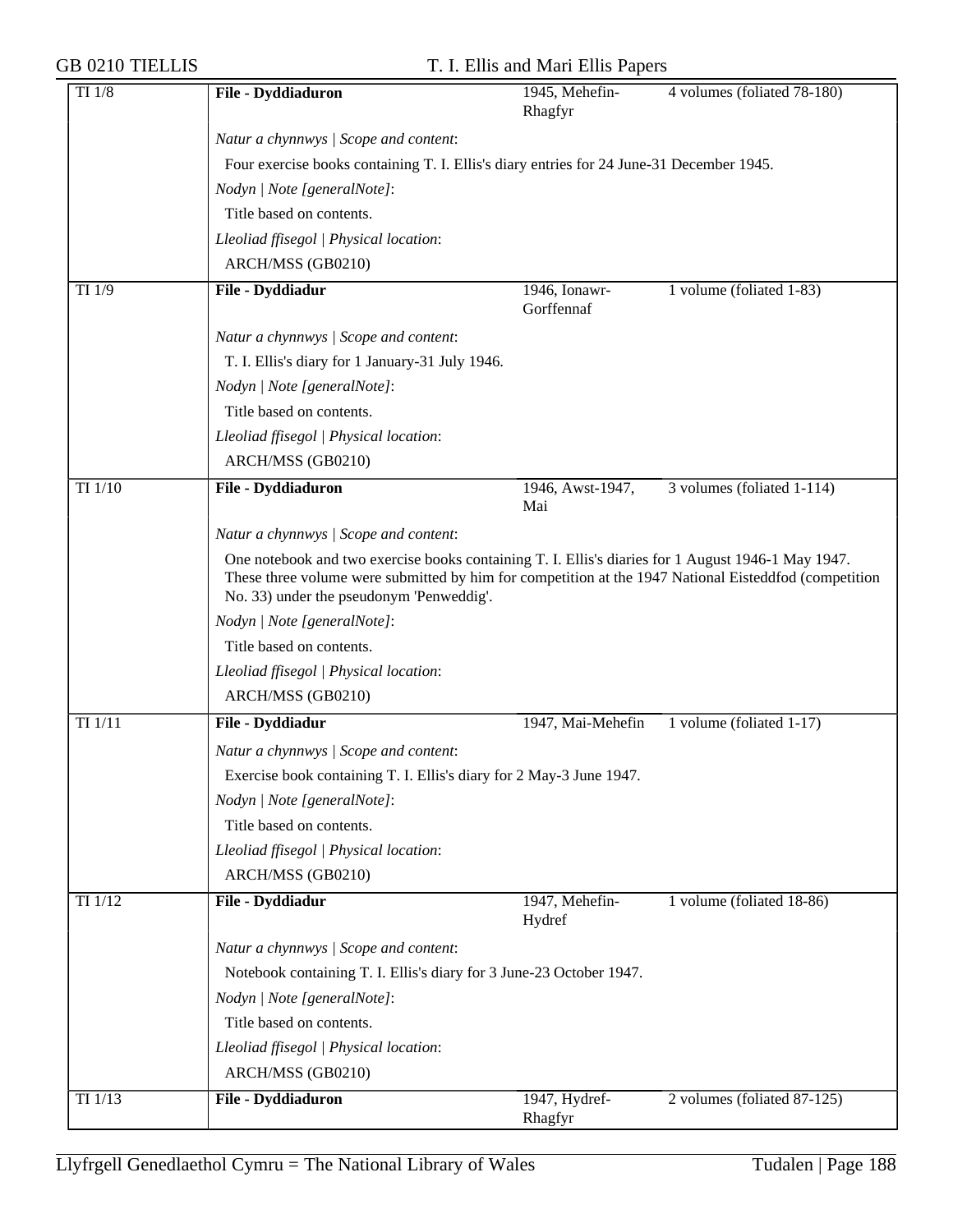|             | Natur a chynnwys / Scope and content:                                                |                           |                            |
|-------------|--------------------------------------------------------------------------------------|---------------------------|----------------------------|
|             | Two exercise books containing T. I. Ellis's diaries for 23 October-31 December 1947. |                           |                            |
|             | Nodyn   Note [generalNote]:                                                          |                           |                            |
|             | Title based on contents.                                                             |                           |                            |
|             | Lleoliad ffisegol   Physical location:                                               |                           |                            |
|             | ARCH/MSS (GB0210)                                                                    |                           |                            |
| $TI$ $1/14$ | File - Dyddiadur                                                                     | 1948, Ionawr-Mai          | 1 volume (foliated 1-69)   |
|             | Natur a chynnwys / Scope and content:                                                |                           |                            |
|             | Notebook containing T. I. Ellis's diary for 1 January-31 May 1948.                   |                           |                            |
|             | Nodyn   Note [generalNote]:                                                          |                           |                            |
|             | Title based on contents.                                                             |                           |                            |
|             | Lleoliad ffisegol   Physical location:                                               |                           |                            |
|             | ARCH/MSS (GB0210)                                                                    |                           |                            |
| TI $1/15$   | File - Dyddiadur                                                                     | 1948, Mehefin-<br>Rhagfyr | 1 volume (foliated 70-146) |
|             | Natur a chynnwys / Scope and content:                                                |                           |                            |
|             | Notebook containing T. I. Ellis's diary for 1 June-31 December 1948.                 |                           |                            |
|             | Nodyn   Note [generalNote]:                                                          |                           |                            |
|             | Title based on contents.                                                             |                           |                            |
|             | Lleoliad ffisegol   Physical location:                                               |                           |                            |
|             | ARCH/MSS (GB0210)                                                                    |                           |                            |
| TI 1/16     | File - Dyddiadur                                                                     | 1949, Ionawr-Awst         | 1 volume (foliated 1-93)   |
|             | Natur a chynnwys / Scope and content:                                                |                           |                            |
|             | Notebook containing T. I. Ellis's diary for 1 January-5 August 1949.                 |                           |                            |
|             | Nodyn   Note [generalNote]:                                                          |                           |                            |
|             | Title based on contents.                                                             |                           |                            |
|             | Lleoliad ffisegol   Physical location:                                               |                           |                            |
|             |                                                                                      |                           |                            |
|             | ARCH/MSS (GB0210)                                                                    |                           |                            |
| TI 1/17     | File - Dyddiadur                                                                     | 1949, Awst-<br>Rhagfyr    | 1 volume                   |
|             | Natur a chynnwys / Scope and content:                                                |                           |                            |
|             | Notebook containing T. I. Ellis's diary for 6 August-31 December 1949.               |                           |                            |
|             | Nodyn   Note [generalNote]:                                                          |                           |                            |
|             | Title based on contents.                                                             |                           |                            |
|             | Lleoliad ffisegol   Physical location:                                               |                           |                            |
|             | ARCH/MSS (GB0210)                                                                    |                           |                            |
| TI 1/18     | File - Dyddiadur                                                                     | 1950                      | 1 volume.                  |
|             | Nodyn   Note [generalNote]:                                                          |                           |                            |
|             | Title based on contents.                                                             |                           |                            |
|             | Lleoliad ffisegol   Physical location:                                               |                           |                            |
|             | ARCH/MSS (GB0210)                                                                    |                           |                            |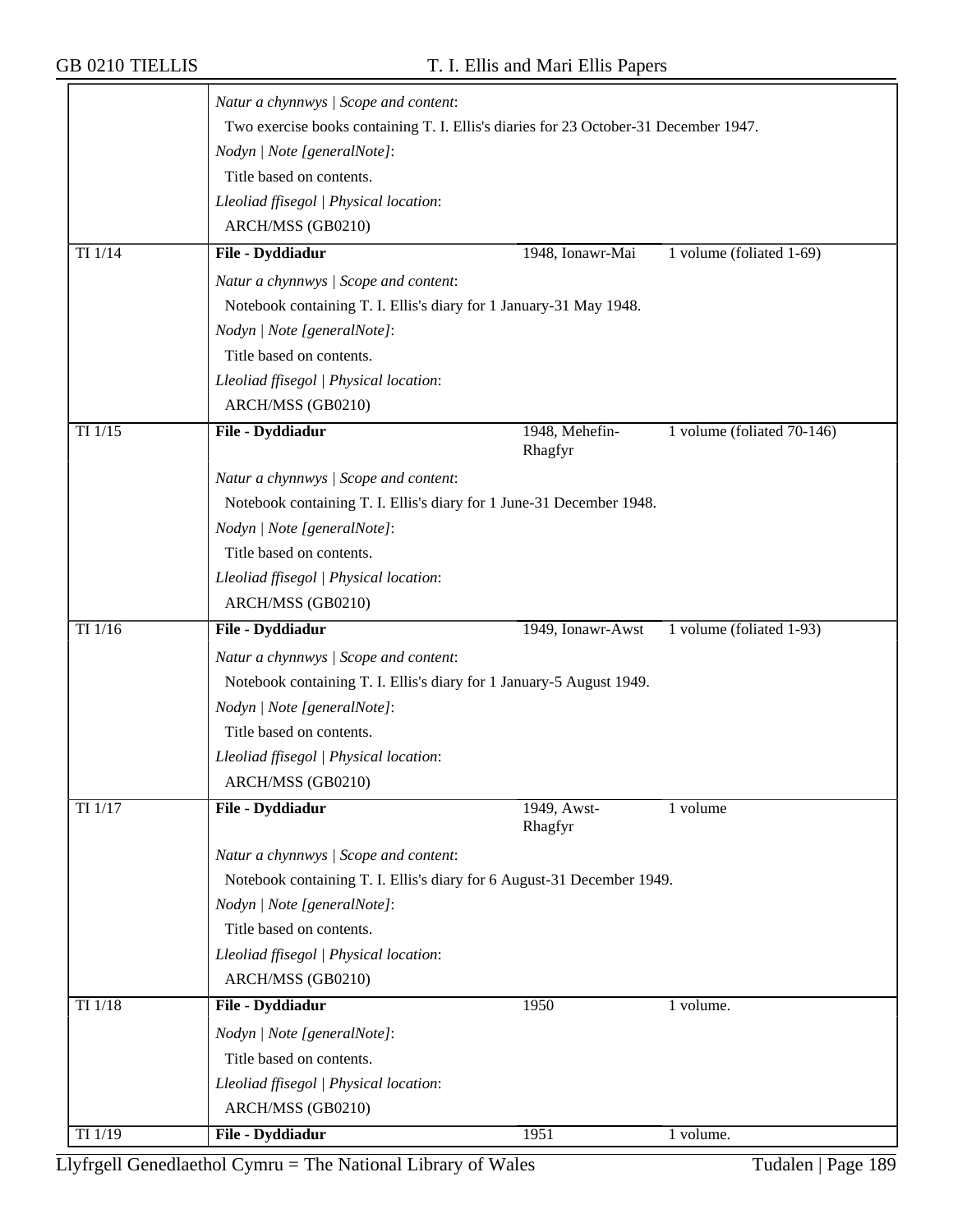|             | Nodyn   Note [generalNote]:                                                                          |                              |            |  |
|-------------|------------------------------------------------------------------------------------------------------|------------------------------|------------|--|
|             | Title based on contents.                                                                             |                              |            |  |
|             | Lleoliad ffisegol   Physical location:                                                               |                              |            |  |
|             | ARCH/MSS (GB0210)                                                                                    |                              |            |  |
| TI 1/20     | File - Dyddiadur                                                                                     | 1952                         | 1 volume.  |  |
|             |                                                                                                      |                              |            |  |
|             | Nodyn   Note [generalNote]:                                                                          |                              |            |  |
|             | Title based on contents.                                                                             |                              |            |  |
|             | Lleoliad ffisegol   Physical location:                                                               |                              |            |  |
|             | ARCH/MSS (GB0210)                                                                                    |                              |            |  |
| $TI$ $1/21$ | File - Dyddiaduron                                                                                   | 1953                         | 2 volumes. |  |
|             | Natur a chynnwys / Scope and content:                                                                |                              |            |  |
|             | One notebook and one exercise book containing T. I. Ellis's diary entries for 1953.                  |                              |            |  |
|             | Nodyn   Note [generalNote]:                                                                          |                              |            |  |
|             | Title based on contents.                                                                             |                              |            |  |
|             | Lleoliad ffisegol   Physical location:                                                               |                              |            |  |
|             | ARCH/MSS (GB0210)                                                                                    |                              |            |  |
| TI 1/22     | File - Dyddiaduron                                                                                   | 1954                         | 2 volumes. |  |
|             | Natur a chynnwys / Scope and content:                                                                |                              |            |  |
|             | One notebook and one exercise book (covers missing) containing T. I. Ellis's diary entries for 1954. |                              |            |  |
|             | Nodyn   Note [generalNote]:                                                                          |                              |            |  |
|             | Title based on contents.                                                                             |                              |            |  |
|             | Lleoliad ffisegol   Physical location:                                                               |                              |            |  |
|             | ARCH/MSS (GB0210)                                                                                    |                              |            |  |
| TI 1/23     | File - Dyddiadur                                                                                     | 1955, Ionawr-                | 1 volume.  |  |
|             |                                                                                                      | Gorffennaf                   |            |  |
|             | Natur a chynnwys / Scope and content:                                                                |                              |            |  |
|             | Notebook containing T. I. Ellis's diary for 1 January-11 July 1955.                                  |                              |            |  |
|             | Nodyn   Note [generalNote]:                                                                          |                              |            |  |
|             | Title based on contents.                                                                             |                              |            |  |
|             | Lleoliad ffisegol   Physical location:                                                               |                              |            |  |
|             | ARCH/MSS (GB0210)                                                                                    |                              |            |  |
| TI 1/24     | File - Dyddiadur                                                                                     | 1955, Gorffennaf-<br>Rhagfyr | 1 volume.  |  |
|             | Natur a chynnwys / Scope and content:                                                                |                              |            |  |
|             | Notebook containing T. I. Ellis's diary for 12 July-31 December 1955.                                |                              |            |  |
|             | Nodyn   Note [generalNote]:                                                                          |                              |            |  |
|             | Title based on contents.                                                                             |                              |            |  |
|             | Lleoliad ffisegol   Physical location:                                                               |                              |            |  |
|             | ARCH/MSS (GB0210)                                                                                    |                              |            |  |
| TI 1/25     | File - Dyddiadur                                                                                     | 1956, Ionawr-                | 1 volume.  |  |
|             |                                                                                                      | Mehefin                      |            |  |
|             | Natur a chynnwys / Scope and content:                                                                |                              |            |  |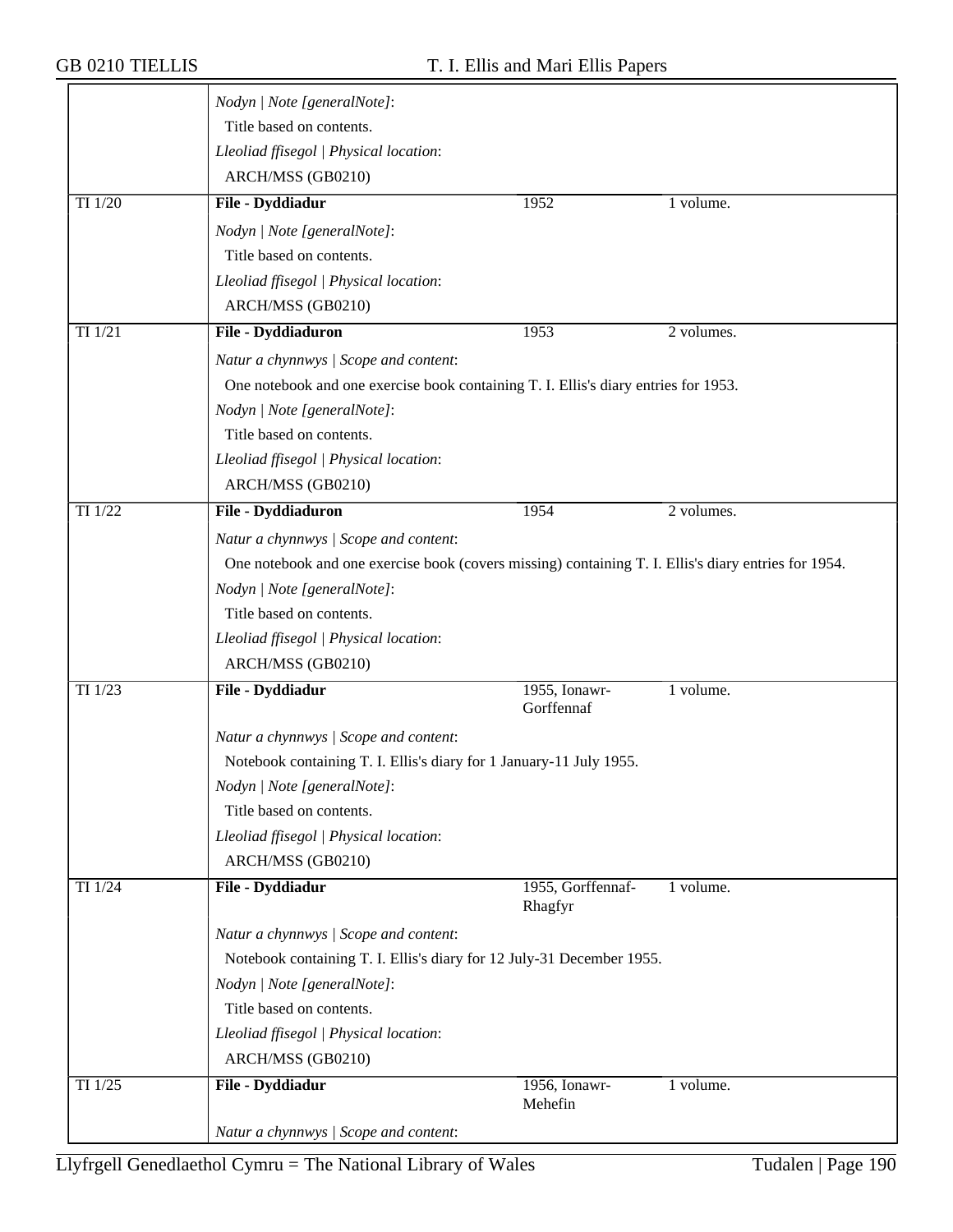|         | Notebook containing T. I. Ellis's diary for 1 January-23 June 1956.                                     |                           |            |
|---------|---------------------------------------------------------------------------------------------------------|---------------------------|------------|
|         | Nodyn   Note [generalNote]:                                                                             |                           |            |
|         | Title based on contents.                                                                                |                           |            |
|         | Lleoliad ffisegol   Physical location:                                                                  |                           |            |
|         | ARCH/MSS (GB0210)                                                                                       |                           |            |
| TI 1/26 | File - Dyddiaduron                                                                                      | 1956, Mehefin-<br>Rhagfyr | 2 volumes. |
|         | Natur a chynnwys / Scope and content:                                                                   |                           |            |
|         | One notebook and one exercise book containing T. I. Ellis's diary entries for 23 June-31 December 1956. |                           |            |
|         | Nodyn   Note [generalNote]:                                                                             |                           |            |
|         | Title based on contents.                                                                                |                           |            |
|         | Lleoliad ffisegol   Physical location:                                                                  |                           |            |
|         | ARCH/MSS (GB0210)                                                                                       |                           |            |
| TI 1/27 | File - Dyddiadur                                                                                        | 1957, Ionawr-<br>Mehefin  | 1 volume.  |
|         | Natur a chynnwys / Scope and content:                                                                   |                           |            |
|         | Notebook containing T. I. Ellis's diary for 1 January-1 June 1957.                                      |                           |            |
|         | Nodyn   Note [generalNote]:                                                                             |                           |            |
|         | Title based on contents.                                                                                |                           |            |
|         | Lleoliad ffisegol   Physical location:                                                                  |                           |            |
|         | ARCH/MSS (GB0210)                                                                                       |                           |            |
| TI 1/28 | File - Dyddiadur                                                                                        | 1957, Mehefin-<br>Medi    | 1 volume.  |
|         | Natur a chynnwys / Scope and content:                                                                   |                           |            |
|         | Notebook containing T. I. Ellis's diary for 2 June-30 September 1957.                                   |                           |            |
|         | Nodyn   Note [generalNote]:                                                                             |                           |            |
|         | Title based on contents.                                                                                |                           |            |
|         | Lleoliad ffisegol   Physical location:                                                                  |                           |            |
|         | ARCH/MSS (GB0210)                                                                                       |                           |            |
| TI 1/29 | File - Dyddiadur                                                                                        | 1957, Hydref-<br>Rhagfyr  | 1 volume.  |
|         | Natur a chynnwys / Scope and content:                                                                   |                           |            |
|         | Notebook containing T. I. Ellis's diary for1 October-31 December 1957.                                  |                           |            |
|         | Nodyn   Note [generalNote]:                                                                             |                           |            |
|         | Title based on contents.                                                                                |                           |            |
|         | Lleoliad ffisegol   Physical location:                                                                  |                           |            |
|         | ARCH/MSS (GB0210)                                                                                       |                           |            |
| TI 1/30 | File - Dyddiadur                                                                                        | 1958, Ionawr-<br>Mehefin  | 1 volume.  |
|         | Natur a chynnwys / Scope and content:                                                                   |                           |            |
|         | Notebook containing T. I. Ellis's diary for 1 January-30 June 1958.                                     |                           |            |
|         | Nodyn   Note [generalNote]:                                                                             |                           |            |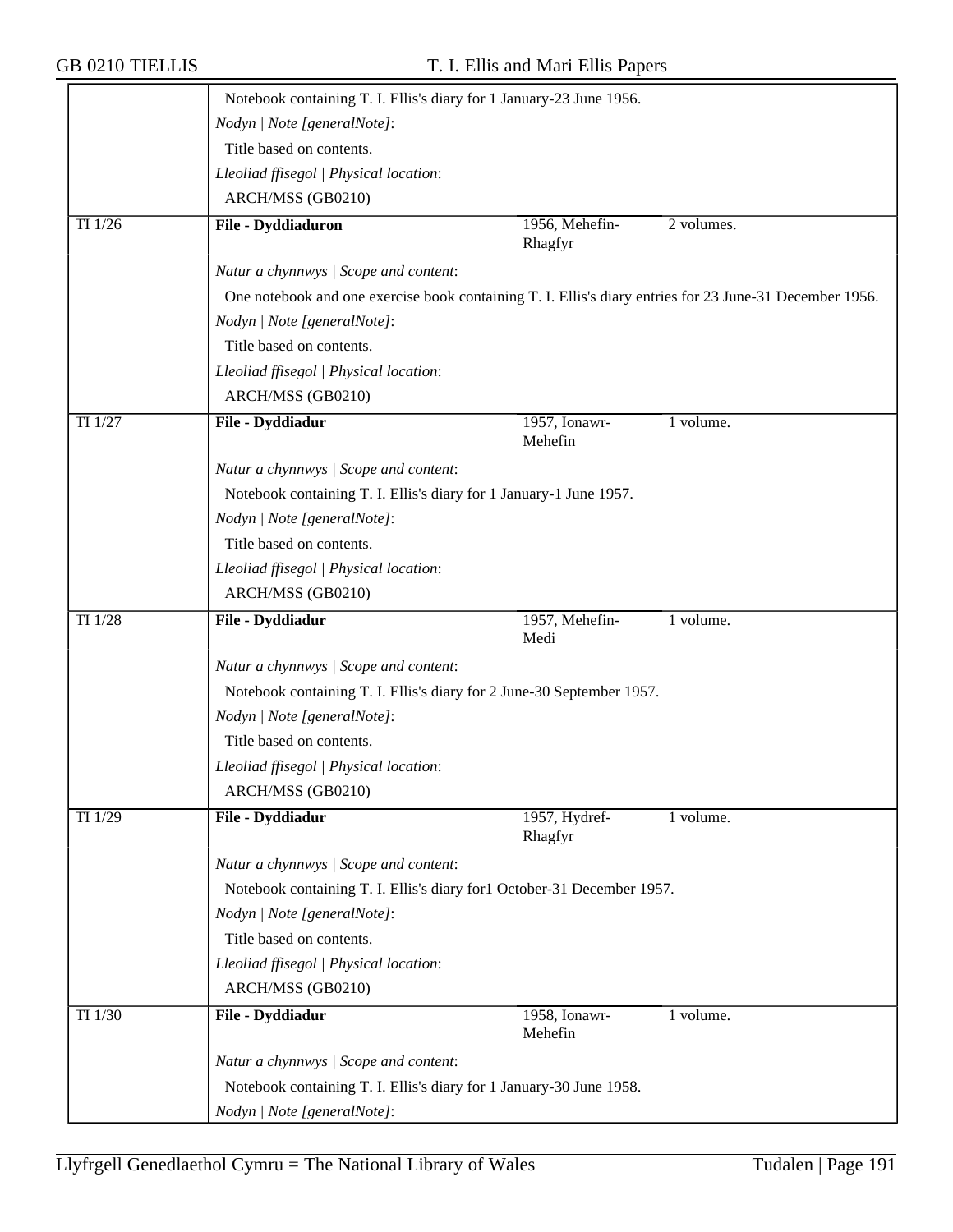|           | Title based on contents.                                                                                                                                               |                              |           |  |
|-----------|------------------------------------------------------------------------------------------------------------------------------------------------------------------------|------------------------------|-----------|--|
|           | Lleoliad ffisegol   Physical location:                                                                                                                                 |                              |           |  |
|           | ARCH/MSS (GB0210)                                                                                                                                                      |                              |           |  |
| TI $1/31$ | File - Dyddiadur                                                                                                                                                       | 1958, Gorffennaf-<br>Rhagfyr | 1 volume. |  |
|           | Natur a chynnwys / Scope and content:                                                                                                                                  |                              |           |  |
|           | Notebook containing T. I. Ellis's diary for1 July-31 December 1958.                                                                                                    |                              |           |  |
|           | Nodyn   Note [generalNote]:                                                                                                                                            |                              |           |  |
|           | Title based on contents.                                                                                                                                               |                              |           |  |
|           | Lleoliad ffisegol   Physical location:                                                                                                                                 |                              |           |  |
|           | ARCH/MSS (GB0210)                                                                                                                                                      |                              |           |  |
| TI 1/32   | File - Dyddiadur                                                                                                                                                       | 1959, Ionawr-Mai             | 1 volume. |  |
|           | Natur a chynnwys / Scope and content:                                                                                                                                  |                              |           |  |
|           | Notebook containing T. I. Ellis's diary for 1 January-31 May 1959.                                                                                                     |                              |           |  |
|           | Nodyn   Note [generalNote]:                                                                                                                                            |                              |           |  |
|           | Title based on contents.                                                                                                                                               |                              |           |  |
|           | Lleoliad ffisegol   Physical location:                                                                                                                                 |                              |           |  |
|           | ARCH/MSS (GB0210)                                                                                                                                                      |                              |           |  |
| TI 1/33   | File - Dyddiadur                                                                                                                                                       | 1959, Mehefin-<br>Tachwedd   | 1 volume. |  |
|           | Natur a chynnwys / Scope and content:                                                                                                                                  |                              |           |  |
|           | Notebook containing T. I. Ellis's diary for 1 June-6 November 1959.                                                                                                    |                              |           |  |
|           | Nodyn   Note [generalNote]:                                                                                                                                            |                              |           |  |
|           | Title based on contents.                                                                                                                                               |                              |           |  |
|           | Lleoliad ffisegol   Physical location:                                                                                                                                 |                              |           |  |
|           | ARCH/MSS (GB0210)                                                                                                                                                      |                              |           |  |
| TI 1/34   | File - Dyddiadur                                                                                                                                                       | 1959, Tachwedd-<br>Rhagfyr   | 1 volume. |  |
|           | Natur a chynnwys / Scope and content:                                                                                                                                  |                              |           |  |
|           | Exercise book containing T. I. Ellis's diary for 6 November-31 December 1959. The entries for 21-31<br>December are on loose sheets inserted at the end of the volume. |                              |           |  |
|           | Nodyn   Note [generalNote]:                                                                                                                                            |                              |           |  |
|           | Title based on contents.                                                                                                                                               |                              |           |  |
|           | Lleoliad ffisegol   Physical location:                                                                                                                                 |                              |           |  |
|           | ARCH/MSS (GB0210)                                                                                                                                                      |                              |           |  |
| TI 1/35   | File - Dyddiadur                                                                                                                                                       | 1960, Ionawr-Mai             | 1 volume. |  |
|           | Natur a chynnwys / Scope and content:                                                                                                                                  |                              |           |  |
|           | Notebook containing T. I. Ellis's diary for 1 January-31 May 1960.                                                                                                     |                              |           |  |
|           | Nodyn   Note [generalNote]:                                                                                                                                            |                              |           |  |
|           | Title based on contents.                                                                                                                                               |                              |           |  |
|           | Lleoliad ffisegol   Physical location:                                                                                                                                 |                              |           |  |
|           | ARCH/MSS (GB0210)                                                                                                                                                      |                              |           |  |
|           |                                                                                                                                                                        |                              |           |  |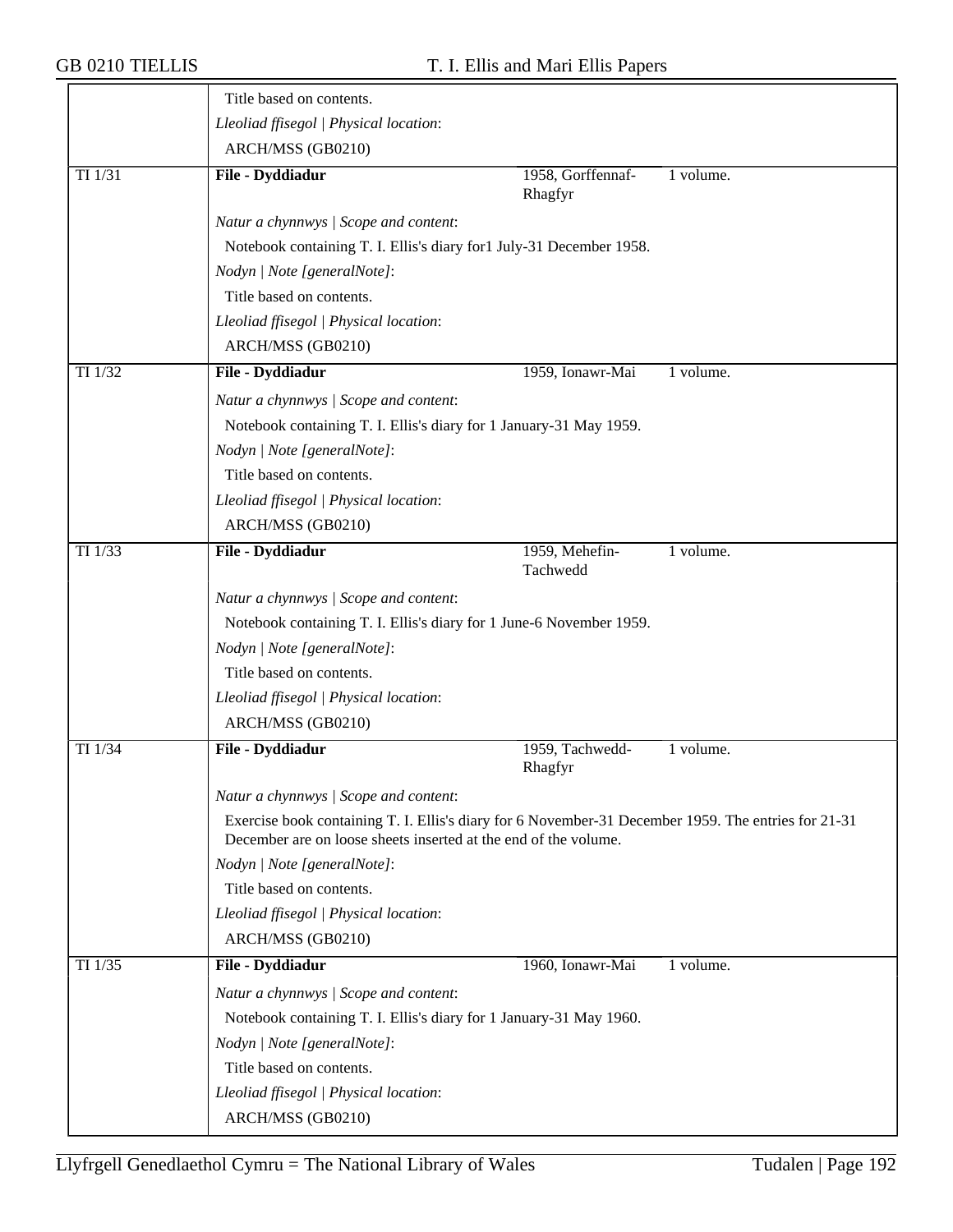| TI 1/36     | File - Dyddiadur                                                               | 1960, Mehefin-<br>1 volume.                                                                             |
|-------------|--------------------------------------------------------------------------------|---------------------------------------------------------------------------------------------------------|
|             |                                                                                | Tachwedd                                                                                                |
|             | Natur a chynnwys / Scope and content:                                          |                                                                                                         |
|             | Notebook containing T. I. Ellis's diary for 1 June-17 November 1960.           |                                                                                                         |
|             | Nodyn   Note [generalNote]:                                                    |                                                                                                         |
|             | Title based on contents.                                                       |                                                                                                         |
|             | Lleoliad ffisegol   Physical location:                                         |                                                                                                         |
|             | ARCH/MSS (GB0210)                                                              |                                                                                                         |
| TI 1/37     | File - Dyddiadur                                                               | 1960, Tachwedd-<br>1 volume.                                                                            |
|             |                                                                                | Rhagfyr                                                                                                 |
|             | Natur a chynnwys / Scope and content:                                          |                                                                                                         |
|             | Exercise book containing T. I. Ellis's diary for 18 November-31 December 1960. |                                                                                                         |
|             | Nodyn   Note [generalNote]:                                                    |                                                                                                         |
|             | Title based on contents.                                                       |                                                                                                         |
|             | Lleoliad ffisegol   Physical location:                                         |                                                                                                         |
|             | ARCH/MSS (GB0210)                                                              |                                                                                                         |
| TI 1/38     | File - Dyddiadur                                                               | 1961, Ionawr-<br>1 volume.                                                                              |
|             |                                                                                | Gorffennaf                                                                                              |
|             | Natur a chynnwys / Scope and content:                                          |                                                                                                         |
|             | Notebook containing T. I. Ellis's diary entries for 1 January-8 July 1961.     |                                                                                                         |
|             | Nodyn   Note [generalNote]:                                                    |                                                                                                         |
|             | Title based on contents.                                                       |                                                                                                         |
|             | Lleoliad ffisegol   Physical location:                                         |                                                                                                         |
|             | ARCH/MSS (GB0210)                                                              |                                                                                                         |
| TI 1/39     | File - Dyddiadur                                                               | 1961, Gorffennaf-<br>1 volume.                                                                          |
|             |                                                                                | Rhagfyr                                                                                                 |
|             | Natur a chynnwys / Scope and content:                                          |                                                                                                         |
|             | Notebook containing T. I. Ellis's diary entries for 9 July-31 December 1961.   |                                                                                                         |
|             | Nodyn   Note [generalNote]:                                                    |                                                                                                         |
|             | Title based on contents.                                                       |                                                                                                         |
|             | Lleoliad ffisegol   Physical location:                                         |                                                                                                         |
|             | ARCH/MSS (GB0210)                                                              |                                                                                                         |
| TI 1/40     | File - Dyddiadur                                                               | 1962, Ionawr-<br>1 volume.<br>Mehefin                                                                   |
|             | Natur a chynnwys / Scope and content:                                          |                                                                                                         |
|             | inserted into the volume.                                                      | Notebook containing T. I. Ellis's diary entries for 1 January-20 June 1962.A few notes, in English, are |
|             | Nodyn   Note [generalNote]:                                                    |                                                                                                         |
|             | Title based on contents.                                                       |                                                                                                         |
|             | Lleoliad ffisegol   Physical location:                                         |                                                                                                         |
|             | ARCH/MSS (GB0210)                                                              |                                                                                                         |
| $TI$ $1/41$ | File - Dyddiadur                                                               | 1962, Mehefin-<br>1 volume.                                                                             |
|             |                                                                                | Tachwedd                                                                                                |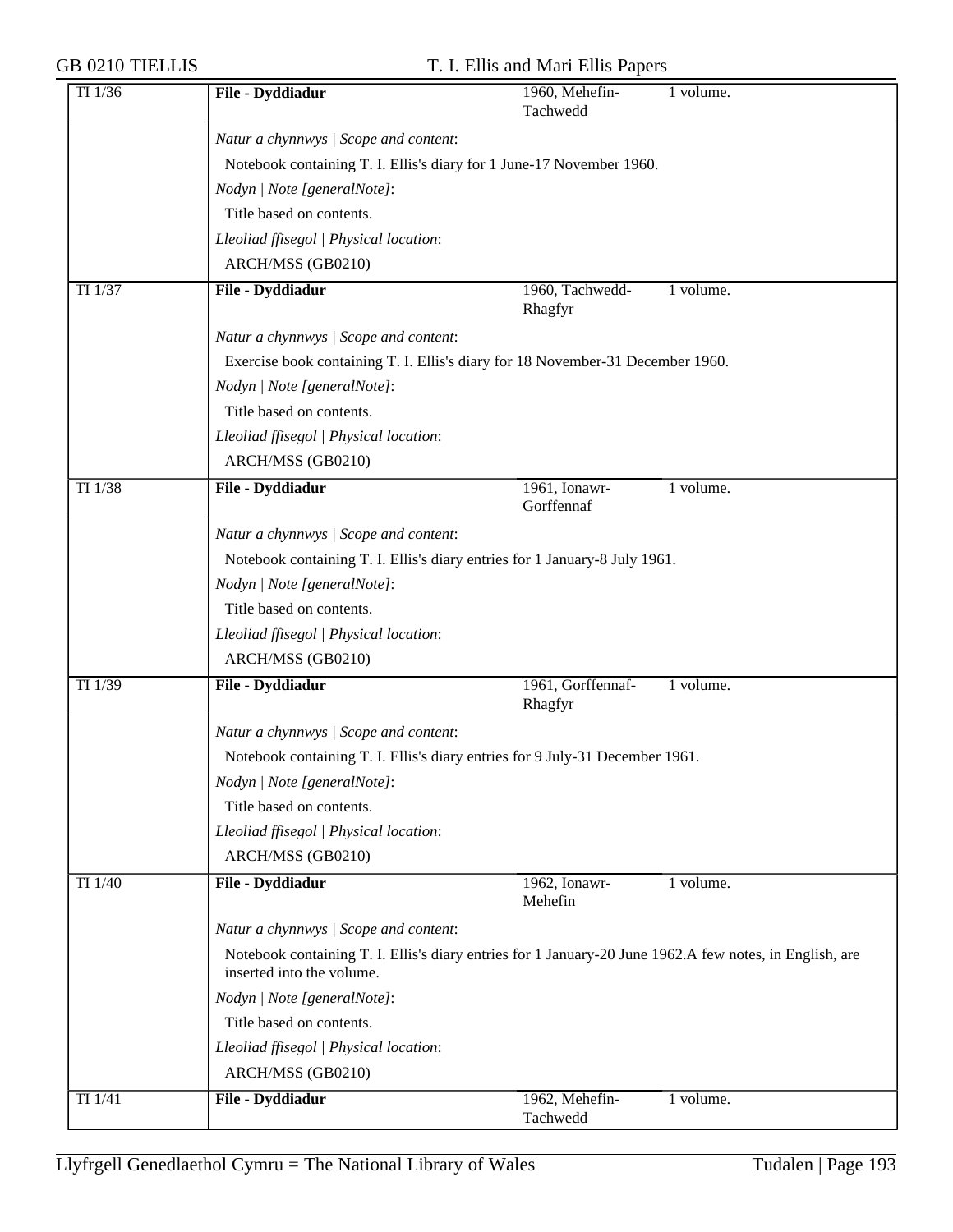|                      | Natur a chynnwys / Scope and content:                                                                                                  |                          |           |
|----------------------|----------------------------------------------------------------------------------------------------------------------------------------|--------------------------|-----------|
|                      | Notebook containing T. I. Ellis's diary entries for 21 June-30 November 1962.A few notes, in English,<br>are inserted into the volume. |                          |           |
|                      | Nodyn   Note [generalNote]:                                                                                                            |                          |           |
|                      | Title based on contents.                                                                                                               |                          |           |
|                      | Lleoliad ffisegol   Physical location:                                                                                                 |                          |           |
|                      | ARCH/MSS (GB0210)                                                                                                                      |                          |           |
| TI 1/42              | File - Dyddiadur                                                                                                                       | 1962, Rhagfyr            | 1 volume. |
|                      | Natur a chynnwys / Scope and content:                                                                                                  |                          |           |
|                      | Exercise book containing T. I. Ellis's diary entries for 1-31 December 1962.                                                           |                          |           |
|                      | Nodyn   Note [generalNote]:                                                                                                            |                          |           |
|                      | Title based on contents.                                                                                                               |                          |           |
|                      | Lleoliad ffisegol   Physical location:                                                                                                 |                          |           |
|                      | ARCH/MSS (GB0210)                                                                                                                      |                          |           |
| TI 1/43              | File - Dyddiadur                                                                                                                       | 1963, Ionawr-Mai         | 1 volume. |
|                      | Natur a chynnwys / Scope and content:                                                                                                  |                          |           |
|                      | Notebook containing T. I. Ellis's diary entries for 1 January-31 May 1963.                                                             |                          |           |
|                      | Nodyn   Note [generalNote]:                                                                                                            |                          |           |
|                      | Title based on contents.                                                                                                               |                          |           |
|                      | Lleoliad ffisegol   Physical location:                                                                                                 |                          |           |
|                      | ARCH/MSS (GB0210)                                                                                                                      |                          |           |
| TI 1/44              | File - Dyddiadur                                                                                                                       | 1963, Mehefin-<br>Hydref | 1 volume. |
|                      | Natur a chynnwys / Scope and content:                                                                                                  |                          |           |
|                      | Notebook containing T. I. Ellis's diary entries for 1 June-20 October 1963.                                                            |                          |           |
|                      | Nodyn   Note [generalNote]:                                                                                                            |                          |           |
|                      | Title based on contents.                                                                                                               |                          |           |
|                      | Lleoliad ffisegol   Physical location:                                                                                                 |                          |           |
|                      | ARCH/MSS (GB0210)                                                                                                                      |                          |           |
| TI 1/45              | File - Dyddiadur                                                                                                                       | 1963, Hydref-<br>Rhagfyr | 1 volume. |
|                      | Natur a chynnwys / Scope and content:                                                                                                  |                          |           |
|                      | Notebook containing T. I. Ellis's diary entries for 21 October-31 December 1963.                                                       |                          |           |
|                      | Nodyn   Note [generalNote]:                                                                                                            |                          |           |
|                      | Title based on contents.                                                                                                               |                          |           |
|                      | Lleoliad ffisegol   Physical location:                                                                                                 |                          |           |
|                      | ARCH/MSS (GB0210)                                                                                                                      |                          |           |
| TI $1/\overline{46}$ | File - Dyddiadur                                                                                                                       | 1964, Ionawr-Mai         | 1 volume. |
|                      | Natur a chynnwys / Scope and content:                                                                                                  |                          |           |
|                      | Notebook containing T. I. Ellis's diary entries for 1 January-31 May 1964.A few notes, in English, are<br>loose the volume.            |                          |           |
|                      | Nodyn   Note [generalNote]:                                                                                                            |                          |           |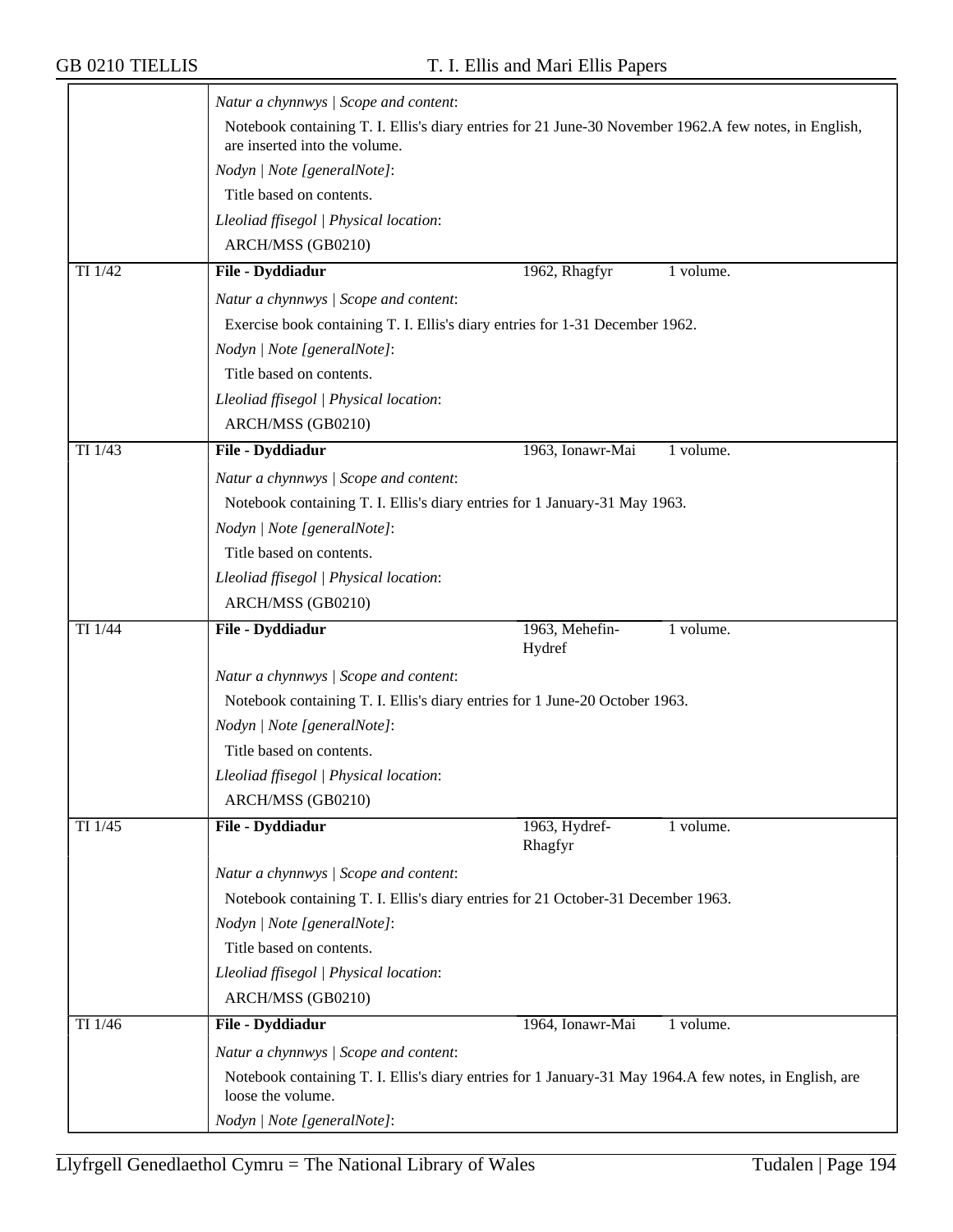|         | Title based on contents.                                                                                                                                                                                 |                            |            |
|---------|----------------------------------------------------------------------------------------------------------------------------------------------------------------------------------------------------------|----------------------------|------------|
|         | Lleoliad ffisegol   Physical location:                                                                                                                                                                   |                            |            |
|         | ARCH/MSS (GB0210)                                                                                                                                                                                        |                            |            |
| TI 1/47 | File - Dyddiaduron                                                                                                                                                                                       | 1964, Mehefin-<br>Tachwedd | 2 volumes. |
|         | Natur a chynnwys / Scope and content:                                                                                                                                                                    |                            |            |
|         | A notebook containing T. I. Ellis's diary entries for 3 June-9 November 1964 (ii); entries for 1-2 June,<br>and the beginning of 3 June, are recorded separately in the remains of an exercise book (i). |                            |            |
|         | Nodyn   Note [generalNote]:                                                                                                                                                                              |                            |            |
|         | Title based on contents.                                                                                                                                                                                 |                            |            |
|         | Lleoliad ffisegol   Physical location:                                                                                                                                                                   |                            |            |
|         | ARCH/MSS (GB0210)                                                                                                                                                                                        |                            |            |
| TI 1/48 | File - Dyddiadur                                                                                                                                                                                         | 1964, Tachwedd-<br>Rhagfyr | 1 volume.  |
|         | Natur a chynnwys / Scope and content:                                                                                                                                                                    |                            |            |
|         | Notebook containing T. I. Ellis's diary entries for 10 November-31 December 1964.                                                                                                                        |                            |            |
|         | Nodyn   Note [generalNote]:                                                                                                                                                                              |                            |            |
|         | Title based on contents.                                                                                                                                                                                 |                            |            |
|         | Lleoliad ffisegol   Physical location:                                                                                                                                                                   |                            |            |
|         | ARCH/MSS (GB0210)                                                                                                                                                                                        |                            |            |
| TI 1/49 | File - Dyddiadur                                                                                                                                                                                         | 1965, Ionawr-<br>Mehefin   | 1 volume.  |
|         | Natur a chynnwys / Scope and content:                                                                                                                                                                    |                            |            |
|         | Notebook containing T. I. Ellis's diary entries for 1 January-15 June 1965.                                                                                                                              |                            |            |
|         | Nodyn   Note [generalNote]:                                                                                                                                                                              |                            |            |
|         | Title based on contents.                                                                                                                                                                                 |                            |            |
|         | Lleoliad ffisegol   Physical location:                                                                                                                                                                   |                            |            |
|         | ARCH/MSS (GB0210)                                                                                                                                                                                        |                            |            |
| TI 1/50 | File - Dyddiadur                                                                                                                                                                                         | 1965, Mehefin-<br>Tachwedd | 1 volume.  |
|         | Natur a chynnwys / Scope and content:                                                                                                                                                                    |                            |            |
|         | Notebook containing T. I. Ellis's diary entries for 16 June-25 November 1965.                                                                                                                            |                            |            |
|         | Nodyn   Note [generalNote]:                                                                                                                                                                              |                            |            |
|         | Title based on contents.                                                                                                                                                                                 |                            |            |
|         | Lleoliad ffisegol   Physical location:                                                                                                                                                                   |                            |            |
|         | ARCH/MSS (GB0210)                                                                                                                                                                                        |                            |            |
| TI 1/51 | File - Dyddiaduron                                                                                                                                                                                       | 1965, Tachwedd-<br>Rhagfyr | 2 volumes. |
|         | Natur a chynnwys / Scope and content:                                                                                                                                                                    |                            |            |
|         | Two exercise books containing T. I. Ellis's diary entries for 25 November-31 December 1965.                                                                                                              |                            |            |
|         | Nodyn   Note [generalNote]:                                                                                                                                                                              |                            |            |
|         | Title based on contents.                                                                                                                                                                                 |                            |            |
|         | Lleoliad ffisegol   Physical location:                                                                                                                                                                   |                            |            |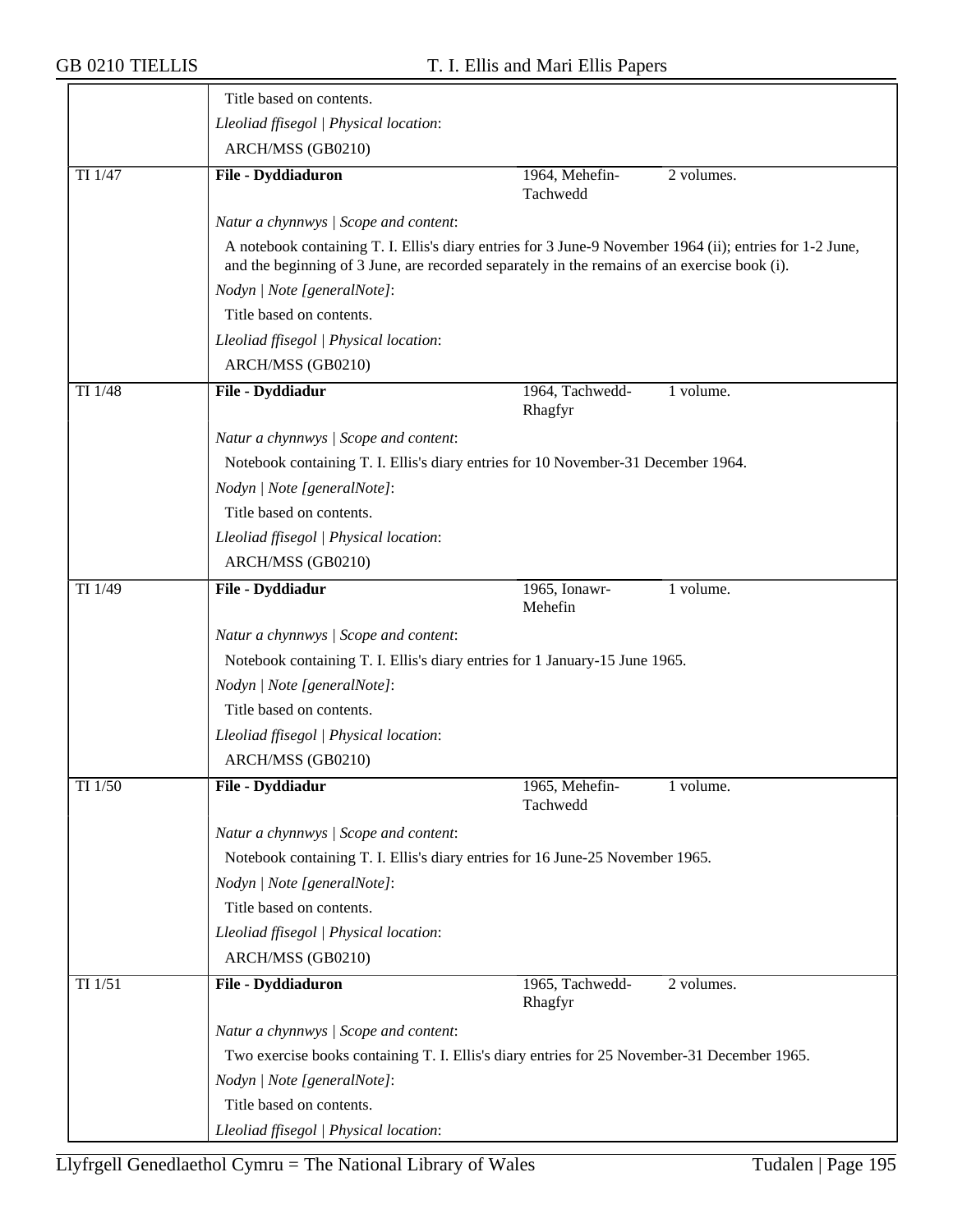|           | ARCH/MSS (GB0210)                                                                                                                                                                                                                                                                       |                              |            |
|-----------|-----------------------------------------------------------------------------------------------------------------------------------------------------------------------------------------------------------------------------------------------------------------------------------------|------------------------------|------------|
| TI 1/52   | File - Dyddiadur                                                                                                                                                                                                                                                                        | 1966, Ionawr-Mai             | 1 volume.  |
|           | Natur a chynnwys / Scope and content:                                                                                                                                                                                                                                                   |                              |            |
|           | Notebook containing T. I. Ellis's diary entries for 1 January-31 May 1966.                                                                                                                                                                                                              |                              |            |
|           | Nodyn   Note [generalNote]:                                                                                                                                                                                                                                                             |                              |            |
|           | Title based on contents.                                                                                                                                                                                                                                                                |                              |            |
|           | Lleoliad ffisegol   Physical location:                                                                                                                                                                                                                                                  |                              |            |
|           | ARCH/MSS (GB0210)                                                                                                                                                                                                                                                                       |                              |            |
| TI 1/53   | File - Dyddiaduron                                                                                                                                                                                                                                                                      | 1966, Mehefin-<br>Gorffennaf | 2 volumes. |
|           | Natur a chynnwys / Scope and content:                                                                                                                                                                                                                                                   |                              |            |
|           | Two exercise books containing T. I. Ellis's diary entries for 1 June-1 July 1966.                                                                                                                                                                                                       |                              |            |
|           | Nodyn   Note [generalNote]:                                                                                                                                                                                                                                                             |                              |            |
|           | Title based on contents.                                                                                                                                                                                                                                                                |                              |            |
|           | Lleoliad ffisegol   Physical location:                                                                                                                                                                                                                                                  |                              |            |
|           | ARCH/MSS (GB0210)                                                                                                                                                                                                                                                                       |                              |            |
| TI 1/54   | File - Dyddiadur                                                                                                                                                                                                                                                                        | 1966, Gorffennaf-            | 1 volume.  |
|           |                                                                                                                                                                                                                                                                                         | Rhagfyr                      |            |
|           | Natur a chynnwys / Scope and content:                                                                                                                                                                                                                                                   |                              |            |
|           | Notebook containing T. I. Ellis's diary entries for 2 July-4 December 1966.                                                                                                                                                                                                             |                              |            |
|           | Nodyn   Note [generalNote]:                                                                                                                                                                                                                                                             |                              |            |
|           | Title based on contents.                                                                                                                                                                                                                                                                |                              |            |
|           | Lleoliad ffisegol   Physical location:                                                                                                                                                                                                                                                  |                              |            |
|           | ARCH/MSS (GB0210)                                                                                                                                                                                                                                                                       |                              |            |
| TI 1/55   | File - Dyddiadur                                                                                                                                                                                                                                                                        | 1966, Rhagfyr                | 1 volume.  |
|           | Natur a chynnwys / Scope and content:                                                                                                                                                                                                                                                   |                              |            |
|           | Exercise book containing T. I. Ellis's diary entries for 5-31 December 1966. As a result of the attack<br>of hemiplegia suffered by TIE on 7 December the entries from 6 December onwards are written by<br>amanuenses, initially his daughter Margaret and subsequently his wife Mari. |                              |            |
|           | Nodyn   Note [generalNote]:                                                                                                                                                                                                                                                             |                              |            |
|           | Title based on contents.                                                                                                                                                                                                                                                                |                              |            |
|           | Lleoliad ffisegol   Physical location:                                                                                                                                                                                                                                                  |                              |            |
|           | ARCH/MSS (GB0210)                                                                                                                                                                                                                                                                       |                              |            |
| $TI$ 1/56 | File - Dyddiadur                                                                                                                                                                                                                                                                        | 1967, Ionawr-Awst            | 1 volume.  |
|           | Natur a chynnwys / Scope and content:                                                                                                                                                                                                                                                   |                              |            |
|           | Exercise book containing T. I. Ellis's diary entries for 1 January-9 August 1967. The entries to 22 March<br>are in the hand of his wife Mari, acting as his amanuensis.                                                                                                                |                              |            |
|           | Nodyn   Note [generalNote]:                                                                                                                                                                                                                                                             |                              |            |
|           | Title based on contents.                                                                                                                                                                                                                                                                |                              |            |
|           | Lleoliad ffisegol   Physical location:                                                                                                                                                                                                                                                  |                              |            |
|           | ARCH/MSS (GB0210)                                                                                                                                                                                                                                                                       |                              |            |
| TI 1/57   | File - Dyddiadur                                                                                                                                                                                                                                                                        | 1967, Awst-1968,             | 1 volume.  |
|           |                                                                                                                                                                                                                                                                                         | Ebrill                       |            |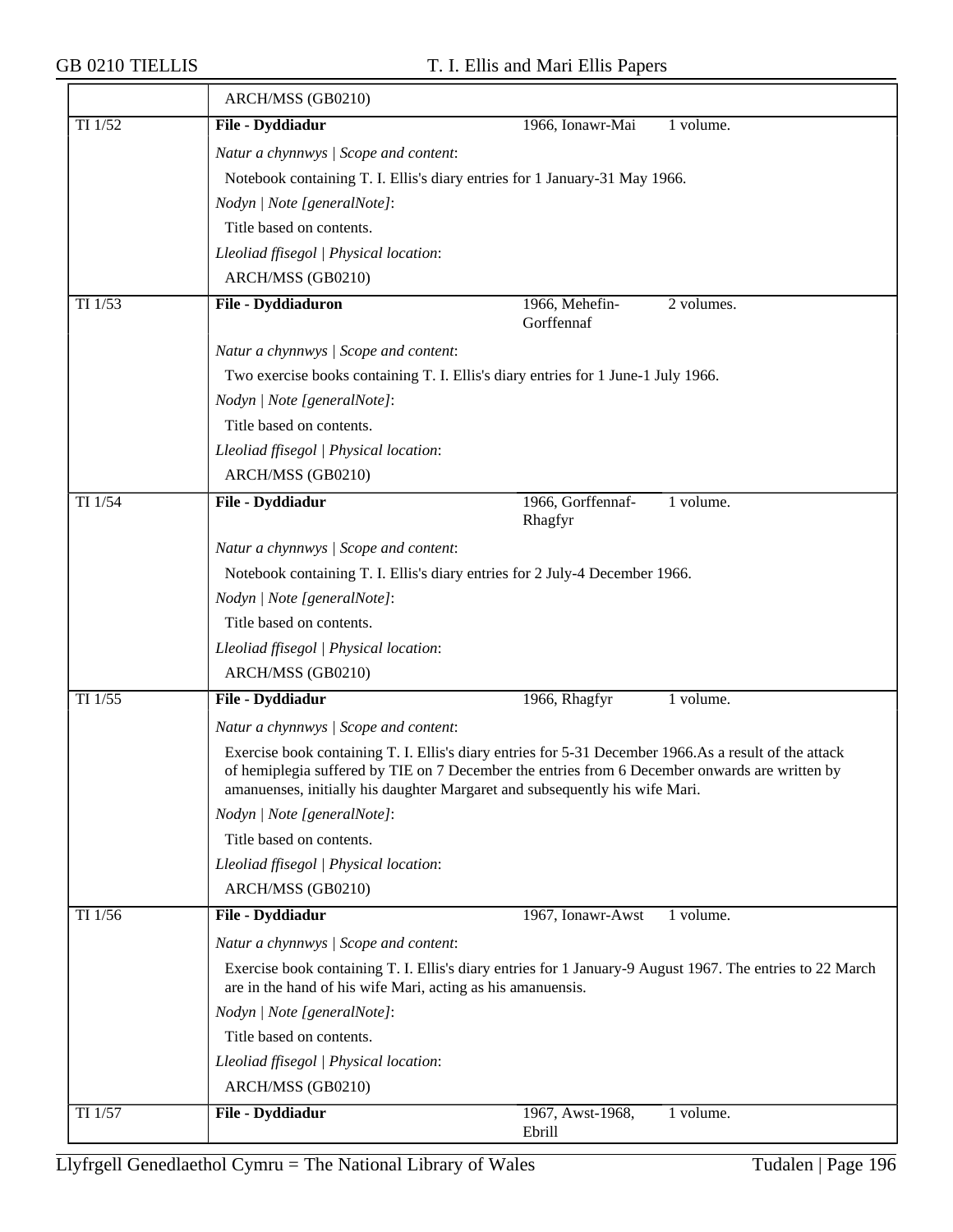|         | Natur a chynnwys / Scope and content:                                                                                                              |                        |                    |
|---------|----------------------------------------------------------------------------------------------------------------------------------------------------|------------------------|--------------------|
|         | Notebook containing T. I. Ellis's diary entries for 10 August 1967-5 April 1968.                                                                   |                        |                    |
|         | Nodyn   Note [generalNote]:                                                                                                                        |                        |                    |
|         | Title based on contents.                                                                                                                           |                        |                    |
|         | Lleoliad ffisegol   Physical location:                                                                                                             |                        |                    |
|         | ARCH/MSS (GB0210)                                                                                                                                  |                        |                    |
| TI 1/58 | File - Dyddiadur                                                                                                                                   | 1968, Ebrill-Hydref    | 1 volume.          |
|         | Natur a chynnwys / Scope and content:                                                                                                              |                        |                    |
|         | Notebook containing T. I. Ellis's diary entries for 6 April-29 October 1968.                                                                       |                        |                    |
|         | Nodyn   Note [generalNote]:                                                                                                                        |                        |                    |
|         | Title based on contents.                                                                                                                           |                        |                    |
|         | Lleoliad ffisegol   Physical location:                                                                                                             |                        |                    |
|         | ARCH/MSS (GB0210)                                                                                                                                  |                        |                    |
| TI 1/59 | File - Dyddiadur                                                                                                                                   | 1968, Hydref-          | 1 volume.          |
|         |                                                                                                                                                    | Rhagfyr                |                    |
|         | Natur a chynnwys / Scope and content:                                                                                                              |                        |                    |
|         | Loose-leaf ring binder containing T. I. Ellis's diary entries for 29 October-31 December 1968.                                                     |                        |                    |
|         | Nodyn   Note [generalNote]:                                                                                                                        |                        |                    |
|         | Title based on contents.                                                                                                                           |                        |                    |
|         | Lleoliad ffisegol   Physical location:                                                                                                             |                        |                    |
|         | ARCH/MSS (GB0210)                                                                                                                                  |                        |                    |
| TI 1/60 | File - Dyddiadur                                                                                                                                   | 1969, Ionawr-Medi      | 1 volume.          |
|         | Natur a chynnwys / Scope and content:                                                                                                              |                        |                    |
|         | Notebook containing T. I. Ellis's diary entries for 1 January-12 September 1969. A few additional items,<br>mainly ephemera, are loose the volume. |                        |                    |
|         | Nodyn   Note [generalNote]:                                                                                                                        |                        |                    |
|         | Title based on contents.                                                                                                                           |                        |                    |
|         | Lleoliad ffisegol   Physical location:                                                                                                             |                        |                    |
|         | ARCH/MSS (GB0210)                                                                                                                                  |                        |                    |
| TI 1/61 | File - Dyddiadur                                                                                                                                   | 1969, Medi-<br>Rhagfyr | 1 volume.          |
|         | Natur a chynnwys / Scope and content:                                                                                                              |                        |                    |
|         | Notebook containing T. I. Ellis's diary entries for 13 September-13 December 1969. A few additional<br>items are loose the volume.                 |                        |                    |
|         | Nodyn   Note [generalNote]:                                                                                                                        |                        |                    |
|         | Title based on contents.                                                                                                                           |                        |                    |
|         | Lleoliad ffisegol   Physical location:                                                                                                             |                        |                    |
|         | ARCH/MSS (GB0210)                                                                                                                                  |                        |                    |
| TI 1/62 | File - Dyddiadur                                                                                                                                   | 1969, Rhagfyr          | 7 ff. (1 envelope) |
|         | Natur a chynnwys / Scope and content:                                                                                                              |                        |                    |
|         | Loose leaves containing T. I. Ellis's diary entries for 13-31 December 1969.                                                                       |                        |                    |
|         | Nodyn   Note [generalNote]:                                                                                                                        |                        |                    |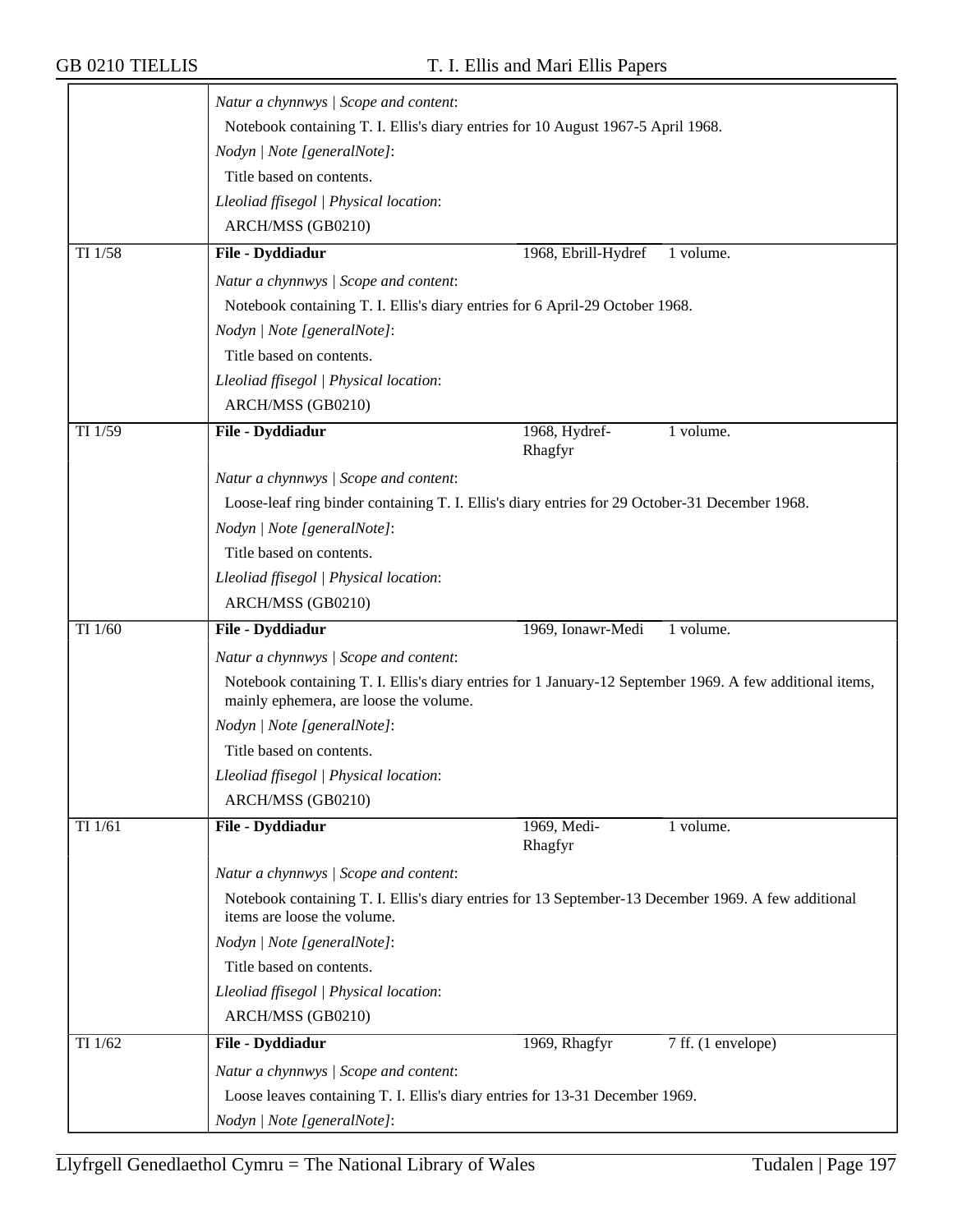|                                   | Title based on contents.                                                                                                                                     |                     |                                               |
|-----------------------------------|--------------------------------------------------------------------------------------------------------------------------------------------------------------|---------------------|-----------------------------------------------|
|                                   | Lleoliad ffisegol   Physical location:                                                                                                                       |                     |                                               |
|                                   | ARCH/MSS (GB0210)                                                                                                                                            |                     |                                               |
| TI $1/63$                         | File - Dyddiadur                                                                                                                                             | 1970, Ionawr-Ebrill | 1 volume.                                     |
|                                   | Natur a chynnwys / Scope and content:                                                                                                                        |                     |                                               |
|                                   | Notebook containing T. I. Ellis's diary entries for 1 January-18 April 1970. A final entry for 20 April,<br>following his death, is by his widow Mari Ellis. |                     |                                               |
|                                   | Nodyn   Note [generalNote]:                                                                                                                                  |                     |                                               |
|                                   | Title based on contents.                                                                                                                                     |                     |                                               |
|                                   | Lleoliad ffisegol   Physical location:                                                                                                                       |                     |                                               |
|                                   | ARCH/MSS (GB0210)                                                                                                                                            |                     |                                               |
|                                   | <b>Cyfres   Series TI 2: Other papers</b>                                                                                                                    |                     |                                               |
|                                   | Dyddiad   Date: 1919-1961 (dyddiad creu)   (date of creation)                                                                                                |                     |                                               |
|                                   | Disgrifiad ffisegol   Physical description: 1 small box.                                                                                                     |                     |                                               |
|                                   | Iaith y deunydd   Language of the material:                                                                                                                  |                     |                                               |
| Welsh                             |                                                                                                                                                              |                     |                                               |
| English                           |                                                                                                                                                              |                     |                                               |
|                                   |                                                                                                                                                              |                     |                                               |
| Nodyn   Note [generalNote]:       |                                                                                                                                                              |                     |                                               |
| Title based on contents.          |                                                                                                                                                              |                     |                                               |
|                                   |                                                                                                                                                              |                     |                                               |
|                                   | Pwyntiau mynediad   Access points:                                                                                                                           |                     |                                               |
|                                   | Ellis, T. I. (Thomas Iorwerth), 1899-1970 -- Diaries (pwnc)   (subject)                                                                                      |                     |                                               |
|                                   |                                                                                                                                                              |                     |                                               |
|                                   | FFeil / rhestr eitemau   File / item list                                                                                                                    |                     |                                               |
| Cod cyfeirnod  <br>Reference code | Teitl   Title                                                                                                                                                | Dyddiadau   Dates   | Disgrifiad ffisegol   Physical<br>description |
| $TI$ $2/1$                        | <b>File - Discharge papers</b>                                                                                                                               | 1919-1921           | 3 ff. (1 envelope)                            |
|                                   | Natur a chynnwys / Scope and content:                                                                                                                        |                     |                                               |
|                                   | Discharge papers, 1919-1921, of 2nd Lieutenant T. I. Ellis, on completion of his military service.                                                           |                     |                                               |
|                                   | Nodyn   Note [generalNote]:                                                                                                                                  |                     |                                               |
|                                   | Title based on contents.                                                                                                                                     |                     |                                               |
|                                   | Lleoliad ffisegol   Physical location:                                                                                                                       |                     |                                               |
|                                   | ARCH/MSS (GB0210)                                                                                                                                            |                     |                                               |
| TI 2/2                            | File - Cynlas, Rhyl, visitors' book                                                                                                                          | 1930-1940           | 1 volume.                                     |
|                                   | Natur a chynnwys / Scope and content:                                                                                                                        |                     |                                               |
|                                   | Visitors' book, 1930-1940, for T. I. Ellis's house, Cynlas, in Queen's Walk, Rhyl, Flintshire.                                                               |                     |                                               |
|                                   | Nodyn   Note [generalNote]:                                                                                                                                  |                     |                                               |
|                                   | Title based on contents.                                                                                                                                     |                     |                                               |
|                                   | Lleoliad ffisegol   Physical location:                                                                                                                       |                     |                                               |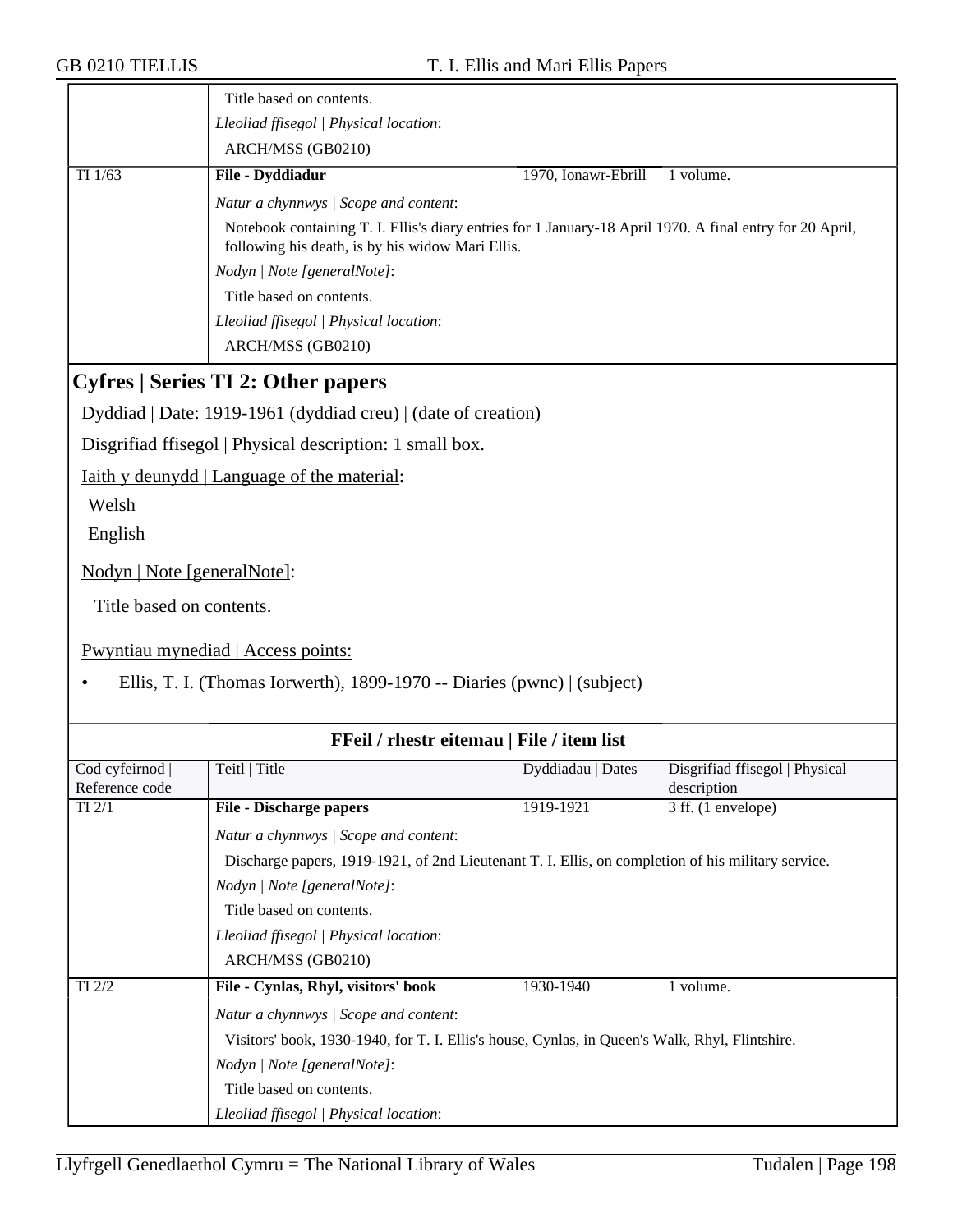|            | ARCH/MSS (GB0210)                                                                                                                                                                                                                                                                     |  |  |  |  |
|------------|---------------------------------------------------------------------------------------------------------------------------------------------------------------------------------------------------------------------------------------------------------------------------------------|--|--|--|--|
| $TI$ $2/3$ | File - Passport, driving licence, &c.<br>1935-1961<br>1 envelope.                                                                                                                                                                                                                     |  |  |  |  |
|            | Natur a chynnwys / Scope and content:                                                                                                                                                                                                                                                 |  |  |  |  |
|            | T. I. Ellis's passport, valid 1935-1940, and driving licence, 1952-1964, together with a motor fuel ration<br>book for September 1947-February 1948.                                                                                                                                  |  |  |  |  |
|            | Nodyn   Note [generalNote]:                                                                                                                                                                                                                                                           |  |  |  |  |
|            | Title based on contents.                                                                                                                                                                                                                                                              |  |  |  |  |
|            | Lleoliad ffisegol   Physical location:                                                                                                                                                                                                                                                |  |  |  |  |
|            | ARCH/MSS (GB0210)                                                                                                                                                                                                                                                                     |  |  |  |  |
| $TI$ $2/4$ | File - Box of calling cards<br>[1930s]<br>1 item.                                                                                                                                                                                                                                     |  |  |  |  |
|            | Natur a chynnwys / Scope and content:                                                                                                                                                                                                                                                 |  |  |  |  |
|            | Calling card box, now containing a single calling card, [1930s], of T. I. Ellis, Cynlas, Rhyl.                                                                                                                                                                                        |  |  |  |  |
|            | Nodyn   Note [generalNote]:                                                                                                                                                                                                                                                           |  |  |  |  |
|            | Title based on contents.                                                                                                                                                                                                                                                              |  |  |  |  |
|            | Lleoliad ffisegol   Physical location:                                                                                                                                                                                                                                                |  |  |  |  |
|            | ARCH/MSS (GB0210)                                                                                                                                                                                                                                                                     |  |  |  |  |
| TI 2/5     | <b>File - Cardiganshire County Council</b><br>1949<br>1 envelope.                                                                                                                                                                                                                     |  |  |  |  |
|            | election                                                                                                                                                                                                                                                                              |  |  |  |  |
|            | Natur a chynnwys / Scope and content:                                                                                                                                                                                                                                                 |  |  |  |  |
|            | Papers, 1949, relating to T. I. Ellis's campaign for election to Cardiganshire County Council at a by-<br>election held on 28 May 1949; in the event Ellis polled in last place.                                                                                                      |  |  |  |  |
|            | Nodyn   Note [generalNote]:                                                                                                                                                                                                                                                           |  |  |  |  |
|            | Title based on contents.                                                                                                                                                                                                                                                              |  |  |  |  |
|            | Lleoliad ffisegol   Physical location:                                                                                                                                                                                                                                                |  |  |  |  |
|            | ARCH/MSS (GB0210)                                                                                                                                                                                                                                                                     |  |  |  |  |
| TI 2/6     | File - Cyn Torri'r Olwyn: Atgofion<br>1958-1960<br>5 volumes (foliated 1-195)                                                                                                                                                                                                         |  |  |  |  |
|            | Natur a chynnwys / Scope and content:                                                                                                                                                                                                                                                 |  |  |  |  |
|            | Five exercise books containing the manuscript, 1958-1960, of an autobiography by T. I. Ellis entitled<br>'Cyn Torri'r Olwyn'. The work consists of nine chapters relating his life from childhood to his time living<br>in Swansea (c. 1930).                                         |  |  |  |  |
|            | Nodyn   Note [generalNote]:                                                                                                                                                                                                                                                           |  |  |  |  |
|            | Original title.                                                                                                                                                                                                                                                                       |  |  |  |  |
|            | Lleoliad ffisegol   Physical location:                                                                                                                                                                                                                                                |  |  |  |  |
|            | ARCH/MSS (GB0210)                                                                                                                                                                                                                                                                     |  |  |  |  |
| TI 2/7     | File - Tystysgrifau<br>1929, 1941<br>2 rolls.                                                                                                                                                                                                                                         |  |  |  |  |
|            | Natur a chynnwys / Scope and content:                                                                                                                                                                                                                                                 |  |  |  |  |
|            | Two certificates of T. I. Ellis: (i) his certificate for winning joint first prize at the National Eisteddfod,<br>Liverpool, August 1929, for translating from Greek into Welsh; (ii) a first aid certificate issued to him by<br>the St John's Ambulance Association, 23 April 1941. |  |  |  |  |
|            | Nodyn   Note [generalNote]:                                                                                                                                                                                                                                                           |  |  |  |  |
|            | Title based on contents.                                                                                                                                                                                                                                                              |  |  |  |  |
|            | Lleoliad ffisegol   Physical location:                                                                                                                                                                                                                                                |  |  |  |  |
|            | ARCH/MSS (GB0210)                                                                                                                                                                                                                                                                     |  |  |  |  |
|            |                                                                                                                                                                                                                                                                                       |  |  |  |  |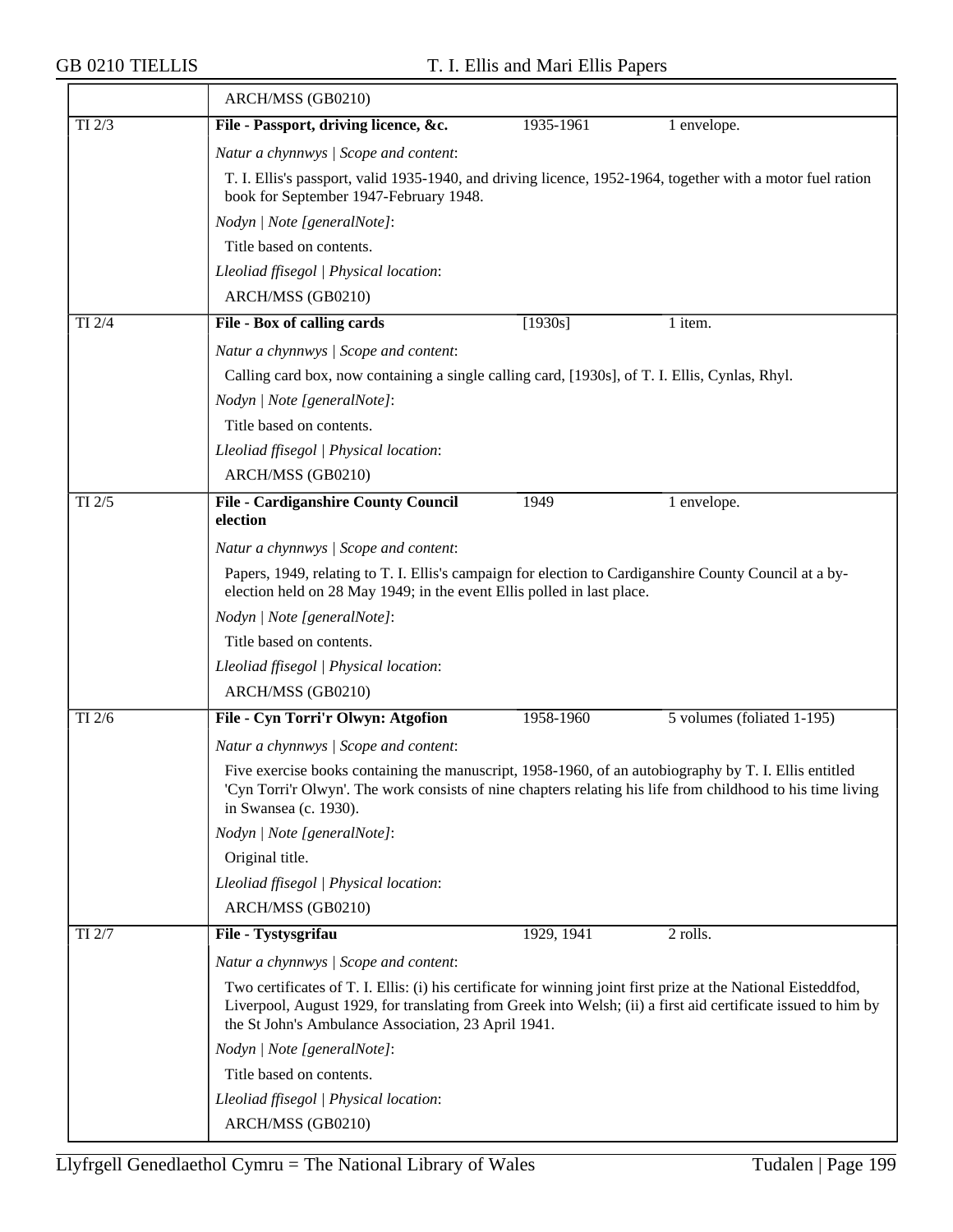### **Cyfres | Series TI 3: Photographs**

Dyddiad | Date: 1900-1969 (dyddiad creu) | (date of creation)

Natur a chynnwys | Scope and content:

Photographs of T. I. Ellis, comprising photographs of him as a child, 1900-[?1916], and two photograph albums, 1924-1927.

Disgrifiad ffisegol | Physical description: 1 small box.

Iaith y deunydd | Language of the material:

Nodyn | Note [generalNote]:

Title based on contents.

#### Trefniant | Arrangement:

Arranged chronologically at NLW.

|                                   | FFeil / rhestr eitemau   File / item list                                                                                                                                                                                                                                                        |                   |                                               |  |  |
|-----------------------------------|--------------------------------------------------------------------------------------------------------------------------------------------------------------------------------------------------------------------------------------------------------------------------------------------------|-------------------|-----------------------------------------------|--|--|
| Cod cyfeirnod  <br>Reference code | Teitl   Title                                                                                                                                                                                                                                                                                    | Dyddiadau   Dates | Disgrifiad ffisegol   Physical<br>description |  |  |
| $TI$ $3/1$                        | File - Photographs of T. I. Ellis as a child                                                                                                                                                                                                                                                     | 1900-[?1916]      | 20 photographs.                               |  |  |
|                                   | Nodyn   Note [generalNote]:                                                                                                                                                                                                                                                                      |                   |                                               |  |  |
|                                   | Title based on contents.                                                                                                                                                                                                                                                                         |                   |                                               |  |  |
|                                   | Lleoliad ffisegol   Physical location:                                                                                                                                                                                                                                                           |                   |                                               |  |  |
|                                   | ARCH/MSS (GB0210)                                                                                                                                                                                                                                                                                |                   |                                               |  |  |
| TI 3/2                            | <b>File - Photograph albums</b>                                                                                                                                                                                                                                                                  | 1924-1927         | 2 volumes.                                    |  |  |
|                                   | Natur a chynnwys / Scope and content:                                                                                                                                                                                                                                                            |                   |                                               |  |  |
|                                   | Two photograph albums, 1924-1927, one containing mostly family and other photographs ('July 1924-<br>May 1927 in pencil inside front cover) (TI $3/2/1$ ), the second relating to his teaching career in Cardiff<br>('Cardiff September 1924-May 1927' in pencil inside front cover) (TI 3/2/2). |                   |                                               |  |  |
|                                   | Nodyn   Note [generalNote]:                                                                                                                                                                                                                                                                      |                   |                                               |  |  |
|                                   | Title based on contents.                                                                                                                                                                                                                                                                         |                   |                                               |  |  |
|                                   | Lleoliad ffisegol   Physical location:                                                                                                                                                                                                                                                           |                   |                                               |  |  |
|                                   | ARCH/MSS (GB0210)                                                                                                                                                                                                                                                                                |                   |                                               |  |  |
| TI 3/3                            | <b>File - Photographs</b>                                                                                                                                                                                                                                                                        | $[1950s]$ , 1969  | 1 envelope.                                   |  |  |
|                                   | Natur a chynnwys / Scope and content:                                                                                                                                                                                                                                                            |                   |                                               |  |  |
|                                   | Five photographs of T. I. Ellis, [1950s]. Also included is a photograph of Marged Ellis, 1969.                                                                                                                                                                                                   |                   |                                               |  |  |
|                                   | Nodyn   Note [generalNote]:                                                                                                                                                                                                                                                                      |                   |                                               |  |  |
|                                   | Title based on contents.                                                                                                                                                                                                                                                                         |                   |                                               |  |  |
|                                   | Lleoliad ffisegol   Physical location:                                                                                                                                                                                                                                                           |                   |                                               |  |  |
|                                   | ARCH/MSS (GB0210)                                                                                                                                                                                                                                                                                |                   |                                               |  |  |
|                                   | Sub-sub-fonds TJ: Miscellanea                                                                                                                                                                                                                                                                    |                   |                                               |  |  |

### Llyfrgell Genedlaethol Cymru = The National Library of Wales Tudalen | Page  $200$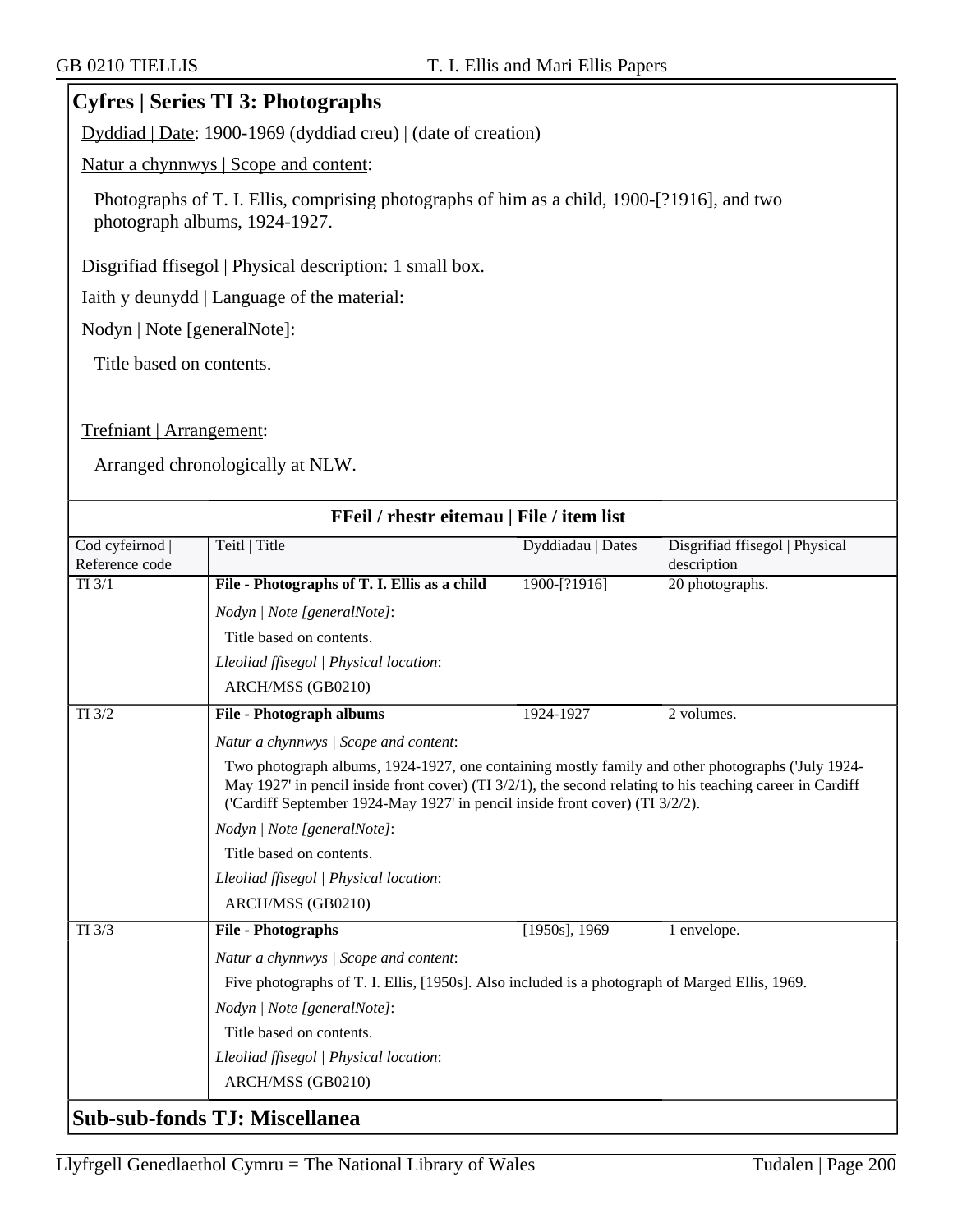Dyddiad | Date: 1864-1991 (dyddiad creu) | (date of creation)

Natur a chynnwys | Scope and content:

Miscellaneous papers, 1864-1991, of or relating to T. I. Ellis. They include obituaries and other items relating to his death, 1970-1991.

Disgrifiad ffisegol | Physical description: 1 small box.

Iaith y deunydd | Language of the material:

English

Welsh

Nodyn | Note [generalNote]:

Title based on contents.

Trefniant | Arrangement:

Arranged broadly chronologically at NLW.

Disgrifiadau deunydd | Related material:

See also sub-fonds J.

|                                   |                                                                                                                                                                                                                                      | <b>FFeil</b> / rhestr eitemau   File / item list |                                               |  |
|-----------------------------------|--------------------------------------------------------------------------------------------------------------------------------------------------------------------------------------------------------------------------------------|--------------------------------------------------|-----------------------------------------------|--|
| Cod cyfeirnod  <br>Reference code | Teitl   Title                                                                                                                                                                                                                        | Dyddiadau   Dates                                | Disgrifiad ffisegol   Physical<br>description |  |
| TJ <sub>1</sub>                   | <b>File - Press cuttings</b>                                                                                                                                                                                                         | $[1900] - 1973$<br>(mostly)<br>$[1950s] - 1973$  | 1 envelope.                                   |  |
|                                   | Natur a chynnwys / Scope and content:                                                                                                                                                                                                |                                                  |                                               |  |
|                                   | Press cuttings, [1900]-1973, mostly relating to T. I. Ellis, including a notice of his baptism, [1900], and<br>cuttings relating to the BBC Wales television quiz show TenTwentyThirty on which he was a<br>regular panellist, 1969. |                                                  |                                               |  |
|                                   | Nodyn   Note [generalNote]:                                                                                                                                                                                                          |                                                  |                                               |  |
|                                   | Title based on contents.                                                                                                                                                                                                             |                                                  |                                               |  |
|                                   | Lleoliad ffisegol   Physical location:                                                                                                                                                                                               |                                                  |                                               |  |
|                                   | ARCH/MSS (GB0210)                                                                                                                                                                                                                    |                                                  |                                               |  |
| TJ 2                              | File - Invitations, menus, &c.                                                                                                                                                                                                       | 1921-1967                                        | 1 envelope.                                   |  |
|                                   | Natur a chynnwys / Scope and content:                                                                                                                                                                                                |                                                  |                                               |  |
|                                   | Invitations, menus, tickets and programmes for various events attended by T. I. Ellis, 1921-1967.                                                                                                                                    |                                                  |                                               |  |
|                                   | Nodyn   Note [generalNote]:                                                                                                                                                                                                          |                                                  |                                               |  |
|                                   | Title based on contents.                                                                                                                                                                                                             |                                                  |                                               |  |
|                                   | Lleoliad ffisegol   Physical location:                                                                                                                                                                                               |                                                  |                                               |  |
|                                   | ARCH/MSS (GB0210)                                                                                                                                                                                                                    |                                                  |                                               |  |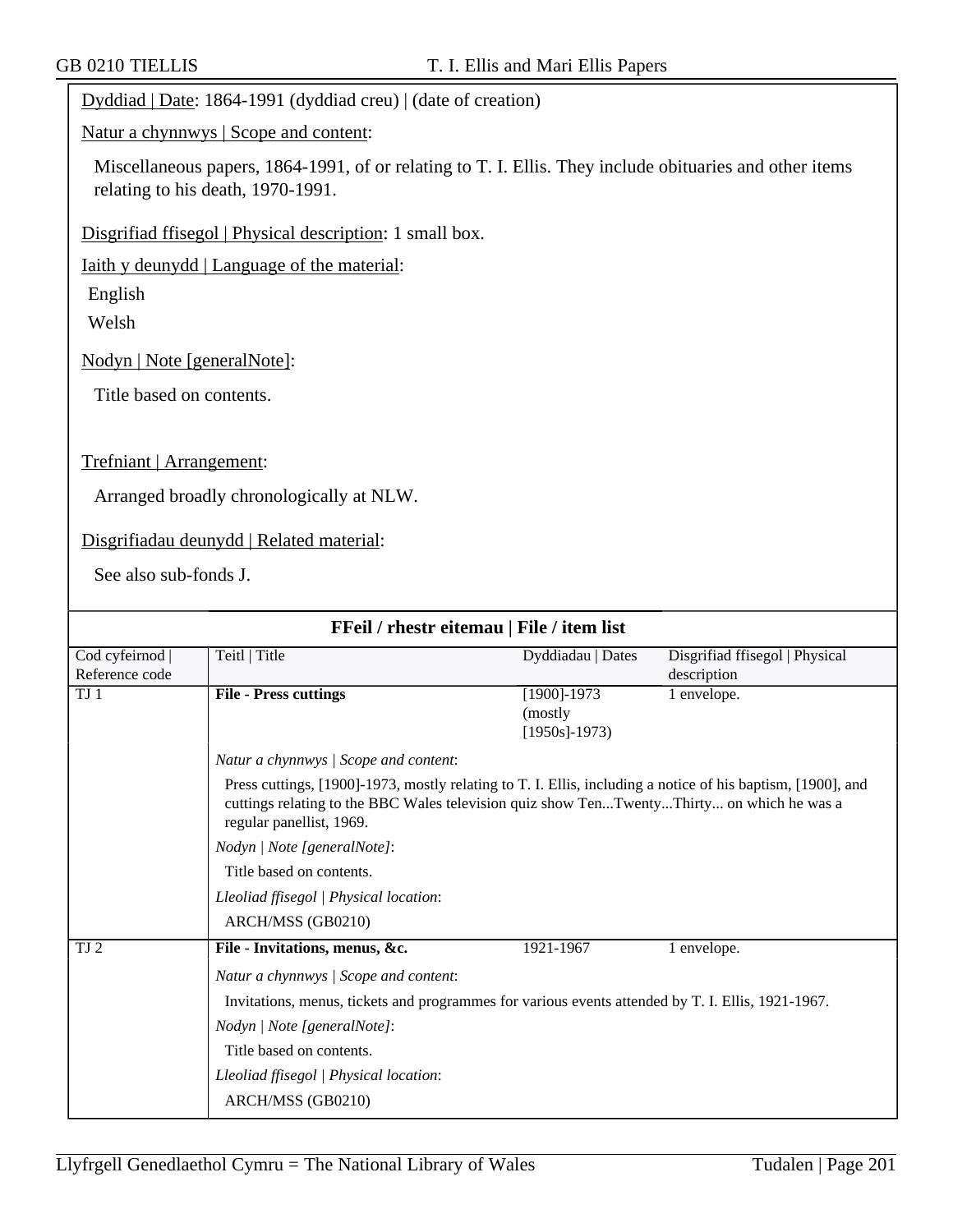| <b>GB 0210 TIELLIS</b> |                                                                                                                                                                                                                                                      | T. I. Ellis and Mari Ellis Papers                 |           |  |  |
|------------------------|------------------------------------------------------------------------------------------------------------------------------------------------------------------------------------------------------------------------------------------------------|---------------------------------------------------|-----------|--|--|
| TJ <sub>3</sub>        | File - Rhaglenni Eisteddfodau<br><b>Cenedlaethol</b>                                                                                                                                                                                                 | 1942-1944                                         | 3 items.  |  |  |
|                        | Natur a chynnwys / Scope and content:                                                                                                                                                                                                                |                                                   |           |  |  |
|                        | Copies of the official programmes for the National Eisteddfodau of 1942, 1943 and 1944, all containing<br>marginal annotations in the hand of T. I. Ellis.                                                                                           |                                                   |           |  |  |
|                        | Nodyn   Note [generalNote]:                                                                                                                                                                                                                          |                                                   |           |  |  |
|                        | Title based on contents.                                                                                                                                                                                                                             |                                                   |           |  |  |
|                        | Lleoliad ffisegol   Physical location:                                                                                                                                                                                                               |                                                   |           |  |  |
|                        | ARCH/MSS (GB0210)                                                                                                                                                                                                                                    |                                                   |           |  |  |
| TJ <sub>4</sub>        | <b>File - Ysgol Sir Aberaeron</b>                                                                                                                                                                                                                    | 1947-1948                                         | 2 items.  |  |  |
|                        | Natur a chynnwys / Scope and content:                                                                                                                                                                                                                |                                                   |           |  |  |
|                        | A copy of The Link: The Magazine of the Past and Present Pupils of the Aberayron Intermediate School,<br>1948, and a manuscript essay on the subject 'Portread o dri hen gymeriad eich ardal', entered for the<br>Aberaeron school eisteddfod, 1947. |                                                   |           |  |  |
|                        | Nodyn   Note [generalNote]:                                                                                                                                                                                                                          |                                                   |           |  |  |
|                        | Title based on contents.                                                                                                                                                                                                                             |                                                   |           |  |  |
|                        | Lleoliad ffisegol   Physical location:                                                                                                                                                                                                               |                                                   |           |  |  |
|                        | ARCH/MSS (GB0210)                                                                                                                                                                                                                                    |                                                   |           |  |  |
| TJ <sub>5</sub>        | File - Cofgolofn T. E. Ellis, Y Bala                                                                                                                                                                                                                 | $[20 \text{ cent.}, ? \text{first } \frac{1}{2}]$ | 1 item.   |  |  |
|                        | Natur a chynnwys / Scope and content:                                                                                                                                                                                                                |                                                   |           |  |  |
|                        | Printing block for a photograph of the statue of Thomas Edward Ellis in Bala.                                                                                                                                                                        |                                                   |           |  |  |
|                        | Nodyn   Note [generalNote]:                                                                                                                                                                                                                          |                                                   |           |  |  |
|                        | Title based on contents.                                                                                                                                                                                                                             |                                                   |           |  |  |
|                        | Lleoliad ffisegol   Physical location:                                                                                                                                                                                                               |                                                   |           |  |  |
|                        | ARCH/MSS (GB0210)                                                                                                                                                                                                                                    |                                                   |           |  |  |
| TJ 6                   | <b>File - Rholiau</b>                                                                                                                                                                                                                                | [mid 20 cent.]                                    | 2 rolls.  |  |  |
|                        | Crëwr   Creator:                                                                                                                                                                                                                                     |                                                   |           |  |  |
|                        | Hooson, I. D.Langlais, Xavier de.                                                                                                                                                                                                                    |                                                   |           |  |  |
|                        | Natur a chynnwys / Scope and content:                                                                                                                                                                                                                |                                                   |           |  |  |
|                        | A hand painted manuscript copy of the poem 'Gwin' by I. D. Hooson and a poster of 'Dewi Nawdd Sant<br>Cymru' by Langleiz.                                                                                                                            |                                                   |           |  |  |
|                        | Nodyn   Note [generalNote]:                                                                                                                                                                                                                          |                                                   |           |  |  |
|                        | Title based on contents.                                                                                                                                                                                                                             |                                                   |           |  |  |
|                        | Lleoliad ffisegol   Physical location:                                                                                                                                                                                                               |                                                   |           |  |  |
|                        | ARCH/MSS (GB0210)                                                                                                                                                                                                                                    |                                                   |           |  |  |
| TJ 7                   | <b>File - Newspapers</b>                                                                                                                                                                                                                             | 1953-1959                                         | 1 folder. |  |  |
|                        | Natur a chynnwys / Scope and content:                                                                                                                                                                                                                |                                                   |           |  |  |
|                        | Copies of various newspapers, comprising The Times, 29 May 1953, T# Ni, October 1958, and six issues<br>of Y Llan, June-August 1959.                                                                                                                 |                                                   |           |  |  |
|                        | Nodyn   Note [generalNote]:                                                                                                                                                                                                                          |                                                   |           |  |  |
|                        | Title based on contents.                                                                                                                                                                                                                             |                                                   |           |  |  |
|                        | Lleoliad ffisegol   Physical location:                                                                                                                                                                                                               |                                                   |           |  |  |
|                        | ARCH/MSS (GB0210)                                                                                                                                                                                                                                    |                                                   |           |  |  |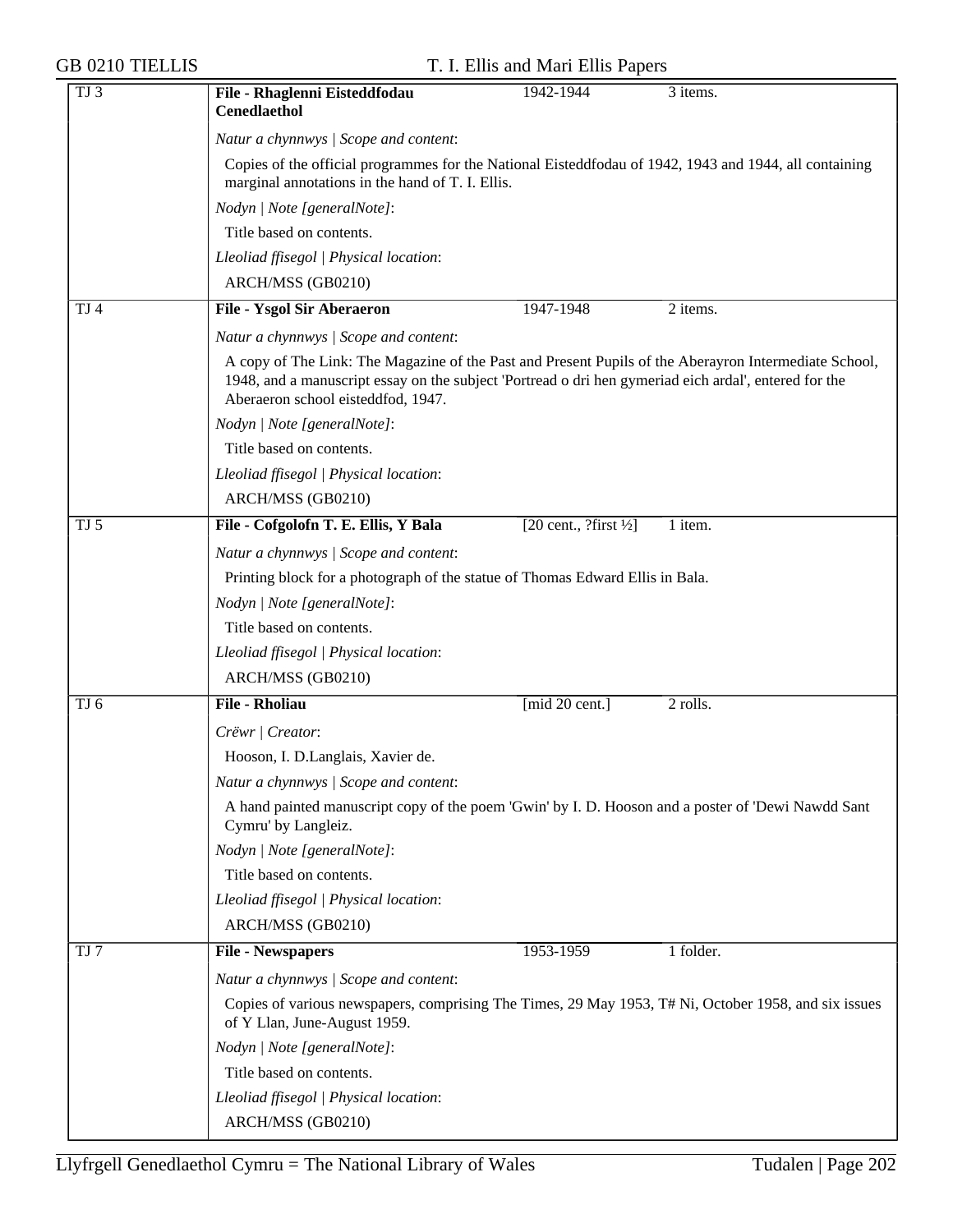|  |  |  | <b>GB 0210 TIELLIS</b> |  |
|--|--|--|------------------------|--|
|--|--|--|------------------------|--|

| <b>GB 0210 TIELLIS</b>      | T. I. Ellis and Mari Ellis Papers                                                                                                                                                                                                                                                                                                                                                                      |
|-----------------------------|--------------------------------------------------------------------------------------------------------------------------------------------------------------------------------------------------------------------------------------------------------------------------------------------------------------------------------------------------------------------------------------------------------|
| TJ 8                        | File - Teyrngedau i T. I. Ellis<br>$[1960s] - 1971$<br>1 envelope.                                                                                                                                                                                                                                                                                                                                     |
|                             | Natur a chynnwys   Scope and content:                                                                                                                                                                                                                                                                                                                                                                  |
|                             | Papers, [1960s]-1971, relating to the death of T. I. Ellis, comprising a notebook containing a list of<br>letters, cards and other messages of condolence, compiled by the family, 1970; copies of various<br>periodicals containing obituaries, 1970-1971; and a typescript copy of H. J. Charles's obituary for Yr<br>Haul, 1970.                                                                    |
|                             | Nodyn   Note [generalNote]:                                                                                                                                                                                                                                                                                                                                                                            |
|                             | Title based on contents.                                                                                                                                                                                                                                                                                                                                                                               |
|                             | Lleoliad ffisegol   Physical location:                                                                                                                                                                                                                                                                                                                                                                 |
|                             | ARCH/MSS (GB0210)                                                                                                                                                                                                                                                                                                                                                                                      |
| TJ 9                        | File - Cyfrol Er Côf T. I. Ellis<br>1 volume.<br>1970-1991 (mostly<br>1970)                                                                                                                                                                                                                                                                                                                            |
|                             | Natur a chynnwys / Scope and content:                                                                                                                                                                                                                                                                                                                                                                  |
|                             | A volume compiled, 1970, by [?] Mari Ellis following the death of T. I. Ellis, containing primarily press<br>cuttings of obituaries, tributes and other items relating to his death, as well as leaflets, a few letters and<br>other items. Also included are a few later items, to about 1991.                                                                                                        |
|                             | Nodyn   Note [generalNote]:                                                                                                                                                                                                                                                                                                                                                                            |
|                             | Title based on contents.                                                                                                                                                                                                                                                                                                                                                                               |
|                             | Lleoliad ffisegol   Physical location:                                                                                                                                                                                                                                                                                                                                                                 |
|                             | ARCH/MSS (GB0210)                                                                                                                                                                                                                                                                                                                                                                                      |
| TJ10                        | <b>File - Deunydd amrywiol</b><br>1 envelope.<br>1864-1923                                                                                                                                                                                                                                                                                                                                             |
|                             | Natur a chynnwys / Scope and content:                                                                                                                                                                                                                                                                                                                                                                  |
|                             | Miscellaneous items of indeterminate origin, 1864-1923, mostly in manuscript and mostly in Welsh,<br>found among the papers of T. I. Ellis.                                                                                                                                                                                                                                                            |
|                             | Nodyn   Note [generalNote]:                                                                                                                                                                                                                                                                                                                                                                            |
|                             | Title based on contents.                                                                                                                                                                                                                                                                                                                                                                               |
|                             | Lleoliad ffisegol   Physical location:                                                                                                                                                                                                                                                                                                                                                                 |
|                             | ARCH/MSS (GB0210)                                                                                                                                                                                                                                                                                                                                                                                      |
|                             | <b>Is-fonds   Subfonds M: Mari Ellis papers</b>                                                                                                                                                                                                                                                                                                                                                        |
|                             | Dyddiad   Date: 1681, 1759-2015 (dyddiad creu)   (date of creation)                                                                                                                                                                                                                                                                                                                                    |
|                             | Natur a chynnwys   Scope and content:                                                                                                                                                                                                                                                                                                                                                                  |
|                             | Papers, 1681, 1759-2015, of Mari Ellis (née Headley), including correspondence with her family;<br>letters from friends and others; diaries, 1930-2014; papers relating to her work on newspapers and<br>in broadcasting, 1948-2004; research papers, [?early 20 cent.]-[2008x2010]; papers of the Headley<br>family, [1890x1896]-[2000s]; and miscellaneous papers, 1681, 1759-1994, acquired by her. |
|                             | Disgrifiad ffisegol   Physical description: 66 small boxes, 1 large box.                                                                                                                                                                                                                                                                                                                               |
|                             | <u>Iaith y deunydd</u>   Language of the material:                                                                                                                                                                                                                                                                                                                                                     |
| English                     |                                                                                                                                                                                                                                                                                                                                                                                                        |
| Welsh                       |                                                                                                                                                                                                                                                                                                                                                                                                        |
|                             |                                                                                                                                                                                                                                                                                                                                                                                                        |
| Nodyn   Note [generalNote]: |                                                                                                                                                                                                                                                                                                                                                                                                        |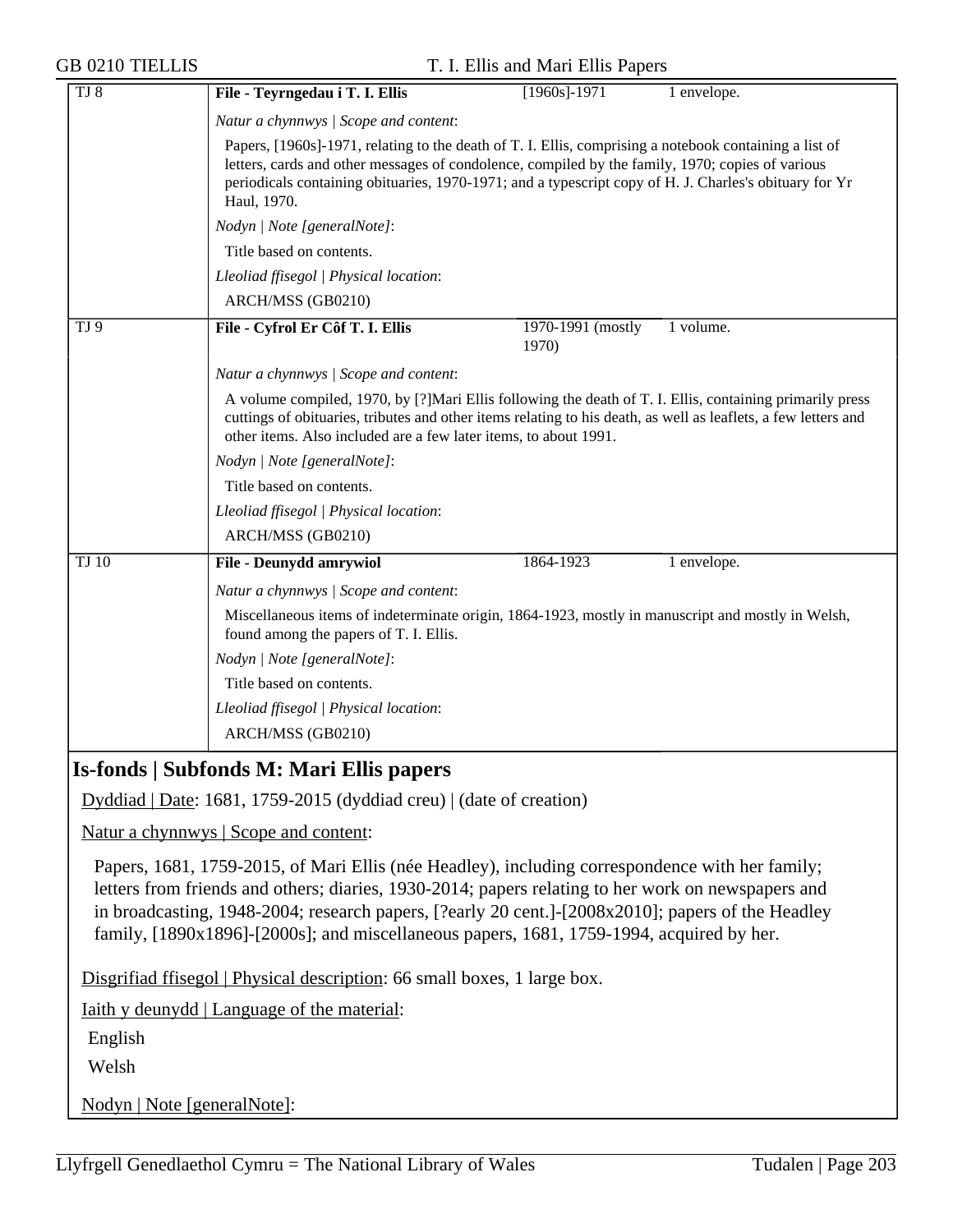Title based on contents.

Nodyn | Note [generalNote]:

Although the contents of the sub-fonds is primarily in Welsh, for the sake of consistency it has been catalogued in English. However files whose contents are Welsh have been given titles in Welsh.

Pwyntiau mynediad | Access points:

• Ellis, Mari, 1913-2015 -- Archives (pwnc) | (subject)

Trefniant | Arrangement:

Arranged at NLW as follows: correspondence; personal papers; the Church, societies and organisations; media; research and publications; family papers; accumulated papers.

Disgrifiadau deunydd | Related material:

See also NLW, Papurau D. Tecwyn Lloyd PE/9; NLW ex 2610.

| FFeil / rhestr eitemau   File / item list                                                       |                                                                                                                                                                                                                                                                                                                                                                                      |                   |                                               |
|-------------------------------------------------------------------------------------------------|--------------------------------------------------------------------------------------------------------------------------------------------------------------------------------------------------------------------------------------------------------------------------------------------------------------------------------------------------------------------------------------|-------------------|-----------------------------------------------|
| Cod cyfeirnod<br>Reference code                                                                 | Teitl   Title                                                                                                                                                                                                                                                                                                                                                                        | Dyddiadau   Dates | Disgrifiad ffisegol   Physical<br>description |
|                                                                                                 | <b>Sub-sub-fonds MA: Correspondence</b>                                                                                                                                                                                                                                                                                                                                              |                   |                                               |
|                                                                                                 | Dyddiad   Date: 1932-2006 (dyddiad creu)   (date of creation)                                                                                                                                                                                                                                                                                                                        |                   |                                               |
|                                                                                                 | Natur a chynnwys   Scope and content:                                                                                                                                                                                                                                                                                                                                                |                   |                                               |
|                                                                                                 | Family and general correspondence of Mari Ellis, 1932-2006.                                                                                                                                                                                                                                                                                                                          |                   |                                               |
|                                                                                                 | Disgrifiad ffisegol   Physical description: 1 large box, 9 small boxes.                                                                                                                                                                                                                                                                                                              |                   |                                               |
|                                                                                                 | <u>Iaith y deunydd   Language of the material:</u>                                                                                                                                                                                                                                                                                                                                   |                   |                                               |
| English                                                                                         |                                                                                                                                                                                                                                                                                                                                                                                      |                   |                                               |
| Welsh                                                                                           |                                                                                                                                                                                                                                                                                                                                                                                      |                   |                                               |
| Nodyn   Note [generalNote]:                                                                     |                                                                                                                                                                                                                                                                                                                                                                                      |                   |                                               |
| Title based on contents.                                                                        |                                                                                                                                                                                                                                                                                                                                                                                      |                   |                                               |
| Pwyntiau mynediad   Access points:                                                              |                                                                                                                                                                                                                                                                                                                                                                                      |                   |                                               |
|                                                                                                 | Ellis, Mari, 1913-2015 -- Correspondence (pwnc)   (subject)                                                                                                                                                                                                                                                                                                                          |                   |                                               |
| Trefniant   Arrangement:<br>Arranged at NLW as follows: family letters; general correspondence. |                                                                                                                                                                                                                                                                                                                                                                                      |                   |                                               |
|                                                                                                 | $\overline{a}$ $\overline{b}$ $\overline{c}$ $\overline{d}$ $\overline{c}$ $\overline{d}$ $\overline{c}$ $\overline{c}$ $\overline{d}$ $\overline{c}$ $\overline{d}$ $\overline{c}$ $\overline{d}$ $\overline{c}$ $\overline{d}$ $\overline{c}$ $\overline{d}$ $\overline{c}$ $\overline{d}$ $\overline{c}$ $\overline{d}$ $\overline{c}$ $\overline{d}$ $\overline{c}$ $\overline{$ |                   |                                               |

# **Cyfres | Series MA 1: Family letters**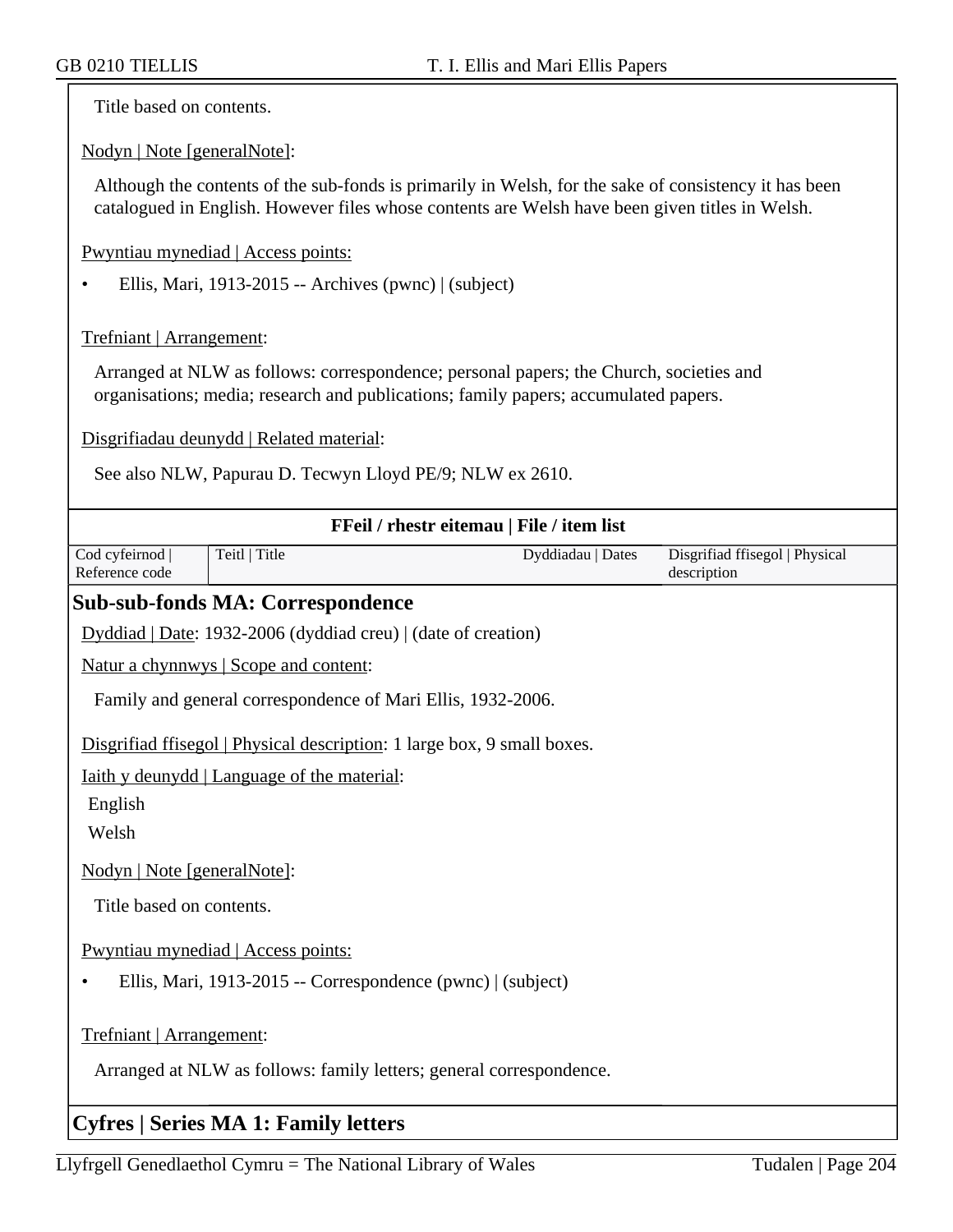Dyddiad | Date: 1935-2005 (mostly 1947-1999) (dyddiad creu) | (date of creation)

Natur a chynnwys | Scope and content:

Letters, 1935-2005, addressed mostly to Mari Ellis from her husband, her parents, and her siblings and their closest relatives.

Disgrifiad ffisegol | Physical description: 7 small boxes.

Iaith y deunydd | Language of the material:

English

Welsh

Nodyn | Note [generalNote]:

Title based on contents.

#### Trefniant | Arrangement:

MA 1/9-10 are additional papers (August 2018) and have been placed at the end of the series.

| FFeil / rhestr eitemau   File / item list |                                                                                                                                                       |                   |                                               |  |
|-------------------------------------------|-------------------------------------------------------------------------------------------------------------------------------------------------------|-------------------|-----------------------------------------------|--|
| Cod cyfeirnod  <br>Reference code         | Teitl   Title                                                                                                                                         | Dyddiadau   Dates | Disgrifiad ffisegol   Physical<br>description |  |
| <b>MA</b> 1/1                             | File - Llythyrau T. I. Ellis (1)                                                                                                                      | 1948-1951         | 1 small box.                                  |  |
|                                           | Natur a chynnwys / Scope and content:                                                                                                                 |                   |                                               |  |
|                                           | Some three hundred and seventy-one letters, October 1948-December 1951, from T. I. Ellis to his<br>fiancee, and later wife, Mari Ellis (née Headley). |                   |                                               |  |
| Nodyn   Note [generalNote]:               |                                                                                                                                                       |                   |                                               |  |
|                                           | Title based on contents.                                                                                                                              |                   |                                               |  |
|                                           | Lleoliad ffisegol   Physical location:                                                                                                                |                   |                                               |  |
|                                           | ARCH/MSS (GB0210)                                                                                                                                     |                   |                                               |  |
| MA 1/2                                    | File - Llythyrau T. I. Ellis (2)                                                                                                                      | 1952-1955         | 1 small box.                                  |  |
|                                           | Natur a chynnwys / Scope and content:                                                                                                                 |                   |                                               |  |
|                                           | Some three hundred and eighty-six letters and cards, 1952-1955, from T. I. Ellis to his wife, Mari Ellis.                                             |                   |                                               |  |
|                                           | Nodyn   Note [generalNote]:                                                                                                                           |                   |                                               |  |
|                                           | Title based on contents.                                                                                                                              |                   |                                               |  |
|                                           | Lleoliad ffisegol   Physical location:                                                                                                                |                   |                                               |  |
|                                           | ARCH/MSS (GB0210)                                                                                                                                     |                   |                                               |  |
| $MA$ 1/3                                  | <b>File - Margaret Headley letters</b>                                                                                                                | 1935, 1947-1970   | 1 small box.                                  |  |
|                                           | Crëwr   Creator:                                                                                                                                      |                   |                                               |  |
|                                           | Headley, Margaret, 1884-1971                                                                                                                          |                   |                                               |  |
|                                           | Natur a chynnwys / Scope and content:                                                                                                                 |                   |                                               |  |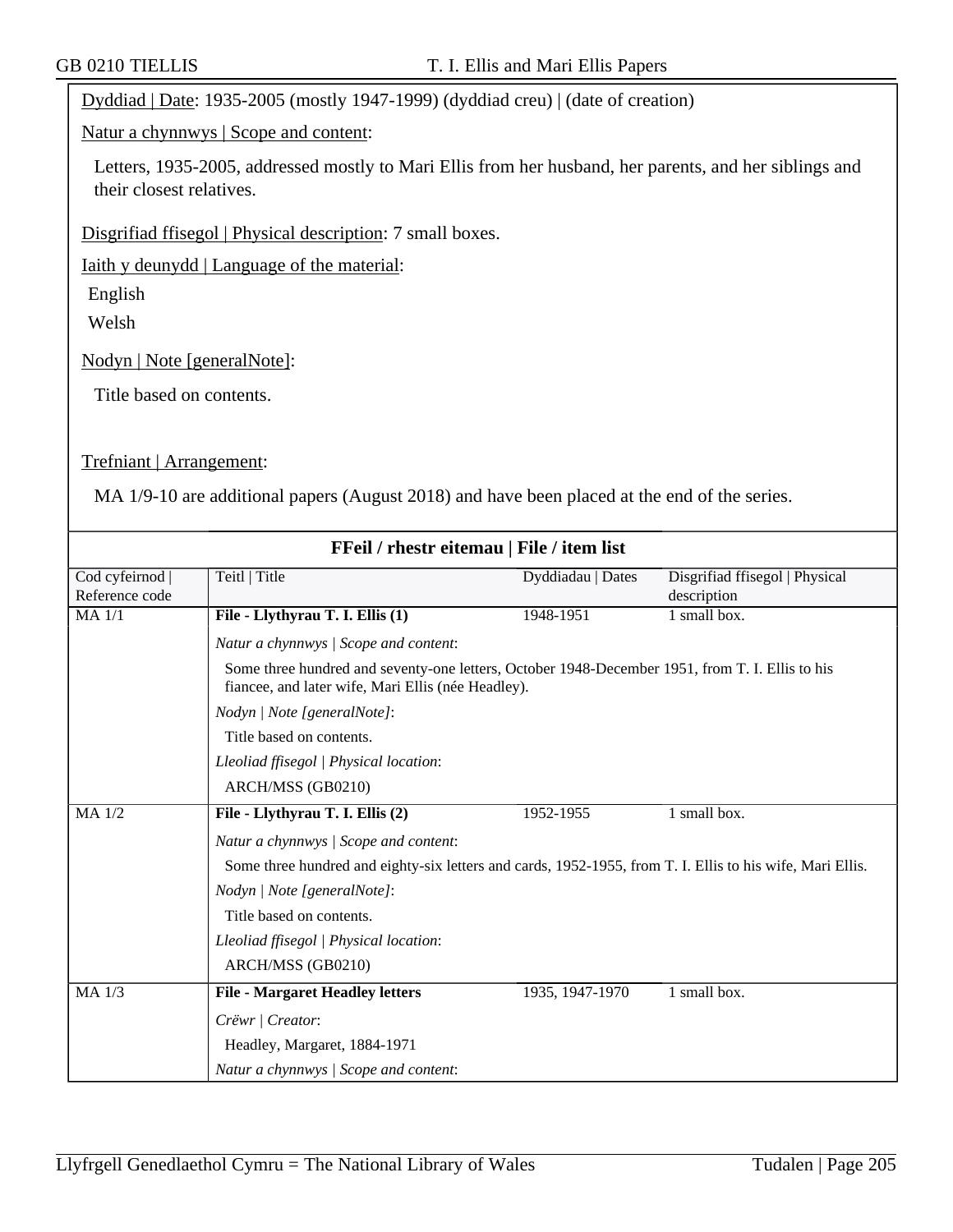|              | Some five hundred and thirty letters, 1935, 1947-1970, mostly from Margaret Headley, Harlech, to<br>her daughter Mary Ellis. Some earlier letters (to 1955) are from her father R. Ll. Headley and her<br>grandmother Jane Williams; a few are addressed to T. I. Ellis.                                                                 |  |  |  |
|--------------|------------------------------------------------------------------------------------------------------------------------------------------------------------------------------------------------------------------------------------------------------------------------------------------------------------------------------------------|--|--|--|
|              | Nodyn   Note [generalNote]:                                                                                                                                                                                                                                                                                                              |  |  |  |
|              | Title based on contents.                                                                                                                                                                                                                                                                                                                 |  |  |  |
|              | Lleoliad ffisegol   Physical location:                                                                                                                                                                                                                                                                                                   |  |  |  |
|              | ARCH/MSS (GB0210)                                                                                                                                                                                                                                                                                                                        |  |  |  |
| MA 1/4       | <b>File - Alice Jones letters</b><br>1948-1970<br>1 small box.                                                                                                                                                                                                                                                                           |  |  |  |
|              | Crëwr   Creator:                                                                                                                                                                                                                                                                                                                         |  |  |  |
|              | Jones, Alice Jane, 1908-1971                                                                                                                                                                                                                                                                                                             |  |  |  |
|              | Natur a chynnwys / Scope and content:                                                                                                                                                                                                                                                                                                    |  |  |  |
|              | Some four hundred and forty letters, 1948-1970 and undated, mostly from Alice ('Alsie') Jones (née<br>Headley), Crosby and Llandegfan, to her sister Mari Ellis, together with some letters from Alice's<br>husband Glyn Jones and some addressed by them to T. I. Ellis. In her letters Alice consistently addresses<br>Mari as 'Anne'. |  |  |  |
|              | Nodyn   Note [generalNote]:                                                                                                                                                                                                                                                                                                              |  |  |  |
|              | Title based on contents.                                                                                                                                                                                                                                                                                                                 |  |  |  |
|              | Lleoliad ffisegol   Physical location:                                                                                                                                                                                                                                                                                                   |  |  |  |
|              | ARCH/MSS (GB0210)                                                                                                                                                                                                                                                                                                                        |  |  |  |
| MA 1/5       | <b>File - Victor and Elaine Headley letters</b><br>2 folders.<br>1943-2005 (mostly<br>1947-1999)                                                                                                                                                                                                                                         |  |  |  |
|              | Crëwr   Creator:                                                                                                                                                                                                                                                                                                                         |  |  |  |
|              | Headley, Victor, 1906-1993 Headley, Elaine, 1909-2000                                                                                                                                                                                                                                                                                    |  |  |  |
|              | Natur a chynnwys / Scope and content:                                                                                                                                                                                                                                                                                                    |  |  |  |
|              | Some one hundred and twelve letters and cards, 1947-1999, to Mari Ellis and family from her brother<br>Victor Headley and his wife Elaine; together with some seventy-five letters and cards, 1950-2005, from<br>Victor and Elaine's children and grandchildren, and various wedding invitations and other ephemera,<br>1943-[2003].     |  |  |  |
|              | Nodyn   Note [generalNote]:                                                                                                                                                                                                                                                                                                              |  |  |  |
|              | Title based on contents.                                                                                                                                                                                                                                                                                                                 |  |  |  |
|              | Lleoliad ffisegol   Physical location:                                                                                                                                                                                                                                                                                                   |  |  |  |
|              | ARCH/MSS (GB0210)                                                                                                                                                                                                                                                                                                                        |  |  |  |
| MA 1/6       | <b>File - Elsie Headley letters</b><br>1949-1966<br>1 envelope.                                                                                                                                                                                                                                                                          |  |  |  |
|              | Crëwr   Creator:                                                                                                                                                                                                                                                                                                                         |  |  |  |
|              | Headley, Elsie, 1912 or 1913-1966                                                                                                                                                                                                                                                                                                        |  |  |  |
|              | Natur a chynnwys / Scope and content:                                                                                                                                                                                                                                                                                                    |  |  |  |
|              | Fifty-two letters, 1949-1966 and undated, mostly from Elsie [Headley], Llandudno, to her sister-in-law<br>Mari Ellis, together with a few from Elsie's son David. Elsie Headley (née Roberts) was the widow of<br>Mari Ellis's brother William Arthur Headley (1911-1942).                                                               |  |  |  |
|              | Nodyn   Note [generalNote]:                                                                                                                                                                                                                                                                                                              |  |  |  |
|              | Title based on contents.                                                                                                                                                                                                                                                                                                                 |  |  |  |
|              | Lleoliad ffisegol   Physical location:                                                                                                                                                                                                                                                                                                   |  |  |  |
|              | ARCH/MSS (GB0210)                                                                                                                                                                                                                                                                                                                        |  |  |  |
| <b>MA1/7</b> | File - Chris E. Thomas, Nova Scotia, letters<br>1949-1990<br>1 folder.                                                                                                                                                                                                                                                                   |  |  |  |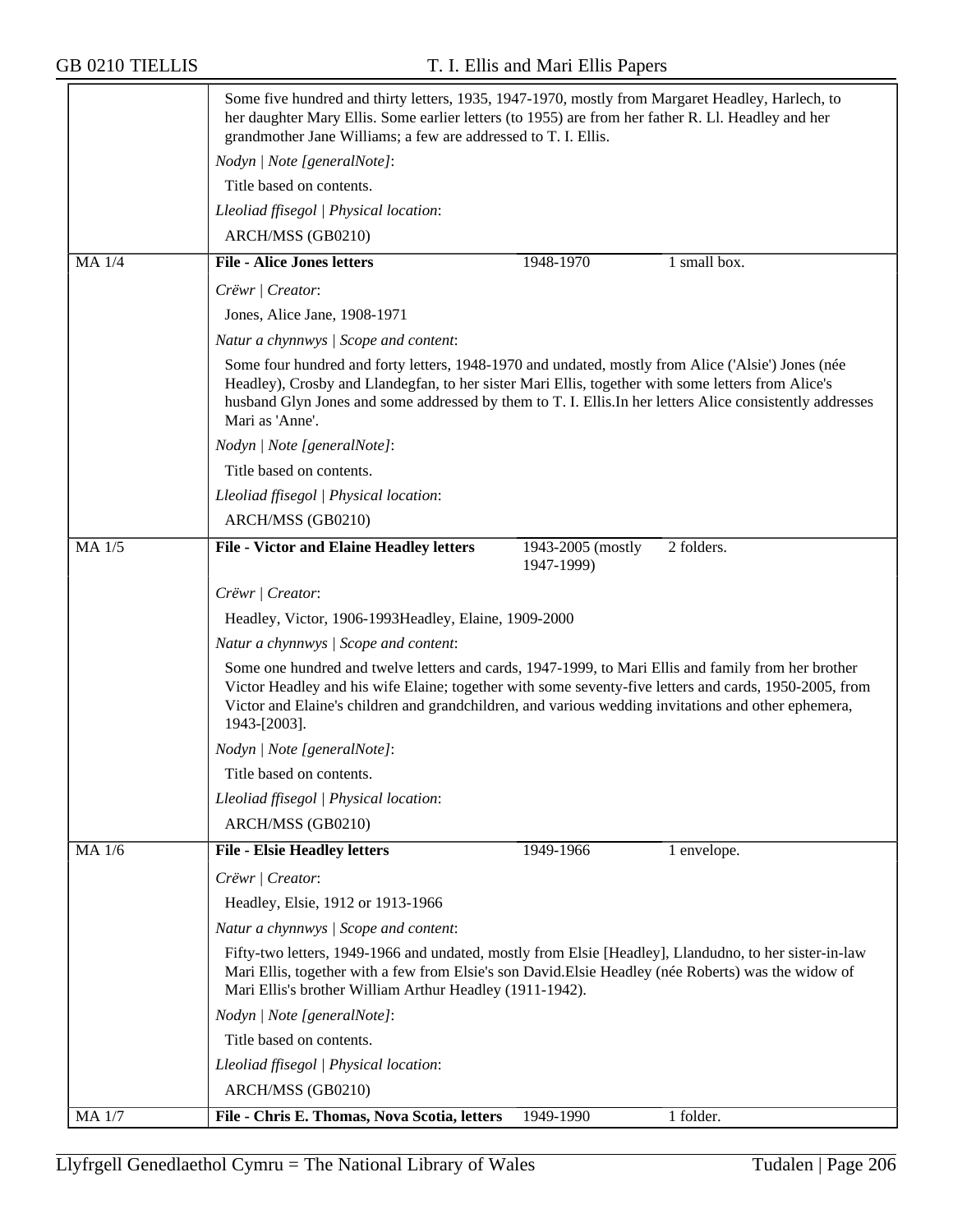|                                                                 | Crëwr   Creator:                                                                                                                                                                                                                                                                                                                                                                                                                                                                                    |  |  |
|-----------------------------------------------------------------|-----------------------------------------------------------------------------------------------------------------------------------------------------------------------------------------------------------------------------------------------------------------------------------------------------------------------------------------------------------------------------------------------------------------------------------------------------------------------------------------------------|--|--|
|                                                                 | Thomas, Chris E. (Christmas Edward), 1896-Thomas, Miriam, 1872-1961                                                                                                                                                                                                                                                                                                                                                                                                                                 |  |  |
|                                                                 | Natur a chynnwys / Scope and content:<br>Some forty-six letters, 1957, 1969-1990, from Chris E. Thomas of Halifax, Nova Scotia, to his<br>cousin Mari Ellis, together with six letters from Miriam [Thomas], Chris's mother and Mari's aunt,<br>1949-1960. Also included is a photocopy of 'The Autobiography of C. E. Thomas' in typescript, dated<br>1972; as well as his memories of Plas Fronfraith, in English, as well as a partial translation into Welsh by<br>Mari Ellis, both typescript. |  |  |
|                                                                 |                                                                                                                                                                                                                                                                                                                                                                                                                                                                                                     |  |  |
|                                                                 | Nodyn   Note [generalNote]:                                                                                                                                                                                                                                                                                                                                                                                                                                                                         |  |  |
|                                                                 | Title based on contents.                                                                                                                                                                                                                                                                                                                                                                                                                                                                            |  |  |
|                                                                 | Lleoliad ffisegol   Physical location:                                                                                                                                                                                                                                                                                                                                                                                                                                                              |  |  |
|                                                                 | ARCH/MSS (GB0210)                                                                                                                                                                                                                                                                                                                                                                                                                                                                                   |  |  |
| <b>MA 1/8</b>                                                   | File - Ann Williams, Pennsylvania, letters<br>1953-1960<br>1 envelope.                                                                                                                                                                                                                                                                                                                                                                                                                              |  |  |
|                                                                 | Natur a chynnwys / Scope and content:                                                                                                                                                                                                                                                                                                                                                                                                                                                               |  |  |
|                                                                 | Three letters, 1953-1960, to Mari Ellis from her mother's cousin, Ann Williams, Drexel Hill,<br>Pennsylvania.                                                                                                                                                                                                                                                                                                                                                                                       |  |  |
|                                                                 | Nodyn   Note [generalNote]:                                                                                                                                                                                                                                                                                                                                                                                                                                                                         |  |  |
|                                                                 | Title based on contents.                                                                                                                                                                                                                                                                                                                                                                                                                                                                            |  |  |
|                                                                 | Lleoliad ffisegol   Physical location:                                                                                                                                                                                                                                                                                                                                                                                                                                                              |  |  |
|                                                                 | ARCH/MSS (GB0210)                                                                                                                                                                                                                                                                                                                                                                                                                                                                                   |  |  |
| MA 1/9                                                          | File - Llythyrau T. I. Ellis (3)<br>1956-1960<br>1 small box.                                                                                                                                                                                                                                                                                                                                                                                                                                       |  |  |
|                                                                 | Natur a chynnwys / Scope and content:                                                                                                                                                                                                                                                                                                                                                                                                                                                               |  |  |
|                                                                 | Some three hundred and seventy-four letters and cards, 1956-1960, from T. I. Ellis to his wife, Mari Ellis,<br>consisting of the following: 87 letters, 1956; 70 letters, 1957; 85 letters, 1958; 57 letters, 1959; 75 letters,<br>1960.                                                                                                                                                                                                                                                            |  |  |
|                                                                 | Nodyn   Note [generalNote]:                                                                                                                                                                                                                                                                                                                                                                                                                                                                         |  |  |
|                                                                 | Title based on contents.                                                                                                                                                                                                                                                                                                                                                                                                                                                                            |  |  |
|                                                                 | Lleoliad ffisegol   Physical location:                                                                                                                                                                                                                                                                                                                                                                                                                                                              |  |  |
|                                                                 | ARCH/MSS (GB0210)                                                                                                                                                                                                                                                                                                                                                                                                                                                                                   |  |  |
| MA 1/10                                                         | File - Llythyrau T. I. Ellis (4)<br>1961-1970<br>1 small box.                                                                                                                                                                                                                                                                                                                                                                                                                                       |  |  |
|                                                                 | Natur a chynnwys / Scope and content:                                                                                                                                                                                                                                                                                                                                                                                                                                                               |  |  |
|                                                                 | Some two hundred and sixty-eight letters and cards, 1961-1970, from T. I. Ellis to his wife, Mari Ellis,<br>consisting of the following: 63 letters, 1961; 53 letters, 1962; 33 letters, 1963; 28 letters, 1964; 38 letters,<br>1965; 27 letters, 1966; 13 letters, 1967; seven letters, 1968; four letters, 1969; two letters, 1970.                                                                                                                                                               |  |  |
|                                                                 | Nodyn   Note [generalNote]:                                                                                                                                                                                                                                                                                                                                                                                                                                                                         |  |  |
|                                                                 | Title based on contents.                                                                                                                                                                                                                                                                                                                                                                                                                                                                            |  |  |
|                                                                 | Lleoliad ffisegol   Physical location:                                                                                                                                                                                                                                                                                                                                                                                                                                                              |  |  |
|                                                                 | ARCH/MSS (GB0210)                                                                                                                                                                                                                                                                                                                                                                                                                                                                                   |  |  |
|                                                                 | Cyfres   Series MA 2: General correspondence                                                                                                                                                                                                                                                                                                                                                                                                                                                        |  |  |
| $Dyddiad   Date: 1932-2006 (dyddiad creu)   (date of creation)$ |                                                                                                                                                                                                                                                                                                                                                                                                                                                                                                     |  |  |
|                                                                 | <u>Natur a chynnwys</u>   Scope and content:                                                                                                                                                                                                                                                                                                                                                                                                                                                        |  |  |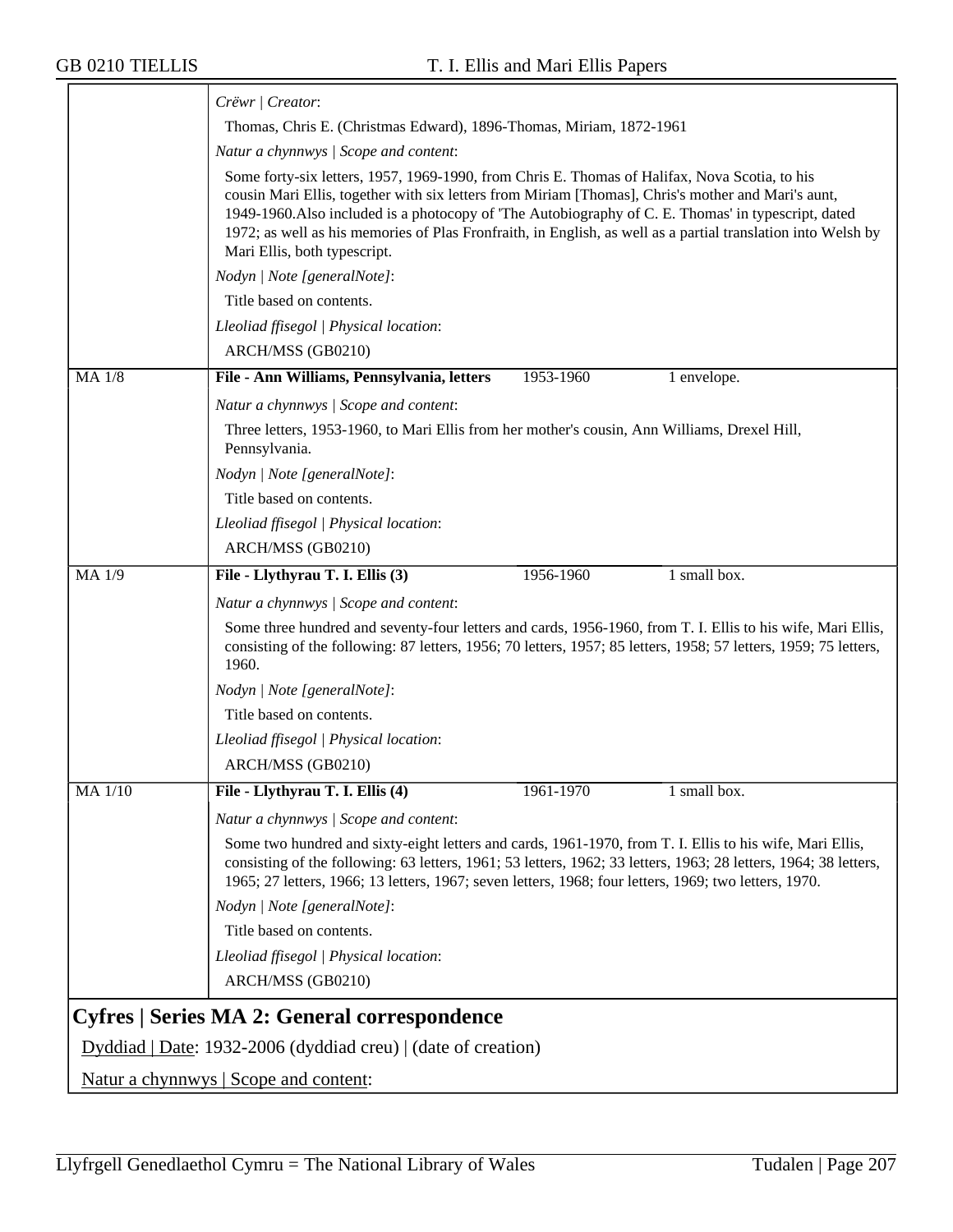Letters and cards addressed to Mari Ellis, 1932-2006, from individuals other than family. They comprise files of general correspondence, 1932-2005 (MA 2/1-4); groups of letters from individuals, mostly friends, 1937-2002 (MA 2/5-13); bundles of letters from other friends, [1950s]-[c. 2000] (MA 2/14); letters relating to her engagement and wedding, 1948-1949 (MA 2/15); letters from Welsh academics, 1936-1938 (MA 2/16); letters relating to her late husband's work, 1970-1972 (MA 2/17-18); cards, [1944]-2006 (MA 2/19); and letters from Llangelynnin parishioners, 1951-1971 (MA  $2/20$ ).

Disgrifiad ffisegol | Physical description: 1 large box, 2 small boxes.

Iaith y deunydd | Language of the material:

English

Welsh

Nodyn | Note [generalNote]:

Title based on contents.

Disgrifiadau deunydd | Related material:

For further letters to Mari Ellis from some of her friends see NLW ex 2610.

| FFeil / rhestr eitemau   File / item list |                                                                                                                                                                                                                                                                                                                                                                                                                                                                                                                                                                                                                                                                                                                                                                                                                |                   |                                               |  |
|-------------------------------------------|----------------------------------------------------------------------------------------------------------------------------------------------------------------------------------------------------------------------------------------------------------------------------------------------------------------------------------------------------------------------------------------------------------------------------------------------------------------------------------------------------------------------------------------------------------------------------------------------------------------------------------------------------------------------------------------------------------------------------------------------------------------------------------------------------------------|-------------------|-----------------------------------------------|--|
| Cod cyfeirnod  <br>Reference code         | Teitl   Title                                                                                                                                                                                                                                                                                                                                                                                                                                                                                                                                                                                                                                                                                                                                                                                                  | Dyddiadau   Dates | Disgrifiad ffisegol   Physical<br>description |  |
| $MA$ $2/1$                                | File - General correspondence: A-E                                                                                                                                                                                                                                                                                                                                                                                                                                                                                                                                                                                                                                                                                                                                                                             | 1932-[c. 2001]    | 2 folders.                                    |  |
|                                           | Crëwr   Creator:                                                                                                                                                                                                                                                                                                                                                                                                                                                                                                                                                                                                                                                                                                                                                                                               |                   |                                               |  |
|                                           | Elis, Islwyn FfowcEvans, MeredyddEvans, Gwynfor                                                                                                                                                                                                                                                                                                                                                                                                                                                                                                                                                                                                                                                                                                                                                                |                   |                                               |  |
|                                           | Natur a chynnwys / Scope and content:                                                                                                                                                                                                                                                                                                                                                                                                                                                                                                                                                                                                                                                                                                                                                                          |                   |                                               |  |
|                                           | Some two hundred and fifty letters, 1932-[c. 2001], addressed to Mari Ellis. The correspondents include<br>Ambrose Bebb, Idris Bell, Euros Bowen, the BBC, E. G. Bowen, Glenda Carr, John Charles (Bishop of<br>St Asaph), Irma Chilton, Derrick Childs, Hafina Clwyd, Meic Stephens (Cyngor y Celfyddydau), Cynan,<br>Alun Talfan [Davies], Aneirin Talfan Davies, Cynog Dafis, Cassie Davies, Saunders Davies (Bishop of<br>Bangor), Pennar Davies, Jason Walford Davies, Rhiannon Davies Jones, Marion Eames, Hywel Teifi<br>[Edwards], Owen Edwards, Tom Charles Edwards (Ampleforth College), Islwyn Ffowc Elis, Osian Ellis,<br>Bethan Gwanas, Gwynfor Evans, Meredydd Evans and Olwen Carey Evans.<br>Nodyn   Note [generalNote]:<br>Title based on contents.<br>Lleoliad ffisegol   Physical location: |                   |                                               |  |
|                                           |                                                                                                                                                                                                                                                                                                                                                                                                                                                                                                                                                                                                                                                                                                                                                                                                                |                   |                                               |  |
|                                           |                                                                                                                                                                                                                                                                                                                                                                                                                                                                                                                                                                                                                                                                                                                                                                                                                |                   |                                               |  |
|                                           |                                                                                                                                                                                                                                                                                                                                                                                                                                                                                                                                                                                                                                                                                                                                                                                                                |                   |                                               |  |
|                                           | ARCH/MSS (GB0210)                                                                                                                                                                                                                                                                                                                                                                                                                                                                                                                                                                                                                                                                                                                                                                                              |                   |                                               |  |
| MA 2/2                                    | File - General correspondence: F-J                                                                                                                                                                                                                                                                                                                                                                                                                                                                                                                                                                                                                                                                                                                                                                             | 1937-2003         | 2 folders.                                    |  |
|                                           | Natur a chynnwys / Scope and content:<br>Some two hundred and forty letters, 1937-2003, addressed to Mari Ellis. The correspondents include Idris<br>Foster, Maxwell Fraser, R. E. Griffith, Nel Gwenallt, Robin Gwyndaf, Harri Gwynn, Cledwyn Hughes,<br>Glyn Tegai [Hughes], Daniel Huws, A. O. H. Jarman, R. T. Jenkins, Alwyn Rice Jones, Jack Jones, R.<br>Tudur Jones and Prof. Thomas Jones.                                                                                                                                                                                                                                                                                                                                                                                                            |                   |                                               |  |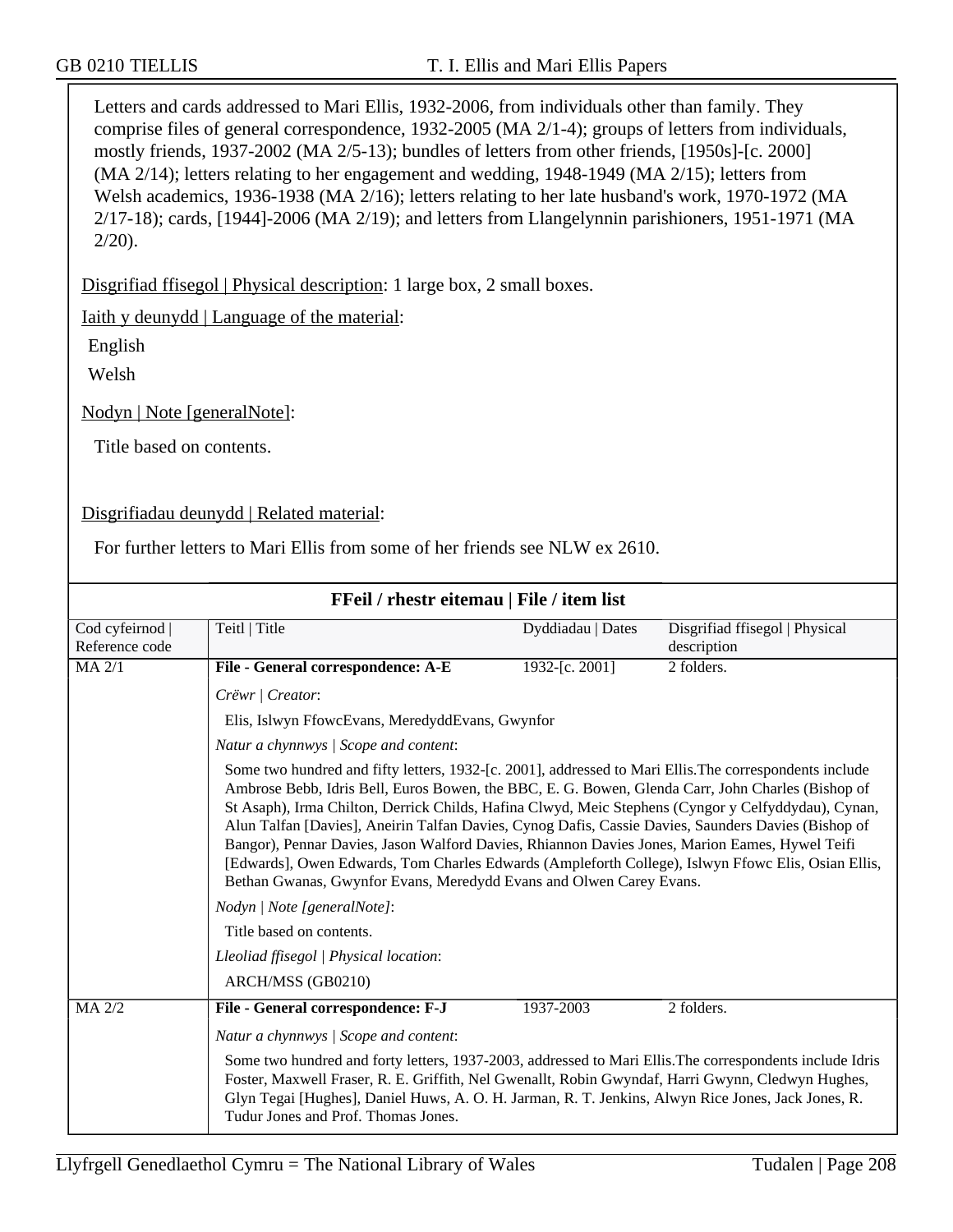|            | Nodyn   Note [generalNote]:                                                                                                                                                                                                                                                                                                                                                                                                                                                                                                                                                                                                                                      |  |  |  |
|------------|------------------------------------------------------------------------------------------------------------------------------------------------------------------------------------------------------------------------------------------------------------------------------------------------------------------------------------------------------------------------------------------------------------------------------------------------------------------------------------------------------------------------------------------------------------------------------------------------------------------------------------------------------------------|--|--|--|
|            | Title based on contents.                                                                                                                                                                                                                                                                                                                                                                                                                                                                                                                                                                                                                                         |  |  |  |
|            | Lleoliad ffisegol   Physical location:                                                                                                                                                                                                                                                                                                                                                                                                                                                                                                                                                                                                                           |  |  |  |
|            | ARCH/MSS (GB0210)                                                                                                                                                                                                                                                                                                                                                                                                                                                                                                                                                                                                                                                |  |  |  |
| $MA$ $2/3$ | 2 folders.<br>File - General correspondence: L-R<br>1936-2003                                                                                                                                                                                                                                                                                                                                                                                                                                                                                                                                                                                                    |  |  |  |
|            | Natur a chynnwys / Scope and content:                                                                                                                                                                                                                                                                                                                                                                                                                                                                                                                                                                                                                            |  |  |  |
|            | Some two hundred and seventy letters, 1936-2003, addressed to Mari Ellis. The correspondents include<br>Robyn Lewis, Saunders Lewis, D. Myrddin Lloyd, D. Tecwyn Lloyd, ?Mary Lloyd Jones (Llys Madoc),<br>Alan Llwyd, Maurice Loader, Peter Lord, Barry Morgan, Derec Llwyd Morgan, J. Cambrensis [John<br>Morgan], Prys Morgan, Edwin Cambrensis [Edwin Morris], George Noakes, [Sir] T[homas] Parry, T. H.<br>Parry-Williams and Amy Parry-Williams, Nia Rhosier, Keidrych Rhys, Nansi Richards, John Richards<br>(Bishop of St Davids), Elfed Roberts, Enid Pierce Roberts, Eric [Roberts] (Bishop of St Davids), Lord<br>Goronwy Roberts and Selyf Roberts. |  |  |  |
|            | Nodyn   Note [generalNote]:                                                                                                                                                                                                                                                                                                                                                                                                                                                                                                                                                                                                                                      |  |  |  |
|            | Title based on contents.                                                                                                                                                                                                                                                                                                                                                                                                                                                                                                                                                                                                                                         |  |  |  |
|            | Lleoliad ffisegol   Physical location:                                                                                                                                                                                                                                                                                                                                                                                                                                                                                                                                                                                                                           |  |  |  |
|            | ARCH/MSS (GB0210)                                                                                                                                                                                                                                                                                                                                                                                                                                                                                                                                                                                                                                                |  |  |  |
| MA 2/4     | File - General correspondence: S-W<br>2 folders.<br>1936-2005                                                                                                                                                                                                                                                                                                                                                                                                                                                                                                                                                                                                    |  |  |  |
|            | Crëwr   Creator:                                                                                                                                                                                                                                                                                                                                                                                                                                                                                                                                                                                                                                                 |  |  |  |
|            | Williams, Ifor, Sir, 1881-1965                                                                                                                                                                                                                                                                                                                                                                                                                                                                                                                                                                                                                                   |  |  |  |
|            | Natur a chynnwys / Scope and content:                                                                                                                                                                                                                                                                                                                                                                                                                                                                                                                                                                                                                            |  |  |  |
|            | Some two hundred and nine letters, 1936-2005, addressed to Mari Ellis. The correspondents include<br>D. Roy Saer, [J.] Beverley Smith, Eryl Thomas (Bishop of Monmouth and of Llandaff), R. S. and Elsi<br>Thomas, Dafydd Wigley, Dafydd Wyn Wiliam, Ifor Williams, Jac L. Williams, J. E. Caerwyn Williams,<br>[Prof.] Stephen J. Williams and Peggy [Williams Wynne] (Peniarth).                                                                                                                                                                                                                                                                               |  |  |  |
|            | Nodyn   Note [generalNote]:                                                                                                                                                                                                                                                                                                                                                                                                                                                                                                                                                                                                                                      |  |  |  |
|            | Title based on contents.                                                                                                                                                                                                                                                                                                                                                                                                                                                                                                                                                                                                                                         |  |  |  |
|            | Lleoliad ffisegol   Physical location:                                                                                                                                                                                                                                                                                                                                                                                                                                                                                                                                                                                                                           |  |  |  |
|            | ARCH/MSS (GB0210)                                                                                                                                                                                                                                                                                                                                                                                                                                                                                                                                                                                                                                                |  |  |  |
| MA 2/5     | <b>File - Llythyrau Dr Gwenan Jones</b><br>1948-1967<br>1 envelope.                                                                                                                                                                                                                                                                                                                                                                                                                                                                                                                                                                                              |  |  |  |
|            | Crëwr   Creator:                                                                                                                                                                                                                                                                                                                                                                                                                                                                                                                                                                                                                                                 |  |  |  |
|            | Jones, Gwenan, 1889-1971                                                                                                                                                                                                                                                                                                                                                                                                                                                                                                                                                                                                                                         |  |  |  |
|            | Natur a chynnwys / Scope and content:                                                                                                                                                                                                                                                                                                                                                                                                                                                                                                                                                                                                                            |  |  |  |
|            | Twenty-nine letters and cards, 1948-1967, to Mari Ellis from Dr Gwenan Jones, Llandre.                                                                                                                                                                                                                                                                                                                                                                                                                                                                                                                                                                           |  |  |  |
|            | Nodyn   Note [generalNote]:                                                                                                                                                                                                                                                                                                                                                                                                                                                                                                                                                                                                                                      |  |  |  |
|            | Title based on contents.                                                                                                                                                                                                                                                                                                                                                                                                                                                                                                                                                                                                                                         |  |  |  |
|            | Lleoliad ffisegol   Physical location:                                                                                                                                                                                                                                                                                                                                                                                                                                                                                                                                                                                                                           |  |  |  |
|            | ARCH/MSS (GB0210)                                                                                                                                                                                                                                                                                                                                                                                                                                                                                                                                                                                                                                                |  |  |  |
| MA 2/6     | File - Llythyrau Kitty Idwal Jones<br>1958-1984<br>1 envelope.                                                                                                                                                                                                                                                                                                                                                                                                                                                                                                                                                                                                   |  |  |  |
|            | Crëwr   Creator:                                                                                                                                                                                                                                                                                                                                                                                                                                                                                                                                                                                                                                                 |  |  |  |
|            | Jones, Kitty Idwal, 1898-1984                                                                                                                                                                                                                                                                                                                                                                                                                                                                                                                                                                                                                                    |  |  |  |
|            | Natur a chynnwys / Scope and content:                                                                                                                                                                                                                                                                                                                                                                                                                                                                                                                                                                                                                            |  |  |  |
|            | Thirty-four letters, 1958-1984, to Mari Ellis from Kitty Idwal Jones, Caerwys.                                                                                                                                                                                                                                                                                                                                                                                                                                                                                                                                                                                   |  |  |  |
|            | Nodyn   Note [generalNote]:                                                                                                                                                                                                                                                                                                                                                                                                                                                                                                                                                                                                                                      |  |  |  |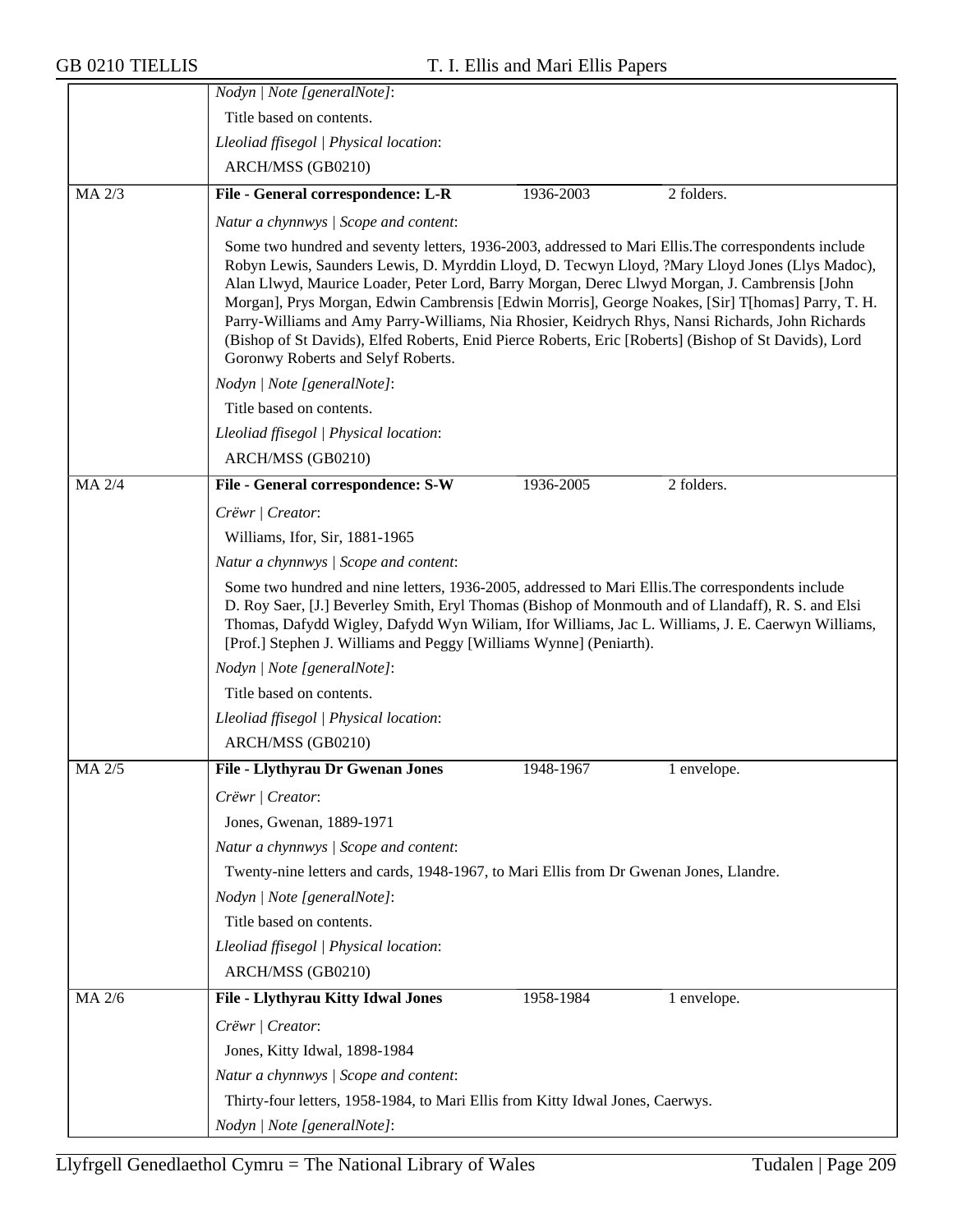|                | Title based on contents.                                                                                                                                  |                 |               |  |  |
|----------------|-----------------------------------------------------------------------------------------------------------------------------------------------------------|-----------------|---------------|--|--|
|                | Lleoliad ffisegol   Physical location:                                                                                                                    |                 |               |  |  |
|                | ARCH/MSS (GB0210)                                                                                                                                         |                 |               |  |  |
| <b>MA 2/7</b>  | File - Llythyrau Dyddgu Owen                                                                                                                              | 1952-1991       | $1$ envelope. |  |  |
|                | Crëwr   Creator:                                                                                                                                          |                 |               |  |  |
|                | Owen, Dyddgu                                                                                                                                              |                 |               |  |  |
|                | Natur a chynnwys / Scope and content:                                                                                                                     |                 |               |  |  |
|                | Twenty-five letters and cards, 1952-1991, to Mari Ellis from Dyddgu Owen.                                                                                 |                 |               |  |  |
|                | Nodyn   Note [generalNote]:                                                                                                                               |                 |               |  |  |
|                | Title based on contents.                                                                                                                                  |                 |               |  |  |
|                | Lleoliad ffisegol   Physical location:                                                                                                                    |                 |               |  |  |
|                | ARCH/MSS (GB0210)                                                                                                                                         |                 |               |  |  |
| MA 2/8         | File - Llythyrau D. Parry-Jones                                                                                                                           | 1962-1981       | 1 envelope.   |  |  |
|                | Crëwr   Creator:                                                                                                                                          |                 |               |  |  |
|                | Parry-Jones, Daniel, 1891-1981                                                                                                                            |                 |               |  |  |
|                | Natur a chynnwys / Scope and content:                                                                                                                     |                 |               |  |  |
|                | Twenty-five letters and cards, 1962-1981, to Mari Ellis from the Rev. Canon D[aniel] Parry-Jones,                                                         |                 |               |  |  |
|                | Newport.                                                                                                                                                  |                 |               |  |  |
|                | Nodyn   Note [generalNote]:                                                                                                                               |                 |               |  |  |
|                | Title based on contents.                                                                                                                                  |                 |               |  |  |
|                | Lleoliad ffisegol   Physical location:                                                                                                                    |                 |               |  |  |
|                | ARCH/MSS (GB0210)                                                                                                                                         |                 |               |  |  |
| MA 2/9         | <b>File - Llythyrau Kate Roberts</b>                                                                                                                      | 1950-1979       | 1 envelope.   |  |  |
|                | Crëwr   Creator:                                                                                                                                          |                 |               |  |  |
|                | Roberts, Kate, 1891-1985                                                                                                                                  |                 |               |  |  |
|                | Natur a chynnwys / Scope and content:                                                                                                                     |                 |               |  |  |
|                | Fourteen letters, 1950-1979, to Mari Ellis from Kate Roberts, Denbigh.                                                                                    |                 |               |  |  |
|                | Nodyn   Note [generalNote]:                                                                                                                               |                 |               |  |  |
|                | Title based on contents.                                                                                                                                  |                 |               |  |  |
|                | Lleoliad ffisegol   Physical location:                                                                                                                    |                 |               |  |  |
|                | ARCH/MSS (GB0210)                                                                                                                                         |                 |               |  |  |
| <b>MA 2/10</b> | File - Llythyrau Gwilym Owen Williams                                                                                                                     | 1956-1989       | 1 envelope.   |  |  |
|                | Crëwr   Creator:                                                                                                                                          |                 |               |  |  |
|                | Williams, Gwilym Owen                                                                                                                                     |                 |               |  |  |
|                | Natur a chynnwys / Scope and content:                                                                                                                     |                 |               |  |  |
|                | Twenty-seven letters, 1956-1989, to Mari Ellis from Gwilym Williams, Bishop of Bangor and<br>Archbishop of Wales, and from his wife Megan and son Fabian. |                 |               |  |  |
|                | Nodyn   Note [generalNote]:                                                                                                                               |                 |               |  |  |
|                | Title based on contents.                                                                                                                                  |                 |               |  |  |
|                | Lleoliad ffisegol   Physical location:                                                                                                                    |                 |               |  |  |
|                | ARCH/MSS (GB0210)                                                                                                                                         |                 |               |  |  |
| MA 2/11        | File - Llythyrau T. I. Davies, Llandudno                                                                                                                  | 1937-1974, 1983 | 1 envelope.   |  |  |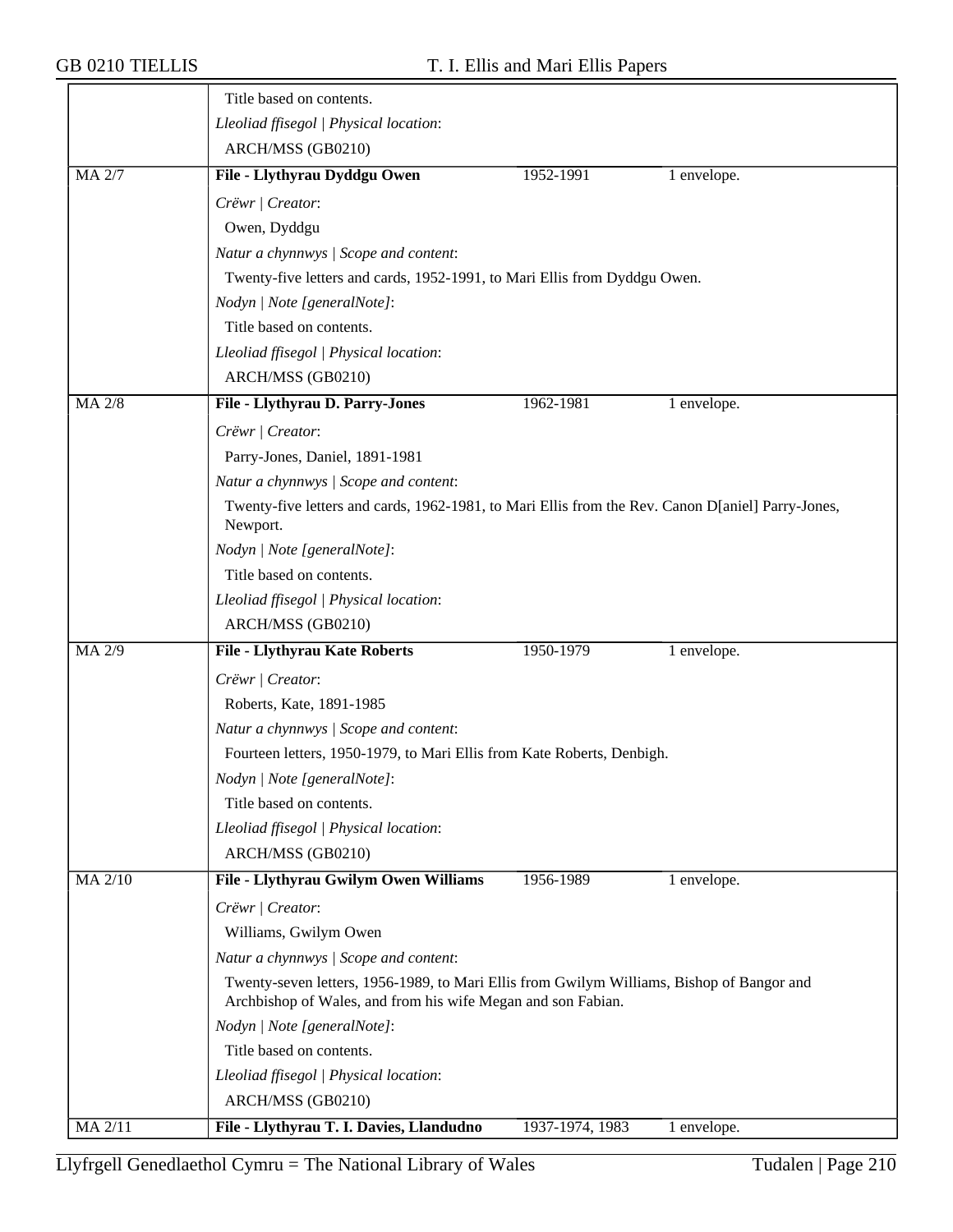|         | Crëwr   Creator:                                                                                                                                                                                                                                                                                                                                                                                                                                                                                                |  |  |  |
|---------|-----------------------------------------------------------------------------------------------------------------------------------------------------------------------------------------------------------------------------------------------------------------------------------------------------------------------------------------------------------------------------------------------------------------------------------------------------------------------------------------------------------------|--|--|--|
|         | Davies, Thomas Ivor                                                                                                                                                                                                                                                                                                                                                                                                                                                                                             |  |  |  |
|         | Natur a chynnwys / Scope and content:                                                                                                                                                                                                                                                                                                                                                                                                                                                                           |  |  |  |
|         | Thirty-five letters, 1937-1974, to Mari Ellis from T. Ivor Davies, Deputy Headmaster of John Bright<br>Grammar School, Llandudno, together with a letters, 1983, relating to his memorial service.                                                                                                                                                                                                                                                                                                              |  |  |  |
|         | Nodyn   Note [generalNote]:                                                                                                                                                                                                                                                                                                                                                                                                                                                                                     |  |  |  |
|         | Title based on contents.                                                                                                                                                                                                                                                                                                                                                                                                                                                                                        |  |  |  |
|         | Lleoliad ffisegol   Physical location:                                                                                                                                                                                                                                                                                                                                                                                                                                                                          |  |  |  |
|         | ARCH/MSS (GB0210)                                                                                                                                                                                                                                                                                                                                                                                                                                                                                               |  |  |  |
| MA 2/12 | File - Llythyrau Ifan a Hefina Orwig Evans<br>1946-2002<br>1 envelope.                                                                                                                                                                                                                                                                                                                                                                                                                                          |  |  |  |
|         | Crëwr / Creator:                                                                                                                                                                                                                                                                                                                                                                                                                                                                                                |  |  |  |
|         | Evans, Hefina Orwig, 1914-2002Evans, E. Orwig (Evan Orwig), 1914-1971                                                                                                                                                                                                                                                                                                                                                                                                                                           |  |  |  |
|         | Natur a chynnwys / Scope and content:                                                                                                                                                                                                                                                                                                                                                                                                                                                                           |  |  |  |
|         | Some one hundred and fifty letters, 1946-[c. 2000], to Mari Ellis from the Rev. E[van] (Ifan) Orwig<br>Evans and his wife Hefina Orwig Evans, Bodedern, Bodorgan, Llanfairpwll and Bangor (and from<br>Hefina alone after 1970), together with twenty-two from Hefina to Mari's children, 1951-1969. Also<br>included is a copy of the commemorative issue of Y Llan, 5 February 1971, following the death of Evan<br>Orwig Evans, its former editor; and a manuscript draft of Mari's tribute to Hefina, 2002. |  |  |  |
|         | Nodyn   Note [generalNote]:                                                                                                                                                                                                                                                                                                                                                                                                                                                                                     |  |  |  |
|         | Title based on contents.                                                                                                                                                                                                                                                                                                                                                                                                                                                                                        |  |  |  |
|         | Lleoliad ffisegol   Physical location:                                                                                                                                                                                                                                                                                                                                                                                                                                                                          |  |  |  |
|         | ARCH/MSS (GB0210)                                                                                                                                                                                                                                                                                                                                                                                                                                                                                               |  |  |  |
| MA 2/13 | File - Llythyrau Helen Ramage<br>1949-1992<br>1 envelope.                                                                                                                                                                                                                                                                                                                                                                                                                                                       |  |  |  |
|         | Crëwr   Creator:                                                                                                                                                                                                                                                                                                                                                                                                                                                                                                |  |  |  |
|         | Ramage, Helen, 1915-1992                                                                                                                                                                                                                                                                                                                                                                                                                                                                                        |  |  |  |
|         | Natur a chynnwys / Scope and content:                                                                                                                                                                                                                                                                                                                                                                                                                                                                           |  |  |  |
|         | Thirty-two letters, 1949-1964, to Mari Ellis (and T. I. Ellis) from Helen Ramage, Bodedern and<br>Beaumaris, together with two letters from a mutual friend, mentioning Helen's illness and death,<br>1991-1992.                                                                                                                                                                                                                                                                                                |  |  |  |
|         | Nodyn   Note [generalNote]:                                                                                                                                                                                                                                                                                                                                                                                                                                                                                     |  |  |  |
|         | Title based on contents.                                                                                                                                                                                                                                                                                                                                                                                                                                                                                        |  |  |  |
|         | Lleoliad ffisegol   Physical location:                                                                                                                                                                                                                                                                                                                                                                                                                                                                          |  |  |  |
|         | ARCH/MSS (GB0210)                                                                                                                                                                                                                                                                                                                                                                                                                                                                                               |  |  |  |
| MA 2/14 | File - Llythyrau oddi wrth ffrindiau<br>$[1950s]$ -[c. 2000]<br>2 bundles.                                                                                                                                                                                                                                                                                                                                                                                                                                      |  |  |  |
|         | Natur a chynnwys / Scope and content:                                                                                                                                                                                                                                                                                                                                                                                                                                                                           |  |  |  |
|         | Approximately two hundred letters, [1950s]-[c. 2000], to Mari Ellis (and T. I. Ellis) from various friends.                                                                                                                                                                                                                                                                                                                                                                                                     |  |  |  |
|         | Nodyn   Note [generalNote]:                                                                                                                                                                                                                                                                                                                                                                                                                                                                                     |  |  |  |
|         | Title based on contents.                                                                                                                                                                                                                                                                                                                                                                                                                                                                                        |  |  |  |
|         | Lleoliad ffisegol   Physical location:                                                                                                                                                                                                                                                                                                                                                                                                                                                                          |  |  |  |
|         | ARCH/MSS (GB0210)                                                                                                                                                                                                                                                                                                                                                                                                                                                                                               |  |  |  |
| MA 2/15 | File - Llythyrau llongyfarch<br>1 folder.<br>1948-1949                                                                                                                                                                                                                                                                                                                                                                                                                                                          |  |  |  |
|         | Natur a chynnwys / Scope and content:                                                                                                                                                                                                                                                                                                                                                                                                                                                                           |  |  |  |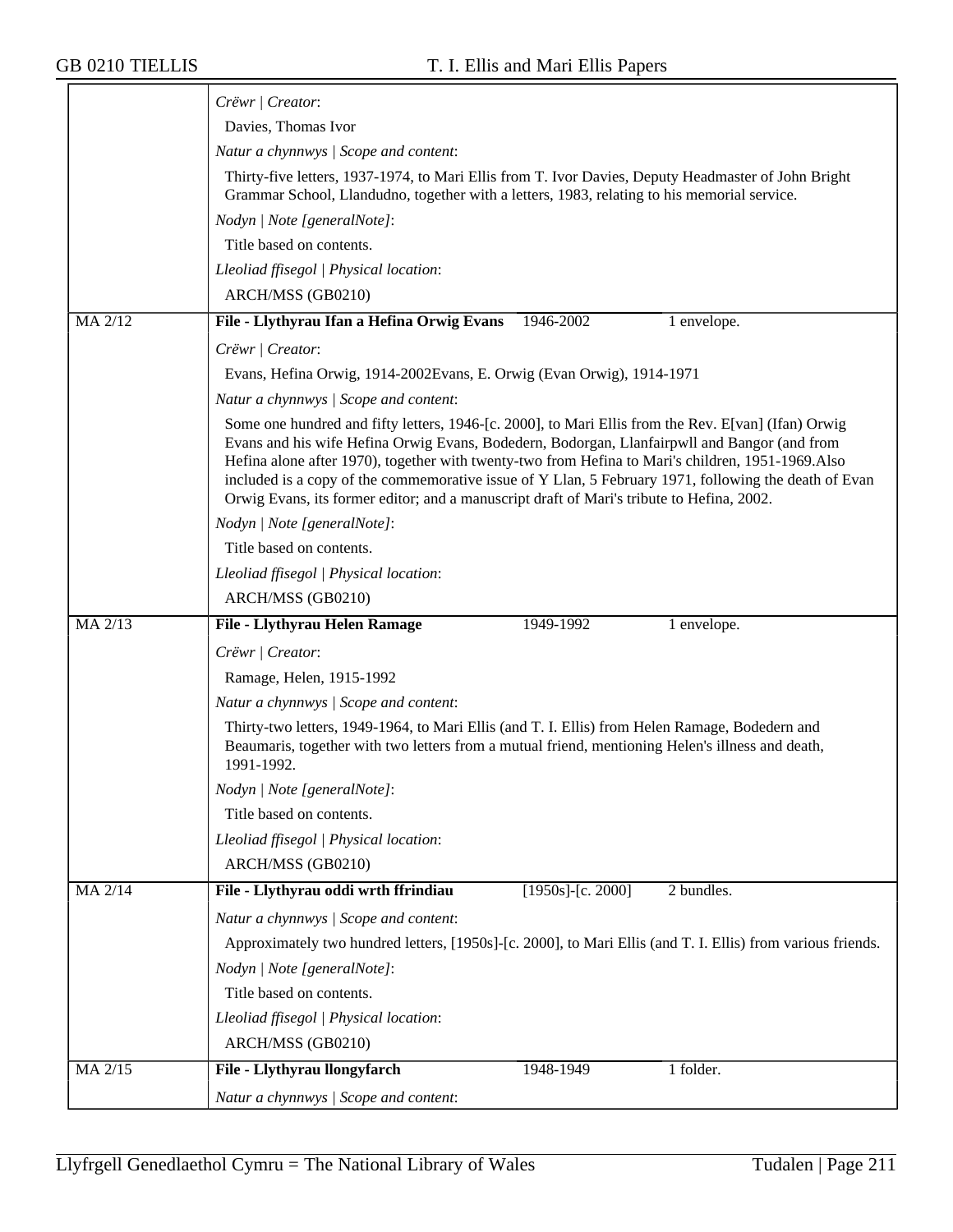|                | Correspondence of Mari Headley (later Ellis) and T. I. Ellis relating to their engagement and marriage,<br>comprising: a) letters of congratulation, 1948-1949, the senders including Cynan and R. T. Jenkins; b)<br>telegrams, 20 April 1949, to congratulate the couple on their wedding day; and c) correspondence of<br>Mary Ellis after the wedding, 1949.                                                                                                                                                           |  |  |  |
|----------------|---------------------------------------------------------------------------------------------------------------------------------------------------------------------------------------------------------------------------------------------------------------------------------------------------------------------------------------------------------------------------------------------------------------------------------------------------------------------------------------------------------------------------|--|--|--|
|                | Nodyn   Note [generalNote]:                                                                                                                                                                                                                                                                                                                                                                                                                                                                                               |  |  |  |
|                | Title based on contents.                                                                                                                                                                                                                                                                                                                                                                                                                                                                                                  |  |  |  |
|                | Lleoliad ffisegol   Physical location:                                                                                                                                                                                                                                                                                                                                                                                                                                                                                    |  |  |  |
|                | ARCH/MSS (GB0210)                                                                                                                                                                                                                                                                                                                                                                                                                                                                                                         |  |  |  |
| MA 2/16        | File - Llythyrau oddi wrth ysgolheigion<br>1936-1938<br>1 envelope.<br>Cymraeg                                                                                                                                                                                                                                                                                                                                                                                                                                            |  |  |  |
|                | Natur a chynnwys / Scope and content:                                                                                                                                                                                                                                                                                                                                                                                                                                                                                     |  |  |  |
|                | Thirty-four letters, postcards and telegrams, 1936-1938, to Mari Headley from various Welsh academics,<br>mainly in relation to invitations to adjudicate at the Eisteddfod Cydgolegol (Intercollegiate Eisteddfod).<br>The correspondents include Idris Foster, Ifor Williams, Saunders Lewis, Idwal Jones, T. H. Parry-<br>Williams, Evan D. Jones, T. Gwynn Jones (2), E. Morgan Humphreys, Kate Roberts, Cassie Davies,<br>Caradog Prichard, R. W[illiams] Parry, Crwys, Tom Parry, D. J. Williams (2) and Cynan (2). |  |  |  |
|                | Nodyn   Note [generalNote]:                                                                                                                                                                                                                                                                                                                                                                                                                                                                                               |  |  |  |
|                | Title based on contents.                                                                                                                                                                                                                                                                                                                                                                                                                                                                                                  |  |  |  |
|                | Lleoliad ffisegol   Physical location:                                                                                                                                                                                                                                                                                                                                                                                                                                                                                    |  |  |  |
|                | ARCH/MSS (GB0210)                                                                                                                                                                                                                                                                                                                                                                                                                                                                                                         |  |  |  |
| <b>MA 2/17</b> | <b>File - Neville Masterman letters</b><br>1970-1972<br>1 envelope.                                                                                                                                                                                                                                                                                                                                                                                                                                                       |  |  |  |
|                | Crëwr   Creator:                                                                                                                                                                                                                                                                                                                                                                                                                                                                                                          |  |  |  |
|                | Masterman, Neville                                                                                                                                                                                                                                                                                                                                                                                                                                                                                                        |  |  |  |
|                | Natur a chynnwys   Scope and content:                                                                                                                                                                                                                                                                                                                                                                                                                                                                                     |  |  |  |
|                | Eight letters, 1970-1972, to Mari Ellis from Neville Masterman, concerning his book The Forerunner:<br>The Dilemmas of Tom Ellis, 1859-1899 (Llandybïe, 1972). The letters follow on from his<br>correspondence with T. I. Ellis (see TB7).                                                                                                                                                                                                                                                                               |  |  |  |
|                | Nodyn   Note [generalNote]:                                                                                                                                                                                                                                                                                                                                                                                                                                                                                               |  |  |  |
|                | Title based on contents.                                                                                                                                                                                                                                                                                                                                                                                                                                                                                                  |  |  |  |
|                | Lleoliad ffisegol   Physical location:                                                                                                                                                                                                                                                                                                                                                                                                                                                                                    |  |  |  |
|                | ARCH/MSS (GB0210)                                                                                                                                                                                                                                                                                                                                                                                                                                                                                                         |  |  |  |
| MA 2/18        | File - Crwydro Llundain<br>1971-1972<br>1 envelope.                                                                                                                                                                                                                                                                                                                                                                                                                                                                       |  |  |  |
|                | Natur a chynnwys / Scope and content:                                                                                                                                                                                                                                                                                                                                                                                                                                                                                     |  |  |  |
|                | Fifteen letters of appreciation, 1971-1972, addressed to Mari Ellis, concerning T. I. Ellis, Crwydro<br>Llundain (Llandybïe, 1971). The correspondents include Caradog Pritchard, Gwilym Owen Williams and<br>George Noakes.                                                                                                                                                                                                                                                                                              |  |  |  |
|                | Nodyn   Note [generalNote]:                                                                                                                                                                                                                                                                                                                                                                                                                                                                                               |  |  |  |
|                | Title based on contents.                                                                                                                                                                                                                                                                                                                                                                                                                                                                                                  |  |  |  |
|                | Lleoliad ffisegol   Physical location:                                                                                                                                                                                                                                                                                                                                                                                                                                                                                    |  |  |  |
|                | ARCH/MSS (GB0210)                                                                                                                                                                                                                                                                                                                                                                                                                                                                                                         |  |  |  |
| MA 2/19        | <b>File - Cardiau</b><br>1 folder.<br>$[1944] - 2006$                                                                                                                                                                                                                                                                                                                                                                                                                                                                     |  |  |  |
|                | Natur a chynnwys / Scope and content:                                                                                                                                                                                                                                                                                                                                                                                                                                                                                     |  |  |  |
|                | Thirty-four cards Christmas and birthday cards, [1944]-2006, mostly from prominent individuals,<br>including Clement Davies, Gwynfor Evans, Meredydd Evans and Phyllis Kinney, Gwenallt, R. T.                                                                                                                                                                                                                                                                                                                            |  |  |  |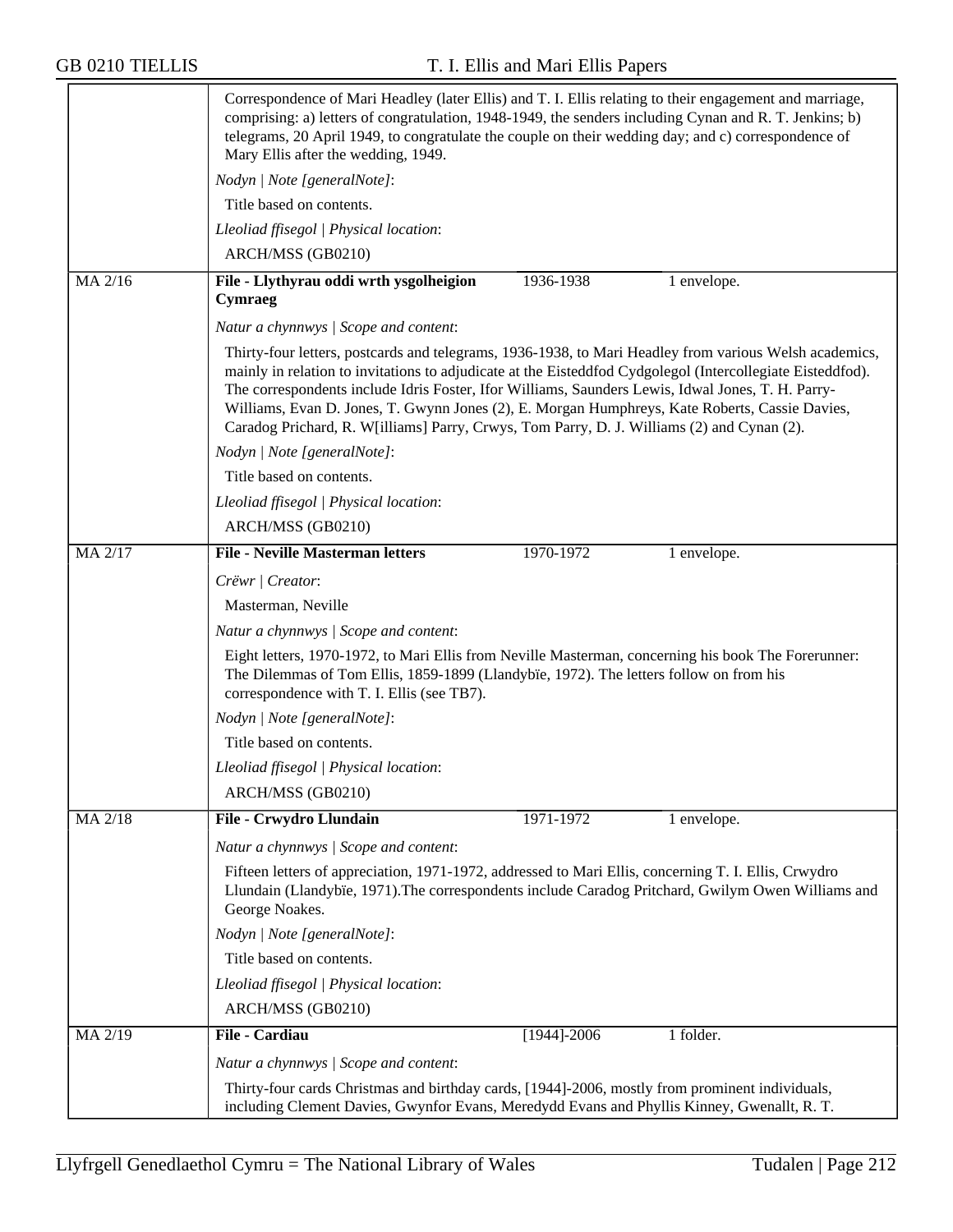|         | Jenkins, [D.] Tecwyn Lloyd, O. M. Lloyd, Thomas Parry, Cennydd Traherne, Dafydd Wigley and<br>Edward Williamson (Bishop of Swansea and Brecon). |           |             |
|---------|-------------------------------------------------------------------------------------------------------------------------------------------------|-----------|-------------|
|         | Nodyn   Note [generalNote]:                                                                                                                     |           |             |
|         | Title based on contents.<br>Lleoliad ffisegol   Physical location:                                                                              |           |             |
|         |                                                                                                                                                 |           |             |
|         | ARCH/MSS (GB0210)                                                                                                                               |           |             |
| MA 2/20 | <b>File - Plwyfolion Llangelynnin</b>                                                                                                           | 1951-1971 | 1 envelope. |
|         | Natur a chynnwys / Scope and content:                                                                                                           |           |             |
|         | Some fifteen letters, 1951-1971 and undated, to Mari Ellis from parishioners at Llangelynnin,<br>Caernarvonshire, her father's former parish.   |           |             |
|         | Nodyn   Note [generalNote]:                                                                                                                     |           |             |
|         | Title based on contents.                                                                                                                        |           |             |
|         | Lleoliad ffisegol   Physical location:                                                                                                          |           |             |
|         | ARCH/MSS (GB0210)                                                                                                                               |           |             |

### **Sub-sub-fonds MB: Personal papers**

Dyddiad | Date: 1923-2015 (dyddiad creu) | (date of creation)

Natur a chynnwys | Scope and content:

Personal papers of Mari Ellis, 1923-2015, including diaries, 1930-2014, and various papers related to her education, 1923-1940.

Disgrifiad ffisegol | Physical description: 9 small boxes.

Iaith y deunydd | Language of the material:

Welsh

English

Nodyn | Note [generalNote]:

Title based on contents.

Trefniant | Arrangement:

Arranged at NLW as follows: diaries; education; other papers.

### **Cyfres | Series MB 1: Diaries**

Dyddiad | Date: 1930-2014 (with gaps) (dyddiad creu) | (date of creation)

Natur a chynnwys | Scope and content:

Diaries and journals of Mary Headley (later Ellis), 1930-2010 (with gaps). Also included are pocket diaries, 1988-1993, 2009-2010, 2012-2014, containing brief entries or appointments only.

Disgrifiad ffisegol | Physical description: 6 small boxes (78 volumes)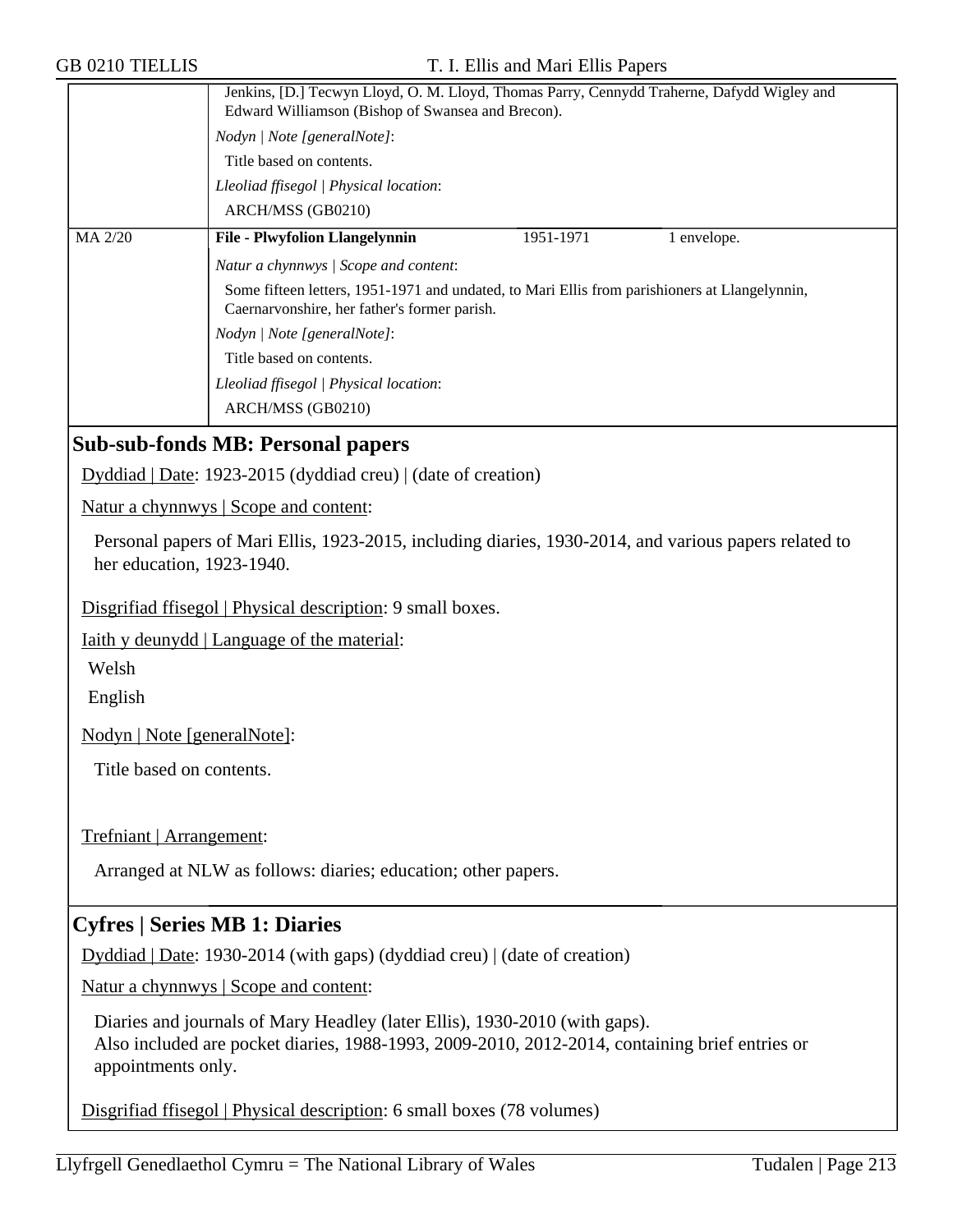## Iaith y deunydd | Language of the material:

English

Welsh

Nodyn | Note [generalNote]:

Title based on contents.

#### Pwyntiau mynediad | Access points:

• Ellis, Mari, 1913-2015 -- Diaries (pwnc) | (subject)

Trefniant | Arrangement:

Arranged mostly chronologically at NLW.

| FFeil / rhestr eitemau   File / item list |                                                        |                   |                                               |  |
|-------------------------------------------|--------------------------------------------------------|-------------------|-----------------------------------------------|--|
| Cod cyfeirnod  <br>Reference code         | Teitl   Title                                          | Dyddiadau   Dates | Disgrifiad ffisegol   Physical<br>description |  |
| $MB$ 1/1                                  | <b>File - Diary</b>                                    | 1930              | 1 volume.                                     |  |
|                                           | Natur a chynnwys / Scope and content:                  |                   |                                               |  |
|                                           | Collins' Pocket Diary of Mari Headley for 1930.        |                   |                                               |  |
|                                           | Nodyn   Note [generalNote]:                            |                   |                                               |  |
|                                           | Title based on contents.                               |                   |                                               |  |
|                                           | Lleoliad ffisegol   Physical location:                 |                   |                                               |  |
|                                           | ARCH/MSS (GB0210)                                      |                   |                                               |  |
| $MB$ 1/2                                  | File - Dyddiadur                                       | 1933              | 1 volume.                                     |  |
|                                           | Natur a chynnwys / Scope and content:                  |                   |                                               |  |
|                                           | Collins' Pocket Diary of Mari Headley for 1933.        |                   |                                               |  |
|                                           | Nodyn   Note [generalNote]:                            |                   |                                               |  |
|                                           | Title based on contents.                               |                   |                                               |  |
|                                           | Lleoliad ffisegol   Physical location:                 |                   |                                               |  |
|                                           | ARCH/MSS (GB0210)                                      |                   |                                               |  |
| MB 1/3                                    | File - Dyddiadur                                       | 1934              | 1 volume.                                     |  |
|                                           | Natur a chynnwys / Scope and content:                  |                   |                                               |  |
|                                           | Charles Letts's Pocket Diary of Mari Headley for 1934. |                   |                                               |  |
|                                           | Nodyn   Note [generalNote]:                            |                   |                                               |  |
|                                           | Title based on contents.                               |                   |                                               |  |
|                                           | Lleoliad ffisegol   Physical location:                 |                   |                                               |  |
|                                           | ARCH/MSS (GB0210)                                      |                   |                                               |  |
| $MB$ 1/4                                  | File - Dyddiadur                                       | 1935              | 1 volume.                                     |  |
|                                           | Natur a chynnwys / Scope and content:                  |                   |                                               |  |
|                                           | Collins' Pocket Diary of Mari Headley for 1935.        |                   |                                               |  |
|                                           | Nodyn   Note [generalNote]:                            |                   |                                               |  |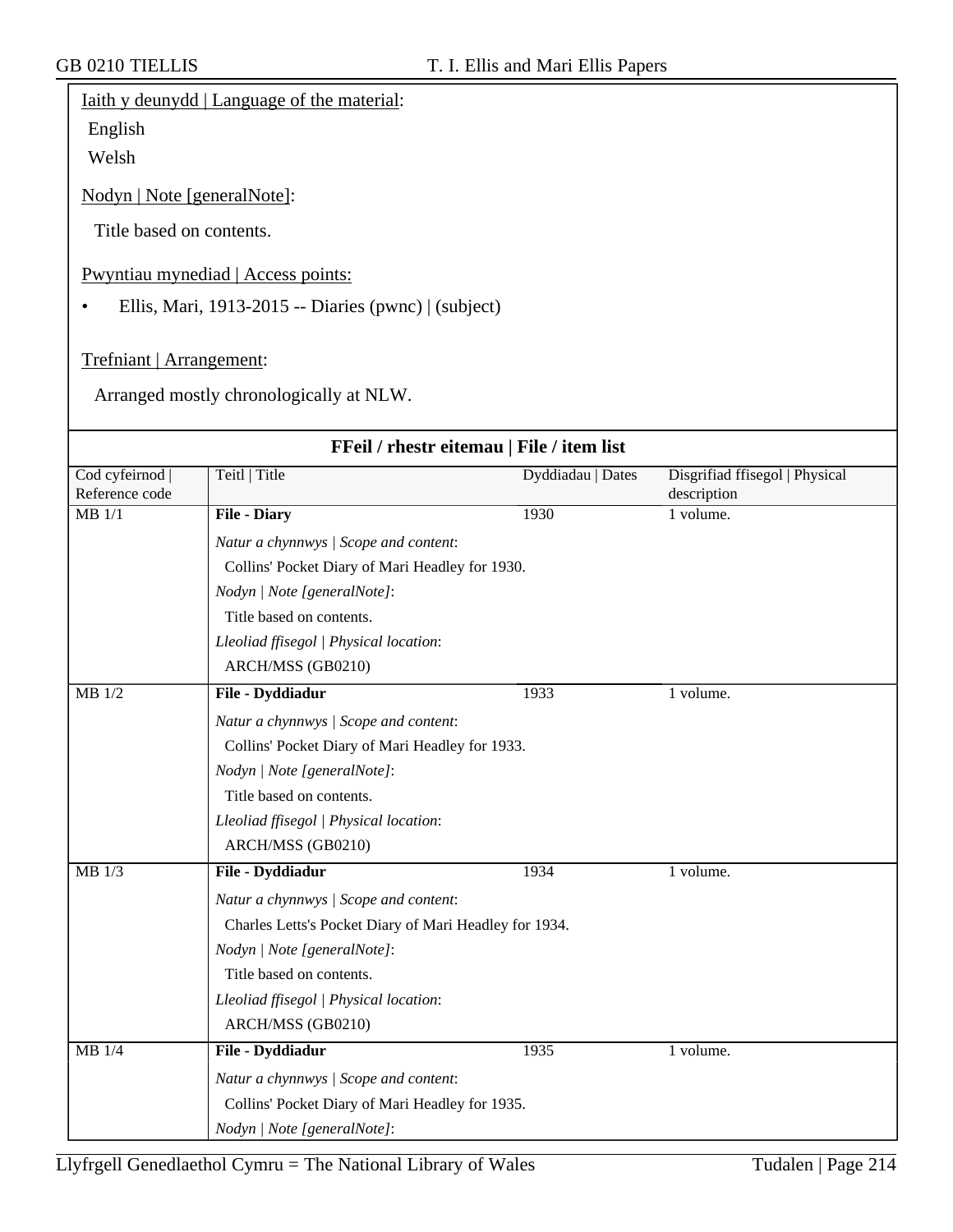|          | Title based on contents.                                                                                                                |                              |           |  |  |
|----------|-----------------------------------------------------------------------------------------------------------------------------------------|------------------------------|-----------|--|--|
|          | Lleoliad ffisegol   Physical location:                                                                                                  |                              |           |  |  |
|          | ARCH/MSS (GB0210)                                                                                                                       |                              |           |  |  |
| $MB$ 1/5 | File - Dyddiadur                                                                                                                        | 1936                         | 1 volume. |  |  |
|          | Natur a chynnwys / Scope and content:                                                                                                   |                              |           |  |  |
|          | Collins' Pocket Diary of Mari Headley for 1936.                                                                                         |                              |           |  |  |
|          | Nodyn   Note [generalNote]:                                                                                                             |                              |           |  |  |
|          | Title based on contents.                                                                                                                |                              |           |  |  |
|          | Lleoliad ffisegol   Physical location:                                                                                                  |                              |           |  |  |
|          | ARCH/MSS (GB0210)                                                                                                                       |                              |           |  |  |
| MB 1/6   | File - Dyddiadur                                                                                                                        | 1939                         | 1 volume. |  |  |
|          | Natur a chynnwys / Scope and content:                                                                                                   |                              |           |  |  |
|          | Collins' Pocket Diary of Mari Headley for 1939.                                                                                         |                              |           |  |  |
|          | Nodyn   Note [generalNote]:                                                                                                             |                              |           |  |  |
|          | Title based on contents.                                                                                                                |                              |           |  |  |
|          | Lleoliad ffisegol   Physical location:                                                                                                  |                              |           |  |  |
|          | ARCH/MSS (GB0210)                                                                                                                       |                              |           |  |  |
| MB 1/7   | File - Dyddiadur                                                                                                                        | 1945,                        | 1 volume. |  |  |
|          |                                                                                                                                         | Gorffennaf-1946,<br>Mai      |           |  |  |
|          | Natur a chynnwys / Scope and content:                                                                                                   |                              |           |  |  |
|          | Notebook containing Mari Headley's diary entries for 1 July-29 October 1945 and 24 January-2 May<br>1946, with many gaps.               |                              |           |  |  |
|          | Nodyn   Note [generalNote]:                                                                                                             |                              |           |  |  |
|          | Title based on contents.                                                                                                                |                              |           |  |  |
|          | Lleoliad ffisegol   Physical location:                                                                                                  |                              |           |  |  |
|          | ARCH/MSS (GB0210)                                                                                                                       |                              |           |  |  |
| MB 1/8   | File - Dyddiadur                                                                                                                        | 1949, Ionawr-Ebrill          | 1 volume. |  |  |
|          | Natur a chynnwys / Scope and content:                                                                                                   |                              |           |  |  |
|          | Notebook containing Mari Headley's diary entries for 12 January-22 March (with gaps) and 23 April<br>1949.                              |                              |           |  |  |
|          | Nodyn   Note [generalNote]:                                                                                                             |                              |           |  |  |
|          | Title based on contents.                                                                                                                |                              |           |  |  |
|          | Lleoliad ffisegol   Physical location:                                                                                                  |                              |           |  |  |
|          | ARCH/MSS (GB0210)                                                                                                                       |                              |           |  |  |
| MB 1/9   | File - Dyddiadur                                                                                                                        | 1954, Hydref-1955,<br>Mawrth | 1 volume. |  |  |
|          | Natur a chynnwys / Scope and content:                                                                                                   |                              |           |  |  |
|          | John Bright Grammar School exercise book containing intermittent journal entries of Mari Ellis for [?17]<br>October 1954-14 March 1955. |                              |           |  |  |
|          | Nodyn   Note [generalNote]:                                                                                                             |                              |           |  |  |
|          | Title based on contents.                                                                                                                |                              |           |  |  |
|          | Lleoliad ffisegol   Physical location:                                                                                                  |                              |           |  |  |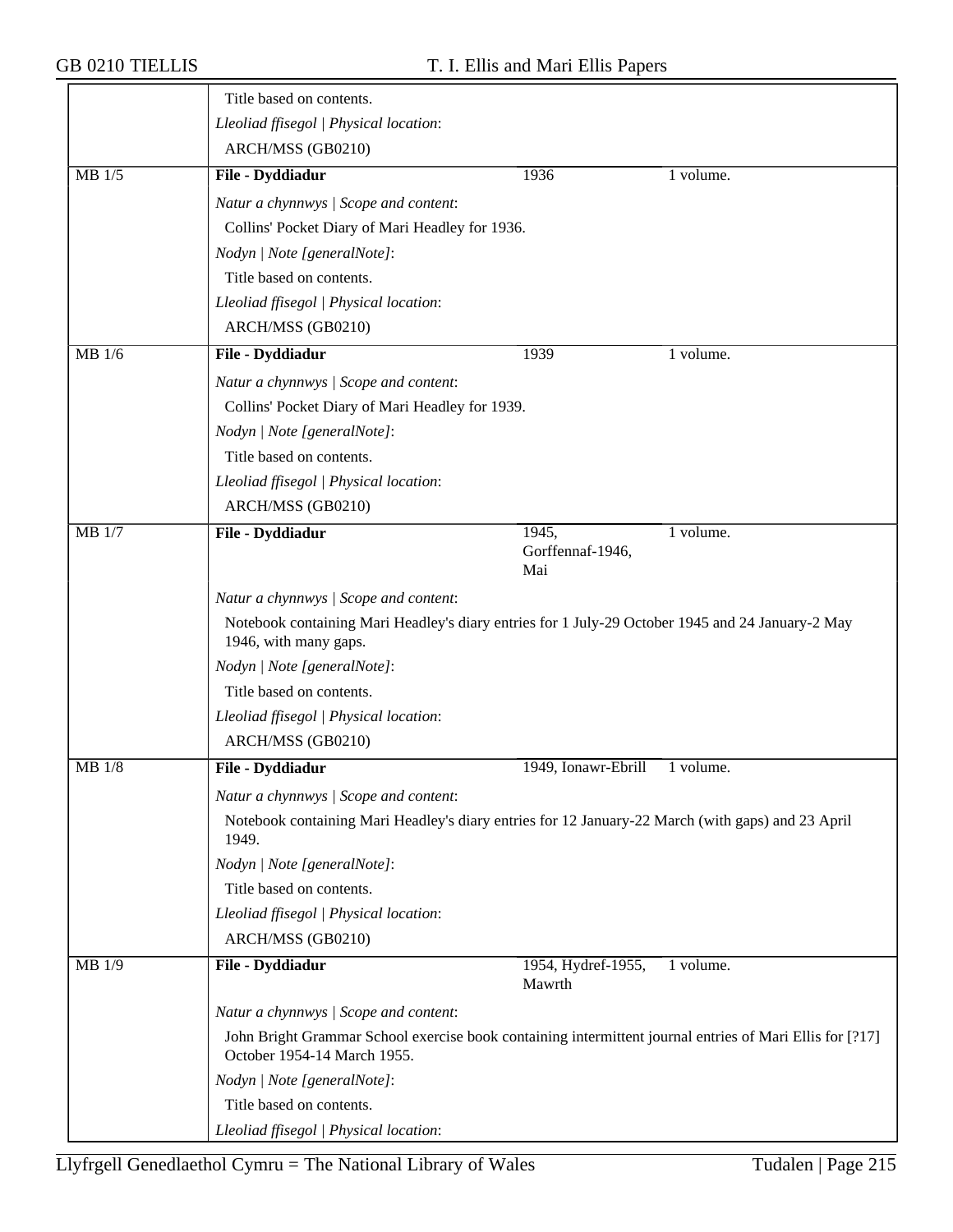$\overline{\phantom{a}}$ 

|                | ARCH/MSS (GB0210)                                                                                                                                                                             |                                |           |  |  |
|----------------|-----------------------------------------------------------------------------------------------------------------------------------------------------------------------------------------------|--------------------------------|-----------|--|--|
| MB 1/10        | File - Dyddiadur                                                                                                                                                                              | 1955                           | 1 volume. |  |  |
|                | Natur a chynnwys / Scope and content:                                                                                                                                                         |                                |           |  |  |
|                | Good Housekeeping Diary and Account Book of Mari Ellis for 1955, containing brief diary entries, as<br>well as accounts and memoranda.                                                        |                                |           |  |  |
|                | Nodyn   Note [generalNote]:                                                                                                                                                                   |                                |           |  |  |
|                | Title based on contents.                                                                                                                                                                      |                                |           |  |  |
|                | Lleoliad ffisegol   Physical location:                                                                                                                                                        |                                |           |  |  |
|                | ARCH/MSS (GB0210)                                                                                                                                                                             |                                |           |  |  |
| MB 1/11        | File - Dyddiadur                                                                                                                                                                              | 1958                           | 1 volume. |  |  |
|                | Natur a chynnwys / Scope and content:                                                                                                                                                         |                                |           |  |  |
|                | Good Housekeeping Diary and Account Book of Mari Ellis for 1958, containing brief diary entries and a<br>few memoranda.                                                                       |                                |           |  |  |
|                | Nodyn   Note [generalNote]:                                                                                                                                                                   |                                |           |  |  |
|                | Title based on contents.                                                                                                                                                                      |                                |           |  |  |
|                | Lleoliad ffisegol   Physical location:                                                                                                                                                        |                                |           |  |  |
|                | ARCH/MSS (GB0210)                                                                                                                                                                             |                                |           |  |  |
| <b>MB</b> 1/12 | File - Dyddiadur                                                                                                                                                                              | 1959                           | 1 volume. |  |  |
|                | Natur a chynnwys / Scope and content:                                                                                                                                                         |                                |           |  |  |
|                | John Bright Grammar School exercise book containing intermittent journal entries of Mari Ellis for 1959.                                                                                      |                                |           |  |  |
|                | Nodyn   Note [generalNote]:                                                                                                                                                                   |                                |           |  |  |
|                | Title based on contents.                                                                                                                                                                      |                                |           |  |  |
|                | Lleoliad ffisegol   Physical location:                                                                                                                                                        |                                |           |  |  |
|                | ARCH/MSS (GB0210)                                                                                                                                                                             |                                |           |  |  |
| MB 1/13        | File - Dyddiadur                                                                                                                                                                              | 1960-1962                      | 1 volume. |  |  |
|                | Natur a chynnwys / Scope and content:                                                                                                                                                         |                                |           |  |  |
|                | John Bright Grammar School exercise book containing intermittent journal entries of Mari Ellis for<br>1960-1962 (mainly 1962), including her visit to the Holy Land in August-September 1962. |                                |           |  |  |
|                | Nodyn   Note [generalNote]:                                                                                                                                                                   |                                |           |  |  |
|                | Title based on contents.                                                                                                                                                                      |                                |           |  |  |
|                | Lleoliad ffisegol   Physical location:                                                                                                                                                        |                                |           |  |  |
|                | ARCH/MSS (GB0210)                                                                                                                                                                             |                                |           |  |  |
| MB 1/14        | File - Dyddiadur                                                                                                                                                                              | 1963, Ionawr-1965,<br>Awst     | 1 volume. |  |  |
|                | Natur a chynnwys / Scope and content:                                                                                                                                                         |                                |           |  |  |
|                | Notebook containing intermittent journal entries of Mari Ellis for 2 January 1963-22 August 1965.                                                                                             |                                |           |  |  |
|                | Nodyn   Note [generalNote]:                                                                                                                                                                   |                                |           |  |  |
|                | Title based on contents.                                                                                                                                                                      |                                |           |  |  |
|                | Lleoliad ffisegol   Physical location:                                                                                                                                                        |                                |           |  |  |
|                | ARCH/MSS (GB0210)                                                                                                                                                                             |                                |           |  |  |
| MB 1/15        | File - Dyddiadur                                                                                                                                                                              | 1965, Awst-1968,<br>Gorffennaf | 1 volume. |  |  |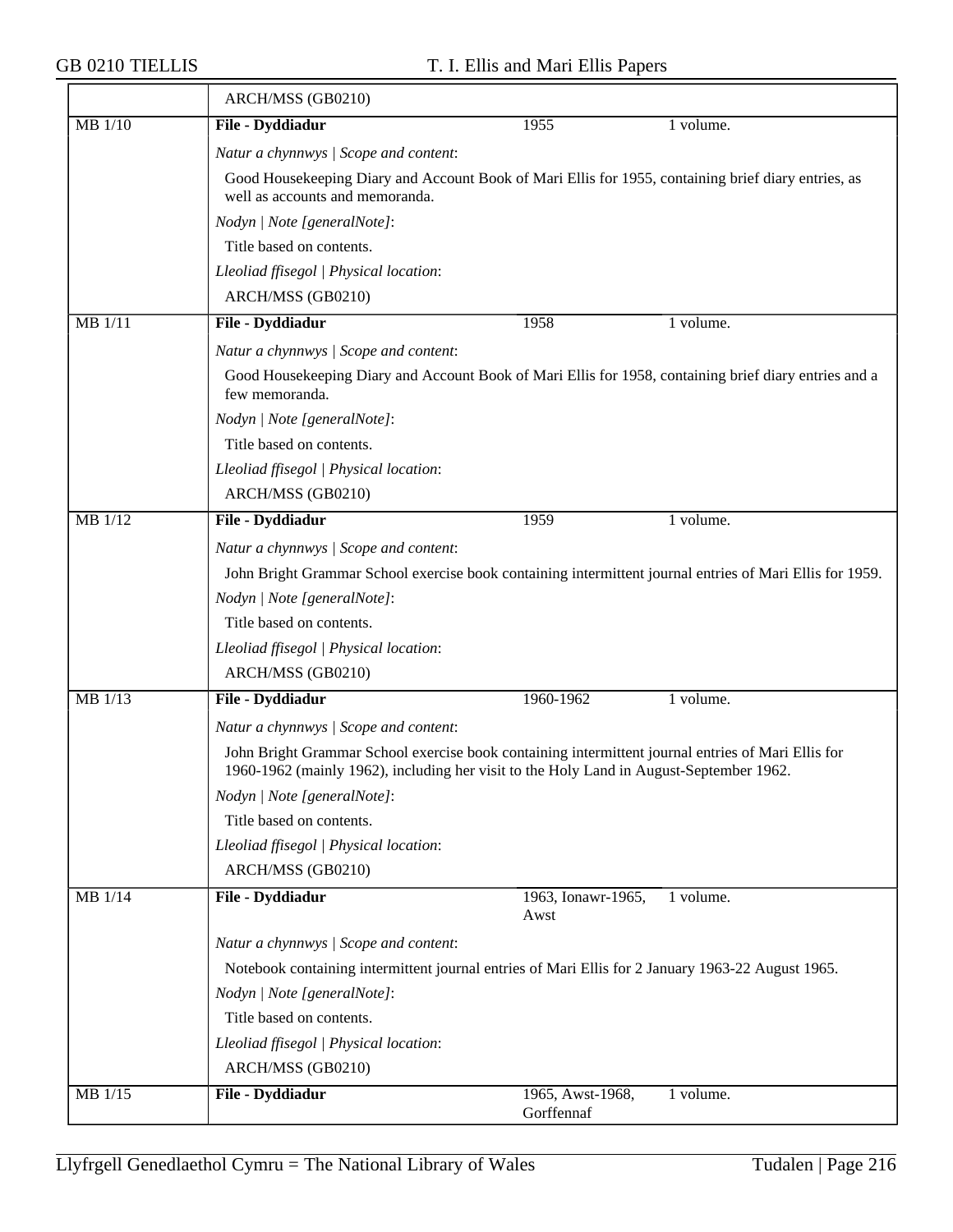|                | Natur a chynnwys / Scope and content:                                                           |                                                                                                         |  |
|----------------|-------------------------------------------------------------------------------------------------|---------------------------------------------------------------------------------------------------------|--|
|                |                                                                                                 | Notebook containing intermittent journal entries of Mari Ellis for 22 August 1965-11 July 1968.         |  |
|                | Nodyn   Note [generalNote]:                                                                     |                                                                                                         |  |
|                | Title based on contents.                                                                        |                                                                                                         |  |
|                | Lleoliad ffisegol   Physical location:                                                          |                                                                                                         |  |
|                | ARCH/MSS (GB0210)                                                                               |                                                                                                         |  |
| MB 1/16        | File - Dyddiadur                                                                                | 1968,<br>1 volume.<br>Gorffennaf-1970,<br>Awst                                                          |  |
|                | Natur a chynnwys / Scope and content:                                                           |                                                                                                         |  |
|                |                                                                                                 | Notebook containing intermittent journal entries by Mari Ellis for 14 July 1968-11 August 1970.         |  |
|                | Nodyn   Note [generalNote]:                                                                     |                                                                                                         |  |
|                | Title based on contents.                                                                        |                                                                                                         |  |
|                | Lleoliad ffisegol   Physical location:                                                          |                                                                                                         |  |
|                | ARCH/MSS (GB0210)                                                                               |                                                                                                         |  |
| <b>MB</b> 1/17 | File - Dyddiadur                                                                                | 1970, Awst-1971,<br>1 volume.<br>Gorffennaf                                                             |  |
|                | Natur a chynnwys / Scope and content:                                                           |                                                                                                         |  |
|                | Notebook containing intermittent journal entries by Mari Ellis for 14 August 1970-26 July 1971. |                                                                                                         |  |
|                | Nodyn   Note [generalNote]:                                                                     |                                                                                                         |  |
|                | Title based on contents.                                                                        |                                                                                                         |  |
|                | Lleoliad ffisegol   Physical location:                                                          |                                                                                                         |  |
|                | ARCH/MSS (GB0210)                                                                               |                                                                                                         |  |
| MB 1/18        | File - Dyddiadur                                                                                | 1971,<br>1 volume.<br>Gorffennaf-1972,<br>Mai                                                           |  |
|                | Natur a chynnwys / Scope and content:                                                           |                                                                                                         |  |
|                | Notebook containing intermittent journal entries by Mari Ellis for 29 July 1971-28 May 1972.    |                                                                                                         |  |
|                | Nodyn   Note [generalNote]:                                                                     |                                                                                                         |  |
|                | Title based on contents.                                                                        |                                                                                                         |  |
|                | Lleoliad ffisegol   Physical location:                                                          |                                                                                                         |  |
|                | ARCH/MSS (GB0210)                                                                               |                                                                                                         |  |
| MB 1/19        | File - Dyddiadur                                                                                | 1 volume.<br>1972, Mai-1973,<br>Mai                                                                     |  |
|                | Natur a chynnwys / Scope and content:                                                           |                                                                                                         |  |
|                | August 1972, from Gwynfor Evans is loose in the volume.                                         | Notebook containing intermittent journal entries by Mari Ellis for 29 May 1972-13 May 1973.A letter, 22 |  |
|                | Nodyn   Note [generalNote]:                                                                     |                                                                                                         |  |
|                | Title based on contents.                                                                        |                                                                                                         |  |
|                | Lleoliad ffisegol   Physical location:                                                          |                                                                                                         |  |
|                | ARCH/MSS (GB0210)                                                                               |                                                                                                         |  |
| MB 1/20        | File - Dyddiadur                                                                                | 1973, Mai-1974,<br>1 volume.<br>Mawrth                                                                  |  |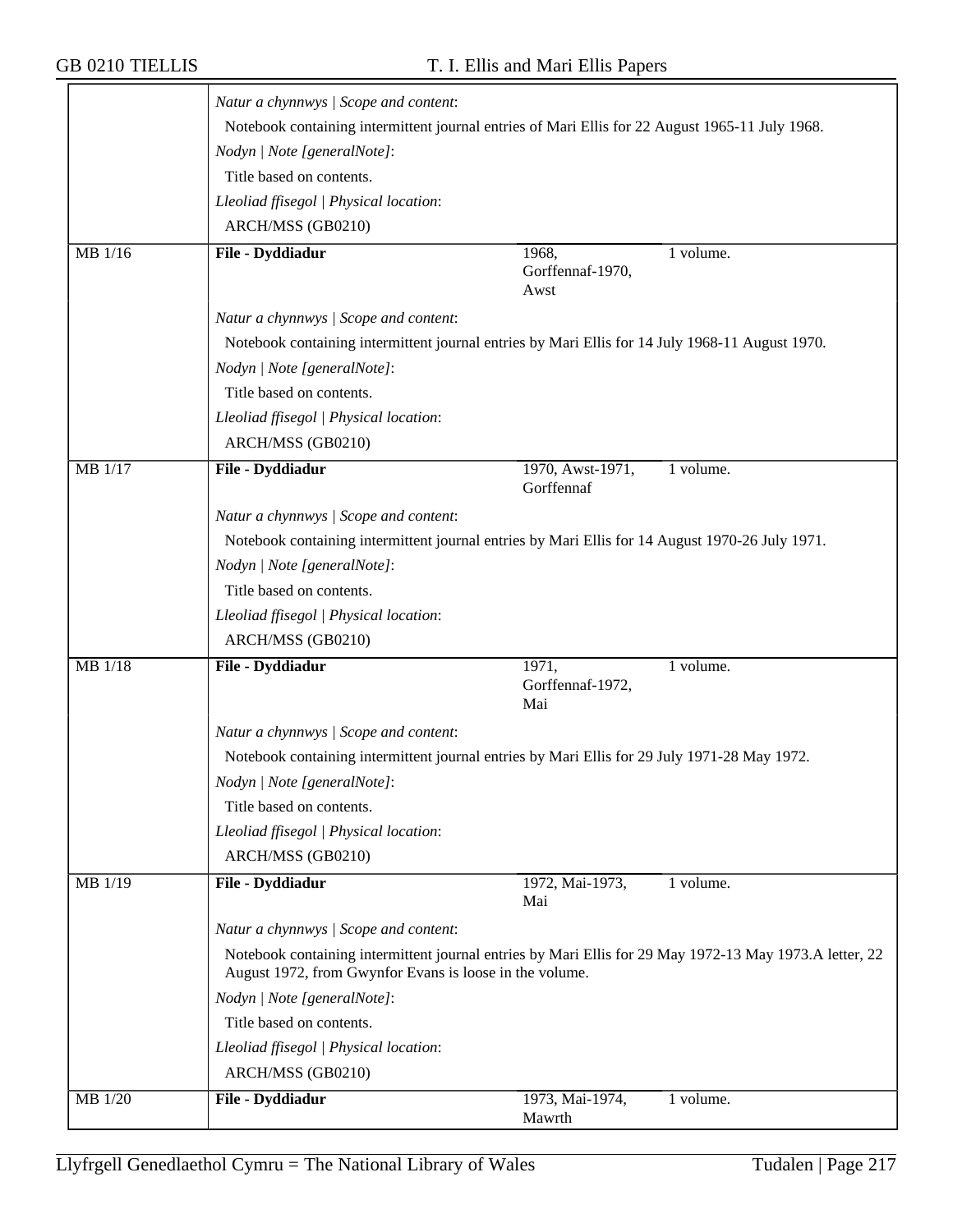|           | Natur a chynnwys / Scope and content:                                                  |                                |           |
|-----------|----------------------------------------------------------------------------------------|--------------------------------|-----------|
|           | Notebook containing journal entries by Mari Ellis for 15 May 1973-16 March 1974.       |                                |           |
|           | Nodyn   Note [generalNote]:                                                            |                                |           |
|           | Title based on contents.                                                               |                                |           |
|           | Lleoliad ffisegol   Physical location:                                                 |                                |           |
|           | ARCH/MSS (GB0210)                                                                      |                                |           |
| $MB$ 1/21 | File - Dyddiadur                                                                       | 1974, Mawrth-                  | 1 volume. |
|           |                                                                                        | Tachwedd                       |           |
|           | Natur a chynnwys / Scope and content:                                                  |                                |           |
|           | Notebook containing journal entries by Mari Ellis for 17 March-14 November 1974.       |                                |           |
|           | Nodyn   Note [generalNote]:                                                            |                                |           |
|           | Title based on contents.                                                               |                                |           |
|           | Lleoliad ffisegol   Physical location:                                                 |                                |           |
|           | ARCH/MSS (GB0210)                                                                      |                                |           |
| MB 1/22   | File - Dyddiadur                                                                       | 1974,                          | 1 volume. |
|           |                                                                                        | Tachwedd-1975,<br>Awst         |           |
|           | Natur a chynnwys / Scope and content:                                                  |                                |           |
|           | Notebook containing journal entries by Mari Ellis for 15 November 1974-22 August 1975. |                                |           |
|           | Nodyn   Note [generalNote]:                                                            |                                |           |
|           | Title based on contents.                                                               |                                |           |
|           | Lleoliad ffisegol   Physical location:                                                 |                                |           |
|           | ARCH/MSS (GB0210)                                                                      |                                |           |
| MB 1/23   | File - Dyddiadur                                                                       | 1975, Awst-1976,<br>Gorffennaf | 1 volume. |
|           | Natur a chynnwys / Scope and content:                                                  |                                |           |
|           | Notebook containing journal entries by Mari Ellis for 23 August 1975-11 July 1976.     |                                |           |
|           | Nodyn   Note [generalNote]:                                                            |                                |           |
|           | Title based on contents.                                                               |                                |           |
|           | Lleoliad ffisegol   Physical location:                                                 |                                |           |
|           | ARCH/MSS (GB0210)                                                                      |                                |           |
| MB 1/24   | File - Dyddiadur                                                                       | 1976, Gorffennaf-              | 1 volume. |
|           |                                                                                        | Rhagfyr                        |           |
|           | Natur a chynnwys / Scope and content:                                                  |                                |           |
|           | Notebook containing journal entries by Mari Ellis for 15 July-19 December 1976.        |                                |           |
|           | Nodyn   Note [generalNote]:                                                            |                                |           |
|           | Title based on contents.                                                               |                                |           |
|           | Lleoliad ffisegol   Physical location:                                                 |                                |           |
|           | ARCH/MSS (GB0210)                                                                      |                                |           |
| MB 1/25   | File - Dyddiadur                                                                       | 1976,<br>Rhagfyr-1978,         | 1 volume. |
|           |                                                                                        | Ionawr                         |           |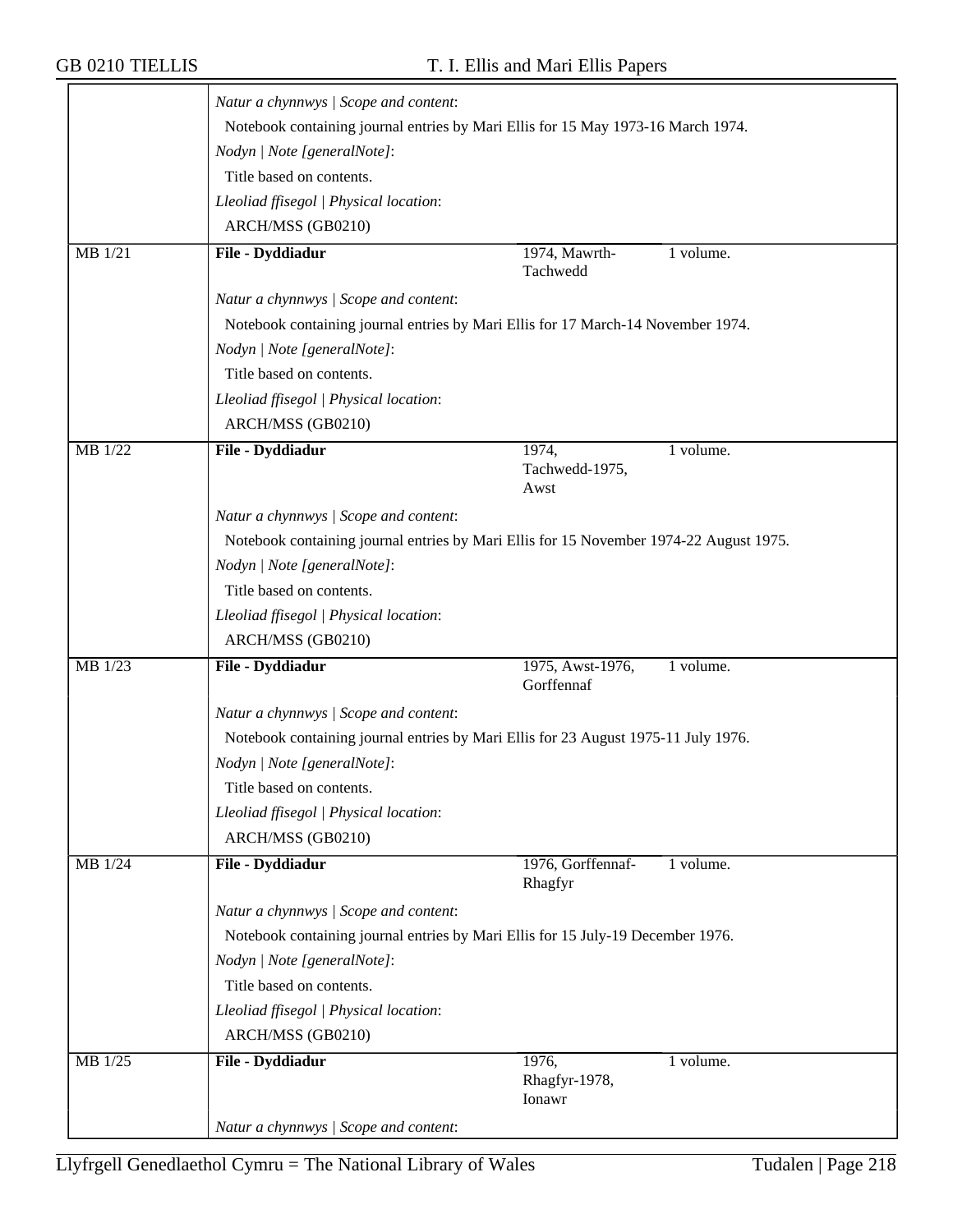|           | Notebook containing journal entries by Mari Ellis for 20 December 1976-31 January 1978.                       |                              |           |  |
|-----------|---------------------------------------------------------------------------------------------------------------|------------------------------|-----------|--|
|           | Nodyn   Note [generalNote]:                                                                                   |                              |           |  |
|           | Title based on contents.                                                                                      |                              |           |  |
|           | Lleoliad ffisegol   Physical location:                                                                        |                              |           |  |
|           | ARCH/MSS (GB0210)                                                                                             |                              |           |  |
| $MB$ 1/26 | File - Dyddiadur                                                                                              | 1978, Chwefror-<br>Rhagfyr   | 1 volume. |  |
|           | Natur a chynnwys / Scope and content:                                                                         |                              |           |  |
|           | Notebook containing journal entries by Mari Ellis for 3 February-31 December 1978.                            |                              |           |  |
|           | Nodyn   Note [generalNote]:                                                                                   |                              |           |  |
|           | Title based on contents.                                                                                      |                              |           |  |
|           | Lleoliad ffisegol   Physical location:                                                                        |                              |           |  |
|           | ARCH/MSS (GB0210)                                                                                             |                              |           |  |
| MB 1/27   | File - Dyddiadur                                                                                              | 1979, Ionawr-<br>Hydref      | 1 volume. |  |
|           | Natur a chynnwys / Scope and content:                                                                         |                              |           |  |
|           | Notebook containing journal entries by Mari Ellis for 3 January-11 October 1979.                              |                              |           |  |
|           | Nodyn   Note [generalNote]:                                                                                   |                              |           |  |
|           | Title based on contents.                                                                                      |                              |           |  |
|           | Lleoliad ffisegol   Physical location:                                                                        |                              |           |  |
|           | ARCH/MSS (GB0210)                                                                                             |                              |           |  |
| MB 1/28   | File - Dyddiadur                                                                                              | 1979, Hydref-1981,<br>Ebrill | 1 volume. |  |
|           | Natur a chynnwys / Scope and content:                                                                         |                              |           |  |
|           | Notebook containing journal entries by Mari Ellis for 14 October 1979-25 April 1981.                          |                              |           |  |
|           | Nodyn   Note [generalNote]:                                                                                   |                              |           |  |
|           | Title based on contents.                                                                                      |                              |           |  |
|           | Lleoliad ffisegol   Physical location:                                                                        |                              |           |  |
|           | ARCH/MSS (GB0210)                                                                                             |                              |           |  |
| MB 1/29   | File - Dyddiadur                                                                                              | 1981,                        | 1 volume. |  |
|           |                                                                                                               | Gorffennaf-1982,<br>Ebrill   |           |  |
|           | Natur a chynnwys / Scope and content:                                                                         |                              |           |  |
|           | Notebook containing journal entries by Mari Ellis for 11 July-5 September 1981 and 22 March-25 April<br>1982. |                              |           |  |
|           | Nodyn   Note [generalNote]:                                                                                   |                              |           |  |
|           | Title based on contents.                                                                                      |                              |           |  |
|           | Lleoliad ffisegol   Physical location:                                                                        |                              |           |  |
|           | ARCH/MSS (GB0210)                                                                                             |                              |           |  |
| MB 1/30   | File - Dyddiadur                                                                                              | 1982, Mai-Awst               | 1 volume. |  |
|           | Natur a chynnwys / Scope and content:                                                                         |                              |           |  |
|           | Notebook containing journal entries by Mari Ellis for 29 May-3 August 1982.                                   |                              |           |  |
|           |                                                                                                               |                              |           |  |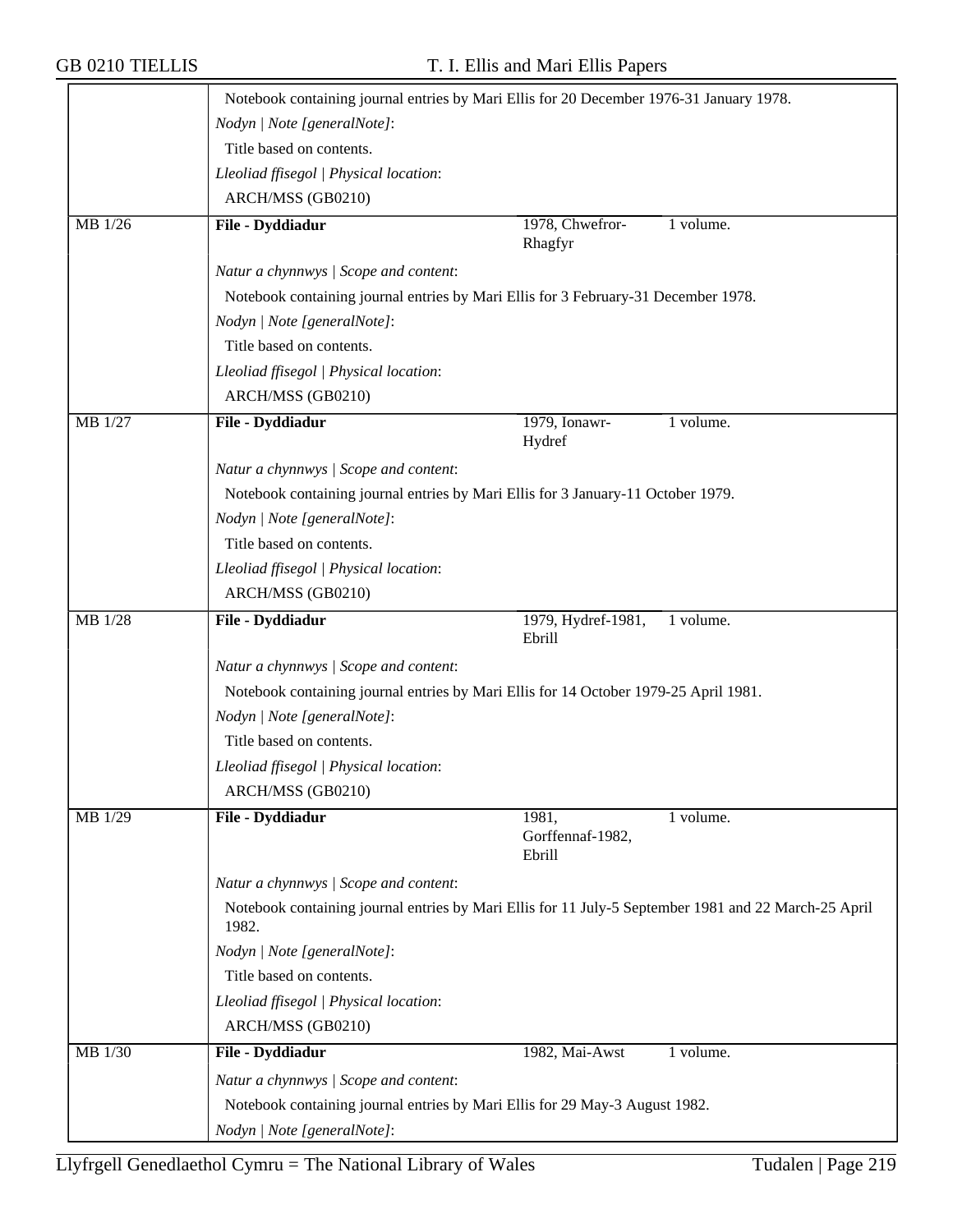|         | Title based on contents.                                                          |                                                                                                         |
|---------|-----------------------------------------------------------------------------------|---------------------------------------------------------------------------------------------------------|
|         | Lleoliad ffisegol   Physical location:                                            |                                                                                                         |
|         | ARCH/MSS (GB0210)                                                                 |                                                                                                         |
| MB 1/31 | File - Dyddiadur                                                                  | 1982, Awst-Hydref<br>1 volume.                                                                          |
|         | Natur a chynnwys / Scope and content:                                             |                                                                                                         |
|         | Notebook containing journal entries by Mari Ellis for 4 August-16 October 1982.   |                                                                                                         |
|         | Nodyn   Note [generalNote]:                                                       |                                                                                                         |
|         | Title based on contents.                                                          |                                                                                                         |
|         | Lleoliad ffisegol   Physical location:                                            |                                                                                                         |
|         | ARCH/MSS (GB0210)                                                                 |                                                                                                         |
| MB 1/32 | File - Dyddiadur                                                                  | 1983, Hydref-1984,<br>1 volume.<br>Ionawr                                                               |
|         | Natur a chynnwys / Scope and content:                                             |                                                                                                         |
|         |                                                                                   | A Punch Diary for 1968 used by Mari Ellis to record journal entries for 1 October 1983-24 January 1984. |
|         | Nodyn   Note [generalNote]:                                                       |                                                                                                         |
|         | Title based on contents.                                                          |                                                                                                         |
|         | Lleoliad ffisegol   Physical location:                                            |                                                                                                         |
|         | ARCH/MSS (GB0210)                                                                 |                                                                                                         |
| MB 1/33 | File - Dyddiadur                                                                  | 1984, Ionawr-<br>1 volume.<br>Hydref                                                                    |
|         | Natur a chynnwys / Scope and content:                                             |                                                                                                         |
|         | Notebook containing journal entries by Mari Ellis for 25 January-24 October 1984. |                                                                                                         |
|         | Nodyn   Note [generalNote]:                                                       |                                                                                                         |
|         | Title based on contents.                                                          |                                                                                                         |
|         | Lleoliad ffisegol   Physical location:                                            |                                                                                                         |
|         | ARCH/MSS (GB0210)                                                                 |                                                                                                         |
| MB 1/34 | File - Dyddiadur                                                                  | 1984, Hydref-1985,<br>1 volume.<br>Mawrth                                                               |
|         | Natur a chynnwys / Scope and content:                                             |                                                                                                         |
|         |                                                                                   | Notebook containing journal entries by Mari Ellis for 27 October 1984-12 March 1985.                    |
|         | Nodyn   Note [generalNote]:                                                       |                                                                                                         |
|         | Title based on contents.                                                          |                                                                                                         |
|         | Lleoliad ffisegol   Physical location:                                            |                                                                                                         |
|         | ARCH/MSS (GB0210)                                                                 |                                                                                                         |
| MB 1/35 | File - Dyddiadur                                                                  | 1985, Mawrth-<br>1 volume.<br>Mehefin                                                                   |
|         | Natur a chynnwys / Scope and content:                                             |                                                                                                         |
|         | Notebook containing journal entries by Mari Ellis for 13 March-18 June 1985.      |                                                                                                         |
|         | Nodyn   Note [generalNote]:                                                       |                                                                                                         |
|         | Title based on contents.                                                          |                                                                                                         |
|         | Lleoliad ffisegol   Physical location:                                            |                                                                                                         |
|         | ARCH/MSS (GB0210)                                                                 |                                                                                                         |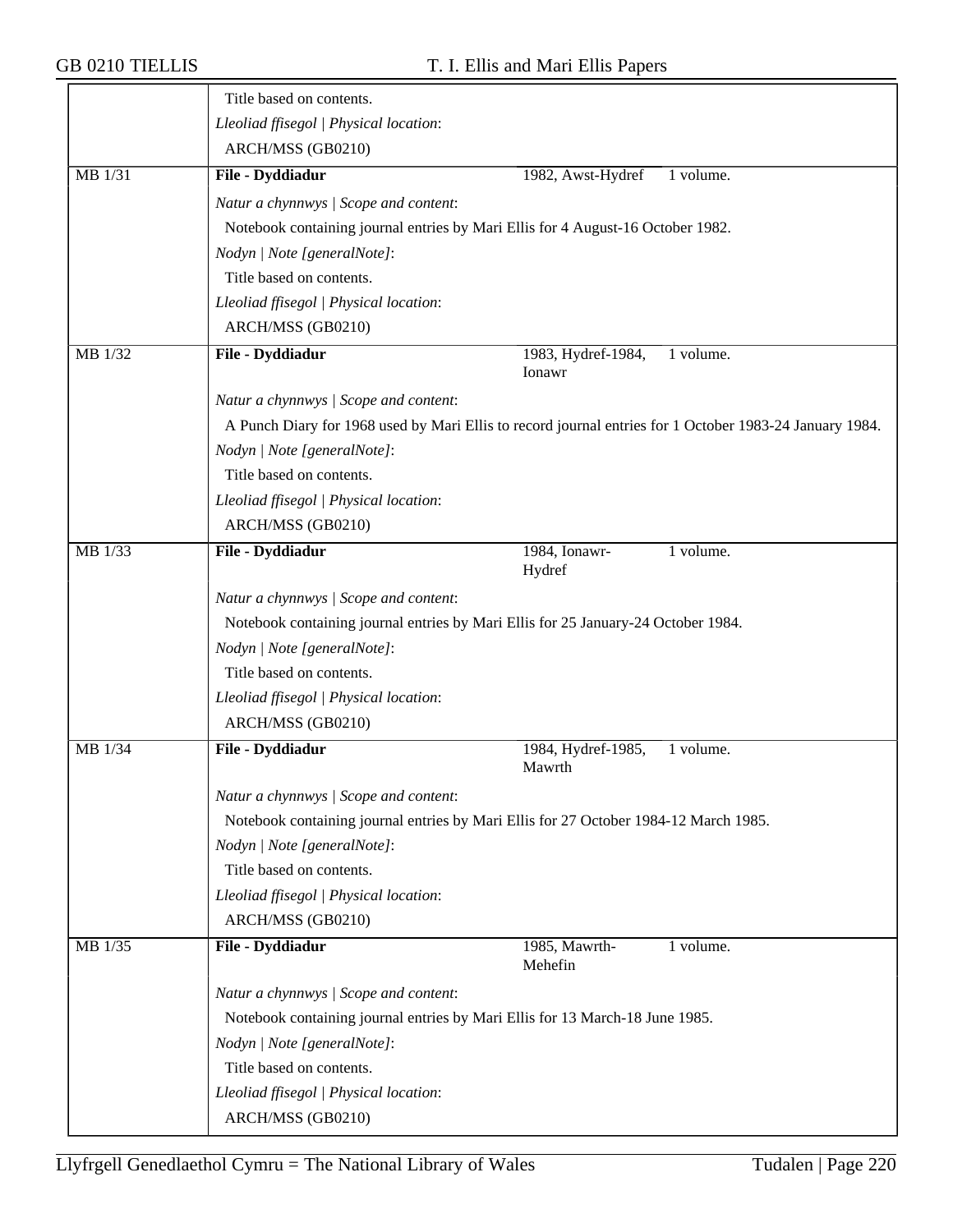| MB 1/36 | File - Dyddiadur                                                                                                                                                                                                                                                              | 1985, Mehefin-<br>Awst      | 1 volume.                  |
|---------|-------------------------------------------------------------------------------------------------------------------------------------------------------------------------------------------------------------------------------------------------------------------------------|-----------------------------|----------------------------|
|         | Natur a chynnwys / Scope and content:                                                                                                                                                                                                                                         |                             |                            |
|         | Notebook containing journal entries by Mari Ellis for 19 June-26 August 1985.                                                                                                                                                                                                 |                             |                            |
|         | Nodyn   Note [generalNote]:                                                                                                                                                                                                                                                   |                             |                            |
|         | Title based on contents.                                                                                                                                                                                                                                                      |                             |                            |
|         | Lleoliad ffisegol   Physical location:                                                                                                                                                                                                                                        |                             |                            |
|         | ARCH/MSS (GB0210)                                                                                                                                                                                                                                                             |                             |                            |
| MB 1/37 | File - Dyddiaduron Merched y Wawr                                                                                                                                                                                                                                             | 1988-1993                   | 6 volumes.Printed diaries. |
|         |                                                                                                                                                                                                                                                                               |                             |                            |
|         | Natur a chynnwys / Scope and content:                                                                                                                                                                                                                                         |                             |                            |
|         | Six Merched y Wawr pocket diaries, 1988-1993, used by Mari Ellis mostly to record appointments.                                                                                                                                                                               |                             |                            |
|         | Nodyn   Note [generalNote]:                                                                                                                                                                                                                                                   |                             |                            |
|         | Title based on contents.                                                                                                                                                                                                                                                      |                             |                            |
|         | Lleoliad ffisegol   Physical location:                                                                                                                                                                                                                                        |                             |                            |
|         | ARCH/MSS (GB0210)                                                                                                                                                                                                                                                             |                             |                            |
| MB 1/38 | File - Dyddiadur                                                                                                                                                                                                                                                              | 1988, Mawrth-<br>Gorffennaf | 1 volume.                  |
|         | Natur a chynnwys / Scope and content:                                                                                                                                                                                                                                         |                             |                            |
|         | An Esso Appointments Diary for 1982 used by Mari Ellis to record journal entries for 11 March-21 July<br>1988.                                                                                                                                                                |                             |                            |
|         | Nodyn   Note [generalNote]:                                                                                                                                                                                                                                                   |                             |                            |
|         | Title based on contents.                                                                                                                                                                                                                                                      |                             |                            |
|         | Lleoliad ffisegol   Physical location:                                                                                                                                                                                                                                        |                             |                            |
|         | ARCH/MSS (GB0210)                                                                                                                                                                                                                                                             |                             |                            |
| MB 1/39 | File - Dyddiadur                                                                                                                                                                                                                                                              | 1988,                       | 1 volume (168 ff.)         |
|         |                                                                                                                                                                                                                                                                               | Gorffennaf-1989,<br>Ionawr  |                            |
|         | Natur a chynnwys / Scope and content:                                                                                                                                                                                                                                         |                             |                            |
|         | Notebook containing journal entries by Mari Ellis for 22 July 1988-26 January 1989.                                                                                                                                                                                           |                             |                            |
|         | Nodyn   Note [generalNote]:                                                                                                                                                                                                                                                   |                             |                            |
|         | Title based on contents.                                                                                                                                                                                                                                                      |                             |                            |
|         | Lleoliad ffisegol   Physical location:                                                                                                                                                                                                                                        |                             |                            |
|         | ARCH/MSS (GB0210)                                                                                                                                                                                                                                                             |                             |                            |
| MB 1/40 | File - Dyddiadur                                                                                                                                                                                                                                                              | 1934, 1989-1990             | 1 volume.                  |
|         | Natur a chynnwys / Scope and content:                                                                                                                                                                                                                                         |                             |                            |
|         | Ryman's Diary for 1934, used by T. I. Ellis, 1 January-17 February and 4-5 March 1934 (in English), and<br>re-used by Mari Ellis to record journal entries for 27 March 1989-9 February 1990 (in Welsh). Various<br>notes in the hand of T. I. Ellis are loose in the volume. |                             |                            |
|         | Nodyn   Note [generalNote]:                                                                                                                                                                                                                                                   |                             |                            |
|         | Title based on contents.                                                                                                                                                                                                                                                      |                             |                            |
|         | Lleoliad ffisegol   Physical location:                                                                                                                                                                                                                                        |                             |                            |
|         | ARCH/MSS (GB0210)                                                                                                                                                                                                                                                             |                             |                            |
| MB 1/41 | File - Dyddiadur                                                                                                                                                                                                                                                              | 1990                        | 1 volume.                  |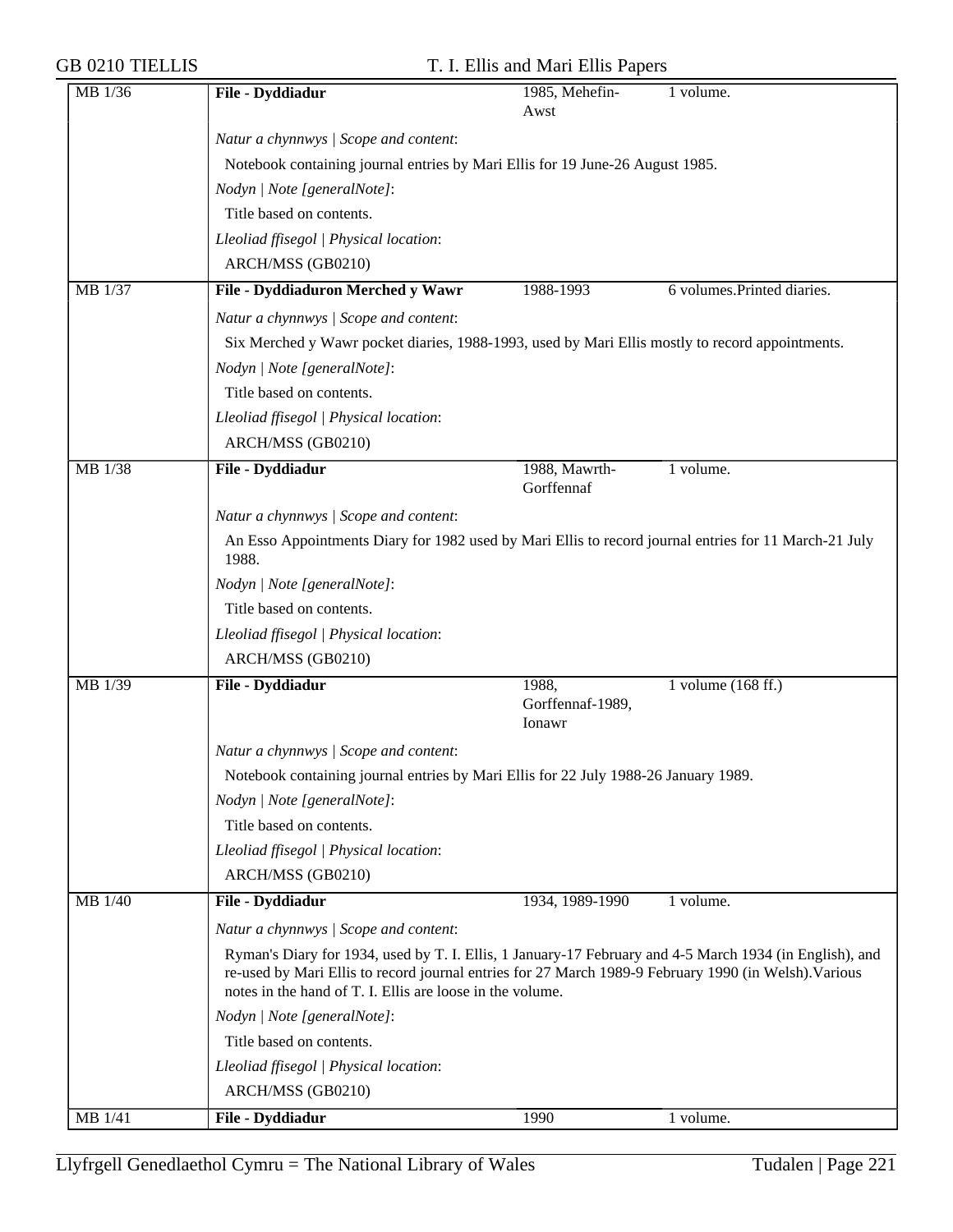|         | Natur a chynnwys / Scope and content:                                                                                                                                                                                                                                        |                                                  |                                        |  |
|---------|------------------------------------------------------------------------------------------------------------------------------------------------------------------------------------------------------------------------------------------------------------------------------|--------------------------------------------------|----------------------------------------|--|
|         | Collins diary for 1990 containing entries by Mari Ellis for 10 February-31 December 1990.                                                                                                                                                                                    |                                                  |                                        |  |
|         | Nodyn   Note [generalNote]:                                                                                                                                                                                                                                                  |                                                  |                                        |  |
|         | Title based on contents.                                                                                                                                                                                                                                                     |                                                  |                                        |  |
|         | Lleoliad ffisegol   Physical location:                                                                                                                                                                                                                                       |                                                  |                                        |  |
|         | ARCH/MSS (GB0210)                                                                                                                                                                                                                                                            |                                                  |                                        |  |
| MB 1/42 | File - Dyddiadur                                                                                                                                                                                                                                                             | 1991, Ionawr-1992,                               | 1 volume.                              |  |
|         |                                                                                                                                                                                                                                                                              | Chwefror                                         |                                        |  |
|         | Natur a chynnwys / Scope and content:                                                                                                                                                                                                                                        |                                                  |                                        |  |
|         | Notebook containing journal entries by Mari Ellis for 2 January 1991-15 February 1992.                                                                                                                                                                                       |                                                  |                                        |  |
|         | Nodyn   Note [generalNote]:                                                                                                                                                                                                                                                  |                                                  |                                        |  |
|         | Title based on contents.                                                                                                                                                                                                                                                     |                                                  |                                        |  |
|         | Lleoliad ffisegol   Physical location:                                                                                                                                                                                                                                       |                                                  |                                        |  |
|         | ARCH/MSS (GB0210)                                                                                                                                                                                                                                                            |                                                  |                                        |  |
| MB 1/43 | File - Dyddiadur                                                                                                                                                                                                                                                             | 1992,<br>Chwefror-1993,<br>Ebrill                | 1 volume.                              |  |
|         | Natur a chynnwys / Scope and content:                                                                                                                                                                                                                                        |                                                  |                                        |  |
|         | Notebook containing journal entries by Mari Ellis for 18 February 1992-13 April 1993.                                                                                                                                                                                        |                                                  |                                        |  |
|         | Nodyn   Note [generalNote]:                                                                                                                                                                                                                                                  |                                                  |                                        |  |
|         | Title based on contents.                                                                                                                                                                                                                                                     |                                                  |                                        |  |
|         | Lleoliad ffisegol   Physical location:                                                                                                                                                                                                                                       |                                                  |                                        |  |
|         | ARCH/MSS (GB0210)                                                                                                                                                                                                                                                            |                                                  |                                        |  |
| MB 1/44 | File - Dyddiadur                                                                                                                                                                                                                                                             | 1993, Ebrill-<br>Rhagfyr, 1995,<br>Ionawr-Hydref | 1 volume.                              |  |
|         | Natur a chynnwys / Scope and content:                                                                                                                                                                                                                                        |                                                  |                                        |  |
|         | W. H. Smith diary for 1993 re-purposed by Mari Ellis to record journal entries for 14 April-31 December<br>1993, and subsequently 2 January-21 October 1995. The entries for 1993 are written from the beginning<br>of the volume rather than on the designated diary pages. |                                                  |                                        |  |
|         | Nodyn   Note [generalNote]:                                                                                                                                                                                                                                                  |                                                  |                                        |  |
|         | Title based on contents.                                                                                                                                                                                                                                                     |                                                  |                                        |  |
|         | Lleoliad ffisegol   Physical location:                                                                                                                                                                                                                                       |                                                  |                                        |  |
|         | ARCH/MSS (GB0210)                                                                                                                                                                                                                                                            |                                                  |                                        |  |
| MB 1/45 | File - Dyddiadur                                                                                                                                                                                                                                                             | 1994                                             | 1 volume.W. H. Smith printed<br>diary. |  |
|         | Nodyn   Note [generalNote]:                                                                                                                                                                                                                                                  |                                                  |                                        |  |
|         | Title based on contents.                                                                                                                                                                                                                                                     |                                                  |                                        |  |
|         | Lleoliad ffisegol   Physical location:                                                                                                                                                                                                                                       |                                                  |                                        |  |
|         | ARCH/MSS (GB0210)                                                                                                                                                                                                                                                            |                                                  |                                        |  |
| MB 1/46 | File - Dyddiadur                                                                                                                                                                                                                                                             | 1995, Hydref-<br>Rhagfyr                         | 1 volume $(34 \text{ ff.})$            |  |
|         | Natur a chynnwys / Scope and content:                                                                                                                                                                                                                                        |                                                  |                                        |  |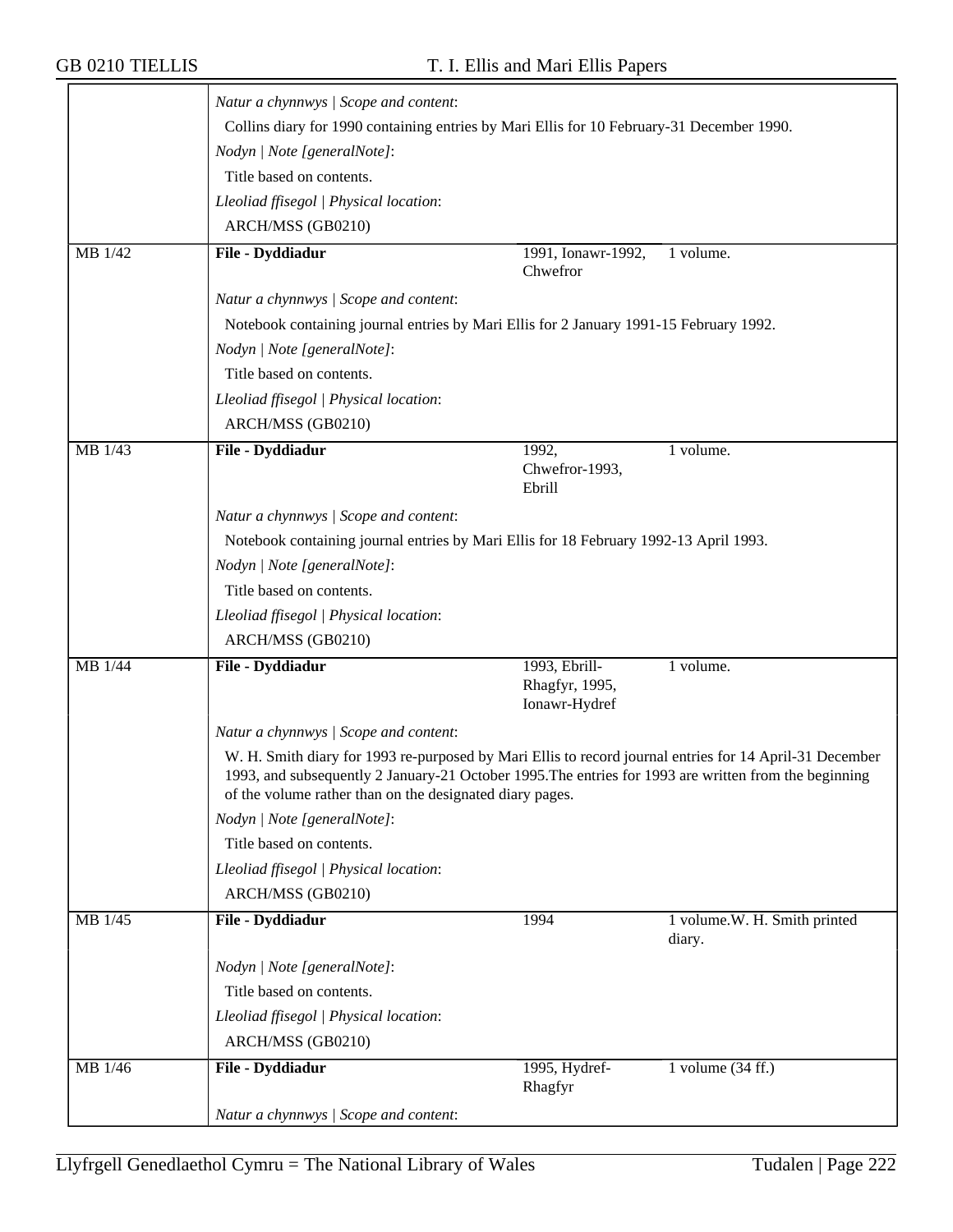|         | School exercise book containing journal entries by Mari Ellis for 24 October-31 December 1995.                                                                                                                                                                      |                        |                                 |
|---------|---------------------------------------------------------------------------------------------------------------------------------------------------------------------------------------------------------------------------------------------------------------------|------------------------|---------------------------------|
|         | Nodyn   Note [generalNote]:                                                                                                                                                                                                                                         |                        |                                 |
|         | Title based on contents.                                                                                                                                                                                                                                            |                        |                                 |
|         | Lleoliad ffisegol   Physical location:                                                                                                                                                                                                                              |                        |                                 |
|         | ARCH/MSS (GB0210)                                                                                                                                                                                                                                                   |                        |                                 |
| MB 1/47 | File - Dyddiadur                                                                                                                                                                                                                                                    | 1996, Ionawr           | 1 volume $(15 \text{ ff.})$     |
|         | Natur a chynnwys / Scope and content:                                                                                                                                                                                                                               |                        |                                 |
|         | Exercise book containing journal entries by Mari Ellis for 1-31 January 1996.                                                                                                                                                                                       |                        |                                 |
|         | Nodyn   Note [generalNote]:                                                                                                                                                                                                                                         |                        |                                 |
|         | Title based on contents.                                                                                                                                                                                                                                            |                        |                                 |
|         | Lleoliad ffisegol   Physical location:                                                                                                                                                                                                                              |                        |                                 |
|         | ARCH/MSS (GB0210)                                                                                                                                                                                                                                                   |                        |                                 |
| MB 1/48 | File - Dyddiadur                                                                                                                                                                                                                                                    | 1996, Chwefror-<br>Mai | 1 volume.                       |
|         | Natur a chynnwys / Scope and content:                                                                                                                                                                                                                               |                        |                                 |
|         | Notebook containing journal entries by Mari Ellis for 1 February-23 May 1996.                                                                                                                                                                                       |                        |                                 |
|         | Nodyn   Note [generalNote]:                                                                                                                                                                                                                                         |                        |                                 |
|         | Title based on contents.                                                                                                                                                                                                                                            |                        |                                 |
|         | Lleoliad ffisegol   Physical location:                                                                                                                                                                                                                              |                        |                                 |
|         | ARCH/MSS (GB0210)                                                                                                                                                                                                                                                   |                        |                                 |
| MB 1/49 | File - Dyddiadur                                                                                                                                                                                                                                                    | 1996, Mai-<br>Tachwedd | 1 volume.                       |
|         | Natur a chynnwys / Scope and content:                                                                                                                                                                                                                               |                        |                                 |
|         | Notebook containing journal entries by Mari Ellis for 25 May-13 November 1996. The entries are written<br>initially on the rectos, with the volume then being inverted and subsequent entries written on the versos.                                                |                        |                                 |
|         | Nodyn   Note [generalNote]:                                                                                                                                                                                                                                         |                        |                                 |
|         | Title based on contents.                                                                                                                                                                                                                                            |                        |                                 |
|         | Lleoliad ffisegol   Physical location:                                                                                                                                                                                                                              |                        |                                 |
|         | ARCH/MSS (GB0210)                                                                                                                                                                                                                                                   |                        |                                 |
| MB 1/50 | File - Dyddiadur                                                                                                                                                                                                                                                    | 1996, Tachwedd         | 1 volume (most leaves blank)    |
|         | Natur a chynnwys / Scope and content:                                                                                                                                                                                                                               |                        |                                 |
|         | Exercise book containing journal entries by Mari Ellis for 14-25 November 1996.A final entry, dated 3<br>January 1997, explains the suspension of the diary due to a broken wrist sustained on 26 November, and<br>gives a brief account for the intervening weeks. |                        |                                 |
|         | Nodyn   Note [generalNote]:                                                                                                                                                                                                                                         |                        |                                 |
|         | Title based on contents.                                                                                                                                                                                                                                            |                        |                                 |
|         | Lleoliad ffisegol   Physical location:                                                                                                                                                                                                                              |                        |                                 |
|         | ARCH/MSS (GB0210)                                                                                                                                                                                                                                                   |                        |                                 |
| MB 1/51 | File - Dyddiadur                                                                                                                                                                                                                                                    | 1997                   | 1 volume.Collins printed diary. |
|         | Nodyn   Note [generalNote]:                                                                                                                                                                                                                                         |                        |                                 |
|         | Title based on contents.                                                                                                                                                                                                                                            |                        |                                 |
|         | Lleoliad ffisegol   Physical location:                                                                                                                                                                                                                              |                        |                                 |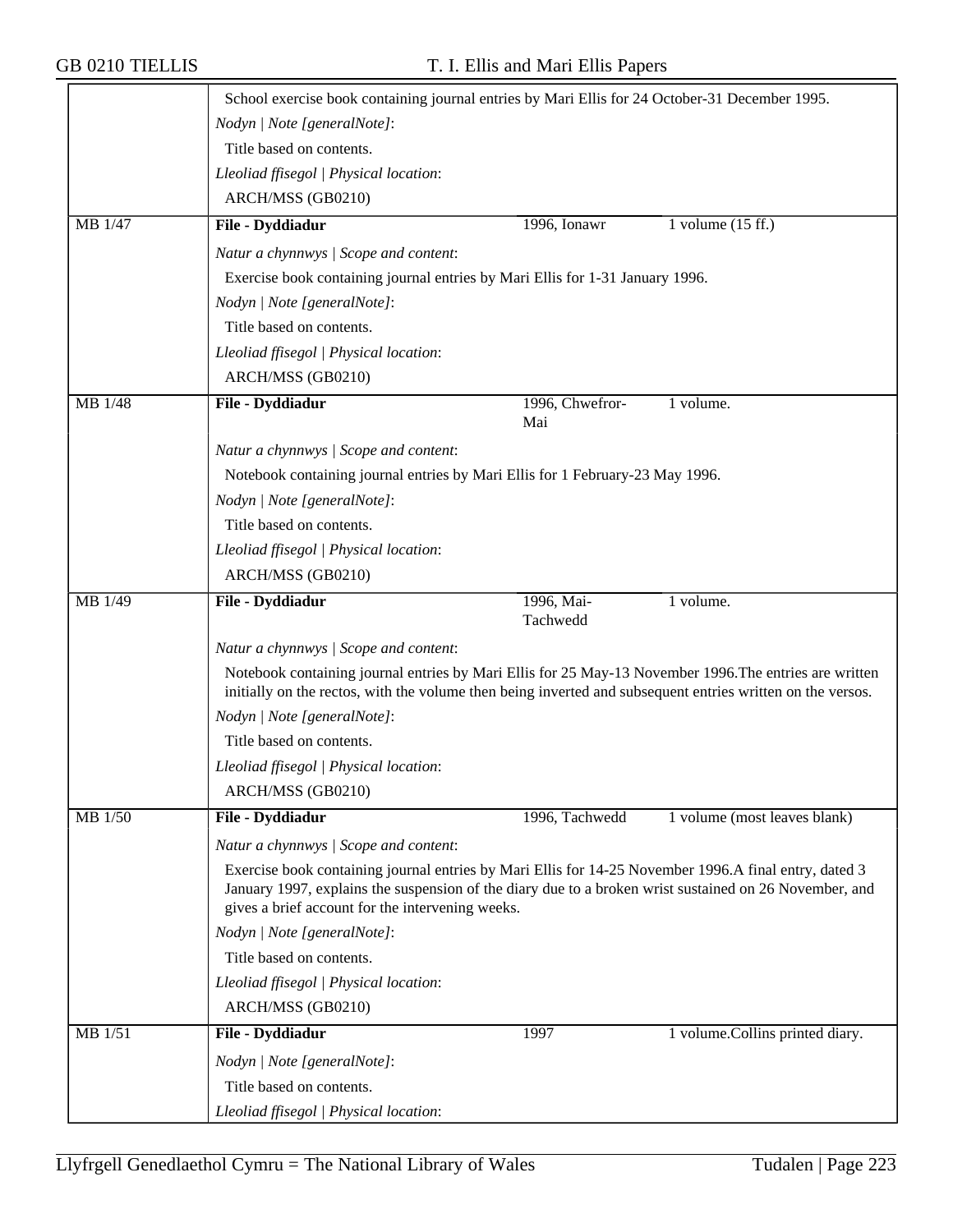|         | ARCH/MSS (GB0210)                                                                  |                                                                                                                                                                                                        |  |
|---------|------------------------------------------------------------------------------------|--------------------------------------------------------------------------------------------------------------------------------------------------------------------------------------------------------|--|
| MB 1/52 | File - Dyddiadur                                                                   | 1998, Ionawr-1999,<br>1 volume.<br>Chwefror                                                                                                                                                            |  |
|         | Natur a chynnwys / Scope and content:                                              |                                                                                                                                                                                                        |  |
|         |                                                                                    | W. H. Smith diary for 1998 containing entries by Mari Ellis for 2 January-31 December 1998, with<br>journal entries for 1 January-2 February 1999 entered on the notes pages at the end of the volume. |  |
|         | Nodyn   Note [generalNote]:                                                        |                                                                                                                                                                                                        |  |
|         | Title based on contents.                                                           |                                                                                                                                                                                                        |  |
|         | Lleoliad ffisegol   Physical location:                                             |                                                                                                                                                                                                        |  |
|         | ARCH/MSS (GB0210)                                                                  |                                                                                                                                                                                                        |  |
| MB 1/53 | File - Dyddiadur                                                                   | 1999, Chwefror-<br>1 volume.                                                                                                                                                                           |  |
|         |                                                                                    | Mai                                                                                                                                                                                                    |  |
|         | Natur a chynnwys / Scope and content:                                              |                                                                                                                                                                                                        |  |
|         | Notebook containing journal entries by Mari Ellis for 3 February-30 May 1999.      |                                                                                                                                                                                                        |  |
|         | Nodyn   Note [generalNote]:                                                        |                                                                                                                                                                                                        |  |
|         | Title based on contents.                                                           |                                                                                                                                                                                                        |  |
|         | Lleoliad ffisegol   Physical location:                                             |                                                                                                                                                                                                        |  |
|         | ARCH/MSS (GB0210)                                                                  |                                                                                                                                                                                                        |  |
| MB 1/54 | File - Dyddiadur                                                                   | 1999, Mehefin-<br>1 volume.<br>Hydref                                                                                                                                                                  |  |
|         | Natur a chynnwys / Scope and content:                                              |                                                                                                                                                                                                        |  |
|         | Notebook containing journal entries by Mari Ellis for 1 June-23 October 1999.      |                                                                                                                                                                                                        |  |
|         | Nodyn   Note [generalNote]:                                                        |                                                                                                                                                                                                        |  |
|         | Title based on contents.                                                           |                                                                                                                                                                                                        |  |
|         | Lleoliad ffisegol   Physical location:                                             |                                                                                                                                                                                                        |  |
|         | ARCH/MSS (GB0210)                                                                  |                                                                                                                                                                                                        |  |
| MB 1/55 | File - Dyddiadur                                                                   | 1999, Hydref-<br>1 volume (some leaves blank)<br>Rhagfyr                                                                                                                                               |  |
|         | Natur a chynnwys / Scope and content:                                              |                                                                                                                                                                                                        |  |
|         | Notebook containing journal entries by Mari Ellis for 24 October-31 December 1999. |                                                                                                                                                                                                        |  |
|         | Nodyn   Note [generalNote]:                                                        |                                                                                                                                                                                                        |  |
|         | Title based on contents.                                                           |                                                                                                                                                                                                        |  |
|         | Lleoliad ffisegol   Physical location:                                             |                                                                                                                                                                                                        |  |
|         | ARCH/MSS (GB0210)                                                                  |                                                                                                                                                                                                        |  |
| MB 1/56 | File - Dyddiadur                                                                   | 2000, Ionawr-2001,<br>1 volume.<br>Ionawr                                                                                                                                                              |  |
|         | Natur a chynnwys / Scope and content:                                              |                                                                                                                                                                                                        |  |
|         |                                                                                    | Caxton '2000 Millennium' diary containing entries by Mari Ellis, with additional material including<br>journal entries for 1-18 January 2001 added on the notes pages at the end of the volume.        |  |
|         | Nodyn   Note [generalNote]:                                                        |                                                                                                                                                                                                        |  |
|         | Title based on contents.                                                           |                                                                                                                                                                                                        |  |
|         | Lleoliad ffisegol   Physical location:                                             |                                                                                                                                                                                                        |  |
|         | ARCH/MSS (GB0210)                                                                  |                                                                                                                                                                                                        |  |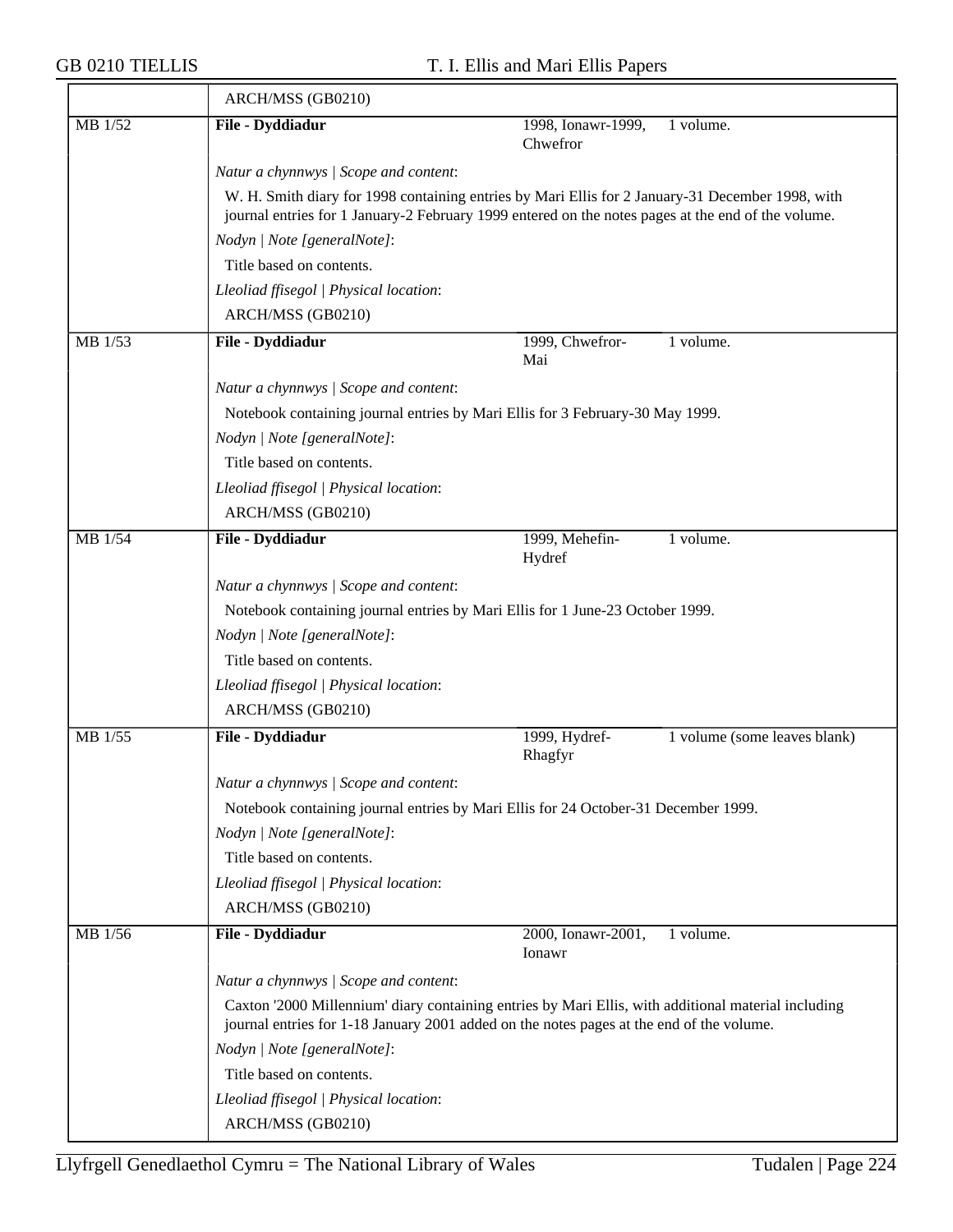| MB 1/57        | File - Dyddiadur                                                                                                                                                                                                     | 2001, Ionawr-<br>Gorffennaf | 1 volume.                    |
|----------------|----------------------------------------------------------------------------------------------------------------------------------------------------------------------------------------------------------------------|-----------------------------|------------------------------|
|                | Natur a chynnwys / Scope and content:                                                                                                                                                                                |                             |                              |
|                | Notebook containing journal entries by Mari Ellis for 19 January-5 July 2001.                                                                                                                                        |                             |                              |
|                | Nodyn   Note [generalNote]:                                                                                                                                                                                          |                             |                              |
|                | Title based on contents.                                                                                                                                                                                             |                             |                              |
|                | Lleoliad ffisegol   Physical location:                                                                                                                                                                               |                             |                              |
|                | ARCH/MSS (GB0210)                                                                                                                                                                                                    |                             |                              |
| MB 1/58        | File - Dyddiadur                                                                                                                                                                                                     | 2001, Gorffennaf-           | 1 volume $(42 \text{ ff.})$  |
|                |                                                                                                                                                                                                                      | Medi                        |                              |
|                | Natur a chynnwys / Scope and content:                                                                                                                                                                                |                             |                              |
|                | Notebook containing journal entries by Mari Ellis for 6 July-17 September 2001. The volume was<br>previously used by T. I. Ellis for various notes, with only one page of notes on Music now remaining (f.<br>$2)$ . |                             |                              |
|                | Nodyn   Note [generalNote]:                                                                                                                                                                                          |                             |                              |
|                | Title based on contents.                                                                                                                                                                                             |                             |                              |
|                | Lleoliad ffisegol   Physical location:                                                                                                                                                                               |                             |                              |
|                | ARCH/MSS (GB0210)                                                                                                                                                                                                    |                             |                              |
| MB 1/59        | File - Dyddiadur                                                                                                                                                                                                     | 2001, Medi-<br>Rhagfyr      | 1 volume (some leaves blank) |
|                | Natur a chynnwys / Scope and content:                                                                                                                                                                                |                             |                              |
|                | A5 refill pad containing journal entries by Mari Ellis for 18 September-31 December 2001.                                                                                                                            |                             |                              |
|                | Nodyn   Note [generalNote]:                                                                                                                                                                                          |                             |                              |
|                | Title based on contents.                                                                                                                                                                                             |                             |                              |
|                | Lleoliad ffisegol   Physical location:                                                                                                                                                                               |                             |                              |
|                | ARCH/MSS (GB0210)                                                                                                                                                                                                    |                             |                              |
| MB 1/60        | File - Dyddiadur                                                                                                                                                                                                     | 2002                        | 1 volume.Printed diary.      |
|                | Nodyn   Note [generalNote]:                                                                                                                                                                                          |                             |                              |
|                | Title based on contents.                                                                                                                                                                                             |                             |                              |
|                | Lleoliad ffisegol   Physical location:                                                                                                                                                                               |                             |                              |
|                | ARCH/MSS (GB0210)                                                                                                                                                                                                    |                             |                              |
| <b>MB</b> 1/61 | File - Dyddiadur                                                                                                                                                                                                     | 2003, Ionawr-2004,          | 1 volume.                    |
|                |                                                                                                                                                                                                                      | Ionawr                      |                              |
|                | Natur a chynnwys / Scope and content:                                                                                                                                                                                |                             |                              |
|                | Printed diary for 2003 containing entries by Mari Ellis, with additional entries for 1-21 January 2004<br>added at the beginning and end of the volume.                                                              |                             |                              |
|                | Nodyn   Note [generalNote]:                                                                                                                                                                                          |                             |                              |
|                | Title based on contents.                                                                                                                                                                                             |                             |                              |
|                | Lleoliad ffisegol   Physical location:                                                                                                                                                                               |                             |                              |
|                | ARCH/MSS (GB0210)                                                                                                                                                                                                    |                             |                              |
| MB 1/62        | File - Dyddiadur                                                                                                                                                                                                     | 2004, Ionawr-<br>Hydref     | 1 volume.A4 printed diary.   |
|                | Natur a chynnwys / Scope and content:                                                                                                                                                                                |                             |                              |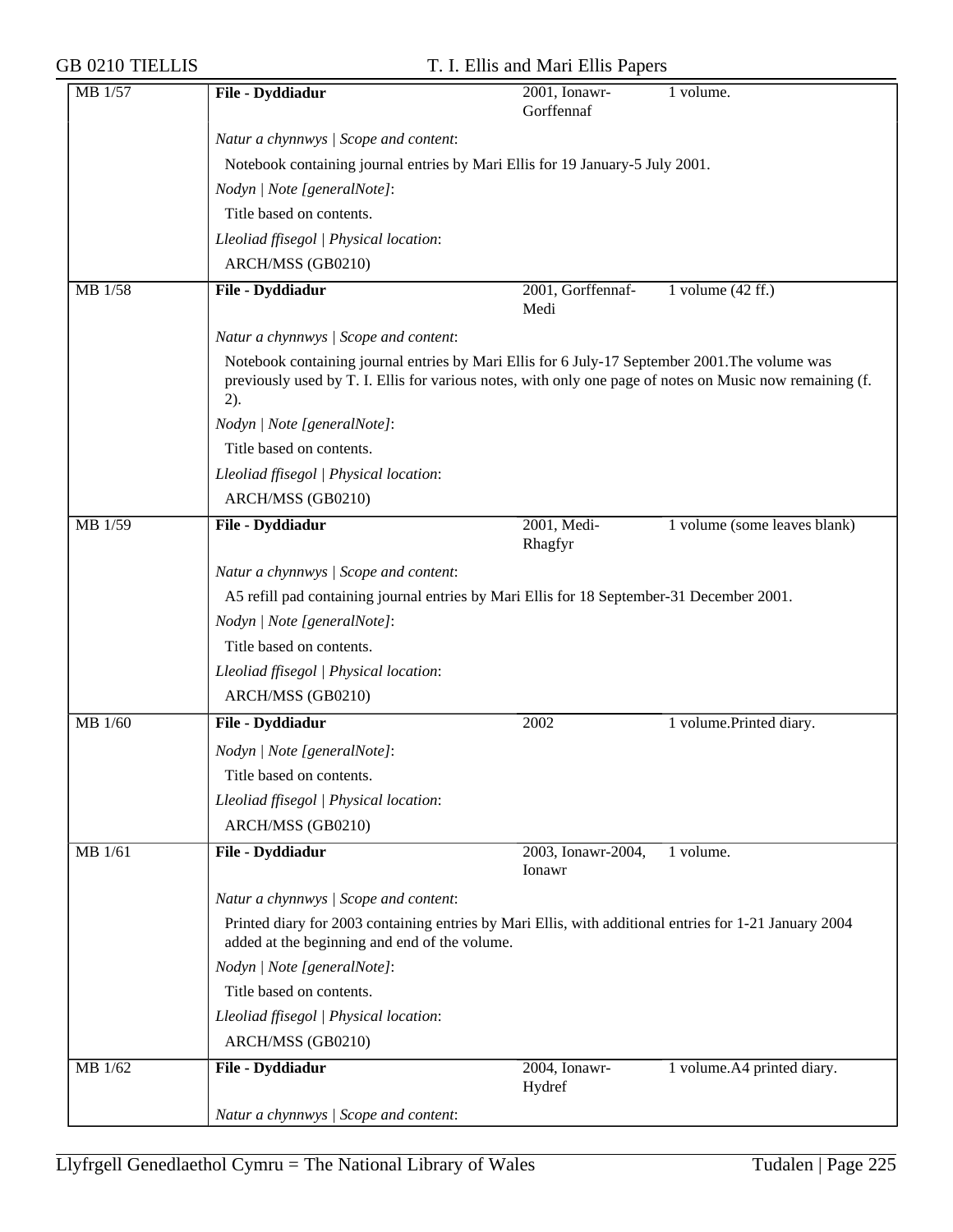|             | Dyddiadur Desg 2001 y Lolfa (2001 Desk Diary) re-purposed by Mari Ellis to record journal entries for<br>21 January-11 October 2004. |           |                                     |
|-------------|--------------------------------------------------------------------------------------------------------------------------------------|-----------|-------------------------------------|
|             | Nodyn   Note [generalNote]:                                                                                                          |           |                                     |
|             | Title based on contents.                                                                                                             |           |                                     |
|             | Lleoliad ffisegol   Physical location:                                                                                               |           |                                     |
|             | ARCH/MSS (GB0210)                                                                                                                    |           |                                     |
|             |                                                                                                                                      |           |                                     |
| MB 1/63     | File - Dyddiadur                                                                                                                     | 2005      | 1 volume.Printed diary.             |
|             | Nodyn   Note [generalNote]:                                                                                                          |           |                                     |
|             | Title based on contents.                                                                                                             |           |                                     |
|             | Lleoliad ffisegol   Physical location:                                                                                               |           |                                     |
|             | ARCH/MSS (GB0210)                                                                                                                    |           |                                     |
| MB 1/64     | File - Dyddiadur                                                                                                                     | 2006      | 1 volume. Letts printed desk diary. |
|             | Nodyn   Note [generalNote]:                                                                                                          |           |                                     |
|             | Title based on contents.                                                                                                             |           |                                     |
|             | Lleoliad ffisegol   Physical location:                                                                                               |           |                                     |
|             | ARCH/MSS (GB0210)                                                                                                                    |           |                                     |
| MB 1/65     | File - Dyddiadur                                                                                                                     | 2007      | 1 volume.Printed diary.             |
|             | Nodyn   Note [generalNote]:                                                                                                          |           |                                     |
|             | Title based on contents.                                                                                                             |           |                                     |
|             | Lleoliad ffisegol   Physical location:                                                                                               |           |                                     |
|             | ARCH/MSS (GB0210)                                                                                                                    |           |                                     |
| MB 1/66     | File - Dyddiadur                                                                                                                     | 2008      | 1 volume.Printed diary.             |
|             |                                                                                                                                      |           |                                     |
|             | Nodyn   Note [generalNote]:                                                                                                          |           |                                     |
|             | Title based on contents.                                                                                                             |           |                                     |
|             | Lleoliad ffisegol   Physical location:                                                                                               |           |                                     |
|             | ARCH/MSS (GB0210)                                                                                                                    |           |                                     |
| MB 1/67     | File - Dyddiadur                                                                                                                     | 2009      | 1 volume.Printed diary.             |
|             | Nodyn   Note [generalNote]:                                                                                                          |           |                                     |
|             | Title based on contents.                                                                                                             |           |                                     |
|             | Lleoliad ffisegol   Physical location:                                                                                               |           |                                     |
|             | ARCH/MSS (GB0210)                                                                                                                    |           |                                     |
| MB 1/68     | File - Dyddiadur                                                                                                                     | 2010      | 1 volume.Printed diary.             |
|             | Natur a chynnwys / Scope and content:                                                                                                |           |                                     |
|             | Printed diary for 2010, containing entries by Mari Ellis for 1-18 January and 29-30 May only.                                        |           |                                     |
|             | Nodyn   Note [generalNote]:                                                                                                          |           |                                     |
|             | Title based on contents.                                                                                                             |           |                                     |
|             | Lleoliad ffisegol   Physical location:                                                                                               |           |                                     |
|             | ARCH/MSS (GB0210)                                                                                                                    |           |                                     |
| $MB$ $1/69$ | File - Dyddiaduron poced                                                                                                             | 2009-2014 | 5 volumes. Printed diaries.         |
|             | Natur a chynnwys / Scope and content:                                                                                                |           |                                     |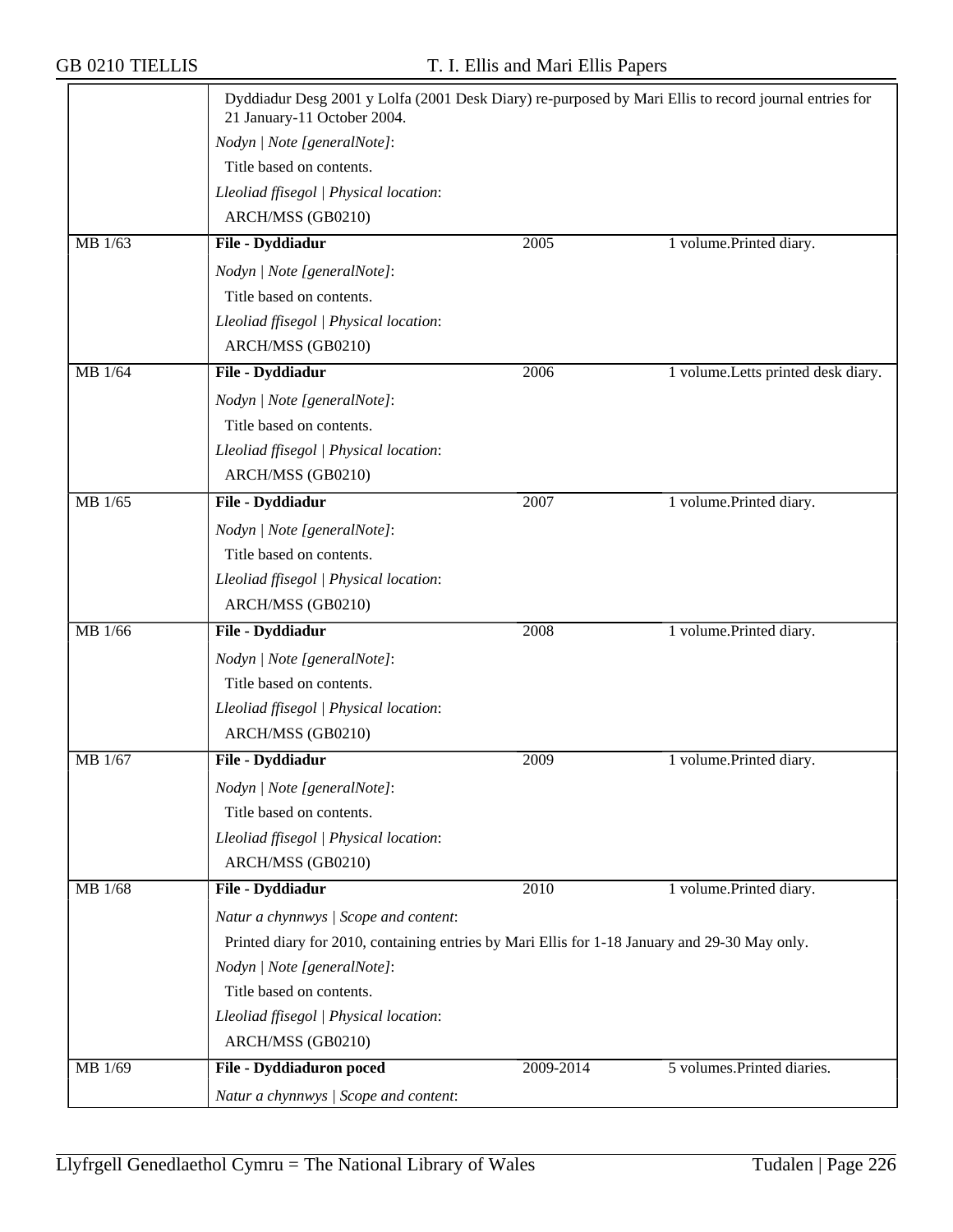Five Lolfa pocket diaries, 2009-2010, 2012-2014, containing brief entries by Mari Ellis. Entries in the 2013 diary are very sporadic, while the 2014 diary is unused. *Nodyn | Note [generalNote]*: Title based on contents. *Lleoliad ffisegol | Physical location*: ARCH/MSS (GB0210)

## **Cyfres | Series MB 2: Education**

Dyddiad | Date: 1923-2000 (mostly 1923-1940) (dyddiad creu) | (date of creation)

Natur a chynnwys | Scope and content:

Items relating to Mari Headley's education and related activities, including school magazines, 1923-1924, a school photograph, 1932, school and college notebooks, 1932-1945, drama society programmes and photographs, 1931-1940, and eisteddfod certificates, 1936-1938.

Disgrifiad ffisegol | Physical description: 1 small box.

Iaith y deunydd | Language of the material:

Welsh

English

Irish

Latin

Nodyn | Note [generalNote]:

Title based on contents.

Trefniant | Arrangement:

Arranged broadly chronologically at NLW.

| FFeil / rhestr eitemau   File / item list |                                                                                                                                           |                   |                                |
|-------------------------------------------|-------------------------------------------------------------------------------------------------------------------------------------------|-------------------|--------------------------------|
| Cod cyfeirnod                             | Teitl   Title                                                                                                                             | Dyddiadau   Dates | Disgrifiad ffisegol   Physical |
| Reference code                            |                                                                                                                                           |                   | description                    |
| $MB$ 2/1                                  | File - The Kid / Y Crwt                                                                                                                   | 1923-1924         | 3 items.                       |
|                                           | Natur a chynnwys / Scope and content:                                                                                                     |                   |                                |
|                                           | Cyclostyled copies of the first three issues, 1923-1924, of The Kid / Y Crwt, being the school magazine<br>of Llanfrothen Council School. |                   |                                |
|                                           | Nodyn   Note [generalNote]:                                                                                                               |                   |                                |
|                                           | Original title.                                                                                                                           |                   |                                |
|                                           | Lleoliad ffisegol   Physical location:                                                                                                    |                   |                                |
|                                           | ARCH/MSS (GB0210)                                                                                                                         |                   |                                |
| $MB$ 2/2                                  | <b>File - School exercise book</b>                                                                                                        | 1932-1945         | volume.                        |
|                                           | Natur a chynnwys / Scope and content:                                                                                                     |                   |                                |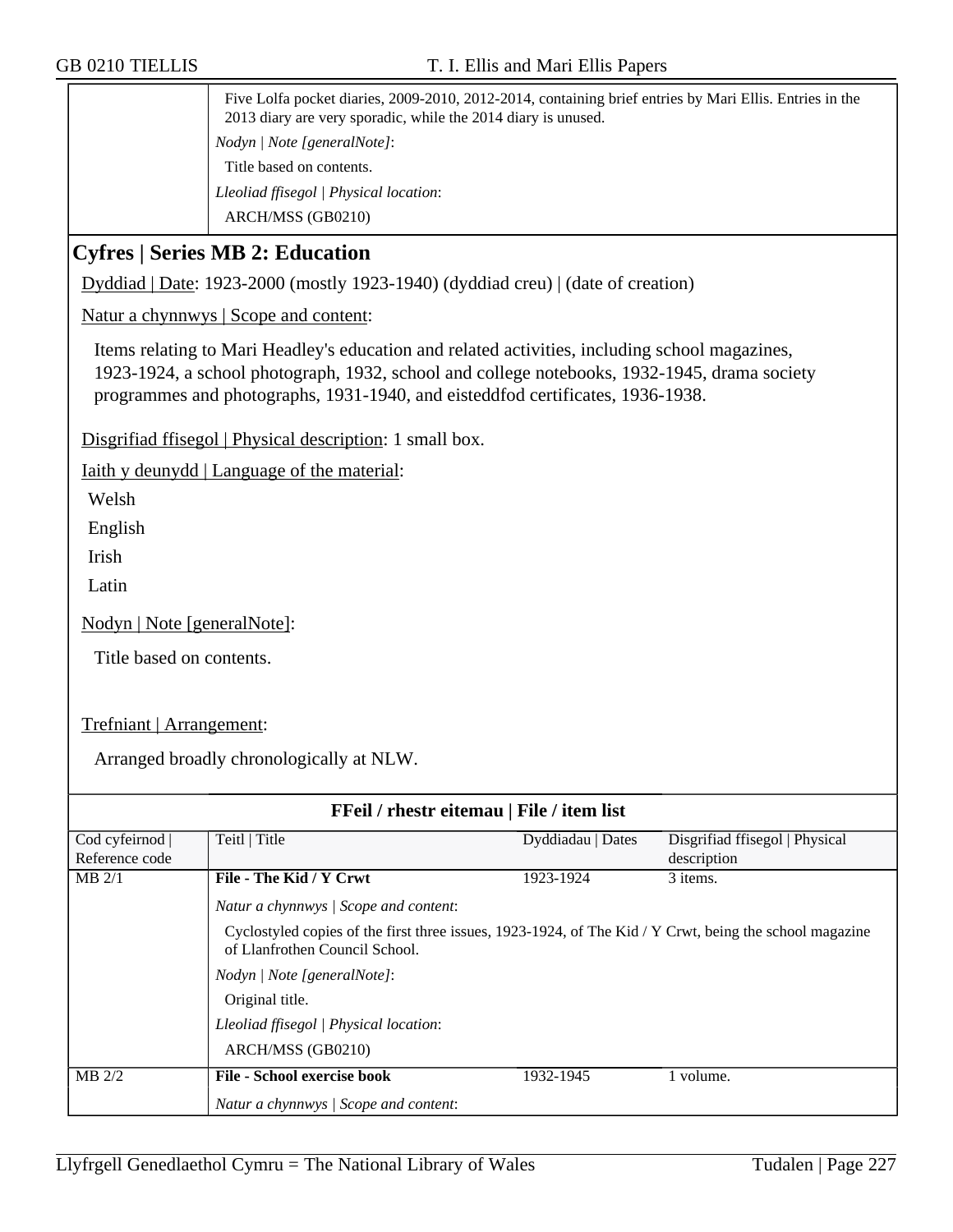|        | John Bright County School, Llandudno, exercise book used by Mari Headley for notes on the English<br>language and Chaucer, 1932. It was later re-used to paste in printed Welsh and English poetry,<br>1942-1945 (first 5 ff. only).                                                                                                                                                                                                                                                                                                                                                                                                                                    |                         |             |
|--------|-------------------------------------------------------------------------------------------------------------------------------------------------------------------------------------------------------------------------------------------------------------------------------------------------------------------------------------------------------------------------------------------------------------------------------------------------------------------------------------------------------------------------------------------------------------------------------------------------------------------------------------------------------------------------|-------------------------|-------------|
|        | Nodyn   Note [generalNote]:                                                                                                                                                                                                                                                                                                                                                                                                                                                                                                                                                                                                                                             |                         |             |
|        | Title based on contents.                                                                                                                                                                                                                                                                                                                                                                                                                                                                                                                                                                                                                                                |                         |             |
|        | Lleoliad ffisegol   Physical location:                                                                                                                                                                                                                                                                                                                                                                                                                                                                                                                                                                                                                                  |                         |             |
|        | ARCH/MSS (GB0210)                                                                                                                                                                                                                                                                                                                                                                                                                                                                                                                                                                                                                                                       |                         |             |
| MB 2/3 | File - John Bright school photo                                                                                                                                                                                                                                                                                                                                                                                                                                                                                                                                                                                                                                         | 1932                    | 1 roll.     |
|        | Lleoliad ffisegol   Physical location:                                                                                                                                                                                                                                                                                                                                                                                                                                                                                                                                                                                                                                  |                         |             |
|        | ARCH/MSS (GB0210)                                                                                                                                                                                                                                                                                                                                                                                                                                                                                                                                                                                                                                                       |                         |             |
| MB 2/4 | <b>File - Dramau Coleg Bangor</b>                                                                                                                                                                                                                                                                                                                                                                                                                                                                                                                                                                                                                                       | 1931-1940,<br>1997-2000 | 1 envelope. |
|        | Natur a chynnwys / Scope and content:                                                                                                                                                                                                                                                                                                                                                                                                                                                                                                                                                                                                                                   |                         |             |
|        | Items relating mostly to drama productions at the University College of North Wales, Bangor,<br>comprising a programme for the College's English Dramatic Society, 1933; programmes for Chwaraewyr<br>Coleg y Gogledd for the 1931-32, 1933-34 and 1934-35 seasons, the last two featuring Mari Headley;<br>and five cast and other photographs for productions by Chwaraewyr Coleg y Gogledd, 1933-1937, four<br>of which include Mari Headley. Also included are items, 1940-1941, relating to productions by Cwmni<br>Drama Colwyn, also featuring Mari Headley, and two letters relating to the papers from Hywel Teifi<br>[Edwards], 1997, and Gwilym Tudur, 2000. |                         |             |
|        | Nodyn   Note [generalNote]:                                                                                                                                                                                                                                                                                                                                                                                                                                                                                                                                                                                                                                             |                         |             |
|        | Title based on contents.                                                                                                                                                                                                                                                                                                                                                                                                                                                                                                                                                                                                                                                |                         |             |
|        | Lleoliad ffisegol   Physical location:                                                                                                                                                                                                                                                                                                                                                                                                                                                                                                                                                                                                                                  |                         |             |
|        | ARCH/MSS (GB0210)                                                                                                                                                                                                                                                                                                                                                                                                                                                                                                                                                                                                                                                       |                         |             |
| MB 2/5 | <b>File - Nodiadau Coleg</b>                                                                                                                                                                                                                                                                                                                                                                                                                                                                                                                                                                                                                                            | 1934-[1935]             | 3 volumes.  |
|        | Natur a chynnwys / Scope and content:                                                                                                                                                                                                                                                                                                                                                                                                                                                                                                                                                                                                                                   |                         |             |
|        | Three notebooks of Mari Headley while a student at the University College of North Wales, Bangor,<br>including notes, 1934-[1935], on Welsh Literature, the Black Book of Carmarthen, Llywarch Hen, the<br>Book of Llandaf and Irish.R. Williams Parry was one of her tutors.                                                                                                                                                                                                                                                                                                                                                                                           |                         |             |
|        | Nodyn   Note [generalNote]:                                                                                                                                                                                                                                                                                                                                                                                                                                                                                                                                                                                                                                             |                         |             |
|        | Title based on contents.                                                                                                                                                                                                                                                                                                                                                                                                                                                                                                                                                                                                                                                |                         |             |
|        | Lleoliad ffisegol   Physical location:                                                                                                                                                                                                                                                                                                                                                                                                                                                                                                                                                                                                                                  |                         |             |
|        | ARCH/MSS (GB0210)                                                                                                                                                                                                                                                                                                                                                                                                                                                                                                                                                                                                                                                       |                         |             |
| MB 2/6 | File - Tystysgrifau eisteddfodol                                                                                                                                                                                                                                                                                                                                                                                                                                                                                                                                                                                                                                        | 1931, 1936-1938         | 8 items.    |
|        | Natur a chynnwys / Scope and content:                                                                                                                                                                                                                                                                                                                                                                                                                                                                                                                                                                                                                                   |                         |             |
|        | Seven certificates awarded to Mari Headley at Eisteddfodau Myfyrwyr Colegau Bangor and Eisteddfod<br>Gadeiriol a Chronog Myfyrwyr Cymru, 1936-1938. Also included is a certificate awarded to Headley at<br>John Bright School for 'general excellence', 1931.                                                                                                                                                                                                                                                                                                                                                                                                          |                         |             |
|        | Nodyn   Note [generalNote]:                                                                                                                                                                                                                                                                                                                                                                                                                                                                                                                                                                                                                                             |                         |             |
|        | Title based on contents.                                                                                                                                                                                                                                                                                                                                                                                                                                                                                                                                                                                                                                                |                         |             |
|        | Lleoliad ffisegol   Physical location:                                                                                                                                                                                                                                                                                                                                                                                                                                                                                                                                                                                                                                  |                         |             |
|        | ARCH/MSS (GB0210)                                                                                                                                                                                                                                                                                                                                                                                                                                                                                                                                                                                                                                                       |                         |             |
|        | <b>Cyfres   Series MB 3: Other papers</b>                                                                                                                                                                                                                                                                                                                                                                                                                                                                                                                                                                                                                               |                         |             |
|        |                                                                                                                                                                                                                                                                                                                                                                                                                                                                                                                                                                                                                                                                         |                         |             |
|        | Dyddiad   Date: 1929-2015 (dyddiad creu)   (date of creation)                                                                                                                                                                                                                                                                                                                                                                                                                                                                                                                                                                                                           |                         |             |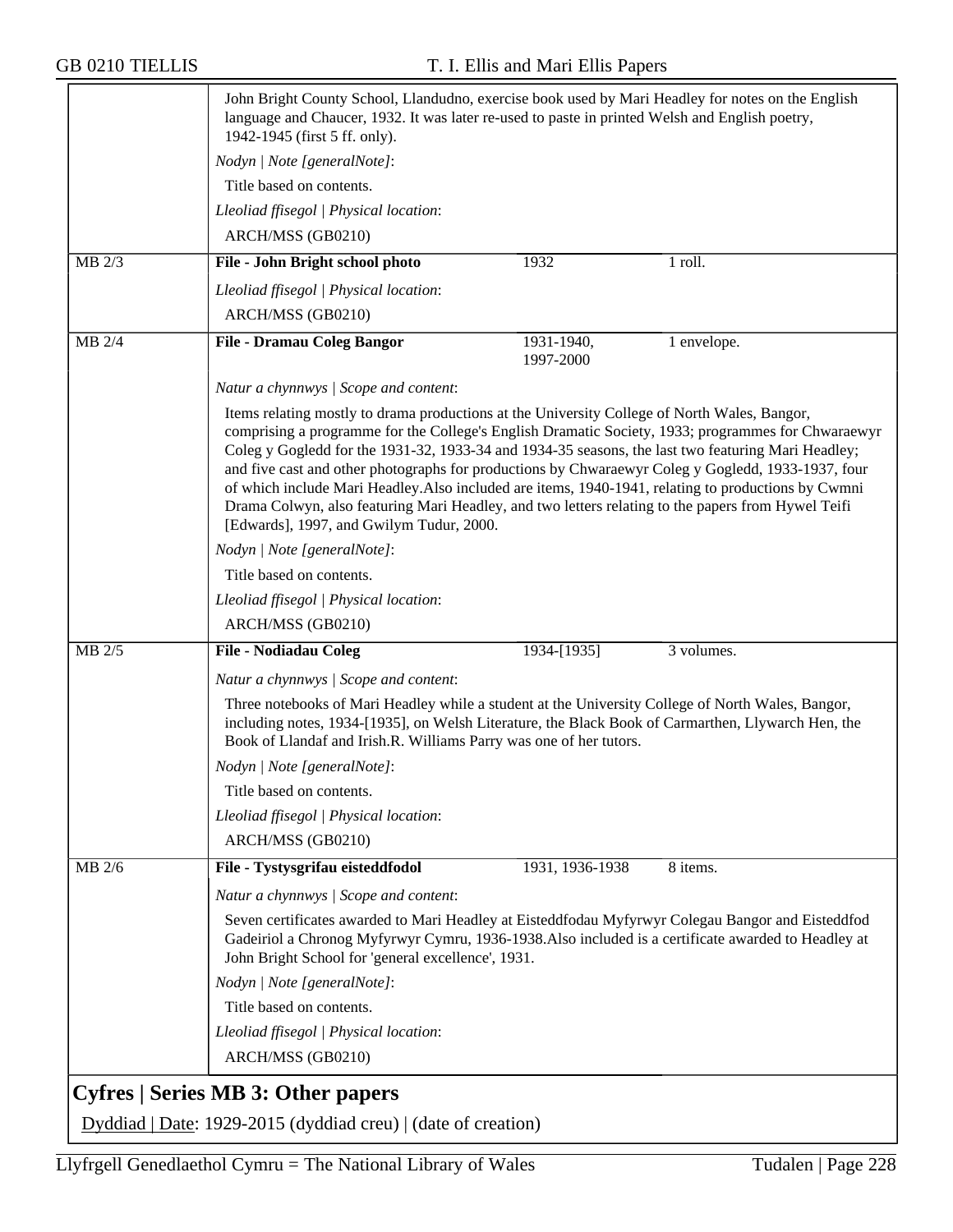### Disgrifiad ffisegol | Physical description: 2 small boxes.

Iaith y deunydd | Language of the material:

Welsh

English

Arabic

Hebrew

Nodyn | Note [generalNote]:

Title based on contents.

#### Trefniant | Arrangement:

Arranged broadly chronologically at NLW.

| FFeil / rhestr eitemau   File / item list |                                                                                                                                                                                                                                                                                                                                                                                                                                                                                                                                                                                                                                                                                                                                                                                                                                                                                                                                                                                                               |                   |                                               |  |
|-------------------------------------------|---------------------------------------------------------------------------------------------------------------------------------------------------------------------------------------------------------------------------------------------------------------------------------------------------------------------------------------------------------------------------------------------------------------------------------------------------------------------------------------------------------------------------------------------------------------------------------------------------------------------------------------------------------------------------------------------------------------------------------------------------------------------------------------------------------------------------------------------------------------------------------------------------------------------------------------------------------------------------------------------------------------|-------------------|-----------------------------------------------|--|
| Cod cyfeirnod  <br>Reference code         | Teitl   Title                                                                                                                                                                                                                                                                                                                                                                                                                                                                                                                                                                                                                                                                                                                                                                                                                                                                                                                                                                                                 | Dyddiadau   Dates | Disgrifiad ffisegol   Physical<br>description |  |
| $MB$ 3/1                                  | File - Miscellaneous personal papers                                                                                                                                                                                                                                                                                                                                                                                                                                                                                                                                                                                                                                                                                                                                                                                                                                                                                                                                                                          | 1929-2015         | $1$ small box.                                |  |
|                                           | Natur a chynnwys / Scope and content:                                                                                                                                                                                                                                                                                                                                                                                                                                                                                                                                                                                                                                                                                                                                                                                                                                                                                                                                                                         |                   |                                               |  |
|                                           | Miscellaneous personal papers of Mari Headley (later Ellis), 1929-2015, consisting of (i) an autograph<br>book, 1929-1931; (ii) minor personal items and some poetry, 1931-1987; (iii) an account book,<br>1944-1945; (iv) her passport, issued 1947; (v) invitations and a list of gifts relating to her wedding<br>to T. I. Ellis, 1949; (vi) a group of miscellaneous press cuttings, 1957-1997; (vii) a bundle of four<br>miscellaneous notebooks, [1920s]-[1970s]; (viii) a few manuscript autobiographical notes, [?1980s]; (ix)<br>papers relating to the celebrations for her 90th birthday, 2003; (x-xi) papers, including correspondence<br>and congratulatory letters and cards, relating to the honorary degree awarded to her by the University of<br>Wales, 2006; (xii) a photograph album presented to her on her 101st birthday by Eglwys y Santes Fair,<br>Aberystwyth, 2014; and (xiii) obituaries and related items following her death on 25 January 2015.<br>Nodyn   Note [generalNote]: |                   |                                               |  |
|                                           | Title based on contents.                                                                                                                                                                                                                                                                                                                                                                                                                                                                                                                                                                                                                                                                                                                                                                                                                                                                                                                                                                                      |                   |                                               |  |
|                                           | Lleoliad ffisegol   Physical location:                                                                                                                                                                                                                                                                                                                                                                                                                                                                                                                                                                                                                                                                                                                                                                                                                                                                                                                                                                        |                   |                                               |  |
|                                           | ARCH/MSS (GB0210)                                                                                                                                                                                                                                                                                                                                                                                                                                                                                                                                                                                                                                                                                                                                                                                                                                                                                                                                                                                             |                   |                                               |  |
| MB 3/2                                    | File - Y Daith i Wlad Canaan                                                                                                                                                                                                                                                                                                                                                                                                                                                                                                                                                                                                                                                                                                                                                                                                                                                                                                                                                                                  | 1960-1962         | 1 small box.                                  |  |
|                                           | Natur a chynnwys / Scope and content:                                                                                                                                                                                                                                                                                                                                                                                                                                                                                                                                                                                                                                                                                                                                                                                                                                                                                                                                                                         |                   |                                               |  |
|                                           | Papers relating to Mari Ellis's pilgrimage to the Holy Land (mainly Israel but also Jordan and Syria) in<br>August-September 1962 as part of a group including the Bishop of Bangor, comprising (i) her passport<br>and other travel documents, insurance papers, correspondence, itineraries and other papers relating to<br>the organisation of the trip, 1960-1962; (ii) correspondence of Mari Ellis with her husband, children and<br>mother during the trip, 1962; (iii) postcards and (iv) other printed matter collected on the trip; and (v)<br>drafts and notes for various articles and other writings relating to the pilgrimage, [1962].                                                                                                                                                                                                                                                                                                                                                         |                   |                                               |  |
|                                           | Nodyn   Note [generalNote]:                                                                                                                                                                                                                                                                                                                                                                                                                                                                                                                                                                                                                                                                                                                                                                                                                                                                                                                                                                                   |                   |                                               |  |
|                                           | Title based on contents.                                                                                                                                                                                                                                                                                                                                                                                                                                                                                                                                                                                                                                                                                                                                                                                                                                                                                                                                                                                      |                   |                                               |  |
|                                           | Lleoliad ffisegol   Physical location:                                                                                                                                                                                                                                                                                                                                                                                                                                                                                                                                                                                                                                                                                                                                                                                                                                                                                                                                                                        |                   |                                               |  |
|                                           | ARCH/MSS (GB0210)                                                                                                                                                                                                                                                                                                                                                                                                                                                                                                                                                                                                                                                                                                                                                                                                                                                                                                                                                                                             |                   |                                               |  |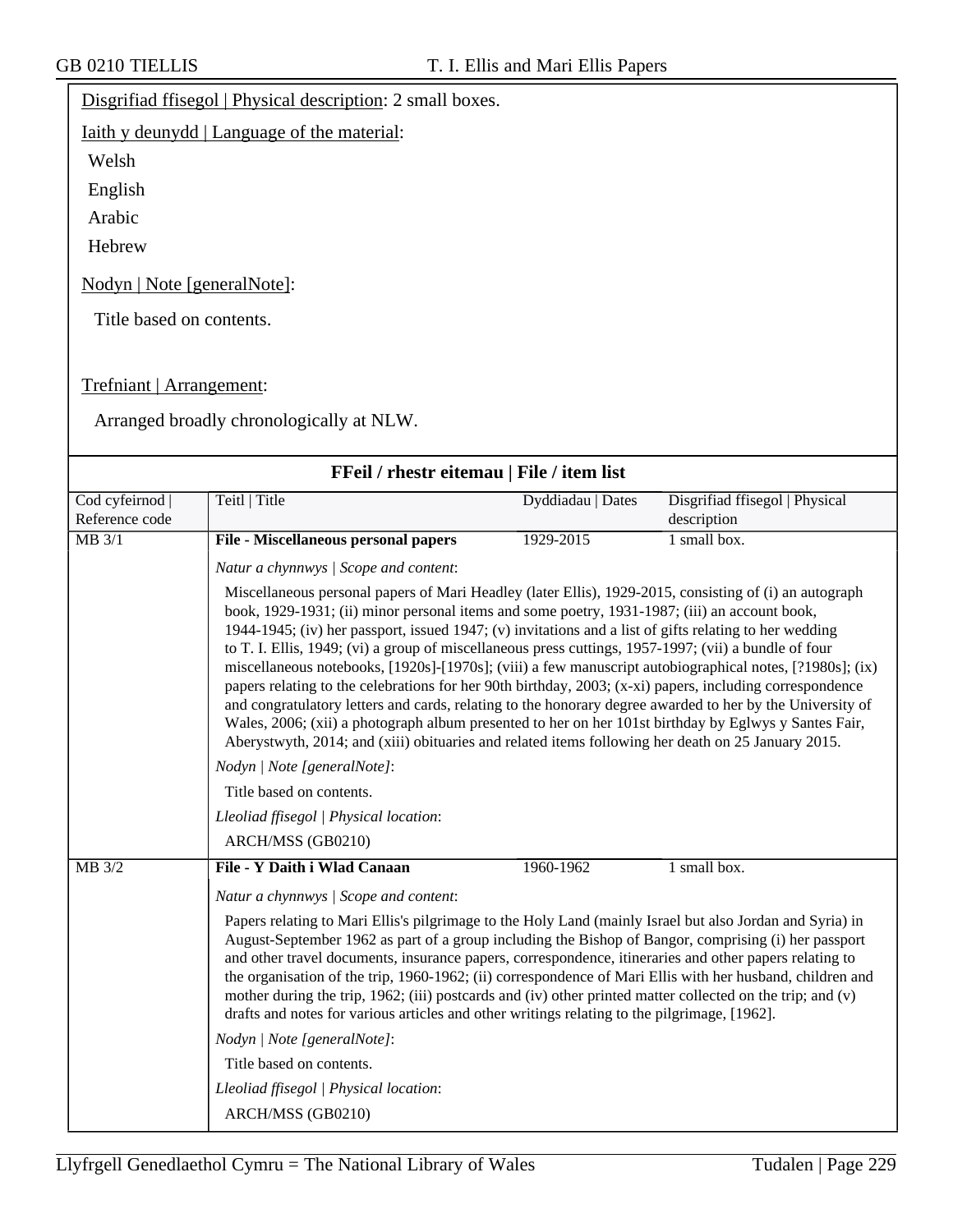### **Sub-sub-fonds MC: The Church, societies and organisations**

Dyddiad | Date: 1947-2014 (dyddiad creu) | (date of creation)

Natur a chynnwys | Scope and content:

Papers of Mari Ellis, 1947-2014, relating to her activities with the Church in Wales, the Mothers's Union, the Celtic Congress and various other organisations.

Disgrifiad ffisegol | Physical description: 3 small boxes.

Iaith y deunydd | Language of the material:

English

Welsh

Nodyn | Note [generalNote]:

Title based on contents.

#### Trefniant | Arrangement:

Arranged at NLW as follows: Mothers' Union of the Diocese of St Davids; Church in Wales; other organisations.

## **Cyfres | Series MC 1 vtls005518629 ISYSARCHB29: The Mothers' Union of the Diocese of St Davids**

Crëwr | Creator: Mothers' Union. Diocese of St. Davids

Dyddiad | Date: [1960s]-1991 (dyddiad creu) | (date of creation)

Natur a chynnwys | Scope and content:

The Mothers' Union of the Diocese of St Davids.

Disgrifiad ffisegol | Physical description: 1 small box (1 folder, 2 envelopes)

Iaith y deunydd | Language of the material:

English

Welsh

Nodyn | Note [generalNote]:

Title based on contents.

| <b>FFeil</b> / rhestr eitemau   File / item list |               |                   |                                |  |
|--------------------------------------------------|---------------|-------------------|--------------------------------|--|
| Cod cyfeirnod                                    | Teitl   Title | Dyddiadau   Dates | Disgrifiad ffisegol   Physical |  |
| Reference code                                   |               |                   | description                    |  |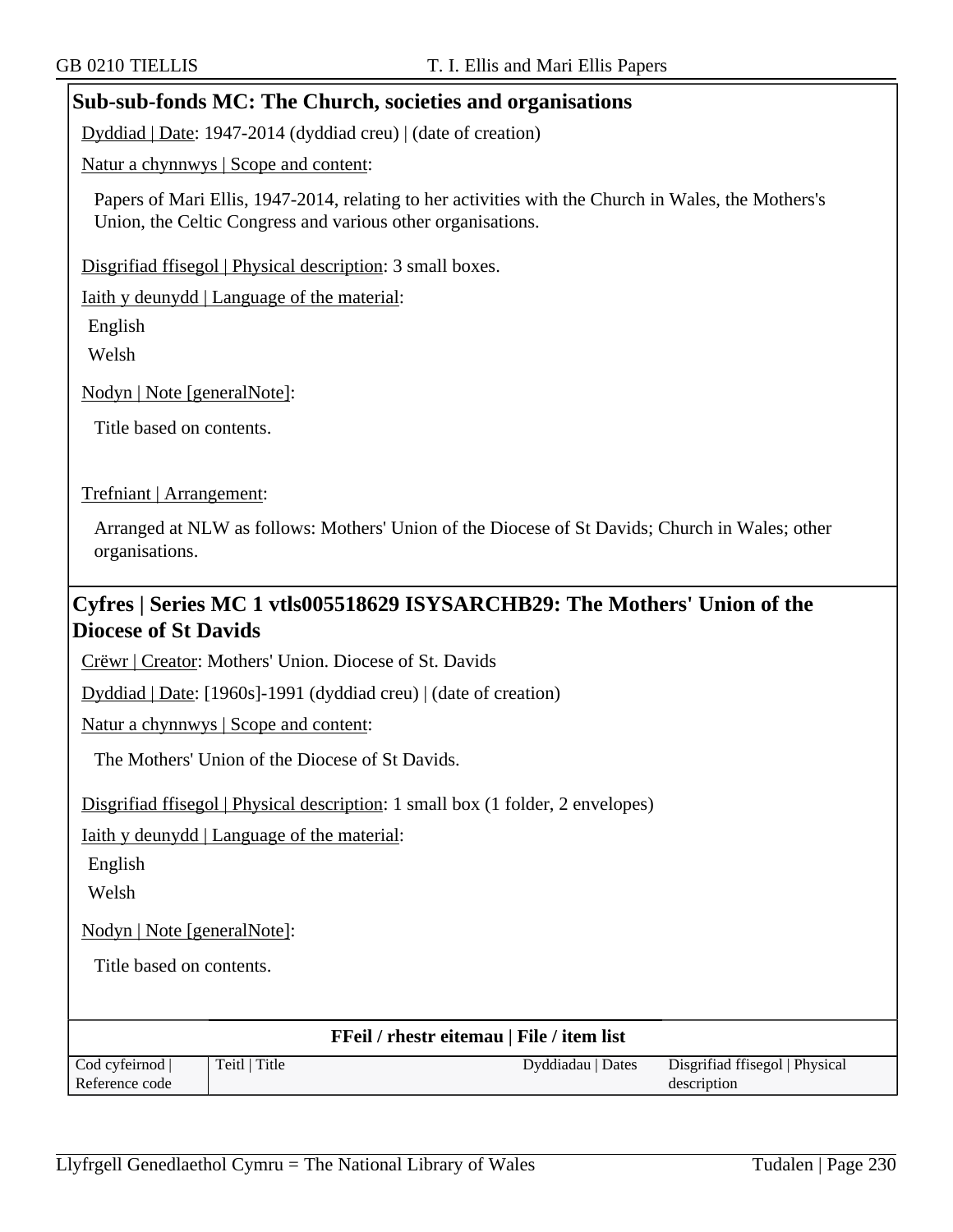| <b>GB 0210 TIELLIS</b>                     | T. I. Ellis and Mari Ellis Papers                                                                                                                                                                                                                                                                                                     |             |
|--------------------------------------------|---------------------------------------------------------------------------------------------------------------------------------------------------------------------------------------------------------------------------------------------------------------------------------------------------------------------------------------|-------------|
| $MC$ $1/1$<br>vtls005518630<br>ISYSARCHB29 | 1965-1979<br>File - Circular letters, programmes of<br>events, administrative papers and notes for<br>talks                                                                                                                                                                                                                           | 1 folder.   |
|                                            | Nodyn   Note [generalNote]:                                                                                                                                                                                                                                                                                                           |             |
|                                            | Previously K1.                                                                                                                                                                                                                                                                                                                        |             |
|                                            | Nodyn   Note [generalNote]:                                                                                                                                                                                                                                                                                                           |             |
|                                            | Title based on contents.                                                                                                                                                                                                                                                                                                              |             |
|                                            | Lleoliad ffisegol   Physical location:                                                                                                                                                                                                                                                                                                |             |
|                                            | ARCH/MSS (GB0210)                                                                                                                                                                                                                                                                                                                     |             |
| $MC$ 1/2<br>vtls005518631<br>ISYSARCHB29   | <b>File - Printed items</b><br>1972-1991                                                                                                                                                                                                                                                                                              | 1 envelope. |
|                                            | Natur a chynnwys / Scope and content:                                                                                                                                                                                                                                                                                                 |             |
|                                            | Lists of incorporated members, newsletters, annual reports, and issues of The Mothers' Union Journal.                                                                                                                                                                                                                                 |             |
|                                            | Nodyn   Note [generalNote]:                                                                                                                                                                                                                                                                                                           |             |
|                                            | Previously K2.                                                                                                                                                                                                                                                                                                                        |             |
|                                            | Nodyn   Note [generalNote]:                                                                                                                                                                                                                                                                                                           |             |
|                                            | Title based on contents.                                                                                                                                                                                                                                                                                                              |             |
|                                            | Lleoliad ffisegol   Physical location:                                                                                                                                                                                                                                                                                                |             |
|                                            | ARCH/MSS (GB0210)                                                                                                                                                                                                                                                                                                                     |             |
| $MC$ 1/3                                   | $[1960s]$ -[c. 1985]<br><b>File - Additional papers</b>                                                                                                                                                                                                                                                                               | 1 envelope. |
|                                            | Natur a chynnwys / Scope and content:<br>Further papers of Mari Ellis, [1960s]-[c. 1985], relating mostly to the Mothers' Union of the Diocese of<br>St Davids, including printed materials, correspondence, notes, copies of speeches and other writings by<br>Mari Ellis and a few examples of the Union's Welsh language ephemera. |             |
|                                            | Nodyn   Note [generalNote]:                                                                                                                                                                                                                                                                                                           |             |
|                                            | Previously K2.                                                                                                                                                                                                                                                                                                                        |             |
|                                            | Nodyn   Note [generalNote]:                                                                                                                                                                                                                                                                                                           |             |
|                                            | Title based on contents.                                                                                                                                                                                                                                                                                                              |             |
|                                            | Lleoliad ffisegol   Physical location:                                                                                                                                                                                                                                                                                                |             |
|                                            | ARCH/MSS (GB0210)                                                                                                                                                                                                                                                                                                                     |             |
|                                            | <b>Cyfres   Series MC 2: Church in Wales</b>                                                                                                                                                                                                                                                                                          |             |
|                                            | Dyddiad   Date: 1948-2014 (dyddiad creu)   (date of creation)                                                                                                                                                                                                                                                                         |             |
|                                            | Natur a chynnwys   Scope and content:                                                                                                                                                                                                                                                                                                 |             |
|                                            | Miscellaneous papers of Mari Ellis relating to different aspects of her work with the Church in Wales.                                                                                                                                                                                                                                |             |
|                                            | Disgrifiad ffisegol   Physical description: 4 envelopes, 1 folder.                                                                                                                                                                                                                                                                    |             |
|                                            | Iaith y deunydd   Language of the material:                                                                                                                                                                                                                                                                                           |             |
| Welsh                                      |                                                                                                                                                                                                                                                                                                                                       |             |
| English                                    |                                                                                                                                                                                                                                                                                                                                       |             |
| Nodyn   Note [generalNote]:                |                                                                                                                                                                                                                                                                                                                                       |             |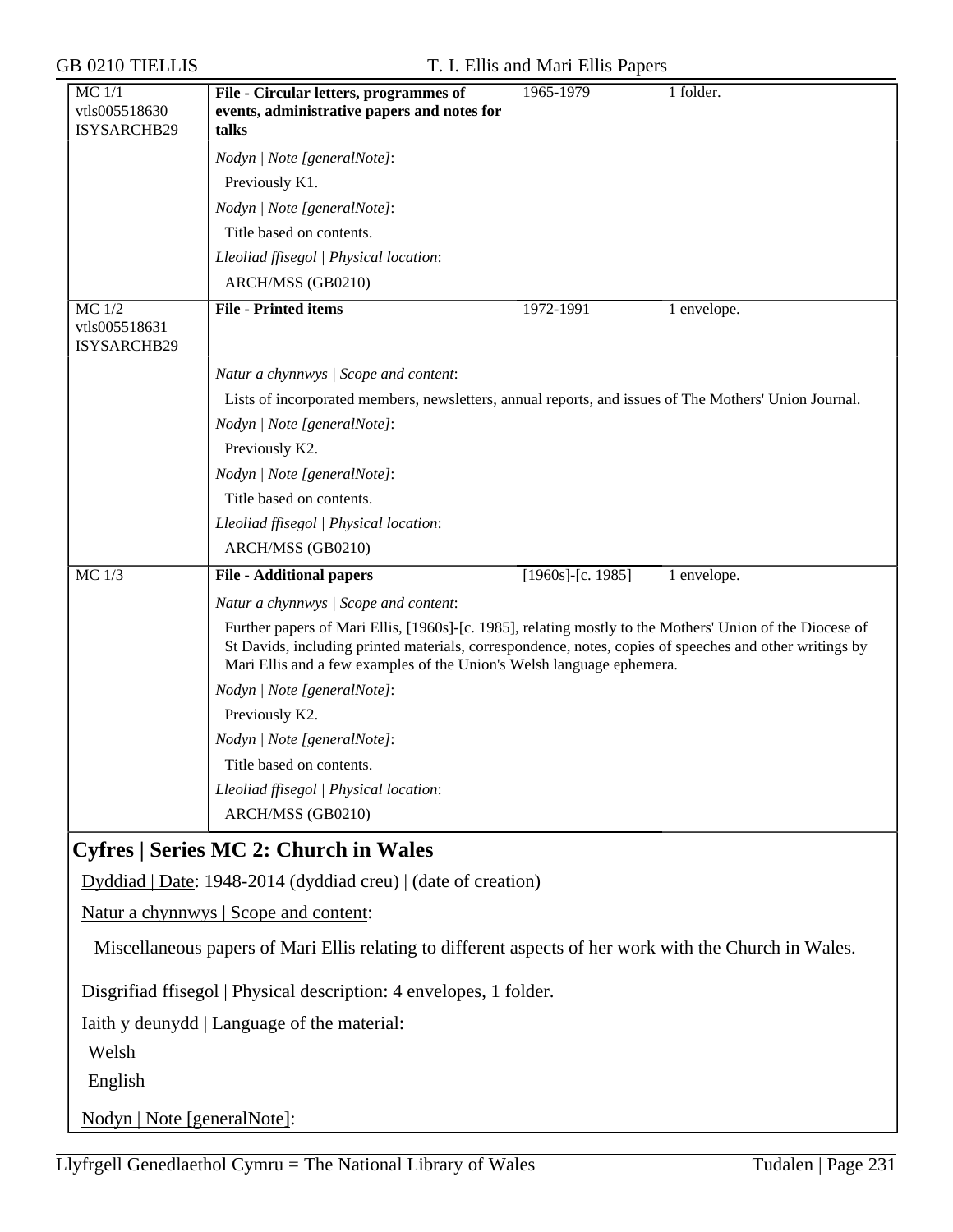Title based on contents.

## Pwyntiau mynediad | Access points:

• Church in Wales

|                                 | FFeil / rhestr eitemau   File / item list                                                                                                                                                                                                                                                                    |                   |                                               |  |
|---------------------------------|--------------------------------------------------------------------------------------------------------------------------------------------------------------------------------------------------------------------------------------------------------------------------------------------------------------|-------------------|-----------------------------------------------|--|
|                                 | Teitl   Title                                                                                                                                                                                                                                                                                                |                   |                                               |  |
| Cod cyfeirnod<br>Reference code |                                                                                                                                                                                                                                                                                                              | Dyddiadau   Dates | Disgrifiad ffisegol   Physical<br>description |  |
| MC 2/1                          | <b>File - Bangor Diocesan Sick Fund</b>                                                                                                                                                                                                                                                                      | 1948-1967         | 1 envelope.                                   |  |
|                                 | Natur a chynnwys / Scope and content:                                                                                                                                                                                                                                                                        |                   |                                               |  |
|                                 | Copies of financial statements, 1948-1967, relating to the Bangor Diocesan Sick Fund.                                                                                                                                                                                                                        |                   |                                               |  |
|                                 | Nodyn   Note [generalNote]:                                                                                                                                                                                                                                                                                  |                   |                                               |  |
|                                 | Title based on contents.                                                                                                                                                                                                                                                                                     |                   |                                               |  |
|                                 | Lleoliad ffisegol   Physical location:                                                                                                                                                                                                                                                                       |                   |                                               |  |
|                                 | ARCH/MSS (GB0210)                                                                                                                                                                                                                                                                                            |                   |                                               |  |
| MC 2/2                          | File - Ysgol Sul Comins Coch                                                                                                                                                                                                                                                                                 | $[1960au]$        | 1 envelope.                                   |  |
|                                 | Natur a chynnwys / Scope and content:                                                                                                                                                                                                                                                                        |                   |                                               |  |
|                                 | Items, [1960s], relating to Comins Coch Sunday School, including typescripts relating to Christmas<br>services and five scrapbooks compiled by individual children, each entitled 'Llyfr y Bugail Da'.                                                                                                       |                   |                                               |  |
|                                 | Nodyn   Note [generalNote]:                                                                                                                                                                                                                                                                                  |                   |                                               |  |
|                                 | Title based on contents.                                                                                                                                                                                                                                                                                     |                   |                                               |  |
|                                 | Lleoliad ffisegol   Physical location:                                                                                                                                                                                                                                                                       |                   |                                               |  |
|                                 | ARCH/MSS (GB0210)                                                                                                                                                                                                                                                                                            |                   |                                               |  |
| MC 2/3                          | File - W. H. Harris, Llanbed                                                                                                                                                                                                                                                                                 | 1984              | 1 envelope.                                   |  |
|                                 | Crëwr   Creator:                                                                                                                                                                                                                                                                                             |                   |                                               |  |
|                                 | Jones, Alwyn Rice, 1934-                                                                                                                                                                                                                                                                                     |                   |                                               |  |
|                                 | Natur a chynnwys / Scope and content:                                                                                                                                                                                                                                                                        |                   |                                               |  |
|                                 | Manuscript notes by Mari Ellis on William Henry Harris (1884-1956), Lampeter, together with a letter<br>from the Rt Rev. Alwyn Rice Jones, Bishop of St Asaph, 10 March 1984, thanking ME for the notes, and<br>a cutting from Y Llan, 17 August 1984, containing the text of the Bishop's sermon on Harris. |                   |                                               |  |
|                                 | Nodyn   Note [generalNote]:                                                                                                                                                                                                                                                                                  |                   |                                               |  |
|                                 | Title based on contents.                                                                                                                                                                                                                                                                                     |                   |                                               |  |
|                                 | Lleoliad ffisegol   Physical location:                                                                                                                                                                                                                                                                       |                   |                                               |  |
|                                 | ARCH/MSS (GB0210)                                                                                                                                                                                                                                                                                            |                   |                                               |  |
| $MC$ 2/4                        | <b>File - Friends of St Davids Cathedral</b>                                                                                                                                                                                                                                                                 | 2005-2007         | 1 envelope.                                   |  |
|                                 | Natur a chynnwys / Scope and content:                                                                                                                                                                                                                                                                        |                   |                                               |  |
|                                 | Reports, accounts and newsletters, 2005-2007, relating to the Friends of St Davids Cathedral.                                                                                                                                                                                                                |                   |                                               |  |
|                                 | Nodyn   Note [generalNote]:                                                                                                                                                                                                                                                                                  |                   |                                               |  |
|                                 | Title based on contents.                                                                                                                                                                                                                                                                                     |                   |                                               |  |
|                                 | Lleoliad ffisegol   Physical location:                                                                                                                                                                                                                                                                       |                   |                                               |  |
|                                 | ARCH/MSS (GB0210)                                                                                                                                                                                                                                                                                            |                   |                                               |  |
| $MC$ $2/5$                      | <b>File - Miscellaneous papers</b>                                                                                                                                                                                                                                                                           | 1950-2014         | 1 envelope.                                   |  |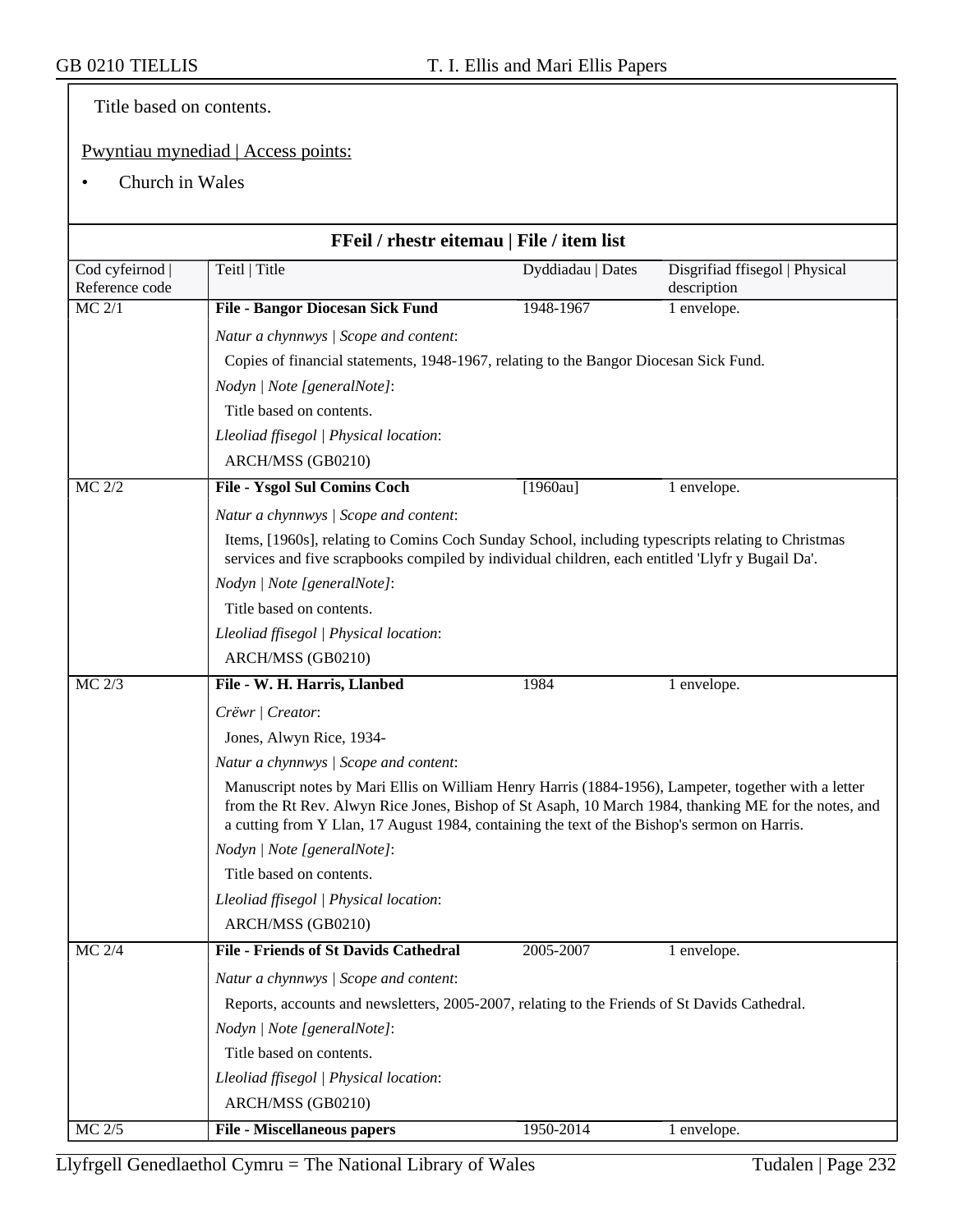*Natur a chynnwys | Scope and content*:

Miscellaneous papers, 1950-2014, of Mari Ellis relating to various activities concerning the Church and religion, including items relating to various retreats; invitations to enthronements and services celebrating the 400th anniversary of the Welsh Bible, etc.; and other ephemera.

*Nodyn | Note [generalNote]*:

Title based on contents.

*Lleoliad ffisegol | Physical location*:

ARCH/MSS (GB0210)

## **Cyfres | Series MC 3: Other organisations**

Dyddiad | Date: 1947-2004 (dyddiad creu) | (date of creation)

Disgrifiad ffisegol | Physical description: 1 small box, 6 envelopes.

Iaith y deunydd | Language of the material:

English

Welsh

Nodyn | Note [generalNote]:

Title based on contents.

| FFeil / rhestr eitemau   File / item list |                                                                                                                              |                   |                                |
|-------------------------------------------|------------------------------------------------------------------------------------------------------------------------------|-------------------|--------------------------------|
| Cod cyfeirnod                             | Teitl   Title                                                                                                                | Dyddiadau   Dates | Disgrifiad ffisegol   Physical |
| Reference code                            |                                                                                                                              |                   | description                    |
| $MC$ 3/1                                  | File - Urdd Gobaith Cymru - Ffair Fawr y<br><b>Borth</b>                                                                     | 1947              | 1 envelope.                    |
|                                           | Crëwr   Creator:                                                                                                             |                   |                                |
|                                           | Urdd Gobaith Cymru                                                                                                           |                   |                                |
|                                           | Nodyn   Note [generalNote]:                                                                                                  |                   |                                |
|                                           | Title based on contents.                                                                                                     |                   |                                |
|                                           | Lleoliad ffisegol   Physical location:                                                                                       |                   |                                |
|                                           | ARCH/MSS (GB0210)                                                                                                            |                   |                                |
| $MC$ 3/2                                  | File - Merched Plaid Cymru, Aberystwyth                                                                                      | 1952-1973         | 1 envelope.                    |
|                                           | a'r Cylch                                                                                                                    |                   |                                |
|                                           | Natur a chynnwys / Scope and content:                                                                                        |                   |                                |
|                                           | Taflenni ar gyfer gwasanaethau crefyddol Dydd Gwyl Dewi, dan nawdd Merched Plaid Cymru,<br>Aberystwyth a'r Cylch, 1952-1973. |                   |                                |
|                                           | Nodyn   Note [generalNote]:                                                                                                  |                   |                                |
|                                           | Title based on contents.                                                                                                     |                   |                                |
|                                           | Lleoliad ffisegol   Physical location:                                                                                       |                   |                                |
|                                           | ARCH/MSS (GB0210)                                                                                                            |                   |                                |
| MC 3/3                                    | File - Cydnabyddiaeth am roddion i'r<br><b>Llyfrgell Genedlaethol</b>                                                        | 1954-2004         | 1 envelope.                    |
|                                           | Natur a chynnwys / Scope and content:                                                                                        |                   |                                |

### Llyfrgell Genedlaethol Cymru = The National Library of Wales Tudalen | Page  $233$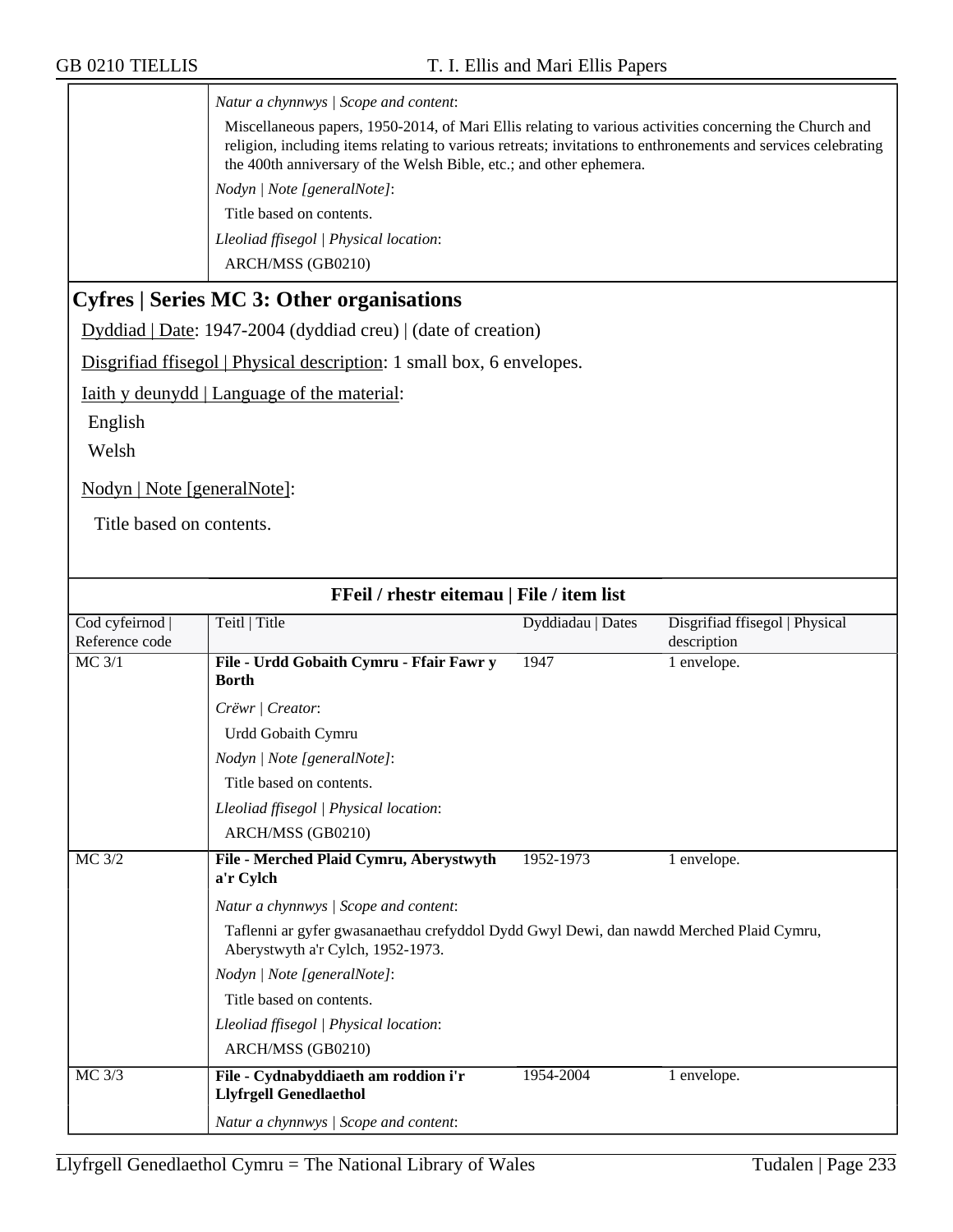|                                        | Letters, 1954-2004, from the National Library of Wales mostly to Mari Ellis, acknowledging the<br>donation of manuscripts, papers and books.                                                                                                                                                           |                 |              |  |
|----------------------------------------|--------------------------------------------------------------------------------------------------------------------------------------------------------------------------------------------------------------------------------------------------------------------------------------------------------|-----------------|--------------|--|
|                                        | Nodyn   Note [generalNote]:                                                                                                                                                                                                                                                                            |                 |              |  |
|                                        | Title based on contents.                                                                                                                                                                                                                                                                               |                 |              |  |
|                                        | Lleoliad ffisegol   Physical location:                                                                                                                                                                                                                                                                 |                 |              |  |
|                                        | ARCH/MSS (GB0210)                                                                                                                                                                                                                                                                                      |                 |              |  |
| MC 3/4<br>vtls005518633<br>ISYSARCHB29 | <b>File - Celtic Congress papers</b>                                                                                                                                                                                                                                                                   | 1972-1988       | 1 small box. |  |
|                                        | Crëwr   Creator:                                                                                                                                                                                                                                                                                       |                 |              |  |
|                                        | Celtic Congress.                                                                                                                                                                                                                                                                                       |                 |              |  |
|                                        | Natur a chynnwys / Scope and content:                                                                                                                                                                                                                                                                  |                 |              |  |
|                                        | Papers, 1972-1988, mainly printed, relating to the Celtic Congress.                                                                                                                                                                                                                                    |                 |              |  |
|                                        | Nodyn   Note [generalNote]:                                                                                                                                                                                                                                                                            |                 |              |  |
|                                        | Previously K3.                                                                                                                                                                                                                                                                                         |                 |              |  |
|                                        | Nodyn   Note [generalNote]:                                                                                                                                                                                                                                                                            |                 |              |  |
|                                        | Title based on contents.                                                                                                                                                                                                                                                                               |                 |              |  |
|                                        | Lleoliad ffisegol   Physical location:                                                                                                                                                                                                                                                                 |                 |              |  |
|                                        | ARCH/MSS (GB0210)                                                                                                                                                                                                                                                                                      |                 |              |  |
| MC 3/5                                 | File - Eisteddfod Genedlaethol                                                                                                                                                                                                                                                                         | 1951, 1979-1981 | 1 envelope.  |  |
|                                        | Machynlleth                                                                                                                                                                                                                                                                                            |                 |              |  |
|                                        | Natur a chynnwys / Scope and content:                                                                                                                                                                                                                                                                  |                 |              |  |
|                                        | Papers, 1979-1981, of Mari Ellis relating to the National Eisteddfod at Machynlleth in August 1981,<br>specifically her role as adjudicator of one of the literature competitions. Also included is ME's first prize<br>certificate at the 1951 National Eisteddfod, Llanrwst, for writing a handbook. |                 |              |  |
|                                        | Nodyn   Note [generalNote]:                                                                                                                                                                                                                                                                            |                 |              |  |
|                                        | Title based on contents.                                                                                                                                                                                                                                                                               |                 |              |  |
|                                        | Lleoliad ffisegol   Physical location:                                                                                                                                                                                                                                                                 |                 |              |  |
|                                        | ARCH/MSS (GB0210)                                                                                                                                                                                                                                                                                      |                 |              |  |
| MC 3/6                                 | File - Undeb Awduron Cymru                                                                                                                                                                                                                                                                             | 1982-2004       | 1 envelope.  |  |
|                                        | Crëwr   Creator:                                                                                                                                                                                                                                                                                       |                 |              |  |
|                                        | Undeb Awduron Cymru                                                                                                                                                                                                                                                                                    |                 |              |  |
|                                        | Natur a chynnwys / Scope and content:                                                                                                                                                                                                                                                                  |                 |              |  |
|                                        | Papers, 1982-2004, relating to Undeb Awduron Cymru (Union of Authors of Wales), including minutes<br>of annual general meetings, circulars, routine correspondence and balance sheets. The papers include<br>three letters from Islwyn Ffowc Elis, 1998.                                               |                 |              |  |
|                                        | Nodyn   Note [generalNote]:                                                                                                                                                                                                                                                                            |                 |              |  |
|                                        | Title based on contents.                                                                                                                                                                                                                                                                               |                 |              |  |
|                                        | Lleoliad ffisegol   Physical location:                                                                                                                                                                                                                                                                 |                 |              |  |
|                                        | ARCH/MSS (GB0210)                                                                                                                                                                                                                                                                                      |                 |              |  |
| <b>MC 3/7</b><br>vtls005518634         | File - Cyngor Llyfrau Cymru - Tlws Mary<br><b>Vaughan Jones</b>                                                                                                                                                                                                                                        | 1985-1988       | 1 envelope.  |  |
| ISYSARCHB29                            |                                                                                                                                                                                                                                                                                                        |                 |              |  |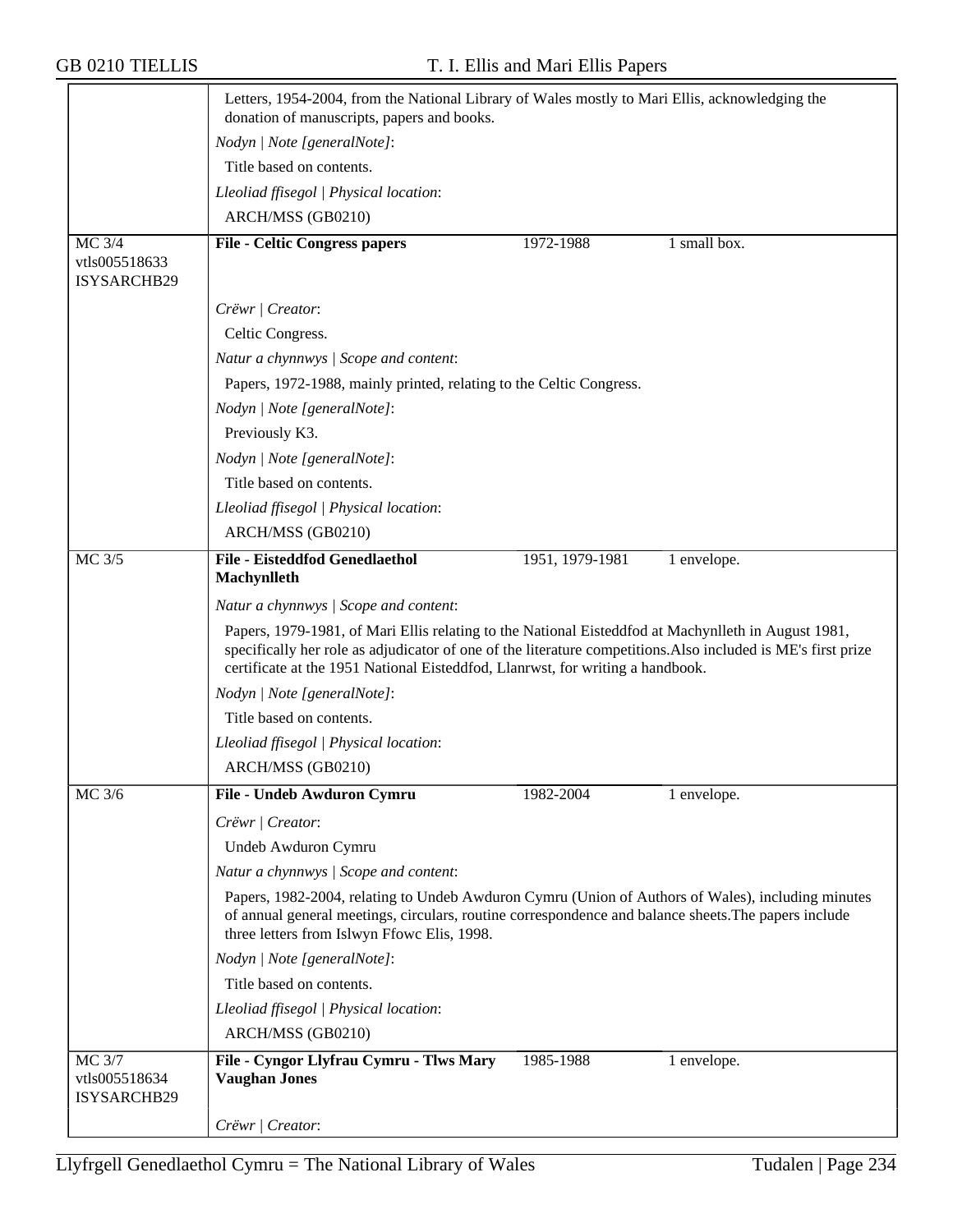| Natur a chynnwys / Scope and content:<br>Papers relating to the award of Tlws Mary Vaughan Jones: minutes of meetings of the panel,<br>correspondence, details of applicants.<br>Nodyn   Note [generalNote]:<br>Previously K4.<br>Nodyn   Note [generalNote]:<br>Title based on contents.<br>Lleoliad ffisegol   Physical location:<br>ARCH/MSS (GB0210)<br>File - Women's Institute scrapbook<br>MC 3/8<br>1966<br>1 envelope.<br>competition<br>Natur a chynnwys / Scope and content:<br>Correspondence and other papers, 1966, relating to Mari Ellis's adjudication of a scrapbook competition<br>on behalf of the Cardiganshire Federation of Women's Institutes. |
|------------------------------------------------------------------------------------------------------------------------------------------------------------------------------------------------------------------------------------------------------------------------------------------------------------------------------------------------------------------------------------------------------------------------------------------------------------------------------------------------------------------------------------------------------------------------------------------------------------------------------------------------------------------------|
|                                                                                                                                                                                                                                                                                                                                                                                                                                                                                                                                                                                                                                                                        |
|                                                                                                                                                                                                                                                                                                                                                                                                                                                                                                                                                                                                                                                                        |
|                                                                                                                                                                                                                                                                                                                                                                                                                                                                                                                                                                                                                                                                        |
|                                                                                                                                                                                                                                                                                                                                                                                                                                                                                                                                                                                                                                                                        |
|                                                                                                                                                                                                                                                                                                                                                                                                                                                                                                                                                                                                                                                                        |
|                                                                                                                                                                                                                                                                                                                                                                                                                                                                                                                                                                                                                                                                        |
|                                                                                                                                                                                                                                                                                                                                                                                                                                                                                                                                                                                                                                                                        |
|                                                                                                                                                                                                                                                                                                                                                                                                                                                                                                                                                                                                                                                                        |
|                                                                                                                                                                                                                                                                                                                                                                                                                                                                                                                                                                                                                                                                        |
|                                                                                                                                                                                                                                                                                                                                                                                                                                                                                                                                                                                                                                                                        |
|                                                                                                                                                                                                                                                                                                                                                                                                                                                                                                                                                                                                                                                                        |
|                                                                                                                                                                                                                                                                                                                                                                                                                                                                                                                                                                                                                                                                        |
| Nodyn   Note [generalNote]:                                                                                                                                                                                                                                                                                                                                                                                                                                                                                                                                                                                                                                            |
| Title based on contents.                                                                                                                                                                                                                                                                                                                                                                                                                                                                                                                                                                                                                                               |
| <b>File - Miscellaneous</b><br>MC 3/9<br>$[1970s]$ - $[1990s]$<br>1 envelope.                                                                                                                                                                                                                                                                                                                                                                                                                                                                                                                                                                                          |
| Natur a chynnwys / Scope and content:                                                                                                                                                                                                                                                                                                                                                                                                                                                                                                                                                                                                                                  |
| A few miscellaneous items relating to Cymdeithas Bob Owen and Bangor Old Students' Association.                                                                                                                                                                                                                                                                                                                                                                                                                                                                                                                                                                        |
| Nodyn   Note [generalNote]:                                                                                                                                                                                                                                                                                                                                                                                                                                                                                                                                                                                                                                            |
| Title based on contents.                                                                                                                                                                                                                                                                                                                                                                                                                                                                                                                                                                                                                                               |
| Lleoliad ffisegol   Physical location:                                                                                                                                                                                                                                                                                                                                                                                                                                                                                                                                                                                                                                 |
| ARCH/MSS (GB0210)                                                                                                                                                                                                                                                                                                                                                                                                                                                                                                                                                                                                                                                      |
| Sub-sub-fonds MD: Media (newspapers, periodicals and broadcasting)                                                                                                                                                                                                                                                                                                                                                                                                                                                                                                                                                                                                     |
| Dyddiad   Date: 1948-2004 (dyddiad creu)   (date of creation)                                                                                                                                                                                                                                                                                                                                                                                                                                                                                                                                                                                                          |
| Natur a chynnwys   Scope and content:                                                                                                                                                                                                                                                                                                                                                                                                                                                                                                                                                                                                                                  |
| Papers, 1948-2004, of Mari Ellis relating broadly to her work in print and broadcast media, including<br>papers relating to her contributions to Welsh television and radio series, her work editing columns in Y<br>Llan and Y Cymro and as editor of Yr Angor, correspondence and copies of some of her articles.                                                                                                                                                                                                                                                                                                                                                    |
| Disgrifiad ffisegol   Physical description: 9 small boxes.                                                                                                                                                                                                                                                                                                                                                                                                                                                                                                                                                                                                             |
| <u>Iaith y deunydd   Language of the material:</u>                                                                                                                                                                                                                                                                                                                                                                                                                                                                                                                                                                                                                     |
| English                                                                                                                                                                                                                                                                                                                                                                                                                                                                                                                                                                                                                                                                |
| Welsh                                                                                                                                                                                                                                                                                                                                                                                                                                                                                                                                                                                                                                                                  |
|                                                                                                                                                                                                                                                                                                                                                                                                                                                                                                                                                                                                                                                                        |
| FFeil / rhestr eitemau   File / item list                                                                                                                                                                                                                                                                                                                                                                                                                                                                                                                                                                                                                              |
| Cod cyfeirnod  <br>Teitl   Title<br>Dyddiadau   Dates<br>Disgrifiad ffisegol   Physical<br>Reference code<br>description                                                                                                                                                                                                                                                                                                                                                                                                                                                                                                                                               |
| 1 small box (6 envelopes).<br>MD1<br>File - Gohebiaeth Gwraig y Ty<br>1960-1961                                                                                                                                                                                                                                                                                                                                                                                                                                                                                                                                                                                        |
| Natur a chynnwys / Scope and content:                                                                                                                                                                                                                                                                                                                                                                                                                                                                                                                                                                                                                                  |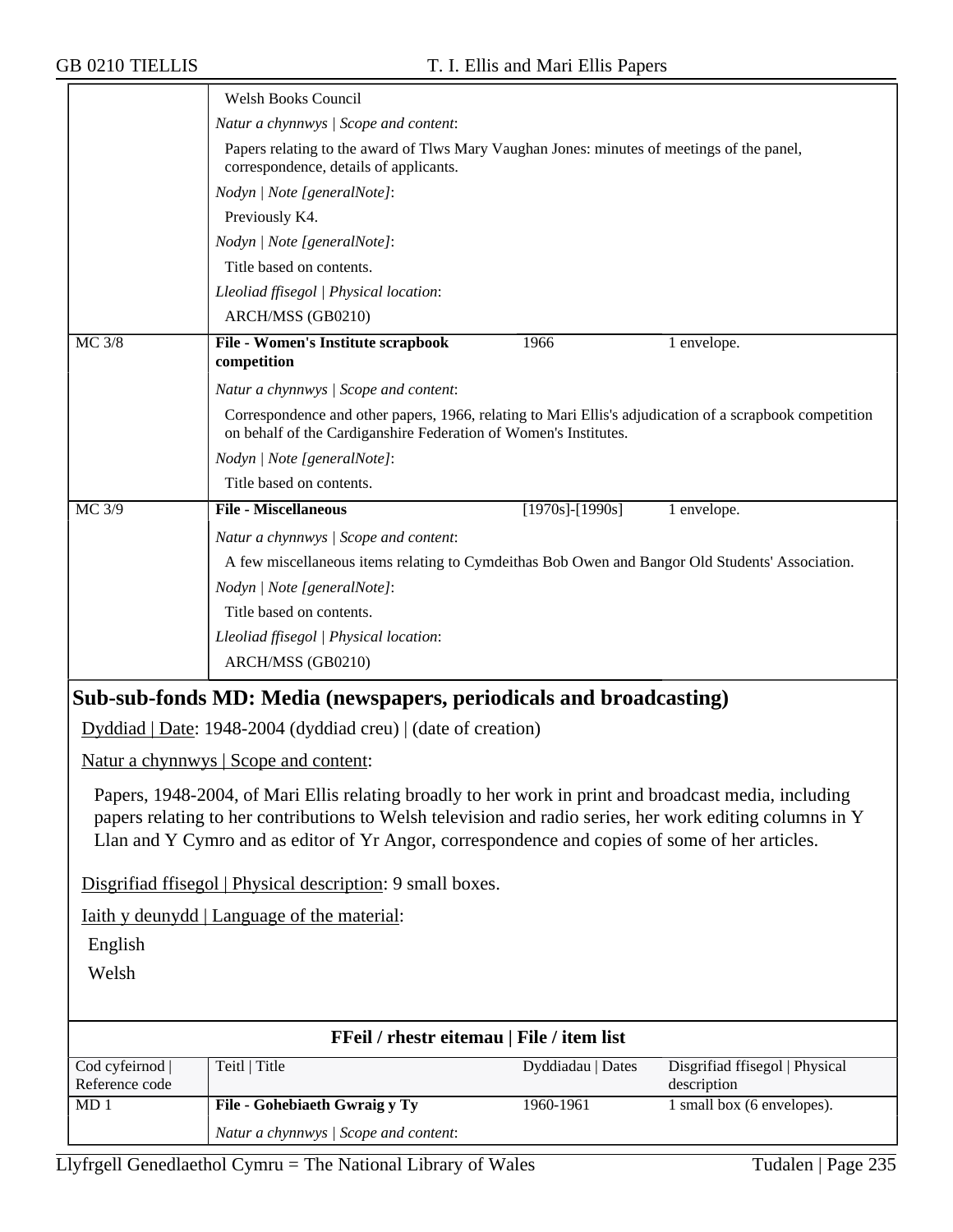|                 | Correspondence of Mari Ellis, 1960-1961, relating to a weekly news album of photographs and<br>commentary prepared by her for the BBC Cymru television programme 'Gwraig y Ty', including letters<br>from both members of the public and BBC staff. Also included is a file of contracts for television<br>interviews and radio talks by ME, 1960-1961.                                                                                                                                                                                                                                                                                                                                                                                                                                                                                                                                                                 |
|-----------------|-------------------------------------------------------------------------------------------------------------------------------------------------------------------------------------------------------------------------------------------------------------------------------------------------------------------------------------------------------------------------------------------------------------------------------------------------------------------------------------------------------------------------------------------------------------------------------------------------------------------------------------------------------------------------------------------------------------------------------------------------------------------------------------------------------------------------------------------------------------------------------------------------------------------------|
|                 | Nodyn   Note [generalNote]:                                                                                                                                                                                                                                                                                                                                                                                                                                                                                                                                                                                                                                                                                                                                                                                                                                                                                             |
|                 | Title based on contents.                                                                                                                                                                                                                                                                                                                                                                                                                                                                                                                                                                                                                                                                                                                                                                                                                                                                                                |
|                 | Lleoliad ffisegol   Physical location:                                                                                                                                                                                                                                                                                                                                                                                                                                                                                                                                                                                                                                                                                                                                                                                                                                                                                  |
|                 | ARCH/MSS (GB0210)                                                                                                                                                                                                                                                                                                                                                                                                                                                                                                                                                                                                                                                                                                                                                                                                                                                                                                       |
| MD <sub>2</sub> | File - Oriel y Plant<br>1962-1963<br>2 wallets (5 cm.)                                                                                                                                                                                                                                                                                                                                                                                                                                                                                                                                                                                                                                                                                                                                                                                                                                                                  |
|                 | Natur a chynnwys / Scope and content:                                                                                                                                                                                                                                                                                                                                                                                                                                                                                                                                                                                                                                                                                                                                                                                                                                                                                   |
|                 | Correspondence and related papers of Mari Ellis, 1962-1963, relating to a weekly album of photographs<br>and commentary, entitled 'Oriel y Plant', prepared by her for the Teledu Cymru television programme<br>'Heno i'r Plant'. As well as letters from parents, teachers and children, there are numerous biographical<br>pieces written by the child or their parents. Also included are carbon copy typescripts of ME's<br>commentaries and some correspondence with the producers.                                                                                                                                                                                                                                                                                                                                                                                                                                |
|                 | Nodyn   Note [generalNote]:                                                                                                                                                                                                                                                                                                                                                                                                                                                                                                                                                                                                                                                                                                                                                                                                                                                                                             |
|                 | Title based on contents.                                                                                                                                                                                                                                                                                                                                                                                                                                                                                                                                                                                                                                                                                                                                                                                                                                                                                                |
|                 | Lleoliad ffisegol   Physical location:                                                                                                                                                                                                                                                                                                                                                                                                                                                                                                                                                                                                                                                                                                                                                                                                                                                                                  |
|                 | ARCH/MSS (GB0210)                                                                                                                                                                                                                                                                                                                                                                                                                                                                                                                                                                                                                                                                                                                                                                                                                                                                                                       |
| MD <sub>3</sub> | File - Y Llan a Cholofn y Merched<br>1948-2004<br>1 small box (5 envelopes, 2<br>folders, 1 volume)                                                                                                                                                                                                                                                                                                                                                                                                                                                                                                                                                                                                                                                                                                                                                                                                                     |
|                 | Natur a chynnwys / Scope and content:<br>Papers, [1950s]-[1980s], relating to Mari Ellis's role as editor of 'Colofn y Merched' in Y Llan, including<br>(i) typescript copies of articles for the column by ME and others, [1960s]; (ii) letters from contributors,<br>[1950s]; (iii) an address book, [1950s]; (iv) a group of cuttings from the column and elsewhere, [1950s]-<br>[1980s]; and (v-vi) letters, manuscripts, typescripts and cuttings for columns containing reminiscences<br>of specific vicarages and churches, [1950s]-[1960s]. Also included is (vii) a group of correspondence,<br>1977, and several copies of Y Llan, 1974, 1977, relating to her stints as editor; and (viii) a file containing<br>cuttings, mostly from Y Llan and mainly the work of ME, 1948-2004.<br>Nodyn   Note [generalNote]:<br>Title based on contents.<br>Lleoliad ffisegol   Physical location:<br>ARCH/MSS (GB0210) |
| MD4             | File - 'T# Ni' yn Y Cymro $(1)$<br>1 small box.<br>1958-[1960s]<br>Natur a chynnwys / Scope and content:<br>Typescripts, 1958-[1960s], of short articles and other minor pieces appearing in the 'T# Ni' magazine,<br>published in Y Cymro and edited by Mari Ellis; the majority of the pieces are by ME. Although published<br>as part of Y Cymro, 'T# Ni' was controlled editorially by Undeb Cymru Fydd's Women's Committee.<br>It was envisaged as 'Cylchgrawn Cenedlaethol Merched Cymru' (i.e. National Magazine for Welsh<br>Women).<br>Nodyn   Note [generalNote]:<br>Title based on contents.<br>Lleoliad ffisegol   Physical location:<br>ARCH/MSS (GB0210)                                                                                                                                                                                                                                                  |
| MD <sub>5</sub> | File - 'T# Ni' yn Y Cymro $(2)$<br>1958-1967<br>1 small box.                                                                                                                                                                                                                                                                                                                                                                                                                                                                                                                                                                                                                                                                                                                                                                                                                                                            |
|                 | Natur a chynnwys / Scope and content:                                                                                                                                                                                                                                                                                                                                                                                                                                                                                                                                                                                                                                                                                                                                                                                                                                                                                   |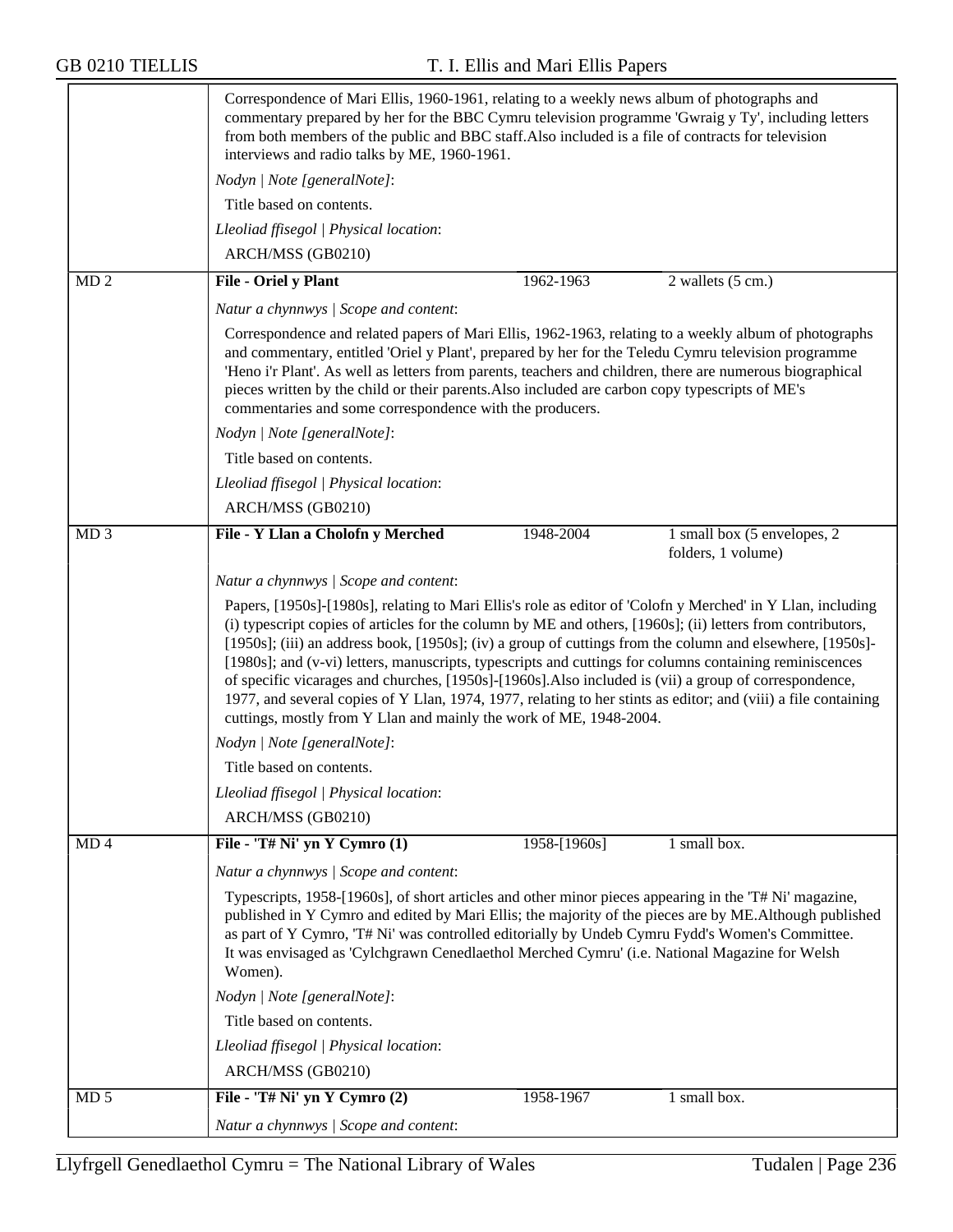|                 | Further papers, 1958-1967, relating to the 'T# Ni' magazine, published in Y Cymro and edited by<br>Mari Ellis, comprising (i) correspondence, 1958-1967, including letters from Eigra Lewis Roberts and<br>Dyddgu Owen; (ii) a few manuscript and typescript contributions to the magazine in various hands;<br>(iii) miscellaneous minutes, notes and other items mainly relating to 'T# Ni', 1958-1967; (iv) an address<br>book; (v) a notebook listing articles sent to Y Cymro, 1963-1967; and (vi) a scrap album containing<br>loose cuttings from 'T# Ni', organised according to subject. Also included is (vii) a file of correspondence,<br>1964-1965, of Mari Ellis and T. I. Ellis with Gwasg Gee, concerning the publication of Ffenest y Gegin:<br>Llyfr i Ferched, ed. by Mari Ellis (Denbigh, 1965), an anthology of material from 'T# Ni'. |  |  |  |  |
|-----------------|------------------------------------------------------------------------------------------------------------------------------------------------------------------------------------------------------------------------------------------------------------------------------------------------------------------------------------------------------------------------------------------------------------------------------------------------------------------------------------------------------------------------------------------------------------------------------------------------------------------------------------------------------------------------------------------------------------------------------------------------------------------------------------------------------------------------------------------------------------|--|--|--|--|
|                 | Nodyn   Note [generalNote]:                                                                                                                                                                                                                                                                                                                                                                                                                                                                                                                                                                                                                                                                                                                                                                                                                                |  |  |  |  |
|                 | Title based on contents.                                                                                                                                                                                                                                                                                                                                                                                                                                                                                                                                                                                                                                                                                                                                                                                                                                   |  |  |  |  |
|                 | Lleoliad ffisegol   Physical location:                                                                                                                                                                                                                                                                                                                                                                                                                                                                                                                                                                                                                                                                                                                                                                                                                     |  |  |  |  |
|                 | ARCH/MSS (GB0210)                                                                                                                                                                                                                                                                                                                                                                                                                                                                                                                                                                                                                                                                                                                                                                                                                                          |  |  |  |  |
| MD <sub>6</sub> | 1977-2003<br>File - Yr Angor<br>1 folder $(3 \text{ cm.})$                                                                                                                                                                                                                                                                                                                                                                                                                                                                                                                                                                                                                                                                                                                                                                                                 |  |  |  |  |
|                 | Natur a chynnwys / Scope and content:                                                                                                                                                                                                                                                                                                                                                                                                                                                                                                                                                                                                                                                                                                                                                                                                                      |  |  |  |  |
|                 | Miscellaneous papers, 1977-2003, relating to Yr Angor, the papur bro for the Aberystwyth area, for<br>which Mari Ellis was secretary from its inception, later becoming editor. The papers include notes<br>and ephemera relating to the beginnings of the paper and a copy of the first issue, 1977; promotional<br>materials, [1980s]; routine correspondence and press releases, [1980s]-[1990s]; items relating to the<br>paper's twentieth anniversary celebrations, 1997; and cuttings of reviews by ME, 2003.                                                                                                                                                                                                                                                                                                                                       |  |  |  |  |
|                 | Nodyn   Note [generalNote]:                                                                                                                                                                                                                                                                                                                                                                                                                                                                                                                                                                                                                                                                                                                                                                                                                                |  |  |  |  |
|                 | Title based on contents.                                                                                                                                                                                                                                                                                                                                                                                                                                                                                                                                                                                                                                                                                                                                                                                                                                   |  |  |  |  |
|                 | Lleoliad ffisegol   Physical location:                                                                                                                                                                                                                                                                                                                                                                                                                                                                                                                                                                                                                                                                                                                                                                                                                     |  |  |  |  |
|                 | ARCH/MSS (GB0210)                                                                                                                                                                                                                                                                                                                                                                                                                                                                                                                                                                                                                                                                                                                                                                                                                                          |  |  |  |  |
| MD <sub>7</sub> | <b>File - Gohebiaeth Y Faner</b><br>1 envelope $(0.25 \text{ cm.})$<br>1977-1982                                                                                                                                                                                                                                                                                                                                                                                                                                                                                                                                                                                                                                                                                                                                                                           |  |  |  |  |
|                 | Crëwr   Creator:                                                                                                                                                                                                                                                                                                                                                                                                                                                                                                                                                                                                                                                                                                                                                                                                                                           |  |  |  |  |
|                 | Bowen, GeraintDavies, Jennie Eirian, 1925-1982                                                                                                                                                                                                                                                                                                                                                                                                                                                                                                                                                                                                                                                                                                                                                                                                             |  |  |  |  |
|                 | Natur a chynnwys / Scope and content:                                                                                                                                                                                                                                                                                                                                                                                                                                                                                                                                                                                                                                                                                                                                                                                                                      |  |  |  |  |
|                 | Correspondence, 1977-1982, of Mari Ellis, mostly with G[eraint] Bowen and Jennie Eirian [Davies] as<br>successive editors of Y Faner.                                                                                                                                                                                                                                                                                                                                                                                                                                                                                                                                                                                                                                                                                                                      |  |  |  |  |
|                 | Nodyn   Note [generalNote]:                                                                                                                                                                                                                                                                                                                                                                                                                                                                                                                                                                                                                                                                                                                                                                                                                                |  |  |  |  |
|                 | Title based on contents.                                                                                                                                                                                                                                                                                                                                                                                                                                                                                                                                                                                                                                                                                                                                                                                                                                   |  |  |  |  |
|                 | Lleoliad ffisegol   Physical location:                                                                                                                                                                                                                                                                                                                                                                                                                                                                                                                                                                                                                                                                                                                                                                                                                     |  |  |  |  |
|                 | ARCH/MSS (GB0210)                                                                                                                                                                                                                                                                                                                                                                                                                                                                                                                                                                                                                                                                                                                                                                                                                                          |  |  |  |  |
| MD 8            | File - Gohebiaeth am ysgrifau ac<br>1 small box $(3$ envelopes)<br>1963-[1990au]<br>anerchiadau                                                                                                                                                                                                                                                                                                                                                                                                                                                                                                                                                                                                                                                                                                                                                            |  |  |  |  |
|                 | Natur a chynnwys / Scope and content:                                                                                                                                                                                                                                                                                                                                                                                                                                                                                                                                                                                                                                                                                                                                                                                                                      |  |  |  |  |
|                 | Three groups of correspondence of Mari Ellis, 1963-[1990s], relating to various articles, reviews, books<br>and other writings and to speeches, consisting of: (i) correspondence relating to books, articles, etc.,<br>possibly including some correspondence of T. I. Ellis, 1965-[1990s]; (ii) correspondence relating to<br>articles, speeches, etc., 1963-[c. 1970]; and (iii) correspondence relating to articles, book reviews, etc.,<br>including letters from Hywel [Teifi] Edwards, Gillian Clarke, Gwynfor Evans and others, [1970s]-<br>$[1980s]$ .                                                                                                                                                                                                                                                                                            |  |  |  |  |
|                 | Nodyn   Note [generalNote]:                                                                                                                                                                                                                                                                                                                                                                                                                                                                                                                                                                                                                                                                                                                                                                                                                                |  |  |  |  |
|                 | Title based on contents.                                                                                                                                                                                                                                                                                                                                                                                                                                                                                                                                                                                                                                                                                                                                                                                                                                   |  |  |  |  |
|                 | Lleoliad ffisegol   Physical location:                                                                                                                                                                                                                                                                                                                                                                                                                                                                                                                                                                                                                                                                                                                                                                                                                     |  |  |  |  |
|                 | ARCH/MSS (GB0210)                                                                                                                                                                                                                                                                                                                                                                                                                                                                                                                                                                                                                                                                                                                                                                                                                                          |  |  |  |  |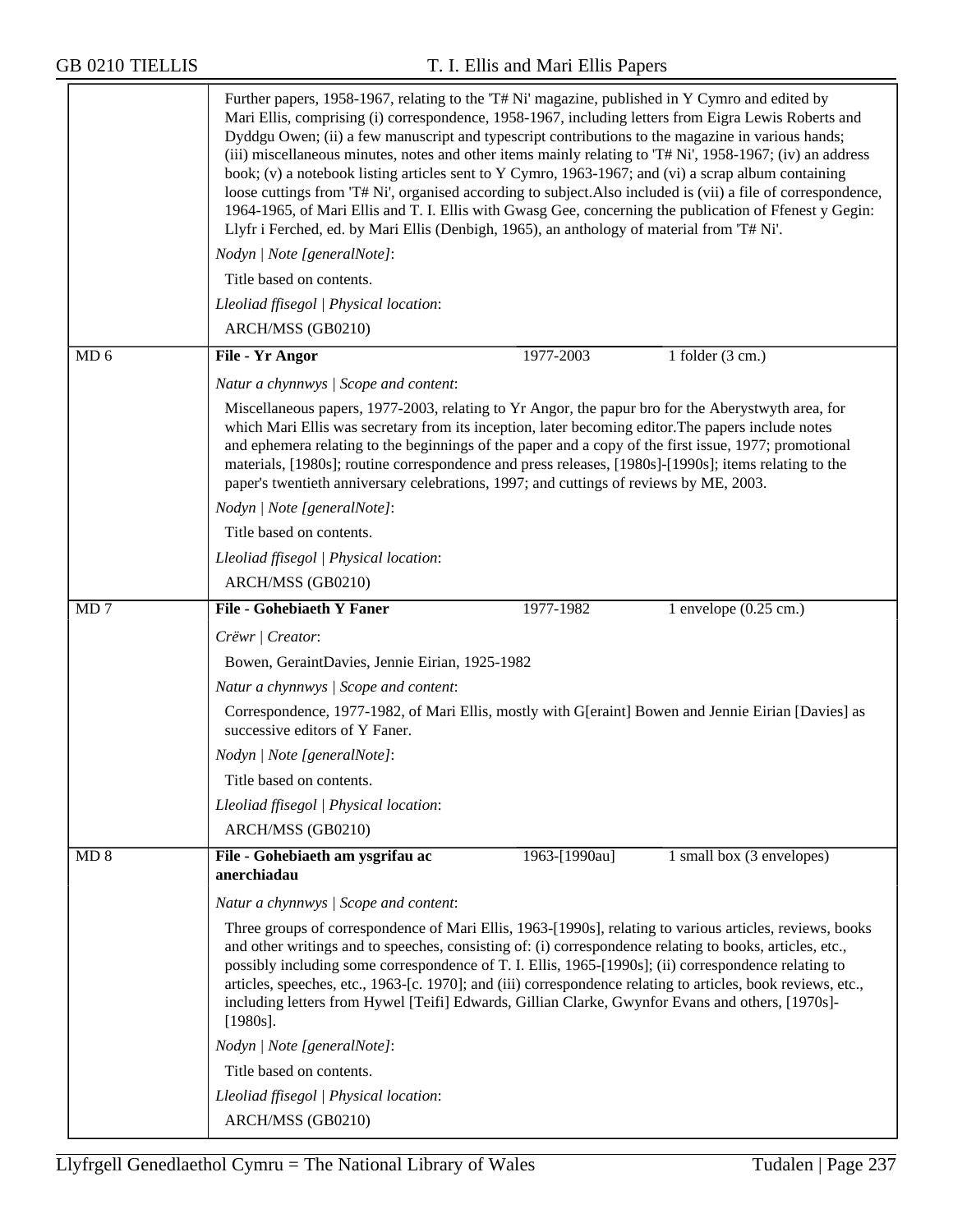| MD <sub>9</sub>                             | File - Ysgrifau a sgriptiau (1)<br>1 small box.<br>1950-[1990au]                                                                                                                                                                                                                                                                                                                                                                                                                                                                                                                                                                                                                                                                                                                                                          |
|---------------------------------------------|---------------------------------------------------------------------------------------------------------------------------------------------------------------------------------------------------------------------------------------------------------------------------------------------------------------------------------------------------------------------------------------------------------------------------------------------------------------------------------------------------------------------------------------------------------------------------------------------------------------------------------------------------------------------------------------------------------------------------------------------------------------------------------------------------------------------------|
|                                             | Natur a chynnwys / Scope and content:                                                                                                                                                                                                                                                                                                                                                                                                                                                                                                                                                                                                                                                                                                                                                                                     |
|                                             | Three folders containing typescript scripts for radio and television talks, articles and reviews and a<br>few cuttings, mostly by Mari Ellis, 1950-2002. They comprise (i-ii) two folders containing radio and<br>television scripts and articles for Yr Haul, Taliesin, Y Llan, Y Faner, Barn and Rhwng Gwyl a Gwaith<br>(TV), 1950-2002, and (iii) book reviews published in Llais Llyfrau, Y Faner, Yr Haul, Y Llan, Y Cymro,<br>Cristion and Merched yn Bennaf amongst others, 1960-[1990s].                                                                                                                                                                                                                                                                                                                          |
|                                             | Nodyn   Note [generalNote]:                                                                                                                                                                                                                                                                                                                                                                                                                                                                                                                                                                                                                                                                                                                                                                                               |
|                                             | Title based on contents.                                                                                                                                                                                                                                                                                                                                                                                                                                                                                                                                                                                                                                                                                                                                                                                                  |
|                                             | Lleoliad ffisegol   Physical location:                                                                                                                                                                                                                                                                                                                                                                                                                                                                                                                                                                                                                                                                                                                                                                                    |
|                                             | ARCH/MSS (GB0210)                                                                                                                                                                                                                                                                                                                                                                                                                                                                                                                                                                                                                                                                                                                                                                                                         |
| MD 10                                       | File - Ysgrifau a sgriptiau (2)<br>[1950au]-[1990au]<br>1 small box.                                                                                                                                                                                                                                                                                                                                                                                                                                                                                                                                                                                                                                                                                                                                                      |
|                                             | Natur a chynnwys / Scope and content:                                                                                                                                                                                                                                                                                                                                                                                                                                                                                                                                                                                                                                                                                                                                                                                     |
|                                             | Typescript articles, together with some scripts for radio and television talks, mostly by Mari Ellis,<br>[1950s]-[1990s]. They comprise: (i) a folder of typescripts, cuttings and notes for obituaries, tributes<br>and other articles relating to women and women's issues; (ii) articles in Welsh and English on various<br>individuals such as 'Yr Hen Bersoniaid Llengar', [1970s]-[1990s]; (iii) miscellaneous typescripts,<br>cuttings, notes and other material found loose in the archive and collected together, [?1960s]-2004; and<br>(iv) a 1987 desk diary recording only reviews, publications and radio talks by Mari Ellis and Meg Elis.                                                                                                                                                                  |
|                                             | Nodyn   Note [generalNote]:                                                                                                                                                                                                                                                                                                                                                                                                                                                                                                                                                                                                                                                                                                                                                                                               |
|                                             | Title based on contents.                                                                                                                                                                                                                                                                                                                                                                                                                                                                                                                                                                                                                                                                                                                                                                                                  |
|                                             | Lleoliad ffisegol   Physical location:                                                                                                                                                                                                                                                                                                                                                                                                                                                                                                                                                                                                                                                                                                                                                                                    |
|                                             | ARCH/MSS (GB0210)                                                                                                                                                                                                                                                                                                                                                                                                                                                                                                                                                                                                                                                                                                                                                                                                         |
| MD 11                                       | File - Ysgrifau a thorion<br>1948-2000<br>1 small box (2 folders).                                                                                                                                                                                                                                                                                                                                                                                                                                                                                                                                                                                                                                                                                                                                                        |
|                                             | Natur a chynnwys / Scope and content:                                                                                                                                                                                                                                                                                                                                                                                                                                                                                                                                                                                                                                                                                                                                                                                     |
|                                             | A miscellaneous collection of typescript articles and press cuttings, [1950s]-[1990s]. The typescripts<br>include pieces for a variety of publications and include articles on the following: Margaret Headley (MD)<br>$11/1$ , J. H. Davies and Isambard Owen (MD $11/2$ ), tributes to academics, clergy and others (MD $11/3$ ),<br>literary figures in Montgomeryshire (MD 11/5), individual churches and parishes (MD 11/6), articles on<br>books, mainly for Y Casglwr (MD 11/7) and the Celtic Congress (MD 11/9). The cuttings, from Y Llan<br>and elsewhere, mainly relate to the Church in Wales and its clergy (MD 11/13, 17), churches (MD 11/15,<br>18), rectories (MD 11/20) and Welsh Society (MD 11/14); there are also book reviews by Mari Ellis (MD<br>11/19) and articles by Kate Roberts (MD 11/24). |
|                                             | Nodyn   Note [generalNote]:                                                                                                                                                                                                                                                                                                                                                                                                                                                                                                                                                                                                                                                                                                                                                                                               |
|                                             | Title based on contents.                                                                                                                                                                                                                                                                                                                                                                                                                                                                                                                                                                                                                                                                                                                                                                                                  |
|                                             | Lleoliad ffisegol   Physical location:                                                                                                                                                                                                                                                                                                                                                                                                                                                                                                                                                                                                                                                                                                                                                                                    |
|                                             | ARCH/MSS (GB0210)                                                                                                                                                                                                                                                                                                                                                                                                                                                                                                                                                                                                                                                                                                                                                                                                         |
| <b>MD12</b><br>vtls005618799<br>ISYSARCHB72 | File - Sgriptiau'r rhaglen radio Merched<br>1968-1969<br>1 folder $(1 \text{ cm.})$<br>yn Bennaf                                                                                                                                                                                                                                                                                                                                                                                                                                                                                                                                                                                                                                                                                                                          |
|                                             | Natur a chynnwys / Scope and content:                                                                                                                                                                                                                                                                                                                                                                                                                                                                                                                                                                                                                                                                                                                                                                                     |
|                                             | Tair ar ddeg o sgriptiau'r gyfres radio BBC 'Merched yn Bennaf'; ynghyd â rhyw ugain llythyr,<br>1968-1969, at Mary Ellis oddi wrth rai o'r cyfranwyr yn rhoi hanes eu bywyd a'u diddordebau. = Thirteen<br>scripts for the BBC radio series 'Merched yn Bennaf'; together with some twenty letters, 1968-1969, to<br>Mary Ellis from some of the contributors, relating their life stories and interests.                                                                                                                                                                                                                                                                                                                                                                                                                |
|                                             | Nodyn   Note [generalNote]:                                                                                                                                                                                                                                                                                                                                                                                                                                                                                                                                                                                                                                                                                                                                                                                               |
|                                             | Formerly Mân Adnau 1247 / Minor Deposit 1247.                                                                                                                                                                                                                                                                                                                                                                                                                                                                                                                                                                                                                                                                                                                                                                             |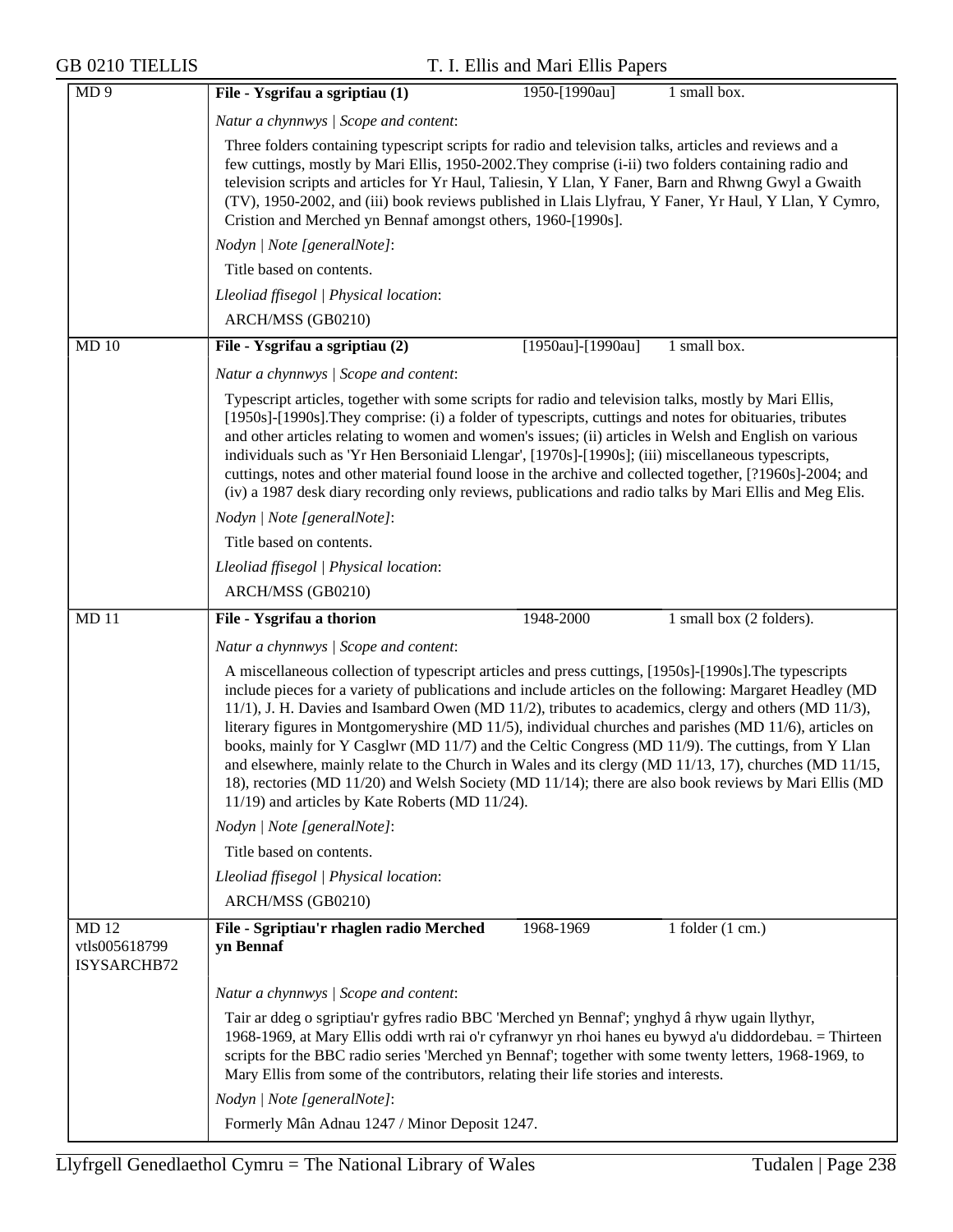*Nodyn | Note [generalNote]*: Title based on contents.. *Lleoliad ffisegol | Physical location*: ARCH/MSS (GB0210)

## **Sub-sub-fonds ME: Research and publications**

Dyddiad | Date: [?early 20 cent.]-[2008x2010] (dyddiad creu) | (date of creation)

Natur a chynnwys | Scope and content:

Notes, transcripts, drafts and other papers, [?early 20 cent.]-[2008x2010], of Mari Ellis, relating to her research interests and to her books, essays, journal articles and other publications.

They include papers concerning 'Yr Hen Bersoniaid Llengar', [?early 20 cent.]-[2000s], in particular Gwallter Mechain, [1980s]-[c. 2005], and the Richards family of Darowen, [?early 20 cent.]-[1990s]; Llawdden, the subject of her MA thesis, [1936x1938]-[c. 1955]; Angharad Llwyd, [?1953]-2002, and other notable women, [1970s]-1999; and Thomas Edward Ellis, 1986-[c. 2001]. There are also drafts of her novels, [?1965]-[1986x1988].

Disgrifiad ffisegol | Physical description: 22 small boxes.

Iaith y deunydd | Language of the material:

English

Welsh

Nodyn | Note [generalNote]:

Title based on contents.

Trefniant | Arrangement:

Arranged at NLW as 32 files, according to subject.

Disgrifiadau deunydd | Related material:

See also MD 9-11 for articles and scripts, some relating to the same subject matter as this sub-subfonds.

| FFeil / rhestr eitemau   File / item list |                                                                                                                                                                                                                                                                                                                                                                                                                                                                                                                                                                                                                                 |                             |                                |
|-------------------------------------------|---------------------------------------------------------------------------------------------------------------------------------------------------------------------------------------------------------------------------------------------------------------------------------------------------------------------------------------------------------------------------------------------------------------------------------------------------------------------------------------------------------------------------------------------------------------------------------------------------------------------------------|-----------------------------|--------------------------------|
| Cod cyfeirnod                             | Teitl   Title                                                                                                                                                                                                                                                                                                                                                                                                                                                                                                                                                                                                                   | Dyddiadau   Dates           | Disgrifiad ffisegol   Physical |
| Reference code                            |                                                                                                                                                                                                                                                                                                                                                                                                                                                                                                                                                                                                                                 |                             | description                    |
| ME <sub>1</sub>                           | <b>File - Llawdden</b>                                                                                                                                                                                                                                                                                                                                                                                                                                                                                                                                                                                                          | $[1936x1938]$ -[c.<br>19551 | 1 small box.                   |
|                                           | Natur a chynnwys   Scope and content:<br>Papers of Mari Headley (later Ellis) relating to her research into the poet Llawdden (or Ieuan Llawdden;<br>fl. 1450). They comprise a notebook collating transcripts of Llawdden's poetry, used in preparation of her<br>Bangor MA thesis, Barddoniaeth Llawdden a Rhys Nanmor (1938), [1936x1938] (ME 1/1); parts (13<br>ff.) of the manuscript draft of her introduction to the thesis, $[1938]$ (ME 1/2); and a draft, [c. 1955], in<br>manuscript and typescript, of 'Gwaith Ieuan Llawdden, gol. gan Mary G. Ellis', based on the thesis and<br>apparently unpublished (ME 1/3). |                             |                                |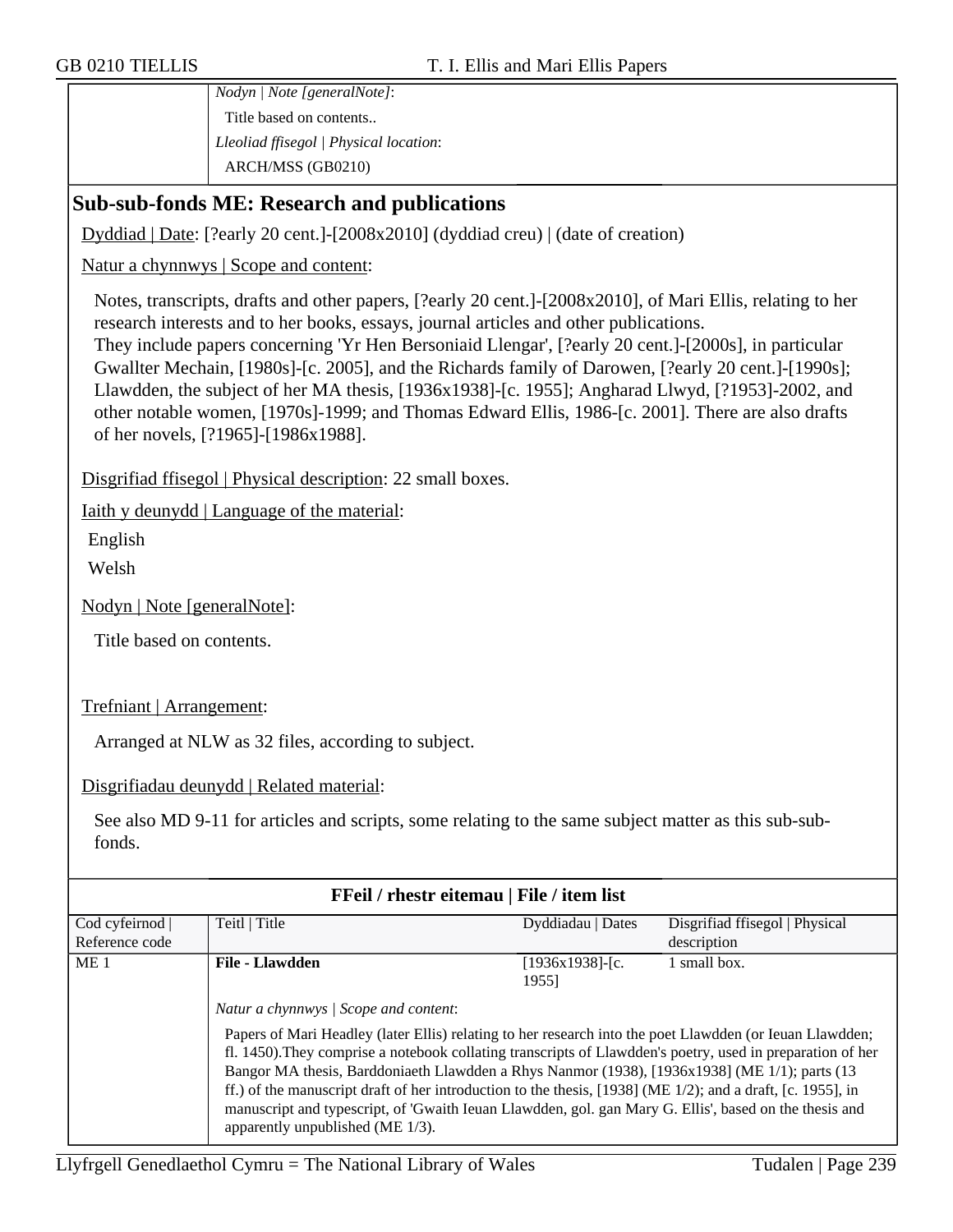|                 | Nodyn   Note [generalNote]:                                                                                                                                                                                                                                                                                                                                                                                                                                                                                                                                                                                                                                                                                                                                                                                                                                                                                                                                                                                                                                                                                                                                                                                                                                                                                                                                                                                                                                                 |  |  |  |
|-----------------|-----------------------------------------------------------------------------------------------------------------------------------------------------------------------------------------------------------------------------------------------------------------------------------------------------------------------------------------------------------------------------------------------------------------------------------------------------------------------------------------------------------------------------------------------------------------------------------------------------------------------------------------------------------------------------------------------------------------------------------------------------------------------------------------------------------------------------------------------------------------------------------------------------------------------------------------------------------------------------------------------------------------------------------------------------------------------------------------------------------------------------------------------------------------------------------------------------------------------------------------------------------------------------------------------------------------------------------------------------------------------------------------------------------------------------------------------------------------------------|--|--|--|
|                 | Title based on contents.                                                                                                                                                                                                                                                                                                                                                                                                                                                                                                                                                                                                                                                                                                                                                                                                                                                                                                                                                                                                                                                                                                                                                                                                                                                                                                                                                                                                                                                    |  |  |  |
|                 | Lleoliad ffisegol   Physical location:                                                                                                                                                                                                                                                                                                                                                                                                                                                                                                                                                                                                                                                                                                                                                                                                                                                                                                                                                                                                                                                                                                                                                                                                                                                                                                                                                                                                                                      |  |  |  |
|                 | ARCH/MSS (GB0210)                                                                                                                                                                                                                                                                                                                                                                                                                                                                                                                                                                                                                                                                                                                                                                                                                                                                                                                                                                                                                                                                                                                                                                                                                                                                                                                                                                                                                                                           |  |  |  |
| ME <sub>2</sub> | <b>File - Angharad Llwyd</b><br>$[?1953] - 2002$<br>1 small box (4 envelopes, 13<br>volumes)                                                                                                                                                                                                                                                                                                                                                                                                                                                                                                                                                                                                                                                                                                                                                                                                                                                                                                                                                                                                                                                                                                                                                                                                                                                                                                                                                                                |  |  |  |
|                 | Natur a chynnwys / Scope and content:<br>Research papers of Mari Ellis relating to Angharad Llwyd (1780-1866), comprising typescript and<br>manuscript copies and drafts of six articles by Mari Ellis, 1966-2002, including a longer version of the<br>chapter written for Bro'r Eisteddfod 5: Y Rhyl a'r Cyffiniau, ed. by H. Desmond Healy (Llandybïe, 1985)<br>(ME 2/1); an eisteddfod essay entitled 'Bywyd a Gwaith Angharad Llwyd' [?by Mari Ellis], [?1953] (ME<br>$2/2$ ); a notebook containing the text of a speech by ME on Angharad Llwyd (ME $2/3$ ); a mass of loose<br>notes, and transcripts of NLW and other manuscripts, mostly in the hand of ME, together with letters<br>from J. Gwyn Williams, 1973, Maxwell Fraser, 1975, Charles Evans, 1976, and Tom Lloyd Roberts,<br>1996 (ME 2/4); correspondence, notes and photographs relating to various publications and a television<br>programme on Angharad Llwyd, 1972-1984 (ME 2/5); seven notebooks (I-VI and 'Manion') containing<br>transcripts from Llwyd's manuscripts among the Kinmel MSS at NLW (ME 2/6-12); three further<br>notebooks containing notes on Llwyd (ME 2/13-15); and offprints of her articles 'Angharad Llwyd,<br>1780-1866', Parts I-II, reprinted from the Journal of the Flintshire Historical Society, 26 (1974-75), 52-95<br>and 27 (1975-76), 43-84 (ME 2/16-17).<br>Nodyn   Note [generalNote]:<br>Title based on contents.<br>Lleoliad ffisegol   Physical location: |  |  |  |
|                 | ARCH/MSS (GB0210)                                                                                                                                                                                                                                                                                                                                                                                                                                                                                                                                                                                                                                                                                                                                                                                                                                                                                                                                                                                                                                                                                                                                                                                                                                                                                                                                                                                                                                                           |  |  |  |
| ME <sub>3</sub> | <b>File - Merched</b><br>$[1970s]$ -1999<br>1 small box (3 folders, 2 volumes)                                                                                                                                                                                                                                                                                                                                                                                                                                                                                                                                                                                                                                                                                                                                                                                                                                                                                                                                                                                                                                                                                                                                                                                                                                                                                                                                                                                              |  |  |  |
|                 | Crëwr   Creator:                                                                                                                                                                                                                                                                                                                                                                                                                                                                                                                                                                                                                                                                                                                                                                                                                                                                                                                                                                                                                                                                                                                                                                                                                                                                                                                                                                                                                                                            |  |  |  |
|                 | Lloyd-Morgan, Ceridwen.                                                                                                                                                                                                                                                                                                                                                                                                                                                                                                                                                                                                                                                                                                                                                                                                                                                                                                                                                                                                                                                                                                                                                                                                                                                                                                                                                                                                                                                     |  |  |  |
|                 | Natur a chynnwys / Scope and content:                                                                                                                                                                                                                                                                                                                                                                                                                                                                                                                                                                                                                                                                                                                                                                                                                                                                                                                                                                                                                                                                                                                                                                                                                                                                                                                                                                                                                                       |  |  |  |
|                 | Research papers, [1970s]-1999, of Mari Ellis relating to notable Welsh women, comprising a notebook<br>containing notes and transcripts relating to Jane Davies (daughter of Gwallter Mechain) and her family<br>(ME 3/1); various manuscript drafts of a speech entitled 'Y Gegin a'r Parlwr. Upstairs Downstairs', some<br>incomplete, some re-used in later drafts, etc., together with miscellaneous notes on women, [1970s]-1991<br>(ME 3/2); the manuscript of a speech entitled 'Family life in the [nineteenth century]' (ME 3/3); draft<br>articles and notes on Winnie Parry, Fanny Edwards, Hester Cotton and others, [1970s]-[1980s] (ME<br>3/4); and papers, 1997-1999, relating to the proposed Bywgraffiadur Merched Cymru yn y Celfyddydau<br>['Biography of Welsh Women in the Arts'], comprising articles (about a dozen in all, including Angharad<br>Llwyd, Marion Eames and Meg Elis), notes and correspondence with Ceridwen Lloyd-Morgan (one of<br>the editors) (ME $3/5$ ).                                                                                                                                                                                                                                                                                                                                                                                                                                                                        |  |  |  |
|                 | Nodyn   Note [generalNote]:                                                                                                                                                                                                                                                                                                                                                                                                                                                                                                                                                                                                                                                                                                                                                                                                                                                                                                                                                                                                                                                                                                                                                                                                                                                                                                                                                                                                                                                 |  |  |  |
|                 | Title based on contents.                                                                                                                                                                                                                                                                                                                                                                                                                                                                                                                                                                                                                                                                                                                                                                                                                                                                                                                                                                                                                                                                                                                                                                                                                                                                                                                                                                                                                                                    |  |  |  |
|                 | Lleoliad ffisegol   Physical location:                                                                                                                                                                                                                                                                                                                                                                                                                                                                                                                                                                                                                                                                                                                                                                                                                                                                                                                                                                                                                                                                                                                                                                                                                                                                                                                                                                                                                                      |  |  |  |
|                 | ARCH/MSS (GB0210)                                                                                                                                                                                                                                                                                                                                                                                                                                                                                                                                                                                                                                                                                                                                                                                                                                                                                                                                                                                                                                                                                                                                                                                                                                                                                                                                                                                                                                                           |  |  |  |
| ME <sub>4</sub> | File - 'Yr Enwog Bererinion' (Yr Hen<br>[1980au]-2008<br>1 small box.<br><b>Bersoniaid Llengar)</b>                                                                                                                                                                                                                                                                                                                                                                                                                                                                                                                                                                                                                                                                                                                                                                                                                                                                                                                                                                                                                                                                                                                                                                                                                                                                                                                                                                         |  |  |  |
|                 | Natur a chynnwys / Scope and content:                                                                                                                                                                                                                                                                                                                                                                                                                                                                                                                                                                                                                                                                                                                                                                                                                                                                                                                                                                                                                                                                                                                                                                                                                                                                                                                                                                                                                                       |  |  |  |
|                 | Drafts of various parts of Mari Ellis's projected volume 'Yr Enwog Bererinion - Portreadau o'r "Hen<br>Bersoniaid Llengar" and of related publications, [1990s]-2008, comprising five manuscript and<br>typescript drafts of the introduction to 'Yr Enwog Bererinion' and of other prefatory sections of the                                                                                                                                                                                                                                                                                                                                                                                                                                                                                                                                                                                                                                                                                                                                                                                                                                                                                                                                                                                                                                                                                                                                                               |  |  |  |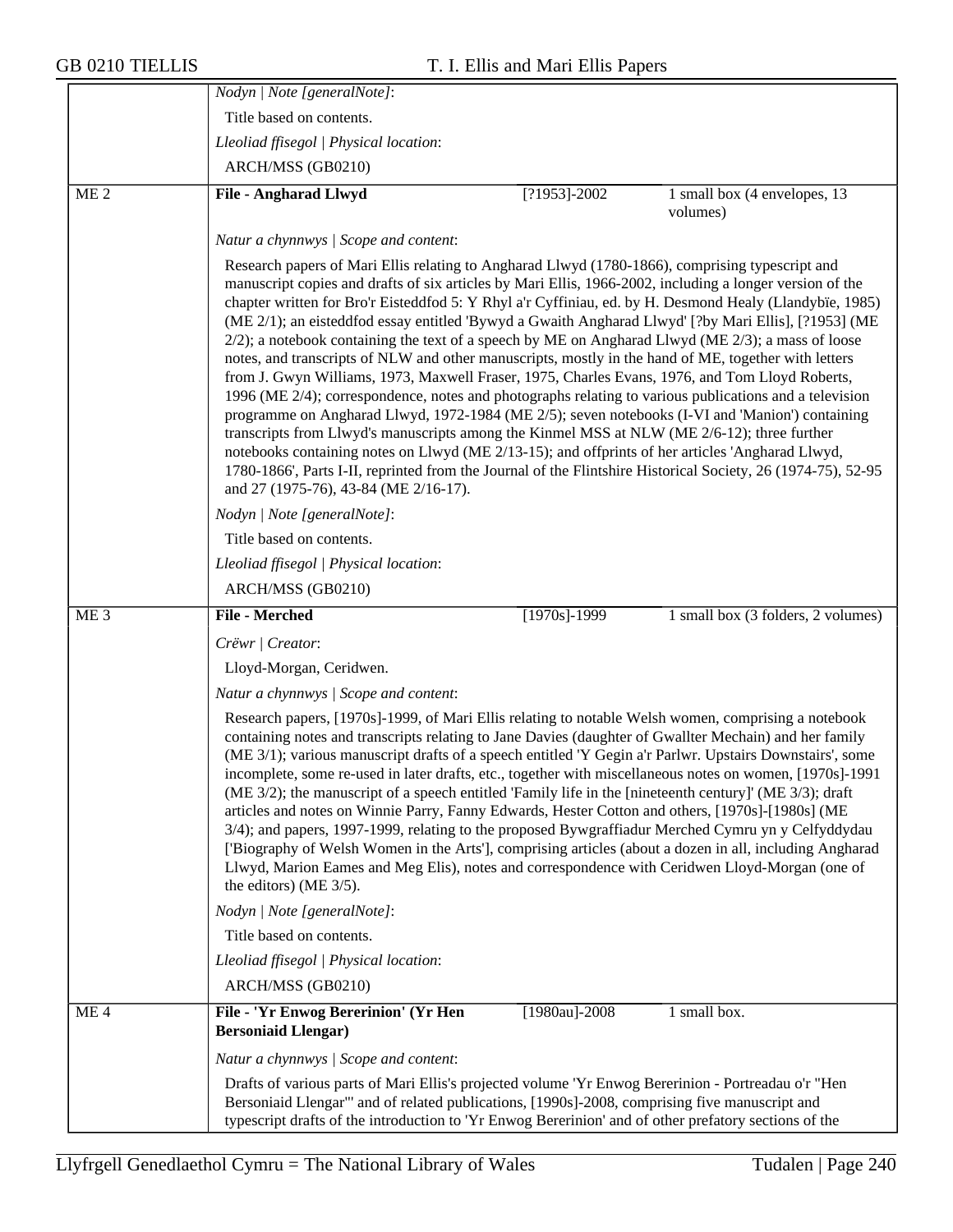|                 | book(s) (ME 4/1); two typescript copies of a set of brief biographies of 'Yr Hen Bersoniaid Llengar',<br>[?1990s] (ME 4/2); manuscript and typescript drafts of three articles on 'Yr Hen Bersoniaid Llengar',<br>entitled 'Ysgafnhau'r Gwaith', 'Ysgafnhau'r Baich', and 'Y Barcud yn farcud fyth', [?1990s]-2000 (ME<br>4/3); readers's reports on 'Yr Enwog Bererinion', together with a rejection letter, 1997 (ME 4/4); and three<br>typescript drafts, [2006x2008], of 'Y Personiaid Llengar', the chapter contributed by Mari Ellis to Gwerin<br>Gwlad, ed. by E. Wyn James & Tecwyn Vaughan Jones (Llanrwst, 2008) (ME 4/5). Also included is a<br>large group of notes on 'Yr Hen Bersoniaid Llengar', Gwallter Mechain, the provincial eisteddfodau, etc.,<br>$[1980s]$ - $[1990s]$ (ME 4/6). |                       |                                         |  |  |
|-----------------|---------------------------------------------------------------------------------------------------------------------------------------------------------------------------------------------------------------------------------------------------------------------------------------------------------------------------------------------------------------------------------------------------------------------------------------------------------------------------------------------------------------------------------------------------------------------------------------------------------------------------------------------------------------------------------------------------------------------------------------------------------------------------------------------------------|-----------------------|-----------------------------------------|--|--|
|                 | Nodyn   Note [generalNote]:                                                                                                                                                                                                                                                                                                                                                                                                                                                                                                                                                                                                                                                                                                                                                                             |                       |                                         |  |  |
|                 | Title based on contents.                                                                                                                                                                                                                                                                                                                                                                                                                                                                                                                                                                                                                                                                                                                                                                                |                       |                                         |  |  |
|                 | Lleoliad ffisegol   Physical location:                                                                                                                                                                                                                                                                                                                                                                                                                                                                                                                                                                                                                                                                                                                                                                  |                       |                                         |  |  |
|                 | ARCH/MSS (GB0210)                                                                                                                                                                                                                                                                                                                                                                                                                                                                                                                                                                                                                                                                                                                                                                                       |                       |                                         |  |  |
| ME <sub>5</sub> | File - Gwallter Mechain (1)                                                                                                                                                                                                                                                                                                                                                                                                                                                                                                                                                                                                                                                                                                                                                                             | $[1980s]$ -[c. 2005]  | 1 small box (3 folders)                 |  |  |
|                 | Natur a chynnwys / Scope and content:                                                                                                                                                                                                                                                                                                                                                                                                                                                                                                                                                                                                                                                                                                                                                                   |                       |                                         |  |  |
|                 | Manuscript and typescript drafts of Mary Ellis's unpublished book 'Walter Davies (Gwallter Mechain)<br>1761-1849', consisting of a manuscript draft of parts of the volume, [c. 2005], along with related notes<br>and typescripts, [1980s]-[1990s] (ME 5/1); a manuscript draft, [c. 2005], of chapter 4, concerning the<br>provincial eisteddfodau of 1819-1834 (ME 5/2); and two typescript copies, 2006, one emended, the other<br>apparently finished, with some manuscript footnotes (ME 5/3).                                                                                                                                                                                                                                                                                                    |                       |                                         |  |  |
|                 | Nodyn   Note [generalNote]:                                                                                                                                                                                                                                                                                                                                                                                                                                                                                                                                                                                                                                                                                                                                                                             |                       |                                         |  |  |
|                 | Title based on contents.                                                                                                                                                                                                                                                                                                                                                                                                                                                                                                                                                                                                                                                                                                                                                                                |                       |                                         |  |  |
|                 | Lleoliad ffisegol   Physical location:                                                                                                                                                                                                                                                                                                                                                                                                                                                                                                                                                                                                                                                                                                                                                                  |                       |                                         |  |  |
|                 | ARCH/MSS (GB0210)                                                                                                                                                                                                                                                                                                                                                                                                                                                                                                                                                                                                                                                                                                                                                                                       |                       |                                         |  |  |
| ME <sub>6</sub> | File - Gwallter Mechain (2)                                                                                                                                                                                                                                                                                                                                                                                                                                                                                                                                                                                                                                                                                                                                                                             | [c. 2005]             | 1 small box (3 folders)                 |  |  |
|                 | Natur a chynnwys / Scope and content:                                                                                                                                                                                                                                                                                                                                                                                                                                                                                                                                                                                                                                                                                                                                                                   |                       |                                         |  |  |
|                 | Further typescript drafts of Mary Ellis's 'Walter Davies (Gwallter Mechain) 1761-1849', collated by the<br>cataloguer and apparently preceding the drafts in ME 5/3. They consist of two almost complete drafts<br>(ME 6/1-2), with a further copy of ff. 83-197 only, as well as disconnected fragments (22 ff.) from at<br>least two different copies (ME 6/3). Each copy has at least some emendations in the hand of ME.                                                                                                                                                                                                                                                                                                                                                                            |                       |                                         |  |  |
|                 | Nodyn   Note [generalNote]:                                                                                                                                                                                                                                                                                                                                                                                                                                                                                                                                                                                                                                                                                                                                                                             |                       |                                         |  |  |
|                 | Title based on contents.                                                                                                                                                                                                                                                                                                                                                                                                                                                                                                                                                                                                                                                                                                                                                                                |                       |                                         |  |  |
|                 | Lleoliad ffisegol   Physical location:                                                                                                                                                                                                                                                                                                                                                                                                                                                                                                                                                                                                                                                                                                                                                                  |                       |                                         |  |  |
|                 | ARCH/MSS (GB0210)                                                                                                                                                                                                                                                                                                                                                                                                                                                                                                                                                                                                                                                                                                                                                                                       |                       |                                         |  |  |
| ME <sub>7</sub> | File - Gwallter Mechain (3)                                                                                                                                                                                                                                                                                                                                                                                                                                                                                                                                                                                                                                                                                                                                                                             | $[1980s]$ - $[?2004]$ | 1 small box (5 folders, 2<br>envelopes) |  |  |
|                 | Natur a chynnwys / Scope and content:                                                                                                                                                                                                                                                                                                                                                                                                                                                                                                                                                                                                                                                                                                                                                                   |                       |                                         |  |  |
|                 | Transcripts and notes of Mari Ellis relating to Walter Davies (Gwallter Mechain), comprising transcripts<br>of his correspondence, mainly from NLW MSS 1804-5E, 1808-9E, [1980s], [?2004] (ME 7/1-3);<br>transcripts from his diaries, mainly NLW MS 1757B (ME 7/4); transcripts and notes concerning the<br>provincial eisteddfodau of 1819-1834, [1990s] (ME 7/5); notes concerning Davies's connections with<br>Penmaendyfi (ME 7/6); and translations into Welsh of letters of Walter Davies, Jane Davies and others<br>mainly relating to their time at Llanrhaeadr[-ym-Mochnant, Montgomeryshire] (ME 7/7).                                                                                                                                                                                       |                       |                                         |  |  |
|                 | Nodyn   Note [generalNote]:                                                                                                                                                                                                                                                                                                                                                                                                                                                                                                                                                                                                                                                                                                                                                                             |                       |                                         |  |  |
|                 | Title based on contents.                                                                                                                                                                                                                                                                                                                                                                                                                                                                                                                                                                                                                                                                                                                                                                                |                       |                                         |  |  |
|                 | Nodyn   Note [generalNote]:                                                                                                                                                                                                                                                                                                                                                                                                                                                                                                                                                                                                                                                                                                                                                                             |                       |                                         |  |  |
|                 | Large parts of ME 7/1 are written on the reverse of pages from a copy of the television script of 'Y T#r'<br>by Gwenlyn Parry.                                                                                                                                                                                                                                                                                                                                                                                                                                                                                                                                                                                                                                                                          |                       |                                         |  |  |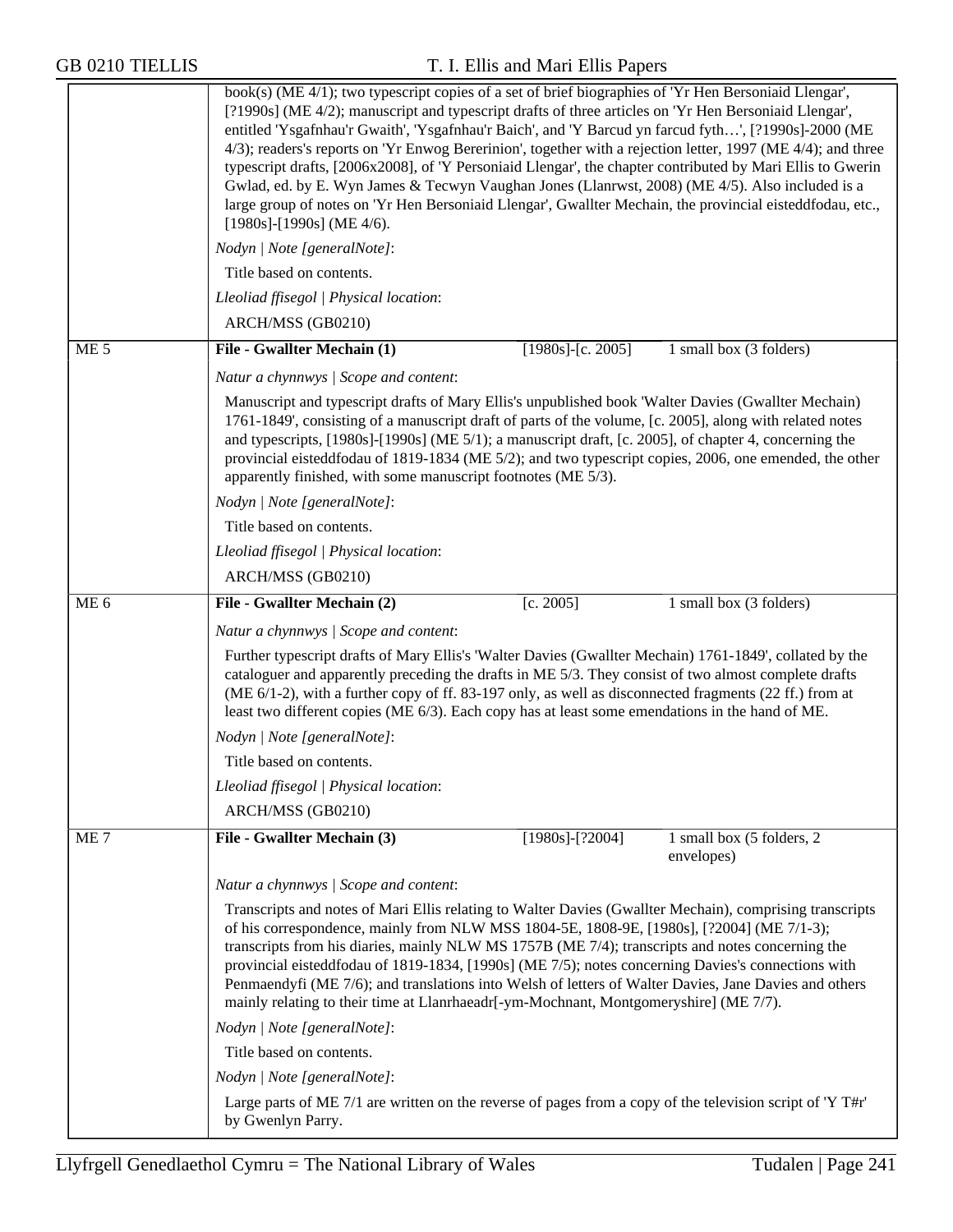| ME <sub>8</sub> | File - Teulu Darowen (1)<br>[20 cent., second $\frac{1}{2}$ ] 1 small box (7 volumes)                                                                                                                                                                                                                                                                                                                                                                                                                                                                                                                                                                                                                                                                                                                                                                                                                                                                                                                                                                         |
|-----------------|---------------------------------------------------------------------------------------------------------------------------------------------------------------------------------------------------------------------------------------------------------------------------------------------------------------------------------------------------------------------------------------------------------------------------------------------------------------------------------------------------------------------------------------------------------------------------------------------------------------------------------------------------------------------------------------------------------------------------------------------------------------------------------------------------------------------------------------------------------------------------------------------------------------------------------------------------------------------------------------------------------------------------------------------------------------|
|                 | Natur a chynnwys / Scope and content:                                                                                                                                                                                                                                                                                                                                                                                                                                                                                                                                                                                                                                                                                                                                                                                                                                                                                                                                                                                                                         |
|                 | Seven notebooks, [20 cent., second half], containing notes and transcripts in the hands of Mari Ellis and<br>T. I. Ellis, mainly concerning the Rev. Thomas Richards of Darowen and his family (ME 8/1-7).                                                                                                                                                                                                                                                                                                                                                                                                                                                                                                                                                                                                                                                                                                                                                                                                                                                    |
|                 | Nodyn   Note [generalNote]:                                                                                                                                                                                                                                                                                                                                                                                                                                                                                                                                                                                                                                                                                                                                                                                                                                                                                                                                                                                                                                   |
|                 | Title based on contents.                                                                                                                                                                                                                                                                                                                                                                                                                                                                                                                                                                                                                                                                                                                                                                                                                                                                                                                                                                                                                                      |
|                 | Lleoliad ffisegol   Physical location:                                                                                                                                                                                                                                                                                                                                                                                                                                                                                                                                                                                                                                                                                                                                                                                                                                                                                                                                                                                                                        |
|                 | ARCH/MSS (GB0210)                                                                                                                                                                                                                                                                                                                                                                                                                                                                                                                                                                                                                                                                                                                                                                                                                                                                                                                                                                                                                                             |
| ME <sub>9</sub> | File - Teulu Darowen (2)<br>1953-[?1998]<br>1 small box (4 folders, 3 volumes)                                                                                                                                                                                                                                                                                                                                                                                                                                                                                                                                                                                                                                                                                                                                                                                                                                                                                                                                                                                |
|                 | Crëwr   Creator:                                                                                                                                                                                                                                                                                                                                                                                                                                                                                                                                                                                                                                                                                                                                                                                                                                                                                                                                                                                                                                              |
|                 | Williams, Iolo Wyn                                                                                                                                                                                                                                                                                                                                                                                                                                                                                                                                                                                                                                                                                                                                                                                                                                                                                                                                                                                                                                            |
|                 | Natur a chynnwys / Scope and content:                                                                                                                                                                                                                                                                                                                                                                                                                                                                                                                                                                                                                                                                                                                                                                                                                                                                                                                                                                                                                         |
|                 | Notes, transcripts, speeches and other papers of Mari Ellis, 1953-2004, relating to the Richards family<br>of Darowen in general and to the Rev. Thomas Richards (1754-1837) in particular. The papers comprise<br>copies of some six speeches by Mari Ellis, including one on Mary Richards, [?1970s]-2004 (ME 9/1);<br>a Letts 1981 Diary containing notes and transcripts relating to Thomas Richards and several of his sons<br>(ME 9/2); a group of miscellaneous notes on the family (ME 9/3); offprints of Mari Ellis's article 'Teulu<br>Darowen' (Journal of the Historical Society of the Church in Wales, 3 (1953), 120-139, and 4 (1954),<br>58-88) (ME 9/4); a transcript of Thomas Richards's diary for 1782-3 (Cwrtmawr MS 239) and related<br>notes by Mari Ellis, [?1989]-[?1998] (ME 9/5); and the manuscript of 'Thomas Richards 1754-1837' (100<br>ff.), [c. 1991] (ME 9/6). Three letters, 1985, 2003, from Iolo Wyn Williams, Tregarth, to Mari Ellis,<br>together with a typescript by him entitled 'Llyfrgell Darowen' are in ME 9/3. |
|                 | Nodyn   Note [generalNote]:                                                                                                                                                                                                                                                                                                                                                                                                                                                                                                                                                                                                                                                                                                                                                                                                                                                                                                                                                                                                                                   |
|                 | Title based on contents.                                                                                                                                                                                                                                                                                                                                                                                                                                                                                                                                                                                                                                                                                                                                                                                                                                                                                                                                                                                                                                      |
|                 | Lleoliad ffisegol   Physical location:                                                                                                                                                                                                                                                                                                                                                                                                                                                                                                                                                                                                                                                                                                                                                                                                                                                                                                                                                                                                                        |
|                 | ARCH/MSS (GB0210)                                                                                                                                                                                                                                                                                                                                                                                                                                                                                                                                                                                                                                                                                                                                                                                                                                                                                                                                                                                                                                             |
| <b>ME 10</b>    | File - Teulu Darowen (3)<br>$[?1950s] - [1990s]$<br>1 small box.                                                                                                                                                                                                                                                                                                                                                                                                                                                                                                                                                                                                                                                                                                                                                                                                                                                                                                                                                                                              |
|                 | Natur a chynnwys   Scope and content:                                                                                                                                                                                                                                                                                                                                                                                                                                                                                                                                                                                                                                                                                                                                                                                                                                                                                                                                                                                                                         |
|                 | Notes of Mari Ellis relating to the five sons of the Rev. Thomas Richards, comprising notes on the Rev.<br>Richard Richards (ME 10/1); notes on Richard and his younger brother the Rev. Thomas Richards (ME<br>10/2); notes and an incomplete typescript on the Rev. David Richards (Dewi Silin) (ME 10/3); notes and<br>transcripts relating to the Rev. John Lloyd (or Llwyd) Richards (ME 10/4-5); and a few notes relating to<br>the Rev. Lewis Richards (ME 10/6). Also included is a group of photographs, copies of photographs at<br>NLW, at least some of which are of members of the Richards family (ME 10/7).                                                                                                                                                                                                                                                                                                                                                                                                                                    |
|                 | Nodyn   Note [generalNote]:                                                                                                                                                                                                                                                                                                                                                                                                                                                                                                                                                                                                                                                                                                                                                                                                                                                                                                                                                                                                                                   |
|                 | Title based on contents.                                                                                                                                                                                                                                                                                                                                                                                                                                                                                                                                                                                                                                                                                                                                                                                                                                                                                                                                                                                                                                      |
|                 | Lleoliad ffisegol   Physical location:                                                                                                                                                                                                                                                                                                                                                                                                                                                                                                                                                                                                                                                                                                                                                                                                                                                                                                                                                                                                                        |
|                 | ARCH/MSS (GB0210)                                                                                                                                                                                                                                                                                                                                                                                                                                                                                                                                                                                                                                                                                                                                                                                                                                                                                                                                                                                                                                             |
| <b>ME11</b>     | <b>File - Thomas Beynon</b><br>$[1980s]$ -[c. 1997]<br>1 small box (3 folders)                                                                                                                                                                                                                                                                                                                                                                                                                                                                                                                                                                                                                                                                                                                                                                                                                                                                                                                                                                                |
|                 | Natur a chynnwys / Scope and content:                                                                                                                                                                                                                                                                                                                                                                                                                                                                                                                                                                                                                                                                                                                                                                                                                                                                                                                                                                                                                         |
|                 | Papers of Mari Ellis relating to Archdeacon Thomas Beynon, including a typescript draft of the chapter<br>on Beynon for 'Yr Enwog Bererinion', [c. 1997] (ME 11/1) and notes and transcripts from various<br>sources, mainly NLW MSS, [1980s]-[1990s] (ME 11/2-3).                                                                                                                                                                                                                                                                                                                                                                                                                                                                                                                                                                                                                                                                                                                                                                                            |
|                 | Nodyn   Note [generalNote]:                                                                                                                                                                                                                                                                                                                                                                                                                                                                                                                                                                                                                                                                                                                                                                                                                                                                                                                                                                                                                                   |
|                 | Title based on contents.                                                                                                                                                                                                                                                                                                                                                                                                                                                                                                                                                                                                                                                                                                                                                                                                                                                                                                                                                                                                                                      |
|                 | Lleoliad ffisegol   Physical location:                                                                                                                                                                                                                                                                                                                                                                                                                                                                                                                                                                                                                                                                                                                                                                                                                                                                                                                                                                                                                        |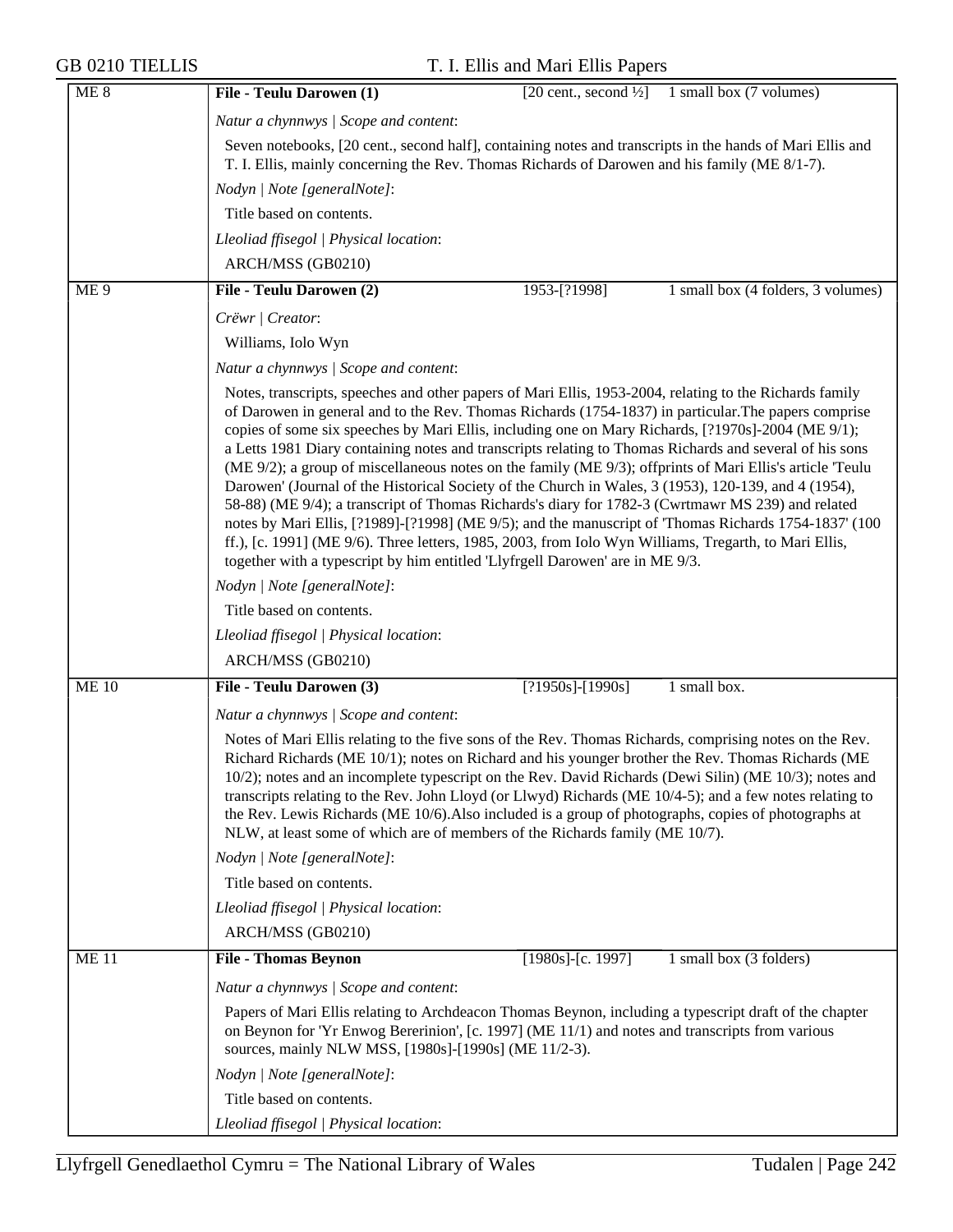|             | ARCH/MSS (GB0210)                                                                                                                                                                                                                                                                                                                                                                                                                                                                                                                                                                                                                                                                                                                                                                                                                   |                                                                                                                                                                                                                                                                         |                                                            |  |  |
|-------------|-------------------------------------------------------------------------------------------------------------------------------------------------------------------------------------------------------------------------------------------------------------------------------------------------------------------------------------------------------------------------------------------------------------------------------------------------------------------------------------------------------------------------------------------------------------------------------------------------------------------------------------------------------------------------------------------------------------------------------------------------------------------------------------------------------------------------------------|-------------------------------------------------------------------------------------------------------------------------------------------------------------------------------------------------------------------------------------------------------------------------|------------------------------------------------------------|--|--|
| <b>ME12</b> | <b>File - Peter Bailey Williams</b>                                                                                                                                                                                                                                                                                                                                                                                                                                                                                                                                                                                                                                                                                                                                                                                                 | $[1980s]$ -[early<br>1990s]                                                                                                                                                                                                                                             | 1 small box (4 volumes, 2<br>envelopes, 1bundle, 1 folder) |  |  |
|             | Natur a chynnwys / Scope and content:                                                                                                                                                                                                                                                                                                                                                                                                                                                                                                                                                                                                                                                                                                                                                                                               |                                                                                                                                                                                                                                                                         |                                                            |  |  |
|             | Papers of Mari Ellis relating to Peter Bailey (or Bayley) Williams, consisting of four notebooks and an<br>envelope containing transcripts from various manuscript sources, [1990x1991] (ME 12/1-5); together<br>with two groups of papers relating to Williams, but also to other individuals such as Eos Gwynfai,<br>Thomas Palestina Lewis, Ifano Jones, Emrys ap Iwan, William Owen, Prysgol and others, [1980s]-[early<br>1990s] (ME 12/6-7).                                                                                                                                                                                                                                                                                                                                                                                  |                                                                                                                                                                                                                                                                         |                                                            |  |  |
|             | Nodyn   Note [generalNote]:                                                                                                                                                                                                                                                                                                                                                                                                                                                                                                                                                                                                                                                                                                                                                                                                         |                                                                                                                                                                                                                                                                         |                                                            |  |  |
|             | Title based on contents.                                                                                                                                                                                                                                                                                                                                                                                                                                                                                                                                                                                                                                                                                                                                                                                                            |                                                                                                                                                                                                                                                                         |                                                            |  |  |
|             | Lleoliad ffisegol   Physical location:                                                                                                                                                                                                                                                                                                                                                                                                                                                                                                                                                                                                                                                                                                                                                                                              |                                                                                                                                                                                                                                                                         |                                                            |  |  |
|             | ARCH/MSS (GB0210)                                                                                                                                                                                                                                                                                                                                                                                                                                                                                                                                                                                                                                                                                                                                                                                                                   |                                                                                                                                                                                                                                                                         |                                                            |  |  |
| <b>ME13</b> | File - W. J. Rees, Cascob, and Ifor Ceri                                                                                                                                                                                                                                                                                                                                                                                                                                                                                                                                                                                                                                                                                                                                                                                            | 1975-1993                                                                                                                                                                                                                                                               | 1 small box (10 volumes, 1 folder)                         |  |  |
|             | Natur a chynnwys / Scope and content:                                                                                                                                                                                                                                                                                                                                                                                                                                                                                                                                                                                                                                                                                                                                                                                               |                                                                                                                                                                                                                                                                         |                                                            |  |  |
|             | Papers of Mari Ellis, 1975-1993, concerning the Rev. William Jenkins Rees of Tonn and Cascob,<br>and also the Rev. John Jenkins (Ifor Ceri). The papers comprise four notebooks, entitled W. J. Rees<br>1-4, containing mostly transcripts of the correspondence of W. J. Rees and Ifor Ceri from the Tonn<br>manuscripts, Cardiff (ME 13/1-4), and a fifth volume of Ifor Ceri's letters to W. J. Rees (ME 13/5); three<br>further notebooks containing transcribed letters to W. J. Rees and other material (ME 13/6-8); loose notes<br>concerning W. J. Rees (ME 13/9); a notebook containing transcripts of various letters, including from<br>J. Griffiths, Carmarthen, to Ifor Ceri (ME 13/10); and a notebook containing miscellaneous notes and<br>transcripts (on ff. 47 verso-78 verso) of Ifor Ceri material (ME 13/11). |                                                                                                                                                                                                                                                                         |                                                            |  |  |
|             | Nodyn   Note [generalNote]:                                                                                                                                                                                                                                                                                                                                                                                                                                                                                                                                                                                                                                                                                                                                                                                                         |                                                                                                                                                                                                                                                                         |                                                            |  |  |
|             | Title based on contents.                                                                                                                                                                                                                                                                                                                                                                                                                                                                                                                                                                                                                                                                                                                                                                                                            |                                                                                                                                                                                                                                                                         |                                                            |  |  |
|             | Lleoliad ffisegol   Physical location:                                                                                                                                                                                                                                                                                                                                                                                                                                                                                                                                                                                                                                                                                                                                                                                              |                                                                                                                                                                                                                                                                         |                                                            |  |  |
|             | ARCH/MSS (GB0210)                                                                                                                                                                                                                                                                                                                                                                                                                                                                                                                                                                                                                                                                                                                                                                                                                   |                                                                                                                                                                                                                                                                         |                                                            |  |  |
| <b>ME14</b> | <b>File - Thomas Jones, Creaton</b>                                                                                                                                                                                                                                                                                                                                                                                                                                                                                                                                                                                                                                                                                                                                                                                                 | [1980s]                                                                                                                                                                                                                                                                 | 1 folder (0.75 cm.)                                        |  |  |
|             | Natur a chynnwys / Scope and content:                                                                                                                                                                                                                                                                                                                                                                                                                                                                                                                                                                                                                                                                                                                                                                                               |                                                                                                                                                                                                                                                                         |                                                            |  |  |
|             |                                                                                                                                                                                                                                                                                                                                                                                                                                                                                                                                                                                                                                                                                                                                                                                                                                     | Three notebooks of Mari Ellis, [1980s], containing mostly transcripts of letters of Thomas Jones,<br>Creaton, to Thomas Richards, Darowen, copied from Cwrtmawr MS 535E. The remaining material<br>(especially in ME 14/1), relates mostly to Thomas Richards, Darowen. |                                                            |  |  |
|             | Nodyn   Note [generalNote]:                                                                                                                                                                                                                                                                                                                                                                                                                                                                                                                                                                                                                                                                                                                                                                                                         |                                                                                                                                                                                                                                                                         |                                                            |  |  |
|             | Title based on contents.                                                                                                                                                                                                                                                                                                                                                                                                                                                                                                                                                                                                                                                                                                                                                                                                            |                                                                                                                                                                                                                                                                         |                                                            |  |  |
|             | Lleoliad ffisegol   Physical location:                                                                                                                                                                                                                                                                                                                                                                                                                                                                                                                                                                                                                                                                                                                                                                                              |                                                                                                                                                                                                                                                                         |                                                            |  |  |
|             | ARCH/MSS (GB0210)                                                                                                                                                                                                                                                                                                                                                                                                                                                                                                                                                                                                                                                                                                                                                                                                                   |                                                                                                                                                                                                                                                                         |                                                            |  |  |
| <b>ME15</b> | File - Thomas Price (Carnhuanawc)                                                                                                                                                                                                                                                                                                                                                                                                                                                                                                                                                                                                                                                                                                                                                                                                   | $[1974] - 1993$                                                                                                                                                                                                                                                         | 1 folder (2.5 cm.)                                         |  |  |
|             | Natur a chynnwys / Scope and content:                                                                                                                                                                                                                                                                                                                                                                                                                                                                                                                                                                                                                                                                                                                                                                                               |                                                                                                                                                                                                                                                                         |                                                            |  |  |
|             |                                                                                                                                                                                                                                                                                                                                                                                                                                                                                                                                                                                                                                                                                                                                                                                                                                     | Papers of Mari Ellis, [1974]-1993, concerning the Rev. Thomas Price (Carnhuanawc), comprising two<br>notebooks and loose papers containing notes and transcripts, [1980s]-[early 1990s], together with two<br>printed booklets on Price by Mari Ellis, [1974]-1993.     |                                                            |  |  |
|             | Nodyn   Note [generalNote]:                                                                                                                                                                                                                                                                                                                                                                                                                                                                                                                                                                                                                                                                                                                                                                                                         |                                                                                                                                                                                                                                                                         |                                                            |  |  |
|             | Title based on contents.                                                                                                                                                                                                                                                                                                                                                                                                                                                                                                                                                                                                                                                                                                                                                                                                            |                                                                                                                                                                                                                                                                         |                                                            |  |  |
|             | Lleoliad ffisegol   Physical location:                                                                                                                                                                                                                                                                                                                                                                                                                                                                                                                                                                                                                                                                                                                                                                                              |                                                                                                                                                                                                                                                                         |                                                            |  |  |
|             | ARCH/MSS (GB0210)                                                                                                                                                                                                                                                                                                                                                                                                                                                                                                                                                                                                                                                                                                                                                                                                                   |                                                                                                                                                                                                                                                                         |                                                            |  |  |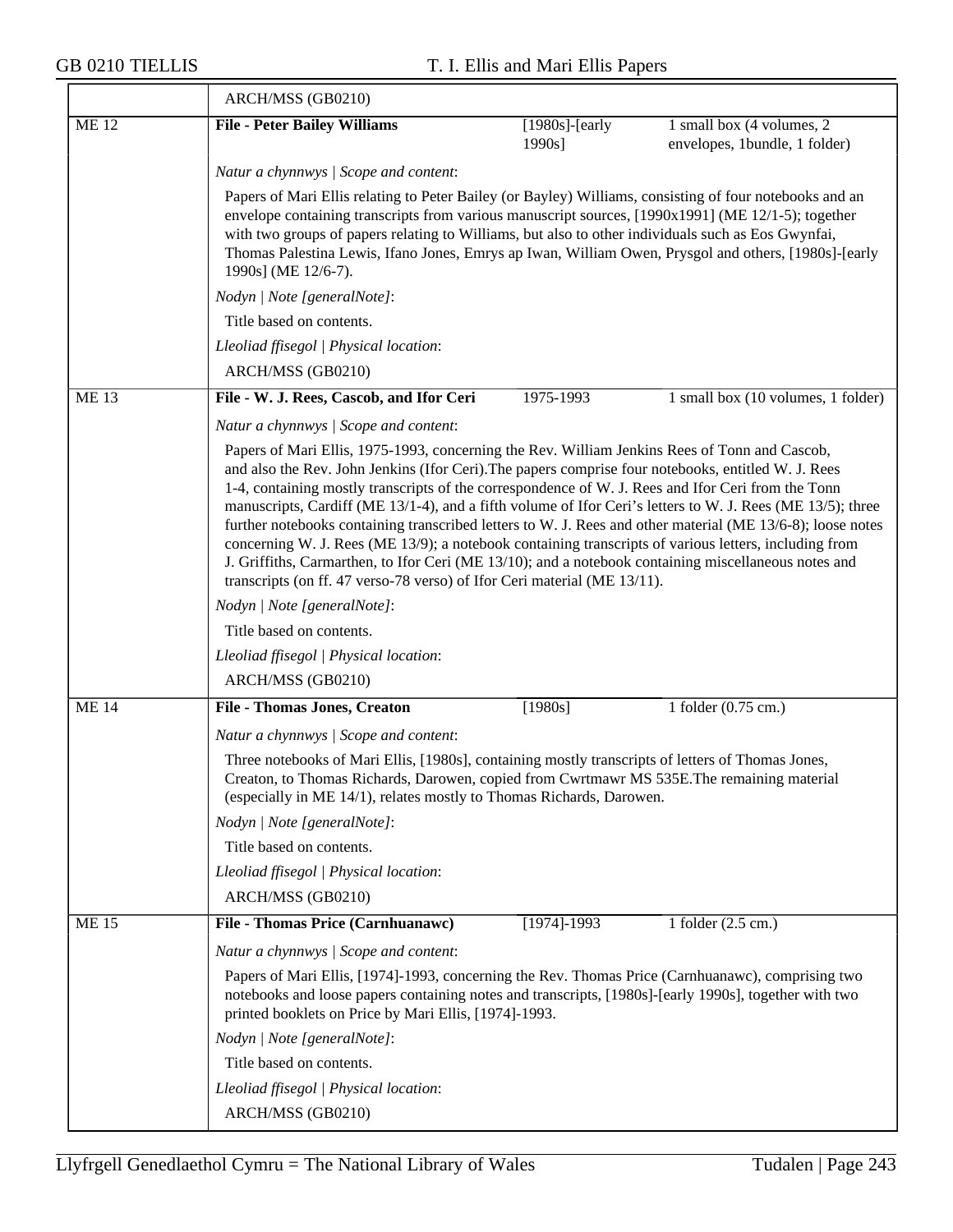| <b>ME16</b>  | File - J. Blackwell (Alun)                                                                                                                                                                                                                                                                                                                                                                                                                                                                                                                                                                                                                                             | [1990s]                                                                                          | 1 envelope $(0.75 \text{ cm.})$                   |  |  |  |
|--------------|------------------------------------------------------------------------------------------------------------------------------------------------------------------------------------------------------------------------------------------------------------------------------------------------------------------------------------------------------------------------------------------------------------------------------------------------------------------------------------------------------------------------------------------------------------------------------------------------------------------------------------------------------------------------|--------------------------------------------------------------------------------------------------|---------------------------------------------------|--|--|--|
|              | Natur a chynnwys / Scope and content:                                                                                                                                                                                                                                                                                                                                                                                                                                                                                                                                                                                                                                  |                                                                                                  |                                                   |  |  |  |
|              | Blackwell (Alun).                                                                                                                                                                                                                                                                                                                                                                                                                                                                                                                                                                                                                                                      | Two notebooks of Mari Ellis, [?1990s], containing mainly transcripts of letters of the Rev. John |                                                   |  |  |  |
|              | Nodyn   Note [generalNote]:                                                                                                                                                                                                                                                                                                                                                                                                                                                                                                                                                                                                                                            |                                                                                                  |                                                   |  |  |  |
|              | Title based on contents.                                                                                                                                                                                                                                                                                                                                                                                                                                                                                                                                                                                                                                               |                                                                                                  |                                                   |  |  |  |
|              | Lleoliad ffisegol   Physical location:                                                                                                                                                                                                                                                                                                                                                                                                                                                                                                                                                                                                                                 |                                                                                                  |                                                   |  |  |  |
|              | ARCH/MSS (GB0210)                                                                                                                                                                                                                                                                                                                                                                                                                                                                                                                                                                                                                                                      |                                                                                                  |                                                   |  |  |  |
| <b>ME17</b>  | <b>File - Iolo Morganwg</b>                                                                                                                                                                                                                                                                                                                                                                                                                                                                                                                                                                                                                                            | [1980s]                                                                                          | 1 folder $(2.5 \text{ cm.})$                      |  |  |  |
|              | Natur a chynnwys / Scope and content:                                                                                                                                                                                                                                                                                                                                                                                                                                                                                                                                                                                                                                  |                                                                                                  |                                                   |  |  |  |
|              | Papers, [1980s], of Mari Ellis relating to Iolo Morganwg, consisting mostly of transcripts of his<br>correspondence with Gwallter Mechain and others (ME 17/1, 3) and of inventories for his late brothers in<br>Jamaica (ME 17/2).                                                                                                                                                                                                                                                                                                                                                                                                                                    |                                                                                                  |                                                   |  |  |  |
|              | Nodyn   Note [generalNote]:                                                                                                                                                                                                                                                                                                                                                                                                                                                                                                                                                                                                                                            |                                                                                                  |                                                   |  |  |  |
|              | Title based on contents.                                                                                                                                                                                                                                                                                                                                                                                                                                                                                                                                                                                                                                               |                                                                                                  |                                                   |  |  |  |
|              | Lleoliad ffisegol   Physical location:                                                                                                                                                                                                                                                                                                                                                                                                                                                                                                                                                                                                                                 |                                                                                                  |                                                   |  |  |  |
|              | ARCH/MSS (GB0210)                                                                                                                                                                                                                                                                                                                                                                                                                                                                                                                                                                                                                                                      |                                                                                                  |                                                   |  |  |  |
| <b>ME18</b>  | File - Yr Hen Bersoniaid Llengar - general<br>notes(1)                                                                                                                                                                                                                                                                                                                                                                                                                                                                                                                                                                                                                 | $[1950s]$ - $[2000s]$                                                                            | 1 small box (5 folders, 2<br>envelopes)           |  |  |  |
|              | Natur a chynnwys / Scope and content:                                                                                                                                                                                                                                                                                                                                                                                                                                                                                                                                                                                                                                  |                                                                                                  |                                                   |  |  |  |
|              | Notes and transcripts of Mari Ellis, [1950s]-[2000s], relating to 'Yr Hen Bersoniaid Llengar' and related<br>individuals, comprising papers relating to the Rev. John Jones (Tegid), [1950s], [1990s]-[2000s]<br>(ME 18/1), the Rev. Rowland Williams, [1990s] (ME 18/2), Ieuan Glan Geirionnydd, Alltud Eifion<br>and others, 1955-[1990s] (ME 18/3), and Y Gwyliedydd, [1980s]-[1990s] (ME 18/4); two files of<br>miscellaneous notes and transcripts (ME 18/5-6); and notes mainly on the Rev. David Rowland (Dewi<br>Brefi), [1990s] (ME 18/7).                                                                                                                    |                                                                                                  |                                                   |  |  |  |
|              | Nodyn   Note [generalNote]:                                                                                                                                                                                                                                                                                                                                                                                                                                                                                                                                                                                                                                            |                                                                                                  |                                                   |  |  |  |
|              | Title based on contents.                                                                                                                                                                                                                                                                                                                                                                                                                                                                                                                                                                                                                                               |                                                                                                  |                                                   |  |  |  |
|              | Lleoliad ffisegol   Physical location:                                                                                                                                                                                                                                                                                                                                                                                                                                                                                                                                                                                                                                 |                                                                                                  |                                                   |  |  |  |
|              | ARCH/MSS (GB0210)                                                                                                                                                                                                                                                                                                                                                                                                                                                                                                                                                                                                                                                      |                                                                                                  |                                                   |  |  |  |
| <b>ME19</b>  | File - Yr Hen Bersoniaid Llengar - general<br>notes $(2)$                                                                                                                                                                                                                                                                                                                                                                                                                                                                                                                                                                                                              | [20 cent., second<br>$\frac{1}{2}$ -2002                                                         | 1 small box (11 volumes, 1 folder,<br>1 envelope) |  |  |  |
|              | Natur a chynnwys / Scope and content:                                                                                                                                                                                                                                                                                                                                                                                                                                                                                                                                                                                                                                  |                                                                                                  |                                                   |  |  |  |
|              | Notes and transcripts of Mari Ellis, [20 cent., second ½], relating to 'Yr Hen Bersoniaid Llengar' and<br>related individuals, comprising ten notebooks of miscellaneous notes and transcripts (ME 19/1-10); an<br>A4 refill pad containing mostly transcripts (ME 19/11); and notes, transcripts from parochial registers<br>and other papers related to the parish of Llanymawddwy, Merioneth, some relating to the Rev. Thomas<br>Richards (ME 19/12). Also included are some sixteen letters, 1952-2002, to Mari Ellis on subjects<br>including Angharad Llwyd, Gwallter Mechain, St Bees Theological College, Silvan Evans, Dewi Silin<br>and Dylife. (ME 19/13). |                                                                                                  |                                                   |  |  |  |
|              | Nodyn   Note [generalNote]:                                                                                                                                                                                                                                                                                                                                                                                                                                                                                                                                                                                                                                            |                                                                                                  |                                                   |  |  |  |
|              | Title based on contents.                                                                                                                                                                                                                                                                                                                                                                                                                                                                                                                                                                                                                                               |                                                                                                  |                                                   |  |  |  |
|              | Lleoliad ffisegol   Physical location:                                                                                                                                                                                                                                                                                                                                                                                                                                                                                                                                                                                                                                 |                                                                                                  |                                                   |  |  |  |
|              | ARCH/MSS (GB0210)                                                                                                                                                                                                                                                                                                                                                                                                                                                                                                                                                                                                                                                      |                                                                                                  |                                                   |  |  |  |
| <b>ME 20</b> | File - Y Golau Gwan                                                                                                                                                                                                                                                                                                                                                                                                                                                                                                                                                                                                                                                    | [?1999]                                                                                          | 1 small box (3 folders, 1 volume)                 |  |  |  |
|              | Natur a chynnwys / Scope and content:                                                                                                                                                                                                                                                                                                                                                                                                                                                                                                                                                                                                                                  |                                                                                                  |                                                   |  |  |  |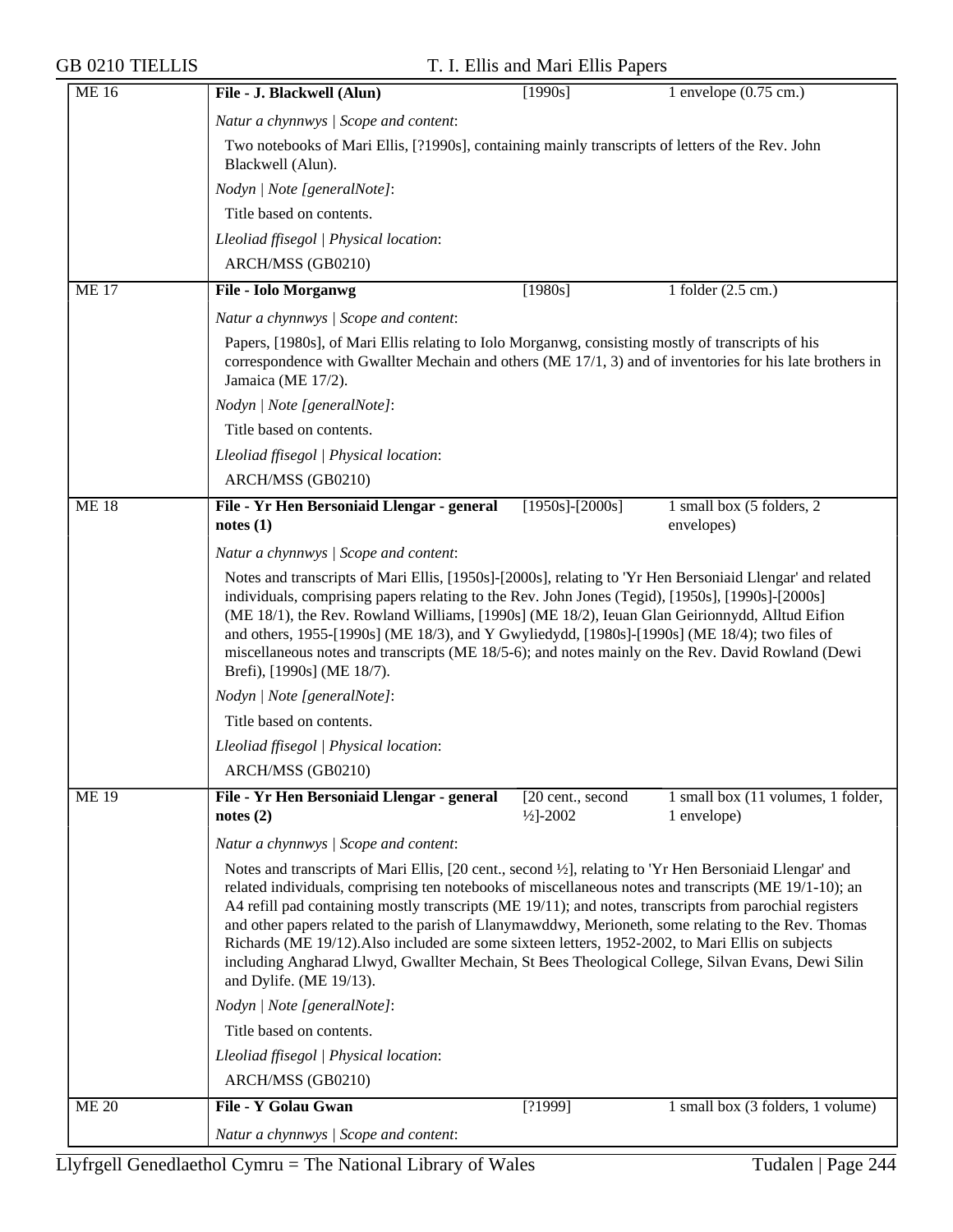|              | Papers, [?1999], relating to Y Golau Gwan: Llythyrau Tom Ellis A.S. at Annie Davies, ed. by Mari Ellis<br>(Caernarfon, 1999), comprising a corrected typescript of the book (ME 20/1-2); pages subsequently<br>omitted from the original typescript, consisting of further letters and notes (ME 20/3); and a copy of the<br>published book, 1999 (ME 20/4).                                                                                                                                                                                                                                                                                                                                                                                                                                                                                                                                                                                                                                                                                                                                                                                                                                                                   |  |  |
|--------------|--------------------------------------------------------------------------------------------------------------------------------------------------------------------------------------------------------------------------------------------------------------------------------------------------------------------------------------------------------------------------------------------------------------------------------------------------------------------------------------------------------------------------------------------------------------------------------------------------------------------------------------------------------------------------------------------------------------------------------------------------------------------------------------------------------------------------------------------------------------------------------------------------------------------------------------------------------------------------------------------------------------------------------------------------------------------------------------------------------------------------------------------------------------------------------------------------------------------------------|--|--|
|              | Nodyn   Note [generalNote]:                                                                                                                                                                                                                                                                                                                                                                                                                                                                                                                                                                                                                                                                                                                                                                                                                                                                                                                                                                                                                                                                                                                                                                                                    |  |  |
|              | Title based on contents.                                                                                                                                                                                                                                                                                                                                                                                                                                                                                                                                                                                                                                                                                                                                                                                                                                                                                                                                                                                                                                                                                                                                                                                                       |  |  |
|              | Lleoliad ffisegol   Physical location:                                                                                                                                                                                                                                                                                                                                                                                                                                                                                                                                                                                                                                                                                                                                                                                                                                                                                                                                                                                                                                                                                                                                                                                         |  |  |
|              | ARCH/MSS (GB0210)                                                                                                                                                                                                                                                                                                                                                                                                                                                                                                                                                                                                                                                                                                                                                                                                                                                                                                                                                                                                                                                                                                                                                                                                              |  |  |
| <b>ME 21</b> | <b>File - Thomas Edward Ellis</b><br>1986-[c. 2001]<br>1 small box (4 folders, 5<br>envelopes)                                                                                                                                                                                                                                                                                                                                                                                                                                                                                                                                                                                                                                                                                                                                                                                                                                                                                                                                                                                                                                                                                                                                 |  |  |
|              | Crëwr   Creator:                                                                                                                                                                                                                                                                                                                                                                                                                                                                                                                                                                                                                                                                                                                                                                                                                                                                                                                                                                                                                                                                                                                                                                                                               |  |  |
|              | Hooson, Emlyn, 1925-2012 Noakes, George, 1924-2008.                                                                                                                                                                                                                                                                                                                                                                                                                                                                                                                                                                                                                                                                                                                                                                                                                                                                                                                                                                                                                                                                                                                                                                            |  |  |
|              | Natur a chynnwys / Scope and content:                                                                                                                                                                                                                                                                                                                                                                                                                                                                                                                                                                                                                                                                                                                                                                                                                                                                                                                                                                                                                                                                                                                                                                                          |  |  |
|              | Papers of Mari Ellis, 1986-[c. 2001], relating to Thomas Edward Ellis, comprising items relating to the<br>centenary of his election to Parliament, 1986 (ME 21/1); typescript pages, apparently from a draft of<br>Y Golau Gwan, [?late 1990s] (ME 21/2); cuttings of reviews of Y Golau Gwan, together with letters<br>of congratulation on the book to ME from Lord Hooson, George Noakes and others, 1999 (ME 21/3);<br>manuscript drafts of three talks, in Welsh, by ME on T. E. Ellis's correspondence with Annie Davies,<br>1999-2000 (ME 21/4); notes and transcripts relating to T. E. Ellis, derived from the D. R. Daniel<br>Papers and other sources at NLW, [c. 2001] (ME 21/5, ME 21/7); and manuscript drafts of two talks, in<br>Welsh and English, the one entitled 'T. E. Ellis a Cheredigion', together with a pamphlet by her on the<br>same subject, [c. 2001] (ME 21/6). Also included is a letter, in Welsh, [1975], from W. D. [Williams],<br>Barmouth, enclosing an original election pamphlet of T. E. Ellis, dated 28 June 1886 (ME 21/8); and a<br>letter, in Welsh, [1985], from Rhodri Morgan, University of Wales Press, requesting her help locating<br>photographs of T. E. Ellis (ME 21/9). |  |  |
|              | Nodyn   Note [generalNote]:                                                                                                                                                                                                                                                                                                                                                                                                                                                                                                                                                                                                                                                                                                                                                                                                                                                                                                                                                                                                                                                                                                                                                                                                    |  |  |
|              | Title based on contents.                                                                                                                                                                                                                                                                                                                                                                                                                                                                                                                                                                                                                                                                                                                                                                                                                                                                                                                                                                                                                                                                                                                                                                                                       |  |  |
|              | Lleoliad ffisegol   Physical location:                                                                                                                                                                                                                                                                                                                                                                                                                                                                                                                                                                                                                                                                                                                                                                                                                                                                                                                                                                                                                                                                                                                                                                                         |  |  |
|              | ARCH/MSS (GB0210)                                                                                                                                                                                                                                                                                                                                                                                                                                                                                                                                                                                                                                                                                                                                                                                                                                                                                                                                                                                                                                                                                                                                                                                                              |  |  |
| <b>ME 22</b> | 1 small box (3 folders, 2 volumes,<br><b>File - Davies and Charles families</b><br>1924-[c. 2004]<br>1 envelope, 1 bundle)                                                                                                                                                                                                                                                                                                                                                                                                                                                                                                                                                                                                                                                                                                                                                                                                                                                                                                                                                                                                                                                                                                     |  |  |
|              | Natur a chynnwys / Scope and content:                                                                                                                                                                                                                                                                                                                                                                                                                                                                                                                                                                                                                                                                                                                                                                                                                                                                                                                                                                                                                                                                                                                                                                                          |  |  |
|              | Papers of Mari Ellis, 1924-[c. 2004], all relating in some way to her husband T. I. Ellis's maternal<br>ancestors, the Davies and Charles families, comprising press cuttings, printed matter, a letter and other<br>original materials relating to Annie Hughes-Griffiths's trip to the USA in 1924 as part of the Welsh<br>Women's Peace Memorial, 1924-1925, together with ME's notes and typescripts concerning the trip, [c.<br>1988] (ME 22/1); a notebook containing transcripts, [?1960s], from various sources, including letters of<br>the Davies and Charles families, J. H. Davies and Eliza Davies (ME 22/2); notes, speeches, a photograph<br>and other material, [1960s]-[1997], relating to Annie J. Davies's sister Sarah Maria Saunders (ME 22/3);<br>transcripts, [?1970s], of correspondence of J. H. Davies with Myrddin Fardd (ME 22/4); incomplete<br>bibliographies by ME of T. I. Ellis, [?1976], and J. H. Davies (ME 22/5-6); and various notes, [c. 2004],<br>mainly relating to David Davies, Castle Green, and to Cardigan Castle (ME 22/7).                                                                                                                                                     |  |  |
|              | Nodyn   Note [generalNote]:                                                                                                                                                                                                                                                                                                                                                                                                                                                                                                                                                                                                                                                                                                                                                                                                                                                                                                                                                                                                                                                                                                                                                                                                    |  |  |
|              | Title based on contents.                                                                                                                                                                                                                                                                                                                                                                                                                                                                                                                                                                                                                                                                                                                                                                                                                                                                                                                                                                                                                                                                                                                                                                                                       |  |  |
|              | Lleoliad ffisegol   Physical location:                                                                                                                                                                                                                                                                                                                                                                                                                                                                                                                                                                                                                                                                                                                                                                                                                                                                                                                                                                                                                                                                                                                                                                                         |  |  |
|              | ARCH/MSS (GB0210)                                                                                                                                                                                                                                                                                                                                                                                                                                                                                                                                                                                                                                                                                                                                                                                                                                                                                                                                                                                                                                                                                                                                                                                                              |  |  |
| <b>ME 23</b> | File - Dylife<br>$[1950s]$ -1995<br>$2$ folders $(5.5 \text{ cm.})$                                                                                                                                                                                                                                                                                                                                                                                                                                                                                                                                                                                                                                                                                                                                                                                                                                                                                                                                                                                                                                                                                                                                                            |  |  |
|              | Natur a chynnwys / Scope and content:                                                                                                                                                                                                                                                                                                                                                                                                                                                                                                                                                                                                                                                                                                                                                                                                                                                                                                                                                                                                                                                                                                                                                                                          |  |  |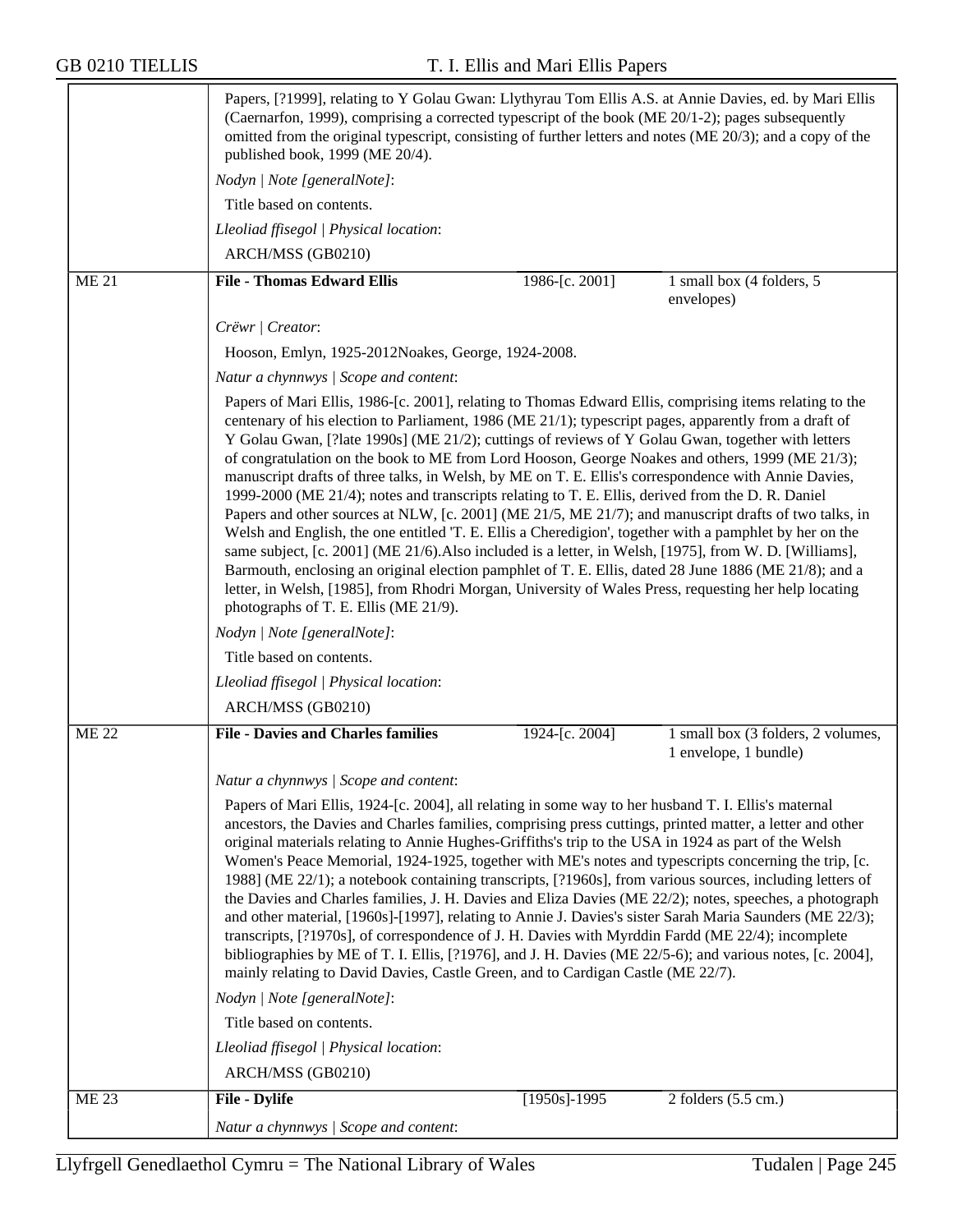|              | Manuscript and typescript copies, [1950s]-1995, of various talks and articles by Mari Ellis relating to<br>the parish of Dylife, Montgomeryshire, the place of her birth, or to her childhood generally (ME 23/1);<br>together with notes, cuttings and photographs relating to Dylife (ME 23/2). |  |  |  |  |
|--------------|---------------------------------------------------------------------------------------------------------------------------------------------------------------------------------------------------------------------------------------------------------------------------------------------------|--|--|--|--|
|              | Nodyn   Note [generalNote]:                                                                                                                                                                                                                                                                       |  |  |  |  |
|              | Title based on contents.                                                                                                                                                                                                                                                                          |  |  |  |  |
|              | Lleoliad ffisegol   Physical location:                                                                                                                                                                                                                                                            |  |  |  |  |
|              | ARCH/MSS (GB0210)                                                                                                                                                                                                                                                                                 |  |  |  |  |
| <b>ME 24</b> | File - Ffotograffau Eglwysi Cymru<br>[1985]<br>1 envelope $(2.5 \text{ cm.})$                                                                                                                                                                                                                     |  |  |  |  |
|              | Crëwr   Creator:                                                                                                                                                                                                                                                                                  |  |  |  |  |
|              | Elis, Meg, 1950-Ellis, Rolant J., 1953-                                                                                                                                                                                                                                                           |  |  |  |  |
|              | Natur a chynnwys / Scope and content:                                                                                                                                                                                                                                                             |  |  |  |  |
|              | Some fifty-five photographs, [1985], of Welsh Anglican churches used to illustrate Mari Ellis and<br>Marged Dafydd, Eglwysi Cymru (Talybont, 1985). Many of the photographs are by Rolant Ellis. Mari<br>Ellis's personal copy of the book is also included.                                      |  |  |  |  |
|              | Nodyn   Note [generalNote]:                                                                                                                                                                                                                                                                       |  |  |  |  |
|              | Title based on contents.                                                                                                                                                                                                                                                                          |  |  |  |  |
|              | Lleoliad ffisegol   Physical location:                                                                                                                                                                                                                                                            |  |  |  |  |
|              | ARCH/MSS (GB0210)                                                                                                                                                                                                                                                                                 |  |  |  |  |
| <b>ME 25</b> | File - John Walters, Geiriadurwr<br>[late 1990s]<br>1 folder $(0.5 \text{ cm.})$                                                                                                                                                                                                                  |  |  |  |  |
|              | Natur a chynnwys / Scope and content:                                                                                                                                                                                                                                                             |  |  |  |  |
|              | Notes and transcripts relating to John Walters, [late 1990s], derived from NLW MSS 6514-6, etc.                                                                                                                                                                                                   |  |  |  |  |
|              | Nodyn   Note [generalNote]:                                                                                                                                                                                                                                                                       |  |  |  |  |
|              | Original title.                                                                                                                                                                                                                                                                                   |  |  |  |  |
|              | Lleoliad ffisegol   Physical location:                                                                                                                                                                                                                                                            |  |  |  |  |
|              | ARCH/MSS (GB0210)                                                                                                                                                                                                                                                                                 |  |  |  |  |
| <b>ME 26</b> | 1 folder $(1.5 \text{ cm.})$<br>File - John Howell (Ioan Glan Dyfroedd)<br>[late 1990s]                                                                                                                                                                                                           |  |  |  |  |
|              | Natur a chynnwys / Scope and content:                                                                                                                                                                                                                                                             |  |  |  |  |
|              | Manuscript essays, a speech and notes, [late 1990s], by Mari Ellis concerning John Howell (Ioan Glan<br>Dyfroedd), editor of the anthology Blodau Dyfed (Carmarthen, 1824).                                                                                                                       |  |  |  |  |
|              | Nodyn   Note [generalNote]:                                                                                                                                                                                                                                                                       |  |  |  |  |
|              | Title based on contents.                                                                                                                                                                                                                                                                          |  |  |  |  |
|              | Nodyn   Note [generalNote]:                                                                                                                                                                                                                                                                       |  |  |  |  |
|              | The speech 'Ioan Glan Dyfroedd' is apparently written on the versos of 12 ff. of a manuscript draft of<br>Mari Ellis's thesis on Llawdden (see ME 1).                                                                                                                                             |  |  |  |  |
|              | Lleoliad ffisegol   Physical location:                                                                                                                                                                                                                                                            |  |  |  |  |
|              | ARCH/MSS (GB0210)                                                                                                                                                                                                                                                                                 |  |  |  |  |
| <b>ME 27</b> | <b>File - Arthur James Johnes</b><br>$[20 \text{ cent.}, \text{last } \frac{1}{4}]$<br>1 envelope $(0.25 \text{ cm.})$                                                                                                                                                                            |  |  |  |  |
|              | Natur a chynnwys / Scope and content:                                                                                                                                                                                                                                                             |  |  |  |  |
|              | A notebook containing a few notes and transcripts, [20 cent., last <sup>1</sup> /4], concerning Arthur James Johnes.                                                                                                                                                                              |  |  |  |  |
|              | Nodyn   Note [generalNote]:                                                                                                                                                                                                                                                                       |  |  |  |  |
|              | Title based on contents.                                                                                                                                                                                                                                                                          |  |  |  |  |
|              | Lleoliad ffisegol   Physical location:                                                                                                                                                                                                                                                            |  |  |  |  |
|              | ARCH/MSS (GB0210)                                                                                                                                                                                                                                                                                 |  |  |  |  |
|              |                                                                                                                                                                                                                                                                                                   |  |  |  |  |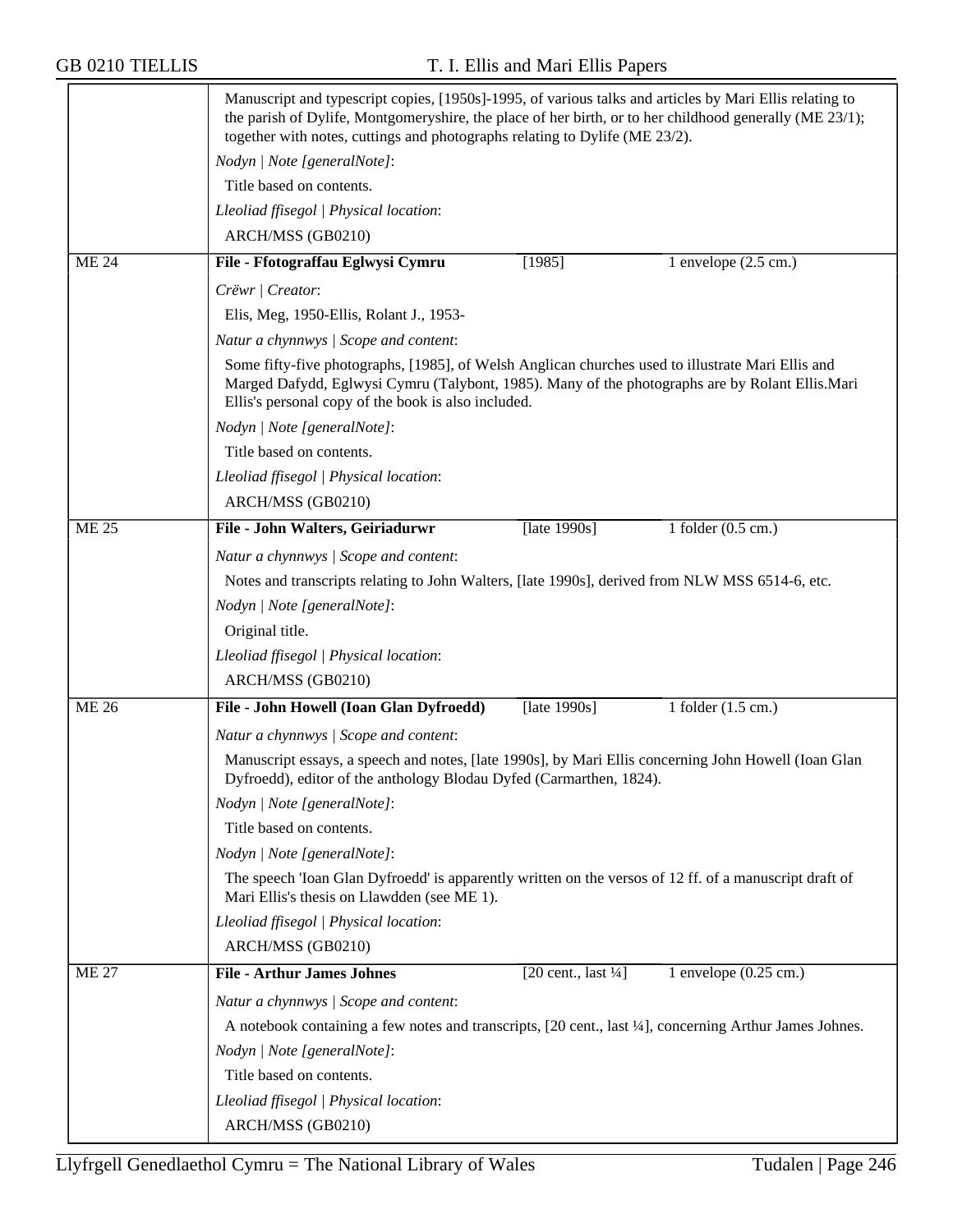| <b>ME 28</b> | <b>File - Owen Jones, Pentrefoelas</b>                                                                                                                                                                                                                                                                                                                                                                                                                                                                                                          | $[1980s]$ - $[?2002]$                                                                                                                                                                                                                                                                                                                                                                                                                                                                                                                                                       | 1 envelope $(0.5 \text{ cm.})$         |  |  |
|--------------|-------------------------------------------------------------------------------------------------------------------------------------------------------------------------------------------------------------------------------------------------------------------------------------------------------------------------------------------------------------------------------------------------------------------------------------------------------------------------------------------------------------------------------------------------|-----------------------------------------------------------------------------------------------------------------------------------------------------------------------------------------------------------------------------------------------------------------------------------------------------------------------------------------------------------------------------------------------------------------------------------------------------------------------------------------------------------------------------------------------------------------------------|----------------------------------------|--|--|
|              | Natur a chynnwys / Scope and content:                                                                                                                                                                                                                                                                                                                                                                                                                                                                                                           |                                                                                                                                                                                                                                                                                                                                                                                                                                                                                                                                                                             |                                        |  |  |
|              | Notes, [1980s]-[?2002], relating mostly to the Rev. Owen Jones, Pentrefoelas.                                                                                                                                                                                                                                                                                                                                                                                                                                                                   |                                                                                                                                                                                                                                                                                                                                                                                                                                                                                                                                                                             |                                        |  |  |
|              | Nodyn   Note [generalNote]:                                                                                                                                                                                                                                                                                                                                                                                                                                                                                                                     |                                                                                                                                                                                                                                                                                                                                                                                                                                                                                                                                                                             |                                        |  |  |
|              | Title based on contents.                                                                                                                                                                                                                                                                                                                                                                                                                                                                                                                        |                                                                                                                                                                                                                                                                                                                                                                                                                                                                                                                                                                             |                                        |  |  |
|              | Lleoliad ffisegol   Physical location:                                                                                                                                                                                                                                                                                                                                                                                                                                                                                                          |                                                                                                                                                                                                                                                                                                                                                                                                                                                                                                                                                                             |                                        |  |  |
|              | ARCH/MSS (GB0210)                                                                                                                                                                                                                                                                                                                                                                                                                                                                                                                               |                                                                                                                                                                                                                                                                                                                                                                                                                                                                                                                                                                             |                                        |  |  |
| <b>ME 29</b> | File - Elis Wyn o Wyrfai                                                                                                                                                                                                                                                                                                                                                                                                                                                                                                                        | 1972-[1980s]                                                                                                                                                                                                                                                                                                                                                                                                                                                                                                                                                                | 1 folder $(1 \text{ cm.})$             |  |  |
|              |                                                                                                                                                                                                                                                                                                                                                                                                                                                                                                                                                 |                                                                                                                                                                                                                                                                                                                                                                                                                                                                                                                                                                             |                                        |  |  |
|              | Natur a chynnwys / Scope and content:                                                                                                                                                                                                                                                                                                                                                                                                                                                                                                           |                                                                                                                                                                                                                                                                                                                                                                                                                                                                                                                                                                             |                                        |  |  |
|              | Papers, 1972-[1980s], relating mostly to the Rev. Ellis Roberts (Elis Wyn o Wyrfai).                                                                                                                                                                                                                                                                                                                                                                                                                                                            |                                                                                                                                                                                                                                                                                                                                                                                                                                                                                                                                                                             |                                        |  |  |
|              | Nodyn   Note [generalNote]:                                                                                                                                                                                                                                                                                                                                                                                                                                                                                                                     |                                                                                                                                                                                                                                                                                                                                                                                                                                                                                                                                                                             |                                        |  |  |
|              | Title based on contents.                                                                                                                                                                                                                                                                                                                                                                                                                                                                                                                        |                                                                                                                                                                                                                                                                                                                                                                                                                                                                                                                                                                             |                                        |  |  |
|              | Lleoliad ffisegol   Physical location:                                                                                                                                                                                                                                                                                                                                                                                                                                                                                                          |                                                                                                                                                                                                                                                                                                                                                                                                                                                                                                                                                                             |                                        |  |  |
|              | ARCH/MSS (GB0210)                                                                                                                                                                                                                                                                                                                                                                                                                                                                                                                               |                                                                                                                                                                                                                                                                                                                                                                                                                                                                                                                                                                             |                                        |  |  |
| <b>ME 30</b> | File - 'Before the Welfare State'                                                                                                                                                                                                                                                                                                                                                                                                                                                                                                               | [?1977]                                                                                                                                                                                                                                                                                                                                                                                                                                                                                                                                                                     | 1 envelope $(0.75 \text{ cm.})$        |  |  |
|              | Natur a chynnwys / Scope and content:                                                                                                                                                                                                                                                                                                                                                                                                                                                                                                           |                                                                                                                                                                                                                                                                                                                                                                                                                                                                                                                                                                             |                                        |  |  |
|              |                                                                                                                                                                                                                                                                                                                                                                                                                                                                                                                                                 | An exercise book containing the text of a talk, [?1977], by Mari Ellis entitled 'Before the Welfare State'.<br>It was apparently delivered to Mothers' Union members in 1977 and 1978.                                                                                                                                                                                                                                                                                                                                                                                      |                                        |  |  |
|              | Nodyn   Note [generalNote]:                                                                                                                                                                                                                                                                                                                                                                                                                                                                                                                     |                                                                                                                                                                                                                                                                                                                                                                                                                                                                                                                                                                             |                                        |  |  |
|              | Title based on contents.                                                                                                                                                                                                                                                                                                                                                                                                                                                                                                                        |                                                                                                                                                                                                                                                                                                                                                                                                                                                                                                                                                                             |                                        |  |  |
|              | Lleoliad ffisegol   Physical location:                                                                                                                                                                                                                                                                                                                                                                                                                                                                                                          |                                                                                                                                                                                                                                                                                                                                                                                                                                                                                                                                                                             |                                        |  |  |
|              | ARCH/MSS (GB0210)                                                                                                                                                                                                                                                                                                                                                                                                                                                                                                                               |                                                                                                                                                                                                                                                                                                                                                                                                                                                                                                                                                                             |                                        |  |  |
| <b>ME 31</b> | File - Nodiadau amrywiol                                                                                                                                                                                                                                                                                                                                                                                                                                                                                                                        | [20 cent., second $\frac{1}{2}$ ]                                                                                                                                                                                                                                                                                                                                                                                                                                                                                                                                           | 1 small box (13 volumes, 5<br>folders) |  |  |
|              | Natur a chynnwys / Scope and content:                                                                                                                                                                                                                                                                                                                                                                                                                                                                                                           |                                                                                                                                                                                                                                                                                                                                                                                                                                                                                                                                                                             |                                        |  |  |
|              |                                                                                                                                                                                                                                                                                                                                                                                                                                                                                                                                                 | Miscellaneous notes of Mari Ellis, [20 cent., second 1/2], including twelve notebooks, 1982-[c. 2000],<br>containing notes and some short speeches on a variety of subjects (ME 31/1-12); folders containing<br>notes and related papers on many subjects, including Clynnog Fawr, Dr Mary Williams, Aberystwyth,<br>Brigadier Eric Skaife and William Eames (ME 31/13-16); miscellaneous papers relating to the West<br>Indies and to Dr Clare Taylor (ME 31/17); and a printed copy of Mari Ellis, O Ddydd i Ddydd: Cysegr,<br>Salm ac Emyn (Llandysul, 1989) (ME 31/18). |                                        |  |  |
|              | Nodyn   Note [generalNote]:                                                                                                                                                                                                                                                                                                                                                                                                                                                                                                                     |                                                                                                                                                                                                                                                                                                                                                                                                                                                                                                                                                                             |                                        |  |  |
|              | Title based on contents.                                                                                                                                                                                                                                                                                                                                                                                                                                                                                                                        |                                                                                                                                                                                                                                                                                                                                                                                                                                                                                                                                                                             |                                        |  |  |
|              | Lleoliad ffisegol   Physical location:                                                                                                                                                                                                                                                                                                                                                                                                                                                                                                          |                                                                                                                                                                                                                                                                                                                                                                                                                                                                                                                                                                             |                                        |  |  |
|              | ARCH/MSS (GB0210)                                                                                                                                                                                                                                                                                                                                                                                                                                                                                                                               |                                                                                                                                                                                                                                                                                                                                                                                                                                                                                                                                                                             |                                        |  |  |
| <b>ME 32</b> | File - Ffuglen                                                                                                                                                                                                                                                                                                                                                                                                                                                                                                                                  | $[?1965]$ -<br>[1986x1988]                                                                                                                                                                                                                                                                                                                                                                                                                                                                                                                                                  | 1 small box (5 folders)                |  |  |
|              | Natur a chynnwys / Scope and content:                                                                                                                                                                                                                                                                                                                                                                                                                                                                                                           |                                                                                                                                                                                                                                                                                                                                                                                                                                                                                                                                                                             |                                        |  |  |
|              | Drafts, [?1965]-[1986x1988], of Mari Ellis's three novels, all published under the name Mari Headley.<br>They comprise a typescript draft, [?1965], of Awelon Darowen (Llandybïe, 1965) (ME 32/1); the<br>original, incomplete, typescript of Beth yw'r Haf? (Llandysul, 1974), [?early 1970s] (ME 32/2);<br>the original manuscript, 1986, and a typescript, [1986x1988], of 'Gwawr y Bywyd', published as<br>Ystyriwch Lili (Talybont, 1988) (ME 32/3-4); and parts of another typescript draft of 'Gwawr y Bywyd',<br>[1986x1988] (ME 32/5). |                                                                                                                                                                                                                                                                                                                                                                                                                                                                                                                                                                             |                                        |  |  |
|              | Nodyn   Note [generalNote]:                                                                                                                                                                                                                                                                                                                                                                                                                                                                                                                     |                                                                                                                                                                                                                                                                                                                                                                                                                                                                                                                                                                             |                                        |  |  |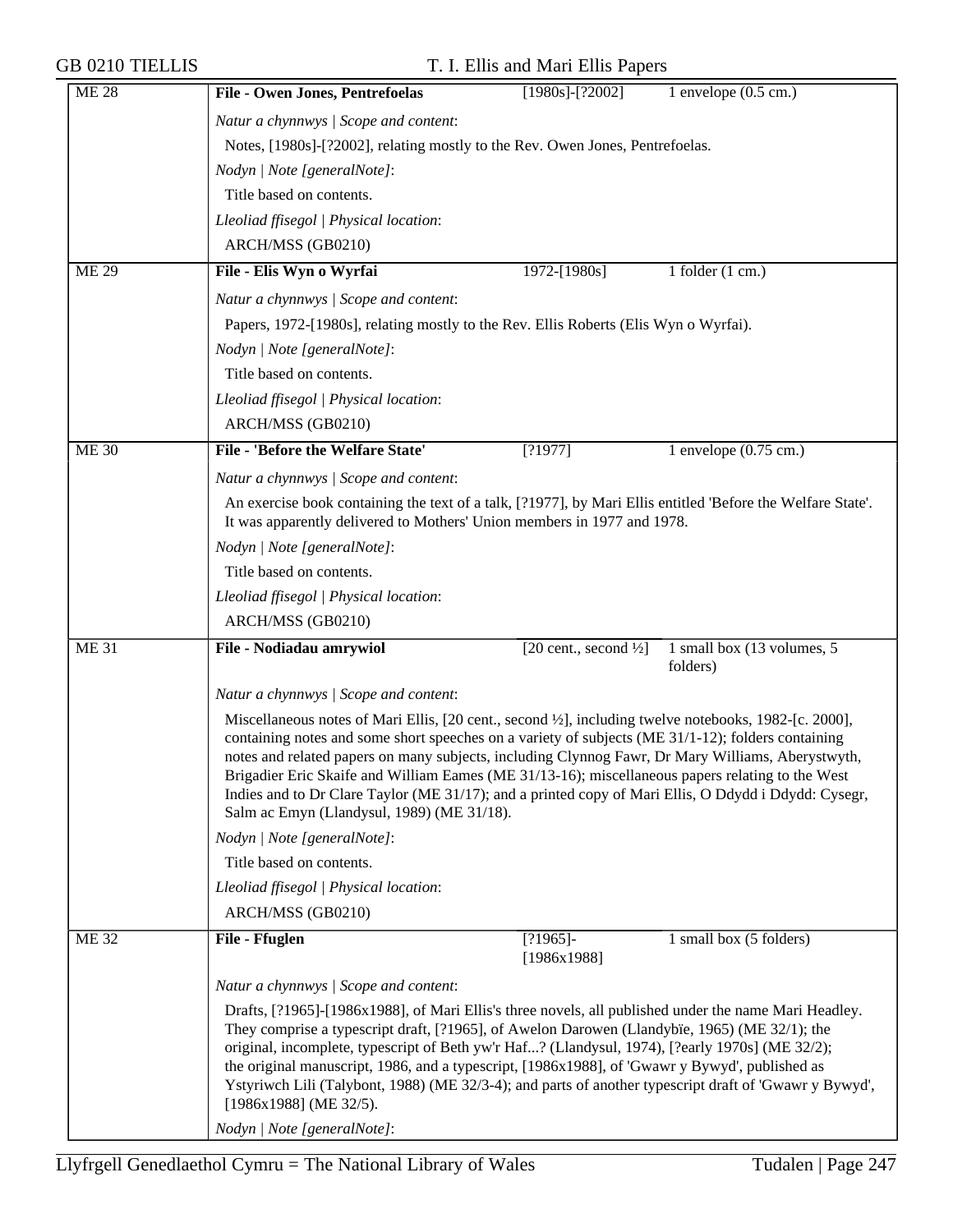Title based on contents. *Lleoliad ffisegol | Physical location*: ARCH/MSS (GB0210)

### **Sub-sub-fonds MF: Family papers**

Crëwr | Creator: Headley family

Dyddiad | Date: [1890x1896]-[2000s] (dyddiad creu) | (date of creation)

Natur a chynnwys | Scope and content:

Papers, [1890x1896]-[2000s], of the Headley family, including Mari Ellis's parents, her sister Alice, her uncle William Headley, and her children.

Disgrifiad ffisegol | Physical description: 11 small boxes.

Iaith y deunydd | Language of the material:

English

Welsh

Pwyntiau mynediad | Access points:

• Headley family -- Archives (pwnc) | (subject)

Trefniant | Arrangement:

Arranged at NLW as follows: Richard Llewelyn Headley; Margaret Headley; Alice and Glyn Jones; Rev. William Headley; Marged and Rolant Ellis; other family papers.

| FFeil / rhestr eitemau   File / item list                                                                                                                                                     |                                                                |                                                               |                                               |  |
|-----------------------------------------------------------------------------------------------------------------------------------------------------------------------------------------------|----------------------------------------------------------------|---------------------------------------------------------------|-----------------------------------------------|--|
| Cod cyfeirnod  <br>Reference code                                                                                                                                                             | Teitl   Title                                                  | Dyddiadau   Dates                                             | Disgrifiad ffisegol   Physical<br>description |  |
|                                                                                                                                                                                               |                                                                | <b>Sub-sub-sub-fonds MFA: Richard Llewelyn Headley papers</b> |                                               |  |
|                                                                                                                                                                                               | Crëwr   Creator: Headley, R. L. (Richard Llewelyn), 1863?-1955 |                                                               |                                               |  |
| Dyddiad   Date: [1890x1896]-1955 (dyddiad creu)   (date of creation)                                                                                                                          |                                                                |                                                               |                                               |  |
| <u>Natur a chynnwys</u>   Scope and content:                                                                                                                                                  |                                                                |                                                               |                                               |  |
| Papers, [1890x1896]-1955, of the Rev. R. L. Headley, Mari Ellis's father, consisting of diaries,<br>1896-1955, a notebook, [1890s]-1908, and diaries recording Church collections, 1928-1939. |                                                                |                                                               |                                               |  |

Disgrifiad ffisegol | Physical description: 5 small boxes.

Iaith y deunydd | Language of the material:

English

Nodyn | Note [generalNote]:

Title based on contents.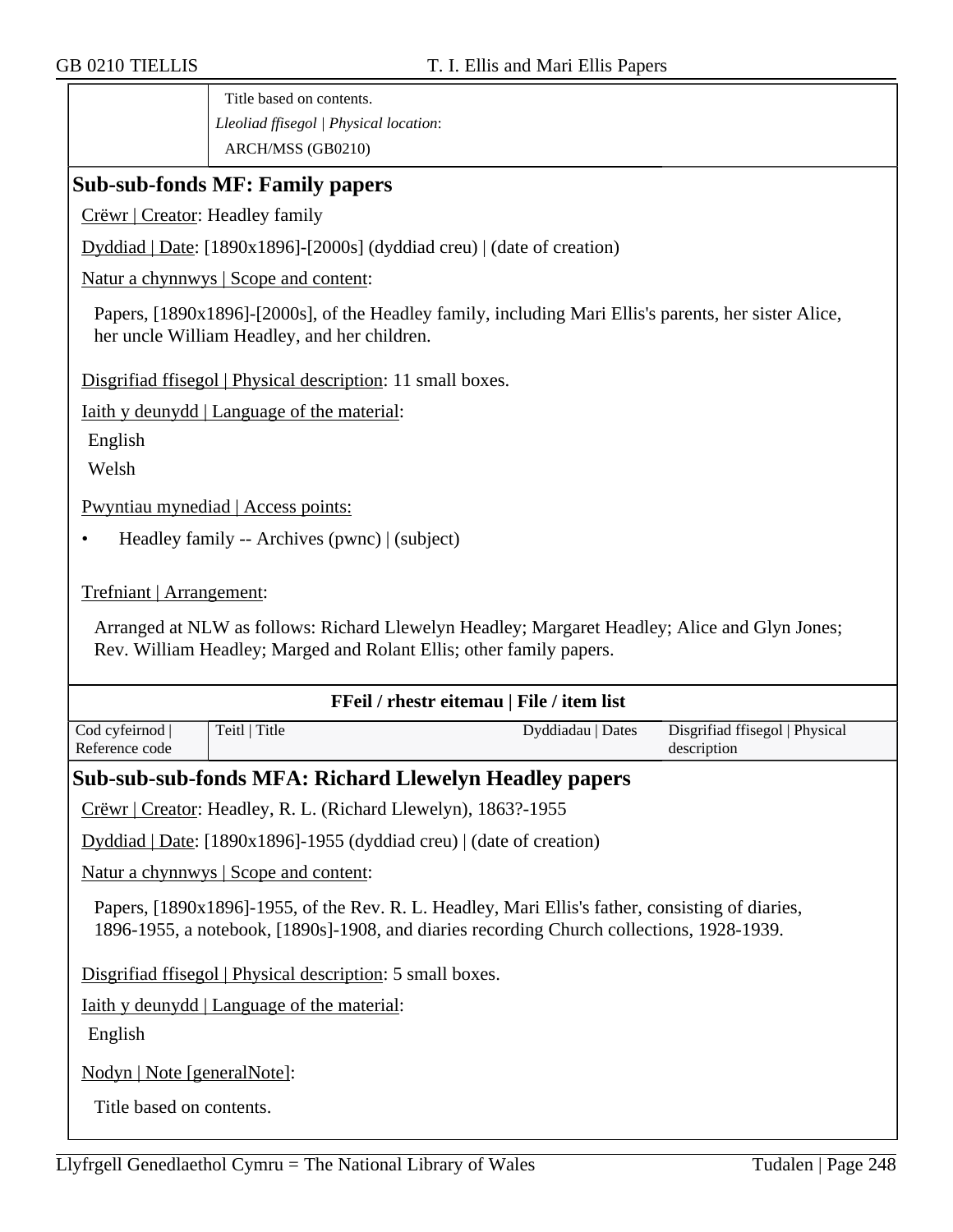Pwyntiau mynediad | Access points:

• Headley, R. L. (Richard Llewelyn), 1863?-1955 -- Archives (pwnc) | (subject)

Trefniant | Arrangement:

Arranged at NLW as follows: diaries; other papers.

## **Cyfres | Series MFA 1: Diaries**

Dyddiad | Date: 1896-1955 (with gaps) (dyddiad creu) | (date of creation)

Natur a chynnwys | Scope and content:

Diaries, 1896-1955 (with gaps), of the Rev. Richard Llewelyn Headley, occasionally including insertions such as letters and notes.

Disgrifiad ffisegol | Physical description: 47 volumes.

Iaith y deunydd | Language of the material:

English

Nodyn | Note [generalNote]:

Title based on contents.

Pwyntiau mynediad | Access points:

• Headley, R. L. (Richard Llewelyn), 1863?-1955 -- Diaries (pwnc) | (subject)

#### Trefniant | Arrangement:

Arranged chronologically at NLW.

| FFeil / rhestr eitemau   File / item list |                                        |                   |                                                                      |  |
|-------------------------------------------|----------------------------------------|-------------------|----------------------------------------------------------------------|--|
| Cod cyfeirnod                             | Teitl   Title                          | Dyddiadau   Dates | Disgrifiad ffisegol   Physical                                       |  |
| Reference code                            |                                        |                   | description                                                          |  |
| $MFA$ 1/1                                 | <b>File - Diary</b>                    | 1896              | 1 volume. Pettitt's Scribbling                                       |  |
|                                           |                                        |                   | Octavo Diary.                                                        |  |
|                                           | Nodyn   Note [generalNote]:            |                   |                                                                      |  |
|                                           | Title based on contents.               |                   |                                                                      |  |
|                                           | Lleoliad ffisegol   Physical location: |                   |                                                                      |  |
|                                           | ARCH/MSS (GB0210)                      |                   |                                                                      |  |
| $MFA$ 1/2                                 | <b>File - Diary</b>                    | 1902              | 1 volume.T. J. & J. Smith's Small<br>Scribbling Diary with Almanack. |  |
|                                           | Nodyn   Note [generalNote]:            |                   |                                                                      |  |
|                                           | Title based on contents.               |                   |                                                                      |  |
|                                           | Lleoliad ffisegol   Physical location: |                   |                                                                      |  |
|                                           | ARCH/MSS (GB0210)                      |                   |                                                                      |  |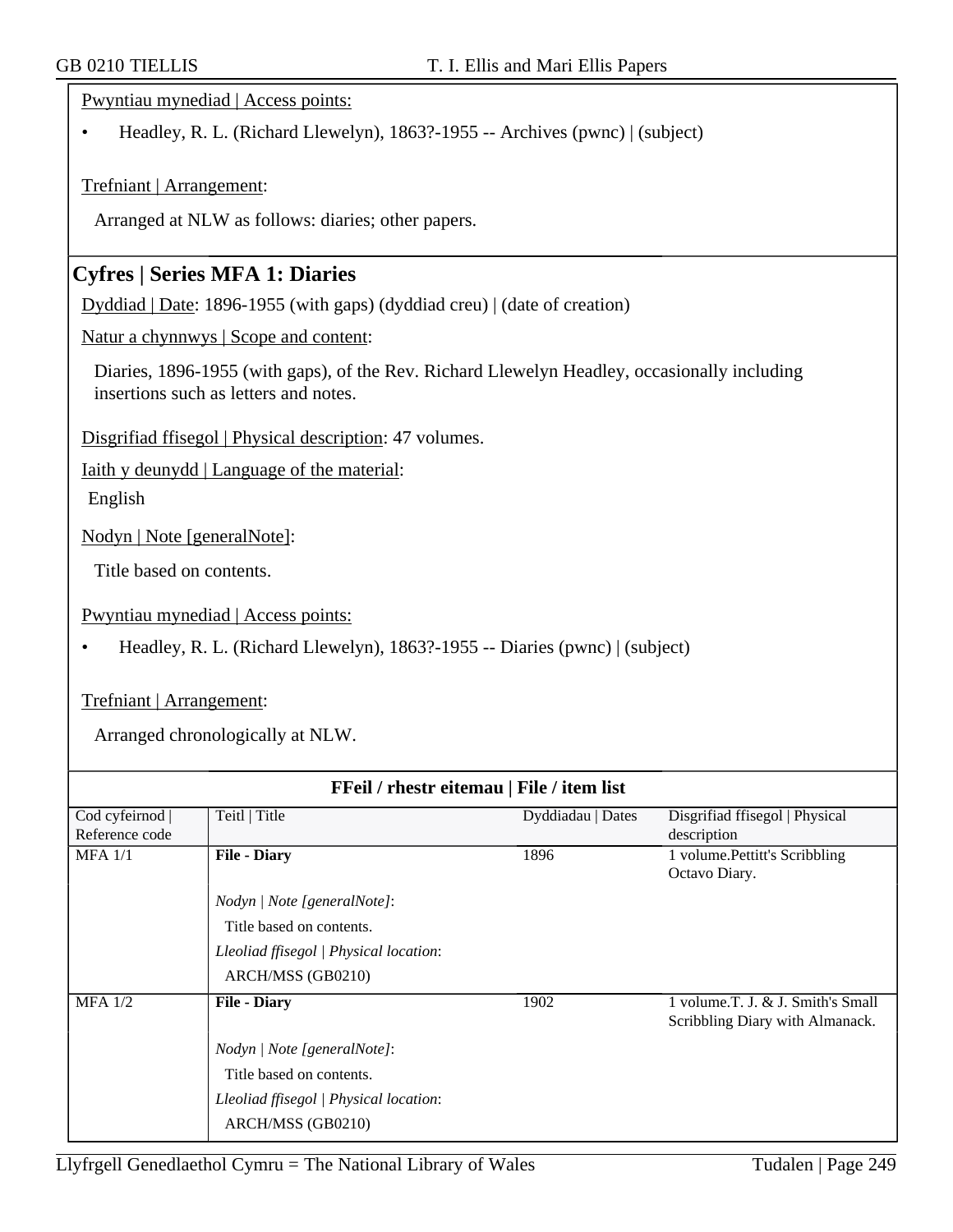| <b>MFA 1/3</b>  | <b>File - Diary</b>                    | 1903 | 1 volume.T. J. & J. Smith's Small<br>Scribbling Diary with Almanack. |
|-----------------|----------------------------------------|------|----------------------------------------------------------------------|
|                 | Nodyn   Note [generalNote]:            |      |                                                                      |
|                 | Title based on contents.               |      |                                                                      |
|                 | Lleoliad ffisegol   Physical location: |      |                                                                      |
|                 | ARCH/MSS (GB0210)                      |      |                                                                      |
| $MFA$ 1/4       | <b>File - Diary</b>                    | 1904 | 1 volume.T. J. & J. Smith's Small<br>Scribbling Diary with Almanack. |
|                 | Nodyn   Note [generalNote]:            |      |                                                                      |
|                 | Title based on contents.               |      |                                                                      |
|                 | Lleoliad ffisegol   Physical location: |      |                                                                      |
|                 | ARCH/MSS (GB0210)                      |      |                                                                      |
| $MFA$ 1/5       | <b>File - Diary</b>                    | 1905 | 1 volume.Crane's Desk Diary.                                         |
|                 | Nodyn   Note [generalNote]:            |      |                                                                      |
|                 | Title based on contents.               |      |                                                                      |
|                 | Lleoliad ffisegol   Physical location: |      |                                                                      |
|                 | ARCH/MSS (GB0210)                      |      |                                                                      |
| <b>MFA 1/6</b>  | <b>File - Diary</b>                    | 1907 | 1 volume.T. J. & J. Smith's Small<br>Scribbling Diary with Almanack. |
|                 | Nodyn   Note [generalNote]:            |      |                                                                      |
|                 | Title based on contents.               |      |                                                                      |
|                 | Lleoliad ffisegol   Physical location: |      |                                                                      |
|                 | ARCH/MSS (GB0210)                      |      |                                                                      |
| <b>MFA 1/7</b>  | <b>File - Diary</b>                    | 1908 | 1 volume.T. J. & J. Smith's Small<br>Scribbling Diary with Almanack. |
|                 | Nodyn   Note [generalNote]:            |      |                                                                      |
|                 | Title based on contents.               |      |                                                                      |
|                 | Lleoliad ffisegol   Physical location: |      |                                                                      |
|                 | ARCH/MSS (GB0210)                      |      |                                                                      |
| <b>MFA 1/8</b>  | <b>File - Diary</b>                    | 1909 | 1 volume.T. J. & J. Smith's Small<br>Scribbling Diary with Almanack. |
|                 | Nodyn   Note [generalNote]:            |      |                                                                      |
|                 | Title based on contents.               |      |                                                                      |
|                 | Lleoliad ffisegol   Physical location: |      |                                                                      |
|                 | ARCH/MSS (GB0210)                      |      |                                                                      |
| <b>MFA 1/9</b>  | <b>File - Diary</b>                    | 1910 | 1 volume.T. J. & J. Smith's Small<br>Scribbling Diary with Almanack. |
|                 | Nodyn   Note [generalNote]:            |      |                                                                      |
|                 | Title based on contents.               |      |                                                                      |
|                 | Lleoliad ffisegol   Physical location: |      |                                                                      |
|                 | ARCH/MSS (GB0210)                      |      |                                                                      |
| <b>MFA 1/10</b> | <b>File - Diary</b>                    | 1911 | 1 volume.T. J. & J. Smith's Small<br>Scribbling Diary with Almanack. |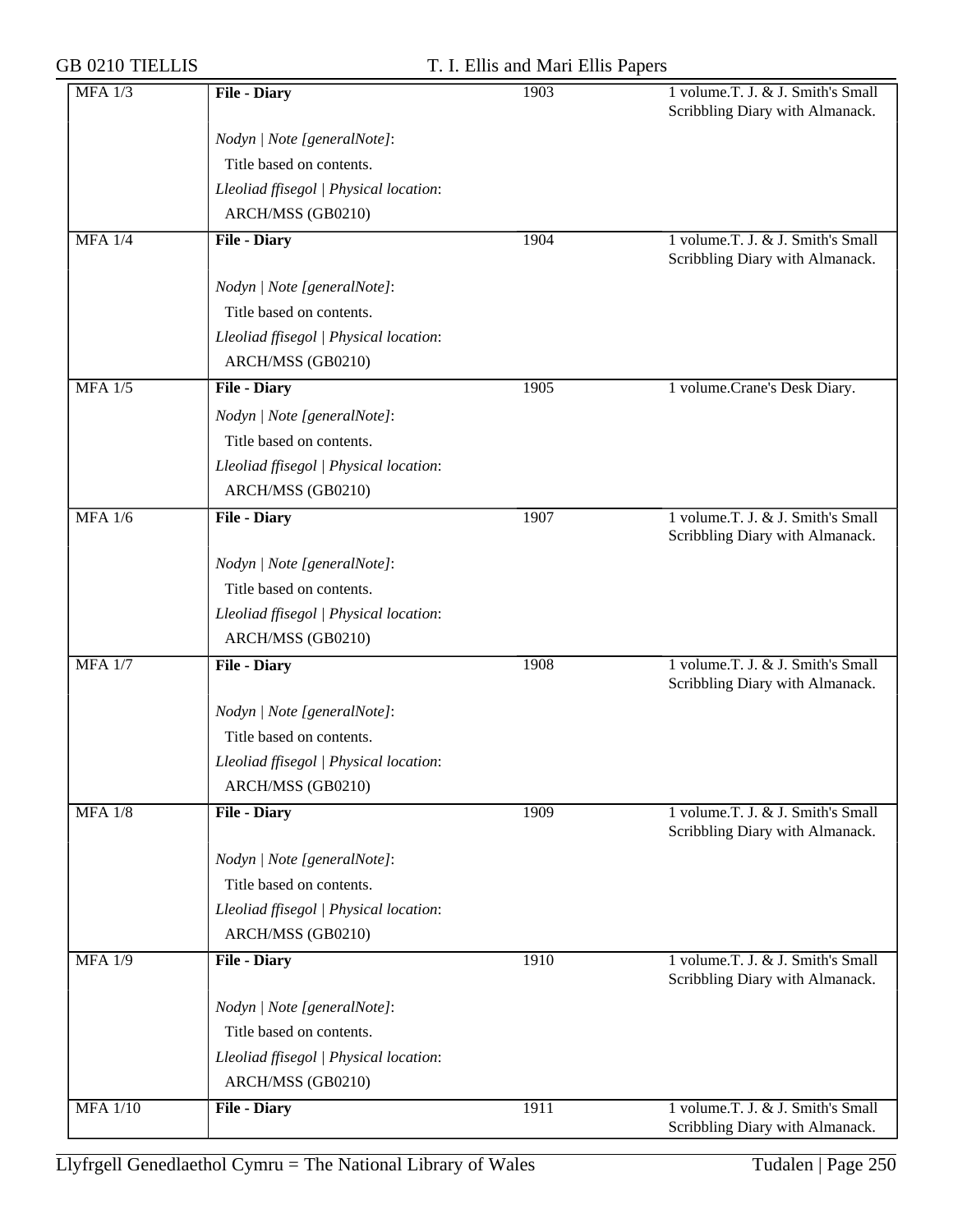|                 | Nodyn   Note [generalNote]:            |      |                                                                            |
|-----------------|----------------------------------------|------|----------------------------------------------------------------------------|
|                 | Title based on contents.               |      |                                                                            |
|                 | Lleoliad ffisegol   Physical location: |      |                                                                            |
|                 | ARCH/MSS (GB0210)                      |      |                                                                            |
| <b>MFA</b> 1/11 | <b>File - Diary</b>                    | 1912 | 1 volume.T. J. & J. Smith's Small<br>Scribbling Diary with Almanack.       |
|                 | Nodyn   Note [generalNote]:            |      |                                                                            |
|                 | Title based on contents.               |      |                                                                            |
|                 | Lleoliad ffisegol   Physical location: |      |                                                                            |
|                 | ARCH/MSS (GB0210)                      |      |                                                                            |
| <b>MFA</b> 1/12 | <b>File - Diary</b>                    | 1913 | 1 volume.T. J. & J. Smith's Small<br>Scribbling Diary with Almanack.       |
|                 | Nodyn   Note [generalNote]:            |      |                                                                            |
|                 | Title based on contents.               |      |                                                                            |
|                 | Lleoliad ffisegol   Physical location: |      |                                                                            |
|                 | ARCH/MSS (GB0210)                      |      |                                                                            |
| <b>MFA 1/13</b> | <b>File - Diary</b>                    | 1914 | 1 volume.T. J. & J. Smith's Small<br>Scribbling Diary with Almanack.       |
|                 | Nodyn   Note [generalNote]:            |      |                                                                            |
|                 | Title based on contents.               |      |                                                                            |
|                 | Lleoliad ffisegol   Physical location: |      |                                                                            |
|                 | ARCH/MSS (GB0210)                      |      |                                                                            |
| <b>MFA 1/14</b> | <b>File - Diary</b>                    | 1915 | 1 volume.T. J. & J. Smith's Small<br>Scribbling Diary with Almanack.       |
|                 | Nodyn   Note [generalNote]:            |      |                                                                            |
|                 | Title based on contents.               |      |                                                                            |
|                 | Lleoliad ffisegol   Physical location: |      |                                                                            |
|                 | ARCH/MSS (GB0210)                      |      |                                                                            |
| <b>MFA 1/15</b> | <b>File - Diary</b>                    | 1916 | 1 volume.T. J. & J. Smith's<br>Small Scribbling Diary with an<br>Almanack. |
|                 | Nodyn   Note [generalNote]:            |      |                                                                            |
|                 | Title based on contents.               |      |                                                                            |
|                 | Lleoliad ffisegol   Physical location: |      |                                                                            |
|                 | ARCH/MSS (GB0210)                      |      |                                                                            |
| <b>MFA 1/16</b> | <b>File - Diary</b>                    | 1917 | 1 volume.T. J. & J. Smith's<br>Small Scribbling Diary with an<br>Almanack. |
|                 | Nodyn   Note [generalNote]:            |      |                                                                            |
|                 | Title based on contents.               |      |                                                                            |
|                 | Lleoliad ffisegol   Physical location: |      |                                                                            |
|                 | ARCH/MSS (GB0210)                      |      |                                                                            |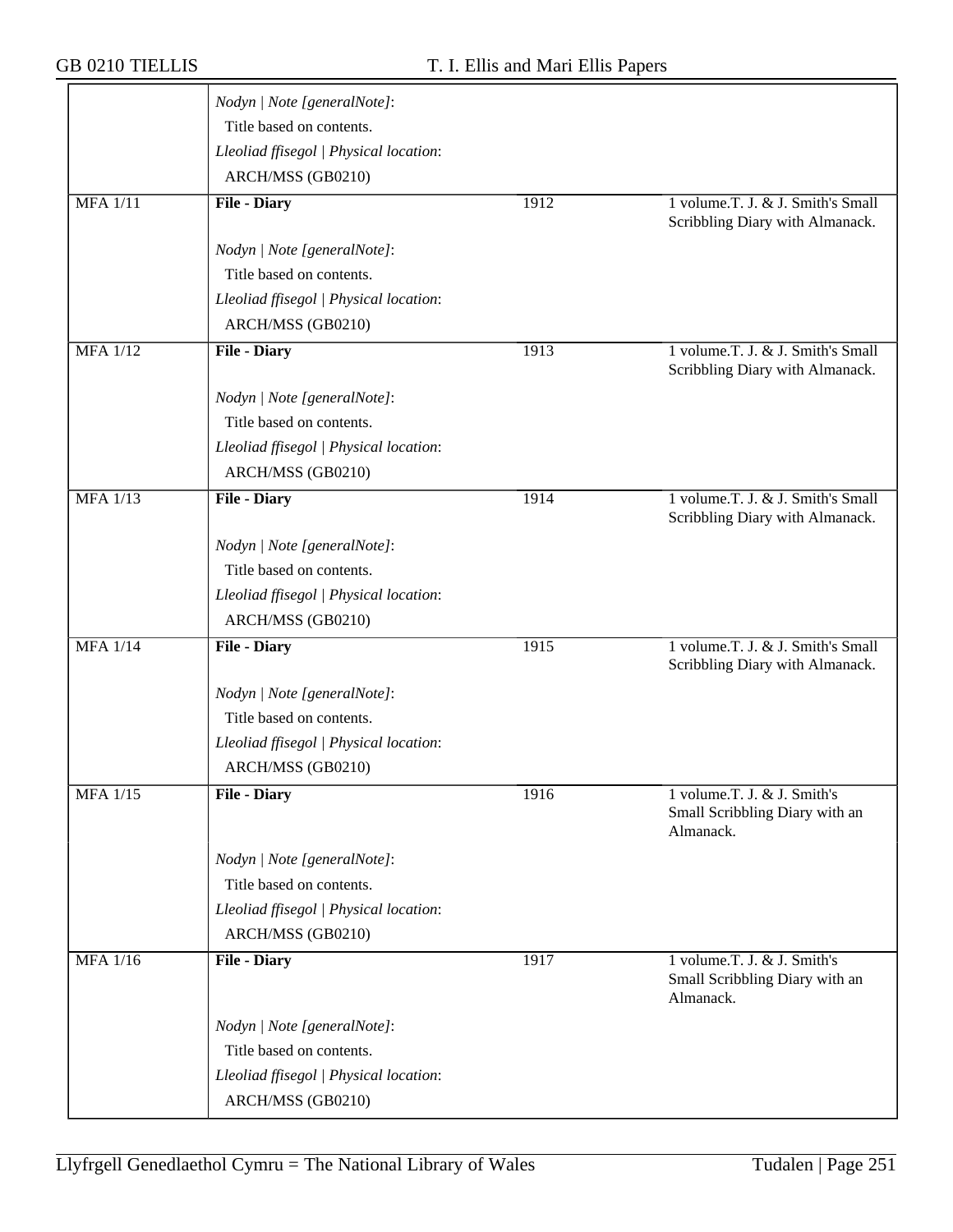|                                        | 1918                                                                                                                                                                                                                                                                                                                                                                    | 1 volume.T. J. & J. Smith's                                                       |
|----------------------------------------|-------------------------------------------------------------------------------------------------------------------------------------------------------------------------------------------------------------------------------------------------------------------------------------------------------------------------------------------------------------------------|-----------------------------------------------------------------------------------|
|                                        |                                                                                                                                                                                                                                                                                                                                                                         | Small Scribbling Diary with an<br>Almanack.                                       |
|                                        |                                                                                                                                                                                                                                                                                                                                                                         |                                                                                   |
|                                        |                                                                                                                                                                                                                                                                                                                                                                         |                                                                                   |
|                                        |                                                                                                                                                                                                                                                                                                                                                                         |                                                                                   |
|                                        |                                                                                                                                                                                                                                                                                                                                                                         |                                                                                   |
| <b>File - Diary</b>                    | 1919                                                                                                                                                                                                                                                                                                                                                                    | 1 volume.T. J. & J. Smith's                                                       |
|                                        |                                                                                                                                                                                                                                                                                                                                                                         | Small Scribbling Diary with an<br>Almanack.                                       |
| Nodyn   Note [generalNote]:            |                                                                                                                                                                                                                                                                                                                                                                         |                                                                                   |
| Title based on contents.               |                                                                                                                                                                                                                                                                                                                                                                         |                                                                                   |
| Lleoliad ffisegol   Physical location: |                                                                                                                                                                                                                                                                                                                                                                         |                                                                                   |
| ARCH/MSS (GB0210)                      |                                                                                                                                                                                                                                                                                                                                                                         |                                                                                   |
| <b>File - Diary</b>                    | 1920                                                                                                                                                                                                                                                                                                                                                                    | 1 volume.T. J. & J. Smith's                                                       |
|                                        |                                                                                                                                                                                                                                                                                                                                                                         | Small Scribbling Diary with an<br>Almanack.                                       |
| Nodyn   Note [generalNote]:            |                                                                                                                                                                                                                                                                                                                                                                         |                                                                                   |
| Title based on contents.               |                                                                                                                                                                                                                                                                                                                                                                         |                                                                                   |
| Lleoliad ffisegol   Physical location: |                                                                                                                                                                                                                                                                                                                                                                         |                                                                                   |
| ARCH/MSS (GB0210)                      |                                                                                                                                                                                                                                                                                                                                                                         |                                                                                   |
| <b>File - Diary</b>                    | 1921                                                                                                                                                                                                                                                                                                                                                                    | 1 volume.T. J. & J. Smith's<br>Small Scribbling Diary with an<br>Almanack.        |
|                                        |                                                                                                                                                                                                                                                                                                                                                                         |                                                                                   |
|                                        |                                                                                                                                                                                                                                                                                                                                                                         |                                                                                   |
|                                        |                                                                                                                                                                                                                                                                                                                                                                         |                                                                                   |
|                                        |                                                                                                                                                                                                                                                                                                                                                                         |                                                                                   |
|                                        |                                                                                                                                                                                                                                                                                                                                                                         | 1 volume.T. J. & J. Smith's                                                       |
|                                        |                                                                                                                                                                                                                                                                                                                                                                         | Small Scribbling Diary with an<br>Almanack.                                       |
| Nodyn   Note [generalNote]:            |                                                                                                                                                                                                                                                                                                                                                                         |                                                                                   |
| Title based on contents.               |                                                                                                                                                                                                                                                                                                                                                                         |                                                                                   |
| Lleoliad ffisegol   Physical location: |                                                                                                                                                                                                                                                                                                                                                                         |                                                                                   |
| ARCH/MSS (GB0210)                      |                                                                                                                                                                                                                                                                                                                                                                         |                                                                                   |
| <b>File - Diary</b>                    | 1923                                                                                                                                                                                                                                                                                                                                                                    | 1 volume.T. J. & J. Smith's<br>Small Scribbling Diary with an<br>Almanack.        |
|                                        |                                                                                                                                                                                                                                                                                                                                                                         |                                                                                   |
| Title based on contents.               |                                                                                                                                                                                                                                                                                                                                                                         |                                                                                   |
|                                        |                                                                                                                                                                                                                                                                                                                                                                         |                                                                                   |
| ARCH/MSS (GB0210)                      |                                                                                                                                                                                                                                                                                                                                                                         |                                                                                   |
| <b>File - Diary</b>                    | 1924                                                                                                                                                                                                                                                                                                                                                                    | 1 volume.T. J. & J. Smith's Small<br>Datada Scribbling Diary with an<br>Almanack. |
|                                        | <b>File - Diary</b><br>Nodyn   Note [generalNote]:<br>Title based on contents.<br>Lleoliad ffisegol   Physical location:<br>ARCH/MSS (GB0210)<br>Nodyn   Note [generalNote]:<br>Title based on contents.<br>Lleoliad ffisegol   Physical location:<br>ARCH/MSS (GB0210)<br><b>File - Diary</b><br>Nodyn   Note [generalNote]:<br>Lleoliad ffisegol   Physical location: | 1922                                                                              |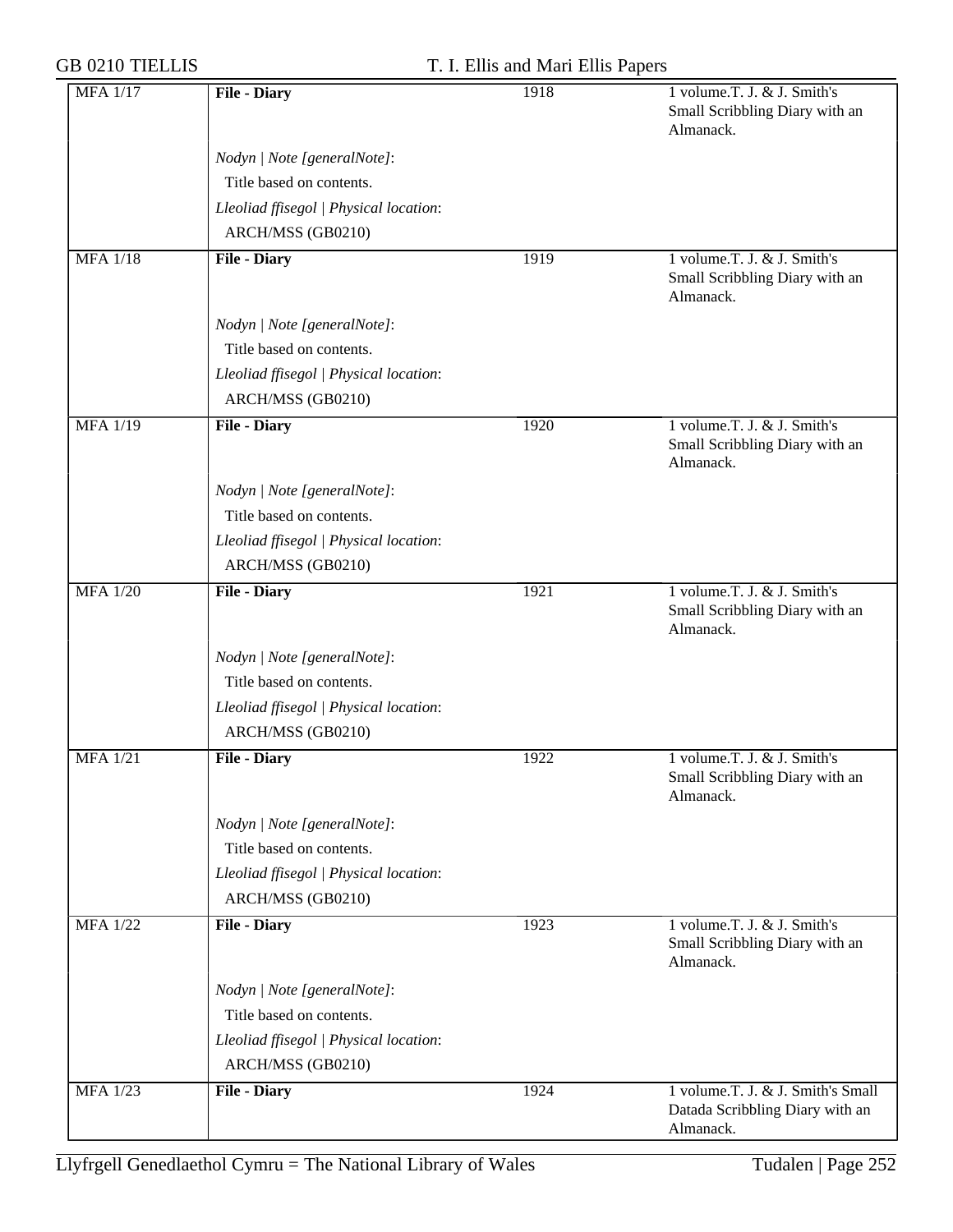|                 | Nodyn   Note [generalNote]:            |      |                                                       |
|-----------------|----------------------------------------|------|-------------------------------------------------------|
|                 | Title based on contents.               |      |                                                       |
|                 | Lleoliad ffisegol   Physical location: |      |                                                       |
|                 | ARCH/MSS (GB0210)                      |      |                                                       |
| <b>MFA 1/24</b> | <b>File - Diary</b>                    | 1928 | 1 volume.T. J. & J. Smith's<br>Datada Diary.          |
|                 | Nodyn   Note [generalNote]:            |      |                                                       |
|                 | Title based on contents.               |      |                                                       |
|                 | Lleoliad ffisegol   Physical location: |      |                                                       |
|                 | ARCH/MSS (GB0210)                      |      |                                                       |
| <b>MFA</b> 1/25 | <b>File - Diary</b>                    | 1929 | 1 volume.Charles Letts's Popular<br>Scribbling Diary. |
|                 | Nodyn   Note [generalNote]:            |      |                                                       |
|                 | Title based on contents.               |      |                                                       |
|                 | Lleoliad ffisegol   Physical location: |      |                                                       |
|                 | ARCH/MSS (GB0210)                      |      |                                                       |
| <b>MFA 1/26</b> | <b>File - Diary</b>                    | 1930 | 1 volume.Charles Letts's Popular<br>Scribbling Diary. |
|                 | Nodyn   Note [generalNote]:            |      |                                                       |
|                 | Title based on contents.               |      |                                                       |
|                 | Lleoliad ffisegol   Physical location: |      |                                                       |
|                 | ARCH/MSS (GB0210)                      |      |                                                       |
| <b>MFA 1/27</b> | <b>File - Diary</b>                    | 1931 | 1 volume.T. J. & J. Smith's<br>Datada Diary.          |
|                 | Nodyn   Note [generalNote]:            |      |                                                       |
|                 | Title based on contents.               |      |                                                       |
|                 | Lleoliad ffisegol   Physical location: |      |                                                       |
|                 | ARCH/MSS (GB0210)                      |      |                                                       |
| <b>MFA 1/28</b> | <b>File - Diary</b>                    | 1932 | 1 volume.T. J. & J. Smith's<br>Datada Diary.          |
|                 | Nodyn   Note [generalNote]:            |      |                                                       |
|                 | Title based on contents.               |      |                                                       |
|                 | Lleoliad ffisegol   Physical location: |      |                                                       |
|                 | ARCH/MSS (GB0210)                      |      |                                                       |
| <b>MFA 1/29</b> | <b>File - Diary</b>                    | 1933 | 1 volume.T. J. & J. Smith's<br>Datada Diary.          |
|                 | Nodyn   Note [generalNote]:            |      |                                                       |
|                 | Title based on contents.               |      |                                                       |
|                 | Lleoliad ffisegol   Physical location: |      |                                                       |
|                 | ARCH/MSS (GB0210)                      |      |                                                       |
| <b>MFA 1/30</b> | <b>File - Diary</b>                    | 1934 | 1 volume.T. J. & J. Smith's<br>Datada Diary.          |
|                 | Nodyn   Note [generalNote]:            |      |                                                       |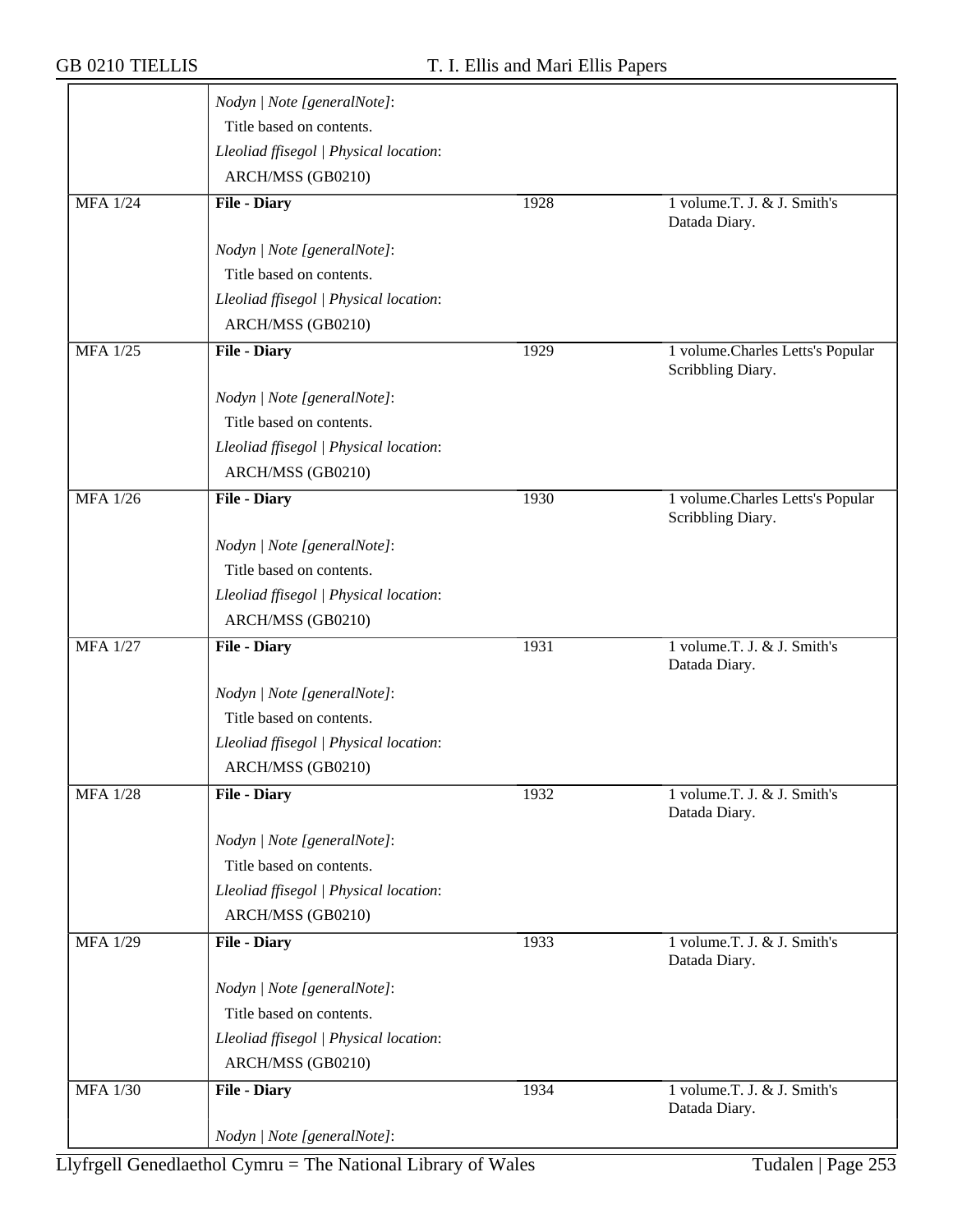|                 | Title based on contents.               |      |                                              |
|-----------------|----------------------------------------|------|----------------------------------------------|
|                 | Lleoliad ffisegol   Physical location: |      |                                              |
|                 | ARCH/MSS (GB0210)                      |      |                                              |
| <b>MFA 1/31</b> | <b>File - Diary</b>                    | 1935 | 1 volume.T. J. & J. Smith's<br>Datada Diary. |
|                 | Nodyn   Note [generalNote]:            |      |                                              |
|                 | Title based on contents.               |      |                                              |
|                 | Lleoliad ffisegol   Physical location: |      |                                              |
|                 | ARCH/MSS (GB0210)                      |      |                                              |
| <b>MFA 1/32</b> | <b>File - Diary</b>                    | 1936 | 1 volume.T. J. & J. Smith's<br>Datada Diary. |
|                 | Nodyn   Note [generalNote]:            |      |                                              |
|                 | Title based on contents.               |      |                                              |
|                 | Lleoliad ffisegol   Physical location: |      |                                              |
|                 | ARCH/MSS (GB0210)                      |      |                                              |
| <b>MFA 1/33</b> | <b>File - Diary</b>                    | 1937 | 1 volume.T. J. & J. Smith's<br>Datada Diary. |
|                 | Nodyn   Note [generalNote]:            |      |                                              |
|                 | Title based on contents.               |      |                                              |
|                 | Lleoliad ffisegol   Physical location: |      |                                              |
|                 | ARCH/MSS (GB0210)                      |      |                                              |
| <b>MFA 1/34</b> | <b>File - Diary</b>                    | 1938 | 1 volume.T. J. & J. Smith's<br>Datada Diary. |
|                 | Nodyn   Note [generalNote]:            |      |                                              |
|                 | Title based on contents.               |      |                                              |
|                 | Lleoliad ffisegol   Physical location: |      |                                              |
|                 | ARCH/MSS (GB0210)                      |      |                                              |
| <b>MFA 1/35</b> | <b>File - Diary</b>                    | 1939 | 1 volume.T. J. & J. Smith's<br>Datada Diary. |
|                 | Nodyn   Note [generalNote]:            |      |                                              |
|                 | Title based on contents.               |      |                                              |
|                 | Lleoliad ffisegol   Physical location: |      |                                              |
|                 | ARCH/MSS (GB0210)                      |      |                                              |
| <b>MFA 1/36</b> | <b>File - Diary</b>                    | 1940 | 1 volume.T. J. & J. Smith's<br>Datada Diary. |
|                 | Nodyn   Note [generalNote]:            |      |                                              |
|                 | Title based on contents.               |      |                                              |
|                 | Lleoliad ffisegol   Physical location: |      |                                              |
|                 | ARCH/MSS (GB0210)                      |      |                                              |
| <b>MFA 1/37</b> | <b>File - Diary</b>                    | 1941 | 1 volume.T. J. & J. Smith's<br>Datada Diary. |
|                 | Nodyn   Note [generalNote]:            |      |                                              |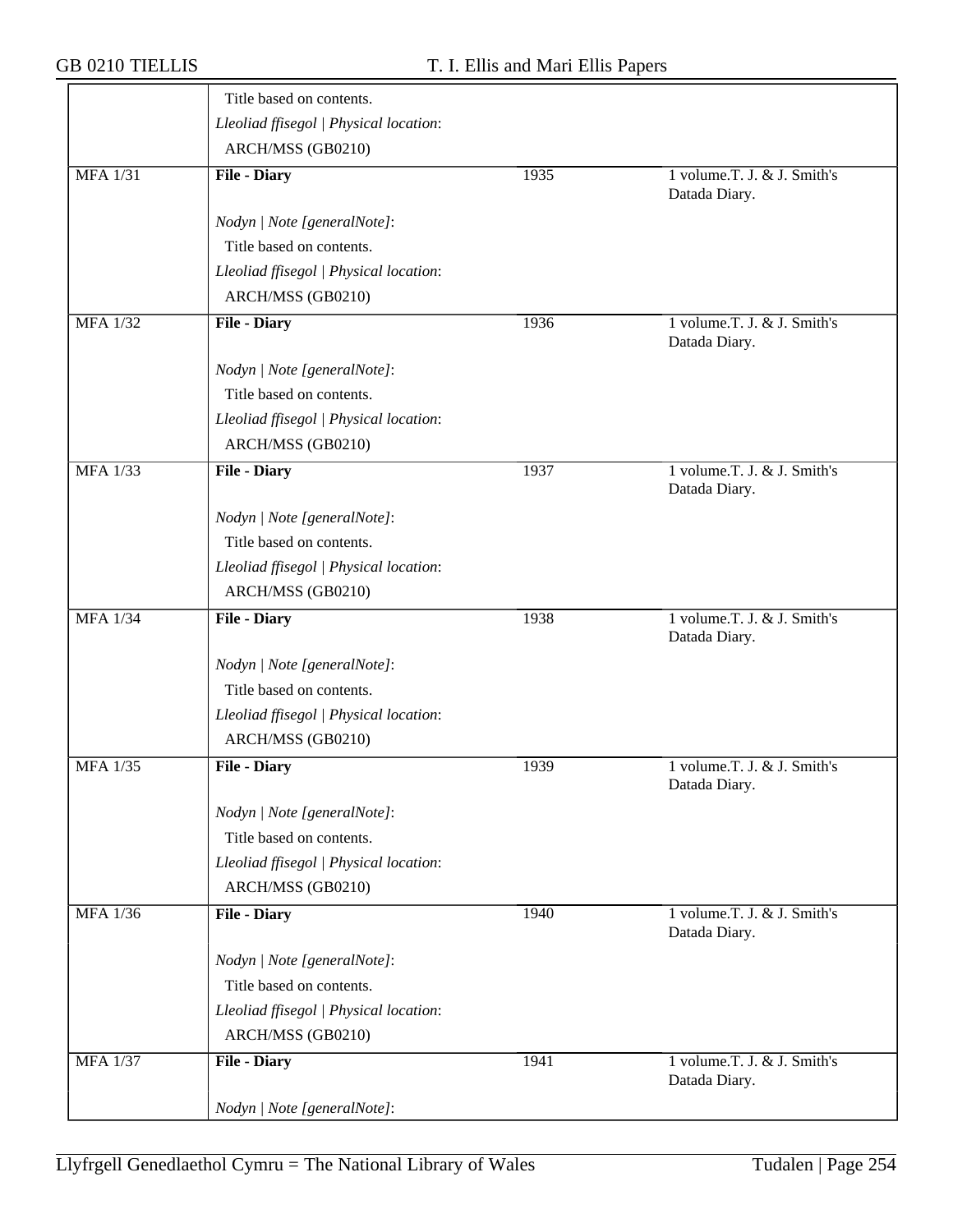|                 | Title based on contents.               |      |                                                  |
|-----------------|----------------------------------------|------|--------------------------------------------------|
|                 | Lleoliad ffisegol   Physical location: |      |                                                  |
|                 | ARCH/MSS (GB0210)                      |      |                                                  |
| <b>MFA 1/38</b> | <b>File - Diary</b>                    | 1942 | 1 volume. Charles Letts's Popular<br>Diary.      |
|                 | Nodyn   Note [generalNote]:            |      |                                                  |
|                 | Title based on contents.               |      |                                                  |
|                 | Lleoliad ffisegol   Physical location: |      |                                                  |
|                 | ARCH/MSS (GB0210)                      |      |                                                  |
| <b>MFA 1/39</b> | <b>File - Diary</b>                    | 1943 | 1 volume.Letts Quikref Popular<br>One-Day Diary. |
|                 | Nodyn   Note [generalNote]:            |      |                                                  |
|                 | Title based on contents.               |      |                                                  |
|                 | Lleoliad ffisegol   Physical location: |      |                                                  |
|                 | ARCH/MSS (GB0210)                      |      |                                                  |
| <b>MFA 1/40</b> | <b>File - Diary</b>                    | 1944 | 1 volume.T. J. & J. Smith's<br>Datada Diary.     |
|                 | Nodyn   Note [generalNote]:            |      |                                                  |
|                 | Title based on contents.               |      |                                                  |
|                 | Lleoliad ffisegol   Physical location: |      |                                                  |
|                 | ARCH/MSS (GB0210)                      |      |                                                  |
| <b>MFA 1/41</b> | <b>File - Diary</b>                    | 1945 | 1 volume.Collins Royal Diary.                    |
|                 | Nodyn   Note [generalNote]:            |      |                                                  |
|                 | Title based on contents.               |      |                                                  |
|                 | Lleoliad ffisegol   Physical location: |      |                                                  |
|                 | ARCH/MSS (GB0210)                      |      |                                                  |
| <b>MFA 1/42</b> | <b>File - Diary</b>                    | 1946 | 1 volume.Collins Octavo Diary.                   |
|                 | Nodyn   Note [generalNote]:            |      |                                                  |
|                 | Title based on contents.               |      |                                                  |
|                 | Lleoliad ffisegol   Physical location: |      |                                                  |
|                 | ARCH/MSS (GB0210)                      |      |                                                  |
| <b>MFA 1/43</b> | <b>File - Diary</b>                    | 1947 | 1 volume.Collins One Day Royal<br>Diary.         |
|                 | Nodyn   Note [generalNote]:            |      |                                                  |
|                 | Title based on contents.               |      |                                                  |
|                 | Lleoliad ffisegol   Physical location: |      |                                                  |
|                 | ARCH/MSS (GB0210)                      |      |                                                  |
| <b>MFA 1/44</b> | <b>File - Diary</b>                    | 1948 | 1 volume.Collins One Day Royal<br>Diary.         |
|                 | Nodyn   Note [generalNote]:            |      |                                                  |
|                 | Title based on contents.               |      |                                                  |
|                 | Lleoliad ffisegol   Physical location: |      |                                                  |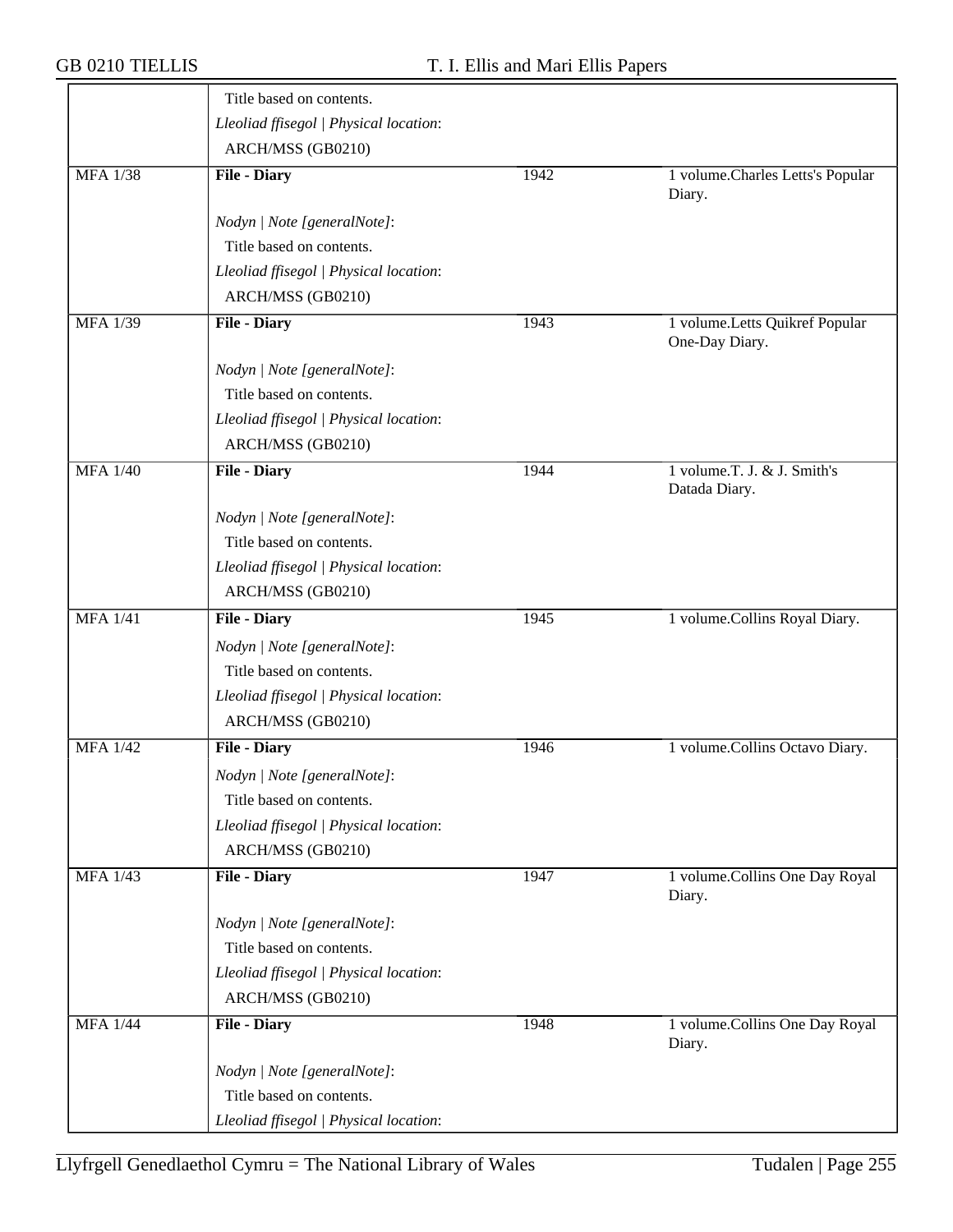$\overline{\phantom{a}}$ 

|                                   | ARCH/MSS (GB0210)                                                                                                                                                                                                                  |                   |                                               |
|-----------------------------------|------------------------------------------------------------------------------------------------------------------------------------------------------------------------------------------------------------------------------------|-------------------|-----------------------------------------------|
| <b>MFA 1/45</b>                   | <b>File - Diary</b>                                                                                                                                                                                                                | 1951              | 1 volume.Collins Two Day Royal<br>Diary.      |
|                                   | Nodyn   Note [generalNote]:                                                                                                                                                                                                        |                   |                                               |
|                                   | Title based on contents.                                                                                                                                                                                                           |                   |                                               |
|                                   | Lleoliad ffisegol   Physical location:                                                                                                                                                                                             |                   |                                               |
|                                   | ARCH/MSS (GB0210)                                                                                                                                                                                                                  |                   |                                               |
| <b>MFA</b> 1/46                   | <b>File - Diary</b>                                                                                                                                                                                                                | 1952              | 1 volume.Collins Two Day Royal<br>Diary.      |
|                                   | Nodyn   Note [generalNote]:                                                                                                                                                                                                        |                   |                                               |
|                                   | Title based on contents.                                                                                                                                                                                                           |                   |                                               |
|                                   | Lleoliad ffisegol   Physical location:                                                                                                                                                                                             |                   |                                               |
|                                   | ARCH/MSS (GB0210)                                                                                                                                                                                                                  |                   |                                               |
| <b>MFA 1/47</b>                   | <b>File - Diary</b>                                                                                                                                                                                                                | 1955              | 1 volume.T. J. & J. Smith's<br>Dataday Diary. |
|                                   | Natur a chynnwys / Scope and content:                                                                                                                                                                                              |                   |                                               |
|                                   | Diary of R. L. Headley containing entries by him for 2 January-15 February 1955 only. His death is<br>recorded by his widow Margaret Headley on 17 March, with further intermittent entries by her thereafter.                     |                   |                                               |
|                                   | Nodyn   Note [generalNote]:                                                                                                                                                                                                        |                   |                                               |
|                                   | Title based on contents.                                                                                                                                                                                                           |                   |                                               |
|                                   | Lleoliad ffisegol   Physical location:<br>ARCH/MSS (GB0210)                                                                                                                                                                        |                   |                                               |
|                                   |                                                                                                                                                                                                                                    |                   |                                               |
|                                   | <b>Cyfres   Series MFA 2: Other papers</b>                                                                                                                                                                                         |                   |                                               |
|                                   | Dyddiad   Date: [1890s]-1939 (dyddiad creu)   (date of creation)                                                                                                                                                                   |                   |                                               |
|                                   | Disgrifiad ffisegol   Physical description: 9 volumes.                                                                                                                                                                             |                   |                                               |
|                                   | <u>Iaith y deunydd   Language of the material:</u>                                                                                                                                                                                 |                   |                                               |
| English                           |                                                                                                                                                                                                                                    |                   |                                               |
| Nodyn   Note [generalNote]:       |                                                                                                                                                                                                                                    |                   |                                               |
| Title based on contents.          |                                                                                                                                                                                                                                    |                   |                                               |
|                                   |                                                                                                                                                                                                                                    |                   |                                               |
|                                   | FFeil / rhestr eitemau   File / item list                                                                                                                                                                                          |                   |                                               |
| Cod cyfeirnod  <br>Reference code | Teitl   Title                                                                                                                                                                                                                      | Dyddiadau   Dates | Disgrifiad ffisegol   Physical<br>description |
| $MFA$ 2/1                         | <b>File - Notebook</b>                                                                                                                                                                                                             | $[1890s]$ -1908   | $1$ volume.                                   |
|                                   | Natur a chynnwys / Scope and content:                                                                                                                                                                                              |                   |                                               |
|                                   | Notebook of the Rev. R. L. Headley containing a 'List of Welsh sermons and when last preached',<br>[1890s]-1903; and accounts of Dylife Church Restoration Fund, 1907-1908, with a 'List of Persons to<br>whom Appeal Sent', 1907. |                   |                                               |
|                                   | Nodyn   Note [generalNote]:                                                                                                                                                                                                        |                   |                                               |
|                                   | Title based on contents.                                                                                                                                                                                                           |                   |                                               |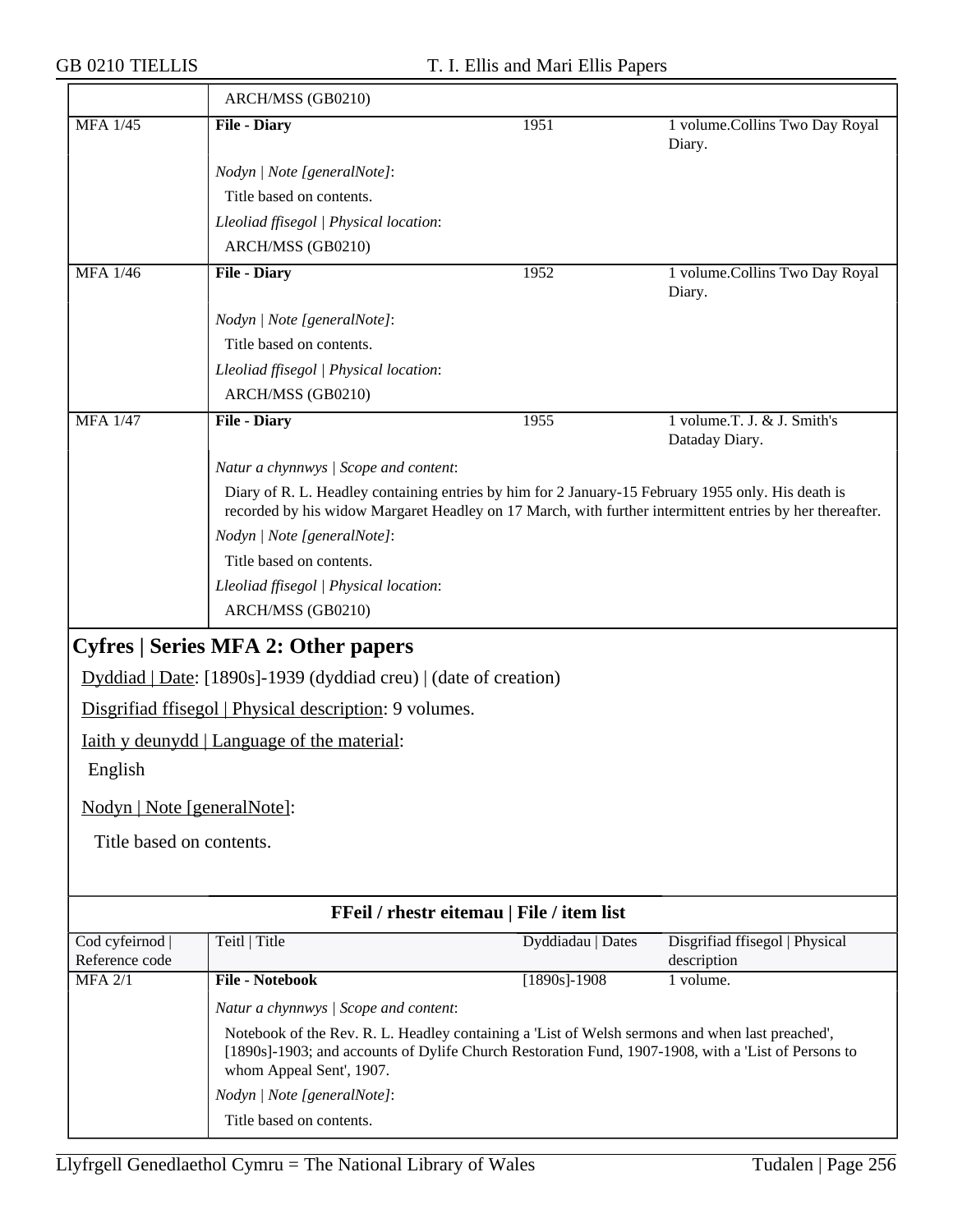|                                 | Lleoliad ffisegol   Physical location:                                                                                                                |                          |                                                                                                                                                                                                                  |  |  |
|---------------------------------|-------------------------------------------------------------------------------------------------------------------------------------------------------|--------------------------|------------------------------------------------------------------------------------------------------------------------------------------------------------------------------------------------------------------|--|--|
|                                 | ARCH/MSS (GB0210)                                                                                                                                     |                          |                                                                                                                                                                                                                  |  |  |
| MFA 2/2-9                       | <b>File - Church collections</b>                                                                                                                      | 1928-1939 (with<br>gaps) | 8 volumes.Pocket diaries;<br>'Almanack & Diary  Issued by<br>The London Life Association<br>Limited to Members of the<br><b>Clergy Mutual Assurance</b><br>Society' (printed on front covers<br>of each volume). |  |  |
|                                 | Natur a chynnwys / Scope and content:                                                                                                                 |                          |                                                                                                                                                                                                                  |  |  |
|                                 | Eight pocket diaries of the Rev. R. L. Headley, 1928, 1932, 1934-1939, recording only details of Church<br>collections and other financial memoranda. |                          |                                                                                                                                                                                                                  |  |  |
|                                 | Nodyn   Note [generalNote]:                                                                                                                           |                          |                                                                                                                                                                                                                  |  |  |
|                                 | Title based on contents.                                                                                                                              |                          |                                                                                                                                                                                                                  |  |  |
|                                 | Lleoliad ffisegol   Physical location:                                                                                                                |                          |                                                                                                                                                                                                                  |  |  |
|                                 | ARCH/MSS (GB0210)                                                                                                                                     |                          |                                                                                                                                                                                                                  |  |  |
|                                 | <b>Sub-sub-sub-fonds MFB: Margaret Headley papers</b>                                                                                                 |                          |                                                                                                                                                                                                                  |  |  |
|                                 | Crëwr   Creator: Headley, Margaret, 1884-1971                                                                                                         |                          |                                                                                                                                                                                                                  |  |  |
|                                 | Dyddiad   Date: 1938-1971 (dyddiad creu)   (date of creation)                                                                                         |                          |                                                                                                                                                                                                                  |  |  |
|                                 | Natur a chynnwys   Scope and content:                                                                                                                 |                          |                                                                                                                                                                                                                  |  |  |
| correspondence, 1940-1970.      | Papers, 1940-1970, of Margaret Headley, Mari Ellis's mother, including diaries, 1959-1961, and                                                        |                          |                                                                                                                                                                                                                  |  |  |
|                                 | Disgrifiad ffisegol   Physical description: 1 small box.                                                                                              |                          |                                                                                                                                                                                                                  |  |  |
|                                 | <u>Iaith y deunydd   Language of the material:</u>                                                                                                    |                          |                                                                                                                                                                                                                  |  |  |
| English                         |                                                                                                                                                       |                          |                                                                                                                                                                                                                  |  |  |
| Nodyn   Note [generalNote]:     |                                                                                                                                                       |                          |                                                                                                                                                                                                                  |  |  |
| Title based on contents.        |                                                                                                                                                       |                          |                                                                                                                                                                                                                  |  |  |
|                                 |                                                                                                                                                       |                          |                                                                                                                                                                                                                  |  |  |
| Trefniant   Arrangement:        |                                                                                                                                                       |                          |                                                                                                                                                                                                                  |  |  |
|                                 | Arranged at NLW as follows: diaries, correspondence, miscellaneous papers.                                                                            |                          |                                                                                                                                                                                                                  |  |  |
|                                 | FFeil / rhestr eitemau   File / item list                                                                                                             |                          |                                                                                                                                                                                                                  |  |  |
| Cod cyfeirnod<br>Reference code | Teitl   Title                                                                                                                                         | Dyddiadau   Dates        | Disgrifiad ffisegol   Physical<br>description                                                                                                                                                                    |  |  |
| MFB <sub>1</sub>                | <b>File - Margaret Headley diary</b>                                                                                                                  | 1959                     | 1 volume.Seandar Desk Diary.                                                                                                                                                                                     |  |  |
|                                 | Nodyn   Note [generalNote]:                                                                                                                           |                          |                                                                                                                                                                                                                  |  |  |
|                                 | Title based on contents.                                                                                                                              |                          |                                                                                                                                                                                                                  |  |  |
|                                 | Lleoliad ffisegol   Physical location:                                                                                                                |                          |                                                                                                                                                                                                                  |  |  |
|                                 | ARCH/MSS (GB0210)                                                                                                                                     |                          |                                                                                                                                                                                                                  |  |  |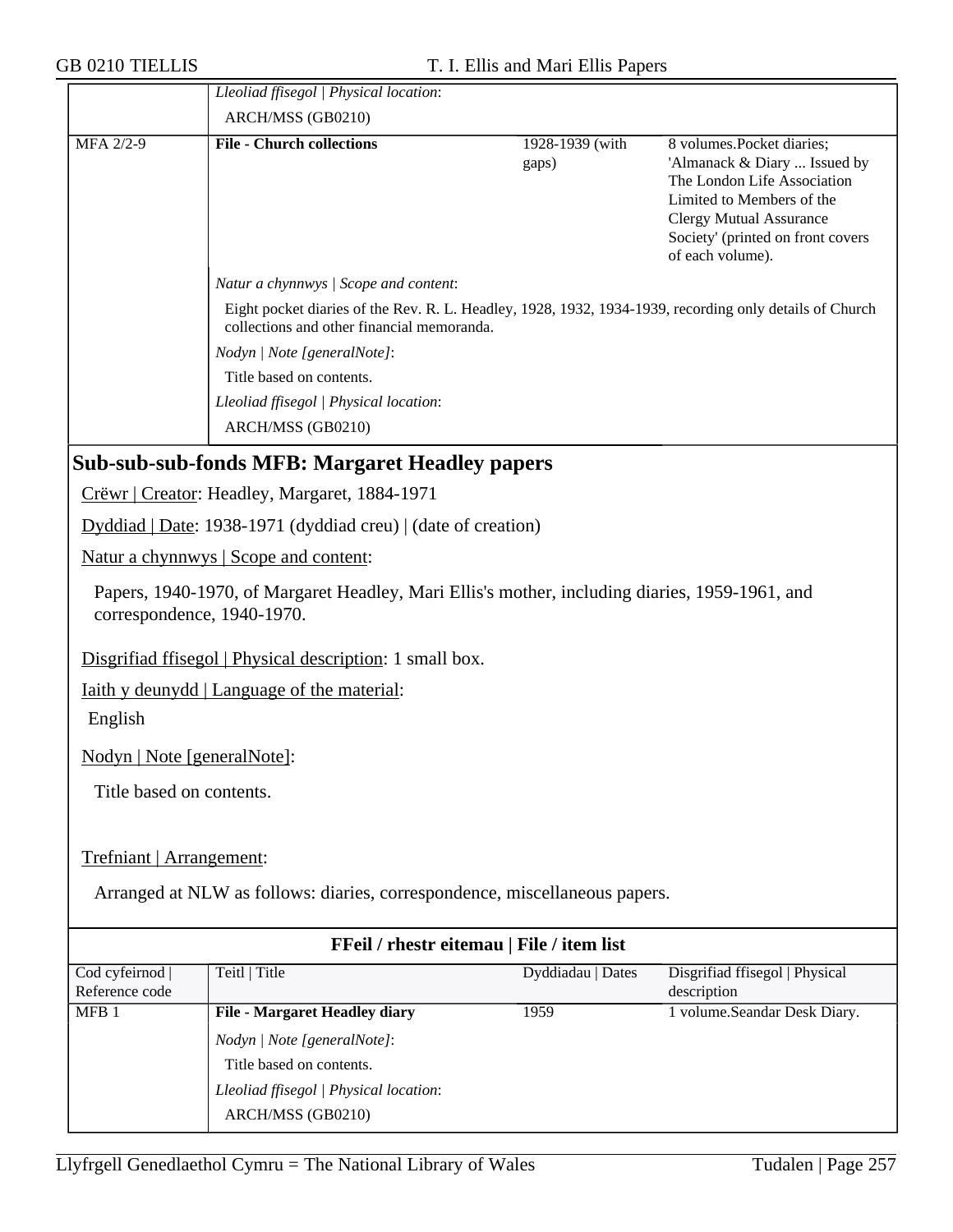|  |  | <b>GB 0210 TIELLIS</b> |
|--|--|------------------------|
|--|--|------------------------|

| MFB <sub>2</sub> | <b>File - Margaret Headley diary</b>                                                                                                                                                                                                                                                                                                                          | 1960                                          | 1 volume.Letts Desk Diary.     |  |
|------------------|---------------------------------------------------------------------------------------------------------------------------------------------------------------------------------------------------------------------------------------------------------------------------------------------------------------------------------------------------------------|-----------------------------------------------|--------------------------------|--|
|                  | Nodyn   Note [generalNote]:                                                                                                                                                                                                                                                                                                                                   |                                               |                                |  |
|                  | Title based on contents.                                                                                                                                                                                                                                                                                                                                      |                                               |                                |  |
|                  | Lleoliad ffisegol   Physical location:                                                                                                                                                                                                                                                                                                                        |                                               |                                |  |
|                  | ARCH/MSS (GB0210)                                                                                                                                                                                                                                                                                                                                             |                                               |                                |  |
| MFB <sub>3</sub> | <b>File - Margaret Headley diary</b>                                                                                                                                                                                                                                                                                                                          | 1961                                          | 1 volume.T. J. & J. Smith's    |  |
|                  |                                                                                                                                                                                                                                                                                                                                                               |                                               | Dataday Diary.                 |  |
|                  | Nodyn   Note [generalNote]:                                                                                                                                                                                                                                                                                                                                   |                                               |                                |  |
|                  | Title based on contents.                                                                                                                                                                                                                                                                                                                                      |                                               |                                |  |
|                  | Lleoliad ffisegol   Physical location:                                                                                                                                                                                                                                                                                                                        |                                               |                                |  |
|                  | ARCH/MSS (GB0210)                                                                                                                                                                                                                                                                                                                                             |                                               |                                |  |
| MFB 4            | <b>File - Mari Ellis letters</b>                                                                                                                                                                                                                                                                                                                              | 1953-1970 (mostly<br>1958-1959,<br>1968-1969) | 1 envelope $(5.5 \text{ cm.})$ |  |
|                  | Crëwr   Creator:                                                                                                                                                                                                                                                                                                                                              |                                               |                                |  |
|                  | Ellis, Mari, 1913-2015                                                                                                                                                                                                                                                                                                                                        |                                               |                                |  |
|                  | Natur a chynnwys / Scope and content:                                                                                                                                                                                                                                                                                                                         |                                               |                                |  |
|                  | Some one hundred and forty-three letters, 1953-1970 (mostly 1958-1959, 1968-1969), to Margaret                                                                                                                                                                                                                                                                |                                               |                                |  |
|                  | Headley from Mari Ellis, including a few, in Welsh, from her children.                                                                                                                                                                                                                                                                                        |                                               |                                |  |
|                  | Nodyn   Note [generalNote]:                                                                                                                                                                                                                                                                                                                                   |                                               |                                |  |
|                  | Title based on contents.                                                                                                                                                                                                                                                                                                                                      |                                               |                                |  |
|                  | Lleoliad ffisegol   Physical location:                                                                                                                                                                                                                                                                                                                        |                                               |                                |  |
|                  | ARCH/MSS (GB0210)                                                                                                                                                                                                                                                                                                                                             |                                               |                                |  |
| MFB <sub>5</sub> | <b>File - Alice Jones letters</b>                                                                                                                                                                                                                                                                                                                             | 1955-1970 (mostly<br>1968-1970)               | 1 envelope (3 cm.)             |  |
|                  | Crëwr   Creator:                                                                                                                                                                                                                                                                                                                                              |                                               |                                |  |
|                  | Jones, Alice Jane, 1908-1971                                                                                                                                                                                                                                                                                                                                  |                                               |                                |  |
|                  | Natur a chynnwys / Scope and content:                                                                                                                                                                                                                                                                                                                         |                                               |                                |  |
|                  | Thirty-two letters, 1955-1970 (mostly 1968-1970), to Margaret Headley from Alice ('Alsie') Jones.                                                                                                                                                                                                                                                             |                                               |                                |  |
|                  | Nodyn   Note [generalNote]:                                                                                                                                                                                                                                                                                                                                   |                                               |                                |  |
|                  | Title based on contents.                                                                                                                                                                                                                                                                                                                                      |                                               |                                |  |
|                  | Lleoliad ffisegol   Physical location:                                                                                                                                                                                                                                                                                                                        |                                               |                                |  |
|                  | ARCH/MSS (GB0210)                                                                                                                                                                                                                                                                                                                                             |                                               |                                |  |
| MFB 6            | <b>File - Family letters</b>                                                                                                                                                                                                                                                                                                                                  | 1940-1970                                     | 1 envelope $(1 \text{ cm.})$   |  |
|                  | Crëwr   Creator:                                                                                                                                                                                                                                                                                                                                              |                                               |                                |  |
|                  | Headley, Victor, 1906-1993                                                                                                                                                                                                                                                                                                                                    |                                               |                                |  |
|                  | Natur a chynnwys / Scope and content:                                                                                                                                                                                                                                                                                                                         |                                               |                                |  |
|                  | Twenty-one letters, 1940-1970, to Margaret Headley mostly from family members, including eleven<br>from her son Victor Headley and his family, 1948-1970; one from her other son William, 1940; and one<br>from William's widow, Elsie, [?1950s]. Also included are three letters to Margaret Headley from Gwilym<br>[Williams], Bishop of Bangor, 1964-1969. |                                               |                                |  |
|                  | Nodyn   Note [generalNote]:                                                                                                                                                                                                                                                                                                                                   |                                               |                                |  |
|                  | Title based on contents.                                                                                                                                                                                                                                                                                                                                      |                                               |                                |  |
|                  | Lleoliad ffisegol   Physical location:                                                                                                                                                                                                                                                                                                                        |                                               |                                |  |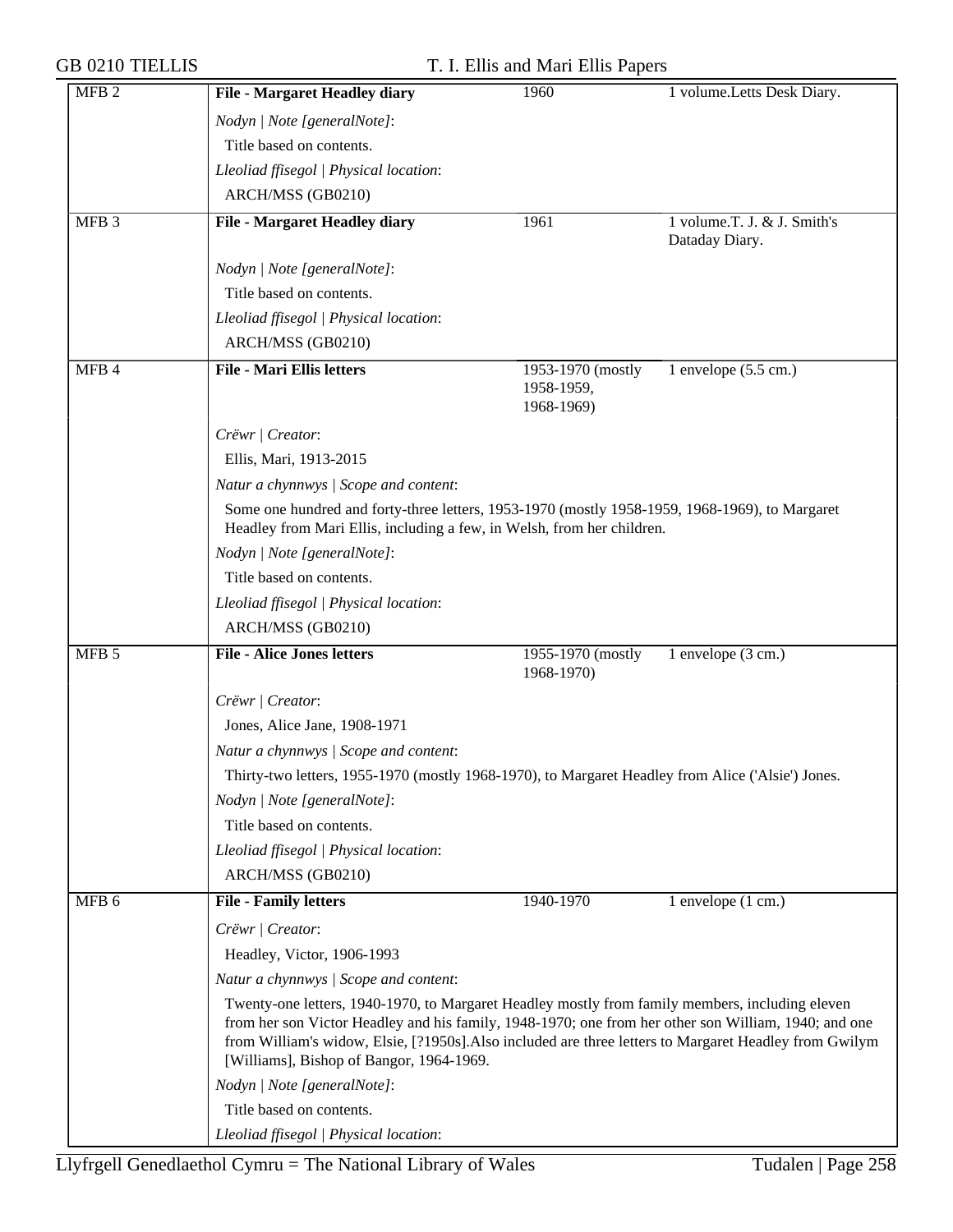|                  | ARCH/MSS (GB0210)                                                                                                                                                                                                                 |                                                                                                                                                         |                    |  |  |  |
|------------------|-----------------------------------------------------------------------------------------------------------------------------------------------------------------------------------------------------------------------------------|---------------------------------------------------------------------------------------------------------------------------------------------------------|--------------------|--|--|--|
| MFB <sub>7</sub> | <b>File - Miscellaneous papers</b>                                                                                                                                                                                                | 1938-1971                                                                                                                                               | 1 envelope (1 cm.) |  |  |  |
|                  |                                                                                                                                                                                                                                   | Natur a chynnwys / Scope and content:                                                                                                                   |                    |  |  |  |
|                  |                                                                                                                                                                                                                                   | Miscellaneous papers of, or relating to, Margaret Headley, 1938-1971, including various reminiscences<br>and recipes, and cash receipt book, 1938-1958. |                    |  |  |  |
|                  | Nodyn   Note [generalNote]:                                                                                                                                                                                                       |                                                                                                                                                         |                    |  |  |  |
|                  | Title based on contents.                                                                                                                                                                                                          |                                                                                                                                                         |                    |  |  |  |
|                  | Lleoliad ffisegol   Physical location:<br>ARCH/MSS (GB0210)                                                                                                                                                                       |                                                                                                                                                         |                    |  |  |  |
|                  | <b>Sub-sub-sub-fonds MFC: Alice and Glyn Jones papers</b>                                                                                                                                                                         |                                                                                                                                                         |                    |  |  |  |
|                  | Crëwr   Creator: Jones, Alice Jane, 1908-1971                                                                                                                                                                                     |                                                                                                                                                         |                    |  |  |  |
|                  | Dyddiad   Date: 1935-1971 (dyddiad creu)   (date of creation)                                                                                                                                                                     |                                                                                                                                                         |                    |  |  |  |
|                  | Natur a chynnwys   Scope and content:                                                                                                                                                                                             |                                                                                                                                                         |                    |  |  |  |
|                  | Papers, 1935-1971, of Mari Ellis's sister Alice ('Alsie') Jones and her husband Glyn, comprising<br>Alice's diaries, 1965-1971, letters addressed mainly to her, 1940-1971, and miscellaneous papers of<br>Glyn Jones, 1935-1971. |                                                                                                                                                         |                    |  |  |  |
|                  | Disgrifiad ffisegol   Physical description: 1 small box.                                                                                                                                                                          |                                                                                                                                                         |                    |  |  |  |
|                  | <u>Iaith y deunydd</u>   Language of the material:                                                                                                                                                                                |                                                                                                                                                         |                    |  |  |  |
| English          |                                                                                                                                                                                                                                   |                                                                                                                                                         |                    |  |  |  |
| Welsh            |                                                                                                                                                                                                                                   |                                                                                                                                                         |                    |  |  |  |
|                  | Nodyn   Note [generalNote]:                                                                                                                                                                                                       |                                                                                                                                                         |                    |  |  |  |
|                  | Title based on contents.                                                                                                                                                                                                          |                                                                                                                                                         |                    |  |  |  |
|                  | Trefniant   Arrangement:                                                                                                                                                                                                          |                                                                                                                                                         |                    |  |  |  |
|                  | Arranged at NLW as follows: Alice Jones diaries; other papers.                                                                                                                                                                    |                                                                                                                                                         |                    |  |  |  |
|                  | <b>Cyfres   Series MFC 1: Alice Jones diaries</b>                                                                                                                                                                                 |                                                                                                                                                         |                    |  |  |  |
|                  | Dyddiad   Date: 1965-1971 (dyddiad creu)   (date of creation)                                                                                                                                                                     |                                                                                                                                                         |                    |  |  |  |
|                  | Natur a chynnwys   Scope and content:                                                                                                                                                                                             |                                                                                                                                                         |                    |  |  |  |
|                  | Pocket diaries, 1965-1971, and an appointment diary, 1969, of Alice Jones.                                                                                                                                                        |                                                                                                                                                         |                    |  |  |  |
|                  | Disgrifiad ffisegol   Physical description: 8 volumes.                                                                                                                                                                            |                                                                                                                                                         |                    |  |  |  |
|                  | <u>Iaith y deunydd   Language of the material:</u>                                                                                                                                                                                |                                                                                                                                                         |                    |  |  |  |
| English          |                                                                                                                                                                                                                                   |                                                                                                                                                         |                    |  |  |  |
|                  | Nodyn   Note [generalNote]:                                                                                                                                                                                                       |                                                                                                                                                         |                    |  |  |  |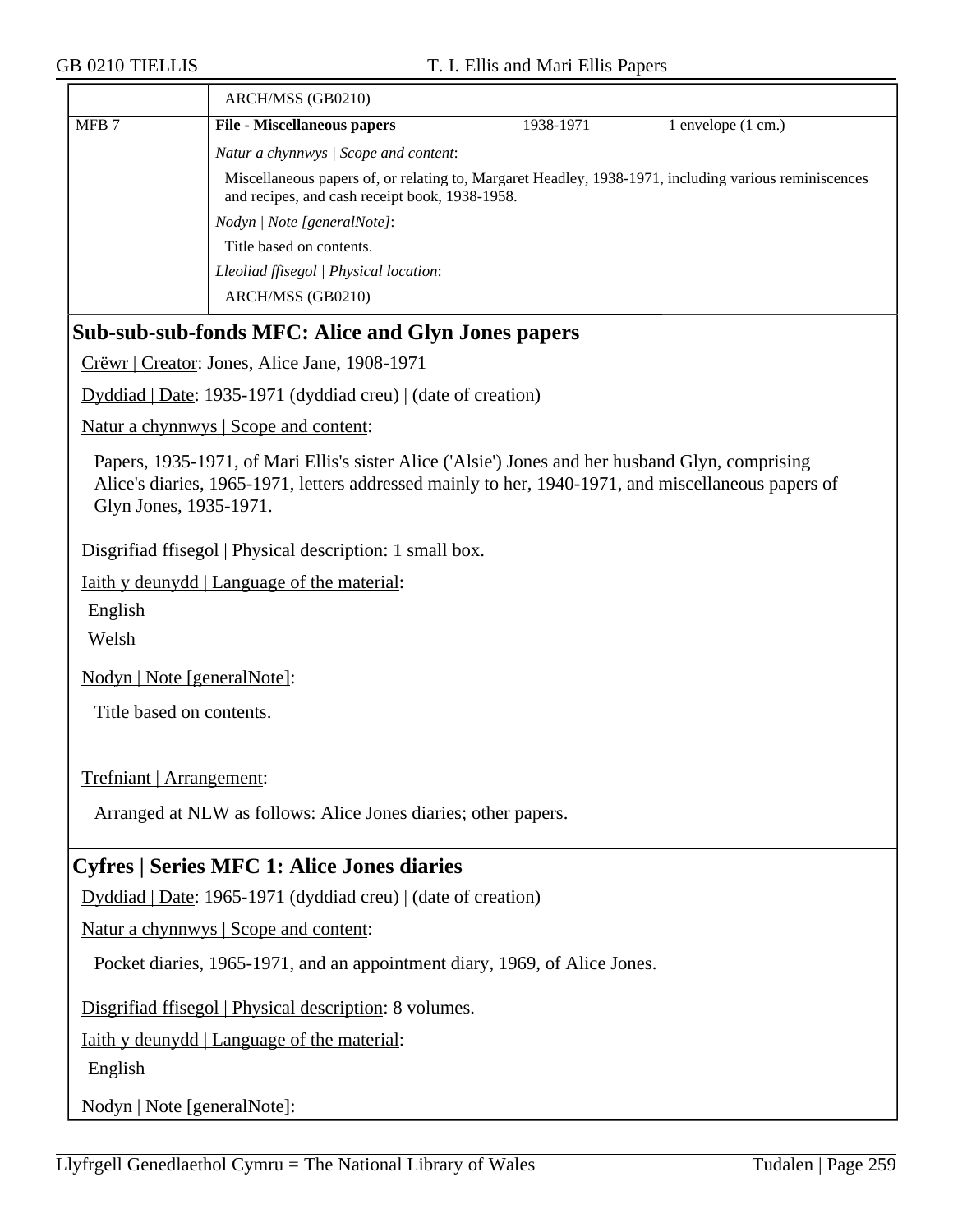Title based on contents.

Pwyntiau mynediad | Access points:

• Jones, Alice Jane, 1908-1971 -- Diaries (pwnc) | (subject)

#### Trefniant | Arrangement:

Arranged chronologically at NLW.

|                                 | FFeil / rhestr eitemau   File / item list                               |                   |                                               |
|---------------------------------|-------------------------------------------------------------------------|-------------------|-----------------------------------------------|
| Cod cyfeirnod<br>Reference code | Teitl   Title                                                           | Dyddiadau   Dates | Disgrifiad ffisegol   Physical<br>description |
| $MFC$ $1/1$                     | <b>File - Diary</b>                                                     | 1965              | 1 volume.Collins Handy Diary.                 |
|                                 | Nodyn   Note [generalNote]:                                             |                   |                                               |
|                                 | Title based on contents.                                                |                   |                                               |
|                                 | Lleoliad ffisegol   Physical location:                                  |                   |                                               |
|                                 | ARCH/MSS (GB0210)                                                       |                   |                                               |
| <b>MFC</b> 1/2                  | <b>File - Diary</b>                                                     | 1966              | 1 volume. Letts Diary.                        |
|                                 | Nodyn   Note [generalNote]:                                             |                   |                                               |
|                                 | Title based on contents.                                                |                   |                                               |
|                                 | Lleoliad ffisegol   Physical location:                                  |                   |                                               |
|                                 | ARCH/MSS (GB0210)                                                       |                   |                                               |
| <b>MFC 1/3</b>                  | <b>File - Diary</b>                                                     | 1967              | 1 volume. Letts Diary.                        |
|                                 | Nodyn   Note [generalNote]:                                             |                   |                                               |
|                                 | Title based on contents.                                                |                   |                                               |
|                                 | Lleoliad ffisegol   Physical location:                                  |                   |                                               |
|                                 | ARCH/MSS (GB0210)                                                       |                   |                                               |
| <b>MFC 1/4</b>                  | <b>File - Diary</b>                                                     | 1968              | 1 volume.Letts Diary.                         |
|                                 | Nodyn   Note [generalNote]:                                             |                   |                                               |
|                                 | Title based on contents.                                                |                   |                                               |
|                                 | Lleoliad ffisegol   Physical location:                                  |                   |                                               |
|                                 | ARCH/MSS (GB0210)                                                       |                   |                                               |
| <b>MFC 1/5</b>                  | <b>File - Diary</b>                                                     | 1969              | 1 volume.Letts Diary.                         |
|                                 | Nodyn   Note [generalNote]:                                             |                   |                                               |
|                                 | Title based on contents.                                                |                   |                                               |
|                                 | Lleoliad ffisegol   Physical location:                                  |                   |                                               |
|                                 | ARCH/MSS (GB0210)                                                       |                   |                                               |
| <b>MFC 1/6</b>                  | <b>File - Appointments diary</b>                                        | 1969              | 1 volume. The Women's Institute<br>Diary.     |
|                                 | Natur a chynnwys / Scope and content:                                   |                   |                                               |
|                                 | Appointments diary of Alice Jones, 1969, containing occasional entries. |                   |                                               |
|                                 | Nodyn   Note [generalNote]:                                             |                   |                                               |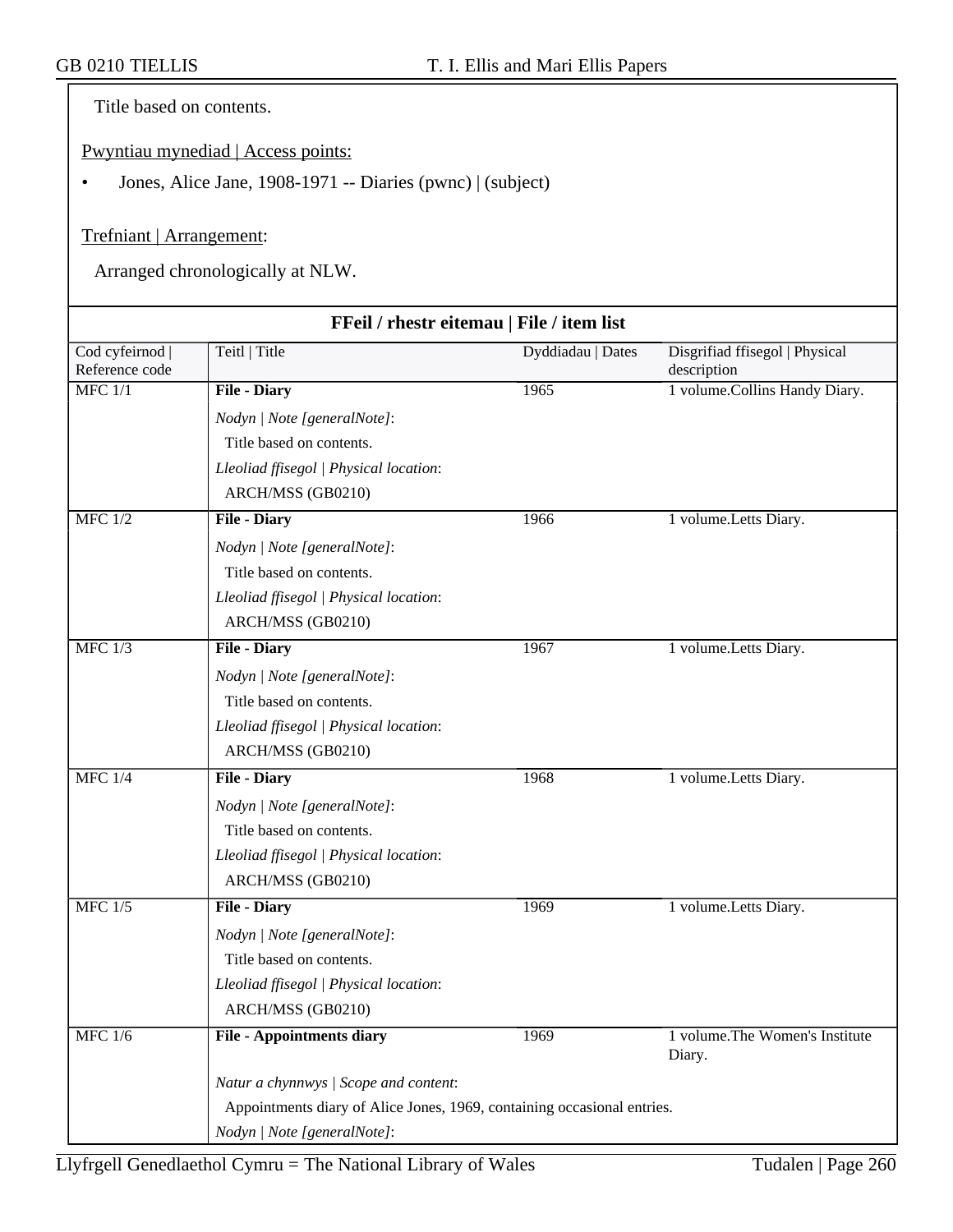|                                 | Title based on contents.                                                                                                                                                                                                                                                                                                                                         |                                           |                                               |
|---------------------------------|------------------------------------------------------------------------------------------------------------------------------------------------------------------------------------------------------------------------------------------------------------------------------------------------------------------------------------------------------------------|-------------------------------------------|-----------------------------------------------|
|                                 | Lleoliad ffisegol   Physical location:                                                                                                                                                                                                                                                                                                                           |                                           |                                               |
|                                 | ARCH/MSS (GB0210)                                                                                                                                                                                                                                                                                                                                                |                                           |                                               |
| $MFC$ 1/7                       | <b>File - Diary</b>                                                                                                                                                                                                                                                                                                                                              | 1970                                      | 1 volume.Collins Handy Diary.                 |
|                                 | Nodyn   Note [generalNote]:                                                                                                                                                                                                                                                                                                                                      |                                           |                                               |
|                                 | Title based on contents.                                                                                                                                                                                                                                                                                                                                         |                                           |                                               |
|                                 | Lleoliad ffisegol   Physical location:                                                                                                                                                                                                                                                                                                                           |                                           |                                               |
|                                 | ARCH/MSS (GB0210)                                                                                                                                                                                                                                                                                                                                                |                                           |                                               |
| <b>MFC 1/8</b>                  | <b>File - Diary</b>                                                                                                                                                                                                                                                                                                                                              | 1971                                      | 1 volume.Blwyddiadur yr<br>Annibynwyr.        |
|                                 | Natur a chynnwys / Scope and content:                                                                                                                                                                                                                                                                                                                            |                                           |                                               |
|                                 | Diary of Alice Jones for 1971 containing entries for the period 1 April-8 May only.                                                                                                                                                                                                                                                                              |                                           |                                               |
|                                 | Nodyn   Note [generalNote]:                                                                                                                                                                                                                                                                                                                                      |                                           |                                               |
|                                 | Title based on contents.                                                                                                                                                                                                                                                                                                                                         |                                           |                                               |
|                                 | Lleoliad ffisegol   Physical location:                                                                                                                                                                                                                                                                                                                           |                                           |                                               |
|                                 | ARCH/MSS (GB0210)                                                                                                                                                                                                                                                                                                                                                |                                           |                                               |
|                                 | <b>Cyfres   Series MFC 2: Other papers</b>                                                                                                                                                                                                                                                                                                                       |                                           |                                               |
|                                 | Dyddiad   Date: 1935-1971 (dyddiad creu)   (date of creation)                                                                                                                                                                                                                                                                                                    |                                           |                                               |
|                                 | Disgrifiad ffisegol   Physical description: 3 envelopes.                                                                                                                                                                                                                                                                                                         |                                           |                                               |
|                                 | Iaith y deunydd   Language of the material:                                                                                                                                                                                                                                                                                                                      |                                           |                                               |
|                                 |                                                                                                                                                                                                                                                                                                                                                                  |                                           |                                               |
| English                         |                                                                                                                                                                                                                                                                                                                                                                  |                                           |                                               |
| Welsh                           |                                                                                                                                                                                                                                                                                                                                                                  |                                           |                                               |
| Nodyn   Note [generalNote]:     |                                                                                                                                                                                                                                                                                                                                                                  |                                           |                                               |
| Title based on contents.        |                                                                                                                                                                                                                                                                                                                                                                  |                                           |                                               |
|                                 |                                                                                                                                                                                                                                                                                                                                                                  |                                           |                                               |
| Trefniant   Arrangement:        |                                                                                                                                                                                                                                                                                                                                                                  |                                           |                                               |
|                                 | Arranged at NLW as follows: letters; Glyn Jones papers.                                                                                                                                                                                                                                                                                                          |                                           |                                               |
|                                 |                                                                                                                                                                                                                                                                                                                                                                  |                                           |                                               |
|                                 |                                                                                                                                                                                                                                                                                                                                                                  | FFeil / rhestr eitemau   File / item list |                                               |
| Cod cyfeirnod<br>Reference code | Teitl   Title                                                                                                                                                                                                                                                                                                                                                    | Dyddiadau   Dates                         | Disgrifiad ffisegol   Physical<br>description |
| MFC 2/1                         | <b>File - Family letters</b>                                                                                                                                                                                                                                                                                                                                     | 1940-1971                                 | $1$ envelope $(3 \text{ cm.})$                |
|                                 | Natur a chynnwys / Scope and content:                                                                                                                                                                                                                                                                                                                            |                                           |                                               |
|                                 | Some forty-five letters, 1940-1971, to Alice Jones (with a few also addressed to Glyn Jones) from<br>various family members, including three from Margaret Headley, 1956, 1970; seventeen from Mari Ellis,<br>[1955]-1971 (mostly February-April 1971); some fifteen from Victor Headley and his family, 1955-1971;<br>and four from William Headley, 1940-1941. |                                           |                                               |
|                                 | Nodyn   Note [generalNote]:                                                                                                                                                                                                                                                                                                                                      |                                           |                                               |
|                                 | Title based on contents.                                                                                                                                                                                                                                                                                                                                         |                                           |                                               |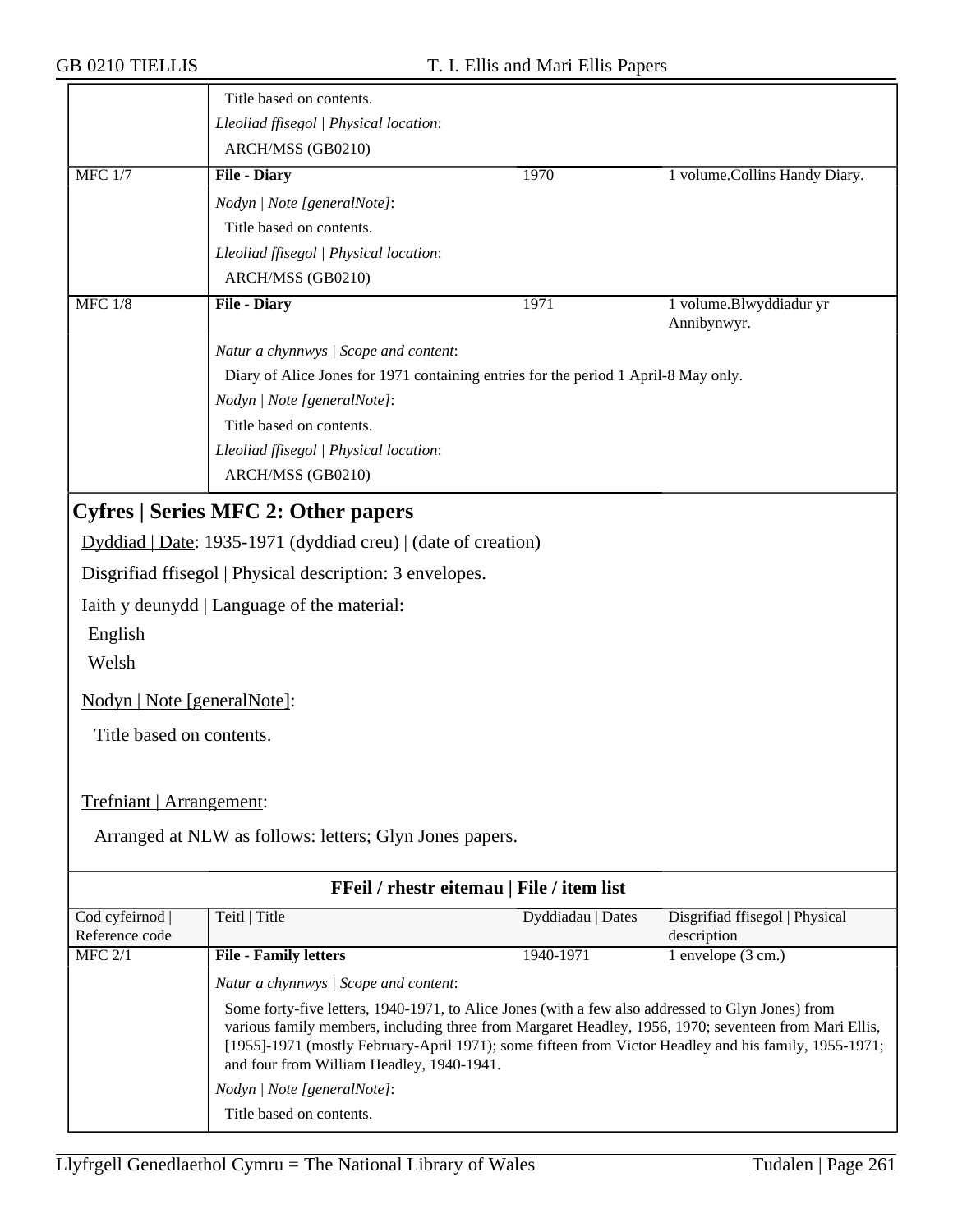|                | Lleoliad ffisegol   Physical location:                                                                                                                                                                                                                              |                 |                    |  |
|----------------|---------------------------------------------------------------------------------------------------------------------------------------------------------------------------------------------------------------------------------------------------------------------|-----------------|--------------------|--|
|                | ARCH/MSS (GB0210)                                                                                                                                                                                                                                                   |                 |                    |  |
| <b>MFC 2/2</b> | <b>File - Letters</b>                                                                                                                                                                                                                                               | 1945, 1970-1971 | 1 envelope (2 cm.) |  |
|                | Natur a chynnwys / Scope and content:                                                                                                                                                                                                                               |                 |                    |  |
|                | Twenty-nine letters and cards, 1945, 1970-1971, to Alice Jones, mostly offering condolences on the<br>deaths of her mother and her husband or concerning her own ill health. Three letters, 1945, from Dylife,<br>Montgomeryshire, are addressed to Glyn and Alice. |                 |                    |  |
|                | Nodyn   Note [generalNote]:                                                                                                                                                                                                                                         |                 |                    |  |
|                | Title based on contents.                                                                                                                                                                                                                                            |                 |                    |  |
|                | Lleoliad ffisegol   Physical location:                                                                                                                                                                                                                              |                 |                    |  |
|                | ARCH/MSS (GB0210)                                                                                                                                                                                                                                                   |                 |                    |  |
| <b>MFC 2/3</b> | <b>File - Glyn Jones papers</b>                                                                                                                                                                                                                                     | 1935-1971       | 1 envelope (1 cm.) |  |
|                | Crëwr   Creator:                                                                                                                                                                                                                                                    |                 |                    |  |
|                | Jones, Glyn, 1905-1971                                                                                                                                                                                                                                              |                 |                    |  |
|                | Natur a chynnwys / Scope and content:                                                                                                                                                                                                                               |                 |                    |  |
|                | Miscellaneous papers, 1935-1971, of or relating to Glyn Jones, including ten letters, 1950-1970 (one<br>from Megan Lloyd George, 1950), photographs, 1935, 1937, and ephemera, 1949-1962.                                                                           |                 |                    |  |
|                | Nodyn   Note [generalNote]:                                                                                                                                                                                                                                         |                 |                    |  |
|                | Title based on contents.                                                                                                                                                                                                                                            |                 |                    |  |
|                | Lleoliad ffisegol   Physical location:                                                                                                                                                                                                                              |                 |                    |  |
|                | ARCH/MSS (GB0210)                                                                                                                                                                                                                                                   |                 |                    |  |
|                | <b>Sub-sub-sub-fonds MFD: Rev. William Headley diaries</b>                                                                                                                                                                                                          |                 |                    |  |
|                | Crëwr   Creator: Headley, William, 1856-1915                                                                                                                                                                                                                        |                 |                    |  |
|                | $Dyddiad   Date: [1900x1902]-1915 (dyddiad creu)   (date of creation)$                                                                                                                                                                                              |                 |                    |  |
|                | Natur a chynnwys   Scope and content:                                                                                                                                                                                                                               |                 |                    |  |
|                | Diaries, 1902-1915, of the Rev. William Headley (d. 1915), Vicar of Llanfihangel y Creuddyn,<br>Cardiganshire, from 1904, and the elder brother of the Rev. R. L. Headley.<br>Also included are Rev. Headley's calling cards.                                       |                 |                    |  |
|                | Disgrifiad ffisegol   Physical description: 2 small boxes.                                                                                                                                                                                                          |                 |                    |  |
|                | <u>Iaith y deunydd</u>   Language of the material:                                                                                                                                                                                                                  |                 |                    |  |
| English        |                                                                                                                                                                                                                                                                     |                 |                    |  |
|                | Nodyn   Note [generalNote]:                                                                                                                                                                                                                                         |                 |                    |  |
|                | Title based on contents.                                                                                                                                                                                                                                            |                 |                    |  |
|                | Pwyntiau mynediad   Access points:                                                                                                                                                                                                                                  |                 |                    |  |
|                | Headley, William, 1856-1915 -- Diaries (pwnc)   (subject)                                                                                                                                                                                                           |                 |                    |  |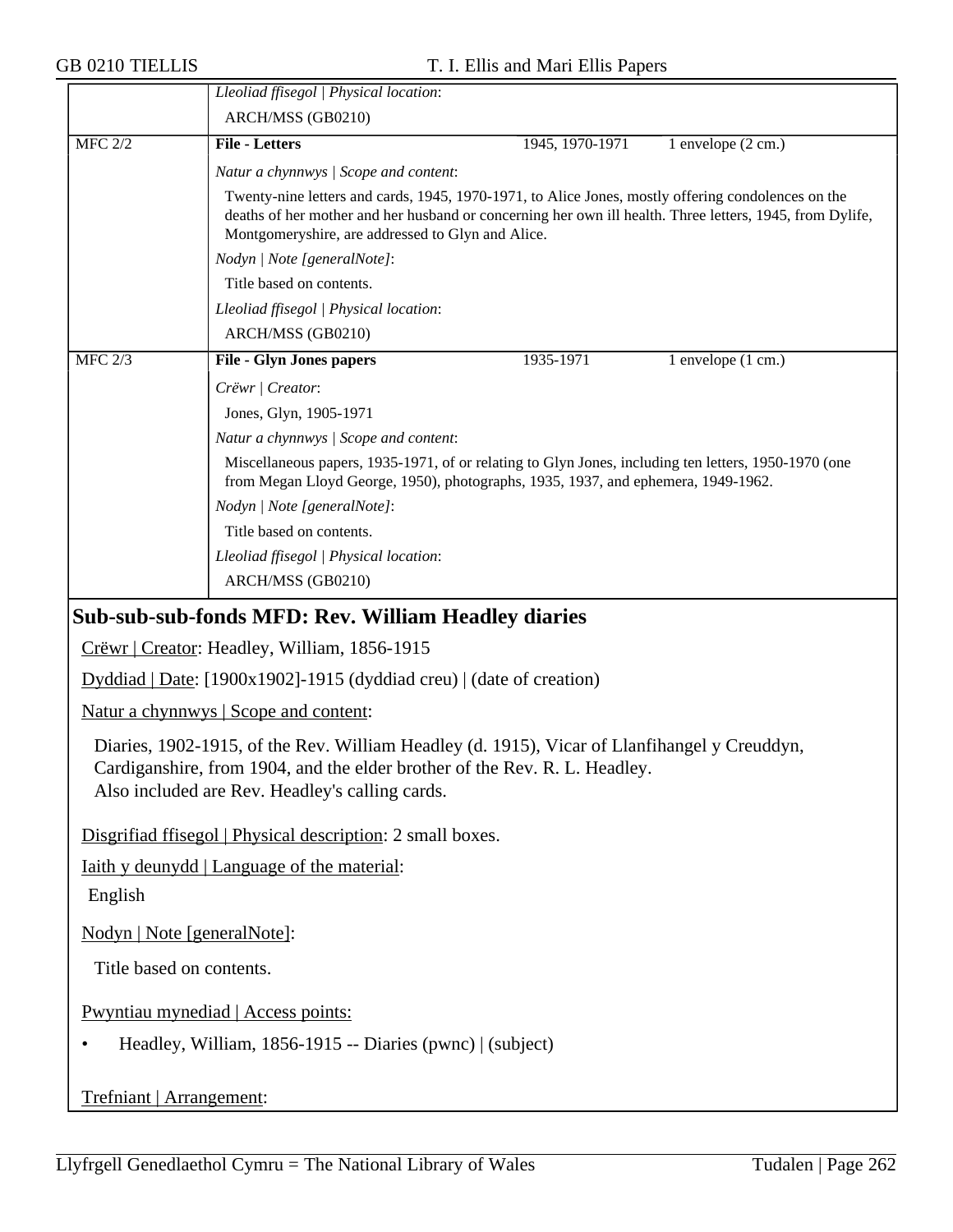Diaries arranged chronologically at NLW.

| FFeil / rhestr eitemau   File / item list |                                        |                   |                                                             |
|-------------------------------------------|----------------------------------------|-------------------|-------------------------------------------------------------|
| Cod cyfeirnod  <br>Reference code         | Teitl   Title                          | Dyddiadau   Dates | Disgrifiad ffisegol   Physical<br>description               |
| MFD <sub>1</sub>                          | <b>File - Diary</b>                    | 1902              | 1 volume.Boots Scribbling Diary.                            |
|                                           | Nodyn   Note [generalNote]:            |                   |                                                             |
|                                           | Title based on contents.               |                   |                                                             |
|                                           | Lleoliad ffisegol   Physical location: |                   |                                                             |
|                                           | ARCH/MSS (GB0210)                      |                   |                                                             |
| MFD <sub>2</sub>                          | <b>File - Diary</b>                    | 1903              | 1 volume. Boots Scribbling Diary.                           |
|                                           | Nodyn   Note [generalNote]:            |                   |                                                             |
|                                           | Title based on contents.               |                   |                                                             |
|                                           | Lleoliad ffisegol   Physical location: |                   |                                                             |
|                                           | ARCH/MSS (GB0210)                      |                   |                                                             |
| $\overline{\text{MFD 3}}$                 | <b>File - Diary</b>                    | 1904              | 1 volume.Boots Scribbling Diary.                            |
|                                           | Nodyn   Note [generalNote]:            |                   |                                                             |
|                                           | Title based on contents.               |                   |                                                             |
|                                           | Lleoliad ffisegol   Physical location: |                   |                                                             |
|                                           | ARCH/MSS (GB0210)                      |                   |                                                             |
| $\overline{\text{MFD 4}}$                 | <b>File - Diary</b>                    | 1905              | 1 volume.T. J. & J. Smith's<br>Commercial Scribbling Diary. |
|                                           | Nodyn   Note [generalNote]:            |                   |                                                             |
|                                           | Title based on contents.               |                   |                                                             |
|                                           | Lleoliad ffisegol   Physical location: |                   |                                                             |
|                                           | ARCH/MSS (GB0210)                      |                   |                                                             |
| $\overline{MPD}$ 5                        | <b>File - Diary</b>                    | 1906              | 1 volume.Boots Scribbling Diary.                            |
|                                           | Nodyn   Note [generalNote]:            |                   |                                                             |
|                                           | Title based on contents.               |                   |                                                             |
|                                           | Lleoliad ffisegol   Physical location: |                   |                                                             |
|                                           | ARCH/MSS (GB0210)                      |                   |                                                             |
| $\overline{MPD}$ 6                        | <b>File - Diary</b>                    | 1907              | 1 volume.T. J. & J. Smith's<br>Commercial Scribbling Diary. |
|                                           | Nodyn   Note [generalNote]:            |                   |                                                             |
|                                           | Title based on contents.               |                   |                                                             |
|                                           | Lleoliad ffisegol   Physical location: |                   |                                                             |
|                                           | ARCH/MSS (GB0210)                      |                   |                                                             |
| MFD <sub>7</sub>                          | <b>File - Diary</b>                    | 1908              | 1 volume. Western Mail, Ltd.,<br>Scribbling Diary.          |
|                                           | Nodyn   Note [generalNote]:            |                   |                                                             |
|                                           | Title based on contents.               |                   |                                                             |
|                                           | Lleoliad ffisegol   Physical location: |                   |                                                             |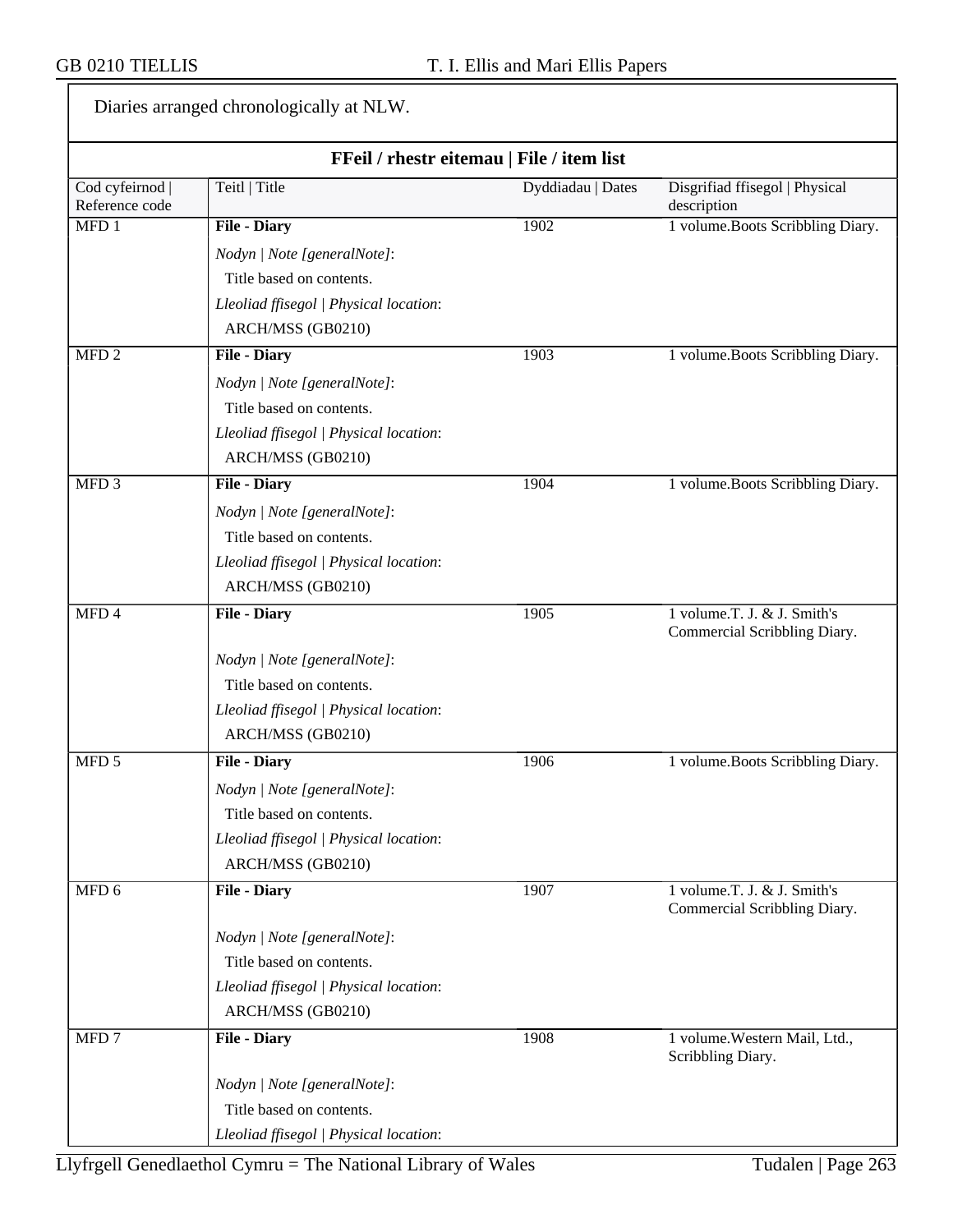| ARCH/MSS (GB0210)                                                                               |                             |                                                                            |  |  |
|-------------------------------------------------------------------------------------------------|-----------------------------|----------------------------------------------------------------------------|--|--|
| <b>File - Diary</b>                                                                             | 1909                        | 1 volume.T. J. & J. Smith's<br>Commercial Scribbling Diary.                |  |  |
| Nodyn   Note [generalNote]:                                                                     |                             |                                                                            |  |  |
| Title based on contents.                                                                        |                             |                                                                            |  |  |
| Lleoliad ffisegol   Physical location:                                                          |                             |                                                                            |  |  |
| ARCH/MSS (GB0210)                                                                               |                             |                                                                            |  |  |
| <b>File - Diary</b>                                                                             | 1910                        | 1 volume.T. J. & J. Smith's<br>Small Scribbling Diary with an<br>Almanack. |  |  |
| Nodyn   Note [generalNote]:                                                                     |                             |                                                                            |  |  |
| Title based on contents.                                                                        |                             |                                                                            |  |  |
| Lleoliad ffisegol   Physical location:                                                          |                             |                                                                            |  |  |
| ARCH/MSS (GB0210)                                                                               |                             |                                                                            |  |  |
| <b>File - Diary</b>                                                                             | 1911                        | 1 volume.T. J. & J. Smith's<br>Small Scribbling Diary with an<br>Almanack. |  |  |
| Nodyn   Note [generalNote]:                                                                     |                             |                                                                            |  |  |
| Title based on contents.                                                                        |                             |                                                                            |  |  |
| Lleoliad ffisegol   Physical location:                                                          |                             |                                                                            |  |  |
| ARCH/MSS (GB0210)                                                                               |                             |                                                                            |  |  |
| <b>File - Diary</b>                                                                             | 1913                        | 1 volume.T. J. & J. Smith's<br>Small Scribbling Diary with an<br>Almanack. |  |  |
|                                                                                                 |                             |                                                                            |  |  |
| Title based on contents.                                                                        |                             |                                                                            |  |  |
| Lleoliad ffisegol   Physical location:                                                          |                             |                                                                            |  |  |
| ARCH/MSS (GB0210)                                                                               |                             |                                                                            |  |  |
| <b>File - Diary</b>                                                                             | 1914                        | 1 volume.T. J. & J. Smith's<br>Small Scribbling Diary with an<br>Almanack. |  |  |
| Nodyn   Note [generalNote]:                                                                     |                             |                                                                            |  |  |
| Title based on contents.                                                                        |                             |                                                                            |  |  |
| Lleoliad ffisegol   Physical location:                                                          |                             |                                                                            |  |  |
| ARCH/MSS (GB0210)                                                                               |                             |                                                                            |  |  |
| <b>File - Diary</b>                                                                             | 1915                        | 1 volume.T. J. & J. Smith's<br>Small Scribbling Diary with an<br>Almanack. |  |  |
| Natur a chynnwys / Scope and content:                                                           |                             |                                                                            |  |  |
| Diary of William Headley for 1915, containing entries to 27 November, the day before his death. |                             |                                                                            |  |  |
| Nodyn   Note [generalNote]:                                                                     |                             |                                                                            |  |  |
| Title based on contents.                                                                        |                             |                                                                            |  |  |
| Lleoliad ffisegol   Physical location:                                                          |                             |                                                                            |  |  |
| ARCH/MSS (GB0210)                                                                               |                             |                                                                            |  |  |
|                                                                                                 | Nodyn   Note [generalNote]: |                                                                            |  |  |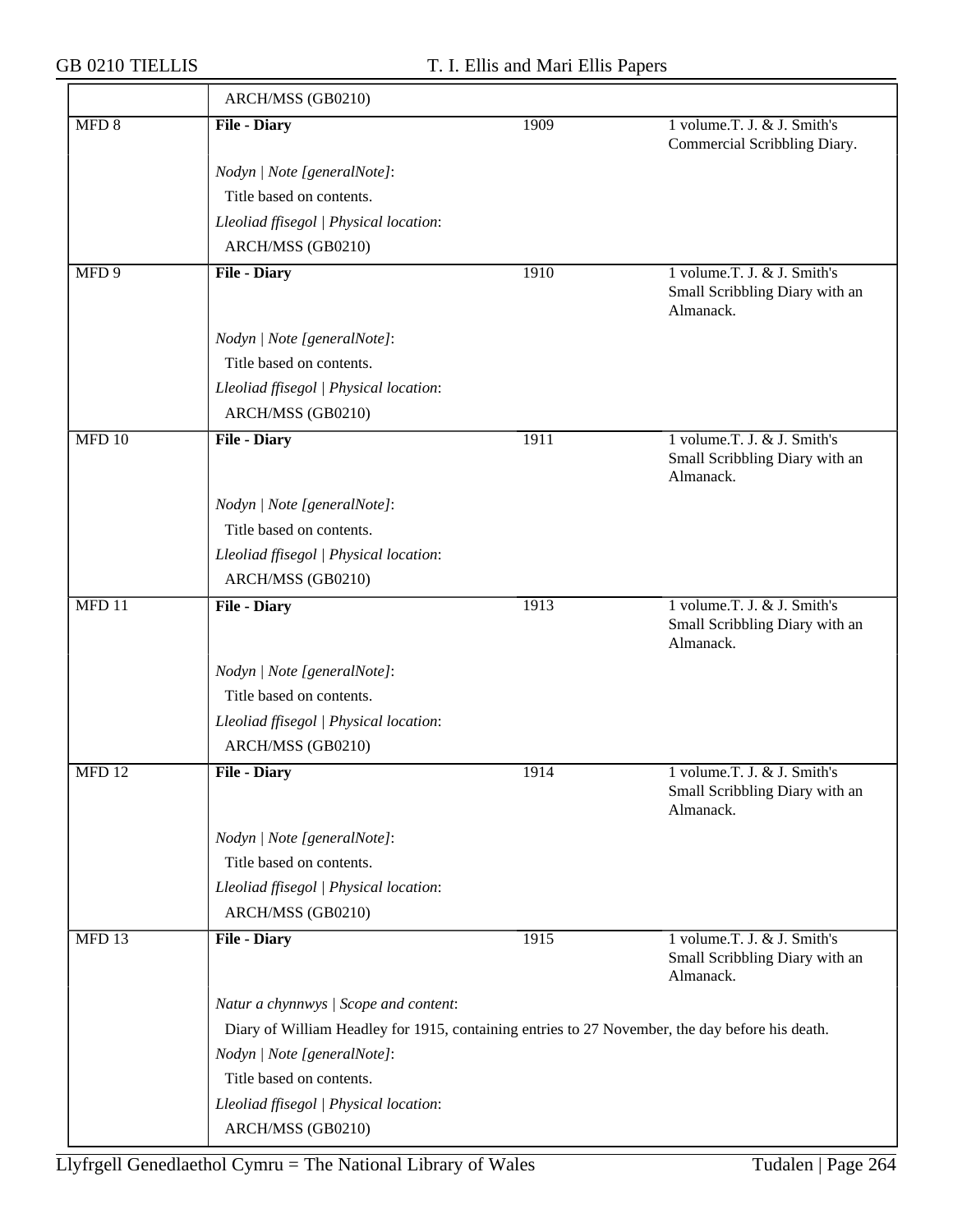| <b>MFD 14</b> | <b>File - Calling cards</b>                                                                                                                        | [early 20 cent.] | 1 envelope (2 wallets, 1 box) |
|---------------|----------------------------------------------------------------------------------------------------------------------------------------------------|------------------|-------------------------------|
|               | Natur a chynnwys / Scope and content:                                                                                                              |                  |                               |
|               | A box of calling cards of the Rev. William Headley together with two wallets containing further calling<br>cards [?belonging to the Rev. Headley]. |                  |                               |
|               | Nodyn / Note [generalNote]:                                                                                                                        |                  |                               |
|               | Title based on contents.                                                                                                                           |                  |                               |
|               | Lleoliad ffisegol   Physical location:                                                                                                             |                  |                               |
|               | ARCH/MSS (GB0210)                                                                                                                                  |                  |                               |

### **Sub-sub-sub-fonds MFE: Marged a Rolant Ellis**

Crëwr | Creator: Elis, Meg, 1950-Ellis, Rolant J., 1953-

Dyddiad | Date: 1950-[2003] (dyddiad creu) | (date of creation)

Natur a chynnwys | Scope and content:

Papers, 1950-[2000s], mainly collected by Mari Ellis, relating to her daughter Marged (Meg) and son Rolant, including letters, cards and telegrams to her and T. I. Ellis on the births of their children and other significant events, 1950-1980; childhood correspondence of Marged and Rolant with their parents and other relatives, [mid 1950s]-[c. 1970]; cuttings relating to Meg Elis, [1970s]-[2000s], and cuttings of articles, reviews and other items by her, [1970s]-1999.

Disgrifiad ffisegol | Physical description: 1 small box.

Iaith y deunydd | Language of the material:

Welsh

Nodyn | Note [generalNote]:

Title based on contents.

Pwyntiau mynediad | Access points:

• Elis, Meg, 1950- -- Archives (pwnc) | (subject)

Disgrifiadau deunydd | Related material:

For further papers of Meg Elis see NLW, Papurau Meg Elis (currently uncatalogued).

| FFeil / rhestr eitemau   File / item list |                                                                                                                              |                   |                                |  |
|-------------------------------------------|------------------------------------------------------------------------------------------------------------------------------|-------------------|--------------------------------|--|
| Cod cyfeirnod                             | Teitl   Title                                                                                                                | Dyddiadau   Dates | Disgrifiad ffisegol   Physical |  |
| Reference code                            |                                                                                                                              |                   | description                    |  |
| MFE <sub>1</sub>                          | File - Llythyrau llongyfarch                                                                                                 | 1950-1980         | envelope.                      |  |
|                                           | Natur a chynnwys / Scope and content:                                                                                        |                   |                                |  |
|                                           | Letters, cards and telegrams, 1950-1980, to Mari Ellis and T. I. Ellis on the births of their children and<br>grandchildren. |                   |                                |  |
|                                           | Nodyn   Note [generalNote]:                                                                                                  |                   |                                |  |
|                                           | Title based on contents.                                                                                                     |                   |                                |  |
|                                           | Lleoliad ffisegol   Physical location:                                                                                       |                   |                                |  |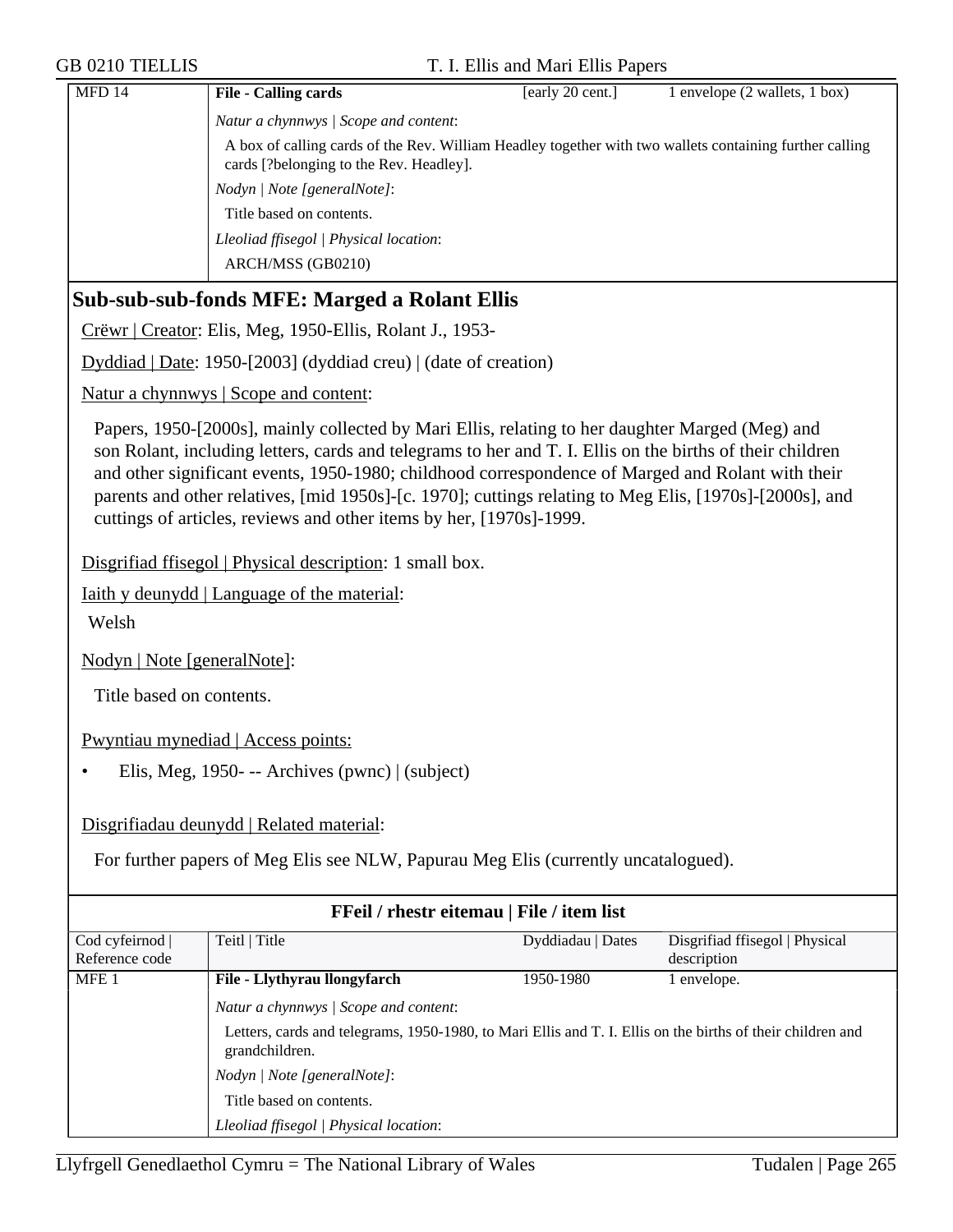$\overline{\phantom{a}}$ 

|                  | ARCH/MSS (GB0210)                                                                          |                                                                                                                                                                                          |                              |  |  |
|------------------|--------------------------------------------------------------------------------------------|------------------------------------------------------------------------------------------------------------------------------------------------------------------------------------------|------------------------------|--|--|
| MFE <sub>2</sub> | File - Llythyrau teuluol at Marged a<br>Rolant                                             | 1953-1969                                                                                                                                                                                | 1 envelope (3 cm.)           |  |  |
|                  | Natur a chynnwys / Scope and content:                                                      |                                                                                                                                                                                          |                              |  |  |
|                  | Letters, 1953-1969, addressed to Marged and Rolant from their parents and other relatives. |                                                                                                                                                                                          |                              |  |  |
|                  | Nodyn   Note [generalNote]:                                                                |                                                                                                                                                                                          |                              |  |  |
|                  | Title based on contents.                                                                   |                                                                                                                                                                                          |                              |  |  |
|                  | Lleoliad ffisegol   Physical location:                                                     |                                                                                                                                                                                          |                              |  |  |
|                  | ARCH/MSS (GB0210)                                                                          |                                                                                                                                                                                          |                              |  |  |
| MFE <sub>3</sub> | File - Llythyrau eraill at Marged a Rolant                                                 | 1951-1969                                                                                                                                                                                | 1 envelope (3 cm.)           |  |  |
|                  | Natur a chynnwys / Scope and content:                                                      |                                                                                                                                                                                          |                              |  |  |
|                  | Letters, 1951-1969, addressed to Marged and Rolant, from non-family members.               |                                                                                                                                                                                          |                              |  |  |
|                  | Nodyn   Note [generalNote]:                                                                |                                                                                                                                                                                          |                              |  |  |
|                  | Title based on contents.                                                                   |                                                                                                                                                                                          |                              |  |  |
|                  | Lleoliad ffisegol   Physical location:                                                     |                                                                                                                                                                                          |                              |  |  |
|                  | ARCH/MSS (GB0210)                                                                          |                                                                                                                                                                                          |                              |  |  |
| MFE 4            | File - Llythyrau Marged a Rolant yn blant                                                  | $\sqrt{1950}$ au<br>canol]-1969                                                                                                                                                          | 1 envelope $(2 \text{ cm.})$ |  |  |
|                  | Natur a chynnwys / Scope and content:                                                      |                                                                                                                                                                                          |                              |  |  |
|                  | Letters, [mid 1950s]-1969, of Marged and Rolant, mostly to their parents.                  |                                                                                                                                                                                          |                              |  |  |
|                  | Nodyn   Note [generalNote]:                                                                |                                                                                                                                                                                          |                              |  |  |
|                  | Title based on contents.                                                                   |                                                                                                                                                                                          |                              |  |  |
|                  | Lleoliad ffisegol   Physical location:                                                     |                                                                                                                                                                                          |                              |  |  |
|                  | ARCH/MSS (GB0210)                                                                          |                                                                                                                                                                                          |                              |  |  |
| MFE <sub>5</sub> | File - Ysgrifau yn Y Llan                                                                  | $[1970au]$                                                                                                                                                                               | 1 folder.                    |  |  |
|                  | Natur a chynnwys / Scope and content:                                                      |                                                                                                                                                                                          |                              |  |  |
|                  |                                                                                            | Cuttings, [1970s], of articles and reviews by Marged Dafydd/Meg Elis, published in Y Llan, together                                                                                      |                              |  |  |
|                  | with a few typescript and manuscript articles by her.                                      |                                                                                                                                                                                          |                              |  |  |
|                  | Nodyn   Note [generalNote]:                                                                |                                                                                                                                                                                          |                              |  |  |
|                  | Title based on contents.                                                                   |                                                                                                                                                                                          |                              |  |  |
|                  | Lleoliad ffisegol   Physical location:                                                     |                                                                                                                                                                                          |                              |  |  |
|                  | ARCH/MSS (GB0210)                                                                          |                                                                                                                                                                                          |                              |  |  |
| MFE <sub>6</sub> | File - Adolygiadau teledu                                                                  | 1998-2003                                                                                                                                                                                | 1 folder.                    |  |  |
|                  |                                                                                            | Natur a chynnwys / Scope and content:                                                                                                                                                    |                              |  |  |
|                  |                                                                                            | Cuttings, 1998-1999, of television reviews by Meg Elis, published in the Westerm Mail and Y Cymro,<br>together with copies of periodicals to which she contributed articles, 2001, 2003. |                              |  |  |
|                  | Nodyn   Note [generalNote]:                                                                |                                                                                                                                                                                          |                              |  |  |
|                  | Title based on contents.                                                                   |                                                                                                                                                                                          |                              |  |  |
|                  | Lleoliad ffisegol   Physical location:                                                     |                                                                                                                                                                                          |                              |  |  |
|                  | ARCH/MSS (GB0210)                                                                          |                                                                                                                                                                                          |                              |  |  |
| MFE <sub>7</sub> | <b>File - Torion Marged Ellis</b>                                                          | [c. 1960]-[c. 2000]                                                                                                                                                                      | 1 folder.                    |  |  |
|                  | Natur a chynnwys / Scope and content:                                                      |                                                                                                                                                                                          |                              |  |  |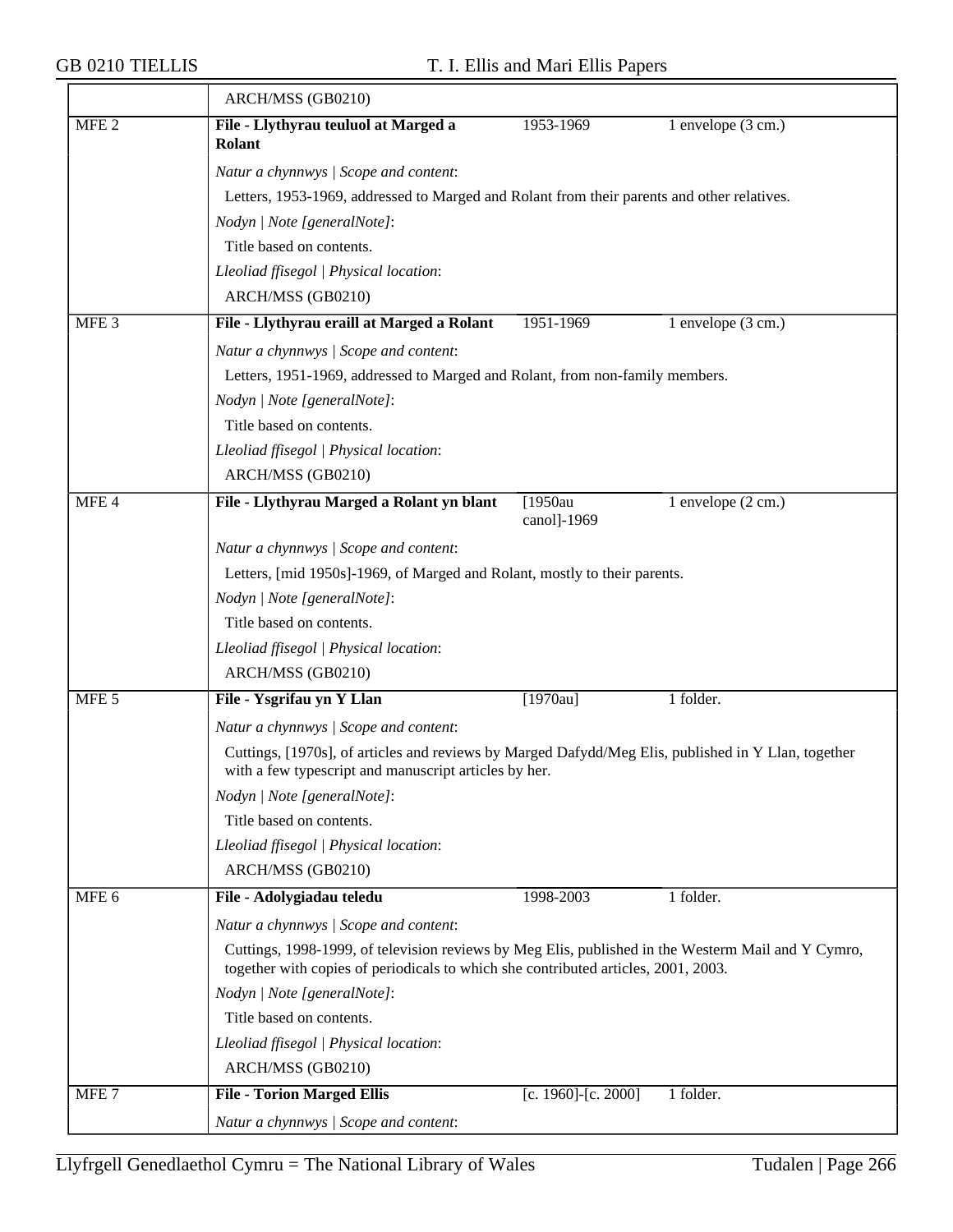Press cuttings, [c. 1960]-[c. 2000], relating to Marged Ellis/Marged Dafydd/Meg Elis, apparently collected by her mother. *Nodyn | Note [generalNote]*: Title based on contents. *Lleoliad ffisegol | Physical location*: ARCH/MSS (GB0210)

## **Sub-sub-sub-fonds MFF: Other family papers**

Dyddiad | Date: 1915-2007 (dyddiad creu) | (date of creation)

Natur a chynnwys | Scope and content:

Photographs, 1915-2007, and press cuttings, 1948-2002, relating mostly to the Headley family.

Disgrifiad ffisegol | Physical description: 1 small box.

Iaith y deunydd | Language of the material:

English

Welsh

Nodyn | Note [generalNote]:

Title based on contents.

Pwyntiau mynediad | Access points:

• Headley family -- Photographs (pwnc) | (subject)

Trefniant | Arrangement:

Arranged at NLW as follows: photographs; cuttings.

| FFeil / rhestr eitemau   File / item list |                                                                                              |                   |                                |  |
|-------------------------------------------|----------------------------------------------------------------------------------------------|-------------------|--------------------------------|--|
| Cod cyfeirnod                             | Teitl   Title                                                                                | Dyddiadau   Dates | Disgrifiad ffisegol   Physical |  |
| Reference code                            |                                                                                              |                   | description                    |  |
| MFF <sub>1</sub>                          | File - Photograph album                                                                      | 1915-1936         | 1 volume.                      |  |
|                                           | Natur a chynnwys / Scope and content:                                                        |                   |                                |  |
|                                           | Photograph album of Mari Headley, begun 1933, containing family photographs dated 1915-1936. |                   |                                |  |
|                                           | Nodyn / Note [generalNote]:                                                                  |                   |                                |  |
|                                           | Title based on contents.                                                                     |                   |                                |  |
|                                           | Lleoliad ffisegol   Physical location:                                                       |                   |                                |  |
|                                           | ARCH/MSS (GB0210)                                                                            |                   |                                |  |
| MFF <sub>2</sub>                          | File - Photograph album                                                                      | 1936-1937         | 1 volume.                      |  |
|                                           | Natur a chynnwys   Scope and content:                                                        |                   |                                |  |
|                                           | Photograph album of Mari Headley containing photographs of family and friends, 1936-1937.    |                   |                                |  |
|                                           | Nodyn   Note [generalNote]:                                                                  |                   |                                |  |
|                                           | Title based on contents.                                                                     |                   |                                |  |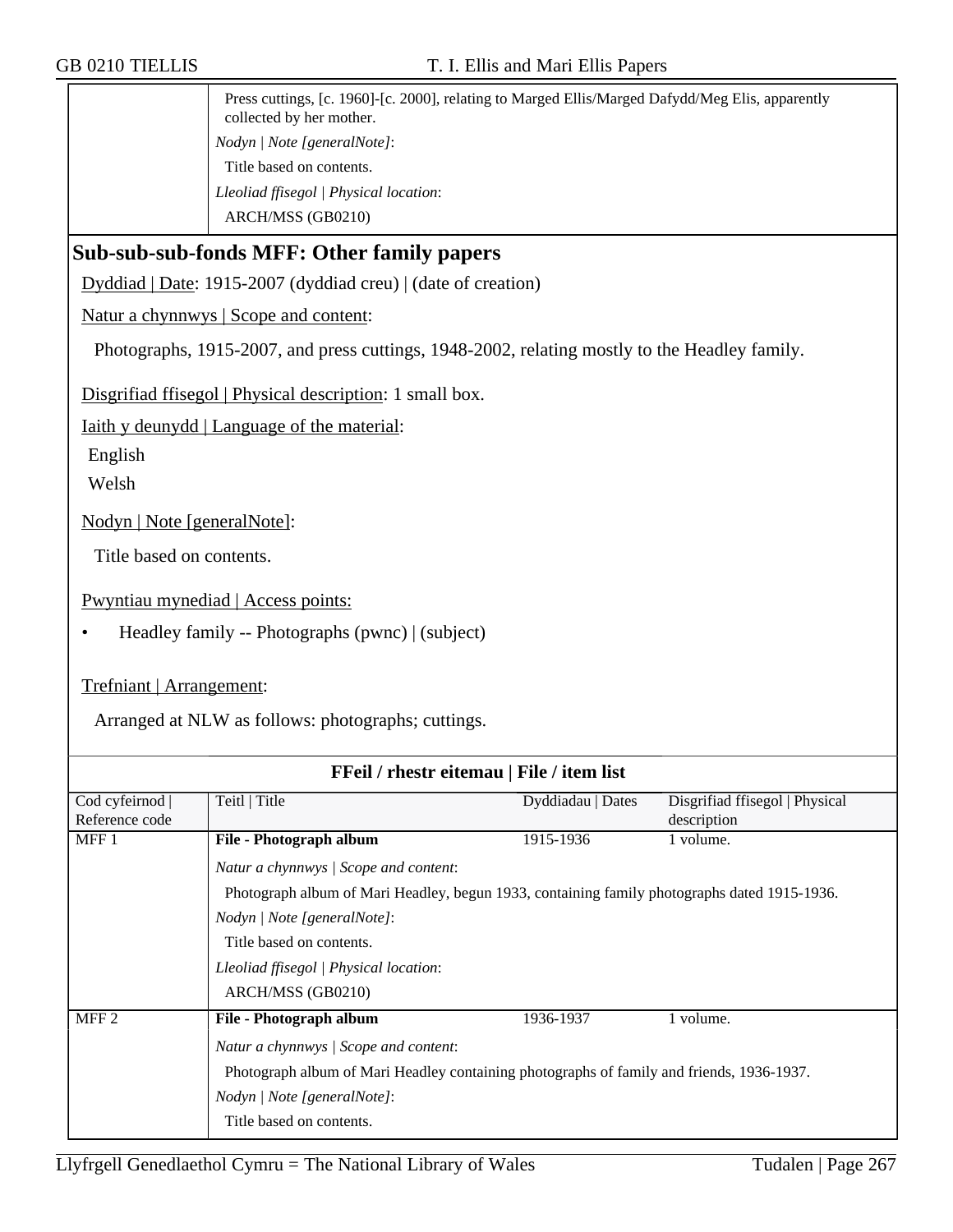|                  | Lleoliad ffisegol   Physical location:                                                                                                                              |                        |                       |  |  |
|------------------|---------------------------------------------------------------------------------------------------------------------------------------------------------------------|------------------------|-----------------------|--|--|
|                  | ARCH/MSS (GB0210)                                                                                                                                                   |                        |                       |  |  |
| MFF <sub>3</sub> | File - Photograph album                                                                                                                                             | $[1930s]$ - $[?1940s]$ | 1 volume.             |  |  |
|                  | Natur a chynnwys / Scope and content:                                                                                                                               |                        |                       |  |  |
|                  | Photograph album of Mari Headley containing photographs of family and friends, [1930s]-[?1940s],<br>including photographs of her graduation, 1936.                  |                        |                       |  |  |
|                  | Nodyn   Note [generalNote]:                                                                                                                                         |                        |                       |  |  |
|                  | Title based on contents.                                                                                                                                            |                        |                       |  |  |
|                  | Lleoliad ffisegol   Physical location:                                                                                                                              |                        |                       |  |  |
|                  | ARCH/MSS (GB0210)                                                                                                                                                   |                        |                       |  |  |
| MFF4             | File - Photograph album                                                                                                                                             | $[1930s]$ - $[?1940s]$ | 1 volume.             |  |  |
|                  | Natur a chynnwys / Scope and content:                                                                                                                               |                        |                       |  |  |
|                  | Photograph album of Mari Headley containing family photographs, [1930s]-[?1940s].                                                                                   |                        |                       |  |  |
|                  | Nodyn   Note [generalNote]:                                                                                                                                         |                        |                       |  |  |
|                  | Title based on contents.                                                                                                                                            |                        |                       |  |  |
|                  | Lleoliad ffisegol   Physical location:                                                                                                                              |                        |                       |  |  |
|                  | ARCH/MSS (GB0210)                                                                                                                                                   |                        |                       |  |  |
| MFF <sub>5</sub> | File - Photographs                                                                                                                                                  | 1981-2007              | 1 envelope (52 items) |  |  |
|                  | Crëwr   Creator:                                                                                                                                                    |                        |                       |  |  |
|                  | Ellis, Rolant J., 1953-                                                                                                                                             |                        |                       |  |  |
|                  | Natur a chynnwys / Scope and content:                                                                                                                               |                        |                       |  |  |
|                  | Fifty-two mostly family photographs, 1981-2007, taken mainly by Rolant Ellis, showing Mari Ellis, her<br>children and grandchildren, her brother Victor and others. |                        |                       |  |  |
|                  | Nodyn   Note [generalNote]:                                                                                                                                         |                        |                       |  |  |
|                  | Title based on contents.                                                                                                                                            |                        |                       |  |  |
|                  | Lleoliad ffisegol   Physical location:                                                                                                                              |                        |                       |  |  |
|                  | ARCH/MSS (GB0210)                                                                                                                                                   |                        |                       |  |  |
| MFF <sub>6</sub> | File - Torion papur newydd                                                                                                                                          | 1948-2002              | 1 envelope.           |  |  |
|                  | Natur a chynnwys / Scope and content:                                                                                                                               |                        |                       |  |  |
|                  | Newspaper cuttings, 1948-2002, relating mostly to Mari Ellis or to the Headley family.                                                                              |                        |                       |  |  |
|                  | Nodyn   Note [generalNote]:                                                                                                                                         |                        |                       |  |  |
|                  | Title based on contents.                                                                                                                                            |                        |                       |  |  |
|                  | Lleoliad ffisegol   Physical location:                                                                                                                              |                        |                       |  |  |
|                  | ARCH/MSS (GB0210)                                                                                                                                                   |                        |                       |  |  |
|                  | <b>Sub-sub-fonds MX: Accumulated papers</b>                                                                                                                         |                        |                       |  |  |
|                  | Dyddiad   Date: 1681, 1759-1994 (dyddiad creu)   (date of creation)                                                                                                 |                        |                       |  |  |
|                  | Natur a chynnwys   Scope and content:                                                                                                                               |                        |                       |  |  |
|                  | Miscellaneous papers, 1681, 1759-1994, acquired by Mari Ellis (and in a few cases by T. I. Ellis).                                                                  |                        |                       |  |  |
|                  | Disgrifiad ffisegol   Physical description: 3 small boxes.                                                                                                          |                        |                       |  |  |
|                  | <u>Iaith y deunydd   Language of the material:</u>                                                                                                                  |                        |                       |  |  |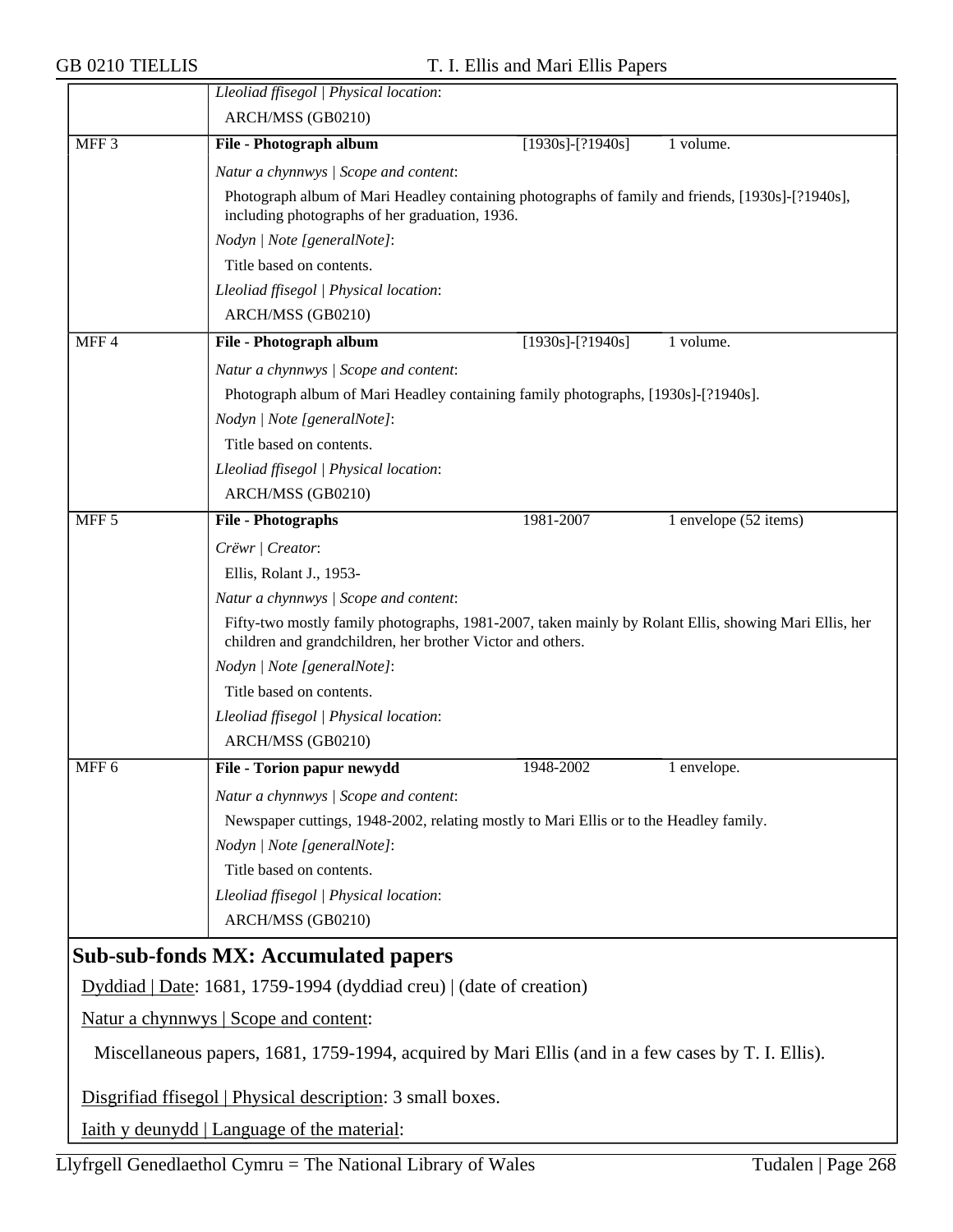English Welsh

#### Nodyn | Note [generalNote]:

Title based on contents.

#### Trefniant | Arrangement:

Arranged at NLW as follows: miscellaneous papers; Richards family, Darowen, papers.

### **Cyfres | Series MX 1-15: Miscellaneous papers**

Dyddiad | Date: 1759-1994 (dyddiad creu) | (date of creation)

Natur a chynnwys | Scope and content:

Miscellaneous papers, 1759-1994, acquired by Mari Ellis (and in a few cases by T. I. Ellis).

Disgrifiad ffisegol | Physical description: 2 small boxes.

Iaith y deunydd | Language of the material:

Nodyn | Note [generalNote]:

Title based on contents.

#### Trefniant | Arrangement:

Arranged chronologically at NLW.

| FFeil / rhestr eitemau   File / item list |                                                                                                                                                                                                                                                                                                                                                                                                             |                      |                                |
|-------------------------------------------|-------------------------------------------------------------------------------------------------------------------------------------------------------------------------------------------------------------------------------------------------------------------------------------------------------------------------------------------------------------------------------------------------------------|----------------------|--------------------------------|
| Cod cyfeirnod                             | Teitl   Title                                                                                                                                                                                                                                                                                                                                                                                               | Dyddiadau   Dates    | Disgrifiad ffisegol   Physical |
| Reference code                            |                                                                                                                                                                                                                                                                                                                                                                                                             |                      | description                    |
| MX <sub>1</sub>                           | <b>File - Llangelynnin documents</b>                                                                                                                                                                                                                                                                                                                                                                        | 1759-1952            | 1 folder (40 numbered items)   |
|                                           | Crëwr   Creator:                                                                                                                                                                                                                                                                                                                                                                                            |                      |                                |
|                                           | Llangelynnin (Conwy, Wales)                                                                                                                                                                                                                                                                                                                                                                                 |                      |                                |
|                                           | Natur a chynnwys / Scope and content:                                                                                                                                                                                                                                                                                                                                                                       |                      |                                |
|                                           | Papers, 1759-1837, of the Churchwardens and Overseers of the Poor of the parish of Llangelynnin,<br>Caernarvonshire, including bastardy bonds, curacy licences, correspondence and tax receipts (items<br>1-37). Also included is a printed prospectus for the preservation of Llangelynin Old Church, [c. 1907]<br>(item 38), and printed statements of accounts for the parish, 1949, 1952 (items 39-40). |                      |                                |
|                                           | <i>Nodyn</i>   <i>Note</i> [general <i>Note</i> ]:                                                                                                                                                                                                                                                                                                                                                          |                      |                                |
|                                           | Title based on contents.                                                                                                                                                                                                                                                                                                                                                                                    |                      |                                |
|                                           | Lleoliad ffisegol   Physical location:                                                                                                                                                                                                                                                                                                                                                                      |                      |                                |
|                                           | ARCH/MSS (GB0210)                                                                                                                                                                                                                                                                                                                                                                                           |                      |                                |
| MX 2                                      | File - Burchinshaw family, Llansannan,                                                                                                                                                                                                                                                                                                                                                                      | 1796-[19 cent.,      | 1 envelope (11 numbered items) |
|                                           | papers                                                                                                                                                                                                                                                                                                                                                                                                      | second $\frac{1}{2}$ |                                |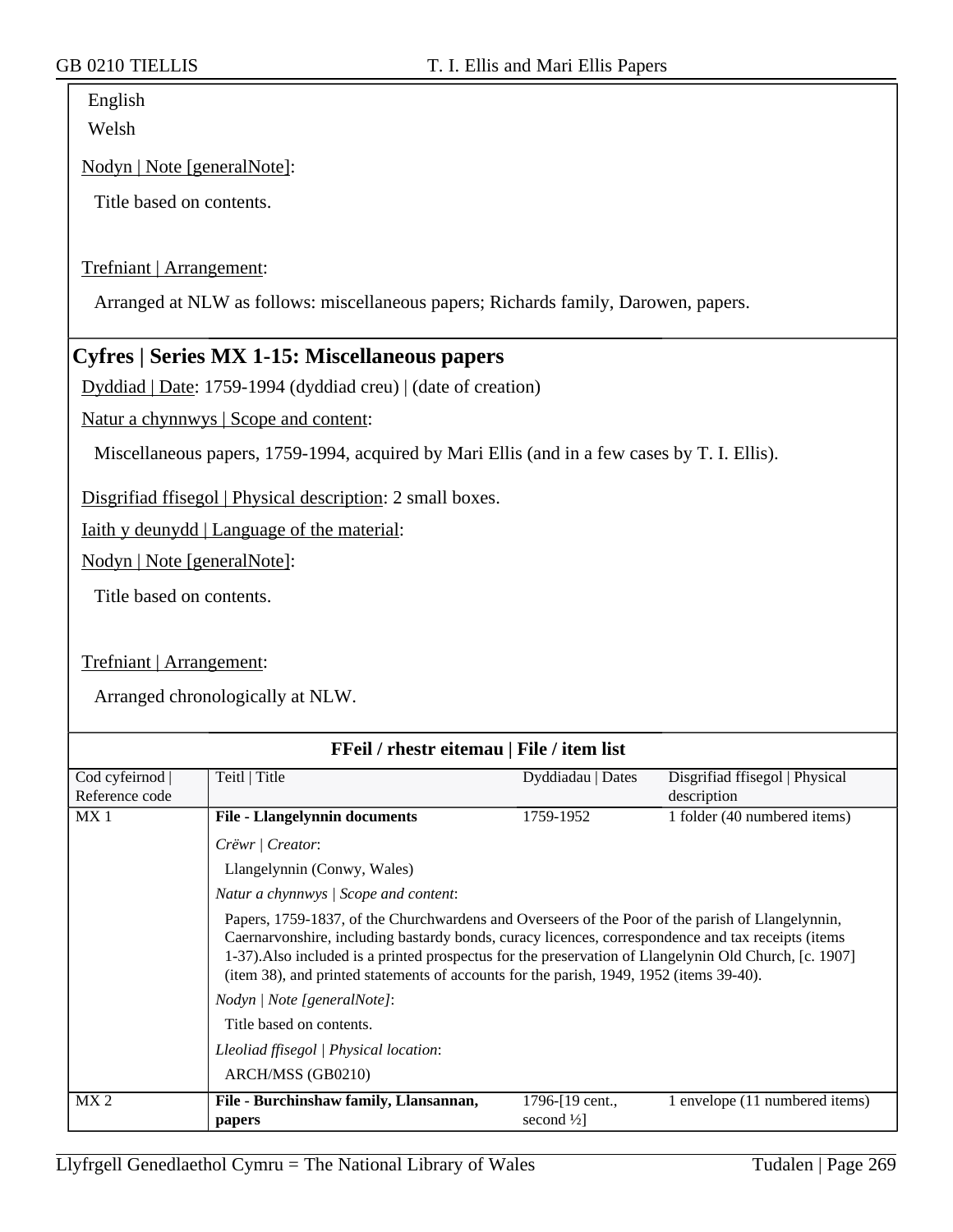|                 | Crëwr   Creator:                                                                                                                                                                                                                                                                                                                                                                                                                                                                                                                                                                                                                                                                                                                                                                                                                                                                                                                                                                                                                                                                                                                                           |                                                                                                                                                                                                                                                                         |                                                |  |  |
|-----------------|------------------------------------------------------------------------------------------------------------------------------------------------------------------------------------------------------------------------------------------------------------------------------------------------------------------------------------------------------------------------------------------------------------------------------------------------------------------------------------------------------------------------------------------------------------------------------------------------------------------------------------------------------------------------------------------------------------------------------------------------------------------------------------------------------------------------------------------------------------------------------------------------------------------------------------------------------------------------------------------------------------------------------------------------------------------------------------------------------------------------------------------------------------|-------------------------------------------------------------------------------------------------------------------------------------------------------------------------------------------------------------------------------------------------------------------------|------------------------------------------------|--|--|
|                 |                                                                                                                                                                                                                                                                                                                                                                                                                                                                                                                                                                                                                                                                                                                                                                                                                                                                                                                                                                                                                                                                                                                                                            | Burchinshaw family, of LlansannanBurchinshaw, Robert, 1786-1855                                                                                                                                                                                                         |                                                |  |  |
|                 | Natur a chynnwys / Scope and content:                                                                                                                                                                                                                                                                                                                                                                                                                                                                                                                                                                                                                                                                                                                                                                                                                                                                                                                                                                                                                                                                                                                      |                                                                                                                                                                                                                                                                         |                                                |  |  |
|                 | Papers, 1796-[19 cent., second ½], concerning the Burchinshaw family of Llansannan, Denbighshire,<br>comprising a copy of the will of Margaret Burchinshaw, Voel, Llansannan, dated 17 March 1796 (item<br>1); two copy letters and a memorandum, 1822, relating to the dispute between Robert Burchinshaw<br>(1786-1855) and his father Thomas Burchinshaw (1755-1846) concerning the felling of timber (see<br>also Burchinshaw family papers 29-33) (items 2-4); a copy of the will of Robert Evans, Nant-y-cwm,<br>Llansannan, dated 22 July 1827 (item 5); two copy letters, 1847, relating to disputes between Robert<br>Burchinshaw and his late father's executors (items 6-7); Robert Burchinshaw's account with Messrs<br>Lloyd Roberts Williams & Jones, 1847-1848 (item 8); a copy of the 'Rental of the late Mr [Robert]<br>Burchinshaw's Estate' for 1855-1857 (item 9); and the account of 'The Beneficiaries under the late Mr<br>Robert Burchinshaw's Will' with John Davies, 1874 (item 10); together with genealogical notes, [19 cent,<br>second $\frac{1}{2}$ , in an unidentified hand, concerning the Burchinshaw family (item 11). |                                                                                                                                                                                                                                                                         |                                                |  |  |
|                 | Nodyn   Note [generalNote]:                                                                                                                                                                                                                                                                                                                                                                                                                                                                                                                                                                                                                                                                                                                                                                                                                                                                                                                                                                                                                                                                                                                                |                                                                                                                                                                                                                                                                         |                                                |  |  |
|                 | Title based on contents.                                                                                                                                                                                                                                                                                                                                                                                                                                                                                                                                                                                                                                                                                                                                                                                                                                                                                                                                                                                                                                                                                                                                   |                                                                                                                                                                                                                                                                         |                                                |  |  |
|                 | Lleoliad ffisegol   Physical location:                                                                                                                                                                                                                                                                                                                                                                                                                                                                                                                                                                                                                                                                                                                                                                                                                                                                                                                                                                                                                                                                                                                     |                                                                                                                                                                                                                                                                         |                                                |  |  |
|                 | ARCH/MSS (GB0210)                                                                                                                                                                                                                                                                                                                                                                                                                                                                                                                                                                                                                                                                                                                                                                                                                                                                                                                                                                                                                                                                                                                                          |                                                                                                                                                                                                                                                                         |                                                |  |  |
| MX <sub>3</sub> | File - Sermon notes (Bristol)                                                                                                                                                                                                                                                                                                                                                                                                                                                                                                                                                                                                                                                                                                                                                                                                                                                                                                                                                                                                                                                                                                                              | [19 cent., third $\frac{1}{4}$ ]                                                                                                                                                                                                                                        | 15 ff.; 200 x 165 mm. Marbled<br>paper covers. |  |  |
|                 | Crëwr   Creator:                                                                                                                                                                                                                                                                                                                                                                                                                                                                                                                                                                                                                                                                                                                                                                                                                                                                                                                                                                                                                                                                                                                                           |                                                                                                                                                                                                                                                                         |                                                |  |  |
|                 | Davies, David Charles, 1826-1891                                                                                                                                                                                                                                                                                                                                                                                                                                                                                                                                                                                                                                                                                                                                                                                                                                                                                                                                                                                                                                                                                                                           |                                                                                                                                                                                                                                                                         |                                                |  |  |
|                 | Natur a chynnwys / Scope and content:                                                                                                                                                                                                                                                                                                                                                                                                                                                                                                                                                                                                                                                                                                                                                                                                                                                                                                                                                                                                                                                                                                                      |                                                                                                                                                                                                                                                                         |                                                |  |  |
|                 |                                                                                                                                                                                                                                                                                                                                                                                                                                                                                                                                                                                                                                                                                                                                                                                                                                                                                                                                                                                                                                                                                                                                                            | An exercise book belonging to an unidentified individual apparently in Bristol, containing sermon notes,<br>[19 cent., third 1/4], including parts of a sermon preached by the Rev. David Charles Davies at Broadmead<br>[Welsh Calvinistic Methodist church, Bristol]. |                                                |  |  |
|                 | Nodyn   Note [generalNote]:                                                                                                                                                                                                                                                                                                                                                                                                                                                                                                                                                                                                                                                                                                                                                                                                                                                                                                                                                                                                                                                                                                                                |                                                                                                                                                                                                                                                                         |                                                |  |  |
|                 | Title based on contents.                                                                                                                                                                                                                                                                                                                                                                                                                                                                                                                                                                                                                                                                                                                                                                                                                                                                                                                                                                                                                                                                                                                                   |                                                                                                                                                                                                                                                                         |                                                |  |  |
|                 | Lleoliad ffisegol   Physical location:                                                                                                                                                                                                                                                                                                                                                                                                                                                                                                                                                                                                                                                                                                                                                                                                                                                                                                                                                                                                                                                                                                                     |                                                                                                                                                                                                                                                                         |                                                |  |  |
|                 | ARCH/MSS (GB0210)                                                                                                                                                                                                                                                                                                                                                                                                                                                                                                                                                                                                                                                                                                                                                                                                                                                                                                                                                                                                                                                                                                                                          |                                                                                                                                                                                                                                                                         |                                                |  |  |
| MX4             | File - Nodiadau pregethau                                                                                                                                                                                                                                                                                                                                                                                                                                                                                                                                                                                                                                                                                                                                                                                                                                                                                                                                                                                                                                                                                                                                  | 1856-1889                                                                                                                                                                                                                                                               | 1 volume.                                      |  |  |
|                 | Natur a chynnwys / Scope and content:                                                                                                                                                                                                                                                                                                                                                                                                                                                                                                                                                                                                                                                                                                                                                                                                                                                                                                                                                                                                                                                                                                                      |                                                                                                                                                                                                                                                                         |                                                |  |  |
|                 | connection with north east Wales.                                                                                                                                                                                                                                                                                                                                                                                                                                                                                                                                                                                                                                                                                                                                                                                                                                                                                                                                                                                                                                                                                                                          | A notebook, in an unknown hand (the initials 'H.R.' recur several times), containing sermon notes in<br>Welsh, 1856-1860 and later. A few memoranda, dated 1885-1889, at the end of the volume suggest a                                                                |                                                |  |  |
|                 | Nodyn   Note [generalNote]:                                                                                                                                                                                                                                                                                                                                                                                                                                                                                                                                                                                                                                                                                                                                                                                                                                                                                                                                                                                                                                                                                                                                |                                                                                                                                                                                                                                                                         |                                                |  |  |
|                 | Title based on contents.                                                                                                                                                                                                                                                                                                                                                                                                                                                                                                                                                                                                                                                                                                                                                                                                                                                                                                                                                                                                                                                                                                                                   |                                                                                                                                                                                                                                                                         |                                                |  |  |
|                 | Lleoliad ffisegol   Physical location:                                                                                                                                                                                                                                                                                                                                                                                                                                                                                                                                                                                                                                                                                                                                                                                                                                                                                                                                                                                                                                                                                                                     |                                                                                                                                                                                                                                                                         |                                                |  |  |
|                 | ARCH/MSS (GB0210)                                                                                                                                                                                                                                                                                                                                                                                                                                                                                                                                                                                                                                                                                                                                                                                                                                                                                                                                                                                                                                                                                                                                          |                                                                                                                                                                                                                                                                         |                                                |  |  |
| MX <sub>5</sub> | <b>File - Miscellaneous letters</b>                                                                                                                                                                                                                                                                                                                                                                                                                                                                                                                                                                                                                                                                                                                                                                                                                                                                                                                                                                                                                                                                                                                        | 1860-1938                                                                                                                                                                                                                                                               | 1 envelope (5 numbered items)                  |  |  |
|                 | Crëwr   Creator:                                                                                                                                                                                                                                                                                                                                                                                                                                                                                                                                                                                                                                                                                                                                                                                                                                                                                                                                                                                                                                                                                                                                           |                                                                                                                                                                                                                                                                         |                                                |  |  |
|                 |                                                                                                                                                                                                                                                                                                                                                                                                                                                                                                                                                                                                                                                                                                                                                                                                                                                                                                                                                                                                                                                                                                                                                            | James, Thomas, 1817-1879Hughes, Joseph, 1803-1863Howard Stepney, Meriel, -1952                                                                                                                                                                                          |                                                |  |  |
|                 | Natur a chynnwys / Scope and content:                                                                                                                                                                                                                                                                                                                                                                                                                                                                                                                                                                                                                                                                                                                                                                                                                                                                                                                                                                                                                                                                                                                      |                                                                                                                                                                                                                                                                         |                                                |  |  |
|                 | Four miscellaneous letters, 1860-1938, collected by Mari Ellis, comprising a letter, 17 April 1860, from<br>[Thomas James] (Llallawg), Netherthong, [Huddersfield], to [Joseph Hughes] Carn Ingli, inquiring<br>as to the whereabouts of a pamphlet once in the possession of Thomas Richards (1785-1855) and                                                                                                                                                                                                                                                                                                                                                                                                                                                                                                                                                                                                                                                                                                                                                                                                                                              |                                                                                                                                                                                                                                                                         |                                                |  |  |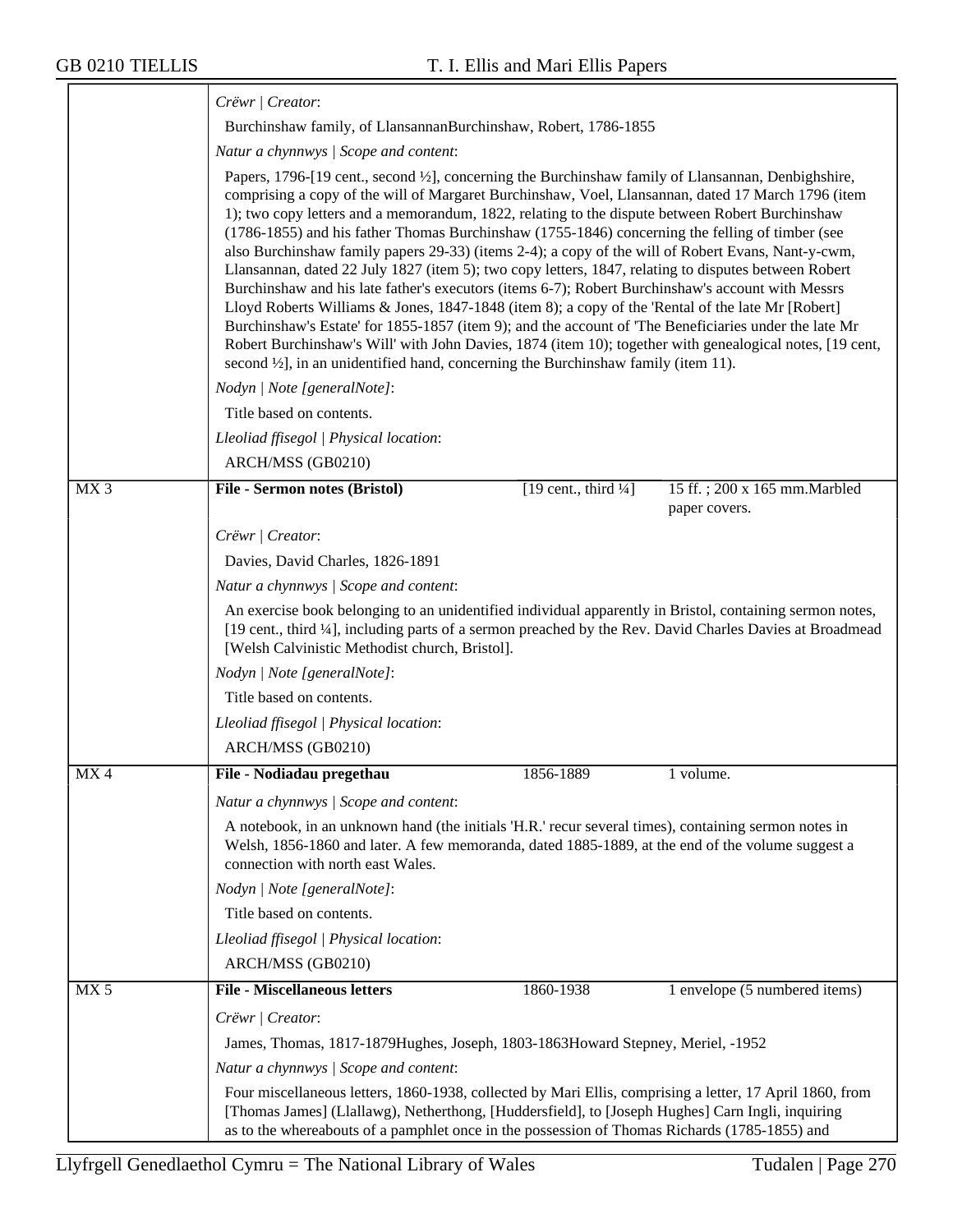|                 | Richard Richards (1780-1860); a letter, 24 April 1880, from D. W. Morgan, a student at St David's<br>College, Lampeter, to his examiner (unnamed); a letter, 23 April 1938, from Meriel Howard Stepney,<br>Cilmaenllwyd, Llanelly, to Dame Margaret [?Lloyd George]; and an incomplete letter (beginning<br>missing) from J. J. Roberts to an unknown recipient, [n.d.]. Also included is an envelope, postmark 21<br>April 1863, addressed to Mrs D. Lewis, Post Office, Carmarthen, sent from Edinburgh. |
|-----------------|------------------------------------------------------------------------------------------------------------------------------------------------------------------------------------------------------------------------------------------------------------------------------------------------------------------------------------------------------------------------------------------------------------------------------------------------------------------------------------------------------------|
|                 | Nodyn   Note [generalNote]:                                                                                                                                                                                                                                                                                                                                                                                                                                                                                |
|                 | Title based on contents.                                                                                                                                                                                                                                                                                                                                                                                                                                                                                   |
|                 | Lleoliad ffisegol   Physical location:                                                                                                                                                                                                                                                                                                                                                                                                                                                                     |
|                 | ARCH/MSS (GB0210)                                                                                                                                                                                                                                                                                                                                                                                                                                                                                          |
| MX <sub>6</sub> | File - Photograph album<br>[late 19 cent.]<br>1 volume.                                                                                                                                                                                                                                                                                                                                                                                                                                                    |
|                 | Natur a chynnwys / Scope and content:                                                                                                                                                                                                                                                                                                                                                                                                                                                                      |
|                 | A photograph album containing some thirty cartes de visite, [late 19 cent.], nearly all unidentified. The<br>presence of 'Miss A. Charles' suggests a possible connection with Cwrt Mawr.                                                                                                                                                                                                                                                                                                                  |
|                 | Nodyn   Note [generalNote]:                                                                                                                                                                                                                                                                                                                                                                                                                                                                                |
|                 | Title based on contents.                                                                                                                                                                                                                                                                                                                                                                                                                                                                                   |
|                 | Lleoliad ffisegol   Physical location:                                                                                                                                                                                                                                                                                                                                                                                                                                                                     |
|                 | ARCH/MSS (GB0210)                                                                                                                                                                                                                                                                                                                                                                                                                                                                                          |
| MX7             | <b>File - Canon Robert Williams</b><br>1892-1926<br>1 envelope.                                                                                                                                                                                                                                                                                                                                                                                                                                            |
|                 | Crëwr   Creator:                                                                                                                                                                                                                                                                                                                                                                                                                                                                                           |
|                 | Williams, Robert, 1814-1902Morgan, John, 1840-1924                                                                                                                                                                                                                                                                                                                                                                                                                                                         |
|                 | Natur a chynnwys / Scope and content:                                                                                                                                                                                                                                                                                                                                                                                                                                                                      |
|                 | Papers, 1892-1926, of the Rev. John Morgan, Rector of Llandudno and Archdeacon of Bangor, as<br>co-executor of the will of the Rev. Canon Robert Williams (1814-1902), Rector of Llanbeulan and<br>Llanfaelog. They comprise a copy of Canon Williams's will, dated 10 September 1892; some six letters,<br>1892-1895 and undated, from Williams to Morgan containing further directions; and a notebook, an<br>account book and cheque-book of the trustees, 1918-1926.                                   |
|                 | Nodyn   Note [generalNote]:                                                                                                                                                                                                                                                                                                                                                                                                                                                                                |
|                 | Title based on contents.                                                                                                                                                                                                                                                                                                                                                                                                                                                                                   |
|                 | Lleoliad ffisegol   Physical location:                                                                                                                                                                                                                                                                                                                                                                                                                                                                     |
|                 | ARCH/MSS (GB0210)                                                                                                                                                                                                                                                                                                                                                                                                                                                                                          |
| MX 8            | <b>File - Dylife Church and Vicarage</b><br>1893-1899<br>20 ff.; 160 x 100 mm.Card<br>restoration fund account<br>covers.                                                                                                                                                                                                                                                                                                                                                                                  |
|                 | Crëwr   Creator:                                                                                                                                                                                                                                                                                                                                                                                                                                                                                           |
|                 | Edwards, Edward, 1841 or 1842-                                                                                                                                                                                                                                                                                                                                                                                                                                                                             |
|                 | Natur a chynnwys / Scope and content:                                                                                                                                                                                                                                                                                                                                                                                                                                                                      |
|                 | Printed account book of the Rev. Edward Edwards, Dylife Vicarage, Llanbrynmair, [Montgomeryshire],<br>recording accounts of the Dylife Church and Vicarage Restoration Fund, 1893-1899.                                                                                                                                                                                                                                                                                                                    |
|                 | Nodyn   Note [generalNote]:                                                                                                                                                                                                                                                                                                                                                                                                                                                                                |
|                 | Title based on contents.                                                                                                                                                                                                                                                                                                                                                                                                                                                                                   |
|                 | Lleoliad ffisegol   Physical location:                                                                                                                                                                                                                                                                                                                                                                                                                                                                     |
|                 | ARCH/MSS (GB0210)                                                                                                                                                                                                                                                                                                                                                                                                                                                                                          |
| MX9             | File - Foulkes family alba amicorum<br>$[1900s]$<br>4 volumes.                                                                                                                                                                                                                                                                                                                                                                                                                                             |
|                 | Crëwr   Creator:                                                                                                                                                                                                                                                                                                                                                                                                                                                                                           |
|                 | Foulkes, Sarah Grace, -1952                                                                                                                                                                                                                                                                                                                                                                                                                                                                                |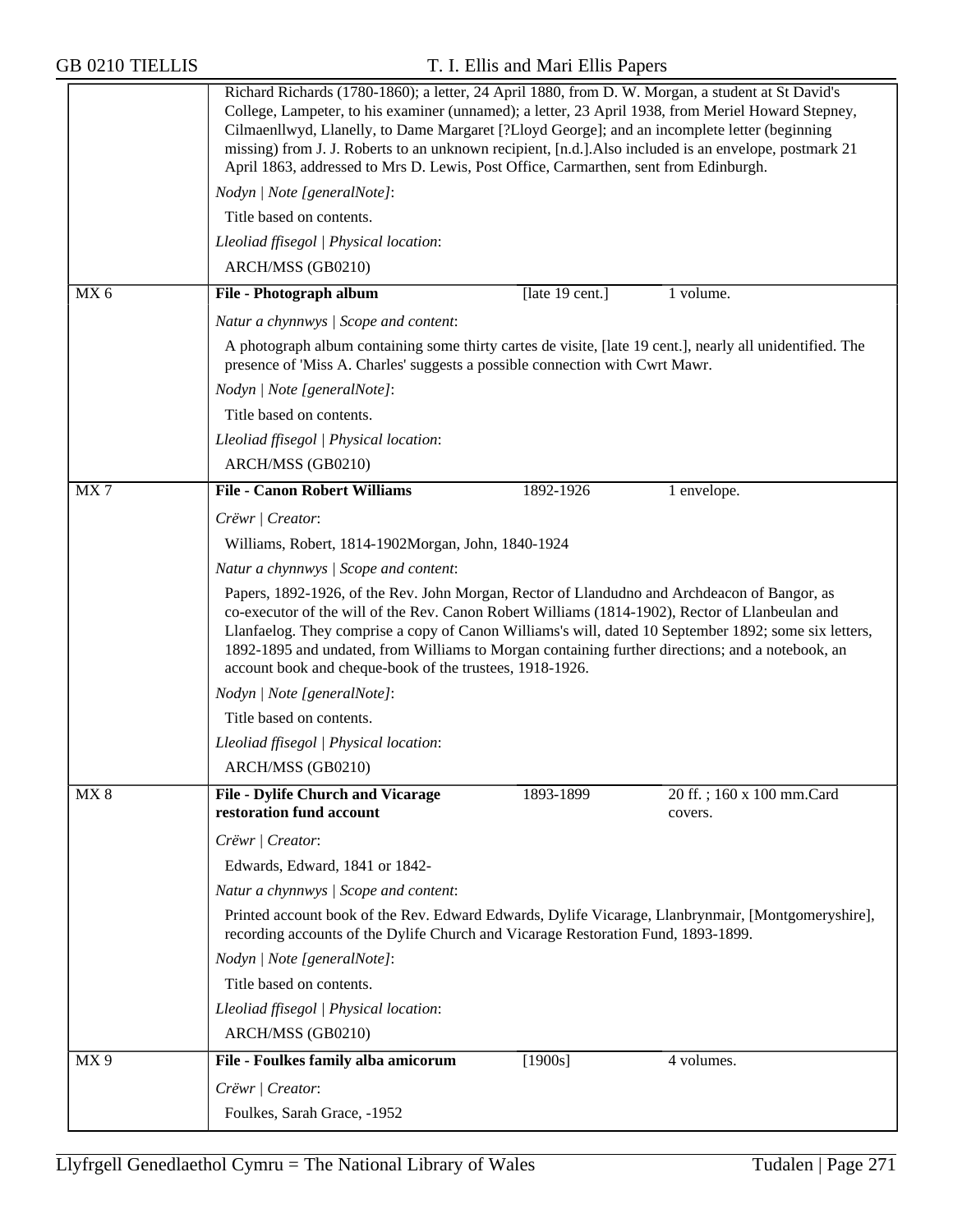|             | Natur a chynnwys / Scope and content:                                                                                                                                                                                                                                  |                                                                                                      |                       |  |  |
|-------------|------------------------------------------------------------------------------------------------------------------------------------------------------------------------------------------------------------------------------------------------------------------------|------------------------------------------------------------------------------------------------------|-----------------------|--|--|
|             | Four alba amicorum, 1900-[?1909], belonging to Sarah ('Sally'/'Sallie'), Mary, Selina and Katie, four<br>daughters of the Foulkes family of Conway and Liverpool, each containing autographs, drawings and<br>photographs, etc., by various friends and acquaintances. |                                                                                                      |                       |  |  |
|             | Nodyn   Note [generalNote]:                                                                                                                                                                                                                                            |                                                                                                      |                       |  |  |
|             | Title based on contents.                                                                                                                                                                                                                                               |                                                                                                      |                       |  |  |
|             | Nodyn   Note [generalNote]:                                                                                                                                                                                                                                            |                                                                                                      |                       |  |  |
|             | Ellis, living at 6 Maes Lowri, Aberystwyth.                                                                                                                                                                                                                            | At the time of her death, 3 October 1952, Sarah ('Sally') Grace Foulkes was a near neighbour of Mari |                       |  |  |
|             | Lleoliad ffisegol   Physical location:                                                                                                                                                                                                                                 |                                                                                                      |                       |  |  |
|             | ARCH/MSS (GB0210)                                                                                                                                                                                                                                                      |                                                                                                      |                       |  |  |
| <b>MX10</b> | <b>File - Bangor Normal College students</b>                                                                                                                                                                                                                           | 1905                                                                                                 | 1 volume.             |  |  |
|             | Natur a chynnwys / Scope and content:                                                                                                                                                                                                                                  |                                                                                                      |                       |  |  |
|             | A photograph album containing cartes de visite, 1905, of nineteen men, all apparently from the class of<br>1903-1905 at Bangor Normal College.                                                                                                                         |                                                                                                      |                       |  |  |
|             | Nodyn   Note [generalNote]:                                                                                                                                                                                                                                            |                                                                                                      |                       |  |  |
|             | Title based on contents.                                                                                                                                                                                                                                               |                                                                                                      |                       |  |  |
|             | Lleoliad ffisegol   Physical location:                                                                                                                                                                                                                                 |                                                                                                      |                       |  |  |
|             | ARCH/MSS (GB0210)                                                                                                                                                                                                                                                      |                                                                                                      |                       |  |  |
| <b>MX11</b> | File - Cardiau Nadolig gan Hugh Evans                                                                                                                                                                                                                                  | 1912-1927                                                                                            | 1 envelope (12 items) |  |  |
|             | Crëwr   Creator:                                                                                                                                                                                                                                                       |                                                                                                      |                       |  |  |
|             | Hugh Evans and Sons (Firm : Liverpool, England)                                                                                                                                                                                                                        |                                                                                                      |                       |  |  |
|             | Natur a chynnwys / Scope and content:                                                                                                                                                                                                                                  |                                                                                                      |                       |  |  |
|             | Examples of Welsh Christmas cards, 1912-1927, produced by Hugh Evans & Sons, Ltd., Liverpool.                                                                                                                                                                          |                                                                                                      |                       |  |  |
|             | Nodyn   Note [generalNote]:                                                                                                                                                                                                                                            |                                                                                                      |                       |  |  |
|             | Title based on contents.                                                                                                                                                                                                                                               |                                                                                                      |                       |  |  |
|             | Lleoliad ffisegol   Physical location:                                                                                                                                                                                                                                 |                                                                                                      |                       |  |  |
|             | ARCH/MSS (GB0210)                                                                                                                                                                                                                                                      |                                                                                                      |                       |  |  |
| <b>MX12</b> | <b>File - Library science notes</b>                                                                                                                                                                                                                                    | 1926                                                                                                 | 1 volume.             |  |  |
|             | Crëwr   Creator:                                                                                                                                                                                                                                                       |                                                                                                      |                       |  |  |
|             | Jones, Meri                                                                                                                                                                                                                                                            |                                                                                                      |                       |  |  |
|             | Natur a chynnwys / Scope and content:                                                                                                                                                                                                                                  |                                                                                                      |                       |  |  |
|             | Notebook of Meri Jones containing notes taken at the Summer School of Library Service, Aberystwyth,<br>August 1926.                                                                                                                                                    |                                                                                                      |                       |  |  |
|             | Nodyn   Note [generalNote]:                                                                                                                                                                                                                                            |                                                                                                      |                       |  |  |
|             | Title based on contents.                                                                                                                                                                                                                                               |                                                                                                      |                       |  |  |
|             | Lleoliad ffisegol   Physical location:                                                                                                                                                                                                                                 |                                                                                                      |                       |  |  |
|             | ARCH/MSS (GB0210)                                                                                                                                                                                                                                                      |                                                                                                      |                       |  |  |
| <b>MX13</b> | File - Frances Lloyd George letter                                                                                                                                                                                                                                     | 1943                                                                                                 | 1 item.               |  |  |
|             | Crëwr   Creator:                                                                                                                                                                                                                                                       |                                                                                                      |                       |  |  |
|             | Lloyd George, Frances, 1888-1972Foulkes, Sarah Grace, -1952                                                                                                                                                                                                            |                                                                                                      |                       |  |  |
|             | Natur a chynnwys / Scope and content:                                                                                                                                                                                                                                  |                                                                                                      |                       |  |  |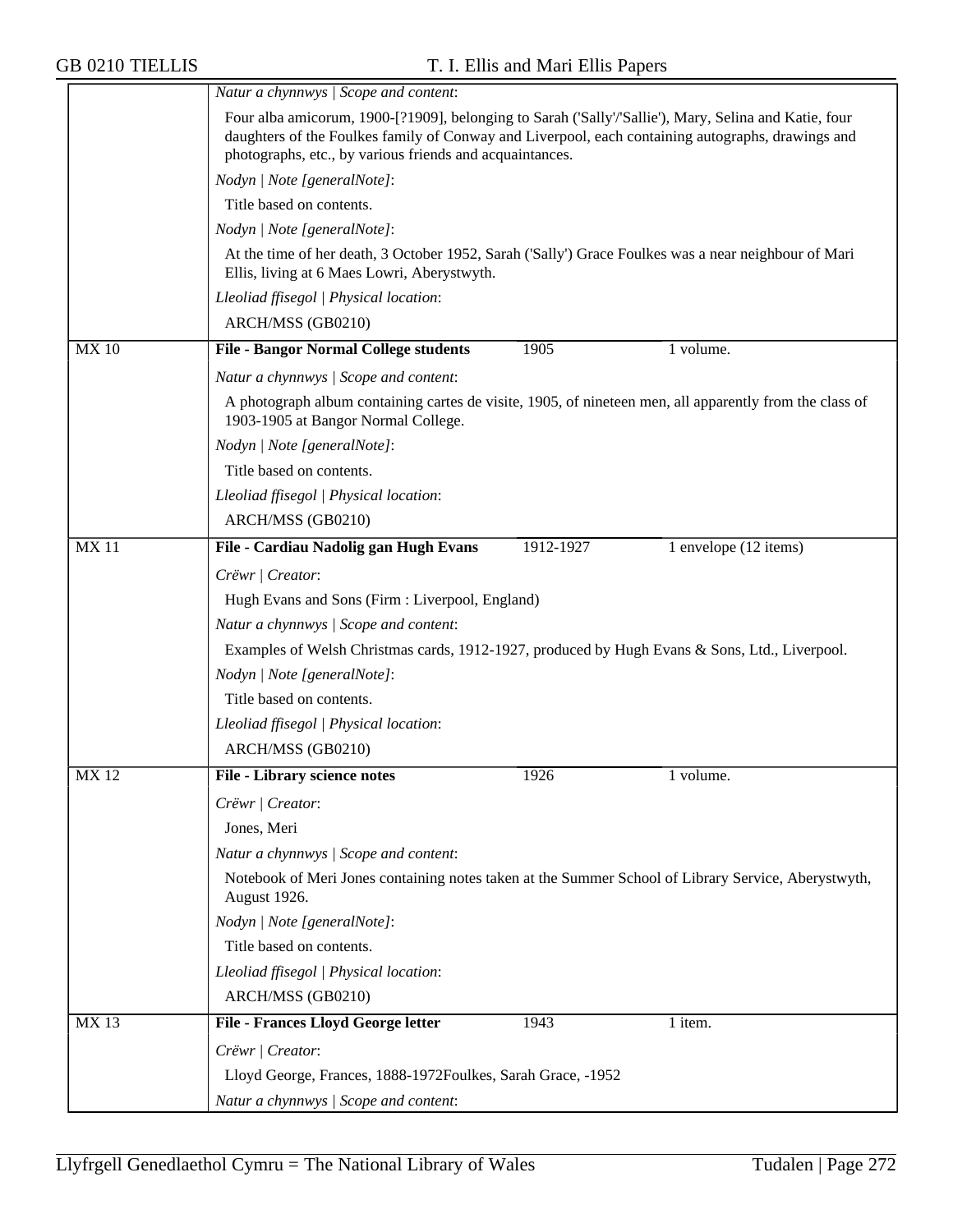|                                                                                                                                                                                                                                                                                                                                                            | A brief letter, 29 October 1943, in Welsh, from Frances Lloyd George, Bron-y-de, Churt, Surrey, to Miss<br>Sally Foulkes, Liverpool, thanking her for her good wishes to herself and David Lloyd George [on the<br>occasion of their marriage].                                   |             |                                                                     |
|------------------------------------------------------------------------------------------------------------------------------------------------------------------------------------------------------------------------------------------------------------------------------------------------------------------------------------------------------------|-----------------------------------------------------------------------------------------------------------------------------------------------------------------------------------------------------------------------------------------------------------------------------------|-------------|---------------------------------------------------------------------|
|                                                                                                                                                                                                                                                                                                                                                            | Nodyn   Note [generalNote]:                                                                                                                                                                                                                                                       |             |                                                                     |
|                                                                                                                                                                                                                                                                                                                                                            | Title based on contents.                                                                                                                                                                                                                                                          |             |                                                                     |
|                                                                                                                                                                                                                                                                                                                                                            | Nodyn   Note [generalNote]:                                                                                                                                                                                                                                                       |             |                                                                     |
|                                                                                                                                                                                                                                                                                                                                                            | At the time of her death, 3 October 1952, Sarah ('Sally') Grace Foulkes was a near neighbour of Mari<br>Ellis, living at 6 Maes Lowri, Aberystwyth.                                                                                                                               |             |                                                                     |
|                                                                                                                                                                                                                                                                                                                                                            | Lleoliad ffisegol   Physical location:                                                                                                                                                                                                                                            |             |                                                                     |
|                                                                                                                                                                                                                                                                                                                                                            | ARCH/MSS (GB0210)                                                                                                                                                                                                                                                                 |             |                                                                     |
| <b>MX14</b>                                                                                                                                                                                                                                                                                                                                                | File - Atgofion Mrs Harriet Thomas,<br>Rhydymain                                                                                                                                                                                                                                  | $[?1960au]$ | 1 volume.Dolgelley Grammar<br>School exercise book; card<br>covers. |
|                                                                                                                                                                                                                                                                                                                                                            | Natur a chynnwys / Scope and content:                                                                                                                                                                                                                                             |             |                                                                     |
|                                                                                                                                                                                                                                                                                                                                                            | A volume, [?1960s], containing childhood reminiscences of Mrs Harriet Thomas of Hywel Dda,<br>Rhydymain, near Dolgellau. The reminiscences possibly relate to Mari Ellis's work on Gwraig y T# or T#<br>Ni (see MD 1, 4-5).                                                       |             |                                                                     |
|                                                                                                                                                                                                                                                                                                                                                            | Nodyn   Note [generalNote]:                                                                                                                                                                                                                                                       |             |                                                                     |
|                                                                                                                                                                                                                                                                                                                                                            | Title based on contents.                                                                                                                                                                                                                                                          |             |                                                                     |
|                                                                                                                                                                                                                                                                                                                                                            | Lleoliad ffisegol   Physical location:                                                                                                                                                                                                                                            |             |                                                                     |
|                                                                                                                                                                                                                                                                                                                                                            | ARCH/MSS (GB0210)                                                                                                                                                                                                                                                                 |             |                                                                     |
| MX 15                                                                                                                                                                                                                                                                                                                                                      | File - Maldwyn Hughes: hanes teulu                                                                                                                                                                                                                                                | 1994        | 1 envelope.                                                         |
|                                                                                                                                                                                                                                                                                                                                                            | Natur a chynnwys / Scope and content:                                                                                                                                                                                                                                             |             |                                                                     |
|                                                                                                                                                                                                                                                                                                                                                            | A letter, 1994, from Maldwyn Hughes, Cefn Dinas, Bangor, to Mari Ellis, his [?second] cousin on her<br>mother's side, concerning their shared ancestry in Bethesda, Gwynedd, together with copies of printed<br>publications and photographs relating to the history of Bethesda. |             |                                                                     |
|                                                                                                                                                                                                                                                                                                                                                            | Nodyn   Note [generalNote]:                                                                                                                                                                                                                                                       |             |                                                                     |
|                                                                                                                                                                                                                                                                                                                                                            | Title based on contents.                                                                                                                                                                                                                                                          |             |                                                                     |
|                                                                                                                                                                                                                                                                                                                                                            | Lleoliad ffisegol   Physical location:                                                                                                                                                                                                                                            |             |                                                                     |
|                                                                                                                                                                                                                                                                                                                                                            | ARCH/MSS (GB0210)                                                                                                                                                                                                                                                                 |             |                                                                     |
| Cyfres   Series MX 16-24: Richards family, Darowen, papers                                                                                                                                                                                                                                                                                                 |                                                                                                                                                                                                                                                                                   |             |                                                                     |
| Crëwr   Creator: Richards family, Darowen                                                                                                                                                                                                                                                                                                                  |                                                                                                                                                                                                                                                                                   |             |                                                                     |
|                                                                                                                                                                                                                                                                                                                                                            | Dyddiad   Date: 1681, 1760-1876, [?early 20 cent.] (dyddiad creu)   (date of creation)                                                                                                                                                                                            |             |                                                                     |
| Natur a chynnwys   Scope and content:                                                                                                                                                                                                                                                                                                                      |                                                                                                                                                                                                                                                                                   |             |                                                                     |
| Papers, 1681-[?early 20 cent.], relating to the Richards family of Darowen, Llangynyw, Berriew<br>and elsewhere in Montgomeryshire, comprising correspondence, 1780-1863, deeds and documents,<br>1681-1791, a recipe book, [late 1810s]-1876, account books of Lewis Richards, 1820-1851, and part of<br>an essay of Darowen interest, [?early 20 cent.]. |                                                                                                                                                                                                                                                                                   |             |                                                                     |

Disgrifiad ffisegol | Physical description: 1 small box (4 volumes, 5 envelopes)

Iaith y deunydd | Language of the material:

English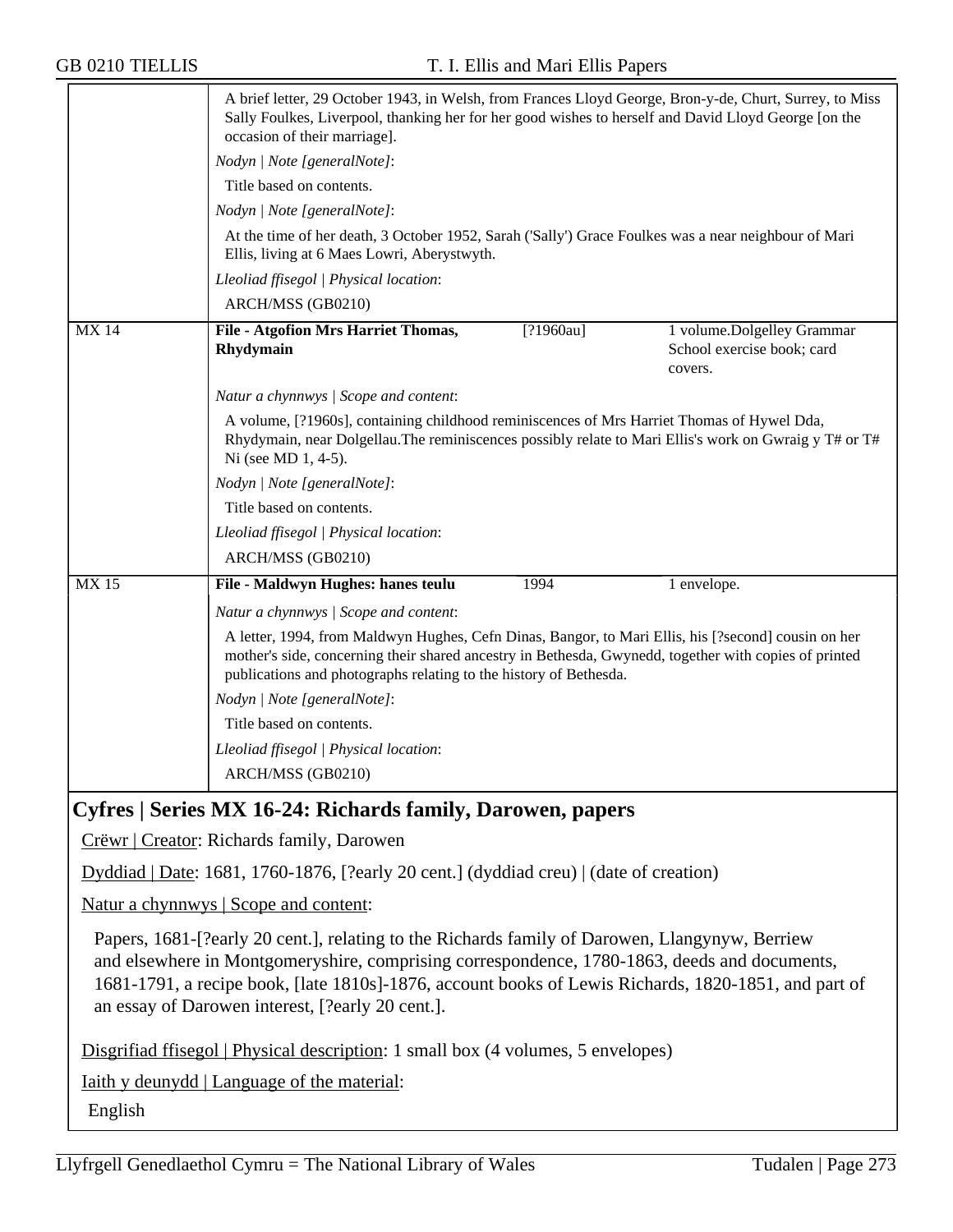Welsh

Nodyn | Note [generalNote]:

Title based on contents.

#### Trefniant | Arrangement:

Arranged at NLW as follows: correspondence (MX 16-19); manuscripts and papers (MX 20-24).

Disgrifiadau deunydd | Related material:

See also NLW, Cwrtmawr Manuscripts 265-289 passim and NLW, J. H. Davies, Cwrt Mawr, Papers P/3, X1/14, 19, 23, 26, 28, 34, 38, 42. For research papers of Mari Ellis relating to the Richards family see ME 8-10.

| FFeil / rhestr eitemau   File / item list |                                                                                                                                                                                                                                                                                                                                                                                                                                                                                                                                                                                                                                                                                                                                                                                                                                                                                                                                                                                                                                                                      |                   |                                               |  |
|-------------------------------------------|----------------------------------------------------------------------------------------------------------------------------------------------------------------------------------------------------------------------------------------------------------------------------------------------------------------------------------------------------------------------------------------------------------------------------------------------------------------------------------------------------------------------------------------------------------------------------------------------------------------------------------------------------------------------------------------------------------------------------------------------------------------------------------------------------------------------------------------------------------------------------------------------------------------------------------------------------------------------------------------------------------------------------------------------------------------------|-------------------|-----------------------------------------------|--|
| Cod cyfeirnod  <br>Reference code         | Teitl   Title                                                                                                                                                                                                                                                                                                                                                                                                                                                                                                                                                                                                                                                                                                                                                                                                                                                                                                                                                                                                                                                        | Dyddiadau   Dates | Disgrifiad ffisegol   Physical<br>description |  |
| MX 16                                     | File - Llythyrau Thomas Jones, Creaton, at<br><b>Thomas Richards</b>                                                                                                                                                                                                                                                                                                                                                                                                                                                                                                                                                                                                                                                                                                                                                                                                                                                                                                                                                                                                 | 1780-1781         | 4 numbered items.                             |  |
|                                           | Crëwr   Creator:                                                                                                                                                                                                                                                                                                                                                                                                                                                                                                                                                                                                                                                                                                                                                                                                                                                                                                                                                                                                                                                     |                   |                                               |  |
|                                           | Jones, Thomas, 1752-1845 Richards, Thomas, 1754-1837                                                                                                                                                                                                                                                                                                                                                                                                                                                                                                                                                                                                                                                                                                                                                                                                                                                                                                                                                                                                                 |                   |                                               |  |
|                                           | Natur a chynnwys / Scope and content:                                                                                                                                                                                                                                                                                                                                                                                                                                                                                                                                                                                                                                                                                                                                                                                                                                                                                                                                                                                                                                |                   |                                               |  |
|                                           | Four letters, October 1780-August 1781, from [the Rev.] Thomas Jones, Longnor, Shropshire (later<br>of Creaton, Northamptonshire), to the Rev. T[homas] Richards, Eglwysfach and Llangynfelin,<br>Cardiganshire.                                                                                                                                                                                                                                                                                                                                                                                                                                                                                                                                                                                                                                                                                                                                                                                                                                                     |                   |                                               |  |
|                                           | Nodyn   Note [generalNote]:                                                                                                                                                                                                                                                                                                                                                                                                                                                                                                                                                                                                                                                                                                                                                                                                                                                                                                                                                                                                                                          |                   |                                               |  |
|                                           | Title based on contents.                                                                                                                                                                                                                                                                                                                                                                                                                                                                                                                                                                                                                                                                                                                                                                                                                                                                                                                                                                                                                                             |                   |                                               |  |
|                                           | Lleoliad ffisegol   Physical location:                                                                                                                                                                                                                                                                                                                                                                                                                                                                                                                                                                                                                                                                                                                                                                                                                                                                                                                                                                                                                               |                   |                                               |  |
|                                           | ARCH/MSS (GB0210)                                                                                                                                                                                                                                                                                                                                                                                                                                                                                                                                                                                                                                                                                                                                                                                                                                                                                                                                                                                                                                                    |                   |                                               |  |
| <b>MX17</b>                               | <b>File - Richards family letters</b>                                                                                                                                                                                                                                                                                                                                                                                                                                                                                                                                                                                                                                                                                                                                                                                                                                                                                                                                                                                                                                | 1812-1863         | 47 ff.                                        |  |
|                                           | Crëwr   Creator:                                                                                                                                                                                                                                                                                                                                                                                                                                                                                                                                                                                                                                                                                                                                                                                                                                                                                                                                                                                                                                                     |                   |                                               |  |
|                                           | Richards, Mary, 1787-1877Richards, Jane, 1794-1876Richards, Thomas, 1754-1837Richards,<br>Jane, 1756-1841 Richards, Lewis, 1799-1860 Richards, Elen, 1825-1864 Gwynn, Margaret, of<br>GwastadgoedRichards, Elizabeth, 1797-1840Richards, Thomas, 1785-1855Richards, John Lloyd,<br>1790-1854Richards, Richard, 1780-1860                                                                                                                                                                                                                                                                                                                                                                                                                                                                                                                                                                                                                                                                                                                                             |                   |                                               |  |
|                                           | Natur a chynnwys / Scope and content:                                                                                                                                                                                                                                                                                                                                                                                                                                                                                                                                                                                                                                                                                                                                                                                                                                                                                                                                                                                                                                |                   |                                               |  |
|                                           | Nineteen letters, 1812-1863, addressed to various members of the Richards family, mainly from relatives,<br>comprising letters to Thomas and Jane Richards from their daughters Jane, 27 May 1812, 17 September<br>1812 (ff. 1-4), and [?Mary], 1 April 1817, August 1826 (ff. 13-14, 20-21); letters to Mary Richards<br>from her brother Lewis Richards, Berriew, 18 December 1819 (ff. 18-19), and niece Elen Richards,<br>Llangynyw, 1 December 1835 (ff. 24-25); letters to Jane Richards from her friend Margaret Gwynn,<br>Gwastadgoed, [?18] March [?1815]-26 June 1816 (ff. 7-12), and niece Elen Richards, [early 1830s] (ff.<br>22-23) and (from Hackney) 13 September-9 October 1862 (ff. 28-44); a letter to E[lizabeth] Richards,<br>Shrewsbury, from her brother Tho[ma]s Richards, Berriew, 8 June 1818 (ff. 15-16); letters to John and<br>Lewis [Richards] from [?Mary Richards], Darowen, 1 April [?1814] (ff. 5-6), and to Richard Richards<br>from T. Price, Darowen School, June 1819 (f. 17); and two letters to E[len] Richards from friends |                   |                                               |  |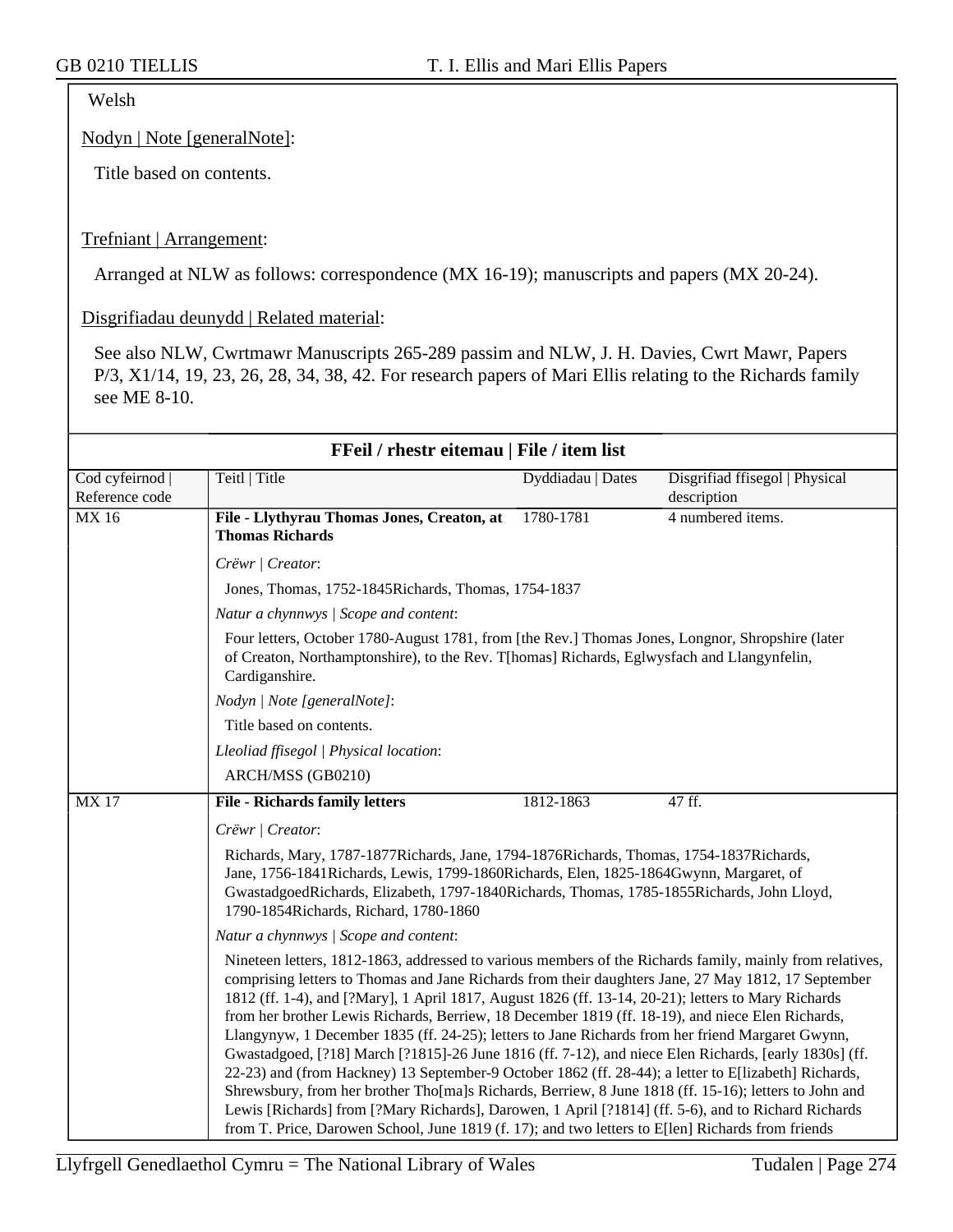|              | and acquaintances, 9 April 1852, 19 August 1863 (ff. 26-27, 45). Also included is a tune 'Difirwch<br>Arglwyddes Owen' (ff. 46-47).                                                                                                                                                                                                                                                                              |  |  |  |  |
|--------------|------------------------------------------------------------------------------------------------------------------------------------------------------------------------------------------------------------------------------------------------------------------------------------------------------------------------------------------------------------------------------------------------------------------|--|--|--|--|
|              | Nodyn   Note [generalNote]:                                                                                                                                                                                                                                                                                                                                                                                      |  |  |  |  |
|              | Title based on contents.                                                                                                                                                                                                                                                                                                                                                                                         |  |  |  |  |
|              | Lleoliad ffisegol   Physical location:                                                                                                                                                                                                                                                                                                                                                                           |  |  |  |  |
|              | ARCH/MSS (GB0210)                                                                                                                                                                                                                                                                                                                                                                                                |  |  |  |  |
| <b>MX18</b>  | <b>File - Correspondence of Lewis Richards</b><br>5 numbered items.<br>1837<br>and Griffith Howel                                                                                                                                                                                                                                                                                                                |  |  |  |  |
|              | Crëwr   Creator:                                                                                                                                                                                                                                                                                                                                                                                                 |  |  |  |  |
|              | Richards, Lewis, 1799-1860Howel, Griffith, 1802-                                                                                                                                                                                                                                                                                                                                                                 |  |  |  |  |
|              | Natur a chynnwys / Scope and content:                                                                                                                                                                                                                                                                                                                                                                            |  |  |  |  |
|              | Two letters, 5 June 1837, 13 November 1837, from the Rev. Lewis Richards, at Llangyniew, to the Rev.<br>Griffith Howel, Llangadfan, together with three letters, 4 August-6 November 1837, from Howel to<br>Richards.                                                                                                                                                                                            |  |  |  |  |
|              | Nodyn   Note [generalNote]:                                                                                                                                                                                                                                                                                                                                                                                      |  |  |  |  |
|              | Title based on contents.                                                                                                                                                                                                                                                                                                                                                                                         |  |  |  |  |
|              | Lleoliad ffisegol   Physical location:                                                                                                                                                                                                                                                                                                                                                                           |  |  |  |  |
|              | ARCH/MSS (GB0210)                                                                                                                                                                                                                                                                                                                                                                                                |  |  |  |  |
| <b>MX19</b>  | File - Sarah Matthews letters to Mary<br>$[1820x1837]-$ [?<br>29 ff.<br><b>Richards</b><br>1853]                                                                                                                                                                                                                                                                                                                 |  |  |  |  |
|              | Crëwr   Creator:                                                                                                                                                                                                                                                                                                                                                                                                 |  |  |  |  |
|              | Matthews, S. M. R. (Sarah Martha Redaway), 1789-1875 Richards, Mary, 1787-1877 Richards, Jane,<br>1794-1876Redaway, Martha Redaway, -1877                                                                                                                                                                                                                                                                        |  |  |  |  |
|              | Natur a chynnwys / Scope and content:                                                                                                                                                                                                                                                                                                                                                                            |  |  |  |  |
|              | Eleven letters, [?1842]-[?1853], from Sarah Matthews of Rudgwick, Sussex [?and formerly of<br>Dolgellau], to her friend Mary Richards (ff. 3-8, 11-29), together with one letter, 10 November 1846,<br>to Mary from Sarah's sister Martha [Redaway] (ff. 9-10), and one letter from Sarah Matthews to Jane<br>Richards, [1820x1837] (ff. 1-2). Sarah addresses Mary as 'My dear Daughter' and 'Pall Bach Anwyl'. |  |  |  |  |
|              | Nodyn   Note [generalNote]:                                                                                                                                                                                                                                                                                                                                                                                      |  |  |  |  |
|              | Title based on contents.                                                                                                                                                                                                                                                                                                                                                                                         |  |  |  |  |
|              | Lleoliad ffisegol   Physical location:                                                                                                                                                                                                                                                                                                                                                                           |  |  |  |  |
|              | ARCH/MSS (GB0210)                                                                                                                                                                                                                                                                                                                                                                                                |  |  |  |  |
| <b>MX 20</b> | <b>File - Deeds and documents</b><br>1681, 1760-1791<br>5 items.                                                                                                                                                                                                                                                                                                                                                 |  |  |  |  |
|              | Natur a chynnwys / Scope and content:                                                                                                                                                                                                                                                                                                                                                                            |  |  |  |  |
|              | Miscellaneous indentures and documents, 1681, 1760-1791, of either Darowen or Montgomeryshire                                                                                                                                                                                                                                                                                                                    |  |  |  |  |
|              | interest.                                                                                                                                                                                                                                                                                                                                                                                                        |  |  |  |  |
|              | Nodyn   Note [generalNote]:                                                                                                                                                                                                                                                                                                                                                                                      |  |  |  |  |
|              | Title based on contents.                                                                                                                                                                                                                                                                                                                                                                                         |  |  |  |  |
|              | Lleoliad ffisegol   Physical location:                                                                                                                                                                                                                                                                                                                                                                           |  |  |  |  |
|              | ARCH/MSS (GB0210)                                                                                                                                                                                                                                                                                                                                                                                                |  |  |  |  |
| <b>MX 21</b> | 84 ff. including insertions (ff. 1)<br>File - Recipe book<br>[late 1810s]-1876<br>verso-19 verso, 68 verso-72 verso,<br>73 verso-84 verso blank); 255 x<br>205 mm. Half leather and marbled<br>papers over boards; 'S. Tibbitts,<br>Modeller of French and English                                                                                                                                               |  |  |  |  |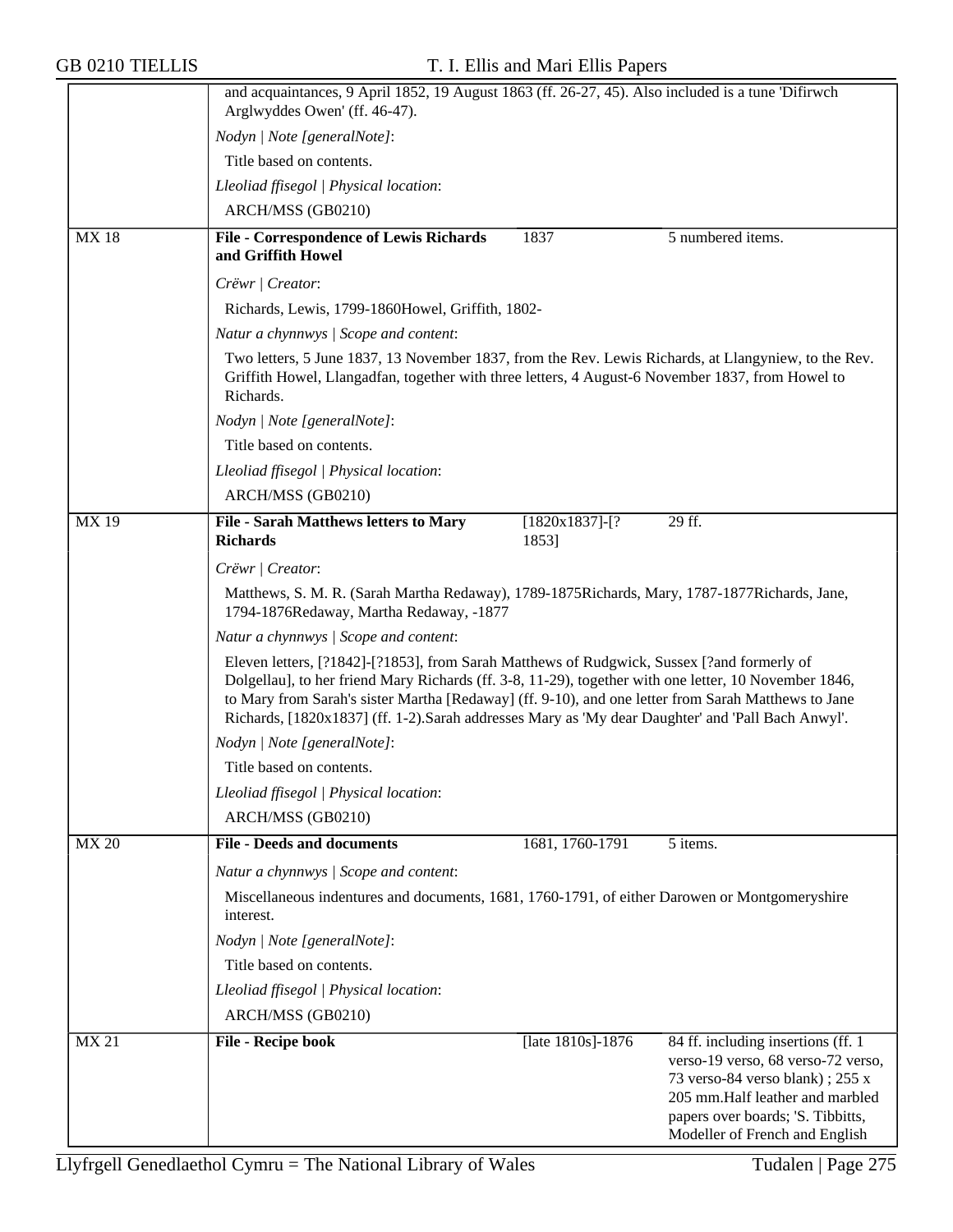|              |                                                                                                                                                                                                                                                                                                                                                                                                                                                 |           | Fashions, Counters 136 & 137<br>Gallery, Pantheon' (label inside<br>front cover).                                                                                                              |  |  |  |
|--------------|-------------------------------------------------------------------------------------------------------------------------------------------------------------------------------------------------------------------------------------------------------------------------------------------------------------------------------------------------------------------------------------------------------------------------------------------------|-----------|------------------------------------------------------------------------------------------------------------------------------------------------------------------------------------------------|--|--|--|
|              | Crëwr   Creator:                                                                                                                                                                                                                                                                                                                                                                                                                                |           |                                                                                                                                                                                                |  |  |  |
|              | Richards, Jane, 1794-1876                                                                                                                                                                                                                                                                                                                                                                                                                       |           |                                                                                                                                                                                                |  |  |  |
|              | Natur a chynnwys   Scope and content:                                                                                                                                                                                                                                                                                                                                                                                                           |           |                                                                                                                                                                                                |  |  |  |
|              | Recipe book, [late 1810s]-1876 (watermark 1816), of [?Jane Richards], containing mostly cookery<br>recipes and recipes for fruit wines. Many leaves, containing recipes in a number of different hands, have<br>been inserted loosely into the volume. These may be the recipes of Jane Richards alluded to by Mary Ellis<br>in 'Teulu Darowen (Parhad)', Journal of the Historical Society of the Church in Wales, 4 (1954), 58-88 (p.<br>76). |           |                                                                                                                                                                                                |  |  |  |
|              | Nodyn   Note [generalNote]:                                                                                                                                                                                                                                                                                                                                                                                                                     |           |                                                                                                                                                                                                |  |  |  |
|              | Title based on contents.                                                                                                                                                                                                                                                                                                                                                                                                                        |           |                                                                                                                                                                                                |  |  |  |
|              | Lleoliad ffisegol   Physical location:                                                                                                                                                                                                                                                                                                                                                                                                          |           |                                                                                                                                                                                                |  |  |  |
|              | ARCH/MSS (GB0210)                                                                                                                                                                                                                                                                                                                                                                                                                               |           |                                                                                                                                                                                                |  |  |  |
| <b>MX 22</b> | <b>File - Lewis Richards account book</b>                                                                                                                                                                                                                                                                                                                                                                                                       | 1820-1829 | 32 ff.; 180 x 115 mm.Pre-printed<br>account book; 'Darowen[?]' (ink<br>on front cover), 'L.R.' (ink on<br>back cover), 'Le. Richards',<br>'Berriew Feby 8th 1825' (ink<br>inside front cover). |  |  |  |
|              | Crëwr   Creator:                                                                                                                                                                                                                                                                                                                                                                                                                                |           |                                                                                                                                                                                                |  |  |  |
|              | Richards, Lewis, 1799-1860                                                                                                                                                                                                                                                                                                                                                                                                                      |           |                                                                                                                                                                                                |  |  |  |
|              | Natur a chynnwys   Scope and content:                                                                                                                                                                                                                                                                                                                                                                                                           |           |                                                                                                                                                                                                |  |  |  |
|              | Account book, 1820-1829, of [the Rev.] Lewis Richards of Darowen and Berriew, Montgomeryshire, and<br>Rhuddlan, Flintshire, containing accounts for his time as a student at Jesus College, Oxford, 1820-1824,<br>then as Curate of Tregynon, near Berriew, 1824-1826, and Rhuddlan, 1826-1829. Also included are<br>inventories of his clothes and other memoranda.                                                                            |           |                                                                                                                                                                                                |  |  |  |
|              | Nodyn   Note [generalNote]:                                                                                                                                                                                                                                                                                                                                                                                                                     |           |                                                                                                                                                                                                |  |  |  |
|              | Title based on contents.                                                                                                                                                                                                                                                                                                                                                                                                                        |           |                                                                                                                                                                                                |  |  |  |
|              | Lleoliad ffisegol   Physical location:                                                                                                                                                                                                                                                                                                                                                                                                          |           |                                                                                                                                                                                                |  |  |  |
|              | ARCH/MSS (GB0210)                                                                                                                                                                                                                                                                                                                                                                                                                               |           |                                                                                                                                                                                                |  |  |  |
| <b>MX 23</b> | <b>File - Lewis Richards account book</b>                                                                                                                                                                                                                                                                                                                                                                                                       | 1840-1851 | 52 ff.; 180 x 115 mm.Pre-printed<br>account book, leather over boards.                                                                                                                         |  |  |  |
|              | Crëwr   Creator:                                                                                                                                                                                                                                                                                                                                                                                                                                |           |                                                                                                                                                                                                |  |  |  |
|              | Richards, Lewis, 1799-1860Blackwell, John, 1797-1840Breece, Evan, 1798 or 1799-1855                                                                                                                                                                                                                                                                                                                                                             |           |                                                                                                                                                                                                |  |  |  |
|              | Natur a chynnwys / Scope and content:                                                                                                                                                                                                                                                                                                                                                                                                           |           |                                                                                                                                                                                                |  |  |  |
|              | Account book, 1840-1851, of [the Rev. Lewis Richards] of Llanerfyl, Montgomeryshire. The volume also<br>contains a few memoranda, as well as an 'Englyn i Barlwr y Parchg L. Richards' by Ieuan Cadfan [?Evan<br>Breece], dated 6 January 1844 (inside front cover), and a verse by [John] Black[we]ll (on front flyleaf).                                                                                                                      |           |                                                                                                                                                                                                |  |  |  |
|              | Nodyn   Note [generalNote]:                                                                                                                                                                                                                                                                                                                                                                                                                     |           |                                                                                                                                                                                                |  |  |  |
|              | Title based on contents.                                                                                                                                                                                                                                                                                                                                                                                                                        |           |                                                                                                                                                                                                |  |  |  |
|              | Nodyn   Note [generalNote]:                                                                                                                                                                                                                                                                                                                                                                                                                     |           |                                                                                                                                                                                                |  |  |  |
|              | 'Llanerful 1841 Jany 12' (ink on front flyleaf).                                                                                                                                                                                                                                                                                                                                                                                                |           |                                                                                                                                                                                                |  |  |  |
|              | Lleoliad ffisegol   Physical location:                                                                                                                                                                                                                                                                                                                                                                                                          |           |                                                                                                                                                                                                |  |  |  |
|              | ARCH/MSS (GB0210)                                                                                                                                                                                                                                                                                                                                                                                                                               |           |                                                                                                                                                                                                |  |  |  |